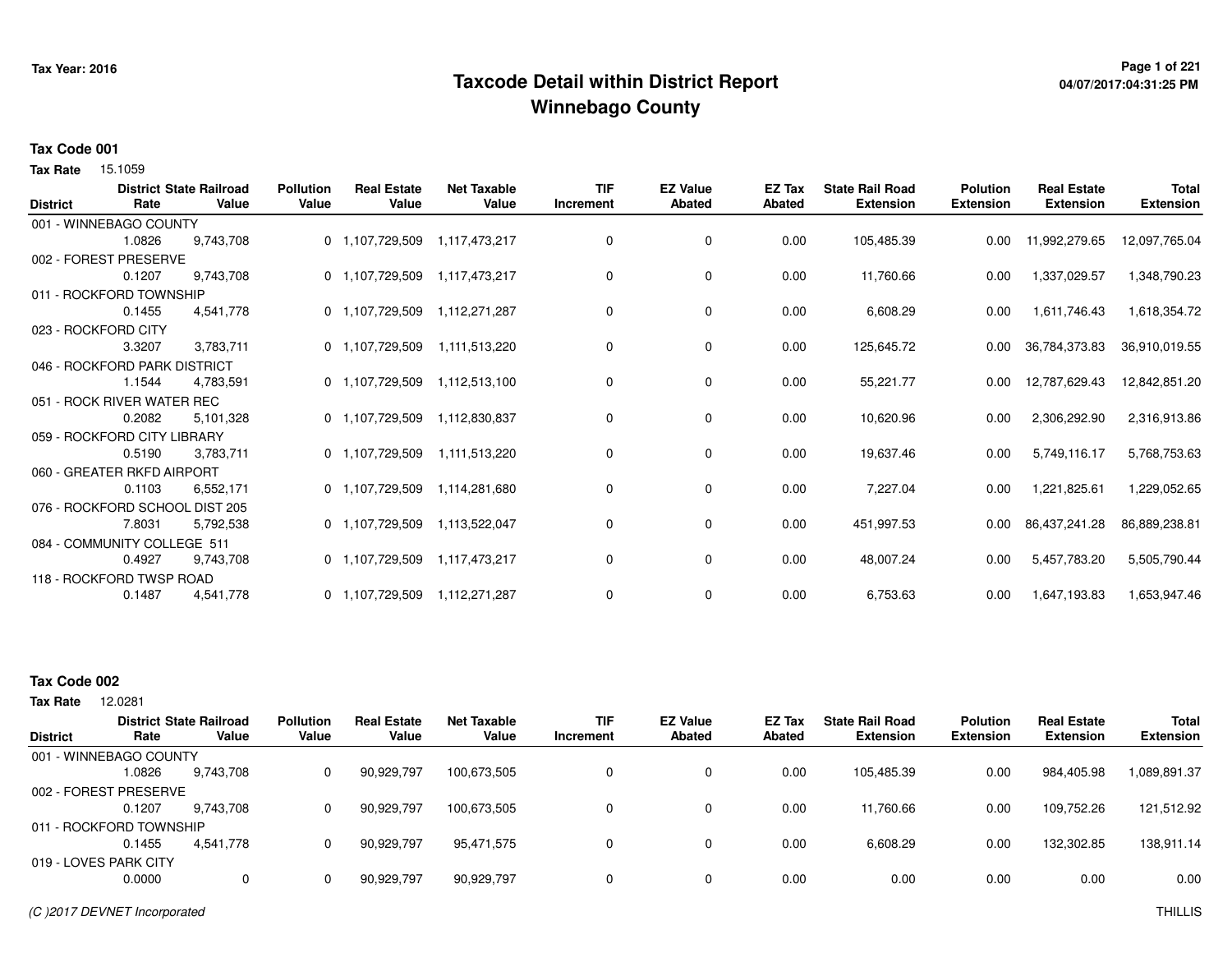## **Page 2 of 221 Taxcode Detail within District ReportWinnebago County**

# **04/07/2017:04:31:25 PM**

#### **Tax Code 002**

12.0281 **Tax Rate**

| <b>District</b> | Rate                         | <b>District State Railroad</b><br>Value | <b>Pollution</b><br>Value | <b>Real Estate</b><br>Value | <b>Net Taxable</b><br>Value | TIF<br>Increment | <b>EZ Value</b><br><b>Abated</b> | EZ Tax<br>Abated | <b>State Rail Road</b><br><b>Extension</b> | <b>Polution</b><br><b>Extension</b> | <b>Real Estate</b><br><b>Extension</b> | <b>Total</b><br><b>Extension</b> |
|-----------------|------------------------------|-----------------------------------------|---------------------------|-----------------------------|-----------------------------|------------------|----------------------------------|------------------|--------------------------------------------|-------------------------------------|----------------------------------------|----------------------------------|
|                 |                              |                                         |                           |                             |                             |                  |                                  |                  |                                            |                                     |                                        |                                  |
|                 | 046 - ROCKFORD PARK DISTRICT |                                         |                           |                             |                             |                  |                                  |                  |                                            |                                     |                                        |                                  |
|                 | 1.1544                       | 4,783,591                               | 0                         | 90,929,797                  | 95,713,388                  | $\Omega$         | 0                                | 0.00             | 55,221.77                                  | 0.00                                | 1,049,693.58                           | 1,104,915.35                     |
|                 | 051 - ROCK RIVER WATER REC   |                                         |                           |                             |                             |                  |                                  |                  |                                            |                                     |                                        |                                  |
|                 | 0.2082                       | 5,101,328                               | 0                         | 90,929,797                  | 96,031,125                  |                  | 0                                | 0.00             | 10,620.96                                  | 0.00                                | 189,315.84                             | 199,936.80                       |
|                 | 055 - NORTH SUBURBAN LIBRARY |                                         |                           |                             |                             |                  |                                  |                  |                                            |                                     |                                        |                                  |
|                 | 0.3002                       | 826,221                                 | 0                         | 90,929,797                  | 91,756,018                  |                  | 0                                | 0.00             | 2,480.31                                   | 0.00                                | 272,971.26                             | 275,451.57                       |
|                 | 060 - GREATER RKFD AIRPORT   |                                         |                           |                             |                             |                  |                                  |                  |                                            |                                     |                                        |                                  |
|                 | 0.1103                       | 6,552,171                               | 0                         | 90,929,797                  | 97,481,968                  |                  | $\mathbf 0$                      | 0.00             | 7,227.04                                   | 0.00                                | 100,295.57                             | 107,522.61                       |
|                 | 070 - HARLEM SCHOOL DIST 122 |                                         |                           |                             |                             |                  |                                  |                  |                                            |                                     |                                        |                                  |
|                 | 8.2648                       | 504,859                                 | 0                         | 90,929,797                  | 91,434,656                  |                  | $\mathbf 0$                      | 0.00             | 41,725.59                                  | 0.00                                | 7,515,165.85                           | 7,556,891.44                     |
|                 | 084 - COMMUNITY COLLEGE 511  |                                         |                           |                             |                             |                  |                                  |                  |                                            |                                     |                                        |                                  |
|                 | 0.4927                       | 9,743,708                               | 0                         | 90,929,797                  | 100,673,505                 |                  | 0                                | 0.00             | 48,007.24                                  | 0.00                                | 448.011.11                             | 496,018.35                       |
|                 | 118 - ROCKFORD TWSP ROAD     |                                         |                           |                             |                             |                  |                                  |                  |                                            |                                     |                                        |                                  |
|                 | 0.1487                       | 4,541,778                               | 0                         | 90,929,797                  | 95,471,575                  |                  | 0                                | 0.00             | 6,753.63                                   | 0.00                                | 135,212.61                             | 141,966.24                       |
|                 |                              |                                         |                           |                             |                             |                  |                                  |                  |                                            |                                     |                                        |                                  |

#### **Tax Code 003**

**Tax Rate** 12,4730

| <b>District</b>                | Rate                         | <b>District State Railroad</b><br>Value | <b>Pollution</b><br>Value | <b>Real Estate</b><br>Value | <b>Net Taxable</b><br>Value | <b>TIF</b><br>Increment | <b>EZ Value</b><br><b>Abated</b> | EZ Tax<br>Abated | <b>State Rail Road</b><br><b>Extension</b> | <b>Polution</b><br><b>Extension</b> | <b>Real Estate</b><br><b>Extension</b> | <b>Total</b><br><b>Extension</b> |
|--------------------------------|------------------------------|-----------------------------------------|---------------------------|-----------------------------|-----------------------------|-------------------------|----------------------------------|------------------|--------------------------------------------|-------------------------------------|----------------------------------------|----------------------------------|
|                                | 001 - WINNEBAGO COUNTY       |                                         |                           |                             |                             |                         |                                  |                  |                                            |                                     |                                        |                                  |
|                                | 1.0826                       | 9,743,708                               | 0                         | 23,447,849                  | 33,191,557                  | 0                       | 0                                | 0.00             | 105,485.39                                 | 0.00                                | 253,846.41                             | 359,331.80                       |
|                                | 002 - FOREST PRESERVE        |                                         |                           |                             |                             |                         |                                  |                  |                                            |                                     |                                        |                                  |
|                                | 0.1207                       | 9,743,708                               | 0                         | 23,447,849                  | 33,191,557                  | 0                       | 0                                | 0.00             | 11,760.66                                  | 0.00                                | 28,301.55                              | 40,062.21                        |
|                                | 011 - ROCKFORD TOWNSHIP      |                                         |                           |                             |                             |                         |                                  |                  |                                            |                                     |                                        |                                  |
|                                | 0.1455                       | 4,541,778                               | 0                         | 23,447,849                  | 27,989,627                  | 0                       | 0                                | 0.00             | 6,608.29                                   | 0.00                                | 34,116.62                              | 40,724.91                        |
| 031 - CHERRY VALLEY FIRE       |                              |                                         |                           |                             |                             |                         |                                  |                  |                                            |                                     |                                        |                                  |
|                                | 1.0177                       | 985.287                                 | 0                         | 23,447,849                  | 24,433,136                  | 0                       | $\mathbf 0$                      | 0.00             | 10,027.26                                  | 0.00                                | 238,628.77                             | 248,656.03                       |
|                                | 046 - ROCKFORD PARK DISTRICT |                                         |                           |                             |                             |                         |                                  |                  |                                            |                                     |                                        |                                  |
|                                | 1.1544                       | 4,783,591                               | 0                         | 23,447,849                  | 28,231,440                  | 0                       | $\mathbf 0$                      | 0.00             | 55,221.77                                  | 0.00                                | 270,681.97                             | 325,903.74                       |
|                                | 054 - CHERRY VALLEY LIBRARY  |                                         |                           |                             |                             |                         |                                  |                  |                                            |                                     |                                        |                                  |
|                                | 0.3973                       | 1,049,309                               | 0                         | 23,447,849                  | 24,497,158                  | 0                       | 0                                | 0.00             | 4,168.90                                   | 0.00                                | 93,158.29                              | 97,327.19                        |
|                                | 060 - GREATER RKFD AIRPORT   |                                         |                           |                             |                             |                         |                                  |                  |                                            |                                     |                                        |                                  |
|                                | 0.1103                       | 6,552,171                               | 0                         | 23,447,849                  | 30,000,020                  | 0                       | 0                                | 0.00             | 7,227.04                                   | 0.00                                | 25,862.98                              | 33,090.02                        |
| 076 - ROCKFORD SCHOOL DIST 205 |                              |                                         |                           |                             |                             |                         |                                  |                  |                                            |                                     |                                        |                                  |
|                                | 7.8031                       | 5,792,538                               | 0                         | 23,447,849                  | 29,240,387                  | 0                       | 0                                | 0.00             | 451,997.53                                 | 0.00                                | 829,659.11                             | 2,281,656.64                     |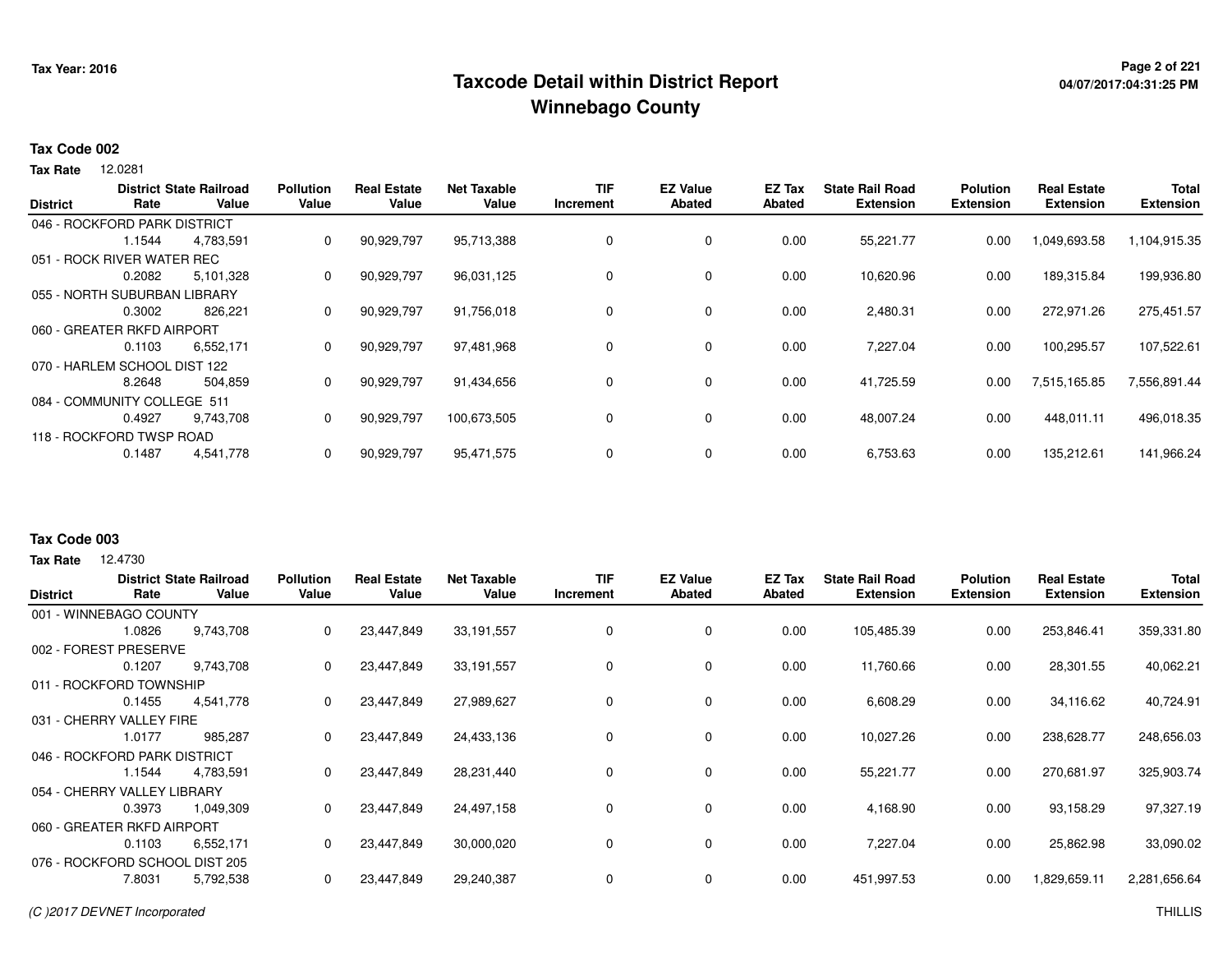## **Page 3 of 221 Taxcode Detail within District ReportWinnebago County**

#### **Tax Code 003**

**Tax Rate** 12.4730

|                             |        | <b>District State Railroad</b> | <b>Pollution</b> | <b>Real Estate</b> | Net Taxable | <b>TIF</b> | <b>EZ Value</b> | <b>EZ Tax</b> | <b>State Rail Road</b> | <b>Polution</b>  | <b>Real Estate</b> | Total            |
|-----------------------------|--------|--------------------------------|------------------|--------------------|-------------|------------|-----------------|---------------|------------------------|------------------|--------------------|------------------|
| <b>District</b>             | Rate   | Value                          | Value            | Value              | Value       | Increment  | Abated          | Abated        | Extension              | <b>Extension</b> | <b>Extension</b>   | <b>Extension</b> |
| 084 - COMMUNITY COLLEGE 511 |        |                                |                  |                    |             |            |                 |               |                        |                  |                    |                  |
|                             | 0.4927 | 9.743.708                      |                  | 23.447.849         | 33.191.557  |            |                 | 0.00          | 48.007.24              | 0.00             | 115.527.55         | 163,534.79       |
| 118 - ROCKFORD TWSP ROAD    |        |                                |                  |                    |             |            |                 |               |                        |                  |                    |                  |
|                             | 0.1487 | 4.541.778                      |                  | 23,447,849         | 27,989,627  |            |                 | 0.00          | 6,753.63               | 0.00             | 34,866.95          | 41,620.58        |

#### **Tax Code 005**

| <b>District</b>                | Rate                     | <b>District State Railroad</b><br>Value | <b>Pollution</b><br>Value | <b>Real Estate</b><br>Value | <b>Net Taxable</b><br>Value | <b>TIF</b><br>Increment | <b>EZ Value</b><br><b>Abated</b> | EZ Tax<br><b>Abated</b> | <b>State Rail Road</b><br><b>Extension</b> | <b>Polution</b><br><b>Extension</b> | <b>Real Estate</b><br><b>Extension</b> | Total<br><b>Extension</b> |
|--------------------------------|--------------------------|-----------------------------------------|---------------------------|-----------------------------|-----------------------------|-------------------------|----------------------------------|-------------------------|--------------------------------------------|-------------------------------------|----------------------------------------|---------------------------|
| 001 - WINNEBAGO COUNTY         |                          |                                         |                           |                             |                             |                         |                                  |                         |                                            |                                     |                                        |                           |
|                                | 1.0826                   | 9,743,708                               | 0                         | 9,676,258                   | 19,419,966                  | $\mathbf 0$             | 0                                | 0.00                    | 105,485.39                                 | 0.00                                | 104,755.17                             | 210,240.56                |
| 002 - FOREST PRESERVE          |                          |                                         |                           |                             |                             |                         |                                  |                         |                                            |                                     |                                        |                           |
|                                | 0.1207                   | 9,743,708                               | 0                         | 9,676,258                   | 19,419,966                  | $\Omega$                | 0                                | 0.00                    | 11,760.66                                  | 0.00                                | 11,679.24                              | 23,439.90                 |
| 011 - ROCKFORD TOWNSHIP        |                          |                                         |                           |                             |                             |                         |                                  |                         |                                            |                                     |                                        |                           |
|                                | 0.1455                   | 4,541,778                               | 0                         | 9,676,258                   | 14,218,036                  | 0                       | 0                                | 0.00                    | 6,608.29                                   | 0.00                                | 14,078.96                              | 20,687.25                 |
|                                | 031 - CHERRY VALLEY FIRE |                                         |                           |                             |                             |                         |                                  |                         |                                            |                                     |                                        |                           |
|                                | 1.0177                   | 985,287                                 | 0                         | 9,676,258                   | 10,661,545                  | 0                       | $\mathbf 0$                      | 0.00                    | 10,027.26                                  | 0.00                                | 98,475.28                              | 108,502.54                |
| 046 - ROCKFORD PARK DISTRICT   |                          |                                         |                           |                             |                             |                         |                                  |                         |                                            |                                     |                                        |                           |
|                                | 1.1544                   | 4,783,591                               | 0                         | 9,676,258                   | 14,459,849                  | 0                       | 0                                | 0.00                    | 55,221.77                                  | 0.00                                | 111,702.72                             | 166,924.49                |
| 060 - GREATER RKFD AIRPORT     |                          |                                         |                           |                             |                             |                         |                                  |                         |                                            |                                     |                                        |                           |
|                                | 0.1103                   | 6,552,171                               | 0                         | 9,676,258                   | 16,228,429                  | 0                       | 0                                | 0.00                    | 7,227.04                                   | 0.00                                | 10,672.91                              | 17,899.95                 |
| 076 - ROCKFORD SCHOOL DIST 205 |                          |                                         |                           |                             |                             |                         |                                  |                         |                                            |                                     |                                        |                           |
|                                | 7.8031                   | 5,792,538                               | 0                         | 9,676,258                   | 15,468,796                  | 0                       | 0                                | 0.00                    | 451,997.53                                 | 0.00                                | 755,048.09                             | 1,207,045.62              |
| 084 - COMMUNITY COLLEGE 511    |                          |                                         |                           |                             |                             |                         |                                  |                         |                                            |                                     |                                        |                           |
|                                | 0.4927                   | 9,743,708                               | 0                         | 9,676,258                   | 19,419,966                  | 0                       | 0                                | 0.00                    | 48,007.24                                  | 0.00                                | 47,674.92                              | 95,682.16                 |
| 118 - ROCKFORD TWSP ROAD       |                          |                                         |                           |                             |                             |                         |                                  |                         |                                            |                                     |                                        |                           |
|                                | 0.1487                   | 4,541,778                               | 0                         | 9,676,258                   | 14,218,036                  |                         | 0                                | 0.00                    | 6,753.63                                   | 0.00                                | 14,388.60                              | 21,142.23                 |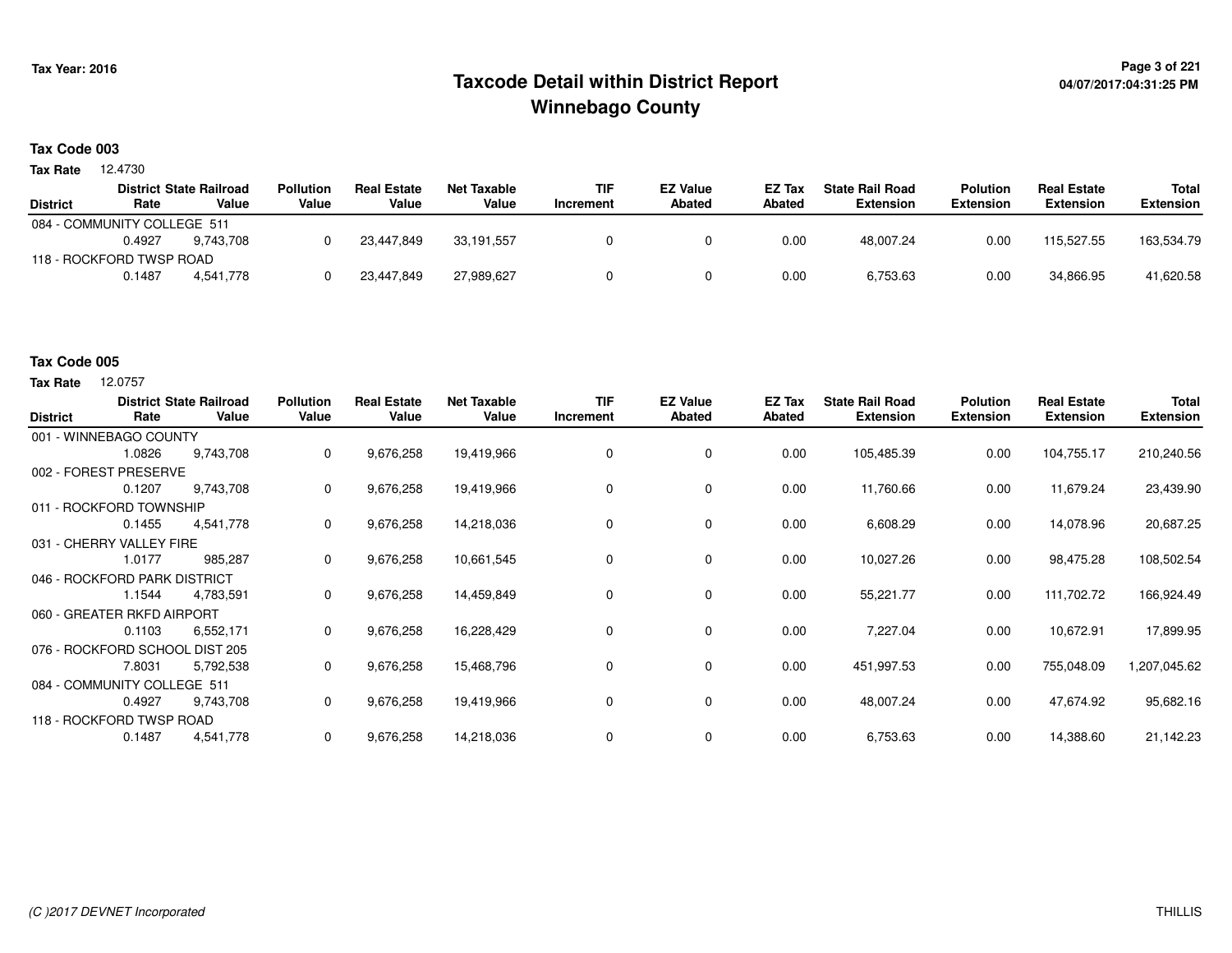## **Page 4 of 221 Taxcode Detail within District ReportWinnebago County**

# **04/07/2017:04:31:25 PM**

#### **Tax Code 006**

**Tax Rate** 11.8925

| <b>District</b> | Rate                         | <b>District State Railroad</b><br>Value | <b>Pollution</b><br>Value | <b>Real Estate</b><br>Value | <b>Net Taxable</b><br>Value | <b>TIF</b><br>Increment | <b>EZ Value</b><br><b>Abated</b> | EZ Tax<br><b>Abated</b> | <b>State Rail Road</b><br><b>Extension</b> | <b>Polution</b><br><b>Extension</b> | <b>Real Estate</b><br><b>Extension</b> | <b>Total</b><br><b>Extension</b> |
|-----------------|------------------------------|-----------------------------------------|---------------------------|-----------------------------|-----------------------------|-------------------------|----------------------------------|-------------------------|--------------------------------------------|-------------------------------------|----------------------------------------|----------------------------------|
|                 | 001 - WINNEBAGO COUNTY       |                                         |                           |                             |                             |                         |                                  |                         |                                            |                                     |                                        |                                  |
|                 | 1.0826                       | 9,743,708                               | 0                         | 120,859,512                 | 130,603,220                 |                         | 0                                | 0.00                    | 105,485.39                                 | 0.00                                | 1,308,425.08                           | 1,413,910.47                     |
|                 | 002 - FOREST PRESERVE        |                                         |                           |                             |                             |                         |                                  |                         |                                            |                                     |                                        |                                  |
|                 | 0.1207                       | 9,743,708                               | 0                         | 120,859,512                 | 130,603,220                 | 0                       | 0                                | 0.00                    | 11,760.66                                  | 0.00                                | 145,877.43                             | 157,638.09                       |
|                 | 006 - HARLEM TOWNSHIP        |                                         |                           |                             |                             |                         |                                  |                         |                                            |                                     |                                        |                                  |
|                 | 0.1116                       | $\mathbf 0$                             | 0                         | 120,859,512                 | 120,859,512                 | 0                       | 0                                | 0.00                    | 0.00                                       | 0.00                                | 134,879.26                             | 134,879.26                       |
|                 | 019 - LOVES PARK CITY        |                                         |                           |                             |                             |                         |                                  |                         |                                            |                                     |                                        |                                  |
|                 | 0.0000                       | $\mathbf 0$                             | 0                         | 120,859,512                 | 120,859,512                 | 0                       | 0                                | 0.00                    | 0.00                                       | 0.00                                | 0.00                                   | 0.00                             |
|                 | 046 - ROCKFORD PARK DISTRICT |                                         |                           |                             |                             |                         |                                  |                         |                                            |                                     |                                        |                                  |
|                 | 1.1544                       | 4,783,591                               |                           | 120,859,512                 | 125,643,103                 | $\Omega$                | $\mathbf 0$                      | 0.00                    | 55,221.77                                  | 0.00                                | 1,395,202.21                           | 1,450,423.98                     |
|                 | 051 - ROCK RIVER WATER REC   |                                         |                           |                             |                             |                         |                                  |                         |                                            |                                     |                                        |                                  |
|                 | 0.2082                       | 5,101,328                               | 0                         | 120,859,512                 | 125,960,840                 | 0                       | 0                                | 0.00                    | 10,620.96                                  | 0.00                                | 251,629.50                             | 262,250.46                       |
|                 | 055 - NORTH SUBURBAN LIBRARY |                                         |                           |                             |                             |                         |                                  |                         |                                            |                                     |                                        |                                  |
|                 | 0.3002                       | 826,221                                 | 0                         | 120,859,512                 | 121,685,733                 | 0                       | 0                                | 0.00                    | 2,480.31                                   | 0.00                                | 362,820.26                             | 365,300.57                       |
|                 | 060 - GREATER RKFD AIRPORT   |                                         |                           |                             |                             |                         |                                  |                         |                                            |                                     |                                        |                                  |
|                 | 0.1103                       | 6,552,171                               |                           | 120,859,512                 | 127,411,683                 | 0                       | 0                                | 0.00                    | 7,227.04                                   | 0.00                                | 133,308.04                             | 140,535.08                       |
|                 | 070 - HARLEM SCHOOL DIST 122 |                                         |                           |                             |                             |                         |                                  |                         |                                            |                                     |                                        |                                  |
|                 | 8.2648                       | 504,859                                 | 0                         | 120,859,512                 | 121,364,371                 | 0                       | 0                                | 0.00                    | 41,725.59                                  | 0.00                                | 9,988,796.95                           | 10,030,522.54                    |
|                 | 084 - COMMUNITY COLLEGE 511  |                                         |                           |                             |                             |                         |                                  |                         |                                            |                                     |                                        |                                  |
|                 | 0.4927                       | 9,743,708                               | 0                         | 120,859,512                 | 130,603,220                 | 0                       | 0                                | 0.00                    | 48,007.24                                  | 0.00                                | 595,474.82                             | 643,482.06                       |
|                 | 113 - HARLEM TWSP ROAD       |                                         |                           |                             |                             |                         |                                  |                         |                                            |                                     |                                        |                                  |
|                 | 0.0470                       | 0                                       | 0                         | 120,859,512                 | 120,859,512                 | 0                       | 0                                | 0.00                    | 0.00                                       | 0.00                                | 56,803.98                              | 56,803.98                        |

### **Tax Code 007**

|                        |        | <b>District State Railroad</b> | <b>Pollution</b> | <b>Real Estate</b> | Net Taxable | <b>TIF</b> | <b>EZ Value</b> | <b>EZ Tax</b> | <b>State Rail Road</b> | <b>Polution</b>  | <b>Real Estate</b> | <b>Total</b>     |
|------------------------|--------|--------------------------------|------------------|--------------------|-------------|------------|-----------------|---------------|------------------------|------------------|--------------------|------------------|
| District               | Rate   | Value                          | Value            | Value              | Value       | Increment  | <b>Abated</b>   | Abated        | <b>Extension</b>       | <b>Extension</b> | <b>Extension</b>   | <b>Extension</b> |
| 001 - WINNEBAGO COUNTY |        |                                |                  |                    |             |            |                 |               |                        |                  |                    |                  |
|                        | 1.0826 | 9,743,708                      |                  | 3,384,146          | 13,127,854  | 0          | 0               | 0.00          | 105,485.39             | 0.00             | 36,636.76          | 142,122.15       |
| 002 - FOREST PRESERVE  |        |                                |                  |                    |             |            |                 |               |                        |                  |                    |                  |
|                        | 0.1207 | 9.743.708                      |                  | 3,384,146          | 13.127.854  | 0          | 0               | 0.00          | 11.760.66              | 0.00             | 4,084.66           | 15,845.32        |
| 006 - HARLEM TOWNSHIP  |        |                                |                  |                    |             |            |                 |               |                        |                  |                    |                  |
|                        | 0.1116 |                                | 0                | 3,384,146          | 3,384,146   | $\Omega$   | 0               | 0.00          | 0.00                   | 0.00             | 3,776.71           | 3,776.71         |
| 019 - LOVES PARK CITY  |        |                                |                  |                    |             |            |                 |               |                        |                  |                    |                  |
|                        | 0.0000 |                                |                  | 3,384,146          | 3,384,146   | $\Omega$   | 0               | 0.00          | 0.00                   | 0.00             | 0.00               | 0.00             |
|                        |        |                                |                  |                    |             |            |                 |               |                        |                  |                    |                  |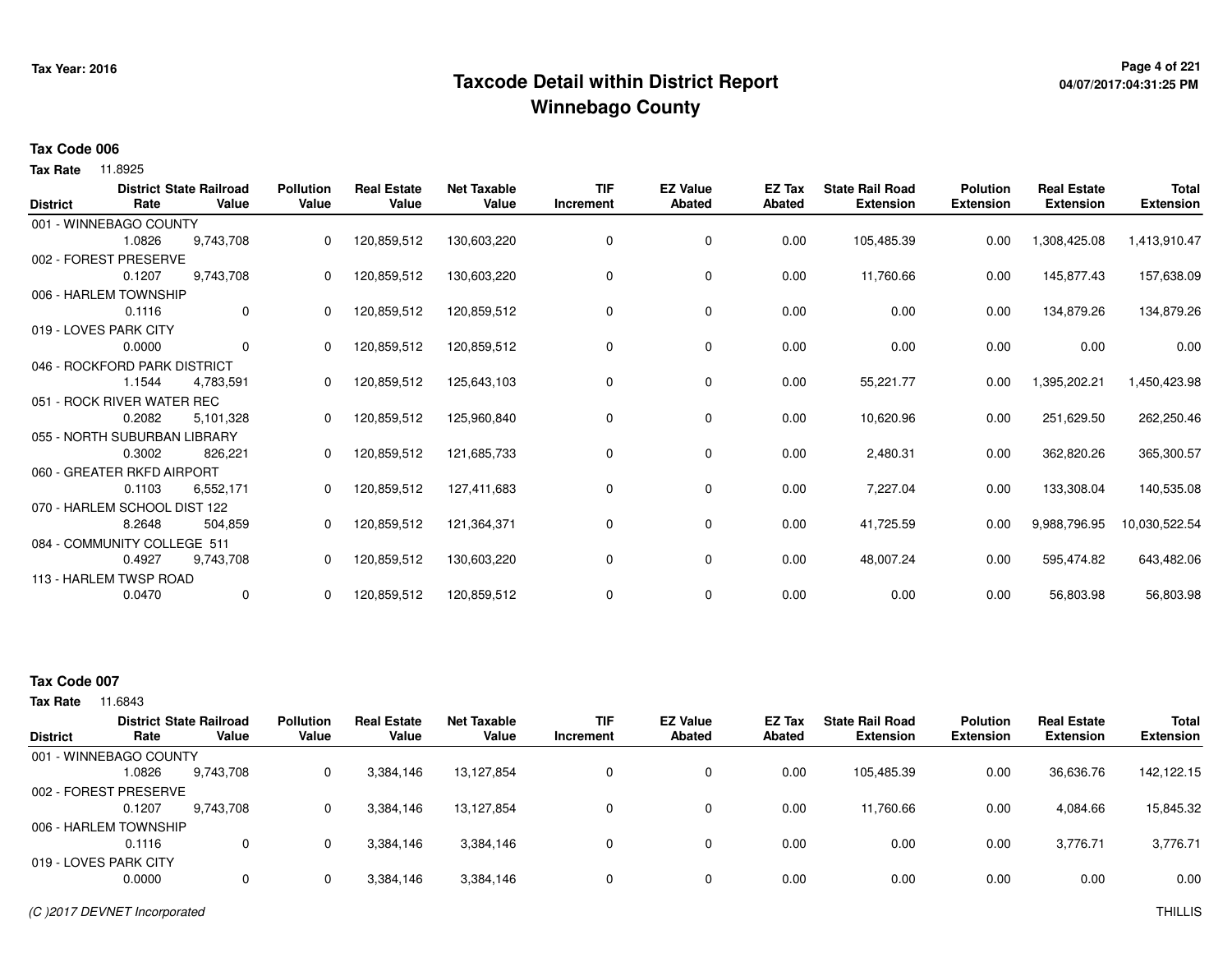## **Page 5 of 221 Taxcode Detail within District ReportWinnebago County**

#### **Tax Code 007**

**Tax Rate** 11.6843

| <b>District</b>              | Rate                         | <b>District State Railroad</b><br>Value | <b>Pollution</b><br>Value | <b>Real Estate</b><br>Value | <b>Net Taxable</b><br>Value | TIF<br>Increment | <b>EZ Value</b><br>Abated | <b>EZ Tax</b><br><b>Abated</b> | <b>State Rail Road</b><br><b>Extension</b> | <b>Polution</b><br><b>Extension</b> | <b>Real Estate</b><br><b>Extension</b> | <b>Total</b><br><b>Extension</b> |
|------------------------------|------------------------------|-----------------------------------------|---------------------------|-----------------------------|-----------------------------|------------------|---------------------------|--------------------------------|--------------------------------------------|-------------------------------------|----------------------------------------|----------------------------------|
|                              |                              |                                         |                           |                             |                             |                  |                           |                                |                                            |                                     |                                        |                                  |
|                              | 046 - ROCKFORD PARK DISTRICT |                                         |                           |                             |                             |                  |                           |                                |                                            |                                     |                                        |                                  |
|                              | 1.1544                       | 4,783,591                               | 0                         | 3,384,146                   | 8,167,737                   |                  | 0                         | 0.00                           | 55,221.77                                  | 0.00                                | 39,066.58                              | 94,288.35                        |
|                              | 055 - NORTH SUBURBAN LIBRARY |                                         |                           |                             |                             |                  |                           |                                |                                            |                                     |                                        |                                  |
|                              | 0.3002                       | 826.221                                 | 0                         | 3,384,146                   | 4,210,367                   |                  | $\mathbf 0$               | 0.00                           | 2,480.31                                   | 0.00                                | 10,159.21                              | 12,639.52                        |
|                              | 060 - GREATER RKFD AIRPORT   |                                         |                           |                             |                             |                  |                           |                                |                                            |                                     |                                        |                                  |
|                              | 0.1103                       | 6.552.171                               | $\mathbf{0}$              | 3,384,146                   | 9,936,317                   |                  | 0                         | 0.00                           | 7.227.04                                   | 0.00                                | 3.732.71                               | 10,959.75                        |
| 070 - HARLEM SCHOOL DIST 122 |                              |                                         |                           |                             |                             |                  |                           |                                |                                            |                                     |                                        |                                  |
|                              | 8.2648                       | 504.859                                 | 0                         | 3,384,146                   | 3,889,005                   |                  | 0                         | 0.00                           | 41.725.59                                  | 0.00                                | 279.692.90                             | 321.418.49                       |
|                              | 084 - COMMUNITY COLLEGE 511  |                                         |                           |                             |                             |                  |                           |                                |                                            |                                     |                                        |                                  |
|                              | 0.4927                       | 9.743.708                               | 0                         | 3,384,146                   | 13.127.854                  |                  | 0                         | 0.00                           | 48.007.24                                  | 0.00                                | 16.673.69                              | 64,680.93                        |
|                              | 113 - HARLEM TWSP ROAD       |                                         |                           |                             |                             |                  |                           |                                |                                            |                                     |                                        |                                  |
|                              | 0.0470                       | 0                                       |                           | 3,384,146                   | 3,384,146                   |                  | 0                         | 0.00                           | 0.00                                       | 0.00                                | 1,590.55                               | 1,590.55                         |

#### **Tax Code 008**

|                                |                              | <b>District State Railroad</b> | <b>Pollution</b> | <b>Real Estate</b> | <b>Net Taxable</b> | <b>TIF</b> | <b>EZ Value</b> | EZ Tax | <b>State Rail Road</b> | <b>Polution</b>  | <b>Real Estate</b> | <b>Total</b>     |
|--------------------------------|------------------------------|--------------------------------|------------------|--------------------|--------------------|------------|-----------------|--------|------------------------|------------------|--------------------|------------------|
| <b>District</b>                | Rate                         | Value                          | Value            | Value              | Value              | Increment  | <b>Abated</b>   | Abated | <b>Extension</b>       | <b>Extension</b> | <b>Extension</b>   | <b>Extension</b> |
|                                | 001 - WINNEBAGO COUNTY       |                                |                  |                    |                    |            |                 |        |                        |                  |                    |                  |
|                                | 1.0826                       | 9,743,708                      | 0                | 42,535,864         | 52,279,572         | 0          | 0               | 0.00   | 105,485.39             | 0.00             | 460,493.26         | 565,978.65       |
| 002 - FOREST                   | <b>PRESERVE</b>              |                                |                  |                    |                    |            |                 |        |                        |                  |                    |                  |
|                                | 0.1207                       | 9,743,708                      | 0                | 42,535,864         | 52,279,572         | 0          | 0               | 0.00   | 11,760.66              | 0.00             | 51,340.79          | 63,101.45        |
|                                | 011 - ROCKFORD TOWNSHIP      |                                |                  |                    |                    |            |                 |        |                        |                  |                    |                  |
|                                | 0.1455                       | 4,541,778                      | 0                | 42,535,864         | 47,077,642         | 0          | $\mathbf 0$     | 0.00   | 6,608.29               | 0.00             | 61,889.68          | 68,497.97        |
|                                | 019 - LOVES PARK CITY        |                                |                  |                    |                    |            |                 |        |                        |                  |                    |                  |
|                                | 0.0000                       | $\mathbf 0$                    | 0                | 42,535,864         | 42,535,864         | 0          | $\mathbf 0$     | 0.00   | 0.00                   | 0.00             | 0.00               | 0.00             |
| 046 - ROCKFORD PARK DISTRICT   |                              |                                |                  |                    |                    |            |                 |        |                        |                  |                    |                  |
|                                | 1.1544                       | 4,783,591                      | 0                | 42,535,864         | 47,319,455         | 0          | 0               | 0.00   | 55,221.77              | 0.00             | 491,034.01         | 546,255.78       |
|                                | 051 - ROCK RIVER WATER REC   |                                |                  |                    |                    |            |                 |        |                        |                  |                    |                  |
|                                | 0.2082                       | 5,101,328                      | 0                | 42,535,864         | 47,637,192         | 0          | 0               | 0.00   | 10,620.96              | 0.00             | 88,559.67          | 99,180.63        |
|                                | 055 - NORTH SUBURBAN LIBRARY |                                |                  |                    |                    |            |                 |        |                        |                  |                    |                  |
|                                | 0.3002                       | 826,221                        | 0                | 42,535,864         | 43,362,085         | 0          | 0               | 0.00   | 2,480.31               | 0.00             | 127,692.66         | 130,172.97       |
|                                | 060 - GREATER RKFD AIRPORT   |                                |                  |                    |                    |            |                 |        |                        |                  |                    |                  |
|                                | 0.1103                       | 6,552,171                      | 0                | 42,535,864         | 49,088,035         | 0          | 0               | 0.00   | 7,227.04               | 0.00             | 46,917.06          | 54,144.10        |
| 076 - ROCKFORD SCHOOL DIST 205 |                              |                                |                  |                    |                    |            |                 |        |                        |                  |                    |                  |
|                                | 7.8031                       | 5,792,538                      | 0                | 42,535,864         | 48,328,402         | 0          | 0               | 0.00   | 451,997.53             | 0.00             | 3,319,116.00       | 3,771,113.53     |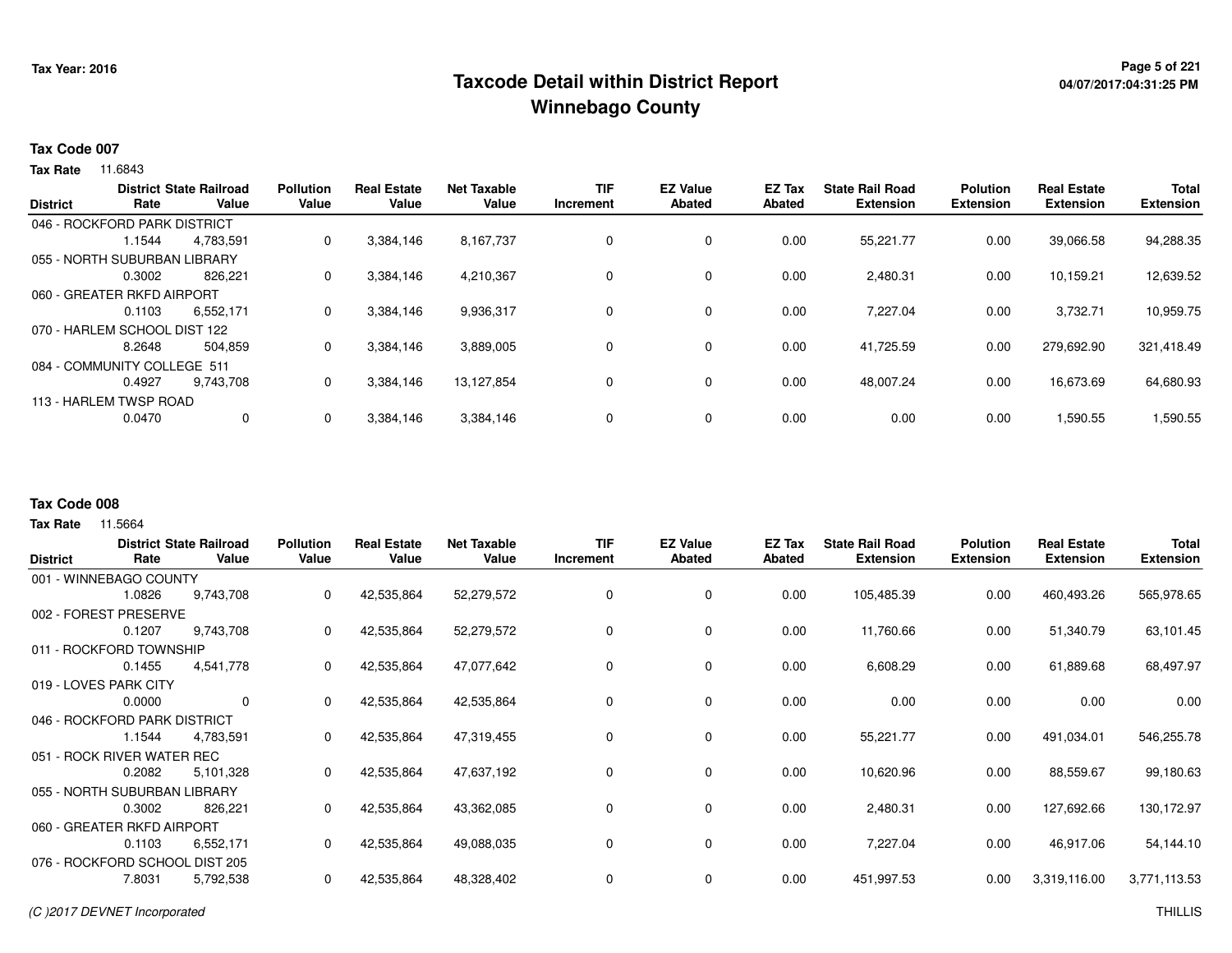## **Page 6 of 221 Taxcode Detail within District ReportWinnebago County**

# **04/07/2017:04:31:25 PM**

### **Tax Code 008**

**Tax Rate** 11.5664

|                 |                             | <b>District State Railroad</b> | <b>Pollution</b> | <b>Real Estate</b> | Net Taxable | <b>TIF</b> | <b>EZ Value</b> | <b>EZ Tax</b> | <b>State Rail Road</b> | <b>Polution</b>  | <b>Real Estate</b> | Total      |
|-----------------|-----------------------------|--------------------------------|------------------|--------------------|-------------|------------|-----------------|---------------|------------------------|------------------|--------------------|------------|
| <b>District</b> | Rate                        | Value                          | Value            | Value              | Value       | Increment  | <b>Abated</b>   | <b>Abated</b> | <b>Extension</b>       | <b>Extension</b> | <b>Extension</b>   | Extension  |
|                 | 084 - COMMUNITY COLLEGE 511 |                                |                  |                    |             |            |                 |               |                        |                  |                    |            |
|                 | 0.4927                      | 9.743.708                      |                  | 42.535.864         | 52.279.572  |            |                 | 0.00          | 48,007.24              | 0.00             | 209.574.20         | 257,581.44 |
|                 | 118 - ROCKFORD TWSP ROAD    |                                |                  |                    |             |            |                 |               |                        |                  |                    |            |
|                 | 0.1487                      | 4.541.778                      |                  | 42,535,864         | 47.077.642  |            |                 | 0.00          | 6,753.63               | 0.00             | 63,250.83          | 70,004.46  |

#### **Tax Code 010**

**Tax Rate** 12,4822

| <b>District</b> | Rate                         | <b>District State Railroad</b><br>Value | <b>Pollution</b><br>Value | <b>Real Estate</b><br>Value | <b>Net Taxable</b><br>Value | <b>TIF</b><br>Increment | <b>EZ Value</b><br><b>Abated</b> | <b>EZ Tax</b><br>Abated | <b>State Rail Road</b><br><b>Extension</b> | <b>Polution</b><br><b>Extension</b> | <b>Real Estate</b><br><b>Extension</b> | <b>Total</b><br><b>Extension</b> |
|-----------------|------------------------------|-----------------------------------------|---------------------------|-----------------------------|-----------------------------|-------------------------|----------------------------------|-------------------------|--------------------------------------------|-------------------------------------|----------------------------------------|----------------------------------|
|                 | 001 - WINNEBAGO COUNTY       |                                         |                           |                             |                             |                         |                                  |                         |                                            |                                     |                                        |                                  |
|                 | 1.0826                       | 9.743.708                               | 0                         | 3,775,648                   | 13,519,356                  | $\mathbf 0$             | 0                                | 0.00                    | 105,485.39                                 | 0.00                                | 40,875.17                              | 146,360.56                       |
|                 | 002 - FOREST PRESERVE        |                                         |                           |                             |                             |                         |                                  |                         |                                            |                                     |                                        |                                  |
|                 | 0.1207                       | 9,743,708                               | 0                         | 3,775,648                   | 13,519,356                  | 0                       | 0                                | 0.00                    | 11,760.66                                  | 0.00                                | 4,557.21                               | 16,317.87                        |
|                 | 011 - ROCKFORD TOWNSHIP      |                                         |                           |                             |                             |                         |                                  |                         |                                            |                                     |                                        |                                  |
|                 | 0.1455                       | 4,541,778                               | 0                         | 3,775,648                   | 8,317,426                   | 0                       | 0                                | 0.00                    | 6,608.29                                   | 0.00                                | 5,493.57                               | 12,101.86                        |
|                 | 037 - NORTH PARK FIRE        |                                         |                           |                             |                             |                         |                                  |                         |                                            |                                     |                                        |                                  |
|                 | 0.4541                       | 431.574                                 | 0                         | 3,775,648                   | 4,207,222                   | 0                       | 0                                | 0.00                    | 1,959.78                                   | 0.00                                | 17,145.21                              | 19,104.99                        |
|                 | 046 - ROCKFORD PARK DISTRICT |                                         |                           |                             |                             |                         |                                  |                         |                                            |                                     |                                        |                                  |
|                 | 1.1544                       | 4,783,591                               | 0                         | 3,775,648                   | 8,559,239                   | 0                       | 0                                | 0.00                    | 55,221.77                                  | 0.00                                | 43,586.08                              | 98,807.85                        |
|                 | 051 - ROCK RIVER WATER REC   |                                         |                           |                             |                             |                         |                                  |                         |                                            |                                     |                                        |                                  |
|                 | 0.2082                       | 5,101,328                               | 0                         | 3,775,648                   | 8,876,976                   | 0                       | 0                                | 0.00                    | 10,620.96                                  | 0.00                                | 7,860.90                               | 18,481.86                        |
|                 | 055 - NORTH SUBURBAN LIBRARY |                                         |                           |                             |                             |                         |                                  |                         |                                            |                                     |                                        |                                  |
|                 | 0.3002                       | 826,221                                 | 0                         | 3,775,648                   | 4,601,869                   | 0                       | 0                                | 0.00                    | 2,480.31                                   | 0.00                                | 11,334.50                              | 13,814.81                        |
|                 | 060 - GREATER RKFD AIRPORT   |                                         |                           |                             |                             |                         |                                  |                         |                                            |                                     |                                        |                                  |
|                 | 0.1103                       | 6,552,171                               | 0                         | 3,775,648                   | 10,327,819                  | 0                       | 0                                | 0.00                    | 7,227.04                                   | 0.00                                | 4,164.54                               | 11,391.58                        |
|                 | 070 - HARLEM SCHOOL DIST 122 |                                         |                           |                             |                             |                         |                                  |                         |                                            |                                     |                                        |                                  |
|                 | 8.2648                       | 504,859                                 | 0                         | 3,775,648                   | 4,280,507                   | 0                       | 0                                | 0.00                    | 41,725.59                                  | 0.00                                | 312,049.76                             | 353,775.35                       |
|                 | 084 - COMMUNITY COLLEGE 511  |                                         |                           |                             |                             |                         |                                  |                         |                                            |                                     |                                        |                                  |
|                 | 0.4927                       | 9,743,708                               | 0                         | 3,775,648                   | 13,519,356                  | 0                       | 0                                | 0.00                    | 48,007.24                                  | 0.00                                | 18,602.62                              | 66,609.86                        |
|                 | 118 - ROCKFORD TWSP ROAD     |                                         |                           |                             |                             |                         |                                  |                         |                                            |                                     |                                        |                                  |
|                 | 0.1487                       | 4,541,778                               | 0                         | 3,775,648                   | 8,317,426                   | 0                       | 0                                | 0.00                    | 6,753.63                                   | 0.00                                | 5,614.39                               | 12,368.02                        |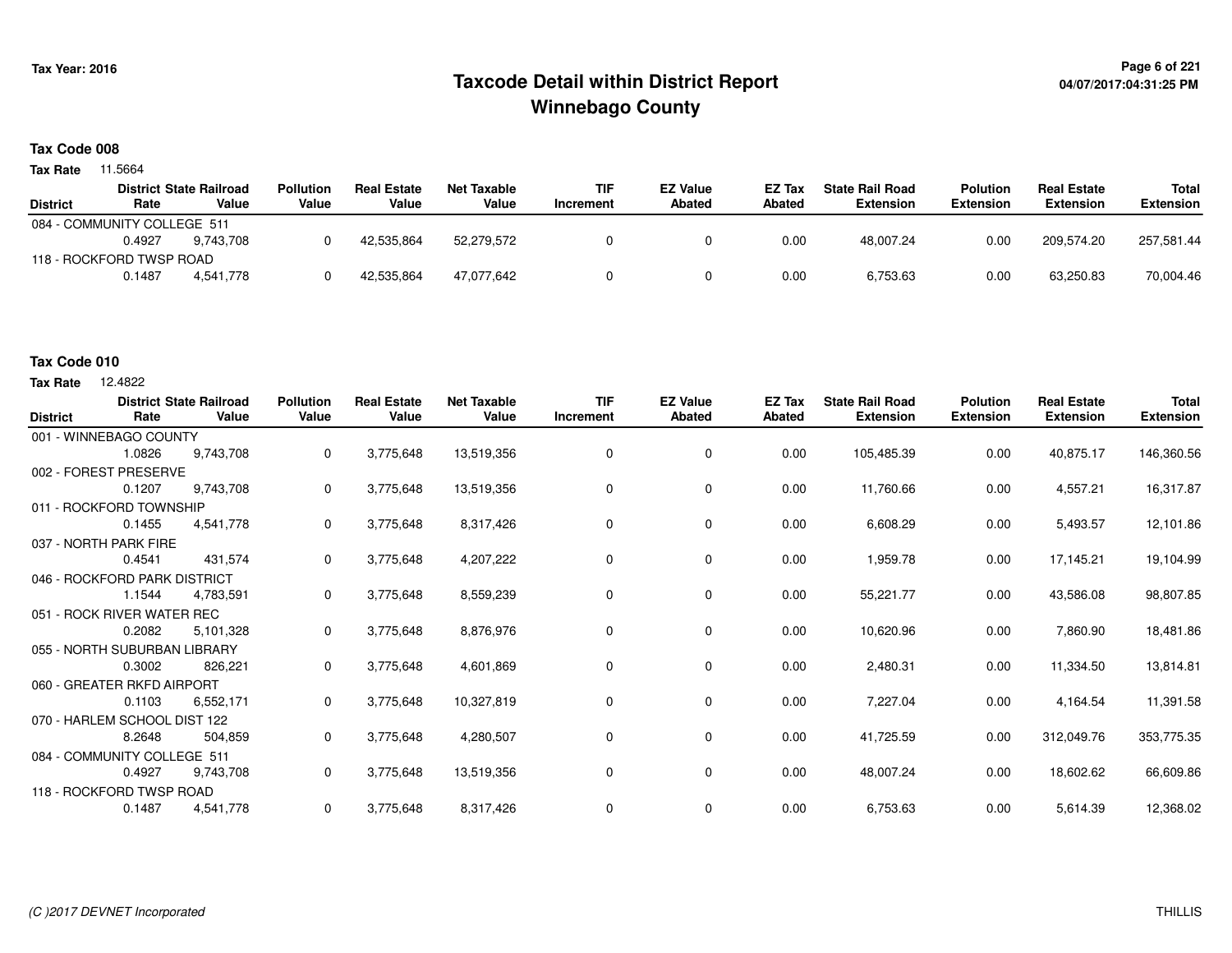## **Page 7 of 221 Taxcode Detail within District ReportWinnebago County**

# **04/07/2017:04:31:25 PM**

#### **Tax Code 012**

10.0682 **Tax Rate**

| <b>District</b> | Rate                           | <b>District State Railroad</b><br>Value | <b>Pollution</b><br>Value | <b>Real Estate</b><br>Value | <b>Net Taxable</b><br>Value | <b>TIF</b><br>Increment | <b>EZ Value</b><br>Abated | EZ Tax<br>Abated | <b>State Rail Road</b><br><b>Extension</b> | <b>Polution</b><br><b>Extension</b> | <b>Real Estate</b><br><b>Extension</b> | <b>Total</b><br><b>Extension</b> |
|-----------------|--------------------------------|-----------------------------------------|---------------------------|-----------------------------|-----------------------------|-------------------------|---------------------------|------------------|--------------------------------------------|-------------------------------------|----------------------------------------|----------------------------------|
|                 | 001 - WINNEBAGO COUNTY         |                                         |                           |                             |                             |                         |                           |                  |                                            |                                     |                                        |                                  |
|                 | 1.0826                         | 9,743,708                               | 0                         | 144,750                     | 9,888,458                   | 0                       | 0                         | 0.00             | 105,485.39                                 | 0.00                                | 1,567.06                               | 107,052.45                       |
|                 | 002 - FOREST PRESERVE          |                                         |                           |                             |                             |                         |                           |                  |                                            |                                     |                                        |                                  |
|                 | 0.1207                         | 9,743,708                               | 0                         | 144,750                     | 9,888,458                   | 0                       | 0                         | 0.00             | 11,760.66                                  | 0.00                                | 174.71                                 | 11,935.37                        |
|                 | 006 - HARLEM TOWNSHIP          |                                         |                           |                             |                             |                         |                           |                  |                                            |                                     |                                        |                                  |
|                 | 0.1116                         | 0                                       | 0                         | 144,750                     | 144,750                     | $\Omega$                | $\mathbf 0$               | 0.00             | 0.00                                       | 0.00                                | 161.54                                 | 161.54                           |
|                 | 019 - LOVES PARK CITY          |                                         |                           |                             |                             |                         |                           |                  |                                            |                                     |                                        |                                  |
|                 | 0.0000                         | 0                                       | 0                         | 144,750                     | 144,750                     | 0                       | 0                         | 0.00             | 0.00                                       | 0.00                                | 0.00                                   | 0.00                             |
|                 | 055 - NORTH SUBURBAN LIBRARY   |                                         |                           |                             |                             |                         |                           |                  |                                            |                                     |                                        |                                  |
|                 | 0.3002                         | 826,221                                 | 0                         | 144,750                     | 970,971                     | 0                       | 0                         | 0.00             | 2,480.31                                   | 0.00                                | 434.54                                 | 2,914.85                         |
|                 | 060 - GREATER RKFD AIRPORT     |                                         |                           |                             |                             |                         |                           |                  |                                            |                                     |                                        |                                  |
|                 | 0.1103                         | 6,552,171                               | 0                         | 144,750                     | 6,696,921                   | 0                       | $\mathbf 0$               | 0.00             | 7,227.04                                   | 0.00                                | 159.66                                 | 7,386.70                         |
|                 | 076 - ROCKFORD SCHOOL DIST 205 |                                         |                           |                             |                             |                         |                           |                  |                                            |                                     |                                        |                                  |
|                 | 7.8031                         | 5,792,538                               | 0                         | 144,750                     | 5,937,288                   | 0                       | 0                         | 0.00             | 451,997.53                                 | 0.00                                | 11,294.99                              | 463,292.52                       |
|                 | 084 - COMMUNITY COLLEGE 511    |                                         |                           |                             |                             |                         |                           |                  |                                            |                                     |                                        |                                  |
|                 | 0.4927                         | 9,743,708                               | 0                         | 144,750                     | 9,888,458                   | 0                       | $\mathbf 0$               | 0.00             | 48,007.24                                  | 0.00                                | 713.18                                 | 48,720.42                        |
|                 | 113 - HARLEM TWSP ROAD         |                                         |                           |                             |                             |                         |                           |                  |                                            |                                     |                                        |                                  |
|                 | 0.0470                         | 0                                       | 0                         | 144,750                     | 144,750                     | 0                       | 0                         | 0.00             | 0.00                                       | 0.00                                | 68.03                                  | 68.03                            |

#### **Tax Code 013**

| <b>District</b>              | Rate   | <b>District State Railroad</b><br>Value | <b>Pollution</b><br>Value | <b>Real Estate</b><br>Value | <b>Net Taxable</b><br>Value | <b>TIF</b><br>Increment | <b>EZ Value</b><br>Abated | <b>EZ Tax</b><br>Abated | <b>State Rail Road</b><br><b>Extension</b> | <b>Polution</b><br><b>Extension</b> | <b>Real Estate</b><br><b>Extension</b> | <b>Total</b><br><b>Extension</b> |
|------------------------------|--------|-----------------------------------------|---------------------------|-----------------------------|-----------------------------|-------------------------|---------------------------|-------------------------|--------------------------------------------|-------------------------------------|----------------------------------------|----------------------------------|
| 001 - WINNEBAGO COUNTY       |        |                                         |                           |                             |                             |                         |                           |                         |                                            |                                     |                                        |                                  |
|                              | 1.0826 | 9,743,708                               | 0                         | 20,010,897                  | 29,754,605                  | 0                       | 0                         | 0.00                    | 105,485.39                                 | 0.00                                | 216,637.97                             | 322,123.36                       |
| 002 - FOREST PRESERVE        |        |                                         |                           |                             |                             |                         |                           |                         |                                            |                                     |                                        |                                  |
|                              | 0.1207 | 9,743,708                               | 0                         | 20.010.897                  | 29.754.605                  | 0                       | 0                         | 0.00                    | 11.760.66                                  | 0.00                                | 24,153.15                              | 35,913.81                        |
| 011 - ROCKFORD TOWNSHIP      |        |                                         |                           |                             |                             |                         |                           |                         |                                            |                                     |                                        |                                  |
|                              | 0.1455 | 4,541,778                               | 0                         | 20,010,897                  | 24,552,675                  | 0                       | $\mathbf 0$               | 0.00                    | 6,608.29                                   | 0.00                                | 29,115.86                              | 35,724.15                        |
| 037 - NORTH PARK FIRE        |        |                                         |                           |                             |                             |                         |                           |                         |                                            |                                     |                                        |                                  |
|                              | 0.4541 | 431.574                                 | 0                         | 20.010.897                  | 20,442,471                  | 0                       | 0                         | 0.00                    | 959.78                                     | 0.00                                | 90,869.48                              | 92,829.26                        |
| 046 - ROCKFORD PARK DISTRICT |        |                                         |                           |                             |                             |                         |                           |                         |                                            |                                     |                                        |                                  |
|                              | l.1544 | 4.783.591                               | 0                         | 20,010,897                  | 24,794,488                  | 0                       | $\mathbf 0$               | 0.00                    | 55.221.77                                  | 0.00                                | 231,005.79                             | 286,227.56                       |
| 051 - ROCK RIVER WATER REC   |        |                                         |                           |                             |                             |                         |                           |                         |                                            |                                     |                                        |                                  |
|                              | 0.2082 | 5,101,328                               | 0                         | 20,010,897                  | 25,112,225                  | $\Omega$                | $\mathbf 0$               | 0.00                    | 10,620.96                                  | 0.00                                | 41,662.69                              | 52,283.65                        |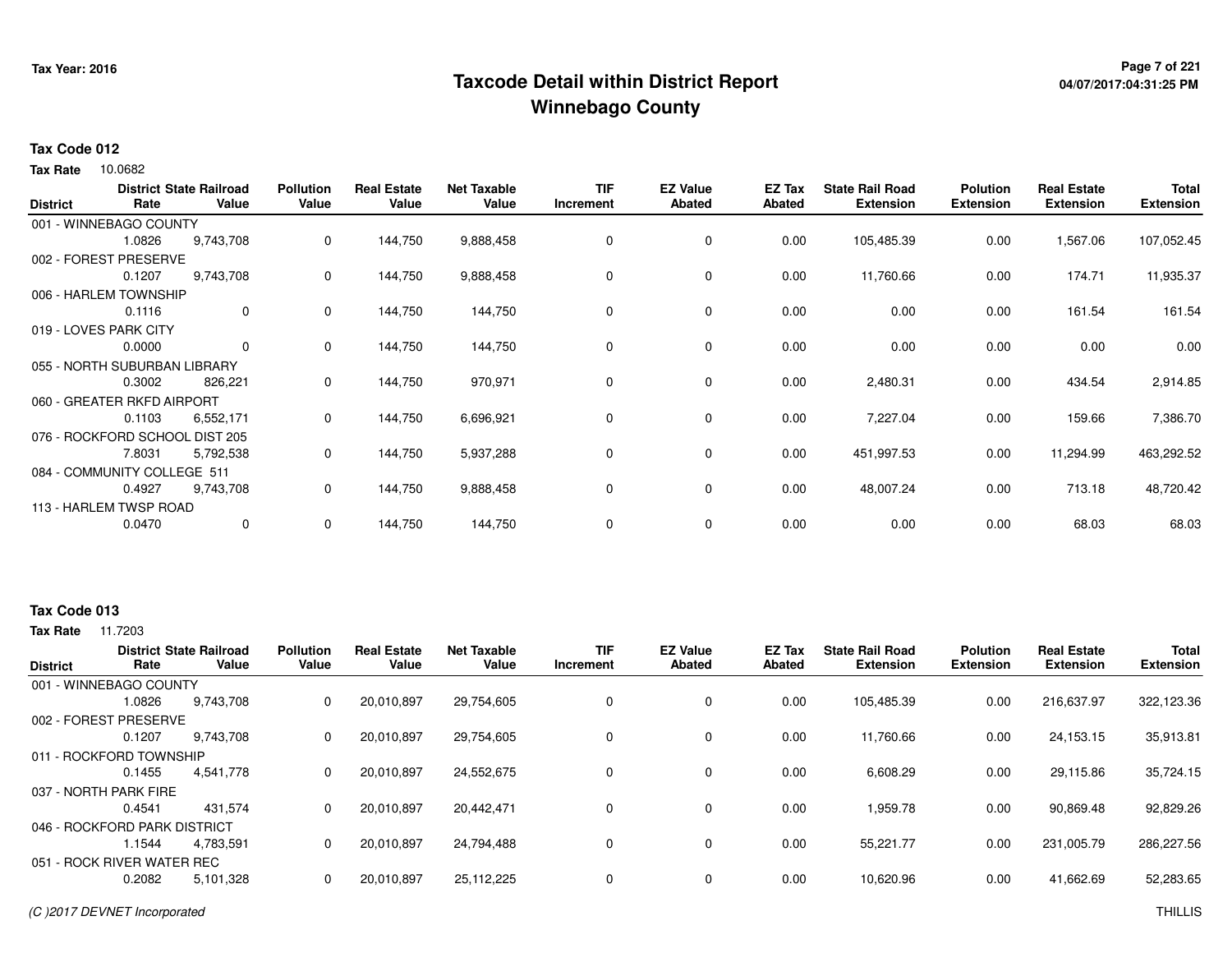## **Page 8 of 221 Taxcode Detail within District ReportWinnebago County**

# **04/07/2017:04:31:25 PM**

#### **Tax Code 013**

**Tax Rate** 11.7203

|                                |                          | <b>District State Railroad</b> | <b>Pollution</b> | <b>Real Estate</b> | Net Taxable | <b>TIF</b> | <b>EZ Value</b> | EZ Tax | <b>State Rail Road</b> | <b>Polution</b>  | <b>Real Estate</b> | <b>Total</b>     |
|--------------------------------|--------------------------|--------------------------------|------------------|--------------------|-------------|------------|-----------------|--------|------------------------|------------------|--------------------|------------------|
| <b>District</b>                | Rate                     | Value                          | Value            | Value              | Value       | Increment  | <b>Abated</b>   | Abated | <b>Extension</b>       | <b>Extension</b> | <b>Extension</b>   | <b>Extension</b> |
| 060 - GREATER RKFD AIRPORT     |                          |                                |                  |                    |             |            |                 |        |                        |                  |                    |                  |
|                                | 0.1103                   | 6,552,171                      | 0                | 20,010,897         | 26,563,068  |            | 0               | 0.00   | 7.227.04               | 0.00             | 22.072.02          | 29,299.06        |
| 076 - ROCKFORD SCHOOL DIST 205 |                          |                                |                  |                    |             |            |                 |        |                        |                  |                    |                  |
|                                | 7.8031                   | 5.792.538                      | 0                | 20,010,897         | 25.803.435  |            | 0               | 0.00   | 451.997.53             | 0.00             | .561,470.30        | 2,013,467.83     |
| 084 - COMMUNITY COLLEGE 511    |                          |                                |                  |                    |             |            |                 |        |                        |                  |                    |                  |
|                                | 0.4927                   | 9.743.708                      | 0                | 20,010,897         | 29.754.605  |            | 0               | 0.00   | 48.007.24              | 0.00             | 98,593.69          | 146,600.93       |
|                                | 118 - ROCKFORD TWSP ROAD |                                |                  |                    |             |            |                 |        |                        |                  |                    |                  |
|                                | 0.1487                   | 4,541,778                      | 0                | 20,010,897         | 24,552,675  |            | 0               | 0.00   | 6,753.63               | 0.00             | 29,756.20          | 36,509.83        |

#### **Tax Code 014**

| <b>District</b> | Rate                           | <b>District State Railroad</b><br>Value | <b>Pollution</b><br>Value | <b>Real Estate</b><br>Value | <b>Net Taxable</b><br>Value | <b>TIF</b><br>Increment | <b>EZ Value</b><br><b>Abated</b> | EZ Tax<br><b>Abated</b> | <b>State Rail Road</b><br><b>Extension</b> | <b>Polution</b><br><b>Extension</b> | <b>Real Estate</b><br><b>Extension</b> | <b>Total</b><br><b>Extension</b> |
|-----------------|--------------------------------|-----------------------------------------|---------------------------|-----------------------------|-----------------------------|-------------------------|----------------------------------|-------------------------|--------------------------------------------|-------------------------------------|----------------------------------------|----------------------------------|
|                 | 001 - WINNEBAGO COUNTY         |                                         |                           |                             |                             |                         |                                  |                         |                                            |                                     |                                        |                                  |
|                 | 1.0826                         | 9,743,708                               | 0                         | 1,670,798                   | 11,414,506                  | 783,344                 | $\mathbf 0$                      | 0.00                    | 105,485.39                                 | 0.00                                | 18,088.06                              | 123,573.45                       |
|                 | 002 - FOREST PRESERVE          |                                         |                           |                             |                             |                         |                                  |                         |                                            |                                     |                                        |                                  |
|                 | 0.1207                         | 9,743,708                               | 0                         | 1,670,798                   | 11,414,506                  | 783,344                 | $\mathbf 0$                      | 0.00                    | 11,760.66                                  | 0.00                                | 2,016.65                               | 13,777.31                        |
|                 | 011 - ROCKFORD TOWNSHIP        |                                         |                           |                             |                             |                         |                                  |                         |                                            |                                     |                                        |                                  |
|                 | 0.1455                         | 4,541,778                               | 0                         | 1,670,798                   | 6,212,576                   | 783,344                 | $\mathbf 0$                      | 0.00                    | 6,608.29                                   | 0.00                                | 2,431.01                               | 9,039.30                         |
|                 | 023 - ROCKFORD CITY            |                                         |                           |                             |                             |                         |                                  |                         |                                            |                                     |                                        |                                  |
|                 | 3.3207                         | 3,783,711                               | 0                         | 1,670,798                   | 5,454,509                   | 783,344                 | $\mathbf 0$                      | 0.00                    | 125,645.72                                 | 0.00                                | 55,482.19                              | 181,127.91                       |
|                 | 046 - ROCKFORD PARK DISTRICT   |                                         |                           |                             |                             |                         |                                  |                         |                                            |                                     |                                        |                                  |
|                 | 1.1544                         | 4,783,591                               | 0                         | 1,670,798                   | 6,454,389                   | 783,344                 | 0                                | 0.00                    | 55,221.77                                  | 0.00                                | 19,287.69                              | 74,509.46                        |
|                 | 051 - ROCK RIVER WATER REC     |                                         |                           |                             |                             |                         |                                  |                         |                                            |                                     |                                        |                                  |
|                 | 0.2082                         | 5,101,328                               | 0                         | 1,670,798                   | 6,772,126                   | 783,344                 | 0                                | 0.00                    | 10,620.96                                  | 0.00                                | 3,478.60                               | 14,099.56                        |
|                 | 059 - ROCKFORD CITY LIBRARY    |                                         |                           |                             |                             |                         |                                  |                         |                                            |                                     |                                        |                                  |
|                 | 0.5190                         | 3,783,711                               | 0                         | 1,670,798                   | 5,454,509                   | 783,344                 | 0                                | 0.00                    | 19,637.46                                  | 0.00                                | 8,671.44                               | 28,308.90                        |
|                 | 060 - GREATER RKFD AIRPORT     |                                         |                           |                             |                             |                         |                                  |                         |                                            |                                     |                                        |                                  |
|                 | 0.1103                         | 6,552,171                               | 0                         | 1,670,798                   | 8,222,969                   | 783,344                 | $\mathbf 0$                      | 0.00                    | 7,227.04                                   | 0.00                                | 1,842.89                               | 9,069.93                         |
|                 | 076 - ROCKFORD SCHOOL DIST 205 |                                         |                           |                             |                             |                         |                                  |                         |                                            |                                     |                                        |                                  |
|                 | 7.8031                         | 5,792,538                               | 0                         | 1,670,798                   | 7,463,336                   | 783,344                 | $\mathbf 0$                      | 0.00                    | 451,997.53                                 | 0.00                                | 130,374.04                             | 582,371.57                       |
|                 | 084 - COMMUNITY COLLEGE 511    |                                         |                           |                             |                             |                         |                                  |                         |                                            |                                     |                                        |                                  |
|                 | 0.4927                         | 9,743,708                               | 0                         | 1,670,798                   | 11,414,506                  | 783,344                 | $\mathbf 0$                      | 0.00                    | 48,007.24                                  | 0.00                                | 8,232.02                               | 56,239.26                        |
|                 | 104 - SOUTH ROCKFORD TIF       |                                         |                           |                             |                             |                         |                                  |                         |                                            |                                     |                                        |                                  |
|                 | 0.0000                         | $\mathbf 0$                             | 0                         | 783,344                     | 783,344                     | 783,344                 | 0                                | 0.00                    | 0.00                                       | 0.00                                | 0.00                                   | 0.00                             |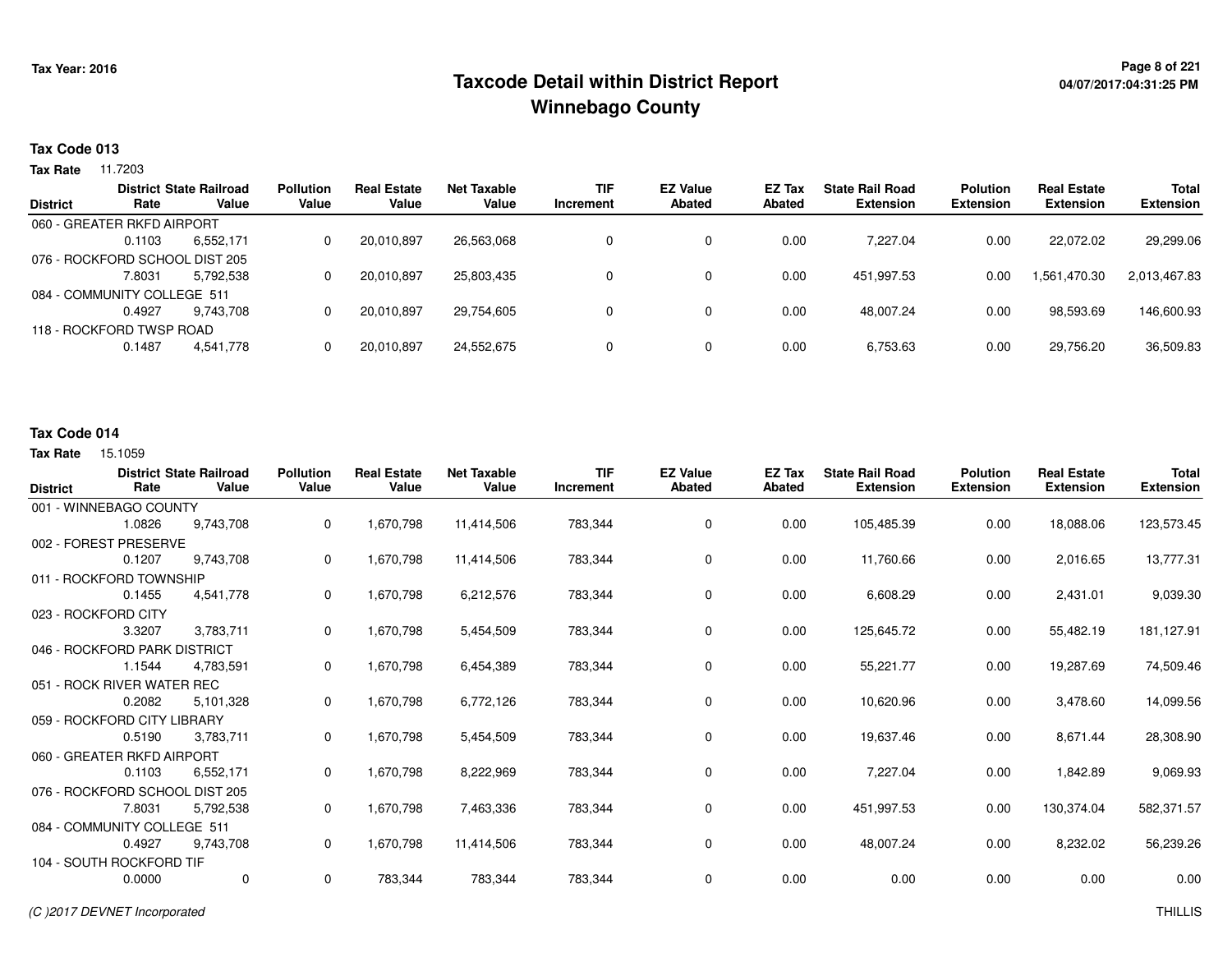### **Page 9 of 221 Taxcode Detail within District ReportWinnebago County**

#### **Tax Code 014**

**Tax Rate** 15.1059

|                 |                          | <b>District State Railroad</b> | <b>Pollution</b> | <b>Real Estate</b> | <b>Net Taxable</b> | <b>TIF</b> | <b>EZ Value</b> | <b>EZ Tax</b> | <b>State Rail Road</b> | <b>Polution</b>  | <b>Real Estate</b> | <b>Total</b> |
|-----------------|--------------------------|--------------------------------|------------------|--------------------|--------------------|------------|-----------------|---------------|------------------------|------------------|--------------------|--------------|
| <b>District</b> | Rate                     | Value                          | Value            | Value              | Value              | Increment  | Abated          | <b>Abated</b> | <b>Extension</b>       | <b>Extension</b> | <b>Extension</b>   | Extension    |
|                 | 118 - ROCKFORD TWSP ROAD |                                |                  |                    |                    |            |                 |               |                        |                  |                    |              |
|                 | 0.1487                   | 4.541.778                      |                  | .670,798           | 6,212,576          | 783,344    |                 | 0.00          | 6,753.63               | 0.00             | 2,484.48           | 9,238.1      |

#### **Tax Code 016**

**Tax Rate** 11.2662

| <b>District</b> | Rate                           | <b>District State Railroad</b><br>Value | <b>Pollution</b><br>Value | <b>Real Estate</b><br>Value | <b>Net Taxable</b><br>Value | <b>TIF</b><br>Increment | <b>EZ Value</b><br><b>Abated</b> | EZ Tax<br><b>Abated</b> | <b>State Rail Road</b><br><b>Extension</b> | <b>Polution</b><br><b>Extension</b> | <b>Real Estate</b><br><b>Extension</b> | <b>Total</b><br><b>Extension</b> |
|-----------------|--------------------------------|-----------------------------------------|---------------------------|-----------------------------|-----------------------------|-------------------------|----------------------------------|-------------------------|--------------------------------------------|-------------------------------------|----------------------------------------|----------------------------------|
|                 | 001 - WINNEBAGO COUNTY         |                                         |                           |                             |                             |                         |                                  |                         |                                            |                                     |                                        |                                  |
|                 | 1.0826                         | 9,743,708                               | 0                         | 4,167                       | 9,747,875                   | 0                       | 0                                | 0.00                    | 105,485.39                                 | 0.00                                | 45.11                                  | 105,530.50                       |
|                 | 002 - FOREST PRESERVE          |                                         |                           |                             |                             |                         |                                  |                         |                                            |                                     |                                        |                                  |
|                 | 0.1207                         | 9,743,708                               | 0                         | 4,167                       | 9,747,875                   | $\Omega$                | 0                                | 0.00                    | 11,760.66                                  | 0.00                                | 5.03                                   | 11,765.69                        |
|                 | 011 - ROCKFORD TOWNSHIP        |                                         |                           |                             |                             |                         |                                  |                         |                                            |                                     |                                        |                                  |
|                 | 0.1455                         | 4,541,778                               | 0                         | 4,167                       | 4,545,945                   | 0                       | $\mathbf 0$                      | 0.00                    | 6,608.29                                   | 0.00                                | 6.06                                   | 6,614.35                         |
|                 | 046 - ROCKFORD PARK DISTRICT   |                                         |                           |                             |                             |                         |                                  |                         |                                            |                                     |                                        |                                  |
|                 | 1.1544                         | 4,783,591                               | $\mathbf 0$               | 4,167                       | 4,787,758                   | 0                       | $\mathbf 0$                      | 0.00                    | 55,221.77                                  | 0.00                                | 48.10                                  | 55,269.87                        |
|                 | 051 - ROCK RIVER WATER REC     |                                         |                           |                             |                             |                         |                                  |                         |                                            |                                     |                                        |                                  |
|                 | 0.2082                         | 5,101,328                               | 0                         | 4,167                       | 5,105,495                   | 0                       | 0                                | 0.00                    | 10,620.96                                  | 0.00                                | 8.68                                   | 10,629.64                        |
|                 | 060 - GREATER RKFD AIRPORT     |                                         |                           |                             |                             |                         |                                  |                         |                                            |                                     |                                        |                                  |
|                 | 0.1103                         | 6,552,171                               | 0                         | 4,167                       | 6,556,338                   | 0                       | $\mathbf 0$                      | 0.00                    | 7,227.04                                   | 0.00                                | 4.60                                   | 7,231.64                         |
|                 | 076 - ROCKFORD SCHOOL DIST 205 |                                         |                           |                             |                             |                         |                                  |                         |                                            |                                     |                                        |                                  |
|                 | 7.8031                         | 5,792,538                               | 0                         | 4,167                       | 5,796,705                   | 0                       | 0                                | 0.00                    | 451,997.53                                 | 0.00                                | 325.16                                 | 452,322.69                       |
|                 | 084 - COMMUNITY COLLEGE 511    |                                         |                           |                             |                             |                         |                                  |                         |                                            |                                     |                                        |                                  |
|                 | 0.4927                         | 9,743,708                               | 0                         | 4,167                       | 9,747,875                   | 0                       | $\mathbf 0$                      | 0.00                    | 48,007.24                                  | 0.00                                | 20.53                                  | 48,027.77                        |
|                 | 118 - ROCKFORD TWSP ROAD       |                                         |                           |                             |                             |                         |                                  |                         |                                            |                                     |                                        |                                  |
|                 | 0.1487                         | 4,541,778                               | 0                         | 4,167                       | 4,545,945                   | 0                       | 0                                | 0.00                    | 6,753.63                                   | 0.00                                | 6.20                                   | 6,759.83                         |

#### **Tax Code 017**

**State Railroad District ValueTIF IncrementEZ Value AbatedReal Estate ExtensionTotal ExtensionTax Rate** 12,6812 **DistrictPollution ValueReal Estate ValueNet Taxable Value Rate** 001 - WINNEBAGO COUNTY**Polution ExtensionState Rail Road ExtensionEZ Tax Abated**210,051.22 315,536.619,743,708 1.08269,743,708 <sup>0</sup> 19,402,477 29,146,185 <sup>0</sup> <sup>0</sup> 0.00 105,485.39 0.00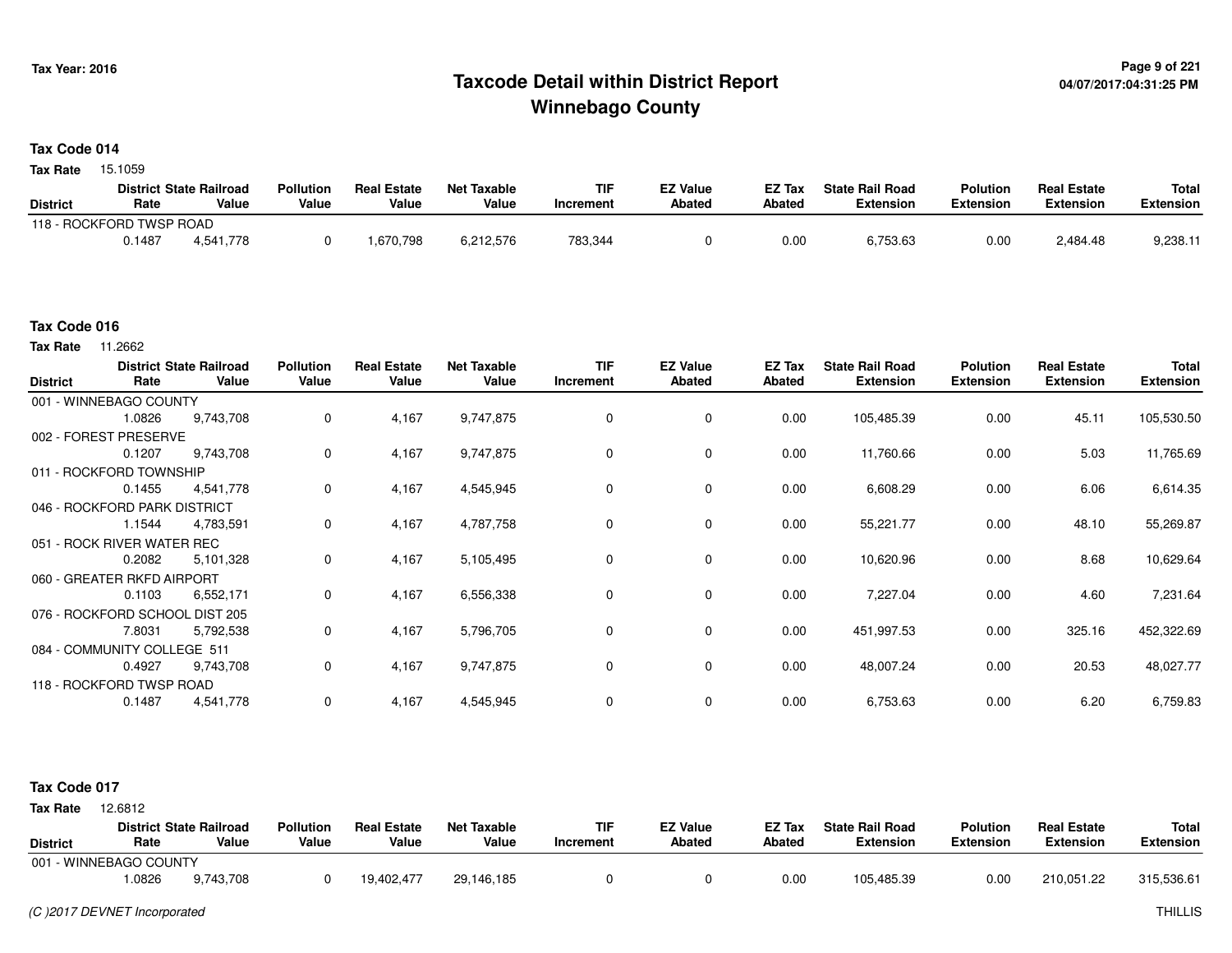## **Page 10 of 221 Taxcode Detail within District ReportWinnebago County**

# **04/07/2017:04:31:25 PM**

#### **Tax Code 017**

12.6812 **Tax Rate**

| <b>District</b> | Rate                           | <b>District State Railroad</b><br>Value | <b>Pollution</b><br>Value | <b>Real Estate</b><br>Value | <b>Net Taxable</b><br>Value | <b>TIF</b><br>Increment | <b>EZ Value</b><br><b>Abated</b> | EZ Tax<br>Abated | <b>State Rail Road</b><br><b>Extension</b> | <b>Polution</b><br><b>Extension</b> | <b>Real Estate</b><br><b>Extension</b> | Total<br><b>Extension</b> |
|-----------------|--------------------------------|-----------------------------------------|---------------------------|-----------------------------|-----------------------------|-------------------------|----------------------------------|------------------|--------------------------------------------|-------------------------------------|----------------------------------------|---------------------------|
|                 | 002 - FOREST PRESERVE          |                                         |                           |                             |                             |                         |                                  |                  |                                            |                                     |                                        |                           |
|                 | 0.1207                         | 9,743,708                               | 0                         | 19,402,477                  | 29,146,185                  | $\Omega$                | 0                                | 0.00             | 11,760.66                                  | 0.00                                | 23,418.79                              | 35,179.45                 |
|                 | 011 - ROCKFORD TOWNSHIP        |                                         |                           |                             |                             |                         |                                  |                  |                                            |                                     |                                        |                           |
|                 | 0.1455                         | 4,541,778                               | 0                         | 19,402,477                  | 23,944,255                  | 0                       | 0                                | 0.00             | 6,608.29                                   | 0.00                                | 28,230.60                              | 34,838.89                 |
|                 | 031 - CHERRY VALLEY FIRE       |                                         |                           |                             |                             |                         |                                  |                  |                                            |                                     |                                        |                           |
|                 | 1.0177                         | 985,287                                 | 0                         | 19,402,477                  | 20,387,764                  | 0                       | 0                                | 0.00             | 10,027.26                                  | 0.00                                | 197,459.01                             | 207,486.27                |
|                 | 046 - ROCKFORD PARK DISTRICT   |                                         |                           |                             |                             |                         |                                  |                  |                                            |                                     |                                        |                           |
|                 | 1.1544                         | 4,783,591                               | 0                         | 19,402,477                  | 24,186,068                  | 0                       | $\mathbf 0$                      | 0.00             | 55,221.77                                  | 0.00                                | 223,982.19                             | 279,203.96                |
|                 | 051 - ROCK RIVER WATER REC     |                                         |                           |                             |                             |                         |                                  |                  |                                            |                                     |                                        |                           |
|                 | 0.2082                         | 5,101,328                               | 0                         | 19,402,477                  | 24,503,805                  | 0                       | $\mathbf 0$                      | 0.00             | 10,620.96                                  | 0.00                                | 40,395.96                              | 51,016.92                 |
|                 | 054 - CHERRY VALLEY LIBRARY    |                                         |                           |                             |                             |                         |                                  |                  |                                            |                                     |                                        |                           |
|                 | 0.3973                         | 1,049,309                               | 0                         | 19,402,477                  | 20,451,786                  | 0                       | 0                                | 0.00             | 4,168.90                                   | 0.00                                | 77,086.04                              | 81,254.94                 |
|                 | 060 - GREATER RKFD AIRPORT     |                                         |                           |                             |                             |                         |                                  |                  |                                            |                                     |                                        |                           |
|                 | 0.1103                         | 6,552,171                               | 0                         | 19,402,477                  | 25,954,648                  | 0                       | 0                                | 0.00             | 7,227.04                                   | 0.00                                | 21,400.93                              | 28,627.97                 |
|                 | 076 - ROCKFORD SCHOOL DIST 205 |                                         |                           |                             |                             |                         |                                  |                  |                                            |                                     |                                        |                           |
|                 | 7.8031                         | 5,792,538                               | 0                         | 19,402,477                  | 25,195,015                  | 0                       | 0                                | 0.00             | 451,997.53                                 | 0.00                                | 1,513,994.68                           | 1,965,992.21              |
|                 | 084 - COMMUNITY COLLEGE 511    |                                         |                           |                             |                             |                         |                                  |                  |                                            |                                     |                                        |                           |
|                 | 0.4927                         | 9,743,708                               | 0                         | 19,402,477                  | 29,146,185                  | 0                       | $\mathbf 0$                      | 0.00             | 48,007.24                                  | 0.00                                | 95,596.00                              | 143,603.24                |
|                 | 118 - ROCKFORD TWSP ROAD       |                                         |                           |                             |                             |                         |                                  |                  |                                            |                                     |                                        |                           |
|                 | 0.1487                         | 4,541,778                               | 0                         | 19,402,477                  | 23,944,255                  | 0                       | 0                                | 0.00             | 6,753.63                                   | 0.00                                | 28,851.48                              | 35,605.11                 |

### **Tax Code 018**

| <b>District</b>              | Rate   | <b>District State Railroad</b><br>Value | <b>Pollution</b><br>Value | <b>Real Estate</b><br>Value | <b>Net Taxable</b><br>Value | <b>TIF</b><br>Increment | <b>EZ Value</b><br><b>Abated</b> | <b>EZ Tax</b><br>Abated | <b>State Rail Road</b><br><b>Extension</b> | <b>Polution</b><br><b>Extension</b> | <b>Real Estate</b><br><b>Extension</b> | <b>Total</b><br><b>Extension</b> |
|------------------------------|--------|-----------------------------------------|---------------------------|-----------------------------|-----------------------------|-------------------------|----------------------------------|-------------------------|--------------------------------------------|-------------------------------------|----------------------------------------|----------------------------------|
| 001 - WINNEBAGO COUNTY       |        |                                         |                           |                             |                             |                         |                                  |                         |                                            |                                     |                                        |                                  |
|                              | 1.0826 | 9.743.708                               | 0                         | 44,247,925                  | 53,991,633                  | 0                       | 0                                | 0.00                    | 105,485.39                                 | 0.00                                | 479,028.04                             | 584,513.43                       |
| 002 - FOREST PRESERVE        |        |                                         |                           |                             |                             |                         |                                  |                         |                                            |                                     |                                        |                                  |
|                              | 0.1207 | 9.743.708                               | 0                         | 44,247,925                  | 53,991,633                  | 0                       | 0                                | 0.00                    | 11,760.66                                  | 0.00                                | 53,407.25                              | 65,167.91                        |
| 011 - ROCKFORD TOWNSHIP      |        |                                         |                           |                             |                             |                         |                                  |                         |                                            |                                     |                                        |                                  |
|                              | 0.1455 | 4.541.778                               | 0                         | 44,247,925                  | 48.789.703                  | 0                       | 0                                | 0.00                    | 6,608.29                                   | 0.00                                | 64,380.73                              | 70,989.02                        |
| 031 - CHERRY VALLEY FIRE     |        |                                         |                           |                             |                             |                         |                                  |                         |                                            |                                     |                                        |                                  |
|                              | 1.0177 | 985.287                                 | 0                         | 44,247,925                  | 45,233,212                  | 0                       | 0                                | 0.00                    | 10,027.26                                  | 0.00                                | 450,311.13                             | 460,338.39                       |
| 046 - ROCKFORD PARK DISTRICT |        |                                         |                           |                             |                             |                         |                                  |                         |                                            |                                     |                                        |                                  |
|                              | 1.1544 | 4,783,591                               | 0                         | 44,247,925                  | 49,031,516                  | $\Omega$                | 0                                | 0.00                    | 55,221.77                                  | 0.00                                | 510,798.05                             | 566,019.82                       |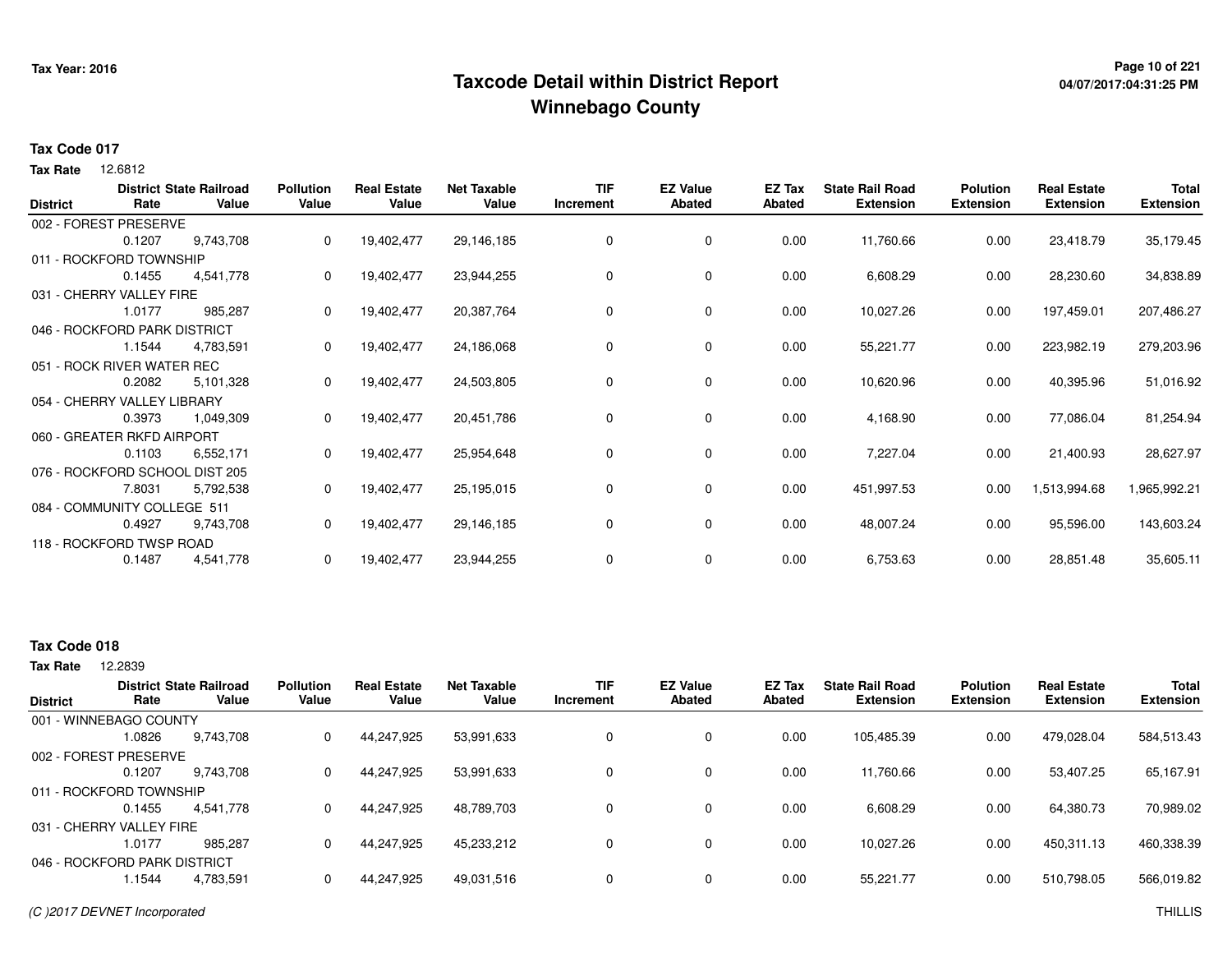## **Page 11 of 221 Taxcode Detail within District ReportWinnebago County**

#### **Tax Code 018**

**Tax Rate** 12.2839

| <b>District</b> | Rate                           | <b>District State Railroad</b><br>Value | <b>Pollution</b><br>Value | <b>Real Estate</b><br>Value | <b>Net Taxable</b><br>Value | <b>TIF</b><br>Increment | <b>EZ Value</b><br><b>Abated</b> | EZ Tax<br>Abated | <b>State Rail Road</b><br><b>Extension</b> | <b>Polution</b><br><b>Extension</b> | <b>Real Estate</b><br><b>Extension</b> | <b>Total</b><br><b>Extension</b> |
|-----------------|--------------------------------|-----------------------------------------|---------------------------|-----------------------------|-----------------------------|-------------------------|----------------------------------|------------------|--------------------------------------------|-------------------------------------|----------------------------------------|----------------------------------|
|                 | 051 - ROCK RIVER WATER REC     |                                         |                           |                             |                             |                         |                                  |                  |                                            |                                     |                                        |                                  |
|                 | 0.2082                         | 5.101.328                               | 0                         | 44,247,925                  | 49,349,253                  | 0                       | 0                                | 0.00             | 10,620.96                                  | 0.00                                | 92,124.18                              | 102,745.14                       |
|                 | 060 - GREATER RKFD AIRPORT     |                                         |                           |                             |                             |                         |                                  |                  |                                            |                                     |                                        |                                  |
|                 | 0.1103                         | 6,552,171                               | 0                         | 44.247.925                  | 50.800.096                  |                         | 0                                | 0.00             | 7,227.04                                   | 0.00                                | 48,805.46                              | 56,032.50                        |
|                 | 076 - ROCKFORD SCHOOL DIST 205 |                                         |                           |                             |                             |                         |                                  |                  |                                            |                                     |                                        |                                  |
|                 | 7.8031                         | 5.792.538                               | 0                         | 44.247.925                  | 50,040,463                  | 0                       | 0                                | 0.00             | 451,997.53                                 | 0.00                                | 3,452,709.84                           | 3,904,707.37                     |
|                 | 084 - COMMUNITY COLLEGE 511    |                                         |                           |                             |                             |                         |                                  |                  |                                            |                                     |                                        |                                  |
|                 | 0.4927                         | 9.743.708                               | 0                         | 44.247.925                  | 53,991,633                  | 0                       | 0                                | 0.00             | 48.007.24                                  | 0.00                                | 218.009.53                             | 266,016.77                       |
|                 | 118 - ROCKFORD TWSP ROAD       |                                         |                           |                             |                             |                         |                                  |                  |                                            |                                     |                                        |                                  |
|                 | 0.1487                         | 4,541,778                               |                           | 44.247.925                  | 48,789,703                  | 0                       | 0                                | 0.00             | 6,753.63                                   | 0.00                                | 65,796.66                              | 72,550.29                        |
|                 |                                |                                         |                           |                             |                             |                         |                                  |                  |                                            |                                     |                                        |                                  |

#### **Tax Code 019**

| <b>District</b>       | Rate                         | <b>District State Railroad</b><br>Value | <b>Pollution</b><br>Value | <b>Real Estate</b><br>Value | <b>Net Taxable</b><br>Value | <b>TIF</b><br>Increment | <b>EZ Value</b><br><b>Abated</b> | EZ Tax<br>Abated | <b>State Rail Road</b><br><b>Extension</b> | <b>Polution</b><br><b>Extension</b> | <b>Real Estate</b><br><b>Extension</b> | <b>Total</b><br><b>Extension</b> |
|-----------------------|------------------------------|-----------------------------------------|---------------------------|-----------------------------|-----------------------------|-------------------------|----------------------------------|------------------|--------------------------------------------|-------------------------------------|----------------------------------------|----------------------------------|
|                       | 001 - WINNEBAGO COUNTY       |                                         |                           |                             |                             |                         |                                  |                  |                                            |                                     |                                        |                                  |
|                       | 1.0826                       | 9,743,708                               | 0                         | $\overline{0}$              | 9,743,708                   | 0                       | 0                                | 0.00             | 105,485.39                                 | 0.00                                | 0.00                                   | 105,485.39                       |
|                       | 002 - FOREST PRESERVE        |                                         |                           |                             |                             |                         |                                  |                  |                                            |                                     |                                        |                                  |
|                       | 0.1207                       | 9,743,708                               | 0                         | $\mathbf 0$                 | 9,743,708                   | $\Omega$                | 0                                | 0.00             | 11,760.66                                  | 0.00                                | 0.00                                   | 11,760.66                        |
|                       | 006 - HARLEM TOWNSHIP        |                                         |                           |                             |                             |                         |                                  |                  |                                            |                                     |                                        |                                  |
|                       | 0.1116                       | $\mathbf 0$                             | 0                         | $\overline{0}$              | 0                           | 0                       | $\mathbf 0$                      | 0.00             | 0.00                                       | 0.00                                | 0.00                                   | 0.00                             |
| 019 - LOVES PARK CITY |                              |                                         |                           |                             |                             |                         |                                  |                  |                                            |                                     |                                        |                                  |
|                       | 0.0000                       | $\mathbf{0}$                            | 0                         | $\Omega$                    | $\mathbf 0$                 | $\Omega$                | $\mathbf 0$                      | 0.00             | 0.00                                       | 0.00                                | 0.00                                   | 0.00                             |
|                       | 046 - ROCKFORD PARK DISTRICT |                                         |                           |                             |                             |                         |                                  |                  |                                            |                                     |                                        |                                  |
|                       | 1.1544                       | 4,783,591                               | 0                         | $\mathbf{0}$                | 4,783,591                   | $\Omega$                | $\mathbf 0$                      | 0.00             | 55,221.77                                  | 0.00                                | 0.00                                   | 55,221.77                        |
|                       | 060 - GREATER RKFD AIRPORT   |                                         |                           |                             |                             |                         |                                  |                  |                                            |                                     |                                        |                                  |
|                       | 0.1103                       | 6,552,171                               | 0                         | $\overline{0}$              | 6,552,171                   | 0                       | 0                                | 0.00             | 7,227.04                                   | 0.00                                | 0.00                                   | 7,227.04                         |
|                       | 070 - HARLEM SCHOOL DIST 122 |                                         |                           |                             |                             |                         |                                  |                  |                                            |                                     |                                        |                                  |
|                       | 8.2648                       | 504,859                                 | 0                         | $\mathbf 0$                 | 504,859                     | 0                       | 0                                | 0.00             | 41,725.59                                  | 0.00                                | 0.00                                   | 41,725.59                        |
|                       | 084 - COMMUNITY COLLEGE 511  |                                         |                           |                             |                             |                         |                                  |                  |                                            |                                     |                                        |                                  |
|                       | 0.4927                       | 9,743,708                               | 0                         | $\mathbf 0$                 | 9,743,708                   | 0                       | 0                                | 0.00             | 48,007.24                                  | 0.00                                | 0.00                                   | 48,007.24                        |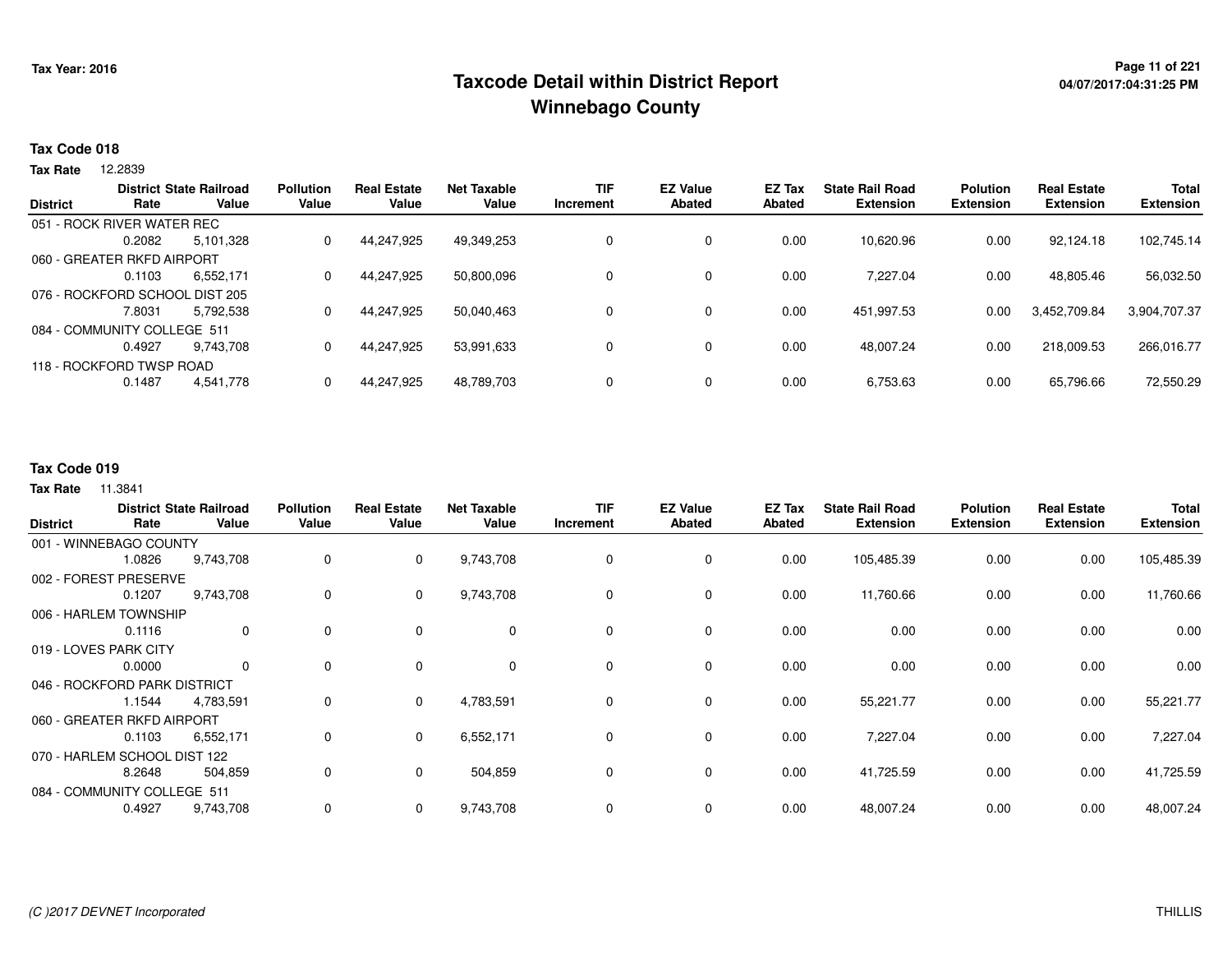## <sup>Page 12 of 221</sup> Page 12 of 221<br>Taxcode Detail within District Report های این موجع به موجع این موجع این موجع این موجع این موجع این موجع این موج **Winnebago County**

**Tax Code 019**

**Tax Rate** 11.3841

|                 | <b>District State Railroad</b> |       | <b>Pollution</b> | <b>Real Estate</b> | Net Taxable | <b>TIF</b> | <b>EZ Value</b> | <b>EZ Tax</b> | <b>State Rail Road</b> | <b>Polution</b>  | <b>Real Estate</b> | <b>Total</b> |
|-----------------|--------------------------------|-------|------------------|--------------------|-------------|------------|-----------------|---------------|------------------------|------------------|--------------------|--------------|
| <b>District</b> | Rate                           | Value | Value            | Value              | Value       | Increment  | <b>Abated</b>   | <b>Abated</b> | <b>Extension</b>       | <b>Extension</b> | <b>Extension</b>   | Extension    |
|                 | 113 - HARLEM TWSP ROAD         |       |                  |                    |             |            |                 |               |                        |                  |                    |              |
|                 | 0.0470                         |       |                  |                    |             |            |                 | 0.00          | 0.00                   | 0.00             | 0.00               | 0.00         |

#### **Tax Code 020**

**Tax Rate** 11.2226

| <b>District</b> | Rate                           | <b>District State Railroad</b><br>Value | <b>Pollution</b><br>Value | <b>Real Estate</b><br>Value | <b>Net Taxable</b><br>Value | <b>TIF</b><br>Increment | <b>EZ Value</b><br><b>Abated</b> | EZ Tax<br><b>Abated</b> | <b>State Rail Road</b><br><b>Extension</b> | <b>Polution</b><br><b>Extension</b> | <b>Real Estate</b><br><b>Extension</b> | Total<br><b>Extension</b> |
|-----------------|--------------------------------|-----------------------------------------|---------------------------|-----------------------------|-----------------------------|-------------------------|----------------------------------|-------------------------|--------------------------------------------|-------------------------------------|----------------------------------------|---------------------------|
|                 | 001 - WINNEBAGO COUNTY         |                                         |                           |                             |                             |                         |                                  |                         |                                            |                                     |                                        |                           |
|                 | 1.0826                         | 9,743,708                               | $\mathbf 0$               | 17,875                      | 9,761,583                   | 0                       | 0                                | 0.00                    | 105,485.39                                 | 0.00                                | 193.51                                 | 105,678.90                |
|                 | 002 - FOREST PRESERVE          |                                         |                           |                             |                             |                         |                                  |                         |                                            |                                     |                                        |                           |
|                 | 0.1207                         | 9,743,708                               | 0                         | 17,875                      | 9,761,583                   | 0                       | 0                                | 0.00                    | 11,760.66                                  | 0.00                                | 21.58                                  | 11,782.24                 |
|                 | 006 - HARLEM TOWNSHIP          |                                         |                           |                             |                             |                         |                                  |                         |                                            |                                     |                                        |                           |
|                 | 0.1116                         | $\mathbf 0$                             | 0                         | 17,875                      | 17,875                      | $\Omega$                | $\mathbf 0$                      | 0.00                    | 0.00                                       | 0.00                                | 19.95                                  | 19.95                     |
|                 | 019 - LOVES PARK CITY          |                                         |                           |                             |                             |                         |                                  |                         |                                            |                                     |                                        |                           |
|                 | 0.0000                         | $\mathbf 0$                             | 0                         | 17,875                      | 17,875                      | 0                       | $\mathbf 0$                      | 0.00                    | 0.00                                       | 0.00                                | 0.00                                   | 0.00                      |
|                 | 046 - ROCKFORD PARK DISTRICT   |                                         |                           |                             |                             |                         |                                  |                         |                                            |                                     |                                        |                           |
|                 | 1.1544                         | 4,783,591                               | 0                         | 17,875                      | 4,801,466                   | $\Omega$                | $\mathbf 0$                      | 0.00                    | 55,221.77                                  | 0.00                                | 206.35                                 | 55,428.12                 |
|                 | 055 - NORTH SUBURBAN LIBRARY   |                                         |                           |                             |                             |                         |                                  |                         |                                            |                                     |                                        |                           |
|                 | 0.3002                         | 826,221                                 | 0                         | 17,875                      | 844,096                     | 0                       | 0                                | 0.00                    | 2,480.31                                   | 0.00                                | 53.66                                  | 2,533.97                  |
|                 | 060 - GREATER RKFD AIRPORT     |                                         |                           |                             |                             |                         |                                  |                         |                                            |                                     |                                        |                           |
|                 | 0.1103                         | 6,552,171                               | 0                         | 17,875                      | 6,570,046                   | 0                       | 0                                | 0.00                    | 7,227.04                                   | 0.00                                | 19.72                                  | 7,246.76                  |
|                 | 076 - ROCKFORD SCHOOL DIST 205 |                                         |                           |                             |                             |                         |                                  |                         |                                            |                                     |                                        |                           |
|                 | 7.8031                         | 5,792,538                               | 0                         | 17,875                      | 5,810,413                   | 0                       | $\mathbf 0$                      | 0.00                    | 451,997.53                                 | 0.00                                | 1,394.80                               | 453,392.33                |
|                 | 084 - COMMUNITY COLLEGE 511    |                                         |                           |                             |                             |                         |                                  |                         |                                            |                                     |                                        |                           |
|                 | 0.4927                         | 9,743,708                               | 0                         | 17,875                      | 9,761,583                   | 0                       | $\mathbf 0$                      | 0.00                    | 48,007.24                                  | 0.00                                | 88.07                                  | 48,095.31                 |
|                 | 113 - HARLEM TWSP ROAD         |                                         |                           |                             |                             |                         |                                  |                         |                                            |                                     |                                        |                           |
|                 | 0.0470                         | 0                                       | 0                         | 17,875                      | 17,875                      | 0                       | 0                                | 0.00                    | 0.00                                       | 0.00                                | 8.40                                   | 8.40                      |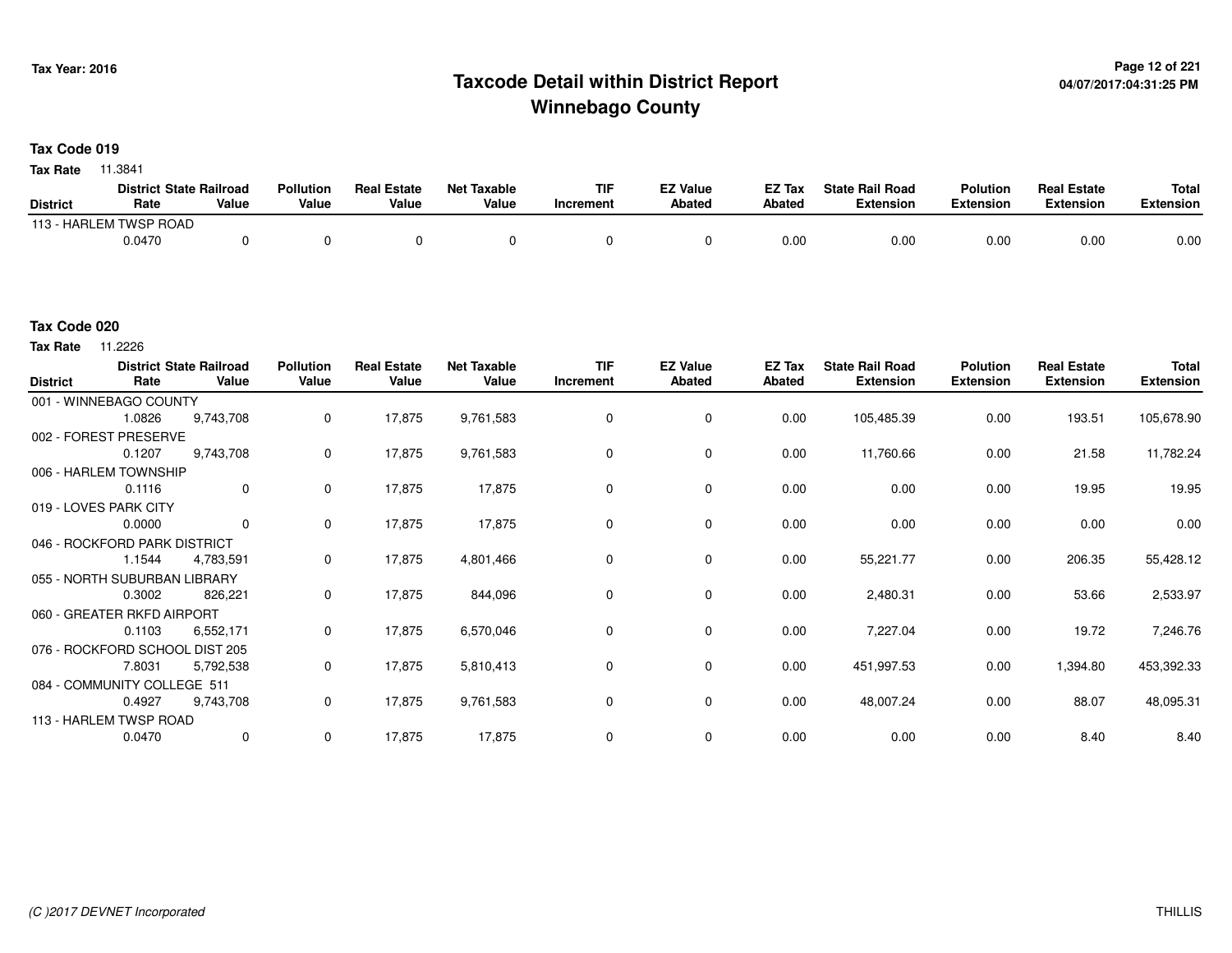## <sup>Page 13 of 221</sup> Page 13 of 221<br>Taxcode Detail within District Report لا من المستخدم با با با با من المعام 17axcode Detail within District Report **Winnebago County**

# **04/07/2017:04:31:25 PM**

#### **Tax Code 021**

15.5676 **Tax Rate**

| <b>District</b> | Rate                         | <b>District State Railroad</b><br>Value | <b>Pollution</b><br>Value | <b>Real Estate</b><br>Value | <b>Net Taxable</b><br>Value | <b>TIF</b><br>Increment | <b>EZ Value</b><br>Abated | EZ Tax<br>Abated | <b>State Rail Road</b><br><b>Extension</b> | <b>Polution</b><br><b>Extension</b> | <b>Real Estate</b><br><b>Extension</b> | <b>Total</b><br><b>Extension</b> |
|-----------------|------------------------------|-----------------------------------------|---------------------------|-----------------------------|-----------------------------|-------------------------|---------------------------|------------------|--------------------------------------------|-------------------------------------|----------------------------------------|----------------------------------|
|                 |                              |                                         |                           |                             |                             |                         |                           |                  |                                            |                                     |                                        |                                  |
|                 | 001 - WINNEBAGO COUNTY       |                                         |                           |                             |                             |                         |                           |                  |                                            |                                     |                                        |                                  |
|                 | 1.0826                       | 9,743,708                               | 0                         | 14,434,475                  | 24,178,183                  | 0                       | 0                         | 0.00             | 105,485.39                                 | 0.00                                | 156,267.63                             | 261,753.02                       |
|                 | 002 - FOREST PRESERVE        |                                         |                           |                             |                             |                         |                           |                  |                                            |                                     |                                        |                                  |
|                 | 0.1207                       | 9,743,708                               | 0                         | 14,434,475                  | 24,178,183                  | 0                       | 0                         | 0.00             | 11,760.66                                  | 0.00                                | 17,422.41                              | 29,183.07                        |
|                 | 011 - ROCKFORD TOWNSHIP      |                                         |                           |                             |                             |                         |                           |                  |                                            |                                     |                                        |                                  |
|                 | 0.1455                       | 4,541,778                               | 0                         | 14,434,475                  | 18,976,253                  | 0                       | 0                         | 0.00             | 6,608.29                                   | 0.00                                | 21,002.16                              | 27,610.45                        |
|                 | 023 - ROCKFORD CITY          |                                         |                           |                             |                             |                         |                           |                  |                                            |                                     |                                        |                                  |
|                 | 3.3207                       | 3,783,711                               |                           | 14,434,475                  | 18,218,186                  | 0                       | 0                         | 0.00             | 125,645.72                                 | 0.00                                | 479,325.61                             | 604,971.33                       |
|                 | 046 - ROCKFORD PARK DISTRICT |                                         |                           |                             |                             |                         |                           |                  |                                            |                                     |                                        |                                  |
|                 | 1.1544                       | 4,783,591                               | 0                         | 14,434,475                  | 19,218,066                  | $\Omega$                | 0                         | 0.00             | 55,221.77                                  | 0.00                                | 166,631.58                             | 221,853.35                       |
|                 | 051 - ROCK RIVER WATER REC   |                                         |                           |                             |                             |                         |                           |                  |                                            |                                     |                                        |                                  |
|                 | 0.2082                       | 5,101,328                               | 0                         | 14,434,475                  | 19,535,803                  | 0                       | 0                         | 0.00             | 10,620.96                                  | 0.00                                | 30,052.58                              | 40,673.54                        |
|                 | 059 - ROCKFORD CITY LIBRARY  |                                         |                           |                             |                             |                         |                           |                  |                                            |                                     |                                        |                                  |
|                 | 0.5190                       | 3,783,711                               | 0                         | 14,434,475                  | 18,218,186                  | 0                       | 0                         | 0.00             | 19,637.46                                  | 0.00                                | 74,914.93                              | 94,552.39                        |
|                 | 060 - GREATER RKFD AIRPORT   |                                         |                           |                             |                             |                         |                           |                  |                                            |                                     |                                        |                                  |
|                 | 0.1103                       | 6,552,171                               | 0                         | 14,434,475                  | 20,986,646                  | 0                       | 0                         | 0.00             | 7,227.04                                   | 0.00                                | 15,921.23                              | 23,148.27                        |
|                 | 070 - HARLEM SCHOOL DIST 122 |                                         |                           |                             |                             |                         |                           |                  |                                            |                                     |                                        |                                  |
|                 | 8.2648                       | 504,859                                 | 0                         | 14,434,475                  | 14,939,334                  | 0                       | 0                         | 0.00             | 41,725.59                                  | 0.00                                | 1,192,980.49                           | 1,234,706.08                     |
|                 | 084 - COMMUNITY COLLEGE 511  |                                         |                           |                             |                             |                         |                           |                  |                                            |                                     |                                        |                                  |
|                 | 0.4927                       | 9,743,708                               | 0                         | 14,434,475                  | 24,178,183                  | 0                       | 0                         | 0.00             | 48,007.24                                  | 0.00                                | 71,118.66                              | 119,125.90                       |
|                 | 118 - ROCKFORD TWSP ROAD     |                                         |                           |                             |                             |                         |                           |                  |                                            |                                     |                                        |                                  |
|                 | 0.1487                       | 4,541,778                               | 0                         | 14,434,475                  | 18,976,253                  | 0                       | 0                         | 0.00             | 6,753.63                                   | 0.00                                | 21,464.06                              | 28,217.69                        |
|                 |                              |                                         |                           |                             |                             |                         |                           |                  |                                            |                                     |                                        |                                  |

### **Tax Code 026**

|                        | <b>District State Railroad</b> |             | <b>Pollution</b> | <b>Real Estate</b> | <b>Net Taxable</b> | <b>TIF</b> | <b>EZ Value</b> | <b>EZ Tax</b> | <b>State Rail Road</b> | <b>Polution</b>  | <b>Real Estate</b> | <b>Total</b>     |
|------------------------|--------------------------------|-------------|------------------|--------------------|--------------------|------------|-----------------|---------------|------------------------|------------------|--------------------|------------------|
| <b>District</b>        | Rate                           | Value       | Value            | Value              | Value              | Increment  | <b>Abated</b>   | Abated        | <b>Extension</b>       | <b>Extension</b> | <b>Extension</b>   | <b>Extension</b> |
| 001 - WINNEBAGO COUNTY |                                |             |                  |                    |                    |            |                 |               |                        |                  |                    |                  |
|                        | 1.0826                         | 9,743,708   |                  | 25,193,877         | 34,937,585         | 0          | 0               | 0.00          | 105,485.39             | 0.00             | 272,748.91         | 378,234.30       |
| 002 - FOREST PRESERVE  |                                |             |                  |                    |                    |            |                 |               |                        |                  |                    |                  |
|                        | 0.1207                         | 9.743.708   |                  | 25,193,877         | 34,937,585         | 0          | 0               | 0.00          | 11,760.66              | 0.00             | 30,409.01          | 42,169.67        |
| 006 - HARLEM TOWNSHIP  |                                |             |                  |                    |                    |            |                 |               |                        |                  |                    |                  |
|                        | 0.1116                         | $\mathbf 0$ |                  | 25,193,877         | 25,193,877         | $\Omega$   |                 | 0.00          | 0.00                   | 0.00             | 28,116.37          | 28,116.37        |
| 019 - LOVES PARK CITY  |                                |             |                  |                    |                    |            |                 |               |                        |                  |                    |                  |
|                        | 0.0000                         | 0           |                  | 25,193,877         | 25,193,877         | 0          | 0               | 0.00          | 0.00                   | 0.00             | 0.00               | 0.00             |
|                        |                                |             |                  |                    |                    |            |                 |               |                        |                  |                    |                  |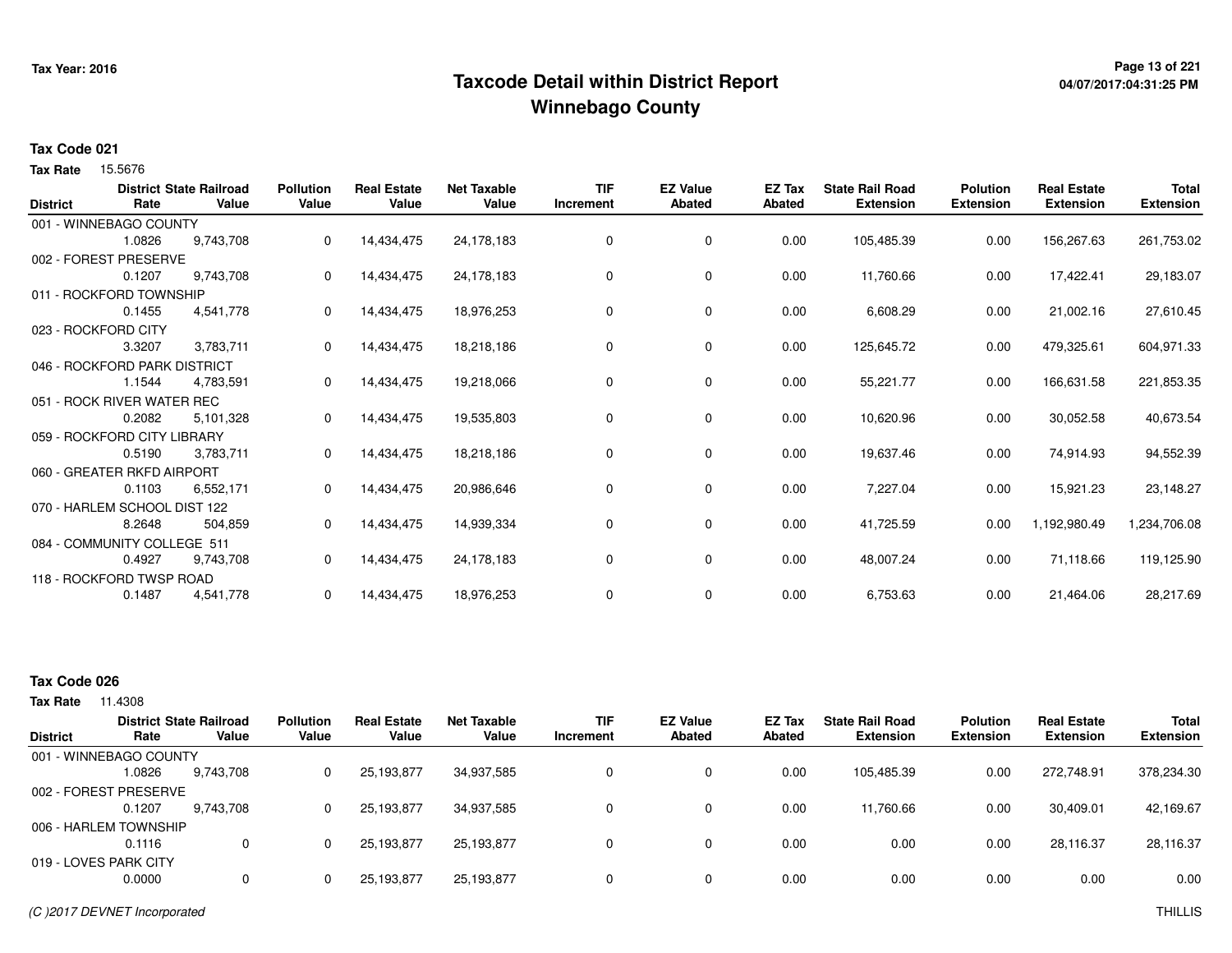## <sup>Page 14</sup> of 221 Page 14 of 221<br>Taxcode Detail within District Report لا معنى 1995 Taxcode Detail within District Report **Winnebago County**

# **04/07/2017:04:31:25 PM**

#### **Tax Code 026**

**Tax Rate** 11.4308

|                 |                                | <b>District State Railroad</b> | <b>Pollution</b> | <b>Real Estate</b> | <b>Net Taxable</b> | TIF       | <b>EZ Value</b> | EZ Tax | <b>State Rail Road</b> | <b>Polution</b>  | <b>Real Estate</b> | <b>Total</b>     |
|-----------------|--------------------------------|--------------------------------|------------------|--------------------|--------------------|-----------|-----------------|--------|------------------------|------------------|--------------------|------------------|
| <b>District</b> | Rate                           | Value                          | Value            | Value              | Value              | Increment | <b>Abated</b>   | Abated | <b>Extension</b>       | <b>Extension</b> | <b>Extension</b>   | <b>Extension</b> |
|                 | 046 - ROCKFORD PARK DISTRICT   |                                |                  |                    |                    |           |                 |        |                        |                  |                    |                  |
|                 | 1.1544                         | 4,783,591                      | 0                | 25,193,877         | 29,977,468         | $\Omega$  | 0               | 0.00   | 55,221.77              | 0.00             | 290,838.12         | 346,059.89       |
|                 | 051 - ROCK RIVER WATER REC     |                                |                  |                    |                    |           |                 |        |                        |                  |                    |                  |
|                 | 0.2082                         | 5,101,328                      | 0                | 25,193,877         | 30,295,205         |           | 0               | 0.00   | 10,620.96              | 0.00             | 52,453.65          | 63,074.61        |
|                 | 055 - NORTH SUBURBAN LIBRARY   |                                |                  |                    |                    |           |                 |        |                        |                  |                    |                  |
|                 | 0.3002                         | 826,221                        | 0                | 25,193,877         | 26,020,098         |           | 0               | 0.00   | 2,480.31               | 0.00             | 75,632.02          | 78,112.33        |
|                 | 060 - GREATER RKFD AIRPORT     |                                |                  |                    |                    |           |                 |        |                        |                  |                    |                  |
|                 | 0.1103                         | 6,552,171                      | 0                | 25,193,877         | 31,746,048         | $\Omega$  | $\mathbf 0$     | 0.00   | 7,227.04               | 0.00             | 27,788.85          | 35,015.89        |
|                 | 076 - ROCKFORD SCHOOL DIST 205 |                                |                  |                    |                    |           |                 |        |                        |                  |                    |                  |
|                 | 7.8031                         | 5,792,538                      | 0                | 25,193,877         | 30,986,415         | $\Omega$  | $\mathbf 0$     | 0.00   | 451,997.53             | 0.00             | 1,965,903.42       | 2,417,900.95     |
|                 | 084 - COMMUNITY COLLEGE 511    |                                |                  |                    |                    |           |                 |        |                        |                  |                    |                  |
|                 | 0.4927                         | 9,743,708                      | $\mathbf{0}$     | 25,193,877         | 34,937,585         |           | $\mathbf 0$     | 0.00   | 48,007.24              | 0.00             | 124,130.23         | 172.137.47       |
|                 | 113 - HARLEM TWSP ROAD         |                                |                  |                    |                    |           |                 |        |                        |                  |                    |                  |
|                 | 0.0470                         | 0                              | 0                | 25,193,877         | 25,193,877         | $\Omega$  | 0               | 0.00   | 0.00                   | 0.00             | 11,841.12          | 11,841.12        |
|                 |                                |                                |                  |                    |                    |           |                 |        |                        |                  |                    |                  |

#### **Tax Code 027**

| <b>District</b> | Rate                         | <b>District State Railroad</b><br>Value | <b>Pollution</b><br>Value | <b>Real Estate</b><br>Value | <b>Net Taxable</b><br>Value | <b>TIF</b><br><b>Increment</b> | <b>EZ Value</b><br><b>Abated</b> | EZ Tax<br>Abated | <b>State Rail Road</b><br><b>Extension</b> | <b>Polution</b><br><b>Extension</b> | <b>Real Estate</b><br><b>Extension</b> | <b>Total</b><br><b>Extension</b> |
|-----------------|------------------------------|-----------------------------------------|---------------------------|-----------------------------|-----------------------------|--------------------------------|----------------------------------|------------------|--------------------------------------------|-------------------------------------|----------------------------------------|----------------------------------|
|                 | 001 - WINNEBAGO COUNTY       |                                         |                           |                             |                             |                                |                                  |                  |                                            |                                     |                                        |                                  |
|                 | 1.0826                       | 9,743,708                               | 0                         | 0                           | 9,743,708                   | 0                              | 0                                | 0.00             | 105,485.39                                 | 0.00                                | 0.00                                   | 105,485.39                       |
|                 | 002 - FOREST PRESERVE        |                                         |                           |                             |                             |                                |                                  |                  |                                            |                                     |                                        |                                  |
|                 | 0.1207                       | 9,743,708                               | 0                         | 0                           | 9,743,708                   | 0                              | $\mathbf 0$                      | 0.00             | 11,760.66                                  | 0.00                                | 0.00                                   | 11,760.66                        |
|                 | 011 - ROCKFORD TOWNSHIP      |                                         |                           |                             |                             |                                |                                  |                  |                                            |                                     |                                        |                                  |
|                 | 0.1455                       | 4,541,778                               | 0                         | 0                           | 4,541,778                   | 0                              | $\mathbf 0$                      | 0.00             | 6,608.29                                   | 0.00                                | 0.00                                   | 6,608.29                         |
|                 | 023 - ROCKFORD CITY          |                                         |                           |                             |                             |                                |                                  |                  |                                            |                                     |                                        |                                  |
|                 | 3.3207                       | 3,783,711                               | 0                         | $\mathbf 0$                 | 3,783,711                   | 0                              | $\mathbf 0$                      | 0.00             | 125,645.72                                 | 0.00                                | 0.00                                   | 125,645.72                       |
|                 | 046 - ROCKFORD PARK DISTRICT |                                         |                           |                             |                             |                                |                                  |                  |                                            |                                     |                                        |                                  |
|                 | 1.1544                       | 4,783,591                               | 0                         | $\Omega$                    | 4,783,591                   | 0                              | $\mathbf 0$                      | 0.00             | 55,221.77                                  | 0.00                                | 0.00                                   | 55,221.77                        |
|                 | 051 - ROCK RIVER WATER REC   |                                         |                           |                             |                             |                                |                                  |                  |                                            |                                     |                                        |                                  |
|                 | 0.2082                       | 5,101,328                               | 0                         | 0                           | 5,101,328                   | 0                              | $\mathbf 0$                      | 0.00             | 10,620.96                                  | 0.00                                | 0.00                                   | 10,620.96                        |
|                 | 059 - ROCKFORD CITY LIBRARY  |                                         |                           |                             |                             |                                |                                  |                  |                                            |                                     |                                        |                                  |
|                 | 0.5190                       | 3,783,711                               | 0                         | 0                           | 3,783,711                   | 0                              | $\mathbf 0$                      | 0.00             | 19,637.46                                  | 0.00                                | 0.00                                   | 19,637.46                        |
|                 | 060 - GREATER RKFD AIRPORT   |                                         |                           |                             |                             |                                |                                  |                  |                                            |                                     |                                        |                                  |
|                 | 0.1103                       | 6,552,171                               | 0                         | 0                           | 6,552,171                   | 0                              | $\mathbf 0$                      | 0.00             | 7,227.04                                   | 0.00                                | 0.00                                   | 7,227.04                         |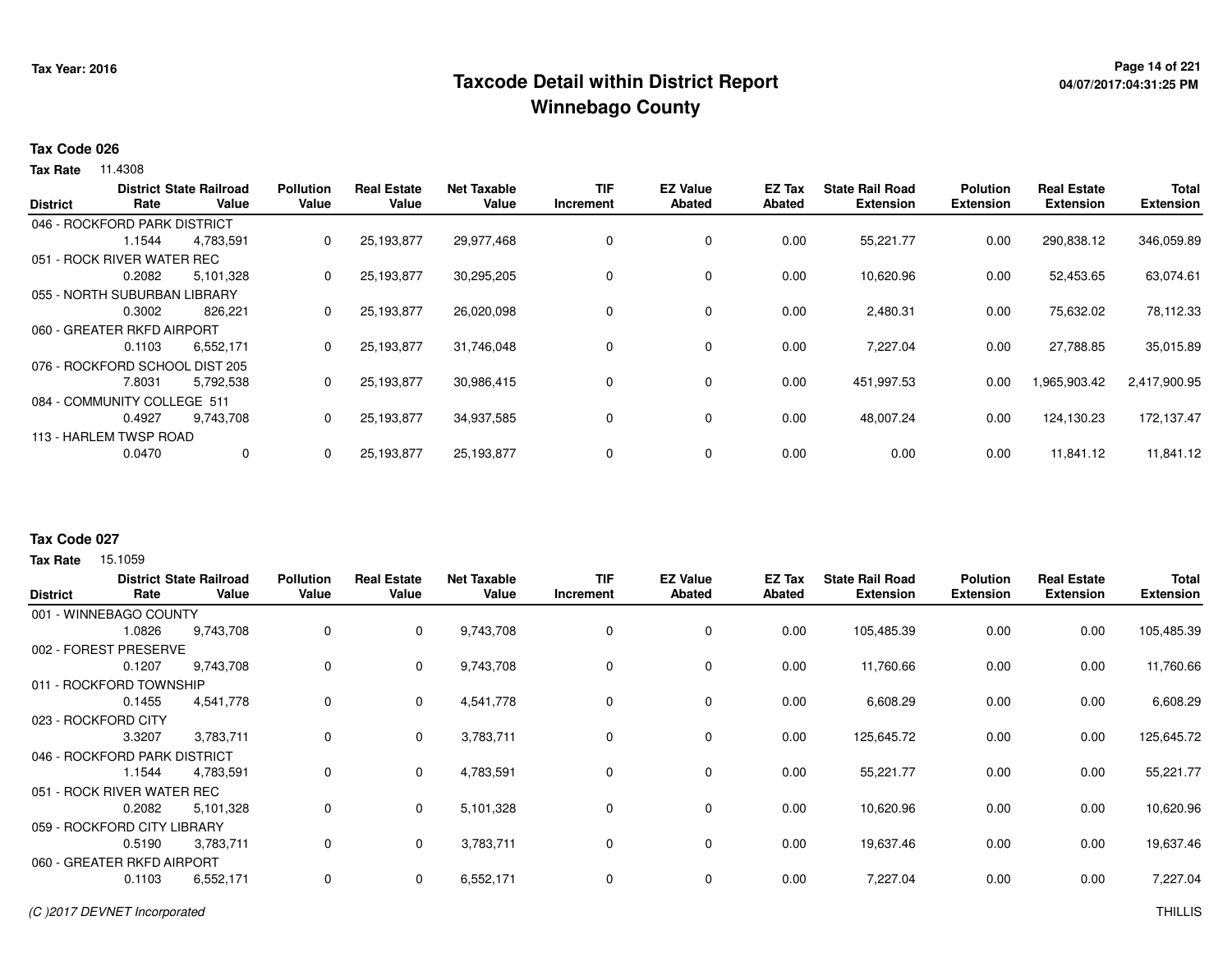## <sup>Page 15</sup> of 221 Page 15 of 221<br>Taxcode Detail within District Report لا معنى 1999 Taxcode Detail within District Report **Winnebago County**

# **04/07/2017:04:31:25 PM**

#### **Tax Code 027**

**Tax Rate** 15.1059

| <b>District</b>    | Rate                           | <b>District State Railroad</b><br>Value | <b>Pollution</b><br>Value | <b>Real Estate</b><br>Value | Net Taxable<br>Value | <b>TIF</b><br>Increment | <b>EZ Value</b><br><b>Abated</b> | <b>EZ Tax</b><br>Abated | <b>State Rail Road</b><br><b>Extension</b> | <b>Polution</b><br><b>Extension</b> | <b>Real Estate</b><br><b>Extension</b> | <b>Total</b><br><b>Extension</b> |
|--------------------|--------------------------------|-----------------------------------------|---------------------------|-----------------------------|----------------------|-------------------------|----------------------------------|-------------------------|--------------------------------------------|-------------------------------------|----------------------------------------|----------------------------------|
|                    | 076 - ROCKFORD SCHOOL DIST 205 |                                         |                           |                             |                      |                         |                                  |                         |                                            |                                     |                                        |                                  |
|                    | 7.8031                         | 5,792,538                               |                           | 0                           | 5,792,538            |                         | 0                                | 0.00                    | 451.997.53                                 | 0.00                                | 0.00                                   | 451,997.53                       |
|                    | 084 - COMMUNITY COLLEGE 511    |                                         |                           |                             |                      |                         |                                  |                         |                                            |                                     |                                        |                                  |
|                    | 0.4927                         | 9.743.708                               |                           | 0                           | 9,743,708            |                         | 0                                | 0.00                    | 48,007.24                                  | 0.00                                | 0.00                                   | 48,007.24                        |
| 090 - EASTSIDE TIF |                                |                                         |                           |                             |                      |                         |                                  |                         |                                            |                                     |                                        |                                  |
|                    | 0.0000                         | $\Omega$                                | 0                         |                             |                      |                         | 0                                | 0.00                    | 0.00                                       | 0.00                                | 0.00                                   | 0.00                             |
|                    | 118 - ROCKFORD TWSP ROAD       |                                         |                           |                             |                      |                         |                                  |                         |                                            |                                     |                                        |                                  |
|                    | 0.1487                         | 4,541,778                               |                           | 0                           | 4,541,778            |                         | 0                                | 0.00                    | 6,753.63                                   | 0.00                                | 0.00                                   | 6,753.63                         |
|                    |                                |                                         |                           |                             |                      |                         |                                  |                         |                                            |                                     |                                        |                                  |

### **Tax Code 028**

| <b>District</b> | Rate                           | <b>District State Railroad</b><br>Value | <b>Pollution</b><br>Value | <b>Real Estate</b><br>Value | <b>Net Taxable</b><br>Value | <b>TIF</b><br>Increment | <b>EZ Value</b><br><b>Abated</b> | EZ Tax<br>Abated | <b>State Rail Road</b><br><b>Extension</b> | <b>Polution</b><br><b>Extension</b> | <b>Real Estate</b><br><b>Extension</b> | <b>Total</b><br><b>Extension</b> |
|-----------------|--------------------------------|-----------------------------------------|---------------------------|-----------------------------|-----------------------------|-------------------------|----------------------------------|------------------|--------------------------------------------|-------------------------------------|----------------------------------------|----------------------------------|
|                 | 001 - WINNEBAGO COUNTY         |                                         |                           |                             |                             |                         |                                  |                  |                                            |                                     |                                        |                                  |
|                 | 1.0826                         | 9,743,708                               | 0                         | $\Omega$                    | 9,743,708                   | 0                       | $\mathbf 0$                      | 0.00             | 105,485.39                                 | 0.00                                | 0.00                                   | 105,485.39                       |
|                 | 002 - FOREST PRESERVE          |                                         |                           |                             |                             |                         |                                  |                  |                                            |                                     |                                        |                                  |
|                 | 0.1207                         | 9,743,708                               | 0                         | $\mathbf{0}$                | 9,743,708                   | $\mathbf 0$             | $\mathbf 0$                      | 0.00             | 11,760.66                                  | 0.00                                | 0.00                                   | 11,760.66                        |
|                 | 011 - ROCKFORD TOWNSHIP        |                                         |                           |                             |                             |                         |                                  |                  |                                            |                                     |                                        |                                  |
|                 | 0.1455                         | 4,541,778                               | 0                         | $\mathbf{0}$                | 4,541,778                   | 0                       | $\mathbf{0}$                     | 0.00             | 6,608.29                                   | 0.00                                | 0.00                                   | 6,608.29                         |
|                 | 023 - ROCKFORD CITY            |                                         |                           |                             |                             |                         |                                  |                  |                                            |                                     |                                        |                                  |
|                 | 3.3207                         | 3,783,711                               | 0                         | $\Omega$                    | 3,783,711                   | 0                       | 0                                | 0.00             | 125,645.72                                 | 0.00                                | 0.00                                   | 125,645.72                       |
|                 | 046 - ROCKFORD PARK DISTRICT   |                                         |                           |                             |                             |                         |                                  |                  |                                            |                                     |                                        |                                  |
|                 | 1.1544                         | 4,783,591                               | 0                         | $\Omega$                    | 4,783,591                   | 0                       | $\mathbf 0$                      | 0.00             | 55,221.77                                  | 0.00                                | 0.00                                   | 55,221.77                        |
|                 | 051 - ROCK RIVER WATER REC     |                                         |                           |                             |                             |                         |                                  |                  |                                            |                                     |                                        |                                  |
|                 | 0.2082                         | 5,101,328                               | 0                         | $\Omega$                    | 5,101,328                   | 0                       | $\mathbf 0$                      | 0.00             | 10,620.96                                  | 0.00                                | 0.00                                   | 10,620.96                        |
|                 | 059 - ROCKFORD CITY LIBRARY    |                                         |                           |                             |                             |                         |                                  |                  |                                            |                                     |                                        |                                  |
|                 | 0.5190                         | 3,783,711                               | 0                         | $\mathbf{0}$                | 3,783,711                   | 0                       | $\mathbf 0$                      | 0.00             | 19,637.46                                  | 0.00                                | 0.00                                   | 19,637.46                        |
|                 | 060 - GREATER RKFD AIRPORT     |                                         |                           |                             |                             |                         |                                  |                  |                                            |                                     |                                        |                                  |
|                 | 0.1103                         | 6,552,171                               | 0                         | $\mathbf{0}$                | 6,552,171                   | 0                       | 0                                | 0.00             | 7,227.04                                   | 0.00                                | 0.00                                   | 7,227.04                         |
|                 | 076 - ROCKFORD SCHOOL DIST 205 |                                         |                           |                             |                             |                         |                                  |                  |                                            |                                     |                                        |                                  |
|                 | 7.8031                         | 5,792,538                               | 0                         | $\mathbf{0}$                | 5,792,538                   | 0                       | $\mathbf 0$                      | 0.00             | 451,997.53                                 | 0.00                                | 0.00                                   | 451,997.53                       |
|                 | 084 - COMMUNITY COLLEGE 511    |                                         |                           |                             |                             |                         |                                  |                  |                                            |                                     |                                        |                                  |
|                 | 0.4927                         | 9,743,708                               | 0                         | $\mathbf{0}$                | 9,743,708                   | 0                       | $\mathbf 0$                      | 0.00             | 48,007.24                                  | 0.00                                | 0.00                                   | 48,007.24                        |
|                 | 091 - WESTSIDE TIF             |                                         |                           |                             |                             |                         |                                  |                  |                                            |                                     |                                        |                                  |
|                 | 0.0000                         | $\mathbf 0$                             | 0                         |                             |                             | 0                       | $\mathbf 0$                      | 0.00             | 0.00                                       | 0.00                                | 0.00                                   | 0.00                             |
|                 |                                |                                         |                           |                             |                             |                         |                                  |                  |                                            |                                     |                                        |                                  |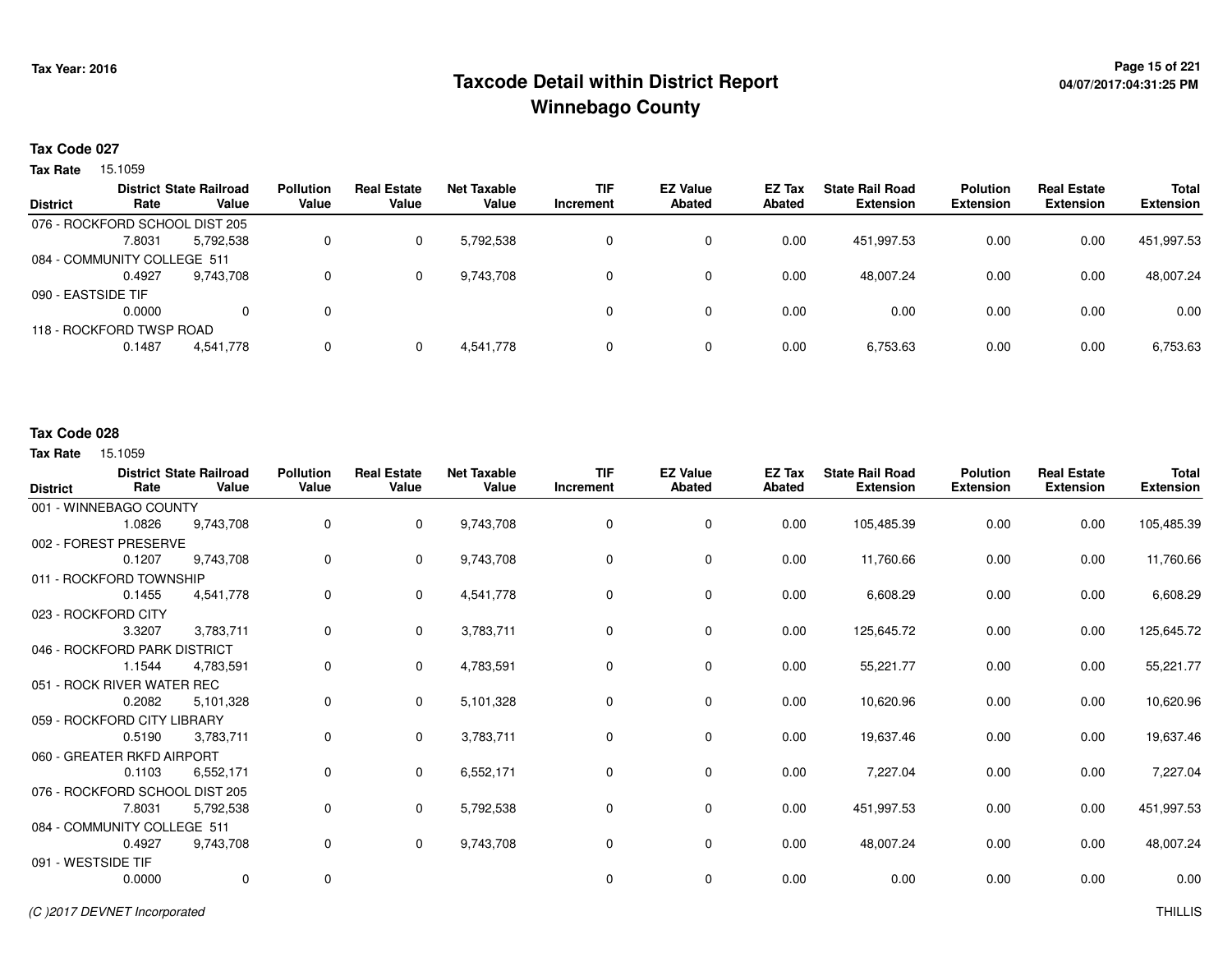## <sup>Page 16</sup> of 221 Page 16 of 221<br>Taxcode Detail within District Report لا من المستخدم بالاستخدام بالتفاوت المتحدة بالتابعية المستخدم بالتابعية ا **Winnebago County**

#### **Tax Code 028**

**Tax Rate** 15.1059

|                          |        | <b>District State Railroad</b> | <b>Pollution</b> | <b>Real Estate</b> | <b>Net Taxable</b> | TIF       | <b>EZ Value</b> | <b>EZ Tax</b> | <b>State Rail Road</b> | Polution  | <b>Real Estate</b> | <b>Total</b> |
|--------------------------|--------|--------------------------------|------------------|--------------------|--------------------|-----------|-----------------|---------------|------------------------|-----------|--------------------|--------------|
| <b>District</b>          | Rate   | Value                          | Value            | Value              | Value              | Increment | <b>Abated</b>   | Abated        | Extension              | Extension | Extension          | Extension    |
| 118 - ROCKFORD TWSP ROAD |        |                                |                  |                    |                    |           |                 |               |                        |           |                    |              |
|                          | 0.1487 | 4,541,778                      |                  |                    | 1.541.778          |           |                 | 0.00          | 6,753.63               | 0.00      | 0.00               | 6,753.63     |

#### **Tax Code 030**

**Tax Rate** 11.2662

| <b>District</b> | Rate                           | <b>District State Railroad</b><br>Value | <b>Pollution</b><br>Value | <b>Real Estate</b><br>Value | <b>Net Taxable</b><br>Value | <b>TIF</b><br>Increment | <b>EZ Value</b><br><b>Abated</b> | EZ Tax<br>Abated | <b>State Rail Road</b><br><b>Extension</b> | <b>Polution</b><br><b>Extension</b> | <b>Real Estate</b><br><b>Extension</b> | <b>Total</b><br><b>Extension</b> |
|-----------------|--------------------------------|-----------------------------------------|---------------------------|-----------------------------|-----------------------------|-------------------------|----------------------------------|------------------|--------------------------------------------|-------------------------------------|----------------------------------------|----------------------------------|
|                 | 001 - WINNEBAGO COUNTY         |                                         |                           |                             |                             |                         |                                  |                  |                                            |                                     |                                        |                                  |
|                 | 1.0826                         | 9,743,708                               | 0                         | 335,258                     | 10,078,966                  |                         | 0                                | 0.00             | 105,485.39                                 | 0.00                                | 3,629.50                               | 109,114.89                       |
|                 | 002 - FOREST PRESERVE          |                                         |                           |                             |                             |                         |                                  |                  |                                            |                                     |                                        |                                  |
|                 | 0.1207                         | 9,743,708                               | 0                         | 335,258                     | 10,078,966                  |                         | 0                                | 0.00             | 11,760.66                                  | 0.00                                | 404.66                                 | 12,165.32                        |
|                 | 011 - ROCKFORD TOWNSHIP        |                                         |                           |                             |                             |                         |                                  |                  |                                            |                                     |                                        |                                  |
|                 | 0.1455                         | 4,541,778                               | 0                         | 335,258                     | 4,877,036                   | 0                       | $\mathbf 0$                      | 0.00             | 6,608.29                                   | 0.00                                | 487.80                                 | 7,096.09                         |
|                 | 019 - LOVES PARK CITY          |                                         |                           |                             |                             |                         |                                  |                  |                                            |                                     |                                        |                                  |
|                 | 0.0000                         | 0                                       | $\mathbf 0$               | 335,258                     | 335,258                     | 0                       | 0                                | 0.00             | 0.00                                       | 0.00                                | 0.00                                   | 0.00                             |
|                 | 046 - ROCKFORD PARK DISTRICT   |                                         |                           |                             |                             |                         |                                  |                  |                                            |                                     |                                        |                                  |
|                 | 1.1544                         | 4,783,591                               | $\mathbf 0$               | 335,258                     | 5,118,849                   | 0                       | 0                                | 0.00             | 55,221.77                                  | 0.00                                | 3,870.22                               | 59,091.99                        |
|                 | 051 - ROCK RIVER WATER REC     |                                         |                           |                             |                             |                         |                                  |                  |                                            |                                     |                                        |                                  |
|                 | 0.2082                         | 5,101,328                               | $\mathbf 0$               | 335,258                     | 5,436,586                   | 0                       | $\mathbf 0$                      | 0.00             | 10,620.96                                  | 0.00                                | 698.01                                 | 11,318.97                        |
|                 | 060 - GREATER RKFD AIRPORT     |                                         |                           |                             |                             |                         |                                  |                  |                                            |                                     |                                        |                                  |
|                 | 0.1103                         | 6,552,171                               | 0                         | 335,258                     | 6,887,429                   | 0                       | $\mathbf 0$                      | 0.00             | 7,227.04                                   | 0.00                                | 369.79                                 | 7,596.83                         |
|                 | 076 - ROCKFORD SCHOOL DIST 205 |                                         |                           |                             |                             |                         |                                  |                  |                                            |                                     |                                        |                                  |
|                 | 7.8031                         | 5,792,538                               | $\mathbf 0$               | 335,258                     | 6,127,796                   | 0                       | 0                                | 0.00             | 451,997.53                                 | 0.00                                | 26,160.52                              | 478,158.05                       |
|                 | 084 - COMMUNITY COLLEGE 511    |                                         |                           |                             |                             |                         |                                  |                  |                                            |                                     |                                        |                                  |
|                 | 0.4927                         | 9,743,708                               | 0                         | 335,258                     | 10,078,966                  | 0                       | 0                                | 0.00             | 48,007.24                                  | 0.00                                | 1,651.82                               | 49,659.06                        |
|                 | 118 - ROCKFORD TWSP ROAD       |                                         |                           |                             |                             |                         |                                  |                  |                                            |                                     |                                        |                                  |
|                 | 0.1487                         | 4,541,778                               | 0                         | 335,258                     | 4,877,036                   | $\Omega$                | 0                                | 0.00             | 6,753.63                                   | 0.00                                | 498.53                                 | 7,252.16                         |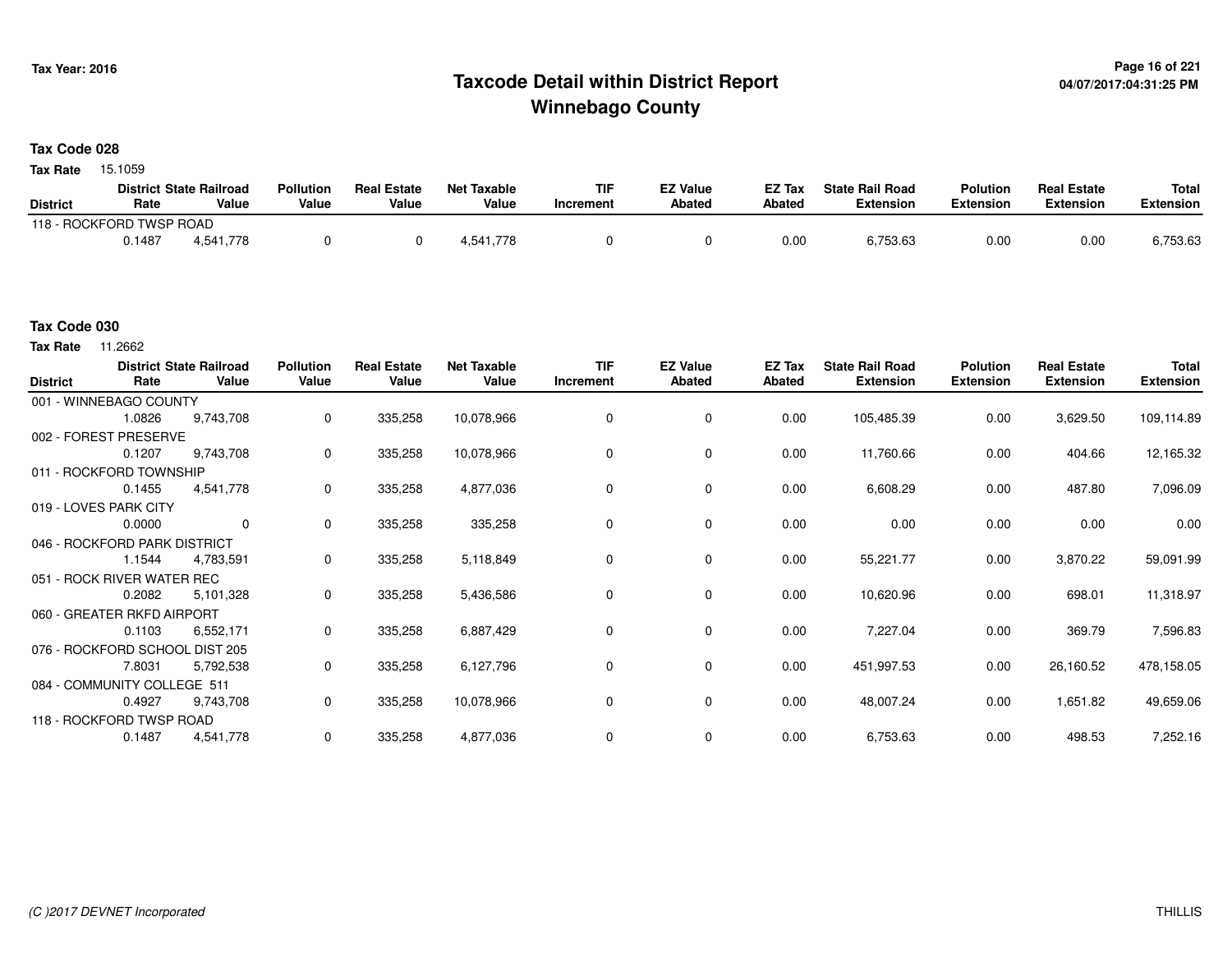## <sup>Page 17</sup> of 221<br>Taxcode Detail within District Report های این موجود به موجود می دان به این موجود به موجود به موجود به موجود می **Winnebago County**

# **04/07/2017:04:31:25 PM**

#### **Tax Code 031**

**Tax Rate** 11.5121

| <b>District</b> | Rate                           | <b>District State Railroad</b><br>Value | <b>Pollution</b><br>Value | <b>Real Estate</b><br>Value | <b>Net Taxable</b><br>Value | <b>TIF</b><br>Increment | <b>EZ Value</b><br>Abated | EZ Tax<br>Abated | <b>State Rail Road</b><br><b>Extension</b> | <b>Polution</b><br><b>Extension</b> | <b>Real Estate</b><br><b>Extension</b> | <b>Total</b><br><b>Extension</b> |
|-----------------|--------------------------------|-----------------------------------------|---------------------------|-----------------------------|-----------------------------|-------------------------|---------------------------|------------------|--------------------------------------------|-------------------------------------|----------------------------------------|----------------------------------|
|                 | 001 - WINNEBAGO COUNTY         |                                         |                           |                             |                             |                         |                           |                  |                                            |                                     |                                        |                                  |
|                 | 1.0826                         | 9,743,708                               | 0                         | 4,046,981                   | 13,790,689                  | 0                       | 0                         | 0.00             | 105,485.39                                 | 0.00                                | 43,812.62                              | 149,298.01                       |
|                 | 002 - FOREST PRESERVE          |                                         |                           |                             |                             |                         |                           |                  |                                            |                                     |                                        |                                  |
|                 | 0.1207                         | 9,743,708                               | 0                         | 4,046,981                   | 13,790,689                  | 0                       | 0                         | 0.00             | 11,760.66                                  | 0.00                                | 4,884.71                               | 16,645.37                        |
|                 | 011 - ROCKFORD TOWNSHIP        |                                         |                           |                             |                             |                         |                           |                  |                                            |                                     |                                        |                                  |
|                 | 0.1455                         | 4,541,778                               | 0                         | 4,046,981                   | 8,588,759                   | 0                       | 0                         | 0.00             | 6,608.29                                   | 0.00                                | 5,888.36                               | 12,496.65                        |
|                 | 037 - NORTH PARK FIRE          |                                         |                           |                             |                             |                         |                           |                  |                                            |                                     |                                        |                                  |
|                 | 0.4541                         | 431,574                                 | 0                         | 4,046,981                   | 4,478,555                   | 0                       | 0                         | 0.00             | 1,959.78                                   | 0.00                                | 18,377.34                              | 20,337.12                        |
|                 | 046 - ROCKFORD PARK DISTRICT   |                                         |                           |                             |                             |                         |                           |                  |                                            |                                     |                                        |                                  |
|                 | 1.1544                         | 4,783,591                               | 0                         | 4,046,981                   | 8,830,572                   | 0                       | 0                         | 0.00             | 55,221.77                                  | 0.00                                | 46,718.35                              | 101,940.12                       |
|                 | 060 - GREATER RKFD AIRPORT     |                                         |                           |                             |                             |                         |                           |                  |                                            |                                     |                                        |                                  |
|                 | 0.1103                         | 6,552,171                               | 0                         | 4,046,981                   | 10,599,152                  | $\mathbf 0$             | 0                         | 0.00             | 7,227.04                                   | 0.00                                | 4,463.82                               | 11,690.86                        |
|                 | 076 - ROCKFORD SCHOOL DIST 205 |                                         |                           |                             |                             |                         |                           |                  |                                            |                                     |                                        |                                  |
|                 | 7.8031                         | 5,792,538                               | 0                         | 4,046,981                   | 9,839,519                   | 0                       | 0                         | 0.00             | 451,997.53                                 | 0.00                                | 315,789.97                             | 767,787.50                       |
|                 | 084 - COMMUNITY COLLEGE 511    |                                         |                           |                             |                             |                         |                           |                  |                                            |                                     |                                        |                                  |
|                 | 0.4927                         | 9,743,708                               | 0                         | 4,046,981                   | 13,790,689                  | 0                       | 0                         | 0.00             | 48,007.24                                  | 0.00                                | 19,939.48                              | 67,946.72                        |
|                 | 118 - ROCKFORD TWSP ROAD       |                                         |                           |                             |                             |                         |                           |                  |                                            |                                     |                                        |                                  |
|                 | 0.1487                         | 4,541,778                               | 0                         | 4,046,981                   | 8,588,759                   | 0                       | 0                         | 0.00             | 6,753.63                                   | 0.00                                | 6,017.86                               | 12,771.49                        |

### **Tax Code 033**

| <b>District</b>     | Rate                         | <b>District State Railroad</b><br>Value | <b>Pollution</b><br>Value | <b>Real Estate</b><br>Value | <b>Net Taxable</b><br>Value | <b>TIF</b><br>Increment | <b>EZ Value</b><br><b>Abated</b> | <b>EZ Tax</b><br>Abated | <b>State Rail Road</b><br><b>Extension</b> | <b>Polution</b><br><b>Extension</b> | <b>Real Estate</b><br><b>Extension</b> | <b>Total</b><br><b>Extension</b> |
|---------------------|------------------------------|-----------------------------------------|---------------------------|-----------------------------|-----------------------------|-------------------------|----------------------------------|-------------------------|--------------------------------------------|-------------------------------------|----------------------------------------|----------------------------------|
|                     | 001 - WINNEBAGO COUNTY       |                                         |                           |                             |                             |                         |                                  |                         |                                            |                                     |                                        |                                  |
|                     | 1.0826                       | 9,743,708                               | 0                         | $\mathbf 0$                 | 9,743,708                   | 0                       | 0                                | 0.00                    | 105,485.39                                 | 0.00                                | 0.00                                   | 105,485.39                       |
|                     | 002 - FOREST PRESERVE        |                                         |                           |                             |                             |                         |                                  |                         |                                            |                                     |                                        |                                  |
|                     | 0.1207                       | 9.743.708                               | 0                         | $\mathbf{0}$                | 9,743,708                   | 0                       | 0                                | 0.00                    | 11.760.66                                  | 0.00                                | 0.00                                   | 11,760.66                        |
|                     | 011 - ROCKFORD TOWNSHIP      |                                         |                           |                             |                             |                         |                                  |                         |                                            |                                     |                                        |                                  |
|                     | 0.1455                       | 4,541,778                               | 0                         | $\mathbf{0}$                | 4,541,778                   | 0                       | 0                                | 0.00                    | 6,608.29                                   | 0.00                                | 0.00                                   | 6,608.29                         |
| 023 - ROCKFORD CITY |                              |                                         |                           |                             |                             |                         |                                  |                         |                                            |                                     |                                        |                                  |
|                     | 3.3207                       | 3.783.711                               | 0                         | $\mathbf{0}$                | 3,783,711                   | 0                       | 0                                | 0.00                    | 125,645.72                                 | 0.00                                | 0.00                                   | 125,645.72                       |
|                     | 046 - ROCKFORD PARK DISTRICT |                                         |                           |                             |                             |                         |                                  |                         |                                            |                                     |                                        |                                  |
|                     | 1.1544                       | 4.783.591                               | 0                         | $\mathbf{0}$                | 4,783,591                   | 0                       | 0                                | 0.00                    | 55.221.77                                  | 0.00                                | 0.00                                   | 55,221.77                        |
|                     | 051 - ROCK RIVER WATER REC   |                                         |                           |                             |                             |                         |                                  |                         |                                            |                                     |                                        |                                  |
|                     | 0.2082                       | 5,101,328                               | 0                         | $\mathbf{0}$                | 5,101,328                   | $\mathbf 0$             | 0                                | 0.00                    | 10,620.96                                  | 0.00                                | 0.00                                   | 10,620.96                        |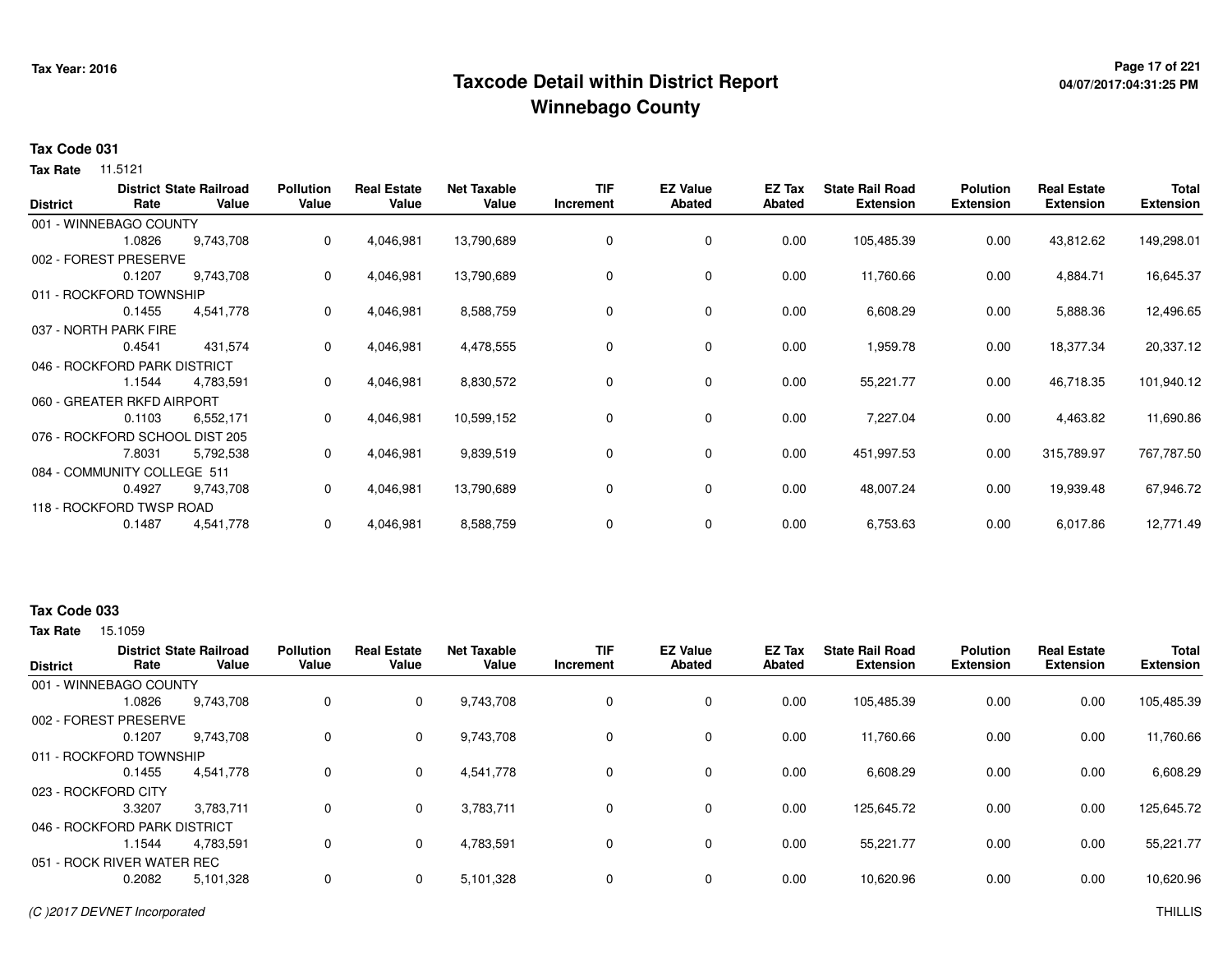## **Page 18 of 221 Taxcode Detail within District ReportWinnebago County**

#### **Tax Code 033**

**Tax Rate** 15.1059

|                    |                                | <b>District State Railroad</b> | <b>Pollution</b> | <b>Real Estate</b> | <b>Net Taxable</b> | <b>TIF</b> | <b>EZ Value</b> | <b>EZ Tax</b> | <b>State Rail Road</b> | <b>Polution</b>  | <b>Real Estate</b> | <b>Total</b>     |
|--------------------|--------------------------------|--------------------------------|------------------|--------------------|--------------------|------------|-----------------|---------------|------------------------|------------------|--------------------|------------------|
| <b>District</b>    | Rate                           | Value                          | Value            | Value              | Value              | Increment  | Abated          | <b>Abated</b> | <b>Extension</b>       | <b>Extension</b> | <b>Extension</b>   | <b>Extension</b> |
|                    | 059 - ROCKFORD CITY LIBRARY    |                                |                  |                    |                    |            |                 |               |                        |                  |                    |                  |
|                    | 0.5190                         | 3,783,711                      | 0                | $\mathbf 0$        | 3,783,711          | 0          | 0               | 0.00          | 19,637.46              | 0.00             | 0.00               | 19,637.46        |
|                    | 060 - GREATER RKFD AIRPORT     |                                |                  |                    |                    |            |                 |               |                        |                  |                    |                  |
|                    | 0.1103                         | 6,552,171                      | $\Omega$         | $\mathbf{0}$       | 6,552,171          | 0          | 0               | 0.00          | 7.227.04               | 0.00             | 0.00               | 7,227.04         |
|                    | 076 - ROCKFORD SCHOOL DIST 205 |                                |                  |                    |                    |            |                 |               |                        |                  |                    |                  |
|                    | 7.8031                         | 5,792,538                      | 0                | $\mathbf{0}$       | 5,792,538          | 0          | 0               | 0.00          | 451,997.53             | 0.00             | 0.00               | 451,997.53       |
|                    | 084 - COMMUNITY COLLEGE 511    |                                |                  |                    |                    |            |                 |               |                        |                  |                    |                  |
|                    | 0.4927                         | 9.743.708                      | 0                | $\mathbf{0}$       | 9,743,708          | 0          | 0               | 0.00          | 48,007.24              | 0.00             | 0.00               | 48,007.24        |
| 091 - WESTSIDE TIF |                                |                                |                  |                    |                    |            |                 |               |                        |                  |                    |                  |
|                    | 0.0000                         | $\Omega$                       | 0                |                    |                    | $\Omega$   | $\mathbf 0$     | 0.00          | 0.00                   | 0.00             | 0.00               | 0.00             |
|                    | 118 - ROCKFORD TWSP ROAD       |                                |                  |                    |                    |            |                 |               |                        |                  |                    |                  |
|                    | 0.1487                         | 4,541,778                      | 0                | $\Omega$           | 4,541,778          | 0          | $\mathbf 0$     | 0.00          | 6,753.63               | 0.00             | 0.00               | 6,753.63         |
|                    |                                |                                |                  |                    |                    |            |                 |               |                        |                  |                    |                  |

#### **Tax Code 034**

| <b>District</b>                | Rate   | <b>District State Railroad</b><br>Value | <b>Pollution</b><br>Value | <b>Real Estate</b><br>Value | <b>Net Taxable</b><br>Value | TIF<br>Increment | <b>EZ Value</b><br><b>Abated</b> | EZ Tax<br>Abated | <b>State Rail Road</b><br><b>Extension</b> | <b>Polution</b><br><b>Extension</b> | <b>Real Estate</b><br><b>Extension</b> | <b>Total</b><br><b>Extension</b> |
|--------------------------------|--------|-----------------------------------------|---------------------------|-----------------------------|-----------------------------|------------------|----------------------------------|------------------|--------------------------------------------|-------------------------------------|----------------------------------------|----------------------------------|
| 001 - WINNEBAGO COUNTY         |        |                                         |                           |                             |                             |                  |                                  |                  |                                            |                                     |                                        |                                  |
|                                | 1.0826 | 9,743,708                               | 0                         | $\mathbf 0$                 | 9,743,708                   | 0                | 0                                | 0.00             | 105,485.39                                 | 0.00                                | 0.00                                   | 105,485.39                       |
| 002 - FOREST PRESERVE          |        |                                         |                           |                             |                             |                  |                                  |                  |                                            |                                     |                                        |                                  |
|                                | 0.1207 | 9,743,708                               | 0                         | $\mathbf{0}$                | 9,743,708                   | 0                | 0                                | 0.00             | 11,760.66                                  | 0.00                                | 0.00                                   | 11,760.66                        |
| 011 - ROCKFORD TOWNSHIP        |        |                                         |                           |                             |                             |                  |                                  |                  |                                            |                                     |                                        |                                  |
|                                | 0.1455 | 4,541,778                               | 0                         | $\mathbf{0}$                | 4,541,778                   | $\Omega$         | 0                                | 0.00             | 6,608.29                                   | 0.00                                | 0.00                                   | 6,608.29                         |
| 023 - ROCKFORD CITY            |        |                                         |                           |                             |                             |                  |                                  |                  |                                            |                                     |                                        |                                  |
|                                | 3.3207 | 3,783,711                               | 0                         | $\mathbf{0}$                | 3,783,711                   | 0                | $\mathbf 0$                      | 0.00             | 125,645.72                                 | 0.00                                | 0.00                                   | 125,645.72                       |
| 046 - ROCKFORD PARK DISTRICT   |        |                                         |                           |                             |                             |                  |                                  |                  |                                            |                                     |                                        |                                  |
|                                | 1.1544 | 4,783,591                               | 0                         | $\mathbf{0}$                | 4,783,591                   | $\Omega$         | 0                                | 0.00             | 55,221.77                                  | 0.00                                | 0.00                                   | 55,221.77                        |
| 051 - ROCK RIVER WATER REC     |        |                                         |                           |                             |                             |                  |                                  |                  |                                            |                                     |                                        |                                  |
|                                | 0.2082 | 5,101,328                               | 0                         | $\mathbf 0$                 | 5,101,328                   | 0                | 0                                | 0.00             | 10,620.96                                  | 0.00                                | 0.00                                   | 10,620.96                        |
| 059 - ROCKFORD CITY LIBRARY    |        |                                         |                           |                             |                             |                  |                                  |                  |                                            |                                     |                                        |                                  |
|                                | 0.5190 | 3,783,711                               | 0                         | $\mathbf{0}$                | 3,783,711                   | 0                | 0                                | 0.00             | 19,637.46                                  | 0.00                                | 0.00                                   | 19,637.46                        |
| 060 - GREATER RKFD AIRPORT     |        |                                         |                           |                             |                             |                  |                                  |                  |                                            |                                     |                                        |                                  |
|                                | 0.1103 | 6,552,171                               | 0                         | $\mathbf{0}$                | 6,552,171                   | 0                | 0                                | 0.00             | 7,227.04                                   | 0.00                                | 0.00                                   | 7,227.04                         |
| 076 - ROCKFORD SCHOOL DIST 205 |        |                                         |                           |                             |                             |                  |                                  |                  |                                            |                                     |                                        |                                  |
|                                | 7.8031 | 5,792,538                               | 0                         | $\mathbf 0$                 | 5,792,538                   | 0                | 0                                | 0.00             | 451,997.53                                 | 0.00                                | 0.00                                   | 451,997.53                       |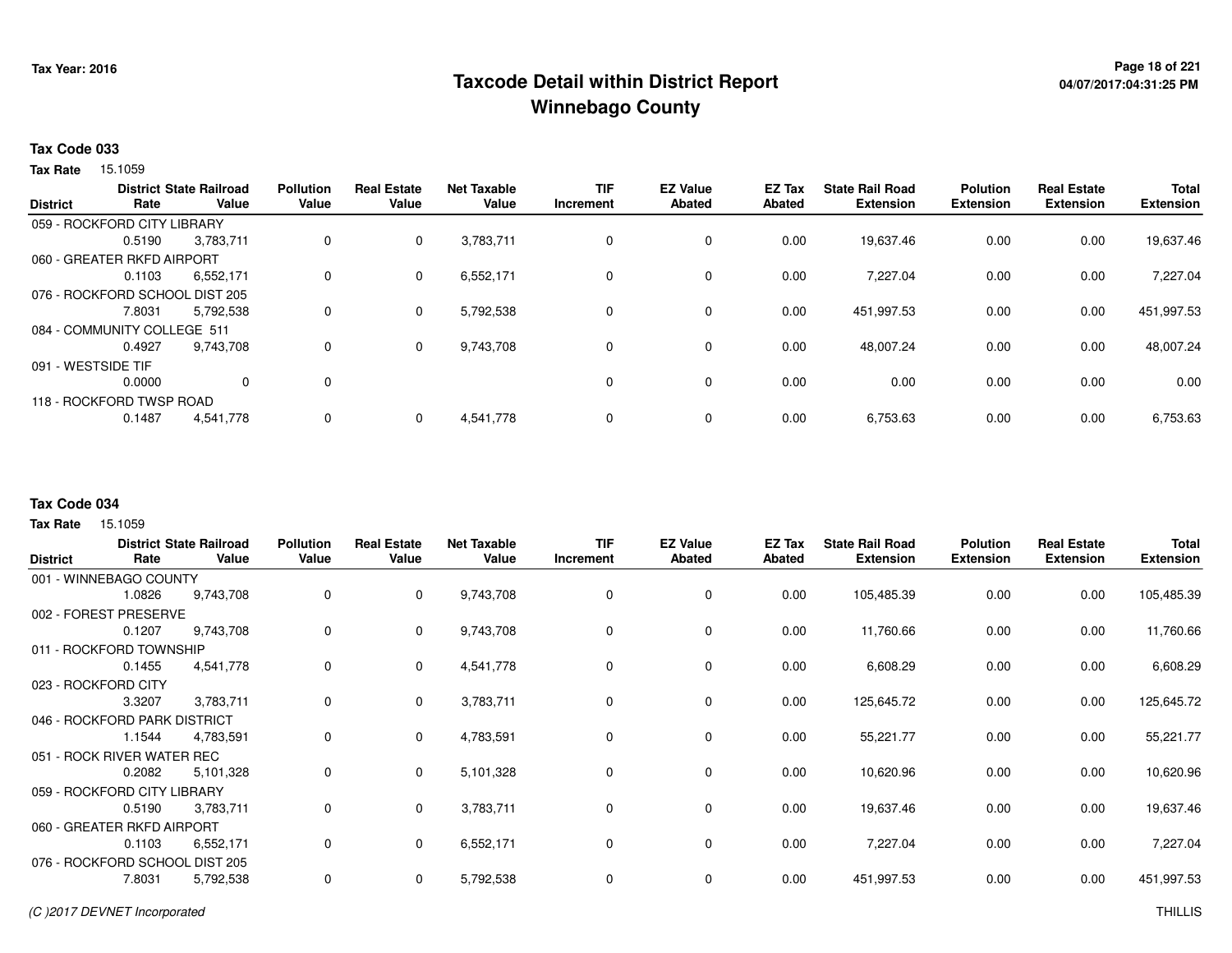## **Page 19 of 221 Taxcode Detail within District ReportWinnebago County**

#### **Tax Code 034**

Tax Rate 15.1059

| <b>District</b>             | Rate   | <b>District State Railroad</b><br>Value | <b>Pollution</b><br>Value | <b>Real Estate</b><br>Value | Net Taxable<br>Value | <b>TIF</b><br>Increment | <b>EZ Value</b><br><b>Abated</b> | EZ Tax<br>Abated | <b>State Rail Road</b><br><b>Extension</b> | <b>Polution</b><br><b>Extension</b> | <b>Real Estate</b><br><b>Extension</b> | Total<br><b>Extension</b> |
|-----------------------------|--------|-----------------------------------------|---------------------------|-----------------------------|----------------------|-------------------------|----------------------------------|------------------|--------------------------------------------|-------------------------------------|----------------------------------------|---------------------------|
|                             |        |                                         |                           |                             |                      |                         |                                  |                  |                                            |                                     |                                        |                           |
| 084 - COMMUNITY COLLEGE 511 |        |                                         |                           |                             |                      |                         |                                  |                  |                                            |                                     |                                        |                           |
|                             | 0.4927 | 9.743.708                               |                           |                             | 9.743.708            |                         |                                  | 0.00             | 48.007.24                                  | 0.00                                | 0.00                                   | 48,007.24                 |
| 092 - SEVENTH ST TIF        |        |                                         |                           |                             |                      |                         |                                  |                  |                                            |                                     |                                        |                           |
|                             | 0.0000 | 0                                       |                           |                             |                      |                         |                                  | 0.00             | 0.00                                       | 0.00                                | 0.00                                   | 0.00                      |
| 118 - ROCKFORD TWSP ROAD    |        |                                         |                           |                             |                      |                         |                                  |                  |                                            |                                     |                                        |                           |
|                             | 0.1487 | 4,541,778                               |                           |                             | 4.541.778            |                         |                                  | 0.00             | 6,753.63                                   | 0.00                                | 0.00                                   | 6,753.63                  |

#### **Tax Code 035**

| <b>District</b>              | Rate   | <b>District State Railroad</b><br>Value | <b>Pollution</b><br>Value | <b>Real Estate</b><br>Value | <b>Net Taxable</b><br>Value | <b>TIF</b><br>Increment | <b>EZ Value</b><br><b>Abated</b> | EZ Tax<br><b>Abated</b> | <b>State Rail Road</b><br><b>Extension</b> | <b>Polution</b><br><b>Extension</b> | <b>Real Estate</b><br><b>Extension</b> | <b>Total</b><br><b>Extension</b> |
|------------------------------|--------|-----------------------------------------|---------------------------|-----------------------------|-----------------------------|-------------------------|----------------------------------|-------------------------|--------------------------------------------|-------------------------------------|----------------------------------------|----------------------------------|
| 001 - WINNEBAGO COUNTY       |        |                                         |                           |                             |                             |                         |                                  |                         |                                            |                                     |                                        |                                  |
|                              | 1.0826 | 9,743,708                               | 0                         | 722,194                     | 10,465,902                  | 0                       | 0                                | 0.00                    | 105,485.39                                 | 0.00                                | 7,818.47                               | 113,303.86                       |
| 002 - FOREST PRESERVE        |        |                                         |                           |                             |                             |                         |                                  |                         |                                            |                                     |                                        |                                  |
|                              | 0.1207 | 9,743,708                               | 0                         | 722,194                     | 10,465,902                  | $\Omega$                | 0                                | 0.00                    | 11,760.66                                  | 0.00                                | 871.69                                 | 12,632.35                        |
| 011 - ROCKFORD TOWNSHIP      |        |                                         |                           |                             |                             |                         |                                  |                         |                                            |                                     |                                        |                                  |
|                              | 0.1455 | 4,541,778                               | 0                         | 722,194                     | 5,263,972                   | 0                       | 0                                | 0.00                    | 6,608.29                                   | 0.00                                | 1,050.79                               | 7,659.08                         |
| 019 - LOVES PARK CITY        |        |                                         |                           |                             |                             |                         |                                  |                         |                                            |                                     |                                        |                                  |
|                              | 0.0000 | $\mathbf{0}$                            | 0                         | 722,194                     | 722,194                     | 0                       | 0                                | 0.00                    | 0.00                                       | 0.00                                | 0.00                                   | 0.00                             |
| 046 - ROCKFORD PARK DISTRICT |        |                                         |                           |                             |                             |                         |                                  |                         |                                            |                                     |                                        |                                  |
|                              | 1.1544 | 4,783,591                               | 0                         | 722,194                     | 5,505,785                   | 0                       | $\mathbf 0$                      | 0.00                    | 55,221.77                                  | 0.00                                | 8,337.01                               | 63,558.78                        |
| 055 - NORTH SUBURBAN LIBRARY |        |                                         |                           |                             |                             |                         |                                  |                         |                                            |                                     |                                        |                                  |
|                              | 0.3002 | 826,221                                 | 0                         | 722,194                     | 1,548,415                   | 0                       | $\mathbf 0$                      | 0.00                    | 2,480.31                                   | 0.00                                | 2,168.03                               | 4,648.34                         |
| 060 - GREATER RKFD AIRPORT   |        |                                         |                           |                             |                             |                         |                                  |                         |                                            |                                     |                                        |                                  |
|                              | 0.1103 | 6,552,171                               | 0                         | 722,194                     | 7,274,365                   | 0                       | 0                                | 0.00                    | 7,227.04                                   | 0.00                                | 796.58                                 | 8,023.62                         |
| 070 - HARLEM SCHOOL DIST 122 |        |                                         |                           |                             |                             |                         |                                  |                         |                                            |                                     |                                        |                                  |
|                              | 8.2648 | 504,859                                 | 0                         | 722,194                     | 1,227,053                   | 0                       | $\mathbf 0$                      | 0.00                    | 41,725.59                                  | 0.00                                | 59,687.89                              | 101,413.48                       |
| 084 - COMMUNITY COLLEGE 511  |        |                                         |                           |                             |                             |                         |                                  |                         |                                            |                                     |                                        |                                  |
|                              | 0.4927 | 9,743,708                               | 0                         | 722,194                     | 10,465,902                  | 0                       | 0                                | 0.00                    | 48,007.24                                  | 0.00                                | 3,558.25                               | 51,565.49                        |
| 118 - ROCKFORD TWSP ROAD     |        |                                         |                           |                             |                             |                         |                                  |                         |                                            |                                     |                                        |                                  |
|                              | 0.1487 | 4,541,778                               | 0                         | 722,194                     | 5,263,972                   | 0                       | 0                                | 0.00                    | 6,753.63                                   | 0.00                                | 1,073.90                               | 7,827.53                         |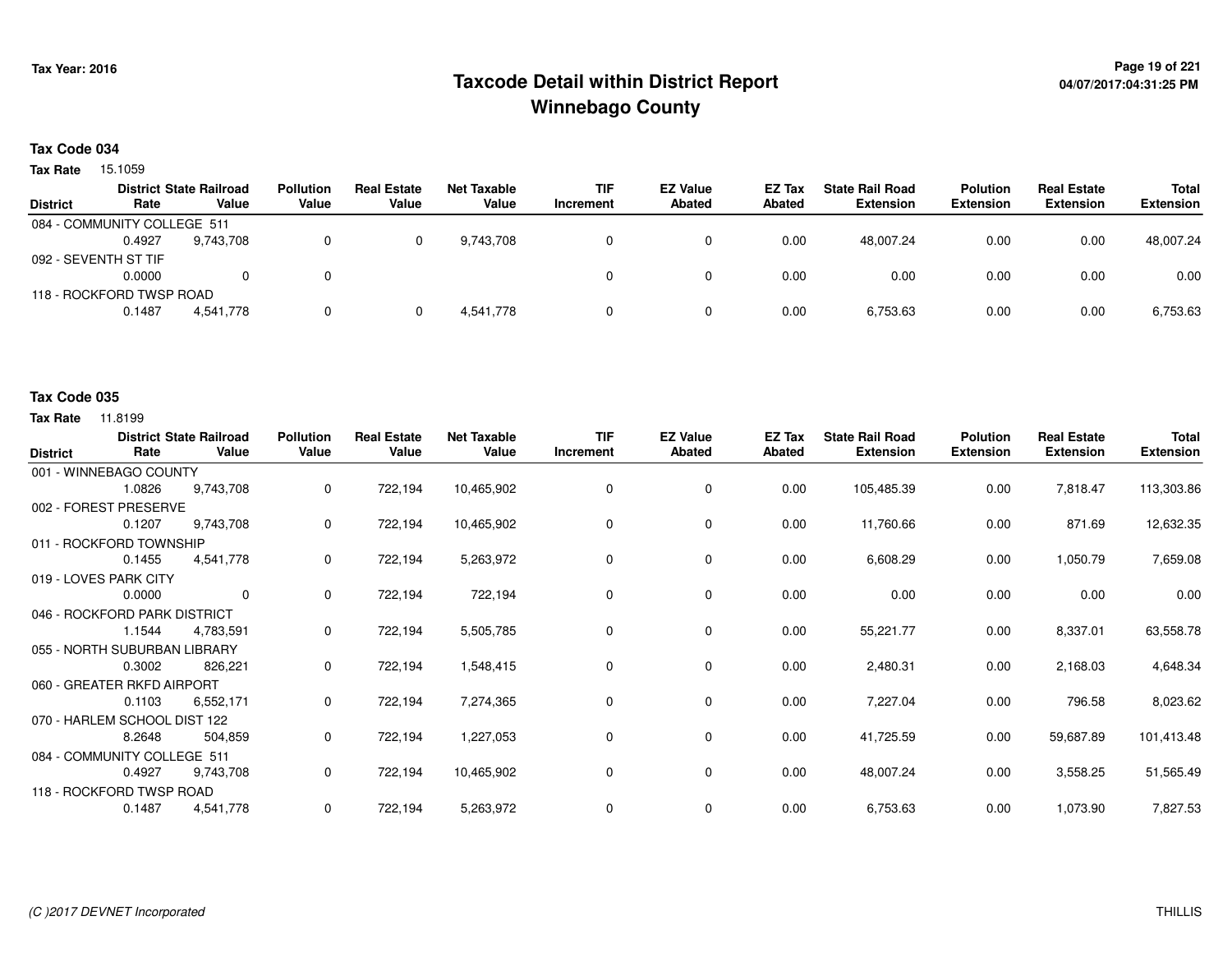## **Page 20 of 221 Taxcode Detail within District ReportWinnebago County**

# **04/07/2017:04:31:25 PM**

#### **Tax Code 036**

14.8977 **Tax Rate**

| <b>District</b> | Rate                           | <b>District State Railroad</b><br>Value | <b>Pollution</b><br>Value | <b>Real Estate</b><br>Value | <b>Net Taxable</b><br>Value | <b>TIF</b><br>Increment | <b>EZ Value</b><br><b>Abated</b> | EZ Tax<br>Abated | <b>State Rail Road</b><br><b>Extension</b> | <b>Polution</b><br><b>Extension</b> | <b>Real Estate</b><br><b>Extension</b> | Total<br><b>Extension</b> |
|-----------------|--------------------------------|-----------------------------------------|---------------------------|-----------------------------|-----------------------------|-------------------------|----------------------------------|------------------|--------------------------------------------|-------------------------------------|----------------------------------------|---------------------------|
|                 | 001 - WINNEBAGO COUNTY         |                                         |                           |                             |                             |                         |                                  |                  |                                            |                                     |                                        |                           |
|                 | 1.0826                         | 9,743,708                               | 0                         | 11,120,337                  | 20,864,045                  | 0                       | 0                                | 0.00             | 105,485.39                                 | 0.00                                | 120,388.77                             | 225,874.16                |
|                 | 002 - FOREST PRESERVE          |                                         |                           |                             |                             |                         |                                  |                  |                                            |                                     |                                        |                           |
|                 | 0.1207                         | 9,743,708                               | 0                         | 11,120,337                  | 20,864,045                  | 0                       | 0                                | 0.00             | 11,760.66                                  | 0.00                                | 13,422.25                              | 25,182.91                 |
|                 | 011 - ROCKFORD TOWNSHIP        |                                         |                           |                             |                             |                         |                                  |                  |                                            |                                     |                                        |                           |
|                 | 0.1455                         | 4,541,778                               | 0                         | 11,120,337                  | 15,662,115                  | 0                       | 0                                | 0.00             | 6,608.29                                   | 0.00                                | 16,180.09                              | 22,788.38                 |
|                 | 023 - ROCKFORD CITY            |                                         |                           |                             |                             |                         |                                  |                  |                                            |                                     |                                        |                           |
|                 | 3.3207                         | 3,783,711                               | 0                         | 11,120,337                  | 14,904,048                  | 0                       | 0                                | 0.00             | 125,645.72                                 | 0.00                                | 369,273.03                             | 494,918.75                |
|                 | 046 - ROCKFORD PARK DISTRICT   |                                         |                           |                             |                             |                         |                                  |                  |                                            |                                     |                                        |                           |
|                 | 1.1544                         | 4,783,591                               | 0                         | 11,120,337                  | 15,903,928                  | 0                       | $\mathbf 0$                      | 0.00             | 55,221.77                                  | 0.00                                | 128,373.17                             | 183,594.94                |
|                 | 059 - ROCKFORD CITY LIBRARY    |                                         |                           |                             |                             |                         |                                  |                  |                                            |                                     |                                        |                           |
|                 | 0.5190                         | 3,783,711                               | 0                         | 11,120,337                  | 14,904,048                  | 0                       | 0                                | 0.00             | 19,637.46                                  | 0.00                                | 57,714.55                              | 77,352.01                 |
|                 | 060 - GREATER RKFD AIRPORT     |                                         |                           |                             |                             |                         |                                  |                  |                                            |                                     |                                        |                           |
|                 | 0.1103                         | 6,552,171                               | 0                         | 11,120,337                  | 17,672,508                  | 0                       | 0                                | 0.00             | 7,227.04                                   | 0.00                                | 12,265.73                              | 19,492.77                 |
|                 | 076 - ROCKFORD SCHOOL DIST 205 |                                         |                           |                             |                             |                         |                                  |                  |                                            |                                     |                                        |                           |
|                 | 7.8031                         | 5,792,538                               | 0                         | 11,120,337                  | 16,912,875                  | 0                       | 0                                | 0.00             | 451,997.53                                 | 0.00                                | 867,731.02                             | 1,319,728.55              |
|                 | 084 - COMMUNITY COLLEGE 511    |                                         |                           |                             |                             |                         |                                  |                  |                                            |                                     |                                        |                           |
|                 | 0.4927                         | 9,743,708                               | 0                         | 11,120,337                  | 20,864,045                  | 0                       | $\mathbf 0$                      | 0.00             | 48,007.24                                  | 0.00                                | 54,789.90                              | 102,797.14                |
|                 | 118 - ROCKFORD TWSP ROAD       |                                         |                           |                             |                             |                         |                                  |                  |                                            |                                     |                                        |                           |
|                 | 0.1487                         | 4,541,778                               | 0                         | 11,120,337                  | 15,662,115                  | 0                       | 0                                | 0.00             | 6,753.63                                   | 0.00                                | 16,535.94                              | 23,289.57                 |

### **Tax Code 038**

| <b>District</b>              | Rate   | <b>District State Railroad</b><br>Value | <b>Pollution</b><br>Value | <b>Real Estate</b><br>Value | <b>Net Taxable</b><br>Value | <b>TIF</b><br>Increment | <b>EZ Value</b><br><b>Abated</b> | EZ Tax<br>Abated | <b>State Rail Road</b><br><b>Extension</b> | <b>Polution</b><br><b>Extension</b> | <b>Real Estate</b><br><b>Extension</b> | <b>Total</b><br><b>Extension</b> |
|------------------------------|--------|-----------------------------------------|---------------------------|-----------------------------|-----------------------------|-------------------------|----------------------------------|------------------|--------------------------------------------|-------------------------------------|----------------------------------------|----------------------------------|
| 001 - WINNEBAGO COUNTY       |        |                                         |                           |                             |                             |                         |                                  |                  |                                            |                                     |                                        |                                  |
|                              | 1.0826 | 9,743,708                               | 0                         | $\mathbf 0$                 | 9,743,708                   |                         | 0                                | 0.00             | 105,485.39                                 | 0.00                                | 0.00                                   | 105,485.39                       |
| 002 - FOREST PRESERVE        |        |                                         |                           |                             |                             |                         |                                  |                  |                                            |                                     |                                        |                                  |
|                              | 0.1207 | 9.743.708                               | 0                         | $\mathbf{0}$                | 9,743,708                   |                         | 0                                | 0.00             | 11,760.66                                  | 0.00                                | 0.00                                   | 11,760.66                        |
| 011 - ROCKFORD TOWNSHIP      |        |                                         |                           |                             |                             |                         |                                  |                  |                                            |                                     |                                        |                                  |
|                              | 0.1455 | 4,541,778                               |                           | $\mathbf{0}$                | 4,541,778                   |                         | 0                                | 0.00             | 6,608.29                                   | 0.00                                | 0.00                                   | 6,608.29                         |
| 023 - ROCKFORD CITY          |        |                                         |                           |                             |                             |                         |                                  |                  |                                            |                                     |                                        |                                  |
|                              | 3.3207 | 3.783.711                               |                           | $\mathbf{0}$                | 3,783,711                   |                         | 0                                | 0.00             | 125,645.72                                 | 0.00                                | 0.00                                   | 125,645.72                       |
| 046 - ROCKFORD PARK DISTRICT |        |                                         |                           |                             |                             |                         |                                  |                  |                                            |                                     |                                        |                                  |
|                              | 1.1544 | 4,783,591                               | 0                         | $\mathbf{0}$                | 4,783,591                   |                         | 0                                | 0.00             | 55,221.77                                  | 0.00                                | 0.00                                   | 55,221.77                        |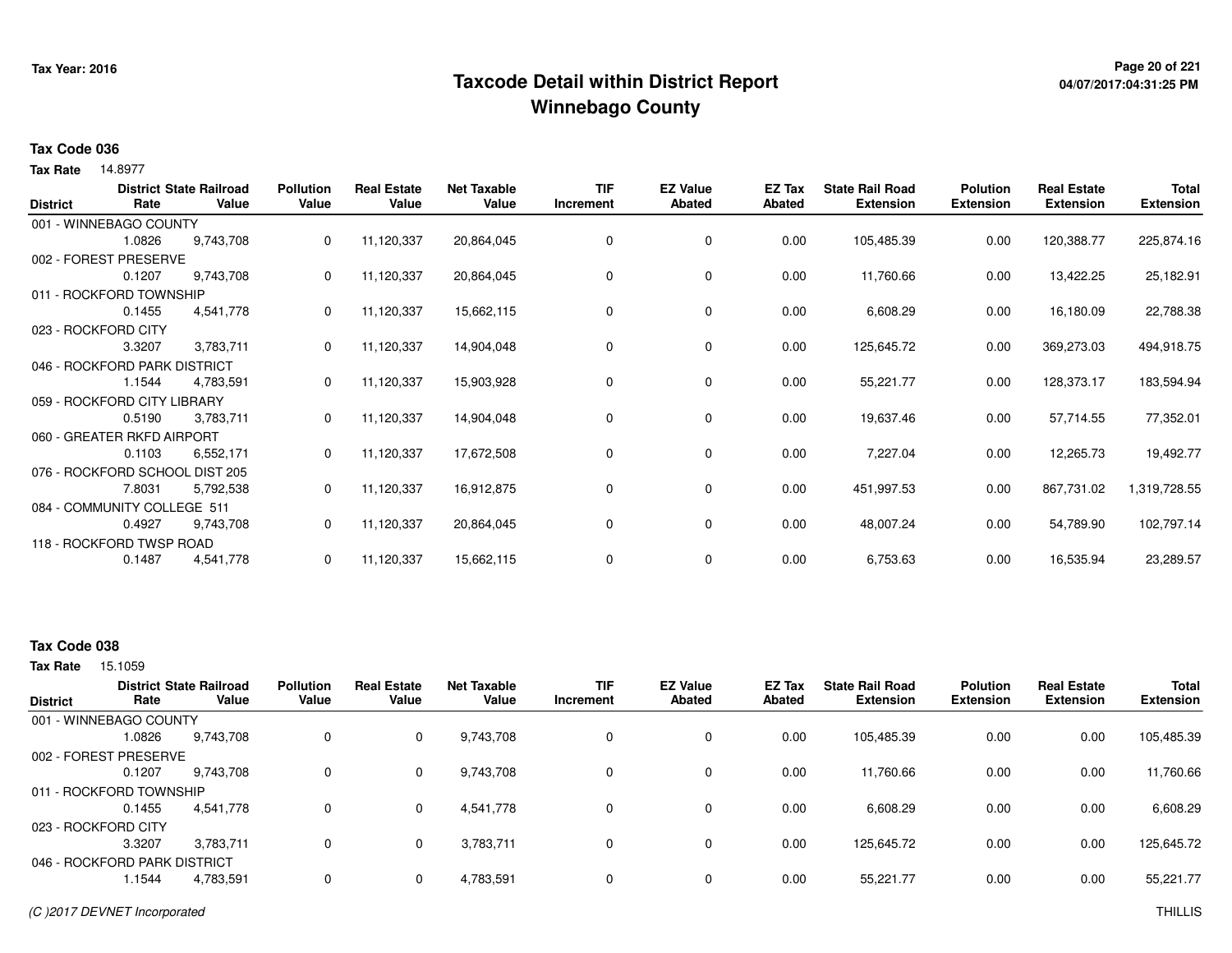## <sup>Page 21</sup> of 221<br>Taxcode Detail within District Report های این موجود به موجود به موجود به این موجود به موجود به موجود به موجود ب **Winnebago County**

# **04/07/2017:04:31:25 PM**

#### **Tax Code 038**

Tax Rate 15.1059

|                    |                                | <b>District State Railroad</b> | <b>Pollution</b> | <b>Real Estate</b> | <b>Net Taxable</b> | <b>TIF</b> | <b>EZ Value</b> | <b>EZ Tax</b> | <b>State Rail Road</b> | <b>Polution</b>  | <b>Real Estate</b> | Total            |
|--------------------|--------------------------------|--------------------------------|------------------|--------------------|--------------------|------------|-----------------|---------------|------------------------|------------------|--------------------|------------------|
| <b>District</b>    | Rate                           | Value                          | Value            | Value              | Value              | Increment  | <b>Abated</b>   | Abated        | <b>Extension</b>       | <b>Extension</b> | <b>Extension</b>   | <b>Extension</b> |
|                    | 051 - ROCK RIVER WATER REC     |                                |                  |                    |                    |            |                 |               |                        |                  |                    |                  |
|                    | 0.2082                         | 5,101,328                      | 0                | 0                  | 5,101,328          | 0          | 0               | 0.00          | 10,620.96              | 0.00             | 0.00               | 10,620.96        |
|                    | 059 - ROCKFORD CITY LIBRARY    |                                |                  |                    |                    |            |                 |               |                        |                  |                    |                  |
|                    | 0.5190                         | 3,783,711                      | 0                | 0                  | 3,783,711          | 0          | 0               | 0.00          | 19,637.46              | 0.00             | 0.00               | 19,637.46        |
|                    | 060 - GREATER RKFD AIRPORT     |                                |                  |                    |                    |            |                 |               |                        |                  |                    |                  |
|                    | 0.1103                         | 6,552,171                      | 0                | 0                  | 6,552,171          | 0          | 0               | 0.00          | 7,227.04               | 0.00             | 0.00               | 7,227.04         |
|                    | 076 - ROCKFORD SCHOOL DIST 205 |                                |                  |                    |                    |            |                 |               |                        |                  |                    |                  |
|                    | 7.8031                         | 5,792,538                      | 0                | 0                  | 5,792,538          | 0          | 0               | 0.00          | 451,997.53             | 0.00             | 0.00               | 451,997.53       |
|                    | 084 - COMMUNITY COLLEGE 511    |                                |                  |                    |                    |            |                 |               |                        |                  |                    |                  |
|                    | 0.4927                         | 9,743,708                      | 0                | 0                  | 9,743,708          | 0          | 0               | 0.00          | 48,007.24              | 0.00             | 0.00               | 48,007.24        |
| 091 - WESTSIDE TIF |                                |                                |                  |                    |                    |            |                 |               |                        |                  |                    |                  |
|                    | 0.0000                         | $\Omega$                       | 0                |                    |                    | 0          | 0               | 0.00          | 0.00                   | 0.00             | 0.00               | 0.00             |
|                    | 118 - ROCKFORD TWSP ROAD       |                                |                  |                    |                    |            |                 |               |                        |                  |                    |                  |
|                    | 0.1487                         | 4,541,778                      | 0                | 0                  | 4,541,778          | 0          | 0               | 0.00          | 6,753.63               | 0.00             | 0.00               | 6,753.63         |
|                    |                                |                                |                  |                    |                    |            |                 |               |                        |                  |                    |                  |

### **Tax Code 039**

| <b>District</b> | Rate                         | <b>District State Railroad</b><br>Value | <b>Pollution</b><br>Value | <b>Real Estate</b><br>Value | <b>Net Taxable</b><br>Value | <b>TIF</b><br>Increment | <b>EZ Value</b><br><b>Abated</b> | EZ Tax<br>Abated | <b>State Rail Road</b><br><b>Extension</b> | <b>Polution</b><br><b>Extension</b> | <b>Real Estate</b><br><b>Extension</b> | <b>Total</b><br><b>Extension</b> |
|-----------------|------------------------------|-----------------------------------------|---------------------------|-----------------------------|-----------------------------|-------------------------|----------------------------------|------------------|--------------------------------------------|-------------------------------------|----------------------------------------|----------------------------------|
|                 | 001 - WINNEBAGO COUNTY       |                                         |                           |                             |                             |                         |                                  |                  |                                            |                                     |                                        |                                  |
|                 | 1.0826                       | 9,743,708                               | 0                         | 0                           | 9,743,708                   | 0                       | $\mathbf 0$                      | 0.00             | 105,485.39                                 | 0.00                                | 0.00                                   | 105,485.39                       |
|                 | 002 - FOREST PRESERVE        |                                         |                           |                             |                             |                         |                                  |                  |                                            |                                     |                                        |                                  |
|                 | 0.1207                       | 9,743,708                               | 0                         | 0                           | 9,743,708                   | 0                       | $\mathbf 0$                      | 0.00             | 11,760.66                                  | 0.00                                | 0.00                                   | 11,760.66                        |
|                 | 011 - ROCKFORD TOWNSHIP      |                                         |                           |                             |                             |                         |                                  |                  |                                            |                                     |                                        |                                  |
|                 | 0.1455                       | 4,541,778                               | 0                         | 0                           | 4,541,778                   | 0                       | $\mathbf 0$                      | 0.00             | 6,608.29                                   | 0.00                                | 0.00                                   | 6,608.29                         |
|                 | 023 - ROCKFORD CITY          |                                         |                           |                             |                             |                         |                                  |                  |                                            |                                     |                                        |                                  |
|                 | 3.3207                       | 3,783,711                               | 0                         | $\mathbf 0$                 | 3,783,711                   | 0                       | $\mathbf 0$                      | 0.00             | 125,645.72                                 | 0.00                                | 0.00                                   | 125,645.72                       |
|                 | 046 - ROCKFORD PARK DISTRICT |                                         |                           |                             |                             |                         |                                  |                  |                                            |                                     |                                        |                                  |
|                 | 1.1544                       | 4,783,591                               | 0                         | $\Omega$                    | 4,783,591                   | 0                       | $\mathbf 0$                      | 0.00             | 55,221.77                                  | 0.00                                | 0.00                                   | 55,221.77                        |
|                 | 051 - ROCK RIVER WATER REC   |                                         |                           |                             |                             |                         |                                  |                  |                                            |                                     |                                        |                                  |
|                 | 0.2082                       | 5,101,328                               | 0                         | 0                           | 5,101,328                   | 0                       | $\mathbf 0$                      | 0.00             | 10,620.96                                  | 0.00                                | 0.00                                   | 10,620.96                        |
|                 | 059 - ROCKFORD CITY LIBRARY  |                                         |                           |                             |                             |                         |                                  |                  |                                            |                                     |                                        |                                  |
|                 | 0.5190                       | 3,783,711                               | 0                         | $\mathbf 0$                 | 3,783,711                   | 0                       | $\mathbf 0$                      | 0.00             | 19,637.46                                  | 0.00                                | 0.00                                   | 19,637.46                        |
|                 | 060 - GREATER RKFD AIRPORT   |                                         |                           |                             |                             |                         |                                  |                  |                                            |                                     |                                        |                                  |
|                 | 0.1103                       | 6,552,171                               | 0                         | 0                           | 6,552,171                   | 0                       | 0                                | 0.00             | 7,227.04                                   | 0.00                                | 0.00                                   | 7,227.04                         |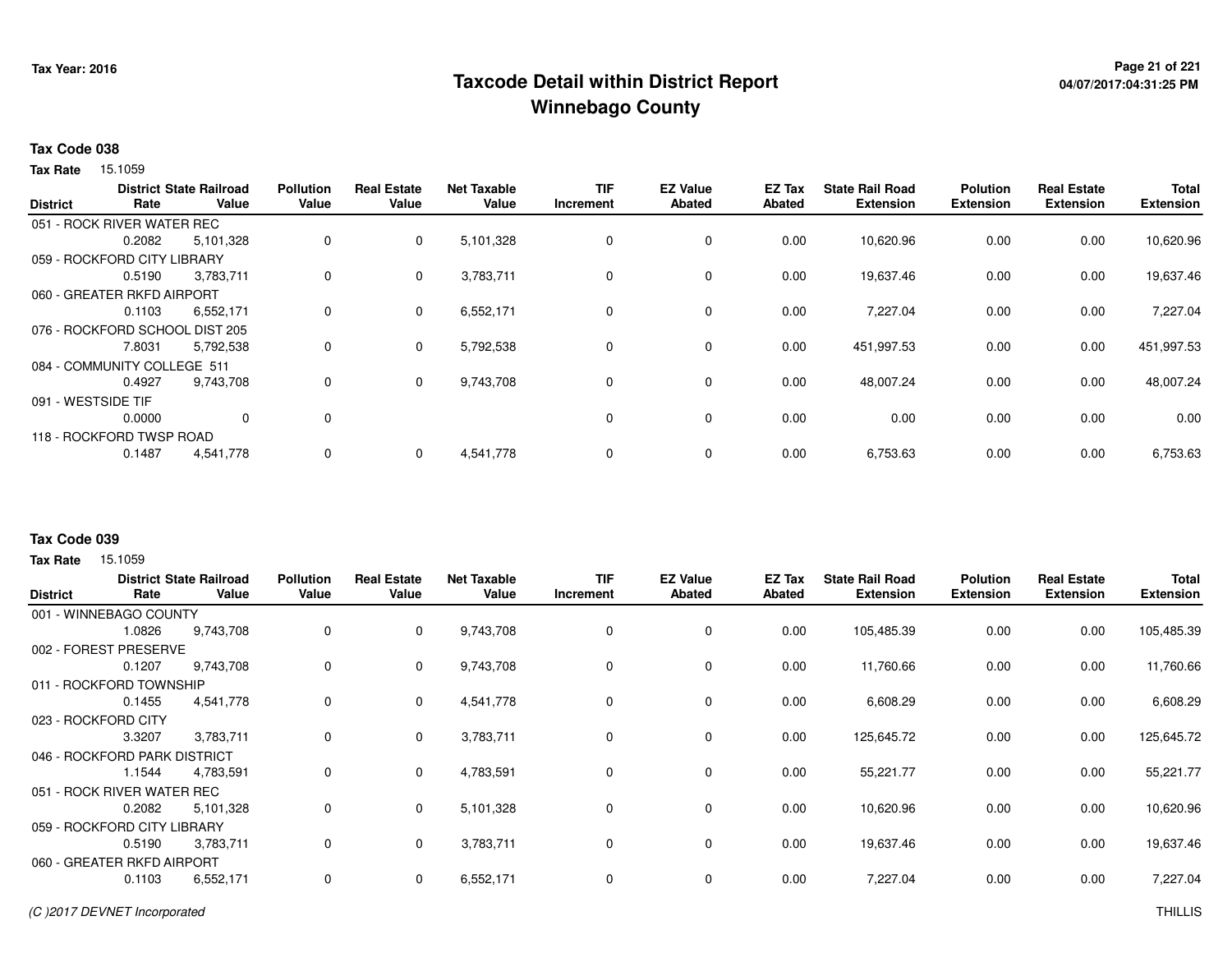## **Page 22 of 221 Taxcode Detail within District ReportWinnebago County**

#### **Tax Code 039**

Tax Rate 15.1059

| <b>District</b>      | Rate                           | <b>District State Railroad</b><br>Value | <b>Pollution</b><br>Value | <b>Real Estate</b><br>Value | <b>Net Taxable</b><br>Value | <b>TIF</b><br>Increment | <b>EZ Value</b><br><b>Abated</b> | <b>EZ Tax</b><br>Abated | <b>State Rail Road</b><br><b>Extension</b> | <b>Polution</b><br><b>Extension</b> | <b>Real Estate</b><br><b>Extension</b> | <b>Total</b><br><b>Extension</b> |
|----------------------|--------------------------------|-----------------------------------------|---------------------------|-----------------------------|-----------------------------|-------------------------|----------------------------------|-------------------------|--------------------------------------------|-------------------------------------|----------------------------------------|----------------------------------|
|                      | 076 - ROCKFORD SCHOOL DIST 205 |                                         |                           |                             |                             |                         |                                  |                         |                                            |                                     |                                        |                                  |
|                      | 7.8031                         | 5,792,538                               | 0                         |                             | 5,792,538                   | 0                       | 0                                | 0.00                    | 451.997.53                                 | 0.00                                | 0.00                                   | 451,997.53                       |
|                      | 084 - COMMUNITY COLLEGE 511    |                                         |                           |                             |                             |                         |                                  |                         |                                            |                                     |                                        |                                  |
|                      | 0.4927                         | 9,743,708                               | 0                         |                             | 9,743,708                   | 0                       | 0                                | 0.00                    | 48,007.24                                  | 0.00                                | 0.00                                   | 48,007.24                        |
| 092 - SEVENTH ST TIF |                                |                                         |                           |                             |                             |                         |                                  |                         |                                            |                                     |                                        |                                  |
|                      | 0.0000                         | 0                                       | 0                         |                             |                             |                         | 0                                | 0.00                    | 0.00                                       | 0.00                                | 0.00                                   | 0.00                             |
|                      | 118 - ROCKFORD TWSP ROAD       |                                         |                           |                             |                             |                         |                                  |                         |                                            |                                     |                                        |                                  |
|                      | 0.1487                         | 4,541,778                               | 0                         |                             | 4,541,778                   | 0                       | 0                                | 0.00                    | 6,753.63                                   | 0.00                                | 0.00                                   | 6,753.63                         |

#### **Tax Code 040**

| <b>District</b> | Rate                           | <b>District State Railroad</b><br>Value | <b>Pollution</b><br>Value | <b>Real Estate</b><br>Value | <b>Net Taxable</b><br>Value | <b>TIF</b><br>Increment | <b>EZ Value</b><br><b>Abated</b> | EZ Tax<br><b>Abated</b> | <b>State Rail Road</b><br><b>Extension</b> | <b>Polution</b><br><b>Extension</b> | <b>Real Estate</b><br><b>Extension</b> | Total<br><b>Extension</b> |
|-----------------|--------------------------------|-----------------------------------------|---------------------------|-----------------------------|-----------------------------|-------------------------|----------------------------------|-------------------------|--------------------------------------------|-------------------------------------|----------------------------------------|---------------------------|
|                 | 001 - WINNEBAGO COUNTY         |                                         |                           |                             |                             |                         |                                  |                         |                                            |                                     |                                        |                           |
|                 | 1.0826                         | 9,743,708                               | 0                         | 70,506                      | 9,814,214                   | 0                       | $\mathbf{0}$                     | 0.00                    | 105,485.39                                 | 0.00                                | 763.30                                 | 106,248.69                |
|                 | 002 - FOREST PRESERVE          |                                         |                           |                             |                             |                         |                                  |                         |                                            |                                     |                                        |                           |
|                 | 0.1207                         | 9,743,708                               | 0                         | 70,506                      | 9,814,214                   | 0                       | 0                                | 0.00                    | 11,760.66                                  | 0.00                                | 85.10                                  | 11,845.76                 |
|                 | 011 - ROCKFORD TOWNSHIP        |                                         |                           |                             |                             |                         |                                  |                         |                                            |                                     |                                        |                           |
|                 | 0.1455                         | 4,541,778                               | 0                         | 70,506                      | 4,612,284                   | 0                       | 0                                | 0.00                    | 6,608.29                                   | 0.00                                | 102.59                                 | 6,710.88                  |
|                 | 037 - NORTH PARK FIRE          |                                         |                           |                             |                             |                         |                                  |                         |                                            |                                     |                                        |                           |
|                 | 0.4541                         | 431,574                                 | $\mathbf 0$               | 70,506                      | 502,080                     | 0                       | $\mathbf 0$                      | 0.00                    | 1,959.78                                   | 0.00                                | 320.17                                 | 2,279.95                  |
|                 | 046 - ROCKFORD PARK DISTRICT   |                                         |                           |                             |                             |                         |                                  |                         |                                            |                                     |                                        |                           |
|                 | 1.1544                         | 4,783,591                               | 0                         | 70,506                      | 4,854,097                   | 0                       | 0                                | 0.00                    | 55,221.77                                  | 0.00                                | 813.92                                 | 56,035.69                 |
|                 | 055 - NORTH SUBURBAN LIBRARY   |                                         |                           |                             |                             |                         |                                  |                         |                                            |                                     |                                        |                           |
|                 | 0.3002                         | 826,221                                 | 0                         | 70,506                      | 896,727                     | 0                       | 0                                | 0.00                    | 2,480.31                                   | 0.00                                | 211.66                                 | 2,691.97                  |
|                 | 060 - GREATER RKFD AIRPORT     |                                         |                           |                             |                             |                         |                                  |                         |                                            |                                     |                                        |                           |
|                 | 0.1103                         | 6,552,171                               | 0                         | 70,506                      | 6,622,677                   | 0                       | $\mathbf 0$                      | 0.00                    | 7,227.04                                   | 0.00                                | 77.77                                  | 7,304.81                  |
|                 | 076 - ROCKFORD SCHOOL DIST 205 |                                         |                           |                             |                             |                         |                                  |                         |                                            |                                     |                                        |                           |
|                 | 7.8031                         | 5,792,538                               | 0                         | 70,506                      | 5,863,044                   | 0                       | 0                                | 0.00                    | 451,997.53                                 | 0.00                                | 5,501.65                               | 457,499.18                |
|                 | 084 - COMMUNITY COLLEGE 511    |                                         |                           |                             |                             |                         |                                  |                         |                                            |                                     |                                        |                           |
|                 | 0.4927                         | 9,743,708                               | 0                         | 70,506                      | 9,814,214                   | 0                       | $\mathbf 0$                      | 0.00                    | 48,007.24                                  | 0.00                                | 347.38                                 | 48,354.62                 |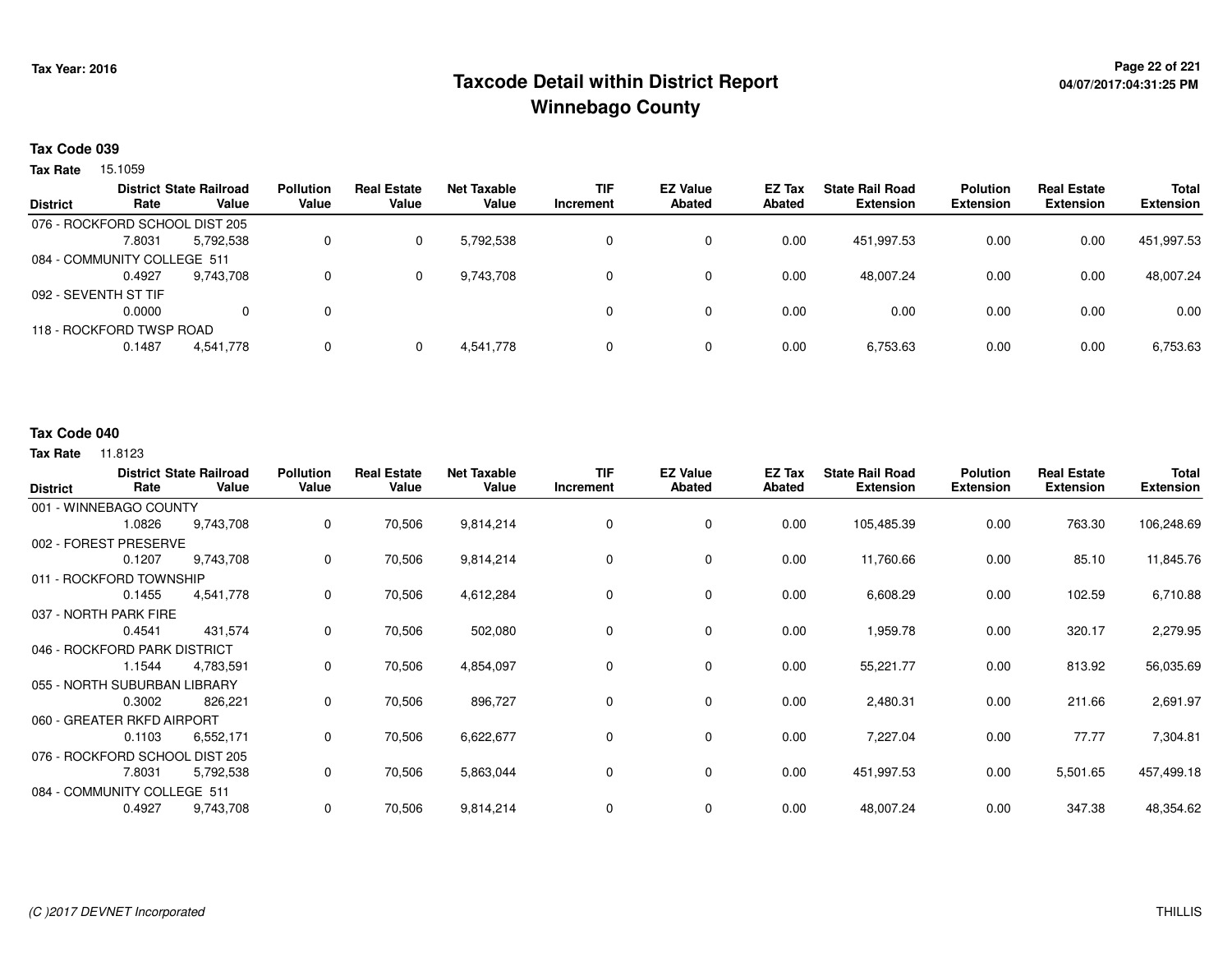## **Page 23 of 221 Taxcode Detail within District ReportWinnebago County**

#### **Tax Code 040**

**Tax Rate** 11.8123

|                          |        | <b>District State Railroad</b> | <b>Pollution</b> | <b>Real Estate</b> | <b>Net Taxable</b> | TIF       | <b>EZ Value</b> | EZ Tax | <b>State Rail Road</b> | <b>Polution</b> | <b>Real Estate</b> | <b>Total</b> |
|--------------------------|--------|--------------------------------|------------------|--------------------|--------------------|-----------|-----------------|--------|------------------------|-----------------|--------------------|--------------|
| <b>District</b>          | Rate   | Value                          | Value            | Value              | Value              | Increment | <b>Abated</b>   | Abated | Extension              | Extension       | Extension          | Extension    |
| 118 - ROCKFORD TWSP ROAD |        |                                |                  |                    |                    |           |                 |        |                        |                 |                    |              |
|                          | 0.1487 | 4,541,778                      |                  | 70,506             | 4,612,284          |           |                 | 0.01   | პ.753.63               | 0.00            | 104.84             | 6,858.47     |

#### **Tax Code 042**

**Tax Rate** 11.8849

| <b>District</b> | Rate                           | <b>District State Railroad</b><br>Value | <b>Pollution</b><br>Value | <b>Real Estate</b><br>Value | <b>Net Taxable</b><br>Value | <b>TIF</b><br>Increment | <b>EZ Value</b><br><b>Abated</b> | EZ Tax<br>Abated | <b>State Rail Road</b><br><b>Extension</b> | <b>Polution</b><br><b>Extension</b> | <b>Real Estate</b><br><b>Extension</b> | <b>Total</b><br><b>Extension</b> |
|-----------------|--------------------------------|-----------------------------------------|---------------------------|-----------------------------|-----------------------------|-------------------------|----------------------------------|------------------|--------------------------------------------|-------------------------------------|----------------------------------------|----------------------------------|
|                 | 001 - WINNEBAGO COUNTY         |                                         |                           |                             |                             |                         |                                  |                  |                                            |                                     |                                        |                                  |
|                 | 1.0826                         | 9,743,708                               | 0                         | 3,172,972                   | 12,916,680                  | 0                       | $\mathbf 0$                      | 0.00             | 105,485.39                                 | 0.00                                | 34,350.59                              | 139,835.98                       |
|                 | 002 - FOREST PRESERVE          |                                         |                           |                             |                             |                         |                                  |                  |                                            |                                     |                                        |                                  |
|                 | 0.1207                         | 9,743,708                               | 0                         | 3,172,972                   | 12,916,680                  | $\Omega$                | 0                                | 0.00             | 11,760.66                                  | 0.00                                | 3,829.78                               | 15,590.44                        |
|                 | 006 - HARLEM TOWNSHIP          |                                         |                           |                             |                             |                         |                                  |                  |                                            |                                     |                                        |                                  |
|                 | 0.1116                         | $\mathbf 0$                             | 0                         | 3,172,972                   | 3,172,972                   | $\Omega$                | 0                                | 0.00             | 0.00                                       | 0.00                                | 3,541.04                               | 3,541.04                         |
|                 | 037 - NORTH PARK FIRE          |                                         |                           |                             |                             |                         |                                  |                  |                                            |                                     |                                        |                                  |
|                 | 0.4541                         | 431,574                                 | 0                         | 3,172,972                   | 3,604,546                   | $\Omega$                | 0                                | 0.00             | 1,959.78                                   | 0.00                                | 14,408.47                              | 16,368.25                        |
|                 | 046 - ROCKFORD PARK DISTRICT   |                                         |                           |                             |                             |                         |                                  |                  |                                            |                                     |                                        |                                  |
|                 | 1.1544                         | 4,783,591                               | 0                         | 3,172,972                   | 7,956,563                   | 0                       | 0                                | 0.00             | 55,221.77                                  | 0.00                                | 36,628.79                              | 91,850.56                        |
|                 | 051 - ROCK RIVER WATER REC     |                                         |                           |                             |                             |                         |                                  |                  |                                            |                                     |                                        |                                  |
|                 | 0.2082                         | 5,101,328                               | 0                         | 3,172,972                   | 8,274,300                   | 0                       | 0                                | 0.00             | 10,620.96                                  | 0.00                                | 6,606.13                               | 17,227.09                        |
|                 | 055 - NORTH SUBURBAN LIBRARY   |                                         |                           |                             |                             |                         |                                  |                  |                                            |                                     |                                        |                                  |
|                 | 0.3002                         | 826,221                                 | 0                         | 3,172,972                   | 3,999,193                   | 0                       | 0                                | 0.00             | 2,480.31                                   | 0.00                                | 9,525.26                               | 12,005.57                        |
|                 | 060 - GREATER RKFD AIRPORT     |                                         |                           |                             |                             |                         |                                  |                  |                                            |                                     |                                        |                                  |
|                 | 0.1103                         | 6,552,171                               | 0                         | 3,172,972                   | 9,725,143                   | $\Omega$                | 0                                | 0.00             | 7,227.04                                   | 0.00                                | 3,499.79                               | 10,726.83                        |
|                 | 076 - ROCKFORD SCHOOL DIST 205 |                                         |                           |                             |                             |                         |                                  |                  |                                            |                                     |                                        |                                  |
|                 | 7.8031                         | 5,792,538                               | 0                         | 3,172,972                   | 8,965,510                   | 0                       | 0                                | 0.00             | 451,997.53                                 | 0.00                                | 247,590.18                             | 699,587.71                       |
|                 | 084 - COMMUNITY COLLEGE 511    |                                         |                           |                             |                             |                         |                                  |                  |                                            |                                     |                                        |                                  |
|                 | 0.4927                         | 9,743,708                               | 0                         | 3,172,972                   | 12,916,680                  | 0                       | $\mathbf 0$                      | 0.00             | 48,007.24                                  | 0.00                                | 15,633.23                              | 63,640.47                        |
|                 | 113 - HARLEM TWSP ROAD         |                                         |                           |                             |                             |                         |                                  |                  |                                            |                                     |                                        |                                  |
|                 | 0.0470                         | $\mathbf 0$                             | 0                         | 3,172,972                   | 3,172,972                   |                         | $\mathbf 0$                      | 0.00             | 0.00                                       | 0.00                                | 1,491.30                               | 1,491.30                         |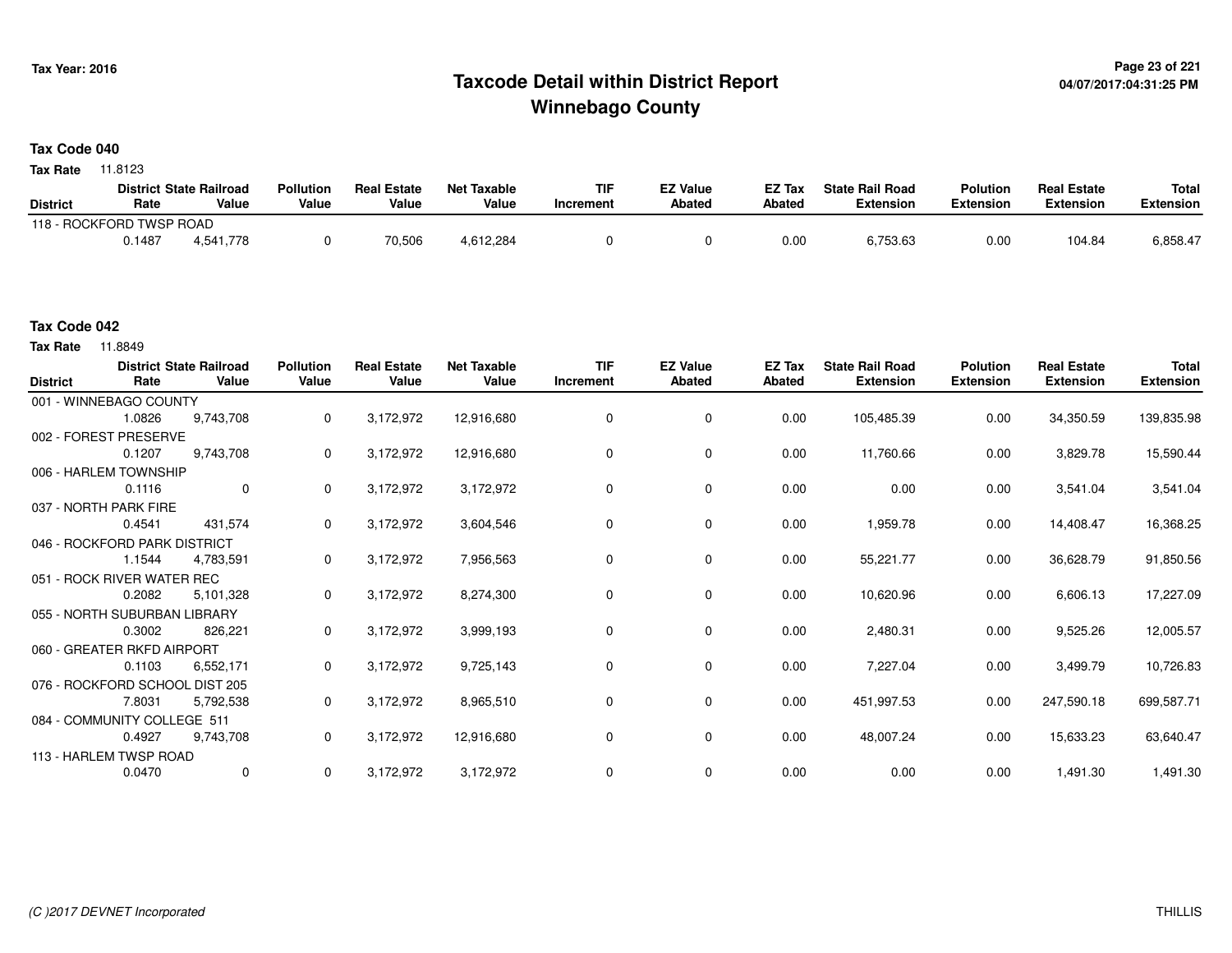## **Page 24 of 221 Taxcode Detail within District ReportWinnebago County**

# **04/07/2017:04:31:25 PM**

#### **Tax Code 044**

**Tax Rate** 11.3582

| <b>District</b> | Rate                           | <b>District State Railroad</b><br>Value | <b>Pollution</b><br>Value | <b>Real Estate</b><br>Value | <b>Net Taxable</b><br>Value | <b>TIF</b><br>Increment | <b>EZ Value</b><br><b>Abated</b> | EZ Tax<br><b>Abated</b> | <b>State Rail Road</b><br><b>Extension</b> | <b>Polution</b><br><b>Extension</b> | <b>Real Estate</b><br><b>Extension</b> | Total<br><b>Extension</b> |
|-----------------|--------------------------------|-----------------------------------------|---------------------------|-----------------------------|-----------------------------|-------------------------|----------------------------------|-------------------------|--------------------------------------------|-------------------------------------|----------------------------------------|---------------------------|
|                 | 001 - WINNEBAGO COUNTY         |                                         |                           |                             |                             |                         |                                  |                         |                                            |                                     |                                        |                           |
|                 | 1.0826                         | 9,743,708                               | 0                         | 8,544                       | 9,752,252                   | $\Omega$                | $\mathbf 0$                      | 0.00                    | 105,485.39                                 | 0.00                                | 92.50                                  | 105,577.89                |
|                 | 002 - FOREST PRESERVE          |                                         |                           |                             |                             |                         |                                  |                         |                                            |                                     |                                        |                           |
|                 | 0.1207                         | 9,743,708                               | 0                         | 8,544                       | 9,752,252                   | 0                       | 0                                | 0.00                    | 11,760.66                                  | 0.00                                | 10.31                                  | 11,770.97                 |
|                 | 011 - ROCKFORD TOWNSHIP        |                                         |                           |                             |                             |                         |                                  |                         |                                            |                                     |                                        |                           |
|                 | 0.1455                         | 4,541,778                               | 0                         | 8,544                       | 4,550,322                   | 0                       | $\mathbf 0$                      | 0.00                    | 6,608.29                                   | 0.00                                | 12.43                                  | 6,620.72                  |
|                 | 019 - LOVES PARK CITY          |                                         |                           |                             |                             |                         |                                  |                         |                                            |                                     |                                        |                           |
|                 | 0.0000                         | $\mathbf{0}$                            | 0                         | 8,544                       | 8,544                       | 0                       | $\mathbf 0$                      | 0.00                    | 0.00                                       | 0.00                                | 0.00                                   | 0.00                      |
|                 | 046 - ROCKFORD PARK DISTRICT   |                                         |                           |                             |                             |                         |                                  |                         |                                            |                                     |                                        |                           |
|                 | 1.1544                         | 4,783,591                               | 0                         | 8,544                       | 4,792,135                   | 0                       | 0                                | 0.00                    | 55,221.77                                  | 0.00                                | 98.63                                  | 55,320.40                 |
|                 | 055 - NORTH SUBURBAN LIBRARY   |                                         |                           |                             |                             |                         |                                  |                         |                                            |                                     |                                        |                           |
|                 | 0.3002                         | 826,221                                 | 0                         | 8,544                       | 834,765                     | 0                       | 0                                | 0.00                    | 2,480.31                                   | 0.00                                | 25.65                                  | 2,505.96                  |
|                 | 060 - GREATER RKFD AIRPORT     |                                         |                           |                             |                             |                         |                                  |                         |                                            |                                     |                                        |                           |
|                 | 0.1103                         | 6,552,171                               | 0                         | 8,544                       | 6,560,715                   | 0                       | 0                                | 0.00                    | 7,227.04                                   | 0.00                                | 9.42                                   | 7,236.46                  |
|                 | 076 - ROCKFORD SCHOOL DIST 205 |                                         |                           |                             |                             |                         |                                  |                         |                                            |                                     |                                        |                           |
|                 | 7.8031                         | 5,792,538                               | 0                         | 8,544                       | 5,801,082                   | 0                       | 0                                | 0.00                    | 451,997.53                                 | 0.00                                | 666.70                                 | 452,664.23                |
|                 | 084 - COMMUNITY COLLEGE 511    |                                         |                           |                             |                             |                         |                                  |                         |                                            |                                     |                                        |                           |
|                 | 0.4927                         | 9,743,708                               | 0                         | 8,544                       | 9,752,252                   | 0                       | 0                                | 0.00                    | 48,007.24                                  | 0.00                                | 42.10                                  | 48,049.34                 |
|                 | 118 - ROCKFORD TWSP ROAD       |                                         |                           |                             |                             |                         |                                  |                         |                                            |                                     |                                        |                           |
|                 | 0.1487                         | 4,541,778                               | 0                         | 8,544                       | 4,550,322                   | 0                       | 0                                | 0.00                    | 6,753.63                                   | 0.00                                | 12.70                                  | 6,766.33                  |

### **Tax Code 045**

10.2764 **Tax Rate**

| <b>District</b>            | Rate   | <b>District State Railroad</b><br>Value | <b>Pollution</b><br>Value | <b>Real Estate</b><br>Value | <b>Net Taxable</b><br>Value | <b>TIF</b><br>Increment | <b>EZ Value</b><br><b>Abated</b> | <b>EZ Tax</b><br>Abated | <b>State Rail Road</b><br><b>Extension</b> | <b>Polution</b><br><b>Extension</b> | <b>Real Estate</b><br><b>Extension</b> | <b>Total</b><br><b>Extension</b> |
|----------------------------|--------|-----------------------------------------|---------------------------|-----------------------------|-----------------------------|-------------------------|----------------------------------|-------------------------|--------------------------------------------|-------------------------------------|----------------------------------------|----------------------------------|
| 001 - WINNEBAGO COUNTY     |        |                                         |                           |                             |                             |                         |                                  |                         |                                            |                                     |                                        |                                  |
|                            | 1.0826 | 9,743,708                               | 0                         | 301,832                     | 10,045,540                  | 0                       | 0                                | 0.00                    | 105,485.39                                 | 0.00                                | 3,267.63                               | 108,753.02                       |
| 002 - FOREST PRESERVE      |        |                                         |                           |                             |                             |                         |                                  |                         |                                            |                                     |                                        |                                  |
|                            | 0.1207 | 9,743,708                               | 0                         | 301,832                     | 10,045,540                  | $\Omega$                | 0                                | 0.00                    | 11,760.66                                  | 0.00                                | 364.31                                 | 12,124.97                        |
| 006 - HARLEM TOWNSHIP      |        |                                         |                           |                             |                             |                         |                                  |                         |                                            |                                     |                                        |                                  |
|                            | 0.1116 | 0                                       | 0                         | 301.832                     | 301,832                     | $\Omega$                | 0                                | 0.00                    | 0.00                                       | 0.00                                | 336.84                                 | 336.84                           |
| 019 - LOVES PARK CITY      |        |                                         |                           |                             |                             |                         |                                  |                         |                                            |                                     |                                        |                                  |
|                            | 0.0000 | $\Omega$                                | 0                         | 301.832                     | 301,832                     | 0                       | $\Omega$                         | 0.00                    | 0.00                                       | 0.00                                | 0.00                                   | 0.00                             |
| 051 - ROCK RIVER WATER REC |        |                                         |                           |                             |                             |                         |                                  |                         |                                            |                                     |                                        |                                  |
|                            | 0.2082 | 5,101,328                               | 0                         | 301,832                     | 5,403,160                   | $\Omega$                | 0                                | 0.00                    | 10,620.96                                  | 0.00                                | 628.41                                 | 11,249.37                        |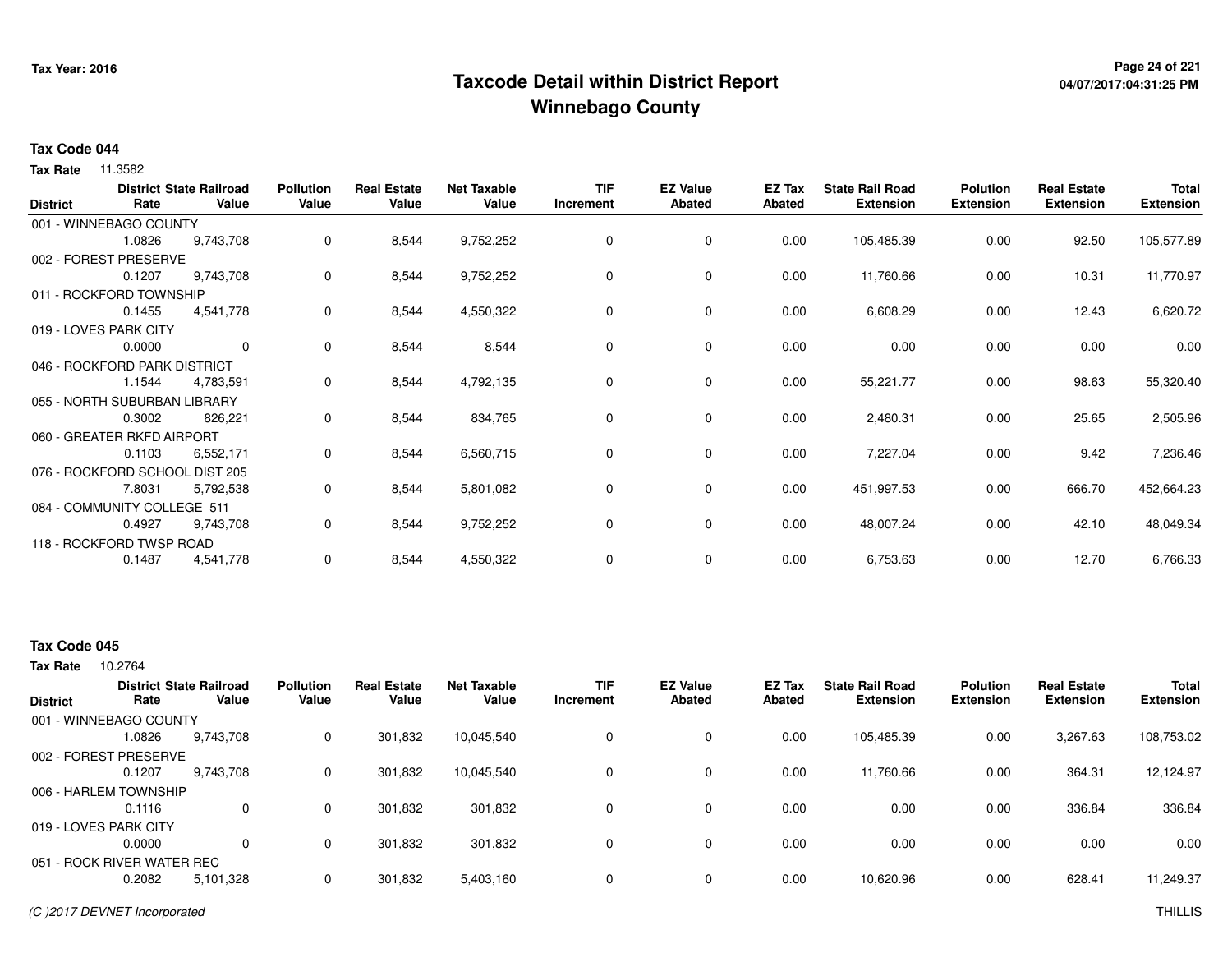## **Page 25 of 221 Taxcode Detail within District ReportWinnebago County**

#### **Tax Code 045**

10.2764 **Tax Rate**

| <b>District</b> |                                | <b>District State Railroad</b> | <b>Pollution</b> | <b>Real Estate</b> | <b>Net Taxable</b> | <b>TIF</b> | <b>EZ Value</b> | EZ Tax | <b>State Rail Road</b> | <b>Polution</b>  | <b>Real Estate</b> | <b>Total</b>     |
|-----------------|--------------------------------|--------------------------------|------------------|--------------------|--------------------|------------|-----------------|--------|------------------------|------------------|--------------------|------------------|
|                 | Rate                           | Value                          | Value            | Value              | Value              | Increment  | <b>Abated</b>   | Abated | <b>Extension</b>       | <b>Extension</b> | <b>Extension</b>   | <b>Extension</b> |
|                 | 055 - NORTH SUBURBAN LIBRARY   |                                |                  |                    |                    |            |                 |        |                        |                  |                    |                  |
|                 | 0.3002                         | 826.221                        | 0                | 301.832            | 1,128,053          |            | $\mathbf 0$     | 0.00   | 2.480.31               | 0.00             | 906.10             | 3,386.41         |
|                 | 060 - GREATER RKFD AIRPORT     |                                |                  |                    |                    |            |                 |        |                        |                  |                    |                  |
|                 | 0.1103                         | 6,552,171                      | 0                | 301,832            | 6,854,003          |            | $\mathbf 0$     | 0.00   | 7,227.04               | 0.00             | 332.92             | 7,559.96         |
|                 | 076 - ROCKFORD SCHOOL DIST 205 |                                |                  |                    |                    |            |                 |        |                        |                  |                    |                  |
|                 | 7.8031                         | 5,792,538                      | 0                | 301.832            | 6,094,370          |            | $\mathbf 0$     | 0.00   | 451,997.53             | 0.00             | 23,552.25          | 475,549.78       |
|                 | 084 - COMMUNITY COLLEGE 511    |                                |                  |                    |                    |            |                 |        |                        |                  |                    |                  |
|                 | 0.4927                         | 9,743,708                      | 0                | 301,832            | 10,045,540         |            | $\mathbf 0$     | 0.00   | 48,007.24              | 0.00             | 1,487.13           | 49,494.37        |
|                 | 113 - HARLEM TWSP ROAD         |                                |                  |                    |                    |            |                 |        |                        |                  |                    |                  |
|                 | 0.0470                         | 0                              | 0                | 301,832            | 301,832            |            | $\mathbf 0$     | 0.00   | 0.00                   | 0.00             | 141.86             | 141.86           |
|                 |                                |                                |                  |                    |                    |            |                 |        |                        |                  |                    |                  |

#### **Tax Code 046**

14.8445 **Tax Rate**

| <b>District</b> | Rate                           | <b>District State Railroad</b><br>Value | <b>Pollution</b><br>Value | <b>Real Estate</b><br>Value | <b>Net Taxable</b><br>Value | <b>TIF</b><br>Increment | <b>EZ Value</b><br><b>Abated</b> | <b>EZ Tax</b><br>Abated | <b>State Rail Road</b><br><b>Extension</b> | <b>Polution</b><br><b>Extension</b> | <b>Real Estate</b><br><b>Extension</b> | <b>Total</b><br><b>Extension</b> |
|-----------------|--------------------------------|-----------------------------------------|---------------------------|-----------------------------|-----------------------------|-------------------------|----------------------------------|-------------------------|--------------------------------------------|-------------------------------------|----------------------------------------|----------------------------------|
|                 |                                |                                         |                           |                             |                             |                         |                                  |                         |                                            |                                     |                                        |                                  |
|                 | 001 - WINNEBAGO COUNTY         |                                         |                           |                             |                             |                         |                                  |                         |                                            |                                     |                                        |                                  |
|                 | 1.0826                         | 9,743,708                               | 0                         | 30,245                      | 9,773,953                   | 0                       | 0                                | 0.00                    | 105,485.39                                 | 0.00                                | 327.43                                 | 105,812.82                       |
|                 | 002 - FOREST PRESERVE          |                                         |                           |                             |                             |                         |                                  |                         |                                            |                                     |                                        |                                  |
|                 | 0.1207                         | 9,743,708                               | 0                         | 30,245                      | 9,773,953                   | 0                       | 0                                | 0.00                    | 11,760.66                                  | 0.00                                | 36.51                                  | 11,797.17                        |
|                 | 009 - OWEN TOWNSHIP            |                                         |                           |                             |                             |                         |                                  |                         |                                            |                                     |                                        |                                  |
|                 | 0.1460                         | 360,102                                 | 0                         | 30,245                      | 390,347                     | 0                       | 0                                | 0.00                    | 525.74                                     | 0.00                                | 44.15                                  | 569.89                           |
|                 | 023 - ROCKFORD CITY            |                                         |                           |                             |                             |                         |                                  |                         |                                            |                                     |                                        |                                  |
|                 | 3.3207                         | 3,783,711                               | 0                         | 30,245                      | 3,813,956                   | 0                       | $\mathbf 0$                      | 0.00                    | 125,645.72                                 | 0.00                                | 1,004.35                               | 126,650.07                       |
|                 | 046 - ROCKFORD PARK DISTRICT   |                                         |                           |                             |                             |                         |                                  |                         |                                            |                                     |                                        |                                  |
|                 | 1.1544                         | 4,783,591                               | 0                         | 30,245                      | 4,813,836                   | 0                       | 0                                | 0.00                    | 55,221.77                                  | 0.00                                | 349.15                                 | 55,570.92                        |
|                 | 059 - ROCKFORD CITY LIBRARY    |                                         |                           |                             |                             |                         |                                  |                         |                                            |                                     |                                        |                                  |
|                 | 0.5190                         | 3,783,711                               | 0                         | 30,245                      | 3,813,956                   | 0                       | 0                                | 0.00                    | 19,637.46                                  | 0.00                                | 156.97                                 | 19,794.43                        |
|                 | 076 - ROCKFORD SCHOOL DIST 205 |                                         |                           |                             |                             |                         |                                  |                         |                                            |                                     |                                        |                                  |
|                 | 7.8031                         | 5,792,538                               | 0                         | 30,245                      | 5,822,783                   | 0                       | 0                                | 0.00                    | 451,997.53                                 | 0.00                                | 2,360.05                               | 454,357.58                       |
|                 | 084 - COMMUNITY COLLEGE 511    |                                         |                           |                             |                             |                         |                                  |                         |                                            |                                     |                                        |                                  |
|                 | 0.4927                         | 9,743,708                               | 0                         | 30,245                      | 9,773,953                   | 0                       | 0                                | 0.00                    | 48,007.24                                  | 0.00                                | 149.02                                 | 48,156.26                        |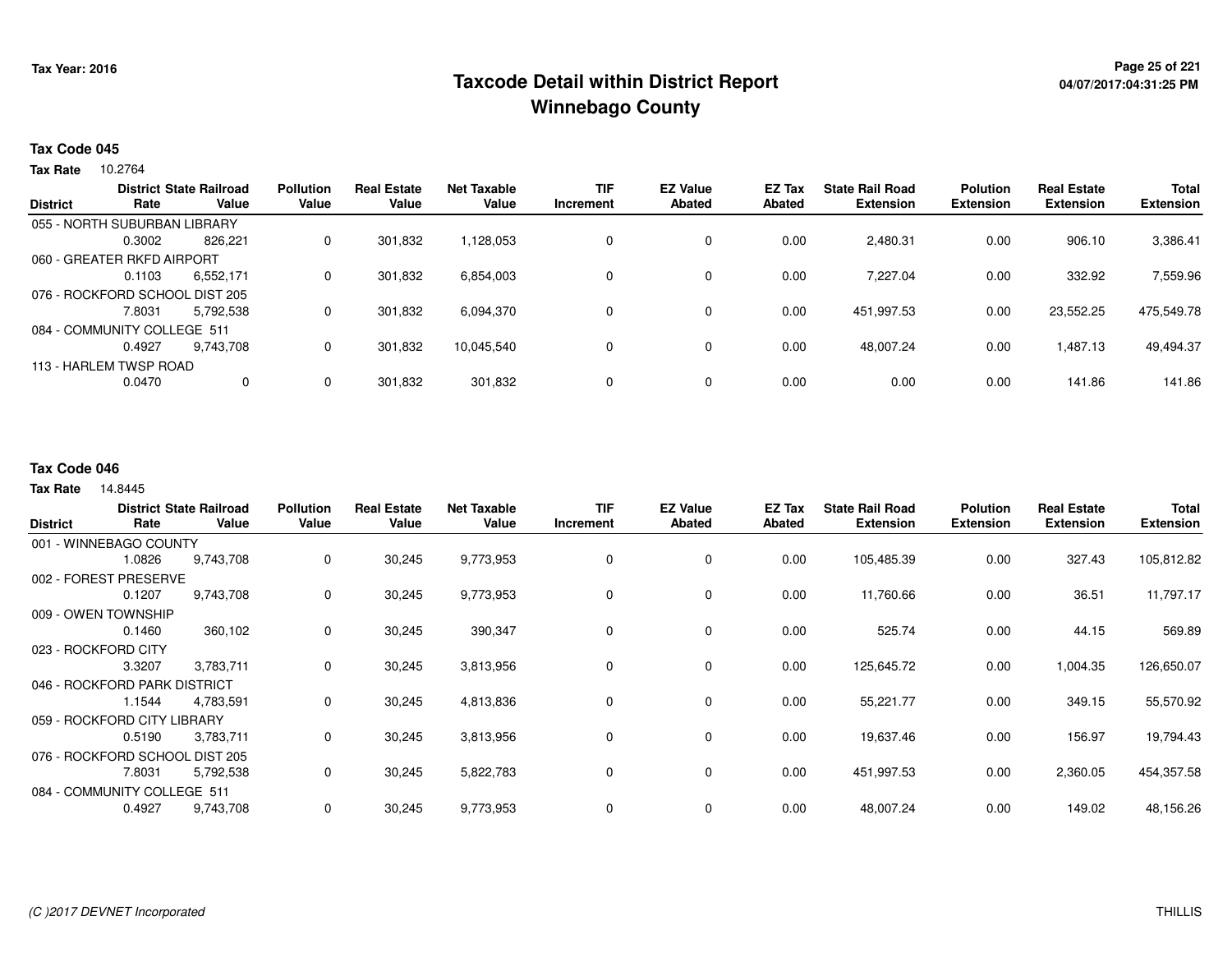## **Page 26 of 221 Taxcode Detail within District ReportWinnebago County**

### **Tax Code 046**

14.8445 **Tax Rate**

|                 | <b>District State Railroad</b> |         | <b>Pollution</b> | <b>Real Estate</b> | Net Taxable | <b>TIF</b> | <b>EZ Value</b> | <b>EZ Tax</b> | <b>State Rail Road</b> | <b>Polution</b>  | <b>Real Estate</b> | <b>Total</b> |
|-----------------|--------------------------------|---------|------------------|--------------------|-------------|------------|-----------------|---------------|------------------------|------------------|--------------------|--------------|
| <b>District</b> | Rate                           | Value   | Value            | Value              | Value       | Increment  | <b>Abated</b>   | <b>Abated</b> | <b>Extension</b>       | <b>Extension</b> | <b>Extension</b>   | Extension    |
|                 | 116 - OWEN TWSP ROAD           |         |                  |                    |             |            |                 |               |                        |                  |                    |              |
|                 | 0.2053                         | 360,102 |                  | 30,245             | 390,347     |            |                 | 0.00          | 739.29                 | 0.00             | 62.08              | 801.37       |

#### **Tax Code 047**

Tax Rate 15.1059

| <b>District</b> | Rate                           | <b>District State Railroad</b><br>Value | <b>Pollution</b><br>Value | <b>Real Estate</b><br>Value | <b>Net Taxable</b><br>Value | <b>TIF</b><br>Increment | <b>EZ Value</b><br><b>Abated</b> | <b>EZ Tax</b><br>Abated | <b>State Rail Road</b><br><b>Extension</b> | <b>Polution</b><br><b>Extension</b> | <b>Real Estate</b><br><b>Extension</b> | <b>Total</b><br><b>Extension</b> |
|-----------------|--------------------------------|-----------------------------------------|---------------------------|-----------------------------|-----------------------------|-------------------------|----------------------------------|-------------------------|--------------------------------------------|-------------------------------------|----------------------------------------|----------------------------------|
|                 | 001 - WINNEBAGO COUNTY         |                                         |                           |                             |                             |                         |                                  |                         |                                            |                                     |                                        |                                  |
|                 | 1.0826                         | 9,743,708                               | 0                         | 3,861                       | 9,747,569                   | 361,520                 | 0                                | 0.00                    | 105,485.39                                 | 0.00                                | 41.80                                  | 105,527.19                       |
|                 | 002 - FOREST PRESERVE          |                                         |                           |                             |                             |                         |                                  |                         |                                            |                                     |                                        |                                  |
|                 | 0.1207                         | 9,743,708                               | 0                         | 3,861                       | 9,747,569                   | 361,520                 | 0                                | 0.00                    | 11,760.66                                  | 0.00                                | 4.66                                   | 11,765.32                        |
|                 | 011 - ROCKFORD TOWNSHIP        |                                         |                           |                             |                             |                         |                                  |                         |                                            |                                     |                                        |                                  |
|                 | 0.1455                         | 4,541,778                               | 0                         | 3,861                       | 4,545,639                   | 361,520                 | 0                                | 0.00                    | 6,608.29                                   | 0.00                                | 5.62                                   | 6,613.91                         |
|                 | 023 - ROCKFORD CITY            |                                         |                           |                             |                             |                         |                                  |                         |                                            |                                     |                                        |                                  |
|                 | 3.3207                         | 3,783,711                               | $\mathbf 0$               | 3,861                       | 3,787,572                   | 361,520                 | 0                                | 0.00                    | 125,645.72                                 | 0.00                                | 128.21                                 | 125,773.93                       |
|                 | 046 - ROCKFORD PARK DISTRICT   |                                         |                           |                             |                             |                         |                                  |                         |                                            |                                     |                                        |                                  |
|                 | 1.1544                         | 4,783,591                               | 0                         | 3,861                       | 4,787,452                   | 361,520                 | 0                                | 0.00                    | 55,221.77                                  | 0.00                                | 44.57                                  | 55,266.34                        |
|                 | 051 - ROCK RIVER WATER REC     |                                         |                           |                             |                             |                         |                                  |                         |                                            |                                     |                                        |                                  |
|                 | 0.2082                         | 5,101,328                               | 0                         | 3,861                       | 5,105,189                   | 361,520                 | 0                                | 0.00                    | 10,620.96                                  | 0.00                                | 8.04                                   | 10,629.00                        |
|                 | 059 - ROCKFORD CITY LIBRARY    |                                         |                           |                             |                             |                         |                                  |                         |                                            |                                     |                                        |                                  |
|                 | 0.5190                         | 3,783,711                               | 0                         | 3,861                       | 3,787,572                   | 361,520                 | 0                                | 0.00                    | 19,637.46                                  | 0.00                                | 20.04                                  | 19,657.50                        |
|                 | 060 - GREATER RKFD AIRPORT     |                                         |                           |                             |                             |                         |                                  |                         |                                            |                                     |                                        |                                  |
|                 | 0.1103                         | 6,552,171                               | 0                         | 3,861                       | 6,556,032                   | 361,520                 | 0                                | 0.00                    | 7,227.04                                   | 0.00                                | 4.26                                   | 7,231.30                         |
|                 | 076 - ROCKFORD SCHOOL DIST 205 |                                         |                           |                             |                             |                         |                                  |                         |                                            |                                     |                                        |                                  |
|                 | 7.8031                         | 5,792,538                               | 0                         | 3,861                       | 5,796,399                   | 361,520                 | 0                                | 0.00                    | 451,997.53                                 | 0.00                                | 301.28                                 | 452,298.81                       |
|                 | 084 - COMMUNITY COLLEGE 511    |                                         |                           |                             |                             |                         |                                  |                         |                                            |                                     |                                        |                                  |
|                 | 0.4927                         | 9,743,708                               | 0                         | 3,861                       | 9,747,569                   | 361,520                 | 0                                | 0.00                    | 48,007.24                                  | 0.00                                | 19.02                                  | 48,026.26                        |
|                 | 105 - LINCOLNWOOD TIF          |                                         |                           |                             |                             |                         |                                  |                         |                                            |                                     |                                        |                                  |
|                 | 0.0000                         | $\mathbf 0$                             | $\mathbf 0$               | 361,520                     | 361,520                     | 361,520                 | 0                                | 0.00                    | 0.00                                       | 0.00                                | 0.00                                   | 0.00                             |
|                 | 118 - ROCKFORD TWSP ROAD       |                                         |                           |                             |                             |                         |                                  |                         |                                            |                                     |                                        |                                  |
|                 | 0.1487                         | 4,541,778                               | 0                         | 3,861                       | 4,545,639                   | 361,520                 | 0                                | 0.00                    | 6,753.63                                   | 0.00                                | 5.74                                   | 6,759.37                         |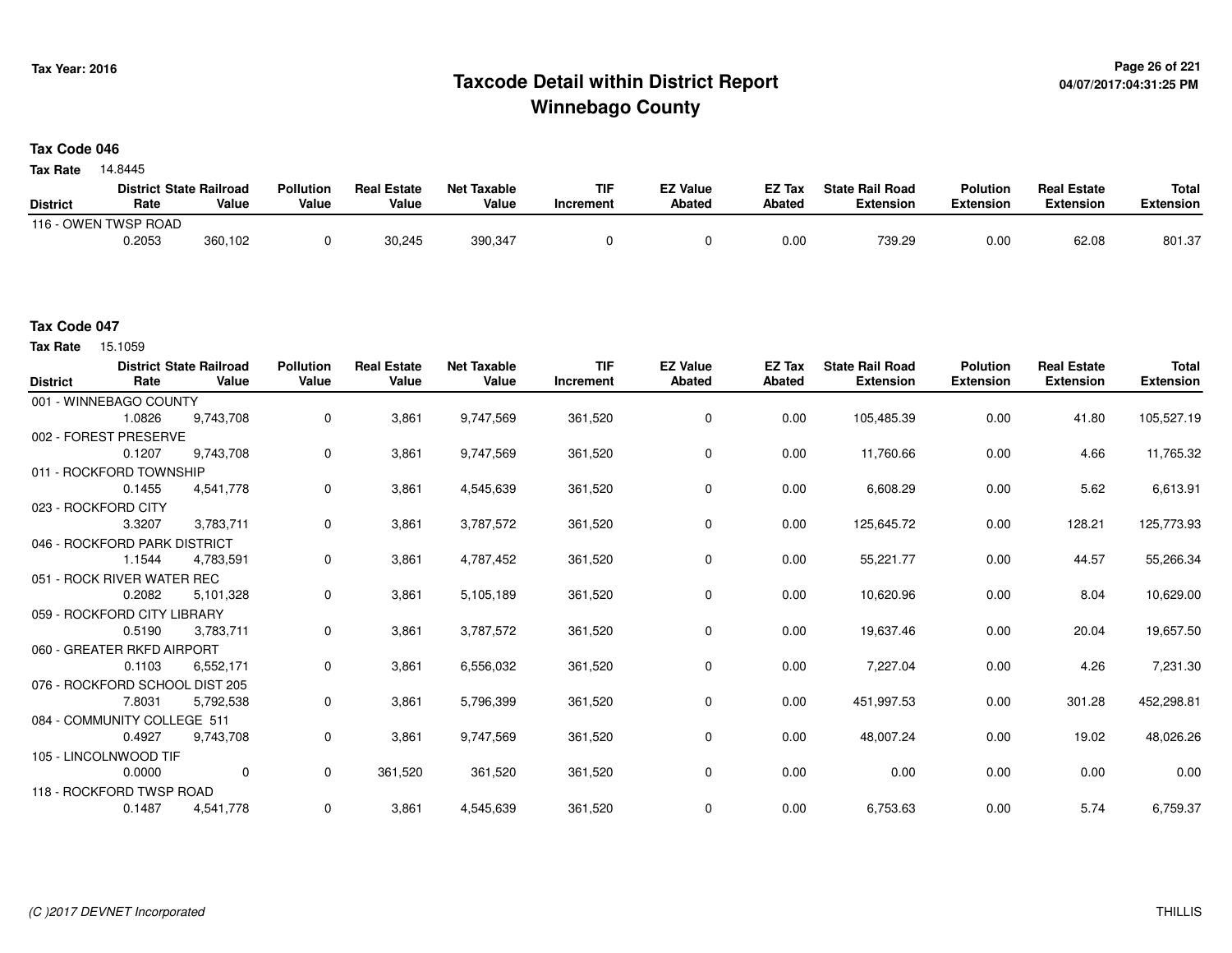## <sup>Page 27</sup> of 221<br>Taxcode Detail within District Report های این موجود به موجود می دان به موجود به موجود به موجود به موجود می شود. **Winnebago County**

# **04/07/2017:04:31:25 PM**

#### **Tax Code 048**

Tax Rate 15.1059

| <b>District</b> | Rate                             | <b>District State Railroad</b><br>Value | <b>Pollution</b><br>Value | <b>Real Estate</b><br>Value | <b>Net Taxable</b><br>Value | <b>TIF</b><br>Increment | <b>EZ Value</b><br><b>Abated</b> | <b>EZ Tax</b><br><b>Abated</b> | <b>State Rail Road</b><br><b>Extension</b> | <b>Polution</b><br><b>Extension</b> | <b>Real Estate</b><br><b>Extension</b> | <b>Total</b><br><b>Extension</b> |
|-----------------|----------------------------------|-----------------------------------------|---------------------------|-----------------------------|-----------------------------|-------------------------|----------------------------------|--------------------------------|--------------------------------------------|-------------------------------------|----------------------------------------|----------------------------------|
|                 |                                  |                                         |                           |                             |                             |                         |                                  |                                |                                            |                                     |                                        |                                  |
|                 | 001 - WINNEBAGO COUNTY<br>1.0826 | 9,743,708                               | 0                         | 178,032                     | 9,921,740                   | 1,370,339               | 0                                | 0.00                           | 105,485.39                                 | 0.00                                | 1,927.37                               | 107,412.76                       |
|                 |                                  |                                         |                           |                             |                             |                         |                                  |                                |                                            |                                     |                                        |                                  |
|                 | 002 - FOREST PRESERVE            |                                         |                           |                             |                             |                         |                                  |                                |                                            |                                     |                                        |                                  |
|                 | 0.1207                           | 9,743,708                               | 0                         | 178,032                     | 9,921,740                   | 1,370,339               | $\mathbf 0$                      | 0.00                           | 11,760.66                                  | 0.00                                | 214.88                                 | 11,975.54                        |
|                 | 011 - ROCKFORD TOWNSHIP          |                                         |                           |                             |                             |                         |                                  |                                |                                            |                                     |                                        |                                  |
|                 | 0.1455                           | 4,541,778                               | 0                         | 178,032                     | 4,719,810                   | 1,370,339               | 0                                | 0.00                           | 6,608.29                                   | 0.00                                | 259.04                                 | 6,867.33                         |
|                 | 023 - ROCKFORD CITY              |                                         |                           |                             |                             |                         |                                  |                                |                                            |                                     |                                        |                                  |
|                 | 3.3207                           | 3,783,711                               | 0                         | 178,032                     | 3,961,743                   | 1,370,339               | 0                                | 0.00                           | 125,645.72                                 | 0.00                                | 5,911.91                               | 131,557.63                       |
|                 | 046 - ROCKFORD PARK DISTRICT     |                                         |                           |                             |                             |                         |                                  |                                |                                            |                                     |                                        |                                  |
|                 | 1.1544                           | 4,783,591                               | 0                         | 178,032                     | 4,961,623                   | 1,370,339               | 0                                | 0.00                           | 55,221.77                                  | 0.00                                | 2,055.20                               | 57,276.97                        |
|                 | 051 - ROCK RIVER WATER REC       |                                         |                           |                             |                             |                         |                                  |                                |                                            |                                     |                                        |                                  |
|                 | 0.2082                           | 5,101,328                               | 0                         | 178,032                     | 5,279,360                   | 1,370,339               | 0                                | 0.00                           | 10,620.96                                  | 0.00                                | 370.66                                 | 10,991.62                        |
|                 | 059 - ROCKFORD CITY LIBRARY      |                                         |                           |                             |                             |                         |                                  |                                |                                            |                                     |                                        |                                  |
|                 | 0.5190                           | 3,783,711                               | 0                         | 178,032                     | 3,961,743                   | 1,370,339               | 0                                | 0.00                           | 19,637.46                                  | 0.00                                | 923.99                                 | 20,561.45                        |
|                 | 060 - GREATER RKFD AIRPORT       |                                         |                           |                             |                             |                         |                                  |                                |                                            |                                     |                                        |                                  |
|                 | 0.1103                           | 6,552,171                               | 0                         | 178,032                     | 6,730,203                   | 1,370,339               | 0                                | 0.00                           | 7,227.04                                   | 0.00                                | 196.37                                 | 7,423.41                         |
|                 | 076 - ROCKFORD SCHOOL DIST 205   |                                         |                           |                             |                             |                         |                                  |                                |                                            |                                     |                                        |                                  |
|                 | 7.8031                           | 5,792,538                               | 0                         | 178,032                     | 5,970,570                   | 1,370,339               | 0                                | 0.00                           | 451,997.53                                 | 0.00                                | 13,892.01                              | 465,889.54                       |
|                 | 084 - COMMUNITY COLLEGE 511      |                                         |                           |                             |                             |                         |                                  |                                |                                            |                                     |                                        |                                  |
|                 | 0.4927                           | 9,743,708                               | 0                         | 178,032                     | 9,921,740                   | 1,370,339               | 0                                | 0.00                           | 48,007.24                                  | 0.00                                | 877.16                                 | 48,884.40                        |
|                 | 107 - SPRINGFIELD CORNERS TIF    |                                         |                           |                             |                             |                         |                                  |                                |                                            |                                     |                                        |                                  |
|                 | 0.0000                           | 0                                       | 0                         | 1,370,339                   | 1,370,339                   | 1,370,339               | 0                                | 0.00                           | 0.00                                       | 0.00                                | 0.00                                   | 0.00                             |
|                 |                                  |                                         |                           |                             |                             |                         |                                  |                                |                                            |                                     |                                        |                                  |
|                 | 118 - ROCKFORD TWSP ROAD         |                                         |                           |                             |                             |                         |                                  |                                |                                            |                                     |                                        |                                  |
|                 | 0.1487                           | 4,541,778                               | 0                         | 178,032                     | 4,719,810                   | 1,370,339               | 0                                | 0.00                           | 6,753.63                                   | 0.00                                | 264.73                                 | 7,018.36                         |

#### **Tax Code 049**

| Tax Rate        | 12.1538                |                                         |                           |                             |                             |                         |                                  |                  |                                            |                                     |                                        |                                  |
|-----------------|------------------------|-----------------------------------------|---------------------------|-----------------------------|-----------------------------|-------------------------|----------------------------------|------------------|--------------------------------------------|-------------------------------------|----------------------------------------|----------------------------------|
| <b>District</b> | Rate                   | <b>District State Railroad</b><br>Value | <b>Pollution</b><br>Value | <b>Real Estate</b><br>Value | <b>Net Taxable</b><br>Value | <b>TIF</b><br>Increment | <b>EZ Value</b><br><b>Abated</b> | EZ Tax<br>Abated | <b>State Rail Road</b><br><b>Extension</b> | <b>Polution</b><br><b>Extension</b> | <b>Real Estate</b><br><b>Extension</b> | <b>Total</b><br><b>Extension</b> |
|                 | 001 - WINNEBAGO COUNTY |                                         |                           |                             |                             |                         |                                  |                  |                                            |                                     |                                        |                                  |
|                 | 1.0826                 | 9.743.708                               |                           | 17.523.988                  | 27.267.696                  |                         |                                  | 0.00             | 105.485.39                                 | 0.00                                | 189.714.69                             | 295,200.08                       |
|                 | 002 - FOREST PRESERVE  |                                         |                           |                             |                             |                         |                                  |                  |                                            |                                     |                                        |                                  |
|                 | 0.1207                 | 9.743.708                               |                           | 17,523,988                  | 27.267.696                  |                         |                                  | 0.00             | 11.760.66                                  | 0.00                                | 21.151.45                              | 32,912.11                        |
|                 | 006 - HARLEM TOWNSHIP  |                                         |                           |                             |                             |                         |                                  |                  |                                            |                                     |                                        |                                  |
|                 | 0.1116                 |                                         |                           | 17,523,988                  | 17,523,988                  |                         |                                  | 0.00             | 0.00                                       | 0.00                                | 19,556.77                              | 19,556.77                        |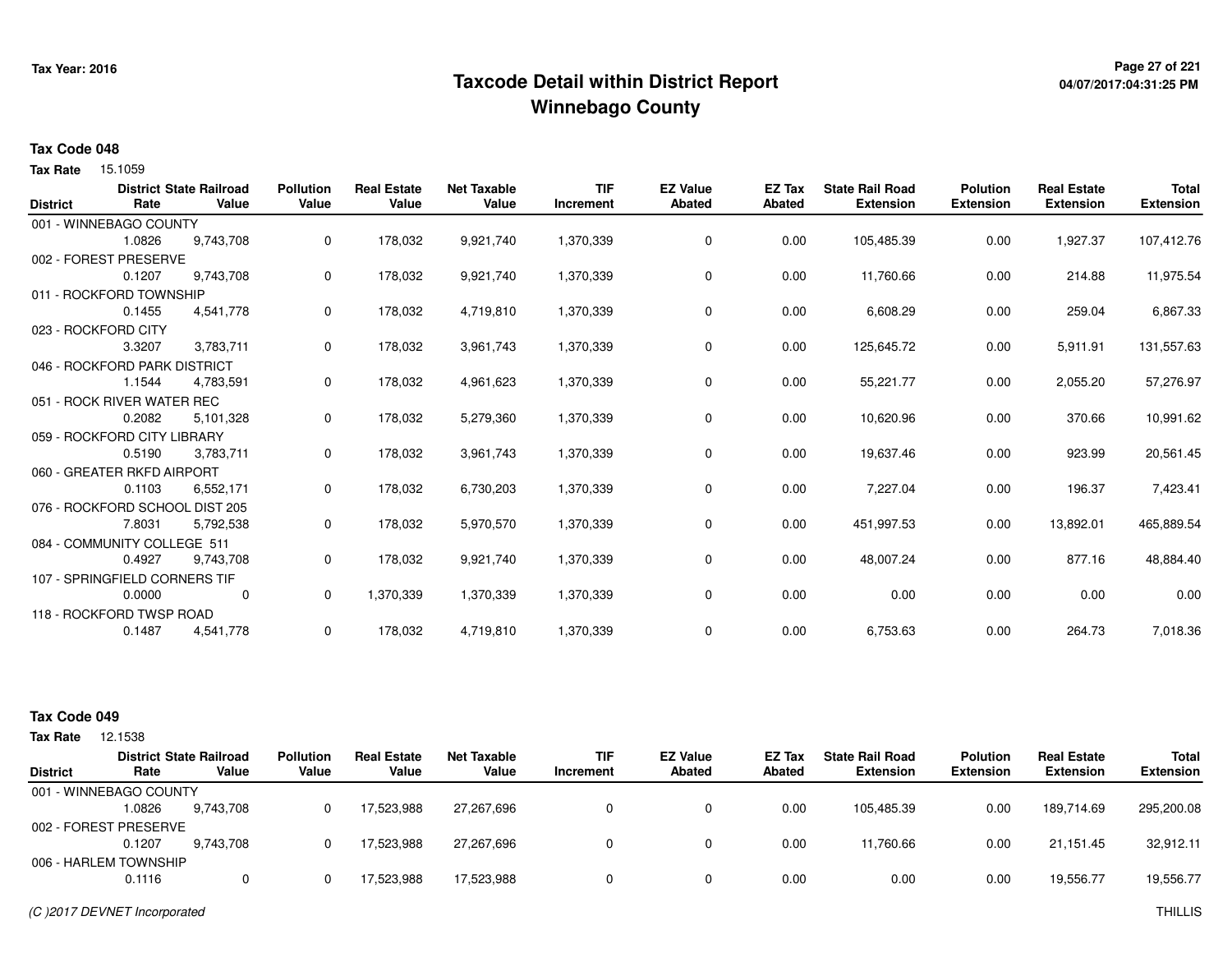## **Page 28 of 221 Taxcode Detail within District ReportWinnebago County**

# **04/07/2017:04:31:25 PM**

#### **Tax Code 049**

**Tax Rate** 12.1538

| <b>District</b> | Rate                         | <b>District State Railroad</b><br>Value | <b>Pollution</b><br>Value | <b>Real Estate</b><br>Value | <b>Net Taxable</b><br>Value | TIF<br>Increment | <b>EZ Value</b><br><b>Abated</b> | EZ Tax<br><b>Abated</b> | <b>State Rail Road</b><br><b>Extension</b> | <b>Polution</b><br><b>Extension</b> | <b>Real Estate</b><br><b>Extension</b> | <b>Total</b><br><b>Extension</b> |
|-----------------|------------------------------|-----------------------------------------|---------------------------|-----------------------------|-----------------------------|------------------|----------------------------------|-------------------------|--------------------------------------------|-------------------------------------|----------------------------------------|----------------------------------|
|                 | 025 - ROSCOE VILLAGE         |                                         |                           |                             |                             |                  |                                  |                         |                                            |                                     |                                        |                                  |
|                 | 0.6578                       | 0                                       | 0                         | 17,523,988                  | 17,523,988                  | 0                | 0                                | 0.00                    | 0.00                                       | 0.00                                | 115,272.80                             | 115,272.80                       |
|                 | 035 - HARLEM-ROSCOE FIRE     |                                         |                           |                             |                             |                  |                                  |                         |                                            |                                     |                                        |                                  |
|                 | 0.7579                       | 344,889                                 | 0                         | 17,523,988                  | 17,868,877                  | 0                | 0                                | 0.00                    | 2,613.92                                   | 0.00                                | 132,814.31                             | 135,428.23                       |
|                 | 051 - ROCK RIVER WATER REC   |                                         |                           |                             |                             |                  |                                  |                         |                                            |                                     |                                        |                                  |
|                 | 0.2082                       | 5,101,328                               | 0                         | 17,523,988                  | 22,625,316                  | 0                | 0                                | 0.00                    | 10,620.96                                  | 0.00                                | 36,484.94                              | 47,105.90                        |
|                 | 055 - NORTH SUBURBAN LIBRARY |                                         |                           |                             |                             |                  |                                  |                         |                                            |                                     |                                        |                                  |
|                 | 0.3002                       | 826.221                                 | 0                         | 17,523,988                  | 18,350,209                  | 0                | 0                                | 0.00                    | 2,480.31                                   | 0.00                                | 52,607.01                              | 55,087.32                        |
|                 | 060 - GREATER RKFD AIRPORT   |                                         |                           |                             |                             |                  |                                  |                         |                                            |                                     |                                        |                                  |
|                 | 0.1103                       | 6,552,171                               | 0                         | 17,523,988                  | 24,076,159                  | 0                | 0                                | 0.00                    | 7,227.04                                   | 0.00                                | 19,328.96                              | 26,556.00                        |
|                 | 070 - HARLEM SCHOOL DIST 122 |                                         |                           |                             |                             |                  |                                  |                         |                                            |                                     |                                        |                                  |
|                 | 8.2648                       | 504,859                                 | 0                         | 17,523,988                  | 18,028,847                  | 0                | 0                                | 0.00                    | 41,725.59                                  | 0.00                                | 1,448,322.56                           | 1,490,048.15                     |
|                 | 084 - COMMUNITY COLLEGE 511  |                                         |                           |                             |                             |                  |                                  |                         |                                            |                                     |                                        |                                  |
|                 | 0.4927                       | 9,743,708                               | 0                         | 17,523,988                  | 27,267,696                  | 0                | 0                                | 0.00                    | 48,007.24                                  | 0.00                                | 86,340.69                              | 134,347.93                       |
|                 | 113 - HARLEM TWSP ROAD       |                                         |                           |                             |                             |                  |                                  |                         |                                            |                                     |                                        |                                  |
|                 | 0.0470                       | 0                                       | 0                         | 17,523,988                  | 17,523,988                  | 0                | 0                                | 0.00                    | 0.00                                       | 0.00                                | 8,236.27                               | 8,236.27                         |

#### **Tax Code 050**

| <b>District</b> | Rate                         | <b>District State Railroad</b><br>Value | <b>Pollution</b><br>Value | <b>Real Estate</b><br>Value | Net Taxable<br>Value | <b>TIF</b><br>Increment | <b>EZ Value</b><br>Abated | EZ Tax<br>Abated | <b>State Rail Road</b><br><b>Extension</b> | <b>Polution</b><br><b>Extension</b> | <b>Real Estate</b><br><b>Extension</b> | <b>Total</b><br><b>Extension</b> |
|-----------------|------------------------------|-----------------------------------------|---------------------------|-----------------------------|----------------------|-------------------------|---------------------------|------------------|--------------------------------------------|-------------------------------------|----------------------------------------|----------------------------------|
|                 |                              |                                         |                           |                             |                      |                         |                           |                  |                                            |                                     |                                        |                                  |
|                 | 001 - WINNEBAGO COUNTY       |                                         |                           |                             |                      |                         |                           |                  |                                            |                                     |                                        |                                  |
|                 | 1.0826                       | 9,743,708                               | 0                         | 5,799,702                   | 15,543,410           | 0                       | 0                         | 0.00             | 105,485.39                                 | 0.00                                | 62,787.57                              | 168,272.96                       |
| 002 - FOREST    | PRESERVE                     |                                         |                           |                             |                      |                         |                           |                  |                                            |                                     |                                        |                                  |
|                 | 0.1207                       | 9,743,708                               | 0                         | 5,799,702                   | 15,543,410           | 0                       | $\mathbf 0$               | 0.00             | 11,760.66                                  | 0.00                                | 7,000.24                               | 18,760.90                        |
|                 | 011 - ROCKFORD TOWNSHIP      |                                         |                           |                             |                      |                         |                           |                  |                                            |                                     |                                        |                                  |
|                 | 0.1455                       | 4.541.778                               | 0                         | 5,799,702                   | 10,341,480           | 0                       | 0                         | 0.00             | 6,608.29                                   | 0.00                                | 8,438.57                               | 15,046.86                        |
|                 | 038 - NORTHWEST FIRE         |                                         |                           |                             |                      |                         |                           |                  |                                            |                                     |                                        |                                  |
|                 | 0.5746                       | 279,809                                 | 0                         | 5,799,702                   | 6,079,511            | 0                       | 0                         | 0.00             | 1,607.78                                   | 0.00                                | 33,325.10                              | 34,932.88                        |
|                 | 046 - ROCKFORD PARK DISTRICT |                                         |                           |                             |                      |                         |                           |                  |                                            |                                     |                                        |                                  |
|                 | 1.1544                       | 4,783,591                               | 0                         | 5,799,702                   | 10,583,293           | 0                       | $\mathbf 0$               | 0.00             | 55,221.77                                  | 0.00                                | 66,951.76                              | 122,173.53                       |
|                 | 051 - ROCK RIVER WATER REC   |                                         |                           |                             |                      |                         |                           |                  |                                            |                                     |                                        |                                  |
|                 | 0.2082                       | 5,101,328                               | 0                         | 5,799,702                   | 10,901,030           | 0                       | 0                         | 0.00             | 10,620.96                                  | 0.00                                | 12,074.98                              | 22,695.94                        |
|                 | 060 - GREATER RKFD AIRPORT   |                                         |                           |                             |                      |                         |                           |                  |                                            |                                     |                                        |                                  |
|                 | 0.1103                       | 6,552,171                               | 0                         | 5,799,702                   | 12,351,873           | $\mathbf 0$             | $\mathbf 0$               | 0.00             | 7,227.04                                   | 0.00                                | 6,397.07                               | 13,624.11                        |
|                 |                              |                                         |                           |                             |                      |                         |                           |                  |                                            |                                     |                                        |                                  |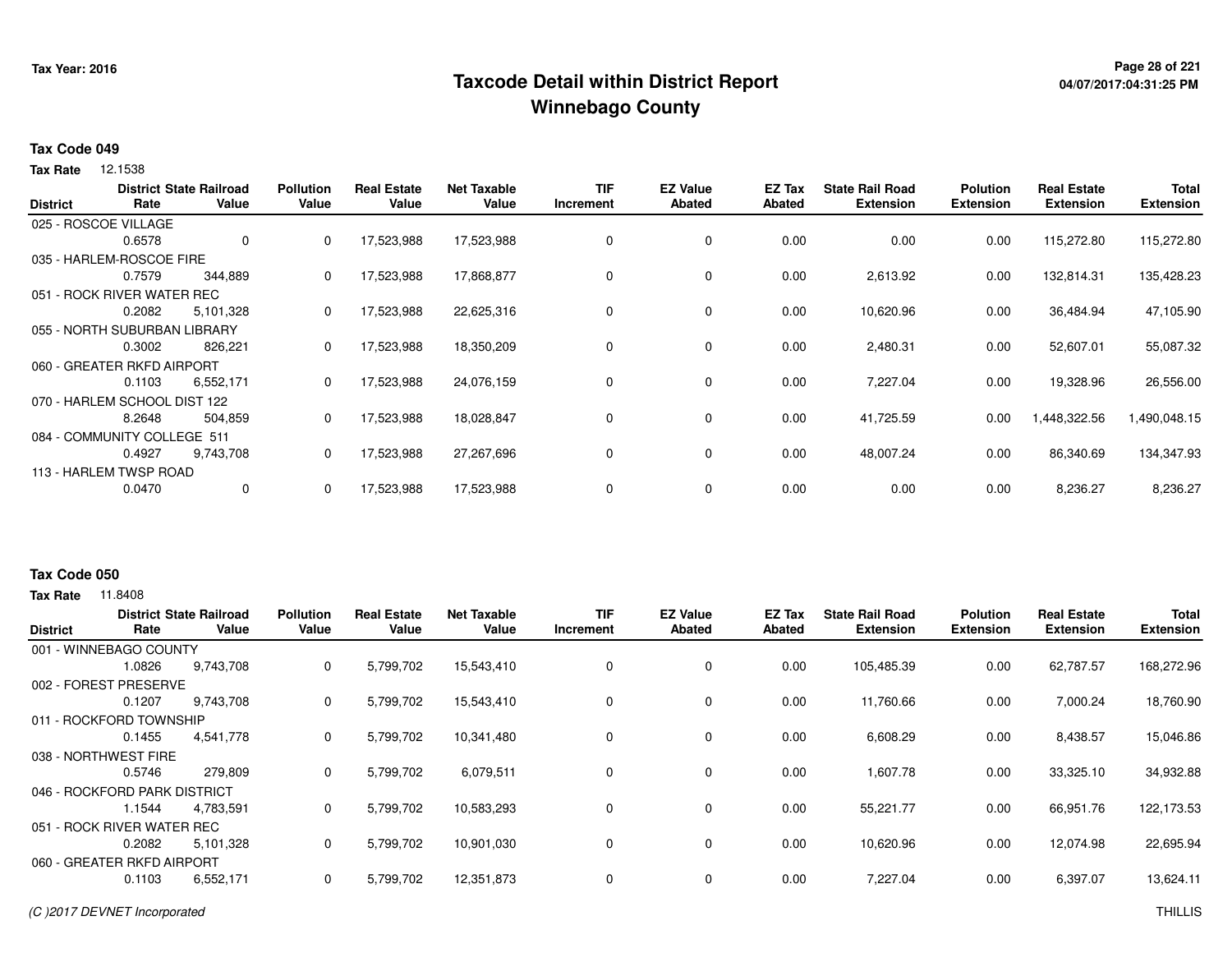## **Page 29 of 221 Taxcode Detail within District ReportWinnebago County**

# **04/07/2017:04:31:25 PM**

#### **Tax Code 050**

**Tax Rate** 11.8408

|                 |                                | <b>District State Railroad</b> | <b>Pollution</b> | <b>Real Estate</b> | Net Taxable | <b>TIF</b> | <b>EZ Value</b> | <b>EZ Tax</b> | <b>State Rail Road</b> | <b>Polution</b>  | <b>Real Estate</b> | <b>Total</b>     |
|-----------------|--------------------------------|--------------------------------|------------------|--------------------|-------------|------------|-----------------|---------------|------------------------|------------------|--------------------|------------------|
| <b>District</b> | Rate                           | Value                          | Value            | Value              | Value       | Increment  | <b>Abated</b>   | Abated        | <b>Extension</b>       | <b>Extension</b> | <b>Extension</b>   | <b>Extension</b> |
|                 | 076 - ROCKFORD SCHOOL DIST 205 |                                |                  |                    |             |            |                 |               |                        |                  |                    |                  |
|                 | 7.8031                         | 5.792.538                      |                  | 5,799,702          | 11.592.240  |            |                 | 0.00          | 451.997.53             | 0.00             | 452.556.55         | 904.554.08       |
|                 | 084 - COMMUNITY COLLEGE 511    |                                |                  |                    |             |            |                 |               |                        |                  |                    |                  |
|                 | 0.4927                         | 9.743.708                      |                  | 5.799.702          | 15.543.410  |            |                 | 0.00          | 48.007.24              | 0.00             | 28.575.13          | 76,582.37        |
|                 | 118 - ROCKFORD TWSP ROAD       |                                |                  |                    |             |            |                 |               |                        |                  |                    |                  |
|                 | 0.1487                         | 4.541.778                      |                  | 5,799,702          | 10,341,480  |            |                 | 0.00          | 6,753.63               | 0.00             | 8,624.16           | 15,377.79        |
|                 |                                |                                |                  |                    |             |            |                 |               |                        |                  |                    |                  |

#### **Tax Code 051**

| <b>District</b>          | Rate                           | <b>District State Railroad</b><br>Value | <b>Pollution</b><br>Value | <b>Real Estate</b><br>Value | <b>Net Taxable</b><br>Value | <b>TIF</b><br>Increment | <b>EZ Value</b><br><b>Abated</b> | EZ Tax<br><b>Abated</b> | <b>State Rail Road</b><br><b>Extension</b> | <b>Polution</b><br><b>Extension</b> | <b>Real Estate</b><br><b>Extension</b> | <b>Total</b><br><b>Extension</b> |
|--------------------------|--------------------------------|-----------------------------------------|---------------------------|-----------------------------|-----------------------------|-------------------------|----------------------------------|-------------------------|--------------------------------------------|-------------------------------------|----------------------------------------|----------------------------------|
|                          | 001 - WINNEBAGO COUNTY         |                                         |                           |                             |                             |                         |                                  |                         |                                            |                                     |                                        |                                  |
|                          | 1.0826                         | 9,743,708                               | 0                         | 8,360,050                   | 18,103,758                  | 0                       | 0                                | 0.00                    | 105,485.39                                 | 0.00                                | 90,505.90                              | 195,991.29                       |
|                          | 002 - FOREST PRESERVE          |                                         |                           |                             |                             |                         |                                  |                         |                                            |                                     |                                        |                                  |
|                          | 0.1207                         | 9,743,708                               | 0                         | 8,360,050                   | 18,103,758                  | 0                       | 0                                | 0.00                    | 11,760.66                                  | 0.00                                | 10,090.58                              | 21,851.24                        |
|                          | 011 - ROCKFORD TOWNSHIP        |                                         |                           |                             |                             |                         |                                  |                         |                                            |                                     |                                        |                                  |
|                          | 0.1455                         | 4,541,778                               | 0                         | 8,360,050                   | 12,901,828                  | 0                       | 0                                | 0.00                    | 6,608.29                                   | 0.00                                | 12,163.87                              | 18,772.16                        |
|                          | 038 - NORTHWEST FIRE           |                                         |                           |                             |                             |                         |                                  |                         |                                            |                                     |                                        |                                  |
|                          | 0.5746                         | 279,809                                 | 0                         | 8,360,050                   | 8,639,859                   | 0                       | 0                                | 0.00                    | 1,607.78                                   | 0.00                                | 48,036.85                              | 49,644.63                        |
|                          | 046 - ROCKFORD PARK DISTRICT   |                                         |                           |                             |                             |                         |                                  |                         |                                            |                                     |                                        |                                  |
|                          | 1.1544                         | 4,783,591                               | 0                         | 8,360,050                   | 13,143,641                  | $\Omega$                | 0                                | 0.00                    | 55,221.77                                  | 0.00                                | 96,508.42                              | 151,730.19                       |
|                          | 060 - GREATER RKFD AIRPORT     |                                         |                           |                             |                             |                         |                                  |                         |                                            |                                     |                                        |                                  |
|                          | 0.1103                         | 6,552,171                               | 0                         | 8,360,050                   | 14,912,221                  | 0                       | 0                                | 0.00                    | 7,227.04                                   | 0.00                                | 9,221.14                               | 16,448.18                        |
|                          | 076 - ROCKFORD SCHOOL DIST 205 |                                         |                           |                             |                             |                         |                                  |                         |                                            |                                     |                                        |                                  |
|                          | 7.8031                         | 5,792,538                               | 0                         | 8,360,050                   | 14,152,588                  | 0                       | 0                                | 0.00                    | 451,997.53                                 | 0.00                                | 652,343.06                             | 1,104,340.59                     |
|                          | 084 - COMMUNITY COLLEGE 511    |                                         |                           |                             |                             |                         |                                  |                         |                                            |                                     |                                        |                                  |
|                          | 0.4927                         | 9,743,708                               | 0                         | 8,360,050                   | 18,103,758                  | 0                       | 0                                | 0.00                    | 48,007.24                                  | 0.00                                | 41,189.97                              | 89,197.21                        |
| 118 - ROCKFORD TWSP ROAD |                                |                                         |                           |                             |                             |                         |                                  |                         |                                            |                                     |                                        |                                  |
|                          | 0.1487                         | 4,541,778                               | 0                         | 8,360,050                   | 12,901,828                  | 0                       | 0                                | 0.00                    | 6,753.63                                   | 0.00                                | 12,431.39                              | 19,185.02                        |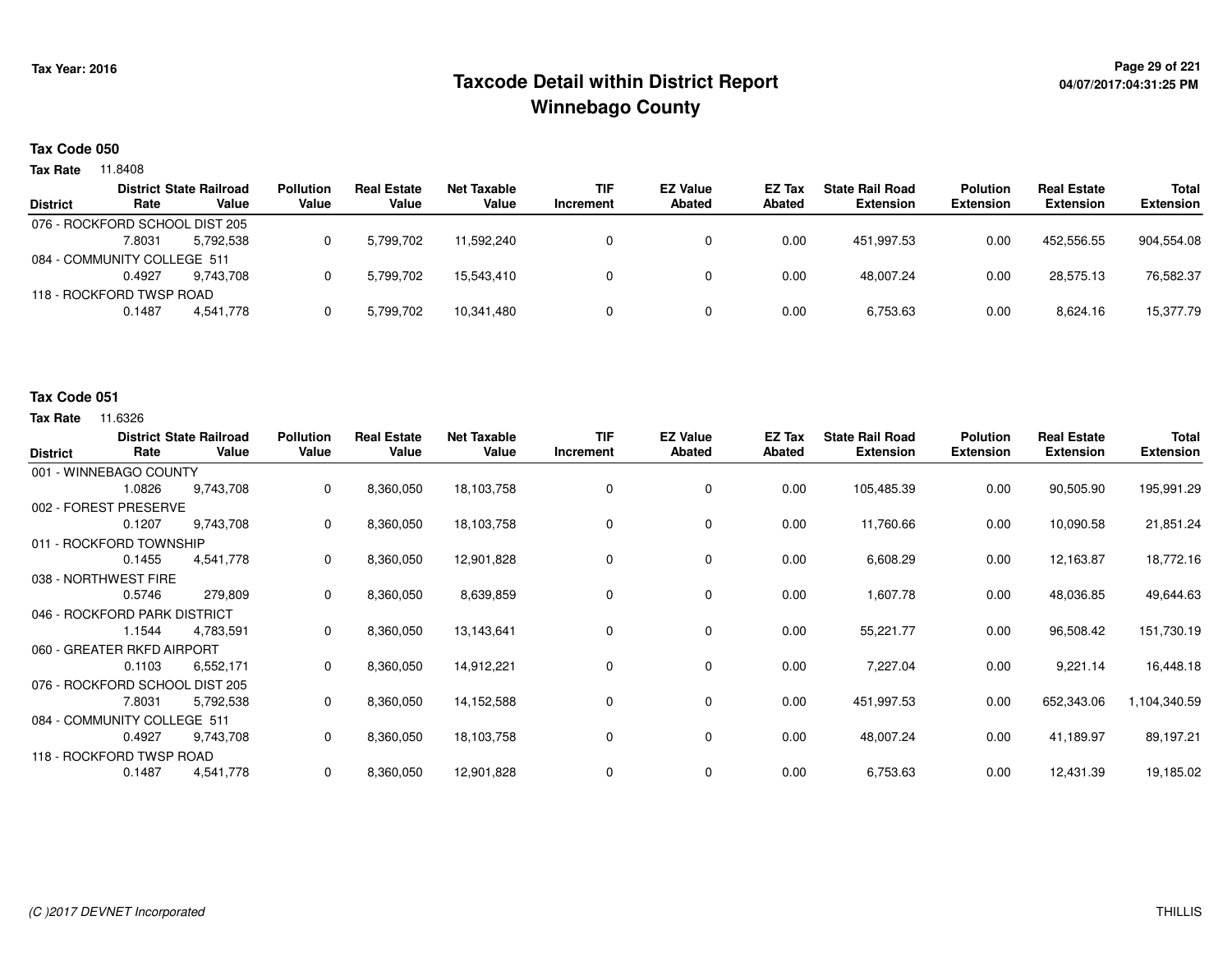## **Page 30 of 221 Taxcode Detail within District ReportWinnebago County**

# **04/07/2017:04:31:25 PM**

#### **Tax Code 052**

**Tax Rate** 11.4292

| <b>District</b> | Rate                         | <b>District State Railroad</b><br>Value | <b>Pollution</b><br>Value | <b>Real Estate</b><br>Value | <b>Net Taxable</b><br>Value | <b>TIF</b><br>Increment | <b>EZ Value</b><br><b>Abated</b> | EZ Tax<br><b>Abated</b> | <b>State Rail Road</b><br><b>Extension</b> | <b>Polution</b><br><b>Extension</b> | <b>Real Estate</b><br><b>Extension</b> | Total<br><b>Extension</b> |
|-----------------|------------------------------|-----------------------------------------|---------------------------|-----------------------------|-----------------------------|-------------------------|----------------------------------|-------------------------|--------------------------------------------|-------------------------------------|----------------------------------------|---------------------------|
|                 | 001 - WINNEBAGO COUNTY       |                                         |                           |                             |                             |                         |                                  |                         |                                            |                                     |                                        |                           |
|                 | 1.0826                       | 9,743,708                               | 0                         | 353,624                     | 10,097,332                  | 0                       | 0                                | 0.00                    | 105,485.39                                 | 0.00                                | 3,828.33                               | 109,313.72                |
|                 | 002 - FOREST PRESERVE        |                                         |                           |                             |                             |                         |                                  |                         |                                            |                                     |                                        |                           |
|                 | 0.1207                       | 9,743,708                               | 0                         | 353,624                     | 10,097,332                  | 0                       | 0                                | 0.00                    | 11,760.66                                  | 0.00                                | 426.82                                 | 12,187.48                 |
|                 | 011 - ROCKFORD TOWNSHIP      |                                         |                           |                             |                             |                         |                                  |                         |                                            |                                     |                                        |                           |
|                 | 0.1455                       | 4,541,778                               | 0                         | 353,624                     | 4,895,402                   | 0                       | 0                                | 0.00                    | 6,608.29                                   | 0.00                                | 514.52                                 | 7,122.81                  |
|                 | 038 - NORTHWEST FIRE         |                                         |                           |                             |                             |                         |                                  |                         |                                            |                                     |                                        |                           |
|                 | 0.5746                       | 279,809                                 | 0                         | 353,624                     | 633,433                     | 0                       | 0                                | 0.00                    | 1,607.78                                   | 0.00                                | 2,031.92                               | 3,639.70                  |
|                 | 046 - ROCKFORD PARK DISTRICT |                                         |                           |                             |                             |                         |                                  |                         |                                            |                                     |                                        |                           |
|                 | 1.1544                       | 4,783,591                               | 0                         | 353,624                     | 5,137,215                   | 0                       | 0                                | 0.00                    | 55,221.77                                  | 0.00                                | 4,082.24                               | 59,304.01                 |
|                 | 058 - WINNEBAGO LIBRARY      |                                         |                           |                             |                             |                         |                                  |                         |                                            |                                     |                                        |                           |
|                 | 0.2177                       | $\mathbf{0}$                            | 0                         | 353,624                     | 353,624                     | 0                       | 0                                | 0.00                    | 0.00                                       | 0.00                                | 769.86                                 | 769.86                    |
|                 | 060 - GREATER RKFD AIRPORT   |                                         |                           |                             |                             |                         |                                  |                         |                                            |                                     |                                        |                           |
|                 | 0.1103                       | 6,552,171                               | 0                         | 353,624                     | 6,905,795                   | 0                       | 0                                | 0.00                    | 7,227.04                                   | 0.00                                | 390.05                                 | 7,617.09                  |
|                 | 082 - WINNEBAGO UNIT SD #323 |                                         |                           |                             |                             |                         |                                  |                         |                                            |                                     |                                        |                           |
|                 | 7.3820                       | 1,880,267                               | 0                         | 353,624                     | 2,233,891                   | 0                       | 0                                | 0.00                    | 138,801.31                                 | 0.00                                | 26,104.53                              | 164,905.84                |
|                 | 084 - COMMUNITY COLLEGE 511  |                                         |                           |                             |                             |                         |                                  |                         |                                            |                                     |                                        |                           |
|                 | 0.4927                       | 9,743,708                               | 0                         | 353,624                     | 10,097,332                  | 0                       | 0                                | 0.00                    | 48,007.24                                  | 0.00                                | 1,742.31                               | 49,749.55                 |
|                 | 118 - ROCKFORD TWSP ROAD     |                                         |                           |                             |                             |                         |                                  |                         |                                            |                                     |                                        |                           |
|                 | 0.1487                       | 4,541,778                               | 0                         | 353,624                     | 4,895,402                   | 0                       | 0                                | 0.00                    | 6,753.63                                   | 0.00                                | 525.84                                 | 7,279.47                  |

### **Tax Code 053**

12.0658 **Tax Rate**

| <b>District</b> | Rate                         | <b>District State Railroad</b><br>Value | <b>Pollution</b><br>Value | <b>Real Estate</b><br>Value | <b>Net Taxable</b><br>Value | TIF<br>Increment | <b>EZ Value</b><br><b>Abated</b> | <b>EZ Tax</b><br>Abated | <b>State Rail Road</b><br><b>Extension</b> | <b>Polution</b><br><b>Extension</b> | <b>Real Estate</b><br><b>Extension</b> | <b>Total</b><br><b>Extension</b> |
|-----------------|------------------------------|-----------------------------------------|---------------------------|-----------------------------|-----------------------------|------------------|----------------------------------|-------------------------|--------------------------------------------|-------------------------------------|----------------------------------------|----------------------------------|
|                 | 001 - WINNEBAGO COUNTY       |                                         |                           |                             |                             |                  |                                  |                         |                                            |                                     |                                        |                                  |
|                 | 1.0826                       | 9,743,708                               | 0                         | 1,485,246                   | 11,228,954                  | 0                | 0                                | 0.00                    | 105,485.39                                 | 0.00                                | 16,079.27                              | 121,564.66                       |
|                 | 002 - FOREST PRESERVE        |                                         |                           |                             |                             |                  |                                  |                         |                                            |                                     |                                        |                                  |
|                 | 0.1207                       | 9,743,708                               | 0                         | 1,485,246                   | 11,228,954                  | 0                | 0                                | 0.00                    | 11,760.66                                  | 0.00                                | 1,792.69                               | 13,553.35                        |
|                 | 011 - ROCKFORD TOWNSHIP      |                                         |                           |                             |                             |                  |                                  |                         |                                            |                                     |                                        |                                  |
|                 | 0.1455                       | 4,541,778                               | 0                         | 1.485.246                   | 6,027,024                   | 0                | 0                                | 0.00                    | 6,608.29                                   | 0.00                                | 2,161.03                               | 8,769.32                         |
|                 | 036 - NEW MILFORD FIRE       |                                         |                           |                             |                             |                  |                                  |                         |                                            |                                     |                                        |                                  |
|                 | 0.7996                       | 43.474                                  | 0                         | 1,485,246                   | 1,528,720                   | $\Omega$         | 0                                | 0.00                    | 347.62                                     | 0.00                                | 11,876.03                              | 12,223.65                        |
|                 | 046 - ROCKFORD PARK DISTRICT |                                         |                           |                             |                             |                  |                                  |                         |                                            |                                     |                                        |                                  |
|                 | 1.1544                       | 4,783,591                               |                           | 1,485,246                   | 6,268,837                   | $\Omega$         | 0                                | 0.00                    | 55,221.77                                  | 0.00                                | 17,145.68                              | 72,367.45                        |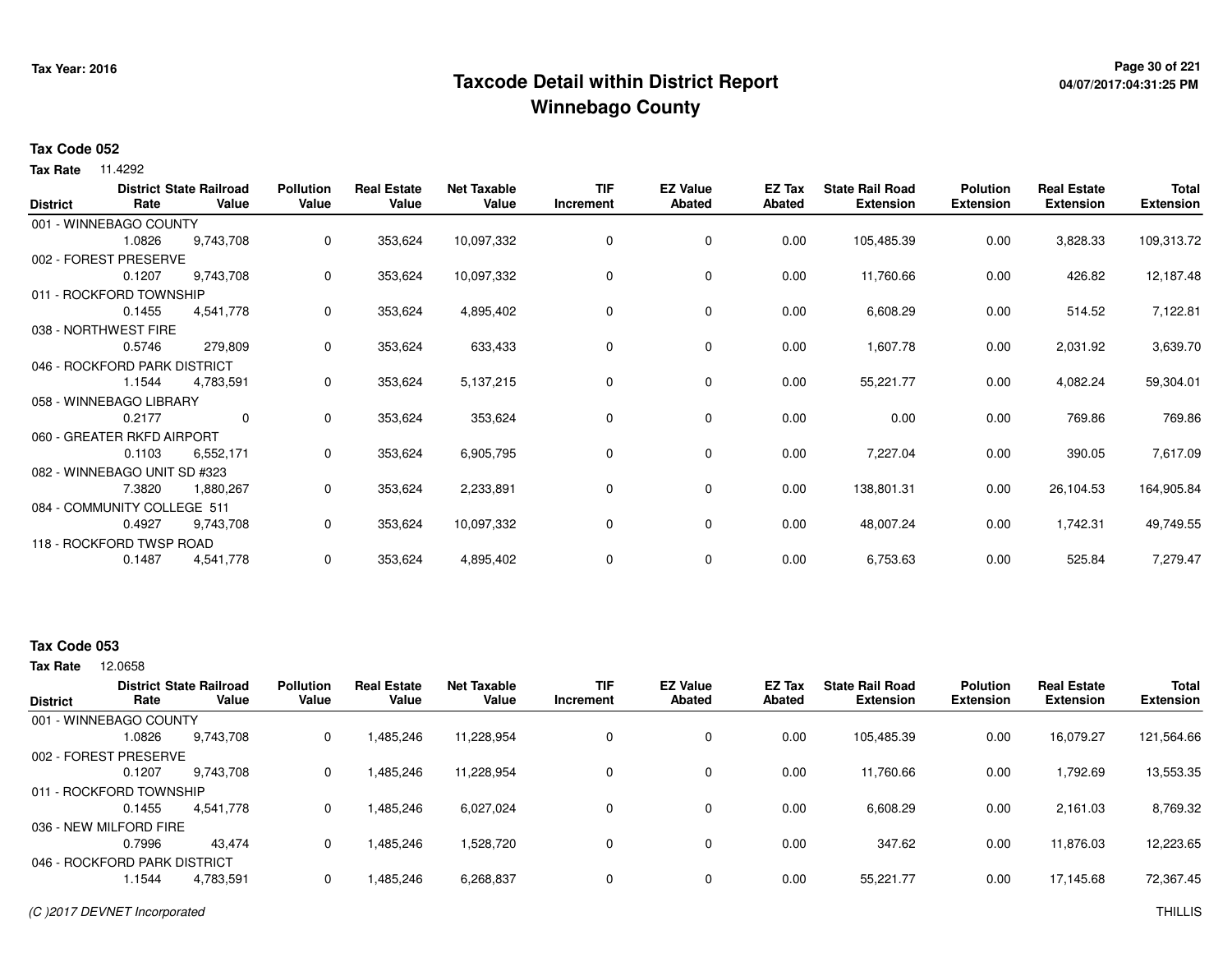## <sup>Page 31</sup> of <sup>221</sup> Page 31 of 221<br>Taxcode Detail within District Report های این موجع به موجع این موجع این موجع این موجع این موجع این موجع این موج **Winnebago County**

# **04/07/2017:04:31:25 PM**

#### **Tax Code 053**

12.0658 **Tax Rate**

| <b>District</b> | Rate                           | <b>District State Railroad</b><br>Value | <b>Pollution</b><br>Value | <b>Real Estate</b><br>Value | Net Taxable<br>Value | TIF<br>Increment | <b>EZ Value</b><br>Abated | EZ Tax<br>Abated | <b>State Rail Road</b><br><b>Extension</b> | <b>Polution</b><br><b>Extension</b> | <b>Real Estate</b><br><b>Extension</b> | <b>Total</b><br><b>Extension</b> |
|-----------------|--------------------------------|-----------------------------------------|---------------------------|-----------------------------|----------------------|------------------|---------------------------|------------------|--------------------------------------------|-------------------------------------|----------------------------------------|----------------------------------|
|                 |                                |                                         |                           |                             |                      |                  |                           |                  |                                            |                                     |                                        |                                  |
|                 | 051 - ROCK RIVER WATER REC     |                                         |                           |                             |                      |                  |                           |                  |                                            |                                     |                                        |                                  |
|                 | 0.2082                         | 5.101.328                               | 0                         | 1,485,246                   | 6,586,574            | 0                | 0                         | 0.00             | 10.620.96                                  | 0.00                                | 3.092.28                               | 13,713.24                        |
|                 | 060 - GREATER RKFD AIRPORT     |                                         |                           |                             |                      |                  |                           |                  |                                            |                                     |                                        |                                  |
|                 | 0.1103                         | 6.552.171                               | 0                         | 1,485,246                   | 8,037,417            | 0                | 0                         | 0.00             | 7.227.04                                   | 0.00                                | 1,638.23                               | 8,865.27                         |
|                 | 076 - ROCKFORD SCHOOL DIST 205 |                                         |                           |                             |                      |                  |                           |                  |                                            |                                     |                                        |                                  |
|                 | 7.8031                         | 5.792.538                               | 0                         | 1,485,246                   | 7,277,784            | 0                | 0                         | 0.00             | 451,997.53                                 | 0.00                                | 115,895.23                             | 567,892.76                       |
|                 | 084 - COMMUNITY COLLEGE 511    |                                         |                           |                             |                      |                  |                           |                  |                                            |                                     |                                        |                                  |
|                 | 0.4927                         | 9.743.708                               | 0                         | 1,485,246                   | 11,228,954           | 0                | 0                         | 0.00             | 48.007.24                                  | 0.00                                | 7,317.81                               | 55,325.05                        |
|                 | 118 - ROCKFORD TWSP ROAD       |                                         |                           |                             |                      |                  |                           |                  |                                            |                                     |                                        |                                  |
|                 | 0.1487                         | 4,541,778                               | 0                         | 1,485,246                   | 6,027,024            | 0                | 0                         | 0.00             | 6,753.63                                   | 0.00                                | 2,208.56                               | 8,962.19                         |
|                 |                                |                                         |                           |                             |                      |                  |                           |                  |                                            |                                     |                                        |                                  |

#### **Tax Code 056**

| <b>District</b>              | Rate                           | <b>District State Railroad</b><br>Value | <b>Pollution</b><br>Value | <b>Real Estate</b><br>Value | <b>Net Taxable</b><br>Value | <b>TIF</b><br>Increment | <b>EZ Value</b><br><b>Abated</b> | EZ Tax<br>Abated | <b>State Rail Road</b><br><b>Extension</b> | <b>Polution</b><br><b>Extension</b> | <b>Real Estate</b><br><b>Extension</b> | <b>Total</b><br><b>Extension</b> |
|------------------------------|--------------------------------|-----------------------------------------|---------------------------|-----------------------------|-----------------------------|-------------------------|----------------------------------|------------------|--------------------------------------------|-------------------------------------|----------------------------------------|----------------------------------|
|                              | 001 - WINNEBAGO COUNTY         |                                         |                           |                             |                             |                         |                                  |                  |                                            |                                     |                                        |                                  |
|                              | 1.0826                         | 9,743,708                               | 0                         | 314,289                     | 10,057,997                  | 0                       | 0                                | 0.00             | 105,485.39                                 | 0.00                                | 3,402.49                               | 108,887.88                       |
|                              | 002 - FOREST PRESERVE          |                                         |                           |                             |                             |                         |                                  |                  |                                            |                                     |                                        |                                  |
|                              | 0.1207                         | 9,743,708                               | 0                         | 314,289                     | 10,057,997                  | 0                       | $\mathbf 0$                      | 0.00             | 11,760.66                                  | 0.00                                | 379.35                                 | 12,140.01                        |
|                              | 011 - ROCKFORD TOWNSHIP        |                                         |                           |                             |                             |                         |                                  |                  |                                            |                                     |                                        |                                  |
|                              | 0.1455                         | 4,541,778                               | 0                         | 314,289                     | 4,856,067                   | 0                       | $\mathbf 0$                      | 0.00             | 6,608.29                                   | 0.00                                | 457.29                                 | 7,065.58                         |
|                              | 023 - ROCKFORD CITY            |                                         |                           |                             |                             |                         |                                  |                  |                                            |                                     |                                        |                                  |
|                              | 3.3207                         | 3,783,711                               | 0                         | 314,289                     | 4,098,000                   | 0                       | 0                                | 0.00             | 125,645.72                                 | 0.00                                | 10,436.59                              | 136,082.31                       |
| 046 - ROCKFORD PARK DISTRICT |                                |                                         |                           |                             |                             |                         |                                  |                  |                                            |                                     |                                        |                                  |
|                              | 1.1544                         | 4,783,591                               | 0                         | 314,289                     | 5,097,880                   | 0                       | $\mathbf 0$                      | 0.00             | 55,221.77                                  | 0.00                                | 3,628.15                               | 58,849.92                        |
|                              | 051 - ROCK RIVER WATER REC     |                                         |                           |                             |                             |                         |                                  |                  |                                            |                                     |                                        |                                  |
|                              | 0.2082                         | 5,101,328                               | 0                         | 314,289                     | 5,415,617                   | 0                       | $\mathbf 0$                      | 0.00             | 10,620.96                                  | 0.00                                | 654.35                                 | 11,275.31                        |
|                              | 059 - ROCKFORD CITY LIBRARY    |                                         |                           |                             |                             |                         |                                  |                  |                                            |                                     |                                        |                                  |
|                              | 0.5190                         | 3,783,711                               | 0                         | 314,289                     | 4,098,000                   | 0                       | $\mathbf 0$                      | 0.00             | 19,637.46                                  | 0.00                                | 1,631.16                               | 21,268.62                        |
|                              | 060 - GREATER RKFD AIRPORT     |                                         |                           |                             |                             |                         |                                  |                  |                                            |                                     |                                        |                                  |
|                              | 0.1103                         | 6,552,171                               | 0                         | 314,289                     | 6,866,460                   | 0                       | 0                                | 0.00             | 7,227.04                                   | 0.00                                | 346.66                                 | 7,573.70                         |
|                              | 076 - ROCKFORD SCHOOL DIST 205 |                                         |                           |                             |                             |                         |                                  |                  |                                            |                                     |                                        |                                  |
|                              | 7.8031                         | 5,792,538                               | 0                         | 314,289                     | 6,106,827                   | 0                       | 0                                | 0.00             | 451,997.53                                 | 0.00                                | 24,524.28                              | 476,521.81                       |
|                              | 084 - COMMUNITY COLLEGE 511    |                                         |                           |                             |                             |                         |                                  |                  |                                            |                                     |                                        |                                  |
|                              | 0.4927                         | 9,743,708                               | 0                         | 314,289                     | 10,057,997                  | 0                       | $\mathbf 0$                      | 0.00             | 48,007.24                                  | 0.00                                | 1,548.50                               | 49,555.74                        |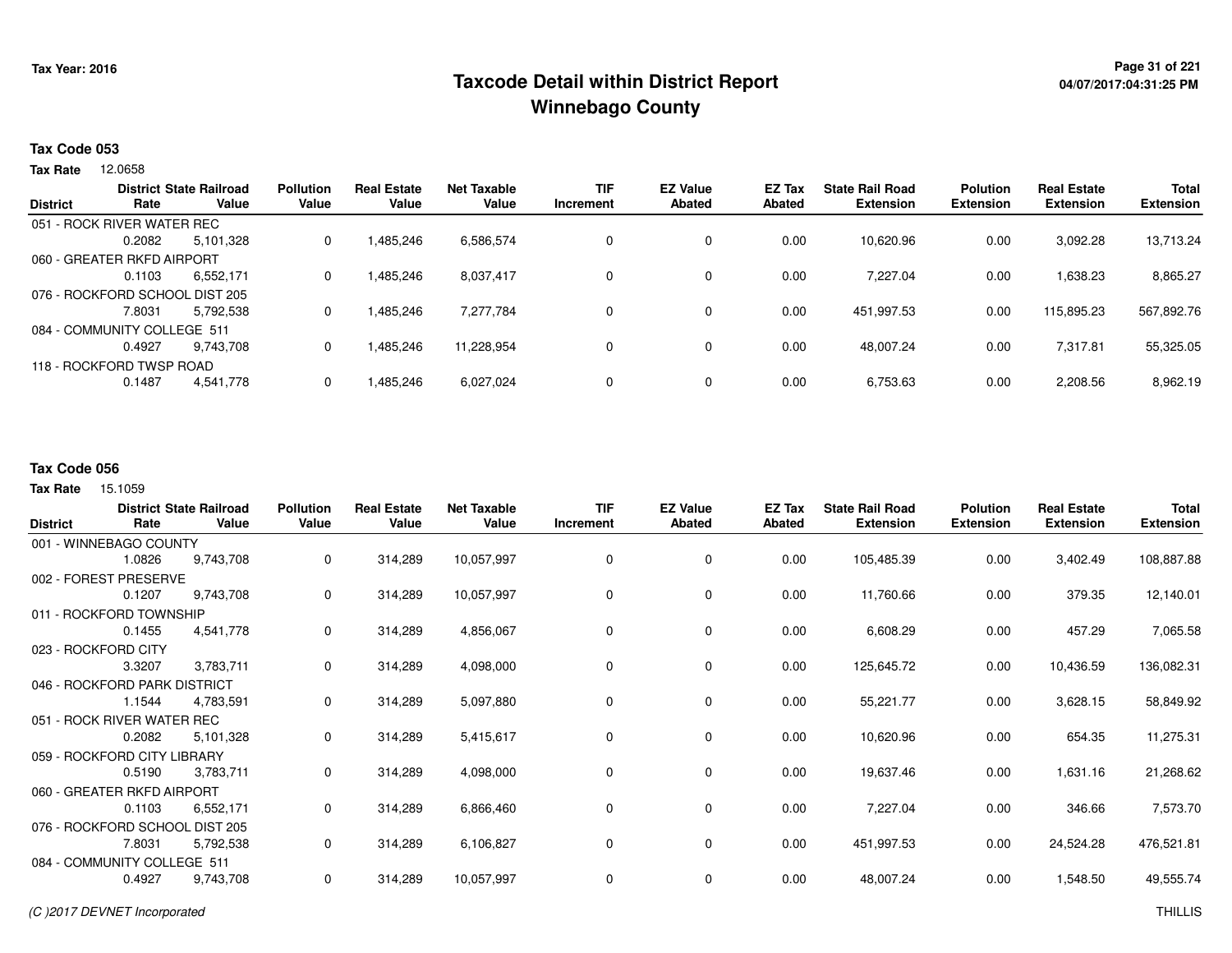## **Page 32 of 221 Taxcode Detail within District ReportWinnebago County**

#### **Tax Code 056**

Tax Rate 15.1059

|                 |                          | <b>District State Railroad</b> | <b>Pollution</b> | <b>Real Estate</b> | <b>Net Taxable</b> | <b>TIF</b> | <b>EZ Value</b> | <b>EZ Tax</b> | <b>State Rail Road</b> | <b>Polution</b>  | <b>Real Estate</b> | Total            |
|-----------------|--------------------------|--------------------------------|------------------|--------------------|--------------------|------------|-----------------|---------------|------------------------|------------------|--------------------|------------------|
| <b>District</b> | Rate                     | Value                          | Value            | Value              | Value              | Increment  | <b>Abated</b>   | Abated        | Extension              | <b>Extension</b> | <b>Extension</b>   | <b>Extension</b> |
|                 | 109 - COUNTRY OAKS SSA   |                                |                  |                    |                    |            |                 |               |                        |                  |                    |                  |
|                 | 0.0000                   |                                |                  | 314.289            | 314.289            |            |                 | 0.00          | 0.00                   | 0.00             | 6.161.94           | 6,161.94         |
|                 | 118 - ROCKFORD TWSP ROAD |                                |                  |                    |                    |            |                 |               |                        |                  |                    |                  |
|                 | 0.1487                   | 4.541.778                      |                  | 314.289            | 4,856,067          |            |                 | 0.00          | 6,753.63               | 0.00             | 467.35             | 7,220.98         |

#### **Tax Code 057**

| <b>District</b> | Rate                           | <b>District State Railroad</b><br>Value | <b>Pollution</b><br>Value | <b>Real Estate</b><br>Value | <b>Net Taxable</b><br>Value | TIF<br>Increment | <b>EZ Value</b><br><b>Abated</b> | EZ Tax<br><b>Abated</b> | <b>State Rail Road</b><br><b>Extension</b> | <b>Polution</b><br><b>Extension</b> | <b>Real Estate</b><br><b>Extension</b> | <b>Total</b><br><b>Extension</b> |
|-----------------|--------------------------------|-----------------------------------------|---------------------------|-----------------------------|-----------------------------|------------------|----------------------------------|-------------------------|--------------------------------------------|-------------------------------------|----------------------------------------|----------------------------------|
|                 | 001 - WINNEBAGO COUNTY         |                                         |                           |                             |                             |                  |                                  |                         |                                            |                                     |                                        |                                  |
|                 | 1.0826                         | 9,743,708                               | 0                         | 8,626,767                   | 18,370,475                  | 0                | 0                                | 0.00                    | 105,485.39                                 | 0.00                                | 93,393.38                              | 198,878.77                       |
|                 | 002 - FOREST PRESERVE          |                                         |                           |                             |                             |                  |                                  |                         |                                            |                                     |                                        |                                  |
|                 | 0.1207                         | 9,743,708                               | 0                         | 8,626,767                   | 18,370,475                  | 0                | 0                                | 0.00                    | 11,760.66                                  | 0.00                                | 10,412.51                              | 22,173.17                        |
|                 | 011 - ROCKFORD TOWNSHIP        |                                         |                           |                             |                             |                  |                                  |                         |                                            |                                     |                                        |                                  |
|                 | 0.1455                         | 4,541,778                               | 0                         | 8,626,767                   | 13,168,545                  | $\Omega$         | $\mathbf 0$                      | 0.00                    | 6,608.29                                   | 0.00                                | 12,551.95                              | 19,160.24                        |
|                 | 043 - WEST SUBURBAN FIRE       |                                         |                           |                             |                             |                  |                                  |                         |                                            |                                     |                                        |                                  |
|                 | 0.5762                         | 38,874                                  | 0                         | 8,626,767                   | 8,665,641                   | 0                | 0                                | 0.00                    | 223.99                                     | 0.00                                | 49,707.43                              | 49,931.42                        |
|                 | 046 - ROCKFORD PARK DISTRICT   |                                         |                           |                             |                             |                  |                                  |                         |                                            |                                     |                                        |                                  |
|                 | 1.1544                         | 4,783,591                               | 0                         | 8,626,767                   | 13,410,358                  | 0                | 0                                | 0.00                    | 55,221.77                                  | 0.00                                | 99,587.40                              | 154,809.17                       |
|                 | 051 - ROCK RIVER WATER REC     |                                         |                           |                             |                             |                  |                                  |                         |                                            |                                     |                                        |                                  |
|                 | 0.2082                         | 5,101,328                               | 0                         | 8,626,767                   | 13,728,095                  | 0                | 0                                | 0.00                    | 10,620.96                                  | 0.00                                | 17,960.93                              | 28,581.89                        |
|                 | 060 - GREATER RKFD AIRPORT     |                                         |                           |                             |                             |                  |                                  |                         |                                            |                                     |                                        |                                  |
|                 | 0.1103                         | 6,552,171                               | 0                         | 8,626,767                   | 15,178,938                  | 0                | 0                                | 0.00                    | 7,227.04                                   | 0.00                                | 9,515.32                               | 16,742.36                        |
|                 | 076 - ROCKFORD SCHOOL DIST 205 |                                         |                           |                             |                             |                  |                                  |                         |                                            |                                     |                                        |                                  |
|                 | 7.8031                         | 5,792,538                               | 0                         | 8,626,767                   | 14,419,305                  | 0                | 0                                | 0.00                    | 451,997.53                                 | 0.00                                | 673,155.26                             | 1,125,152.79                     |
|                 | 084 - COMMUNITY COLLEGE 511    |                                         |                           |                             |                             |                  |                                  |                         |                                            |                                     |                                        |                                  |
|                 | 0.4927                         | 9,743,708                               | 0                         | 8,626,767                   | 18,370,475                  | 0                | 0                                | 0.00                    | 48,007.24                                  | 0.00                                | 42,504.08                              | 90,511.32                        |
|                 | 118 - ROCKFORD TWSP ROAD       |                                         |                           |                             |                             |                  |                                  |                         |                                            |                                     |                                        |                                  |
|                 | 0.1487                         | 4,541,778                               | 0                         | 8,626,767                   | 13,168,545                  |                  | 0                                | 0.00                    | 6,753.63                                   | 0.00                                | 12,828.00                              | 19,581.63                        |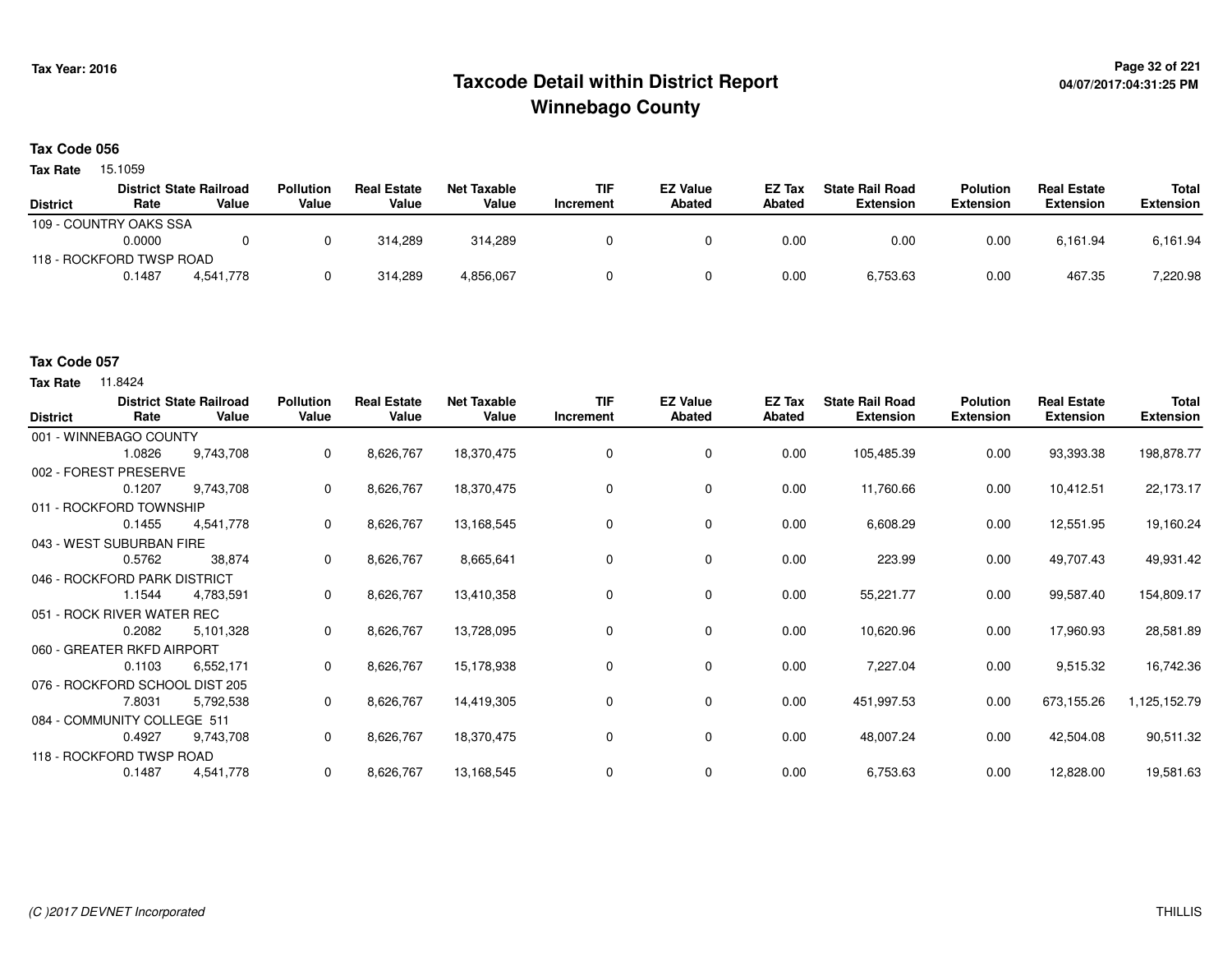## **Page 33 of 221 Taxcode Detail within District ReportWinnebago County**

# **04/07/2017:04:31:25 PM**

#### **Tax Code 058**

**Tax Rate** 11.6342

| <b>District</b> | Rate                           | <b>District State Railroad</b><br>Value | <b>Pollution</b><br>Value | <b>Real Estate</b><br>Value | <b>Net Taxable</b><br>Value | <b>TIF</b><br>Increment | <b>EZ Value</b><br>Abated | EZ Tax<br>Abated | <b>State Rail Road</b><br><b>Extension</b> | <b>Polution</b><br><b>Extension</b> | <b>Real Estate</b><br><b>Extension</b> | <b>Total</b><br><b>Extension</b> |
|-----------------|--------------------------------|-----------------------------------------|---------------------------|-----------------------------|-----------------------------|-------------------------|---------------------------|------------------|--------------------------------------------|-------------------------------------|----------------------------------------|----------------------------------|
|                 | 001 - WINNEBAGO COUNTY         |                                         |                           |                             |                             |                         |                           |                  |                                            |                                     |                                        |                                  |
|                 | 1.0826                         | 9,743,708                               | 0                         | 1,442,432                   | 11,186,140                  | 0                       | 0                         | 0.00             | 105,485.39                                 | 0.00                                | 15,615.77                              | 121,101.16                       |
|                 | 002 - FOREST PRESERVE          |                                         |                           |                             |                             |                         |                           |                  |                                            |                                     |                                        |                                  |
|                 | 0.1207                         | 9,743,708                               | 0                         | 1,442,432                   | 11,186,140                  | 0                       | 0                         | 0.00             | 11,760.66                                  | 0.00                                | 1,741.02                               | 13,501.68                        |
|                 | 011 - ROCKFORD TOWNSHIP        |                                         |                           |                             |                             |                         |                           |                  |                                            |                                     |                                        |                                  |
|                 | 0.1455                         | 4,541,778                               | 0                         | 1,442,432                   | 5,984,210                   | 0                       | $\mathbf 0$               | 0.00             | 6,608.29                                   | 0.00                                | 2,098.74                               | 8,707.03                         |
|                 | 043 - WEST SUBURBAN FIRE       |                                         |                           |                             |                             |                         |                           |                  |                                            |                                     |                                        |                                  |
|                 | 0.5762                         | 38,874                                  | 0                         | 1,442,432                   | 1,481,306                   | 0                       | 0                         | 0.00             | 223.99                                     | 0.00                                | 8,311.29                               | 8,535.28                         |
|                 | 046 - ROCKFORD PARK DISTRICT   |                                         |                           |                             |                             |                         |                           |                  |                                            |                                     |                                        |                                  |
|                 | 1.1544                         | 4,783,591                               | 0                         | 1,442,432                   | 6,226,023                   | 0                       | 0                         | 0.00             | 55,221.77                                  | 0.00                                | 16,651.44                              | 71,873.21                        |
|                 | 060 - GREATER RKFD AIRPORT     |                                         |                           |                             |                             |                         |                           |                  |                                            |                                     |                                        |                                  |
|                 | 0.1103                         | 6,552,171                               | 0                         | 1,442,432                   | 7,994,603                   | 0                       | 0                         | 0.00             | 7,227.04                                   | 0.00                                | 1,591.00                               | 8,818.04                         |
|                 | 076 - ROCKFORD SCHOOL DIST 205 |                                         |                           |                             |                             |                         |                           |                  |                                            |                                     |                                        |                                  |
|                 | 7.8031                         | 5,792,538                               | 0                         | 1,442,432                   | 7,234,970                   | 0                       | 0                         | 0.00             | 451,997.53                                 | 0.00                                | 112,554.41                             | 564,551.94                       |
|                 | 084 - COMMUNITY COLLEGE 511    |                                         |                           |                             |                             |                         |                           |                  |                                            |                                     |                                        |                                  |
|                 | 0.4927                         | 9,743,708                               | 0                         | 1,442,432                   | 11,186,140                  | 0                       | $\mathbf 0$               | 0.00             | 48,007.24                                  | 0.00                                | 7,106.86                               | 55,114.10                        |
|                 | 118 - ROCKFORD TWSP ROAD       |                                         |                           |                             |                             |                         |                           |                  |                                            |                                     |                                        |                                  |
|                 | 0.1487                         | 4,541,778                               | 0                         | 1,442,432                   | 5,984,210                   | 0                       | 0                         | 0.00             | 6,753.63                                   | 0.00                                | 2,144.90                               | 8,898.53                         |

#### **Tax Code 059**

**Tax Rate** 12,7222

|                 |                              | <b>District State Railroad</b> | <b>Pollution</b> | <b>Real Estate</b> | <b>Net Taxable</b> | <b>TIF</b> | <b>EZ Value</b> | <b>EZ Tax</b> | <b>State Rail Road</b> | <b>Polution</b>  | <b>Real Estate</b> | <b>Total</b>     |
|-----------------|------------------------------|--------------------------------|------------------|--------------------|--------------------|------------|-----------------|---------------|------------------------|------------------|--------------------|------------------|
| <b>District</b> | Rate                         | Value                          | Value            | Value              | Value              | Increment  | Abated          | Abated        | <b>Extension</b>       | <b>Extension</b> | <b>Extension</b>   | <b>Extension</b> |
|                 | 001 - WINNEBAGO COUNTY       |                                |                  |                    |                    |            |                 |               |                        |                  |                    |                  |
|                 | 1.0826                       | 9.743.708                      | 0                | 1,402,804          | 11,146,512         | 0          | 0               | 0.00          | 105,485.39             | 0.00             | 15,186.76          | 120,672.15       |
|                 | 002 - FOREST PRESERVE        |                                |                  |                    |                    |            |                 |               |                        |                  |                    |                  |
|                 | 0.1207                       | 9.743.708                      | 0                | 1.402.804          | 11,146,512         | 0          | $\mathbf 0$     | 0.00          | 11.760.66              | 0.00             | 1,693.18           | 13,453.84        |
|                 | 011 - ROCKFORD TOWNSHIP      |                                |                  |                    |                    |            |                 |               |                        |                  |                    |                  |
|                 | 0.1455                       | 4,541,778                      | 0                | 1,402,804          | 5,944,582          | 0          | 0               | 0.00          | 6,608.29               | 0.00             | 2,041.08           | 8,649.37         |
|                 | 043 - WEST SUBURBAN FIRE     |                                |                  |                    |                    |            |                 |               |                        |                  |                    |                  |
|                 | 0.5762                       | 38,874                         | 0                | 1,402,804          | 1,441,678          | 0          | 0               | 0.00          | 223.99                 | 0.00             | 8,082.96           | 8,306.95         |
|                 | 046 - ROCKFORD PARK DISTRICT |                                |                  |                    |                    |            |                 |               |                        |                  |                    |                  |
|                 | l.1544                       | 4.783.591                      | 0                | 1.402.804          | 6,186,395          | 0          | $\mathbf 0$     | 0.00          | 55,221.77              | 0.00             | 16.193.97          | 71,415.74        |
|                 | 051 - ROCK RIVER WATER REC   |                                |                  |                    |                    |            |                 |               |                        |                  |                    |                  |
|                 | 0.2082                       | 5,101,328                      | 0                | 1,402,804          | 6,504,132          | 0          | $\mathbf 0$     | 0.00          | 10,620.96              | 0.00             | 2,920.64           | 13,541.60        |
|                 |                              |                                |                  |                    |                    |            |                 |               |                        |                  |                    |                  |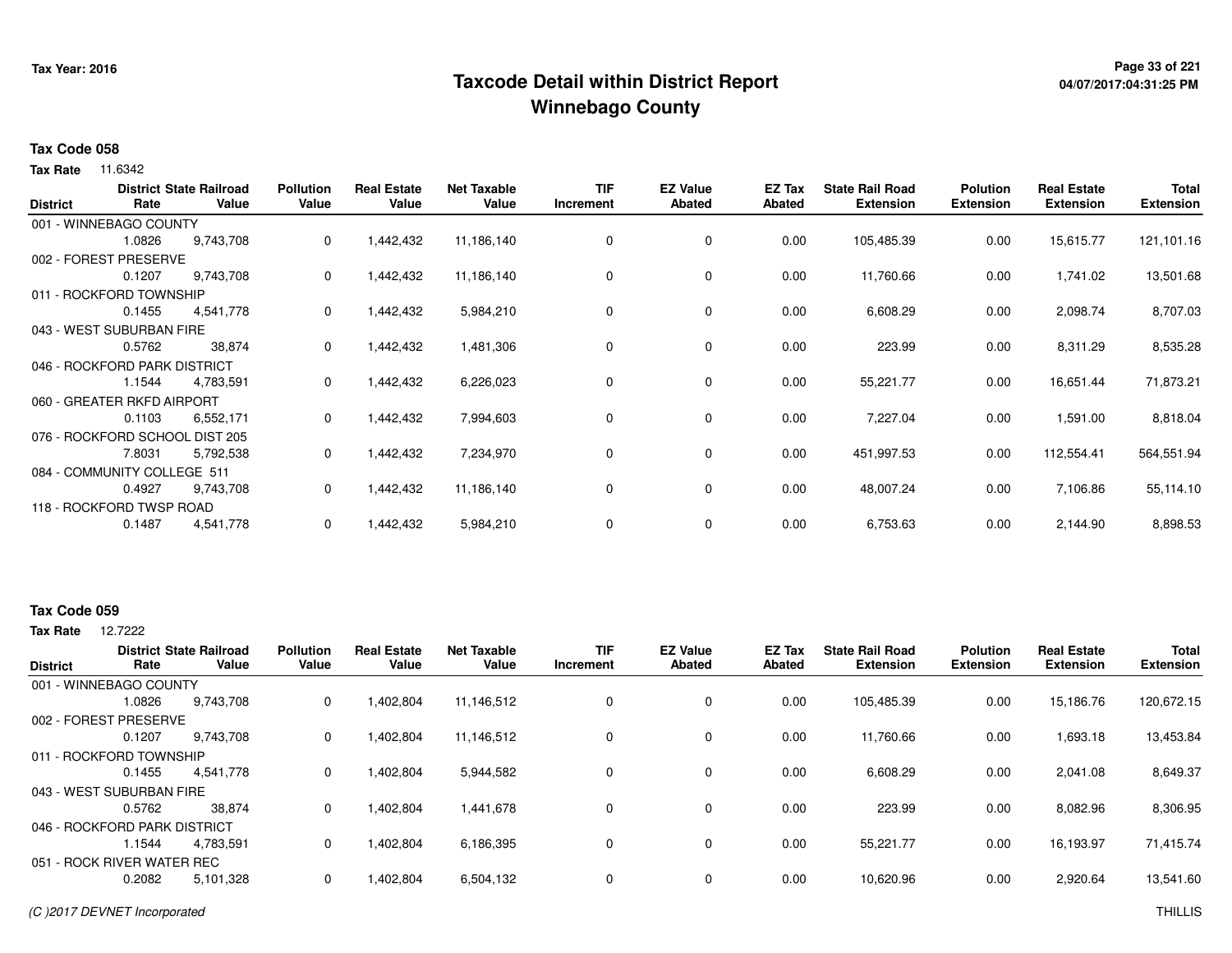## **Page 34 of 221 Taxcode Detail within District ReportWinnebago County**

#### **Tax Code 059**

12.7222 **Tax Rate**

|                                |                          | <b>District State Railroad</b>     | <b>Pollution</b> | <b>Real Estate</b> | <b>Net Taxable</b> | <b>TIF</b> | <b>EZ Value</b> | EZ Tax        | <b>State Rail Road</b> | <b>Polution</b>  | <b>Real Estate</b> | <b>Total</b>     |
|--------------------------------|--------------------------|------------------------------------|------------------|--------------------|--------------------|------------|-----------------|---------------|------------------------|------------------|--------------------|------------------|
| <b>District</b>                | Rate                     | Value                              | Value            | Value              | Value              | Increment  | <b>Abated</b>   | <b>Abated</b> | <b>Extension</b>       | <b>Extension</b> | <b>Extension</b>   | <b>Extension</b> |
| 060 - GREATER RKFD AIRPORT     |                          |                                    |                  |                    |                    |            |                 |               |                        |                  |                    |                  |
|                                | 0.1103                   | 6,552,171                          | 0                | 1.402.804          | 7,954,975          | 0          | 0               | 0.00          | 7.227.04               | 0.00             | .547.29            | 8,774.33         |
|                                |                          | 065 - WASHINGTON PARK STREET LIGHT |                  |                    |                    |            |                 |               |                        |                  |                    |                  |
|                                | 0.8798                   | $\Omega$                           | 0                | 1.402.804          | 1,402,804          | $\Omega$   | 0               | 0.00          | 0.00                   | 0.00             | 12.341.87          | 12,341.87        |
| 076 - ROCKFORD SCHOOL DIST 205 |                          |                                    |                  |                    |                    |            |                 |               |                        |                  |                    |                  |
|                                | 7.8031                   | 5.792.538                          | 0                | 1.402.804          | 7,195,342          | 0          | 0               | 0.00          | 451,997.53             | 0.00             | 109.462.20         | 561,459.73       |
| 084 - COMMUNITY COLLEGE 511    |                          |                                    |                  |                    |                    |            |                 |               |                        |                  |                    |                  |
|                                | 0.4927                   | 9.743.708                          |                  | 1.402.804          | 11.146.512         | $\Omega$   | 0               | 0.00          | 48.007.24              | 0.00             | 6,911.62           | 54,918.86        |
|                                | 118 - ROCKFORD TWSP ROAD |                                    |                  |                    |                    |            |                 |               |                        |                  |                    |                  |
|                                | 0.1487                   | 4,541,778                          |                  | 1,402,804          | 5,944,582          | 0          | 0               | 0.00          | 6,753.63               | 0.00             | 2,085.97           | 8,839.60         |

#### **Tax Code 060**

| <b>District</b>                | Rate   | <b>District State Railroad</b><br>Value | <b>Pollution</b><br>Value | <b>Real Estate</b><br>Value | <b>Net Taxable</b><br>Value | <b>TIF</b><br>Increment | <b>EZ Value</b><br><b>Abated</b> | EZ Tax<br><b>Abated</b> | <b>State Rail Road</b><br><b>Extension</b> | <b>Polution</b><br><b>Extension</b> | <b>Real Estate</b><br><b>Extension</b> | <b>Total</b><br><b>Extension</b> |
|--------------------------------|--------|-----------------------------------------|---------------------------|-----------------------------|-----------------------------|-------------------------|----------------------------------|-------------------------|--------------------------------------------|-------------------------------------|----------------------------------------|----------------------------------|
| 001 - WINNEBAGO COUNTY         |        |                                         |                           |                             |                             |                         |                                  |                         |                                            |                                     |                                        |                                  |
|                                | 1.0826 | 9,743,708                               | 0                         | 1,507,738                   | 11,251,446                  | 0                       | 0                                | 0.00                    | 105,485.39                                 | 0.00                                | 16,322.77                              | 121,808.16                       |
| 002 - FOREST PRESERVE          |        |                                         |                           |                             |                             |                         |                                  |                         |                                            |                                     |                                        |                                  |
|                                | 0.1207 | 9,743,708                               | 0                         | 1,507,738                   | 11,251,446                  | 0                       | 0                                | 0.00                    | 11,760.66                                  | 0.00                                | 1,819.84                               | 13,580.50                        |
| 011 - ROCKFORD TOWNSHIP        |        |                                         |                           |                             |                             |                         |                                  |                         |                                            |                                     |                                        |                                  |
|                                | 0.1455 | 4,541,778                               | 0                         | 1,507,738                   | 6,049,516                   | 0                       | 0                                | 0.00                    | 6,608.29                                   | 0.00                                | 2,193.76                               | 8,802.05                         |
| 043 - WEST SUBURBAN FIRE       |        |                                         |                           |                             |                             |                         |                                  |                         |                                            |                                     |                                        |                                  |
|                                | 0.5762 | 38,874                                  | $\Omega$                  | 1,507,738                   | 1,546,612                   | $\Omega$                | $\mathbf 0$                      | 0.00                    | 223.99                                     | 0.00                                | 8,687.59                               | 8,911.58                         |
| 046 - ROCKFORD PARK DISTRICT   |        |                                         |                           |                             |                             |                         |                                  |                         |                                            |                                     |                                        |                                  |
|                                | 1.1544 | 4,783,591                               | 0                         | 1,507,738                   | 6,291,329                   |                         | 0                                | 0.00                    | 55,221.77                                  | 0.00                                | 17,405.33                              | 72,627.10                        |
| 060 - GREATER RKFD AIRPORT     |        |                                         |                           |                             |                             |                         |                                  |                         |                                            |                                     |                                        |                                  |
|                                | 0.1103 | 6,552,171                               | 0                         | 1,507,738                   | 8,059,909                   | 0                       | 0                                | 0.00                    | 7,227.04                                   | 0.00                                | 1,663.04                               | 8,890.08                         |
| 062 - RKFD - WINN DRAINAGE     |        |                                         |                           |                             |                             |                         |                                  |                         |                                            |                                     |                                        |                                  |
|                                | 0.0000 | 0                                       | 0                         | 1,507,738                   | 1,507,738                   | 0                       | $\mathbf 0$                      | 0.00                    | 0.00                                       | 0.00                                | 0.00                                   | 0.00                             |
| 076 - ROCKFORD SCHOOL DIST 205 |        |                                         |                           |                             |                             |                         |                                  |                         |                                            |                                     |                                        |                                  |
|                                | 7.8031 | 5,792,538                               | 0                         | 1,507,738                   | 7,300,276                   | 0                       | 0                                | 0.00                    | 451,997.53                                 | 0.00                                | 117,650.30                             | 569,647.83                       |
| 084 - COMMUNITY COLLEGE 511    |        |                                         |                           |                             |                             |                         |                                  |                         |                                            |                                     |                                        |                                  |
|                                | 0.4927 | 9,743,708                               | 0                         | 1,507,738                   | 11,251,446                  | 0                       | 0                                | 0.00                    | 48,007.24                                  | 0.00                                | 7,428.63                               | 55,435.87                        |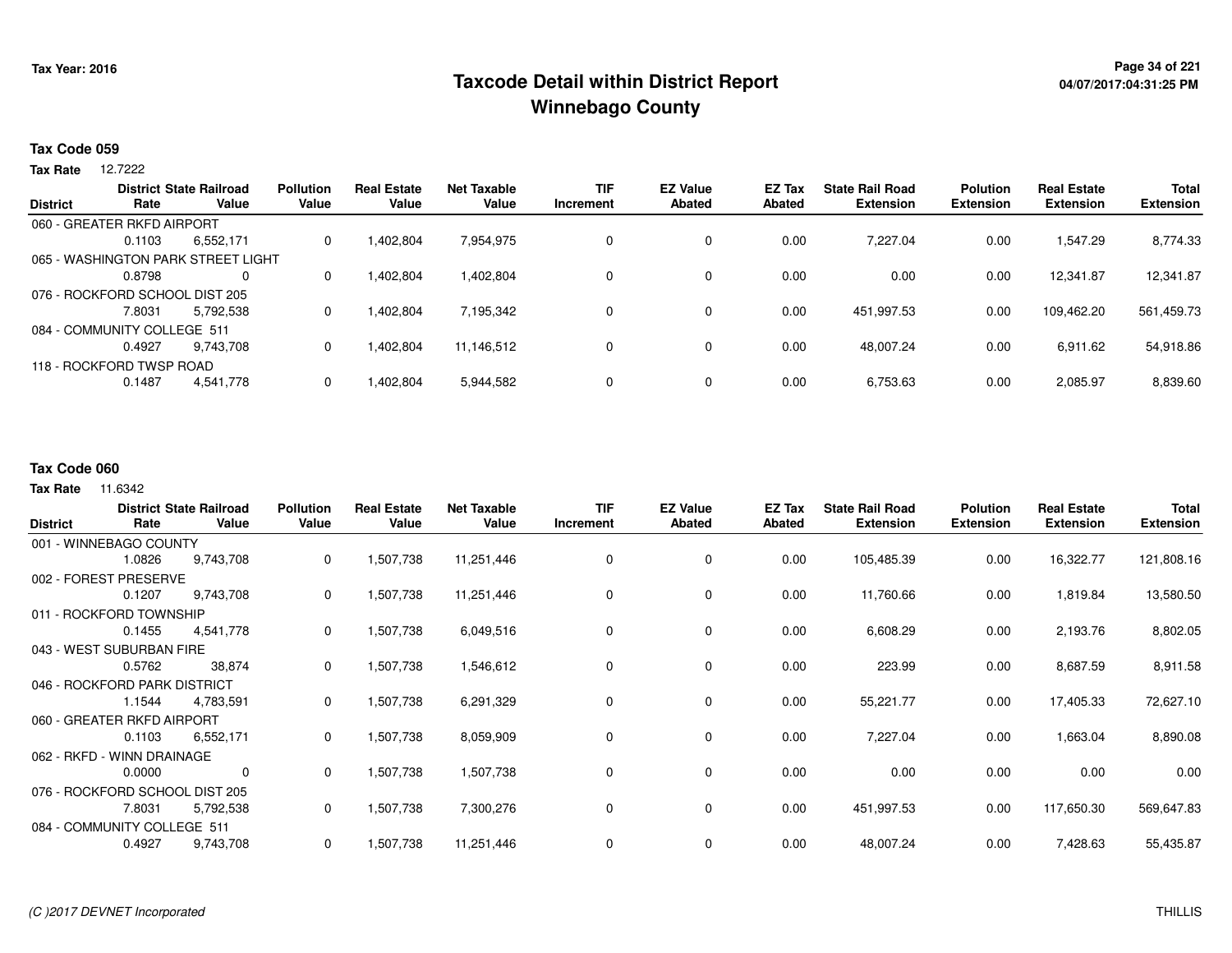## **Page 35 of 221 Taxcode Detail within District ReportWinnebago County**

#### **Tax Code 060**

**Tax Rate** 11.6342

|                 |                          | <b>District State Railroad</b> | <b>Pollution</b> | <b>Real Estate</b> | <b>Net Taxable</b> | TIF       | <b>EZ Value</b> | <b>EZ Tax</b> | <b>State Rail Road</b> | <b>Polution</b>  | <b>Real Estate</b> | <b>Total</b> |
|-----------------|--------------------------|--------------------------------|------------------|--------------------|--------------------|-----------|-----------------|---------------|------------------------|------------------|--------------------|--------------|
| <b>District</b> | Rate                     | Value                          | Value            | Value              | Value              | Increment | Abated          | <b>Abated</b> | <b>Extension</b>       | <b>Extension</b> | <b>Extension</b>   | Extension    |
|                 | 118 - ROCKFORD TWSP ROAD |                                |                  |                    |                    |           |                 |               |                        |                  |                    |              |
|                 | 0.1487                   | 4.541.778                      |                  | .507,738           | 6,049,516          |           |                 | 0.00          | 6,753.63               | 0.00             | 2,242.01           | 8.995.64     |

#### **Tax Code 061**

12.0205 **Tax Rate**

| <b>District</b> | Rate                           | <b>District State Railroad</b><br>Value | <b>Pollution</b><br>Value | <b>Real Estate</b><br>Value | <b>Net Taxable</b><br>Value | <b>TIF</b><br>Increment | <b>EZ Value</b><br>Abated | EZ Tax<br>Abated | <b>State Rail Road</b><br><b>Extension</b> | <b>Polution</b><br><b>Extension</b> | <b>Real Estate</b><br><b>Extension</b> | <b>Total</b><br><b>Extension</b> |
|-----------------|--------------------------------|-----------------------------------------|---------------------------|-----------------------------|-----------------------------|-------------------------|---------------------------|------------------|--------------------------------------------|-------------------------------------|----------------------------------------|----------------------------------|
|                 | 001 - WINNEBAGO COUNTY         |                                         |                           |                             |                             |                         |                           |                  |                                            |                                     |                                        |                                  |
|                 | 1.0826                         | 9,743,708                               | 0                         | 2,538,277                   | 12,281,985                  | 0                       | 0                         | 0.00             | 105,485.39                                 | 0.00                                | 27,479.39                              | 132,964.78                       |
|                 | 002 - FOREST PRESERVE          |                                         |                           |                             |                             |                         |                           |                  |                                            |                                     |                                        |                                  |
|                 | 0.1207                         | 9,743,708                               | 0                         | 2,538,277                   | 12,281,985                  | 0                       | $\mathbf 0$               | 0.00             | 11,760.66                                  | 0.00                                | 3,063.70                               | 14,824.36                        |
|                 | 011 - ROCKFORD TOWNSHIP        |                                         |                           |                             |                             |                         |                           |                  |                                            |                                     |                                        |                                  |
|                 | 0.1455                         | 4,541,778                               | 0                         | 2,538,277                   | 7,080,055                   | 0                       | 0                         | 0.00             | 6,608.29                                   | 0.00                                | 3,693.19                               | 10,301.48                        |
|                 | 037 - NORTH PARK FIRE          |                                         |                           |                             |                             |                         |                           |                  |                                            |                                     |                                        |                                  |
|                 | 0.4541                         | 431,574                                 | 0                         | 2,538,277                   | 2,969,851                   | 0                       | 0                         | 0.00             | 1,959.78                                   | 0.00                                | 11,526.32                              | 13,486.10                        |
|                 | 046 - ROCKFORD PARK DISTRICT   |                                         |                           |                             |                             |                         |                           |                  |                                            |                                     |                                        |                                  |
|                 | 1.1544                         | 4,783,591                               | 0                         | 2,538,277                   | 7,321,868                   | 0                       | 0                         | 0.00             | 55,221.77                                  | 0.00                                | 29,301.87                              | 84,523.64                        |
|                 | 051 - ROCK RIVER WATER REC     |                                         |                           |                             |                             |                         |                           |                  |                                            |                                     |                                        |                                  |
|                 | 0.2082                         | 5,101,328                               | 0                         | 2,538,277                   | 7,639,605                   | 0                       | 0                         | 0.00             | 10,620.96                                  | 0.00                                | 5,284.69                               | 15,905.65                        |
|                 | 055 - NORTH SUBURBAN LIBRARY   |                                         |                           |                             |                             |                         |                           |                  |                                            |                                     |                                        |                                  |
|                 | 0.3002                         | 826,221                                 | 0                         | 2,538,277                   | 3,364,498                   | 0                       | $\mathbf 0$               | 0.00             | 2,480.31                                   | 0.00                                | 7,619.91                               | 10,100.22                        |
|                 | 060 - GREATER RKFD AIRPORT     |                                         |                           |                             |                             |                         |                           |                  |                                            |                                     |                                        |                                  |
|                 | 0.1103                         | 6,552,171                               | 0                         | 2,538,277                   | 9,090,448                   | 0                       | $\mathbf 0$               | 0.00             | 7,227.04                                   | 0.00                                | 2,799.72                               | 10,026.76                        |
|                 | 076 - ROCKFORD SCHOOL DIST 205 |                                         |                           |                             |                             |                         |                           |                  |                                            |                                     |                                        |                                  |
|                 | 7.8031                         | 5,792,538                               | 0                         | 2,538,277                   | 8,330,815                   | 0                       | 0                         | 0.00             | 451,997.53                                 | 0.00                                | 198,064.29                             | 650,061.82                       |
|                 | 084 - COMMUNITY COLLEGE 511    |                                         |                           |                             |                             |                         |                           |                  |                                            |                                     |                                        |                                  |
|                 | 0.4927                         | 9,743,708                               | 0                         | 2,538,277                   | 12,281,985                  | 0                       | $\mathbf 0$               | 0.00             | 48,007.24                                  | 0.00                                | 12,506.09                              | 60,513.33                        |
|                 | 118 - ROCKFORD TWSP ROAD       |                                         |                           |                             |                             |                         |                           |                  |                                            |                                     |                                        |                                  |
|                 | 0.1487                         | 4,541,778                               | 0                         | 2,538,277                   | 7,080,055                   | 0                       | 0                         | 0.00             | 6,753.63                                   | 0.00                                | 3,774.42                               | 10,528.05                        |
|                 |                                |                                         |                           |                             |                             |                         |                           |                  |                                            |                                     |                                        |                                  |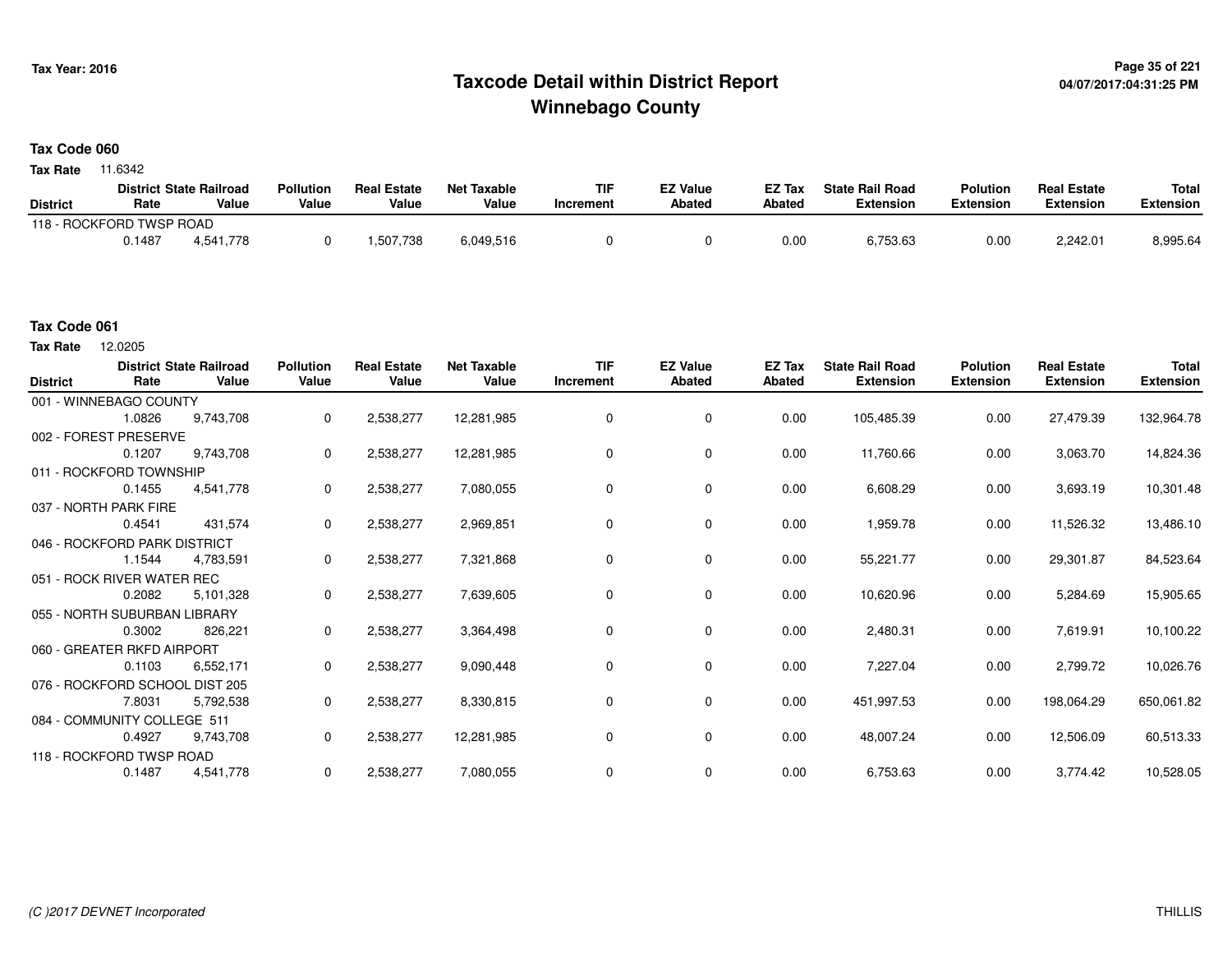## **Page 36 of 221 Taxcode Detail within District ReportWinnebago County**

# **04/07/2017:04:31:25 PM**

#### **Tax Code 062**

**Tax Rate** 11.8424

| <b>District</b> | Rate                           | <b>District State Railroad</b><br>Value | <b>Pollution</b><br>Value | <b>Real Estate</b><br>Value | <b>Net Taxable</b><br>Value | <b>TIF</b><br>Increment | <b>EZ Value</b><br><b>Abated</b> | <b>EZ Tax</b><br><b>Abated</b> | <b>State Rail Road</b><br><b>Extension</b> | <b>Polution</b><br><b>Extension</b> | <b>Real Estate</b><br><b>Extension</b> | <b>Total</b><br><b>Extension</b> |
|-----------------|--------------------------------|-----------------------------------------|---------------------------|-----------------------------|-----------------------------|-------------------------|----------------------------------|--------------------------------|--------------------------------------------|-------------------------------------|----------------------------------------|----------------------------------|
|                 | 001 - WINNEBAGO COUNTY         |                                         |                           |                             |                             |                         |                                  |                                |                                            |                                     |                                        |                                  |
|                 | 1.0826                         | 9,743,708                               | 0                         | 5,992,773                   | 15,736,481                  | 0                       | 0                                | 0.00                           | 105,485.39                                 | 0.00                                | 64,877.76                              | 170,363.15                       |
|                 | 002 - FOREST PRESERVE          |                                         |                           |                             |                             |                         |                                  |                                |                                            |                                     |                                        |                                  |
|                 | 0.1207                         | 9,743,708                               | 0                         | 5,992,773                   | 15,736,481                  | 0                       | 0                                | 0.00                           | 11,760.66                                  | 0.00                                | 7,233.28                               | 18,993.94                        |
|                 | 011 - ROCKFORD TOWNSHIP        |                                         |                           |                             |                             |                         |                                  |                                |                                            |                                     |                                        |                                  |
|                 | 0.1455                         | 4,541,778                               | 0                         | 5,992,773                   | 10,534,551                  | 0                       | 0                                | 0.00                           | 6,608.29                                   | 0.00                                | 8,719.48                               | 15,327.77                        |
|                 | 043 - WEST SUBURBAN FIRE       |                                         |                           |                             |                             |                         |                                  |                                |                                            |                                     |                                        |                                  |
|                 | 0.5762                         | 38.874                                  | 0                         | 5,992,773                   | 6,031,647                   | 0                       | 0                                | 0.00                           | 223.99                                     | 0.00                                | 34,530.36                              | 34,754.35                        |
|                 | 046 - ROCKFORD PARK DISTRICT   |                                         |                           |                             |                             |                         |                                  |                                |                                            |                                     |                                        |                                  |
|                 | 1.1544                         | 4,783,591                               | $\mathbf{0}$              | 5,992,773                   | 10,776,364                  | 0                       | 0                                | 0.00                           | 55,221.77                                  | 0.00                                | 69,180.57                              | 124,402.34                       |
|                 | 051 - ROCK RIVER WATER REC     |                                         |                           |                             |                             |                         |                                  |                                |                                            |                                     |                                        |                                  |
|                 | 0.2082                         | 5,101,328                               | 0                         | 5,992,773                   | 11,094,101                  | 0                       | $\mathbf 0$                      | 0.00                           | 10,620.96                                  | 0.00                                | 12,476.95                              | 23,097.91                        |
|                 | 060 - GREATER RKFD AIRPORT     |                                         |                           |                             |                             |                         |                                  |                                |                                            |                                     |                                        |                                  |
|                 | 0.1103                         | 6,552,171                               | 0                         | 5,992,773                   | 12,544,944                  | 0                       | 0                                | 0.00                           | 7,227.04                                   | 0.00                                | 6,610.03                               | 13,837.07                        |
|                 | 062 - RKFD - WINN DRAINAGE     |                                         |                           |                             |                             |                         |                                  |                                |                                            |                                     |                                        |                                  |
|                 | 0.0000                         | 0                                       | 0                         | 5,992,773                   | 5,992,773                   | 0                       | 0                                | 0.00                           | 0.00                                       | 0.00                                | 0.00                                   | 0.00                             |
|                 | 076 - ROCKFORD SCHOOL DIST 205 |                                         |                           |                             |                             |                         |                                  |                                |                                            |                                     |                                        |                                  |
|                 | 7.8031                         | 5,792,538                               | 0                         | 5,992,773                   | 11,785,311                  | 0                       | 0                                | 0.00                           | 451,997.53                                 | 0.00                                | 467,622.07                             | 919,619.60                       |
|                 | 084 - COMMUNITY COLLEGE 511    |                                         |                           |                             |                             |                         |                                  |                                |                                            |                                     |                                        |                                  |
|                 | 0.4927                         | 9,743,708                               | 0                         | 5,992,773                   | 15,736,481                  | 0                       | 0                                | 0.00                           | 48,007.24                                  | 0.00                                | 29,526.39                              | 77,533.63                        |
|                 | 118 - ROCKFORD TWSP ROAD       |                                         |                           |                             |                             |                         |                                  |                                |                                            |                                     |                                        |                                  |
|                 | 0.1487                         | 4,541,778                               | 0                         | 5,992,773                   | 10,534,551                  | 0                       | 0                                | 0.00                           | 6,753.63                                   | 0.00                                | 8,911.25                               | 15,664.88                        |
|                 |                                |                                         |                           |                             |                             |                         |                                  |                                |                                            |                                     |                                        |                                  |

### **Tax Code 063**

|                 |                          | <b>District State Railroad</b> | <b>Pollution</b> | <b>Real Estate</b> | Net Taxable | <b>TIF</b> | <b>EZ Value</b> | <b>EZ Tax</b> | <b>State Rail Road</b> | <b>Polution</b>  | <b>Real Estate</b> | <b>Total</b>     |
|-----------------|--------------------------|--------------------------------|------------------|--------------------|-------------|------------|-----------------|---------------|------------------------|------------------|--------------------|------------------|
| <b>District</b> | Rate                     | Value                          | Value            | Value              | Value       | Increment  | <b>Abated</b>   | Abated        | <b>Extension</b>       | <b>Extension</b> | <b>Extension</b>   | <b>Extension</b> |
|                 | 001 - WINNEBAGO COUNTY   |                                |                  |                    |             |            |                 |               |                        |                  |                    |                  |
|                 | 1.0826                   | 9.743.708                      | 0                | 1,867,406          | 11,611,114  | 0          |                 | 0.00          | 105,485.39             | 0.00             | 20,216.54          | 125,701.93       |
|                 | 002 - FOREST PRESERVE    |                                |                  |                    |             |            |                 |               |                        |                  |                    |                  |
|                 | 0.1207                   | 9.743.708                      | 0                | 1,867,406          | 11,611,114  |            |                 | 0.00          | 11.760.66              | 0.00             | 2,253.96           | 14,014.62        |
|                 | 011 - ROCKFORD TOWNSHIP  |                                |                  |                    |             |            |                 |               |                        |                  |                    |                  |
|                 | 0.1455                   | 4.541.778                      | $\Omega$         | 1,867,406          | 6,409,184   |            |                 | 0.00          | 6,608.29               | 0.00             | 2,717.08           | 9,325.37         |
|                 | 043 - WEST SUBURBAN FIRE |                                |                  |                    |             |            |                 |               |                        |                  |                    |                  |
|                 | 0.5762                   | 38,874                         | 0                | 1,867,406          | 906,280.    |            |                 | 0.00          | 223.99                 | 0.00             | 10,759.99          | 10,983.98        |
|                 |                          |                                |                  |                    |             |            |                 |               |                        |                  |                    |                  |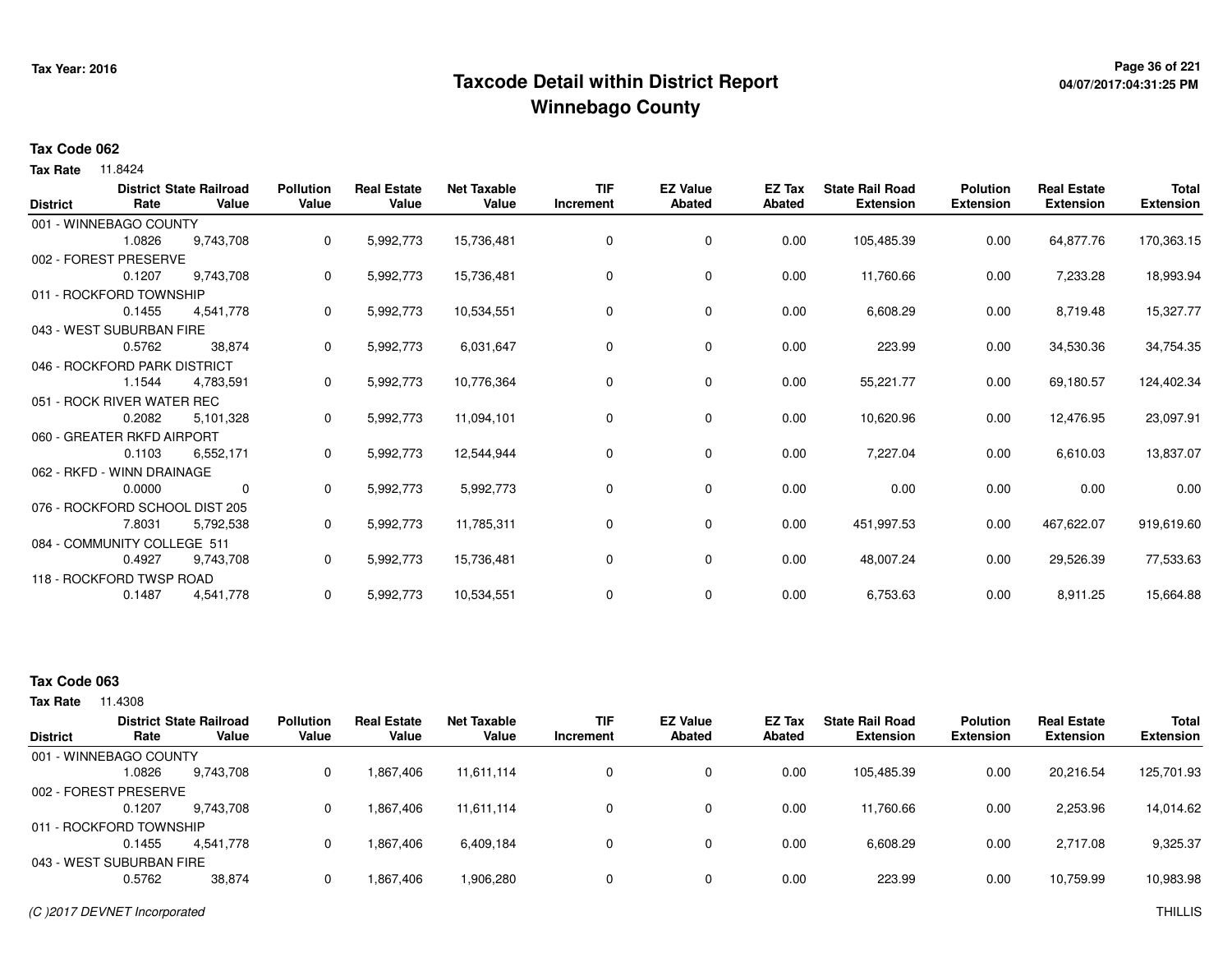## <sup>Page 37</sup> of <sup>221</sup> Page 37 of 221<br>Taxcode Detail within District Report های این موجع به موجع این موجع این موجع این موجع این موجع این موجع این موج **Winnebago County**

#### **Tax Code 063**

**Tax Rate** 11.4308

| <b>District</b> | Rate                         | <b>District State Railroad</b><br>Value | <b>Pollution</b><br>Value | <b>Real Estate</b><br>Value | <b>Net Taxable</b><br>Value | <b>TIF</b><br>Increment | <b>EZ Value</b><br>Abated | <b>EZ Tax</b><br>Abated | <b>State Rail Road</b><br><b>Extension</b> | <b>Polution</b><br><b>Extension</b> | <b>Real Estate</b><br><b>Extension</b> | <b>Total</b><br><b>Extension</b> |
|-----------------|------------------------------|-----------------------------------------|---------------------------|-----------------------------|-----------------------------|-------------------------|---------------------------|-------------------------|--------------------------------------------|-------------------------------------|----------------------------------------|----------------------------------|
|                 | 046 - ROCKFORD PARK DISTRICT |                                         |                           |                             |                             |                         |                           |                         |                                            |                                     |                                        |                                  |
|                 | 1.1544                       | 4,783,591                               | 0                         | 1,867,406                   | 6,650,997                   | 0                       | 0                         | 0.00                    | 55,221.77                                  | 0.00                                | 21,557.33                              | 76,779.10                        |
|                 | 058 - WINNEBAGO LIBRARY      |                                         |                           |                             |                             |                         |                           |                         |                                            |                                     |                                        |                                  |
|                 | 0.2177                       | $\Omega$                                | $\Omega$                  | 1,867,406                   | 1,867,406                   | 0                       | 0                         | 0.00                    | 0.00                                       | 0.00                                | 4,065.34                               | 4,065.34                         |
|                 | 060 - GREATER RKFD AIRPORT   |                                         |                           |                             |                             |                         |                           |                         |                                            |                                     |                                        |                                  |
|                 | 0.1103                       | 6.552.171                               | 0                         | 1.867.406                   | 8,419,577                   | 0                       | 0                         | 0.00                    | 7.227.04                                   | 0.00                                | 2,059.75                               | 9,286.79                         |
|                 | 082 - WINNEBAGO UNIT SD #323 |                                         |                           |                             |                             |                         |                           |                         |                                            |                                     |                                        |                                  |
|                 | 7.3820                       | 1.880.267                               | 0                         | 1.867.406                   | 3.747.673                   | 0                       | 0                         | 0.00                    | 138,801.31                                 | 0.00                                | 137.851.91                             | 276,653.22                       |
|                 | 084 - COMMUNITY COLLEGE 511  |                                         |                           |                             |                             |                         |                           |                         |                                            |                                     |                                        |                                  |
|                 | 0.4927                       | 9.743.708                               | 0                         | 1,867,406                   | 11,611,114                  | 0                       | 0                         | 0.00                    | 48,007.24                                  | 0.00                                | 9,200.71                               | 57,207.95                        |
|                 | 118 - ROCKFORD TWSP ROAD     |                                         |                           |                             |                             |                         |                           |                         |                                            |                                     |                                        |                                  |
|                 | 0.1487                       | 4,541,778                               | 0                         | 1,867,406                   | 6,409,184                   | 0                       | 0                         | 0.00                    | 6,753.63                                   | 0.00                                | 2,776.83                               | 9,530.46                         |
|                 |                              |                                         |                           |                             |                             |                         |                           |                         |                                            |                                     |                                        |                                  |

#### **Tax Code 064**

| <b>District</b> | Rate                           | <b>District State Railroad</b><br>Value | <b>Pollution</b><br>Value | <b>Real Estate</b><br>Value | <b>Net Taxable</b><br>Value | <b>TIF</b><br>Increment | <b>EZ Value</b><br><b>Abated</b> | <b>EZ Tax</b><br>Abated | <b>State Rail Road</b><br><b>Extension</b> | <b>Polution</b><br><b>Extension</b> | <b>Real Estate</b><br><b>Extension</b> | <b>Total</b><br><b>Extension</b> |
|-----------------|--------------------------------|-----------------------------------------|---------------------------|-----------------------------|-----------------------------|-------------------------|----------------------------------|-------------------------|--------------------------------------------|-------------------------------------|----------------------------------------|----------------------------------|
|                 | 001 - WINNEBAGO COUNTY         |                                         |                           |                             |                             |                         |                                  |                         |                                            |                                     |                                        |                                  |
|                 | 1.0826                         | 9,743,708                               | 0                         | 11,848,459                  | 21,592,167                  | 0                       | 0                                | 0.00                    | 105,485.39                                 | 0.00                                | 128,271.42                             | 233,756.81                       |
|                 | 002 - FOREST PRESERVE          |                                         |                           |                             |                             |                         |                                  |                         |                                            |                                     |                                        |                                  |
|                 | 0.1207                         | 9,743,708                               | 0                         | 11,848,459                  | 21,592,167                  | 0                       | 0                                | 0.00                    | 11,760.66                                  | 0.00                                | 14,301.09                              | 26,061.75                        |
|                 | 011 - ROCKFORD TOWNSHIP        |                                         |                           |                             |                             |                         |                                  |                         |                                            |                                     |                                        |                                  |
|                 | 0.1455                         | 4,541,778                               | 0                         | 11,848,459                  | 16,390,237                  | 0                       | 0                                | 0.00                    | 6,608.29                                   | 0.00                                | 17,239.51                              | 23,847.80                        |
|                 | 030 - BLACKHAWK FIRE           |                                         |                           |                             |                             |                         |                                  |                         |                                            |                                     |                                        |                                  |
|                 | 0.5122                         | 304,915                                 | 0                         | 11,848,459                  | 12, 153, 374                | $\mathbf 0$             | 0                                | 0.00                    | 1,561.78                                   | 0.00                                | 60,687.80                              | 62,249.58                        |
|                 | 046 - ROCKFORD PARK DISTRICT   |                                         |                           |                             |                             |                         |                                  |                         |                                            |                                     |                                        |                                  |
|                 | 1.1544                         | 4,783,591                               | 0                         | 11,848,459                  | 16,632,050                  | 0                       | 0                                | 0.00                    | 55,221.77                                  | 0.00                                | 136,778.61                             | 192,000.38                       |
|                 | 060 - GREATER RKFD AIRPORT     |                                         |                           |                             |                             |                         |                                  |                         |                                            |                                     |                                        |                                  |
|                 | 0.1103                         | 6,552,171                               | 0                         | 11,848,459                  | 18,400,630                  | 0                       | 0                                | 0.00                    | 7,227.04                                   | 0.00                                | 13,068.85                              | 20,295.89                        |
|                 | 076 - ROCKFORD SCHOOL DIST 205 |                                         |                           |                             |                             |                         |                                  |                         |                                            |                                     |                                        |                                  |
|                 | 7.8031                         | 5,792,538                               | 0                         | 11,848,459                  | 17,640,997                  | 0                       | 0                                | 0.00                    | 451,997.53                                 | 0.00                                | 924,547.10                             | 1,376,544.63                     |
|                 | 084 - COMMUNITY COLLEGE 511    |                                         |                           |                             |                             |                         |                                  |                         |                                            |                                     |                                        |                                  |
|                 | 0.4927                         | 9,743,708                               | 0                         | 11,848,459                  | 21,592,167                  | 0                       | 0                                | 0.00                    | 48,007.24                                  | 0.00                                | 58,377.36                              | 106,384.60                       |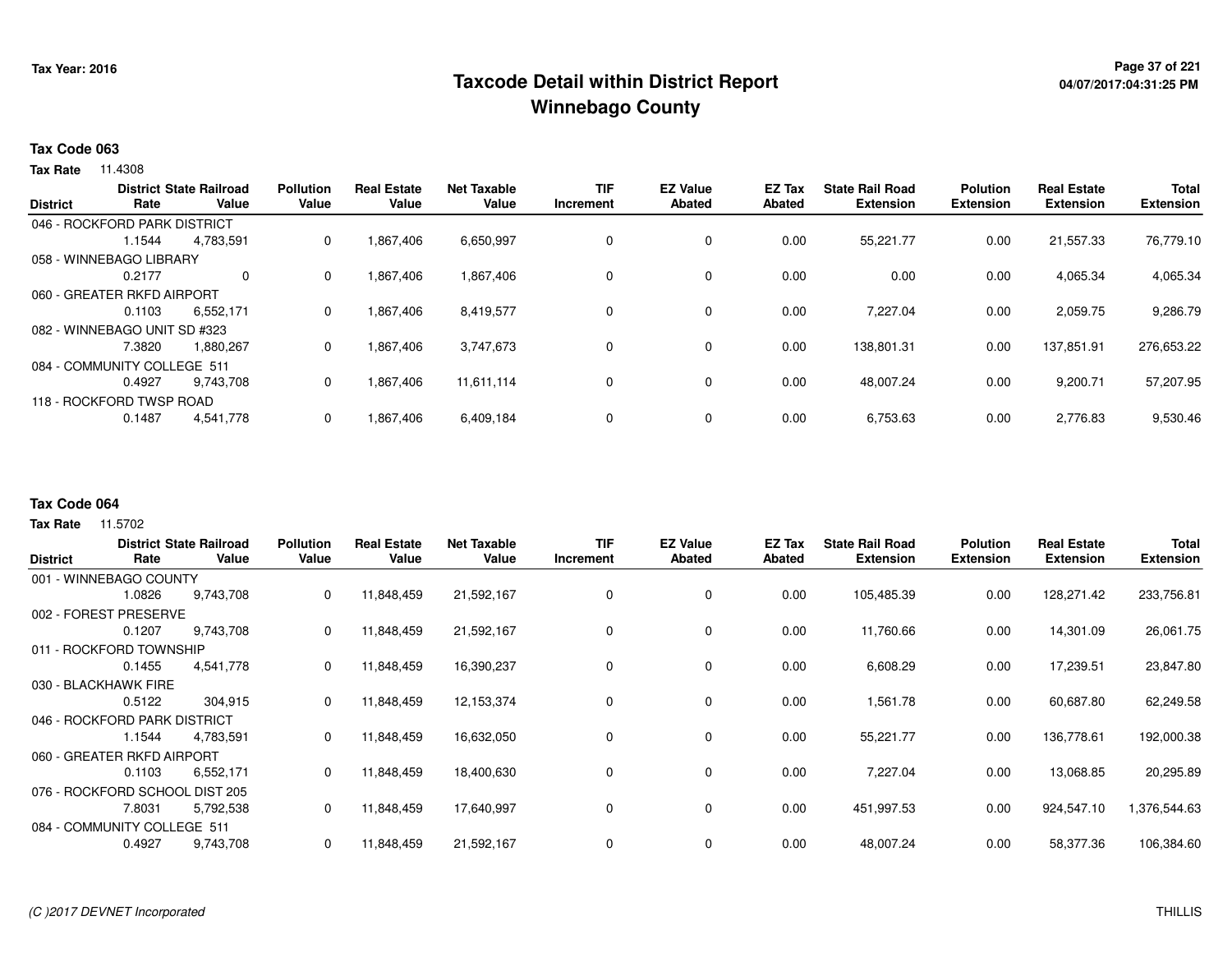## **Page 38 of 221 Taxcode Detail within District ReportWinnebago County**

#### **Tax Code 064**

**Tax Rate** 11.5702

|                          |        | <b>District State Railroad</b> | <b>Pollution</b> | <b>Real Estate</b> | <b>Net Taxable</b> | TIF       | <b>EZ Value</b> | <b>EZ Tax</b> | <b>State Rail Road</b> | <b>Polution</b>  | <b>Real Estate</b> | <b>Total</b> |
|--------------------------|--------|--------------------------------|------------------|--------------------|--------------------|-----------|-----------------|---------------|------------------------|------------------|--------------------|--------------|
| <b>District</b>          | Rate   | Value                          | Value            | Value              | Value              | Increment | <b>Abated</b>   | <b>Abated</b> | <b>Extension</b>       | <b>Extension</b> | <b>Extension</b>   | Extension    |
| 118 - ROCKFORD TWSP ROAD |        |                                |                  |                    |                    |           |                 |               |                        |                  |                    |              |
|                          | 0.1487 | 4.541.778                      |                  | 1,848,459          | 16,390,237         |           |                 | 0.00          | 6,753.63               | 0.00             | 17,618.66          | 24,372.29    |

### **Tax Code 066**

| <b>District</b> | Rate                           | <b>District State Railroad</b><br>Value | <b>Pollution</b><br>Value | <b>Real Estate</b><br>Value | <b>Net Taxable</b><br>Value | <b>TIF</b><br>Increment | <b>EZ Value</b><br>Abated | EZ Tax<br>Abated | <b>State Rail Road</b><br><b>Extension</b> | <b>Polution</b><br><b>Extension</b> | <b>Real Estate</b><br><b>Extension</b> | Total<br><b>Extension</b> |
|-----------------|--------------------------------|-----------------------------------------|---------------------------|-----------------------------|-----------------------------|-------------------------|---------------------------|------------------|--------------------------------------------|-------------------------------------|----------------------------------------|---------------------------|
|                 | 001 - WINNEBAGO COUNTY         |                                         |                           |                             |                             |                         |                           |                  |                                            |                                     |                                        |                           |
|                 | 1.0826                         | 9,743,708                               | 0                         | 11,010,548                  | 20,754,256                  | $\mathbf 0$             | 0                         | 0.00             | 105,485.39                                 | 0.00                                | 119,200.19                             | 224,685.58                |
|                 | 002 - FOREST PRESERVE          |                                         |                           |                             |                             |                         |                           |                  |                                            |                                     |                                        |                           |
|                 | 0.1207                         | 9,743,708                               | 0                         | 11,010,548                  | 20,754,256                  |                         | 0                         | 0.00             | 11,760.66                                  | 0.00                                | 13,289.73                              | 25,050.39                 |
|                 | 011 - ROCKFORD TOWNSHIP        |                                         |                           |                             |                             |                         |                           |                  |                                            |                                     |                                        |                           |
|                 | 0.1455                         | 4,541,778                               | 0                         | 11,010,548                  | 15,552,326                  | 0                       | 0                         | 0.00             | 6,608.29                                   | 0.00                                | 16,020.35                              | 22,628.64                 |
|                 | 030 - BLACKHAWK FIRE           |                                         |                           |                             |                             |                         |                           |                  |                                            |                                     |                                        |                           |
|                 | 0.5122                         | 304,915                                 | $\mathbf{0}$              | 11,010,548                  | 11,315,463                  | 0                       | 0                         | 0.00             | 1,561.78                                   | 0.00                                | 56,396.03                              | 57,957.81                 |
|                 | 046 - ROCKFORD PARK DISTRICT   |                                         |                           |                             |                             |                         |                           |                  |                                            |                                     |                                        |                           |
|                 | 1.1544                         | 4,783,591                               | 0                         | 11,010,548                  | 15,794,139                  | 0                       | 0                         | 0.00             | 55,221.77                                  | 0.00                                | 127,105.77                             | 182,327.54                |
|                 | 051 - ROCK RIVER WATER REC     |                                         |                           |                             |                             |                         |                           |                  |                                            |                                     |                                        |                           |
|                 | 0.2082                         | 5,101,328                               | $\Omega$                  | 11,010,548                  | 16,111,876                  |                         | 0                         | 0.00             | 10,620.96                                  | 0.00                                | 22,923.96                              | 33,544.92                 |
|                 | 060 - GREATER RKFD AIRPORT     |                                         |                           |                             |                             |                         |                           |                  |                                            |                                     |                                        |                           |
|                 | 0.1103                         | 6,552,171                               | 0                         | 11,010,548                  | 17,562,719                  | 0                       | 0                         | 0.00             | 7,227.04                                   | 0.00                                | 12,144.63                              | 19,371.67                 |
|                 | 076 - ROCKFORD SCHOOL DIST 205 |                                         |                           |                             |                             |                         |                           |                  |                                            |                                     |                                        |                           |
|                 | 7.8031                         | 5,792,538                               |                           | 11,010,548                  | 16,803,086                  | 0                       | 0                         | 0.00             | 451,997.53                                 | 0.00                                | 859,164.07                             | 1,311,161.60              |
|                 | 084 - COMMUNITY COLLEGE 511    |                                         |                           |                             |                             |                         |                           |                  |                                            |                                     |                                        |                           |
|                 | 0.4927                         | 9,743,708                               | $\mathbf{0}$              | 11,010,548                  | 20,754,256                  | 0                       | 0                         | 0.00             | 48,007.24                                  | 0.00                                | 54,248.97                              | 102,256.21                |
|                 | 118 - ROCKFORD TWSP ROAD       |                                         |                           |                             |                             |                         |                           |                  |                                            |                                     |                                        |                           |
|                 | 0.1487                         | 4,541,778                               | $\mathbf 0$               | 11,010,548                  | 15,552,326                  |                         | 0                         | 0.00             | 6,753.63                                   | 0.00                                | 16,372.68                              | 23,126.31                 |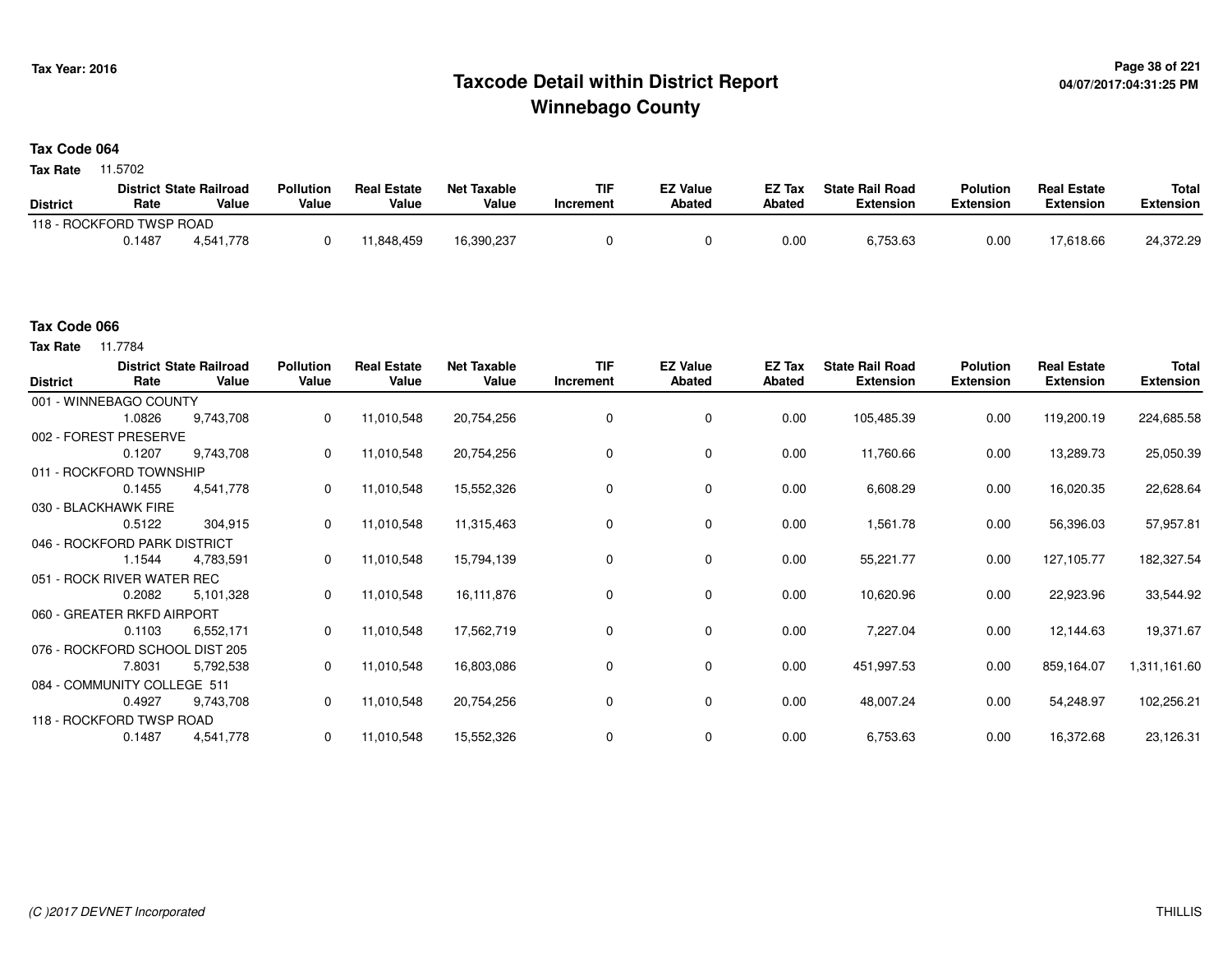## **Page 39 of 221 Taxcode Detail within District ReportWinnebago County**

## **04/07/2017:04:31:25 PM**

#### **Tax Code 068**

10.8947 **Tax Rate**

| <b>District</b> | Rate                            | <b>District State Railroad</b><br>Value | <b>Pollution</b><br>Value | <b>Real Estate</b><br>Value | <b>Net Taxable</b><br>Value | <b>TIF</b><br>Increment | <b>EZ Value</b><br><b>Abated</b> | EZ Tax<br><b>Abated</b> | <b>State Rail Road</b><br><b>Extension</b> | <b>Polution</b><br><b>Extension</b> | <b>Real Estate</b><br><b>Extension</b> | <b>Total</b><br><b>Extension</b> |
|-----------------|---------------------------------|-----------------------------------------|---------------------------|-----------------------------|-----------------------------|-------------------------|----------------------------------|-------------------------|--------------------------------------------|-------------------------------------|----------------------------------------|----------------------------------|
|                 | 001 - WINNEBAGO COUNTY          |                                         |                           |                             |                             |                         |                                  |                         |                                            |                                     |                                        |                                  |
|                 | 1.0826                          | 9,743,708                               | 0                         | 1,405,982                   | 11,149,690                  | 0                       | 0                                | 0.00                    | 105,485.39                                 | 0.00                                | 15,221.16                              | 120,706.55                       |
|                 | 002 - FOREST PRESERVE           |                                         |                           |                             |                             |                         |                                  |                         |                                            |                                     |                                        |                                  |
|                 | 0.1207                          | 9,743,708                               | 0                         | 1,405,982                   | 11,149,690                  | 0                       | 0                                | 0.00                    | 11,760.66                                  | 0.00                                | 1,697.02                               | 13,457.68                        |
|                 | 013 - ROSCOE TOWNSHIP           |                                         |                           |                             |                             |                         |                                  |                         |                                            |                                     |                                        |                                  |
|                 | 0.1472                          | 629,087                                 | 0                         | 1,405,982                   | 2,035,069                   | $\Omega$                | 0                                | 0.00                    | 926.02                                     | 0.00                                | 2,069.61                               | 2,995.63                         |
|                 | 025 - ROSCOE VILLAGE            |                                         |                           |                             |                             |                         |                                  |                         |                                            |                                     |                                        |                                  |
|                 | 0.6578                          | $\mathbf 0$                             | 0                         | 1,405,982                   | 1,405,982                   | 0                       | 0                                | 0.00                    | 0.00                                       | 0.00                                | 9,248.55                               | 9,248.55                         |
|                 | 035 - HARLEM-ROSCOE FIRE        |                                         |                           |                             |                             |                         |                                  |                         |                                            |                                     |                                        |                                  |
|                 | 0.7579                          | 344,889                                 | 0                         | 1,405,982                   | 1,750,871                   | 0                       | 0                                | 0.00                    | 2,613.92                                   | 0.00                                | 10,655.94                              | 13,269.86                        |
|                 | 051 - ROCK RIVER WATER REC      |                                         |                           |                             |                             |                         |                                  |                         |                                            |                                     |                                        |                                  |
|                 | 0.2082                          | 5,101,328                               | 0                         | 1,405,982                   | 6,507,310                   | 0                       | 0                                | 0.00                    | 10,620.96                                  | 0.00                                | 2,927.25                               | 13,548.21                        |
|                 | 055 - NORTH SUBURBAN LIBRARY    |                                         |                           |                             |                             |                         |                                  |                         |                                            |                                     |                                        |                                  |
|                 | 0.3002                          | 826,221                                 | 0                         | 1,405,982                   | 2,232,203                   | 0                       | 0                                | 0.00                    | 2,480.31                                   | 0.00                                | 4,220.76                               | 6,701.07                         |
|                 | 072 - PRAIRIE HILL SCH DIST 133 |                                         |                           |                             |                             |                         |                                  |                         |                                            |                                     |                                        |                                  |
|                 | 4.3951                          | 0                                       | 0                         | 1,405,982                   | 1,405,982                   | 0                       | 0                                | 0.00                    | 0.00                                       | 0.00                                | 61,794.32                              | 61,794.32                        |
|                 | 077 - HONONEGAH HIGH SD #207    |                                         |                           |                             |                             |                         |                                  |                         |                                            |                                     |                                        |                                  |
|                 | 2.5511                          | 473,437                                 | 0                         | 1,405,982                   | 1,879,419                   | 0                       | $\mathbf 0$                      | 0.00                    | 12,077.86                                  | 0.00                                | 35,868.01                              | 47,945.87                        |
|                 | 084 - COMMUNITY COLLEGE 511     |                                         |                           |                             |                             |                         |                                  |                         |                                            |                                     |                                        |                                  |
|                 | 0.4927                          | 9,743,708                               | 0                         | 1,405,982                   | 11,149,690                  | 0                       | $\mathbf 0$                      | 0.00                    | 48,007.24                                  | 0.00                                | 6,927.27                               | 54,934.51                        |
|                 | 120 - ROSCOE TWSP ROAD          |                                         |                           |                             |                             |                         |                                  |                         |                                            |                                     |                                        |                                  |
|                 | 0.1812                          | 629,087                                 | 0                         | 1,405,982                   | 2,035,069                   | 0                       | 0                                | 0.00                    | 1,139.91                                   | 0.00                                | 2,547.63                               | 3,687.54                         |
|                 |                                 |                                         |                           |                             |                             |                         |                                  |                         |                                            |                                     |                                        |                                  |

### **Tax Code 069**

|                 |                         | <b>District State Railroad</b> | <b>Pollution</b> | <b>Real Estate</b> | <b>Net Taxable</b> | <b>TIF</b>   | <b>EZ Value</b> | <b>EZ Tax</b> | <b>State Rail Road</b> | <b>Polution</b>  | <b>Real Estate</b> | <b>Total</b>     |
|-----------------|-------------------------|--------------------------------|------------------|--------------------|--------------------|--------------|-----------------|---------------|------------------------|------------------|--------------------|------------------|
| <b>District</b> | Rate                    | Value                          | Value            | Value              | Value              | Increment    | <b>Abated</b>   | Abated        | <b>Extension</b>       | <b>Extension</b> | <b>Extension</b>   | <b>Extension</b> |
|                 | 001 - WINNEBAGO COUNTY  |                                |                  |                    |                    |              |                 |               |                        |                  |                    |                  |
|                 | .0826                   | 9,743,708                      |                  | 6,054,105          | 15,797,813         | 0            | 0               | 0.00          | 105,485.39             | 0.00             | 65,541.74          | 171,027.13       |
|                 | 002 - FOREST PRESERVE   |                                |                  |                    |                    |              |                 |               |                        |                  |                    |                  |
|                 | 0.1207                  | 9.743.708                      |                  | 6,054,105          | 15,797,813         | 0            | 0               | 0.00          | 11,760.66              | 0.00             | 7,307.30           | 19,067.96        |
|                 | 011 - ROCKFORD TOWNSHIP |                                |                  |                    |                    |              |                 |               |                        |                  |                    |                  |
|                 | 0.1455                  | 4.541.778                      |                  | 6,054,105          | 10,595,883         | $\mathbf{0}$ | 0               | 0.00          | 6,608.29               | 0.00             | 8,808.72           | 15,417.01        |
|                 | 030 - BLACKHAWK FIRE    |                                |                  |                    |                    |              |                 |               |                        |                  |                    |                  |
|                 | 0.5122                  | 304,915                        |                  | 6,054,105          | 6,359,020          | 0            | 0               | 0.00          | 1,561.78               | 0.00             | 31,009.13          | 32,570.91        |
|                 |                         |                                |                  |                    |                    |              |                 |               |                        |                  |                    |                  |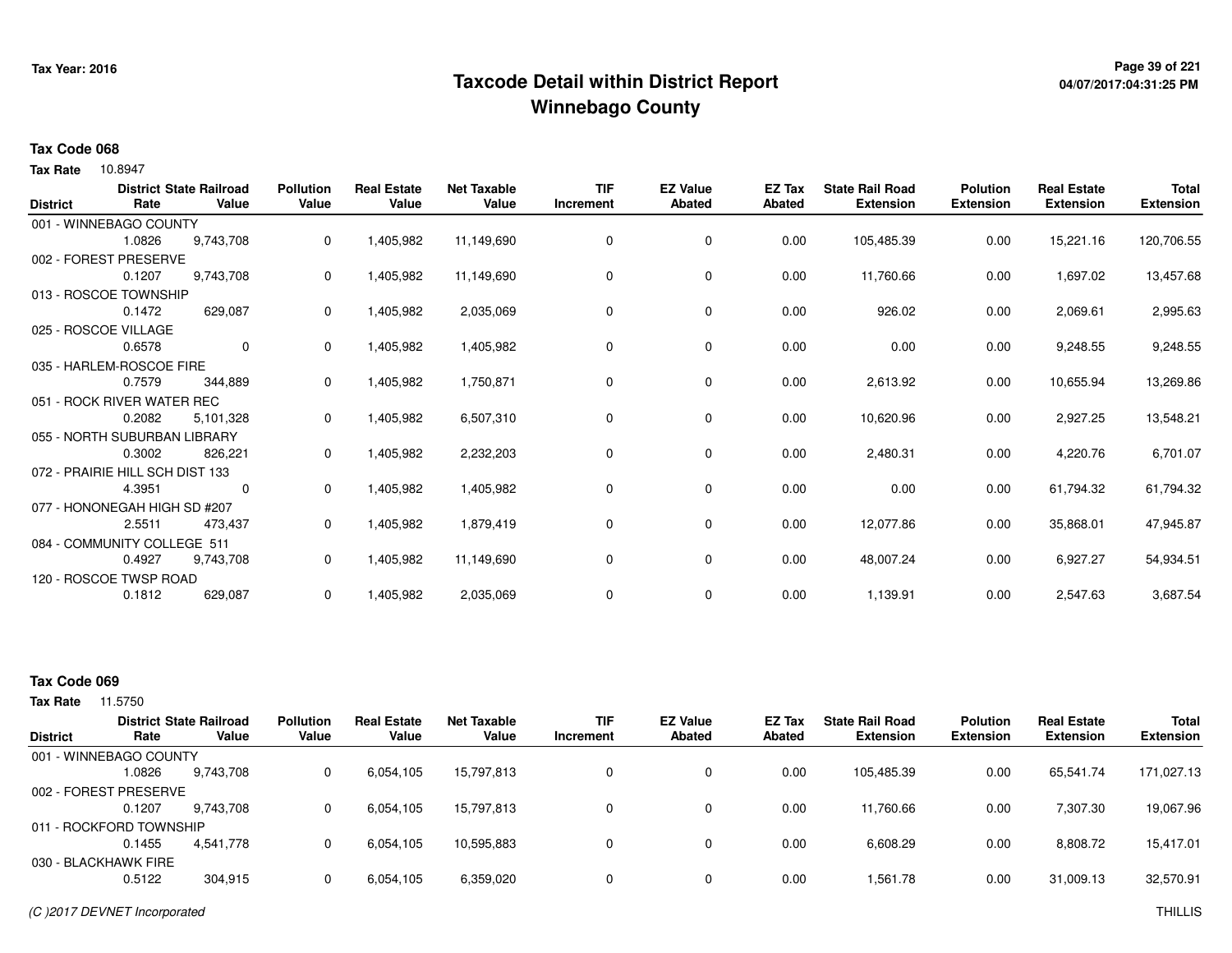## **Page 40 of 221 Taxcode Detail within District ReportWinnebago County**

# **04/07/2017:04:31:25 PM**

#### **Tax Code 069**

Tax Rate 11.5750

| <b>District</b> | Rate                         | <b>District State Railroad</b><br>Value | <b>Pollution</b><br>Value | <b>Real Estate</b><br>Value | <b>Net Taxable</b><br>Value | TIF<br>Increment | <b>EZ Value</b><br><b>Abated</b> | EZ Tax<br><b>Abated</b> | <b>State Rail Road</b><br><b>Extension</b> | <b>Polution</b><br><b>Extension</b> | <b>Real Estate</b><br><b>Extension</b> | <b>Total</b><br><b>Extension</b> |
|-----------------|------------------------------|-----------------------------------------|---------------------------|-----------------------------|-----------------------------|------------------|----------------------------------|-------------------------|--------------------------------------------|-------------------------------------|----------------------------------------|----------------------------------|
|                 | 046 - ROCKFORD PARK DISTRICT |                                         |                           |                             |                             |                  |                                  |                         |                                            |                                     |                                        |                                  |
|                 | 1.1544                       | 4,783,591                               | 0                         | 6,054,105                   | 10,837,696                  | $\Omega$         | $\mathbf 0$                      | 0.00                    | 55,221.77                                  | 0.00                                | 69,888.59                              | 125,110.36                       |
|                 | 051 - ROCK RIVER WATER REC   |                                         |                           |                             |                             |                  |                                  |                         |                                            |                                     |                                        |                                  |
|                 | 0.2082                       | 5,101,328                               | 0                         | 6,054,105                   | 11,155,433                  |                  | $\mathbf 0$                      | 0.00                    | 10,620.96                                  | 0.00                                | 12,604.65                              | 23,225.61                        |
|                 | 058 - WINNEBAGO LIBRARY      |                                         |                           |                             |                             |                  |                                  |                         |                                            |                                     |                                        |                                  |
|                 | 0.2177                       | $\mathbf 0$                             | 0                         | 6,054,105                   | 6,054,105                   |                  | 0                                | 0.00                    | 0.00                                       | 0.00                                | 13,179.79                              | 13,179.79                        |
|                 | 060 - GREATER RKFD AIRPORT   |                                         |                           |                             |                             |                  |                                  |                         |                                            |                                     |                                        |                                  |
|                 | 0.1103                       | 6,552,171                               | 0                         | 6,054,105                   | 12,606,276                  |                  | 0                                | 0.00                    | 7,227.04                                   | 0.00                                | 6,677.68                               | 13,904.72                        |
|                 | 082 - WINNEBAGO UNIT SD #323 |                                         |                           |                             |                             |                  |                                  |                         |                                            |                                     |                                        |                                  |
|                 | 7.3820                       | 1,880,267                               | 0                         | 6,054,105                   | 7,934,372                   |                  | 0                                | 0.00                    | 138,801.31                                 | 0.00                                | 446,914.03                             | 585,715.34                       |
|                 | 084 - COMMUNITY COLLEGE 511  |                                         |                           |                             |                             |                  |                                  |                         |                                            |                                     |                                        |                                  |
|                 | 0.4927                       | 9,743,708                               | 0                         | 6,054,105                   | 15,797,813                  |                  | $\mathbf 0$                      | 0.00                    | 48,007.24                                  | 0.00                                | 29,828.58                              | 77,835.82                        |
|                 | 118 - ROCKFORD TWSP ROAD     |                                         |                           |                             |                             |                  |                                  |                         |                                            |                                     |                                        |                                  |
|                 | 0.1487                       | 4,541,778                               | 0                         | 6,054,105                   | 10,595,883                  |                  | $\mathbf 0$                      | 0.00                    | 6,753.63                                   | 0.00                                | 9,002.45                               | 15,756.08                        |
|                 |                              |                                         |                           |                             |                             |                  |                                  |                         |                                            |                                     |                                        |                                  |

### **Tax Code 070**

| <b>District</b>       | Rate                         | <b>District State Railroad</b><br>Value | <b>Pollution</b><br>Value | <b>Real Estate</b><br>Value | <b>Net Taxable</b><br>Value | <b>TIF</b><br>Increment | <b>EZ Value</b><br><b>Abated</b> | <b>EZ Tax</b><br>Abated | <b>State Rail Road</b><br><b>Extension</b> | <b>Polution</b><br><b>Extension</b> | <b>Real Estate</b><br><b>Extension</b> | <b>Total</b><br><b>Extension</b> |
|-----------------------|------------------------------|-----------------------------------------|---------------------------|-----------------------------|-----------------------------|-------------------------|----------------------------------|-------------------------|--------------------------------------------|-------------------------------------|----------------------------------------|----------------------------------|
|                       | 001 - WINNEBAGO COUNTY       |                                         |                           |                             |                             |                         |                                  |                         |                                            |                                     |                                        |                                  |
|                       | 1.0826                       | 9,743,708                               | 0                         | 1,944,657                   | 11,688,365                  | 0                       | 0                                | 0.00                    | 105,485.39                                 | 0.00                                | 21,052.86                              | 126,538.25                       |
| 002 - FOREST          | <b>PRESERVE</b>              |                                         |                           |                             |                             |                         |                                  |                         |                                            |                                     |                                        |                                  |
|                       | 0.1207                       | 9,743,708                               | 0                         | 1,944,657                   | 11,688,365                  | 0                       | 0                                | 0.00                    | 11,760.66                                  | 0.00                                | 2,347.20                               | 14,107.86                        |
|                       | 011 - ROCKFORD TOWNSHIP      |                                         |                           |                             |                             |                         |                                  |                         |                                            |                                     |                                        |                                  |
|                       | 0.1455                       | 4,541,778                               | 0                         | 1,944,657                   | 6,486,435                   | 0                       | $\mathbf 0$                      | 0.00                    | 6,608.29                                   | 0.00                                | 2,829.48                               | 9,437.77                         |
| 019 - LOVES PARK CITY |                              |                                         |                           |                             |                             |                         |                                  |                         |                                            |                                     |                                        |                                  |
|                       | 0.0000                       | 0                                       | 0                         | 1,944,657                   | 1,944,657                   | 0                       | $\mathbf 0$                      | 0.00                    | 0.00                                       | 0.00                                | 0.00                                   | 0.00                             |
|                       | 046 - ROCKFORD PARK DISTRICT |                                         |                           |                             |                             |                         |                                  |                         |                                            |                                     |                                        |                                  |
|                       | 1.1544                       | 4,783,591                               | 0                         | 1,944,657                   | 6,728,248                   | 0                       | $\mathbf 0$                      | 0.00                    | 55,221.77                                  | 0.00                                | 22,449.12                              | 77,670.89                        |
|                       | 051 - ROCK RIVER WATER REC   |                                         |                           |                             |                             |                         |                                  |                         |                                            |                                     |                                        |                                  |
|                       | 0.2082                       | 5,101,328                               | 0                         | 1,944,657                   | 7,045,985                   | 0                       | $\mathbf 0$                      | 0.00                    | 10,620.96                                  | 0.00                                | 4,048.78                               | 14,669.74                        |
|                       | 055 - NORTH SUBURBAN LIBRARY |                                         |                           |                             |                             |                         |                                  |                         |                                            |                                     |                                        |                                  |
|                       | 0.3002                       | 826,221                                 | 0                         | 1,944,657                   | 2,770,878                   | 0                       | 0                                | 0.00                    | 2,480.31                                   | 0.00                                | 5,837.86                               | 8,318.17                         |
|                       | 060 - GREATER RKFD AIRPORT   |                                         |                           |                             |                             |                         |                                  |                         |                                            |                                     |                                        |                                  |
|                       | 0.1103<br>6,552,171          |                                         | 0                         | 1,944,657                   | 8,496,828                   | 0                       | 0                                | 0.00                    | 7,227.04                                   | 0.00                                | 2,144.96                               | 9,372.00                         |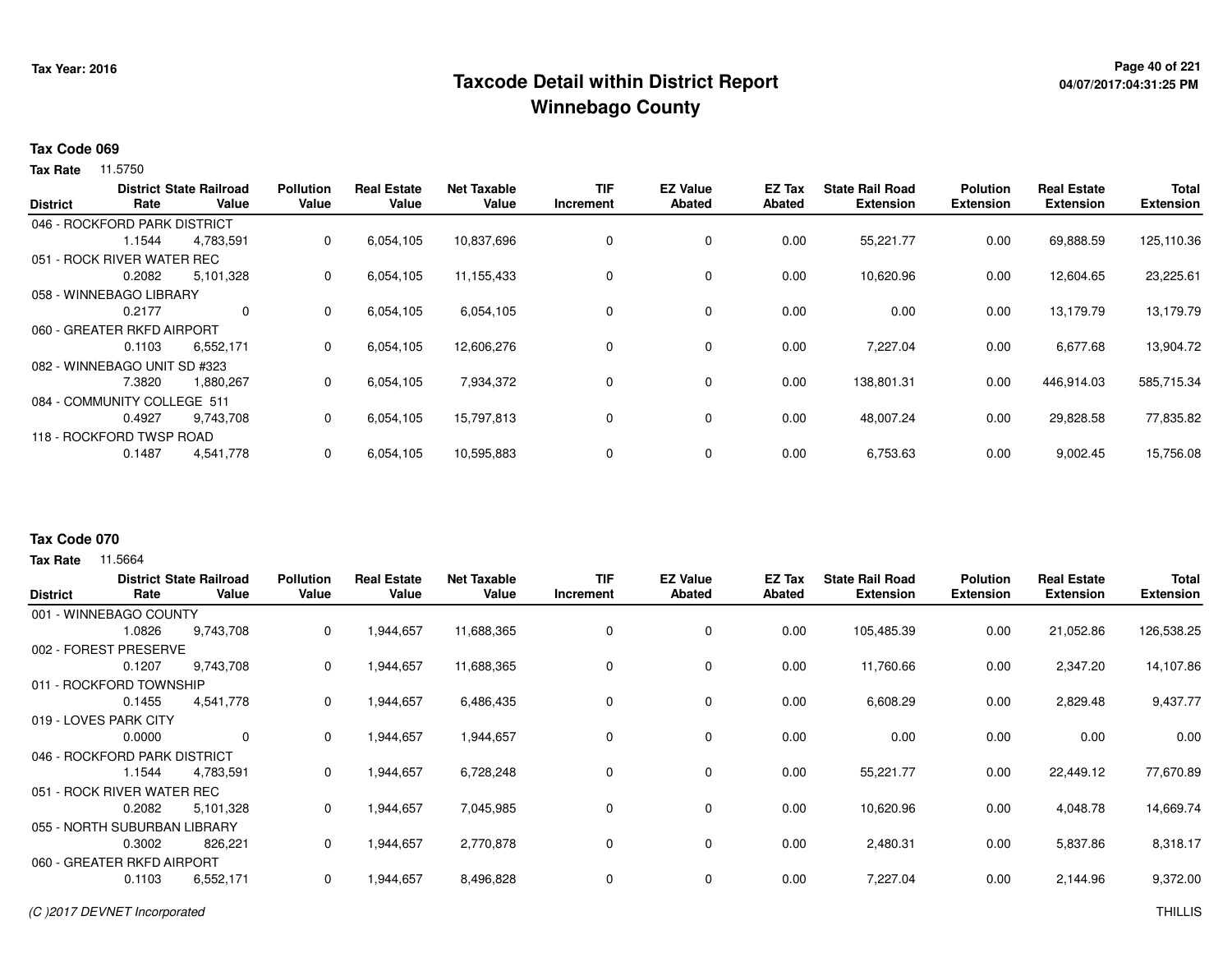## <sup>Page 41</sup> of 221<br>Taxcode Detail within District Report های این موجود به موجود می دان به موجود به موجود به موجود به موجود به موجو **Winnebago County**

#### **Tax Code 070**

**Tax Rate** 11.5664

| <b>District</b> | Rate                           | <b>District State Railroad</b><br>Value | <b>Pollution</b><br>Value | <b>Real Estate</b><br>Value | Net Taxable<br>Value | <b>TIF</b><br>Increment | <b>EZ Value</b><br><b>Abated</b> | <b>EZ Tax</b><br>Abated | <b>State Rail Road</b><br><b>Extension</b> | <b>Polution</b><br><b>Extension</b> | <b>Real Estate</b><br><b>Extension</b> | <b>Total</b><br><b>Extension</b> |
|-----------------|--------------------------------|-----------------------------------------|---------------------------|-----------------------------|----------------------|-------------------------|----------------------------------|-------------------------|--------------------------------------------|-------------------------------------|----------------------------------------|----------------------------------|
|                 |                                |                                         |                           |                             |                      |                         |                                  |                         |                                            |                                     |                                        |                                  |
|                 | 076 - ROCKFORD SCHOOL DIST 205 |                                         |                           |                             |                      |                         |                                  |                         |                                            |                                     |                                        |                                  |
|                 | 7.8031                         | 5,792,538                               |                           | 1,944,657                   | 7,737,195            |                         | 0                                | 0.00                    | 451.997.53                                 | 0.00                                | 151.743.53                             | 603,741.06                       |
|                 | 084 - COMMUNITY COLLEGE 511    |                                         |                           |                             |                      |                         |                                  |                         |                                            |                                     |                                        |                                  |
|                 | 0.4927                         | 9.743.708                               |                           | 1.944.657                   | 11.688.365           |                         | 0                                | 0.00                    | 48.007.24                                  | 0.00                                | 9,581.33                               | 57,588.57                        |
|                 | 118 - ROCKFORD TWSP ROAD       |                                         |                           |                             |                      |                         |                                  |                         |                                            |                                     |                                        |                                  |
|                 | 0.1487                         | 4.541.778                               |                           | 1.944.657                   | 6,486,435            |                         | $\Omega$                         | 0.00                    | 6,753.63                                   | 0.00                                | 2,891.70                               | 9,645.33                         |
|                 | 136 - HARVEST HILLS SSA        |                                         |                           |                             |                      |                         |                                  |                         |                                            |                                     |                                        |                                  |
|                 | 0.0000                         | $\mathbf{0}$                            |                           | 1.944.657                   | 1,944,657            |                         | 0                                | 0.00                    | 0.00                                       | 0.00                                | 27,683.64                              | 27,683.64                        |
|                 |                                |                                         |                           |                             |                      |                         |                                  |                         |                                            |                                     |                                        |                                  |

### **Tax Code 071**

| <b>District</b>              | Rate                         | <b>District State Railroad</b><br>Value | <b>Pollution</b><br>Value | <b>Real Estate</b><br>Value | <b>Net Taxable</b><br>Value | <b>TIF</b><br>Increment | <b>EZ Value</b><br><b>Abated</b> | <b>EZ Tax</b><br><b>Abated</b> | <b>State Rail Road</b><br><b>Extension</b> | <b>Polution</b><br><b>Extension</b> | <b>Real Estate</b><br><b>Extension</b> | <b>Total</b><br><b>Extension</b> |
|------------------------------|------------------------------|-----------------------------------------|---------------------------|-----------------------------|-----------------------------|-------------------------|----------------------------------|--------------------------------|--------------------------------------------|-------------------------------------|----------------------------------------|----------------------------------|
|                              | 001 - WINNEBAGO COUNTY       |                                         |                           |                             |                             |                         |                                  |                                |                                            |                                     |                                        |                                  |
|                              | 1.0826                       | 9,743,708                               | 0                         | 9,333,135                   | 19,076,843                  | 0                       | 0                                | 0.00                           | 105,485.39                                 | 0.00                                | 101,040.52                             | 206,525.91                       |
|                              | 002 - FOREST PRESERVE        |                                         |                           |                             |                             |                         |                                  |                                |                                            |                                     |                                        |                                  |
|                              | 0.1207                       | 9,743,708                               | 0                         | 9,333,135                   | 19,076,843                  | 0                       | 0                                | 0.00                           | 11,760.66                                  | 0.00                                | 11,265.09                              | 23,025.75                        |
|                              | 011 - ROCKFORD TOWNSHIP      |                                         |                           |                             |                             |                         |                                  |                                |                                            |                                     |                                        |                                  |
|                              | 0.1455                       | 4,541,778                               | 0                         | 9,333,135                   | 13,874,913                  | 0                       | 0                                | 0.00                           | 6,608.29                                   | 0.00                                | 13,579.71                              | 20,188.00                        |
| 030 - BLACKHAWK FIRE         |                              |                                         |                           |                             |                             |                         |                                  |                                |                                            |                                     |                                        |                                  |
|                              | 0.5122                       | 304,915                                 | 0                         | 9,333,135                   | 9,638,050                   | 0                       | $\mathbf 0$                      | 0.00                           | 1,561.78                                   | 0.00                                | 47,804.32                              | 49,366.10                        |
| 046 - ROCKFORD PARK DISTRICT |                              |                                         |                           |                             |                             |                         |                                  |                                |                                            |                                     |                                        |                                  |
|                              | 1.1544                       | 4,783,591                               | 0                         | 9,333,135                   | 14,116,726                  | 0                       | 0                                | 0.00                           | 55,221.77                                  | 0.00                                | 107,741.71                             | 162,963.48                       |
|                              | 058 - WINNEBAGO LIBRARY      |                                         |                           |                             |                             |                         |                                  |                                |                                            |                                     |                                        |                                  |
|                              | 0.2177                       | $\mathbf 0$                             | 0                         | 9,333,135                   | 9,333,135                   | 0                       | 0                                | 0.00                           | 0.00                                       | 0.00                                | 20,318.23                              | 20,318.23                        |
|                              | 060 - GREATER RKFD AIRPORT   |                                         |                           |                             |                             |                         |                                  |                                |                                            |                                     |                                        |                                  |
|                              | 0.1103                       | 6,552,171                               | 0                         | 9,333,135                   | 15,885,306                  | 0                       | 0                                | 0.00                           | 7,227.04                                   | 0.00                                | 10,294.45                              | 17,521.49                        |
|                              | 082 - WINNEBAGO UNIT SD #323 |                                         |                           |                             |                             |                         |                                  |                                |                                            |                                     |                                        |                                  |
|                              | 7.3820                       | 1,880,267                               | 0                         | 9,333,135                   | 11,213,402                  | 0                       | 0                                | 0.00                           | 138,801.31                                 | 0.00                                | 688,972.03                             | 827,773.34                       |
|                              | 084 - COMMUNITY COLLEGE 511  |                                         |                           |                             |                             |                         |                                  |                                |                                            |                                     |                                        |                                  |
|                              | 0.4927                       | 9,743,708                               | 0                         | 9,333,135                   | 19,076,843                  | 0                       | 0                                | 0.00                           | 48,007.24                                  | 0.00                                | 45,984.36                              | 93,991.60                        |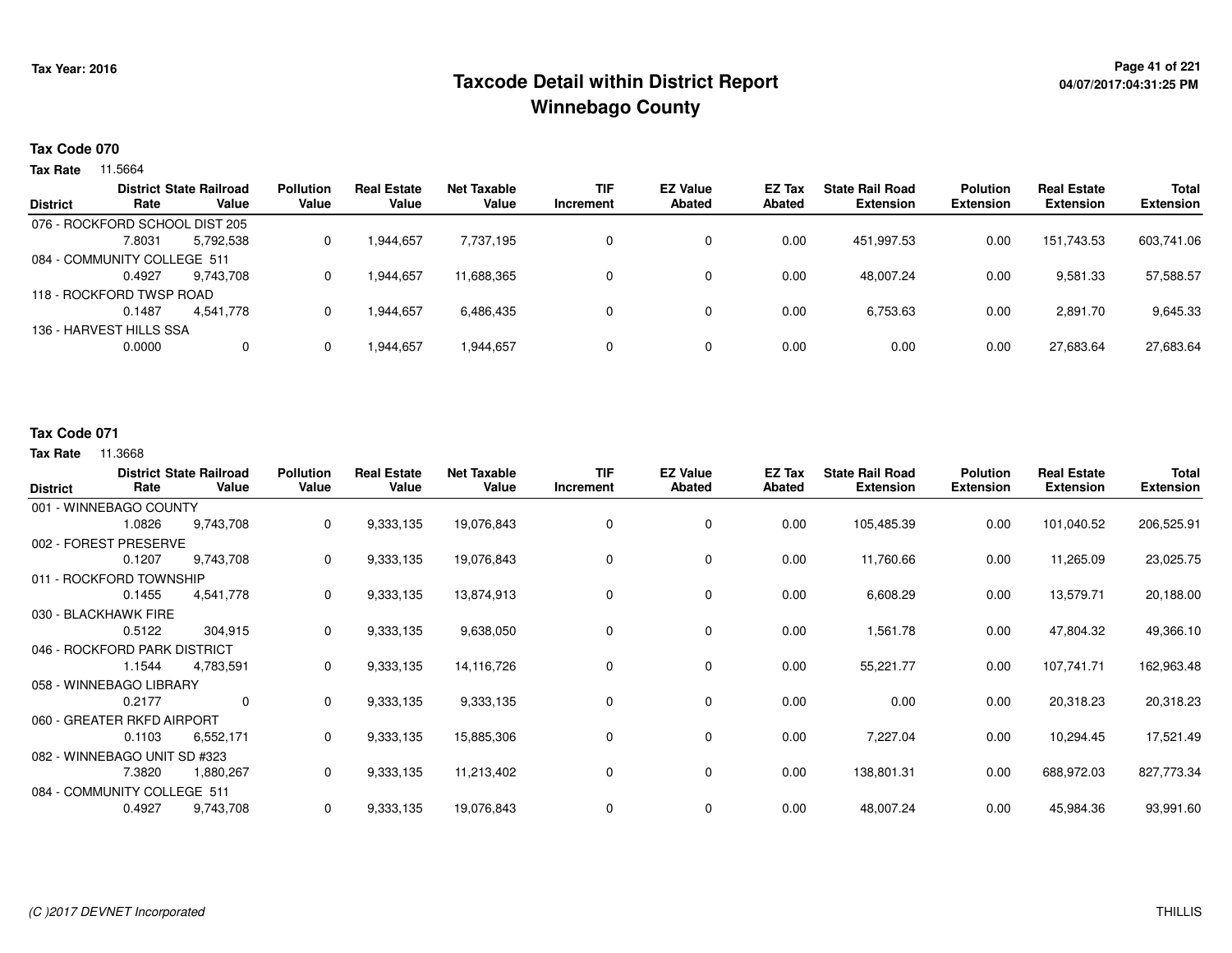## **Page 42 of 221 Taxcode Detail within District ReportWinnebago County**

#### **Tax Code 071**

**Tax Rate** 11.3668

|                          |        | <b>District State Railroad</b> | <b>Pollution</b> | <b>Real Estate</b> | Net Taxable | TIF       | <b>EZ Value</b> | <b>EZ Tax</b> | <b>State Rail Road</b> | <b>Polution</b>  | <b>Real Estate</b> | <b>Total</b> |
|--------------------------|--------|--------------------------------|------------------|--------------------|-------------|-----------|-----------------|---------------|------------------------|------------------|--------------------|--------------|
| <b>District</b>          | Rate   | Value                          | Value            | Value              | Value       | Increment | <b>Abated</b>   | Abated        | <b>Extension</b>       | <b>Extension</b> | <b>Extension</b>   | Extension    |
| 118 - ROCKFORD TWSP ROAD |        |                                |                  |                    |             |           |                 |               |                        |                  |                    |              |
|                          | 0.1487 | 4.541.778                      |                  | 9,333,135          | 13,874,913  |           |                 | 0.00          | 6,753.63               | 0.00             | 13.878.37          | 20,632.00    |

### **Tax Code 072**

**Tax Rate** 11.3186

| <b>District</b> | Rate                           | <b>District State Railroad</b><br>Value | <b>Pollution</b><br>Value | <b>Real Estate</b><br>Value | <b>Net Taxable</b><br>Value | <b>TIF</b><br>Increment | <b>EZ Value</b><br><b>Abated</b> | EZ Tax<br><b>Abated</b> | <b>State Rail Road</b><br><b>Extension</b> | <b>Polution</b><br><b>Extension</b> | <b>Real Estate</b><br><b>Extension</b> | <b>Total</b><br><b>Extension</b> |
|-----------------|--------------------------------|-----------------------------------------|---------------------------|-----------------------------|-----------------------------|-------------------------|----------------------------------|-------------------------|--------------------------------------------|-------------------------------------|----------------------------------------|----------------------------------|
|                 | 001 - WINNEBAGO COUNTY         |                                         |                           |                             |                             |                         |                                  |                         |                                            |                                     |                                        |                                  |
|                 | 1.0826                         | 9,743,708                               | $\mathbf 0$               | 38,433                      | 9,782,141                   | 0                       | 0                                | 0.00                    | 105,485.39                                 | 0.00                                | 416.08                                 | 105,901.47                       |
|                 | 002 - FOREST PRESERVE          |                                         |                           |                             |                             |                         |                                  |                         |                                            |                                     |                                        |                                  |
|                 | 0.1207                         | 9,743,708                               | $\mathbf 0$               | 38,433                      | 9,782,141                   | $\Omega$                | 0                                | 0.00                    | 11,760.66                                  | 0.00                                | 46.39                                  | 11,807.05                        |
|                 | 011 - ROCKFORD TOWNSHIP        |                                         |                           |                             |                             |                         |                                  |                         |                                            |                                     |                                        |                                  |
|                 | 0.1455                         | 4,541,778                               | $\mathbf 0$               | 38,433                      | 4,580,211                   | $\Omega$                | $\mathbf 0$                      | 0.00                    | 6,608.29                                   | 0.00                                | 55.92                                  | 6,664.21                         |
|                 | 017 - CHERRY VALLEY VILLAGE    |                                         |                           |                             |                             |                         |                                  |                         |                                            |                                     |                                        |                                  |
|                 | 0.0000                         | 178,660                                 | $\mathbf 0$               | 38,433                      | 217,093                     | 0                       | 0                                | 0.00                    | 0.00                                       | 0.00                                | 0.00                                   | 0.00                             |
|                 | 031 - CHERRY VALLEY FIRE       |                                         |                           |                             |                             |                         |                                  |                         |                                            |                                     |                                        |                                  |
|                 | 1.0177                         | 985,287                                 | 0                         | 38,433                      | 1,023,720                   | 0                       | 0                                | 0.00                    | 10,027.26                                  | 0.00                                | 391.13                                 | 10,418.39                        |
|                 | 054 - CHERRY VALLEY LIBRARY    |                                         |                           |                             |                             |                         |                                  |                         |                                            |                                     |                                        |                                  |
|                 | 0.3973                         | 1,049,309                               | $\mathbf 0$               | 38,433                      | 1,087,742                   | $\Omega$                | $\mathbf 0$                      | 0.00                    | 4,168.90                                   | 0.00                                | 152.69                                 | 4,321.59                         |
|                 | 060 - GREATER RKFD AIRPORT     |                                         |                           |                             |                             |                         |                                  |                         |                                            |                                     |                                        |                                  |
|                 | 0.1103                         | 6,552,171                               | 0                         | 38,433                      | 6,590,604                   | $\mathbf 0$             | $\mathbf 0$                      | 0.00                    | 7,227.04                                   | 0.00                                | 42.39                                  | 7,269.43                         |
|                 | 076 - ROCKFORD SCHOOL DIST 205 |                                         |                           |                             |                             |                         |                                  |                         |                                            |                                     |                                        |                                  |
|                 | 7.8031                         | 5,792,538                               | $\mathbf 0$               | 38,433                      | 5,830,971                   | 0                       | 0                                | 0.00                    | 451,997.53                                 | 0.00                                | 2,998.97                               | 454,996.50                       |
|                 | 084 - COMMUNITY COLLEGE 511    |                                         |                           |                             |                             |                         |                                  |                         |                                            |                                     |                                        |                                  |
|                 | 0.4927                         | 9,743,708                               | 0                         | 38,433                      | 9,782,141                   | $\mathbf 0$             | 0                                | 0.00                    | 48,007.24                                  | 0.00                                | 189.36                                 | 48,196.60                        |
|                 | 118 - ROCKFORD TWSP ROAD       |                                         |                           |                             |                             |                         |                                  |                         |                                            |                                     |                                        |                                  |
|                 | 0.1487                         | 4,541,778                               | 0                         | 38,433                      | 4,580,211                   | $\Omega$                | 0                                | 0.00                    | 6,753.63                                   | 0.00                                | 57.15                                  | 6,810.78                         |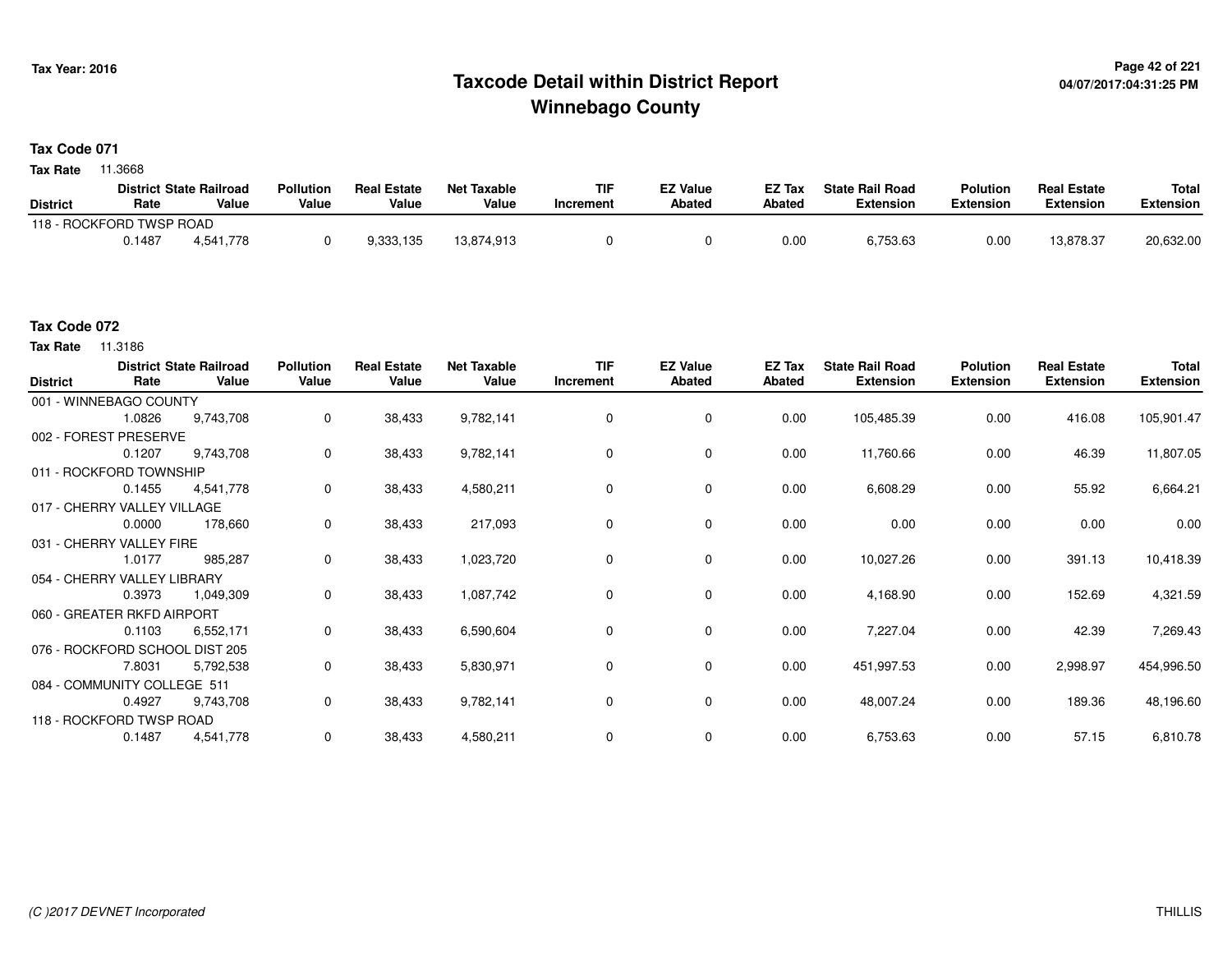## **Page 43 of 221 Taxcode Detail within District ReportWinnebago County**

# **04/07/2017:04:31:25 PM**

#### **Tax Code 073**

**Tax Rate** 11.4308

| <b>District</b> | Rate                         | <b>District State Railroad</b><br>Value | <b>Pollution</b><br>Value | <b>Real Estate</b><br>Value | <b>Net Taxable</b><br>Value | <b>TIF</b><br>Increment | <b>EZ Value</b><br><b>Abated</b> | <b>EZ Tax</b><br>Abated | <b>State Rail Road</b><br><b>Extension</b> | <b>Polution</b><br><b>Extension</b> | <b>Real Estate</b><br><b>Extension</b> | <b>Total</b><br><b>Extension</b> |
|-----------------|------------------------------|-----------------------------------------|---------------------------|-----------------------------|-----------------------------|-------------------------|----------------------------------|-------------------------|--------------------------------------------|-------------------------------------|----------------------------------------|----------------------------------|
|                 | 001 - WINNEBAGO COUNTY       |                                         |                           |                             |                             |                         |                                  |                         |                                            |                                     |                                        |                                  |
|                 | 1.0826                       | 9,743,708                               | 0                         | 30,560                      | 9,774,268                   | 0                       | 0                                | 0.00                    | 105,485.39                                 | 0.00                                | 330.84                                 | 105,816.23                       |
|                 | 002 - FOREST PRESERVE        |                                         |                           |                             |                             |                         |                                  |                         |                                            |                                     |                                        |                                  |
|                 | 0.1207                       | 9,743,708                               | 0                         | 30,560                      | 9,774,268                   | 0                       | 0                                | 0.00                    | 11,760.66                                  | 0.00                                | 36.89                                  | 11,797.55                        |
|                 | 011 - ROCKFORD TOWNSHIP      |                                         |                           |                             |                             |                         |                                  |                         |                                            |                                     |                                        |                                  |
|                 | 0.1455                       | 4,541,778                               | 0                         | 30,560                      | 4,572,338                   | $\Omega$                | 0                                | 0.00                    | 6,608.29                                   | 0.00                                | 44.46                                  | 6,652.75                         |
|                 | 043 - WEST SUBURBAN FIRE     |                                         |                           |                             |                             |                         |                                  |                         |                                            |                                     |                                        |                                  |
|                 | 0.5762                       | 38,874                                  | 0                         | 30,560                      | 69,434                      | 0                       | 0                                | 0.00                    | 223.99                                     | 0.00                                | 176.09                                 | 400.08                           |
|                 | 046 - ROCKFORD PARK DISTRICT |                                         |                           |                             |                             |                         |                                  |                         |                                            |                                     |                                        |                                  |
|                 | 1.1544                       | 4,783,591                               | 0                         | 30,560                      | 4,814,151                   | $\Omega$                | 0                                | 0.00                    | 55,221.77                                  | 0.00                                | 352.78                                 | 55,574.55                        |
|                 | 058 - WINNEBAGO LIBRARY      |                                         |                           |                             |                             |                         |                                  |                         |                                            |                                     |                                        |                                  |
|                 | 0.2177                       | $\mathbf 0$                             | 0                         | 30,560                      | 30,560                      | 0                       | $\mathbf 0$                      | 0.00                    | 0.00                                       | 0.00                                | 66.53                                  | 66.53                            |
|                 | 060 - GREATER RKFD AIRPORT   |                                         |                           |                             |                             |                         |                                  |                         |                                            |                                     |                                        |                                  |
|                 | 0.1103                       | 6,552,171                               | 0                         | 30,560                      | 6,582,731                   | 0                       | 0                                | 0.00                    | 7,227.04                                   | 0.00                                | 33.71                                  | 7,260.75                         |
|                 | 062 - RKFD - WINN DRAINAGE   |                                         |                           |                             |                             |                         |                                  |                         |                                            |                                     |                                        |                                  |
|                 | 0.0000                       | $\mathbf 0$                             | 0                         | 30,560                      | 30,560                      | 0                       | 0                                | 0.00                    | 0.00                                       | 0.00                                | 0.00                                   | 0.00                             |
|                 | 082 - WINNEBAGO UNIT SD #323 |                                         |                           |                             |                             |                         |                                  |                         |                                            |                                     |                                        |                                  |
|                 | 7.3820                       | 1,880,267                               | 0                         | 30,560                      | 1,910,827                   | 0                       | 0                                | 0.00                    | 138,801.31                                 | 0.00                                | 2,255.94                               | 141,057.25                       |
|                 | 084 - COMMUNITY COLLEGE 511  |                                         |                           |                             |                             |                         |                                  |                         |                                            |                                     |                                        |                                  |
|                 | 0.4927                       | 9,743,708                               | 0                         | 30,560                      | 9,774,268                   | 0                       | 0                                | 0.00                    | 48,007.24                                  | 0.00                                | 150.57                                 | 48,157.81                        |
|                 | 118 - ROCKFORD TWSP ROAD     |                                         |                           |                             |                             |                         |                                  |                         |                                            |                                     |                                        |                                  |
|                 | 0.1487                       | 4,541,778                               | 0                         | 30,560                      | 4,572,338                   | 0                       | 0                                | 0.00                    | 6,753.63                                   | 0.00                                | 45.44                                  | 6,799.07                         |

### **Tax Code 076**

|                       |                         | <b>District State Railroad</b> | <b>Pollution</b> | <b>Real Estate</b> | Net Taxable | <b>TIF</b> | <b>EZ Value</b> | EZ Tax | <b>State Rail Road</b> | <b>Polution</b>  | <b>Real Estate</b> | <b>Total</b>     |
|-----------------------|-------------------------|--------------------------------|------------------|--------------------|-------------|------------|-----------------|--------|------------------------|------------------|--------------------|------------------|
| <b>District</b>       | Rate                    | Value                          | Value            | Value              | Value       | Increment  | <b>Abated</b>   | Abated | <b>Extension</b>       | <b>Extension</b> | <b>Extension</b>   | <b>Extension</b> |
|                       | 001 - WINNEBAGO COUNTY  |                                |                  |                    |             |            |                 |        |                        |                  |                    |                  |
|                       | 1.0826                  | 9,743,708                      | 0                | 1,007,980          | 10,751,688  |            | 0               | 0.00   | 105.485.39             | 0.00             | 10.912.39          | 116,397.78       |
|                       | 002 - FOREST PRESERVE   |                                |                  |                    |             |            |                 |        |                        |                  |                    |                  |
|                       | 0.1207                  | 9,743,708                      | 0                | 1,007,980          | 10,751,688  |            | 0               | 0.00   | 11,760.66              | 0.00             | 1,216.63           | 12,977.29        |
|                       | 011 - ROCKFORD TOWNSHIP |                                |                  |                    |             |            |                 |        |                        |                  |                    |                  |
|                       | 0.1455                  | 4.541.778                      | 0                | 1,007,980          | 5,549,758   |            | 0               | 0.00   | 6,608.29               | 0.00             | 1,466.61           | 8,074.90         |
| 019 - LOVES PARK CITY |                         |                                |                  |                    |             |            |                 |        |                        |                  |                    |                  |
|                       | 0.0000                  | 0                              | 0                | 1,007,980          | 1,007,980   |            | 0               | 0.00   | 0.00                   | 0.00             | 0.00               | 0.00             |
|                       |                         |                                |                  |                    |             |            |                 |        |                        |                  |                    |                  |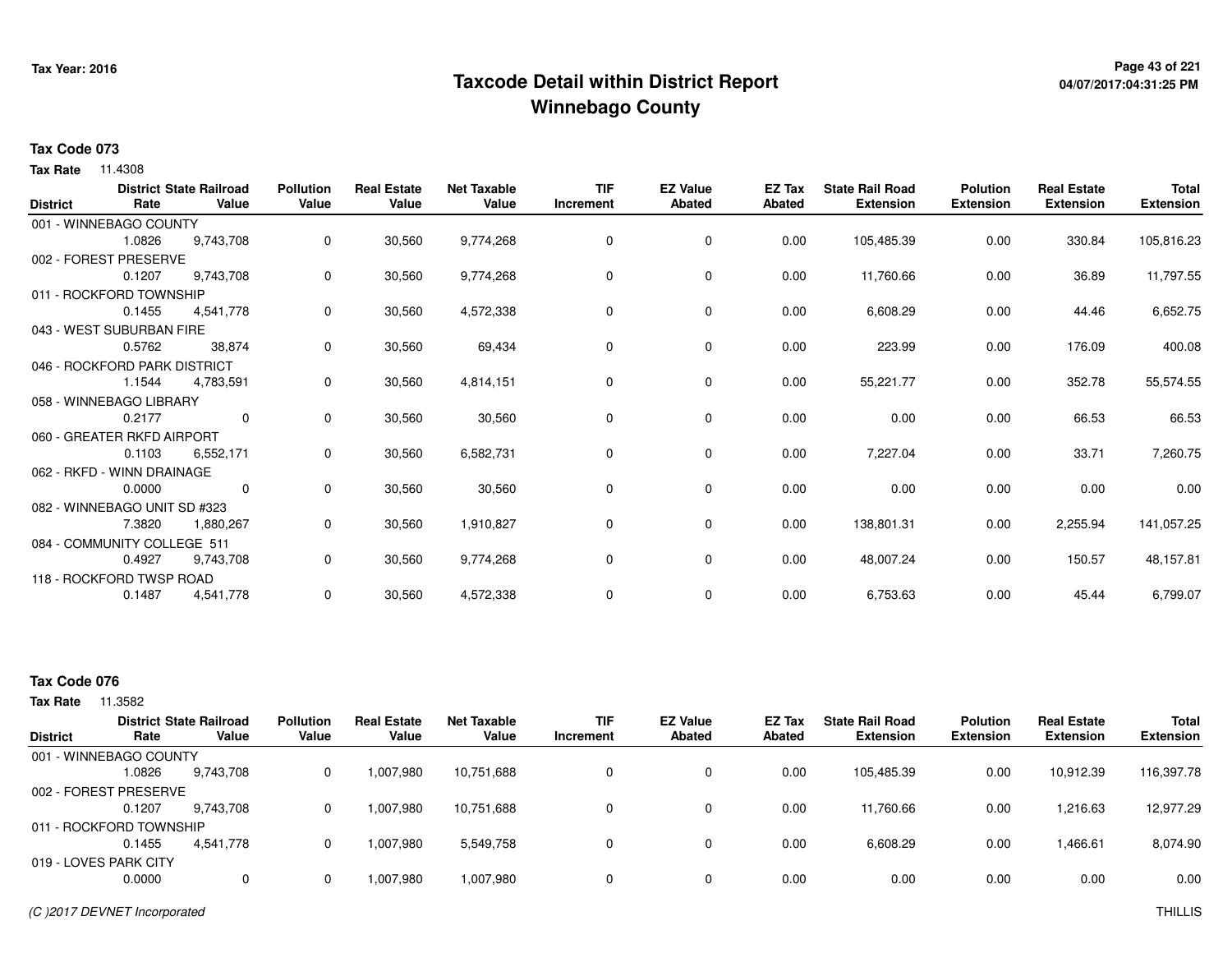## **Page 44 of 221 Taxcode Detail within District ReportWinnebago County**

# **04/07/2017:04:31:25 PM**

#### **Tax Code 076**

**Tax Rate** 11.3582

|                 |                                | <b>District State Railroad</b> | <b>Pollution</b> | <b>Real Estate</b> | <b>Net Taxable</b> | <b>TIF</b> | <b>EZ Value</b> | <b>EZ Tax</b> | <b>State Rail Road</b> | <b>Polution</b>  | <b>Real Estate</b> | <b>Total</b>     |
|-----------------|--------------------------------|--------------------------------|------------------|--------------------|--------------------|------------|-----------------|---------------|------------------------|------------------|--------------------|------------------|
| <b>District</b> | Rate                           | Value                          | Value            | Value              | Value              | Increment  | <b>Abated</b>   | Abated        | <b>Extension</b>       | <b>Extension</b> | <b>Extension</b>   | <b>Extension</b> |
|                 | 046 - ROCKFORD PARK DISTRICT   |                                |                  |                    |                    |            |                 |               |                        |                  |                    |                  |
|                 | 1.1544                         | 4,783,591                      | 0                | 1,007,980          | 5,791,571          | 0          | 0               | 0.00          | 55,221.77              | 0.00             | 11,636.12          | 66,857.89        |
|                 | 055 - NORTH SUBURBAN LIBRARY   |                                |                  |                    |                    |            |                 |               |                        |                  |                    |                  |
|                 | 0.3002                         | 826,221                        | 0                | 1,007,980          | 1,834,201          | 0          | 0               | 0.00          | 2,480.31               | 0.00             | 3,025.96           | 5,506.27         |
|                 | 060 - GREATER RKFD AIRPORT     |                                |                  |                    |                    |            |                 |               |                        |                  |                    |                  |
|                 | 0.1103                         | 6,552,171                      | 0                | 1,007,980          | 7,560,151          | 0          | 0               | 0.00          | 7,227.04               | 0.00             | 1,111.80           | 8,338.84         |
|                 | 076 - ROCKFORD SCHOOL DIST 205 |                                |                  |                    |                    |            |                 |               |                        |                  |                    |                  |
|                 | 7.8031                         | 5,792,538                      | 0                | 1,007,980          | 6,800,518          | 0          | $\mathbf 0$     | 0.00          | 451,997.53             | 0.00             | 78,653.69          | 530,651.22       |
|                 | 084 - COMMUNITY COLLEGE 511    |                                |                  |                    |                    |            |                 |               |                        |                  |                    |                  |
|                 | 0.4927                         | 9,743,708                      | 0                | 1,007,980          | 10,751,688         | 0          | 0               | 0.00          | 48,007.24              | 0.00             | 4,966.32           | 52,973.56        |
|                 | 118 - ROCKFORD TWSP ROAD       |                                |                  |                    |                    |            |                 |               |                        |                  |                    |                  |
|                 | 0.1487                         | 4,541,778                      | 0                | 1,007,980          | 5,549,758          | 0          | 0               | 0.00          | 6,753.63               | 0.00             | 1,498.87           | 8,252.50         |
|                 | 136 - HARVEST HILLS SSA        |                                |                  |                    |                    |            |                 |               |                        |                  |                    |                  |
|                 | 0.0000                         | $\mathbf 0$                    | 0                | 1,007,980          | 1,007,980          | 0          | $\mathbf 0$     | 0.00          | 0.00                   | 0.00             | 0.00               | 0.00             |
|                 |                                |                                |                  |                    |                    |            |                 |               |                        |                  |                    |                  |

### **Tax Code 077**

| <b>District</b> | Rate                           | <b>District State Railroad</b><br>Value | <b>Pollution</b><br>Value | <b>Real Estate</b><br>Value | <b>Net Taxable</b><br>Value | <b>TIF</b><br>Increment | <b>EZ Value</b><br><b>Abated</b> | EZ Tax<br><b>Abated</b> | <b>State Rail Road</b><br><b>Extension</b> | <b>Polution</b><br><b>Extension</b> | <b>Real Estate</b><br><b>Extension</b> | <b>Total</b><br><b>Extension</b> |
|-----------------|--------------------------------|-----------------------------------------|---------------------------|-----------------------------|-----------------------------|-------------------------|----------------------------------|-------------------------|--------------------------------------------|-------------------------------------|----------------------------------------|----------------------------------|
|                 | 001 - WINNEBAGO COUNTY         |                                         |                           |                             |                             |                         |                                  |                         |                                            |                                     |                                        |                                  |
|                 | 1.0826                         | 9,743,708                               | 0                         | 130,653                     | 9,874,361                   | 0                       | 0                                | 0.00                    | 105,485.39                                 | 0.00                                | 1,414.45                               | 106,899.84                       |
|                 | 002 - FOREST PRESERVE          |                                         |                           |                             |                             |                         |                                  |                         |                                            |                                     |                                        |                                  |
|                 | 0.1207                         | 9,743,708                               | 0                         | 130,653                     | 9,874,361                   | 0                       | 0                                | 0.00                    | 11,760.66                                  | 0.00                                | 157.70                                 | 11,918.36                        |
|                 | 011 - ROCKFORD TOWNSHIP        |                                         |                           |                             |                             |                         |                                  |                         |                                            |                                     |                                        |                                  |
|                 | 0.1455                         | 4,541,778                               | 0                         | 130,653                     | 4,672,431                   | 0                       | 0                                | 0.00                    | 6,608.29                                   | 0.00                                | 190.10                                 | 6,798.39                         |
|                 | 019 - LOVES PARK CITY          |                                         |                           |                             |                             |                         |                                  |                         |                                            |                                     |                                        |                                  |
|                 | 0.0000                         | $\mathbf 0$                             | 0                         | 130,653                     | 130,653                     | 0                       | $\mathbf 0$                      | 0.00                    | 0.00                                       | 0.00                                | 0.00                                   | 0.00                             |
|                 | 046 - ROCKFORD PARK DISTRICT   |                                         |                           |                             |                             |                         |                                  |                         |                                            |                                     |                                        |                                  |
|                 | 1.1544                         | 4,783,591                               | 0                         | 130,653                     | 4,914,244                   | 0                       | 0                                | 0.00                    | 55,221.77                                  | 0.00                                | 1,508.26                               | 56,730.03                        |
|                 | 051 - ROCK RIVER WATER REC     |                                         |                           |                             |                             |                         |                                  |                         |                                            |                                     |                                        |                                  |
|                 | 0.2082                         | 5,101,328                               | 0                         | 130,653                     | 5,231,981                   | 0                       | 0                                | 0.00                    | 10,620.96                                  | 0.00                                | 272.02                                 | 10,892.98                        |
|                 | 060 - GREATER RKFD AIRPORT     |                                         |                           |                             |                             |                         |                                  |                         |                                            |                                     |                                        |                                  |
|                 | 0.1103                         | 6,552,171                               | 0                         | 130,653                     | 6,682,824                   | 0                       | 0                                | 0.00                    | 7,227.04                                   | 0.00                                | 144.11                                 | 7,371.15                         |
|                 | 076 - ROCKFORD SCHOOL DIST 205 |                                         |                           |                             |                             |                         |                                  |                         |                                            |                                     |                                        |                                  |
|                 | 7.8031                         | 5,792,538                               | 0                         | 130,653                     | 5,923,191                   | 0                       | 0                                | 0.00                    | 451,997.53                                 | 0.00                                | 10,194.98                              | 462,192.51                       |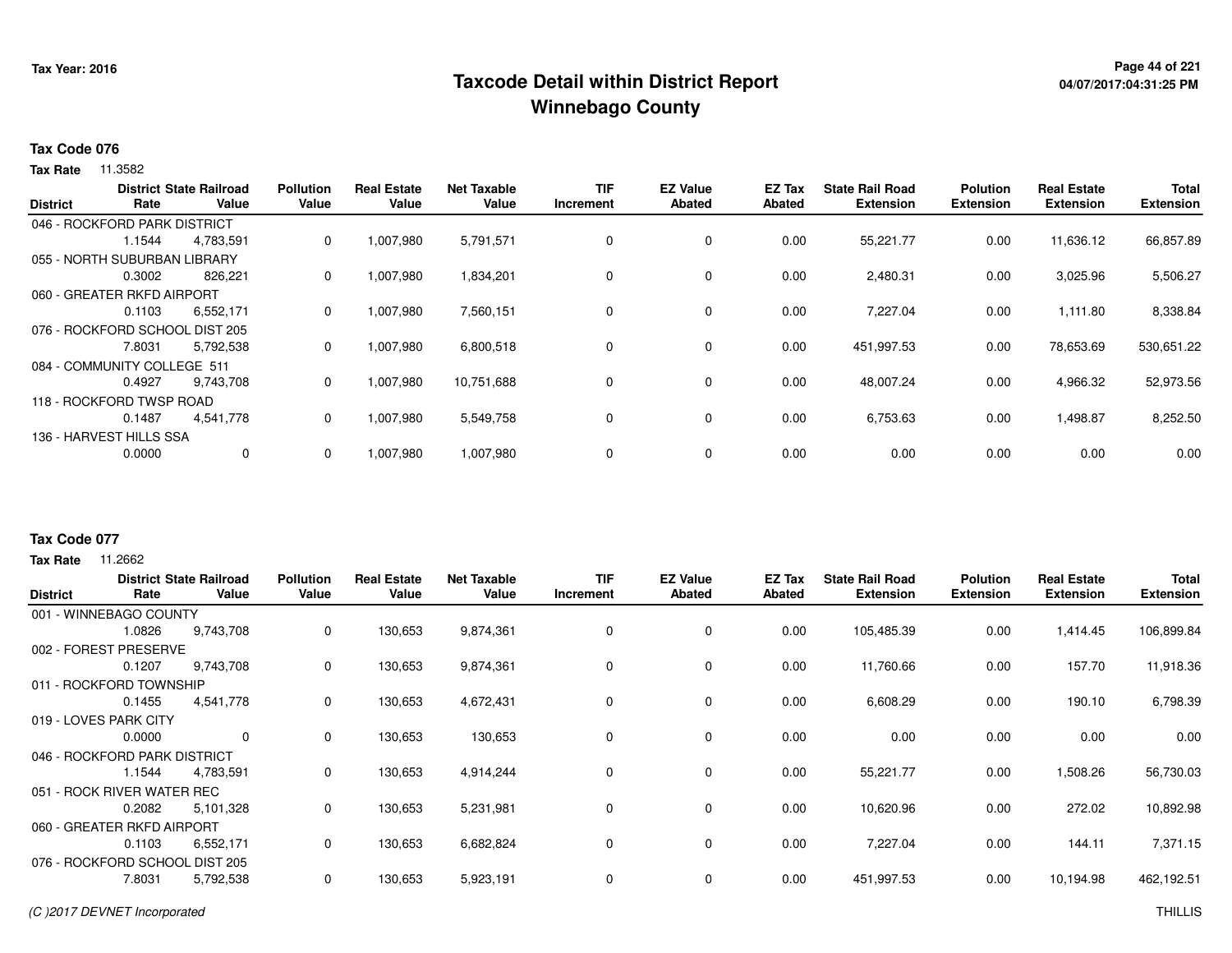## **Page 45 of 221 Taxcode Detail within District ReportWinnebago County**

#### **Tax Code 077**

**Tax Rate** 11.2662

|        |           | <b>Pollution</b>                                                                                                     | <b>Real Estate</b> | Net Taxable | <b>TIF</b> | <b>EZ Value</b> | <b>EZ Tax</b> | <b>State Rail Road</b> | <b>Polution</b>  | <b>Real Estate</b> | <b>Total</b>     |
|--------|-----------|----------------------------------------------------------------------------------------------------------------------|--------------------|-------------|------------|-----------------|---------------|------------------------|------------------|--------------------|------------------|
| Rate   | Value     | Value                                                                                                                | Value              | Value       | Increment  | <b>Abated</b>   | Abated        | <b>Extension</b>       | <b>Extension</b> | <b>Extension</b>   | <b>Extension</b> |
|        |           |                                                                                                                      |                    |             |            |                 |               |                        |                  |                    |                  |
| 0.4927 | 9.743.708 |                                                                                                                      | 130.653            | 9.874.361   |            |                 | 0.00          | 48.007.24              | 0.00             | 643.73             | 48,650.97        |
|        |           |                                                                                                                      |                    |             |            |                 |               |                        |                  |                    |                  |
| 0.1487 | 4.541.778 |                                                                                                                      | 130,653            | 4,672,431   |            |                 | 0.00          | 6,753.63               | 0.00             | 194.28             | 6,947.91         |
|        |           |                                                                                                                      |                    |             |            |                 |               |                        |                  |                    |                  |
| 0.0000 | 0         |                                                                                                                      | 130,653            | 130,653     |            |                 | 0.00          | 0.00                   | 0.00             | 0.00               | 0.00             |
|        |           | <b>District State Railroad</b><br>084 - COMMUNITY COLLEGE 511<br>118 - ROCKFORD TWSP ROAD<br>136 - HARVEST HILLS SSA |                    |             |            |                 |               |                        |                  |                    |                  |

#### **Tax Code 078**

| <b>District</b> | Rate                           | <b>District State Railroad</b><br>Value | <b>Pollution</b><br>Value | <b>Real Estate</b><br>Value | <b>Net Taxable</b><br>Value | <b>TIF</b><br>Increment | <b>EZ Value</b><br>Abated | EZ Tax<br><b>Abated</b> | <b>State Rail Road</b><br><b>Extension</b> | <b>Polution</b><br><b>Extension</b> | <b>Real Estate</b><br><b>Extension</b> | <b>Total</b><br><b>Extension</b> |
|-----------------|--------------------------------|-----------------------------------------|---------------------------|-----------------------------|-----------------------------|-------------------------|---------------------------|-------------------------|--------------------------------------------|-------------------------------------|----------------------------------------|----------------------------------|
|                 | 001 - WINNEBAGO COUNTY         |                                         |                           |                             |                             |                         |                           |                         |                                            |                                     |                                        |                                  |
|                 | 1.0826                         | 9,743,708                               | $\mathbf 0$               | 278,262                     | 10,021,970                  | 0                       | 0                         | 0.00                    | 105,485.39                                 | 0.00                                | 3,012.46                               | 108,497.85                       |
|                 | 002 - FOREST PRESERVE          |                                         |                           |                             |                             |                         |                           |                         |                                            |                                     |                                        |                                  |
|                 | 0.1207                         | 9,743,708                               | 0                         | 278,262                     | 10,021,970                  | 0                       | 0                         | 0.00                    | 11,760.66                                  | 0.00                                | 335.86                                 | 12,096.52                        |
|                 | 006 - HARLEM TOWNSHIP          |                                         |                           |                             |                             |                         |                           |                         |                                            |                                     |                                        |                                  |
|                 | 0.1116                         | $\mathbf 0$                             | $\Omega$                  | 278,262                     | 278,262                     | $\Omega$                | 0                         | 0.00                    | 0.00                                       | 0.00                                | 310.54                                 | 310.54                           |
|                 | 019 - LOVES PARK CITY          |                                         |                           |                             |                             |                         |                           |                         |                                            |                                     |                                        |                                  |
|                 | 0.0000                         | $\mathbf 0$                             | 0                         | 278,262                     | 278,262                     | 0                       | 0                         | 0.00                    | 0.00                                       | 0.00                                | 0.00                                   | 0.00                             |
|                 | 046 - ROCKFORD PARK DISTRICT   |                                         |                           |                             |                             |                         |                           |                         |                                            |                                     |                                        |                                  |
|                 | 1.1544                         | 4.783.591                               | 0                         | 278,262                     | 5,061,853                   | 0                       | 0                         | 0.00                    | 55,221.77                                  | 0.00                                | 3,212.26                               | 58,434.03                        |
|                 | 051 - ROCK RIVER WATER REC     |                                         |                           |                             |                             |                         |                           |                         |                                            |                                     |                                        |                                  |
|                 | 0.2082                         | 5,101,328                               | 0                         | 278,262                     | 5,379,590                   | 0                       | $\mathbf 0$               | 0.00                    | 10,620.96                                  | 0.00                                | 579.34                                 | 11,200.30                        |
|                 | 060 - GREATER RKFD AIRPORT     |                                         |                           |                             |                             |                         |                           |                         |                                            |                                     |                                        |                                  |
|                 | 0.1103                         | 6,552,171                               | 0                         | 278,262                     | 6,830,433                   | 0                       | 0                         | 0.00                    | 7,227.04                                   | 0.00                                | 306.92                                 | 7,533.96                         |
|                 | 076 - ROCKFORD SCHOOL DIST 205 |                                         |                           |                             |                             |                         |                           |                         |                                            |                                     |                                        |                                  |
|                 | 7.8031                         | 5,792,538                               | 0                         | 278,262                     | 6,070,800                   | 0                       | $\mathbf 0$               | 0.00                    | 451,997.53                                 | 0.00                                | 21,713.06                              | 473,710.59                       |
|                 | 084 - COMMUNITY COLLEGE 511    |                                         |                           |                             |                             |                         |                           |                         |                                            |                                     |                                        |                                  |
|                 | 0.4927                         | 9,743,708                               | 0                         | 278,262                     | 10,021,970                  | 0                       | 0                         | 0.00                    | 48,007.24                                  | 0.00                                | 1,371.00                               | 49,378.24                        |
|                 | 113 - HARLEM TWSP ROAD         |                                         |                           |                             |                             |                         |                           |                         |                                            |                                     |                                        |                                  |
|                 | 0.0470                         | $\mathbf 0$                             | 0                         | 278,262                     | 278,262                     | 0                       | 0                         | 0.00                    | 0.00                                       | 0.00                                | 130.78                                 | 130.78                           |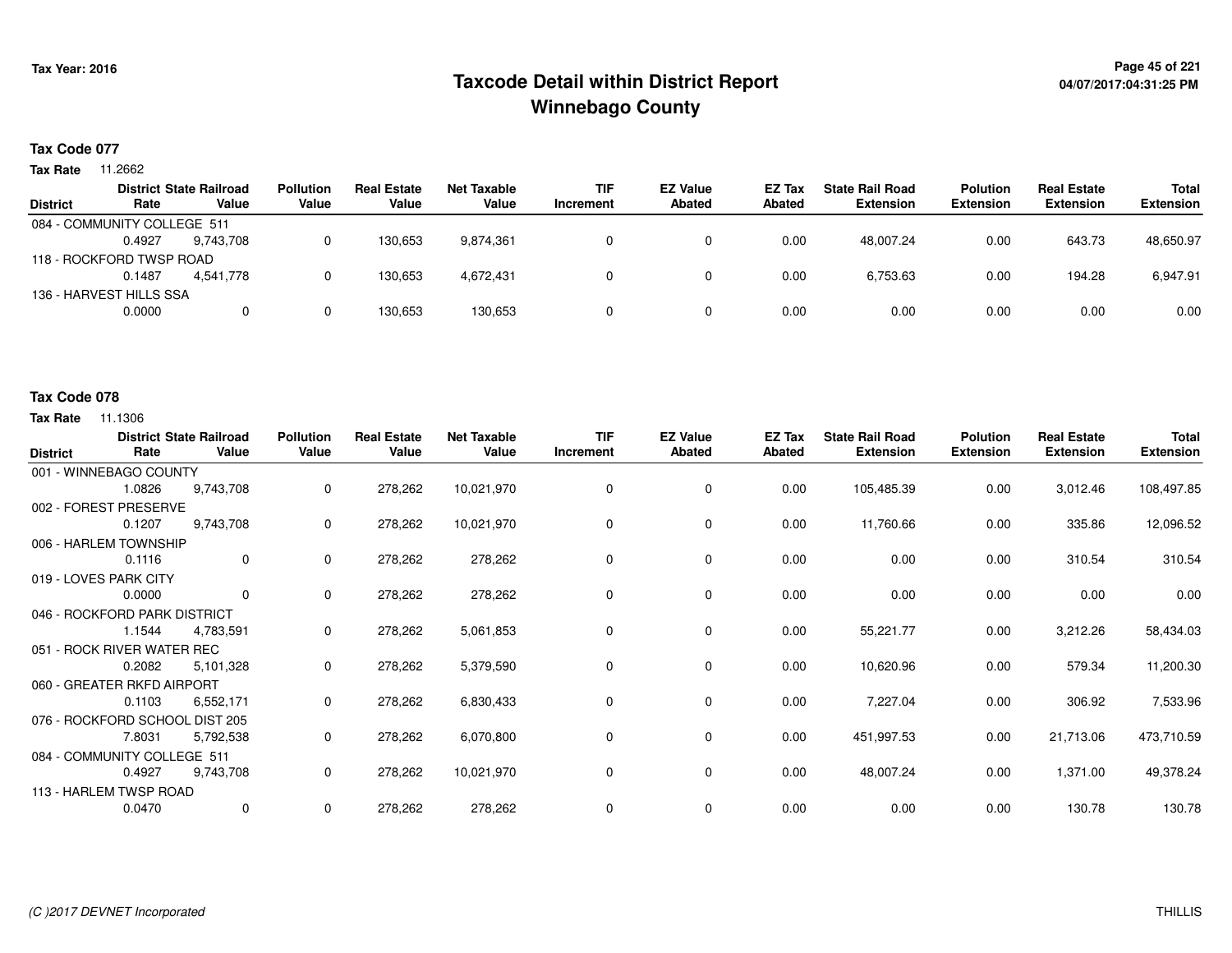## **Page 46 of 221 Taxcode Detail within District ReportWinnebago County**

# **04/07/2017:04:31:25 PM**

#### **Tax Code 082**

**Tax Rate** 15.1059

|                 |                                | <b>District State Railroad</b> | <b>Pollution</b> | <b>Real Estate</b> | <b>Net Taxable</b> | <b>TIF</b> | <b>EZ Value</b> | <b>EZ Tax</b> | <b>State Rail Road</b> | <b>Polution</b>  | <b>Real Estate</b> | <b>Total</b>     |
|-----------------|--------------------------------|--------------------------------|------------------|--------------------|--------------------|------------|-----------------|---------------|------------------------|------------------|--------------------|------------------|
| <b>District</b> | Rate                           | Value                          | Value            | Value              | Value              | Increment  | <b>Abated</b>   | <b>Abated</b> | <b>Extension</b>       | <b>Extension</b> | <b>Extension</b>   | <b>Extension</b> |
|                 | 001 - WINNEBAGO COUNTY         |                                |                  |                    |                    |            |                 |               |                        |                  |                    |                  |
|                 | 1.0826                         | 9,743,708                      | 0                | 340,978            | 10,084,686         | 5,358      | 0               | 0.00          | 105,485.39             | 0.00             | 3,691.43           | 109,176.82       |
|                 | 002 - FOREST PRESERVE          |                                |                  |                    |                    |            |                 |               |                        |                  |                    |                  |
|                 | 0.1207                         | 9,743,708                      | 0                | 340,978            | 10,084,686         | 5,358      | $\mathbf 0$     | 0.00          | 11,760.66              | 0.00             | 411.56             | 12,172.22        |
|                 | 011 - ROCKFORD TOWNSHIP        |                                |                  |                    |                    |            |                 |               |                        |                  |                    |                  |
|                 | 0.1455                         | 4,541,778                      | 0                | 340,978            | 4,882,756          | 5,358      | 0               | 0.00          | 6,608.29               | 0.00             | 496.12             | 7,104.41         |
|                 | 023 - ROCKFORD CITY            |                                |                  |                    |                    |            |                 |               |                        |                  |                    |                  |
|                 | 3.3207                         | 3,783,711                      | 0                | 340,978            | 4,124,689          | 5,358      | 0               | 0.00          | 125,645.72             | 0.00             | 11,322.86          | 136,968.58       |
|                 | 046 - ROCKFORD PARK DISTRICT   |                                |                  |                    |                    |            |                 |               |                        |                  |                    |                  |
|                 | 1.1544                         | 4,783,591                      | 0                | 340,978            | 5,124,569          | 5,358      | 0               | 0.00          | 55,221.77              | 0.00             | 3,936.25           | 59,158.02        |
|                 | 051 - ROCK RIVER WATER REC     |                                |                  |                    |                    |            |                 |               |                        |                  |                    |                  |
|                 | 0.2082                         | 5,101,328                      | 0                | 340,978            | 5,442,306          | 5,358      | 0               | 0.00          | 10,620.96              | 0.00             | 709.92             | 11,330.88        |
|                 | 059 - ROCKFORD CITY LIBRARY    |                                |                  |                    |                    |            |                 |               |                        |                  |                    |                  |
|                 | 0.5190                         | 3,783,711                      | 0                | 340,978            | 4,124,689          | 5,358      | $\mathbf 0$     | 0.00          | 19,637.46              | 0.00             | 1,769.68           | 21,407.14        |
|                 | 060 - GREATER RKFD AIRPORT     |                                |                  |                    |                    |            |                 |               |                        |                  |                    |                  |
|                 | 0.1103                         | 6,552,171                      | 0                | 340,978            | 6,893,149          | 5,358      | 0               | 0.00          | 7,227.04               | 0.00             | 376.10             | 7,603.14         |
|                 | 063 - WESTSIDE TIF #2          |                                |                  |                    |                    |            |                 |               |                        |                  |                    |                  |
|                 | 0.0000                         | 0                              | 0                | 5,358              | 5,358              | 5,358      | 0               | 0.00          | 0.00                   | 0.00             | 0.00               | 0.00             |
|                 | 076 - ROCKFORD SCHOOL DIST 205 |                                |                  |                    |                    |            |                 |               |                        |                  |                    |                  |
|                 | 7.8031                         | 5,792,538                      | 0                | 340,978            | 6,133,516          | 5,358      | 0               | 0.00          | 451,997.53             | 0.00             | 26,606.85          | 478,604.38       |
|                 | 084 - COMMUNITY COLLEGE 511    |                                |                  |                    |                    |            |                 |               |                        |                  |                    |                  |
|                 | 0.4927                         | 9,743,708                      | 0                | 340,978            | 10,084,686         | 5,358      | 0               | 0.00          | 48,007.24              | 0.00             | 1,680.00           | 49,687.24        |
|                 | 118 - ROCKFORD TWSP ROAD       |                                |                  |                    |                    |            |                 |               |                        |                  |                    |                  |
|                 | 0.1487                         | 4,541,778                      | 0                | 340,978            | 4,882,756          | 5,358      | 0               | 0.00          | 6,753.63               | 0.00             | 507.03             | 7,260.66         |
|                 |                                |                                |                  |                    |                    |            |                 |               |                        |                  |                    |                  |

#### **Tax Code 083**

| Tax Rate        | 11.8424                 |                                         |                           |                             |                             |                         |                                  |                  |                                            |                                     |                                        |                                  |
|-----------------|-------------------------|-----------------------------------------|---------------------------|-----------------------------|-----------------------------|-------------------------|----------------------------------|------------------|--------------------------------------------|-------------------------------------|----------------------------------------|----------------------------------|
| <b>District</b> | Rate                    | <b>District State Railroad</b><br>Value | <b>Pollution</b><br>Value | <b>Real Estate</b><br>Value | <b>Net Taxable</b><br>Value | <b>TIF</b><br>Increment | <b>EZ Value</b><br><b>Abated</b> | EZ Tax<br>Abated | <b>State Rail Road</b><br><b>Extension</b> | <b>Polution</b><br><b>Extension</b> | <b>Real Estate</b><br><b>Extension</b> | <b>Total</b><br><b>Extension</b> |
|                 | 001 - WINNEBAGO COUNTY  |                                         |                           |                             |                             |                         |                                  |                  |                                            |                                     |                                        |                                  |
|                 | 1.0826                  | 9.743.708                               |                           | 570.020                     | 10,313,728                  |                         |                                  | 0.00             | 105.485.39                                 | 0.00                                | 6.171.04                               | 111,656.43                       |
|                 | 002 - FOREST PRESERVE   |                                         |                           |                             |                             |                         |                                  |                  |                                            |                                     |                                        |                                  |
|                 | 0.1207                  | 9.743.708                               |                           | 570.020                     | 10,313,728                  |                         |                                  | 0.00             | 11.760.66                                  | 0.00                                | 688.01                                 | 12,448.67                        |
|                 | 011 - ROCKFORD TOWNSHIP |                                         |                           |                             |                             |                         |                                  |                  |                                            |                                     |                                        |                                  |
|                 | 0.1455                  | 4,541,778                               |                           | 570,020                     | 5,111,798                   |                         |                                  | 0.00             | 6,608.29                                   | 0.00                                | 829.38                                 | 7,437.67                         |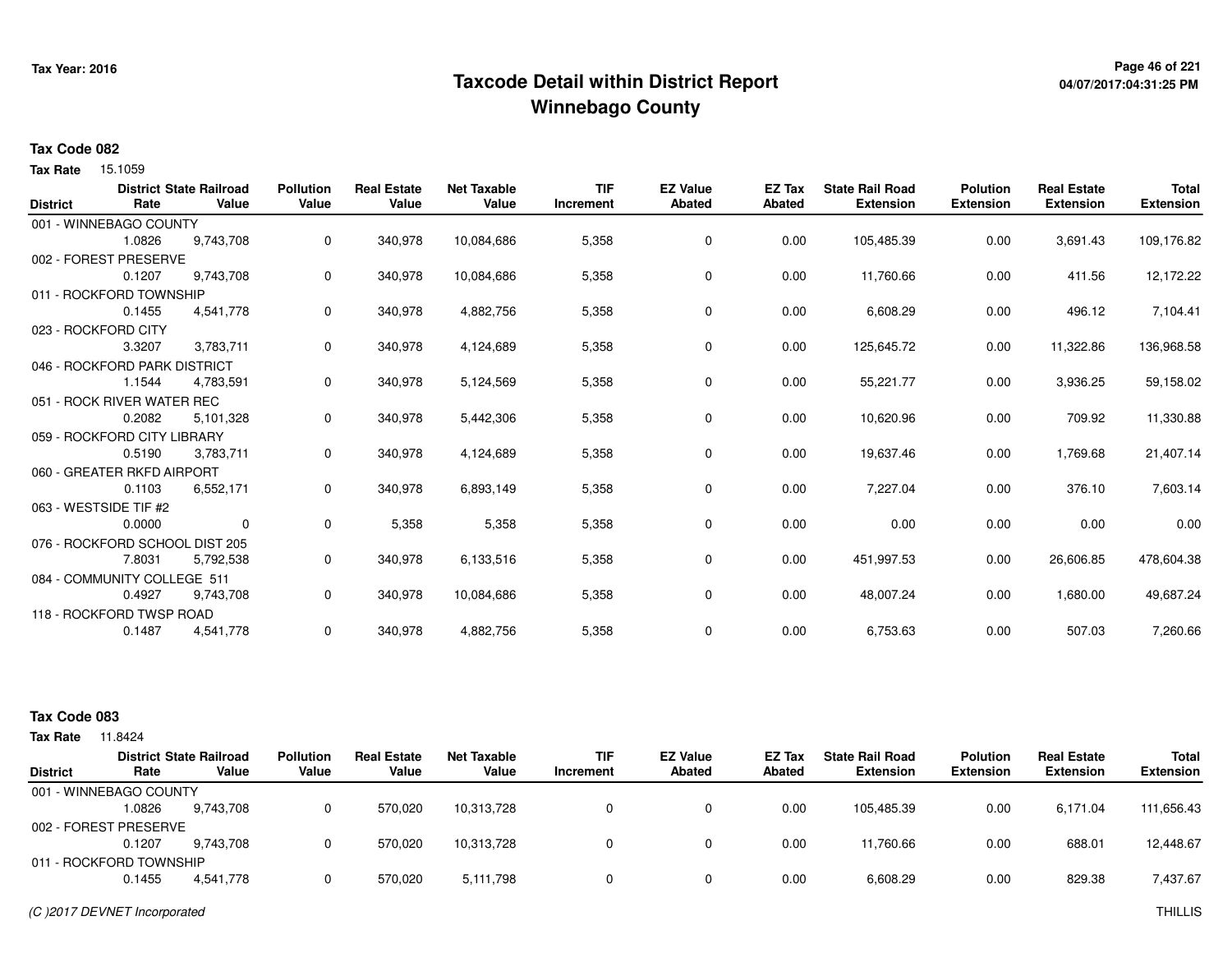## <sup>Page 47</sup> of 221<br>Taxcode Detail within District Report های این موجود به موجود می دان به این موجود به موجود به موجود به موجود می **Winnebago County**

# **04/07/2017:04:31:25 PM**

#### **Tax Code 083**

**Tax Rate** 11.8424

| <b>District</b>                | Rate   | <b>District State Railroad</b><br>Value | <b>Pollution</b><br>Value | <b>Real Estate</b><br>Value | <b>Net Taxable</b><br>Value | <b>TIF</b><br>Increment | <b>EZ Value</b><br><b>Abated</b> | EZ Tax<br><b>Abated</b> | <b>State Rail Road</b><br><b>Extension</b> | <b>Polution</b><br><b>Extension</b> | <b>Real Estate</b><br><b>Extension</b> | <b>Total</b><br><b>Extension</b> |
|--------------------------------|--------|-----------------------------------------|---------------------------|-----------------------------|-----------------------------|-------------------------|----------------------------------|-------------------------|--------------------------------------------|-------------------------------------|----------------------------------------|----------------------------------|
| 043 - WEST SUBURBAN FIRE       |        |                                         |                           |                             |                             |                         |                                  |                         |                                            |                                     |                                        |                                  |
|                                | 0.5762 | 38,874                                  | 0                         | 570,020                     | 608,894                     | 0                       | 0                                | 0.00                    | 223.99                                     | 0.00                                | 3,284.46                               | 3,508.45                         |
| 046 - ROCKFORD PARK DISTRICT   |        |                                         |                           |                             |                             |                         |                                  |                         |                                            |                                     |                                        |                                  |
|                                | 1.1544 | 4,783,591                               | 0                         | 570,020                     | 5,353,611                   | 0                       | 0                                | 0.00                    | 55,221.77                                  | 0.00                                | 6,580.31                               | 61,802.08                        |
| 051 - ROCK RIVER WATER REC     |        |                                         |                           |                             |                             |                         |                                  |                         |                                            |                                     |                                        |                                  |
|                                | 0.2082 | 5,101,328                               | 0                         | 570,020                     | 5,671,348                   | 0                       | $\mathbf 0$                      | 0.00                    | 10,620.96                                  | 0.00                                | 1,186.78                               | 11,807.74                        |
| 060 - GREATER RKFD AIRPORT     |        |                                         |                           |                             |                             |                         |                                  |                         |                                            |                                     |                                        |                                  |
|                                | 0.1103 | 6,552,171                               | 0                         | 570,020                     | 7,122,191                   | 0                       | $\mathbf 0$                      | 0.00                    | 7,227.04                                   | 0.00                                | 628.73                                 | 7,855.77                         |
|                                |        | 064 - LINCOLN-ACRES STREET LIGHT        |                           |                             |                             |                         |                                  |                         |                                            |                                     |                                        |                                  |
|                                | 0.0000 | 0                                       | 0                         | 570,020                     | 570,020                     | $\Omega$                | $\mathbf 0$                      | 0.00                    | 0.00                                       | 0.00                                | 0.00                                   | 0.00                             |
| 076 - ROCKFORD SCHOOL DIST 205 |        |                                         |                           |                             |                             |                         |                                  |                         |                                            |                                     |                                        |                                  |
|                                | 7.8031 | 5,792,538                               | 0                         | 570,020                     | 6,362,558                   | 0                       | $\mathbf 0$                      | 0.00                    | 451,997.53                                 | 0.00                                | 44,479.23                              | 496,476.76                       |
| 084 - COMMUNITY COLLEGE 511    |        |                                         |                           |                             |                             |                         |                                  |                         |                                            |                                     |                                        |                                  |
|                                | 0.4927 | 9,743,708                               | 0                         | 570,020                     | 10,313,728                  | 0                       | 0                                | 0.00                    | 48,007.24                                  | 0.00                                | 2,808.49                               | 50,815.73                        |
| 118 - ROCKFORD TWSP ROAD       |        |                                         |                           |                             |                             |                         |                                  |                         |                                            |                                     |                                        |                                  |
|                                | 0.1487 | 4,541,778                               | 0                         | 570,020                     | 5,111,798                   | 0                       | 0                                | 0.00                    | 6,753.63                                   | 0.00                                | 847.62                                 | 7,601.25                         |

#### **Tax Code 084**

| <b>District</b> | Rate                           | <b>District State Railroad</b><br>Value | <b>Pollution</b><br>Value | <b>Real Estate</b><br>Value | <b>Net Taxable</b><br>Value | <b>TIF</b><br>Increment | <b>EZ Value</b><br><b>Abated</b> | EZ Tax<br>Abated | <b>State Rail Road</b><br><b>Extension</b> | <b>Polution</b><br><b>Extension</b> | <b>Real Estate</b><br><b>Extension</b> | <b>Total</b><br><b>Extension</b> |
|-----------------|--------------------------------|-----------------------------------------|---------------------------|-----------------------------|-----------------------------|-------------------------|----------------------------------|------------------|--------------------------------------------|-------------------------------------|----------------------------------------|----------------------------------|
|                 | 001 - WINNEBAGO COUNTY         |                                         |                           |                             |                             |                         |                                  |                  |                                            |                                     |                                        |                                  |
|                 | 1.0826                         | 9,743,708                               | 0                         | 513,217                     | 10,256,925                  | 0                       | 0                                | 0.00             | 105,485.39                                 | 0.00                                | 5,556.09                               | 111,041.48                       |
|                 | 002 - FOREST PRESERVE          |                                         |                           |                             |                             |                         |                                  |                  |                                            |                                     |                                        |                                  |
|                 | 0.1207                         | 9,743,708                               | 0                         | 513,217                     | 10,256,925                  | 0                       | $\mathbf 0$                      | 0.00             | 11,760.66                                  | 0.00                                | 619.45                                 | 12,380.11                        |
|                 | 011 - ROCKFORD TOWNSHIP        |                                         |                           |                             |                             |                         |                                  |                  |                                            |                                     |                                        |                                  |
|                 | 0.1455                         | 4,541,778                               | 0                         | 513,217                     | 5,054,995                   | 0                       | 0                                | 0.00             | 6,608.29                                   | 0.00                                | 746.73                                 | 7,355.02                         |
|                 | 040 - ROCK RIVER FIRE          |                                         |                           |                             |                             |                         |                                  |                  |                                            |                                     |                                        |                                  |
|                 | 0.0909                         | 0                                       | 0                         | 513,217                     | 513,217                     | 0                       | 0                                | 0.00             | 0.00                                       | 0.00                                | 466.52                                 | 466.52                           |
|                 | 046 - ROCKFORD PARK DISTRICT   |                                         |                           |                             |                             |                         |                                  |                  |                                            |                                     |                                        |                                  |
|                 | 1.1544                         | 4,783,591                               | 0                         | 513,217                     | 5,296,808                   | 0                       | 0                                | 0.00             | 55,221.77                                  | 0.00                                | 5,924.58                               | 61,146.35                        |
|                 | 060 - GREATER RKFD AIRPORT     |                                         |                           |                             |                             |                         |                                  |                  |                                            |                                     |                                        |                                  |
|                 | 0.1103                         | 6,552,171                               | 0                         | 513,217                     | 7,065,388                   | 0                       | 0                                | 0.00             | 7,227.04                                   | 0.00                                | 566.08                                 | 7,793.12                         |
|                 | 076 - ROCKFORD SCHOOL DIST 205 |                                         |                           |                             |                             |                         |                                  |                  |                                            |                                     |                                        |                                  |
|                 | 7.8031                         | 5,792,538                               | 0                         | 513,217                     | 6,305,755                   | 0                       | 0                                | 0.00             | 451,997.53                                 | 0.00                                | 40,046.84                              | 492,044.37                       |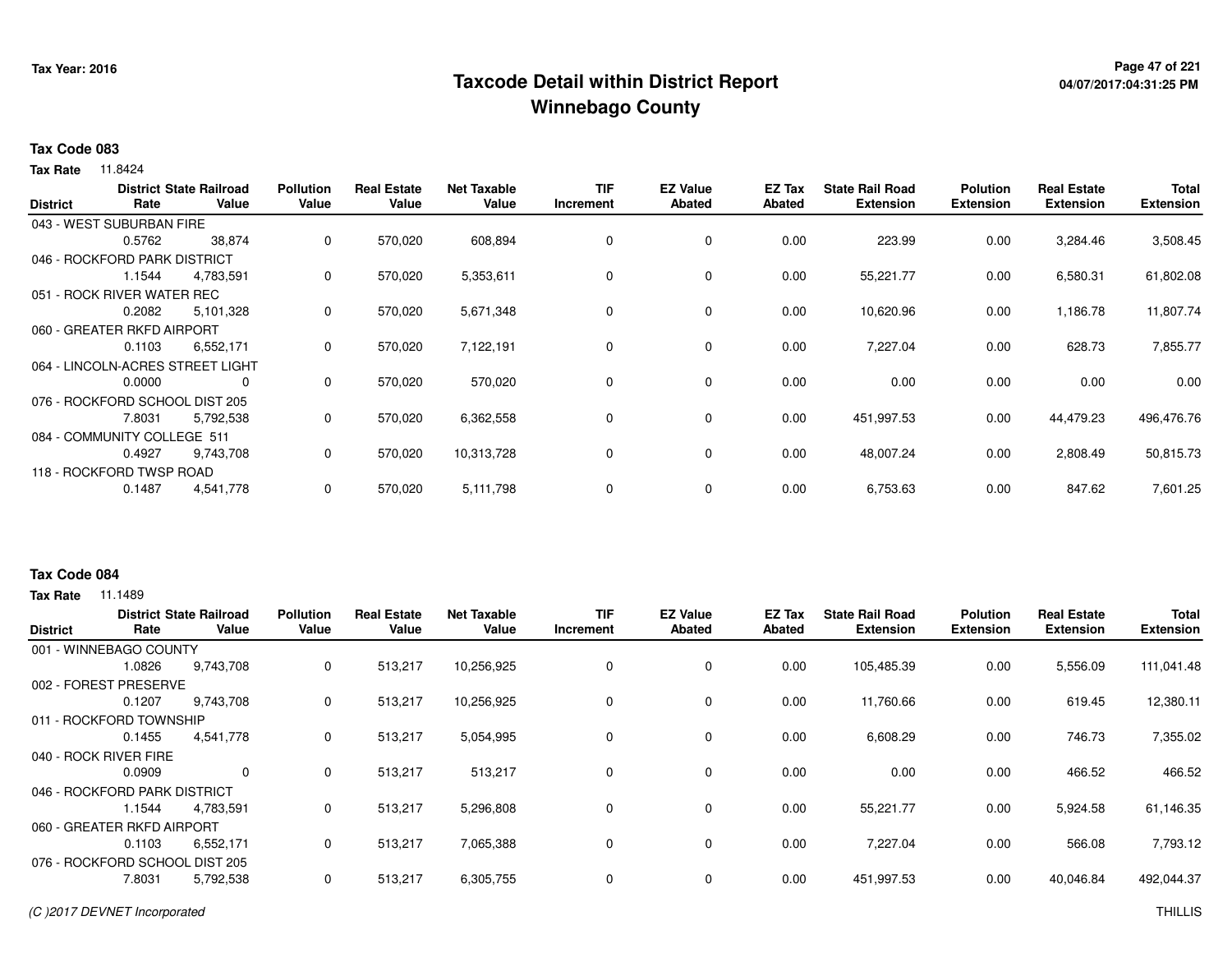## **Page 48 of 221 Taxcode Detail within District ReportWinnebago County**

# **04/07/2017:04:31:25 PM**

### **Tax Code 084**

**Tax Rate** 11.1489

|        |           | <b>Pollution</b>                                                                          | <b>Real Estate</b> | Net Taxable | <b>TIF</b> | <b>EZ Value</b> | <b>EZ Tax</b> | <b>State Rail Road</b> | <b>Polution</b>  | <b>Real Estate</b> | Total     |
|--------|-----------|-------------------------------------------------------------------------------------------|--------------------|-------------|------------|-----------------|---------------|------------------------|------------------|--------------------|-----------|
| Rate   | Value     | Value                                                                                     | Value              | Value       | Increment  | <b>Abated</b>   | <b>Abated</b> | <b>Extension</b>       | <b>Extension</b> | <b>Extension</b>   | Extension |
|        |           |                                                                                           |                    |             |            |                 |               |                        |                  |                    |           |
| 0.4927 | 9.743.708 |                                                                                           | 513.217            | 10.256.925  |            |                 | 0.00          | 48,007.24              | 0.00             | 2,528.62           | 50,535.86 |
|        |           |                                                                                           |                    |             |            |                 |               |                        |                  |                    |           |
| 0.1487 | 4.541.778 |                                                                                           | 513.217            | 5,054,995   |            |                 | 0.00          | 6,753.63               | 0.00             | 763.15             | 7,516.78  |
|        |           | <b>District State Railroad</b><br>084 - COMMUNITY COLLEGE 511<br>118 - ROCKFORD TWSP ROAD |                    |             |            |                 |               |                        |                  |                    |           |

### **Tax Code 085**

| <b>District</b> | Rate                           | <b>District State Railroad</b><br>Value | <b>Pollution</b><br>Value | <b>Real Estate</b><br>Value | <b>Net Taxable</b><br>Value | <b>TIF</b><br>Increment | <b>EZ Value</b><br><b>Abated</b> | EZ Tax<br>Abated | <b>State Rail Road</b><br><b>Extension</b> | <b>Polution</b><br><b>Extension</b> | <b>Real Estate</b><br><b>Extension</b> | <b>Total</b><br><b>Extension</b> |
|-----------------|--------------------------------|-----------------------------------------|---------------------------|-----------------------------|-----------------------------|-------------------------|----------------------------------|------------------|--------------------------------------------|-------------------------------------|----------------------------------------|----------------------------------|
|                 | 001 - WINNEBAGO COUNTY         |                                         |                           |                             |                             |                         |                                  |                  |                                            |                                     |                                        |                                  |
|                 | 1.0826                         | 9.743.708                               | 0                         | 9,795,708                   | 19,539,416                  | 552,398                 | 0                                | 0.00             | 105,485.39                                 | 0.00                                | 106,048.33                             | 211,533.72                       |
|                 | 002 - FOREST PRESERVE          |                                         |                           |                             |                             |                         |                                  |                  |                                            |                                     |                                        |                                  |
|                 | 0.1207                         | 9,743,708                               | 0                         | 9,795,708                   | 19,539,416                  | 552,398                 | 0                                | 0.00             | 11,760.66                                  | 0.00                                | 11,823.42                              | 23,584.08                        |
|                 | 011 - ROCKFORD TOWNSHIP        |                                         |                           |                             |                             |                         |                                  |                  |                                            |                                     |                                        |                                  |
|                 | 0.1455                         | 4,541,778                               | 0                         | 9,795,708                   | 14,337,486                  | 552,398                 | $\mathbf 0$                      | 0.00             | 6,608.29                                   | 0.00                                | 14,252.76                              | 20,861.05                        |
|                 | 023 - ROCKFORD CITY            |                                         |                           |                             |                             |                         |                                  |                  |                                            |                                     |                                        |                                  |
|                 | 3.3207                         | 3,783,711                               | 0                         | 9,795,708                   | 13,579,419                  | 552,398                 | 0                                | 0.00             | 125,645.72                                 | 0.00                                | 325,286.08                             | 450,931.80                       |
|                 | 046 - ROCKFORD PARK DISTRICT   |                                         |                           |                             |                             |                         |                                  |                  |                                            |                                     |                                        |                                  |
|                 | 1.1544                         | 4,783,591                               | 0                         | 9,795,708                   | 14,579,299                  | 552,398                 | 0                                | 0.00             | 55,221.77                                  | 0.00                                | 113,081.65                             | 168,303.42                       |
|                 | 051 - ROCK RIVER WATER REC     |                                         |                           |                             |                             |                         |                                  |                  |                                            |                                     |                                        |                                  |
|                 | 0.2082                         | 5,101,328                               | 0                         | 9,795,708                   | 14,897,036                  | 552,398                 | 0                                | 0.00             | 10,620.96                                  | 0.00                                | 20,394.66                              | 31,015.62                        |
|                 | 059 - ROCKFORD CITY LIBRARY    |                                         |                           |                             |                             |                         |                                  |                  |                                            |                                     |                                        |                                  |
|                 | 0.5190                         | 3,783,711                               | 0                         | 9,795,708                   | 13,579,419                  | 552,398                 | 0                                | 0.00             | 19,637.46                                  | 0.00                                | 50,839.72                              | 70,477.18                        |
|                 | 060 - GREATER RKFD AIRPORT     |                                         |                           |                             |                             |                         |                                  |                  |                                            |                                     |                                        |                                  |
|                 | 0.1103                         | 6,552,171                               | 0                         | 9,795,708                   | 16,347,879                  | 552,398                 | 0                                | 0.00             | 7,227.04                                   | 0.00                                | 10,804.67                              | 18,031.71                        |
|                 | 067 - WEST STATE & CENTRAL TIF |                                         |                           |                             |                             |                         |                                  |                  |                                            |                                     |                                        |                                  |
|                 | 0.0000                         | 0                                       | 0                         | 552,398                     | 552,398                     | 552,398                 | 0                                | 0.00             | 0.00                                       | 0.00                                | 0.00                                   | 0.00                             |
|                 | 076 - ROCKFORD SCHOOL DIST 205 |                                         |                           |                             |                             |                         |                                  |                  |                                            |                                     |                                        |                                  |
|                 | 7.8031                         | 5,792,538                               | $\Omega$                  | 9,795,708                   | 15,588,246                  | 552,398                 | 0                                | 0.00             | 451,997.53                                 | 0.00                                | 764,368.89                             | 1,216,366.42                     |
|                 | 084 - COMMUNITY COLLEGE 511    |                                         |                           |                             |                             |                         |                                  |                  |                                            |                                     |                                        |                                  |
|                 | 0.4927                         | 9,743,708                               | 0                         | 9,795,708                   | 19,539,416                  | 552,398                 | 0                                | 0.00             | 48,007.24                                  | 0.00                                | 48,263.45                              | 96,270.69                        |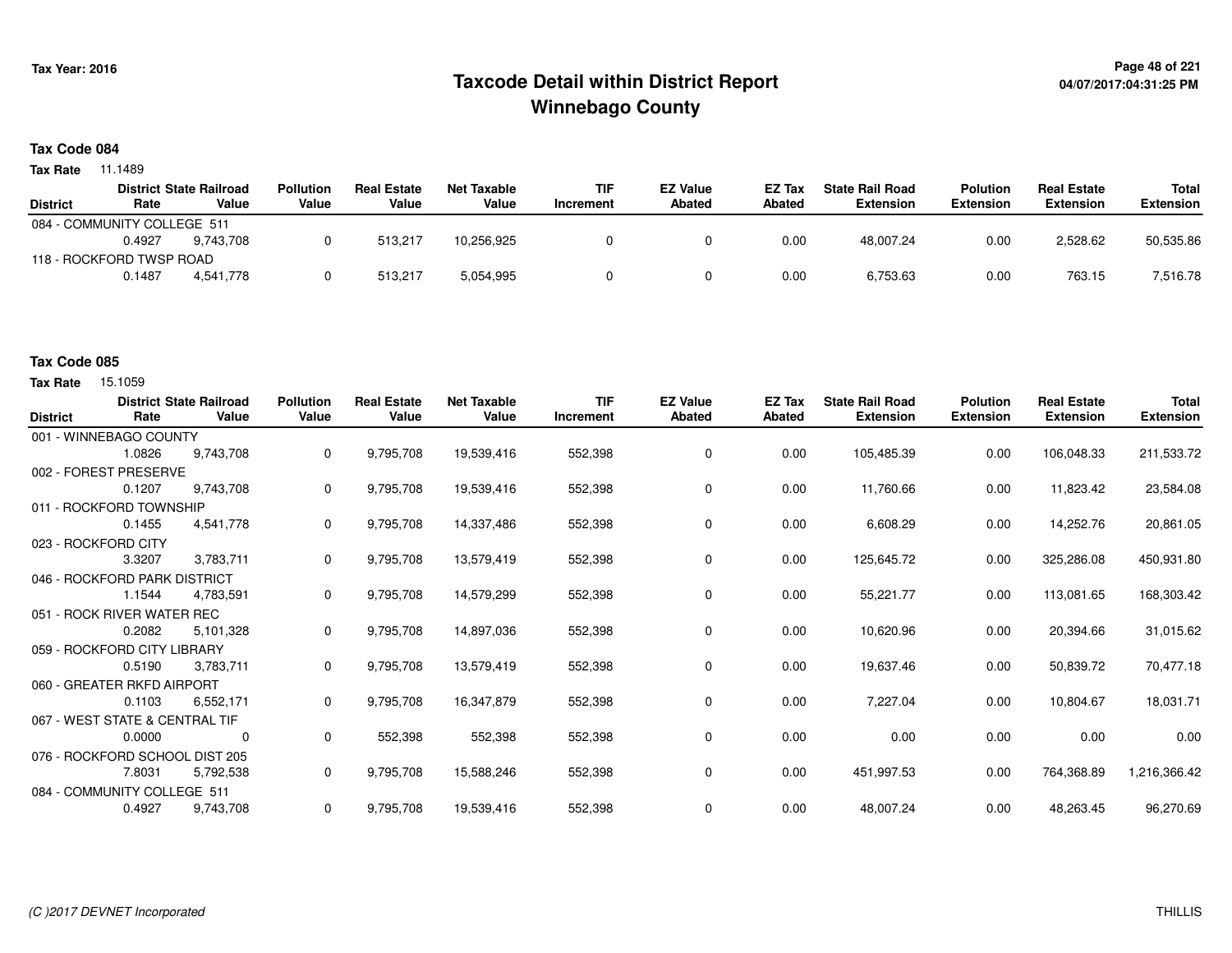## **Page 49 of 221 Taxcode Detail within District ReportWinnebago County**

#### **Tax Code 085**

**Tax Rate** 15.1059

|                          |        | <b>District State Railroad</b> | <b>Pollution</b> | <b>Real Estate</b> | <b>Net Taxable</b> | <b>TIF</b> | <b>EZ Value</b> | <b>EZ Tax</b> | <b>State Rail Road</b> | <b>Polution</b>  | <b>Real Estate</b> | <b>Total</b> |
|--------------------------|--------|--------------------------------|------------------|--------------------|--------------------|------------|-----------------|---------------|------------------------|------------------|--------------------|--------------|
| <b>District</b>          | Rate   | Value                          | Value            | Value              | Value              | Increment  | Abated          | <b>Abated</b> | <b>Extension</b>       | <b>Extension</b> | <b>Extension</b>   | Extension    |
| 118 - ROCKFORD TWSP ROAD |        |                                |                  |                    |                    |            |                 |               |                        |                  |                    |              |
|                          | 0.1487 | 4.541.778                      |                  | 9,795,708          | 14,337,486         | 552,398    |                 | 0.00          | 6,753.63               | 0.00             | 14.566.22          | 21,319.85    |

#### **Tax Code 086**

| <b>District</b>               | Rate   | <b>District State Railroad</b><br>Value | <b>Pollution</b><br>Value | <b>Real Estate</b><br>Value | <b>Net Taxable</b><br>Value | <b>TIF</b><br>Increment | <b>EZ Value</b><br>Abated | <b>EZ Tax</b><br>Abated | <b>State Rail Road</b><br><b>Extension</b> | <b>Polution</b><br><b>Extension</b> | <b>Real Estate</b><br><b>Extension</b> | Total<br><b>Extension</b> |
|-------------------------------|--------|-----------------------------------------|---------------------------|-----------------------------|-----------------------------|-------------------------|---------------------------|-------------------------|--------------------------------------------|-------------------------------------|----------------------------------------|---------------------------|
| 001 - WINNEBAGO COUNTY        |        |                                         |                           |                             |                             |                         |                           |                         |                                            |                                     |                                        |                           |
|                               | 1.0826 | 9,743,708                               | 0                         | 1,127,130                   | 10,870,838                  | 108,944                 | 0                         | 0.00                    | 105,485.39                                 | 0.00                                | 12,202.31                              | 117,687.70                |
| 002 - FOREST PRESERVE         |        |                                         |                           |                             |                             |                         |                           |                         |                                            |                                     |                                        |                           |
|                               | 0.1207 | 9,743,708                               | 0                         | 1,127,130                   | 10,870,838                  | 108,944                 | 0                         | 0.00                    | 11,760.66                                  | 0.00                                | 1,360.45                               | 13,121.11                 |
| 011 - ROCKFORD TOWNSHIP       |        |                                         |                           |                             |                             |                         |                           |                         |                                            |                                     |                                        |                           |
|                               | 0.1455 | 4,541,778                               | 0                         | 1,127,130                   | 5,668,908                   | 108,944                 | $\mathbf 0$               | 0.00                    | 6,608.29                                   | 0.00                                | 1,639.97                               | 8,248.26                  |
| 023 - ROCKFORD CITY           |        |                                         |                           |                             |                             |                         |                           |                         |                                            |                                     |                                        |                           |
|                               | 3.3207 | 3,783,711                               | 0                         | 1,127,130                   | 4,910,841                   | 108,944                 | 0                         | 0.00                    | 125,645.72                                 | 0.00                                | 37,428.61                              | 163,074.33                |
| 046 - ROCKFORD PARK DISTRICT  |        |                                         |                           |                             |                             |                         |                           |                         |                                            |                                     |                                        |                           |
|                               | 1.1544 | 4,783,591                               | 0                         | 1,127,130                   | 5,910,721                   | 108,944                 | 0                         | 0.00                    | 55,221.77                                  | 0.00                                | 13,011.59                              | 68,233.36                 |
| 051 - ROCK RIVER WATER REC    |        |                                         |                           |                             |                             |                         |                           |                         |                                            |                                     |                                        |                           |
|                               | 0.2082 | 5,101,328                               | 0                         | 1,127,130                   | 6,228,458                   | 108,944                 | 0                         | 0.00                    | 10,620.96                                  | 0.00                                | 2,346.68                               | 12,967.64                 |
| 059 - ROCKFORD CITY LIBRARY   |        |                                         |                           |                             |                             |                         |                           |                         |                                            |                                     |                                        |                           |
|                               | 0.5190 | 3,783,711                               | 0                         | 1,127,130                   | 4,910,841                   | 108,944                 | $\mathbf 0$               | 0.00                    | 19,637.46                                  | 0.00                                | 5,849.80                               | 25,487.26                 |
|                               |        | 076 - ROCKFORD SCHOOL DIST 205          |                           |                             |                             |                         |                           |                         |                                            |                                     |                                        |                           |
|                               | 7.8031 | 5,792,538                               | 0                         | 1,127,130                   | 6,919,668                   | 108,944                 | $\mathbf 0$               | 0.00                    | 451,997.53                                 | 0.00                                | 87,951.08                              | 539,948.61                |
| 084 - COMMUNITY COLLEGE 511   |        |                                         |                           |                             |                             |                         |                           |                         |                                            |                                     |                                        |                           |
|                               | 0.4927 | 9,743,708                               | 0                         | 1,127,130                   | 10,870,838                  | 108,944                 | 0                         | 0.00                    | 48,007.24                                  | 0.00                                | 5,553.37                               | 53,560.61                 |
| 088 - NORTH MAIN & AUBURN TIF |        |                                         |                           |                             |                             |                         |                           |                         |                                            |                                     |                                        |                           |
|                               | 0.0000 | $\mathbf 0$                             | 0                         | 108,944                     | 108,944                     | 108,944                 | $\mathbf 0$               | 0.00                    | 0.00                                       | 0.00                                | 0.00                                   | 0.00                      |
| 118 - ROCKFORD TWSP ROAD      |        |                                         |                           |                             |                             |                         |                           |                         |                                            |                                     |                                        |                           |
|                               | 0.1487 | 4,541,778                               | 0                         | 1,127,130                   | 5,668,908                   | 108,944                 | 0                         | 0.00                    | 6,753.63                                   | 0.00                                | 1,676.04                               | 8,429.67                  |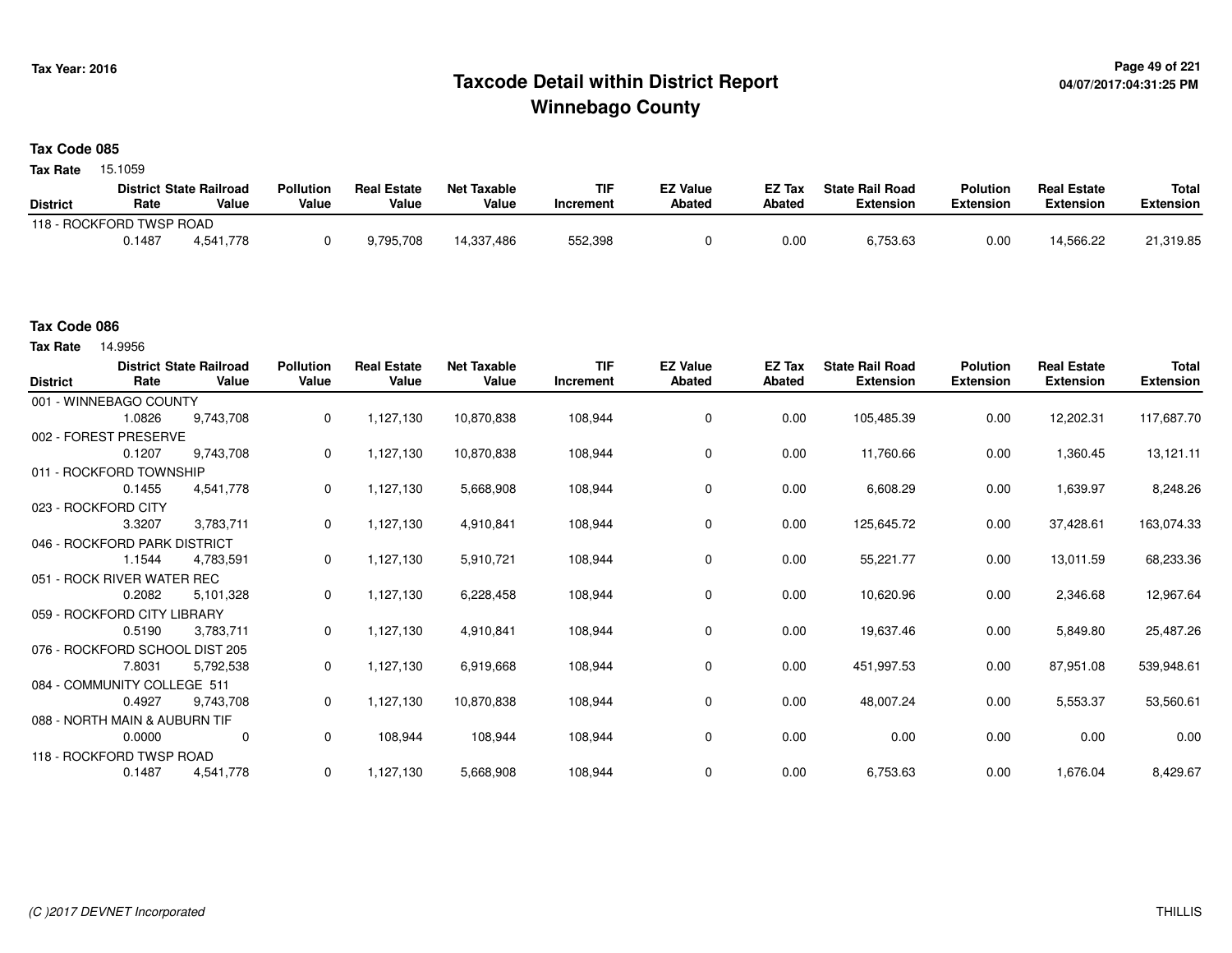## **Page 50 of 221 Taxcode Detail within District ReportWinnebago County**

# **04/07/2017:04:31:25 PM**

#### **Tax Code 090**

Tax Rate 10.5952

| <b>District</b>                | Rate   | <b>District State Railroad</b><br>Value | <b>Pollution</b><br>Value | <b>Real Estate</b><br>Value | <b>Net Taxable</b><br>Value | <b>TIF</b><br>Increment | <b>EZ Value</b><br><b>Abated</b> | EZ Tax<br><b>Abated</b> | <b>State Rail Road</b><br><b>Extension</b> | <b>Polution</b><br><b>Extension</b> | <b>Real Estate</b><br><b>Extension</b> | <b>Total</b><br><b>Extension</b> |
|--------------------------------|--------|-----------------------------------------|---------------------------|-----------------------------|-----------------------------|-------------------------|----------------------------------|-------------------------|--------------------------------------------|-------------------------------------|----------------------------------------|----------------------------------|
| 001 - WINNEBAGO COUNTY         |        |                                         |                           |                             |                             |                         |                                  |                         |                                            |                                     |                                        |                                  |
|                                | 1.0826 | 9,743,708                               | 0                         | 3,508                       | 9,747,216                   | 0                       | 0                                | 0.00                    | 105,485.39                                 | 0.00                                | 37.98                                  | 105,523.37                       |
| 002 - FOREST PRESERVE          |        |                                         |                           |                             |                             |                         |                                  |                         |                                            |                                     |                                        |                                  |
|                                | 0.1207 | 9,743,708                               | 0                         | 3,508                       | 9,747,216                   | 0                       | 0                                | 0.00                    | 11,760.66                                  | 0.00                                | 4.23                                   | 11,764.89                        |
| 011 - ROCKFORD TOWNSHIP        |        |                                         |                           |                             |                             |                         |                                  |                         |                                            |                                     |                                        |                                  |
|                                | 0.1455 | 4,541,778                               | 0                         | 3,508                       | 4,545,286                   | 0                       | $\mathbf 0$                      | 0.00                    | 6,608.29                                   | 0.00                                | 5.10                                   | 6,613.39                         |
| 042 - STILLMAN FIRE            |        |                                         |                           |                             |                             |                         |                                  |                         |                                            |                                     |                                        |                                  |
|                                | 0.6916 | $\mathbf 0$                             | 0                         | 3,508                       | 3,508                       | 0                       | $\mathbf 0$                      | 0.00                    | 0.00                                       | 0.00                                | 24.27                                  | 24.27                            |
| 060 - GREATER RKFD AIRPORT     |        |                                         |                           |                             |                             |                         |                                  |                         |                                            |                                     |                                        |                                  |
|                                | 0.1103 | 6,552,171                               | 0                         | 3,508                       | 6,555,679                   | 0                       | $\mathbf 0$                      | 0.00                    | 7,227.04                                   | 0.00                                | 3.87                                   | 7,230.91                         |
| 076 - ROCKFORD SCHOOL DIST 205 |        |                                         |                           |                             |                             |                         |                                  |                         |                                            |                                     |                                        |                                  |
|                                | 7.8031 | 5,792,538                               | 0                         | 3,508                       | 5,796,046                   | 0                       | $\mathbf 0$                      | 0.00                    | 451,997.53                                 | 0.00                                | 273.73                                 | 452,271.26                       |
| 084 - COMMUNITY COLLEGE 511    |        |                                         |                           |                             |                             |                         |                                  |                         |                                            |                                     |                                        |                                  |
|                                | 0.4927 | 9,743,708                               | 0                         | 3,508                       | 9,747,216                   | 0                       | 0                                | 0.00                    | 48,007.24                                  | 0.00                                | 17.28                                  | 48,024.52                        |
| 118 - ROCKFORD TWSP ROAD       |        |                                         |                           |                             |                             |                         |                                  |                         |                                            |                                     |                                        |                                  |
|                                | 0.1487 | 4,541,778                               | 0                         | 3,508                       | 4,545,286                   | 0                       | 0                                | 0.00                    | 6,753.63                                   | 0.00                                | 5.22                                   | 6,758.85                         |

### **Tax Rate** 8.8236 **Tax Code 091**

| <b>District</b>                | Rate   | <b>District State Railroad</b><br>Value | <b>Pollution</b><br>Value | <b>Real Estate</b><br>Value | <b>Net Taxable</b><br>Value | <b>TIF</b><br>Increment | <b>EZ Value</b><br><b>Abated</b> | <b>EZ Tax</b><br>Abated | <b>State Rail Road</b><br><b>Extension</b> | <b>Polution</b><br><b>Extension</b> | <b>Real Estate</b><br><b>Extension</b> | <b>Total</b><br><b>Extension</b> |
|--------------------------------|--------|-----------------------------------------|---------------------------|-----------------------------|-----------------------------|-------------------------|----------------------------------|-------------------------|--------------------------------------------|-------------------------------------|----------------------------------------|----------------------------------|
| 001 - WINNEBAGO COUNTY         |        |                                         |                           |                             |                             |                         |                                  |                         |                                            |                                     |                                        |                                  |
|                                | 1.0826 | 9,743,708                               | 0                         | 8,153,618                   | 17,897,326                  | 0                       | 0                                | 0.00                    | 105,485.39                                 | 0.00                                | 88,271.07                              | 193,756.46                       |
| 002 - FOREST PRESERVE          |        |                                         |                           |                             |                             |                         |                                  |                         |                                            |                                     |                                        |                                  |
|                                | 0.1207 | 9,743,708                               | 0                         | 8,153,618                   | 17,897,326                  | 0                       | 0                                | 0.00                    | 11,760.66                                  | 0.00                                | 9,841.42                               | 21,602.08                        |
| 011 - ROCKFORD TOWNSHIP        |        |                                         |                           |                             |                             |                         |                                  |                         |                                            |                                     |                                        |                                  |
|                                | 0.1455 | 4.541.778                               | 0                         | 8,153,618                   | 12,695,396                  | 0                       | 0                                | 0.00                    | 6,608.29                                   | 0.00                                | 11,863.51                              | 18,471.80                        |
| 042 - STILLMAN FIRE            |        |                                         |                           |                             |                             |                         |                                  |                         |                                            |                                     |                                        |                                  |
|                                | 0.6916 | 0                                       | 0                         | 8,153,618                   | 8,153,618                   | 0                       | 0                                | 0.00                    | 0.00                                       | 0.00                                | 56,390.42                              | 56,390.42                        |
| 060 - GREATER RKFD AIRPORT     |        |                                         |                           |                             |                             |                         |                                  |                         |                                            |                                     |                                        |                                  |
|                                | 0.1103 | 6,552,171                               | 0                         | 8,153,618                   | 14,705,789                  | 0                       | 0                                | 0.00                    | 7,227.04                                   | 0.00                                | 8,993.44                               | 16,220.48                        |
| 078 - MERIDIAN SCHOOL DIST 223 |        |                                         |                           |                             |                             |                         |                                  |                         |                                            |                                     |                                        |                                  |
|                                | 6.0315 | 11,758                                  | 0                         | 8,153,618                   | 8,165,376                   | 0                       | 0                                | 0.00                    | 709.18                                     | 0.00                                | 491,785.48                             | 492,494.66                       |
| 084 - COMMUNITY COLLEGE 511    |        |                                         |                           |                             |                             |                         |                                  |                         |                                            |                                     |                                        |                                  |
|                                | 0.4927 | 9,743,708                               | 0                         | 8,153,618                   | 17,897,326                  | 0                       | 0                                | 0.00                    | 48,007.24                                  | 0.00                                | 40,172.88                              | 88,180.12                        |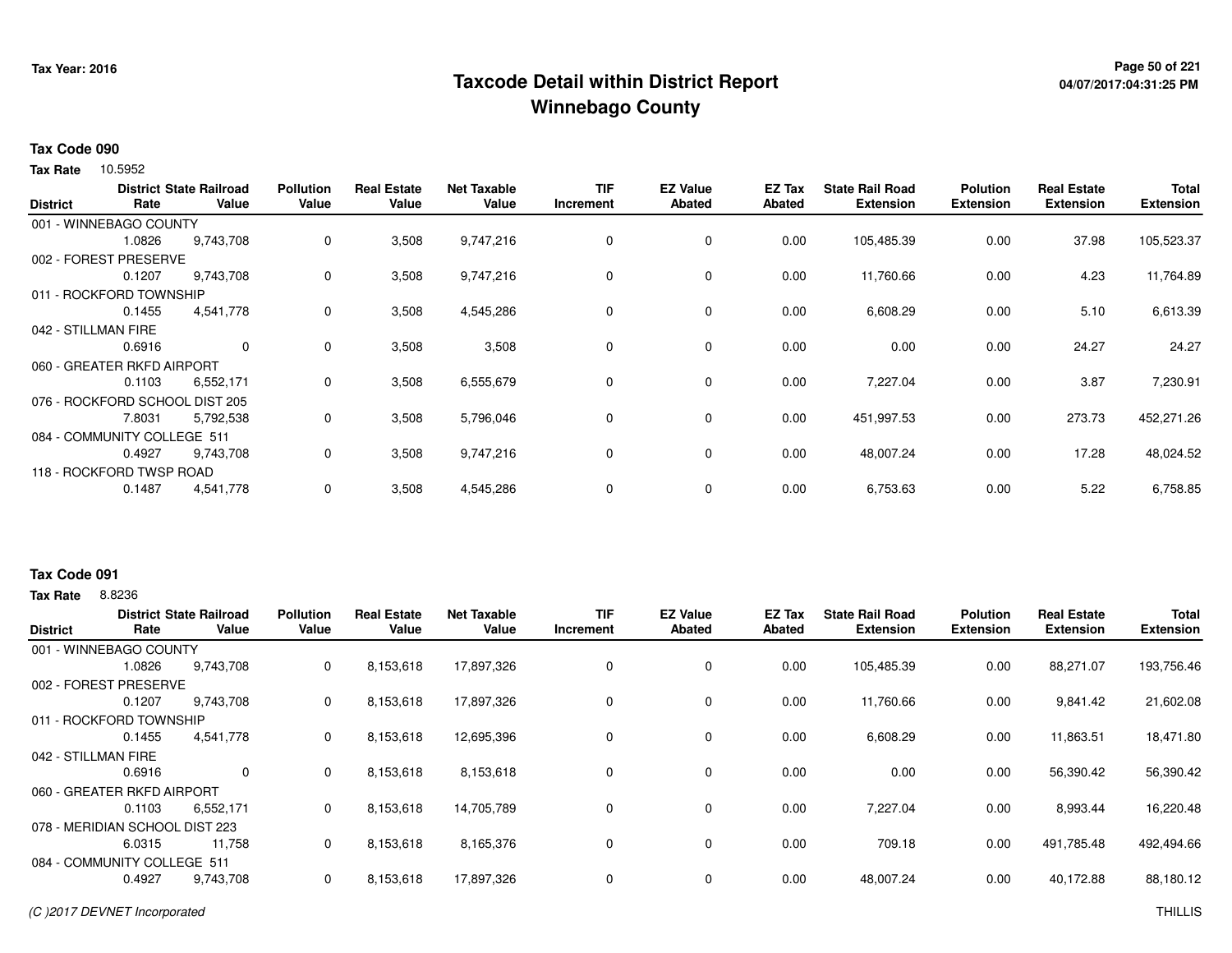### <sup>Page 51</sup> of <sup>221</sup>  $\blacksquare$  Page 51 of 221  $\blacksquare$ **Winnebago County**

#### **Tax Code 091**

8.8236 **Tax Rate**

|                          |        | <b>District State Railroad</b> | <b>Pollution</b> | <b>Real Estate</b> | <b>Net Taxable</b> | TIF       | <b>EZ Value</b> | <b>EZ Tax</b> | <b>State Rail Road</b> | <b>Polution</b>  | <b>Real Estate</b> | <b>Total</b> |
|--------------------------|--------|--------------------------------|------------------|--------------------|--------------------|-----------|-----------------|---------------|------------------------|------------------|--------------------|--------------|
| <b>District</b>          | Rate   | Value                          | Value            | Value              | Value              | Increment | <b>Abated</b>   | <b>Abated</b> | <b>Extension</b>       | <b>Extension</b> | <b>Extension</b>   | Extension    |
| 118 - ROCKFORD TWSP ROAD |        |                                |                  |                    |                    |           |                 |               |                        |                  |                    |              |
|                          | 0.1487 | 4.541.778                      |                  | 8.153.618          | 12,695,396         |           |                 | 0.00          | 6,753.63               | 0.00             | 12,124.43          | 18,878.06    |

#### **Tax Code 092**

Tax Rate 10.7032

| <b>District</b> | Rate                           | <b>District State Railroad</b><br>Value | <b>Pollution</b><br>Value | <b>Real Estate</b><br>Value | <b>Net Taxable</b><br>Value | TIF<br>Increment | <b>EZ Value</b><br><b>Abated</b> | EZ Tax<br>Abated | <b>State Rail Road</b><br><b>Extension</b> | <b>Polution</b><br><b>Extension</b> | <b>Real Estate</b><br><b>Extension</b> | Total<br><b>Extension</b> |
|-----------------|--------------------------------|-----------------------------------------|---------------------------|-----------------------------|-----------------------------|------------------|----------------------------------|------------------|--------------------------------------------|-------------------------------------|----------------------------------------|---------------------------|
|                 | 001 - WINNEBAGO COUNTY         |                                         |                           |                             |                             |                  |                                  |                  |                                            |                                     |                                        |                           |
|                 | 1.0826                         | 9,743,708                               | 0                         | 4,048,409                   | 13,792,117                  |                  | 0                                | 0.00             | 105,485.39                                 | 0.00                                | 43,828.08                              | 149,313.47                |
|                 | 002 - FOREST PRESERVE          |                                         |                           |                             |                             |                  |                                  |                  |                                            |                                     |                                        |                           |
|                 | 0.1207                         | 9,743,708                               | 0                         | 4,048,409                   | 13,792,117                  |                  | 0                                | 0.00             | 11,760.66                                  | 0.00                                | 4,886.43                               | 16,647.09                 |
|                 | 011 - ROCKFORD TOWNSHIP        |                                         |                           |                             |                             |                  |                                  |                  |                                            |                                     |                                        |                           |
|                 | 0.1455                         | 4.541.778                               | 0                         | 4,048,409                   | 8,590,187                   |                  | $\mathbf 0$                      | 0.00             | 6,608.29                                   | 0.00                                | 5,890.44                               | 12,498.73                 |
|                 | 036 - NEW MILFORD FIRE         |                                         |                           |                             |                             |                  |                                  |                  |                                            |                                     |                                        |                           |
|                 | 0.7996                         | 43,474                                  | $\Omega$                  | 4,048,409                   | 4,091,883                   |                  | 0                                | 0.00             | 347.62                                     | 0.00                                | 32,371.08                              | 32,718.70                 |
|                 | 060 - GREATER RKFD AIRPORT     |                                         |                           |                             |                             |                  |                                  |                  |                                            |                                     |                                        |                           |
|                 | 0.1103                         | 6,552,171                               | 0                         | 4,048,409                   | 10,600,580                  |                  | $\mathbf 0$                      | 0.00             | 7,227.04                                   | 0.00                                | 4,465.40                               | 11,692.44                 |
|                 | 076 - ROCKFORD SCHOOL DIST 205 |                                         |                           |                             |                             |                  |                                  |                  |                                            |                                     |                                        |                           |
|                 | 7.8031                         | 5,792,538                               | 0                         | 4,048,409                   | 9,840,947                   |                  | 0                                | 0.00             | 451,997.53                                 | 0.00                                | 315,901.40                             | 767,898.93                |
|                 | 084 - COMMUNITY COLLEGE 511    |                                         |                           |                             |                             |                  |                                  |                  |                                            |                                     |                                        |                           |
|                 | 0.4927                         | 9,743,708                               | 0                         | 4,048,409                   | 13,792,117                  | 0                | $\mathbf 0$                      | 0.00             | 48,007.24                                  | 0.00                                | 19,946.51                              | 67,953.75                 |
|                 | 118 - ROCKFORD TWSP ROAD       |                                         |                           |                             |                             |                  |                                  |                  |                                            |                                     |                                        |                           |
|                 | 0.1487                         | 4,541,778                               | 0                         | 4,048,409                   | 8,590,187                   |                  | 0                                | 0.00             | 6,753.63                                   | 0.00                                | 6,019.98                               | 12,773.61                 |

#### **Tax Code 093**

**State Railroad District ValueTIF IncrementEZ Value AbatedReal Estate ExtensionTotal ExtensionTax Rate** 8.9316 **DistrictPollution ValueReal Estate ValueNet Taxable Value Rate** 001 - WINNEBAGO COUNTY**Polution ExtensionState Rail Road ExtensionEZ Tax Abated**12,346.17 117,831.569,743,708 1.0826 9,743,708 <sup>0</sup> 1,140,418 10,884,126 <sup>0</sup> <sup>0</sup> 0.00 105,485.39 0.00 1,376.48 13,137.14002 - FOREST PRESERVE0.12077 9,743,708 0 1,140,418 10,884,126 0 0 0.00 11,760.66 0.00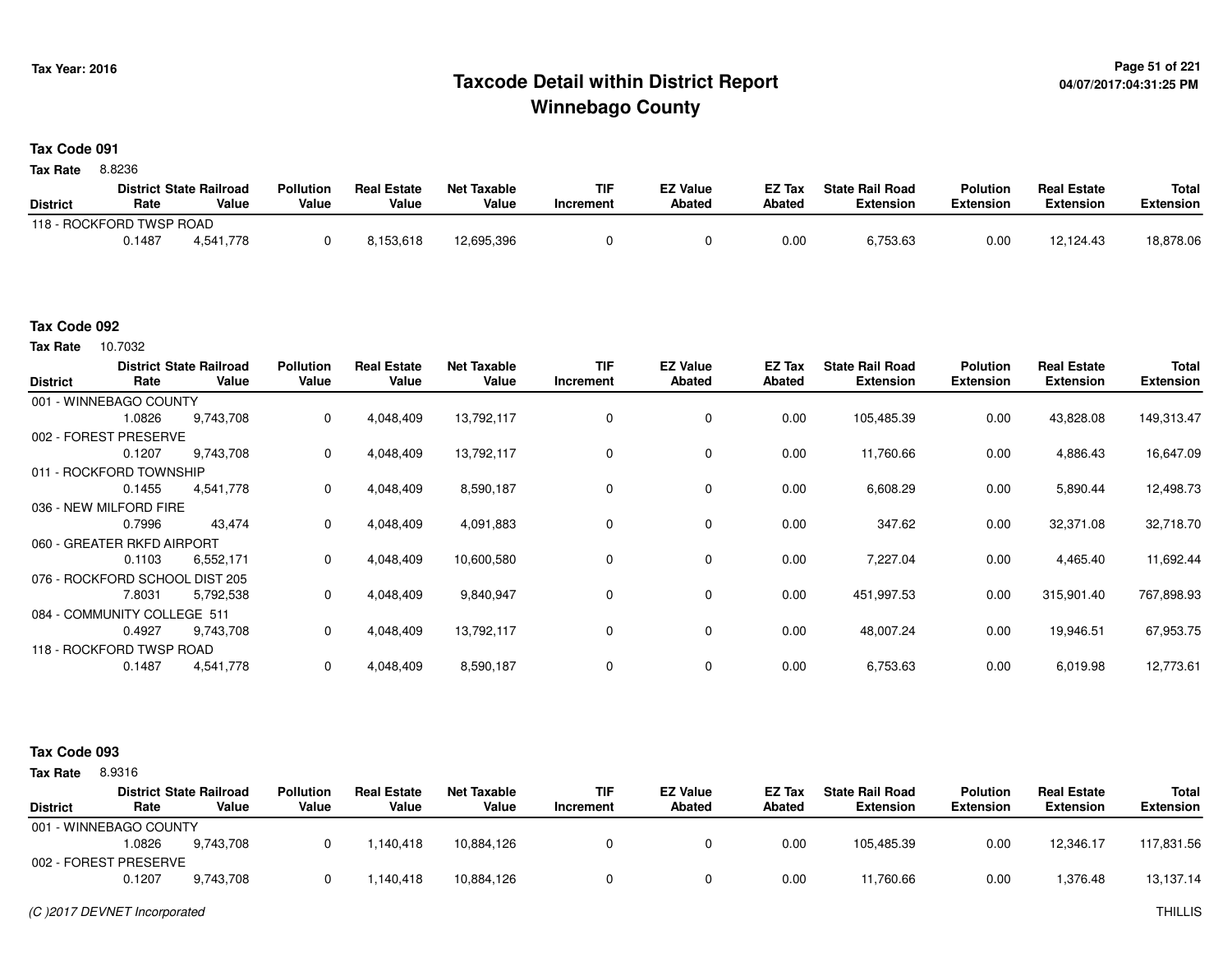## <sup>Page 52</sup> of 221 Page 52 of 221<br>Taxcode Detail within District Report های این موجع به موجع این موجع این موجع این موجع این موجع این موجع این موج **Winnebago County**

### **Tax Code 093**

8.9316 **Tax Rate**

| <b>District</b> | Rate                           | <b>District State Railroad</b><br>Value | <b>Pollution</b><br>Value | <b>Real Estate</b><br>Value | <b>Net Taxable</b><br>Value | <b>TIF</b><br>Increment | <b>EZ Value</b><br>Abated | <b>EZ Tax</b><br><b>Abated</b> | <b>State Rail Road</b><br><b>Extension</b> | <b>Polution</b><br><b>Extension</b> | <b>Real Estate</b><br><b>Extension</b> | <b>Total</b><br><b>Extension</b> |
|-----------------|--------------------------------|-----------------------------------------|---------------------------|-----------------------------|-----------------------------|-------------------------|---------------------------|--------------------------------|--------------------------------------------|-------------------------------------|----------------------------------------|----------------------------------|
|                 | 011 - ROCKFORD TOWNSHIP        |                                         |                           |                             |                             |                         |                           |                                |                                            |                                     |                                        |                                  |
|                 | 0.1455                         | 4,541,778                               | 0                         | 1,140,418                   | 5,682,196                   | 0                       | 0                         | 0.00                           | 6,608.29                                   | 0.00                                | 1,659.31                               | 8,267.60                         |
|                 | 036 - NEW MILFORD FIRE         |                                         |                           |                             |                             |                         |                           |                                |                                            |                                     |                                        |                                  |
|                 | 0.7996                         | 43,474                                  | $\Omega$                  | 1,140,418                   | 1,183,892                   | $\Omega$                | $\Omega$                  | 0.00                           | 347.62                                     | 0.00                                | 9,118.78                               | 9,466.40                         |
|                 | 060 - GREATER RKFD AIRPORT     |                                         |                           |                             |                             |                         |                           |                                |                                            |                                     |                                        |                                  |
|                 | 0.1103                         | 6.552.171                               | 0                         | 1.140.418                   | 7,692,589                   | 0                       | 0                         | 0.00                           | 7,227.04                                   | 0.00                                | 1,257.88                               | 8,484.92                         |
|                 | 078 - MERIDIAN SCHOOL DIST 223 |                                         |                           |                             |                             |                         |                           |                                |                                            |                                     |                                        |                                  |
|                 | 6.0315                         | 11.758                                  | 0                         | 1.140.418                   | 1,152,176                   | 0                       | 0                         | 0.00                           | 709.18                                     | 0.00                                | 68,784.31                              | 69,493.49                        |
|                 | 084 - COMMUNITY COLLEGE 511    |                                         |                           |                             |                             |                         |                           |                                |                                            |                                     |                                        |                                  |
|                 | 0.4927                         | 9.743.708                               | $\Omega$                  | 1,140,418                   | 10,884,126                  | 0                       | 0                         | 0.00                           | 48,007.24                                  | 0.00                                | 5,618.84                               | 53,626.08                        |
|                 | 118 - ROCKFORD TWSP ROAD       |                                         |                           |                             |                             |                         |                           |                                |                                            |                                     |                                        |                                  |
|                 | 0.1487                         | 4,541,778                               | $\Omega$                  | 1.140.418                   | 5,682,196                   | 0                       | $\mathbf 0$               | 0.00                           | 6,753.63                                   | 0.00                                | 1,695.80                               | 8,449.43                         |
|                 |                                |                                         |                           |                             |                             |                         |                           |                                |                                            |                                     |                                        |                                  |

#### **Tax Code 095**

| <b>District</b> | Rate                           | <b>District State Railroad</b><br>Value | <b>Pollution</b><br>Value | <b>Real Estate</b><br>Value | <b>Net Taxable</b><br>Value | TIF<br>Increment | <b>EZ Value</b><br><b>Abated</b> | EZ Tax<br><b>Abated</b> | <b>State Rail Road</b><br><b>Extension</b> | <b>Polution</b><br><b>Extension</b> | <b>Real Estate</b><br><b>Extension</b> | <b>Total</b><br><b>Extension</b> |
|-----------------|--------------------------------|-----------------------------------------|---------------------------|-----------------------------|-----------------------------|------------------|----------------------------------|-------------------------|--------------------------------------------|-------------------------------------|----------------------------------------|----------------------------------|
|                 | 001 - WINNEBAGO COUNTY         |                                         |                           |                             |                             |                  |                                  |                         |                                            |                                     |                                        |                                  |
|                 | 1.0826                         | 9,743,708                               | 0                         | 3,966,790                   | 13,710,498                  |                  | $\mathbf 0$                      | 0.00                    | 105,485.39                                 | 0.00                                | 42,944.47                              | 148,429.86                       |
|                 | 002 - FOREST PRESERVE          |                                         |                           |                             |                             |                  |                                  |                         |                                            |                                     |                                        |                                  |
|                 | 0.1207                         | 9,743,708                               | 0                         | 3,966,790                   | 13,710,498                  |                  | 0                                | 0.00                    | 11,760.66                                  | 0.00                                | 4,787.92                               | 16,548.58                        |
|                 | 011 - ROCKFORD TOWNSHIP        |                                         |                           |                             |                             |                  |                                  |                         |                                            |                                     |                                        |                                  |
|                 | 0.1455                         | 4,541,778                               | 0                         | 3,966,790                   | 8,508,568                   |                  | 0                                | 0.00                    | 6,608.29                                   | 0.00                                | 5,771.68                               | 12,379.97                        |
|                 | 036 - NEW MILFORD FIRE         |                                         |                           |                             |                             |                  |                                  |                         |                                            |                                     |                                        |                                  |
|                 | 0.7996                         | 43,474                                  | 0                         | 3,966,790                   | 4,010,264                   |                  | $\mathbf 0$                      | 0.00                    | 347.62                                     | 0.00                                | 31,718.45                              | 32,066.07                        |
|                 | 054 - CHERRY VALLEY LIBRARY    |                                         |                           |                             |                             |                  |                                  |                         |                                            |                                     |                                        |                                  |
|                 | 0.3973                         | 1,049,309                               | 0                         | 3,966,790                   | 5,016,099                   |                  | $\mathbf 0$                      | 0.00                    | 4,168.90                                   | 0.00                                | 15,760.06                              | 19,928.96                        |
|                 | 060 - GREATER RKFD AIRPORT     |                                         |                           |                             |                             |                  |                                  |                         |                                            |                                     |                                        |                                  |
|                 | 0.1103                         | 6,552,171                               | 0                         | 3,966,790                   | 10,518,961                  | 0                | 0                                | 0.00                    | 7,227.04                                   | 0.00                                | 4,375.37                               | 11,602.41                        |
|                 | 076 - ROCKFORD SCHOOL DIST 205 |                                         |                           |                             |                             |                  |                                  |                         |                                            |                                     |                                        |                                  |
|                 | 7.8031                         | 5,792,538                               | 0                         | 3,966,790                   | 9,759,328                   | 0                | 0                                | 0.00                    | 451,997.53                                 | 0.00                                | 309,532.59                             | 761,530.12                       |
|                 | 084 - COMMUNITY COLLEGE 511    |                                         |                           |                             |                             |                  |                                  |                         |                                            |                                     |                                        |                                  |
|                 | 0.4927                         | 9,743,708                               | 0                         | 3,966,790                   | 13,710,498                  |                  | 0                                | 0.00                    | 48,007.24                                  | 0.00                                | 19,544.37                              | 67,551.61                        |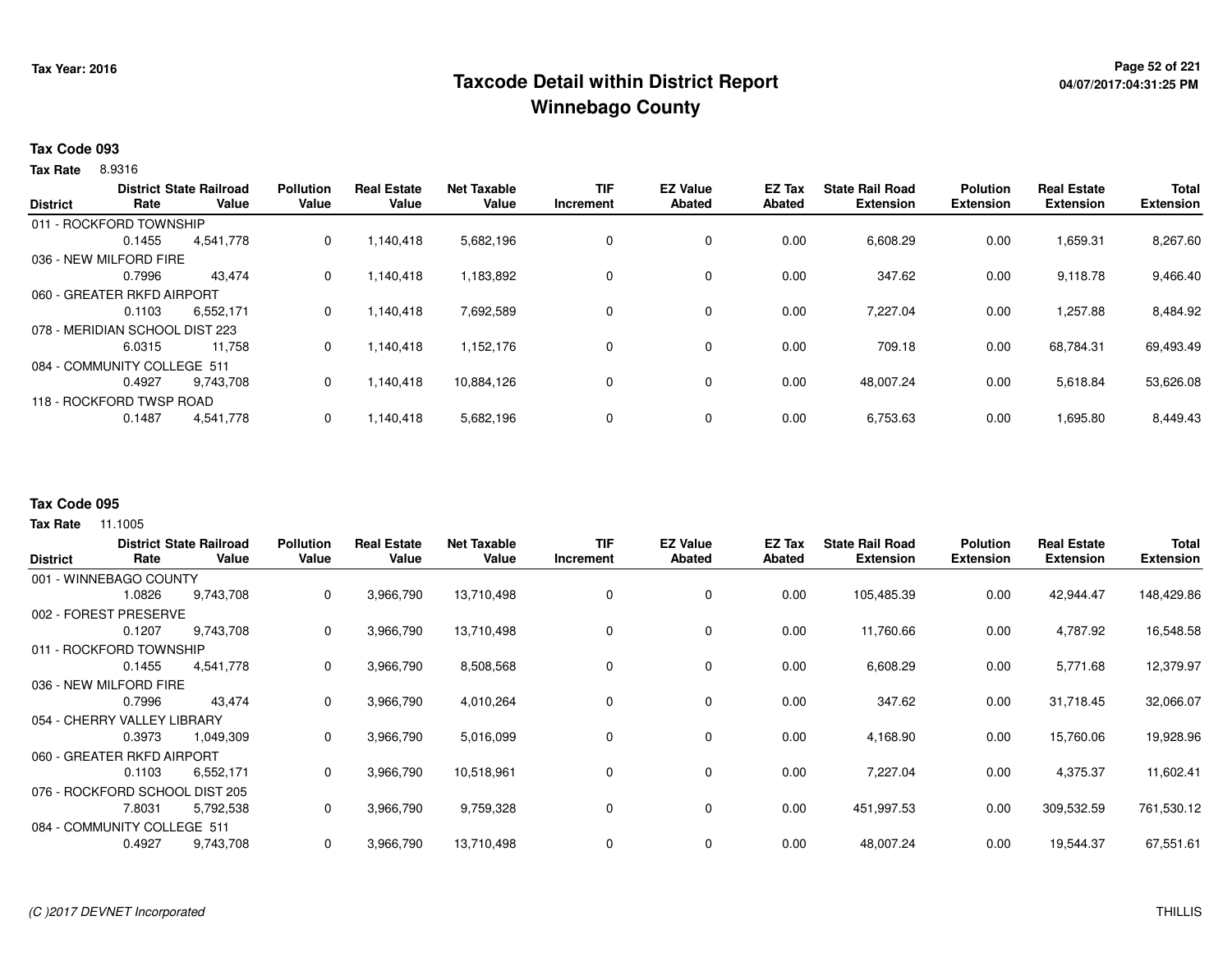## **Page 53 of 221 Taxcode Detail within District ReportWinnebago County**

#### **Tax Code 095**

**Tax Rate** 11.1005

|                          |        | <b>District State Railroad</b> | <b>Pollution</b> | <b>Real Estate</b> | <b>Net Taxable</b> | TIF       | <b>EZ Value</b> | <b>EZ Tax</b> | <b>State Rail Road</b> | <b>Polution</b>  | <b>Real Estate</b> | <b>Total</b> |
|--------------------------|--------|--------------------------------|------------------|--------------------|--------------------|-----------|-----------------|---------------|------------------------|------------------|--------------------|--------------|
| <b>District</b>          | Rate   | Value                          | Value            | Value              | Value              | Increment | <b>Abated</b>   | <b>Abated</b> | <b>Extension</b>       | <b>Extension</b> | <b>Extension</b>   | Extension    |
| 118 - ROCKFORD TWSP ROAD |        |                                |                  |                    |                    |           |                 |               |                        |                  |                    |              |
|                          | 0.1487 | 4.541.778                      |                  | 3,966,790          | 8,508,568          |           |                 | 0.00          | 6,753.63               | 0.00             | 5,898.62           | 12,652.25    |

#### **Tax Code 096**

| <b>District</b>              | Rate                        | <b>District State Railroad</b><br>Value | <b>Pollution</b><br>Value | <b>Real Estate</b><br>Value | <b>Net Taxable</b><br>Value | <b>TIF</b><br>Increment | <b>EZ Value</b><br><b>Abated</b> | EZ Tax<br><b>Abated</b> | <b>State Rail Road</b><br><b>Extension</b> | <b>Polution</b><br><b>Extension</b> | <b>Real Estate</b><br><b>Extension</b> | <b>Total</b><br><b>Extension</b> |
|------------------------------|-----------------------------|-----------------------------------------|---------------------------|-----------------------------|-----------------------------|-------------------------|----------------------------------|-------------------------|--------------------------------------------|-------------------------------------|----------------------------------------|----------------------------------|
|                              | 001 - WINNEBAGO COUNTY      |                                         |                           |                             |                             |                         |                                  |                         |                                            |                                     |                                        |                                  |
|                              | 1.0826                      | 9,743,708                               | $\mathbf{0}$              | 6,773,722                   | 16,517,430                  | 0                       | 0                                | 0.00                    | 105,485.39                                 | 0.00                                | 73,332.31                              | 178,817.70                       |
|                              | 002 - FOREST PRESERVE       |                                         |                           |                             |                             |                         |                                  |                         |                                            |                                     |                                        |                                  |
|                              | 0.1207                      | 9,743,708                               | 0                         | 6,773,722                   | 16,517,430                  | 0                       | 0                                | 0.00                    | 11,760.66                                  | 0.00                                | 8,175.88                               | 19,936.54                        |
|                              | 011 - ROCKFORD TOWNSHIP     |                                         |                           |                             |                             |                         |                                  |                         |                                            |                                     |                                        |                                  |
|                              | 0.1455                      | 4,541,778                               | $\mathbf{0}$              | 6,773,722                   | 11,315,500                  | $\Omega$                | 0                                | 0.00                    | 6,608.29                                   | 0.00                                | 9,855.77                               | 16,464.06                        |
|                              | 036 - NEW MILFORD FIRE      |                                         |                           |                             |                             |                         |                                  |                         |                                            |                                     |                                        |                                  |
|                              | 0.7996                      | 43,474                                  | 0                         | 6,773,722                   | 6,817,196                   | 0                       | 0                                | 0.00                    | 347.62                                     | 0.00                                | 54,162.68                              | 54,510.30                        |
| 046 - ROCKFORD PARK DISTRICT |                             |                                         |                           |                             |                             |                         |                                  |                         |                                            |                                     |                                        |                                  |
|                              | 1.1544                      | 4,783,591                               | 0                         | 6,773,722                   | 11,557,313                  | 0                       | 0                                | 0.00                    | 55,221.77                                  | 0.00                                | 78,195.85                              | 133,417.62                       |
|                              | 054 - CHERRY VALLEY LIBRARY |                                         |                           |                             |                             |                         |                                  |                         |                                            |                                     |                                        |                                  |
|                              | 0.3973                      | 1,049,309                               | $\mathbf{0}$              | 6,773,722                   | 7,823,031                   | 0                       | 0                                | 0.00                    | 4,168.90                                   | 0.00                                | 26,912.00                              | 31,080.90                        |
|                              | 060 - GREATER RKFD AIRPORT  |                                         |                           |                             |                             |                         |                                  |                         |                                            |                                     |                                        |                                  |
|                              | 0.1103                      | 6,552,171                               | $\mathbf{0}$              | 6,773,722                   | 13,325,893                  | 0                       | $\mathbf 0$                      | 0.00                    | 7,227.04                                   | 0.00                                | 7,471.42                               | 14,698.46                        |
|                              |                             | 076 - ROCKFORD SCHOOL DIST 205          |                           |                             |                             |                         |                                  |                         |                                            |                                     |                                        |                                  |
|                              | 7.8031                      | 5,792,538                               | 0                         | 6,773,722                   | 12,566,260                  | 0                       | 0                                | 0.00                    | 451,997.53                                 | 0.00                                | 528,560.30                             | 980,557.83                       |
|                              | 084 - COMMUNITY COLLEGE 511 |                                         |                           |                             |                             |                         |                                  |                         |                                            |                                     |                                        |                                  |
|                              | 0.4927                      | 9,743,708                               | 0                         | 6,773,722                   | 16,517,430                  | 0                       | 0                                | 0.00                    | 48,007.24                                  | 0.00                                | 33,374.13                              | 81,381.37                        |
|                              | 118 - ROCKFORD TWSP ROAD    |                                         |                           |                             |                             |                         |                                  |                         |                                            |                                     |                                        |                                  |
|                              | 0.1487                      | 4,541,778                               | 0                         | 6,773,722                   | 11,315,500                  | 0                       | 0                                | 0.00                    | 6,753.63                                   | 0.00                                | 10,072.52                              | 16,826.15                        |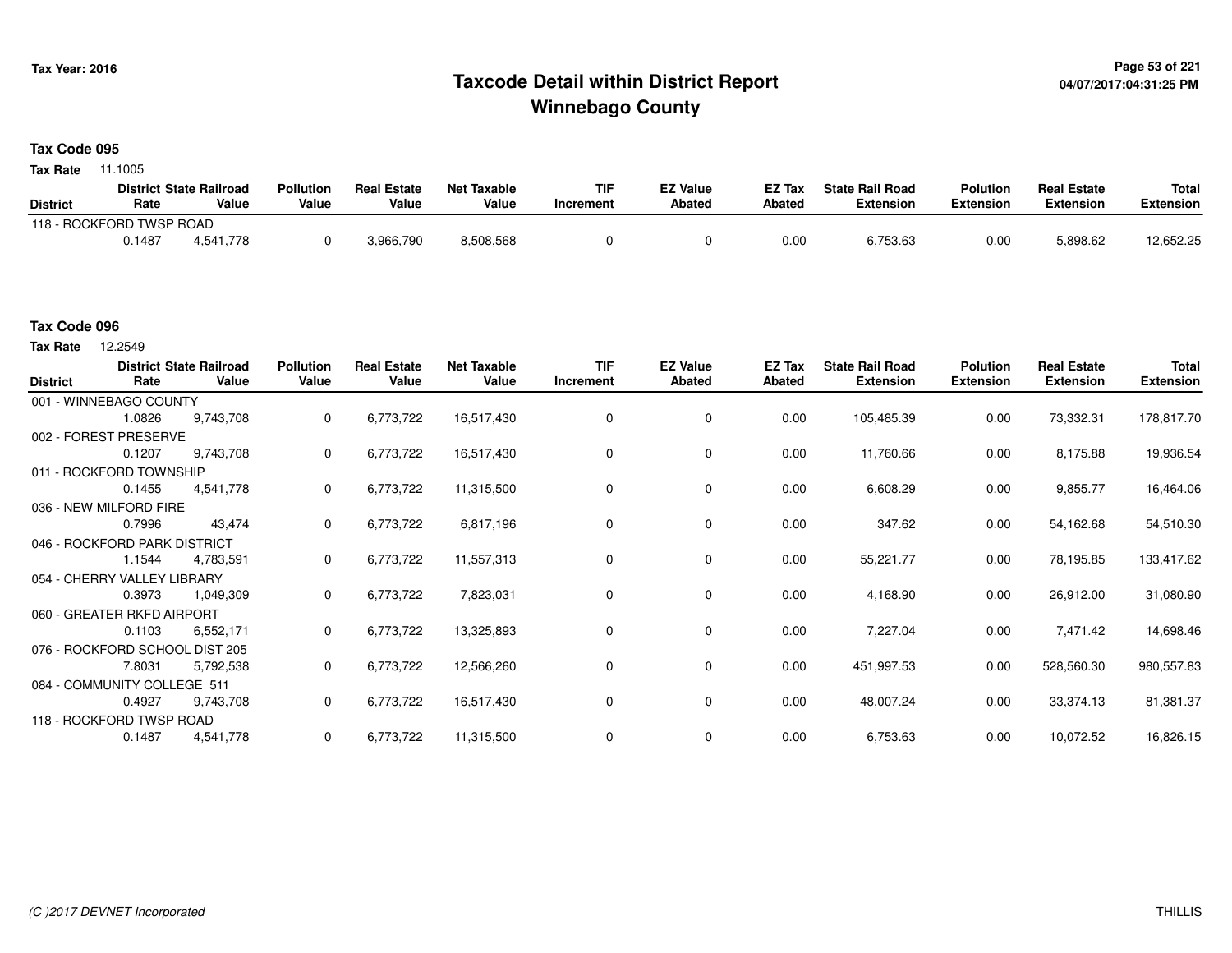## **Page 54 of 221 Taxcode Detail within District ReportWinnebago County**

# **04/07/2017:04:31:25 PM**

#### **Tax Code 099**

**Tax Rate** 11.8576

| <b>District</b> | Rate                           | <b>District State Railroad</b><br>Value | <b>Pollution</b><br>Value | <b>Real Estate</b><br>Value | <b>Net Taxable</b><br>Value | <b>TIF</b><br>Increment | <b>EZ Value</b><br><b>Abated</b> | EZ Tax<br>Abated | <b>State Rail Road</b><br><b>Extension</b> | <b>Polution</b><br><b>Extension</b> | <b>Real Estate</b><br><b>Extension</b> | <b>Total</b><br><b>Extension</b> |
|-----------------|--------------------------------|-----------------------------------------|---------------------------|-----------------------------|-----------------------------|-------------------------|----------------------------------|------------------|--------------------------------------------|-------------------------------------|----------------------------------------|----------------------------------|
|                 | 001 - WINNEBAGO COUNTY         |                                         |                           |                             |                             |                         |                                  |                  |                                            |                                     |                                        |                                  |
|                 | 1.0826                         | 9,743,708                               | 0                         | 5,068,279                   | 14,811,987                  | 0                       | 0                                | 0.00             | 105,485.39                                 | 0.00                                | 54,869.19                              | 160,354.58                       |
|                 | 002 - FOREST PRESERVE          |                                         |                           |                             |                             |                         |                                  |                  |                                            |                                     |                                        |                                  |
|                 | 0.1207                         | 9,743,708                               | 0                         | 5,068,279                   | 14,811,987                  | 0                       | 0                                | 0.00             | 11,760.66                                  | 0.00                                | 6,117.41                               | 17,878.07                        |
|                 | 011 - ROCKFORD TOWNSHIP        |                                         |                           |                             |                             |                         |                                  |                  |                                            |                                     |                                        |                                  |
|                 | 0.1455                         | 4,541,778                               | 0                         | 5,068,279                   | 9,610,057                   | 0                       | $\mathbf 0$                      | 0.00             | 6,608.29                                   | 0.00                                | 7,374.35                               | 13,982.64                        |
|                 | 036 - NEW MILFORD FIRE         |                                         |                           |                             |                             |                         |                                  |                  |                                            |                                     |                                        |                                  |
|                 | 0.7996                         | 43,474                                  | 0                         | 5,068,279                   | 5, 111, 753                 | 0                       | 0                                | 0.00             | 347.62                                     | 0.00                                | 40,525.96                              | 40,873.58                        |
|                 | 046 - ROCKFORD PARK DISTRICT   |                                         |                           |                             |                             |                         |                                  |                  |                                            |                                     |                                        |                                  |
|                 | 1.1544                         | 4,783,591                               | 0                         | 5,068,279                   | 9,851,870                   | 0                       | 0                                | 0.00             | 55,221.77                                  | 0.00                                | 58,508.21                              | 113,729.98                       |
|                 | 060 - GREATER RKFD AIRPORT     |                                         |                           |                             |                             |                         |                                  |                  |                                            |                                     |                                        |                                  |
|                 | 0.1103                         | 6,552,171                               | 0                         | 5,068,279                   | 11,620,450                  | 0                       | 0                                | 0.00             | 7,227.04                                   | 0.00                                | 5,590.31                               | 12,817.35                        |
|                 | 076 - ROCKFORD SCHOOL DIST 205 |                                         |                           |                             |                             |                         |                                  |                  |                                            |                                     |                                        |                                  |
|                 | 7.8031                         | 5,792,538                               | 0                         | 5,068,279                   | 10,860,817                  | 0                       | 0                                | 0.00             | 451,997.53                                 | 0.00                                | 395,482.88                             | 847,480.41                       |
|                 | 084 - COMMUNITY COLLEGE 511    |                                         |                           |                             |                             |                         |                                  |                  |                                            |                                     |                                        |                                  |
|                 | 0.4927                         | 9,743,708                               | 0                         | 5,068,279                   | 14,811,987                  | 0                       | 0                                | 0.00             | 48,007.24                                  | 0.00                                | 24,971.41                              | 72,978.65                        |
|                 | 118 - ROCKFORD TWSP ROAD       |                                         |                           |                             |                             |                         |                                  |                  |                                            |                                     |                                        |                                  |
|                 | 0.1487                         | 4,541,778                               | 0                         | 5,068,279                   | 9,610,057                   | 0                       | 0                                | 0.00             | 6,753.63                                   | 0.00                                | 7,536.53                               | 14,290.16                        |

### **Tax Code 104**

| <b>District</b>              |        | <b>District State Railroad</b> | <b>Pollution</b> | <b>Real Estate</b> | <b>Net Taxable</b> | <b>TIF</b> | <b>EZ Value</b> | EZ Tax | <b>State Rail Road</b> | <b>Polution</b>  | <b>Real Estate</b> | <b>Total</b>     |
|------------------------------|--------|--------------------------------|------------------|--------------------|--------------------|------------|-----------------|--------|------------------------|------------------|--------------------|------------------|
|                              | Rate   | Value                          | Value            | Value              | Value              | Increment  | Abated          | Abated | <b>Extension</b>       | <b>Extension</b> | <b>Extension</b>   | <b>Extension</b> |
| 001 - WINNEBAGO COUNTY       |        |                                |                  |                    |                    |            |                 |        |                        |                  |                    |                  |
|                              | 1.0826 | 9,743,708                      | 0                | 1,926,936          | 11,670,644         |            | 0               | 0.00   | 105,485.39             | 0.00             | 20,861.01          | 126,346.40       |
| 002 - FOREST PRESERVE        |        |                                |                  |                    |                    |            |                 |        |                        |                  |                    |                  |
|                              | 0.1207 | 9.743.708                      | 0                | 1.926.936          | 11.670.644         |            | $\Omega$        | 0.00   | 11.760.66              | 0.00             | 2,325.81           | 14.086.47        |
| 011 - ROCKFORD TOWNSHIP      |        |                                |                  |                    |                    |            |                 |        |                        |                  |                    |                  |
|                              | 0.1455 | 4,541,778                      | 0                | 1,926,936          | 6,468,714          |            | 0               | 0.00   | 6,608.29               | 0.00             | 2,803.69           | 9,411.98         |
| 040 - ROCK RIVER FIRE        |        |                                |                  |                    |                    |            |                 |        |                        |                  |                    |                  |
|                              | 0.0909 | $\Omega$                       | 0                | 1,926,936          | 1,926,936          |            | 0               | 0.00   | 0.00                   | 0.00             | 1,751.58           | 1,751.58         |
| 046 - ROCKFORD PARK DISTRICT |        |                                |                  |                    |                    |            |                 |        |                        |                  |                    |                  |
|                              | 1.1544 | 4.783.591                      | 0                | 1,926,936          | 6,710,527          |            | $\Omega$        | 0.00   | 55,221.77              | 0.00             | 22.244.55          | 77,466.32        |
| 051 - ROCK RIVER WATER REC   |        |                                |                  |                    |                    |            |                 |        |                        |                  |                    |                  |
|                              | 0.2082 | 5,101,328                      | 0                | 1,926,936          | 7,028,264          |            | $\Omega$        | 0.00   | 10,620.96              | 0.00             | 4,011.88           | 14,632.84        |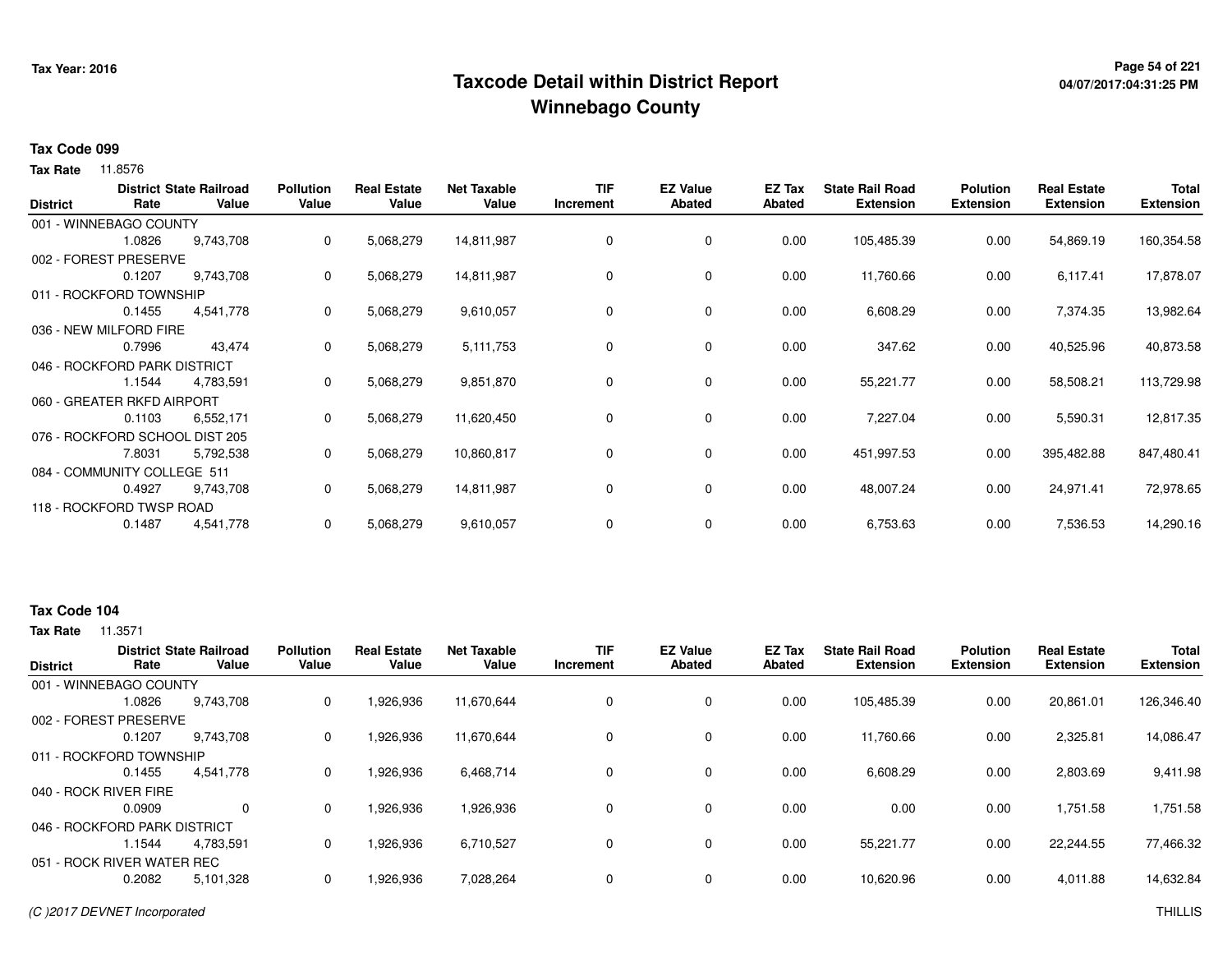## **Page 55 of 221 Taxcode Detail within District ReportWinnebago County**

### **Tax Code 104**

**Tax Rate** 11.3571

| <b>District State Railroad</b> | <b>Pollution</b>                                                                                                                 | <b>Real Estate</b> | Net Taxable | <b>TIF</b> | <b>EZ Value</b> | <b>EZ Tax</b> | <b>State Rail Road</b> | <b>Polution</b>  | <b>Real Estate</b> | <b>Total</b>     |
|--------------------------------|----------------------------------------------------------------------------------------------------------------------------------|--------------------|-------------|------------|-----------------|---------------|------------------------|------------------|--------------------|------------------|
|                                |                                                                                                                                  |                    |             | Increment  |                 |               |                        |                  |                    | <b>Extension</b> |
|                                |                                                                                                                                  |                    |             |            |                 |               |                        |                  |                    |                  |
| 6,552,171                      | 0                                                                                                                                | 926,936.           | 8,479,107   |            | 0               | 0.00          | 7.227.04               | 0.00             | 2.125.41           | 9,352.45         |
|                                |                                                                                                                                  |                    |             |            |                 |               |                        |                  |                    |                  |
| 5,792,538                      | 0                                                                                                                                | 926,936.           | 7,719,474   |            | 0               | 0.00          | 451.997.53             | 0.00             | 150,360.74         | 602,358.27       |
|                                |                                                                                                                                  |                    |             |            |                 |               |                        |                  |                    |                  |
| 9.743.708                      | 0                                                                                                                                | 926,936.           | 11.670.644  |            | 0               | 0.00          | 48.007.24              | 0.00             | 9.494.01           | 57,501.25        |
|                                |                                                                                                                                  |                    |             |            |                 |               |                        |                  |                    |                  |
| 4.541.778                      | 0                                                                                                                                | 1,926,936          | 6,468,714   |            | 0               | 0.00          | 6,753.63               | 0.00             | 2,865.35           | 9,618.98         |
|                                | Value<br>060 - GREATER RKFD AIRPORT<br>076 - ROCKFORD SCHOOL DIST 205<br>084 - COMMUNITY COLLEGE 511<br>118 - ROCKFORD TWSP ROAD | Value              | Value       | Value      |                 | <b>Abated</b> | Abated                 | <b>Extension</b> | <b>Extension</b>   | <b>Extension</b> |

### **Tax Code 108**

| <b>District</b> | Rate                           | <b>District State Railroad</b><br>Value | <b>Pollution</b><br>Value | <b>Real Estate</b><br>Value | <b>Net Taxable</b><br>Value | <b>TIF</b><br>Increment | <b>EZ Value</b><br><b>Abated</b> | EZ Tax<br><b>Abated</b> | <b>State Rail Road</b><br><b>Extension</b> | <b>Polution</b><br><b>Extension</b> | <b>Real Estate</b><br><b>Extension</b> | Total<br><b>Extension</b> |
|-----------------|--------------------------------|-----------------------------------------|---------------------------|-----------------------------|-----------------------------|-------------------------|----------------------------------|-------------------------|--------------------------------------------|-------------------------------------|----------------------------------------|---------------------------|
|                 | 001 - WINNEBAGO COUNTY         |                                         |                           |                             |                             |                         |                                  |                         |                                            |                                     |                                        |                           |
|                 | 1.0826                         | 9,743,708                               | 0                         | 21,721                      | 9,765,429                   | 0                       | $\mathbf{0}$                     | 0.00                    | 105,485.39                                 | 0.00                                | 235.15                                 | 105,720.54                |
|                 | 002 - FOREST PRESERVE          |                                         |                           |                             |                             |                         |                                  |                         |                                            |                                     |                                        |                           |
|                 | 0.1207                         | 9,743,708                               | 0                         | 21,721                      | 9,765,429                   | 0                       | 0                                | 0.00                    | 11,760.66                                  | 0.00                                | 26.22                                  | 11,786.88                 |
|                 | 006 - HARLEM TOWNSHIP          |                                         |                           |                             |                             |                         |                                  |                         |                                            |                                     |                                        |                           |
|                 | 0.1116                         | 0                                       | 0                         | 21,721                      | 21,721                      | 0                       | 0                                | 0.00                    | 0.00                                       | 0.00                                | 24.24                                  | 24.24                     |
|                 | 020 - MACHESNEY PARK VILLAGE   |                                         |                           |                             |                             |                         |                                  |                         |                                            |                                     |                                        |                           |
|                 | 0.0000                         | 0                                       | 0                         | 21,721                      | 21,721                      | 0                       | $\mathbf 0$                      | 0.00                    | 0.00                                       | 0.00                                | 0.00                                   | 0.00                      |
|                 | 035 - HARLEM-ROSCOE FIRE       |                                         |                           |                             |                             |                         |                                  |                         |                                            |                                     |                                        |                           |
|                 | 0.7579                         | 344,889                                 | 0                         | 21,721                      | 366,610                     | 0                       | 0                                | 0.00                    | 2,613.92                                   | 0.00                                | 164.62                                 | 2,778.54                  |
|                 | 055 - NORTH SUBURBAN LIBRARY   |                                         |                           |                             |                             |                         |                                  |                         |                                            |                                     |                                        |                           |
|                 | 0.3002                         | 826,221                                 | 0                         | 21,721                      | 847,942                     | 0                       | 0                                | 0.00                    | 2,480.31                                   | 0.00                                | 65.21                                  | 2,545.52                  |
|                 | 060 - GREATER RKFD AIRPORT     |                                         |                           |                             |                             |                         |                                  |                         |                                            |                                     |                                        |                           |
|                 | 0.1103                         | 6,552,171                               | 0                         | 21,721                      | 6,573,892                   | 0                       | 0                                | 0.00                    | 7,227.04                                   | 0.00                                | 23.96                                  | 7,251.00                  |
|                 | 076 - ROCKFORD SCHOOL DIST 205 |                                         |                           |                             |                             |                         |                                  |                         |                                            |                                     |                                        |                           |
|                 | 7.8031                         | 5,792,538                               | 0                         | 21,721                      | 5,814,259                   | 0                       | $\mathbf{0}$                     | 0.00                    | 451,997.53                                 | 0.00                                | 1,694.91                               | 453,692.44                |
|                 | 084 - COMMUNITY COLLEGE 511    |                                         |                           |                             |                             |                         |                                  |                         |                                            |                                     |                                        |                           |
|                 | 0.4927                         | 9,743,708                               | 0                         | 21,721                      | 9,765,429                   | 0                       | $\mathbf 0$                      | 0.00                    | 48,007.24                                  | 0.00                                | 107.02                                 | 48,114.26                 |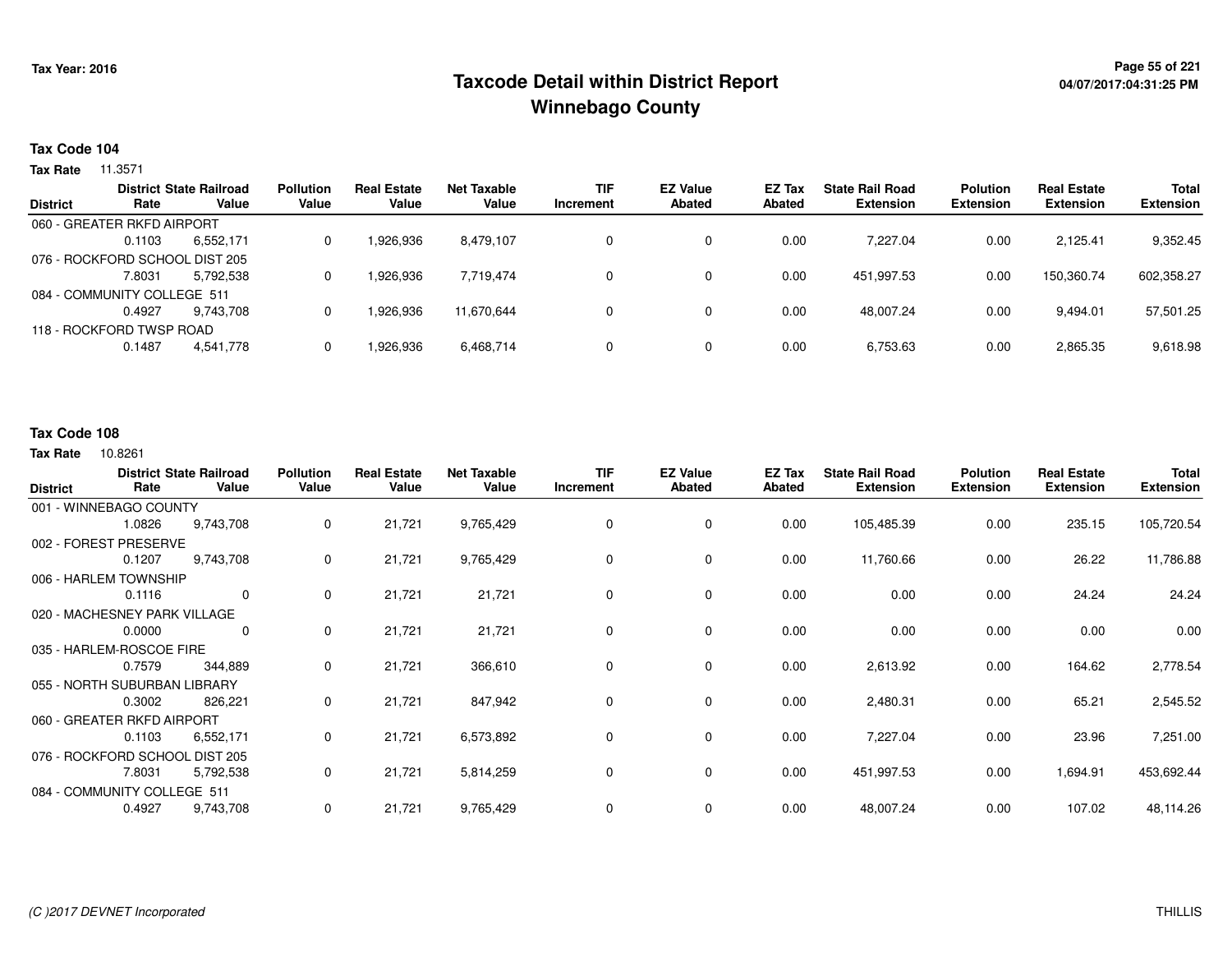## **Page 56 of 221 Taxcode Detail within District ReportWinnebago County**

#### **Tax Code 108**

10.8261 **Tax Rate**

|                 | <b>District State Railroad</b> |       | <b>Pollution</b> | <b>Real Estate</b> | Net Taxable | TIF       | <b>EZ Value</b> | <b>EZ Tax</b> | <b>State Rail Road</b> | <b>Polution</b>  | <b>Real Estate</b> | <b>Total</b> |
|-----------------|--------------------------------|-------|------------------|--------------------|-------------|-----------|-----------------|---------------|------------------------|------------------|--------------------|--------------|
| <b>District</b> | Rate                           | Value | Value            | Value              | Value       | Increment | Abated          | <b>Abated</b> | <b>Extension</b>       | <b>Extension</b> | <b>Extension</b>   | Extension    |
|                 | 113 - HARLEM TWSP ROAD         |       |                  |                    |             |           |                 |               |                        |                  |                    |              |
|                 | 0.0470                         |       |                  | 21,721             | 21,721      |           |                 | 0.00          | 0.00                   | 0.00             | 10.21              | 10.21        |

#### **Tax Code 109**

**Tax Rate** 11.0343

| <b>District</b> | Rate                           | <b>District State Railroad</b><br>Value | <b>Pollution</b><br>Value | <b>Real Estate</b><br>Value | <b>Net Taxable</b><br>Value | <b>TIF</b><br>Increment | <b>EZ Value</b><br><b>Abated</b> | EZ Tax<br>Abated | <b>State Rail Road</b><br><b>Extension</b> | <b>Polution</b><br><b>Extension</b> | <b>Real Estate</b><br><b>Extension</b> | <b>Total</b><br><b>Extension</b> |
|-----------------|--------------------------------|-----------------------------------------|---------------------------|-----------------------------|-----------------------------|-------------------------|----------------------------------|------------------|--------------------------------------------|-------------------------------------|----------------------------------------|----------------------------------|
|                 | 001 - WINNEBAGO COUNTY         |                                         |                           |                             |                             |                         |                                  |                  |                                            |                                     |                                        |                                  |
|                 | 1.0826                         | 9,743,708                               | 0                         | 23,466,437                  | 33,210,145                  | 0                       | 0                                | 0.00             | 105,485.39                                 | 0.00                                | 254,047.65                             | 359,533.04                       |
|                 | 002 - FOREST PRESERVE          |                                         |                           |                             |                             |                         |                                  |                  |                                            |                                     |                                        |                                  |
|                 | 0.1207                         | 9,743,708                               | 0                         | 23,466,437                  | 33,210,145                  | $\Omega$                | 0                                | 0.00             | 11,760.66                                  | 0.00                                | 28,323.99                              | 40,084.65                        |
|                 | 006 - HARLEM TOWNSHIP          |                                         |                           |                             |                             |                         |                                  |                  |                                            |                                     |                                        |                                  |
|                 | 0.1116                         | $\mathbf 0$                             | $\Omega$                  | 23,466,437                  | 23,466,437                  | $\Omega$                | 0                                | 0.00             | 0.00                                       | 0.00                                | 26,188.54                              | 26,188.54                        |
|                 | 020 - MACHESNEY PARK VILLAGE   |                                         |                           |                             |                             |                         |                                  |                  |                                            |                                     |                                        |                                  |
|                 | 0.0000                         | 0                                       | 0                         | 23,466,437                  | 23,466,437                  | 0                       | 0                                | 0.00             | 0.00                                       | 0.00                                | 0.00                                   | 0.00                             |
|                 | 035 - HARLEM-ROSCOE FIRE       |                                         |                           |                             |                             |                         |                                  |                  |                                            |                                     |                                        |                                  |
|                 | 0.7579                         | 344,889                                 | 0                         | 23,466,437                  | 23,811,326                  | 0                       | 0                                | 0.00             | 2,613.92                                   | 0.00                                | 177,852.13                             | 180,466.05                       |
|                 | 051 - ROCK RIVER WATER REC     |                                         |                           |                             |                             |                         |                                  |                  |                                            |                                     |                                        |                                  |
|                 | 0.2082                         | 5,101,328                               | 0                         | 23,466,437                  | 28,567,765                  | 0                       | 0                                | 0.00             | 10,620.96                                  | 0.00                                | 48,857.12                              | 59,478.08                        |
|                 | 055 - NORTH SUBURBAN LIBRARY   |                                         |                           |                             |                             |                         |                                  |                  |                                            |                                     |                                        |                                  |
|                 | 0.3002                         | 826,221                                 | $\mathbf{0}$              | 23,466,437                  | 24,292,658                  | 0                       | 0                                | 0.00             | 2,480.31                                   | 0.00                                | 70,446.24                              | 72,926.55                        |
|                 | 060 - GREATER RKFD AIRPORT     |                                         |                           |                             |                             |                         |                                  |                  |                                            |                                     |                                        |                                  |
|                 | 0.1103                         | 6,552,171                               | $\Omega$                  | 23,466,437                  | 30,018,608                  | 0                       | 0                                | 0.00             | 7,227.04                                   | 0.00                                | 25,883.48                              | 33,110.52                        |
|                 | 076 - ROCKFORD SCHOOL DIST 205 |                                         |                           |                             |                             |                         |                                  |                  |                                            |                                     |                                        |                                  |
|                 | 7.8031                         | 5,792,538                               | 0                         | 23,466,437                  | 29,258,975                  | 0                       | 0                                | 0.00             | 451,997.53                                 | 0.00                                | 1,831,109.55                           | 2,283,107.08                     |
|                 | 084 - COMMUNITY COLLEGE 511    |                                         |                           |                             |                             |                         |                                  |                  |                                            |                                     |                                        |                                  |
|                 | 0.4927                         | 9,743,708                               | 0                         | 23,466,437                  | 33,210,145                  | 0                       | 0                                | 0.00             | 48,007.24                                  | 0.00                                | 115,619.14                             | 163,626.38                       |
|                 | 113 - HARLEM TWSP ROAD         |                                         |                           |                             |                             |                         |                                  |                  |                                            |                                     |                                        |                                  |
|                 | 0.0470                         | 0                                       | 0                         | 23,466,437                  | 23,466,437                  | 0                       | 0                                | 0.00             | 0.00                                       | 0.00                                | 11,029.23                              | 11,029.23                        |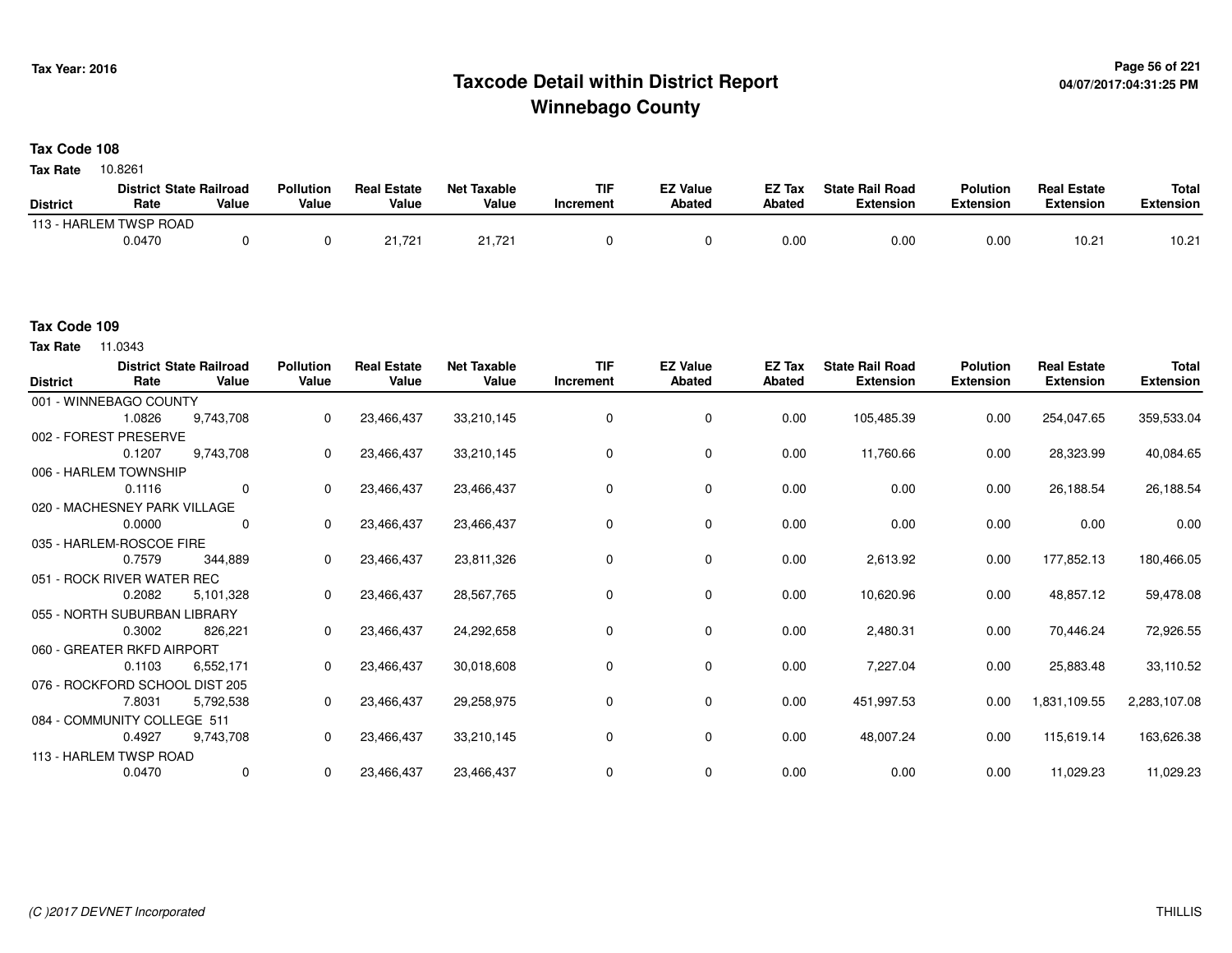## <sup>Page 57</sup> of <sup>221</sup> Page 57 of 221<br>Taxcode Detail within District Report های این موجع به موجع این موجع این موجع این موجع این موجع این موجع این موج **Winnebago County**

# **04/07/2017:04:31:25 PM**

#### **Tax Code 110**

**Tax Rate** 11.6464

| <b>District</b> | Rate                           | <b>District State Railroad</b><br>Value | <b>Pollution</b><br>Value | <b>Real Estate</b><br>Value | <b>Net Taxable</b><br>Value | <b>TIF</b><br>Increment | <b>EZ Value</b><br><b>Abated</b> | EZ Tax<br>Abated | <b>State Rail Road</b><br><b>Extension</b> | <b>Polution</b><br><b>Extension</b> | <b>Real Estate</b><br><b>Extension</b> | <b>Total</b><br><b>Extension</b> |
|-----------------|--------------------------------|-----------------------------------------|---------------------------|-----------------------------|-----------------------------|-------------------------|----------------------------------|------------------|--------------------------------------------|-------------------------------------|----------------------------------------|----------------------------------|
|                 | 001 - WINNEBAGO COUNTY         |                                         |                           |                             |                             |                         |                                  |                  |                                            |                                     |                                        |                                  |
|                 | 1.0826                         | 9,743,708                               |                           | 26,286,424                  | 36,030,132                  | 0                       | 0                                | 0.00             | 105,485.39                                 | 0.00                                | 284,576.83                             | 390,062.22                       |
|                 | 002 - FOREST PRESERVE          |                                         |                           |                             |                             |                         |                                  |                  |                                            |                                     |                                        |                                  |
|                 | 0.1207                         | 9,743,708                               | 0                         | 26,286,424                  | 36,030,132                  | 0                       | 0                                | 0.00             | 11,760.66                                  | 0.00                                | 31,727.71                              | 43,488.37                        |
|                 | 004 - CHERRY VALLEY TOWNSHIP   |                                         |                           |                             |                             |                         |                                  |                  |                                            |                                     |                                        |                                  |
|                 | 0.1404                         | 1,650,291                               | 0                         | 26,286,424                  | 27,936,715                  | 0                       | 0                                | 0.00             | 2,317.01                                   | 0.00                                | 36,906.14                              | 39,223.15                        |
|                 | 031 - CHERRY VALLEY FIRE       |                                         |                           |                             |                             |                         |                                  |                  |                                            |                                     |                                        |                                  |
|                 | 1.0177                         | 985,287                                 | 0                         | 26,286,424                  | 27,271,711                  | 0                       | 0                                | 0.00             | 10,027.26                                  | 0.00                                | 267,516.94                             | 277,544.20                       |
|                 | 051 - ROCK RIVER WATER REC     |                                         |                           |                             |                             |                         |                                  |                  |                                            |                                     |                                        |                                  |
|                 | 0.2082                         | 5,101,328                               |                           | 26,286,424                  | 31,387,752                  | 0                       | 0                                | 0.00             | 10,620.96                                  | 0.00                                | 54,728.33                              | 65,349.29                        |
|                 | 054 - CHERRY VALLEY LIBRARY    |                                         |                           |                             |                             |                         |                                  |                  |                                            |                                     |                                        |                                  |
|                 | 0.3973                         | 1,049,309                               |                           | 26,286,424                  | 27,335,733                  | 0                       | 0                                | 0.00             | 4,168.90                                   | 0.00                                | 104,435.96                             | 108,604.86                       |
|                 | 060 - GREATER RKFD AIRPORT     |                                         |                           |                             |                             |                         |                                  |                  |                                            |                                     |                                        |                                  |
|                 | 0.1103                         | 6,552,171                               | 0                         | 26,286,424                  | 32,838,595                  | 0                       | 0                                | 0.00             | 7,227.04                                   | 0.00                                | 28,993.93                              | 36,220.97                        |
|                 | 076 - ROCKFORD SCHOOL DIST 205 |                                         |                           |                             |                             |                         |                                  |                  |                                            |                                     |                                        |                                  |
|                 | 7.8031                         | 5,792,538                               | 0                         | 26,286,424                  | 32,078,962                  | 0                       | 0                                | 0.00             | 451,997.53                                 | 0.00                                | 2,051,155.95                           | 2,503,153.48                     |
|                 | 084 - COMMUNITY COLLEGE 511    |                                         |                           |                             |                             |                         |                                  |                  |                                            |                                     |                                        |                                  |
|                 | 0.4927                         | 9,743,708                               |                           | 26,286,424                  | 36,030,132                  | 0                       | 0                                | 0.00             | 48,007.24                                  | 0.00                                | 129,513.21                             | 177,520.45                       |
|                 | 111 - CHERRY VALLEY TWSP ROAD  |                                         |                           |                             |                             |                         |                                  |                  |                                            |                                     |                                        |                                  |
|                 | 0.2734                         | 1,650,291                               | 0                         | 26,286,424                  | 27,936,715                  | 0                       | 0                                | 0.00             | 4,511.90                                   | 0.00                                | 71,867.06                              | 76,378.96                        |

### **Tax Code 111**

| <b>District</b>              | Rate   | <b>District State Railroad</b><br>Value | <b>Pollution</b><br>Value | <b>Real Estate</b><br>Value | <b>Net Taxable</b><br>Value | <b>TIF</b><br>Increment | <b>EZ Value</b><br><b>Abated</b> | <b>EZ Tax</b><br>Abated | <b>State Rail Road</b><br><b>Extension</b> | <b>Polution</b><br><b>Extension</b> | <b>Real Estate</b><br><b>Extension</b> | <b>Total</b><br>Extension |
|------------------------------|--------|-----------------------------------------|---------------------------|-----------------------------|-----------------------------|-------------------------|----------------------------------|-------------------------|--------------------------------------------|-------------------------------------|----------------------------------------|---------------------------|
| 001 - WINNEBAGO COUNTY       |        |                                         |                           |                             |                             |                         |                                  |                         |                                            |                                     |                                        |                           |
|                              | 1.0826 | 9,743,708                               | 0                         | 8,057,684                   | 17,801,392                  | 0                       | 0                                | 0.00                    | 105,485.39                                 | 0.00                                | 87,232.49                              | 192,717.88                |
| 002 - FOREST PRESERVE        |        |                                         |                           |                             |                             |                         |                                  |                         |                                            |                                     |                                        |                           |
|                              | 0.1207 | 9,743,708                               | 0                         | 8,057,684                   | 17,801,392                  | 0                       | 0                                | 0.00                    | 11,760.66                                  | 0.00                                | 9,725.62                               | 21,486.28                 |
| 004 - CHERRY VALLEY TOWNSHIP |        |                                         |                           |                             |                             |                         |                                  |                         |                                            |                                     |                                        |                           |
|                              | 0.1404 | 1.650.291                               |                           | 8,057,684                   | 9,707,975                   | 0                       | 0                                | 0.00                    | 2.317.01                                   | 0.00                                | 11.312.99                              | 13,630.00                 |
| 031 - CHERRY VALLEY FIRE     |        |                                         |                           |                             |                             |                         |                                  |                         |                                            |                                     |                                        |                           |
|                              | 1.0177 | 985.287                                 | 0                         | 8,057,684                   | 9,042,971                   | 0                       | 0                                | 0.00                    | 10.027.26                                  | 0.00                                | 82,003.05                              | 92,030.31                 |
| 051 - ROCK RIVER WATER REC   |        |                                         |                           |                             |                             |                         |                                  |                         |                                            |                                     |                                        |                           |
|                              | 0.2082 | 5,101,328                               |                           | 8,057,684                   | 13,159,012                  | $\Omega$                | 0                                | 0.00                    | 10,620.96                                  | 0.00                                | 16,776.10                              | 27,397.06                 |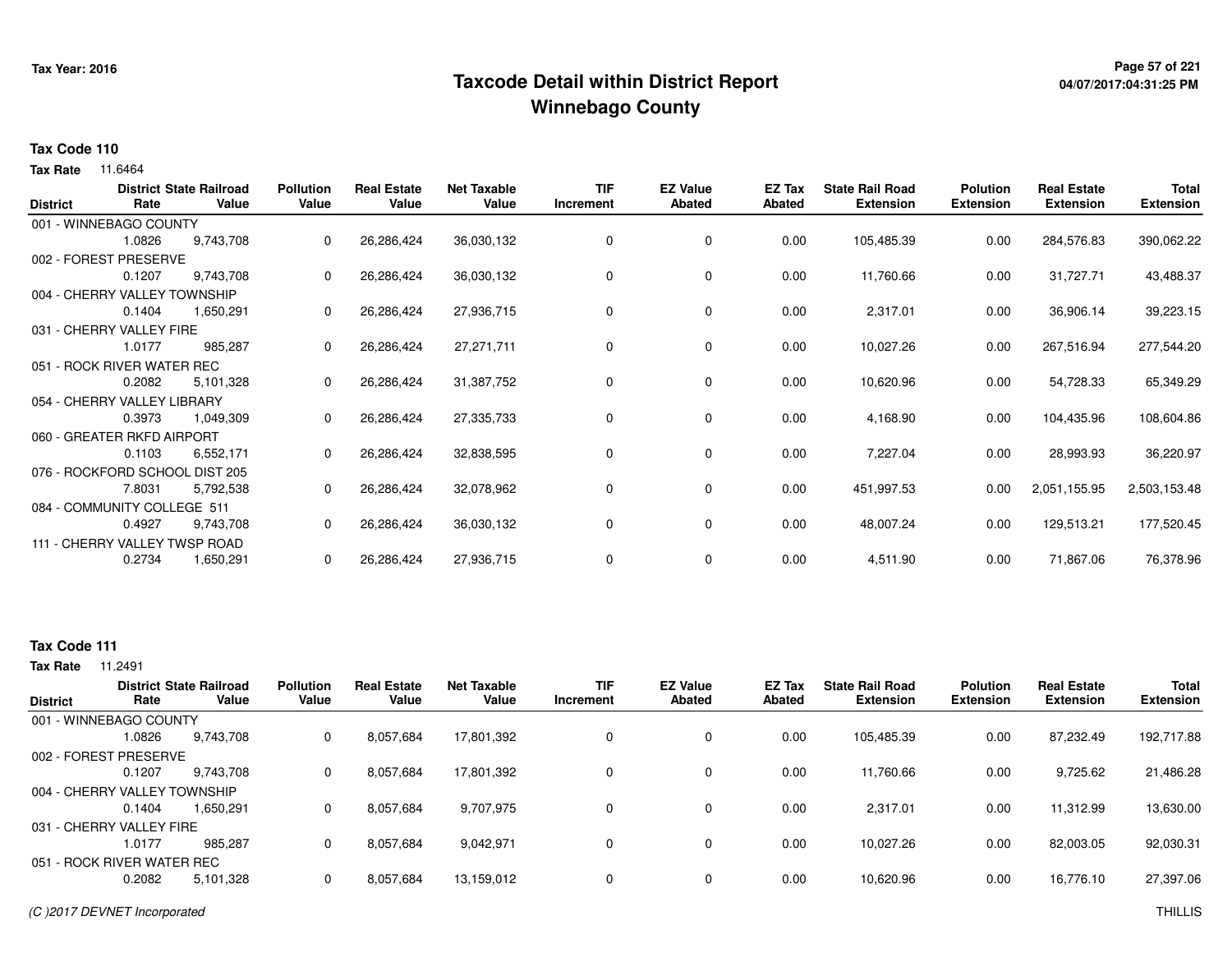## **Page 58 of 221 Taxcode Detail within District ReportWinnebago County**

### **Tax Code 111**

**Tax Rate** 11.2491

|                 |                                | <b>District State Railroad</b> | <b>Pollution</b> | <b>Real Estate</b> | Net Taxable | <b>TIF</b> | <b>EZ Value</b> | <b>EZ Tax</b> | <b>State Rail Road</b> | <b>Polution</b>  | <b>Real Estate</b> | <b>Total</b>     |
|-----------------|--------------------------------|--------------------------------|------------------|--------------------|-------------|------------|-----------------|---------------|------------------------|------------------|--------------------|------------------|
| <b>District</b> | Rate                           | Value                          | Value            | Value              | Value       | Increment  | <b>Abated</b>   | Abated        | <b>Extension</b>       | <b>Extension</b> | <b>Extension</b>   | <b>Extension</b> |
|                 | 060 - GREATER RKFD AIRPORT     |                                |                  |                    |             |            |                 |               |                        |                  |                    |                  |
|                 | 0.1103                         | 6.552.171                      | 0                | 8,057,684          | 14.609.855  |            | 0               | 0.00          | 7.227.04               | 0.00             | 8,887.63           | 16,114.67        |
|                 | 076 - ROCKFORD SCHOOL DIST 205 |                                |                  |                    |             |            |                 |               |                        |                  |                    |                  |
|                 | 7.8031                         | 5.792.538                      | 0                | 8,057,684          | 13,850,222  | 0          | 0               | 0.00          | 451.997.53             | 0.00             | 628.749.14         | 1,080,746.67     |
|                 | 084 - COMMUNITY COLLEGE 511    |                                |                  |                    |             |            |                 |               |                        |                  |                    |                  |
|                 | 0.4927                         | 9.743.708                      | 0                | 8,057,684          | 17.801.392  |            | 0               | 0.00          | 48.007.24              | 0.00             | 39.700.21          | 87,707.45        |
|                 | 111 - CHERRY VALLEY TWSP ROAD  |                                |                  |                    |             |            |                 |               |                        |                  |                    |                  |
|                 | 0.2734                         | 1,650,291                      |                  | 8,057,684          | 9,707,975   |            | 0               | 0.00          | 4,511.90               | 0.00             | 22,029.71          | 26,541.61        |
|                 |                                |                                |                  |                    |             |            |                 |               |                        |                  |                    |                  |

### **Tax Code 112**

| <b>District</b>              | Rate   | <b>District State Railroad</b><br>Value | <b>Pollution</b><br>Value | <b>Real Estate</b><br>Value | <b>Net Taxable</b><br>Value | <b>TIF</b><br>Increment | <b>EZ Value</b><br><b>Abated</b> | EZ Tax<br><b>Abated</b> | <b>State Rail Road</b><br><b>Extension</b> | <b>Polution</b><br><b>Extension</b> | <b>Real Estate</b><br><b>Extension</b> | Total<br><b>Extension</b> |
|------------------------------|--------|-----------------------------------------|---------------------------|-----------------------------|-----------------------------|-------------------------|----------------------------------|-------------------------|--------------------------------------------|-------------------------------------|----------------------------------------|---------------------------|
| 001 - WINNEBAGO COUNTY       |        |                                         |                           |                             |                             |                         |                                  |                         |                                            |                                     |                                        |                           |
|                              | 1.0826 | 9,743,708                               | 0                         | 2,049,845                   | 11,793,553                  | 0                       | 0                                | 0.00                    | 105,485.39                                 | 0.00                                | 22,191.62                              | 127,677.01                |
| 002 - FOREST PRESERVE        |        |                                         |                           |                             |                             |                         |                                  |                         |                                            |                                     |                                        |                           |
|                              | 0.1207 | 9,743,708                               | 0                         | 2,049,845                   | 11,793,553                  | 0                       | 0                                | 0.00                    | 11,760.66                                  | 0.00                                | 2,474.16                               | 14,234.82                 |
| 004 - CHERRY VALLEY TOWNSHIP |        |                                         |                           |                             |                             |                         |                                  |                         |                                            |                                     |                                        |                           |
|                              | 0.1404 | 1,650,291                               | 0                         | 2,049,845                   | 3,700,136                   | 0                       | 0                                | 0.00                    | 2,317.01                                   | 0.00                                | 2,877.98                               | 5,194.99                  |
| 023 - ROCKFORD CITY          |        |                                         |                           |                             |                             |                         |                                  |                         |                                            |                                     |                                        |                           |
|                              | 3.3207 | 3,783,711                               | 0                         | 2,049,845                   | 5,833,556                   | 0                       | 0                                | 0.00                    | 125,645.72                                 | 0.00                                | 68,069.20                              | 193,714.92                |
| 051 - ROCK RIVER WATER REC   |        |                                         |                           |                             |                             |                         |                                  |                         |                                            |                                     |                                        |                           |
|                              | 0.2082 | 5,101,328                               | 0                         | 2,049,845                   | 7,151,173                   | 0                       | 0                                | 0.00                    | 10,620.96                                  | 0.00                                | 4,267.78                               | 14,888.74                 |
| 059 - ROCKFORD CITY LIBRARY  |        |                                         |                           |                             |                             |                         |                                  |                         |                                            |                                     |                                        |                           |
|                              | 0.5190 | 3,783,711                               | 0                         | 2,049,845                   | 5,833,556                   | 0                       | 0                                | 0.00                    | 19,637.46                                  | 0.00                                | 10,638.70                              | 30,276.16                 |
| 060 - GREATER RKFD AIRPORT   |        |                                         |                           |                             |                             |                         |                                  |                         |                                            |                                     |                                        |                           |
|                              | 0.1103 | 6,552,171                               | 0                         | 2,049,845                   | 8,602,016                   | 0                       | 0                                | 0.00                    | 7,227.04                                   | 0.00                                | 2,260.98                               | 9,488.02                  |
|                              |        | 076 - ROCKFORD SCHOOL DIST 205          |                           |                             |                             |                         |                                  |                         |                                            |                                     |                                        |                           |
|                              | 7.8031 | 5,792,538                               | 0                         | 2,049,845                   | 7,842,383                   | 0                       | 0                                | 0.00                    | 451,997.53                                 | 0.00                                | 159,951.46                             | 611,948.99                |
| 084 - COMMUNITY COLLEGE 511  |        |                                         |                           |                             |                             |                         |                                  |                         |                                            |                                     |                                        |                           |
|                              | 0.4927 | 9,743,708                               | 0                         | 2,049,845                   | 11,793,553                  | 0                       | 0                                | 0.00                    | 48,007.24                                  | 0.00                                | 10,099.59                              | 58,106.83                 |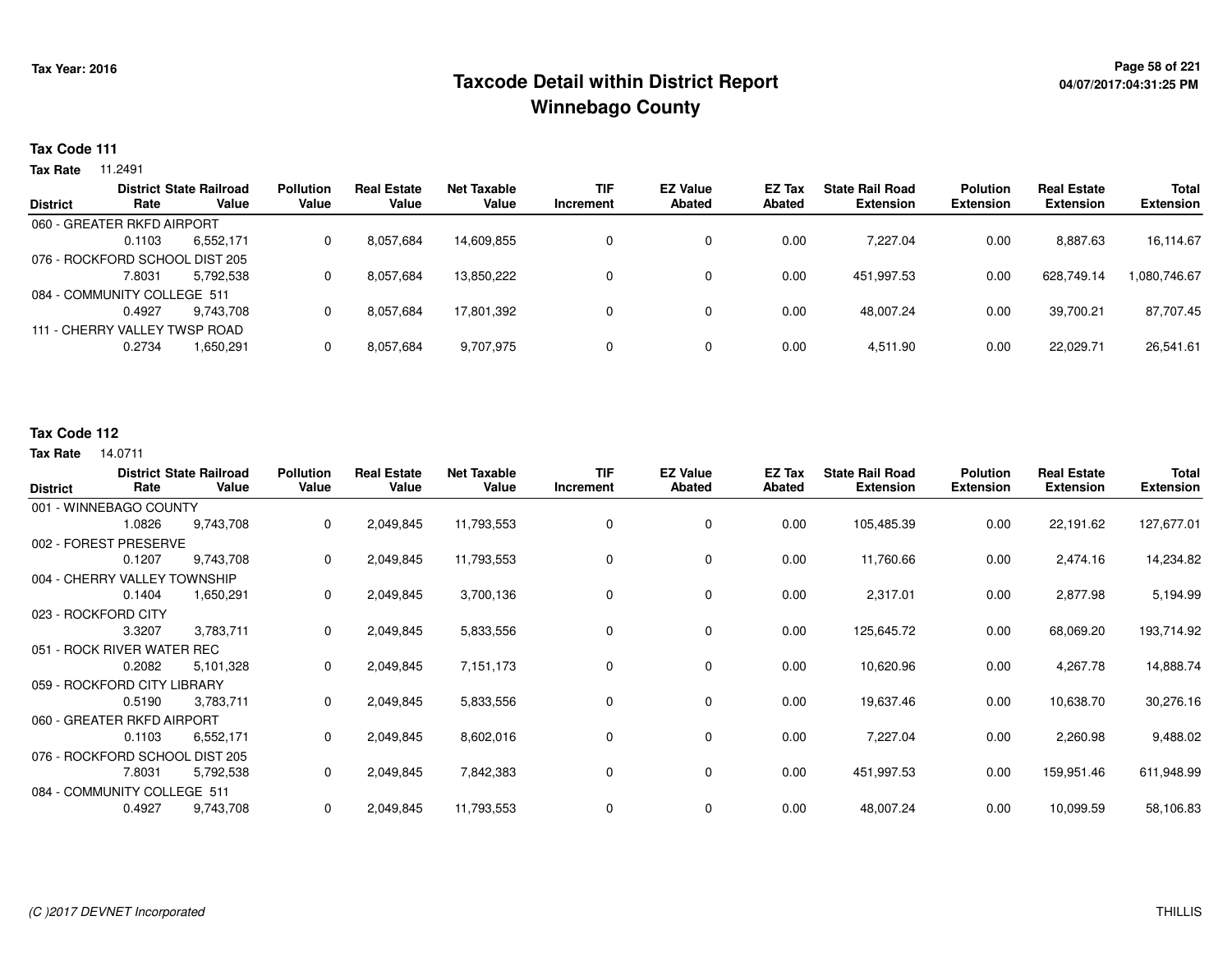## **Page 59 of 221 Taxcode Detail within District ReportWinnebago County**

#### **Tax Code 112**

14.0711 **Tax Rate**

|                               |        | <b>District State Railroad</b> | <b>Pollution</b> | <b>Real Estate</b> | Net Taxable | TIF       | <b>EZ Value</b> | <b>EZ Tax</b> | <b>State Rail Road</b> | <b>Polution</b>  | <b>Real Estate</b> | <b>Total</b> |
|-------------------------------|--------|--------------------------------|------------------|--------------------|-------------|-----------|-----------------|---------------|------------------------|------------------|--------------------|--------------|
| <b>District</b>               | Rate   | Value                          | Value            | Value              | Value       | Increment | <b>Abated</b>   | Abated        | <b>Extension</b>       | <b>Extension</b> | <b>Extension</b>   | Extension    |
| 111 - CHERRY VALLEY TWSP ROAD |        |                                |                  |                    |             |           |                 |               |                        |                  |                    |              |
|                               | 0.2734 | .650.291                       |                  | 2,049,845          | 3,700,136   |           |                 | 0.00          | 4,511.90               | 0.00             | 5,604.28           | 10,116.18    |

#### **Tax Code 113**

12.8008 **Tax Rate**

| <b>District</b>              | Rate                          | <b>District State Railroad</b><br>Value | <b>Pollution</b><br>Value | <b>Real Estate</b><br>Value | <b>Net Taxable</b><br>Value | <b>TIF</b><br>Increment | <b>EZ Value</b><br><b>Abated</b> | EZ Tax<br>Abated | <b>State Rail Road</b><br><b>Extension</b> | <b>Polution</b><br><b>Extension</b> | <b>Real Estate</b><br><b>Extension</b> | <b>Total</b><br><b>Extension</b> |
|------------------------------|-------------------------------|-----------------------------------------|---------------------------|-----------------------------|-----------------------------|-------------------------|----------------------------------|------------------|--------------------------------------------|-------------------------------------|----------------------------------------|----------------------------------|
|                              | 001 - WINNEBAGO COUNTY        |                                         |                           |                             |                             |                         |                                  |                  |                                            |                                     |                                        |                                  |
|                              | 1.0826                        | 9.743.708                               | $\mathbf 0$               | 8,632,685                   | 18,376,393                  | $\Omega$                | $\mathbf 0$                      | 0.00             | 105,485.39                                 | 0.00                                | 93,457.45                              | 198,942.84                       |
| 002 - FOREST PRESERVE        |                               |                                         |                           |                             |                             |                         |                                  |                  |                                            |                                     |                                        |                                  |
|                              | 0.1207                        | 9,743,708                               | $\mathbf 0$               | 8,632,685                   | 18,376,393                  | $\Omega$                | 0                                | 0.00             | 11,760.66                                  | 0.00                                | 10,419.65                              | 22,180.31                        |
|                              | 004 - CHERRY VALLEY TOWNSHIP  |                                         |                           |                             |                             |                         |                                  |                  |                                            |                                     |                                        |                                  |
|                              | 0.1404                        | 1,650,291                               | $\mathbf 0$               | 8,632,685                   | 10,282,976                  | $\Omega$                | 0                                | 0.00             | 2,317.01                                   | 0.00                                | 12,120.29                              | 14,437.30                        |
|                              | 031 - CHERRY VALLEY FIRE      |                                         |                           |                             |                             |                         |                                  |                  |                                            |                                     |                                        |                                  |
|                              | 1.0177                        | 985,287                                 | $\mathbf 0$               | 8,632,685                   | 9,617,972                   | $\Omega$                | 0                                | 0.00             | 10,027.26                                  | 0.00                                | 87,854.84                              | 97,882.10                        |
| 046 - ROCKFORD PARK DISTRICT |                               |                                         |                           |                             |                             |                         |                                  |                  |                                            |                                     |                                        |                                  |
|                              | 1.1544                        | 4,783,591                               | 0                         | 8,632,685                   | 13,416,276                  | 0                       | 0                                | 0.00             | 55,221.77                                  | 0.00                                | 99,655.72                              | 154,877.49                       |
| 051 - ROCK RIVER WATER REC   |                               |                                         |                           |                             |                             |                         |                                  |                  |                                            |                                     |                                        |                                  |
|                              | 0.2082                        | 5,101,328                               | $\mathbf 0$               | 8,632,685                   | 13,734,013                  | 0                       | 0                                | 0.00             | 10,620.96                                  | 0.00                                | 17,973.25                              | 28,594.21                        |
| 054 - CHERRY VALLEY LIBRARY  |                               |                                         |                           |                             |                             |                         |                                  |                  |                                            |                                     |                                        |                                  |
|                              | 0.3973                        | 1,049,309                               | $\mathbf{0}$              | 8,632,685                   | 9,681,994                   | 0                       | 0                                | 0.00             | 4,168.90                                   | 0.00                                | 34,297.66                              | 38,466.56                        |
|                              | 060 - GREATER RKFD AIRPORT    |                                         |                           |                             |                             |                         |                                  |                  |                                            |                                     |                                        |                                  |
|                              | 0.1103                        | 6,552,171                               | $\mathbf 0$               | 8,632,685                   | 15,184,856                  | 0                       | 0                                | 0.00             | 7,227.04                                   | 0.00                                | 9,521.85                               | 16,748.89                        |
|                              |                               | 076 - ROCKFORD SCHOOL DIST 205          |                           |                             |                             |                         |                                  |                  |                                            |                                     |                                        |                                  |
|                              | 7.8031                        | 5,792,538                               | $\mathbf 0$               | 8,632,685                   | 14,425,223                  | 0                       | 0                                | 0.00             | 451,997.53                                 | 0.00                                | 673,617.04                             | 1,125,614.57                     |
|                              | 084 - COMMUNITY COLLEGE 511   |                                         |                           |                             |                             |                         |                                  |                  |                                            |                                     |                                        |                                  |
|                              | 0.4927                        | 9,743,708                               | $\mathbf 0$               | 8,632,685                   | 18,376,393                  | 0                       | $\mathbf 0$                      | 0.00             | 48,007.24                                  | 0.00                                | 42,533.24                              | 90,540.48                        |
|                              | 111 - CHERRY VALLEY TWSP ROAD |                                         |                           |                             |                             |                         |                                  |                  |                                            |                                     |                                        |                                  |
|                              | 0.2734                        | 1,650,291                               | 0                         | 8,632,685                   | 10,282,976                  |                         | 0                                | 0.00             | 4,511.90                                   | 0.00                                | 23,601.76                              | 28,113.66                        |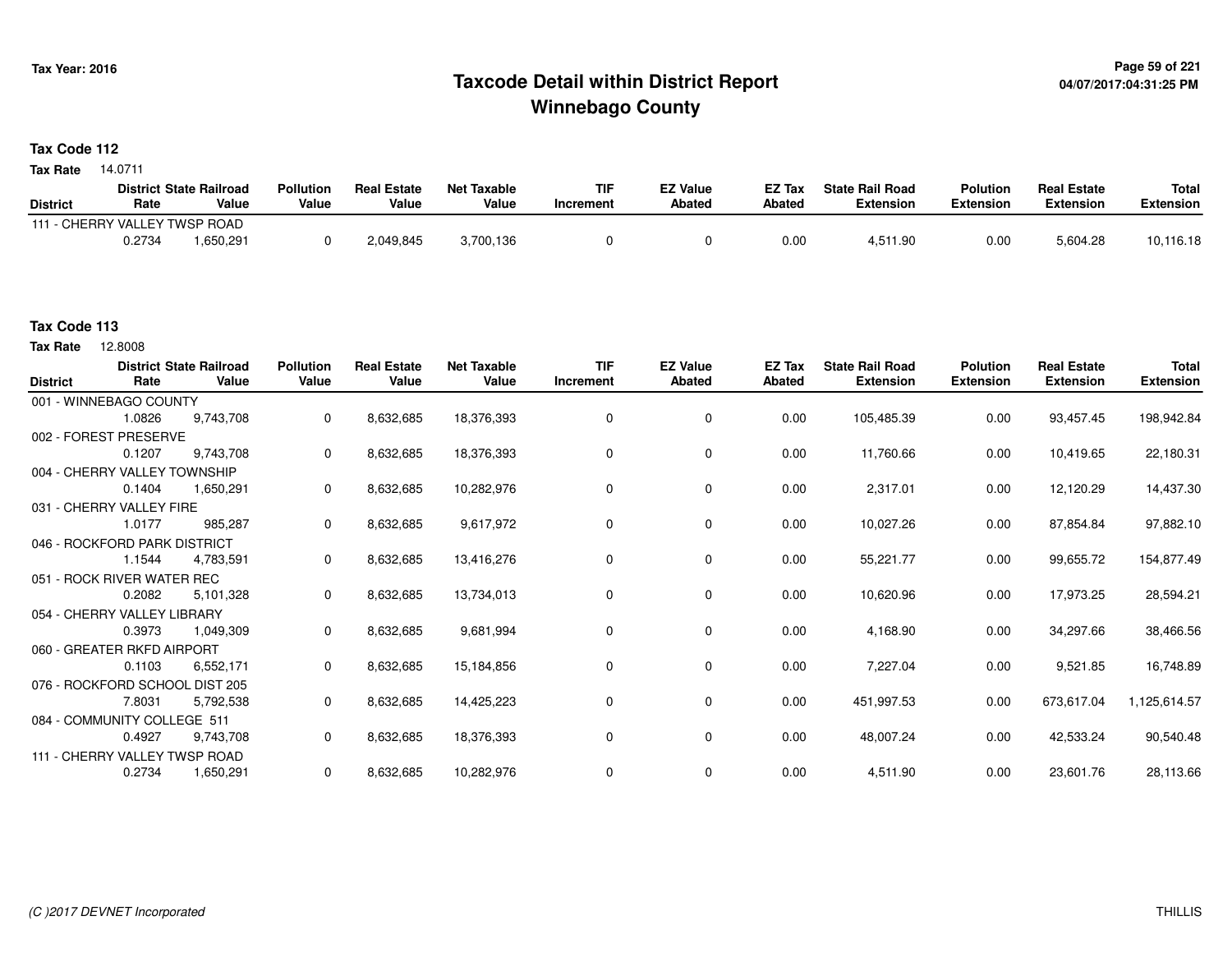## **Page 60 of 221 Taxcode Detail within District ReportWinnebago County**

# **04/07/2017:04:31:25 PM**

#### **Tax Code 114**

**Tax Rate** 11.4382

| <b>District</b> | Rate                           | <b>District State Railroad</b><br>Value | <b>Pollution</b><br>Value | <b>Real Estate</b><br>Value | <b>Net Taxable</b><br>Value | <b>TIF</b><br>Increment | <b>EZ Value</b><br><b>Abated</b> | EZ Tax<br><b>Abated</b> | <b>State Rail Road</b><br><b>Extension</b> | <b>Polution</b><br><b>Extension</b> | <b>Real Estate</b><br><b>Extension</b> | <b>Total</b><br><b>Extension</b> |
|-----------------|--------------------------------|-----------------------------------------|---------------------------|-----------------------------|-----------------------------|-------------------------|----------------------------------|-------------------------|--------------------------------------------|-------------------------------------|----------------------------------------|----------------------------------|
|                 | 001 - WINNEBAGO COUNTY         |                                         |                           |                             |                             |                         |                                  |                         |                                            |                                     |                                        |                                  |
|                 | 1.0826                         | 9,743,708                               | 0                         | 66,163,125                  | 75,906,833                  | 0                       | 0                                | 0.00                    | 105,485.39                                 | 0.00                                | 716,281.99                             | 821,767.38                       |
|                 | 002 - FOREST PRESERVE          |                                         |                           |                             |                             |                         |                                  |                         |                                            |                                     |                                        |                                  |
|                 | 0.1207                         | 9,743,708                               | 0                         | 66,163,125                  | 75,906,833                  | 0                       | 0                                | 0.00                    | 11,760.66                                  | 0.00                                | 79,858.89                              | 91,619.55                        |
|                 | 004 - CHERRY VALLEY TOWNSHIP   |                                         |                           |                             |                             |                         |                                  |                         |                                            |                                     |                                        |                                  |
|                 | 0.1404                         | 1,650,291                               | 0                         | 66,163,125                  | 67,813,416                  | 0                       | 0                                | 0.00                    | 2,317.01                                   | 0.00                                | 92,893.03                              | 95,210.04                        |
|                 | 031 - CHERRY VALLEY FIRE       |                                         |                           |                             |                             |                         |                                  |                         |                                            |                                     |                                        |                                  |
|                 | 1.0177                         | 985,287                                 | 0                         | 66,163,125                  | 67,148,412                  | 0                       | 0                                | 0.00                    | 10,027.26                                  | 0.00                                | 673,342.12                             | 683,369.38                       |
|                 | 054 - CHERRY VALLEY LIBRARY    |                                         |                           |                             |                             |                         |                                  |                         |                                            |                                     |                                        |                                  |
|                 | 0.3973                         | 1,049,309                               | 0                         | 66,163,125                  | 67,212,434                  | 0                       | 0                                | 0.00                    | 4,168.90                                   | 0.00                                | 262,866.10                             | 267,035.00                       |
|                 | 060 - GREATER RKFD AIRPORT     |                                         |                           |                             |                             |                         |                                  |                         |                                            |                                     |                                        |                                  |
|                 | 0.1103                         | 6,552,171                               | 0                         | 66,163,125                  | 72,715,296                  | 0                       | 0                                | 0.00                    | 7,227.04                                   | 0.00                                | 72,977.93                              | 80,204.97                        |
|                 | 076 - ROCKFORD SCHOOL DIST 205 |                                         |                           |                             |                             |                         |                                  |                         |                                            |                                     |                                        |                                  |
|                 | 7.8031                         | 5,792,538                               |                           | 66,163,125                  | 71,955,663                  | 0                       | 0                                | 0.00                    | 451,997.53                                 | 0.00                                | 5,162,774.81                           | 5,614,772.34                     |
|                 | 084 - COMMUNITY COLLEGE 511    |                                         |                           |                             |                             |                         |                                  |                         |                                            |                                     |                                        |                                  |
|                 | 0.4927                         | 9,743,708                               | 0                         | 66,163,125                  | 75,906,833                  | 0                       | 0                                | 0.00                    | 48,007.24                                  | 0.00                                | 325,985.72                             | 373,992.96                       |
|                 | 111 - CHERRY VALLEY TWSP ROAD  |                                         |                           |                             |                             |                         |                                  |                         |                                            |                                     |                                        |                                  |
|                 | 0.2734                         | 1,650,291                               | 0                         | 66,163,125                  | 67,813,416                  | 0                       | 0                                | 0.00                    | 4,511.90                                   | 0.00                                | 180,889.98                             | 185,401.88                       |

### **Tax Code 115**

| <b>District</b>                |        | <b>District State Railroad</b> | <b>Pollution</b> | <b>Real Estate</b> | <b>Net Taxable</b> | <b>TIF</b> | <b>EZ Value</b> | <b>EZ Tax</b> | <b>State Rail Road</b> | <b>Polution</b>  | <b>Real Estate</b> | <b>Total</b>     |
|--------------------------------|--------|--------------------------------|------------------|--------------------|--------------------|------------|-----------------|---------------|------------------------|------------------|--------------------|------------------|
|                                | Rate   | Value                          | Value            | Value              | Value              | Increment  | Abated          | Abated        | <b>Extension</b>       | <b>Extension</b> | <b>Extension</b>   | <b>Extension</b> |
| 001 - WINNEBAGO COUNTY         |        |                                |                  |                    |                    |            |                 |               |                        |                  |                    |                  |
|                                | 1.0826 | 9.743.708                      | 0                | 5,103,848          | 14,847,556         | 0          | 0               | 0.00          | 105,485.39             | 0.00             | 55,254.26          | 160,739.65       |
| 002 - FOREST PRESERVE          |        |                                |                  |                    |                    |            |                 |               |                        |                  |                    |                  |
|                                | 0.1207 | 9.743.708                      | 0                | 5,103,848          | 14.847.556         | 0          | $\mathbf 0$     | 0.00          | 11.760.66              | 0.00             | 6,160.34           | 17,921.00        |
| 004 - CHERRY VALLEY TOWNSHIP   |        |                                |                  |                    |                    |            |                 |               |                        |                  |                    |                  |
|                                | 0.1404 | 1,650,291                      | 0                | 5,103,848          | 6,754,139          | 0          | 0               | 0.00          | 2,317.01               | 0.00             | 7,165.80           | 9,482.81         |
| 031 - CHERRY VALLEY FIRE       |        |                                |                  |                    |                    |            |                 |               |                        |                  |                    |                  |
|                                | 1.0177 | 985.287                        | 0                | 5,103,848          | 6,089,135          | 0          | $\mathbf 0$     | 0.00          | 10,027.26              | 0.00             | 51,941.86          | 61,969.12        |
| 060 - GREATER RKFD AIRPORT     |        |                                |                  |                    |                    |            |                 |               |                        |                  |                    |                  |
|                                | 0.1103 | 6.552.171                      | 0                | 5.103.848          | 11.656.019         | 0          | $\mathbf 0$     | 0.00          | 7.227.04               | 0.00             | 5.629.54           | 12,856.58        |
| 076 - ROCKFORD SCHOOL DIST 205 |        |                                |                  |                    |                    |            |                 |               |                        |                  |                    |                  |
|                                | 7.8031 | 5,792,538                      | 0                | 5,103,848          | 10,896,386         | 0          | $\mathbf 0$     | 0.00          | 451,997.53             | 0.00             | 398,258.36         | 850,255.89       |
|                                |        |                                |                  |                    |                    |            |                 |               |                        |                  |                    |                  |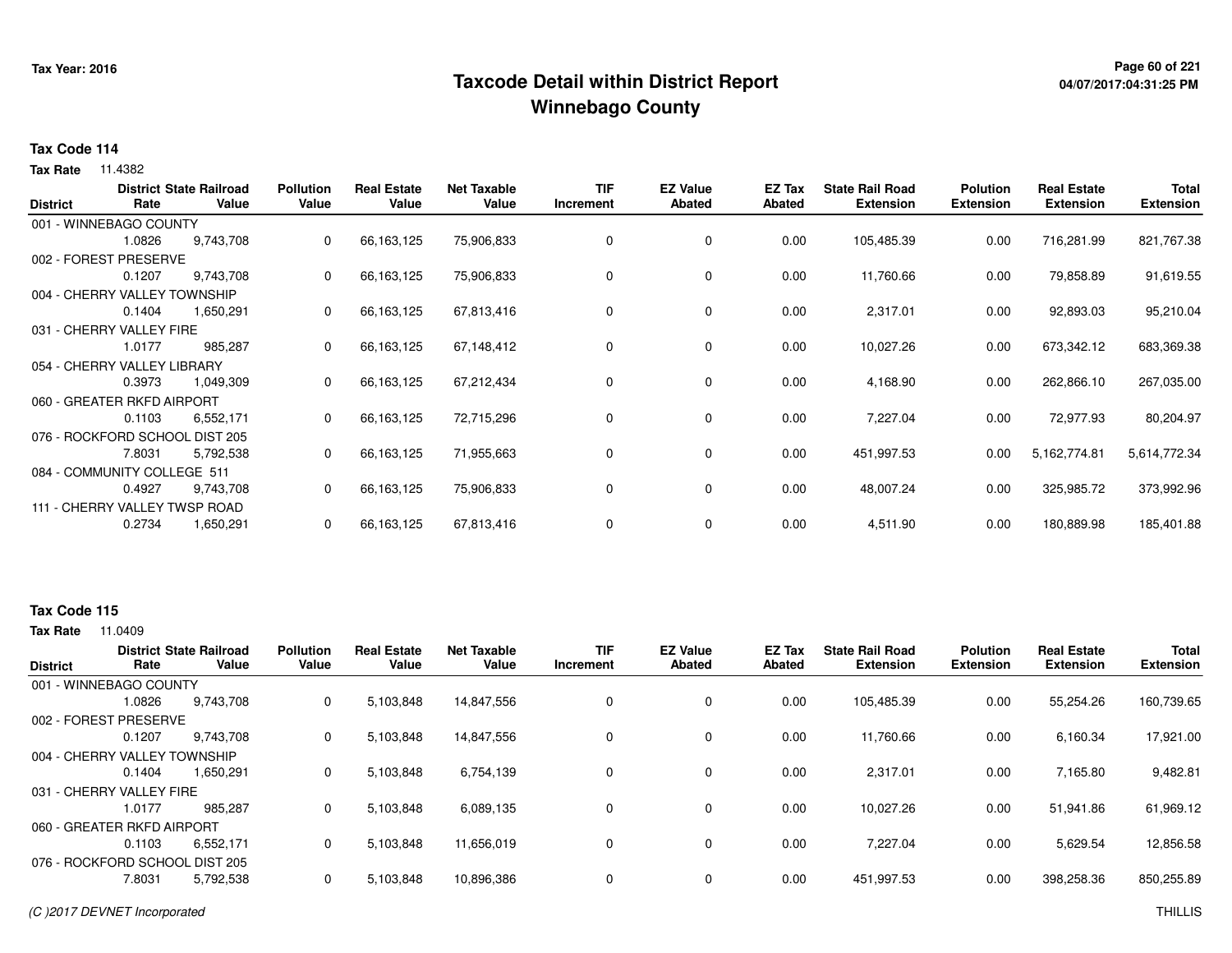## <sup>Page 61</sup> of 221<br>Taxcode Detail within District Report و Taxcode Detail within District Report **Winnebago County**

#### **Tax Code 115**

**Tax Rate** 11.0409

|                               |        | <b>District State Railroad</b> | <b>Pollution</b> | <b>Real Estate</b> | Net Taxable | <b>TIF</b> | <b>EZ Value</b> | <b>EZ Tax</b> | <b>State Rail Road</b> | <b>Polution</b>  | <b>Real Estate</b> | Total            |
|-------------------------------|--------|--------------------------------|------------------|--------------------|-------------|------------|-----------------|---------------|------------------------|------------------|--------------------|------------------|
| <b>District</b>               | Rate   | Value                          | Value            | Value              | Value       | Increment  | <b>Abated</b>   | Abated        | Extension              | <b>Extension</b> | <b>Extension</b>   | <b>Extension</b> |
| 084 - COMMUNITY COLLEGE 511   |        |                                |                  |                    |             |            |                 |               |                        |                  |                    |                  |
|                               | 0.4927 | 9.743.708                      |                  | 5.103.848          | 14.847.556  |            |                 | 0.00          | 48.007.24              | 0.00             | 25.146.66          | 73,153.90        |
| 111 - CHERRY VALLEY TWSP ROAD |        |                                |                  |                    |             |            |                 |               |                        |                  |                    |                  |
|                               | 0.2734 | 1.650.291                      |                  | 5,103,848          | 6,754,139   |            |                 | 0.00          | 4,511.90               | 0.00             | 13.953.92          | 18,465.82        |

### **Tax Code 116**

| <b>District</b>                | Rate   | <b>District State Railroad</b><br>Value | <b>Pollution</b><br>Value | <b>Real Estate</b><br>Value | <b>Net Taxable</b><br>Value | <b>TIF</b><br>Increment | <b>EZ Value</b><br><b>Abated</b> | EZ Tax<br><b>Abated</b> | <b>State Rail Road</b><br><b>Extension</b> | <b>Polution</b><br><b>Extension</b> | <b>Real Estate</b><br><b>Extension</b> | Total<br><b>Extension</b> |
|--------------------------------|--------|-----------------------------------------|---------------------------|-----------------------------|-----------------------------|-------------------------|----------------------------------|-------------------------|--------------------------------------------|-------------------------------------|----------------------------------------|---------------------------|
| 001 - WINNEBAGO COUNTY         |        |                                         |                           |                             |                             |                         |                                  |                         |                                            |                                     |                                        |                           |
|                                | 1.0826 | 9,743,708                               | 0                         | 21,154                      | 9,764,862                   | 0                       | 0                                | 0.00                    | 105,485.39                                 | 0.00                                | 229.01                                 | 105,714.40                |
| 002 - FOREST PRESERVE          |        |                                         |                           |                             |                             |                         |                                  |                         |                                            |                                     |                                        |                           |
|                                | 0.1207 | 9,743,708                               | 0                         | 21,154                      | 9,764,862                   | 0                       | 0                                | 0.00                    | 11,760.66                                  | 0.00                                | 25.53                                  | 11,786.19                 |
| 004 - CHERRY VALLEY TOWNSHIP   |        |                                         |                           |                             |                             |                         |                                  |                         |                                            |                                     |                                        |                           |
|                                | 0.1404 | 1,650,291                               | 0                         | 21,154                      | 1,671,445                   | 0                       | 0                                | 0.00                    | 2,317.01                                   | 0.00                                | 29.70                                  | 2,346.71                  |
| 023 - ROCKFORD CITY            |        |                                         |                           |                             |                             |                         |                                  |                         |                                            |                                     |                                        |                           |
|                                | 3.3207 | 3,783,711                               | 0                         | 21,154                      | 3,804,865                   | 0                       | 0                                | 0.00                    | 125,645.72                                 | 0.00                                | 702.46                                 | 126,348.18                |
| 059 - ROCKFORD CITY LIBRARY    |        |                                         |                           |                             |                             |                         |                                  |                         |                                            |                                     |                                        |                           |
|                                | 0.5190 | 3,783,711                               | 0                         | 21,154                      | 3,804,865                   | 0                       | 0                                | 0.00                    | 19,637.46                                  | 0.00                                | 109.79                                 | 19,747.25                 |
| 060 - GREATER RKFD AIRPORT     |        |                                         |                           |                             |                             |                         |                                  |                         |                                            |                                     |                                        |                           |
|                                | 0.1103 | 6,552,171                               | 0                         | 21,154                      | 6,573,325                   | 0                       | 0                                | 0.00                    | 7,227.04                                   | 0.00                                | 23.33                                  | 7,250.37                  |
| 076 - ROCKFORD SCHOOL DIST 205 |        |                                         |                           |                             |                             |                         |                                  |                         |                                            |                                     |                                        |                           |
|                                | 7.8031 | 5,792,538                               | 0                         | 21,154                      | 5,813,692                   | 0                       | 0                                | 0.00                    | 451,997.53                                 | 0.00                                | 1,650.67                               | 453,648.20                |
| 084 - COMMUNITY COLLEGE 511    |        |                                         |                           |                             |                             |                         |                                  |                         |                                            |                                     |                                        |                           |
|                                | 0.4927 | 9,743,708                               | 0                         | 21,154                      | 9,764,862                   | 0                       | 0                                | 0.00                    | 48,007.24                                  | 0.00                                | 104.23                                 | 48,111.47                 |
| 111 - CHERRY VALLEY TWSP ROAD  |        |                                         |                           |                             |                             |                         |                                  |                         |                                            |                                     |                                        |                           |
|                                | 0.2734 | 1,650,291                               | 0                         | 21,154                      | 1,671,445                   | 0                       | 0                                | 0.00                    | 4,511.90                                   | 0.00                                | 57.84                                  | 4,569.74                  |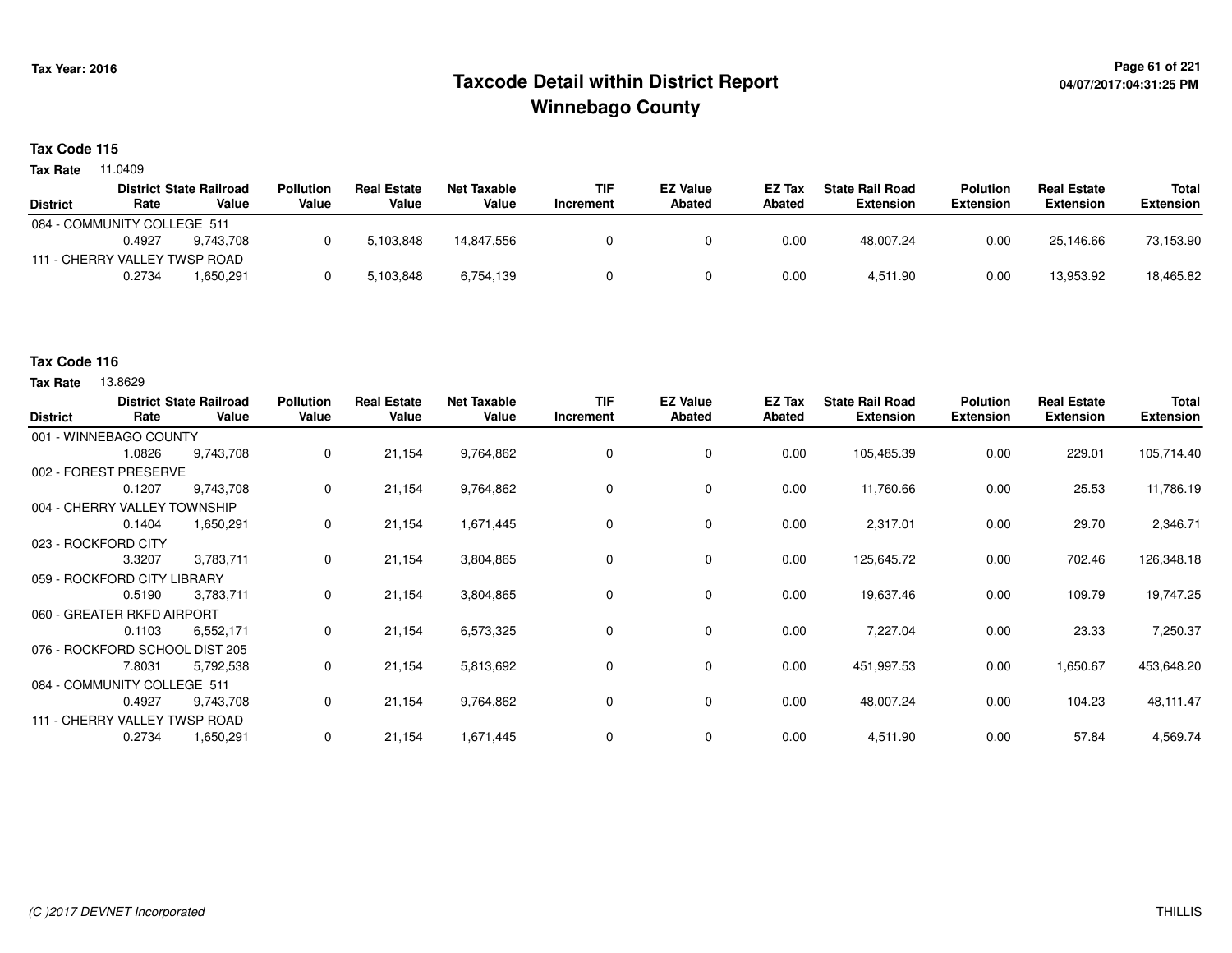## <sup>Page 62</sup> of 221 Page 62 of 221<br>Taxcode Detail within District Report های این موجع به موجع این موجع این موجع این موجع این موجع این موجع این موج **Winnebago County**

# **04/07/2017:04:31:25 PM**

#### **Tax Code 117**

**Tax Rate** 15.1059

|                 |                                | <b>District State Railroad</b> | <b>Pollution</b> | <b>Real Estate</b> | <b>Net Taxable</b> | <b>TIF</b> | <b>EZ Value</b> | EZ Tax        | <b>State Rail Road</b> | <b>Polution</b>  | <b>Real Estate</b> | <b>Total</b>     |
|-----------------|--------------------------------|--------------------------------|------------------|--------------------|--------------------|------------|-----------------|---------------|------------------------|------------------|--------------------|------------------|
| <b>District</b> | Rate                           | Value                          | Value            | Value              | Value              | Increment  | <b>Abated</b>   | <b>Abated</b> | <b>Extension</b>       | <b>Extension</b> | <b>Extension</b>   | <b>Extension</b> |
|                 | 001 - WINNEBAGO COUNTY         |                                |                  |                    |                    |            |                 |               |                        |                  |                    |                  |
|                 | 1.0826                         | 9,743,708                      | 0                | 10,500,129         | 20,243,837         | 749,637    | 0               | 0.00          | 105,485.39             | 0.00             | 113,674.40         | 219,159.79       |
|                 | 002 - FOREST PRESERVE          |                                |                  |                    |                    |            |                 |               |                        |                  |                    |                  |
|                 | 0.1207                         | 9,743,708                      | 0                | 10,500,129         | 20,243,837         | 749,637    | 0               | 0.00          | 11,760.66              | 0.00             | 12,673.66          | 24,434.32        |
|                 | 011 - ROCKFORD TOWNSHIP        |                                |                  |                    |                    |            |                 |               |                        |                  |                    |                  |
|                 | 0.1455                         | 4,541,778                      | 0                | 10,500,129         | 15,041,907         | 749,637    | 0               | 0.00          | 6,608.29               | 0.00             | 15,277.69          | 21,885.98        |
|                 | 023 - ROCKFORD CITY            |                                |                  |                    |                    |            |                 |               |                        |                  |                    |                  |
|                 | 3.3207                         | 3,783,711                      | 0                | 10,500,129         | 14,283,840         | 749,637    | 0               | 0.00          | 125,645.72             | 0.00             | 348,677.78         | 474,323.50       |
|                 | 046 - ROCKFORD PARK DISTRICT   |                                |                  |                    |                    |            |                 |               |                        |                  |                    |                  |
|                 | 1.1544                         | 4,783,591                      | 0                | 10,500,129         | 15,283,720         | 749,637    | 0               | 0.00          | 55,221.77              | 0.00             | 121,213.49         | 176,435.26       |
|                 | 051 - ROCK RIVER WATER REC     |                                |                  |                    |                    |            |                 |               |                        |                  |                    |                  |
|                 | 0.2082                         | 5,101,328                      | 0                | 10,500,129         | 15,601,457         | 749,637    | 0               | 0.00          | 10,620.96              | 0.00             | 21,861.27          | 32,482.23        |
|                 | 059 - ROCKFORD CITY LIBRARY    |                                |                  |                    |                    |            |                 |               |                        |                  |                    |                  |
|                 | 0.5190                         | 3,783,711                      | 0                | 10,500,129         | 14,283,840         | 749,637    | 0               | 0.00          | 19,637.46              | 0.00             | 54,495.67          | 74,133.13        |
|                 | 060 - GREATER RKFD AIRPORT     |                                |                  |                    |                    |            |                 |               |                        |                  |                    |                  |
|                 | 0.1103                         | 6,552,171                      | 0                | 10,500,129         | 17,052,300         | 749,637    | 0               | 0.00          | 7,227.04               | 0.00             | 11,581.64          | 18,808.68        |
|                 | 066 - EAST STATE & ALPINE TIF  |                                |                  |                    |                    |            |                 |               |                        |                  |                    |                  |
|                 | 0.0000                         | 0                              | 0                | 749,637            | 749,637            | 749,637    | 0               | 0.00          | 0.00                   | 0.00             | 0.00               | 0.00             |
|                 | 076 - ROCKFORD SCHOOL DIST 205 |                                |                  |                    |                    |            |                 |               |                        |                  |                    |                  |
|                 | 7.8031                         | 5,792,538                      | 0                | 10,500,129         | 16,292,667         | 749,637    | 0               | 0.00          | 451,997.53             | 0.00             | 819,335.57         | 1,271,333.10     |
|                 | 084 - COMMUNITY COLLEGE 511    |                                |                  |                    |                    |            |                 |               |                        |                  |                    |                  |
|                 | 0.4927                         | 9,743,708                      | 0                | 10,500,129         | 20,243,837         | 749,637    | 0               | 0.00          | 48,007.24              | 0.00             | 51,734.14          | 99,741.38        |
|                 | 118 - ROCKFORD TWSP ROAD       |                                |                  |                    |                    |            |                 |               |                        |                  |                    |                  |
|                 | 0.1487                         | 4,541,778                      | 0                | 10,500,129         | 15,041,907         | 749,637    | 0               | 0.00          | 6,753.63               | 0.00             | 15,613.69          | 22,367.32        |

#### **Tax Code 118**

| 11.4960 |           |                                                                                                            |                             |                             |                         |                                  |                  |                                            |                                     |                                        |                                  |
|---------|-----------|------------------------------------------------------------------------------------------------------------|-----------------------------|-----------------------------|-------------------------|----------------------------------|------------------|--------------------------------------------|-------------------------------------|----------------------------------------|----------------------------------|
| Rate    | Value     | <b>Pollution</b><br>Value                                                                                  | <b>Real Estate</b><br>Value | <b>Net Taxable</b><br>Value | <b>TIF</b><br>Increment | <b>EZ Value</b><br><b>Abated</b> | EZ Tax<br>Abated | <b>State Rail Road</b><br><b>Extension</b> | <b>Polution</b><br><b>Extension</b> | <b>Real Estate</b><br><b>Extension</b> | <b>Total</b><br><b>Extension</b> |
|         |           |                                                                                                            |                             |                             |                         |                                  |                  |                                            |                                     |                                        |                                  |
| 1.0826  | 9,743,708 |                                                                                                            | 366.998                     | 10.110.706                  | 8,014,228               |                                  | 0.00             | 105.485.39                                 | 0.00                                | 3.973.12                               | 109,458.51                       |
|         |           |                                                                                                            |                             |                             |                         |                                  |                  |                                            |                                     |                                        |                                  |
| 0.1207  | 9.743.708 |                                                                                                            | 366.998                     | 10.110.706                  | 8,014,228               |                                  | 0.00             | 11.760.66                                  | 0.00                                | 442.97                                 | 12,203.63                        |
|         |           |                                                                                                            |                             |                             |                         |                                  |                  |                                            |                                     |                                        |                                  |
| 0.1116  |           |                                                                                                            | 366,998                     | 366,998                     | 8,014,228               |                                  | 0.00             | 0.00                                       | 0.00                                | 409.57                                 | 409.57                           |
|         |           | <b>District State Railroad</b><br>001 - WINNEBAGO COUNTY<br>002 - FOREST PRESERVE<br>006 - HARLEM TOWNSHIP |                             |                             |                         |                                  |                  |                                            |                                     |                                        |                                  |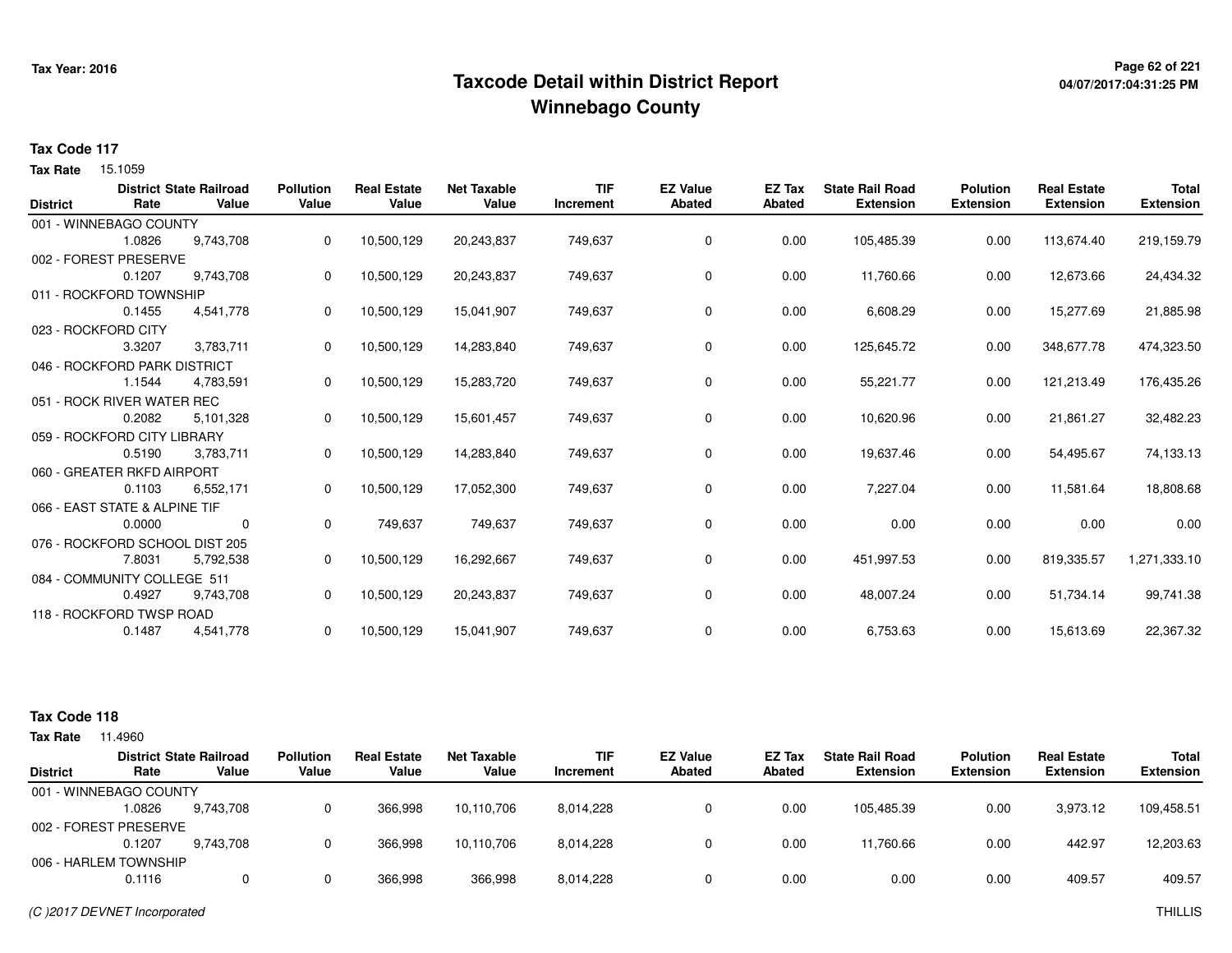## **Page 63 of 221 Taxcode Detail within District ReportWinnebago County**

# **04/07/2017:04:31:25 PM**

#### **Tax Code 118**

**Tax Rate** 11.4960

| <b>District</b> | Rate                         | <b>District State Railroad</b><br>Value | <b>Pollution</b><br>Value | <b>Real Estate</b><br>Value | <b>Net Taxable</b><br>Value | TIF<br>Increment | <b>EZ Value</b><br><b>Abated</b> | EZ Tax<br><b>Abated</b> | <b>State Rail Road</b><br><b>Extension</b> | <b>Polution</b><br><b>Extension</b> | <b>Real Estate</b><br><b>Extension</b> | <b>Total</b><br><b>Extension</b> |
|-----------------|------------------------------|-----------------------------------------|---------------------------|-----------------------------|-----------------------------|------------------|----------------------------------|-------------------------|--------------------------------------------|-------------------------------------|----------------------------------------|----------------------------------|
|                 | 020 - MACHESNEY PARK VILLAGE |                                         |                           |                             |                             |                  |                                  |                         |                                            |                                     |                                        |                                  |
|                 | 0.0000                       | 0                                       | 0                         | 366,998                     | 366,998                     | 8,014,228        | $\mathbf 0$                      | 0.00                    | 0.00                                       | 0.00                                | 0.00                                   | 0.00                             |
|                 | 035 - HARLEM-ROSCOE FIRE     |                                         |                           |                             |                             |                  |                                  |                         |                                            |                                     |                                        |                                  |
|                 | 0.7579                       | 344,889                                 | 0                         | 366,998                     | 711,887                     | 8,014,228        | 0                                | 0.00                    | 2,613.92                                   | 0.00                                | 2,781.48                               | 5,395.40                         |
|                 | 051 - ROCK RIVER WATER REC   |                                         |                           |                             |                             |                  |                                  |                         |                                            |                                     |                                        |                                  |
|                 | 0.2082                       | 5,101,328                               | 0                         | 366,998                     | 5,468,326                   | 8,014,228        | $\mathbf 0$                      | 0.00                    | 10,620.96                                  | 0.00                                | 764.09                                 | 11,385.05                        |
|                 | 055 - NORTH SUBURBAN LIBRARY |                                         |                           |                             |                             |                  |                                  |                         |                                            |                                     |                                        |                                  |
|                 | 0.3002                       | 826,221                                 | 0                         | 366,998                     | 1,193,219                   | 8,014,228        | 0                                | 0.00                    | 2,480.31                                   | 0.00                                | 1,101.73                               | 3,582.04                         |
|                 | 060 - GREATER RKFD AIRPORT   |                                         |                           |                             |                             |                  |                                  |                         |                                            |                                     |                                        |                                  |
|                 | 0.1103                       | 6,552,171                               | 0                         | 366,998                     | 6,919,169                   | 8,014,228        | $\mathbf 0$                      | 0.00                    | 7,227.04                                   | 0.00                                | 404.80                                 | 7,631.84                         |
|                 | 070 - HARLEM SCHOOL DIST 122 |                                         |                           |                             |                             |                  |                                  |                         |                                            |                                     |                                        |                                  |
|                 | 8.2648                       | 504,859                                 | 0                         | 366,998                     | 871,857                     | 8,014,228        | 0                                | 0.00                    | 41,725.59                                  | 0.00                                | 30,331.65                              | 72,057.24                        |
|                 | 084 - COMMUNITY COLLEGE 511  |                                         |                           |                             |                             |                  |                                  |                         |                                            |                                     |                                        |                                  |
|                 | 0.4927                       | 9,743,708                               | 0                         | 366,998                     | 10,110,706                  | 8,014,228        | $\mathbf 0$                      | 0.00                    | 48,007.24                                  | 0.00                                | 1,808.20                               | 49,815.44                        |
|                 | 098 - MACHESNEY PARK TIF     |                                         |                           |                             |                             |                  |                                  |                         |                                            |                                     |                                        |                                  |
|                 | 0.0000                       | $\mathbf 0$                             | 0                         | 8,014,228                   | 8,014,228                   | 8,014,228        | 0                                | 0.00                    | 0.00                                       | 0.00                                | 0.00                                   | 0.00                             |
|                 | 113 - HARLEM TWSP ROAD       |                                         |                           |                             |                             |                  |                                  |                         |                                            |                                     |                                        |                                  |
|                 | 0.0470                       | $\mathbf 0$                             | 0                         | 366,998                     | 366,998                     | 8,014,228        | 0                                | 0.00                    | 0.00                                       | 0.00                                | 172.49                                 | 172.49                           |

### **Tax Code 119**

| <b>District</b>              | Rate   | <b>District State Railroad</b><br>Value | <b>Pollution</b><br>Value | <b>Real Estate</b><br>Value | <b>Net Taxable</b><br>Value | <b>TIF</b><br>Increment | <b>EZ Value</b><br>Abated | <b>EZ Tax</b><br>Abated | <b>State Rail Road</b><br><b>Extension</b> | <b>Polution</b><br><b>Extension</b> | <b>Real Estate</b><br><b>Extension</b> | <b>Total</b><br><b>Extension</b> |
|------------------------------|--------|-----------------------------------------|---------------------------|-----------------------------|-----------------------------|-------------------------|---------------------------|-------------------------|--------------------------------------------|-------------------------------------|----------------------------------------|----------------------------------|
| 001 - WINNEBAGO COUNTY       |        |                                         |                           |                             |                             |                         |                           |                         |                                            |                                     |                                        |                                  |
|                              | 1.0826 | 9,743,708                               | 0                         | 11,974,341                  | 21,718,049                  | 0                       | 0                         | 0.00                    | 105,485.39                                 | 0.00                                | 129,634.22                             | 235,119.61                       |
| 002 - FOREST PRESERVE        |        |                                         |                           |                             |                             |                         |                           |                         |                                            |                                     |                                        |                                  |
|                              | 0.1207 | 9.743.708                               | 0                         | 11,974,341                  | 21.718.049                  | 0                       | $\mathbf 0$               | 0.00                    | 11.760.66                                  | 0.00                                | 14,453.03                              | 26,213.69                        |
| 004 - CHERRY VALLEY TOWNSHIP |        |                                         |                           |                             |                             |                         |                           |                         |                                            |                                     |                                        |                                  |
|                              | 0.1404 | 1,650,291                               | 0                         | 11,974,341                  | 13,624,632                  | 0                       | 0                         | 0.00                    | 2,317.01                                   | 0.00                                | 16,811.97                              | 19,128.98                        |
| 017 - CHERRY VALLEY VILLAGE  |        |                                         |                           |                             |                             |                         |                           |                         |                                            |                                     |                                        |                                  |
|                              | 0.0000 | 178,660                                 | 0                         | 11,974,341                  | 12,153,001                  | 0                       | 0                         | 0.00                    | 0.00                                       | 0.00                                | 0.00                                   | 0.00                             |
| 031 - CHERRY VALLEY FIRE     |        |                                         |                           |                             |                             |                         |                           |                         |                                            |                                     |                                        |                                  |
|                              | 1.0177 | 985.287                                 | 0                         | 11,974,341                  | 12,959,628                  | 0                       | 0                         | 0.00                    | 10.027.26                                  | 0.00                                | 121,862.87                             | 131,890.13                       |
| 051 - ROCK RIVER WATER REC   |        |                                         |                           |                             |                             |                         |                           |                         |                                            |                                     |                                        |                                  |
|                              | 0.2082 | 5,101,328                               | 0                         | 11,974,341                  | 17,075,669                  | 0                       | 0                         | 0.00                    | 10,620.96                                  | 0.00                                | 24,930.58                              | 35,551.54                        |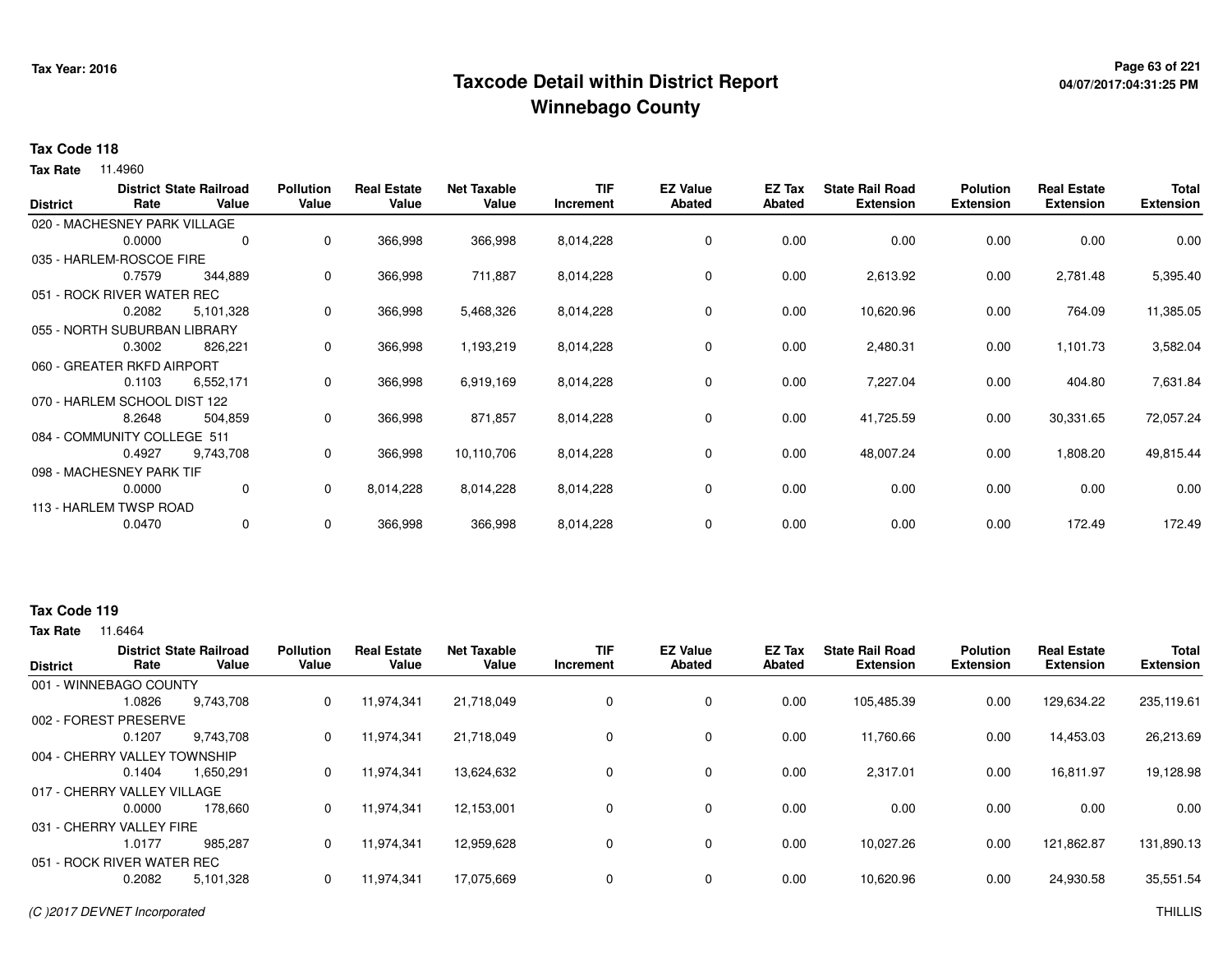## **Page 64 of 221 Taxcode Detail within District ReportWinnebago County**

#### **Tax Code 119**

**Tax Rate** 11.6464

|                 |                                | <b>District State Railroad</b> | <b>Pollution</b> | <b>Real Estate</b> | <b>Net Taxable</b> | <b>TIF</b> | <b>EZ Value</b> | EZ Tax | <b>State Rail Road</b> | <b>Polution</b>  | <b>Real Estate</b> | <b>Total</b>     |
|-----------------|--------------------------------|--------------------------------|------------------|--------------------|--------------------|------------|-----------------|--------|------------------------|------------------|--------------------|------------------|
| <b>District</b> | Rate                           | Value                          | Value            | Value              | Value              | Increment  | <b>Abated</b>   | Abated | <b>Extension</b>       | <b>Extension</b> | <b>Extension</b>   | <b>Extension</b> |
|                 | 054 - CHERRY VALLEY LIBRARY    |                                |                  |                    |                    |            |                 |        |                        |                  |                    |                  |
|                 | 0.3973                         | 1.049.309                      | 0                | 11.974.341         | 13,023,650         |            | $\mathbf 0$     | 0.00   | 4.168.90               | 0.00             | 47.574.06          | 51,742.96        |
|                 | 060 - GREATER RKFD AIRPORT     |                                |                  |                    |                    |            |                 |        |                        |                  |                    |                  |
|                 | 0.1103                         | 6,552,171                      | 0                | 11.974.341         | 18.526.512         |            | $\mathbf 0$     | 0.00   | 7,227.04               | 0.00             | 13.207.70          | 20,434.74        |
|                 | 076 - ROCKFORD SCHOOL DIST 205 |                                |                  |                    |                    |            |                 |        |                        |                  |                    |                  |
|                 | 7.8031                         | 5,792,538                      | 0                | 11,974,341         | 17.766.879         |            | $\mathbf 0$     | 0.00   | 451,997.53             | 0.00             | 934,369.80         | 1,386,367.33     |
|                 | 084 - COMMUNITY COLLEGE 511    |                                |                  |                    |                    |            |                 |        |                        |                  |                    |                  |
|                 | 0.4927                         | 9,743,708                      | 0                | 11,974,341         | 21,718,049         |            | $\mathbf 0$     | 0.00   | 48,007.24              | 0.00             | 58,997.58          | 107,004.82       |
|                 | 111 - CHERRY VALLEY TWSP ROAD  |                                |                  |                    |                    |            |                 |        |                        |                  |                    |                  |
|                 | 0.2734                         | 1,650,291                      | 0                | 11,974,341         | 13,624,632         |            | 0               | 0.00   | 4,511.90               | 0.00             | 32,737.85          | 37,249.75        |
|                 |                                |                                |                  |                    |                    |            |                 |        |                        |                  |                    |                  |

### **Tax Code 120**

| <b>District</b>                | Rate   | <b>District State Railroad</b><br>Value | <b>Pollution</b><br>Value | <b>Real Estate</b><br>Value | <b>Net Taxable</b><br>Value | <b>TIF</b><br>Increment | <b>EZ Value</b><br><b>Abated</b> | EZ Tax<br><b>Abated</b> | <b>State Rail Road</b><br><b>Extension</b> | <b>Polution</b><br><b>Extension</b> | <b>Real Estate</b><br><b>Extension</b> | Total<br><b>Extension</b> |
|--------------------------------|--------|-----------------------------------------|---------------------------|-----------------------------|-----------------------------|-------------------------|----------------------------------|-------------------------|--------------------------------------------|-------------------------------------|----------------------------------------|---------------------------|
| 001 - WINNEBAGO COUNTY         |        |                                         |                           |                             |                             |                         |                                  |                         |                                            |                                     |                                        |                           |
|                                | 1.0826 | 9,743,708                               | 0                         | 3,297,531                   | 13,041,239                  | 0                       | 0                                | 0.00                    | 105,485.39                                 | 0.00                                | 35,699.07                              | 141,184.46                |
| 002 - FOREST PRESERVE          |        |                                         |                           |                             |                             |                         |                                  |                         |                                            |                                     |                                        |                           |
|                                | 0.1207 | 9,743,708                               | 0                         | 3,297,531                   | 13,041,239                  | 0                       | 0                                | 0.00                    | 11,760.66                                  | 0.00                                | 3,980.12                               | 15,740.78                 |
| 004 - CHERRY VALLEY TOWNSHIP   |        |                                         |                           |                             |                             |                         |                                  |                         |                                            |                                     |                                        |                           |
|                                | 0.1404 | 1,650,291                               | 0                         | 3,297,531                   | 4,947,822                   | 0                       | 0                                | 0.00                    | 2,317.01                                   | 0.00                                | 4,629.73                               | 6,946.74                  |
| 017 - CHERRY VALLEY VILLAGE    |        |                                         |                           |                             |                             |                         |                                  |                         |                                            |                                     |                                        |                           |
|                                | 0.0000 | 178,660                                 | 0                         | 3,297,531                   | 3,476,191                   |                         | 0                                | 0.00                    | 0.00                                       | 0.00                                | 0.00                                   | 0.00                      |
| 031 - CHERRY VALLEY FIRE       |        |                                         |                           |                             |                             |                         |                                  |                         |                                            |                                     |                                        |                           |
|                                | 1.0177 | 985,287                                 | 0                         | 3,297,531                   | 4,282,818                   | $\Omega$                | 0                                | 0.00                    | 10,027.26                                  | 0.00                                | 33,558.97                              | 43,586.23                 |
| 054 - CHERRY VALLEY LIBRARY    |        |                                         |                           |                             |                             |                         |                                  |                         |                                            |                                     |                                        |                           |
|                                | 0.3973 | 1,049,309                               | 0                         | 3,297,531                   | 4,346,840                   | 0                       | 0                                | 0.00                    | 4,168.90                                   | 0.00                                | 13,101.09                              | 17,269.99                 |
| 060 - GREATER RKFD AIRPORT     |        |                                         |                           |                             |                             |                         |                                  |                         |                                            |                                     |                                        |                           |
|                                | 0.1103 | 6,552,171                               | 0                         | 3,297,531                   | 9,849,702                   | 0                       | $\mathbf 0$                      | 0.00                    | 7,227.04                                   | 0.00                                | 3,637.18                               | 10,864.22                 |
| 076 - ROCKFORD SCHOOL DIST 205 |        |                                         |                           |                             |                             |                         |                                  |                         |                                            |                                     |                                        |                           |
|                                | 7.8031 | 5,792,538                               | 0                         | 3,297,531                   | 9,090,069                   | 0                       | $\mathbf 0$                      | 0.00                    | 451,997.53                                 | 0.00                                | 257,309.64                             | 709,307.17                |
| 084 - COMMUNITY COLLEGE 511    |        |                                         |                           |                             |                             |                         |                                  |                         |                                            |                                     |                                        |                           |
|                                | 0.4927 | 9,743,708                               | 0                         | 3,297,531                   | 13,041,239                  | 0                       | 0                                | 0.00                    | 48,007.24                                  | 0.00                                | 16,246.94                              | 64,254.18                 |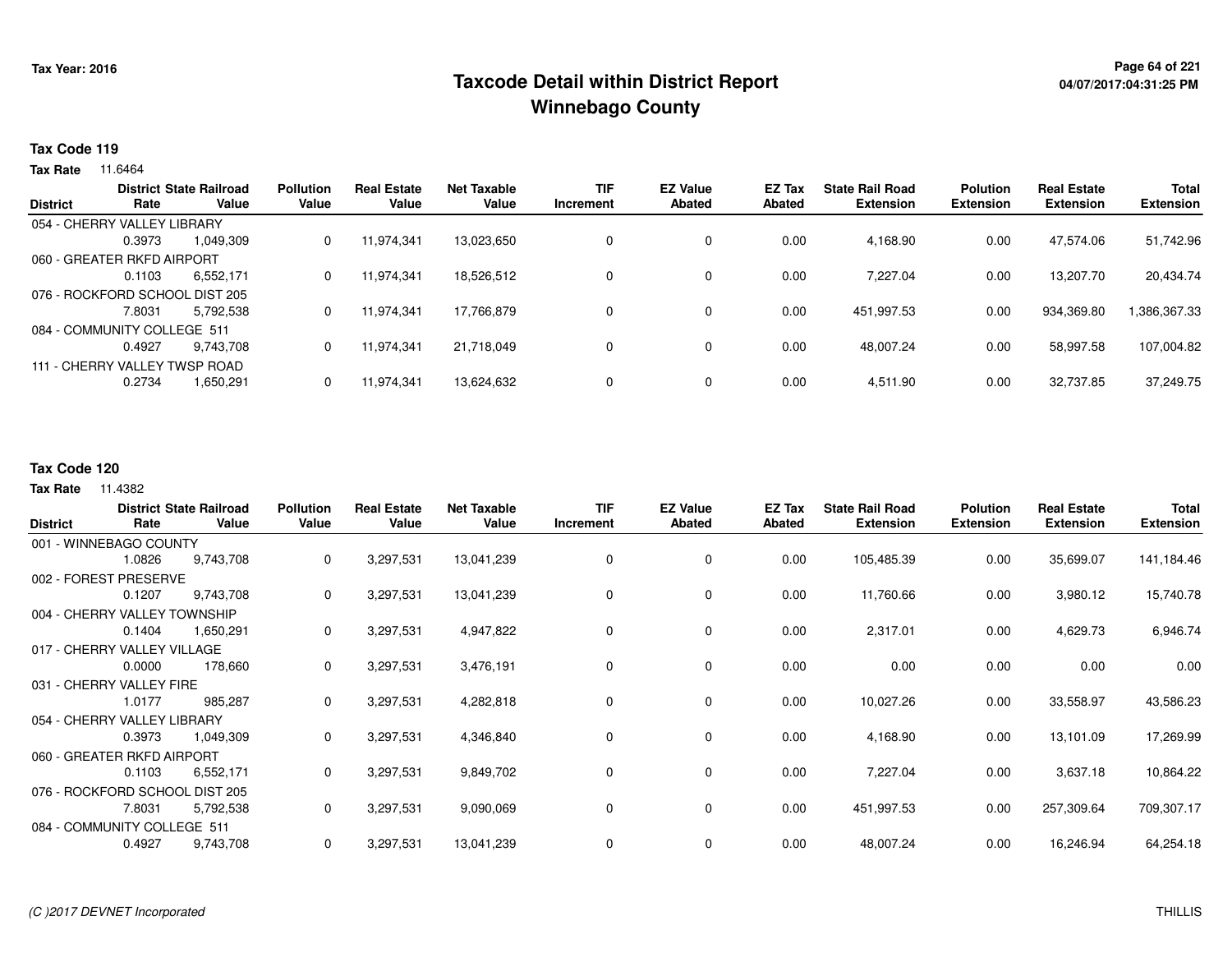## <sup>Page 65</sup> of 221 Page 65 of 221<br>Taxcode Detail within District Report لا من المستخدم بالاستخدام بالتفاوت المتحدة المتحدة بالتابعية المتحدة الم **Winnebago County**

#### **Tax Code 120**

**Tax Rate** 11.4382

|                               |        | <b>District State Railroad</b> | <b>Pollution</b> | <b>Real Estate</b> | <b>Net Taxable</b> | TIF       | <b>EZ Value</b> | <b>EZ Tax</b> | <b>State Rail Road</b> | Polution  | <b>Real Estate</b> | <b>Total</b> |
|-------------------------------|--------|--------------------------------|------------------|--------------------|--------------------|-----------|-----------------|---------------|------------------------|-----------|--------------------|--------------|
| <b>District</b>               | Rate   | Value                          | Value            | Value              | Value              | Increment | <b>Abated</b>   | Abated        | Extension              | Extension | Extension          | Extension    |
| 111 - CHERRY VALLEY TWSP ROAD |        |                                |                  |                    |                    |           |                 |               |                        |           |                    |              |
|                               | 0.2734 | 650,291. ا                     |                  | 3,297,531          | 4,947,822          |           |                 | 0.00          | 4,511.90               | 0.00      | 9,015.45           | 13,527.35    |

#### **Tax Code 122**

Tax Rate 10.2422

| <b>District</b> | Rate                           | <b>District State Railroad</b><br>Value | <b>Pollution</b><br>Value | <b>Real Estate</b><br>Value | <b>Net Taxable</b><br>Value | TIF<br>Increment | <b>EZ Value</b><br><b>Abated</b> | EZ Tax<br><b>Abated</b> | <b>State Rail Road</b><br><b>Extension</b> | <b>Polution</b><br><b>Extension</b> | <b>Real Estate</b><br><b>Extension</b> | <b>Total</b><br><b>Extension</b> |
|-----------------|--------------------------------|-----------------------------------------|---------------------------|-----------------------------|-----------------------------|------------------|----------------------------------|-------------------------|--------------------------------------------|-------------------------------------|----------------------------------------|----------------------------------|
|                 | 001 - WINNEBAGO COUNTY         |                                         |                           |                             |                             |                  |                                  |                         |                                            |                                     |                                        |                                  |
|                 | 1.0826                         | 9,743,708                               | 0                         | 484,541                     | 10,228,249                  | 0                | 0                                | 0.00                    | 105,485.39                                 | 0.00                                | 5,245.64                               | 110,731.03                       |
|                 | 002 - FOREST PRESERVE          |                                         |                           |                             |                             |                  |                                  |                         |                                            |                                     |                                        |                                  |
|                 | 0.1207                         | 9,743,708                               | 0                         | 484,541                     | 10,228,249                  | $\Omega$         | 0                                | 0.00                    | 11,760.66                                  | 0.00                                | 584.84                                 | 12,345.50                        |
|                 | 004 - CHERRY VALLEY TOWNSHIP   |                                         |                           |                             |                             |                  |                                  |                         |                                            |                                     |                                        |                                  |
|                 | 0.1404                         | 1,650,291                               | 0                         | 484,541                     | 2,134,832                   | 0                | 0                                | 0.00                    | 2,317.01                                   | 0.00                                | 680.30                                 | 2,997.31                         |
|                 | 031 - CHERRY VALLEY FIRE       |                                         |                           |                             |                             |                  |                                  |                         |                                            |                                     |                                        |                                  |
|                 | 1.0177                         | 985,287                                 | $\Omega$                  | 484,541                     | 1,469,828                   | 0                | $\mathbf 0$                      | 0.00                    | 10,027.26                                  | 0.00                                | 4,931.17                               | 14,958.43                        |
|                 | 054 - CHERRY VALLEY LIBRARY    |                                         |                           |                             |                             |                  |                                  |                         |                                            |                                     |                                        |                                  |
|                 | 0.3973                         | 1,049,309                               | 0                         | 484,541                     | 1,533,850                   | 0                | 0                                | 0.00                    | 4,168.90                                   | 0.00                                | 1,925.08                               | 6,093.98                         |
|                 | 060 - GREATER RKFD AIRPORT     |                                         |                           |                             |                             |                  |                                  |                         |                                            |                                     |                                        |                                  |
|                 | 0.1103                         | 6,552,171                               | 0                         | 484,541                     | 7,036,712                   | 0                | $\mathbf 0$                      | 0.00                    | 7,227.04                                   | 0.00                                | 534.45                                 | 7,761.49                         |
|                 | 083 - HIAWATHA SCHOOL DIST 426 |                                         |                           |                             |                             |                  |                                  |                         |                                            |                                     |                                        |                                  |
|                 | 6.4312                         | 0                                       | 0                         | 484,541                     | 484,541                     | 0                | 0                                | 0.00                    | 0.00                                       | 0.00                                | 31,161.80                              | 31,161.80                        |
|                 | 085 - COMMUNITY COLLEGE 523    |                                         |                           |                             |                             |                  |                                  |                         |                                            |                                     |                                        |                                  |
|                 | 0.6686                         | 0                                       | $\mathbf 0$               | 484,541                     | 484,541                     | 0                | $\mathbf 0$                      | 0.00                    | 0.00                                       | 0.00                                | 3,239.65                               | 3,239.65                         |
|                 | 111 - CHERRY VALLEY TWSP ROAD  |                                         |                           |                             |                             |                  |                                  |                         |                                            |                                     |                                        |                                  |
|                 | 0.2734                         | 1,650,291                               | 0                         | 484,541                     | 2,134,832                   | 0                | 0                                | 0.00                    | 4,511.90                                   | 0.00                                | 1,324.74                               | 5,836.64                         |

#### **Tax Code 123**

| <b>District</b> | Rate                   | <b>District State Railroad</b><br>Value | <b>Pollution</b><br>Value | <b>Real Estate</b><br>Value | Net Taxable<br>Value | TIF<br>Increment | <b>EZ Value</b><br><b>Abated</b> | <b>EZ Tax</b><br><b>Abated</b> | <b>State Rail Road</b><br><b>Extension</b> | <b>Polution</b><br><b>Extension</b> | <b>Real Estate</b><br><b>Extension</b> | Total<br>Extension |
|-----------------|------------------------|-----------------------------------------|---------------------------|-----------------------------|----------------------|------------------|----------------------------------|--------------------------------|--------------------------------------------|-------------------------------------|----------------------------------------|--------------------|
|                 | 001 - WINNEBAGO COUNTY |                                         |                           |                             |                      |                  |                                  |                                |                                            |                                     |                                        |                    |
|                 | .0826                  | 9,743,708                               |                           | 595,969                     | 10,339,677           |                  |                                  | 0.00                           | 105,485.39                                 | 0.00                                | 6,451.96                               | 111,937.35         |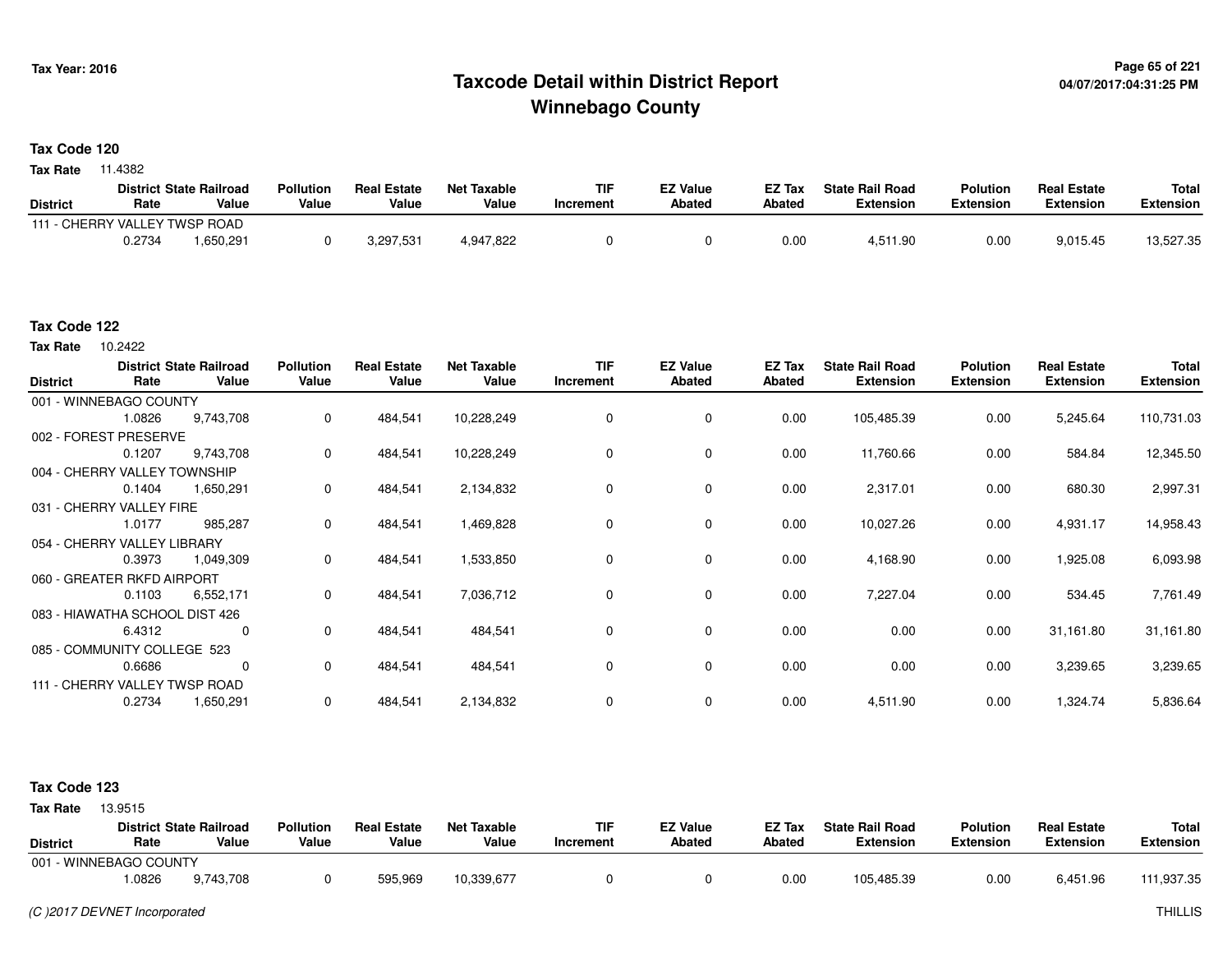## <sup>Page 66</sup> of 221<br>Taxcode Detail within District Report های این موجع به معنی این موجع به این موجع به این موجع به این موجع به این م **Winnebago County**

# **04/07/2017:04:31:25 PM**

#### **Tax Code 123**

13.9515 **Tax Rate**

| <b>District</b> | Rate                           | <b>District State Railroad</b><br>Value | <b>Pollution</b><br>Value | <b>Real Estate</b><br>Value | <b>Net Taxable</b><br>Value | <b>TIF</b><br>Increment | <b>EZ Value</b><br><b>Abated</b> | EZ Tax<br><b>Abated</b> | <b>State Rail Road</b><br><b>Extension</b> | <b>Polution</b><br><b>Extension</b> | <b>Real Estate</b><br><b>Extension</b> | <b>Total</b><br><b>Extension</b> |
|-----------------|--------------------------------|-----------------------------------------|---------------------------|-----------------------------|-----------------------------|-------------------------|----------------------------------|-------------------------|--------------------------------------------|-------------------------------------|----------------------------------------|----------------------------------|
|                 | 002 - FOREST PRESERVE          |                                         |                           |                             |                             |                         |                                  |                         |                                            |                                     |                                        |                                  |
|                 | 0.1207                         | 9,743,708                               | 0                         | 595,969                     | 10,339,677                  | 0                       | 0                                | 0.00                    | 11,760.66                                  | 0.00                                | 719.33                                 | 12,479.99                        |
|                 | 011 - ROCKFORD TOWNSHIP        |                                         |                           |                             |                             |                         |                                  |                         |                                            |                                     |                                        |                                  |
|                 | 0.1455                         | 4,541,778                               | 0                         | 595,969                     | 5,137,747                   | 0                       | 0                                | 0.00                    | 6,608.29                                   | 0.00                                | 867.13                                 | 7,475.42                         |
|                 | 023 - ROCKFORD CITY            |                                         |                           |                             |                             |                         |                                  |                         |                                            |                                     |                                        |                                  |
|                 | 3.3207                         | 3,783,711                               | 0                         | 595,969                     | 4,379,680                   | 0                       | 0                                | 0.00                    | 125,645.72                                 | 0.00                                | 19,790.34                              | 145,436.06                       |
|                 | 051 - ROCK RIVER WATER REC     |                                         |                           |                             |                             |                         |                                  |                         |                                            |                                     |                                        |                                  |
|                 | 0.2082                         | 5,101,328                               | 0                         | 595,969                     | 5,697,297                   | 0                       | 0                                | 0.00                    | 10,620.96                                  | 0.00                                | 1,240.81                               | 11,861.77                        |
|                 | 059 - ROCKFORD CITY LIBRARY    |                                         |                           |                             |                             |                         |                                  |                         |                                            |                                     |                                        |                                  |
|                 | 0.5190                         | 3,783,711                               | 0                         | 595,969                     | 4,379,680                   | 0                       | 0                                | 0.00                    | 19,637.46                                  | 0.00                                | 3,093.08                               | 22,730.54                        |
|                 | 060 - GREATER RKFD AIRPORT     |                                         |                           |                             |                             |                         |                                  |                         |                                            |                                     |                                        |                                  |
|                 | 0.1103                         | 6,552,171                               | 0                         | 595,969                     | 7,148,140                   | 0                       | 0                                | 0.00                    | 7,227.04                                   | 0.00                                | 657.35                                 | 7,884.39                         |
|                 | 076 - ROCKFORD SCHOOL DIST 205 |                                         |                           |                             |                             |                         |                                  |                         |                                            |                                     |                                        |                                  |
|                 | 7.8031                         | 5,792,538                               | 0                         | 595,969                     | 6,388,507                   | 0                       | 0                                | 0.00                    | 451,997.53                                 | 0.00                                | 46,504.06                              | 498,501.59                       |
|                 | 084 - COMMUNITY COLLEGE 511    |                                         |                           |                             |                             |                         |                                  |                         |                                            |                                     |                                        |                                  |
|                 | 0.4927                         | 9,743,708                               | 0                         | 595,969                     | 10,339,677                  | 0                       | 0                                | 0.00                    | 48,007.24                                  | 0.00                                | 2,936.34                               | 50,943.58                        |
|                 | 118 - ROCKFORD TWSP ROAD       |                                         |                           |                             |                             |                         |                                  |                         |                                            |                                     |                                        |                                  |
|                 | 0.1487                         | 4,541,778                               | 0                         | 595,969                     | 5,137,747                   | 0                       | 0                                | 0.00                    | 6,753.63                                   | 0.00                                | 886.21                                 | 7,639.84                         |

#### **Tax Code 124**

**Tax Rate** 12,8008

| <b>District</b>             | Rate                         | <b>District State Railroad</b><br>Value | <b>Pollution</b><br>Value | <b>Real Estate</b><br>Value | <b>Net Taxable</b><br>Value | <b>TIF</b><br>Increment | <b>EZ Value</b><br><b>Abated</b> | <b>EZ Tax</b><br>Abated | <b>State Rail Road</b><br><b>Extension</b> | <b>Polution</b><br><b>Extension</b> | <b>Real Estate</b><br><b>Extension</b> | <b>Total</b><br><b>Extension</b> |
|-----------------------------|------------------------------|-----------------------------------------|---------------------------|-----------------------------|-----------------------------|-------------------------|----------------------------------|-------------------------|--------------------------------------------|-------------------------------------|----------------------------------------|----------------------------------|
|                             | 001 - WINNEBAGO COUNTY       |                                         |                           |                             |                             |                         |                                  |                         |                                            |                                     |                                        |                                  |
|                             | 1.0826                       | 9,743,708                               | 0                         | 6,351,139                   | 16,094,847                  | 0                       | 0                                | 0.00                    | 105,485.39                                 | 0.00                                | 68,757.43                              | 174,242.82                       |
|                             | 002 - FOREST PRESERVE        |                                         |                           |                             |                             |                         |                                  |                         |                                            |                                     |                                        |                                  |
|                             | 0.1207                       | 9.743.708                               | 0                         | 6,351,139                   | 16,094,847                  | 0                       | $\mathbf 0$                      | 0.00                    | 11.760.66                                  | 0.00                                | 7,665.82                               | 19,426.48                        |
|                             | 004 - CHERRY VALLEY TOWNSHIP |                                         |                           |                             |                             |                         |                                  |                         |                                            |                                     |                                        |                                  |
|                             | 0.1404                       | 1.650.291                               | 0                         | 6,351,139                   | 8,001,430                   | 0                       | 0                                | 0.00                    | 2,317.01                                   | 0.00                                | 8,917.00                               | 11,234.01                        |
| 017 - CHERRY VALLEY VILLAGE |                              |                                         |                           |                             |                             |                         |                                  |                         |                                            |                                     |                                        |                                  |
|                             | 0.0000                       | 178,660                                 | 0                         | 6,351,139                   | 6,529,799                   | 0                       | 0                                | 0.00                    | 0.00                                       | 0.00                                | 0.00                                   | 0.00                             |
|                             | 031 - CHERRY VALLEY FIRE     |                                         |                           |                             |                             |                         |                                  |                         |                                            |                                     |                                        |                                  |
|                             | 1.0177                       | 985.287                                 | 0                         | 6,351,139                   | 7,336,426                   | 0                       | 0                                | 0.00                    | 10,027.26                                  | 0.00                                | 64,635.54                              | 74,662.80                        |
|                             | 046 - ROCKFORD PARK DISTRICT |                                         |                           |                             |                             |                         |                                  |                         |                                            |                                     |                                        |                                  |
|                             | 1.1544                       | 4,783,591                               | 0                         | 6,351,139                   | 11,134,730                  |                         | 0                                | 0.00                    | 55.221.77                                  | 0.00                                | 73,317.55                              | 128,539.32                       |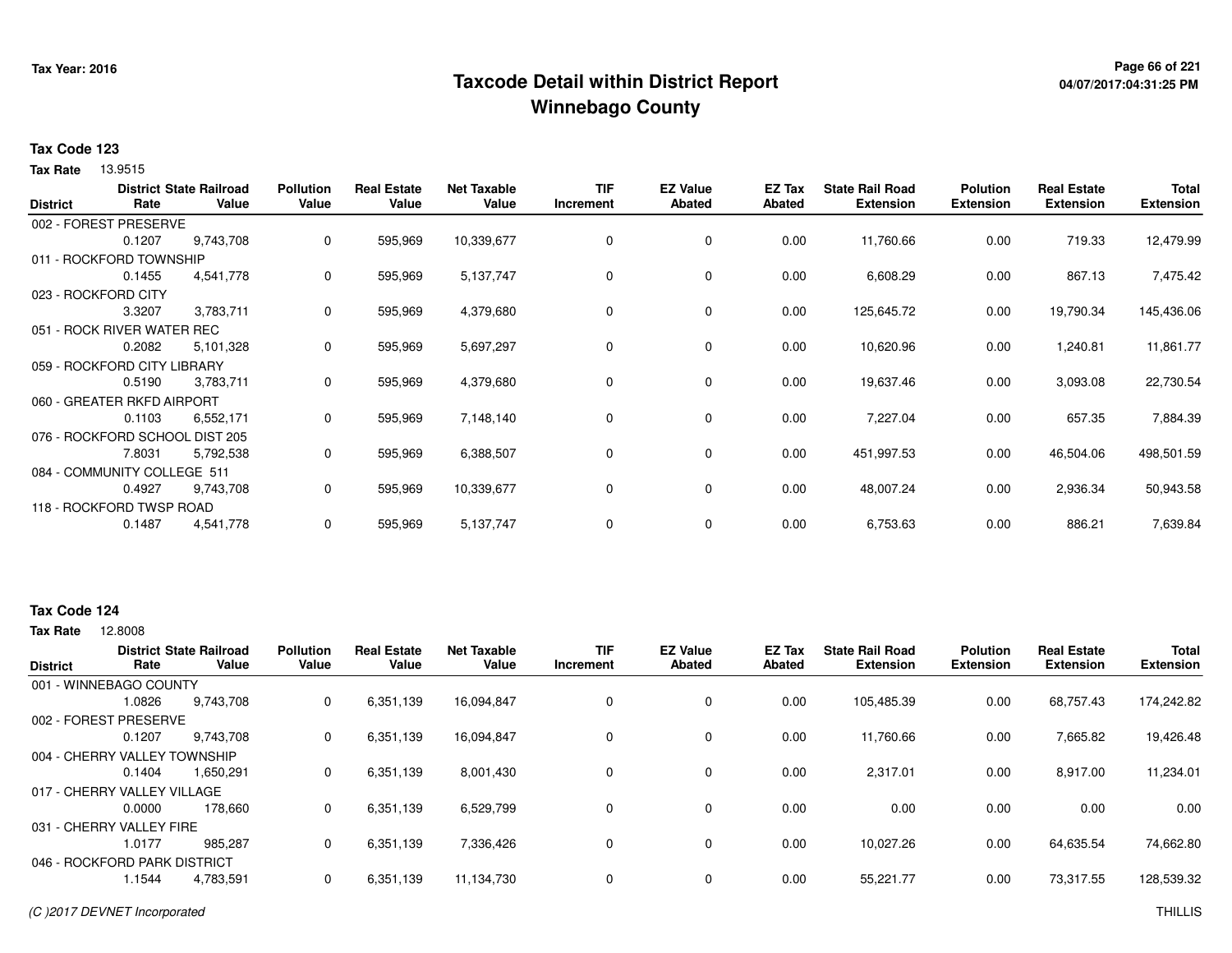## <sup>Page 67</sup> of <sup>221</sup> Page 67 of 221<br>Taxcode Detail within District Report های این موجع به این این این موجع به این این این این این این این این این ا **Winnebago County**

# **04/07/2017:04:31:25 PM**

#### **Tax Code 124**

12.8008 **Tax Rate**

| <b>District</b> | Rate                           | <b>District State Railroad</b><br>Value | <b>Pollution</b><br>Value | <b>Real Estate</b><br>Value | <b>Net Taxable</b><br>Value | <b>TIF</b><br>Increment | <b>EZ Value</b><br><b>Abated</b> | <b>EZ Tax</b><br>Abated | <b>State Rail Road</b><br><b>Extension</b> | <b>Polution</b><br><b>Extension</b> | <b>Real Estate</b><br><b>Extension</b> | <b>Total</b><br><b>Extension</b> |
|-----------------|--------------------------------|-----------------------------------------|---------------------------|-----------------------------|-----------------------------|-------------------------|----------------------------------|-------------------------|--------------------------------------------|-------------------------------------|----------------------------------------|----------------------------------|
|                 | 051 - ROCK RIVER WATER REC     |                                         |                           |                             |                             |                         |                                  |                         |                                            |                                     |                                        |                                  |
|                 | 0.2082                         | 5,101,328                               | 0                         | 6,351,139                   | 11,452,467                  | 0                       | 0                                | 0.00                    | 10,620.96                                  | 0.00                                | 13,223.07                              | 23,844.03                        |
|                 | 054 - CHERRY VALLEY LIBRARY    |                                         |                           |                             |                             |                         |                                  |                         |                                            |                                     |                                        |                                  |
|                 | 0.3973                         | 1.049.309                               | 0                         | 6,351,139                   | 7.400.448                   | 0                       | 0                                | 0.00                    | 4,168.90                                   | 0.00                                | 25,233.08                              | 29,401.98                        |
|                 | 060 - GREATER RKFD AIRPORT     |                                         |                           |                             |                             |                         |                                  |                         |                                            |                                     |                                        |                                  |
|                 | 0.1103                         | 6,552,171                               | 0                         | 6,351,139                   | 12,903,310                  | 0                       | 0                                | 0.00                    | 7,227.04                                   | 0.00                                | 7,005.31                               | 14,232.35                        |
|                 | 076 - ROCKFORD SCHOOL DIST 205 |                                         |                           |                             |                             |                         |                                  |                         |                                            |                                     |                                        |                                  |
|                 | 7.8031                         | 5.792.538                               | 0                         | 6,351,139                   | 12.143.677                  | 0                       | 0                                | 0.00                    | 451,997.53                                 | 0.00                                | 495,585.73                             | 947,583.26                       |
|                 | 084 - COMMUNITY COLLEGE 511    |                                         |                           |                             |                             |                         |                                  |                         |                                            |                                     |                                        |                                  |
|                 | 0.4927                         | 9.743.708                               | 0                         | 6,351,139                   | 16,094,847                  | 0                       | 0                                | 0.00                    | 48,007.24                                  | 0.00                                | 31,292.06                              | 79,299.30                        |
|                 | 111 - CHERRY VALLEY TWSP ROAD  |                                         |                           |                             |                             |                         |                                  |                         |                                            |                                     |                                        |                                  |
|                 | 0.2734                         | 1,650,291                               | 0                         | 6,351,139                   | 8,001,430                   | 0                       | 0                                | 0.00                    | 4,511.90                                   | 0.00                                | 17.364.01                              | 21,875.91                        |
|                 |                                |                                         |                           |                             |                             |                         |                                  |                         |                                            |                                     |                                        |                                  |

#### **Tax Code 125**

|        |           | <b>Pollution</b>                                                                                                                                                                                                                                                                                                     | <b>Real Estate</b> | <b>Net Taxable</b> | <b>TIF</b>  | <b>EZ Value</b> | EZ Tax        | <b>State Rail Road</b> | <b>Polution</b>  | <b>Real Estate</b> | Total            |
|--------|-----------|----------------------------------------------------------------------------------------------------------------------------------------------------------------------------------------------------------------------------------------------------------------------------------------------------------------------|--------------------|--------------------|-------------|-----------------|---------------|------------------------|------------------|--------------------|------------------|
|        |           |                                                                                                                                                                                                                                                                                                                      |                    |                    |             |                 |               |                        |                  |                    | <b>Extension</b> |
|        |           |                                                                                                                                                                                                                                                                                                                      |                    |                    |             |                 |               |                        |                  |                    |                  |
| 1.0826 | 9,743,708 | 0                                                                                                                                                                                                                                                                                                                    | 111,457            | 9,855,165          | 0           | 0               | 0.00          | 105,485.39             | 0.00             | 1,206.63           | 106,692.02       |
|        |           |                                                                                                                                                                                                                                                                                                                      |                    |                    |             |                 |               |                        |                  |                    |                  |
| 0.1207 | 9,743,708 | 0                                                                                                                                                                                                                                                                                                                    | 111,457            | 9,855,165          | 0           | 0               | 0.00          | 11,760.66              | 0.00             | 134.53             | 11,895.19        |
|        |           |                                                                                                                                                                                                                                                                                                                      |                    |                    |             |                 |               |                        |                  |                    |                  |
| 0.1404 | 1,650,291 | 0                                                                                                                                                                                                                                                                                                                    | 111,457            | 1,761,748          | $\mathbf 0$ | $\mathbf 0$     | 0.00          | 2,317.01               | 0.00             | 156.49             | 2,473.50         |
|        |           |                                                                                                                                                                                                                                                                                                                      |                    |                    |             |                 |               |                        |                  |                    |                  |
| 0.0000 | 178,660   | 0                                                                                                                                                                                                                                                                                                                    | 111,457            | 290,117            | 0           | 0               | 0.00          | 0.00                   | 0.00             | 0.00               | 0.00             |
|        |           |                                                                                                                                                                                                                                                                                                                      |                    |                    |             |                 |               |                        |                  |                    |                  |
| 1.0177 | 985,287   | 0                                                                                                                                                                                                                                                                                                                    | 111,457            | 1,096,744          | 0           | 0               | 0.00          | 10,027.26              | 0.00             | 1,134.30           | 11,161.56        |
|        |           |                                                                                                                                                                                                                                                                                                                      |                    |                    |             |                 |               |                        |                  |                    |                  |
| 1.1544 | 4,783,591 | 0                                                                                                                                                                                                                                                                                                                    | 111,457            | 4,895,048          | 0           | 0               | 0.00          | 55,221.77              | 0.00             | 1,286.66           | 56,508.43        |
|        |           |                                                                                                                                                                                                                                                                                                                      |                    |                    |             |                 |               |                        |                  |                    |                  |
| 0.3973 | 1,049,309 | 0                                                                                                                                                                                                                                                                                                                    | 111,457            | 1,160,766          | 0           | 0               | 0.00          | 4,168.90               | 0.00             | 442.82             | 4,611.72         |
|        |           |                                                                                                                                                                                                                                                                                                                      |                    |                    |             |                 |               |                        |                  |                    |                  |
| 0.1103 | 6,552,171 | 0                                                                                                                                                                                                                                                                                                                    | 111,457            | 6,663,628          | 0           | 0               | 0.00          | 7,227.04               | 0.00             | 122.94             | 7,349.98         |
|        |           |                                                                                                                                                                                                                                                                                                                      |                    |                    |             |                 |               |                        |                  |                    |                  |
| 7.8031 | 5,792,538 | 0                                                                                                                                                                                                                                                                                                                    | 111,457            | 5,903,995          | 0           | $\mathbf 0$     | 0.00          | 451,997.53             | 0.00             | 8,697.10           | 460,694.63       |
|        | Rate      | <b>District State Railroad</b><br>Value<br>001 - WINNEBAGO COUNTY<br>002 - FOREST PRESERVE<br>004 - CHERRY VALLEY TOWNSHIP<br>017 - CHERRY VALLEY VILLAGE<br>031 - CHERRY VALLEY FIRE<br>046 - ROCKFORD PARK DISTRICT<br>054 - CHERRY VALLEY LIBRARY<br>060 - GREATER RKFD AIRPORT<br>076 - ROCKFORD SCHOOL DIST 205 | Value              | Value              | Value       | Increment       | <b>Abated</b> | Abated                 | <b>Extension</b> | <b>Extension</b>   | <b>Extension</b> |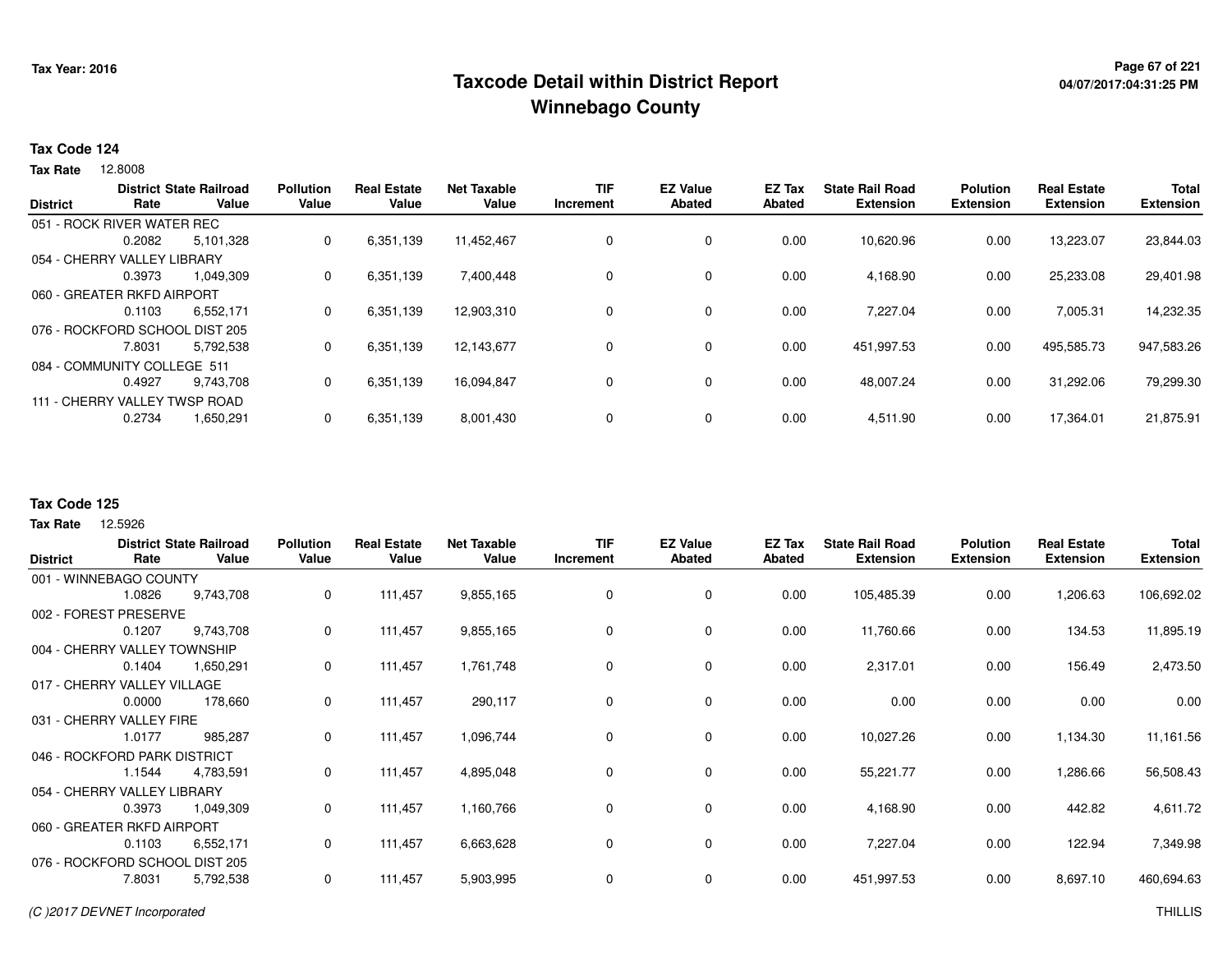## **Page 68 of 221 Taxcode Detail within District ReportWinnebago County**

#### **Tax Code 125**

**Tax Rate** 12.5926

|                 |                               | <b>District State Railroad</b> | <b>Pollution</b> | <b>Real Estate</b> | Net Taxable | <b>TIF</b> | <b>EZ Value</b> | EZ Tax | <b>State Rail Road</b> | <b>Polution</b>  | <b>Real Estate</b> | Total            |
|-----------------|-------------------------------|--------------------------------|------------------|--------------------|-------------|------------|-----------------|--------|------------------------|------------------|--------------------|------------------|
| <b>District</b> | Rate                          | Value                          | Value            | Value              | Value       | Increment  | Abated          | Abated | <b>Extension</b>       | <b>Extension</b> | <b>Extension</b>   | <b>Extension</b> |
|                 | 084 - COMMUNITY COLLEGE 511   |                                |                  |                    |             |            |                 |        |                        |                  |                    |                  |
|                 | 0.4927                        | 9.743.708                      |                  | 111,457            | 9,855,165   |            |                 | 0.00   | 48,007.24              | 0.00             | 549.15             | 48,556.39        |
|                 | 111 - CHERRY VALLEY TWSP ROAD |                                |                  |                    |             |            |                 |        |                        |                  |                    |                  |
|                 | 0.2734                        | 1.650.291                      |                  | 111.457            | 761,748. ا  |            |                 | 0.00   | 4.511.90               | 0.00             | 304.72             | 4,816.62         |
|                 |                               |                                |                  |                    |             |            |                 |        |                        |                  |                    |                  |

### **Tax Code 126**

| <b>District</b> | Rate                           | <b>District State Railroad</b><br>Value | <b>Pollution</b><br>Value | <b>Real Estate</b><br>Value | <b>Net Taxable</b><br>Value | <b>TIF</b><br>Increment | <b>EZ Value</b><br><b>Abated</b> | <b>EZ Tax</b><br>Abated | <b>State Rail Road</b><br><b>Extension</b> | <b>Polution</b><br><b>Extension</b> | <b>Real Estate</b><br><b>Extension</b> | <b>Total</b><br><b>Extension</b> |
|-----------------|--------------------------------|-----------------------------------------|---------------------------|-----------------------------|-----------------------------|-------------------------|----------------------------------|-------------------------|--------------------------------------------|-------------------------------------|----------------------------------------|----------------------------------|
|                 | 001 - WINNEBAGO COUNTY         |                                         |                           |                             |                             |                         |                                  |                         |                                            |                                     |                                        |                                  |
|                 | 1.0826                         | 9.743.708                               | 0                         | 1,633,792                   | 11,377,500                  | 524,689                 | 0                                | 0.00                    | 105,485.39                                 | 0.00                                | 17,687.43                              | 123,172.82                       |
|                 | 002 - FOREST PRESERVE          |                                         |                           |                             |                             |                         |                                  |                         |                                            |                                     |                                        |                                  |
|                 | 0.1207                         | 9,743,708                               | 0                         | 1,633,792                   | 11,377,500                  | 524,689                 | 0                                | 0.00                    | 11,760.66                                  | 0.00                                | 1,971.99                               | 13,732.65                        |
|                 | 011 - ROCKFORD TOWNSHIP        |                                         |                           |                             |                             |                         |                                  |                         |                                            |                                     |                                        |                                  |
|                 | 0.1455                         | 4,541,778                               | 0                         | 1,633,792                   | 6,175,570                   | 524,689                 | $\mathbf 0$                      | 0.00                    | 6,608.29                                   | 0.00                                | 2,377.17                               | 8,985.46                         |
|                 | 023 - ROCKFORD CITY            |                                         |                           |                             |                             |                         |                                  |                         |                                            |                                     |                                        |                                  |
|                 | 3.3207                         | 3,783,711                               | 0                         | 1,633,792                   | 5,417,503                   | 524,689                 | 0                                | 0.00                    | 125,645.72                                 | 0.00                                | 54,253.33                              | 179,899.05                       |
|                 | 046 - ROCKFORD PARK DISTRICT   |                                         |                           |                             |                             |                         |                                  |                         |                                            |                                     |                                        |                                  |
|                 | 1.1544                         | 4,783,591                               | 0                         | 1,633,792                   | 6,417,383                   | 524,689                 | 0                                | 0.00                    | 55,221.77                                  | 0.00                                | 18,860.49                              | 74,082.26                        |
|                 | 051 - ROCK RIVER WATER REC     |                                         |                           |                             |                             |                         |                                  |                         |                                            |                                     |                                        |                                  |
|                 | 0.2082                         | 5,101,328                               | 0                         | 1,633,792                   | 6,735,120                   | 524,689                 | 0                                | 0.00                    | 10,620.96                                  | 0.00                                | 3,401.55                               | 14,022.51                        |
|                 | 052 - PRESTON & CENTRAL TIF    |                                         |                           |                             |                             |                         |                                  |                         |                                            |                                     |                                        |                                  |
|                 | 0.0000                         | $\mathbf 0$                             | 0                         | 524,689                     | 524,689                     | 524,689                 | 0                                | 0.00                    | 0.00                                       | 0.00                                | 0.00                                   | 0.00                             |
|                 | 059 - ROCKFORD CITY LIBRARY    |                                         |                           |                             |                             |                         |                                  |                         |                                            |                                     |                                        |                                  |
|                 | 0.5190                         | 3,783,711                               | 0                         | 1,633,792                   | 5,417,503                   | 524,689                 | 0                                | 0.00                    | 19,637.46                                  | 0.00                                | 8,479.38                               | 28,116.84                        |
|                 | 060 - GREATER RKFD AIRPORT     |                                         |                           |                             |                             |                         |                                  |                         |                                            |                                     |                                        |                                  |
|                 | 0.1103                         | 6,552,171                               | 0                         | 1,633,792                   | 8,185,963                   | 524,689                 | 0                                | 0.00                    | 7,227.04                                   | 0.00                                | 1,802.07                               | 9,029.11                         |
|                 | 076 - ROCKFORD SCHOOL DIST 205 |                                         |                           |                             |                             |                         |                                  |                         |                                            |                                     |                                        |                                  |
|                 | 7.8031                         | 5,792,538                               | 0                         | 1,633,792                   | 7,426,330                   | 524,689                 | 0                                | 0.00                    | 451,997.53                                 | 0.00                                | 127,486.42                             | 579,483.95                       |
|                 | 084 - COMMUNITY COLLEGE 511    |                                         |                           |                             |                             |                         |                                  |                         |                                            |                                     |                                        |                                  |
|                 | 0.4927                         | 9,743,708                               | 0                         | 1,633,792                   | 11,377,500                  | 524,689                 | 0                                | 0.00                    | 48,007.24                                  | 0.00                                | 8,049.69                               | 56,056.93                        |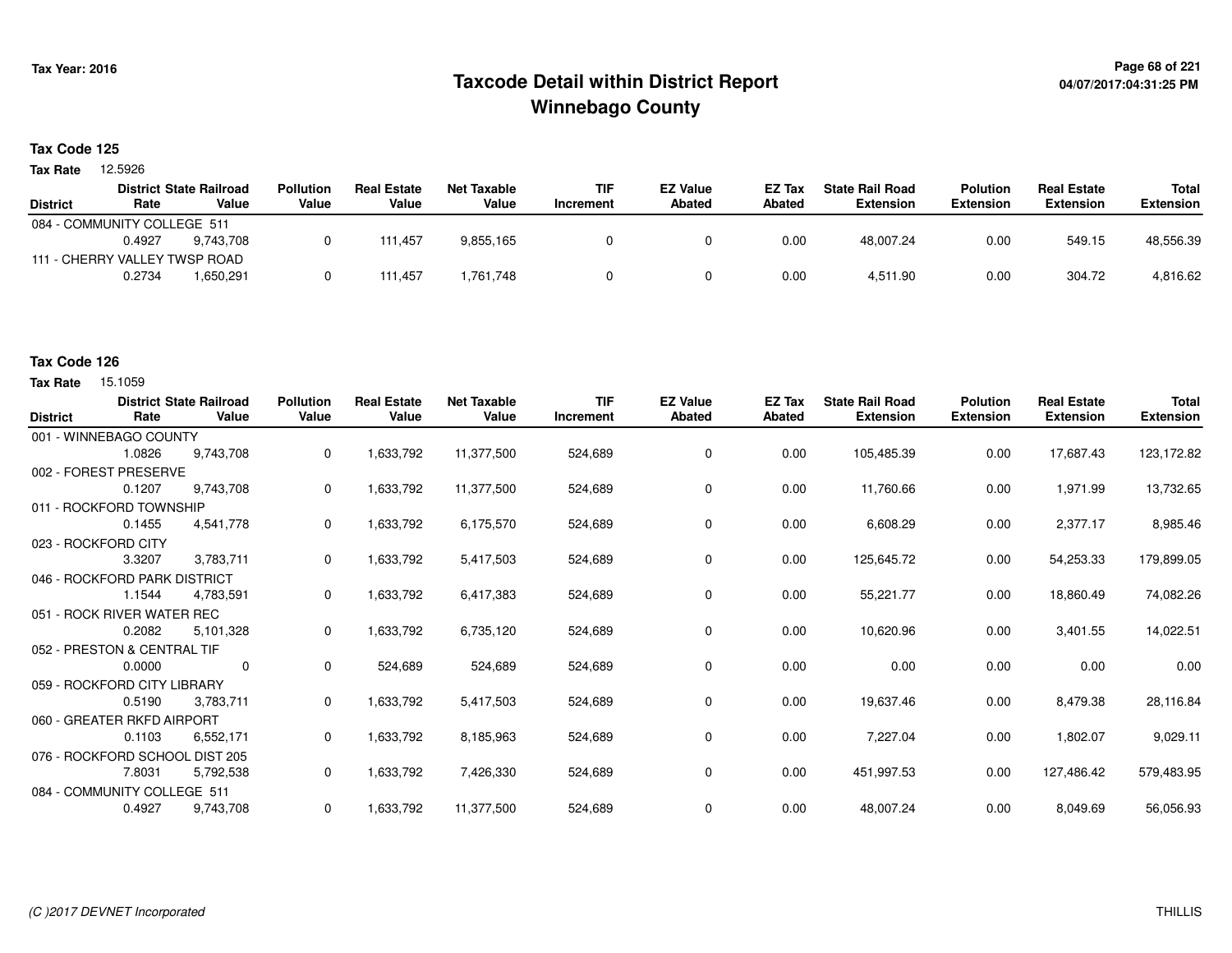## **Page 69 of 221 Taxcode Detail within District ReportWinnebago County**

### **Tax Code 126**

**Tax Rate** 15.1059

|                          |        | <b>District State Railroad</b> | <b>Pollution</b> | <b>Real Estate</b> | Net Taxable | TIF       | <b>EZ Value</b> | <b>EZ Tax</b> | <b>State Rail Road</b> | <b>Polution</b>  | <b>Real Estate</b> | <b>Total</b> |
|--------------------------|--------|--------------------------------|------------------|--------------------|-------------|-----------|-----------------|---------------|------------------------|------------------|--------------------|--------------|
| <b>District</b>          | Rate   | Value                          | Value            | Value              | Value       | Increment | <b>Abated</b>   | Abated        | <b>Extension</b>       | <b>Extension</b> | <b>Extension</b>   | Extension    |
| 118 - ROCKFORD TWSP ROAD |        |                                |                  |                    |             |           |                 |               |                        |                  |                    |              |
|                          | 0.1487 | 4.541.778                      |                  | .633,792           | 6,175,570   | 524,689   |                 | 0.00          | 6,753.63               | 0.00             | 2.429.45           | 9,183.08     |

#### **Tax Code 127**

15.2255 **Tax Rate**

| <b>District</b>     | Rate                          | <b>District State Railroad</b><br>Value | <b>Pollution</b><br>Value | <b>Real Estate</b><br>Value | <b>Net Taxable</b><br>Value | <b>TIF</b><br>Increment | <b>EZ Value</b><br><b>Abated</b> | EZ Tax<br><b>Abated</b> | <b>State Rail Road</b><br><b>Extension</b> | <b>Polution</b><br><b>Extension</b> | <b>Real Estate</b><br><b>Extension</b> | <b>Total</b><br><b>Extension</b> |
|---------------------|-------------------------------|-----------------------------------------|---------------------------|-----------------------------|-----------------------------|-------------------------|----------------------------------|-------------------------|--------------------------------------------|-------------------------------------|----------------------------------------|----------------------------------|
|                     | 001 - WINNEBAGO COUNTY        |                                         |                           |                             |                             |                         |                                  |                         |                                            |                                     |                                        |                                  |
|                     | 1.0826                        | 9,743,708                               | $\mathbf{0}$              | 101,712,105                 | 111,455,813                 | 0                       | 0                                | 0.00                    | 105,485.39                                 | 0.00                                | 1,101,135.25                           | 1,206,620.64                     |
|                     | 002 - FOREST PRESERVE         |                                         |                           |                             |                             |                         |                                  |                         |                                            |                                     |                                        |                                  |
|                     | 0.1207                        | 9,743,708                               |                           | 101,712,105                 | 111,455,813                 | 0                       | 0                                | 0.00                    | 11,760.66                                  | 0.00                                | 122,766.51                             | 134,527.17                       |
|                     | 004 - CHERRY VALLEY TOWNSHIP  |                                         |                           |                             |                             |                         |                                  |                         |                                            |                                     |                                        |                                  |
|                     | 0.1404                        | 1,650,291                               |                           | 101,712,105                 | 103,362,396                 | $\Omega$                | 0                                | 0.00                    | 2,317.01                                   | 0.00                                | 142,803.80                             | 145,120.81                       |
| 023 - ROCKFORD CITY |                               |                                         |                           |                             |                             |                         |                                  |                         |                                            |                                     |                                        |                                  |
|                     | 3.3207                        | 3,783,711                               | $\mathbf{0}$              | 101,712,105                 | 105,495,816                 | $\Omega$                | 0                                | 0.00                    | 125,645.72                                 | 0.00                                | 3,377,553.87                           | 3,503,199.59                     |
|                     | 046 - ROCKFORD PARK DISTRICT  |                                         |                           |                             |                             |                         |                                  |                         |                                            |                                     |                                        |                                  |
|                     | 1.1544                        | 4,783,591                               | 0                         | 101,712,105                 | 106,495,696                 |                         | 0                                | 0.00                    | 55,221.77                                  | 0.00                                | 1,174,164.54                           | 1,229,386.31                     |
|                     | 051 - ROCK RIVER WATER REC    |                                         |                           |                             |                             |                         |                                  |                         |                                            |                                     |                                        |                                  |
|                     | 0.2082                        | 5,101,328                               |                           | 101,712,105                 | 106,813,433                 | 0                       | 0                                | 0.00                    | 10,620.96                                  | 0.00                                | 211,764.60                             | 222,385.56                       |
|                     | 059 - ROCKFORD CITY LIBRARY   |                                         |                           |                             |                             |                         |                                  |                         |                                            |                                     |                                        |                                  |
|                     | 0.5190                        | 3,783,711                               | $\Omega$                  | 101,712,105                 | 105,495,816                 | 0                       | 0                                | 0.00                    | 19,637.46                                  | 0.00                                | 527,885.82                             | 547,523.28                       |
|                     | 060 - GREATER RKFD AIRPORT    |                                         |                           |                             |                             |                         |                                  |                         |                                            |                                     |                                        |                                  |
|                     | 0.1103                        | 6,552,171                               | $\mathbf{0}$              | 101,712,105                 | 108,264,276                 | 0                       | 0                                | 0.00                    | 7,227.04                                   | 0.00                                | 112,188.45                             | 119,415.49                       |
|                     |                               | 076 - ROCKFORD SCHOOL DIST 205          |                           |                             |                             |                         |                                  |                         |                                            |                                     |                                        |                                  |
|                     | 7.8031                        | 5,792,538                               | $\Omega$                  | 101,712,105                 | 107,504,643                 | 0                       | 0                                | 0.00                    | 451,997.53                                 | 0.00                                | 7,936,697.27                           | 8,388,694.80                     |
|                     | 084 - COMMUNITY COLLEGE 511   |                                         |                           |                             |                             |                         |                                  |                         |                                            |                                     |                                        |                                  |
|                     | 0.4927                        | 9,743,708                               |                           | 101,712,105                 | 111,455,813                 | $\Omega$                | 0                                | 0.00                    | 48,007.24                                  | 0.00                                | 501,135.54                             | 549,142.78                       |
|                     | 111 - CHERRY VALLEY TWSP ROAD |                                         |                           |                             |                             |                         |                                  |                         |                                            |                                     |                                        |                                  |
|                     | 0.2734                        | 1,650,291                               | 0                         | 101,712,105                 | 103,362,396                 |                         | 0                                | 0.00                    | 4,511.90                                   | 0.00                                | 278,080.90                             | 282,592.80                       |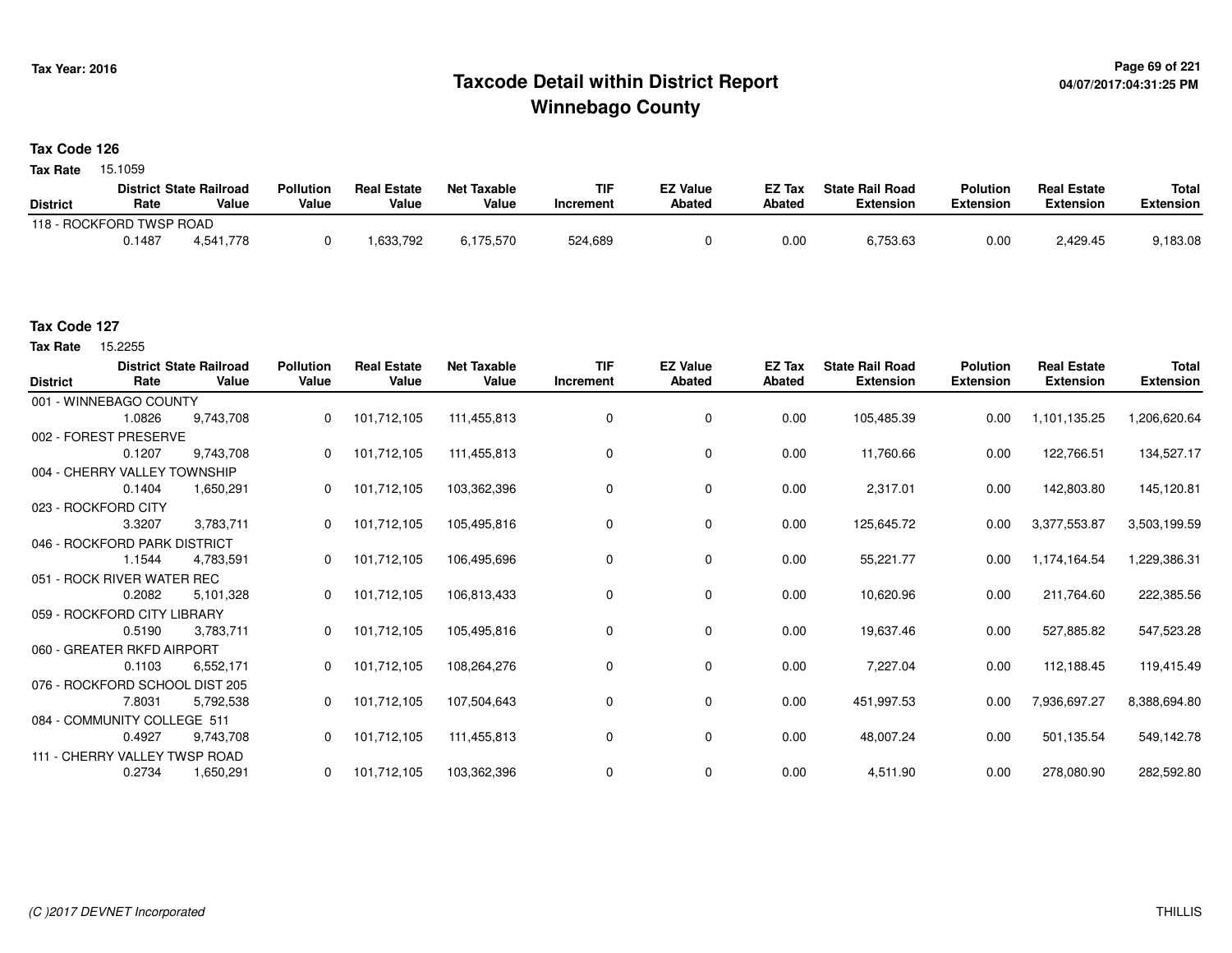## **Page 70 of 221 Taxcode Detail within District ReportWinnebago County**

# **04/07/2017:04:31:25 PM**

#### **Tax Code 128**

**Tax Rate** 12.1953

| <b>District</b> | Rate                           | <b>District State Railroad</b><br>Value | <b>Pollution</b><br>Value | <b>Real Estate</b><br>Value | <b>Net Taxable</b><br>Value | <b>TIF</b><br>Increment | <b>EZ Value</b><br>Abated | EZ Tax<br>Abated | <b>State Rail Road</b><br><b>Extension</b> | <b>Polution</b><br><b>Extension</b> | <b>Real Estate</b><br><b>Extension</b> | <b>Total</b><br><b>Extension</b> |
|-----------------|--------------------------------|-----------------------------------------|---------------------------|-----------------------------|-----------------------------|-------------------------|---------------------------|------------------|--------------------------------------------|-------------------------------------|----------------------------------------|----------------------------------|
|                 | 001 - WINNEBAGO COUNTY         |                                         |                           |                             |                             |                         |                           |                  |                                            |                                     |                                        |                                  |
|                 | 1.0826                         | 9,743,708                               | 0                         | 1,615,339                   | 11,359,047                  | 0                       | 0                         | 0.00             | 105,485.39                                 | 0.00                                | 17,487.66                              | 122,973.05                       |
|                 | 002 - FOREST PRESERVE          |                                         |                           |                             |                             |                         |                           |                  |                                            |                                     |                                        |                                  |
|                 | 0.1207                         | 9,743,708                               | 0                         | 1,615,339                   | 11,359,047                  | 0                       | 0                         | 0.00             | 11,760.66                                  | 0.00                                | 1,949.71                               | 13,710.37                        |
|                 | 004 - CHERRY VALLEY TOWNSHIP   |                                         |                           |                             |                             |                         |                           |                  |                                            |                                     |                                        |                                  |
|                 | 0.1404                         | 1,650,291                               | 0                         | 1,615,339                   | 3,265,630                   | 0                       | 0                         | 0.00             | 2,317.01                                   | 0.00                                | 2,267.94                               | 4,584.95                         |
|                 | 031 - CHERRY VALLEY FIRE       |                                         |                           |                             |                             |                         |                           |                  |                                            |                                     |                                        |                                  |
|                 | 1.0177                         | 985,287                                 | 0                         | 1,615,339                   | 2,600,626                   | 0                       | 0                         | 0.00             | 10,027.26                                  | 0.00                                | 16,439.31                              | 26,466.57                        |
|                 | 046 - ROCKFORD PARK DISTRICT   |                                         |                           |                             |                             |                         |                           |                  |                                            |                                     |                                        |                                  |
|                 | 1.1544                         | 4,783,591                               | 0                         | 1,615,339                   | 6,398,930                   | 0                       | 0                         | 0.00             | 55,221.77                                  | 0.00                                | 18,647.47                              | 73,869.24                        |
|                 | 060 - GREATER RKFD AIRPORT     |                                         |                           |                             |                             |                         |                           |                  |                                            |                                     |                                        |                                  |
|                 | 0.1103                         | 6,552,171                               | 0                         | 1,615,339                   | 8,167,510                   | 0                       | 0                         | 0.00             | 7,227.04                                   | 0.00                                | 1,781.72                               | 9,008.76                         |
|                 | 076 - ROCKFORD SCHOOL DIST 205 |                                         |                           |                             |                             |                         |                           |                  |                                            |                                     |                                        |                                  |
|                 | 7.8031                         | 5,792,538                               | 0                         | 1,615,339                   | 7,407,877                   | 0                       | 0                         | 0.00             | 451,997.53                                 | 0.00                                | 126,046.52                             | 578,044.05                       |
|                 | 084 - COMMUNITY COLLEGE 511    |                                         |                           |                             |                             |                         |                           |                  |                                            |                                     |                                        |                                  |
|                 | 0.4927                         | 9,743,708                               | 0                         | 1,615,339                   | 11,359,047                  | 0                       | 0                         | 0.00             | 48,007.24                                  | 0.00                                | 7,958.78                               | 55,966.02                        |
|                 | 111 - CHERRY VALLEY TWSP ROAD  |                                         |                           |                             |                             |                         |                           |                  |                                            |                                     |                                        |                                  |
|                 | 0.2734                         | 1,650,291                               | 0                         | 1,615,339                   | 3,265,630                   | 0                       | 0                         | 0.00             | 4,511.90                                   | 0.00                                | 4,416.34                               | 8,928.24                         |

#### **Tax Code 129**

| <b>District</b>              | Rate   | <b>District State Railroad</b><br>Value | <b>Pollution</b><br>Value | <b>Real Estate</b><br>Value | <b>Net Taxable</b><br>Value | <b>TIF</b><br>Increment | <b>EZ Value</b><br>Abated | <b>EZ Tax</b><br>Abated | <b>State Rail Road</b><br><b>Extension</b> | <b>Polution</b><br><b>Extension</b> | <b>Real Estate</b><br><b>Extension</b> | <b>Total</b><br><b>Extension</b> |
|------------------------------|--------|-----------------------------------------|---------------------------|-----------------------------|-----------------------------|-------------------------|---------------------------|-------------------------|--------------------------------------------|-------------------------------------|----------------------------------------|----------------------------------|
| 001 - WINNEBAGO COUNTY       |        |                                         |                           |                             |                             |                         |                           |                         |                                            |                                     |                                        |                                  |
|                              | 1.0826 | 9,743,708                               | 0                         | 11,918,909                  | 21,662,617                  | 0                       | 0                         | 0.00                    | 105,485.39                                 | 0.00                                | 129,034.11                             | 234,519.50                       |
| 002 - FOREST PRESERVE        |        |                                         |                           |                             |                             |                         |                           |                         |                                            |                                     |                                        |                                  |
|                              | 0.1207 | 9.743.708                               | 0                         | 11.918.909                  | 21,662,617                  | 0                       | 0                         | 0.00                    | 11.760.66                                  | 0.00                                | 14.386.12                              | 26,146.78                        |
| 004 - CHERRY VALLEY TOWNSHIP |        |                                         |                           |                             |                             |                         |                           |                         |                                            |                                     |                                        |                                  |
|                              | 0.1404 | 1,650,291                               | 0                         | 11,918,909                  | 13,569,200                  | 0                       | $\mathbf 0$               | 0.00                    | 2,317.01                                   | 0.00                                | 16,734.15                              | 19,051.16                        |
| 031 - CHERRY VALLEY FIRE     |        |                                         |                           |                             |                             |                         |                           |                         |                                            |                                     |                                        |                                  |
|                              | 1.0177 | 985.287                                 | 0                         | 11.918.909                  | 12,904,196                  | 0                       | 0                         | 0.00                    | 10,027.26                                  | 0.00                                | 121.298.74                             | 131,326.00                       |
| 046 - ROCKFORD PARK DISTRICT |        |                                         |                           |                             |                             |                         |                           |                         |                                            |                                     |                                        |                                  |
|                              | l.1544 | 4.783.591                               | 0                         | 11,918,909                  | 16,702,500                  | 0                       | $\mathbf 0$               | 0.00                    | 55.221.77                                  | 0.00                                | 137,591.89                             | 192,813.66                       |
| 054 - CHERRY VALLEY LIBRARY  |        |                                         |                           |                             |                             |                         |                           |                         |                                            |                                     |                                        |                                  |
|                              | 0.3973 | 1,049,309                               | 0                         | 11,918,909                  | 12,968,218                  | $\Omega$                | $\mathbf 0$               | 0.00                    | 4,168.90                                   | 0.00                                | 47,353.83                              | 51,522.73                        |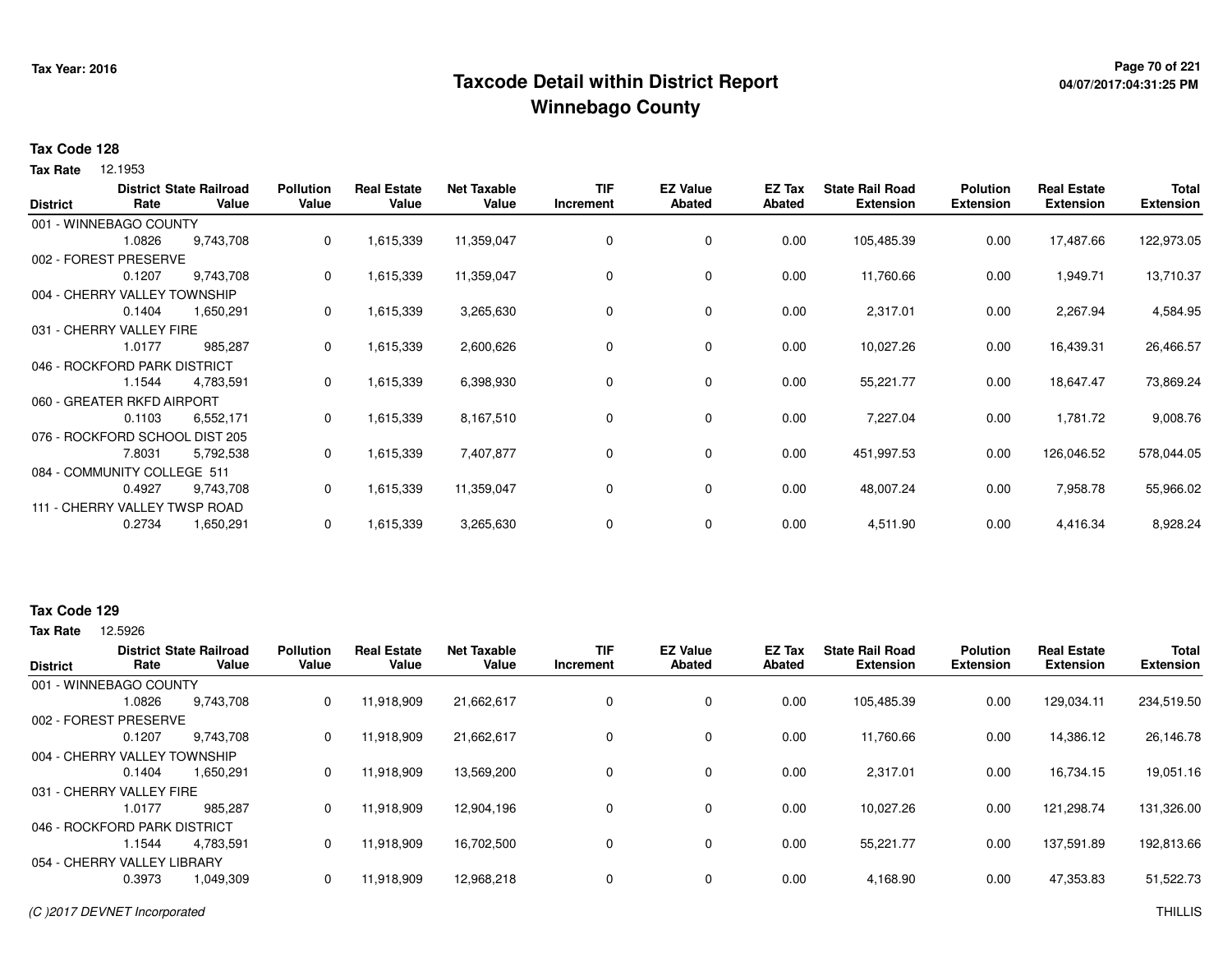## <sup>Page 71</sup> of 221<br>Taxcode Detail within District Report های این موجود به موجود به موجود به این موجود به موجود به موجود به موجود ب **Winnebago County**

#### **Tax Code 129**

**Tax Rate** 12.5926

|        |           | <b>Pollution</b>                                                                                                                                                        | <b>Real Estate</b> | Net Taxable | <b>TIF</b> | <b>EZ Value</b> | <b>EZ Tax</b> | <b>State Rail Road</b> | <b>Polution</b>  | <b>Real Estate</b> | <b>Total</b>     |
|--------|-----------|-------------------------------------------------------------------------------------------------------------------------------------------------------------------------|--------------------|-------------|------------|-----------------|---------------|------------------------|------------------|--------------------|------------------|
|        |           |                                                                                                                                                                         |                    |             |            |                 |               |                        |                  |                    | <b>Extension</b> |
|        |           |                                                                                                                                                                         |                    |             |            |                 |               |                        |                  |                    |                  |
| 0.1103 | 6,552,171 | 0                                                                                                                                                                       | 11,918,909         | 18.471.080  |            | 0               | 0.00          | 7.227.04               | 0.00             | 13.146.56          | 20,373.60        |
|        |           |                                                                                                                                                                         |                    |             |            |                 |               |                        |                  |                    |                  |
| 7.8031 | 5.792.538 | 0                                                                                                                                                                       | 11,918,909         | 17,711,447  | 0          | 0               | 0.00          | 451.997.53             | 0.00             | 930.044.39         | .382,041.92      |
|        |           |                                                                                                                                                                         |                    |             |            |                 |               |                        |                  |                    |                  |
| 0.4927 | 9.743.708 | 0                                                                                                                                                                       | 11.918.909         | 21.662.617  |            | 0               | 0.00          | 48.007.24              | 0.00             | 58.724.46          | 106,731.70       |
|        |           |                                                                                                                                                                         |                    |             |            |                 |               |                        |                  |                    |                  |
| 0.2734 | 1,650,291 | 0                                                                                                                                                                       | 11,918,909         | 13,569,200  |            | 0               | 0.00          | 4.511.90               | 0.00             | 32,586.30          | 37,098.20        |
|        | Rate      | <b>District State Railroad</b><br>Value<br>060 - GREATER RKFD AIRPORT<br>076 - ROCKFORD SCHOOL DIST 205<br>084 - COMMUNITY COLLEGE 511<br>111 - CHERRY VALLEY TWSP ROAD | Value              | Value       | Value      | Increment       | <b>Abated</b> | Abated                 | <b>Extension</b> | <b>Extension</b>   | <b>Extension</b> |

### **Tax Code 130**

| <b>District</b> | Rate                           | <b>District State Railroad</b><br>Value | <b>Pollution</b><br>Value | <b>Real Estate</b><br>Value | <b>Net Taxable</b><br>Value | <b>TIF</b><br>Increment | <b>EZ Value</b><br><b>Abated</b> | EZ Tax<br><b>Abated</b> | <b>State Rail Road</b><br><b>Extension</b> | <b>Polution</b><br><b>Extension</b> | <b>Real Estate</b><br><b>Extension</b> | <b>Total</b><br><b>Extension</b> |
|-----------------|--------------------------------|-----------------------------------------|---------------------------|-----------------------------|-----------------------------|-------------------------|----------------------------------|-------------------------|--------------------------------------------|-------------------------------------|----------------------------------------|----------------------------------|
|                 | 001 - WINNEBAGO COUNTY         |                                         |                           |                             |                             |                         |                                  |                         |                                            |                                     |                                        |                                  |
|                 | 1.0826                         | 9,743,708                               | 0                         | 3,881,684                   | 13,625,392                  | 0                       | $\mathbf 0$                      | 0.00                    | 105,485.39                                 | 0.00                                | 42,023.11                              | 147,508.50                       |
|                 | 002 - FOREST PRESERVE          |                                         |                           |                             |                             |                         |                                  |                         |                                            |                                     |                                        |                                  |
|                 | 0.1207                         | 9,743,708                               | 0                         | 3,881,684                   | 13,625,392                  | 0                       | 0                                | 0.00                    | 11,760.66                                  | 0.00                                | 4,685.19                               | 16,445.85                        |
|                 | 006 - HARLEM TOWNSHIP          |                                         |                           |                             |                             |                         |                                  |                         |                                            |                                     |                                        |                                  |
|                 | 0.1116                         | 0                                       | 0                         | 3,881,684                   | 3,881,684                   | 0                       | 0                                | 0.00                    | 0.00                                       | 0.00                                | 4,331.96                               | 4,331.96                         |
|                 | 025 - ROSCOE VILLAGE           |                                         |                           |                             |                             |                         |                                  |                         |                                            |                                     |                                        |                                  |
|                 | 0.6578                         | 0                                       | 0                         | 3,881,684                   | 3,881,684                   | 0                       | $\mathbf 0$                      | 0.00                    | 0.00                                       | 0.00                                | 25,533.72                              | 25,533.72                        |
|                 | 035 - HARLEM-ROSCOE FIRE       |                                         |                           |                             |                             |                         |                                  |                         |                                            |                                     |                                        |                                  |
|                 | 0.7579                         | 344,889                                 | 0                         | 3,881,684                   | 4,226,573                   | 0                       | 0                                | 0.00                    | 2,613.92                                   | 0.00                                | 29,419.28                              | 32,033.20                        |
|                 | 055 - NORTH SUBURBAN LIBRARY   |                                         |                           |                             |                             |                         |                                  |                         |                                            |                                     |                                        |                                  |
|                 | 0.3002                         | 826,221                                 | 0                         | 3,881,684                   | 4,707,905                   | 0                       | 0                                | 0.00                    | 2,480.31                                   | 0.00                                | 11,652.82                              | 14,133.13                        |
|                 | 060 - GREATER RKFD AIRPORT     |                                         |                           |                             |                             |                         |                                  |                         |                                            |                                     |                                        |                                  |
|                 | 0.1103                         | 6,552,171                               | 0                         | 3,881,684                   | 10,433,855                  | 0                       | 0                                | 0.00                    | 7,227.04                                   | 0.00                                | 4,281.50                               | 11,508.54                        |
|                 | 076 - ROCKFORD SCHOOL DIST 205 |                                         |                           |                             |                             |                         |                                  |                         |                                            |                                     |                                        |                                  |
|                 | 7.8031                         | 5,792,538                               | 0                         | 3,881,684                   | 9,674,222                   | 0                       | 0                                | 0.00                    | 451,997.53                                 | 0.00                                | 302,891.68                             | 754,889.21                       |
|                 | 084 - COMMUNITY COLLEGE 511    |                                         |                           |                             |                             |                         |                                  |                         |                                            |                                     |                                        |                                  |
|                 | 0.4927                         | 9,743,708                               | 0                         | 3,881,684                   | 13,625,392                  | 0                       | $\mathbf 0$                      | 0.00                    | 48,007.24                                  | 0.00                                | 19,125.06                              | 67,132.30                        |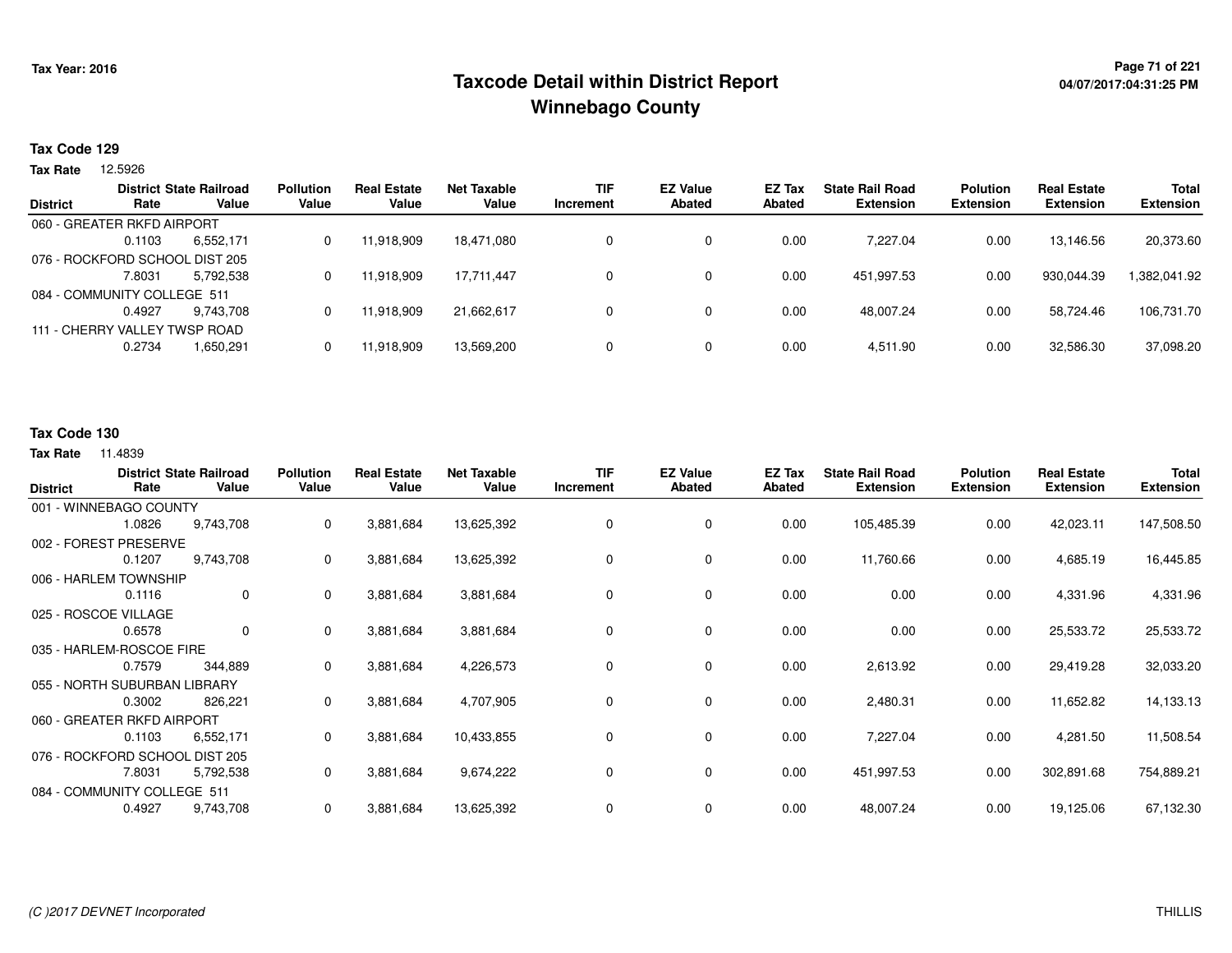## <sup>Page 72</sup> of <sup>221</sup> Page 72 of 221<br>Taxcode Detail within District Report های این موجع به موجع این موجع این موجع این موجع این موجع این موجع این موج **Winnebago County**

**Tax Code 130**

**Tax Rate** 11.4839

|                 | <b>District State Railroad</b> |       | <b>Pollution</b> | <b>Real Estate</b> | <b>Net Taxable</b> | TIF       | EZ Value | EZ Tax | <b>State Rail Road</b> | <b>Polution</b> | <b>Real Estate</b> | <b>Total</b> |
|-----------------|--------------------------------|-------|------------------|--------------------|--------------------|-----------|----------|--------|------------------------|-----------------|--------------------|--------------|
| <b>District</b> | Rate                           | Value | Value            | Value              | Value              | Increment | Abated   | Abated | <b>Extension</b>       | Extension       | <b>Extension</b>   | Extension    |
|                 | 113 - HARLEM TWSP ROAD         |       |                  |                    |                    |           |          |        |                        |                 |                    |              |
|                 | 0.0470                         |       |                  | 3,881,684          | 3,881,684          |           |          | 0.00   | 0.00                   | 0.00            | .824.39            | .824.39      |

#### **Tax Code 131**

**Tax Rate** 13.7433

| <b>District</b> | Rate                           | <b>District State Railroad</b><br>Value | <b>Pollution</b><br>Value | <b>Real Estate</b><br>Value | <b>Net Taxable</b><br>Value | <b>TIF</b><br>Increment | <b>EZ Value</b><br><b>Abated</b> | EZ Tax<br><b>Abated</b> | <b>State Rail Road</b><br><b>Extension</b> | <b>Polution</b><br><b>Extension</b> | <b>Real Estate</b><br><b>Extension</b> | <b>Total</b><br><b>Extension</b> |
|-----------------|--------------------------------|-----------------------------------------|---------------------------|-----------------------------|-----------------------------|-------------------------|----------------------------------|-------------------------|--------------------------------------------|-------------------------------------|----------------------------------------|----------------------------------|
|                 |                                |                                         |                           |                             |                             |                         |                                  |                         |                                            |                                     |                                        |                                  |
|                 | 001 - WINNEBAGO COUNTY         |                                         |                           |                             |                             |                         |                                  |                         |                                            |                                     |                                        |                                  |
|                 | 1.0826                         | 9,743,708                               | $\mathbf 0$               | 3,396                       | 9,747,104                   | 0                       | 0                                | 0.00                    | 105,485.39                                 | 0.00                                | 36.77                                  | 105,522.16                       |
|                 | 002 - FOREST PRESERVE          |                                         |                           |                             |                             |                         |                                  |                         |                                            |                                     |                                        |                                  |
|                 | 0.1207                         | 9,743,708                               | 0                         | 3,396                       | 9,747,104                   | 0                       | $\mathbf 0$                      | 0.00                    | 11,760.66                                  | 0.00                                | 4.10                                   | 11,764.76                        |
|                 | 011 - ROCKFORD TOWNSHIP        |                                         |                           |                             |                             |                         |                                  |                         |                                            |                                     |                                        |                                  |
|                 | 0.1455                         | 4,541,778                               | 0                         | 3,396                       | 4,545,174                   | 0                       | 0                                | 0.00                    | 6,608.29                                   | 0.00                                | 4.94                                   | 6,613.23                         |
|                 | 023 - ROCKFORD CITY            |                                         |                           |                             |                             |                         |                                  |                         |                                            |                                     |                                        |                                  |
|                 | 3.3207                         | 3,783,711                               | $\mathbf 0$               | 3,396                       | 3,787,107                   | 0                       | $\mathbf 0$                      | 0.00                    | 125,645.72                                 | 0.00                                | 112.77                                 | 125,758.49                       |
|                 | 059 - ROCKFORD CITY LIBRARY    |                                         |                           |                             |                             |                         |                                  |                         |                                            |                                     |                                        |                                  |
|                 | 0.5190                         | 3,783,711                               | 0                         | 3,396                       | 3,787,107                   | 0                       | 0                                | 0.00                    | 19,637.46                                  | 0.00                                | 17.63                                  | 19,655.09                        |
|                 | 060 - GREATER RKFD AIRPORT     |                                         |                           |                             |                             |                         |                                  |                         |                                            |                                     |                                        |                                  |
|                 | 0.1103                         | 6,552,171                               | 0                         | 3,396                       | 6,555,567                   | 0                       | $\mathbf 0$                      | 0.00                    | 7,227.04                                   | 0.00                                | 3.75                                   | 7,230.79                         |
|                 | 076 - ROCKFORD SCHOOL DIST 205 |                                         |                           |                             |                             |                         |                                  |                         |                                            |                                     |                                        |                                  |
|                 | 7.8031                         | 5,792,538                               | 0                         | 3,396                       | 5,795,934                   | 0                       | 0                                | 0.00                    | 451,997.53                                 | 0.00                                | 264.99                                 | 452,262.52                       |
|                 | 084 - COMMUNITY COLLEGE 511    |                                         |                           |                             |                             |                         |                                  |                         |                                            |                                     |                                        |                                  |
|                 | 0.4927                         | 9,743,708                               | 0                         | 3,396                       | 9,747,104                   | 0                       | $\mathbf 0$                      | 0.00                    | 48,007.24                                  | 0.00                                | 16.73                                  | 48,023.97                        |
|                 | 118 - ROCKFORD TWSP ROAD       |                                         |                           |                             |                             |                         |                                  |                         |                                            |                                     |                                        |                                  |
|                 | 0.1487                         | 4,541,778                               | 0                         | 3,396                       | 4,545,174                   | 0                       | 0                                | 0.00                    | 6,753.63                                   | 0.00                                | 5.05                                   | 6,758.68                         |
|                 |                                |                                         |                           |                             |                             |                         |                                  |                         |                                            |                                     |                                        |                                  |

#### **Tax Code 133**

| <b>Tax Rate</b> | 1.4960                         |           |                  |                    |                    |           |                 |        |                        |                  |                    |              |
|-----------------|--------------------------------|-----------|------------------|--------------------|--------------------|-----------|-----------------|--------|------------------------|------------------|--------------------|--------------|
|                 | <b>District State Railroad</b> |           | <b>Pollution</b> | <b>Real Estate</b> | <b>Net Taxable</b> | TIF       | <b>EZ Value</b> | EZ Tax | <b>State Rail Road</b> | <b>Polution</b>  | <b>Real Estate</b> | <b>Total</b> |
| <b>District</b> | Rate                           | Value     | Value            | Value              | Value              | Increment | <b>Abated</b>   | Abated | <b>Extension</b>       | <b>Extension</b> | <b>Extension</b>   | Extension    |
|                 | 001 - WINNEBAGO COUNTY         |           |                  |                    |                    |           |                 |        |                        |                  |                    |              |
|                 | 1.0826                         | 9.743.708 |                  | 98,128,148         | 107.871.856        |           |                 | 0.00   | 105,485.39             | 0.00             | 1.062.335.33       | 1,167,820.72 |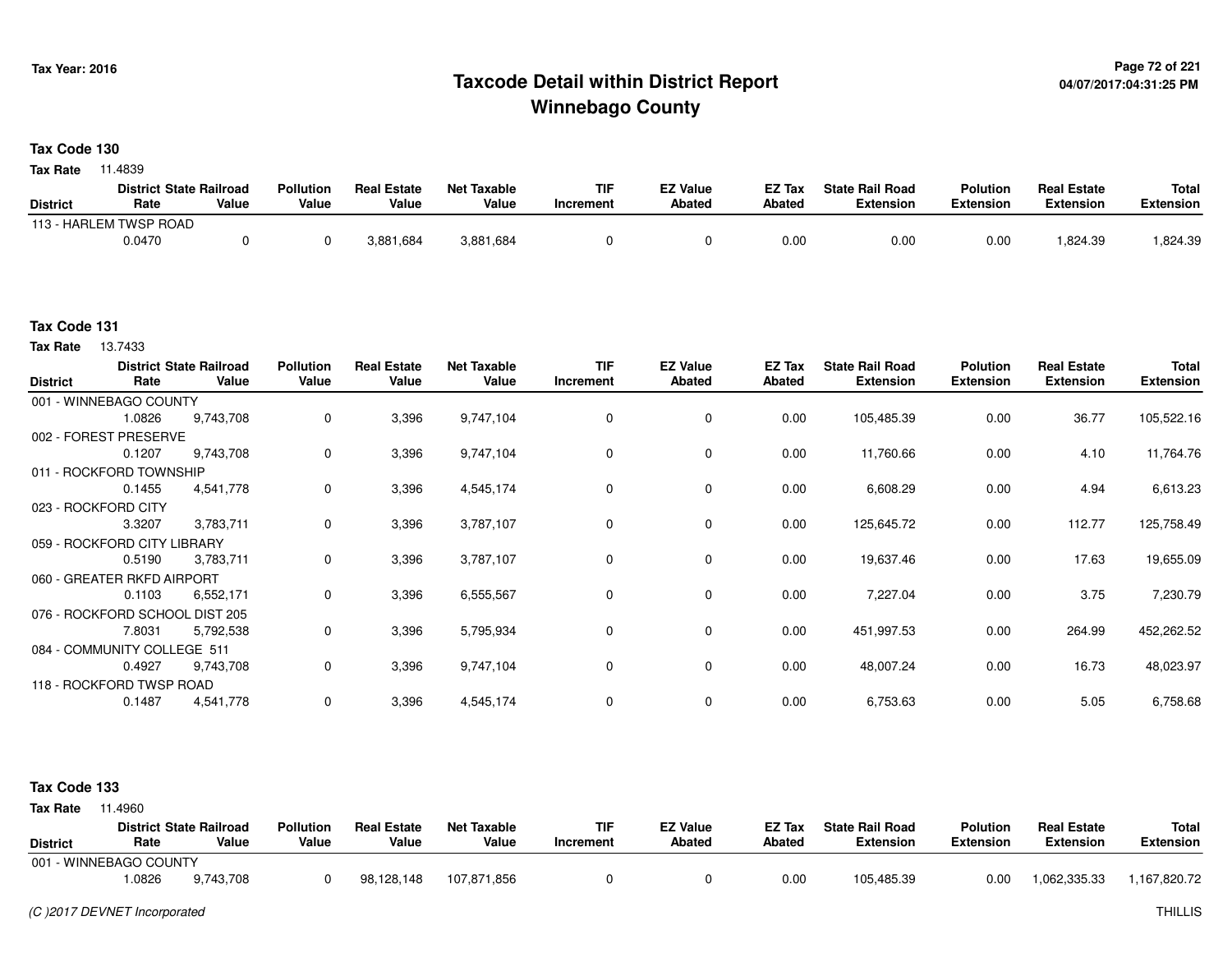## **Page 73 of 221 Taxcode Detail within District ReportWinnebago County**

# **04/07/2017:04:31:25 PM**

#### **Tax Code 133**

**Tax Rate** 11.4960

| <b>District</b> | Rate                         | <b>District State Railroad</b><br>Value | <b>Pollution</b><br>Value | <b>Real Estate</b><br>Value | <b>Net Taxable</b><br>Value | <b>TIF</b><br>Increment | <b>EZ Value</b><br><b>Abated</b> | EZ Tax<br><b>Abated</b> | <b>State Rail Road</b><br><b>Extension</b> | <b>Polution</b><br><b>Extension</b> | <b>Real Estate</b><br><b>Extension</b> | <b>Total</b><br><b>Extension</b> |
|-----------------|------------------------------|-----------------------------------------|---------------------------|-----------------------------|-----------------------------|-------------------------|----------------------------------|-------------------------|--------------------------------------------|-------------------------------------|----------------------------------------|----------------------------------|
|                 | 002 - FOREST PRESERVE        |                                         |                           |                             |                             |                         |                                  |                         |                                            |                                     |                                        |                                  |
|                 | 0.1207                       | 9,743,708                               | 0                         | 98,128,148                  | 107,871,856                 | 0                       | 0                                | 0.00                    | 11,760.66                                  | 0.00                                | 118,440.67                             | 130,201.33                       |
|                 | 006 - HARLEM TOWNSHIP        |                                         |                           |                             |                             |                         |                                  |                         |                                            |                                     |                                        |                                  |
|                 | 0.1116                       | $\mathbf 0$                             | 0                         | 98,128,148                  | 98,128,148                  | 0                       | 0                                | 0.00                    | 0.00                                       | 0.00                                | 109,511.01                             | 109,511.01                       |
|                 | 020 - MACHESNEY PARK VILLAGE |                                         |                           |                             |                             |                         |                                  |                         |                                            |                                     |                                        |                                  |
|                 | 0.0000                       | 0                                       | 0                         | 98,128,148                  | 98,128,148                  | 0                       | 0                                | 0.00                    | 0.00                                       | 0.00                                | 0.00                                   | 0.00                             |
|                 | 035 - HARLEM-ROSCOE FIRE     |                                         |                           |                             |                             |                         |                                  |                         |                                            |                                     |                                        |                                  |
|                 | 0.7579                       | 344,889                                 | 0                         | 98,128,148                  | 98,473,037                  | 0                       | 0                                | 0.00                    | 2,613.92                                   | 0.00                                | 743,713.23                             | 746,327.15                       |
|                 | 051 - ROCK RIVER WATER REC   |                                         |                           |                             |                             |                         |                                  |                         |                                            |                                     |                                        |                                  |
|                 | 0.2082                       | 5,101,328                               | 0                         | 98,128,148                  | 103,229,476                 | 0                       | 0                                | 0.00                    | 10,620.96                                  | 0.00                                | 204,302.80                             | 214,923.76                       |
|                 | 055 - NORTH SUBURBAN LIBRARY |                                         |                           |                             |                             |                         |                                  |                         |                                            |                                     |                                        |                                  |
|                 | 0.3002                       | 826,221                                 |                           | 98,128,148                  | 98,954,369                  | 0                       | 0                                | 0.00                    | 2,480.31                                   | 0.00                                | 294,580.70                             | 297,061.01                       |
|                 | 060 - GREATER RKFD AIRPORT   |                                         |                           |                             |                             |                         |                                  |                         |                                            |                                     |                                        |                                  |
|                 | 0.1103                       | 6,552,171                               | 0                         | 98,128,148                  | 104,680,319                 | 0                       | 0                                | 0.00                    | 7,227.04                                   | 0.00                                | 108,235.35                             | 115,462.39                       |
|                 | 070 - HARLEM SCHOOL DIST 122 |                                         |                           |                             |                             |                         |                                  |                         |                                            |                                     |                                        |                                  |
|                 | 8.2648                       | 504,859                                 | 0                         | 98,128,148                  | 98,633,007                  | 0                       | 0                                | 0.00                    | 41,725.59                                  | 0.00                                | 8,110,095.18                           | 8,151,820.77                     |
|                 | 084 - COMMUNITY COLLEGE 511  |                                         |                           |                             |                             |                         |                                  |                         |                                            |                                     |                                        |                                  |
|                 | 0.4927                       | 9,743,708                               | 0                         | 98,128,148                  | 107,871,856                 | 0                       | 0                                | 0.00                    | 48,007.24                                  | 0.00                                | 483,477.39                             | 531,484.63                       |
|                 | 113 - HARLEM TWSP ROAD       |                                         |                           |                             |                             |                         |                                  |                         |                                            |                                     |                                        |                                  |
|                 | 0.0470                       | 0                                       | 0                         | 98,128,148                  | 98,128,148                  | 0                       | 0                                | 0.00                    | 0.00                                       | 0.00                                | 46,120.23                              | 46,120.23                        |

### **Tax Code 134**

| <b>District</b> | Rate                         | <b>District State Railroad</b><br>Value | <b>Pollution</b><br>Value | <b>Real Estate</b><br>Value | <b>Net Taxable</b><br>Value | <b>TIF</b><br>Increment | <b>EZ Value</b><br>Abated | <b>EZ Tax</b><br>Abated | <b>State Rail Road</b><br><b>Extension</b> | <b>Polution</b><br><b>Extension</b> | <b>Real Estate</b><br><b>Extension</b> | <b>Total</b><br><b>Extension</b> |
|-----------------|------------------------------|-----------------------------------------|---------------------------|-----------------------------|-----------------------------|-------------------------|---------------------------|-------------------------|--------------------------------------------|-------------------------------------|----------------------------------------|----------------------------------|
|                 | 001 - WINNEBAGO COUNTY       |                                         |                           |                             |                             |                         |                           |                         |                                            |                                     |                                        |                                  |
|                 | 1.0826                       | 9,743,708                               | 0                         | 28,592                      | 9,772,300                   |                         | 0                         | 0.00                    | 105,485.39                                 | 0.00                                | 309.54                                 | 105,794.93                       |
|                 | 002 - FOREST PRESERVE        |                                         |                           |                             |                             |                         |                           |                         |                                            |                                     |                                        |                                  |
|                 | 0.1207                       | 9,743,708                               | 0                         | 28,592                      | 9,772,300                   |                         | 0                         | 0.00                    | 11,760.66                                  | 0.00                                | 34.51                                  | 11,795.17                        |
|                 | 006 - HARLEM TOWNSHIP        |                                         |                           |                             |                             |                         |                           |                         |                                            |                                     |                                        |                                  |
|                 | 0.1116                       | $\mathbf 0$                             | 0                         | 28.592                      | 28,592                      |                         | 0                         | 0.00                    | 0.00                                       | 0.00                                | 31.91                                  | 31.91                            |
|                 | 019 - LOVES PARK CITY        |                                         |                           |                             |                             |                         |                           |                         |                                            |                                     |                                        |                                  |
|                 | 0.0000                       | $\Omega$                                | 0                         | 28,592                      | 28,592                      |                         | 0                         | 0.00                    | 0.00                                       | 0.00                                | 0.00                                   | 0.00                             |
|                 | 055 - NORTH SUBURBAN LIBRARY |                                         |                           |                             |                             |                         |                           |                         |                                            |                                     |                                        |                                  |
|                 | 0.3002                       | 826,221                                 | 0                         | 28,592                      | 854,813                     |                         | 0                         | 0.00                    | 2,480.31                                   | 0.00                                | 85.83                                  | 2,566.14                         |
|                 |                              |                                         |                           |                             |                             |                         |                           |                         |                                            |                                     |                                        |                                  |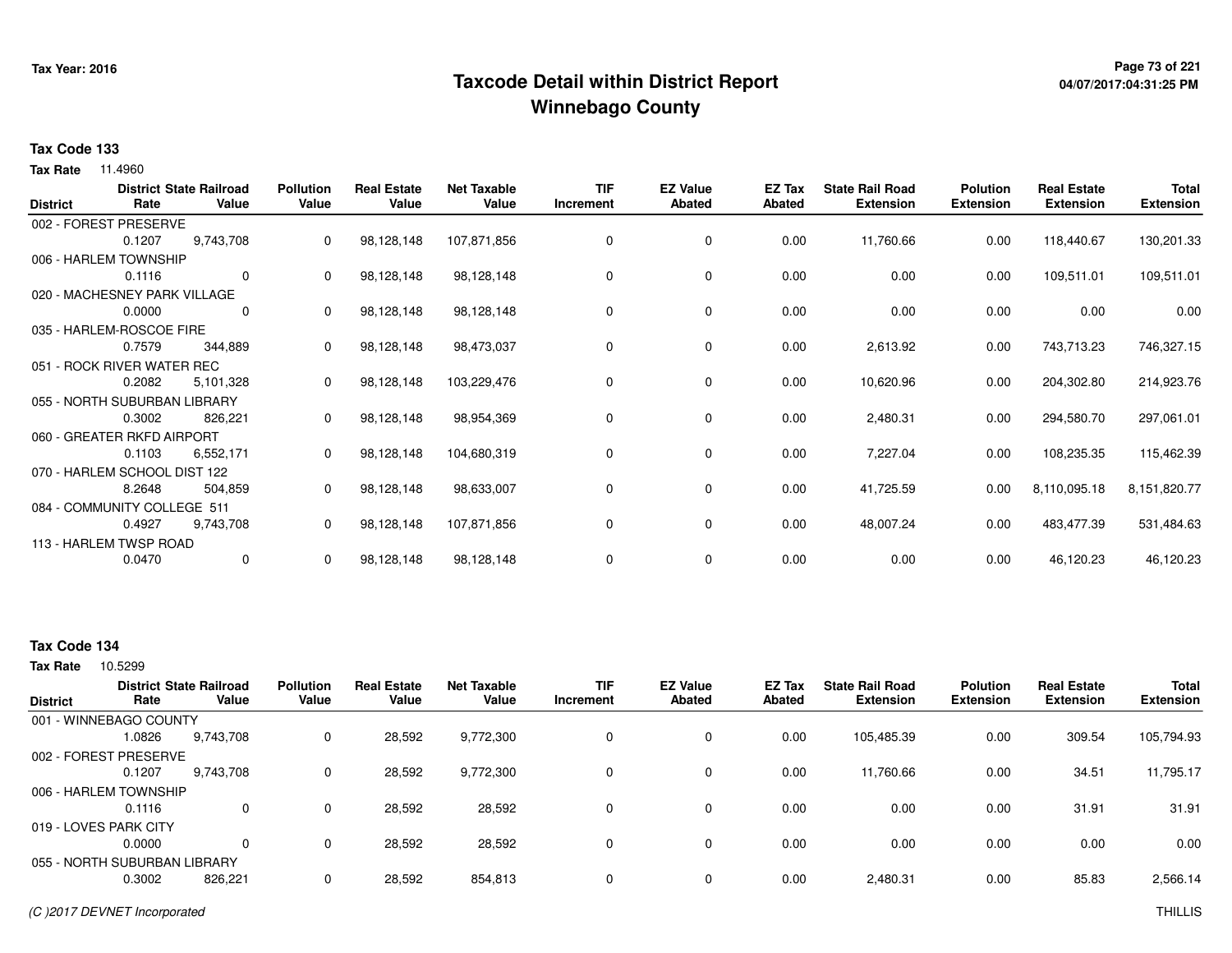## <sup>Page 74</sup> of 221<br>Taxcode Detail within District Report های این موجع به موجع این موجع به این موجع این موجع این موجع این موجع این م **Winnebago County**

#### **Tax Code 134**

**Tax Rate** 10.5299

|                 |                              | <b>District State Railroad</b> | <b>Pollution</b> | <b>Real Estate</b> | Net Taxable | <b>TIF</b> | <b>EZ Value</b> | <b>EZ Tax</b> | <b>State Rail Road</b> | <b>Polution</b>  | <b>Real Estate</b> | <b>Total</b>     |
|-----------------|------------------------------|--------------------------------|------------------|--------------------|-------------|------------|-----------------|---------------|------------------------|------------------|--------------------|------------------|
| <b>District</b> | Rate                         | Value                          | Value            | Value              | Value       | Increment  | <b>Abated</b>   | Abated        | <b>Extension</b>       | <b>Extension</b> | <b>Extension</b>   | <b>Extension</b> |
|                 | 060 - GREATER RKFD AIRPORT   |                                |                  |                    |             |            |                 |               |                        |                  |                    |                  |
|                 | 0.1103                       | 6,552,171                      |                  | 28,592             | 6,580,763   |            | 0               | 0.00          | 7.227.04               | 0.00             | 31.54              | 7,258.58         |
|                 | 070 - HARLEM SCHOOL DIST 122 |                                |                  |                    |             |            |                 |               |                        |                  |                    |                  |
|                 | 8.2648                       | 504.859                        |                  | 28.592             | 533.451     |            | 0               | 0.00          | 41.725.59              | 0.00             | 2,363.07           | 44,088.66        |
|                 | 084 - COMMUNITY COLLEGE 511  |                                |                  |                    |             |            |                 |               |                        |                  |                    |                  |
|                 | 0.4927                       | 9,743,708                      |                  | 28,592             | 9,772,300   |            | 0               | 0.00          | 48,007.24              | 0.00             | 140.87             | 48,148.11        |
|                 | 113 - HARLEM TWSP ROAD       |                                |                  |                    |             |            |                 |               |                        |                  |                    |                  |
|                 | 0.0470                       | 0                              |                  | 28,592             | 28,592      |            | 0               | 0.00          | 0.00                   | 0.00             | 13.44              | 13.44            |
|                 |                              |                                |                  |                    |             |            |                 |               |                        |                  |                    |                  |

### **Tax Code 135**

| <b>District</b>              | Rate                           | <b>District State Railroad</b><br>Value | <b>Pollution</b><br>Value | <b>Real Estate</b><br>Value | <b>Net Taxable</b><br>Value | <b>TIF</b><br>Increment | <b>EZ Value</b><br><b>Abated</b> | EZ Tax<br><b>Abated</b> | <b>State Rail Road</b><br><b>Extension</b> | <b>Polution</b><br><b>Extension</b> | <b>Real Estate</b><br><b>Extension</b> | <b>Total</b><br><b>Extension</b> |
|------------------------------|--------------------------------|-----------------------------------------|---------------------------|-----------------------------|-----------------------------|-------------------------|----------------------------------|-------------------------|--------------------------------------------|-------------------------------------|----------------------------------------|----------------------------------|
|                              |                                |                                         |                           |                             |                             |                         |                                  |                         |                                            |                                     |                                        |                                  |
|                              | 001 - WINNEBAGO COUNTY         |                                         |                           |                             |                             |                         |                                  |                         |                                            |                                     |                                        |                                  |
|                              | 1.0826                         | 9,743,708                               | 0                         | 6,780,486                   | 16,524,194                  | 0                       | $\mathbf 0$                      | 0.00                    | 105,485.39                                 | 0.00                                | 73,405.54                              | 178,890.93                       |
|                              | 002 - FOREST PRESERVE          |                                         |                           |                             |                             |                         |                                  |                         |                                            |                                     |                                        |                                  |
|                              | 0.1207                         | 9,743,708                               | 0                         | 6,780,486                   | 16,524,194                  | 0                       | 0                                | 0.00                    | 11,760.66                                  | 0.00                                | 8,184.05                               | 19,944.71                        |
|                              | 006 - HARLEM TOWNSHIP          |                                         |                           |                             |                             |                         |                                  |                         |                                            |                                     |                                        |                                  |
|                              | 0.1116                         | $\mathbf 0$                             | 0                         | 6,780,486                   | 6,780,486                   | 0                       | 0                                | 0.00                    | 0.00                                       | 0.00                                | 7,567.02                               | 7,567.02                         |
|                              | 035 - HARLEM-ROSCOE FIRE       |                                         |                           |                             |                             |                         |                                  |                         |                                            |                                     |                                        |                                  |
|                              | 0.7579                         | 344,889                                 | 0                         | 6,780,486                   | 7,125,375                   | 0                       | 0                                | 0.00                    | 2,613.92                                   | 0.00                                | 51,389.30                              | 54,003.22                        |
| 055 - NORTH SUBURBAN LIBRARY |                                |                                         |                           |                             |                             |                         |                                  |                         |                                            |                                     |                                        |                                  |
|                              | 0.3002                         | 826,221                                 | 0                         | 6,780,486                   | 7,606,707                   | 0                       | 0                                | 0.00                    | 2,480.31                                   | 0.00                                | 20,355.02                              | 22,835.33                        |
|                              | 060 - GREATER RKFD AIRPORT     |                                         |                           |                             |                             |                         |                                  |                         |                                            |                                     |                                        |                                  |
|                              | 0.1103                         | 6,552,171                               | 0                         | 6,780,486                   | 13,332,657                  | 0                       | 0                                | 0.00                    | 7,227.04                                   | 0.00                                | 7,478.88                               | 14,705.92                        |
|                              | 076 - ROCKFORD SCHOOL DIST 205 |                                         |                           |                             |                             |                         |                                  |                         |                                            |                                     |                                        |                                  |
|                              | 7.8031                         | 5,792,538                               | 0                         | 6,780,486                   | 12,573,024                  | 0                       | 0                                | 0.00                    | 451,997.53                                 | 0.00                                | 529,088.10                             | 981,085.63                       |
| 084 - COMMUNITY COLLEGE 511  |                                |                                         |                           |                             |                             |                         |                                  |                         |                                            |                                     |                                        |                                  |
|                              | 0.4927                         | 9,743,708                               | 0                         | 6,780,486                   | 16,524,194                  | 0                       | $\mathbf 0$                      | 0.00                    | 48,007.24                                  | 0.00                                | 33,407.45                              | 81,414.69                        |
|                              | 113 - HARLEM TWSP ROAD         |                                         |                           |                             |                             |                         |                                  |                         |                                            |                                     |                                        |                                  |
|                              | 0.0470                         | 0                                       | 0                         | 6,780,486                   | 6,780,486                   | 0                       | $\mathbf 0$                      | 0.00                    | 0.00                                       | 0.00                                | 3,186.83                               | 3,186.83                         |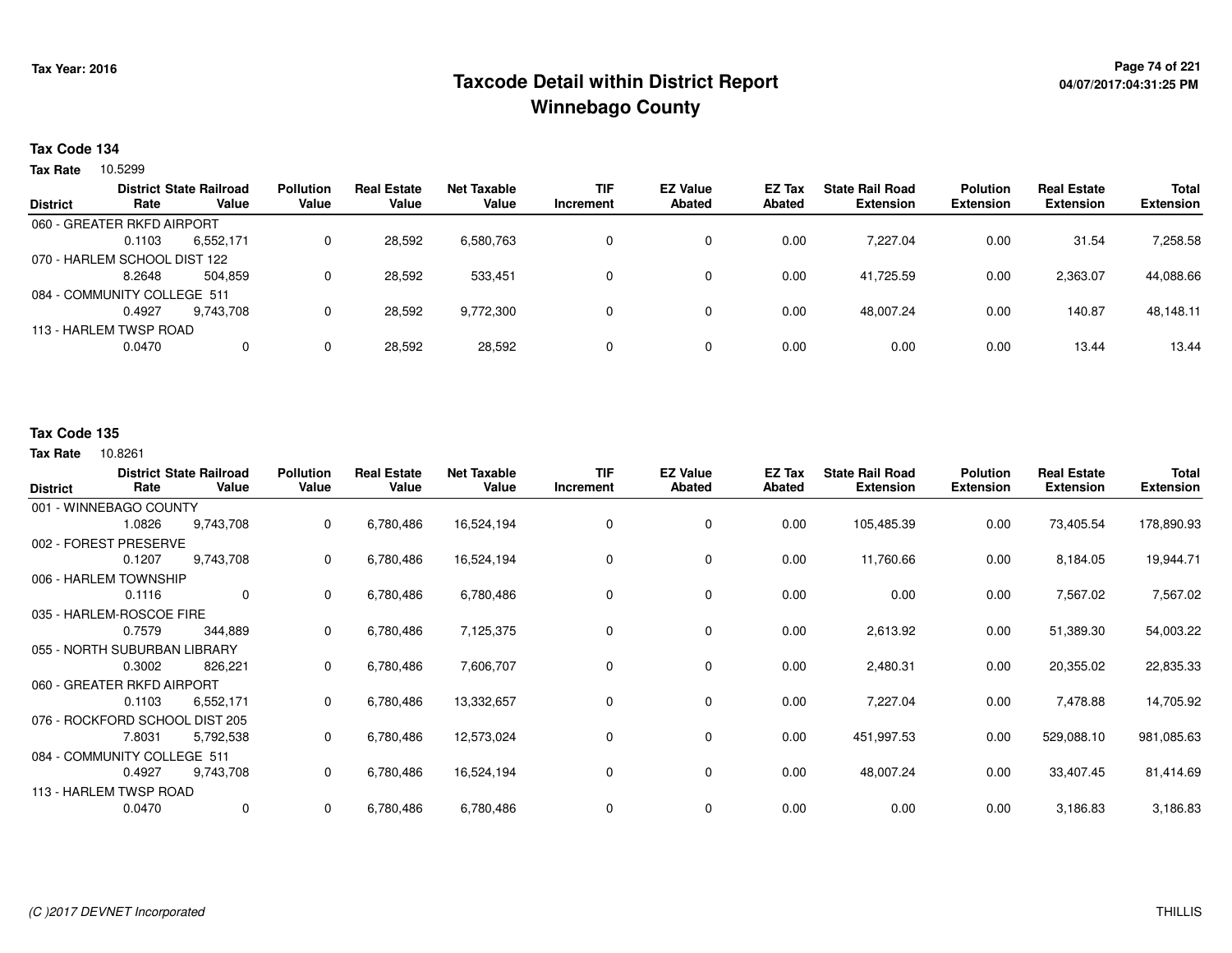## <sup>Page 75</sup> of 221 Page 75 of 221<br>Taxcode Detail within District Report لا من المستخدم بالاستخدام بالتفاوت المتحدة بالتابعية المستخدم بالتابعية **Winnebago County**

# **04/07/2017:04:31:25 PM**

#### **Tax Code 136**

9.8444 **Tax Rate**

| <b>District</b> | Rate                         | <b>District State Railroad</b><br>Value | <b>Pollution</b><br>Value | <b>Real Estate</b><br>Value | <b>Net Taxable</b><br>Value | <b>TIF</b><br>Increment | <b>EZ Value</b><br><b>Abated</b> | EZ Tax<br><b>Abated</b> | <b>State Rail Road</b><br><b>Extension</b> | <b>Polution</b><br><b>Extension</b> | <b>Real Estate</b><br><b>Extension</b> | <b>Total</b><br><b>Extension</b> |
|-----------------|------------------------------|-----------------------------------------|---------------------------|-----------------------------|-----------------------------|-------------------------|----------------------------------|-------------------------|--------------------------------------------|-------------------------------------|----------------------------------------|----------------------------------|
|                 | 001 - WINNEBAGO COUNTY       |                                         |                           |                             |                             |                         |                                  |                         |                                            |                                     |                                        |                                  |
|                 | 1.0826                       | 9,743,708                               | 0                         | 25,304,272                  | 35,047,980                  | 0                       | 0                                | 0.00                    | 105,485.39                                 | 0.00                                | 273,944.05                             | 379,429.44                       |
|                 | 002 - FOREST PRESERVE        |                                         |                           |                             |                             |                         |                                  |                         |                                            |                                     |                                        |                                  |
|                 | 0.1207                       | 9,743,708                               | 0                         | 25,304,272                  | 35,047,980                  | 0                       | 0                                | 0.00                    | 11,760.66                                  | 0.00                                | 30,542.26                              | 42,302.92                        |
|                 | 006 - HARLEM TOWNSHIP        |                                         |                           |                             |                             |                         |                                  |                         |                                            |                                     |                                        |                                  |
|                 | 0.1116                       | $\mathbf 0$                             | 0                         | 25,304,272                  | 25,304,272                  | 0                       | 0                                | 0.00                    | 0.00                                       | 0.00                                | 28,239.57                              | 28,239.57                        |
|                 | 035 - HARLEM-ROSCOE FIRE     |                                         |                           |                             |                             |                         |                                  |                         |                                            |                                     |                                        |                                  |
|                 | 0.7579                       | 344,889                                 |                           | 25,304,272                  | 25,649,161                  | 0                       | 0                                | 0.00                    | 2,613.92                                   | 0.00                                | 191,781.08                             | 194,395.00                       |
|                 | 055 - NORTH SUBURBAN LIBRARY |                                         |                           |                             |                             |                         |                                  |                         |                                            |                                     |                                        |                                  |
|                 | 0.3002                       | 826,221                                 | 0                         | 25,304,272                  | 26,130,493                  | 0                       | 0                                | 0.00                    | 2,480.31                                   | 0.00                                | 75,963.42                              | 78,443.73                        |
|                 | 060 - GREATER RKFD AIRPORT   |                                         |                           |                             |                             |                         |                                  |                         |                                            |                                     |                                        |                                  |
|                 | 0.1103                       | 6,552,171                               |                           | 25,304,272                  | 31,856,443                  | 0                       | 0                                | 0.00                    | 7,227.04                                   | 0.00                                | 27,910.61                              | 35,137.65                        |
|                 | 071 - KINNIKINNICK SD #131   |                                         |                           |                             |                             |                         |                                  |                         |                                            |                                     |                                        |                                  |
|                 | 4.2703                       | 85,354                                  | 0                         | 25,304,272                  | 25,389,626                  | 0                       | 0                                | 0.00                    | 3,644.88                                   | 0.00                                | 1,080,568.32                           | 1,084,213.20                     |
|                 | 077 - HONONEGAH HIGH SD #207 |                                         |                           |                             |                             |                         |                                  |                         |                                            |                                     |                                        |                                  |
|                 | 2.5511                       | 473,437                                 | 0                         | 25,304,272                  | 25,777,709                  | 0                       | 0                                | 0.00                    | 12,077.86                                  | 0.00                                | 645,537.28                             | 657,615.14                       |
|                 | 084 - COMMUNITY COLLEGE 511  |                                         |                           |                             |                             |                         |                                  |                         |                                            |                                     |                                        |                                  |
|                 | 0.4927                       | 9,743,708                               | 0                         | 25,304,272                  | 35,047,980                  | 0                       | 0                                | 0.00                    | 48,007.24                                  | 0.00                                | 124,674.15                             | 172,681.39                       |
|                 | 113 - HARLEM TWSP ROAD       |                                         |                           |                             |                             |                         |                                  |                         |                                            |                                     |                                        |                                  |
|                 | 0.0470                       | $\mathbf 0$                             | 0                         | 25,304,272                  | 25,304,272                  | 0                       | 0                                | 0.00                    | 0.00                                       | 0.00                                | 11,893.01                              | 11,893.01                        |

### **Tax Code 137**

| <b>District</b> | Rate                         | <b>District State Railroad</b><br>Value | <b>Pollution</b><br>Value | <b>Real Estate</b><br>Value | <b>Net Taxable</b><br>Value | <b>TIF</b><br>Increment | <b>EZ Value</b><br>Abated | <b>EZ Tax</b><br>Abated | <b>State Rail Road</b><br><b>Extension</b> | <b>Polution</b><br><b>Extension</b> | <b>Real Estate</b><br><b>Extension</b> | <b>Total</b><br><b>Extension</b> |
|-----------------|------------------------------|-----------------------------------------|---------------------------|-----------------------------|-----------------------------|-------------------------|---------------------------|-------------------------|--------------------------------------------|-------------------------------------|----------------------------------------|----------------------------------|
|                 | 001 - WINNEBAGO COUNTY       |                                         |                           |                             |                             |                         |                           |                         |                                            |                                     |                                        |                                  |
|                 | 1.0826                       | 9,743,708                               | 0                         | 46,244,305                  | 55,988,013                  | 0                       | 0                         | 0.00                    | 105,485.39                                 | 0.00                                | 500,640.85                             | 606,126.24                       |
|                 | 002 - FOREST PRESERVE        |                                         |                           |                             |                             |                         |                           |                         |                                            |                                     |                                        |                                  |
|                 | 0.1207                       | 9,743,708                               | 0                         | 46,244,305                  | 55,988,013                  | 0                       | 0                         | 0.00                    | 11,760.66                                  | 0.00                                | 55,816.88                              | 67,577.54                        |
|                 | 006 - HARLEM TOWNSHIP        |                                         |                           |                             |                             |                         |                           |                         |                                            |                                     |                                        |                                  |
|                 | 0.1116                       | $\Omega$                                | 0                         | 46.244.305                  | 46.244.305                  | 0                       | $\Omega$                  | 0.00                    | 0.00                                       | 0.00                                | 51.608.64                              | 51,608.64                        |
|                 | 020 - MACHESNEY PARK VILLAGE |                                         |                           |                             |                             |                         |                           |                         |                                            |                                     |                                        |                                  |
|                 | 0.0000                       | $\Omega$                                | 0                         | 46,244,305                  | 46,244,305                  | 0                       | $\Omega$                  | 0.00                    | 0.00                                       | 0.00                                | 0.00                                   | 0.00                             |
|                 | 035 - HARLEM-ROSCOE FIRE     |                                         |                           |                             |                             |                         |                           |                         |                                            |                                     |                                        |                                  |
|                 | 0.7579                       | 344.889                                 | 0                         | 46,244,305                  | 46,589,194                  | 0                       | 0                         | 0.00                    | 2,613.92                                   | 0.00                                | 350,485.59                             | 353,099.51                       |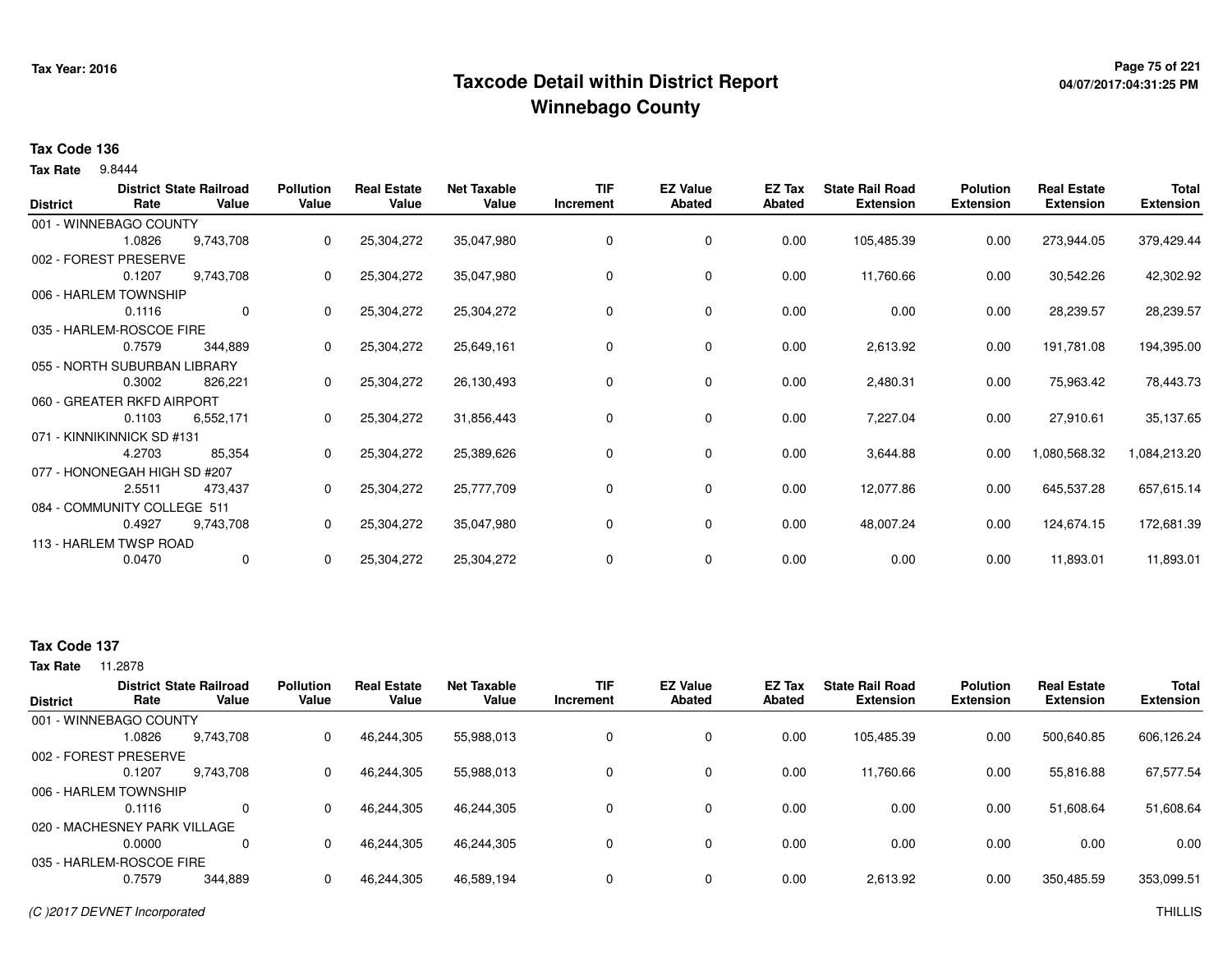## <sup>Page 76</sup> of 221 Page 76 of 221<br>Taxcode Detail within District Report لا من المستخدم بالاستخدام بالتفاوت المتحدة بالتابعية المستخدم بالتابعية ا **Winnebago County**

#### **Tax Code 137**

**Tax Rate** 11.2878

| <b>District State Railroad</b><br>Rate |                              | <b>Pollution</b> | <b>Real Estate</b> | <b>Net Taxable</b> | <b>TIF</b> | <b>EZ Value</b> | EZ Tax        | <b>State Rail Road</b> | <b>Polution</b>  | <b>Real Estate</b> | <b>Total</b>     |                  |
|----------------------------------------|------------------------------|------------------|--------------------|--------------------|------------|-----------------|---------------|------------------------|------------------|--------------------|------------------|------------------|
| <b>District</b>                        |                              | Value            | Value              | Value              | Value      | Increment       | <b>Abated</b> | Abated                 | <b>Extension</b> | <b>Extension</b>   | <b>Extension</b> | <b>Extension</b> |
|                                        | 055 - NORTH SUBURBAN LIBRARY |                  |                    |                    |            |                 |               |                        |                  |                    |                  |                  |
|                                        | 0.3002                       | 826.221          | 0                  | 46.244.305         | 47.070.526 |                 | $\mathbf 0$   | 0.00                   | 2.480.31         | 0.00               | 138.825.40       | 141,305.71       |
|                                        | 060 - GREATER RKFD AIRPORT   |                  |                    |                    |            |                 |               |                        |                  |                    |                  |                  |
|                                        | 0.1103                       | 6,552,171        | 0                  | 46.244.305         | 52,796,476 |                 | $\mathbf 0$   | 0.00                   | 7.227.04         | 0.00               | 51.007.47        | 58,234.51        |
|                                        | 070 - HARLEM SCHOOL DIST 122 |                  |                    |                    |            |                 |               |                        |                  |                    |                  |                  |
|                                        | 8.2648                       | 504.859          | 0                  | 46,244,305         | 46,749,164 |                 | $\mathbf 0$   | 0.00                   | 41.725.59        | 0.00               | 3,821,999.32     | 3,863,724.91     |
|                                        | 084 - COMMUNITY COLLEGE 511  |                  |                    |                    |            |                 |               |                        |                  |                    |                  |                  |
|                                        | 0.4927                       | 9.743.708        | 0                  | 46,244,305         | 55,988,013 |                 | $\mathbf 0$   | 0.00                   | 48.007.24        | 0.00               | 227,845.69       | 275,852.93       |
|                                        | 113 - HARLEM TWSP ROAD       |                  |                    |                    |            |                 |               |                        |                  |                    |                  |                  |
|                                        | 0.0470                       | 0                | 0                  | 46,244,305         | 46,244,305 |                 | $\mathbf 0$   | 0.00                   | 0.00             | 0.00               | 21,734.82        | 21,734.82        |
|                                        |                              |                  |                    |                    |            |                 |               |                        |                  |                    |                  |                  |

#### **Tax Code 139**

10.9840 **Tax Rate**

| <b>District</b>              | Rate   | <b>District State Railroad</b><br>Value | <b>Pollution</b><br>Value | <b>Real Estate</b><br>Value | <b>Net Taxable</b><br>Value | <b>TIF</b><br>Increment | <b>EZ Value</b><br><b>Abated</b> | <b>EZ Tax</b><br><b>Abated</b> | <b>State Rail Road</b><br><b>Extension</b> | <b>Polution</b><br><b>Extension</b> | <b>Real Estate</b><br><b>Extension</b> | Total<br><b>Extension</b> |
|------------------------------|--------|-----------------------------------------|---------------------------|-----------------------------|-----------------------------|-------------------------|----------------------------------|--------------------------------|--------------------------------------------|-------------------------------------|----------------------------------------|---------------------------|
| 001 - WINNEBAGO COUNTY       |        |                                         |                           |                             |                             |                         |                                  |                                |                                            |                                     |                                        |                           |
|                              | 1.0826 | 9,743,708                               | 0                         | 7,248,622                   | 16,992,330                  | 0                       | 0                                | 0.00                           | 105,485.39                                 | 0.00                                | 78,473.58                              | 183,958.97                |
| 002 - FOREST PRESERVE        |        |                                         |                           |                             |                             |                         |                                  |                                |                                            |                                     |                                        |                           |
|                              | 0.1207 | 9,743,708                               | 0                         | 7,248,622                   | 16,992,330                  | 0                       | 0                                | 0.00                           | 11,760.66                                  | 0.00                                | 8,749.09                               | 20,509.75                 |
| 006 - HARLEM TOWNSHIP        |        |                                         |                           |                             |                             |                         |                                  |                                |                                            |                                     |                                        |                           |
|                              | 0.1116 | 0                                       | 0                         | 7,248,622                   | 7,248,622                   | 0                       | 0                                | 0.00                           | 0.00                                       | 0.00                                | 8,089.46                               | 8,089.46                  |
| 020 - MACHESNEY PARK VILLAGE |        |                                         |                           |                             |                             |                         |                                  |                                |                                            |                                     |                                        |                           |
|                              | 0.0000 | 0                                       | 0                         | 7,248,622                   | 7,248,622                   | 0                       | 0                                | 0.00                           | 0.00                                       | 0.00                                | 0.00                                   | 0.00                      |
| 037 - NORTH PARK FIRE        |        |                                         |                           |                             |                             |                         |                                  |                                |                                            |                                     |                                        |                           |
|                              | 0.4541 | 431,574                                 | 0                         | 7,248,622                   | 7,680,196                   | 0                       | 0                                | 0.00                           | 1,959.78                                   | 0.00                                | 32,915.99                              | 34,875.77                 |
| 055 - NORTH SUBURBAN LIBRARY |        |                                         |                           |                             |                             |                         |                                  |                                |                                            |                                     |                                        |                           |
|                              | 0.3002 | 826,221                                 | 0                         | 7,248,622                   | 8,074,843                   | 0                       | 0                                | 0.00                           | 2,480.31                                   | 0.00                                | 21,760.36                              | 24,240.67                 |
| 060 - GREATER RKFD AIRPORT   |        |                                         |                           |                             |                             |                         |                                  |                                |                                            |                                     |                                        |                           |
|                              | 0.1103 | 6,552,171                               | 0                         | 7,248,622                   | 13,800,793                  | 0                       | 0                                | 0.00                           | 7,227.04                                   | 0.00                                | 7,995.23                               | 15,222.27                 |
| 070 - HARLEM SCHOOL DIST 122 |        |                                         |                           |                             |                             |                         |                                  |                                |                                            |                                     |                                        |                           |
|                              | 8.2648 | 504,859                                 | 0                         | 7,248,622                   | 7,753,481                   | 0                       | 0                                | 0.00                           | 41,725.59                                  | 0.00                                | 599,084.11                             | 640,809.70                |
| 084 - COMMUNITY COLLEGE 511  |        |                                         |                           |                             |                             |                         |                                  |                                |                                            |                                     |                                        |                           |
|                              | 0.4927 | 9,743,708                               | 0                         | 7,248,622                   | 16,992,330                  | 0                       | 0                                | 0.00                           | 48,007.24                                  | 0.00                                | 35,713.96                              | 83,721.20                 |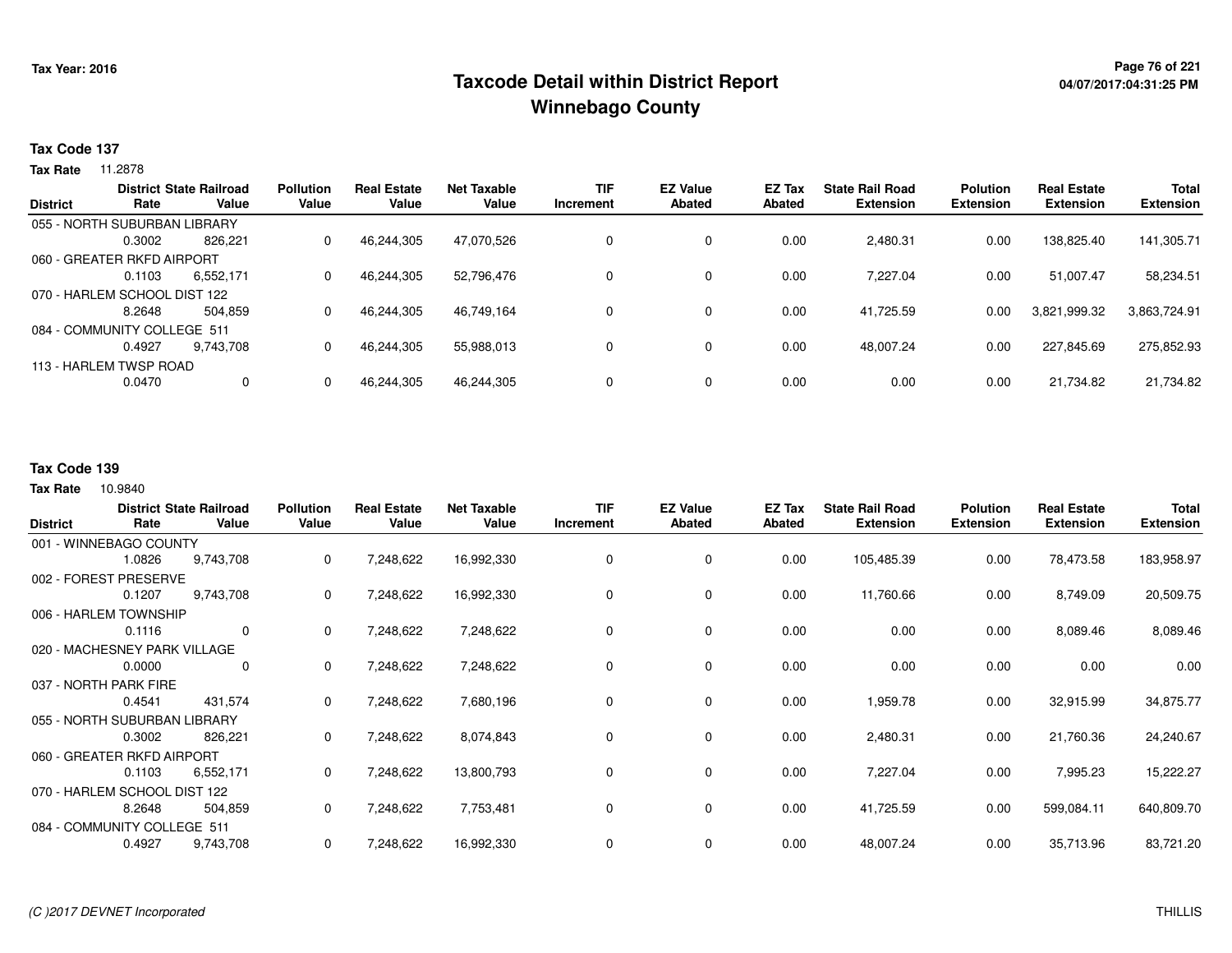## <sup>Page 77</sup> of 221<br>Taxcode Detail within District Report های این موجع به موجع است که به است که به است که به است که به است که است ک **Winnebago County**

#### **Tax Code 139**

10.9840 **Tax Rate**

|                 | <b>District State Railroad</b> |       | <b>Pollution</b> | <b>Real Estate</b> | Net Taxable | TIF       | <b>EZ Value</b> | <b>EZ Tax</b> | <b>State Rail Road</b> | <b>Polution</b>  | <b>Real Estate</b> | <b>Total</b> |
|-----------------|--------------------------------|-------|------------------|--------------------|-------------|-----------|-----------------|---------------|------------------------|------------------|--------------------|--------------|
| <b>District</b> | Rate                           | Value | Value            | Value              | Value       | Increment | <b>Abated</b>   | Abated        | <b>Extension</b>       | <b>Extension</b> | <b>Extension</b>   | Extension    |
|                 | 113 - HARLEM TWSP ROAD         |       |                  |                    |             |           |                 |               |                        |                  |                    |              |
|                 | 0.0470                         |       |                  | 248,622.           | 7,248,622   |           |                 | 0.00          | 0.00                   | 0.00             | 3,406.85           | 3,406.85     |

#### **Tax Code 140**

10.2221 **Tax Rate**

| <b>District</b> | Rate                           | <b>District State Railroad</b><br>Value | <b>Pollution</b><br>Value | <b>Real Estate</b><br>Value | <b>Net Taxable</b><br>Value | <b>TIF</b><br>Increment | <b>EZ Value</b><br><b>Abated</b> | EZ Tax<br>Abated | <b>State Rail Road</b><br><b>Extension</b> | <b>Polution</b><br><b>Extension</b> | <b>Real Estate</b><br><b>Extension</b> | <b>Total</b><br><b>Extension</b> |
|-----------------|--------------------------------|-----------------------------------------|---------------------------|-----------------------------|-----------------------------|-------------------------|----------------------------------|------------------|--------------------------------------------|-------------------------------------|----------------------------------------|----------------------------------|
|                 | 001 - WINNEBAGO COUNTY         |                                         |                           |                             |                             |                         |                                  |                  |                                            |                                     |                                        |                                  |
|                 | 1.0826                         | 9,743,708                               | 0                         | 48,710                      | 9,792,418                   | 0                       | 0                                | 0.00             | 105,485.39                                 | 0.00                                | 527.33                                 | 106,012.72                       |
|                 | 002 - FOREST PRESERVE          |                                         |                           |                             |                             |                         |                                  |                  |                                            |                                     |                                        |                                  |
|                 | 0.1207                         | 9,743,708                               | 0                         | 48,710                      | 9,792,418                   | 0                       | 0                                | 0.00             | 11,760.66                                  | 0.00                                | 58.79                                  | 11,819.45                        |
|                 | 006 - HARLEM TOWNSHIP          |                                         |                           |                             |                             |                         |                                  |                  |                                            |                                     |                                        |                                  |
|                 | 0.1116                         | 0                                       | $\Omega$                  | 48,710                      | 48,710                      | 0                       | 0                                | 0.00             | 0.00                                       | 0.00                                | 54.36                                  | 54.36                            |
|                 | 037 - NORTH PARK FIRE          |                                         |                           |                             |                             |                         |                                  |                  |                                            |                                     |                                        |                                  |
|                 | 0.4541                         | 431,574                                 | 0                         | 48,710                      | 480,284                     | $\Omega$                | 0                                | 0.00             | 1,959.78                                   | 0.00                                | 221.19                                 | 2,180.97                         |
|                 | 060 - GREATER RKFD AIRPORT     |                                         |                           |                             |                             |                         |                                  |                  |                                            |                                     |                                        |                                  |
|                 | 0.1103                         | 6,552,171                               | 0                         | 48,710                      | 6,600,881                   | 0                       | 0                                | 0.00             | 7,227.04                                   | 0.00                                | 53.73                                  | 7,280.77                         |
|                 | 076 - ROCKFORD SCHOOL DIST 205 |                                         |                           |                             |                             |                         |                                  |                  |                                            |                                     |                                        |                                  |
|                 | 7.8031                         | 5,792,538                               | 0                         | 48,710                      | 5,841,248                   | $\mathbf 0$             | 0                                | 0.00             | 451,997.53                                 | 0.00                                | 3,800.89                               | 455,798.42                       |
|                 | 084 - COMMUNITY COLLEGE 511    |                                         |                           |                             |                             |                         |                                  |                  |                                            |                                     |                                        |                                  |
|                 | 0.4927                         | 9,743,708                               | $\mathbf 0$               | 48,710                      | 9,792,418                   | 0                       | 0                                | 0.00             | 48,007.24                                  | 0.00                                | 239.99                                 | 48,247.23                        |
|                 | 113 - HARLEM TWSP ROAD         |                                         |                           |                             |                             |                         |                                  |                  |                                            |                                     |                                        |                                  |
|                 | 0.0470                         | $\mathbf 0$                             | $\mathbf 0$               | 48,710                      | 48,710                      | $\mathbf 0$             | 0                                | 0.00             | 0.00                                       | 0.00                                | 22.89                                  | 22.89                            |

#### **Tax Code 141**

|                        |        | <b>District State Railroad</b> | <b>Pollution</b> | <b>Real Estate</b> | Net Taxable | TIF       | <b>EZ Value</b> | <b>EZ Tax</b> | <b>State Rail Road</b> | Polution         | <b>Real Estate</b> | Total            |
|------------------------|--------|--------------------------------|------------------|--------------------|-------------|-----------|-----------------|---------------|------------------------|------------------|--------------------|------------------|
| <b>District</b>        | Rate   | Value                          | Value            | Value              | Value       | Increment | Abated          | Abated        | <b>Extension</b>       | <b>Extension</b> | <b>Extension</b>   | <b>Extension</b> |
| 001 - WINNEBAGO COUNTY |        |                                |                  |                    |             |           |                 |               |                        |                  |                    |                  |
|                        | .0826  | 9.743.708                      |                  | 220.793            | 9,964,501   | 547,567   |                 | 0.00          | 105.485.39             | 0.00             | 2,390.31           | 107,875.70       |
| 002 - FOREST PRESERVE  |        |                                |                  |                    |             |           |                 |               |                        |                  |                    |                  |
|                        | 0.1207 | 9.743.708                      |                  | 220,793            | 9,964,501   | 547,567   |                 | 0.00          | 11,760.66              | 0.00             | 266.50             | 12,027.16        |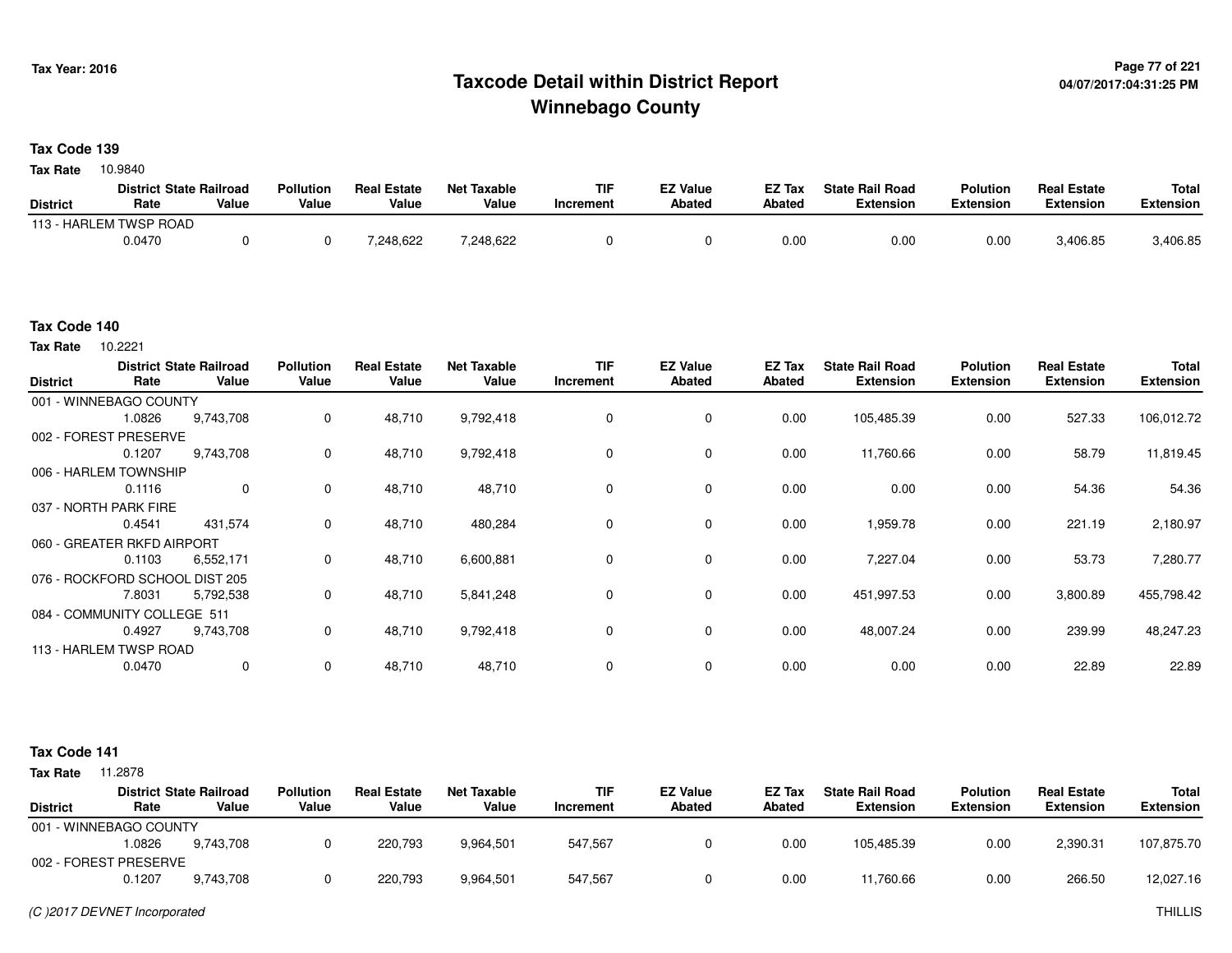## **Page 78 of 221 Taxcode Detail within District ReportWinnebago County**

# **04/07/2017:04:31:25 PM**

#### **Tax Code 141**

**Tax Rate** 11.2878

| <b>District</b> | Rate                         | <b>District State Railroad</b><br>Value | <b>Pollution</b><br>Value | <b>Real Estate</b><br>Value | <b>Net Taxable</b><br>Value | <b>TIF</b><br>Increment | <b>EZ Value</b><br><b>Abated</b> | EZ Tax<br><b>Abated</b> | <b>State Rail Road</b><br><b>Extension</b> | <b>Polution</b><br><b>Extension</b> | <b>Real Estate</b><br><b>Extension</b> | <b>Total</b><br><b>Extension</b> |
|-----------------|------------------------------|-----------------------------------------|---------------------------|-----------------------------|-----------------------------|-------------------------|----------------------------------|-------------------------|--------------------------------------------|-------------------------------------|----------------------------------------|----------------------------------|
|                 | 006 - HARLEM TOWNSHIP        |                                         |                           |                             |                             |                         |                                  |                         |                                            |                                     |                                        |                                  |
|                 | 0.1116                       | 0                                       | 0                         | 220,793                     | 220,793                     | 547,567                 | 0                                | 0.00                    | 0.00                                       | 0.00                                | 246.40                                 | 246.40                           |
|                 | 020 - MACHESNEY PARK VILLAGE |                                         |                           |                             |                             |                         |                                  |                         |                                            |                                     |                                        |                                  |
|                 | 0.0000                       | 0                                       | 0                         | 220,793                     | 220,793                     | 547,567                 | 0                                | 0.00                    | 0.00                                       | 0.00                                | 0.00                                   | 0.00                             |
|                 | 035 - HARLEM-ROSCOE FIRE     |                                         |                           |                             |                             |                         |                                  |                         |                                            |                                     |                                        |                                  |
|                 | 0.7579                       | 344,889                                 | 0                         | 220,793                     | 565,682                     | 547,567                 | $\mathbf 0$                      | 0.00                    | 2,613.92                                   | 0.00                                | 1,673.39                               | 4,287.31                         |
|                 | 055 - NORTH SUBURBAN LIBRARY |                                         |                           |                             |                             |                         |                                  |                         |                                            |                                     |                                        |                                  |
|                 | 0.3002                       | 826,221                                 | 0                         | 220,793                     | 1,047,014                   | 547,567                 | 0                                | 0.00                    | 2,480.31                                   | 0.00                                | 662.82                                 | 3,143.13                         |
|                 | 060 - GREATER RKFD AIRPORT   |                                         |                           |                             |                             |                         |                                  |                         |                                            |                                     |                                        |                                  |
|                 | 0.1103                       | 6,552,171                               | 0                         | 220,793                     | 6,772,964                   | 547,567                 | 0                                | 0.00                    | 7,227.04                                   | 0.00                                | 243.53                                 | 7,470.57                         |
|                 | 070 - HARLEM SCHOOL DIST 122 |                                         |                           |                             |                             |                         |                                  |                         |                                            |                                     |                                        |                                  |
|                 | 8.2648                       | 504,859                                 | 0                         | 220,793                     | 725,652                     | 547,567                 | $\mathbf 0$                      | 0.00                    | 41,725.59                                  | 0.00                                | 18,248.10                              | 59,973.69                        |
|                 | 084 - COMMUNITY COLLEGE 511  |                                         |                           |                             |                             |                         |                                  |                         |                                            |                                     |                                        |                                  |
|                 | 0.4927                       | 9,743,708                               | 0                         | 220,793                     | 9,964,501                   | 547,567                 | $\mathbf 0$                      | 0.00                    | 48,007.24                                  | 0.00                                | 1,087.85                               | 49,095.09                        |
|                 | 098 - MACHESNEY PARK TIF     |                                         |                           |                             |                             |                         |                                  |                         |                                            |                                     |                                        |                                  |
|                 | 0.0000                       | 0                                       | 0                         | 547,567                     | 547,567                     | 547,567                 | 0                                | 0.00                    | 0.00                                       | 0.00                                | 0.00                                   | 0.00                             |
|                 | 113 - HARLEM TWSP ROAD       |                                         |                           |                             |                             |                         |                                  |                         |                                            |                                     |                                        |                                  |
|                 | 0.0470                       | 0                                       | 0                         | 220,793                     | 220,793                     | 547,567                 | 0                                | 0.00                    | 0.00                                       | 0.00                                | 103.77                                 | 103.77                           |

#### **Tax Code 142**

| <b>District</b>              |        | <b>District State Railroad</b> | <b>Pollution</b> | <b>Real Estate</b> | <b>Net Taxable</b> | TIF       | <b>EZ Value</b> | EZ Tax | <b>State Rail Road</b> | <b>Polution</b>  | <b>Real Estate</b> | <b>Total</b>     |
|------------------------------|--------|--------------------------------|------------------|--------------------|--------------------|-----------|-----------------|--------|------------------------|------------------|--------------------|------------------|
|                              | Rate   | Value                          | Value            | Value              | Value              | Increment | <b>Abated</b>   | Abated | <b>Extension</b>       | <b>Extension</b> | <b>Extension</b>   | <b>Extension</b> |
| 001 - WINNEBAGO COUNTY       |        |                                |                  |                    |                    |           |                 |        |                        |                  |                    |                  |
|                              | 1.0826 | 9,743,708                      | 0                | 3,788              | 9,747,496          |           | $\mathbf 0$     | 0.00   | 105,485.39             | 0.00             | 41.01              | 105,526.40       |
| 002 - FOREST PRESERVE        |        |                                |                  |                    |                    |           |                 |        |                        |                  |                    |                  |
|                              | 0.1207 | 9.743.708                      | 0                | 3,788              | 9,747,496          |           | $\mathbf 0$     | 0.00   | 11.760.66              | 0.00             | 4.57               | 11,765.23        |
| 006 - HARLEM TOWNSHIP        |        |                                |                  |                    |                    |           |                 |        |                        |                  |                    |                  |
|                              | 0.1116 | $\mathbf{0}$                   | 0                | 3,788              | 3,788              |           | 0               | 0.00   | 0.00                   | 0.00             | 4.23               | 4.23             |
| 037 - NORTH PARK FIRE        |        |                                |                  |                    |                    |           |                 |        |                        |                  |                    |                  |
|                              | 0.4541 | 431.574                        | 0                | 3,788              | 435,362            |           | $\mathbf 0$     | 0.00   | 1,959.78               | 0.00             | 17.20              | 1,976.98         |
| 046 - ROCKFORD PARK DISTRICT |        |                                |                  |                    |                    |           |                 |        |                        |                  |                    |                  |
|                              | 1.1544 | 4,783,591                      | 0                | 3,788              | 4,787,379          |           | $\mathbf 0$     | 0.00   | 55,221.77              | 0.00             | 43.73              | 55,265.50        |
| 055 - NORTH SUBURBAN LIBRARY |        |                                |                  |                    |                    |           |                 |        |                        |                  |                    |                  |
|                              | 0.3002 | 826,221                        | 0                | 3,788              | 830,009            |           | 0               | 0.00   | 2,480.31               | 0.00             | 11.37              | 2,491.68         |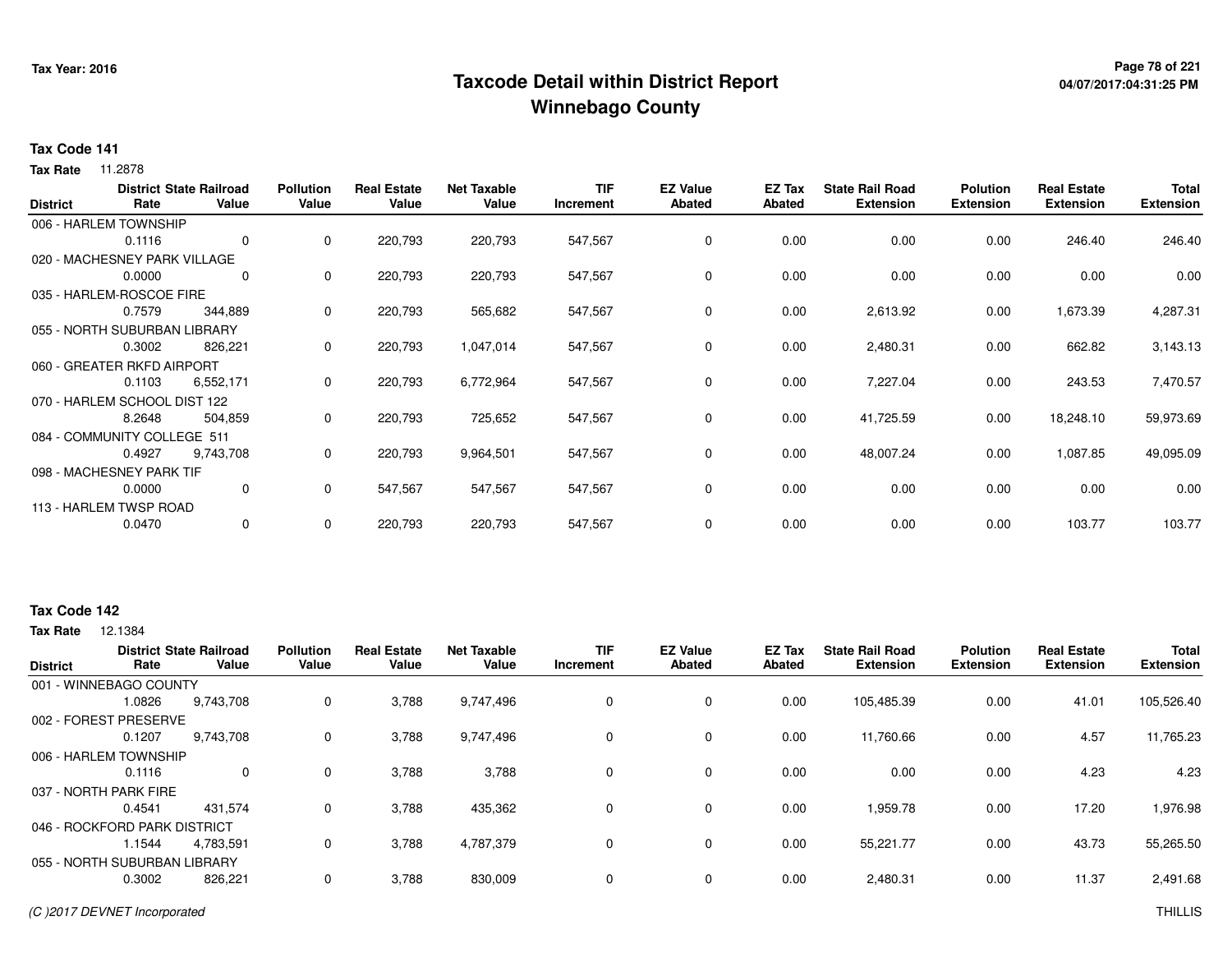## **Page 79 of 221 Taxcode Detail within District ReportWinnebago County**

#### **Tax Code 142**

**Tax Rate** 12.1384

|                 | Rate                         | <b>District State Railroad</b><br>Value | <b>Pollution</b><br>Value | <b>Real Estate</b><br>Value | <b>Net Taxable</b><br>Value | <b>TIF</b><br>Increment | <b>EZ Value</b><br>Abated | EZ Tax<br>Abated | <b>State Rail Road</b><br><b>Extension</b> | <b>Polution</b><br><b>Extension</b> | <b>Real Estate</b><br><b>Extension</b> | <b>Total</b><br><b>Extension</b> |
|-----------------|------------------------------|-----------------------------------------|---------------------------|-----------------------------|-----------------------------|-------------------------|---------------------------|------------------|--------------------------------------------|-------------------------------------|----------------------------------------|----------------------------------|
| <b>District</b> |                              |                                         |                           |                             |                             |                         |                           |                  |                                            |                                     |                                        |                                  |
|                 | 060 - GREATER RKFD AIRPORT   |                                         |                           |                             |                             |                         |                           |                  |                                            |                                     |                                        |                                  |
|                 | 0.1103                       | 6,552,171                               | 0                         | 3,788                       | 6,555,959                   |                         | 0                         | 0.00             | 7.227.04                                   | 0.00                                | 4.18                                   | 7,231.22                         |
|                 | 070 - HARLEM SCHOOL DIST 122 |                                         |                           |                             |                             |                         |                           |                  |                                            |                                     |                                        |                                  |
|                 | 8.2648                       | 504.859                                 | 0                         | 3,788                       | 508.647                     |                         | 0                         | 0.00             | 41.725.59                                  | 0.00                                | 313.07                                 | 42,038.66                        |
|                 | 084 - COMMUNITY COLLEGE 511  |                                         |                           |                             |                             |                         |                           |                  |                                            |                                     |                                        |                                  |
|                 | 0.4927                       | 9.743.708                               | 0                         | 3,788                       | 9,747,496                   | O.                      | 0                         | 0.00             | 48.007.24                                  | 0.00                                | 18.66                                  | 48,025.90                        |
|                 | 113 - HARLEM TWSP ROAD       |                                         |                           |                             |                             |                         |                           |                  |                                            |                                     |                                        |                                  |
|                 | 0.0470                       | 0                                       | 0                         | 3,788                       | 3,788                       | 0                       | 0                         | 0.00             | 0.00                                       | 0.00                                | 1.78                                   | 1.78                             |

### **Tax Code 143**

| <b>District</b>              | Rate   | <b>District State Railroad</b><br>Value | <b>Pollution</b><br>Value | <b>Real Estate</b><br>Value | <b>Net Taxable</b><br>Value | <b>TIF</b><br>Increment | <b>EZ Value</b><br><b>Abated</b> | EZ Tax<br><b>Abated</b> | <b>State Rail Road</b><br><b>Extension</b> | <b>Polution</b><br><b>Extension</b> | <b>Real Estate</b><br><b>Extension</b> | Total<br><b>Extension</b> |
|------------------------------|--------|-----------------------------------------|---------------------------|-----------------------------|-----------------------------|-------------------------|----------------------------------|-------------------------|--------------------------------------------|-------------------------------------|----------------------------------------|---------------------------|
| 001 - WINNEBAGO COUNTY       |        |                                         |                           |                             |                             |                         |                                  |                         |                                            |                                     |                                        |                           |
|                              | 1.0826 | 9,743,708                               | 0                         | 2,280,580                   | 12,024,288                  | 0                       | $\mathbf 0$                      | 0.00                    | 105,485.39                                 | 0.00                                | 24,689.56                              | 130,174.95                |
| 002 - FOREST PRESERVE        |        |                                         |                           |                             |                             |                         |                                  |                         |                                            |                                     |                                        |                           |
|                              | 0.1207 | 9,743,708                               | 0                         | 2,280,580                   | 12,024,288                  | 0                       | 0                                | 0.00                    | 11,760.66                                  | 0.00                                | 2,752.66                               | 14,513.32                 |
| 006 - HARLEM TOWNSHIP        |        |                                         |                           |                             |                             |                         |                                  |                         |                                            |                                     |                                        |                           |
|                              | 0.1116 | 0                                       | 0                         | 2,280,580                   | 2,280,580                   | 0                       | 0                                | 0.00                    | 0.00                                       | 0.00                                | 2,545.13                               | 2,545.13                  |
| 019 - LOVES PARK CITY        |        |                                         |                           |                             |                             |                         |                                  |                         |                                            |                                     |                                        |                           |
|                              | 0.0000 | 0                                       | 0                         | 2,280,580                   | 2,280,580                   | 0                       | $\mathbf 0$                      | 0.00                    | 0.00                                       | 0.00                                | 0.00                                   | 0.00                      |
| 051 - ROCK RIVER WATER REC   |        |                                         |                           |                             |                             |                         |                                  |                         |                                            |                                     |                                        |                           |
|                              | 0.2082 | 5,101,328                               | 0                         | 2,280,580                   | 7,381,908                   | 0                       | 0                                | 0.00                    | 10,620.96                                  | 0.00                                | 4,748.17                               | 15,369.13                 |
| 055 - NORTH SUBURBAN LIBRARY |        |                                         |                           |                             |                             |                         |                                  |                         |                                            |                                     |                                        |                           |
|                              | 0.3002 | 826,221                                 | 0                         | 2,280,580                   | 3,106,801                   | 0                       | 0                                | 0.00                    | 2,480.31                                   | 0.00                                | 6,846.30                               | 9,326.61                  |
| 060 - GREATER RKFD AIRPORT   |        |                                         |                           |                             |                             |                         |                                  |                         |                                            |                                     |                                        |                           |
|                              | 0.1103 | 6,552,171                               | 0                         | 2,280,580                   | 8,832,751                   | 0                       | 0                                | 0.00                    | 7,227.04                                   | 0.00                                | 2,515.48                               | 9,742.52                  |
| 070 - HARLEM SCHOOL DIST 122 |        |                                         |                           |                             |                             |                         |                                  |                         |                                            |                                     |                                        |                           |
|                              | 8.2648 | 504,859                                 | 0                         | 2,280,580                   | 2,785,439                   | 0                       | 0                                | 0.00                    | 41,725.59                                  | 0.00                                | 188,485.38                             | 230,210.97                |
| 084 - COMMUNITY COLLEGE 511  |        |                                         |                           |                             |                             |                         |                                  |                         |                                            |                                     |                                        |                           |
|                              | 0.4927 | 9,743,708                               | 0                         | 2,280,580                   | 12,024,288                  | 0                       | 0                                | 0.00                    | 48,007.24                                  | 0.00                                | 11,236.42                              | 59,243.66                 |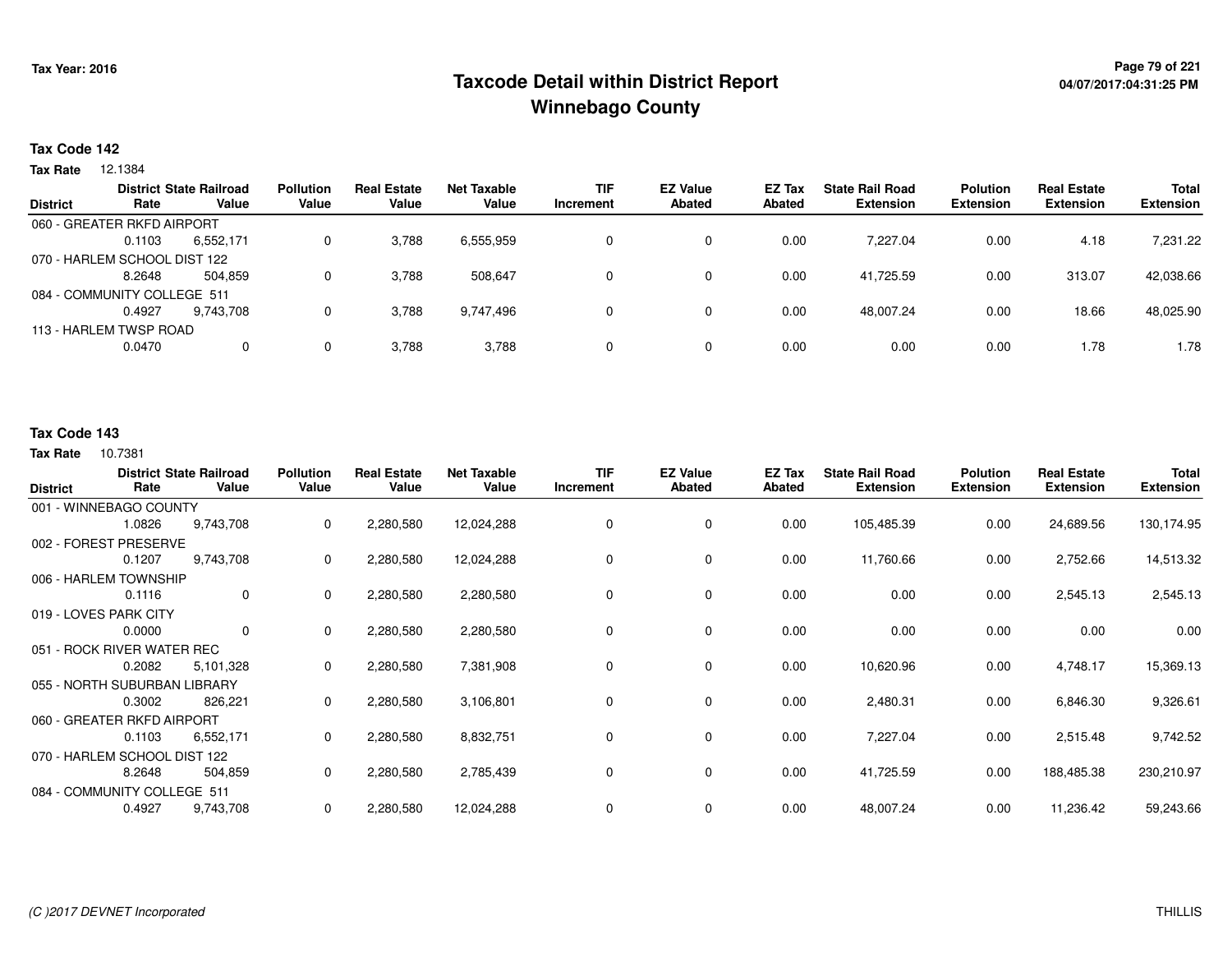## **Page 80 of 221 Taxcode Detail within District ReportWinnebago County**

### **Tax Code 143**

**Tax Rate** 10.7381

|                 | <b>District State Railroad</b> |       | <b>Pollution</b> | <b>Real Estate</b> | <b>Net Taxable</b> | TIF       | <b>EZ Value</b> | EZ Tax        | <b>State Rail Road</b> | <b>Polution</b> | <b>Real Estate</b> | <b>Total</b> |
|-----------------|--------------------------------|-------|------------------|--------------------|--------------------|-----------|-----------------|---------------|------------------------|-----------------|--------------------|--------------|
| <b>District</b> | Rate                           | Value | Value            | Value              | Value              | Increment | <b>Abated</b>   | <b>Abated</b> | Extension              | Extension       | Extension          | Extension    |
|                 | 113 - HARLEM TWSP ROAD         |       |                  |                    |                    |           |                 |               |                        |                 |                    |              |
|                 | 0.0470                         |       |                  | 2,280,580          | 2,280,580          |           |                 | 0.00          | 0.00                   | 0.00            | ,071.8             | 071.87. ا    |

#### **Tax Code 144**

**Tax Rate** 11.1922

| <b>District</b> | Rate                         | <b>District State Railroad</b><br>Value | <b>Pollution</b><br>Value | <b>Real Estate</b><br>Value | <b>Net Taxable</b><br>Value | <b>TIF</b><br>Increment | <b>EZ Value</b><br>Abated | EZ Tax<br>Abated | <b>State Rail Road</b><br><b>Extension</b> | <b>Polution</b><br><b>Extension</b> | <b>Real Estate</b><br><b>Extension</b> | <b>Total</b><br><b>Extension</b> |
|-----------------|------------------------------|-----------------------------------------|---------------------------|-----------------------------|-----------------------------|-------------------------|---------------------------|------------------|--------------------------------------------|-------------------------------------|----------------------------------------|----------------------------------|
|                 | 001 - WINNEBAGO COUNTY       |                                         |                           |                             |                             |                         |                           |                  |                                            |                                     |                                        |                                  |
|                 | 1.0826                       | 9,743,708                               | 0                         | 100,429,167                 | 110, 172, 875               | 0                       | 0                         | 0.00             | 105,485.39                                 | 0.00                                | 1,087,246.16                           | 1,192,731.55                     |
|                 | 002 - FOREST PRESERVE        |                                         |                           |                             |                             |                         |                           |                  |                                            |                                     |                                        |                                  |
|                 | 0.1207                       | 9,743,708                               |                           | 100,429,167                 | 110,172,875                 | $\Omega$                | 0                         | 0.00             | 11,760.66                                  | 0.00                                | 121,218.00                             | 132,978.66                       |
|                 | 006 - HARLEM TOWNSHIP        |                                         |                           |                             |                             |                         |                           |                  |                                            |                                     |                                        |                                  |
|                 | 0.1116                       | $\mathbf 0$                             | $\Omega$                  | 100,429,167                 | 100,429,167                 | $\Omega$                | 0                         | 0.00             | 0.00                                       | 0.00                                | 112,078.95                             | 112,078.95                       |
|                 | 020 - MACHESNEY PARK VILLAGE |                                         |                           |                             |                             |                         |                           |                  |                                            |                                     |                                        |                                  |
|                 | 0.0000                       | 0                                       | $\mathbf{0}$              | 100,429,167                 | 100,429,167                 | 0                       | 0                         | 0.00             | 0.00                                       | 0.00                                | 0.00                                   | 0.00                             |
|                 | 037 - NORTH PARK FIRE        |                                         |                           |                             |                             |                         |                           |                  |                                            |                                     |                                        |                                  |
|                 | 0.4541                       | 431,574                                 | $\Omega$                  | 100,429,167                 | 100,860,741                 | 0                       | 0                         | 0.00             | 1,959.78                                   | 0.00                                | 456,048.85                             | 458,008.63                       |
|                 | 051 - ROCK RIVER WATER REC   |                                         |                           |                             |                             |                         |                           |                  |                                            |                                     |                                        |                                  |
|                 | 0.2082                       | 5,101,328                               |                           | 100,429,167                 | 105,530,495                 | 0                       | 0                         | 0.00             | 10,620.96                                  | 0.00                                | 209,093.53                             | 219,714.49                       |
|                 | 055 - NORTH SUBURBAN LIBRARY |                                         |                           |                             |                             |                         |                           |                  |                                            |                                     |                                        |                                  |
|                 | 0.3002                       | 826,221                                 | $\mathbf{0}$              | 100,429,167                 | 101,255,388                 | 0                       | 0                         | 0.00             | 2,480.31                                   | 0.00                                | 301,488.36                             | 303,968.67                       |
|                 | 060 - GREATER RKFD AIRPORT   |                                         |                           |                             |                             |                         |                           |                  |                                            |                                     |                                        |                                  |
|                 | 0.1103                       | 6,552,171                               | $\Omega$                  | 100,429,167                 | 106,981,338                 | $\Omega$                | 0                         | 0.00             | 7,227.04                                   | 0.00                                | 110,773.37                             | 118,000.41                       |
|                 | 070 - HARLEM SCHOOL DIST 122 |                                         |                           |                             |                             |                         |                           |                  |                                            |                                     |                                        |                                  |
|                 | 8.2648                       | 504,859                                 | $\mathbf{0}$              | 100,429,167                 | 100,934,026                 | 0                       | 0                         | 0.00             | 41,725.59                                  | 0.00                                | 8,300,269.79                           | 8,341,995.38                     |
|                 | 084 - COMMUNITY COLLEGE 511  |                                         |                           |                             |                             |                         |                           |                  |                                            |                                     |                                        |                                  |
|                 | 0.4927                       | 9,743,708                               | 0                         | 100,429,167                 | 110,172,875                 | 0                       | 0                         | 0.00             | 48,007.24                                  | 0.00                                | 494,814.51                             | 542,821.75                       |
|                 | 113 - HARLEM TWSP ROAD       |                                         |                           |                             |                             |                         |                           |                  |                                            |                                     |                                        |                                  |
|                 | 0.0470                       | $\mathbf 0$                             |                           | 100,429,167                 | 100,429,167                 | 0                       | $\mathbf 0$               | 0.00             | 0.00                                       | 0.00                                | 47,201.71                              | 47,201.71                        |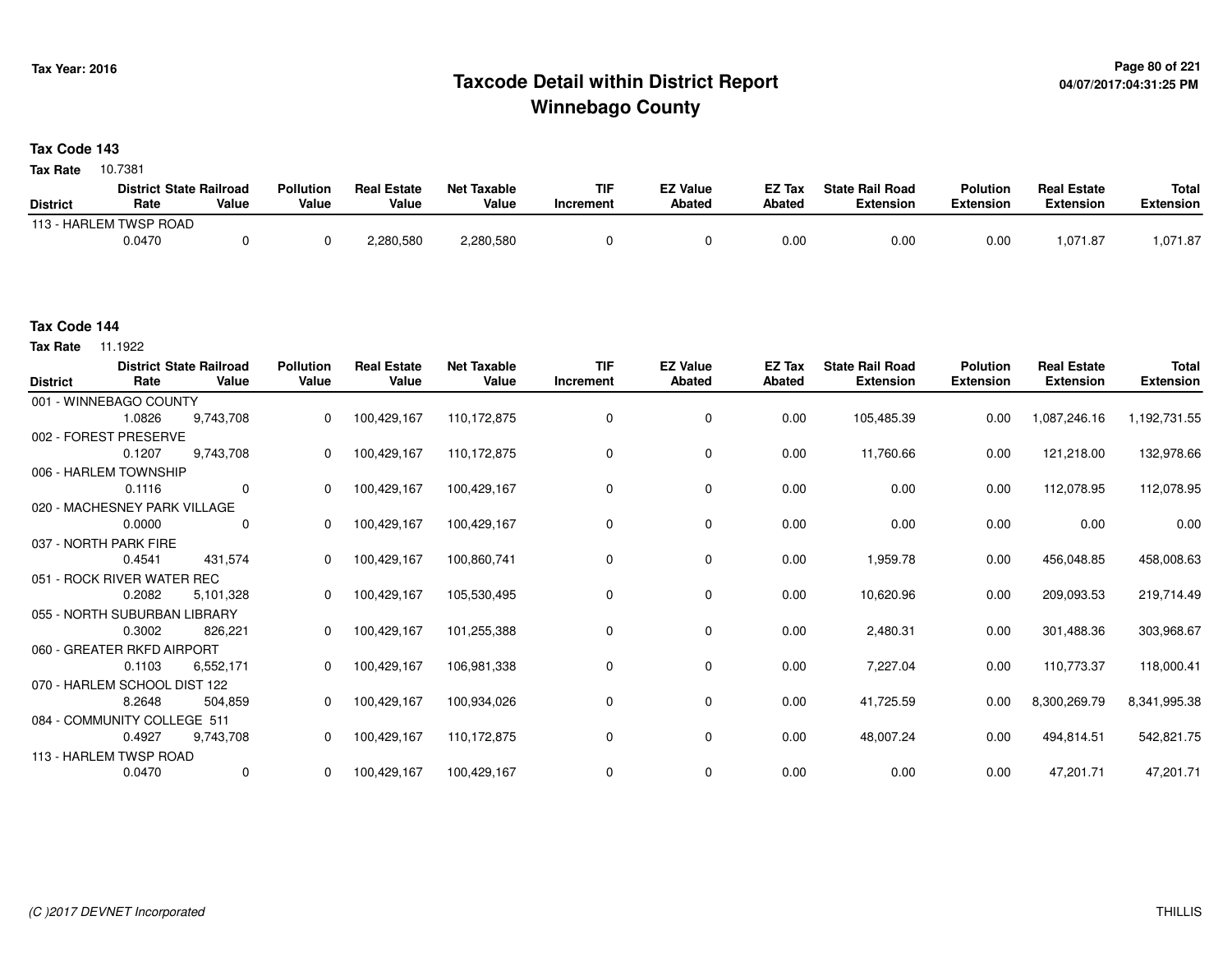## <sup>Page 81</sup> of 221<br>Taxcode Detail within District Report و Taxcode Detail within District Report **Winnebago County**

# **04/07/2017:04:31:25 PM**

#### **Tax Code 145**

Tax Rate 10.5223

| <b>District</b> | Rate                           | <b>District State Railroad</b><br>Value | <b>Pollution</b><br>Value | <b>Real Estate</b><br>Value | <b>Net Taxable</b><br>Value | <b>TIF</b><br>Increment | <b>EZ Value</b><br><b>Abated</b> | EZ Tax<br><b>Abated</b> | <b>State Rail Road</b><br><b>Extension</b> | <b>Polution</b><br><b>Extension</b> | <b>Real Estate</b><br><b>Extension</b> | <b>Total</b><br><b>Extension</b> |
|-----------------|--------------------------------|-----------------------------------------|---------------------------|-----------------------------|-----------------------------|-------------------------|----------------------------------|-------------------------|--------------------------------------------|-------------------------------------|----------------------------------------|----------------------------------|
|                 | 001 - WINNEBAGO COUNTY         |                                         |                           |                             |                             |                         |                                  |                         |                                            |                                     |                                        |                                  |
|                 | 1.0826                         | 9,743,708                               | 0                         | 4,146,276                   | 13,889,984                  | 0                       | 0                                | 0.00                    | 105,485.39                                 | 0.00                                | 44,887.58                              | 150,372.97                       |
|                 | 002 - FOREST PRESERVE          |                                         |                           |                             |                             |                         |                                  |                         |                                            |                                     |                                        |                                  |
|                 | 0.1207                         | 9,743,708                               | 0                         | 4,146,276                   | 13,889,984                  | 0                       | 0                                | 0.00                    | 11,760.66                                  | 0.00                                | 5,004.56                               | 16,765.22                        |
|                 | 006 - HARLEM TOWNSHIP          |                                         |                           |                             |                             |                         |                                  |                         |                                            |                                     |                                        |                                  |
|                 | 0.1116                         | $\mathbf{0}$                            | 0                         | 4,146,276                   | 4,146,276                   | 0                       | 0                                | 0.00                    | 0.00                                       | 0.00                                | 4,627.24                               | 4,627.24                         |
|                 | 037 - NORTH PARK FIRE          |                                         |                           |                             |                             |                         |                                  |                         |                                            |                                     |                                        |                                  |
|                 | 0.4541                         | 431,574                                 | 0                         | 4,146,276                   | 4,577,850                   | 0                       | 0                                | 0.00                    | 1,959.78                                   | 0.00                                | 18,828.24                              | 20,788.02                        |
|                 | 055 - NORTH SUBURBAN LIBRARY   |                                         |                           |                             |                             |                         |                                  |                         |                                            |                                     |                                        |                                  |
|                 | 0.3002                         | 826,221                                 | 0                         | 4,146,276                   | 4,972,497                   | 0                       | 0                                | 0.00                    | 2,480.31                                   | 0.00                                | 12,447.12                              | 14,927.43                        |
|                 | 060 - GREATER RKFD AIRPORT     |                                         |                           |                             |                             |                         |                                  |                         |                                            |                                     |                                        |                                  |
|                 | 0.1103                         | 6,552,171                               | 0                         | 4,146,276                   | 10,698,447                  | 0                       | 0                                | 0.00                    | 7,227.04                                   | 0.00                                | 4,573.34                               | 11,800.38                        |
|                 | 076 - ROCKFORD SCHOOL DIST 205 |                                         |                           |                             |                             |                         |                                  |                         |                                            |                                     |                                        |                                  |
|                 | 7.8031                         | 5,792,538                               | 0                         | 4,146,276                   | 9,938,814                   | 0                       | 0                                | 0.00                    | 451,997.53                                 | 0.00                                | 323,538.06                             | 775,535.59                       |
|                 | 084 - COMMUNITY COLLEGE 511    |                                         |                           |                             |                             |                         |                                  |                         |                                            |                                     |                                        |                                  |
|                 | 0.4927                         | 9,743,708                               | 0                         | 4,146,276                   | 13,889,984                  | 0                       | 0                                | 0.00                    | 48,007.24                                  | 0.00                                | 20,428.70                              | 68,435.94                        |
|                 | 113 - HARLEM TWSP ROAD         |                                         |                           |                             |                             |                         |                                  |                         |                                            |                                     |                                        |                                  |
|                 | 0.0470                         | 0                                       | 0                         | 4,146,276                   | 4,146,276                   | 0                       | 0                                | 0.00                    | 0.00                                       | 0.00                                | 1,948.75                               | 1,948.75                         |

#### **Tax Code 146**

|                     |           | <b>Pollution</b>                                                                                                                                | <b>Real Estate</b> | <b>Net Taxable</b> | <b>TIF</b> | <b>EZ Value</b> | EZ Tax | <b>State Rail Road</b> | <b>Polution</b>  | <b>Real Estate</b> | <b>Total</b>     |
|---------------------|-----------|-------------------------------------------------------------------------------------------------------------------------------------------------|--------------------|--------------------|------------|-----------------|--------|------------------------|------------------|--------------------|------------------|
| Rate                | Value     | Value                                                                                                                                           | Value              | Value              | Increment  | Abated          | Abated | <b>Extension</b>       | <b>Extension</b> | <b>Extension</b>   | <b>Extension</b> |
|                     |           |                                                                                                                                                 |                    |                    |            |                 |        |                        |                  |                    |                  |
| 1.0826              | 9.743.708 | 0                                                                                                                                               | 16,923,638         | 26,667,346         | 0          | 0               | 0.00   | 105.485.39             | 0.00             | 183,215.30         | 288,700.69       |
|                     |           |                                                                                                                                                 |                    |                    |            |                 |        |                        |                  |                    |                  |
| 0.1207              | 9.743.708 | 0                                                                                                                                               | 16,923,638         | 26,667,346         | 0          | 0               | 0.00   | 11,760.66              | 0.00             | 20,426.83          | 32,187.49        |
| 009 - OWEN TOWNSHIP |           |                                                                                                                                                 |                    |                    |            |                 |        |                        |                  |                    |                  |
| 0.1460              | 360,102   | 0                                                                                                                                               | 16,923,638         | 17,283,740         | 0          | 0               | 0.00   | 525.74                 | 0.00             | 24.708.51          | 25,234.25        |
| 023 - ROCKFORD CITY |           |                                                                                                                                                 |                    |                    |            |                 |        |                        |                  |                    |                  |
| 3.3207              | 3.783.711 | 0                                                                                                                                               | 16,923,638         | 20.707.349         | 0          | 0               | 0.00   | 125,645.72             | 0.00             | 561,983.25         | 687,628.97       |
|                     |           |                                                                                                                                                 |                    |                    |            |                 |        |                        |                  |                    |                  |
| l.1544              | 4.783.591 | 0                                                                                                                                               | 16,923,638         | 21,707,229         | 0          | 0               | 0.00   | 55,221.77              | 0.00             | 195,366.48         | 250,588.25       |
|                     |           |                                                                                                                                                 |                    |                    |            |                 |        |                        |                  |                    |                  |
| 0.2082              | 5,101,328 |                                                                                                                                                 | 16,923,638         | 22,024,966         | 0          | 0               | 0.00   | 10,620.96              | 0.00             | 35,235.01          | 45,855.97        |
|                     |           | <b>District State Railroad</b><br>001 - WINNEBAGO COUNTY<br>002 - FOREST PRESERVE<br>046 - ROCKFORD PARK DISTRICT<br>051 - ROCK RIVER WATER REC |                    |                    |            |                 |        |                        |                  |                    |                  |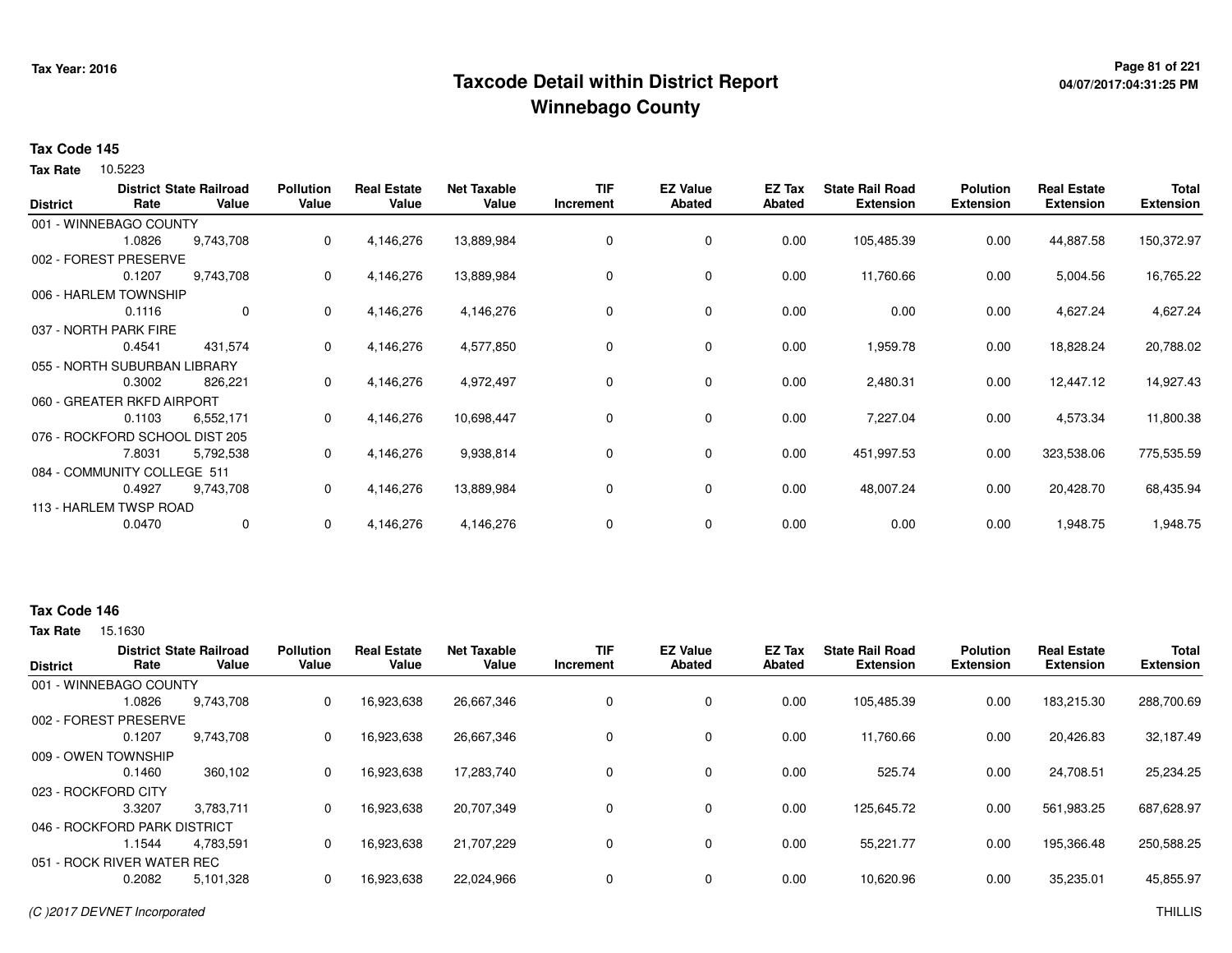## **Page 82 of 221 Taxcode Detail within District ReportWinnebago County**

# **04/07/2017:04:31:25 PM**

#### **Tax Code 146**

Tax Rate 15.1630

|                 | Rate                           | <b>District State Railroad</b><br>Value | <b>Pollution</b><br>Value | <b>Real Estate</b><br>Value | Net Taxable<br>Value | <b>TIF</b> | <b>EZ Value</b><br><b>Abated</b> | <b>EZ Tax</b><br>Abated | <b>State Rail Road</b><br><b>Extension</b> | <b>Polution</b><br><b>Extension</b> | <b>Real Estate</b><br><b>Extension</b> | <b>Total</b><br><b>Extension</b> |
|-----------------|--------------------------------|-----------------------------------------|---------------------------|-----------------------------|----------------------|------------|----------------------------------|-------------------------|--------------------------------------------|-------------------------------------|----------------------------------------|----------------------------------|
| <b>District</b> |                                |                                         |                           |                             |                      | Increment  |                                  |                         |                                            |                                     |                                        |                                  |
|                 | 059 - ROCKFORD CITY LIBRARY    |                                         |                           |                             |                      |            |                                  |                         |                                            |                                     |                                        |                                  |
|                 | 0.5190                         | 3.783.711                               | 0                         | 16,923,638                  | 20,707,349           | 0          | 0                                | 0.00                    | 19,637.46                                  | 0.00                                | 87,833.68                              | 107,471.14                       |
|                 | 060 - GREATER RKFD AIRPORT     |                                         |                           |                             |                      |            |                                  |                         |                                            |                                     |                                        |                                  |
|                 | 0.1103                         | 6.552.171                               | 0                         | 16.923.638                  | 23.475.809           |            | 0                                | 0.00                    | 7.227.04                                   | 0.00                                | 18,666.77                              | 25,893.81                        |
|                 | 076 - ROCKFORD SCHOOL DIST 205 |                                         |                           |                             |                      |            |                                  |                         |                                            |                                     |                                        |                                  |
|                 | 7.8031                         | 5.792.538                               | 0                         | 16,923,638                  | 22.716.176           | 0          | 0                                | 0.00                    | 451.997.53                                 | 0.00                                | .320,568.40                            | 1,772,565.93                     |
|                 | 084 - COMMUNITY COLLEGE 511    |                                         |                           |                             |                      |            |                                  |                         |                                            |                                     |                                        |                                  |
|                 | 0.4927                         | 9.743.708                               |                           | 16,923,638                  | 26,667,346           | 0          | 0                                | 0.00                    | 48,007.24                                  | 0.00                                | 83,382.76                              | 131,390.00                       |
|                 | 116 - OWEN TWSP ROAD           |                                         |                           |                             |                      |            |                                  |                         |                                            |                                     |                                        |                                  |
|                 | 0.2053                         | 360,102                                 |                           | 16,923,638                  | 17,283,740           | 0          | 0                                | 0.00                    | 739.29                                     | 0.00                                | 34,744.23                              | 35,483.52                        |
|                 |                                |                                         |                           |                             |                      |            |                                  |                         |                                            |                                     |                                        |                                  |

### **Tax Code 147**

| <b>District</b> | Rate                         | <b>District State Railroad</b><br>Value | <b>Pollution</b><br>Value | <b>Real Estate</b><br>Value | <b>Net Taxable</b><br>Value | <b>TIF</b><br>Increment | <b>EZ Value</b><br><b>Abated</b> | EZ Tax<br><b>Abated</b> | <b>State Rail Road</b><br><b>Extension</b> | <b>Polution</b><br><b>Extension</b> | <b>Real Estate</b><br><b>Extension</b> | <b>Total</b><br><b>Extension</b> |
|-----------------|------------------------------|-----------------------------------------|---------------------------|-----------------------------|-----------------------------|-------------------------|----------------------------------|-------------------------|--------------------------------------------|-------------------------------------|----------------------------------------|----------------------------------|
|                 | 001 - WINNEBAGO COUNTY       |                                         |                           |                             |                             |                         |                                  |                         |                                            |                                     |                                        |                                  |
|                 | 1.0826                       | 9,743,708                               | 0                         | 65,514                      | 9,809,222                   | 0                       | 0                                | 0.00                    | 105,485.39                                 | 0.00                                | 709.25                                 | 106,194.64                       |
|                 | 002 - FOREST PRESERVE        |                                         |                           |                             |                             |                         |                                  |                         |                                            |                                     |                                        |                                  |
|                 | 0.1207                       | 9,743,708                               | 0                         | 65,514                      | 9,809,222                   | 0                       | 0                                | 0.00                    | 11,760.66                                  | 0.00                                | 79.08                                  | 11,839.74                        |
|                 | 006 - HARLEM TOWNSHIP        |                                         |                           |                             |                             |                         |                                  |                         |                                            |                                     |                                        |                                  |
|                 | 0.1116                       | $\mathbf{0}$                            | 0                         | 65,514                      | 65,514                      | 0                       | 0                                | 0.00                    | 0.00                                       | 0.00                                | 73.11                                  | 73.11                            |
|                 | 037 - NORTH PARK FIRE        |                                         |                           |                             |                             |                         |                                  |                         |                                            |                                     |                                        |                                  |
|                 | 0.4541                       | 431,574                                 | 0                         | 65,514                      | 497,088                     | 0                       | 0                                | 0.00                    | 1,959.78                                   | 0.00                                | 297.50                                 | 2,257.28                         |
|                 | 046 - ROCKFORD PARK DISTRICT |                                         |                           |                             |                             |                         |                                  |                         |                                            |                                     |                                        |                                  |
|                 | 1.1544                       | 4,783,591                               | 0                         | 65,514                      | 4,849,105                   | 0                       | 0                                | 0.00                    | 55,221.77                                  | 0.00                                | 756.29                                 | 55,978.06                        |
|                 | 051 - ROCK RIVER WATER REC   |                                         |                           |                             |                             |                         |                                  |                         |                                            |                                     |                                        |                                  |
|                 | 0.2082                       | 5,101,328                               | 0                         | 65,514                      | 5,166,842                   | $\mathbf 0$             | 0                                | 0.00                    | 10,620.96                                  | 0.00                                | 136.40                                 | 10,757.36                        |
|                 | 055 - NORTH SUBURBAN LIBRARY |                                         |                           |                             |                             |                         |                                  |                         |                                            |                                     |                                        |                                  |
|                 | 0.3002                       | 826,221                                 | 0                         | 65,514                      | 891,735                     | 0                       | 0                                | 0.00                    | 2,480.31                                   | 0.00                                | 196.67                                 | 2,676.98                         |
|                 | 060 - GREATER RKFD AIRPORT   |                                         |                           |                             |                             |                         |                                  |                         |                                            |                                     |                                        |                                  |
|                 | 0.1103                       | 6,552,171                               | 0                         | 65,514                      | 6,617,685                   | 0                       | 0                                | 0.00                    | 7,227.04                                   | 0.00                                | 72.26                                  | 7,299.30                         |
|                 | 070 - HARLEM SCHOOL DIST 122 |                                         |                           |                             |                             |                         |                                  |                         |                                            |                                     |                                        |                                  |
|                 | 8.2648                       | 504,859                                 | 0                         | 65,514                      | 570,373                     | 0                       | 0                                | 0.00                    | 41,725.59                                  | 0.00                                | 5,414.60                               | 47,140.19                        |
|                 | 084 - COMMUNITY COLLEGE 511  |                                         |                           |                             |                             |                         |                                  |                         |                                            |                                     |                                        |                                  |
|                 | 0.4927                       | 9,743,708                               | 0                         | 65,514                      | 9,809,222                   | 0                       | 0                                | 0.00                    | 48,007.24                                  | 0.00                                | 322.79                                 | 48,330.03                        |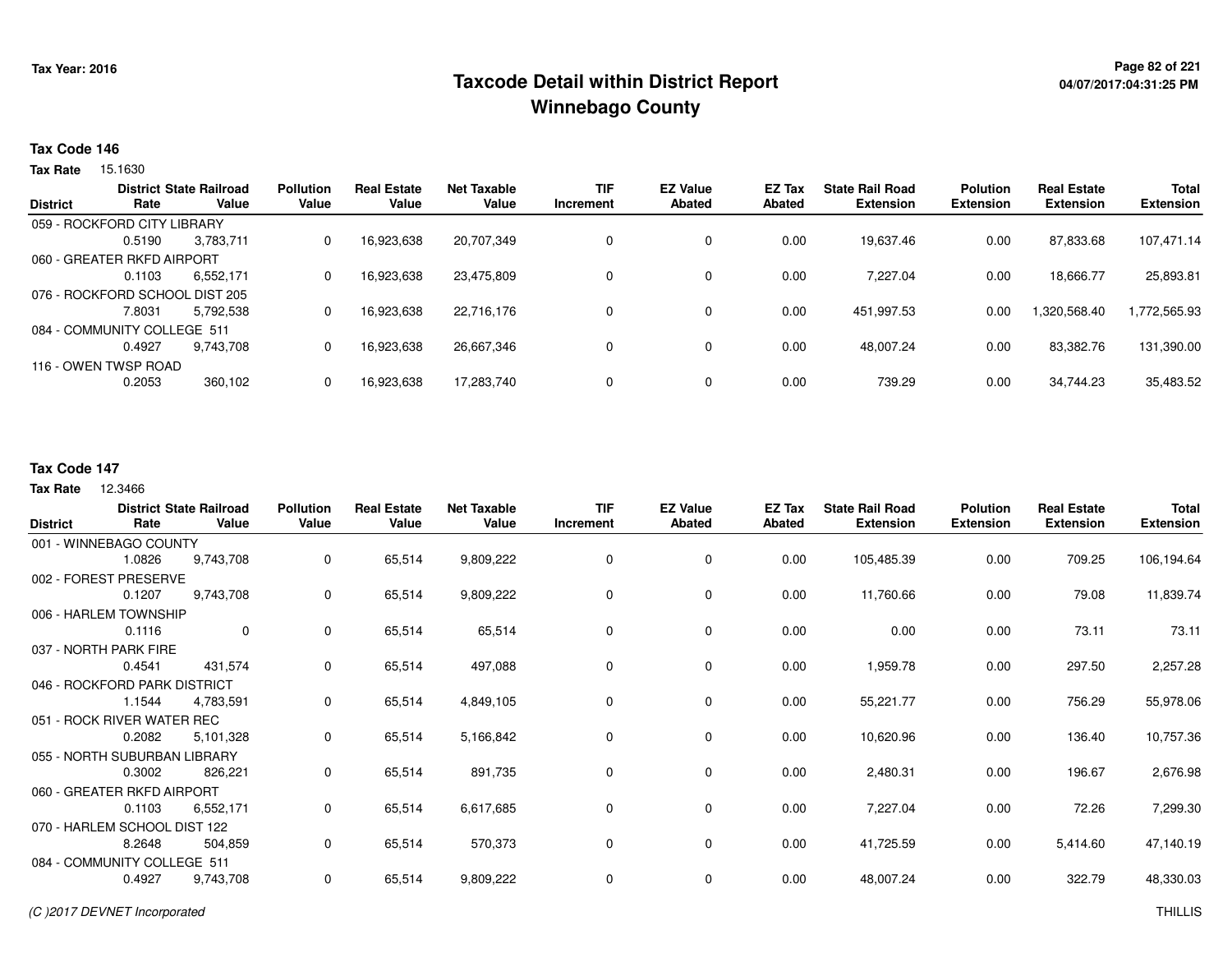## **Page 83 of 221 Taxcode Detail within District ReportWinnebago County**

#### **Tax Code 147**

**Tax Rate** 12.3466

|                 | <b>District State Railroad</b> |       | <b>Pollution</b> | <b>Real Estate</b> | Net Taxable | <b>TIF</b> | <b>EZ Value</b> | <b>EZ Tax</b> | <b>State Rail Road</b> | <b>Polution</b>  | <b>Real Estate</b> | <b>Total</b> |
|-----------------|--------------------------------|-------|------------------|--------------------|-------------|------------|-----------------|---------------|------------------------|------------------|--------------------|--------------|
| <b>District</b> | Rate                           | Value | Value            | Value              | Value       | Increment  | <b>Abated</b>   | Abated        | <b>Extension</b>       | <b>Extension</b> | <b>Extension</b>   | Extension    |
|                 | 113 - HARLEM TWSP ROAD         |       |                  |                    |             |            |                 |               |                        |                  |                    |              |
|                 | 0.0470                         |       |                  | 65.514             | 65,514      |            |                 | 0.00          | 0.00                   | 0.00             | 30.79              | 30.79        |

#### **Tax Code 148**

Tax Rate 10.6332

| <b>District</b> | Rate                           | <b>District State Railroad</b><br>Value | <b>Pollution</b><br>Value | <b>Real Estate</b><br>Value | <b>Net Taxable</b><br>Value | <b>TIF</b><br>Increment | <b>EZ Value</b><br><b>Abated</b> | EZ Tax<br><b>Abated</b> | <b>State Rail Road</b><br><b>Extension</b> | <b>Polution</b><br><b>Extension</b> | <b>Real Estate</b><br><b>Extension</b> | <b>Total</b><br><b>Extension</b> |
|-----------------|--------------------------------|-----------------------------------------|---------------------------|-----------------------------|-----------------------------|-------------------------|----------------------------------|-------------------------|--------------------------------------------|-------------------------------------|----------------------------------------|----------------------------------|
|                 | 001 - WINNEBAGO COUNTY         |                                         |                           |                             |                             |                         |                                  |                         |                                            |                                     |                                        |                                  |
|                 | 1.0826                         | 9,743,708                               | 0                         | 849                         | 9,744,557                   | $\Omega$                | $\mathbf 0$                      | 0.00                    | 105,485.39                                 | 0.00                                | 9.19                                   | 105,494.58                       |
|                 | 002 - FOREST PRESERVE          |                                         |                           |                             |                             |                         |                                  |                         |                                            |                                     |                                        |                                  |
|                 | 0.1207                         | 9,743,708                               | 0                         | 849                         | 9,744,557                   | 0                       | 0                                | 0.00                    | 11,760.66                                  | 0.00                                | 1.02                                   | 11,761.68                        |
|                 | 009 - OWEN TOWNSHIP            |                                         |                           |                             |                             |                         |                                  |                         |                                            |                                     |                                        |                                  |
|                 | 0.1460                         | 360,102                                 | 0                         | 849                         | 360,951                     |                         | 0                                | 0.00                    | 525.74                                     | 0.00                                | 1.24                                   | 526.98                           |
|                 | 038 - NORTHWEST FIRE           |                                         |                           |                             |                             |                         |                                  |                         |                                            |                                     |                                        |                                  |
|                 | 0.5746                         | 279,809                                 | 0                         | 849                         | 280,658                     | $\Omega$                | $\mathbf 0$                      | 0.00                    | 1,607.78                                   | 0.00                                | 4.88                                   | 1,612.66                         |
|                 | 051 - ROCK RIVER WATER REC     |                                         |                           |                             |                             |                         |                                  |                         |                                            |                                     |                                        |                                  |
|                 | 0.2082                         | 5,101,328                               | 0                         | 849                         | 5,102,177                   | 0                       | $\mathbf 0$                      | 0.00                    | 10,620.96                                  | 0.00                                | 1.77                                   | 10,622.73                        |
|                 | 076 - ROCKFORD SCHOOL DIST 205 |                                         |                           |                             |                             |                         |                                  |                         |                                            |                                     |                                        |                                  |
|                 | 7.8031                         | 5,792,538                               | 0                         | 849                         | 5,793,387                   | 0                       | 0                                | 0.00                    | 451,997.53                                 | 0.00                                | 66.25                                  | 452,063.78                       |
|                 | 084 - COMMUNITY COLLEGE 511    |                                         |                           |                             |                             |                         |                                  |                         |                                            |                                     |                                        |                                  |
|                 | 0.4927                         | 9,743,708                               | 0                         | 849                         | 9,744,557                   | 0                       | $\mathbf 0$                      | 0.00                    | 48,007.24                                  | 0.00                                | 4.18                                   | 48,011.42                        |
|                 | 116 - OWEN TWSP ROAD           |                                         |                           |                             |                             |                         |                                  |                         |                                            |                                     |                                        |                                  |
|                 | 0.2053                         | 360,102                                 | $\mathbf 0$               | 849                         | 360,951                     |                         | $\mathbf 0$                      | 0.00                    | 739.29                                     | 0.00                                | 1.74                                   | 741.03                           |

#### **Tax Code 149**

|                        |        | <b>District State Railroad</b> | <b>Pollution</b> | <b>Real Estate</b> | <b>Net Taxable</b> | TIF       | <b>EZ Value</b> | EZ Tax | <b>State Rail Road</b> | <b>Polution</b>  | <b>Real Estate</b> | Total      |
|------------------------|--------|--------------------------------|------------------|--------------------|--------------------|-----------|-----------------|--------|------------------------|------------------|--------------------|------------|
| <b>District</b>        | Rate   | Value                          | Value            | Value              | Value              | Increment | Abated          | Abated | <b>Extension</b>       | <b>Extension</b> | <b>Extension</b>   | Extension  |
| 001 - WINNEBAGO COUNTY |        |                                |                  |                    |                    |           |                 |        |                        |                  |                    |            |
|                        | .0826  | 9.743.708                      |                  | 29.044.543         | 38.788.251         |           |                 | 0.00   | 105.485.39             | 0.00             | 314.436.22         | 419.921.61 |
| 002 - FOREST PRESERVE  |        |                                |                  |                    |                    |           |                 |        |                        |                  |                    |            |
|                        | 0.1207 | 9.743.708                      |                  | 29,044,543         | 38,788,251         |           |                 | 0.00   | 11,760.66              | 0.00             | 35.056.76          | 46,817.42  |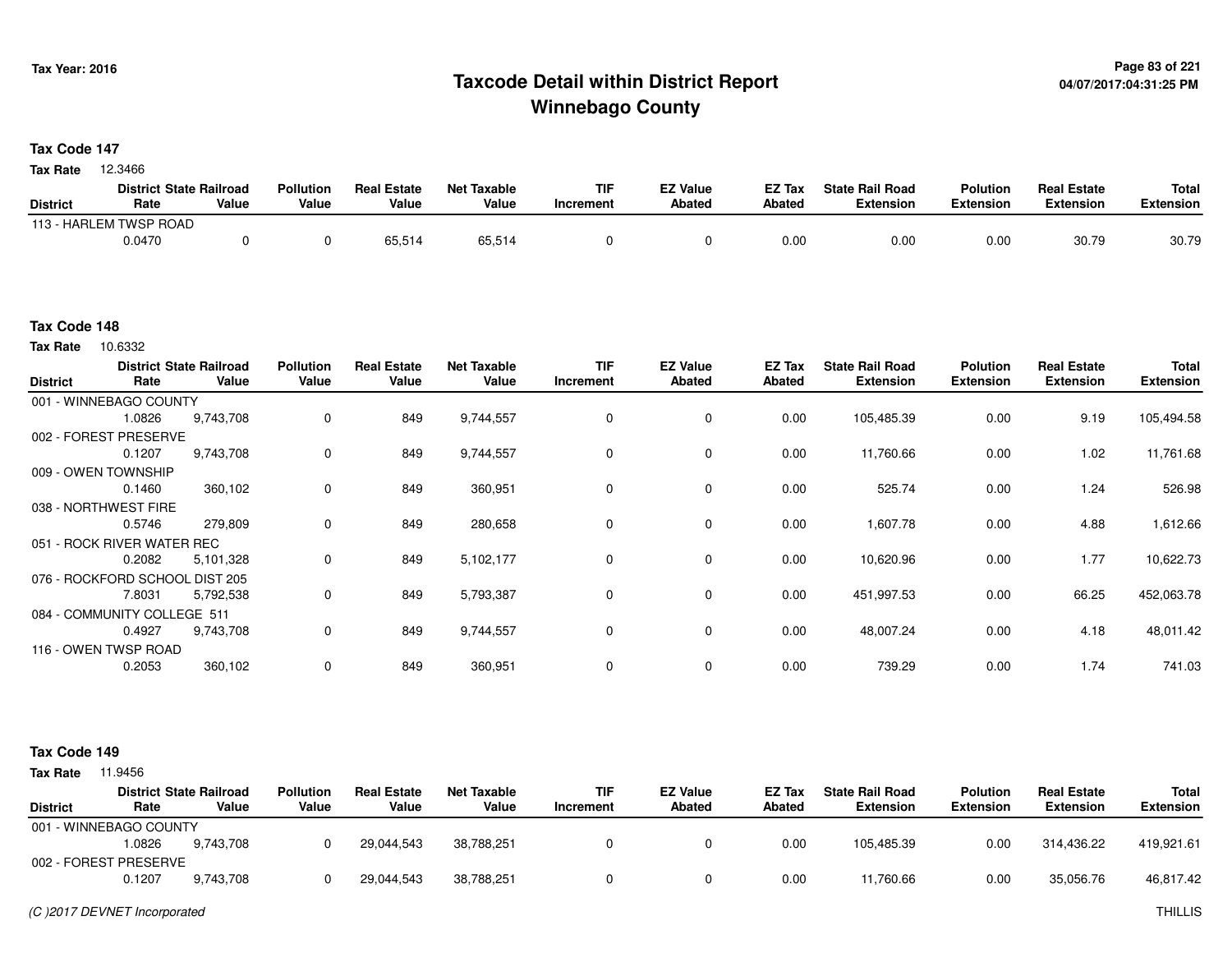## **Page 84 of 221 Taxcode Detail within District ReportWinnebago County**

# **04/07/2017:04:31:25 PM**

#### **Tax Code 149**

**Tax Rate** 11.9456

|        |              | <b>Pollution</b>                                                                                                                                                                                                                                                            | <b>Real Estate</b> | <b>Net Taxable</b> | <b>TIF</b> | <b>EZ Value</b> | EZ Tax        | <b>State Rail Road</b> | <b>Polution</b>  | <b>Real Estate</b> | <b>Total</b>     |
|--------|--------------|-----------------------------------------------------------------------------------------------------------------------------------------------------------------------------------------------------------------------------------------------------------------------------|--------------------|--------------------|------------|-----------------|---------------|------------------------|------------------|--------------------|------------------|
|        |              |                                                                                                                                                                                                                                                                             |                    |                    |            |                 |               |                        |                  |                    | <b>Extension</b> |
|        |              |                                                                                                                                                                                                                                                                             |                    |                    |            |                 |               |                        |                  |                    |                  |
| 0.1116 | $\mathbf{0}$ | 0                                                                                                                                                                                                                                                                           | 29,044,543         | 29,044,543         | 0          | 0               | 0.00          | 0.00                   | 0.00             | 32,413.71          | 32,413.71        |
|        |              |                                                                                                                                                                                                                                                                             |                    |                    |            |                 |               |                        |                  |                    |                  |
| 0.6578 | 0            | 0                                                                                                                                                                                                                                                                           | 29,044,543         | 29,044,543         | 0          | 0               | 0.00          | 0.00                   | 0.00             | 191,055.00         | 191,055.00       |
|        |              |                                                                                                                                                                                                                                                                             |                    |                    |            |                 |               |                        |                  |                    |                  |
| 0.7579 | 344,889      | 0                                                                                                                                                                                                                                                                           | 29,044,543         | 29,389,432         | 0          | 0               | 0.00          | 2,613.92               | 0.00             | 220,128.59         | 222,742.51       |
|        |              |                                                                                                                                                                                                                                                                             |                    |                    |            |                 |               |                        |                  |                    |                  |
| 0.3002 | 826.221      | 0                                                                                                                                                                                                                                                                           | 29,044,543         | 29,870,764         | 0          | 0               | 0.00          | 2,480.31               | 0.00             | 87,191.72          | 89,672.03        |
|        |              |                                                                                                                                                                                                                                                                             |                    |                    |            |                 |               |                        |                  |                    |                  |
| 0.1103 | 6,552,171    | 0                                                                                                                                                                                                                                                                           | 29,044,543         | 35,596,714         | 0          | $\mathbf 0$     | 0.00          | 7,227.04               | 0.00             | 32,036.13          | 39,263.17        |
|        |              |                                                                                                                                                                                                                                                                             |                    |                    |            |                 |               |                        |                  |                    |                  |
| 8.2648 | 504,859      | 0                                                                                                                                                                                                                                                                           | 29,044,543         | 29,549,402         | 0          | 0               | 0.00          | 41,725.59              | 0.00             | 2,400,473.39       | 2,442,198.98     |
|        |              |                                                                                                                                                                                                                                                                             |                    |                    |            |                 |               |                        |                  |                    |                  |
| 0.4927 | 9,743,708    | 0                                                                                                                                                                                                                                                                           | 29,044,543         | 38,788,251         | 0          | 0               | 0.00          | 48,007.24              | 0.00             | 143,102.46         | 191,109.70       |
|        |              |                                                                                                                                                                                                                                                                             |                    |                    |            |                 |               |                        |                  |                    |                  |
| 0.0470 | 0            | 0                                                                                                                                                                                                                                                                           | 29,044,543         | 29,044,543         | 0          | 0               | 0.00          | 0.00                   | 0.00             | 13,650.94          | 13,650.94        |
|        | Rate         | <b>District State Railroad</b><br>Value<br>006 - HARLEM TOWNSHIP<br>025 - ROSCOE VILLAGE<br>035 - HARLEM-ROSCOE FIRE<br>055 - NORTH SUBURBAN LIBRARY<br>060 - GREATER RKFD AIRPORT<br>070 - HARLEM SCHOOL DIST 122<br>084 - COMMUNITY COLLEGE 511<br>113 - HARLEM TWSP ROAD | Value              | Value              | Value      | Increment       | <b>Abated</b> | <b>Abated</b>          | <b>Extension</b> | <b>Extension</b>   | <b>Extension</b> |

#### **Tax Code 150**

| <b>District</b> | Rate                           | <b>District State Railroad</b><br>Value | <b>Pollution</b><br>Value | <b>Real Estate</b><br>Value | <b>Net Taxable</b><br>Value | <b>TIF</b><br>Increment | <b>EZ Value</b><br><b>Abated</b> | <b>EZ Tax</b><br>Abated | <b>State Rail Road</b><br><b>Extension</b> | <b>Polution</b><br><b>Extension</b> | <b>Real Estate</b><br><b>Extension</b> | <b>Total</b><br><b>Extension</b> |
|-----------------|--------------------------------|-----------------------------------------|---------------------------|-----------------------------|-----------------------------|-------------------------|----------------------------------|-------------------------|--------------------------------------------|-------------------------------------|----------------------------------------|----------------------------------|
|                 | 001 - WINNEBAGO COUNTY         |                                         |                           |                             |                             |                         |                                  |                         |                                            |                                     |                                        |                                  |
|                 | 1.0826                         | 9,743,708                               | 0                         | 106,172                     | 9,849,880                   | 0                       | 0                                | 0.00                    | 105,485.39                                 | 0.00                                | 1,149.42                               | 106,634.81                       |
| 002 - FOREST    | <b>PRESERVE</b>                |                                         |                           |                             |                             |                         |                                  |                         |                                            |                                     |                                        |                                  |
|                 | 0.1207                         | 9,743,708                               | 0                         | 106,172                     | 9,849,880                   | 0                       | 0                                | 0.00                    | 11,760.66                                  | 0.00                                | 128.15                                 | 11,888.81                        |
|                 | 009 - OWEN TOWNSHIP            |                                         |                           |                             |                             |                         |                                  |                         |                                            |                                     |                                        |                                  |
|                 | 0.1460                         | 360,102                                 | 0                         | 106,172                     | 466,274                     | 0                       | 0                                | 0.00                    | 525.74                                     | 0.00                                | 155.01                                 | 680.75                           |
|                 | 038 - NORTHWEST FIRE           |                                         |                           |                             |                             |                         |                                  |                         |                                            |                                     |                                        |                                  |
|                 | 0.5746                         | 279,809                                 | 0                         | 106,172                     | 385,981                     | 0                       | 0                                | 0.00                    | 1,607.78                                   | 0.00                                | 610.06                                 | 2,217.84                         |
|                 | 046 - ROCKFORD PARK DISTRICT   |                                         |                           |                             |                             |                         |                                  |                         |                                            |                                     |                                        |                                  |
|                 | 1.1544                         | 4,783,591                               | 0                         | 106,172                     | 4,889,763                   | 0                       | 0                                | 0.00                    | 55,221.77                                  | 0.00                                | 1,225.65                               | 56,447.42                        |
|                 | 060 - GREATER RKFD AIRPORT     |                                         |                           |                             |                             |                         |                                  |                         |                                            |                                     |                                        |                                  |
|                 | 0.1103                         | 6,552,171                               | 0                         | 106,172                     | 6,658,343                   | 0                       | 0                                | 0.00                    | 7,227.04                                   | 0.00                                | 117.11                                 | 7,344.15                         |
|                 | 076 - ROCKFORD SCHOOL DIST 205 |                                         |                           |                             |                             |                         |                                  |                         |                                            |                                     |                                        |                                  |
|                 | 7.8031                         | 5,792,538                               | 0                         | 106,172                     | 5,898,710                   | 0                       | 0                                | 0.00                    | 451,997.53                                 | 0.00                                | 8,284.71                               | 460,282.24                       |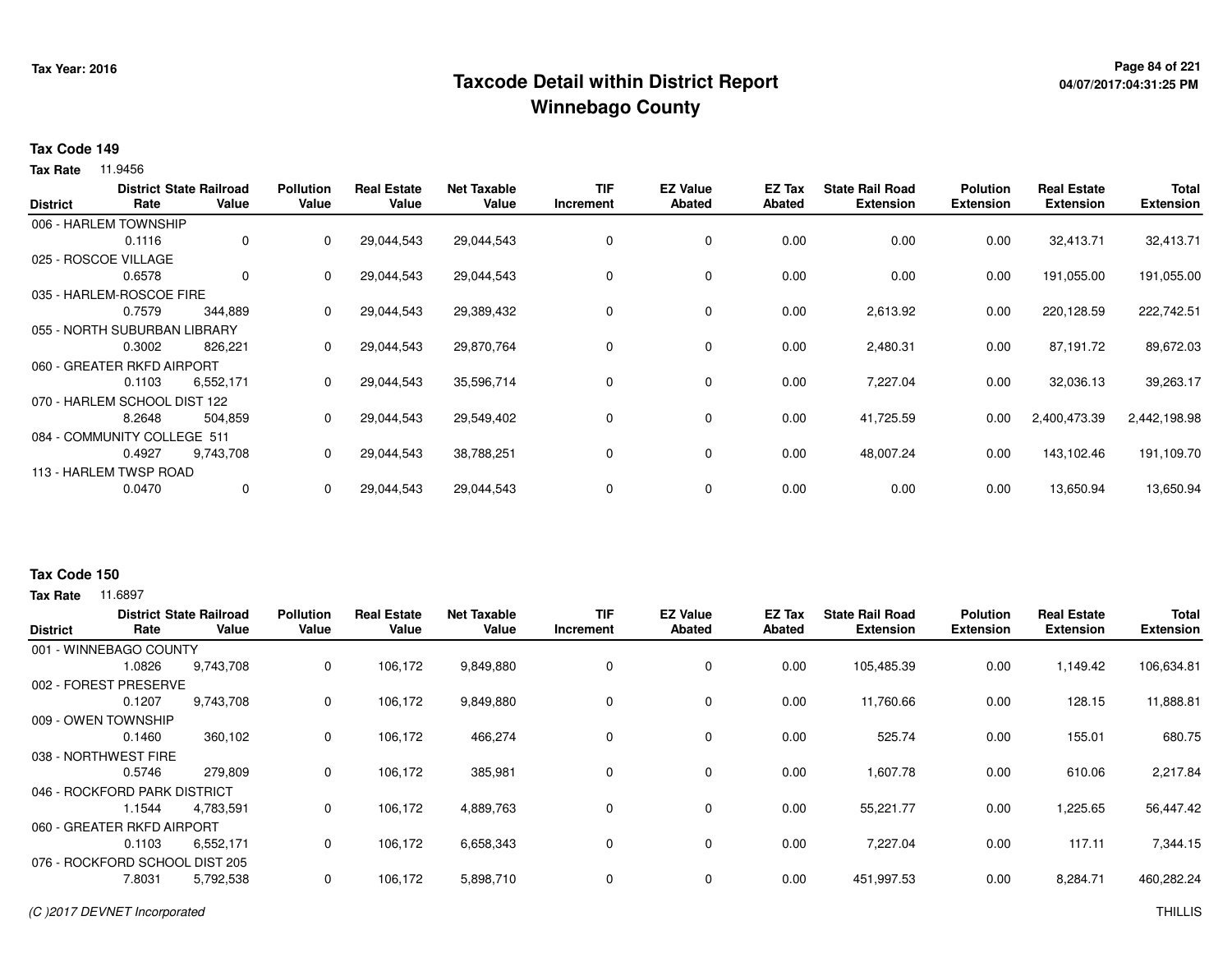## **Page 85 of 221 Taxcode Detail within District ReportWinnebago County**

**Tax Code 150**

**Tax Rate** 11.6897

|                             |        | <b>District State Railroad</b> | <b>Pollution</b> | <b>Real Estate</b> | Net Taxable | <b>TIF</b> | <b>EZ Value</b> | <b>EZ Tax</b> | <b>State Rail Road</b> | <b>Polution</b>  | <b>Real Estate</b> | Total            |
|-----------------------------|--------|--------------------------------|------------------|--------------------|-------------|------------|-----------------|---------------|------------------------|------------------|--------------------|------------------|
| <b>District</b>             | Rate   | Value                          | Value            | Value              | Value       | Increment  | Abated          | Abated        | <b>Extension</b>       | <b>Extension</b> | <b>Extension</b>   | <b>Extension</b> |
| 084 - COMMUNITY COLLEGE 511 |        |                                |                  |                    |             |            |                 |               |                        |                  |                    |                  |
|                             | 0.4927 | 9.743.708                      |                  | 106.172            | 9,849,880   |            |                 | 0.00          | 48,007.24              | 0.00             | 523.11             | 48,530.35        |
| 116 - OWEN TWSP ROAD        |        |                                |                  |                    |             |            |                 |               |                        |                  |                    |                  |
|                             | 0.2053 | 360,102                        |                  | 106.172            | 466,274     |            |                 | 0.00          | 739.29                 | 0.00             | 217.97             | 957.26           |

### **Tax Code 151**

| <b>District</b> | Rate                         | <b>District State Railroad</b><br>Value | <b>Pollution</b><br>Value | <b>Real Estate</b><br>Value | <b>Net Taxable</b><br>Value | <b>TIF</b><br><b>Increment</b> | <b>EZ Value</b><br>Abated | <b>EZ Tax</b><br>Abated | <b>State Rail Road</b><br><b>Extension</b> | <b>Polution</b><br><b>Extension</b> | <b>Real Estate</b><br><b>Extension</b> | <b>Total</b><br><b>Extension</b> |
|-----------------|------------------------------|-----------------------------------------|---------------------------|-----------------------------|-----------------------------|--------------------------------|---------------------------|-------------------------|--------------------------------------------|-------------------------------------|----------------------------------------|----------------------------------|
|                 | 001 - WINNEBAGO COUNTY       |                                         |                           |                             |                             |                                |                           |                         |                                            |                                     |                                        |                                  |
|                 | 1.0826                       | 9,743,708                               | 0                         | 747                         | 9,744,455                   | 0                              | 0                         | 0.00                    | 105,485.39                                 | 0.00                                | 8.09                                   | 105,493.48                       |
|                 | 002 - FOREST PRESERVE        |                                         |                           |                             |                             |                                |                           |                         |                                            |                                     |                                        |                                  |
|                 | 0.1207                       | 9,743,708                               | 0                         | 747                         | 9,744,455                   | 0                              | 0                         | 0.00                    | 11,760.66                                  | 0.00                                | 0.90                                   | 11,761.56                        |
|                 | 006 - HARLEM TOWNSHIP        |                                         |                           |                             |                             |                                |                           |                         |                                            |                                     |                                        |                                  |
|                 | 0.1116                       | $\mathbf 0$                             | 0                         | 747                         | 747                         | $\mathbf 0$                    | $\mathbf 0$               | 0.00                    | 0.00                                       | 0.00                                | 0.83                                   | 0.83                             |
|                 | 035 - HARLEM-ROSCOE FIRE     |                                         |                           |                             |                             |                                |                           |                         |                                            |                                     |                                        |                                  |
|                 | 0.7579                       | 344,889                                 | 0                         | 747                         | 345,636                     | $\Omega$                       | $\mathbf 0$               | 0.00                    | 2,613.92                                   | 0.00                                | 5.66                                   | 2,619.58                         |
|                 | 046 - ROCKFORD PARK DISTRICT |                                         |                           |                             |                             |                                |                           |                         |                                            |                                     |                                        |                                  |
|                 | 1.1544                       | 4,783,591                               | 0                         | 747                         | 4,784,338                   | 0                              | 0                         | 0.00                    | 55,221.77                                  | 0.00                                | 8.62                                   | 55,230.39                        |
|                 | 051 - ROCK RIVER WATER REC   |                                         |                           |                             |                             |                                |                           |                         |                                            |                                     |                                        |                                  |
|                 | 0.2082                       | 5,101,328                               | 0                         | 747                         | 5,102,075                   | 0                              | 0                         | 0.00                    | 10,620.96                                  | 0.00                                | 1.56                                   | 10,622.52                        |
|                 | 055 - NORTH SUBURBAN LIBRARY |                                         |                           |                             |                             |                                |                           |                         |                                            |                                     |                                        |                                  |
|                 | 0.3002                       | 826,221                                 | 0                         | 747                         | 826,968                     | 0                              | 0                         | 0.00                    | 2,480.31                                   | 0.00                                | 2.24                                   | 2,482.55                         |
|                 | 060 - GREATER RKFD AIRPORT   |                                         |                           |                             |                             |                                |                           |                         |                                            |                                     |                                        |                                  |
|                 | 0.1103                       | 6,552,171                               | $\mathbf 0$               | 747                         | 6,552,918                   | 0                              | $\mathbf 0$               | 0.00                    | 7,227.04                                   | 0.00                                | 0.82                                   | 7,227.86                         |
|                 | 070 - HARLEM SCHOOL DIST 122 |                                         |                           |                             |                             |                                |                           |                         |                                            |                                     |                                        |                                  |
|                 | 8.2648                       | 504,859                                 | 0                         | 747                         | 505,606                     | $\mathbf 0$                    | $\mathbf 0$               | 0.00                    | 41,725.59                                  | 0.00                                | 61.74                                  | 41,787.33                        |
|                 | 084 - COMMUNITY COLLEGE 511  |                                         |                           |                             |                             |                                |                           |                         |                                            |                                     |                                        |                                  |
|                 | 0.4927                       | 9,743,708                               | 0                         | 747                         | 9,744,455                   | 0                              | 0                         | 0.00                    | 48,007.24                                  | 0.00                                | 3.68                                   | 48,010.92                        |
|                 | 113 - HARLEM TWSP ROAD       |                                         |                           |                             |                             |                                |                           |                         |                                            |                                     |                                        |                                  |
|                 | 0.0470                       | $\mathbf 0$                             | 0                         | 747                         | 747                         | $\mathbf 0$                    | 0                         | 0.00                    | 0.00                                       | 0.00                                | 0.35                                   | 0.35                             |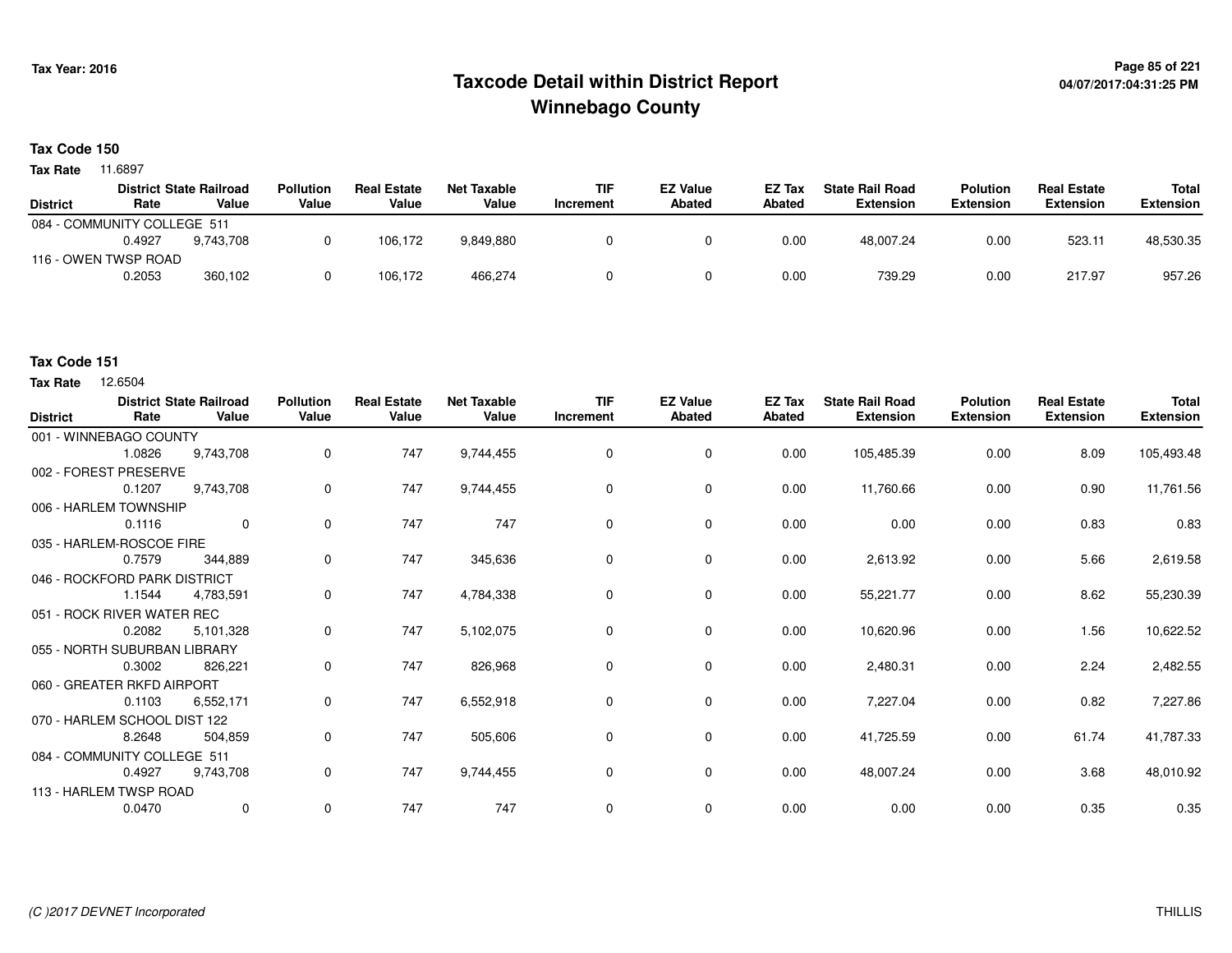## **Page 86 of 221 Taxcode Detail within District ReportWinnebago County**

# **04/07/2017:04:31:25 PM**

#### **Tax Code 152**

12.6504 **Tax Rate**

|                 |                              | <b>District State Railroad</b> | <b>Pollution</b> | <b>Real Estate</b> | <b>Net Taxable</b> | <b>TIF</b> | <b>EZ Value</b> | EZ Tax        | <b>State Rail Road</b> | <b>Polution</b>  | <b>Real Estate</b> | <b>Total</b>     |
|-----------------|------------------------------|--------------------------------|------------------|--------------------|--------------------|------------|-----------------|---------------|------------------------|------------------|--------------------|------------------|
| <b>District</b> | Rate                         | Value                          | Value            | Value              | Value              | Increment  | <b>Abated</b>   | <b>Abated</b> | <b>Extension</b>       | <b>Extension</b> | <b>Extension</b>   | <b>Extension</b> |
|                 | 001 - WINNEBAGO COUNTY       |                                |                  |                    |                    |            |                 |               |                        |                  |                    |                  |
|                 | 1.0826                       | 9,743,708                      | 0                | 4,042,250          | 13,785,958         | 0          | 0               | 0.00          | 105,485.39             | 0.00             | 43,761.40          | 149,246.79       |
|                 | 002 - FOREST PRESERVE        |                                |                  |                    |                    |            |                 |               |                        |                  |                    |                  |
|                 | 0.1207                       | 9,743,708                      | 0                | 4,042,250          | 13,785,958         | 0          | 0               | 0.00          | 11,760.66              | 0.00             | 4,879.00           | 16,639.66        |
|                 | 006 - HARLEM TOWNSHIP        |                                |                  |                    |                    |            |                 |               |                        |                  |                    |                  |
|                 | 0.1116                       | $\mathbf 0$                    | 0                | 4,042,250          | 4,042,250          | 0          | 0               | 0.00          | 0.00                   | 0.00             | 4,511.15           | 4,511.15         |
|                 | 020 - MACHESNEY PARK VILLAGE |                                |                  |                    |                    |            |                 |               |                        |                  |                    |                  |
|                 | 0.0000                       | $\Omega$                       | 0                | 4,042,250          | 4,042,250          | $\Omega$   | 0               | 0.00          | 0.00                   | 0.00             | 0.00               | 0.00             |
|                 | 035 - HARLEM-ROSCOE FIRE     |                                |                  |                    |                    |            |                 |               |                        |                  |                    |                  |
|                 | 0.7579                       | 344,889                        | 0                | 4,042,250          | 4,387,139          | $\Omega$   | 0               | 0.00          | 2,613.92               | 0.00             | 30,636.21          | 33,250.13        |
|                 | 046 - ROCKFORD PARK DISTRICT |                                |                  |                    |                    |            |                 |               |                        |                  |                    |                  |
|                 | 1.1544                       | 4,783,591                      | 0                | 4,042,250          | 8,825,841          | 0          | 0               | 0.00          | 55,221.77              | 0.00             | 46,663.73          | 101,885.50       |
|                 | 051 - ROCK RIVER WATER REC   |                                |                  |                    |                    |            |                 |               |                        |                  |                    |                  |
|                 | 0.2082                       | 5,101,328                      | 0                | 4,042,250          | 9,143,578          | 0          | 0               | 0.00          | 10,620.96              | 0.00             | 8,415.96           | 19,036.92        |
|                 | 055 - NORTH SUBURBAN LIBRARY |                                |                  |                    |                    |            |                 |               |                        |                  |                    |                  |
|                 | 0.3002                       | 826,221                        | 0                | 4,042,250          | 4,868,471          | 0          | 0               | 0.00          | 2,480.31               | 0.00             | 12,134.83          | 14,615.14        |
|                 | 060 - GREATER RKFD AIRPORT   |                                |                  |                    |                    |            |                 |               |                        |                  |                    |                  |
|                 | 0.1103                       | 6,552,171                      | 0                | 4,042,250          | 10,594,421         | 0          | 0               | 0.00          | 7,227.04               | 0.00             | 4,458.60           | 11,685.64        |
|                 | 070 - HARLEM SCHOOL DIST 122 |                                |                  |                    |                    |            |                 |               |                        |                  |                    |                  |
|                 | 8.2648                       | 504,859                        | 0                | 4,042,250          | 4,547,109          | 0          | 0               | 0.00          | 41,725.59              | 0.00             | 334,083.88         | 375,809.47       |
|                 | 084 - COMMUNITY COLLEGE 511  |                                |                  |                    |                    |            |                 |               |                        |                  |                    |                  |
|                 | 0.4927                       | 9,743,708                      | 0                | 4,042,250          | 13,785,958         | 0          | 0               | 0.00          | 48,007.24              | 0.00             | 19,916.17          | 67,923.41        |
|                 | 113 - HARLEM TWSP ROAD       |                                |                  |                    |                    |            |                 |               |                        |                  |                    |                  |
|                 | 0.0470                       | 0                              | 0                | 4,042,250          | 4,042,250          | 0          | 0               | 0.00          | 0.00                   | 0.00             | 1,899.86           | 1,899.86         |
|                 |                              |                                |                  |                    |                    |            |                 |               |                        |                  |                    |                  |

#### **Tax Code 153**

| <b>Tax Rate</b> | 1.4960                 |                                         |                           |                             |                      |                         |                                  |                  |                                            |                                     |                                        |                                  |
|-----------------|------------------------|-----------------------------------------|---------------------------|-----------------------------|----------------------|-------------------------|----------------------------------|------------------|--------------------------------------------|-------------------------------------|----------------------------------------|----------------------------------|
| <b>District</b> | Rate                   | <b>District State Railroad</b><br>Value | <b>Pollution</b><br>Value | <b>Real Estate</b><br>Value | Net Taxable<br>Value | <b>TIF</b><br>Increment | <b>EZ Value</b><br><b>Abated</b> | EZ Tax<br>Abated | <b>State Rail Road</b><br><b>Extension</b> | <b>Polution</b><br><b>Extension</b> | <b>Real Estate</b><br><b>Extension</b> | <b>Total</b><br><b>Extension</b> |
|                 | 001 - WINNEBAGO COUNTY |                                         |                           |                             |                      |                         |                                  |                  |                                            |                                     |                                        |                                  |
|                 | 1.0826                 | 9.743.708                               |                           | 762.028                     | 10,505,736           | 0                       |                                  | 0.00             | 105.485.39                                 | 0.00                                | 8,249.72                               | 113,735.11                       |
|                 | 002 - FOREST PRESERVE  |                                         |                           |                             |                      |                         |                                  |                  |                                            |                                     |                                        |                                  |
|                 | 0.1207                 | 9.743.708                               |                           | 762.028                     | 10,505,736           | $\Omega$                |                                  | 0.00             | 11.760.66                                  | 0.00                                | 919.77                                 | 12,680.43                        |
|                 | 006 - HARLEM TOWNSHIP  |                                         |                           |                             |                      |                         |                                  |                  |                                            |                                     |                                        |                                  |
|                 | 0.1116                 |                                         |                           | 762.028                     | 762,028              | 0                       |                                  | 0.00             | 0.00                                       | 0.00                                | 850.42                                 | 850.42                           |
|                 |                        |                                         |                           |                             |                      |                         |                                  |                  |                                            |                                     |                                        |                                  |

(C )2017 DEVNET Incorporated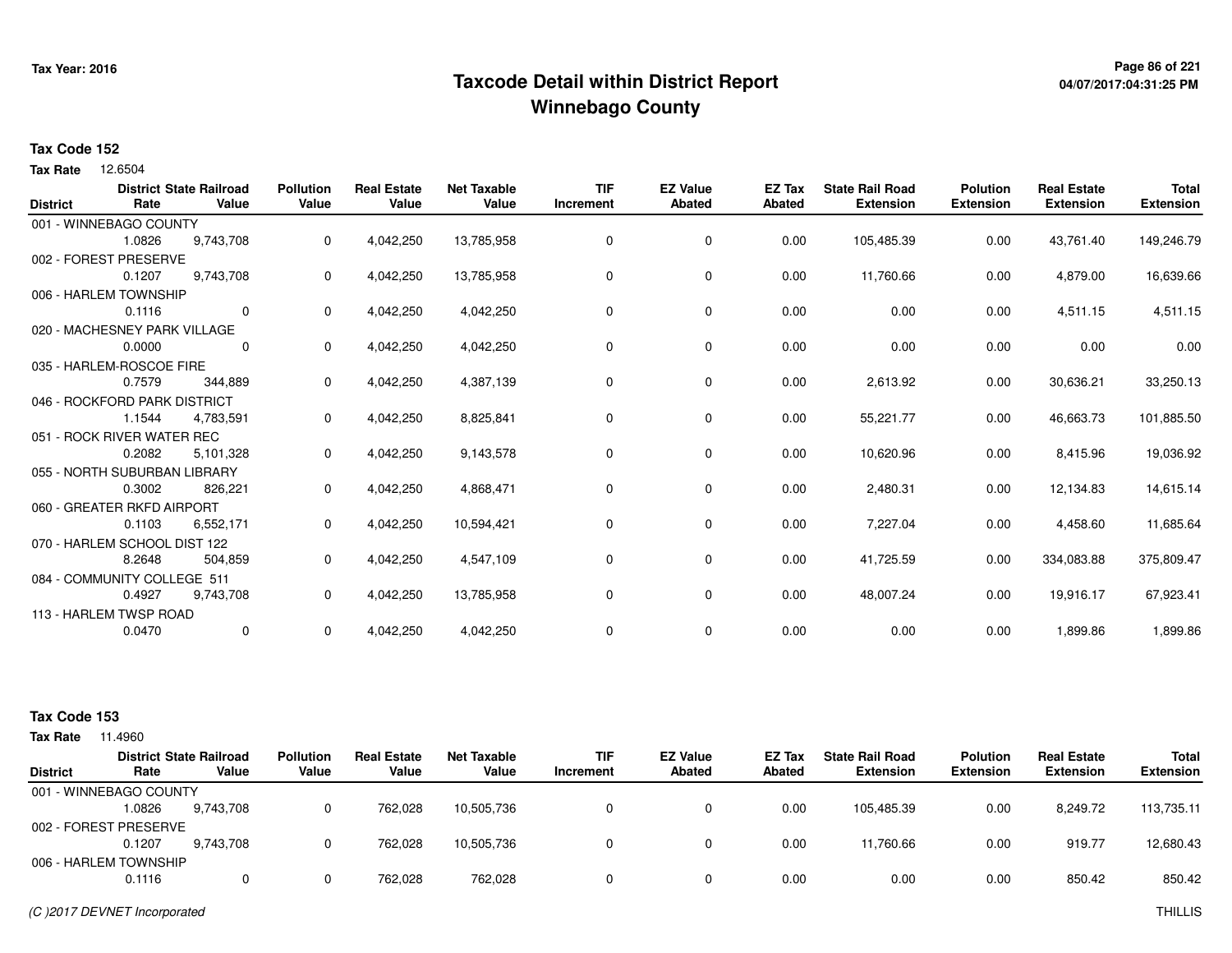## <sup>Page 87</sup> of <sup>221</sup> Page 87 of 221<br>Taxcode Detail within District Report های این موجع به موجع این موجع این موجع این موجع این موجع این موجع این موج **Winnebago County**

# **04/07/2017:04:31:25 PM**

#### **Tax Code 153**

**Tax Rate** 11.4960

|                 |                              | <b>District State Railroad</b> | <b>Pollution</b> | <b>Real Estate</b> | <b>Net Taxable</b> | <b>TIF</b> | <b>EZ Value</b> | <b>EZ Tax</b> | <b>State Rail Road</b> | <b>Polution</b>  | <b>Real Estate</b> | Total            |
|-----------------|------------------------------|--------------------------------|------------------|--------------------|--------------------|------------|-----------------|---------------|------------------------|------------------|--------------------|------------------|
| <b>District</b> | Rate                         | Value                          | Value            | Value              | Value              | Increment  | <b>Abated</b>   | Abated        | <b>Extension</b>       | <b>Extension</b> | <b>Extension</b>   | <b>Extension</b> |
|                 | 035 - HARLEM-ROSCOE FIRE     |                                |                  |                    |                    |            |                 |               |                        |                  |                    |                  |
|                 | 0.7579                       | 344,889                        | $\Omega$         | 762,028            | 1,106,917          | 0          | $\mathbf 0$     | 0.00          | 2,613.92               | 0.00             | 5,775.41           | 8,389.33         |
|                 | 051 - ROCK RIVER WATER REC   |                                |                  |                    |                    |            |                 |               |                        |                  |                    |                  |
|                 | 0.2082                       | 5,101,328                      | 0                | 762,028            | 5,863,356          | 0          | $\mathbf 0$     | 0.00          | 10,620.96              | 0.00             | 1,586.54           | 12,207.50        |
|                 | 055 - NORTH SUBURBAN LIBRARY |                                |                  |                    |                    |            |                 |               |                        |                  |                    |                  |
|                 | 0.3002                       | 826,221                        | 0                | 762,028            | 1,588,249          | 0          | $\mathbf 0$     | 0.00          | 2,480.31               | 0.00             | 2,287.61           | 4,767.92         |
|                 | 060 - GREATER RKFD AIRPORT   |                                |                  |                    |                    |            |                 |               |                        |                  |                    |                  |
|                 | 0.1103                       | 6,552,171                      | 0                | 762,028            | 7,314,199          | 0          | $\mathbf 0$     | 0.00          | 7,227.04               | 0.00             | 840.52             | 8,067.56         |
|                 | 070 - HARLEM SCHOOL DIST 122 |                                |                  |                    |                    |            |                 |               |                        |                  |                    |                  |
|                 | 8.2648                       | 504,859                        | $\Omega$         | 762,028            | 1,266,887          | 0          | $\mathbf 0$     | 0.00          | 41,725.59              | 0.00             | 62,980.09          | 104,705.68       |
|                 | 084 - COMMUNITY COLLEGE 511  |                                |                  |                    |                    |            |                 |               |                        |                  |                    |                  |
|                 | 0.4927                       | 9,743,708                      | 0                | 762,028            | 10,505,736         | 0          | $\mathbf 0$     | 0.00          | 48,007.24              | 0.00             | 3,754.51           | 51,761.75        |
|                 | 113 - HARLEM TWSP ROAD       |                                |                  |                    |                    |            |                 |               |                        |                  |                    |                  |
|                 | 0.0470                       | 0                              | 0                | 762,028            | 762,028            | 0          | $\mathbf 0$     | 0.00          | 0.00                   | 0.00             | 358.15             | 358.15           |
|                 |                              |                                |                  |                    |                    |            |                 |               |                        |                  |                    |                  |

### **Tax Code 154**

| <b>District</b> | Rate                           | <b>District State Railroad</b><br>Value | <b>Pollution</b><br>Value | <b>Real Estate</b><br>Value | <b>Net Taxable</b><br>Value | <b>TIF</b><br>Increment | <b>EZ Value</b><br>Abated | EZ Tax<br>Abated | <b>State Rail Road</b><br><b>Extension</b> | <b>Polution</b><br><b>Extension</b> | <b>Real Estate</b><br><b>Extension</b> | <b>Total</b><br><b>Extension</b> |
|-----------------|--------------------------------|-----------------------------------------|---------------------------|-----------------------------|-----------------------------|-------------------------|---------------------------|------------------|--------------------------------------------|-------------------------------------|----------------------------------------|----------------------------------|
|                 | 001 - WINNEBAGO COUNTY         |                                         |                           |                             |                             |                         |                           |                  |                                            |                                     |                                        |                                  |
|                 | 1.0826                         | 9,743,708                               | 0                         | 96,424                      | 9,840,132                   | 0                       | 0                         | 0.00             | 105,485.39                                 | 0.00                                | 1,043.89                               | 106,529.28                       |
| 002 - FOREST    | <b>PRESERVE</b>                |                                         |                           |                             |                             |                         |                           |                  |                                            |                                     |                                        |                                  |
|                 | 0.1207                         | 9,743,708                               | 0                         | 96,424                      | 9,840,132                   | 0                       | 0                         | 0.00             | 11,760.66                                  | 0.00                                | 116.38                                 | 11,877.04                        |
|                 | 009 - OWEN TOWNSHIP            |                                         |                           |                             |                             |                         |                           |                  |                                            |                                     |                                        |                                  |
|                 | 0.1460                         | 360,102                                 | 0                         | 96,424                      | 456,526                     | 0                       | 0                         | 0.00             | 525.74                                     | 0.00                                | 140.78                                 | 666.52                           |
|                 | 023 - ROCKFORD CITY            |                                         |                           |                             |                             |                         |                           |                  |                                            |                                     |                                        |                                  |
|                 | 3.3207                         | 3,783,711                               | 0                         | 96,424                      | 3,880,135                   | 0                       | 0                         | 0.00             | 125,645.72                                 | 0.00                                | 3,201.95                               | 128,847.67                       |
|                 | 046 - ROCKFORD PARK DISTRICT   |                                         |                           |                             |                             |                         |                           |                  |                                            |                                     |                                        |                                  |
|                 | 1.1544                         | 4,783,591                               | 0                         | 96,424                      | 4,880,015                   | 0                       | 0                         | 0.00             | 55,221.77                                  | 0.00                                | 1,113.12                               | 56,334.89                        |
|                 | 059 - ROCKFORD CITY LIBRARY    |                                         |                           |                             |                             |                         |                           |                  |                                            |                                     |                                        |                                  |
|                 | 0.5190                         | 3,783,711                               | 0                         | 96,424                      | 3,880,135                   | 0                       | 0                         | 0.00             | 19,637.46                                  | 0.00                                | 500.44                                 | 20,137.90                        |
|                 | 060 - GREATER RKFD AIRPORT     |                                         |                           |                             |                             |                         |                           |                  |                                            |                                     |                                        |                                  |
|                 | 0.1103                         | 6,552,171                               | 0                         | 96,424                      | 6,648,595                   | 0                       | 0                         | 0.00             | 7,227.04                                   | 0.00                                | 106.36                                 | 7,333.40                         |
|                 | 076 - ROCKFORD SCHOOL DIST 205 |                                         |                           |                             |                             |                         |                           |                  |                                            |                                     |                                        |                                  |
|                 | 7.8031                         | 5,792,538                               | 0                         | 96,424                      | 5,888,962                   | 0                       | 0                         | 0.00             | 451,997.53                                 | 0.00                                | 7,524.06                               | 459,521.59                       |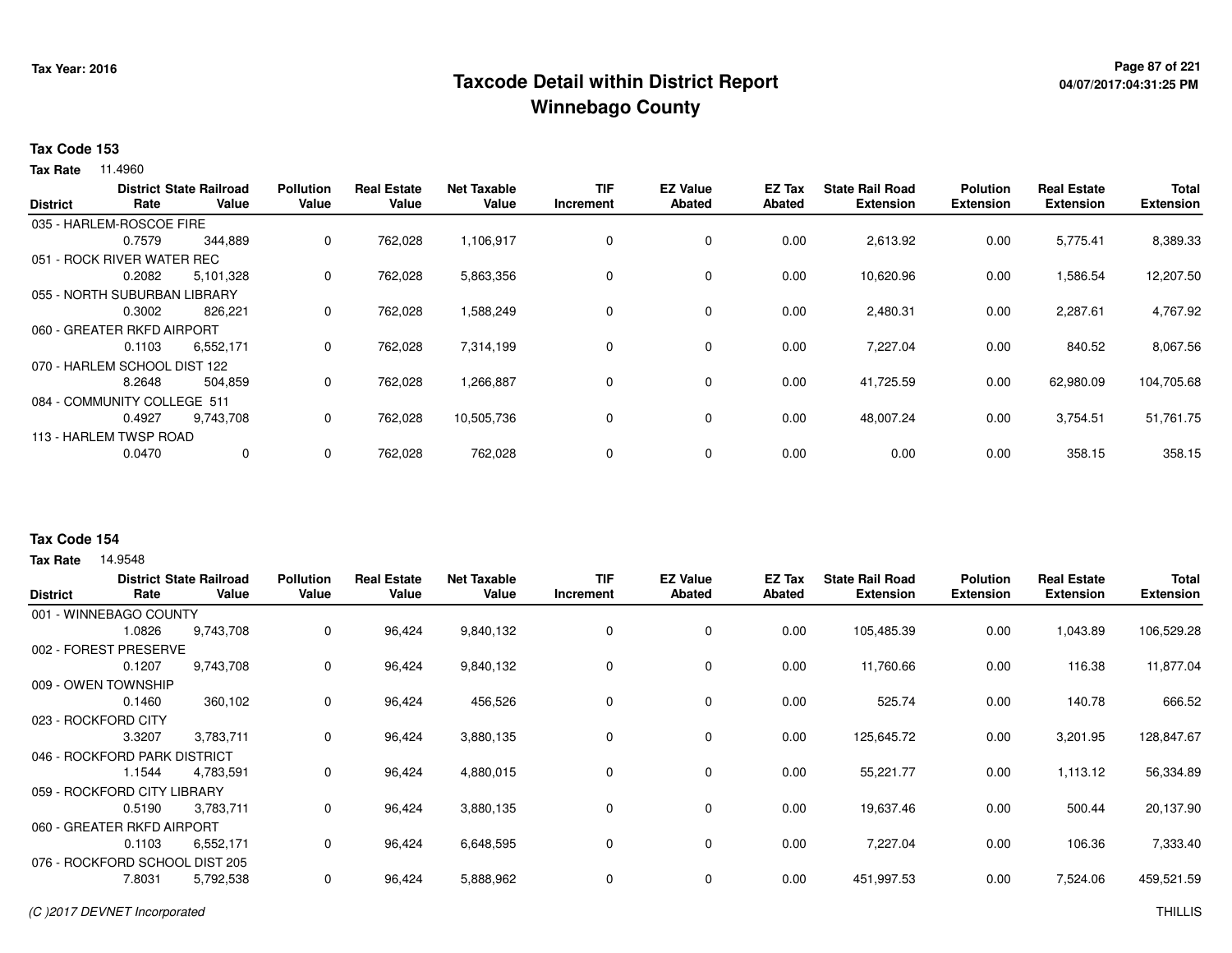### **Page 88 of 221 Taxcode Detail within District ReportWinnebago County**

# **04/07/2017:04:31:25 PM**

#### **Tax Code 154**

**Tax Rate** 14.9548

|                 |                             | <b>District State Railroad</b> | <b>Pollution</b> | <b>Real Estate</b> | Net Taxable | <b>TIF</b> | <b>EZ Value</b> | <b>EZ Tax</b> | <b>State Rail Road</b> | <b>Polution</b>  | <b>Real Estate</b> | Total            |
|-----------------|-----------------------------|--------------------------------|------------------|--------------------|-------------|------------|-----------------|---------------|------------------------|------------------|--------------------|------------------|
| <b>District</b> | Rate                        | Value                          | Value            | Value              | Value       | Increment  | <b>Abated</b>   | Abated        | Extension              | <b>Extension</b> | <b>Extension</b>   | <b>Extension</b> |
|                 | 084 - COMMUNITY COLLEGE 511 |                                |                  |                    |             |            |                 |               |                        |                  |                    |                  |
|                 | 0.4927                      | 9.743.708                      |                  | 96.424             | 9,840,132   |            |                 | 0.00          | 48.007.24              | 0.00             | 475.08             | 48,482.32        |
|                 | 116 - OWEN TWSP ROAD        |                                |                  |                    |             |            |                 |               |                        |                  |                    |                  |
|                 | 0.2053                      | 360,102                        |                  | 96,424             | 456,526     |            |                 | 0.00          | 739.29                 | 0.00             | 197.96             | 937.25           |

#### **Tax Code 155**

**Tax Rate** 10.7162

| <b>District</b>    | Rate                           | <b>District State Railroad</b><br>Value | <b>Pollution</b><br>Value | <b>Real Estate</b><br>Value | <b>Net Taxable</b><br>Value | <b>TIF</b><br>Increment | <b>EZ Value</b><br><b>Abated</b> | EZ Tax<br>Abated | <b>State Rail Road</b><br><b>Extension</b> | <b>Polution</b><br><b>Extension</b> | <b>Real Estate</b><br><b>Extension</b> | <b>Total</b><br><b>Extension</b> |
|--------------------|--------------------------------|-----------------------------------------|---------------------------|-----------------------------|-----------------------------|-------------------------|----------------------------------|------------------|--------------------------------------------|-------------------------------------|----------------------------------------|----------------------------------|
|                    | 001 - WINNEBAGO COUNTY         |                                         |                           |                             |                             |                         |                                  |                  |                                            |                                     |                                        |                                  |
|                    | 1.0826                         | 9,743,708                               | 0                         | 7,299,923                   | 17,043,631                  | 0                       | 0                                | 0.00             | 105,485.39                                 | 0.00                                | 79,028.97                              | 184,514.36                       |
|                    | 002 - FOREST PRESERVE          |                                         |                           |                             |                             |                         |                                  |                  |                                            |                                     |                                        |                                  |
|                    | 0.1207                         | 9,743,708                               | 0                         | 7,299,923                   | 17,043,631                  | 0                       | 0                                | 0.00             | 11,760.66                                  | 0.00                                | 8,811.01                               | 20,571.67                        |
|                    | 009 - OWEN TOWNSHIP            |                                         |                           |                             |                             |                         |                                  |                  |                                            |                                     |                                        |                                  |
|                    | 0.1460                         | 360,102                                 | 0                         | 7,299,923                   | 7,660,025                   | 0                       | 0                                | 0.00             | 525.74                                     | 0.00                                | 10,657.89                              | 11,183.63                        |
| 041 - ROCKTON FIRE |                                |                                         |                           |                             |                             |                         |                                  |                  |                                            |                                     |                                        |                                  |
|                    | 0.7555                         | 417,280                                 | 0                         | 7,299,923                   | 7,717,203                   | 0                       | 0                                | 0.00             | 3,152.54                                   | 0.00                                | 55,150.93                              | 58,303.47                        |
|                    | 060 - GREATER RKFD AIRPORT     |                                         |                           |                             |                             |                         |                                  |                  |                                            |                                     |                                        |                                  |
|                    | 0.1103                         | 6,552,171                               | 0                         | 7,299,923                   | 13,852,094                  | 0                       | 0                                | 0.00             | 7,227.04                                   | 0.00                                | 8,051.82                               | 15,278.86                        |
|                    | 076 - ROCKFORD SCHOOL DIST 205 |                                         |                           |                             |                             |                         |                                  |                  |                                            |                                     |                                        |                                  |
|                    | 7.8031                         | 5,792,538                               | 0                         | 7,299,923                   | 13,092,461                  | 0                       | 0                                | 0.00             | 451,997.53                                 | 0.00                                | 569,620.29                             | 1,021,617.82                     |
|                    | 084 - COMMUNITY COLLEGE 511    |                                         |                           |                             |                             |                         |                                  |                  |                                            |                                     |                                        |                                  |
|                    | 0.4927                         | 9,743,708                               | 0                         | 7,299,923                   | 17,043,631                  | 0                       | 0                                | 0.00             | 48,007.24                                  | 0.00                                | 35,966.72                              | 83,973.96                        |
|                    | 116 - OWEN TWSP ROAD           |                                         |                           |                             |                             |                         |                                  |                  |                                            |                                     |                                        |                                  |
|                    | 0.2053                         | 360,102                                 | 0                         | 7,299,923                   | 7,660,025                   | 0                       | 0                                | 0.00             | 739.29                                     | 0.00                                | 14,986.74                              | 15,726.03                        |

#### **Tax Code 156**

**State Railroad District ValueTIF IncrementEZ Value AbatedReal Estate ExtensionTotal ExtensionTax Rate** 10.5353 **DistrictPollution ValueReal Estate ValueNet Taxable Value Rate** 001 - WINNEBAGO COUNTY**Polution ExtensionState Rail Road ExtensionEZ Tax Abated**176,269.44 281,754.839,743,708 1.08269,743,708 <sup>0</sup> 16,282,047 26,025,755 <sup>0</sup> <sup>0</sup> 0.00 105,485.39 0.00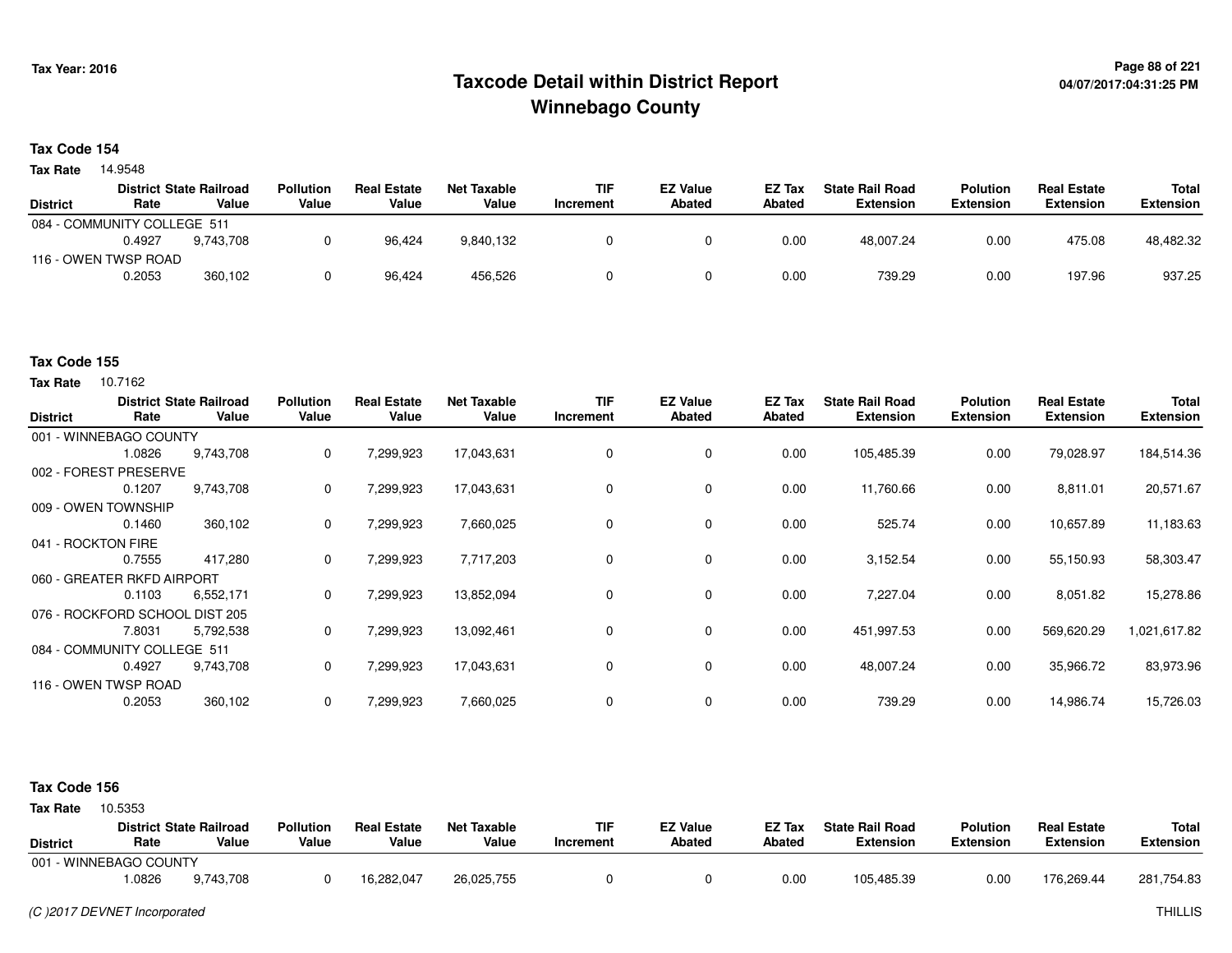## **Page 89 of 221 Taxcode Detail within District ReportWinnebago County**

# **04/07/2017:04:31:25 PM**

#### **Tax Code 156**

**Tax Rate** 10.5353

|                 |                                | <b>District State Railroad</b> | <b>Pollution</b> | <b>Real Estate</b> | <b>Net Taxable</b> | <b>TIF</b> | <b>EZ Value</b> | <b>EZ Tax</b> | <b>State Rail Road</b> | <b>Polution</b>  | <b>Real Estate</b> | Total            |
|-----------------|--------------------------------|--------------------------------|------------------|--------------------|--------------------|------------|-----------------|---------------|------------------------|------------------|--------------------|------------------|
| <b>District</b> | Rate                           | Value                          | Value            | Value              | Value              | Increment  | <b>Abated</b>   | Abated        | <b>Extension</b>       | <b>Extension</b> | <b>Extension</b>   | <b>Extension</b> |
|                 | 002 - FOREST PRESERVE          |                                |                  |                    |                    |            |                 |               |                        |                  |                    |                  |
|                 | 0.1207                         | 9,743,708                      | 0                | 16,282,047         | 26,025,755         | 0          | 0               | 0.00          | 11,760.66              | 0.00             | 19,652.43          | 31,413.09        |
|                 | 009 - OWEN TOWNSHIP            |                                |                  |                    |                    |            |                 |               |                        |                  |                    |                  |
|                 | 0.1460                         | 360,102                        | 0                | 16,282,047         | 16,642,149         | 0          | 0               | 0.00          | 525.74                 | 0.00             | 23,771.79          | 24,297.53        |
|                 | 038 - NORTHWEST FIRE           |                                |                  |                    |                    |            |                 |               |                        |                  |                    |                  |
|                 | 0.5746                         | 279,809                        | 0                | 16,282,047         | 16,561,856         | 0          | 0               | 0.00          | 1,607.78               | 0.00             | 93,556.64          | 95,164.42        |
|                 | 060 - GREATER RKFD AIRPORT     |                                |                  |                    |                    |            |                 |               |                        |                  |                    |                  |
|                 | 0.1103                         | 6,552,171                      | 0                | 16,282,047         | 22,834,218         | 0          | 0               | 0.00          | 7,227.04               | 0.00             | 17,959.10          | 25,186.14        |
|                 | 076 - ROCKFORD SCHOOL DIST 205 |                                |                  |                    |                    |            |                 |               |                        |                  |                    |                  |
|                 | 7.8031                         | 5,792,538                      | 0                | 16,282,047         | 22,074,585         | 0          | 0               | 0.00          | 451,997.53             | 0.00             | 1,270,504.41       | 1,722,501.94     |
|                 | 084 - COMMUNITY COLLEGE 511    |                                |                  |                    |                    |            |                 |               |                        |                  |                    |                  |
|                 | 0.4927                         | 9,743,708                      | 0                | 16,282,047         | 26,025,755         | 0          | 0               | 0.00          | 48,007.24              | 0.00             | 80,221.65          | 128,228.89       |
|                 | 116 - OWEN TWSP ROAD           |                                |                  |                    |                    |            |                 |               |                        |                  |                    |                  |
|                 | 0.2053                         | 360,102                        | 0                | 16,282,047         | 16,642,149         | 0          | $\mathbf 0$     | 0.00          | 739.29                 | 0.00             | 33,427.04          | 34,166.33        |
|                 |                                |                                |                  |                    |                    |            |                 |               |                        |                  |                    |                  |

#### **Tax Code 157**

**Tax Rate** 13,8004

| <b>District</b> | Rate                           | <b>District State Railroad</b><br>Value | <b>Pollution</b><br>Value | <b>Real Estate</b><br>Value | <b>Net Taxable</b><br>Value | <b>TIF</b><br>Increment | <b>EZ Value</b><br><b>Abated</b> | EZ Tax<br>Abated | <b>State Rail Road</b><br><b>Extension</b> | <b>Polution</b><br><b>Extension</b> | <b>Real Estate</b><br><b>Extension</b> | <b>Total</b><br><b>Extension</b> |
|-----------------|--------------------------------|-----------------------------------------|---------------------------|-----------------------------|-----------------------------|-------------------------|----------------------------------|------------------|--------------------------------------------|-------------------------------------|----------------------------------------|----------------------------------|
|                 | 001 - WINNEBAGO COUNTY         |                                         |                           |                             |                             |                         |                                  |                  |                                            |                                     |                                        |                                  |
|                 | 1.0826                         | 9,743,708                               | 0                         | 67,915                      | 9,811,623                   | 0                       | $\mathbf 0$                      | 0.00             | 105,485.39                                 | 0.00                                | 735.25                                 | 106,220.64                       |
| 002 - FOREST    | <b>PRESERVE</b>                |                                         |                           |                             |                             |                         |                                  |                  |                                            |                                     |                                        |                                  |
|                 | 0.1207                         | 9,743,708                               | 0                         | 67,915                      | 9,811,623                   | 0                       | $\mathbf 0$                      | 0.00             | 11,760.66                                  | 0.00                                | 81.97                                  | 11,842.63                        |
|                 | 009 - OWEN TOWNSHIP            |                                         |                           |                             |                             |                         |                                  |                  |                                            |                                     |                                        |                                  |
|                 | 0.1460                         | 360,102                                 | 0                         | 67,915                      | 428,017                     | 0                       | $\mathbf 0$                      | 0.00             | 525.74                                     | 0.00                                | 99.16                                  | 624.90                           |
|                 | 023 - ROCKFORD CITY            |                                         |                           |                             |                             |                         |                                  |                  |                                            |                                     |                                        |                                  |
|                 | 3.3207                         | 3,783,711                               | 0                         | 67,915                      | 3,851,626                   | 0                       | $\mathbf 0$                      | 0.00             | 125,645.72                                 | 0.00                                | 2,255.25                               | 127,900.97                       |
|                 | 059 - ROCKFORD CITY LIBRARY    |                                         |                           |                             |                             |                         |                                  |                  |                                            |                                     |                                        |                                  |
|                 | 0.5190                         | 3,783,711                               | 0                         | 67,915                      | 3,851,626                   | 0                       | $\mathbf 0$                      | 0.00             | 19,637.46                                  | 0.00                                | 352.48                                 | 19,989.94                        |
|                 | 060 - GREATER RKFD AIRPORT     |                                         |                           |                             |                             |                         |                                  |                  |                                            |                                     |                                        |                                  |
|                 | 0.1103                         | 6,552,171                               | 0                         | 67,915                      | 6,620,086                   | 0                       | $\mathbf 0$                      | 0.00             | 7,227.04                                   | 0.00                                | 74.91                                  | 7,301.95                         |
|                 | 076 - ROCKFORD SCHOOL DIST 205 |                                         |                           |                             |                             |                         |                                  |                  |                                            |                                     |                                        |                                  |
|                 | 7.8031                         | 5,792,538                               | 0                         | 67,915                      | 5,860,453                   | 0                       | 0                                | 0.00             | 451,997.53                                 | 0.00                                | 5,299.48                               | 457,297.01                       |
|                 | 084 - COMMUNITY COLLEGE 511    |                                         |                           |                             |                             |                         |                                  |                  |                                            |                                     |                                        |                                  |
|                 | 0.4927                         | 9,743,708                               | 0                         | 67,915                      | 9,811,623                   | 0                       | 0                                | 0.00             | 48,007.24                                  | 0.00                                | 334.62                                 | 48,341.86                        |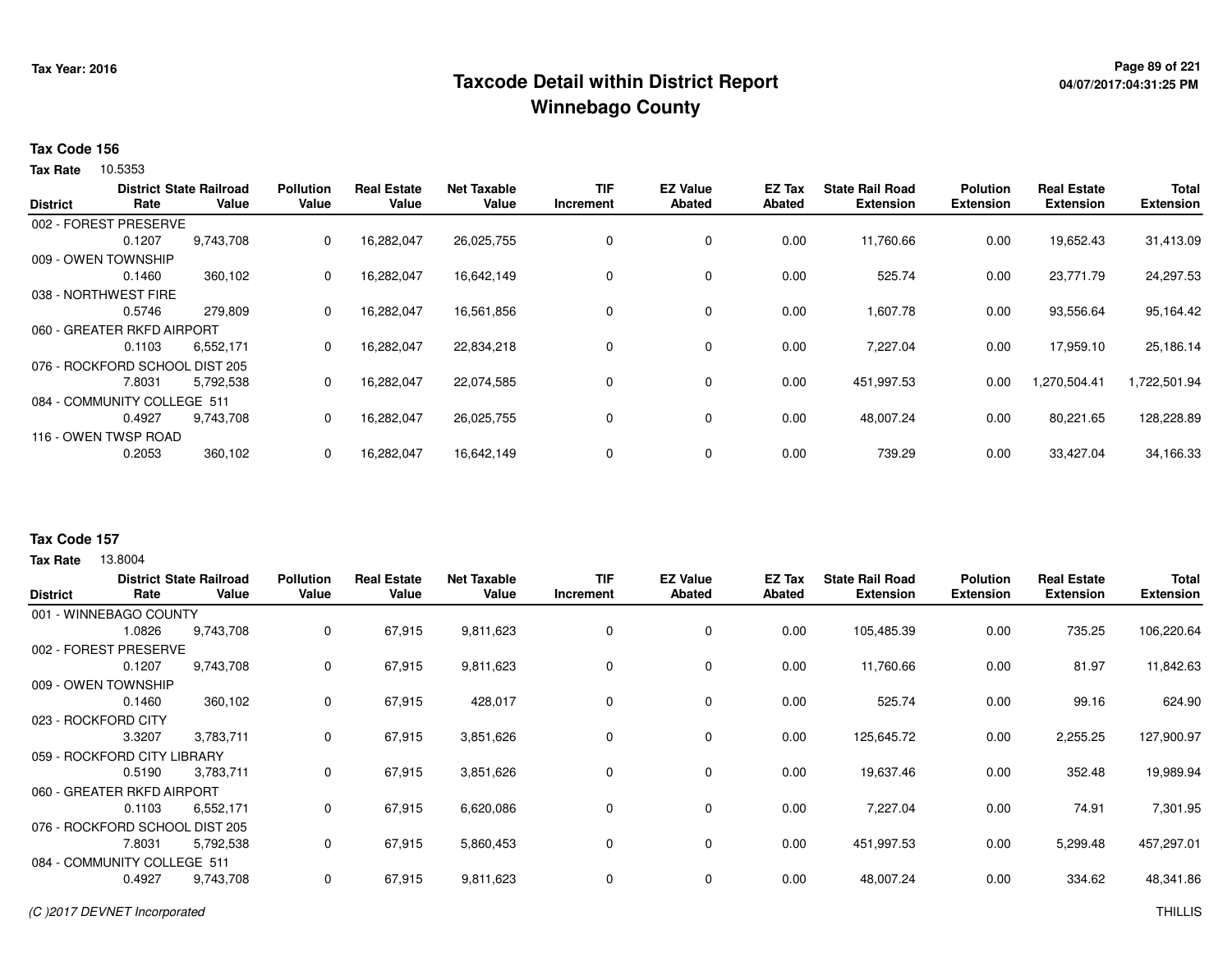## **Page 90 of 221 Taxcode Detail within District ReportWinnebago County**

**Tax Code 157**

13.8004 **Tax Rate**

|                 | <b>District State Railroad</b> |         | <b>Pollution</b> | <b>Real Estate</b> | Net Taxable | <b>TIF</b> | <b>EZ Value</b> | <b>EZ Tax</b> | <b>State Rail Road</b> | <b>Polution</b>  | <b>Real Estate</b> | <b>Total</b> |
|-----------------|--------------------------------|---------|------------------|--------------------|-------------|------------|-----------------|---------------|------------------------|------------------|--------------------|--------------|
| <b>District</b> | Rate                           | Value   | Value            | Value              | Value       | 'ncrement  | <b>Abated</b>   | <b>Abated</b> | Extension              | <b>Extension</b> | <b>Extension</b>   | Extension    |
| $116 - C$       | OWEN TWSP ROAD                 |         |                  |                    |             |            |                 |               |                        |                  |                    |              |
|                 | 0.2053                         | 360,102 |                  | 67.915             | 428,017     |            |                 | 0.00          | 739.29                 | 0.00             | 139.43             | 878.72       |

#### **Tax Code 158**

**Tax Rate** 12.3466

| <b>District</b> | Rate                         | <b>District State Railroad</b><br>Value | <b>Pollution</b><br>Value | <b>Real Estate</b><br>Value | <b>Net Taxable</b><br>Value | <b>TIF</b><br><b>Increment</b> | <b>EZ Value</b><br>Abated | EZ Tax<br>Abated | <b>State Rail Road</b><br><b>Extension</b> | <b>Polution</b><br><b>Extension</b> | <b>Real Estate</b><br><b>Extension</b> | <b>Total</b><br><b>Extension</b> |
|-----------------|------------------------------|-----------------------------------------|---------------------------|-----------------------------|-----------------------------|--------------------------------|---------------------------|------------------|--------------------------------------------|-------------------------------------|----------------------------------------|----------------------------------|
|                 | 001 - WINNEBAGO COUNTY       |                                         |                           |                             |                             |                                |                           |                  |                                            |                                     |                                        |                                  |
|                 | 1.0826                       | 9,743,708                               | $\mathbf 0$               | 5,764,543                   | 15,508,251                  | 0                              | 0                         | 0.00             | 105,485.39                                 | 0.00                                | 62,406.94                              | 167,892.33                       |
|                 | 002 - FOREST PRESERVE        |                                         |                           |                             |                             |                                |                           |                  |                                            |                                     |                                        |                                  |
|                 | 0.1207                       | 9,743,708                               | $\mathbf{0}$              | 5,764,543                   | 15,508,251                  | 0                              | 0                         | 0.00             | 11,760.66                                  | 0.00                                | 6,957.80                               | 18,718.46                        |
|                 | 006 - HARLEM TOWNSHIP        |                                         |                           |                             |                             |                                |                           |                  |                                            |                                     |                                        |                                  |
|                 | 0.1116                       | $\Omega$                                | $\mathbf{0}$              | 5,764,543                   | 5,764,543                   | 0                              | 0                         | 0.00             | 0.00                                       | 0.00                                | 6,433.23                               | 6,433.23                         |
|                 | 020 - MACHESNEY PARK VILLAGE |                                         |                           |                             |                             |                                |                           |                  |                                            |                                     |                                        |                                  |
|                 | 0.0000                       | 0                                       | $\mathbf{0}$              | 5,764,543                   | 5,764,543                   | 0                              | 0                         | 0.00             | 0.00                                       | 0.00                                | 0.00                                   | 0.00                             |
|                 | 037 - NORTH PARK FIRE        |                                         |                           |                             |                             |                                |                           |                  |                                            |                                     |                                        |                                  |
|                 | 0.4541                       | 431,574                                 | 0                         | 5,764,543                   | 6,196,117                   | 0                              | 0                         | 0.00             | 1,959.78                                   | 0.00                                | 26,176.79                              | 28,136.57                        |
|                 | 046 - ROCKFORD PARK DISTRICT |                                         |                           |                             |                             |                                |                           |                  |                                            |                                     |                                        |                                  |
|                 | 1.1544                       | 4,783,591                               | 0                         | 5,764,543                   | 10,548,134                  | 0                              | 0                         | 0.00             | 55,221.77                                  | 0.00                                | 66,545.88                              | 121,767.65                       |
|                 | 051 - ROCK RIVER WATER REC   |                                         |                           |                             |                             |                                |                           |                  |                                            |                                     |                                        |                                  |
|                 | 0.2082                       | 5,101,328                               | $\mathbf{0}$              | 5,764,543                   | 10,865,871                  | 0                              | 0                         | 0.00             | 10,620.96                                  | 0.00                                | 12,001.78                              | 22,622.74                        |
|                 | 055 - NORTH SUBURBAN LIBRARY |                                         |                           |                             |                             |                                |                           |                  |                                            |                                     |                                        |                                  |
|                 | 0.3002                       | 826,221                                 | $\mathbf{0}$              | 5,764,543                   | 6,590,764                   | 0                              | $\mathbf 0$               | 0.00             | 2,480.31                                   | 0.00                                | 17,305.16                              | 19,785.47                        |
|                 | 060 - GREATER RKFD AIRPORT   |                                         |                           |                             |                             |                                |                           |                  |                                            |                                     |                                        |                                  |
|                 | 0.1103                       | 6,552,171                               | $\mathbf{0}$              | 5,764,543                   | 12,316,714                  | 0                              | 0                         | 0.00             | 7,227.04                                   | 0.00                                | 6,358.29                               | 13,585.33                        |
|                 | 070 - HARLEM SCHOOL DIST 122 |                                         |                           |                             |                             |                                |                           |                  |                                            |                                     |                                        |                                  |
|                 | 8.2648                       | 504,859                                 | 0                         | 5,764,543                   | 6,269,402                   | 0                              | 0                         | 0.00             | 41,725.59                                  | 0.00                                | 476,427.95                             | 518,153.54                       |
|                 | 084 - COMMUNITY COLLEGE 511  |                                         |                           |                             |                             |                                |                           |                  |                                            |                                     |                                        |                                  |
|                 | 0.4927                       | 9,743,708                               | 0                         | 5,764,543                   | 15,508,251                  | 0                              | 0                         | 0.00             | 48,007.24                                  | 0.00                                | 28,401.90                              | 76,409.14                        |
|                 | 113 - HARLEM TWSP ROAD       |                                         |                           |                             |                             |                                |                           |                  |                                            |                                     |                                        |                                  |
|                 | 0.0470                       | 0                                       | $\mathbf 0$               | 5,764,543                   | 5,764,543                   | 0                              | 0                         | 0.00             | 0.00                                       | 0.00                                | 2,709.34                               | 2,709.34                         |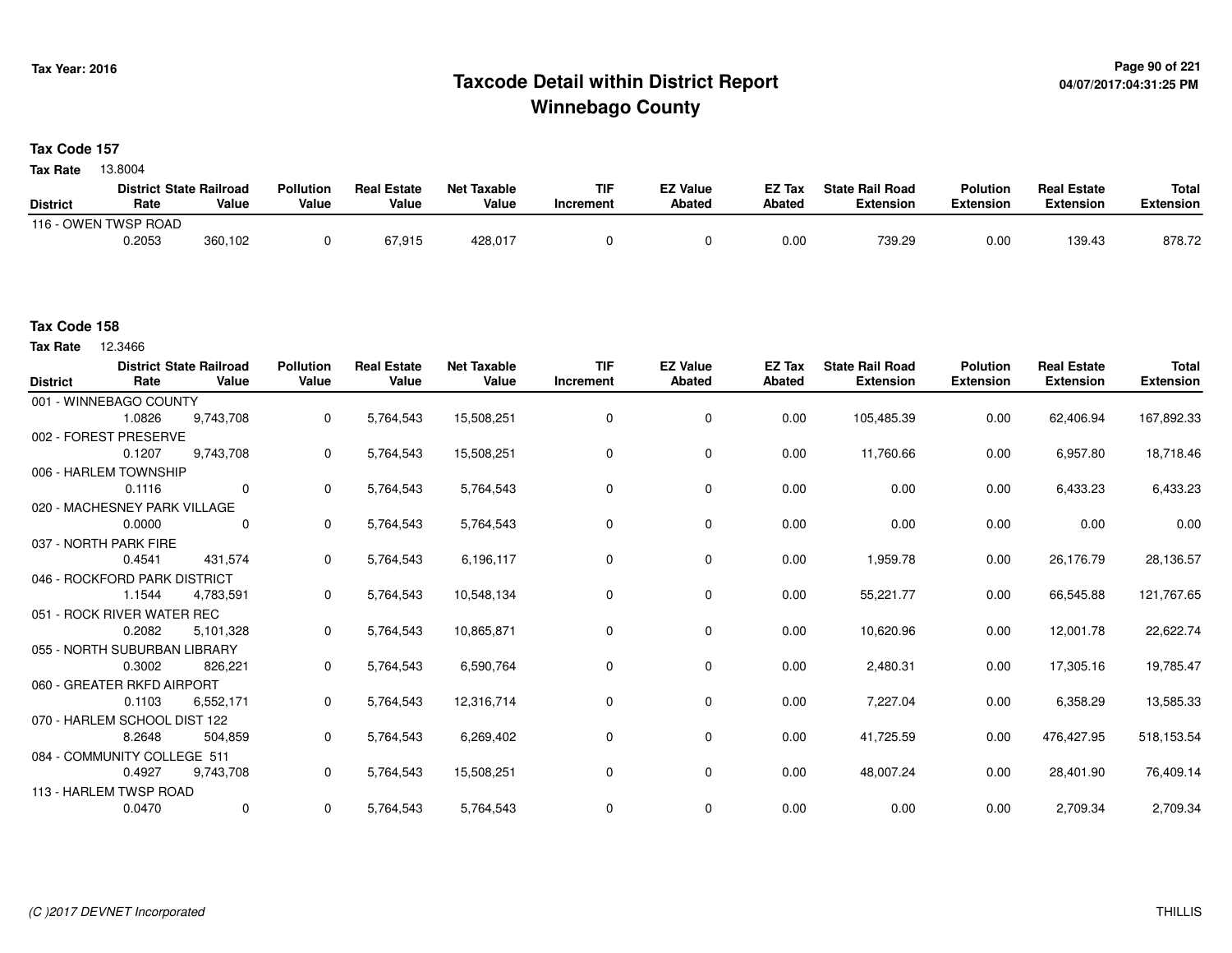## **Page 91 of 221 Taxcode Detail within District ReportWinnebago County**

# **04/07/2017:04:31:25 PM**

#### **Tax Code 159**

**Tax Rate** 11.6767

| <b>District</b> | Rate                           | <b>District State Railroad</b><br>Value | <b>Pollution</b><br>Value | <b>Real Estate</b><br>Value | <b>Net Taxable</b><br>Value | <b>TIF</b><br>Increment | <b>EZ Value</b><br><b>Abated</b> | EZ Tax<br><b>Abated</b> | <b>State Rail Road</b><br><b>Extension</b> | <b>Polution</b><br><b>Extension</b> | <b>Real Estate</b><br><b>Extension</b> | <b>Total</b><br><b>Extension</b> |
|-----------------|--------------------------------|-----------------------------------------|---------------------------|-----------------------------|-----------------------------|-------------------------|----------------------------------|-------------------------|--------------------------------------------|-------------------------------------|----------------------------------------|----------------------------------|
|                 | 001 - WINNEBAGO COUNTY         |                                         |                           |                             |                             |                         |                                  |                         |                                            |                                     |                                        |                                  |
|                 | 1.0826                         | 9,743,708                               | 0                         | 221,078                     | 9,964,786                   | $\Omega$                | $\mathbf 0$                      | 0.00                    | 105,485.39                                 | 0.00                                | 2,393.39                               | 107,878.78                       |
|                 | 002 - FOREST PRESERVE          |                                         |                           |                             |                             |                         |                                  |                         |                                            |                                     |                                        |                                  |
|                 | 0.1207                         | 9,743,708                               | 0                         | 221,078                     | 9,964,786                   | 0                       | 0                                | 0.00                    | 11,760.66                                  | 0.00                                | 266.84                                 | 12,027.50                        |
|                 | 006 - HARLEM TOWNSHIP          |                                         |                           |                             |                             |                         |                                  |                         |                                            |                                     |                                        |                                  |
|                 | 0.1116                         | 0                                       | 0                         | 221,078                     | 221,078                     | 0                       | 0                                | 0.00                    | 0.00                                       | 0.00                                | 246.72                                 | 246.72                           |
|                 | 037 - NORTH PARK FIRE          |                                         |                           |                             |                             |                         |                                  |                         |                                            |                                     |                                        |                                  |
|                 | 0.4541                         | 431,574                                 | 0                         | 221,078                     | 652,652                     | 0                       | $\mathbf 0$                      | 0.00                    | 1,959.78                                   | 0.00                                | 1,003.92                               | 2,963.70                         |
|                 | 046 - ROCKFORD PARK DISTRICT   |                                         |                           |                             |                             |                         |                                  |                         |                                            |                                     |                                        |                                  |
|                 | 1.1544                         | 4,783,591                               | 0                         | 221,078                     | 5,004,669                   | 0                       | 0                                | 0.00                    | 55,221.77                                  | 0.00                                | 2,552.12                               | 57,773.89                        |
|                 | 055 - NORTH SUBURBAN LIBRARY   |                                         |                           |                             |                             |                         |                                  |                         |                                            |                                     |                                        |                                  |
|                 | 0.3002                         | 826,221                                 | 0                         | 221,078                     | 1,047,299                   | 0                       | 0                                | 0.00                    | 2,480.31                                   | 0.00                                | 663.68                                 | 3,143.99                         |
|                 | 060 - GREATER RKFD AIRPORT     |                                         |                           |                             |                             |                         |                                  |                         |                                            |                                     |                                        |                                  |
|                 | 0.1103                         | 6,552,171                               | 0                         | 221,078                     | 6,773,249                   | 0                       | 0                                | 0.00                    | 7,227.04                                   | 0.00                                | 243.85                                 | 7,470.89                         |
|                 | 076 - ROCKFORD SCHOOL DIST 205 |                                         |                           |                             |                             |                         |                                  |                         |                                            |                                     |                                        |                                  |
|                 | 7.8031                         | 5,792,538                               | 0                         | 221,078                     | 6,013,616                   | 0                       | 0                                | 0.00                    | 451,997.53                                 | 0.00                                | 17,250.94                              | 469,248.47                       |
|                 | 084 - COMMUNITY COLLEGE 511    |                                         |                           |                             |                             |                         |                                  |                         |                                            |                                     |                                        |                                  |
|                 | 0.4927                         | 9,743,708                               | 0                         | 221,078                     | 9,964,786                   | 0                       | $\mathbf 0$                      | 0.00                    | 48,007.24                                  | 0.00                                | 1,089.25                               | 49,096.49                        |
|                 | 113 - HARLEM TWSP ROAD         |                                         |                           |                             |                             |                         |                                  |                         |                                            |                                     |                                        |                                  |
|                 | 0.0470                         | 0                                       | 0                         | 221,078                     | 221,078                     | 0                       | 0                                | 0.00                    | 0.00                                       | 0.00                                | 103.91                                 | 103.91                           |

### **Tax Code 160**

| Rate   | Value                 | <b>Pollution</b><br>Value                                                                                                                | <b>Real Estate</b><br>Value | <b>Net Taxable</b><br>Value | <b>TIF</b><br>Increment | <b>EZ Value</b><br><b>Abated</b> | <b>EZ Tax</b><br>Abated | <b>State Rail Road</b><br><b>Extension</b> | <b>Polution</b><br><b>Extension</b> | <b>Real Estate</b><br><b>Extension</b> | <b>Total</b><br><b>Extension</b> |
|--------|-----------------------|------------------------------------------------------------------------------------------------------------------------------------------|-----------------------------|-----------------------------|-------------------------|----------------------------------|-------------------------|--------------------------------------------|-------------------------------------|----------------------------------------|----------------------------------|
|        |                       |                                                                                                                                          |                             |                             |                         |                                  |                         |                                            |                                     |                                        |                                  |
| 1.0826 | 9,743,708             |                                                                                                                                          | 569,311                     | 10,313,019                  | 0                       | 0                                | 0.00                    | 105,485.39                                 | 0.00                                | 6,163.36                               | 111,648.75                       |
|        |                       |                                                                                                                                          |                             |                             |                         |                                  |                         |                                            |                                     |                                        |                                  |
| 0.1207 | 9,743,708             |                                                                                                                                          | 569,311                     | 10,313,019                  | 0                       | 0                                | 0.00                    | 11,760.66                                  | 0.00                                | 687.16                                 | 12,447.82                        |
|        |                       |                                                                                                                                          |                             |                             |                         |                                  |                         |                                            |                                     |                                        |                                  |
| 0.1116 | 0                     | 0                                                                                                                                        | 569,311                     | 569,311                     | 0                       | $\Omega$                         | 0.00                    | 0.00                                       | 0.00                                | 635.35                                 | 635.35                           |
|        |                       |                                                                                                                                          |                             |                             |                         |                                  |                         |                                            |                                     |                                        |                                  |
| 0.4541 | 431.574               | 0                                                                                                                                        | 569,311                     | 1,000,885                   | 0                       | 0                                | 0.00                    | 1,959.78                                   | 0.00                                | 2,585.24                               | 4,545.02                         |
|        |                       |                                                                                                                                          |                             |                             |                         |                                  |                         |                                            |                                     |                                        |                                  |
| 0.2082 | 5,101,328             |                                                                                                                                          | 569,311                     | 5,670,639                   | $\Omega$                | 0                                | 0.00                    | 10,620.96                                  | 0.00                                | 1,185.31                               | 11,806.27                        |
|        | 037 - NORTH PARK FIRE | <b>District State Railroad</b><br>001 - WINNEBAGO COUNTY<br>002 - FOREST PRESERVE<br>006 - HARLEM TOWNSHIP<br>051 - ROCK RIVER WATER REC |                             |                             |                         |                                  |                         |                                            |                                     |                                        |                                  |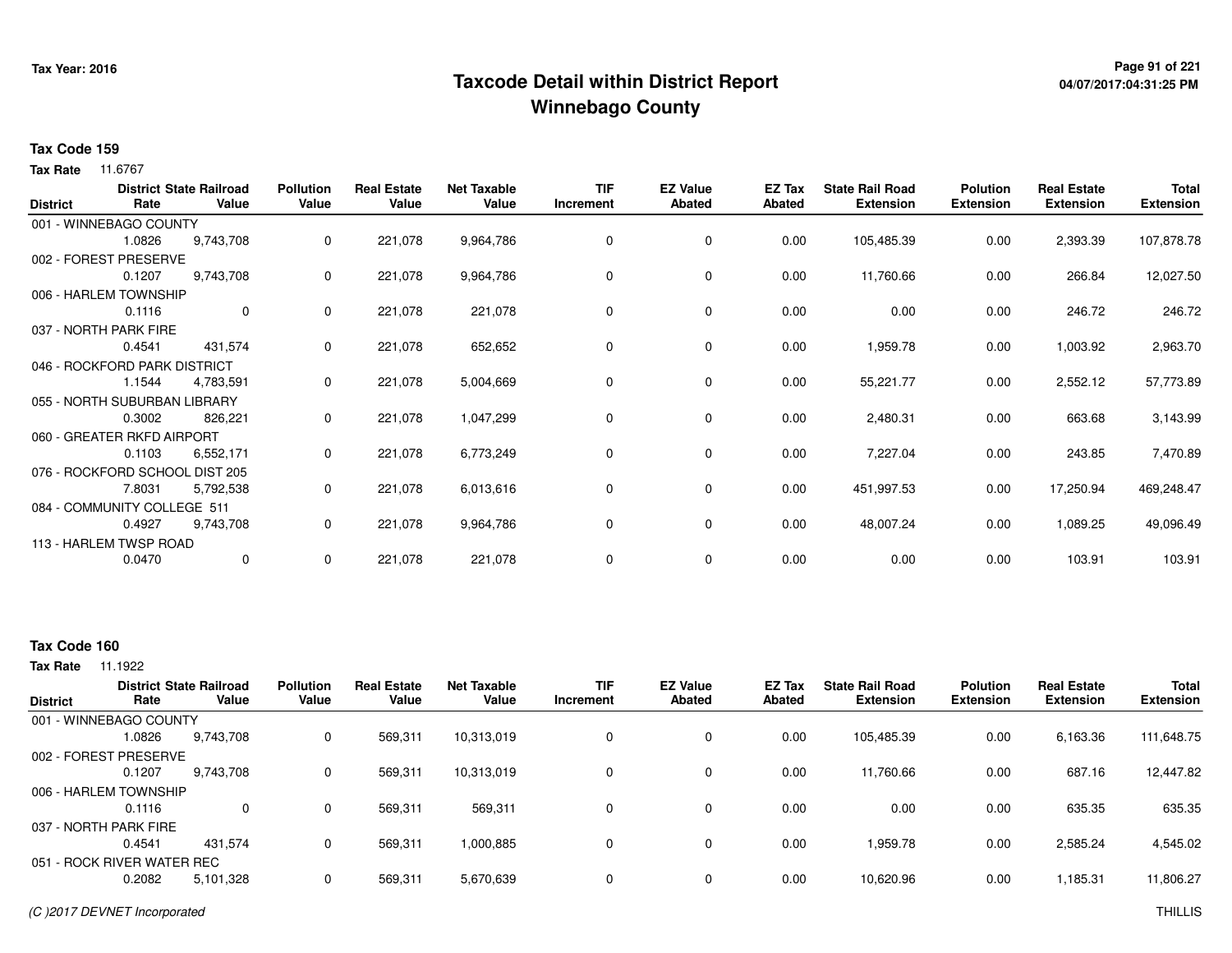## **Page 92 of 221 Taxcode Detail within District ReportWinnebago County**

### **Tax Code 160**

**Tax Rate** 11.1922

|                 |                              | <b>District State Railroad</b> | <b>Pollution</b> | <b>Real Estate</b> | <b>Net Taxable</b> | <b>TIF</b> | <b>EZ Value</b> | EZ Tax | <b>State Rail Road</b> | <b>Polution</b>  | <b>Real Estate</b> | <b>Total</b>     |
|-----------------|------------------------------|--------------------------------|------------------|--------------------|--------------------|------------|-----------------|--------|------------------------|------------------|--------------------|------------------|
| <b>District</b> | Rate                         | Value                          | Value            | Value              | Value              | Increment  | <b>Abated</b>   | Abated | <b>Extension</b>       | <b>Extension</b> | <b>Extension</b>   | <b>Extension</b> |
|                 | 055 - NORTH SUBURBAN LIBRARY |                                |                  |                    |                    |            |                 |        |                        |                  |                    |                  |
|                 | 0.3002                       | 826.221                        | 0                | 569,311            | 1,395,532          |            | $\mathbf 0$     | 0.00   | 2,480.31               | 0.00             | ,709.07            | 4,189.38         |
|                 | 060 - GREATER RKFD AIRPORT   |                                |                  |                    |                    |            |                 |        |                        |                  |                    |                  |
|                 | 0.1103                       | 6,552,171                      | 0                | 569,311            | 7,121,482          |            | $\mathbf 0$     | 0.00   | 7,227.04               | 0.00             | 627.95             | 7,854.99         |
|                 | 070 - HARLEM SCHOOL DIST 122 |                                |                  |                    |                    |            |                 |        |                        |                  |                    |                  |
|                 | 8.2648                       | 504.859                        | 0                | 569,311            | 1,074,170          |            | $\mathbf 0$     | 0.00   | 41,725.59              | 0.00             | 47,052.42          | 88,778.01        |
|                 | 084 - COMMUNITY COLLEGE 511  |                                |                  |                    |                    |            |                 |        |                        |                  |                    |                  |
|                 | 0.4927                       | 9.743.708                      | 0                | 569,311            | 10,313,019         |            | $\mathbf 0$     | 0.00   | 48,007.24              | 0.00             | 2,805.00           | 50,812.24        |
|                 | 113 - HARLEM TWSP ROAD       |                                |                  |                    |                    |            |                 |        |                        |                  |                    |                  |
|                 | 0.0470                       | 0                              | 0                | 569,311            | 569,311            |            | $\mathbf 0$     | 0.00   | 0.00                   | 0.00             | 267.58             | 267.58           |
|                 |                              |                                |                  |                    |                    |            |                 |        |                        |                  |                    |                  |

### **Tax Code 161**

**Tax Rate** 9.1216

| <b>District</b> | Rate                          | <b>District State Railroad</b><br>Value | <b>Pollution</b><br>Value | <b>Real Estate</b><br>Value | Net Taxable<br>Value | <b>TIF</b><br>Increment | <b>EZ Value</b><br><b>Abated</b> | EZ Tax<br><b>Abated</b> | <b>State Rail Road</b><br><b>Extension</b> | <b>Polution</b><br><b>Extension</b> | <b>Real Estate</b><br><b>Extension</b> | <b>Total</b><br><b>Extension</b> |
|-----------------|-------------------------------|-----------------------------------------|---------------------------|-----------------------------|----------------------|-------------------------|----------------------------------|-------------------------|--------------------------------------------|-------------------------------------|----------------------------------------|----------------------------------|
|                 | 001 - WINNEBAGO COUNTY        |                                         |                           |                             |                      |                         |                                  |                         |                                            |                                     |                                        |                                  |
|                 | 1.0826                        | 9,743,708                               | 0                         | 96,655                      | 9,840,363            | 0                       | 0                                | 0.00                    | 105,485.39                                 | 0.00                                | 1,046.39                               | 106,531.78                       |
|                 | 002 - FOREST PRESERVE         |                                         |                           |                             |                      |                         |                                  |                         |                                            |                                     |                                        |                                  |
|                 | 0.1207                        | 9,743,708                               | 0                         | 96,655                      | 9,840,363            | 0                       | 0                                | 0.00                    | 11,760.66                                  | 0.00                                | 116.66                                 | 11,877.32                        |
|                 | 009 - OWEN TOWNSHIP           |                                         |                           |                             |                      |                         |                                  |                         |                                            |                                     |                                        |                                  |
|                 | 0.1460                        | 360,102                                 | 0                         | 96,655                      | 456,757              | 0                       | 0                                | 0.00                    | 525.74                                     | 0.00                                | 141.12                                 | 666.86                           |
|                 | 038 - NORTHWEST FIRE          |                                         |                           |                             |                      |                         |                                  |                         |                                            |                                     |                                        |                                  |
|                 | 0.5746                        | 279,809                                 | 0                         | 96,655                      | 376,464              | 0                       | 0                                | 0.00                    | 1,607.78                                   | 0.00                                | 555.38                                 | 2,163.16                         |
|                 | 060 - GREATER RKFD AIRPORT    |                                         |                           |                             |                      |                         |                                  |                         |                                            |                                     |                                        |                                  |
|                 | 0.1103                        | 6,552,171                               | 0                         | 96,655                      | 6,648,826            | 0                       | 0                                | 0.00                    | 7,227.04                                   | 0.00                                | 106.61                                 | 7,333.65                         |
|                 | 074 - ROCKTON SCHOOL DIST 140 |                                         |                           |                             |                      |                         |                                  |                         |                                            |                                     |                                        |                                  |
|                 | 3.8383                        | 388,083                                 | 0                         | 96,655                      | 484,738              | 0                       | 0                                | 0.00                    | 14,895.79                                  | 0.00                                | 3,709.92                               | 18,605.71                        |
|                 | 077 - HONONEGAH HIGH SD #207  |                                         |                           |                             |                      |                         |                                  |                         |                                            |                                     |                                        |                                  |
|                 | 2.5511                        | 473,437                                 | 0                         | 96,655                      | 570,092              | 0                       | 0                                | 0.00                    | 12,077.86                                  | 0.00                                | 2,465.77                               | 14,543.63                        |
|                 | 084 - COMMUNITY COLLEGE 511   |                                         |                           |                             |                      |                         |                                  |                         |                                            |                                     |                                        |                                  |
|                 | 0.4927                        | 9,743,708                               | 0                         | 96,655                      | 9,840,363            | 0                       | 0                                | 0.00                    | 48,007.24                                  | 0.00                                | 476.22                                 | 48,483.46                        |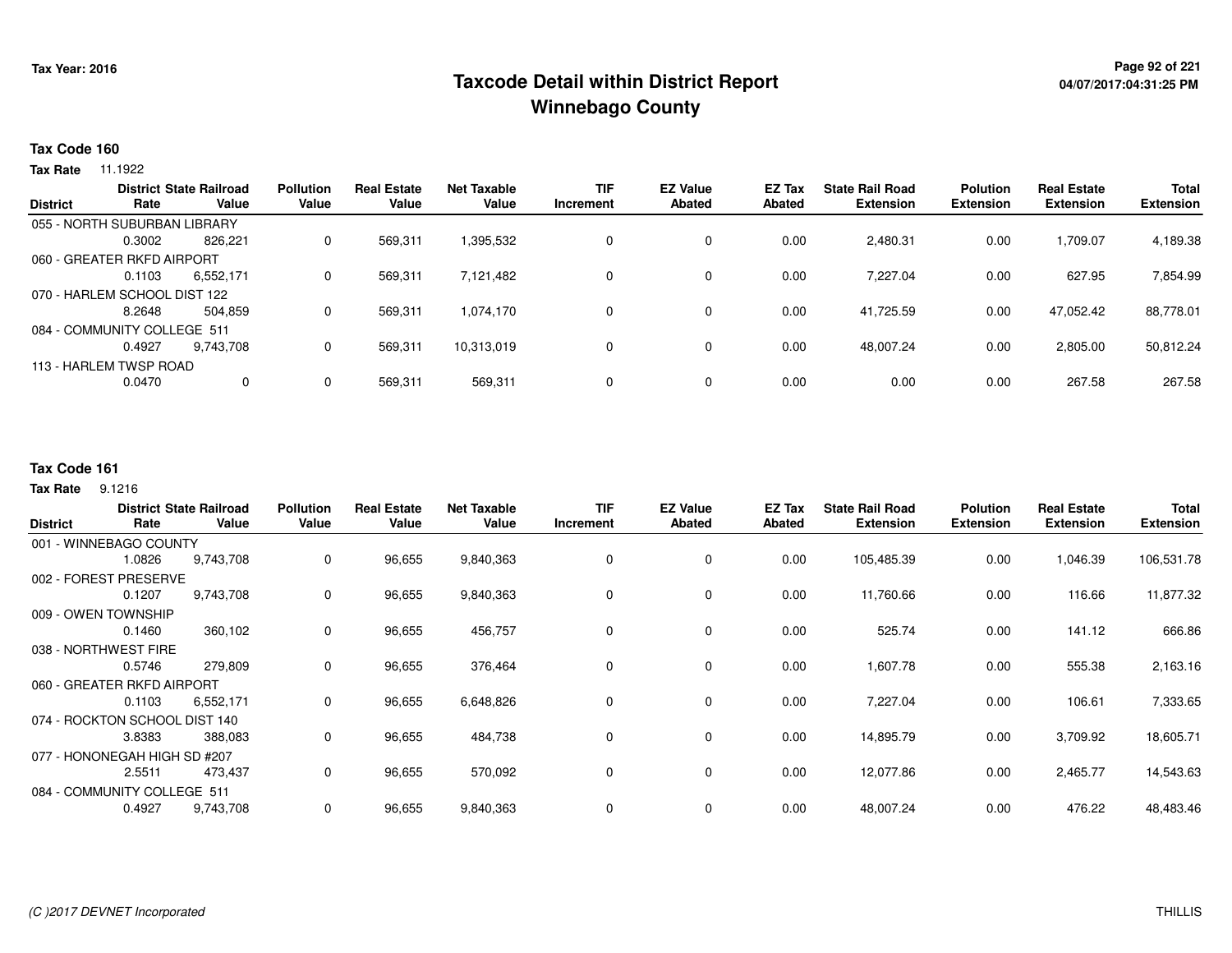## **Page 93 of 221 Taxcode Detail within District ReportWinnebago County**

#### **Tax Code 161**

**Tax Rate** 9.1216

|                 | <b>District State Railroad</b> |         | <b>Pollution</b> | <b>Real Estate</b> | Net Taxable | <b>TIF</b> | <b>EZ Value</b> | <b>EZ Tax</b> | <b>State Rail Road</b> | <b>Polution</b>  | <b>Real Estate</b> | <b>Total</b> |
|-----------------|--------------------------------|---------|------------------|--------------------|-------------|------------|-----------------|---------------|------------------------|------------------|--------------------|--------------|
| <b>District</b> | Rate                           | Value   | Value            | Value              | Value       | 'ncrement  | <b>Abated</b>   | <b>Abated</b> | Extension              | <b>Extension</b> | <b>Extension</b>   | Extension    |
| $116 - C$       | OWEN TWSP ROAD                 |         |                  |                    |             |            |                 |               |                        |                  |                    |              |
|                 | 0.2053                         | 360,102 |                  | 96,655             | 456,757     |            |                 | 0.00          | 739.29                 | 0.00             | 198.43             | 937.72       |

#### **Tax Code 162**

**Tax Rate** 10.3319

| <b>District</b>     | Rate                         | <b>District State Railroad</b><br>Value | <b>Pollution</b><br>Value | <b>Real Estate</b><br>Value | <b>Net Taxable</b><br>Value | <b>TIF</b><br>Increment | <b>EZ Value</b><br><b>Abated</b> | EZ Tax<br><b>Abated</b> | <b>State Rail Road</b><br><b>Extension</b> | <b>Polution</b><br><b>Extension</b> | <b>Real Estate</b><br><b>Extension</b> | <b>Total</b><br><b>Extension</b> |
|---------------------|------------------------------|-----------------------------------------|---------------------------|-----------------------------|-----------------------------|-------------------------|----------------------------------|-------------------------|--------------------------------------------|-------------------------------------|----------------------------------------|----------------------------------|
|                     | 001 - WINNEBAGO COUNTY       |                                         |                           |                             |                             |                         |                                  |                         |                                            |                                     |                                        |                                  |
|                     | 1.0826                       | 9,743,708                               | 0                         | 467,453                     | 10,211,161                  | 0                       | $\mathbf 0$                      | 0.00                    | 105,485.39                                 | 0.00                                | 5,060.65                               | 110,546.04                       |
|                     | 002 - FOREST PRESERVE        |                                         |                           |                             |                             |                         |                                  |                         |                                            |                                     |                                        |                                  |
|                     | 0.1207                       | 9,743,708                               | 0                         | 467,453                     | 10,211,161                  | 0                       | 0                                | 0.00                    | 11,760.66                                  | 0.00                                | 564.22                                 | 12,324.88                        |
| 009 - OWEN TOWNSHIP |                              |                                         |                           |                             |                             |                         |                                  |                         |                                            |                                     |                                        |                                  |
|                     | 0.1460                       | 360,102                                 | 0                         | 467,453                     | 827,555                     | 0                       | 0                                | 0.00                    | 525.74                                     | 0.00                                | 682.48                                 | 1,208.22                         |
|                     | 038 - NORTHWEST FIRE         |                                         |                           |                             |                             |                         |                                  |                         |                                            |                                     |                                        |                                  |
|                     | 0.5746                       | 279,809                                 | 0                         | 467,453                     | 747,262                     | $\mathbf 0$             | $\mathbf 0$                      | 0.00                    | 1,607.78                                   | 0.00                                | 2,685.98                               | 4,293.76                         |
|                     | 058 - WINNEBAGO LIBRARY      |                                         |                           |                             |                             |                         |                                  |                         |                                            |                                     |                                        |                                  |
|                     | 0.2177                       | 0                                       | 0                         | 467,453                     | 467,453                     | 0                       | 0                                | 0.00                    | 0.00                                       | 0.00                                | 1,017.65                               | 1,017.65                         |
|                     | 060 - GREATER RKFD AIRPORT   |                                         |                           |                             |                             |                         |                                  |                         |                                            |                                     |                                        |                                  |
|                     | 0.1103                       | 6,552,171                               | 0                         | 467,453                     | 7,019,624                   | 0                       | 0                                | 0.00                    | 7,227.04                                   | 0.00                                | 515.60                                 | 7,742.64                         |
|                     | 082 - WINNEBAGO UNIT SD #323 |                                         |                           |                             |                             |                         |                                  |                         |                                            |                                     |                                        |                                  |
|                     | 7.3820                       | 1,880,267                               | 0                         | 467,453                     | 2,347,720                   | 0                       | 0                                | 0.00                    | 138,801.31                                 | 0.00                                | 34,507.38                              | 173,308.69                       |
|                     | 084 - COMMUNITY COLLEGE 511  |                                         |                           |                             |                             |                         |                                  |                         |                                            |                                     |                                        |                                  |
|                     | 0.4927                       | 9,743,708                               | 0                         | 467,453                     | 10,211,161                  | 0                       | 0                                | 0.00                    | 48,007.24                                  | 0.00                                | 2,303.14                               | 50,310.38                        |
|                     | 116 - OWEN TWSP ROAD         |                                         |                           |                             |                             |                         |                                  |                         |                                            |                                     |                                        |                                  |
|                     | 0.2053                       | 360,102                                 | $\mathbf 0$               | 467,453                     | 827,555                     | 0                       | $\mathbf 0$                      | 0.00                    | 739.29                                     | 0.00                                | 959.68                                 | 1,698.97                         |

#### **Tax Code 163**

| <b>District</b>        | Rate  | <b>District State Railroad</b><br>Value | <b>Pollution</b><br>Value | <b>Real Estate</b><br>Value | Net Taxable<br>Value | <b>TIF</b><br>Increment | <b>EZ Value</b><br>Abated | <b>EZ Tax</b><br>Abated | <b>State Rail Road</b><br><b>Extension</b> | <b>Polution</b><br><b>Extension</b> | <b>Real Estate</b><br><b>Extension</b> | Total<br>Extension |
|------------------------|-------|-----------------------------------------|---------------------------|-----------------------------|----------------------|-------------------------|---------------------------|-------------------------|--------------------------------------------|-------------------------------------|----------------------------------------|--------------------|
| 001 - WINNEBAGO COUNTY |       |                                         |                           |                             |                      |                         |                           |                         |                                            |                                     |                                        |                    |
|                        | .0826 | 9,743,708                               |                           | 1,673,108                   | 11,416,816           |                         |                           | 0.00                    | 105,485.39                                 | 0.00                                | 18,113.07                              | 123,598.46         |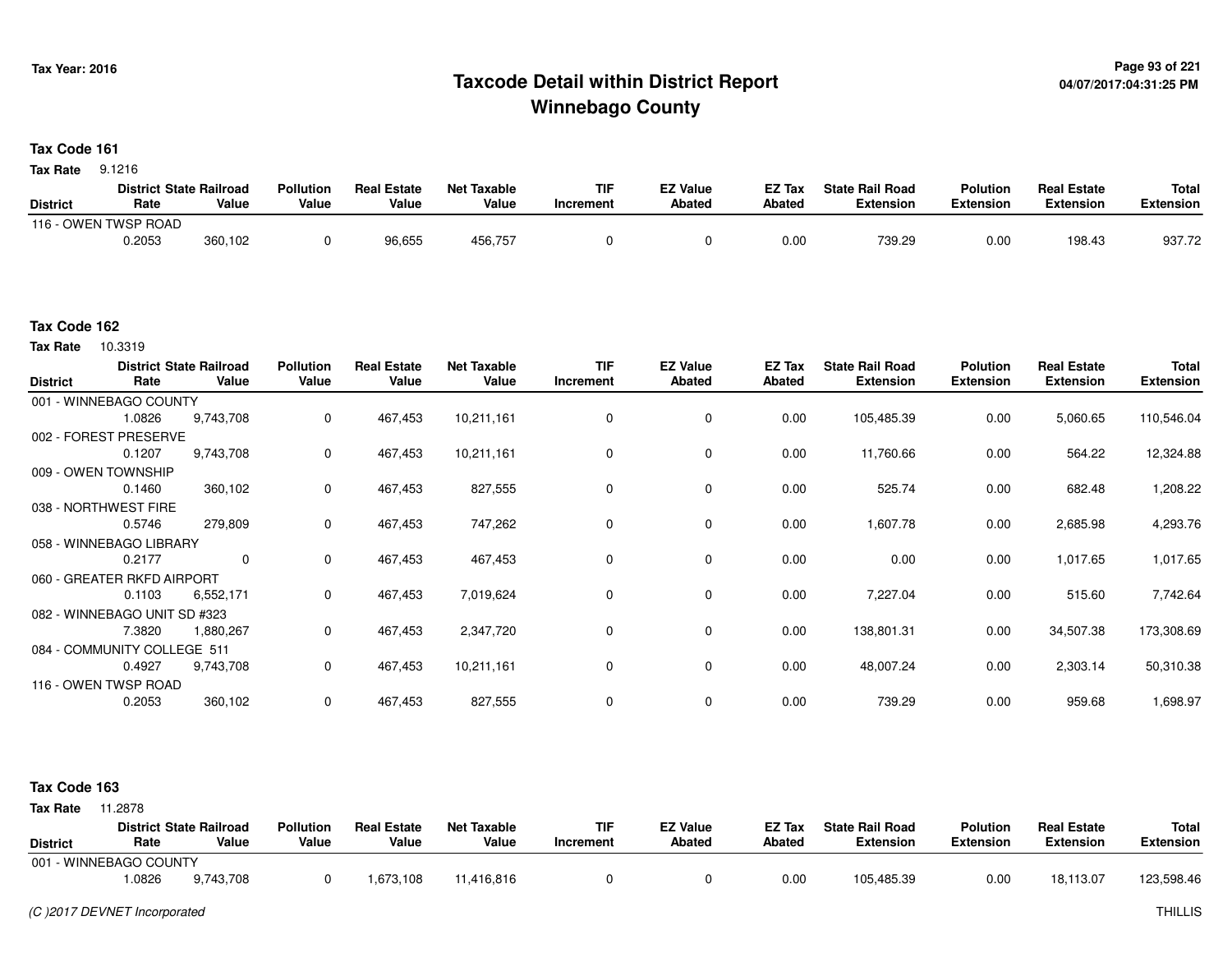## **Page 94 of 221 Taxcode Detail within District ReportWinnebago County**

# **04/07/2017:04:31:25 PM**

#### **Tax Code 163**

**Tax Rate** 11.2878

| <b>District</b>              | Rate   | <b>District State Railroad</b><br>Value | <b>Pollution</b><br>Value | <b>Real Estate</b><br>Value | <b>Net Taxable</b><br>Value | <b>TIF</b><br>Increment | <b>EZ Value</b><br>Abated | <b>EZ Tax</b><br><b>Abated</b> | <b>State Rail Road</b><br><b>Extension</b> | <b>Polution</b><br><b>Extension</b> | <b>Real Estate</b><br><b>Extension</b> | Total<br><b>Extension</b> |
|------------------------------|--------|-----------------------------------------|---------------------------|-----------------------------|-----------------------------|-------------------------|---------------------------|--------------------------------|--------------------------------------------|-------------------------------------|----------------------------------------|---------------------------|
| 002 - FOREST PRESERVE        |        |                                         |                           |                             |                             |                         |                           |                                |                                            |                                     |                                        |                           |
|                              | 0.1207 | 9,743,708                               | 0                         | 1,673,108                   | 11,416,816                  | 0                       | 0                         | 0.00                           | 11,760.66                                  | 0.00                                | 2,019.44                               | 13,780.10                 |
| 006 - HARLEM TOWNSHIP        |        |                                         |                           |                             |                             |                         |                           |                                |                                            |                                     |                                        |                           |
|                              | 0.1116 | $\mathbf 0$                             | 0                         | 1,673,108                   | 1,673,108                   | 0                       | 0                         | 0.00                           | 0.00                                       | 0.00                                | 1,867.19                               | 1,867.19                  |
| 035 - HARLEM-ROSCOE FIRE     |        |                                         |                           |                             |                             |                         |                           |                                |                                            |                                     |                                        |                           |
|                              | 0.7579 | 344,889                                 | 0                         | 1,673,108                   | 2,017,997                   | 0                       | 0                         | 0.00                           | 2,613.92                                   | 0.00                                | 12,680.49                              | 15,294.41                 |
| 055 - NORTH SUBURBAN LIBRARY |        |                                         |                           |                             |                             |                         |                           |                                |                                            |                                     |                                        |                           |
|                              | 0.3002 | 826.221                                 | 0                         | 1,673,108                   | 2,499,329                   | 0                       | 0                         | 0.00                           | 2,480.31                                   | 0.00                                | 5,022.67                               | 7,502.98                  |
| 060 - GREATER RKFD AIRPORT   |        |                                         |                           |                             |                             |                         |                           |                                |                                            |                                     |                                        |                           |
|                              | 0.1103 | 6,552,171                               | 0                         | 1,673,108                   | 8,225,279                   | 0                       | $\mathbf 0$               | 0.00                           | 7,227.04                                   | 0.00                                | 1,845.44                               | 9,072.48                  |
| 070 - HARLEM SCHOOL DIST 122 |        |                                         |                           |                             |                             |                         |                           |                                |                                            |                                     |                                        |                           |
|                              | 8.2648 | 504,859                                 | 0                         | 1,673,108                   | 2,177,967                   | 0                       | 0                         | 0.00                           | 41,725.59                                  | 0.00                                | 138,279.03                             | 180,004.62                |
| 084 - COMMUNITY COLLEGE 511  |        |                                         |                           |                             |                             |                         |                           |                                |                                            |                                     |                                        |                           |
|                              | 0.4927 | 9,743,708                               | 0                         | 1,673,108                   | 11,416,816                  | 0                       | 0                         | 0.00                           | 48,007.24                                  | 0.00                                | 8,243.40                               | 56,250.64                 |
| 113 - HARLEM TWSP ROAD       |        |                                         |                           |                             |                             |                         |                           |                                |                                            |                                     |                                        |                           |
|                              | 0.0470 | 0                                       | 0                         | 1,673,108                   | 1,673,108                   | 0                       | 0                         | 0.00                           | 0.00                                       | 0.00                                | 786.36                                 | 786.36                    |

#### **Tax Code 164**

| <b>District</b> | Rate                         | <b>District State Railroad</b><br>Value | <b>Pollution</b><br>Value | <b>Real Estate</b><br>Value | Net Taxable<br>Value | <b>TIF</b><br>Increment | <b>EZ Value</b><br><b>Abated</b> | EZ Tax<br>Abated | <b>State Rail Road</b><br><b>Extension</b> | <b>Polution</b><br><b>Extension</b> | <b>Real Estate</b><br><b>Extension</b> | <b>Total</b><br><b>Extension</b> |
|-----------------|------------------------------|-----------------------------------------|---------------------------|-----------------------------|----------------------|-------------------------|----------------------------------|------------------|--------------------------------------------|-------------------------------------|----------------------------------------|----------------------------------|
|                 | 001 - WINNEBAGO COUNTY       |                                         |                           |                             |                      |                         |                                  |                  |                                            |                                     |                                        |                                  |
|                 | 1.0826                       | 9,743,708                               | 0                         | 81,526                      | 9,825,234            | $\mathbf 0$             | 0                                | 0.00             | 105,485.39                                 | 0.00                                | 882.60                                 | 106,367.99                       |
|                 | 002 - FOREST PRESERVE        |                                         |                           |                             |                      |                         |                                  |                  |                                            |                                     |                                        |                                  |
|                 | 0.1207                       | 9,743,708                               | 0                         | 81,526                      | 9,825,234            | $\mathbf 0$             | 0                                | 0.00             | 11,760.66                                  | 0.00                                | 98.40                                  | 11,859.06                        |
|                 | 006 - HARLEM TOWNSHIP        |                                         |                           |                             |                      |                         |                                  |                  |                                            |                                     |                                        |                                  |
|                 | 0.1116                       | 0                                       | 0                         | 81,526                      | 81,526               | 0                       | 0                                | 0.00             | 0.00                                       | 0.00                                | 90.98                                  | 90.98                            |
|                 | 037 - NORTH PARK FIRE        |                                         |                           |                             |                      |                         |                                  |                  |                                            |                                     |                                        |                                  |
|                 | 0.4541                       | 431,574                                 | 0                         | 81,526                      | 513,100              | 0                       | 0                                | 0.00             | 1,959.78                                   | 0.00                                | 370.21                                 | 2,329.99                         |
|                 | 055 - NORTH SUBURBAN LIBRARY |                                         |                           |                             |                      |                         |                                  |                  |                                            |                                     |                                        |                                  |
|                 | 0.3002                       | 826,221                                 | 0                         | 81,526                      | 907,747              | 0                       | $\mathbf 0$                      | 0.00             | 2,480.31                                   | 0.00                                | 244.74                                 | 2,725.05                         |
|                 | 060 - GREATER RKFD AIRPORT   |                                         |                           |                             |                      |                         |                                  |                  |                                            |                                     |                                        |                                  |
|                 | 0.1103                       | 6,552,171                               | 0                         | 81,526                      | 6,633,697            | 0                       | $\mathbf 0$                      | 0.00             | 7,227.04                                   | 0.00                                | 89.92                                  | 7,316.96                         |
|                 | 070 - HARLEM SCHOOL DIST 122 |                                         |                           |                             |                      |                         |                                  |                  |                                            |                                     |                                        |                                  |
|                 | 8.2648                       | 504,859                                 | 0                         | 81,526                      | 586,385              | 0                       | 0                                | 0.00             | 41,725.59                                  | 0.00                                | 6,737.96                               | 48,463.55                        |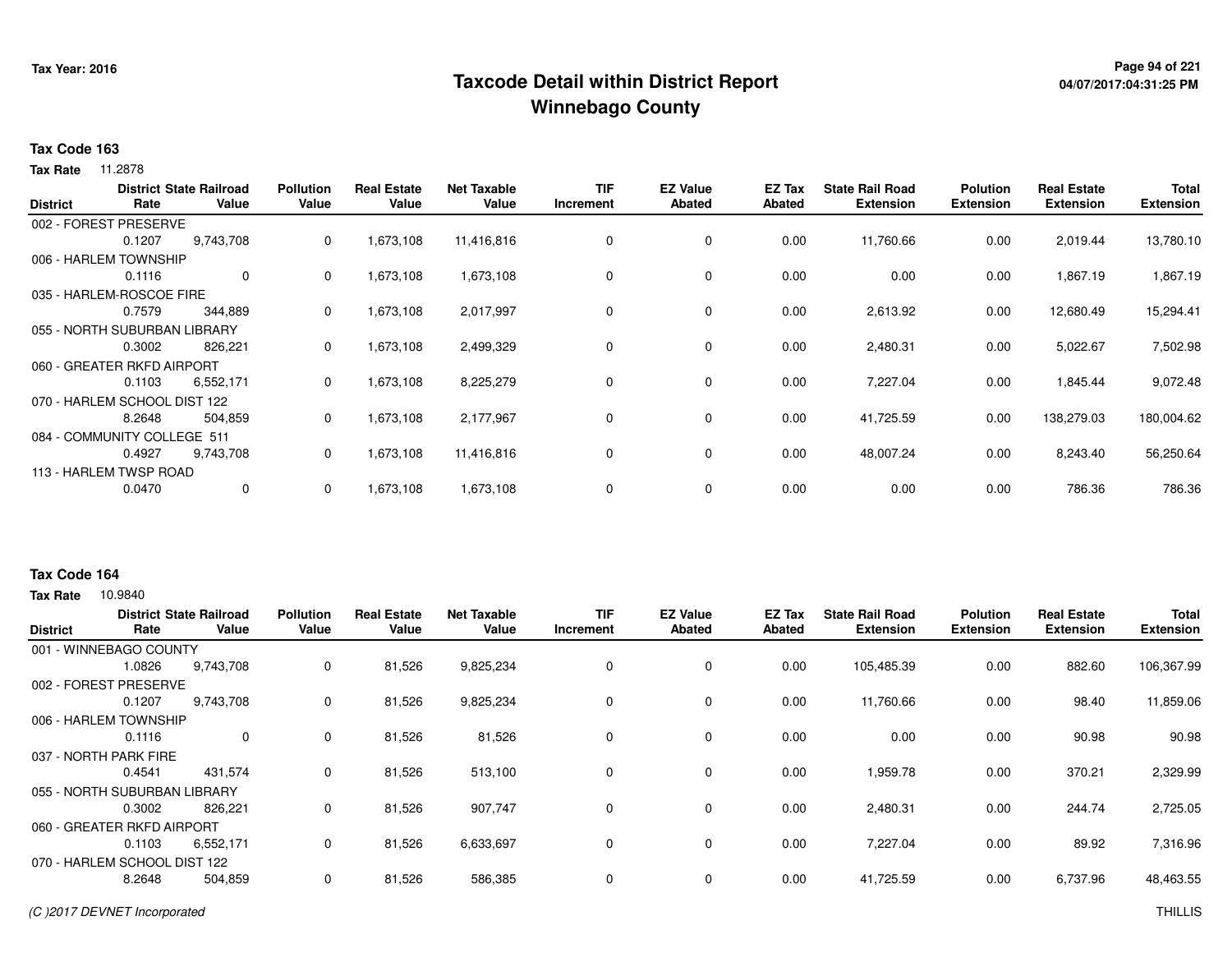## **Page 95 of 221 Taxcode Detail within District ReportWinnebago County**

#### **Tax Code 164**

10.9840 **Tax Rate**

|                             |        | <b>District State Railroad</b> | <b>Pollution</b> | <b>Real Estate</b> | Net Taxable | TIF       | <b>EZ Value</b> | <b>EZ Tax</b> | <b>State Rail Road</b> | <b>Polution</b>  | <b>Real Estate</b> | Total     |
|-----------------------------|--------|--------------------------------|------------------|--------------------|-------------|-----------|-----------------|---------------|------------------------|------------------|--------------------|-----------|
| <b>District</b>             | Rate   | Value                          | Value            | Value              | Value       | Increment | <b>Abated</b>   | <b>Abated</b> | <b>Extension</b>       | <b>Extension</b> | <b>Extension</b>   | Extension |
| 084 - COMMUNITY COLLEGE 511 |        |                                |                  |                    |             |           |                 |               |                        |                  |                    |           |
|                             | 0.4927 | 9.743.708                      |                  | 81,526             | 9,825,234   |           |                 | 0.00          | 48.007.24              | 0.00             | 401.68             | 48,408.92 |
| 113 - HARLEM TWSP ROAD      |        |                                |                  |                    |             |           |                 |               |                        |                  |                    |           |
|                             | 0.0470 |                                |                  | 81,526             | 81,526      |           |                 | 0.00          | 0.00                   | 0.00             | 38.32              | 38.32     |

### **Tax Code 165**

**Tax Rate** 9.3025

| <b>District</b>               | Rate   | <b>District State Railroad</b><br>Value | <b>Pollution</b><br>Value | <b>Real Estate</b><br>Value | <b>Net Taxable</b><br>Value | TIF<br>Increment | <b>EZ Value</b><br><b>Abated</b> | EZ Tax<br><b>Abated</b> | <b>State Rail Road</b><br><b>Extension</b> | <b>Polution</b><br><b>Extension</b> | <b>Real Estate</b><br><b>Extension</b> | Total<br><b>Extension</b> |
|-------------------------------|--------|-----------------------------------------|---------------------------|-----------------------------|-----------------------------|------------------|----------------------------------|-------------------------|--------------------------------------------|-------------------------------------|----------------------------------------|---------------------------|
| 001 - WINNEBAGO COUNTY        |        |                                         |                           |                             |                             |                  |                                  |                         |                                            |                                     |                                        |                           |
|                               | 1.0826 | 9,743,708                               | 0                         | 12,845,806                  | 22,589,514                  | 0                | 0                                | 0.00                    | 105,485.39                                 | 0.00                                | 139,068.70                             | 244,554.09                |
| 002 - FOREST PRESERVE         |        |                                         |                           |                             |                             |                  |                                  |                         |                                            |                                     |                                        |                           |
|                               | 0.1207 | 9,743,708                               | 0                         | 12,845,806                  | 22,589,514                  | 0                | 0                                | 0.00                    | 11,760.66                                  | 0.00                                | 15,504.89                              | 27,265.55                 |
| 009 - OWEN TOWNSHIP           |        |                                         |                           |                             |                             |                  |                                  |                         |                                            |                                     |                                        |                           |
|                               | 0.1460 | 360,102                                 | 0                         | 12,845,806                  | 13,205,908                  | 0                | 0                                | 0.00                    | 525.74                                     | 0.00                                | 18,754.88                              | 19,280.62                 |
| 041 - ROCKTON FIRE            |        |                                         |                           |                             |                             |                  |                                  |                         |                                            |                                     |                                        |                           |
|                               | 0.7555 | 417,280                                 | 0                         | 12,845,806                  | 13,263,086                  | $\Omega$         | $\mathbf 0$                      | 0.00                    | 3,152.54                                   | 0.00                                | 97,050.06                              | 100,202.60                |
| 060 - GREATER RKFD AIRPORT    |        |                                         |                           |                             |                             |                  |                                  |                         |                                            |                                     |                                        |                           |
|                               | 0.1103 | 6,552,171                               | 0                         | 12,845,806                  | 19,397,977                  |                  | 0                                | 0.00                    | 7,227.04                                   | 0.00                                | 14,168.92                              | 21,395.96                 |
| 074 - ROCKTON SCHOOL DIST 140 |        |                                         |                           |                             |                             |                  |                                  |                         |                                            |                                     |                                        |                           |
|                               | 3.8383 | 388,083                                 | 0                         | 12,845,806                  | 13,233,889                  | 0                | 0                                | 0.00                    | 14,895.79                                  | 0.00                                | 493,060.57                             | 507,956.36                |
| 077 - HONONEGAH HIGH SD #207  |        |                                         |                           |                             |                             |                  |                                  |                         |                                            |                                     |                                        |                           |
|                               | 2.5511 | 473,437                                 | 0                         | 12,845,806                  | 13,319,243                  | 0                | 0                                | 0.00                    | 12,077.86                                  | 0.00                                | 327,709.36                             | 339,787.22                |
| 084 - COMMUNITY COLLEGE 511   |        |                                         |                           |                             |                             |                  |                                  |                         |                                            |                                     |                                        |                           |
|                               | 0.4927 | 9,743,708                               | 0                         | 12,845,806                  | 22,589,514                  | 0                | 0                                | 0.00                    | 48,007.24                                  | 0.00                                | 63,291.29                              | 111,298.53                |
| 116 - OWEN TWSP ROAD          |        |                                         |                           |                             |                             |                  |                                  |                         |                                            |                                     |                                        |                           |
|                               | 0.2053 | 360,102                                 | 0                         | 12,845,806                  | 13,205,908                  |                  | 0                                | 0.00                    | 739.29                                     | 0.00                                | 26,372.44                              | 27,111.73                 |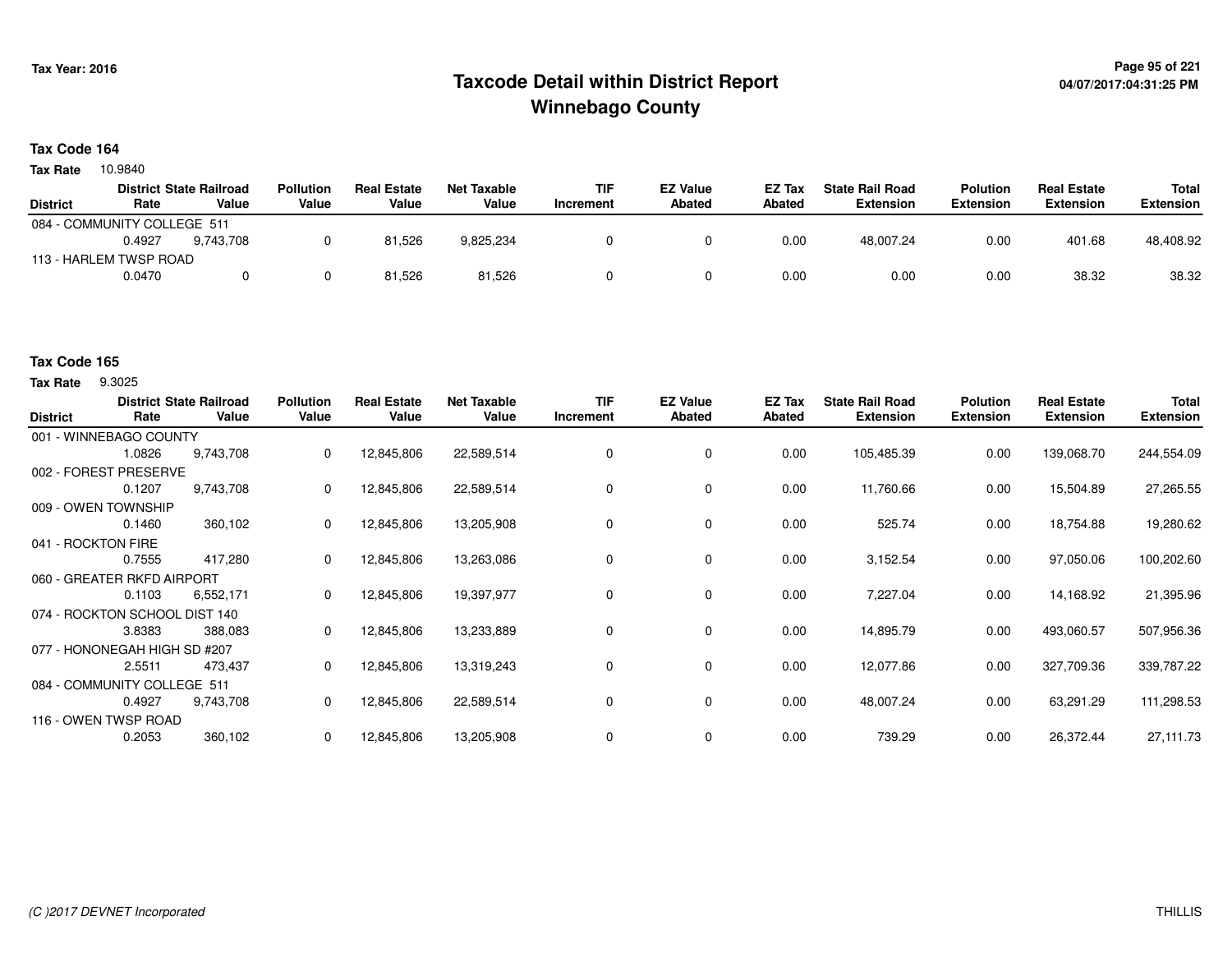## **Page 96 of 221 Taxcode Detail within District ReportWinnebago County**

# **04/07/2017:04:31:25 PM**

#### **Tax Code 167**

Tax Rate 10.4250

|                 |                                | <b>District State Railroad</b> | <b>Pollution</b> | Real<br>Estate | <b>Net Taxable</b> | <b>TIF</b> | <b>EZ Value</b> | <b>EZ Tax</b> | <b>State Rail Road</b> | <b>Polution</b>  | <b>Real Estate</b> | <b>Total</b>     |
|-----------------|--------------------------------|--------------------------------|------------------|----------------|--------------------|------------|-----------------|---------------|------------------------|------------------|--------------------|------------------|
| <b>District</b> | Rate                           | Value                          | Value            | Value          | Value              | Increment  | Abated          | Abated        | <b>Extension</b>       | <b>Extension</b> | <b>Extension</b>   | <b>Extension</b> |
|                 | 001 - WINNEBAGO COUNTY         |                                |                  |                |                    |            |                 |               |                        |                  |                    |                  |
|                 | 1.0826                         | 9,743,708                      | 0                | 4,882,724      | 14,626,432         | 0          | 0               | 0.00          | 105,485.39             | 0.00             | 52,860.37          | 158,345.76       |
|                 | 002 - FOREST PRESERVE          |                                |                  |                |                    |            |                 |               |                        |                  |                    |                  |
|                 | 0.1207                         | 9,743,708                      | 0                | 4,882,724      | 14,626,432         | 0          | 0               | 0.00          | 11,760.66              | 0.00             | 5,893.45           | 17,654.11        |
|                 | 009 - OWEN TOWNSHIP            |                                |                  |                |                    |            |                 |               |                        |                  |                    |                  |
|                 | 0.1460                         | 360,102                        | 0                | 4,882,724      | 5,242,826          | 0          | 0               | 0.00          | 525.74                 | 0.00             | 7,128.78           | 7,654.52         |
|                 | 038 - NORTHWEST FIRE           |                                |                  |                |                    |            |                 |               |                        |                  |                    |                  |
|                 | 0.5746                         | 279,809                        | 0                | 4,882,724      | 5,162,533          | 0          | 0               | 0.00          | 1,607.78               | 0.00             | 28,056.13          | 29,663.91        |
|                 | 076 - ROCKFORD SCHOOL DIST 205 |                                |                  |                |                    |            |                 |               |                        |                  |                    |                  |
|                 | 7.8031                         | 5,792,538                      | 0                | 4,882,724      | 10,675,262         | 0          | 0               | 0.00          | 451,997.53             | 0.00             | 381,003.84         | 833,001.37       |
|                 | 084 - COMMUNITY COLLEGE 511    |                                |                  |                |                    |            |                 |               |                        |                  |                    |                  |
|                 | 0.4927                         | 9,743,708                      | 0                | 4,882,724      | 14,626,432         | 0          | 0               | 0.00          | 48,007.24              | 0.00             | 24,057.18          | 72,064.42        |
|                 | 116 - OWEN TWSP ROAD           |                                |                  |                |                    |            |                 |               |                        |                  |                    |                  |
|                 | 0.2053                         | 360,102                        | 0                | 4,882,724      | 5,242,826          | 0          | 0               | 0.00          | 739.29                 | 0.00             | 10,024.23          | 10,763.52        |
|                 |                                |                                |                  |                |                    |            |                 |               |                        |                  |                    |                  |

#### **Tax Code 168**

**Tax Rate** 9.3025

| <b>District</b>              | Rate                          | <b>District State Railroad</b><br>Value | <b>Pollution</b><br>Value | <b>Real Estate</b><br>Value | <b>Net Taxable</b><br>Value | <b>TIF</b><br>Increment | <b>EZ Value</b><br><b>Abated</b> | <b>EZ Tax</b><br><b>Abated</b> | <b>State Rail Road</b><br><b>Extension</b> | <b>Polution</b><br><b>Extension</b> | <b>Real Estate</b><br><b>Extension</b> | <b>Total</b><br><b>Extension</b> |
|------------------------------|-------------------------------|-----------------------------------------|---------------------------|-----------------------------|-----------------------------|-------------------------|----------------------------------|--------------------------------|--------------------------------------------|-------------------------------------|----------------------------------------|----------------------------------|
|                              | 001 - WINNEBAGO COUNTY        |                                         |                           |                             |                             |                         |                                  |                                |                                            |                                     |                                        |                                  |
|                              | 1.0826                        | 9,743,708                               | 0                         | $\mathbf 0$                 | 9,743,708                   | 0                       | 0                                | 0.00                           | 105,485.39                                 | 0.00                                | 0.00                                   | 105,485.39                       |
|                              | 002 - FOREST PRESERVE         |                                         |                           |                             |                             |                         |                                  |                                |                                            |                                     |                                        |                                  |
|                              | 0.1207                        | 9,743,708                               | 0                         | $\mathbf 0$                 | 9,743,708                   | 0                       | 0                                | 0.00                           | 11,760.66                                  | 0.00                                | 0.00                                   | 11,760.66                        |
|                              | 009 - OWEN TOWNSHIP           |                                         |                           |                             |                             |                         |                                  |                                |                                            |                                     |                                        |                                  |
|                              | 0.1460                        | 360,102                                 | 0                         | $\mathbf 0$                 | 360,102                     | 0                       | 0                                | 0.00                           | 525.74                                     | 0.00                                | 0.00                                   | 525.74                           |
|                              | 020 - MACHESNEY PARK VILLAGE  |                                         |                           |                             |                             |                         |                                  |                                |                                            |                                     |                                        |                                  |
|                              | 0.0000                        | 0                                       | 0                         | $\mathbf 0$                 | $\mathbf 0$                 | $\mathbf 0$             | $\mathbf 0$                      | 0.00                           | 0.00                                       | 0.00                                | 0.00                                   | 0.00                             |
|                              | 041 - ROCKTON FIRE            |                                         |                           |                             |                             |                         |                                  |                                |                                            |                                     |                                        |                                  |
|                              | 0.7555                        | 417,280                                 | 0                         | $\mathbf 0$                 | 417,280                     | $\mathbf 0$             | $\mathbf 0$                      | 0.00                           | 3.152.54                                   | 0.00                                | 0.00                                   | 3,152.54                         |
|                              | 060 - GREATER RKFD AIRPORT    |                                         |                           |                             |                             |                         |                                  |                                |                                            |                                     |                                        |                                  |
|                              | 0.1103                        | 6,552,171                               | 0                         | $\mathbf{0}$                | 6,552,171                   | $\mathbf 0$             | $\mathbf 0$                      | 0.00                           | 7,227.04                                   | 0.00                                | 0.00                                   | 7,227.04                         |
|                              | 074 - ROCKTON SCHOOL DIST 140 |                                         |                           |                             |                             |                         |                                  |                                |                                            |                                     |                                        |                                  |
|                              | 3.8383                        | 388,083                                 | 0                         | $\mathbf 0$                 | 388,083                     | $\mathbf 0$             | $\mathbf 0$                      | 0.00                           | 14,895.79                                  | 0.00                                | 0.00                                   | 14,895.79                        |
| 077 - HONONEGAH HIGH SD #207 |                               |                                         |                           |                             |                             |                         |                                  |                                |                                            |                                     |                                        |                                  |
|                              | 2.5511                        | 473,437                                 | 0                         | $\mathbf 0$                 | 473,437                     | 0                       | 0                                | 0.00                           | 12,077.86                                  | 0.00                                | 0.00                                   | 12,077.86                        |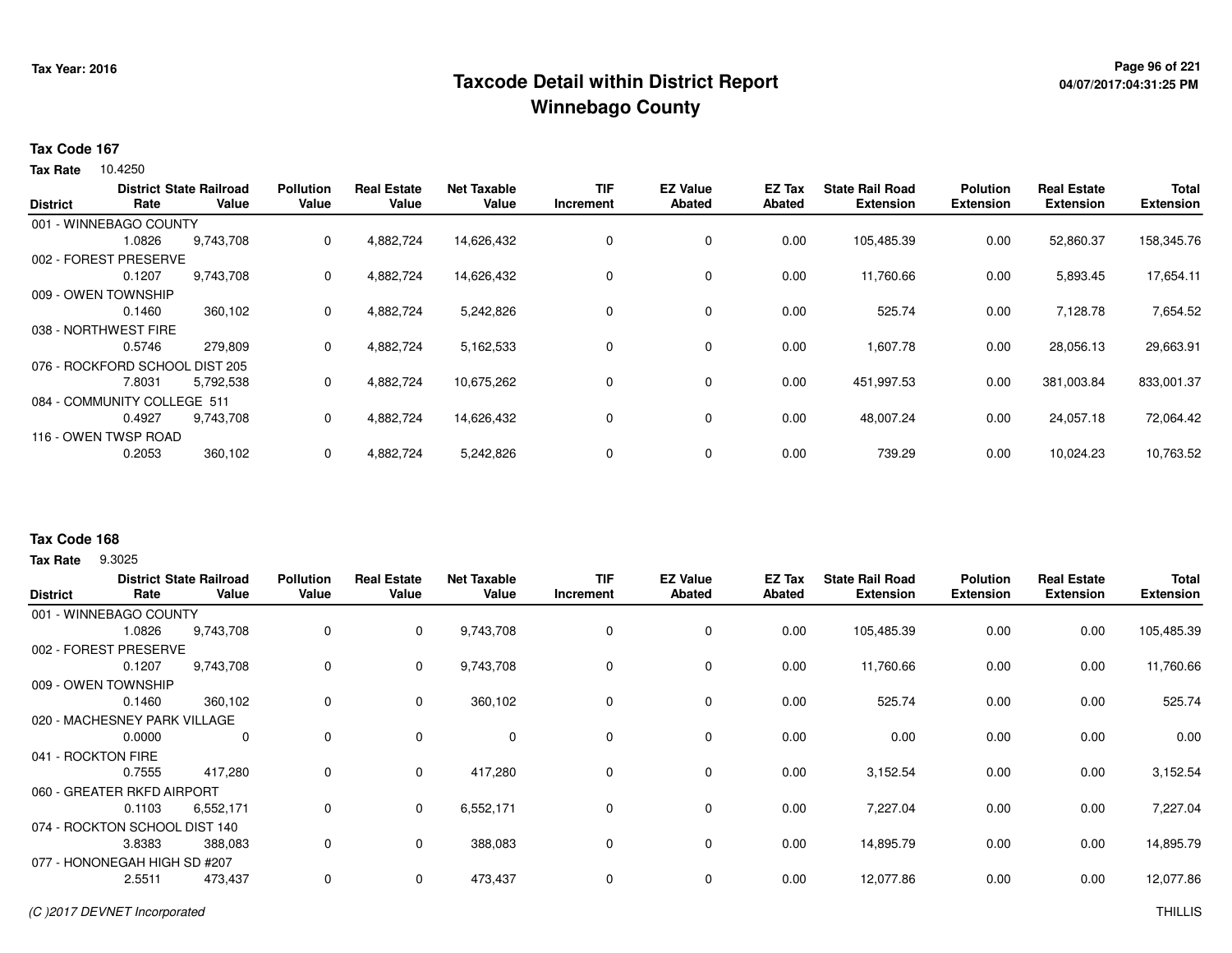## <sup>Page 97</sup> of <sup>221</sup> Page 97 of 221<br>Taxcode Detail within District Report های این موجع این این این موجع این موجع این موجع این موجع این موجع این موج **Winnebago County**

#### **Tax Code 168**

9.3025 **Tax Rate**

|                             |        | <b>District State Railroad</b> | <b>Pollution</b> | <b>Real Estate</b> | Net Taxable | <b>TIF</b> | <b>EZ Value</b> | <b>EZ Tax</b> | <b>State Rail Road</b> | Polution         | <b>Real Estate</b> | Total            |
|-----------------------------|--------|--------------------------------|------------------|--------------------|-------------|------------|-----------------|---------------|------------------------|------------------|--------------------|------------------|
| <b>District</b>             | Rate   | Value                          | Value            | Value              | Value       | Increment  | <b>Abated</b>   | Abated        | Extension              | <b>Extension</b> | <b>Extension</b>   | <b>Extension</b> |
| 084 - COMMUNITY COLLEGE 511 |        |                                |                  |                    |             |            |                 |               |                        |                  |                    |                  |
|                             | 0.4927 | 9.743.708                      |                  |                    | 9.743.708   |            |                 | 0.00          | 48.007.24              | 0.00             | 0.00               | 48.007.24        |
| 116 - OWEN TWSP ROAD        |        |                                |                  |                    |             |            |                 |               |                        |                  |                    |                  |
|                             | 0.2053 | 360,102                        |                  |                    | 360.102     |            |                 | 0.00          | 739.29                 | 0.00             | 0.00               | 739.29           |

#### **Tax Code 169**

| <b>District</b>              | Rate   | <b>District State Railroad</b><br>Value | <b>Pollution</b><br>Value | <b>Real Estate</b><br>Value | <b>Net Taxable</b><br>Value | <b>TIF</b><br>Increment | <b>EZ Value</b><br><b>Abated</b> | EZ Tax<br>Abated | <b>State Rail Road</b><br><b>Extension</b> | <b>Polution</b><br><b>Extension</b> | <b>Real Estate</b><br><b>Extension</b> | Total<br><b>Extension</b> |
|------------------------------|--------|-----------------------------------------|---------------------------|-----------------------------|-----------------------------|-------------------------|----------------------------------|------------------|--------------------------------------------|-------------------------------------|----------------------------------------|---------------------------|
| 001 - WINNEBAGO COUNTY       |        |                                         |                           |                             |                             |                         |                                  |                  |                                            |                                     |                                        |                           |
|                              | 1.0826 | 9,743,708                               | 0                         | 7,181,015                   | 16,924,723                  | 0                       | 0                                | 0.00             | 105,485.39                                 | 0.00                                | 77,741.67                              | 183,227.06                |
| 002 - FOREST PRESERVE        |        |                                         |                           |                             |                             |                         |                                  |                  |                                            |                                     |                                        |                           |
|                              | 0.1207 | 9,743,708                               | 0                         | 7,181,015                   | 16,924,723                  | 0                       | 0                                | 0.00             | 11,760.66                                  | 0.00                                | 8,667.49                               | 20,428.15                 |
| 009 - OWEN TOWNSHIP          |        |                                         |                           |                             |                             |                         |                                  |                  |                                            |                                     |                                        |                           |
|                              | 0.1460 | 360,102                                 | 0                         | 7,181,015                   | 7,541,117                   | 0                       | 0                                | 0.00             | 525.74                                     | 0.00                                | 10,484.28                              | 11,010.02                 |
| 038 - NORTHWEST FIRE         |        |                                         |                           |                             |                             |                         |                                  |                  |                                            |                                     |                                        |                           |
|                              | 0.5746 | 279,809                                 | 0                         | 7,181,015                   | 7,460,824                   | 0                       | $\mathbf 0$                      | 0.00             | 1,607.78                                   | 0.00                                | 41,262.11                              | 42,869.89                 |
| 055 - NORTH SUBURBAN LIBRARY |        |                                         |                           |                             |                             |                         |                                  |                  |                                            |                                     |                                        |                           |
|                              | 0.3002 | 826,221                                 | 0                         | 7,181,015                   | 8,007,236                   | 0                       | 0                                | 0.00             | 2,480.31                                   | 0.00                                | 21,557.41                              | 24,037.72                 |
| 060 - GREATER RKFD AIRPORT   |        |                                         |                           |                             |                             |                         |                                  |                  |                                            |                                     |                                        |                           |
|                              | 0.1103 | 6,552,171                               | $\mathbf{0}$              | 7,181,015                   | 13,733,186                  | 0                       | 0                                | 0.00             | 7,227.04                                   | 0.00                                | 7,920.66                               | 15,147.70                 |
| 076 - ROCKFORD SCHOOL        |        | . DIST 205                              |                           |                             |                             |                         |                                  |                  |                                            |                                     |                                        |                           |
|                              | 7.8031 | 5,792,538                               | $\mathbf{0}$              | 7,181,015                   | 12,973,553                  | 0                       | 0                                | 0.00             | 451,997.53                                 | 0.00                                | 560,341.78                             | 1,012,339.31              |
| 084 - COMMUNITY COLLEGE 511  |        |                                         |                           |                             |                             |                         |                                  |                  |                                            |                                     |                                        |                           |
|                              | 0.4927 | 9,743,708                               | 0                         | 7,181,015                   | 16,924,723                  | 0                       | 0                                | 0.00             | 48,007.24                                  | 0.00                                | 35,380.86                              | 83,388.10                 |
| 116 - OWEN TWSP ROAD         |        |                                         |                           |                             |                             |                         |                                  |                  |                                            |                                     |                                        |                           |
|                              | 0.2053 | 360,102                                 | 0                         | 7,181,015                   | 7,541,117                   | 0                       | 0                                | 0.00             | 739.29                                     | 0.00                                | 14,742.62                              | 15,481.91                 |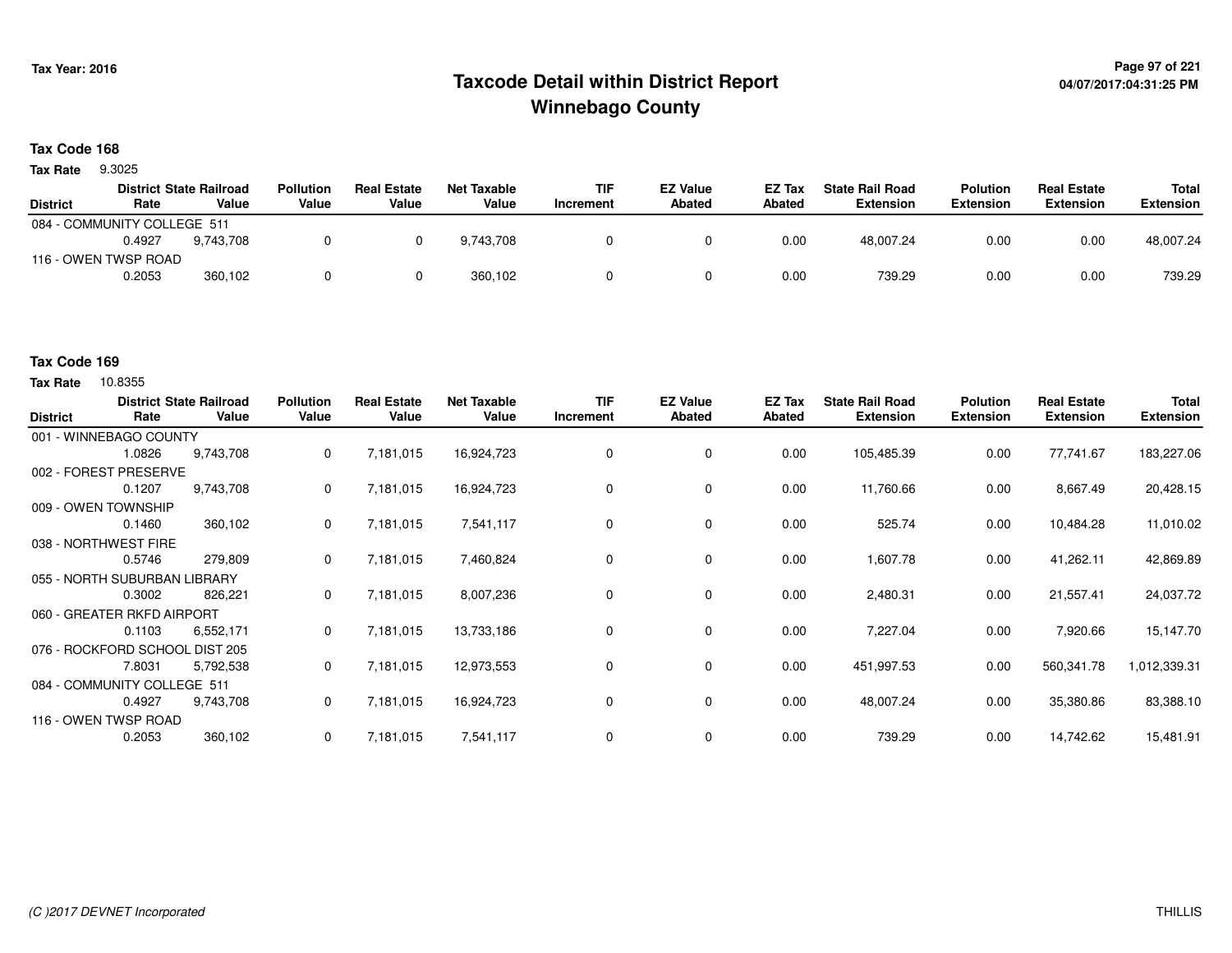## **Page 98 of 221 Taxcode Detail within District ReportWinnebago County**

# **04/07/2017:04:31:25 PM**

#### **Tax Code 170**

**Tax Rate** 10.7435

| <b>District</b> | Rate                           | <b>District State Railroad</b><br>Value | <b>Pollution</b><br>Value | <b>Real Estate</b><br>Value | <b>Net Taxable</b><br>Value | TIF<br>Increment | <b>EZ Value</b><br><b>Abated</b> | EZ Tax<br><b>Abated</b> | <b>State Rail Road</b><br><b>Extension</b> | <b>Polution</b><br><b>Extension</b> | <b>Real Estate</b><br><b>Extension</b> | <b>Total</b><br><b>Extension</b> |
|-----------------|--------------------------------|-----------------------------------------|---------------------------|-----------------------------|-----------------------------|------------------|----------------------------------|-------------------------|--------------------------------------------|-------------------------------------|----------------------------------------|----------------------------------|
|                 | 001 - WINNEBAGO COUNTY         |                                         |                           |                             |                             |                  |                                  |                         |                                            |                                     |                                        |                                  |
|                 | 1.0826                         | 9,743,708                               | 0                         | 96,856                      | 9,840,564                   | 0                | 0                                | 0.00                    | 105,485.39                                 | 0.00                                | 1,048.56                               | 106,533.95                       |
|                 | 002 - FOREST PRESERVE          |                                         |                           |                             |                             |                  |                                  |                         |                                            |                                     |                                        |                                  |
|                 | 0.1207                         | 9,743,708                               | 0                         | 96,856                      | 9,840,564                   | 0                | 0                                | 0.00                    | 11,760.66                                  | 0.00                                | 116.91                                 | 11,877.57                        |
|                 | 009 - OWEN TOWNSHIP            |                                         |                           |                             |                             |                  |                                  |                         |                                            |                                     |                                        |                                  |
|                 | 0.1460                         | 360,102                                 | 0                         | 96,856                      | 456,958                     |                  | $\mathbf 0$                      | 0.00                    | 525.74                                     | 0.00                                | 141.41                                 | 667.15                           |
|                 | 038 - NORTHWEST FIRE           |                                         |                           |                             |                             |                  |                                  |                         |                                            |                                     |                                        |                                  |
|                 | 0.5746                         | 279,809                                 | 0                         | 96,856                      | 376,665                     |                  | 0                                | 0.00                    | 1,607.78                                   | 0.00                                | 556.53                                 | 2,164.31                         |
|                 | 051 - ROCK RIVER WATER REC     |                                         |                           |                             |                             |                  |                                  |                         |                                            |                                     |                                        |                                  |
|                 | 0.2082                         | 5,101,328                               | 0                         | 96,856                      | 5,198,184                   | 0                | $\mathbf 0$                      | 0.00                    | 10,620.96                                  | 0.00                                | 201.65                                 | 10,822.61                        |
|                 | 060 - GREATER RKFD AIRPORT     |                                         |                           |                             |                             |                  |                                  |                         |                                            |                                     |                                        |                                  |
|                 | 0.1103                         | 6,552,171                               | 0                         | 96,856                      | 6,649,027                   | $\Omega$         | 0                                | 0.00                    | 7,227.04                                   | 0.00                                | 106.83                                 | 7,333.87                         |
|                 | 076 - ROCKFORD SCHOOL DIST 205 |                                         |                           |                             |                             |                  |                                  |                         |                                            |                                     |                                        |                                  |
|                 | 7.8031                         | 5,792,538                               | 0                         | 96,856                      | 5,889,394                   | 0                | $\mathbf 0$                      | 0.00                    | 451,997.53                                 | 0.00                                | 7,557.77                               | 459,555.30                       |
|                 | 084 - COMMUNITY COLLEGE 511    |                                         |                           |                             |                             |                  |                                  |                         |                                            |                                     |                                        |                                  |
|                 | 0.4927                         | 9,743,708                               | 0                         | 96,856                      | 9,840,564                   |                  | $\mathbf 0$                      | 0.00                    | 48,007.24                                  | 0.00                                | 477.21                                 | 48,484.45                        |
|                 | 116 - OWEN TWSP ROAD           |                                         |                           |                             |                             |                  |                                  |                         |                                            |                                     |                                        |                                  |
|                 | 0.2053                         | 360,102                                 | 0                         | 96,856                      | 456,958                     | 0                | 0                                | 0.00                    | 739.29                                     | 0.00                                | 198.85                                 | 938.14                           |

### **Tax Code 171**

|                              |        | <b>District State Railroad</b> | <b>Pollution</b> | <b>Real Estate</b> | Net Taxable | <b>TIF</b> | <b>EZ Value</b> | EZ Tax | <b>State Rail Road</b> | <b>Polution</b>  | <b>Real Estate</b> | <b>Total</b>     |
|------------------------------|--------|--------------------------------|------------------|--------------------|-------------|------------|-----------------|--------|------------------------|------------------|--------------------|------------------|
| <b>District</b>              | Rate   | Value                          | Value            | Value              | Value       | Increment  | Abated          | Abated | <b>Extension</b>       | <b>Extension</b> | <b>Extension</b>   | <b>Extension</b> |
| 001 - WINNEBAGO COUNTY       |        |                                |                  |                    |             |            |                 |        |                        |                  |                    |                  |
|                              | 1.0826 | 9,743,708                      | 0                | 122,984            | 9,866,692   |            | 0               | 0.00   | 105,485.39             | 0.00             | 1,331.42           | 106,816.81       |
| 002 - FOREST PRESERVE        |        |                                |                  |                    |             |            |                 |        |                        |                  |                    |                  |
|                              | 0.1207 | 9,743,708                      | 0                | 122,984            | 9,866,692   |            | $\Omega$        | 0.00   | 11.760.66              | 0.00             | 148.44             | 11,909.10        |
| 009 - OWEN TOWNSHIP          |        |                                |                  |                    |             |            |                 |        |                        |                  |                    |                  |
|                              | 0.1460 | 360,102                        | 0                | 122,984            | 483,086     |            | 0               | 0.00   | 525.74                 | 0.00             | 179.56             | 705.30           |
| 038 - NORTHWEST FIRE         |        |                                |                  |                    |             |            |                 |        |                        |                  |                    |                  |
|                              | 0.5746 | 279,809                        | 0                | 122,984            | 402,793     | $\Omega$   | 0               | 0.00   | 1,607.78               | 0.00             | 706.67             | 2,314.45         |
| 046 - ROCKFORD PARK DISTRICT |        |                                |                  |                    |             |            |                 |        |                        |                  |                    |                  |
|                              | 1.1544 | 4.783.591                      | 0                | 122,984            | 4,906,575   |            | $\Omega$        | 0.00   | 55,221.77              | 0.00             | 1,419.73           | 56,641.50        |
| 051 - ROCK RIVER WATER REC   |        |                                |                  |                    |             |            |                 |        |                        |                  |                    |                  |
|                              | 0.2082 | 5,101,328                      | 0                | 122,984            | 5,224,312   |            | $\Omega$        | 0.00   | 10,620.96              | 0.00             | 256.05             | 10,877.01        |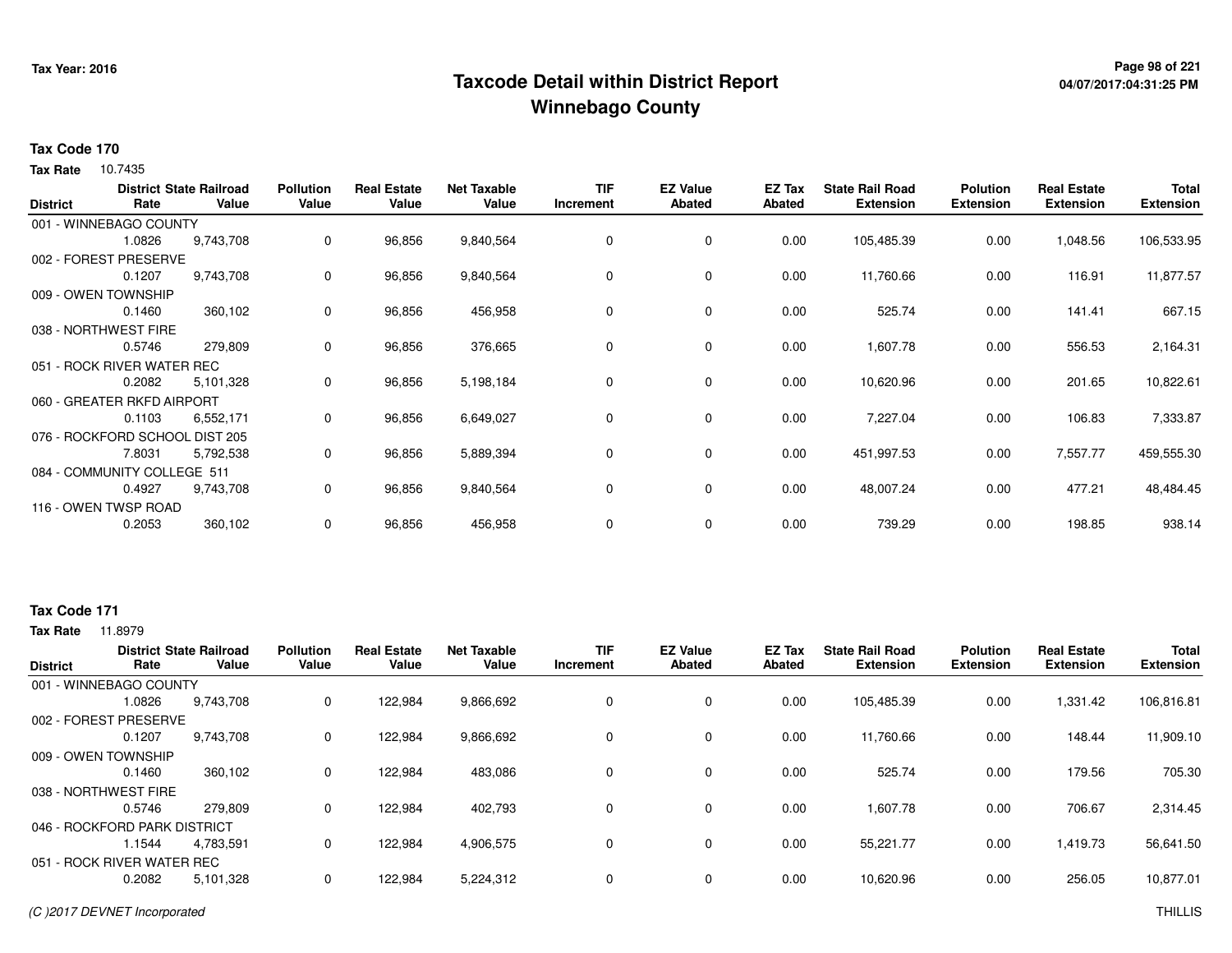## **Page 99 of 221 Taxcode Detail within District ReportWinnebago County**

### **Tax Code 171**

**Tax Rate** 11.8979

|                 |                                | <b>District State Railroad</b> | <b>Pollution</b> | <b>Real Estate</b> | <b>Net Taxable</b> | TIF       | <b>EZ Value</b> | <b>EZ Tax</b> | <b>State Rail Road</b> | <b>Polution</b>  | <b>Real Estate</b> | Total            |
|-----------------|--------------------------------|--------------------------------|------------------|--------------------|--------------------|-----------|-----------------|---------------|------------------------|------------------|--------------------|------------------|
| <b>District</b> | Rate                           | Value                          | Value            | Value              | Value              | Increment | <b>Abated</b>   | Abated        | <b>Extension</b>       | <b>Extension</b> | <b>Extension</b>   | <b>Extension</b> |
|                 | 060 - GREATER RKFD AIRPORT     |                                |                  |                    |                    |           |                 |               |                        |                  |                    |                  |
|                 | 0.1103                         | 6,552,171                      |                  | 122.984            | 6,675,155          |           | 0               | 0.00          | 7.227.04               | 0.00             | 135.65             | 7,362.69         |
|                 | 076 - ROCKFORD SCHOOL DIST 205 |                                |                  |                    |                    |           |                 |               |                        |                  |                    |                  |
|                 | 7.8031                         | 5,792,538                      |                  | 122.984            | 5,915,522          |           | 0               | 0.00          | 451.997.53             | 0.00             | 9,596.56           | 461,594.09       |
|                 | 084 - COMMUNITY COLLEGE 511    |                                |                  |                    |                    |           |                 |               |                        |                  |                    |                  |
|                 | 0.4927                         | 9.743.708                      |                  | 122.984            | 9,866,692          |           | 0               | 0.00          | 48.007.24              | 0.00             | 605.94             | 48,613.18        |
|                 | 116 - OWEN TWSP ROAD           |                                |                  |                    |                    |           |                 |               |                        |                  |                    |                  |
|                 | 0.2053                         | 360,102                        |                  | 122.984            | 483,086            |           | 0               | 0.00          | 739.29                 | 0.00             | 252.49             | 991.78           |
|                 |                                |                                |                  |                    |                    |           |                 |               |                        |                  |                    |                  |

### **Tax Code 172**

| <b>District</b>                | Rate                         | <b>District State Railroad</b><br>Value | <b>Pollution</b><br>Value | <b>Real Estate</b><br>Value | <b>Net Taxable</b><br>Value | <b>TIF</b><br>Increment | <b>EZ Value</b><br><b>Abated</b> | <b>EZ Tax</b><br><b>Abated</b> | <b>State Rail Road</b><br><b>Extension</b> | <b>Polution</b><br><b>Extension</b> | <b>Real Estate</b><br><b>Extension</b> | <b>Total</b><br><b>Extension</b> |
|--------------------------------|------------------------------|-----------------------------------------|---------------------------|-----------------------------|-----------------------------|-------------------------|----------------------------------|--------------------------------|--------------------------------------------|-------------------------------------|----------------------------------------|----------------------------------|
|                                | 001 - WINNEBAGO COUNTY       |                                         |                           |                             |                             |                         |                                  |                                |                                            |                                     |                                        |                                  |
|                                | 1.0826                       | 9,743,708                               | 0                         | 223,298                     | 9,967,006                   | 0                       | 0                                | 0.00                           | 105,485.39                                 | 0.00                                | 2,417.42                               | 107,902.81                       |
|                                | 002 - FOREST PRESERVE        |                                         |                           |                             |                             |                         |                                  |                                |                                            |                                     |                                        |                                  |
|                                | 0.1207                       | 9,743,708                               | 0                         | 223,298                     | 9,967,006                   | 0                       | 0                                | 0.00                           | 11,760.66                                  | 0.00                                | 269.52                                 | 12,030.18                        |
|                                | 009 - OWEN TOWNSHIP          |                                         |                           |                             |                             |                         |                                  |                                |                                            |                                     |                                        |                                  |
|                                | 0.1460                       | 360,102                                 | 0                         | 223,298                     | 583,400                     | 0                       | 0                                | 0.00                           | 525.74                                     | 0.00                                | 326.02                                 | 851.76                           |
|                                | 023 - ROCKFORD CITY          |                                         |                           |                             |                             |                         |                                  |                                |                                            |                                     |                                        |                                  |
|                                | 3.3207                       | 3,783,711                               | 0                         | 223,298                     | 4,007,009                   | 0                       | 0                                | 0.00                           | 125,645.72                                 | 0.00                                | 7,415.06                               | 133,060.78                       |
|                                | 046 - ROCKFORD PARK DISTRICT |                                         |                           |                             |                             |                         |                                  |                                |                                            |                                     |                                        |                                  |
|                                | 1.1544                       | 4,783,591                               | 0                         | 223,298                     | 5,006,889                   | 0                       | 0                                | 0.00                           | 55,221.77                                  | 0.00                                | 2,577.75                               | 57,799.52                        |
|                                | 051 - ROCK RIVER WATER REC   |                                         |                           |                             |                             |                         |                                  |                                |                                            |                                     |                                        |                                  |
|                                | 0.2082                       | 5,101,328                               | 0                         | 223,298                     | 5,324,626                   | 0                       | 0                                | 0.00                           | 10,620.96                                  | 0.00                                | 464.91                                 | 11,085.87                        |
|                                | 059 - ROCKFORD CITY LIBRARY  |                                         |                           |                             |                             |                         |                                  |                                |                                            |                                     |                                        |                                  |
|                                | 0.5190                       | 3,783,711                               | 0                         | 223,298                     | 4,007,009                   | 0                       | 0                                | 0.00                           | 19,637.46                                  | 0.00                                | 1,158.92                               | 20,796.38                        |
| 076 - ROCKFORD SCHOOL DIST 205 |                              |                                         |                           |                             |                             |                         |                                  |                                |                                            |                                     |                                        |                                  |
|                                | 7.8031                       | 5,792,538                               | 0                         | 223,298                     | 6,015,836                   | 0                       | 0                                | 0.00                           | 451,997.53                                 | 0.00                                | 17,424.17                              | 469,421.70                       |
| 084 - COMMUNITY COLLEGE 511    |                              |                                         |                           |                             |                             |                         |                                  |                                |                                            |                                     |                                        |                                  |
|                                | 0.4927                       | 9,743,708                               | 0                         | 223,298                     | 9,967,006                   | 0                       | 0                                | 0.00                           | 48,007.24                                  | 0.00                                | 1,100.19                               | 49,107.43                        |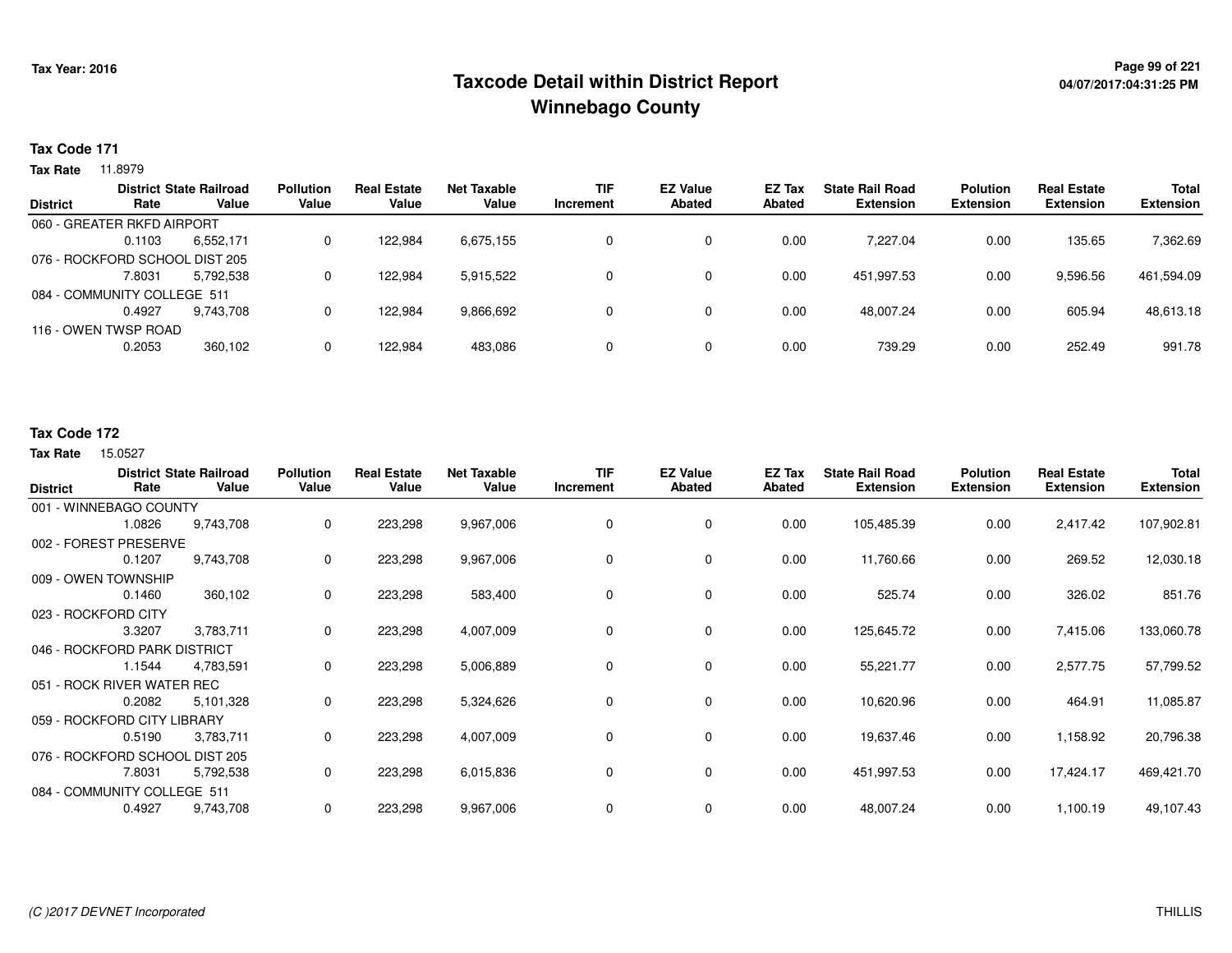### **Page 100 of 221 Taxcode Detail within District ReportWinnebago County**

**Tax Code 172**

15.0527 **Tax Rate**

|                 | <b>District State Railroad</b> |         | <b>Pollution</b> | <b>Real Estate</b> | Net Taxable | TIF       | <b>EZ Value</b> | EZ Tax | <b>State Rail Road</b> | <b>Polution</b>  | <b>Real Estate</b> | <b>Total</b> |
|-----------------|--------------------------------|---------|------------------|--------------------|-------------|-----------|-----------------|--------|------------------------|------------------|--------------------|--------------|
| <b>District</b> | Rate                           | Value   | Value            | Value              | Value       | Increment | <b>Abated</b>   | Abated | Extension              | <b>Extension</b> | <b>Extension</b>   | Extension    |
|                 | 116 - OWEN TWSP ROAD           |         |                  |                    |             |           |                 |        |                        |                  |                    |              |
|                 | 0.2053                         | 360,102 |                  | 223,298            | 583,400     |           |                 | 0.00   | 739.29                 | 0.00             | 458.43             | ,197.72      |

#### **Tax Code 175**

10.3511 **Tax Rate**

| <b>District</b> | Rate                            | <b>District State Railroad</b><br>Value | <b>Pollution</b><br>Value | <b>Real Estate</b><br>Value | <b>Net Taxable</b><br>Value | <b>TIF</b><br>Increment | <b>EZ Value</b><br><b>Abated</b> | EZ Tax<br>Abated | <b>State Rail Road</b><br><b>Extension</b> | <b>Polution</b><br><b>Extension</b> | <b>Real Estate</b><br><b>Extension</b> | Total<br><b>Extension</b> |
|-----------------|---------------------------------|-----------------------------------------|---------------------------|-----------------------------|-----------------------------|-------------------------|----------------------------------|------------------|--------------------------------------------|-------------------------------------|----------------------------------------|---------------------------|
|                 | 001 - WINNEBAGO COUNTY          |                                         |                           |                             |                             |                         |                                  |                  |                                            |                                     |                                        |                           |
|                 | 1.0826                          | 9,743,708                               | 0                         | 37,304,991                  | 47,048,699                  | 0                       | $\mathbf 0$                      | 0.00             | 105,485.39                                 | 0.00                                | 403,863.83                             | 509,349.22                |
|                 | 002 - FOREST PRESERVE           |                                         |                           |                             |                             |                         |                                  |                  |                                            |                                     |                                        |                           |
|                 | 0.1207                          | 9,743,708                               | 0                         | 37,304,991                  | 47,048,699                  | $\Omega$                | 0                                | 0.00             | 11,760.66                                  | 0.00                                | 45,027.12                              | 56,787.78                 |
|                 | 013 - ROSCOE TOWNSHIP           |                                         |                           |                             |                             |                         |                                  |                  |                                            |                                     |                                        |                           |
|                 | 0.1472                          | 629,087                                 | 0                         | 37,304,991                  | 37,934,078                  | 0                       | 0                                | 0.00             | 926.02                                     | 0.00                                | 54,912.95                              | 55,838.97                 |
|                 | 026 - SOUTH BELOIT CITY         |                                         |                           |                             |                             |                         |                                  |                  |                                            |                                     |                                        |                           |
|                 | 1.1690                          | 994,981                                 | 0                         | 37,304,991                  | 38,299,972                  | $\Omega$                | $\mathbf 0$                      | 0.00             | 11,631.32                                  | 0.00                                | 436,095.34                             | 447,726.66                |
|                 | 061 - SOUTH BELOIT CITY         | .IBRARY                                 |                           |                             |                             |                         |                                  |                  |                                            |                                     |                                        |                           |
|                 | 0.2115                          | 994,981                                 | 0                         | 37,304,991                  | 38,299,972                  | $\mathbf 0$             | 0                                | 0.00             | 2,104.38                                   | 0.00                                | 78,900.06                              | 81,004.44                 |
|                 | 072 - PRAIRIE HILL SCH DIST 133 |                                         |                           |                             |                             |                         |                                  |                  |                                            |                                     |                                        |                           |
|                 | 4.3951                          | 0                                       | $\mathbf{0}$              | 37,304,991                  | 37,304,991                  | 0                       | $\mathbf 0$                      | 0.00             | 0.00                                       | 0.00                                | 1,639,591.66                           | 1,639,591.66              |
|                 | 077 - HONONEGAH HIGH SD #207    |                                         |                           |                             |                             |                         |                                  |                  |                                            |                                     |                                        |                           |
|                 | 2.5511                          | 473,437                                 | 0                         | 37,304,991                  | 37,778,428                  | 0                       | 0                                | 0.00             | 12,077.86                                  | 0.00                                | 951,687.63                             | 963,765.49                |
|                 | 084 - COMMUNITY COLLEGE 511     |                                         |                           |                             |                             |                         |                                  |                  |                                            |                                     |                                        |                           |
|                 | 0.4927                          | 9,743,708                               | 0                         | 37,304,991                  | 47,048,699                  | 0                       | 0                                | 0.00             | 48,007.24                                  | 0.00                                | 183,801.69                             | 231,808.93                |
|                 | 120 - ROSCOE TWSP ROAD          |                                         |                           |                             |                             |                         |                                  |                  |                                            |                                     |                                        |                           |
|                 | 0.1812                          | 629,087                                 | 0                         | 37,304,991                  | 37,934,078                  | 0                       | 0                                | 0.00             | 1,139.91                                   | 0.00                                | 67,596.64                              | 68,736.55                 |

#### **Tax Code 176**

**State Railroad District ValueTIF IncrementEZ Value AbatedReal Estate ExtensionTotal ExtensionTax Rate** 9.2708 **DistrictPollution ValueReal Estate ValueNet Taxable Value Rate** 001 - WINNEBAGO COUNTY**Polution ExtensionState Rail Road ExtensionEZ Tax Abated**3,411.72 108,897.119,743,708 1.08266 9,743,708 0 315,141 10,058,849 0 0 0 0.00 105,485.39 0.00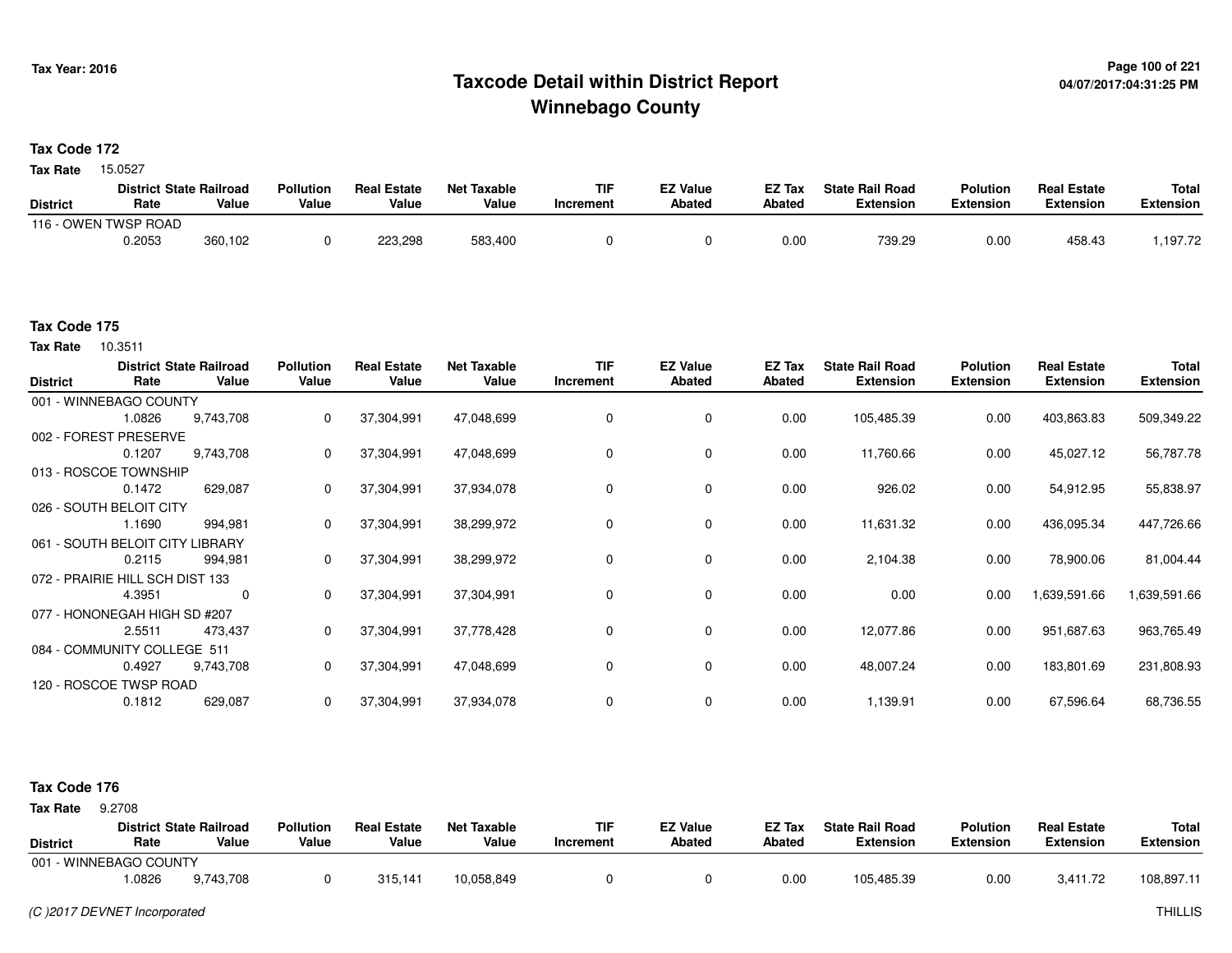## **Page 101 of 221 Taxcode Detail within District ReportWinnebago County**

#### **Tax Code 176**

**Tax Rate** 9.2708

|                 |                                 | <b>District State Railroad</b> | <b>Pollution</b> | <b>Real Estate</b> | Net Taxable | <b>TIF</b> | <b>EZ Value</b> | <b>EZ Tax</b> | <b>State Rail Road</b> | <b>Polution</b>  | <b>Real Estate</b> | <b>Total</b>     |
|-----------------|---------------------------------|--------------------------------|------------------|--------------------|-------------|------------|-----------------|---------------|------------------------|------------------|--------------------|------------------|
| <b>District</b> | Rate                            | Value                          | Value            | Value              | Value       | Increment  | Abated          | Abated        | <b>Extension</b>       | <b>Extension</b> | <b>Extension</b>   | <b>Extension</b> |
|                 | 002 - FOREST PRESERVE           |                                |                  |                    |             |            |                 |               |                        |                  |                    |                  |
|                 | 0.1207                          | 9,743,708                      | 0                | 315,141            | 10,058,849  | 0          | $\mathbf 0$     | 0.00          | 11,760.66              | 0.00             | 380.38             | 12,141.04        |
|                 | 013 - ROSCOE TOWNSHIP           |                                |                  |                    |             |            |                 |               |                        |                  |                    |                  |
|                 | 0.1472                          | 629,087                        | 0                | 315,141            | 944,228     | 0          | $\mathbf 0$     | 0.00          | 926.02                 | 0.00             | 463.89             | 1,389.91         |
|                 | 055 - NORTH SUBURBAN LIBRARY    |                                |                  |                    |             |            |                 |               |                        |                  |                    |                  |
|                 | 0.3002                          | 826,221                        | 0                | 315,141            | 1,141,362   | 0          | $\mathbf 0$     | 0.00          | 2,480.31               | 0.00             | 946.05             | 3,426.36         |
|                 | 072 - PRAIRIE HILL SCH DIST 133 |                                |                  |                    |             |            |                 |               |                        |                  |                    |                  |
|                 | 4.3951                          | $\Omega$                       | 0                | 315,141            | 315,141     | $\Omega$   | $\mathbf 0$     | 0.00          | 0.00                   | 0.00             | 13,850.76          | 13,850.76        |
|                 | 077 - HONONEGAH HIGH SD #207    |                                |                  |                    |             |            |                 |               |                        |                  |                    |                  |
|                 | 2.5511                          | 473,437                        | 0                | 315,141            | 788,578     | 0          | $\mathbf 0$     | 0.00          | 12,077.86              | 0.00             | 8,039.56           | 20,117.42        |
|                 | 084 - COMMUNITY COLLEGE 511     |                                |                  |                    |             |            |                 |               |                        |                  |                    |                  |
|                 | 0.4927                          | 9,743,708                      | 0                | 315,141            | 10,058,849  | 0          | 0               | 0.00          | 48,007.24              | 0.00             | 1,552.70           | 49,559.94        |
|                 | 120 - ROSCOE TWSP ROAD          |                                |                  |                    |             |            |                 |               |                        |                  |                    |                  |
|                 | 0.1812                          | 629,087                        | 0                | 315,141            | 944,228     | 0          | $\mathbf 0$     | 0.00          | 1,139.91               | 0.00             | 571.04             | 1,710.95         |
|                 |                                 |                                |                  |                    |             |            |                 |               |                        |                  |                    |                  |

### **Tax Code 177**

| <b>District</b>         | Rate                            | <b>District State Railroad</b><br>Value | <b>Pollution</b><br>Value | l Estate<br>Real<br>Value | <b>Net Taxable</b><br>Value | <b>TIF</b><br>Increment | <b>EZ Value</b><br><b>Abated</b> | EZ Tax<br>Abated | <b>State Rail Road</b><br><b>Extension</b> | <b>Polution</b><br><b>Extension</b> | <b>Real Estate</b><br><b>Extension</b> | <b>Total</b><br><b>Extension</b> |
|-------------------------|---------------------------------|-----------------------------------------|---------------------------|---------------------------|-----------------------------|-------------------------|----------------------------------|------------------|--------------------------------------------|-------------------------------------|----------------------------------------|----------------------------------|
|                         | 001 - WINNEBAGO COUNTY          |                                         |                           |                           |                             |                         |                                  |                  |                                            |                                     |                                        |                                  |
|                         | 1.0826                          | 9,743,708                               | 0                         | 10,473,725                | 20,217,433                  | 0                       | 0                                | 0.00             | 105,485.39                                 | 0.00                                | 113,388.55                             | 218,873.94                       |
| 002 - FOREST            | PRESERVE                        |                                         |                           |                           |                             |                         |                                  |                  |                                            |                                     |                                        |                                  |
|                         | 0.1207                          | 9,743,708                               | 0                         | 10,473,725                | 20,217,433                  | 0                       | 0                                | 0.00             | 11,760.66                                  | 0.00                                | 12,641.79                              | 24,402.45                        |
|                         | 013 - ROSCOE TOWNSHIP           |                                         |                           |                           |                             |                         |                                  |                  |                                            |                                     |                                        |                                  |
|                         | 0.1472                          | 629,087                                 | 0                         | 10,473,725                | 11,102,812                  | 0                       | $\mathbf 0$                      | 0.00             | 926.02                                     | 0.00                                | 15,417.32                              | 16,343.34                        |
| 026 - SOUTH BELOIT CITY |                                 |                                         |                           |                           |                             |                         |                                  |                  |                                            |                                     |                                        |                                  |
|                         | 1.1690                          | 994,981                                 | 0                         | 10,473,725                | 11,468,706                  | 0                       | $\mathbf 0$                      | 0.00             | 11,631.32                                  | 0.00                                | 122,437.85                             | 134,069.17                       |
|                         | 061 - SOUTH BELOIT CITY LIBRARY |                                         |                           |                           |                             |                         |                                  |                  |                                            |                                     |                                        |                                  |
|                         | 0.2115                          | 994,981                                 | 0                         | 10,473,725                | 11,468,706                  | 0                       | $\mathbf 0$                      | 0.00             | 2,104.38                                   | 0.00                                | 22,151.93                              | 24,256.31                        |
|                         | 079 - SOUTH BELOIT SD #320      |                                         |                           |                           |                             |                         |                                  |                  |                                            |                                     |                                        |                                  |
|                         | 6.9791                          | 1,080,849                               | 0                         | 10,473,725                | 11,554,574                  | 0                       | $\mathbf 0$                      | 0.00             | 75,433.54                                  | 0.00                                | 730,971.74                             | 806,405.28                       |
|                         | 084 - COMMUNITY COLLEGE 511     |                                         |                           |                           |                             |                         |                                  |                  |                                            |                                     |                                        |                                  |
|                         | 0.4927                          | 9,743,708                               | 0                         | 10.473.725                | 20,217,433                  | 0                       | 0                                | 0.00             | 48,007.24                                  | 0.00                                | 51.604.04                              | 99,611.28                        |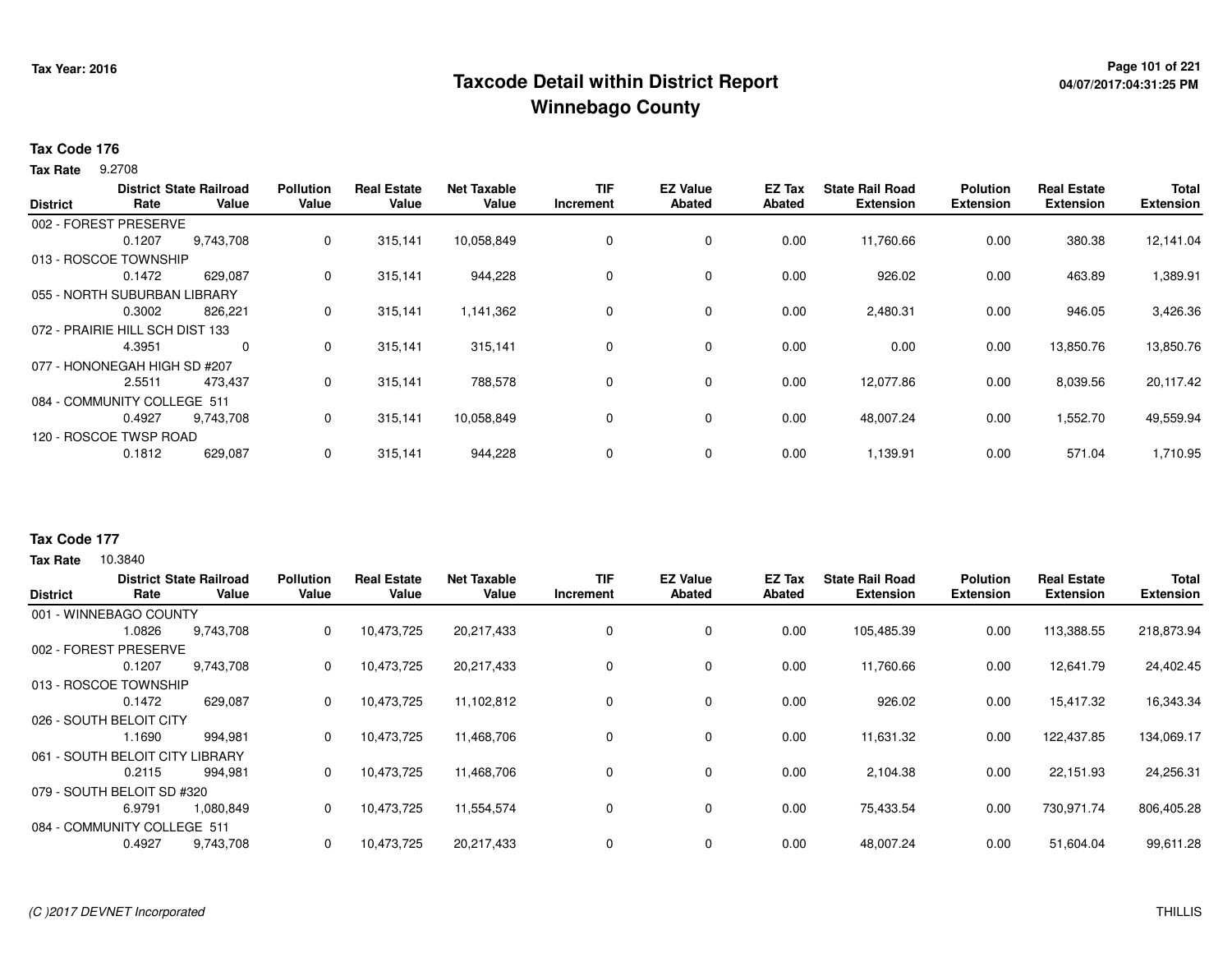## **Page 102 of 221 Taxcode Detail within District ReportWinnebago County**

#### **Tax Code 177**

10.3840 **Tax Rate**

|                 | <b>District State Railroad</b> |         | <b>Pollution</b> | <b>Real Estate</b> | Net Taxable | <b>TIF</b> | <b>EZ Value</b> | <b>EZ Tax</b> | <b>State Rail Road</b> | <b>Polution</b>  | <b>Real Estate</b> | <b>Total</b> |
|-----------------|--------------------------------|---------|------------------|--------------------|-------------|------------|-----------------|---------------|------------------------|------------------|--------------------|--------------|
| <b>District</b> | Rate                           | Value   | Value            | Value              | Value       | Increment  | <b>Abated</b>   | <b>Abated</b> | <b>Extension</b>       | <b>Extension</b> | <b>Extension</b>   | Extension    |
|                 | 120 - ROSCOE TWSP ROAD         |         |                  |                    |             |            |                 |               |                        |                  |                    |              |
|                 | 0.1812                         | 629,087 |                  | 10,473,725         | .102.812    |            |                 | 0.00          | ,139.91                | 0.00             | 18,978.39          | 20,118.30    |

#### **Tax Code 178**

**Tax Rate** 9.3037

| <b>District</b> | Rate                         | <b>District State Railroad</b><br>Value | <b>Pollution</b><br>Value | <b>Real Estate</b><br>Value | <b>Net Taxable</b><br>Value | <b>TIF</b><br>Increment | <b>EZ Value</b><br><b>Abated</b> | EZ Tax<br><b>Abated</b> | <b>State Rail Road</b><br><b>Extension</b> | <b>Polution</b><br><b>Extension</b> | <b>Real Estate</b><br><b>Extension</b> | <b>Total</b><br><b>Extension</b> |
|-----------------|------------------------------|-----------------------------------------|---------------------------|-----------------------------|-----------------------------|-------------------------|----------------------------------|-------------------------|--------------------------------------------|-------------------------------------|----------------------------------------|----------------------------------|
|                 | 001 - WINNEBAGO COUNTY       |                                         |                           |                             |                             |                         |                                  |                         |                                            |                                     |                                        |                                  |
|                 | 1.0826                       | 9,743,708                               | 0                         | 18,895                      | 9,762,603                   | 0                       | 0                                | 0.00                    | 105,485.39                                 | 0.00                                | 204.56                                 | 105,689.95                       |
|                 | 002 - FOREST PRESERVE        |                                         |                           |                             |                             |                         |                                  |                         |                                            |                                     |                                        |                                  |
|                 | 0.1207                       | 9,743,708                               | 0                         | 18,895                      | 9,762,603                   | $\Omega$                | 0                                | 0.00                    | 11,760.66                                  | 0.00                                | 22.81                                  | 11,783.47                        |
|                 | 013 - ROSCOE TOWNSHIP        |                                         |                           |                             |                             |                         |                                  |                         |                                            |                                     |                                        |                                  |
|                 | 0.1472                       | 629,087                                 | 0                         | 18,895                      | 647,982                     | 0                       | 0                                | 0.00                    | 926.02                                     | 0.00                                | 27.81                                  | 953.83                           |
|                 | 055 - NORTH SUBURBAN LIBRARY |                                         |                           |                             |                             |                         |                                  |                         |                                            |                                     |                                        |                                  |
|                 | 0.3002                       | 826,221                                 | 0                         | 18,895                      | 845,116                     | $\Omega$                | 0                                | 0.00                    | 2,480.31                                   | 0.00                                | 56.72                                  | 2,537.03                         |
|                 | 079 - SOUTH BELOIT SD #320   |                                         |                           |                             |                             |                         |                                  |                         |                                            |                                     |                                        |                                  |
|                 | 6.9791                       | 1,080,849                               | 0                         | 18,895                      | 1,099,744                   | 0                       | 0                                | 0.00                    | 75,433.54                                  | 0.00                                | 1,318.70                               | 76,752.24                        |
|                 | 084 - COMMUNITY COLLEGE 511  |                                         |                           |                             |                             |                         |                                  |                         |                                            |                                     |                                        |                                  |
|                 | 0.4927                       | 9,743,708                               | 0                         | 18,895                      | 9,762,603                   | 0                       | $\mathbf 0$                      | 0.00                    | 48,007.24                                  | 0.00                                | 93.10                                  | 48,100.34                        |
|                 | 120 - ROSCOE TWSP ROAD       |                                         |                           |                             |                             |                         |                                  |                         |                                            |                                     |                                        |                                  |
|                 | 0.1812                       | 629,087                                 | 0                         | 18.895                      | 647,982                     | $\Omega$                | $\mathbf{0}$                     | 0.00                    | 1,139.91                                   | 0.00                                | 34.24                                  | 1,174.15                         |

#### **Tax Code 179**

| Tax Rate        | 10.0616                |                                         |                           |                             |                             |                         |                                  |                  |                                            |                                     |                                        |                                  |
|-----------------|------------------------|-----------------------------------------|---------------------------|-----------------------------|-----------------------------|-------------------------|----------------------------------|------------------|--------------------------------------------|-------------------------------------|----------------------------------------|----------------------------------|
| <b>District</b> | Rate                   | <b>District State Railroad</b><br>Value | <b>Pollution</b><br>Value | <b>Real Estate</b><br>Value | <b>Net Taxable</b><br>Value | <b>TIF</b><br>Increment | <b>EZ Value</b><br><b>Abated</b> | EZ Tax<br>Abated | <b>State Rail Road</b><br><b>Extension</b> | <b>Polution</b><br><b>Extension</b> | <b>Real Estate</b><br><b>Extension</b> | <b>Total</b><br><b>Extension</b> |
|                 | 001 - WINNEBAGO COUNTY |                                         |                           |                             |                             |                         |                                  |                  |                                            |                                     |                                        |                                  |
|                 | 1.0826                 | 9,743,708                               |                           | 9,532,343                   | 19.276.051                  |                         |                                  | 0.00             | 105.485.39                                 | 0.00                                | 103.197.15                             | 208,682.54                       |
|                 | 002 - FOREST PRESERVE  |                                         |                           |                             |                             |                         |                                  |                  |                                            |                                     |                                        |                                  |
|                 | 0.1207                 | 9.743.708                               |                           | 9,532,343                   | 19.276.051                  |                         |                                  | 0.00             | 11.760.66                                  | 0.00                                | 11.505.54                              | 23,266.20                        |
|                 | 013 - ROSCOE TOWNSHIP  |                                         |                           |                             |                             |                         |                                  |                  |                                            |                                     |                                        |                                  |
|                 | 0.1472                 | 629,087                                 |                           | 9,532,343                   | 10,161,430                  |                         |                                  | 0.00             | 926.02                                     | 0.00                                | 14,031.61                              | 14,957.63                        |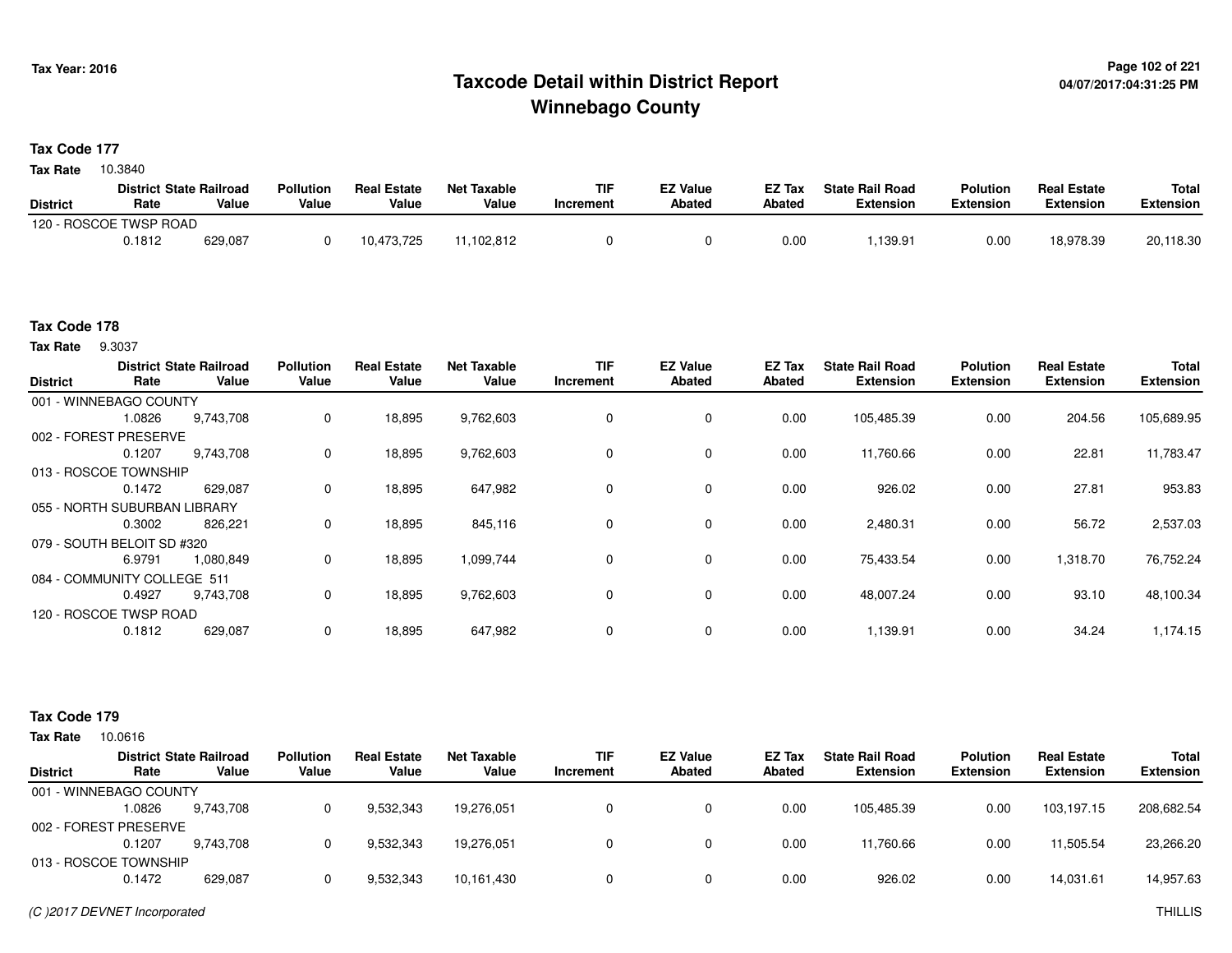## **Page 103 of 221 Taxcode Detail within District ReportWinnebago County**

#### **Tax Code 179**

**Tax Rate** 10.0616

| <b>District</b> | Rate                         | <b>District State Railroad</b><br>Value | <b>Pollution</b><br>Value | <b>Real Estate</b><br>Value | <b>Net Taxable</b><br>Value | <b>TIF</b><br>Increment | <b>EZ Value</b><br><b>Abated</b> | <b>EZ Tax</b><br>Abated | <b>State Rail Road</b><br><b>Extension</b> | <b>Polution</b><br><b>Extension</b> | <b>Real Estate</b><br><b>Extension</b> | <b>Total</b><br><b>Extension</b> |
|-----------------|------------------------------|-----------------------------------------|---------------------------|-----------------------------|-----------------------------|-------------------------|----------------------------------|-------------------------|--------------------------------------------|-------------------------------------|----------------------------------------|----------------------------------|
|                 | 035 - HARLEM-ROSCOE FIRE     |                                         |                           |                             |                             |                         |                                  |                         |                                            |                                     |                                        |                                  |
|                 | 0.7579                       | 344.889                                 | 0                         | 9,532,343                   | 9,877,232                   | 0                       | 0                                | 0.00                    | 2,613.92                                   | 0.00                                | 72,245.63                              | 74,859.55                        |
|                 | 055 - NORTH SUBURBAN LIBRARY |                                         |                           |                             |                             |                         |                                  |                         |                                            |                                     |                                        |                                  |
|                 | 0.3002                       | 826.221                                 | 0                         | 9,532,343                   | 10,358,564                  | 0                       | 0                                | 0.00                    | 2,480.31                                   | 0.00                                | 28.616.09                              | 31,096.40                        |
|                 | 079 - SOUTH BELOIT SD #320   |                                         |                           |                             |                             |                         |                                  |                         |                                            |                                     |                                        |                                  |
|                 | 6.9791                       | 1.080.849                               | 0                         | 9,532,343                   | 10,613,192                  | 0                       | 0                                | 0.00                    | 75.433.54                                  | 0.00                                | 665,271.75                             | 740,705.29                       |
|                 | 084 - COMMUNITY COLLEGE 511  |                                         |                           |                             |                             |                         |                                  |                         |                                            |                                     |                                        |                                  |
|                 | 0.4927                       | 9.743.708                               | 0                         | 9,532,343                   | 19.276.051                  | 0                       | 0                                | 0.00                    | 48.007.24                                  | 0.00                                | 46,965.85                              | 94,973.09                        |
|                 | 120 - ROSCOE TWSP ROAD       |                                         |                           |                             |                             |                         |                                  |                         |                                            |                                     |                                        |                                  |
|                 | 0.1812                       | 629,087                                 | 0                         | 9,532,343                   | 10,161,430                  | 0                       | 0                                | 0.00                    | 1,139.91                                   | 0.00                                | 17,272.61                              | 18,412.52                        |

#### **Tax Code 180**

10.0287 **Tax Rate**

| <b>District</b>             | Rate                            | <b>District State Railroad</b><br>Value | <b>Pollution</b><br>Value | <b>Real Estate</b><br>Value | <b>Net Taxable</b><br>Value | <b>TIF</b><br>Increment | <b>EZ Value</b><br><b>Abated</b> | EZ Tax<br>Abated | <b>State Rail Road</b><br><b>Extension</b> | <b>Polution</b><br><b>Extension</b> | <b>Real Estate</b><br><b>Extension</b> | <b>Total</b><br><b>Extension</b> |
|-----------------------------|---------------------------------|-----------------------------------------|---------------------------|-----------------------------|-----------------------------|-------------------------|----------------------------------|------------------|--------------------------------------------|-------------------------------------|----------------------------------------|----------------------------------|
|                             | 001 - WINNEBAGO COUNTY          |                                         |                           |                             |                             |                         |                                  |                  |                                            |                                     |                                        |                                  |
|                             |                                 |                                         |                           |                             |                             |                         |                                  |                  |                                            |                                     |                                        |                                  |
|                             | 1.0826                          | 9,743,708                               | 0                         | 63,538,515                  | 73,282,223                  | $\mathbf 0$             | $\mathbf 0$                      | 0.00             | 105,485.39                                 | 0.00                                | 687,867.96                             | 793,353.35                       |
| 002 - FOREST                | PRESERVE                        |                                         |                           |                             |                             |                         |                                  |                  |                                            |                                     |                                        |                                  |
|                             | 0.1207                          | 9,743,708                               | 0                         | 63,538,515                  | 73,282,223                  |                         | 0                                | 0.00             | 11,760.66                                  | 0.00                                | 76,690.99                              | 88,451.65                        |
|                             | 013 - ROSCOE TOWNSHIP           |                                         |                           |                             |                             |                         |                                  |                  |                                            |                                     |                                        |                                  |
|                             | 0.1472                          | 629,087                                 | 0                         | 63,538,515                  | 64,167,602                  | 0                       | 0                                | 0.00             | 926.02                                     | 0.00                                | 93,528.69                              | 94,454.71                        |
| 035 - HARLEM-ROSCOE FIRE    |                                 |                                         |                           |                             |                             |                         |                                  |                  |                                            |                                     |                                        |                                  |
|                             | 0.7579                          | 344,889                                 | 0                         | 63,538,515                  | 63,883,404                  | $\Omega$                | 0                                | 0.00             | 2,613.92                                   | 0.00                                | 481,558.41                             | 484,172.33                       |
|                             | 055 - NORTH SUBURBAN LIBRARY    |                                         |                           |                             |                             |                         |                                  |                  |                                            |                                     |                                        |                                  |
|                             | 0.3002                          | 826,221                                 | 0                         | 63,538,515                  | 64,364,736                  |                         | 0                                | 0.00             | 2,480.31                                   | 0.00                                | 190,742.62                             | 193,222.93                       |
|                             | 072 - PRAIRIE HILL SCH DIST 133 |                                         |                           |                             |                             |                         |                                  |                  |                                            |                                     |                                        |                                  |
|                             | 4.3951                          | 0                                       | 0                         | 63,538,515                  | 63,538,515                  |                         | 0                                | 0.00             | 0.00                                       | 0.00                                | 2,792,581.27                           | 2,792,581.27                     |
|                             | 077 - HONONEGAH HIGH SD #207    |                                         |                           |                             |                             |                         |                                  |                  |                                            |                                     |                                        |                                  |
|                             | 2.5511                          | 473,437                                 | 0                         | 63,538,515                  | 64,011,952                  | 0                       | 0                                | 0.00             | 12,077.86                                  | 0.00                                | 1,620,931.06                           | 1,633,008.92                     |
| 084 - COMMUNITY COLLEGE 511 |                                 |                                         |                           |                             |                             |                         |                                  |                  |                                            |                                     |                                        |                                  |
|                             | 0.4927                          | 9,743,708                               | 0                         | 63,538,515                  | 73,282,223                  |                         | 0                                | 0.00             | 48,007.24                                  | 0.00                                | 313,054.26                             | 361,061.50                       |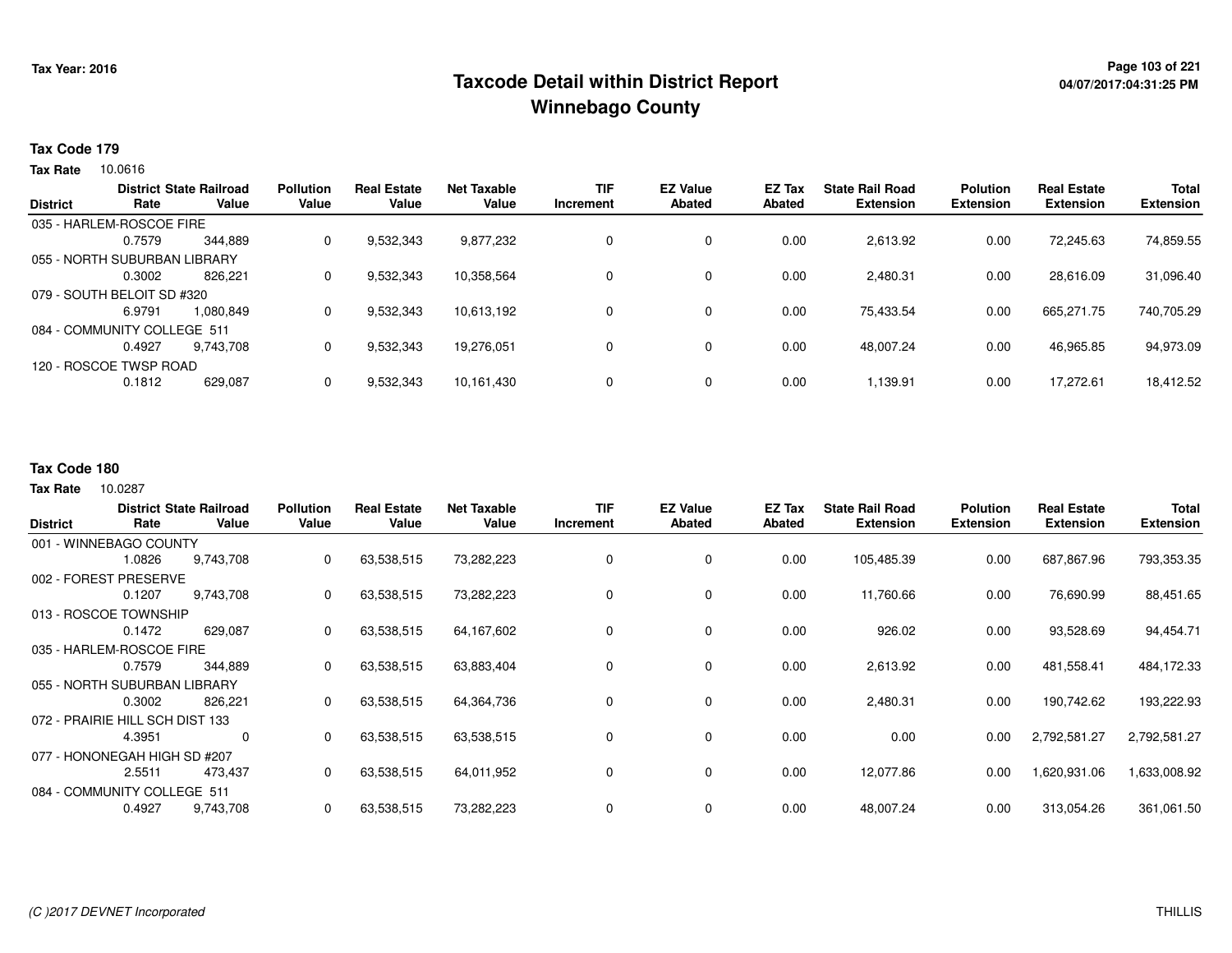## **Page 104 of 221 Taxcode Detail within District ReportWinnebago County**

#### **Tax Code 180**

10.0287 **Tax Rate**

|                 | <b>District State Railroad</b> |         | <b>Pollution</b> | <b>Real Estate</b> | Net Taxable | TIF       | <b>EZ Value</b> | <b>EZ Tax</b> | <b>State Rail Road</b> | <b>Polution</b>  | <b>Real Estate</b> | <b>Total</b> |
|-----------------|--------------------------------|---------|------------------|--------------------|-------------|-----------|-----------------|---------------|------------------------|------------------|--------------------|--------------|
| <b>District</b> | Rate                           | Value   | Value            | Value              | Value       | Increment | <b>Abated</b>   | Abated        | <b>Extension</b>       | <b>Extension</b> | <b>Extension</b>   | Extension    |
|                 | 120 - ROSCOE TWSP ROAD         |         |                  |                    |             |           |                 |               |                        |                  |                    |              |
|                 | 0.1812                         | 629,087 |                  | 63.538.515         | 64,167,602  |           |                 | 0.00          | ,139.91                | 0.00             | 115.131.79         | 116,271.70   |

#### **Tax Code 181**

9.9039 **Tax Rate**

| <b>District</b> | Rate                         | <b>District State Railroad</b><br>Value | <b>Pollution</b><br>Value | <b>Real Estate</b><br>Value | <b>Net Taxable</b><br>Value | <b>TIF</b><br>Increment | <b>EZ Value</b><br><b>Abated</b> | EZ Tax<br><b>Abated</b> | <b>State Rail Road</b><br><b>Extension</b> | <b>Polution</b><br><b>Extension</b> | <b>Real Estate</b><br><b>Extension</b> | <b>Total</b><br><b>Extension</b> |
|-----------------|------------------------------|-----------------------------------------|---------------------------|-----------------------------|-----------------------------|-------------------------|----------------------------------|-------------------------|--------------------------------------------|-------------------------------------|----------------------------------------|----------------------------------|
|                 | 001 - WINNEBAGO COUNTY       |                                         |                           |                             |                             |                         |                                  |                         |                                            |                                     |                                        |                                  |
|                 | 1.0826                       | 9,743,708                               | $\Omega$                  | 129,390,825                 | 139, 134, 533               | 0                       | 0                                | 0.00                    | 105,485.39                                 | 0.00                                | 1,400,785.07                           | 1,506,270.46                     |
|                 | 002 - FOREST PRESERVE        |                                         |                           |                             |                             |                         |                                  |                         |                                            |                                     |                                        |                                  |
|                 | 0.1207                       | 9,743,708                               | 0                         | 129,390,825                 | 139, 134, 533               |                         | $\mathbf 0$                      | 0.00                    | 11,760.66                                  | 0.00                                | 156,174.73                             | 167,935.39                       |
|                 | 013 - ROSCOE TOWNSHIP        |                                         |                           |                             |                             |                         |                                  |                         |                                            |                                     |                                        |                                  |
|                 | 0.1472                       | 629,087                                 | 0                         | 129,390,825                 | 130,019,912                 | 0                       | 0                                | 0.00                    | 926.02                                     | 0.00                                | 190,463.29                             | 191,389.31                       |
|                 | 035 - HARLEM-ROSCOE FIRE     |                                         |                           |                             |                             |                         |                                  |                         |                                            |                                     |                                        |                                  |
|                 | 0.7579                       | 344,889                                 | $\Omega$                  | 129,390,825                 | 129,735,714                 | $\Omega$                | 0                                | 0.00                    | 2,613.92                                   | 0.00                                | 980,653.06                             | 983,266.98                       |
|                 | 055 - NORTH SUBURBAN LIBRARY |                                         |                           |                             |                             |                         |                                  |                         |                                            |                                     |                                        |                                  |
|                 | 0.3002                       | 826,221                                 | 0                         | 129,390,825                 | 130,217,046                 | 0                       | 0                                | 0.00                    | 2,480.31                                   | 0.00                                | 388,431.26                             | 390,911.57                       |
|                 | 071 - KINNIKINNICK SD #131   |                                         |                           |                             |                             |                         |                                  |                         |                                            |                                     |                                        |                                  |
|                 | 4.2703                       | 85,354                                  | $\Omega$                  | 129,390,825                 | 129,476,179                 | 0                       | 0                                | 0.00                    | 3,644.88                                   | 0.00                                | 5,525,376.40                           | 5,529,021.28                     |
|                 | 077 - HONONEGAH HIGH SD #207 |                                         |                           |                             |                             |                         |                                  |                         |                                            |                                     |                                        |                                  |
|                 | 2.5511                       | 473,437                                 | 0                         | 129,390,825                 | 129,864,262                 | 0                       | 0                                | 0.00                    | 12,077.86                                  | 0.00                                | 3,300,889.34                           | 3,312,967.20                     |
|                 | 084 - COMMUNITY COLLEGE 511  |                                         |                           |                             |                             |                         |                                  |                         |                                            |                                     |                                        |                                  |
|                 | 0.4927                       | 9,743,708                               | 0                         | 129,390,825                 | 139, 134, 533               | 0                       | 0                                | 0.00                    | 48,007.24                                  | 0.00                                | 637,508.59                             | 685,515.83                       |
|                 | 120 - ROSCOE TWSP ROAD       |                                         |                           |                             |                             |                         |                                  |                         |                                            |                                     |                                        |                                  |
|                 | 0.1812                       | 629,087                                 |                           | 129,390,825                 | 130,019,912                 |                         | 0                                | 0.00                    | 1,139.91                                   | 0.00                                | 234,456.17                             | 235,596.08                       |

#### **Tax Code 182**

**Tax Rate** 9.1717

| <b>District</b>        | Rate  | <b>District State Railroad</b><br>Value | <b>Pollution</b><br>Value | <b>Real Estate</b><br>Value | Net Taxable<br>Value | <b>TIF</b><br>Increment | <b>EZ Value</b><br>Abated | <b>EZ Tax</b><br>Abated | <b>State Rail Road</b><br><b>Extension</b> | <b>Polution</b><br><b>Extension</b> | <b>Real Estate</b><br><b>Extension</b> | Total<br>Extension |
|------------------------|-------|-----------------------------------------|---------------------------|-----------------------------|----------------------|-------------------------|---------------------------|-------------------------|--------------------------------------------|-------------------------------------|----------------------------------------|--------------------|
| 001 - WINNEBAGO COUNTY |       |                                         |                           |                             |                      |                         |                           |                         |                                            |                                     |                                        |                    |
|                        | .0826 | 9,743,708                               |                           | 579,706                     | 10,323,414           |                         |                           | 0.00                    | 105,485.39                                 | 0.00                                | 6,275.90                               | 111,761.29         |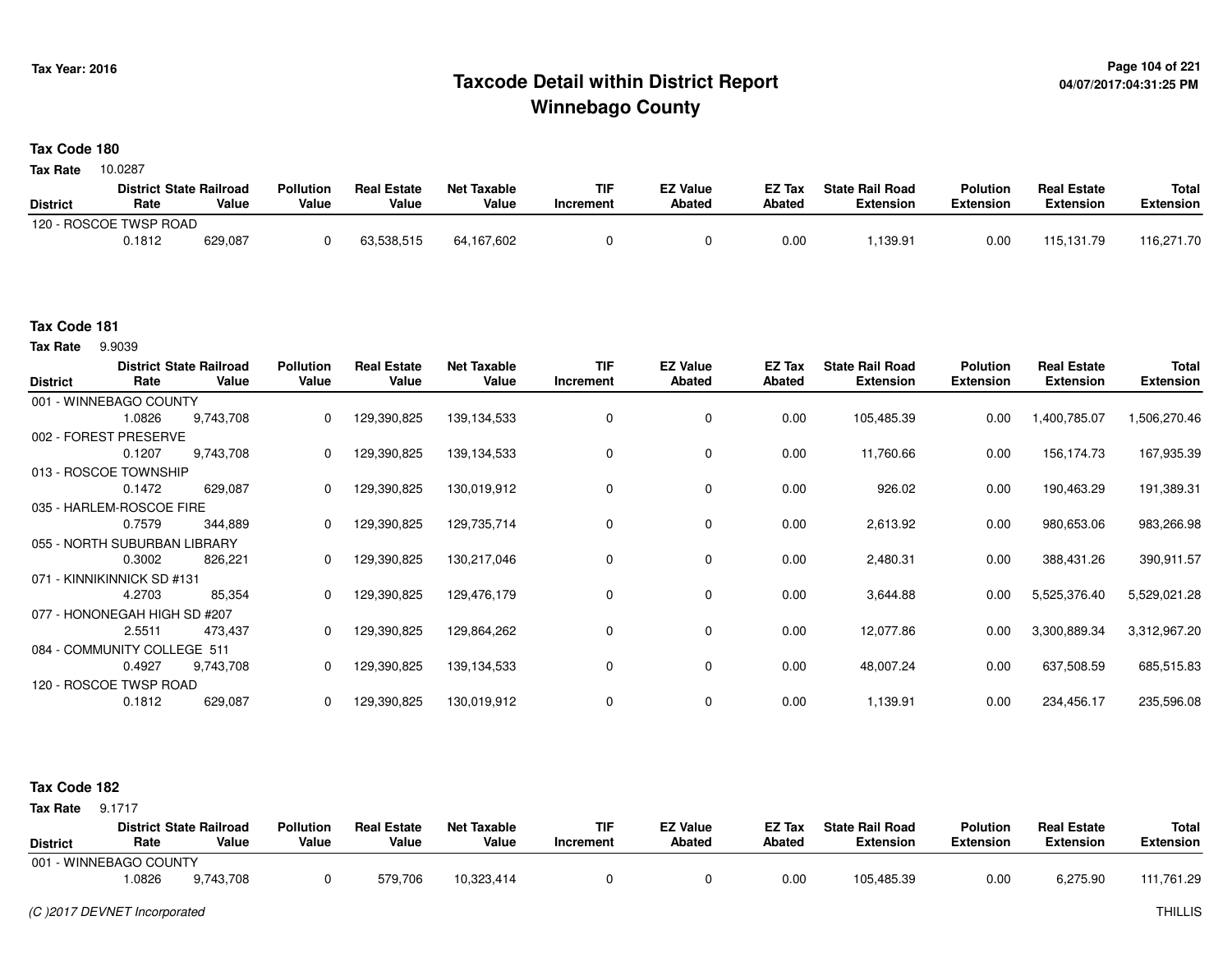## **Page 105 of 221 Taxcode Detail within District ReportWinnebago County**

# **04/07/2017:04:31:25 PM**

#### **Tax Code 182**

**Tax Rate** 9.1717

|                 |                               | <b>District State Railroad</b> | <b>Pollution</b> | <b>Real Estate</b> | <b>Net Taxable</b> | <b>TIF</b> | <b>EZ Value</b> | <b>EZ Tax</b> | <b>State Rail Road</b> | <b>Polution</b>  | <b>Real Estate</b> | <b>Total</b>     |
|-----------------|-------------------------------|--------------------------------|------------------|--------------------|--------------------|------------|-----------------|---------------|------------------------|------------------|--------------------|------------------|
| <b>District</b> | Rate                          | Value                          | Value            | Value              | Value              | Increment  | <b>Abated</b>   | <b>Abated</b> | <b>Extension</b>       | <b>Extension</b> | <b>Extension</b>   | <b>Extension</b> |
|                 | 002 - FOREST PRESERVE         |                                |                  |                    |                    |            |                 |               |                        |                  |                    |                  |
|                 | 0.1207                        | 9,743,708                      | 0                | 579,706            | 10,323,414         | 0          | $\mathbf 0$     | 0.00          | 11,760.66              | 0.00             | 699.71             | 12,460.37        |
|                 | 013 - ROSCOE TOWNSHIP         |                                |                  |                    |                    |            |                 |               |                        |                  |                    |                  |
|                 | 0.1472                        | 629,087                        | 0                | 579,706            | 1,208,793          | 0          | $\mathbf 0$     | 0.00          | 926.02                 | 0.00             | 853.33             | 1,779.35         |
|                 | 035 - HARLEM-ROSCOE FIRE      |                                |                  |                    |                    |            |                 |               |                        |                  |                    |                  |
|                 | 0.7579                        | 344,889                        | 0                | 579,706            | 924,595            | 0          | $\mathbf 0$     | 0.00          | 2,613.92               | 0.00             | 4,393.59           | 7,007.51         |
|                 | 074 - ROCKTON SCHOOL DIST 140 |                                |                  |                    |                    |            |                 |               |                        |                  |                    |                  |
|                 | 3.8383                        | 388,083                        | 0                | 579,706            | 967,789            | 0          | $\mathbf 0$     | 0.00          | 14,895.79              | 0.00             | 22,250.86          | 37,146.65        |
|                 | 077 - HONONEGAH HIGH SD #207  |                                |                  |                    |                    |            |                 |               |                        |                  |                    |                  |
|                 | 2.5511                        | 473,437                        | 0                | 579,706            | 1,053,143          | 0          | $\mathbf 0$     | 0.00          | 12,077.86              | 0.00             | 14,788.88          | 26,866.74        |
|                 | 084 - COMMUNITY COLLEGE 511   |                                |                  |                    |                    |            |                 |               |                        |                  |                    |                  |
|                 | 0.4927                        | 9,743,708                      | 0                | 579,706            | 10,323,414         | 0          | $\mathbf 0$     | 0.00          | 48,007.24              | 0.00             | 2,856.21           | 50,863.45        |
|                 | 120 - ROSCOE TWSP ROAD        |                                |                  |                    |                    |            |                 |               |                        |                  |                    |                  |
|                 | 0.1812                        | 629,087                        | 0                | 579,706            | 1,208,793          | 0          | $\mathbf 0$     | 0.00          | 1,139.91               | 0.00             | 1,050.43           | 2,190.34         |
|                 |                               |                                |                  |                    |                    |            |                 |               |                        |                  |                    |                  |

### **Tax Code 183**

**Tax Rate** 9.1717

| <b>District</b> | Rate                          | <b>District State Railroad</b><br>Value | <b>Pollution</b><br>Value | <b>Real Estate</b><br>Value | <b>Net Taxable</b><br>Value | <b>TIF</b><br>Increment | <b>EZ Value</b><br><b>Abated</b> | <b>EZ Tax</b><br>Abated | <b>State Rail Road</b><br><b>Extension</b> | <b>Polution</b><br><b>Extension</b> | <b>Real Estate</b><br><b>Extension</b> | <b>Total</b><br><b>Extension</b> |
|-----------------|-------------------------------|-----------------------------------------|---------------------------|-----------------------------|-----------------------------|-------------------------|----------------------------------|-------------------------|--------------------------------------------|-------------------------------------|----------------------------------------|----------------------------------|
|                 | 001 - WINNEBAGO COUNTY        |                                         |                           |                             |                             |                         |                                  |                         |                                            |                                     |                                        |                                  |
|                 | 1.0826                        | 9,743,708                               | 0                         | $\mathbf{0}$                | 9,743,708                   | $\mathbf 0$             | 0                                | 0.00                    | 105,485.39                                 | 0.00                                | 0.00                                   | 105,485.39                       |
|                 | 002 - FOREST PRESERVE         |                                         |                           |                             |                             |                         |                                  |                         |                                            |                                     |                                        |                                  |
|                 | 0.1207                        | 9,743,708                               | 0                         | $\mathbf{0}$                | 9,743,708                   | 0                       | 0                                | 0.00                    | 11,760.66                                  | 0.00                                | 0.00                                   | 11,760.66                        |
|                 | 013 - ROSCOE TOWNSHIP         |                                         |                           |                             |                             |                         |                                  |                         |                                            |                                     |                                        |                                  |
|                 | 0.1472                        | 629,087                                 | 0                         | 0                           | 629,087                     | 0                       | 0                                | 0.00                    | 926.02                                     | 0.00                                | 0.00                                   | 926.02                           |
|                 | 020 - MACHESNEY PARK VILLAGE  |                                         |                           |                             |                             |                         |                                  |                         |                                            |                                     |                                        |                                  |
|                 | 0.0000                        | 0                                       | 0                         | 0                           | $\mathbf 0$                 | 0                       | 0                                | 0.00                    | 0.00                                       | 0.00                                | 0.00                                   | 0.00                             |
|                 | 035 - HARLEM-ROSCOE FIRE      |                                         |                           |                             |                             |                         |                                  |                         |                                            |                                     |                                        |                                  |
|                 | 0.7579                        | 344,889                                 | $\Omega$                  | $\Omega$                    | 344,889                     | $\Omega$                | $\mathbf 0$                      | 0.00                    | 2,613.92                                   | 0.00                                | 0.00                                   | 2,613.92                         |
|                 | 074 - ROCKTON SCHOOL DIST 140 |                                         |                           |                             |                             |                         |                                  |                         |                                            |                                     |                                        |                                  |
|                 | 3.8383                        | 388,083                                 | $\Omega$                  | $\mathbf 0$                 | 388,083                     | $\Omega$                | 0                                | 0.00                    | 14,895.79                                  | 0.00                                | 0.00                                   | 14,895.79                        |
|                 | 077 - HONONEGAH HIGH SD #207  |                                         |                           |                             |                             |                         |                                  |                         |                                            |                                     |                                        |                                  |
|                 | 2.5511                        | 473,437                                 | 0                         | $\mathbf 0$                 | 473,437                     | 0                       | 0                                | 0.00                    | 12,077.86                                  | 0.00                                | 0.00                                   | 12,077.86                        |
|                 | 084 - COMMUNITY COLLEGE 511   |                                         |                           |                             |                             |                         |                                  |                         |                                            |                                     |                                        |                                  |
|                 | 0.4927                        | 9,743,708                               | 0                         | $\mathbf{0}$                | 9,743,708                   | 0                       | 0                                | 0.00                    | 48,007.24                                  | 0.00                                | 0.00                                   | 48,007.24                        |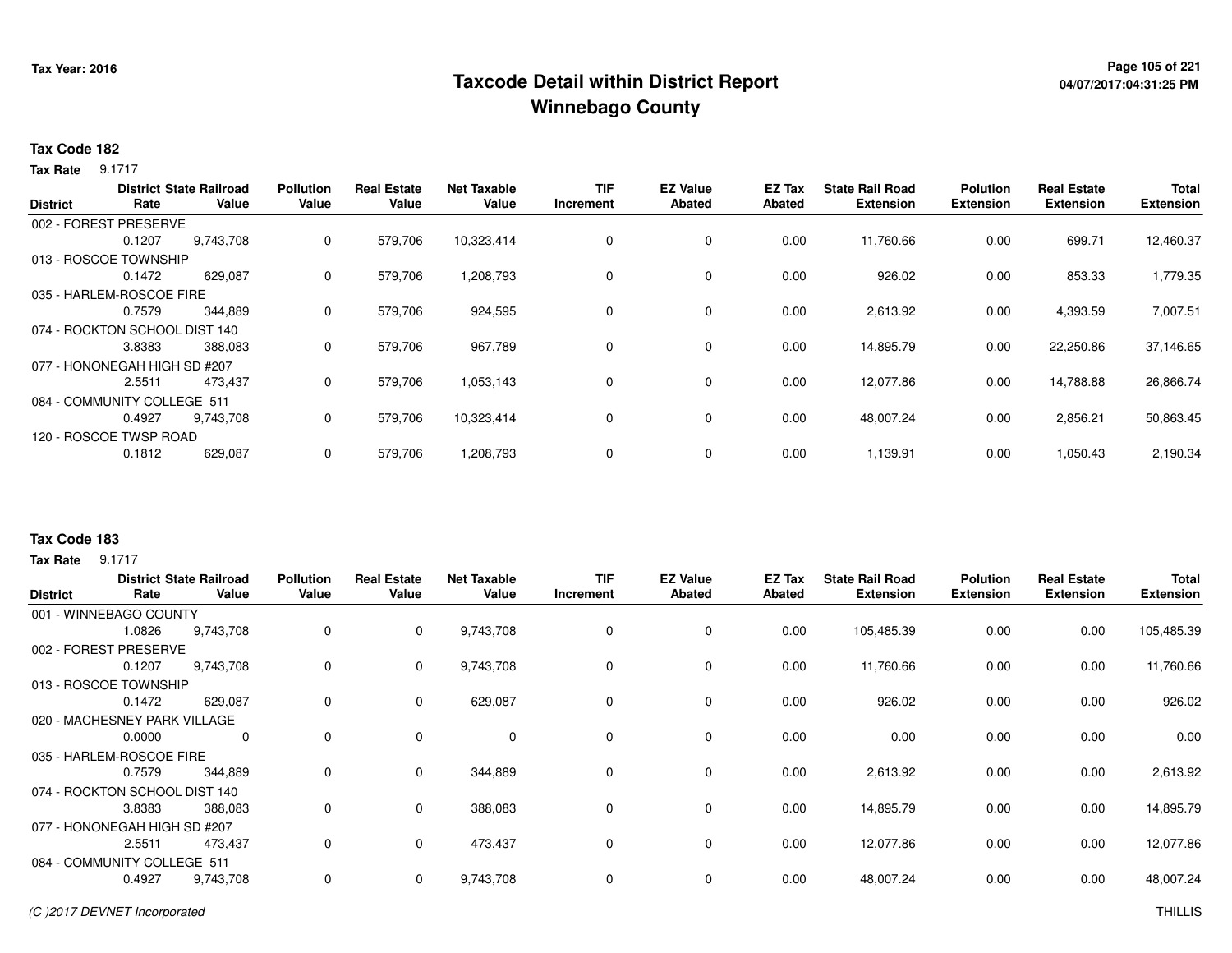## **Page 106 of 221 Taxcode Detail within District ReportWinnebago County**

#### **Tax Code 183**

**Tax Rate** 9.1717

|                 | <b>District State Railroad</b> |         | <b>Pollution</b> | <b>Real Estate</b> | <b>Net Taxable</b> | <b>TIF</b> | EZ Value | EZ Tax | <b>State Rail Road</b> | <b>Polution</b> | <b>Real Estate</b> | <b>Total</b> |
|-----------------|--------------------------------|---------|------------------|--------------------|--------------------|------------|----------|--------|------------------------|-----------------|--------------------|--------------|
| <b>District</b> | Rate                           | Value   | Value            | Value              | Value              | Increment  | Abated   | Abated | Extension              | Extension       | Extension          | Extension    |
|                 | 120 - ROSCOE TWSP ROAD         |         |                  |                    |                    |            |          |        |                        |                 |                    |              |
|                 | 0.1812                         | 629,087 |                  |                    | 629,087            |            |          | 0.00   | .139.91                | 0.00            | 0.00               | .139.91      |

#### **Tax Code 184**

**Tax Rate** 11.6000

| <b>District</b> | Rate                         | <b>District State Railroad</b><br>Value | <b>Pollution</b><br>Value | <b>Real Estate</b><br>Value | <b>Net Taxable</b><br>Value | <b>TIF</b><br>Increment | <b>EZ Value</b><br><b>Abated</b> | EZ Tax<br><b>Abated</b> | <b>State Rail Road</b><br><b>Extension</b> | <b>Polution</b><br><b>Extension</b> | <b>Real Estate</b><br><b>Extension</b> | <b>Total</b><br><b>Extension</b> |
|-----------------|------------------------------|-----------------------------------------|---------------------------|-----------------------------|-----------------------------|-------------------------|----------------------------------|-------------------------|--------------------------------------------|-------------------------------------|----------------------------------------|----------------------------------|
|                 | 001 - WINNEBAGO COUNTY       |                                         |                           |                             |                             |                         |                                  |                         |                                            |                                     |                                        |                                  |
|                 | 1.0826                       | 9,743,708                               | 0                         | 912,702                     | 10,656,410                  |                         | $\mathbf 0$                      | 0.00                    | 105,485.39                                 | 0.00                                | 9,880.91                               | 115,366.30                       |
|                 | 002 - FOREST PRESERVE        |                                         |                           |                             |                             |                         |                                  |                         |                                            |                                     |                                        |                                  |
|                 | 0.1207                       | 9,743,708                               | 0                         | 912,702                     | 10,656,410                  | 0                       | 0                                | 0.00                    | 11,760.66                                  | 0.00                                | 1,101.63                               | 12,862.29                        |
|                 | 013 - ROSCOE TOWNSHIP        |                                         |                           |                             |                             |                         |                                  |                         |                                            |                                     |                                        |                                  |
|                 | 0.1472                       | 629,087                                 | $\mathbf 0$               | 912,702                     | 1,541,789                   |                         | 0                                | 0.00                    | 926.02                                     | 0.00                                | 1,343.50                               | 2,269.52                         |
|                 | 035 - HARLEM-ROSCOE FIRE     |                                         |                           |                             |                             |                         |                                  |                         |                                            |                                     |                                        |                                  |
|                 | 0.7579                       | 344,889                                 | 0                         | 912,702                     | 1,257,591                   |                         | $\mathbf 0$                      | 0.00                    | 2,613.92                                   | 0.00                                | 6,917.37                               | 9,531.29                         |
|                 | 055 - NORTH SUBURBAN LIBRARY |                                         |                           |                             |                             |                         |                                  |                         |                                            |                                     |                                        |                                  |
|                 | 0.3002                       | 826,221                                 | 0                         | 912,702                     | 1,738,923                   |                         | $\mathbf 0$                      | 0.00                    | 2,480.31                                   | 0.00                                | 2,739.93                               | 5,220.24                         |
|                 | 075 - NORTH BOONE SD #200    |                                         |                           |                             |                             |                         |                                  |                         |                                            |                                     |                                        |                                  |
|                 | 8.5175                       | $\mathbf 0$                             | $\mathbf 0$               | 912,702                     | 912,702                     | 0                       | 0                                | 0.00                    | 0.00                                       | 0.00                                | 77,739.39                              | 77,739.39                        |
|                 | 084 - COMMUNITY COLLEGE 511  |                                         |                           |                             |                             |                         |                                  |                         |                                            |                                     |                                        |                                  |
|                 | 0.4927                       | 9,743,708                               | $\mathbf 0$               | 912,702                     | 10,656,410                  | $\Omega$                | $\mathbf 0$                      | 0.00                    | 48,007.24                                  | 0.00                                | 4,496.88                               | 52,504.12                        |
|                 | 120 - ROSCOE TWSP ROAD       |                                         |                           |                             |                             |                         |                                  |                         |                                            |                                     |                                        |                                  |
|                 | 0.1812                       | 629,087                                 | $\mathbf 0$               | 912,702                     | 1,541,789                   |                         | 0                                | 0.00                    | 1,139.91                                   | 0.00                                | 1,653.82                               | 2,793.73                         |

#### **Tax Code 185**

|                        |        | <b>District State Railroad</b> | <b>Pollution</b> | <b>Real Estate</b> | <b>Net Taxable</b> | TIF       | <b>EZ Value</b> | EZ Tax | <b>State Rail Road</b> | <b>Polution</b>  | <b>Real Estate</b> | <b>Total</b>     |
|------------------------|--------|--------------------------------|------------------|--------------------|--------------------|-----------|-----------------|--------|------------------------|------------------|--------------------|------------------|
| <b>District</b>        | Rate   | Value                          | Value            | Value              | Value              | Increment | Abated          | Abated | <b>Extension</b>       | <b>Extension</b> | <b>Extension</b>   | <b>Extension</b> |
| 001 - WINNEBAGO COUNTY |        |                                |                  |                    |                    |           |                 |        |                        |                  |                    |                  |
|                        | .0826  | 9.743.708                      |                  | 9,648,168          | 19.391.876         |           |                 | 0.00   | 105.485.39             | 0.00             | 104.451.07         | 209,936.46       |
| 002 - FOREST PRESERVE  |        |                                |                  |                    |                    |           |                 |        |                        |                  |                    |                  |
|                        | 0.1207 | 9.743.708                      |                  | 9,648,168          | 19,391,876         |           |                 | 0.00   | 11,760.66              | 0.00             | 11.645.34          | 23,406.00        |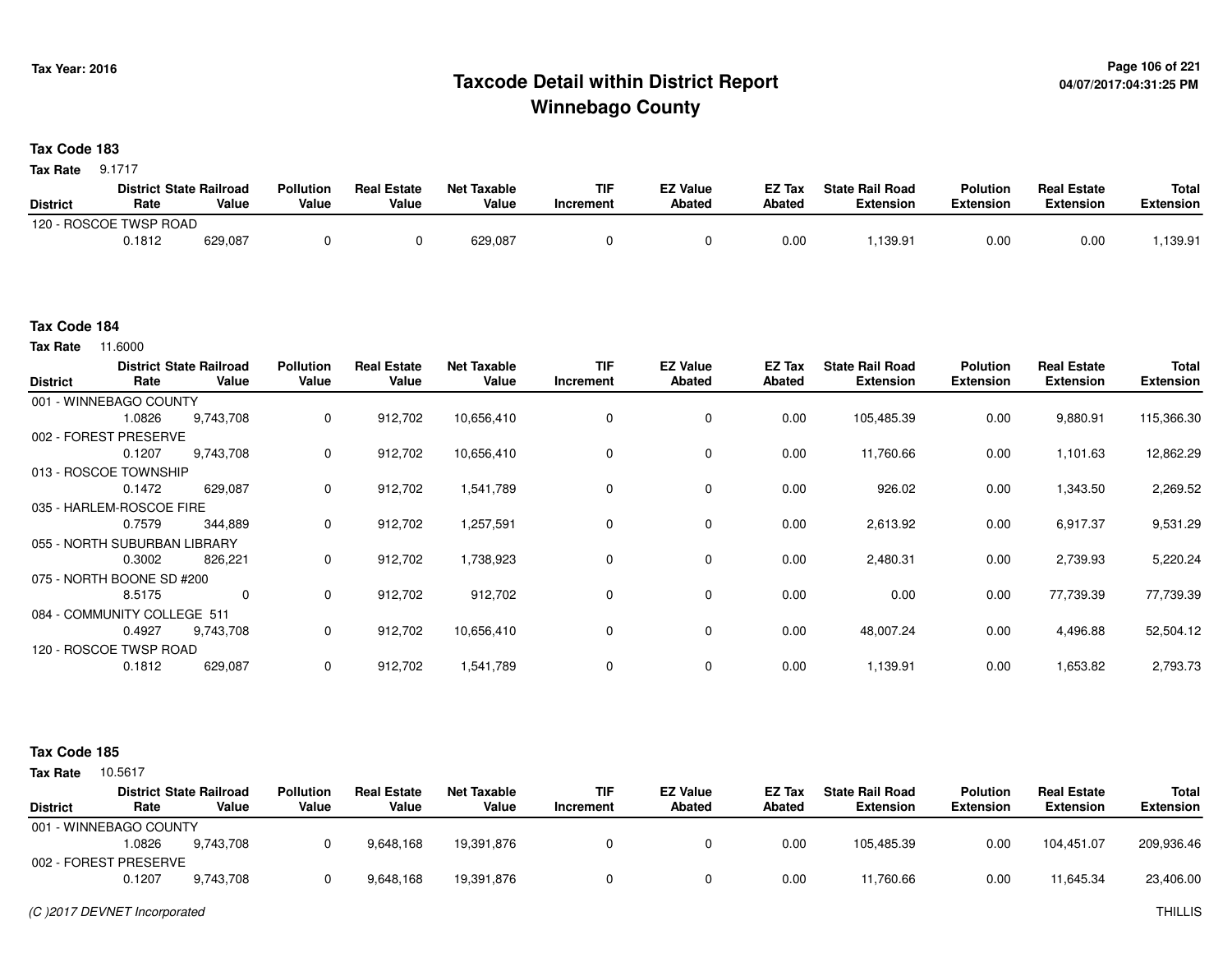## **Page 107 of 221 Taxcode Detail within District ReportWinnebago County**

# **04/07/2017:04:31:25 PM**

#### **Tax Code 185**

10.5617 **Tax Rate**

| <b>District</b> | Rate                         | <b>District State Railroad</b><br>Value | <b>Pollution</b><br>Value | <b>Real Estate</b><br>Value | <b>Net Taxable</b><br>Value | <b>TIF</b><br>Increment | <b>EZ Value</b><br><b>Abated</b> | EZ Tax<br>Abated | <b>State Rail Road</b><br><b>Extension</b> | <b>Polution</b><br><b>Extension</b> | <b>Real Estate</b><br><b>Extension</b> | <b>Total</b><br><b>Extension</b> |
|-----------------|------------------------------|-----------------------------------------|---------------------------|-----------------------------|-----------------------------|-------------------------|----------------------------------|------------------|--------------------------------------------|-------------------------------------|----------------------------------------|----------------------------------|
|                 | 013 - ROSCOE TOWNSHIP        |                                         |                           |                             |                             |                         |                                  |                  |                                            |                                     |                                        |                                  |
|                 | 0.1472                       | 629,087                                 | 0                         | 9,648,168                   | 10,277,255                  | 0                       | 0                                | 0.00             | 926.02                                     | 0.00                                | 14,202.10                              | 15,128.12                        |
|                 | 025 - ROSCOE VILLAGE         |                                         |                           |                             |                             |                         |                                  |                  |                                            |                                     |                                        |                                  |
|                 | 0.6578                       | 0                                       | $\mathbf{0}$              | 9,648,168                   | 9,648,168                   | 0                       | 0                                | 0.00             | 0.00                                       | 0.00                                | 63,465.65                              | 63,465.65                        |
|                 | 035 - HARLEM-ROSCOE FIRE     |                                         |                           |                             |                             |                         |                                  |                  |                                            |                                     |                                        |                                  |
|                 | 0.7579                       | 344,889                                 | $\mathbf{0}$              | 9,648,168                   | 9,993,057                   | 0                       | 0                                | 0.00             | 2,613.92                                   | 0.00                                | 73,123.47                              | 75,737.39                        |
|                 | 055 - NORTH SUBURBAN LIBRARY |                                         |                           |                             |                             |                         |                                  |                  |                                            |                                     |                                        |                                  |
|                 | 0.3002                       | 826,221                                 | 0                         | 9,648,168                   | 10,474,389                  | 0                       | $\mathbf 0$                      | 0.00             | 2,480.31                                   | 0.00                                | 28,963.80                              | 31,444.11                        |
|                 | 071 - KINNIKINNICK SD #131   |                                         |                           |                             |                             |                         |                                  |                  |                                            |                                     |                                        |                                  |
|                 | 4.2703                       | 85,354                                  | 0                         | 9,648,168                   | 9,733,522                   | 0                       | $\mathbf 0$                      | 0.00             | 3,644.88                                   | 0.00                                | 412,005.72                             | 415,650.60                       |
|                 | 077 - HONONEGAH HIGH SD #207 |                                         |                           |                             |                             |                         |                                  |                  |                                            |                                     |                                        |                                  |
|                 | 2.5511                       | 473,437                                 | 0                         | 9,648,168                   | 10,121,605                  | 0                       | 0                                | 0.00             | 12,077.86                                  | 0.00                                | 246,134.41                             | 258,212.27                       |
|                 | 084 - COMMUNITY COLLEGE 511  |                                         |                           |                             |                             |                         |                                  |                  |                                            |                                     |                                        |                                  |
|                 | 0.4927                       | 9,743,708                               | $\mathbf{0}$              | 9,648,168                   | 19,391,876                  | 0                       | 0                                | 0.00             | 48,007.24                                  | 0.00                                | 47,536.52                              | 95,543.76                        |
|                 | 120 - ROSCOE TWSP ROAD       |                                         |                           |                             |                             |                         |                                  |                  |                                            |                                     |                                        |                                  |
|                 | 0.1812                       | 629,087                                 | 0                         | 9,648,168                   | 10,277,255                  | 0                       | 0                                | 0.00             | 1,139.91                                   | 0.00                                | 17,482.48                              | 18,622.39                        |

### **Tax Code 187**

| <b>District</b> | Rate                         | <b>District State Railroad</b><br>Value | <b>Pollution</b><br>Value | <b>Real Estate</b><br>Value | <b>Net Taxable</b><br>Value | <b>TIF</b><br>Increment | <b>EZ Value</b><br>Abated | EZ Tax<br>Abated | <b>State Rail Road</b><br><b>Extension</b> | <b>Polution</b><br><b>Extension</b> | <b>Real Estate</b><br><b>Extension</b> | <b>Total</b><br><b>Extension</b> |
|-----------------|------------------------------|-----------------------------------------|---------------------------|-----------------------------|-----------------------------|-------------------------|---------------------------|------------------|--------------------------------------------|-------------------------------------|----------------------------------------|----------------------------------|
|                 | 001 - WINNEBAGO COUNTY       |                                         |                           |                             |                             |                         |                           |                  |                                            |                                     |                                        |                                  |
|                 | 1.0826                       | 9,743,708                               | 0                         | 2,523,026                   | 12,266,734                  | 0                       | 0                         | 0.00             | 105,485.39                                 | 0.00                                | 27,314.28                              | 132,799.67                       |
| 002 - FOREST    | PRESERVE                     |                                         |                           |                             |                             |                         |                           |                  |                                            |                                     |                                        |                                  |
|                 | 0.1207                       | 9,743,708                               | 0                         | 2,523,026                   | 12,266,734                  | 0                       | $\mathbf 0$               | 0.00             | 11,760.66                                  | 0.00                                | 3,045.29                               | 14,805.95                        |
|                 | 013 - ROSCOE TOWNSHIP        |                                         |                           |                             |                             |                         |                           |                  |                                            |                                     |                                        |                                  |
|                 | 0.1472                       | 629,087                                 | 0                         | 2,523,026                   | 3,152,113                   | 0                       | $\mathbf 0$               | 0.00             | 926.02                                     | 0.00                                | 3,713.89                               | 4,639.91                         |
|                 | 035 - HARLEM-ROSCOE FIRE     |                                         |                           |                             |                             |                         |                           |                  |                                            |                                     |                                        |                                  |
|                 | 0.7579                       | 344,889                                 | 0                         | 2,523,026                   | 2,867,915                   | 0                       | $\mathbf 0$               | 0.00             | 2,613.92                                   | 0.00                                | 19.122.01                              | 21,735.93                        |
|                 | 051 - ROCK RIVER WATER REC   |                                         |                           |                             |                             |                         |                           |                  |                                            |                                     |                                        |                                  |
|                 | 0.2082                       | 5,101,328                               | 0                         | 2,523,026                   | 7,624,354                   | 0                       | $\mathbf 0$               | 0.00             | 10,620.96                                  | 0.00                                | 5,252.94                               | 15,873.90                        |
|                 | 055 - NORTH SUBURBAN LIBRARY |                                         |                           |                             |                             |                         |                           |                  |                                            |                                     |                                        |                                  |
|                 | 0.3002                       | 826,221                                 | 0                         | 2,523,026                   | 3,349,247                   | 0                       | $\mathbf 0$               | 0.00             | 2,480.31                                   | 0.00                                | 7,574.12                               | 10,054.43                        |
|                 | 071 - KINNIKINNICK SD #131   |                                         |                           |                             |                             |                         |                           |                  |                                            |                                     |                                        |                                  |
|                 | 4.2703                       | 85,354                                  | 0                         | 2,523,026                   | 2,608,380                   | 0                       | $\mathbf 0$               | 0.00             | 3,644.88                                   | 0.00                                | 107,740.78                             | 111,385.66                       |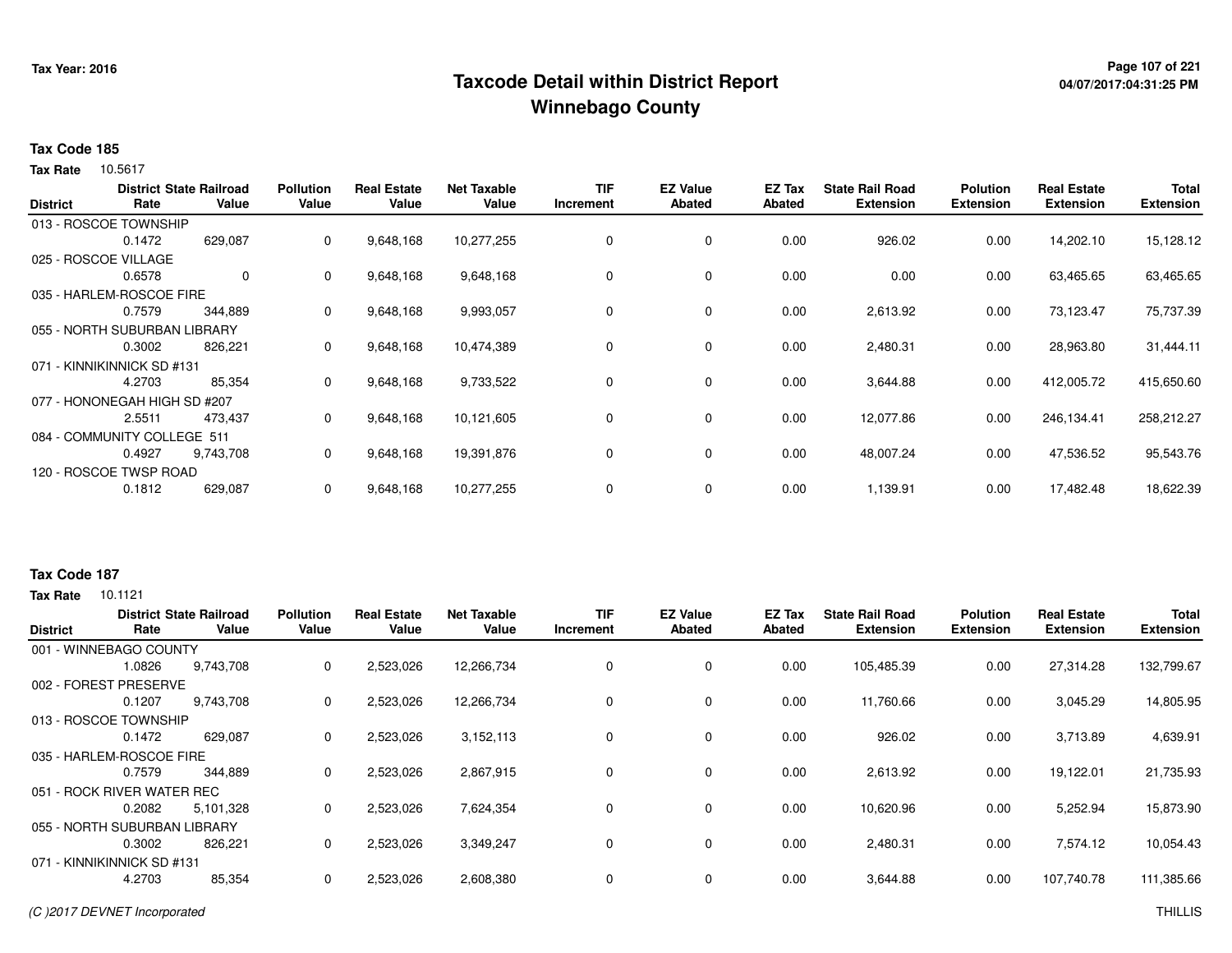## **Page 108 of 221 Taxcode Detail within District ReportWinnebago County**

#### **Tax Code 187**

**Tax Rate** 10.1121

|                 |                              | <b>District State Railroad</b> | <b>Pollution</b> | <b>Real Estate</b> | Net Taxable | <b>TIF</b> | <b>EZ Value</b> | <b>EZ Tax</b> | <b>State Rail Road</b> | <b>Polution</b>  | <b>Real Estate</b> | <b>Total</b>     |
|-----------------|------------------------------|--------------------------------|------------------|--------------------|-------------|------------|-----------------|---------------|------------------------|------------------|--------------------|------------------|
| <b>District</b> | Rate                         | Value                          | Value            | Value              | Value       | Increment  | <b>Abated</b>   | Abated        | <b>Extension</b>       | <b>Extension</b> | <b>Extension</b>   | <b>Extension</b> |
|                 | 077 - HONONEGAH HIGH SD #207 |                                |                  |                    |             |            |                 |               |                        |                  |                    |                  |
|                 | 2.5511                       | 473.437                        |                  | 2.523.026          | 2,996,463   |            |                 | 0.00          | 12.077.86              | 0.00             | 64.364.92          | 76.442.78        |
|                 | 084 - COMMUNITY COLLEGE 511  |                                |                  |                    |             |            |                 |               |                        |                  |                    |                  |
|                 | 0.4927                       | 9.743.708                      |                  | 2,523,026          | 12,266,734  |            |                 | 0.00          | 48.007.24              | 0.00             | 12,430.95          | 60,438.19        |
|                 | 120 - ROSCOE TWSP ROAD       |                                |                  |                    |             |            |                 |               |                        |                  |                    |                  |
|                 | 0.1812                       | 629,087                        |                  | 2,523,026          | 3,152,113   |            |                 | 0.00          | .139.91                | 0.00             | 4,571.72           | 5,711.63         |
|                 |                              |                                |                  |                    |             |            |                 |               |                        |                  |                    |                  |

#### **Tax Code 188**

| <b>District</b> | Rate                            | <b>District State Railroad</b><br>Value | <b>Pollution</b><br>Value | <b>Real Estate</b><br>Value | <b>Net Taxable</b><br>Value | <b>TIF</b><br>Increment | <b>EZ Value</b><br><b>Abated</b> | EZ Tax<br><b>Abated</b> | <b>State Rail Road</b><br><b>Extension</b> | <b>Polution</b><br><b>Extension</b> | <b>Real Estate</b><br><b>Extension</b> | Total<br><b>Extension</b> |
|-----------------|---------------------------------|-----------------------------------------|---------------------------|-----------------------------|-----------------------------|-------------------------|----------------------------------|-------------------------|--------------------------------------------|-------------------------------------|----------------------------------------|---------------------------|
|                 | 001 - WINNEBAGO COUNTY          |                                         |                           |                             |                             |                         |                                  |                         |                                            |                                     |                                        |                           |
|                 | 1.0826                          | 9,743,708                               | 0                         | 552,994                     | 10,296,702                  | 0                       | 0                                | 0.00                    | 105,485.39                                 | 0.00                                | 5,986.71                               | 111,472.10                |
|                 | 002 - FOREST PRESERVE           |                                         |                           |                             |                             |                         |                                  |                         |                                            |                                     |                                        |                           |
|                 | 0.1207                          | 9,743,708                               | 0                         | 552,994                     | 10,296,702                  | 0                       | $\mathbf 0$                      | 0.00                    | 11,760.66                                  | 0.00                                | 667.46                                 | 12,428.12                 |
|                 | 013 - ROSCOE TOWNSHIP           |                                         |                           |                             |                             |                         |                                  |                         |                                            |                                     |                                        |                           |
|                 | 0.1472                          | 629,087                                 | 0                         | 552,994                     | 1,182,081                   | $\Omega$                | $\mathbf 0$                      | 0.00                    | 926.02                                     | 0.00                                | 814.01                                 | 1,740.03                  |
|                 | 035 - HARLEM-ROSCOE FIRE        |                                         |                           |                             |                             |                         |                                  |                         |                                            |                                     |                                        |                           |
|                 | 0.7579                          | 344,889                                 | 0                         | 552,994                     | 897,883                     | 0                       | 0                                | 0.00                    | 2,613.92                                   | 0.00                                | 4,191.14                               | 6,805.06                  |
|                 | 051 - ROCK RIVER WATER REC      |                                         |                           |                             |                             |                         |                                  |                         |                                            |                                     |                                        |                           |
|                 | 0.2082                          | 5,101,328                               | 0                         | 552,994                     | 5,654,322                   | 0                       | 0                                | 0.00                    | 10,620.96                                  | 0.00                                | 1,151.33                               | 11,772.29                 |
|                 | 055 - NORTH SUBURBAN LIBRARY    |                                         |                           |                             |                             |                         |                                  |                         |                                            |                                     |                                        |                           |
|                 | 0.3002                          | 826,221                                 | 0                         | 552,994                     | 1,379,215                   | 0                       | $\mathbf 0$                      | 0.00                    | 2,480.31                                   | 0.00                                | 1,660.09                               | 4,140.40                  |
|                 | 072 - PRAIRIE HILL SCH DIST 133 |                                         |                           |                             |                             |                         |                                  |                         |                                            |                                     |                                        |                           |
|                 | 4.3951                          | $\mathbf 0$                             | 0                         | 552,994                     | 552,994                     | 0                       | 0                                | 0.00                    | 0.00                                       | 0.00                                | 24,304.64                              | 24,304.64                 |
|                 | 077 - HONONEGAH HIGH SD #207    |                                         |                           |                             |                             |                         |                                  |                         |                                            |                                     |                                        |                           |
|                 | 2.5511                          | 473,437                                 | 0                         | 552,994                     | 1,026,431                   | 0                       | 0                                | 0.00                    | 12,077.86                                  | 0.00                                | 14,107.43                              | 26,185.29                 |
|                 | 084 - COMMUNITY COLLEGE 511     |                                         |                           |                             |                             |                         |                                  |                         |                                            |                                     |                                        |                           |
|                 | 0.4927                          | 9,743,708                               | 0                         | 552,994                     | 10,296,702                  | 0                       | $\mathbf 0$                      | 0.00                    | 48,007.24                                  | 0.00                                | 2,724.60                               | 50,731.84                 |
|                 | 120 - ROSCOE TWSP ROAD          |                                         |                           |                             |                             |                         |                                  |                         |                                            |                                     |                                        |                           |
|                 | 0.1812                          | 629,087                                 | 0                         | 552,994                     | 1,182,081                   | 0                       | 0                                | 0.00                    | 1,139.91                                   | 0.00                                | 1,002.03                               | 2,141.94                  |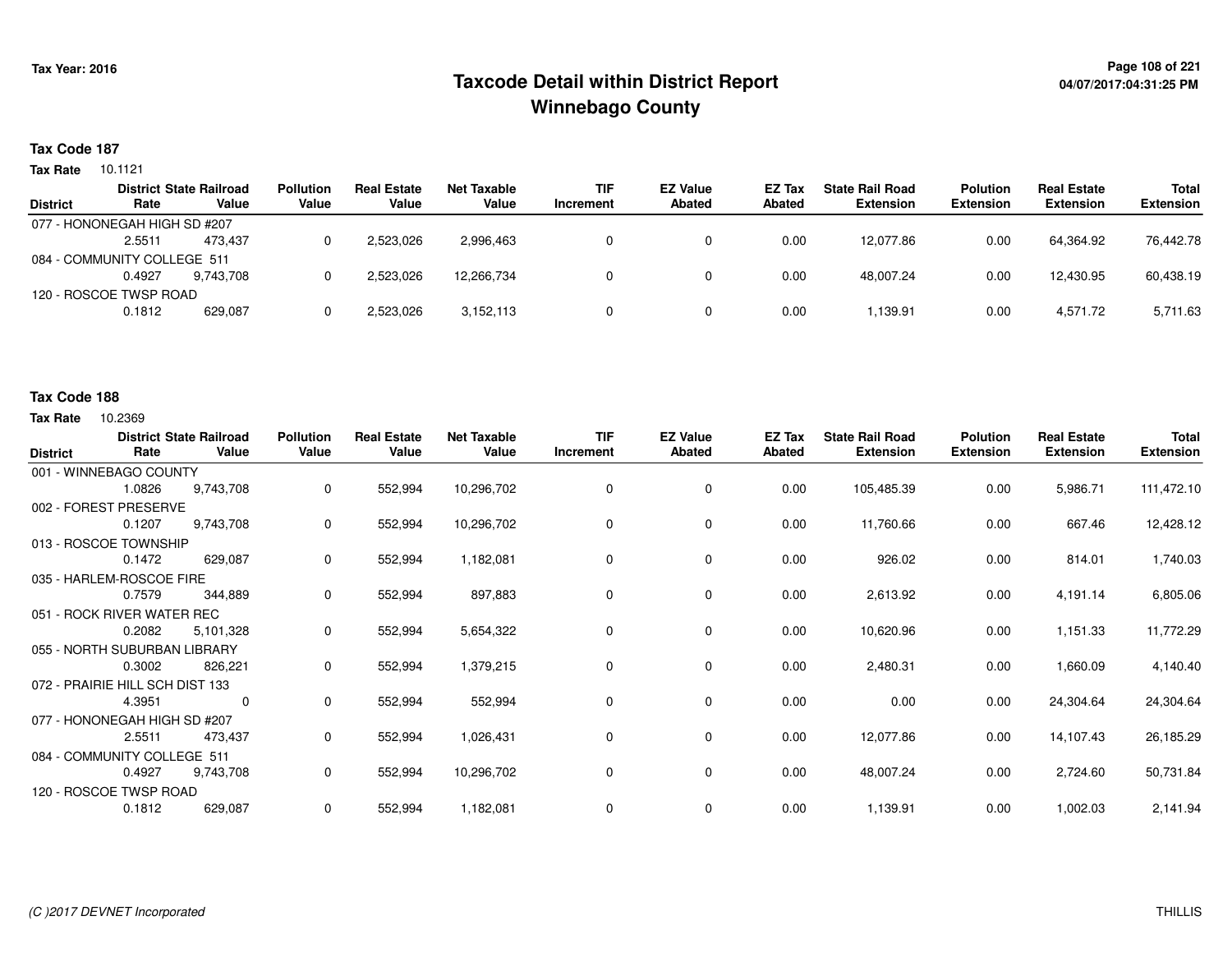# **Page 109 of 221 Taxcode Detail within District ReportWinnebago County**

# **04/07/2017:04:31:25 PM**

## **Tax Code 189**

Tax Rate 10.7699

| <b>District</b> | Rate                         | <b>District State Railroad</b><br>Value | <b>Pollution</b><br>Value | <b>Real Estate</b><br>Value | <b>Net Taxable</b><br>Value | <b>TIF</b><br>Increment | <b>EZ Value</b><br><b>Abated</b> | <b>EZ Tax</b><br><b>Abated</b> | <b>State Rail Road</b><br><b>Extension</b> | <b>Polution</b><br><b>Extension</b> | <b>Real Estate</b><br><b>Extension</b> | <b>Total</b><br><b>Extension</b> |
|-----------------|------------------------------|-----------------------------------------|---------------------------|-----------------------------|-----------------------------|-------------------------|----------------------------------|--------------------------------|--------------------------------------------|-------------------------------------|----------------------------------------|----------------------------------|
|                 | 001 - WINNEBAGO COUNTY       |                                         |                           |                             |                             |                         |                                  |                                |                                            |                                     |                                        |                                  |
|                 | 1.0826                       | 9,743,708                               | 0                         | 67,243,181                  | 76,986,889                  | 0                       | 0                                | 0.00                           | 105,485.39                                 | 0.00                                | 727,974.68                             | 833,460.07                       |
|                 | 002 - FOREST PRESERVE        |                                         |                           |                             |                             |                         |                                  |                                |                                            |                                     |                                        |                                  |
|                 | 0.1207                       | 9,743,708                               | 0                         | 67,243,181                  | 76,986,889                  | 0                       | 0                                | 0.00                           | 11,760.66                                  | 0.00                                | 81,162.52                              | 92,923.18                        |
|                 | 013 - ROSCOE TOWNSHIP        |                                         |                           |                             |                             |                         |                                  |                                |                                            |                                     |                                        |                                  |
|                 | 0.1472                       | 629,087                                 | 0                         | 67,243,181                  | 67,872,268                  | 0                       | 0                                | 0.00                           | 926.02                                     | 0.00                                | 98,981.96                              | 99,907.98                        |
|                 | 025 - ROSCOE VILLAGE         |                                         |                           |                             |                             |                         |                                  |                                |                                            |                                     |                                        |                                  |
|                 | 0.6578                       | $\mathbf 0$                             | 0                         | 67,243,181                  | 67,243,181                  | 0                       | 0                                | 0.00                           | 0.00                                       | 0.00                                | 442,325.64                             | 442,325.64                       |
|                 | 035 - HARLEM-ROSCOE FIRE     |                                         |                           |                             |                             |                         |                                  |                                |                                            |                                     |                                        |                                  |
|                 | 0.7579                       | 344,889                                 |                           | 67,243,181                  | 67,588,070                  | 0                       | 0                                | 0.00                           | 2,613.92                                   | 0.00                                | 509,636.07                             | 512,249.99                       |
|                 | 051 - ROCK RIVER WATER REC   |                                         |                           |                             |                             |                         |                                  |                                |                                            |                                     |                                        |                                  |
|                 | 0.2082                       | 5,101,328                               | 0                         | 67,243,181                  | 72,344,509                  | 0                       | 0                                | 0.00                           | 10,620.96                                  | 0.00                                | 140,000.30                             | 150,621.26                       |
|                 | 055 - NORTH SUBURBAN LIBRARY |                                         |                           |                             |                             |                         |                                  |                                |                                            |                                     |                                        |                                  |
|                 | 0.3002                       | 826,221                                 | 0                         | 67,243,181                  | 68,069,402                  | 0                       | 0                                | 0.00                           | 2,480.31                                   | 0.00                                | 201,864.03                             | 204,344.34                       |
|                 | 071 - KINNIKINNICK SD #131   |                                         |                           |                             |                             |                         |                                  |                                |                                            |                                     |                                        |                                  |
|                 | 4.2703                       | 85,354                                  | 0                         | 67,243,181                  | 67,328,535                  | 0                       | 0                                | 0.00                           | 3,644.88                                   | 0.00                                | 2,871,485.56                           | 2,875,130.44                     |
|                 | 077 - HONONEGAH HIGH SD #207 |                                         |                           |                             |                             |                         |                                  |                                |                                            |                                     |                                        |                                  |
|                 | 2.5511                       | 473,437                                 | $\Omega$                  | 67,243,181                  | 67,716,618                  | 0                       | 0                                | 0.00                           | 12,077.86                                  | 0.00                                | 1,715,440.79                           | 1,727,518.65                     |
|                 | 084 - COMMUNITY COLLEGE 511  |                                         |                           |                             |                             |                         |                                  |                                |                                            |                                     |                                        |                                  |
|                 | 0.4927                       | 9,743,708                               | 0                         | 67,243,181                  | 76,986,889                  | 0                       | 0                                | 0.00                           | 48,007.24                                  | 0.00                                | 331,307.15                             | 379,314.39                       |
|                 | 120 - ROSCOE TWSP ROAD       |                                         |                           |                             |                             |                         |                                  |                                |                                            |                                     |                                        |                                  |
|                 | 0.1812                       | 629,087                                 | 0                         | 67,243,181                  | 67,872,268                  | 0                       | 0                                | 0.00                           | 1,139.91                                   | 0.00                                | 121,844.64                             | 122,984.55                       |
|                 |                              |                                         |                           |                             |                             |                         |                                  |                                |                                            |                                     |                                        |                                  |

# **Tax Code 190**

|                 | <b>District State Railroad</b> |           | <b>Pollution</b> | <b>Real Estate</b> | <b>Net Taxable</b> | <b>TIF</b> | <b>EZ Value</b> | <b>EZ Tax</b> | <b>State Rail Road</b> | <b>Polution</b>  | <b>Real Estate</b> | <b>Total</b>     |
|-----------------|--------------------------------|-----------|------------------|--------------------|--------------------|------------|-----------------|---------------|------------------------|------------------|--------------------|------------------|
| <b>District</b> | Rate                           | Value     | Value            | Value              | Value              | Increment  | <b>Abated</b>   | Abated        | <b>Extension</b>       | <b>Extension</b> | <b>Extension</b>   | <b>Extension</b> |
|                 | 001 - WINNEBAGO COUNTY         |           |                  |                    |                    |            |                 |               |                        |                  |                    |                  |
|                 | 1.0826                         | 9.743.708 |                  | 34,450,693         | 44,194,401         |            | 0               | 0.00          | 105.485.39             | 0.00             | 372,963.20         | 478,448.59       |
|                 | 002 - FOREST PRESERVE          |           |                  |                    |                    |            |                 |               |                        |                  |                    |                  |
|                 | 0.1207                         | 9,743,708 |                  | 34,450,693         | 44,194,401         |            | 0               | 0.00          | 11.760.66              | 0.00             | 41,581.99          | 53,342.65        |
|                 | 012 - ROCKTON TOWNSHIP         |           |                  |                    |                    |            |                 |               |                        |                  |                    |                  |
|                 | 0.2013                         | 886,269   |                  | 34,450,693         | 35,336,962         |            | $\mathbf{0}$    | 0.00          | .784.05                | 0.00             | 69,349.25          | 71,133.30        |
|                 | 026 - SOUTH BELOIT CITY        |           |                  |                    |                    |            |                 |               |                        |                  |                    |                  |
|                 | .1690                          | 994,981   |                  | 34,450,693         | 35,445,674         |            | 0               | 0.00          | 11,631.32              | 0.00             | 402,728.60         | 414,359.92       |
|                 |                                |           |                  |                    |                    |            |                 |               |                        |                  |                    |                  |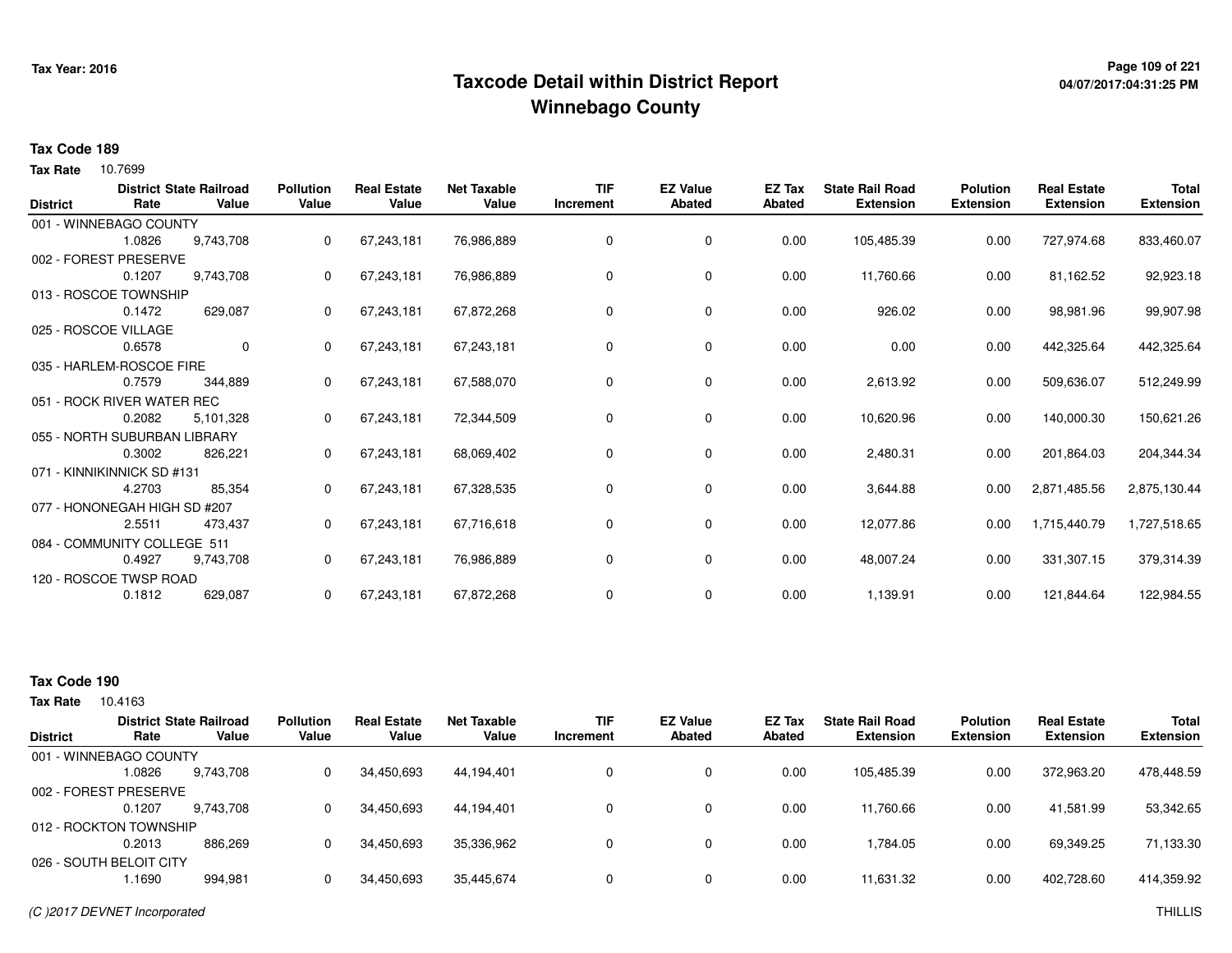# **Page 110 of 221 Taxcode Detail within District ReportWinnebago County**

# **04/07/2017:04:31:25 PM**

### **Tax Code 190**

**Tax Rate** 10.4163

| <b>District</b> | Rate                            | <b>District State Railroad</b><br>Value | <b>Pollution</b><br>Value | <b>Real Estate</b><br>Value | Net Taxable<br>Value | <b>TIF</b><br>Increment | <b>EZ Value</b><br><b>Abated</b> | EZ Tax<br>Abated | <b>State Rail Road</b><br><b>Extension</b> | <b>Polution</b><br><b>Extension</b> | <b>Real Estate</b><br><b>Extension</b> | <b>Total</b><br><b>Extension</b> |
|-----------------|---------------------------------|-----------------------------------------|---------------------------|-----------------------------|----------------------|-------------------------|----------------------------------|------------------|--------------------------------------------|-------------------------------------|----------------------------------------|----------------------------------|
|                 |                                 |                                         |                           |                             |                      |                         |                                  |                  |                                            |                                     |                                        |                                  |
|                 | 061 - SOUTH BELOIT CITY LIBRARY |                                         |                           |                             |                      |                         |                                  |                  |                                            |                                     |                                        |                                  |
|                 | 0.2115                          | 994.981                                 |                           | 34,450,693                  | 35,445,674           |                         |                                  | 0.00             | 2,104.38                                   | 0.00                                | 72,863.22                              | 74,967.60                        |
|                 | 079 - SOUTH BELOIT SD #320      |                                         |                           |                             |                      |                         |                                  |                  |                                            |                                     |                                        |                                  |
|                 | 6.9791                          | 1.080.849                               |                           | 34,450,693                  | 35,531,542           |                         | 0                                | 0.00             | 75.433.54                                  | 0.00                                | 2,404,348.32                           | 2,479,781.86                     |
|                 | 084 - COMMUNITY COLLEGE 511     |                                         |                           |                             |                      |                         |                                  |                  |                                            |                                     |                                        |                                  |
|                 | 0.4927                          | 9.743.708                               |                           | 34.450.693                  | 44.194.401           |                         |                                  | 0.00             | 48.007.24                                  | 0.00                                | 169.738.56                             | 217,745.80                       |
|                 | 119 - ROCKTON TWSP ROAD         |                                         |                           |                             |                      |                         |                                  |                  |                                            |                                     |                                        |                                  |
|                 | 0.1594                          | 886,269                                 |                           | 34,450,693                  | 35,336,962           |                         | 0                                | 0.00             | 1.412.71                                   | 0.00                                | 54,914.41                              | 56,327.12                        |
|                 |                                 |                                         |                           |                             |                      |                         |                                  |                  |                                            |                                     |                                        |                                  |

## **Tax Code 191**

| <b>District</b>             | Rate                       | <b>District State Railroad</b><br>Value | <b>Pollution</b><br>Value | <b>Real Estate</b><br>Value | <b>Net Taxable</b><br>Value | <b>TIF</b><br><b>Increment</b> | <b>EZ Value</b><br><b>Abated</b> | EZ Tax<br>Abated | <b>State Rail Road</b><br><b>Extension</b> | <b>Polution</b><br><b>Extension</b> | <b>Real Estate</b><br><b>Extension</b> | <b>Total</b><br><b>Extension</b> |
|-----------------------------|----------------------------|-----------------------------------------|---------------------------|-----------------------------|-----------------------------|--------------------------------|----------------------------------|------------------|--------------------------------------------|-------------------------------------|----------------------------------------|----------------------------------|
|                             | 001 - WINNEBAGO COUNTY     |                                         |                           |                             |                             |                                |                                  |                  |                                            |                                     |                                        |                                  |
|                             | 1.0826                     | 9,743,708                               | 0                         | 11,175,314                  | 20,919,022                  | 0                              | 0                                | 0.00             | 105,485.39                                 | 0.00                                | 120,983.95                             | 226,469.34                       |
|                             | 002 - FOREST PRESERVE      |                                         |                           |                             |                             |                                |                                  |                  |                                            |                                     |                                        |                                  |
|                             | 0.1207                     | 9,743,708                               | 0                         | 11,175,314                  | 20,919,022                  | 0                              | 0                                | 0.00             | 11,760.66                                  | 0.00                                | 13,488.60                              | 25,249.26                        |
|                             | 012 - ROCKTON TOWNSHIP     |                                         |                           |                             |                             |                                |                                  |                  |                                            |                                     |                                        |                                  |
|                             | 0.2013                     | 886,269                                 | 0                         | 11,175,314                  | 12,061,583                  | 0                              | $\mathbf 0$                      | 0.00             | 1,784.05                                   | 0.00                                | 22,495.91                              | 24,279.96                        |
| 041 - ROCKTON FIRE          |                            |                                         |                           |                             |                             |                                |                                  |                  |                                            |                                     |                                        |                                  |
|                             | 0.7555                     | 417,280                                 | 0                         | 11,175,314                  | 11,592,594                  | 0                              | $\mathbf 0$                      | 0.00             | 3,152.54                                   | 0.00                                | 84,429.50                              | 87,582.04                        |
|                             | 057 - TALCOTT FREE LIBRARY |                                         |                           |                             |                             |                                |                                  |                  |                                            |                                     |                                        |                                  |
|                             | 0.2180                     | 293,191                                 | 0                         | 11,175,314                  | 11,468,505                  | 0                              | 0                                | 0.00             | 639.15                                     | 0.00                                | 24,362.19                              | 25,001.34                        |
|                             | 079 - SOUTH BELOIT SD #320 |                                         |                           |                             |                             |                                |                                  |                  |                                            |                                     |                                        |                                  |
|                             | 6.9791                     | 1,080,849                               | 0                         | 11,175,314                  | 12,256,163                  | 0                              | 0                                | 0.00             | 75,433.54                                  | 0.00                                | 779,936.34                             | 855,369.88                       |
| 084 - COMMUNITY COLLEGE 511 |                            |                                         |                           |                             |                             |                                |                                  |                  |                                            |                                     |                                        |                                  |
| 0.4927<br>9,743,708         |                            | 0                                       | 11,175,314                | 20,919,022                  | 0                           | $\mathbf 0$                    | 0.00                             | 48,007.24        | 0.00                                       | 55,060.77                           | 103,068.01                             |                                  |
| 119 - ROCKTON TWSP ROAD     |                            |                                         |                           |                             |                             |                                |                                  |                  |                                            |                                     |                                        |                                  |
|                             | 0.1594<br>886,269          |                                         | 0                         | 11,175,314                  | 12,061,583                  | 0                              | $\mathbf 0$                      | 0.00             | 1,412.71                                   | 0.00                                | 17,813.45                              | 19,226.16                        |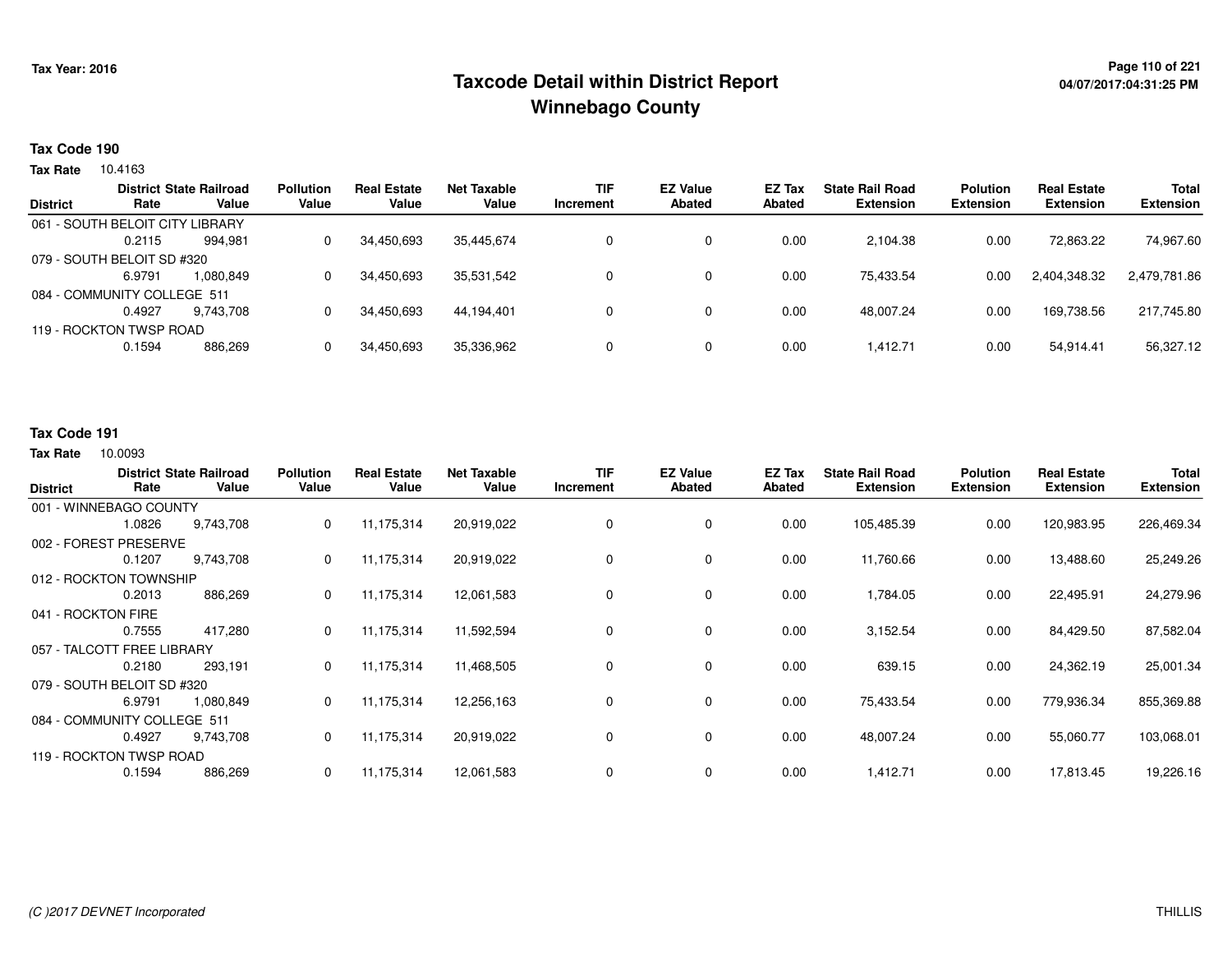# **Page 111 of 221 Taxcode Detail within District ReportWinnebago County**

# **04/07/2017:04:31:25 PM**

### **Tax Code 192**

10.6865 **Tax Rate**

| <b>District</b>                 | Rate                   | <b>District State Railroad</b><br>Value | <b>Pollution</b><br>Value | <b>Real Estate</b><br>Value | <b>Net Taxable</b><br>Value | <b>TIF</b><br>Increment | <b>EZ Value</b><br><b>Abated</b> | EZ Tax<br>Abated | <b>State Rail Road</b><br><b>Extension</b> | <b>Polution</b><br><b>Extension</b> | <b>Real Estate</b><br><b>Extension</b> | Total<br><b>Extension</b> |
|---------------------------------|------------------------|-----------------------------------------|---------------------------|-----------------------------|-----------------------------|-------------------------|----------------------------------|------------------|--------------------------------------------|-------------------------------------|----------------------------------------|---------------------------|
|                                 | 001 - WINNEBAGO COUNTY |                                         |                           |                             |                             |                         |                                  |                  |                                            |                                     |                                        |                           |
|                                 | 1.0826                 | 9,743,708                               | 0                         | 14,443,090                  | 24,186,798                  | 0                       | 0                                | 0.00             | 105,485.39                                 | 0.00                                | 156,360.89                             | 261,846.28                |
| 002 - FOREST PRESERVE           |                        |                                         |                           |                             |                             |                         |                                  |                  |                                            |                                     |                                        |                           |
|                                 | 0.1207                 | 9,743,708                               | 0                         | 14,443,090                  | 24,186,798                  | 0                       | 0                                | 0.00             | 11,760.66                                  | 0.00                                | 17,432.81                              | 29,193.47                 |
| 013 - ROSCOE TOWNSHIP           |                        |                                         |                           |                             |                             |                         |                                  |                  |                                            |                                     |                                        |                           |
|                                 | 0.1472                 | 629,087                                 | 0                         | 14,443,090                  | 15,072,177                  | 0                       | 0                                | 0.00             | 926.02                                     | 0.00                                | 21,260.23                              | 22,186.25                 |
| 025 - ROSCOE VILLAGE            |                        |                                         |                           |                             |                             |                         |                                  |                  |                                            |                                     |                                        |                           |
|                                 | 0.6578                 | 0                                       | 0                         | 14,443,090                  | 14,443,090                  | 0                       | $\mathbf 0$                      | 0.00             | 0.00                                       | 0.00                                | 95,006.65                              | 95,006.65                 |
| 035 - HARLEM-ROSCOE FIRE        |                        |                                         |                           |                             |                             |                         |                                  |                  |                                            |                                     |                                        |                           |
|                                 | 0.7579                 | 344,889                                 | 0                         | 14,443,090                  | 14,787,979                  | 0                       | 0                                | 0.00             | 2,613.92                                   | 0.00                                | 109,464.18                             | 112,078.10                |
| 055 - NORTH SUBURBAN LIBRARY    |                        |                                         |                           |                             |                             |                         |                                  |                  |                                            |                                     |                                        |                           |
|                                 | 0.3002                 | 826,221                                 | 0                         | 14,443,090                  | 15,269,311                  | 0                       | 0                                | 0.00             | 2,480.31                                   | 0.00                                | 43,358.16                              | 45,838.47                 |
| 072 - PRAIRIE HILL SCH DIST 133 |                        |                                         |                           |                             |                             |                         |                                  |                  |                                            |                                     |                                        |                           |
|                                 | 4.3951                 | 0                                       | 0                         | 14,443,090                  | 14,443,090                  | 0                       | 0                                | 0.00             | 0.00                                       | 0.00                                | 634,788.25                             | 634,788.25                |
| 077 - HONONEGAH HIGH SD #207    |                        |                                         |                           |                             |                             |                         |                                  |                  |                                            |                                     |                                        |                           |
|                                 | 2.5511                 | 473,437                                 | 0                         | 14,443,090                  | 14,916,527                  | 0                       | 0                                | 0.00             | 12,077.86                                  | 0.00                                | 368,457.67                             | 380,535.53                |
| 084 - COMMUNITY COLLEGE 511     |                        |                                         |                           |                             |                             |                         |                                  |                  |                                            |                                     |                                        |                           |
|                                 | 0.4927                 | 9,743,708                               | 0                         | 14,443,090                  | 24,186,798                  | 0                       | 0                                | 0.00             | 48,007.24                                  | 0.00                                | 71,161.10                              | 119,168.34                |
|                                 | 120 - ROSCOE TWSP ROAD |                                         |                           |                             |                             |                         |                                  |                  |                                            |                                     |                                        |                           |
|                                 | 0.1812                 | 629,087                                 | 0                         | 14,443,090                  | 15,072,177                  | 0                       | 0                                | 0.00             | 1,139.91                                   | 0.00                                | 26,170.88                              | 27,310.79                 |

# **Tax Code 193**

9.6302 **Tax Rate**

| <b>District</b>    | Rate                       | <b>District State Railroad</b><br>Value | <b>Pollution</b><br>Value | <b>Real Estate</b><br>Value | <b>Net Taxable</b><br>Value | <b>TIF</b><br>Increment | <b>EZ Value</b><br><b>Abated</b> | EZ Tax<br>Abated | <b>State Rail Road</b><br><b>Extension</b> | <b>Polution</b><br><b>Extension</b> | <b>Real Estate</b><br><b>Extension</b> | <b>Total</b><br><b>Extension</b> |
|--------------------|----------------------------|-----------------------------------------|---------------------------|-----------------------------|-----------------------------|-------------------------|----------------------------------|------------------|--------------------------------------------|-------------------------------------|----------------------------------------|----------------------------------|
|                    | 001 - WINNEBAGO COUNTY     |                                         |                           |                             |                             |                         |                                  |                  |                                            |                                     |                                        |                                  |
|                    | 1.0826                     | 9,743,708                               | 0                         | 7,485,080                   | 17,228,788                  |                         | 0                                | 0.00             | 105,485.39                                 | 0.00                                | 81,033.48                              | 186,518.87                       |
|                    | 002 - FOREST PRESERVE      |                                         |                           |                             |                             |                         |                                  |                  |                                            |                                     |                                        |                                  |
|                    | 0.1207                     | 9,743,708                               | 0                         | 7,485,080                   | 17,228,788                  |                         | 0                                | 0.00             | 11,760.66                                  | 0.00                                | 9,034.49                               | 20,795.15                        |
|                    | 012 - ROCKTON TOWNSHIP     |                                         |                           |                             |                             |                         |                                  |                  |                                            |                                     |                                        |                                  |
|                    | 0.2013                     | 886,269                                 | 0                         | 7.485.080                   | 8,371,349                   |                         | 0                                | 0.00             | 1.784.05                                   | 0.00                                | 15.067.47                              | 16,851.52                        |
| 041 - ROCKTON FIRE |                            |                                         |                           |                             |                             |                         |                                  |                  |                                            |                                     |                                        |                                  |
|                    | 0.7555                     | 417.280                                 | 0                         | 7,485,080                   | 7,902,360                   |                         | 0                                | 0.00             | 3,152.54                                   | 0.00                                | 56,549.78                              | 59,702.32                        |
|                    | 057 - TALCOTT FREE LIBRARY |                                         |                           |                             |                             |                         |                                  |                  |                                            |                                     |                                        |                                  |
|                    | 0.2180                     | 293,191                                 | 0                         | 7,485,080                   | 7,778,271                   |                         | 0                                | 0.00             | 639.15                                     | 0.00                                | 16,317.47                              | 16,956.62                        |
|                    |                            |                                         |                           |                             |                             |                         |                                  |                  |                                            |                                     |                                        |                                  |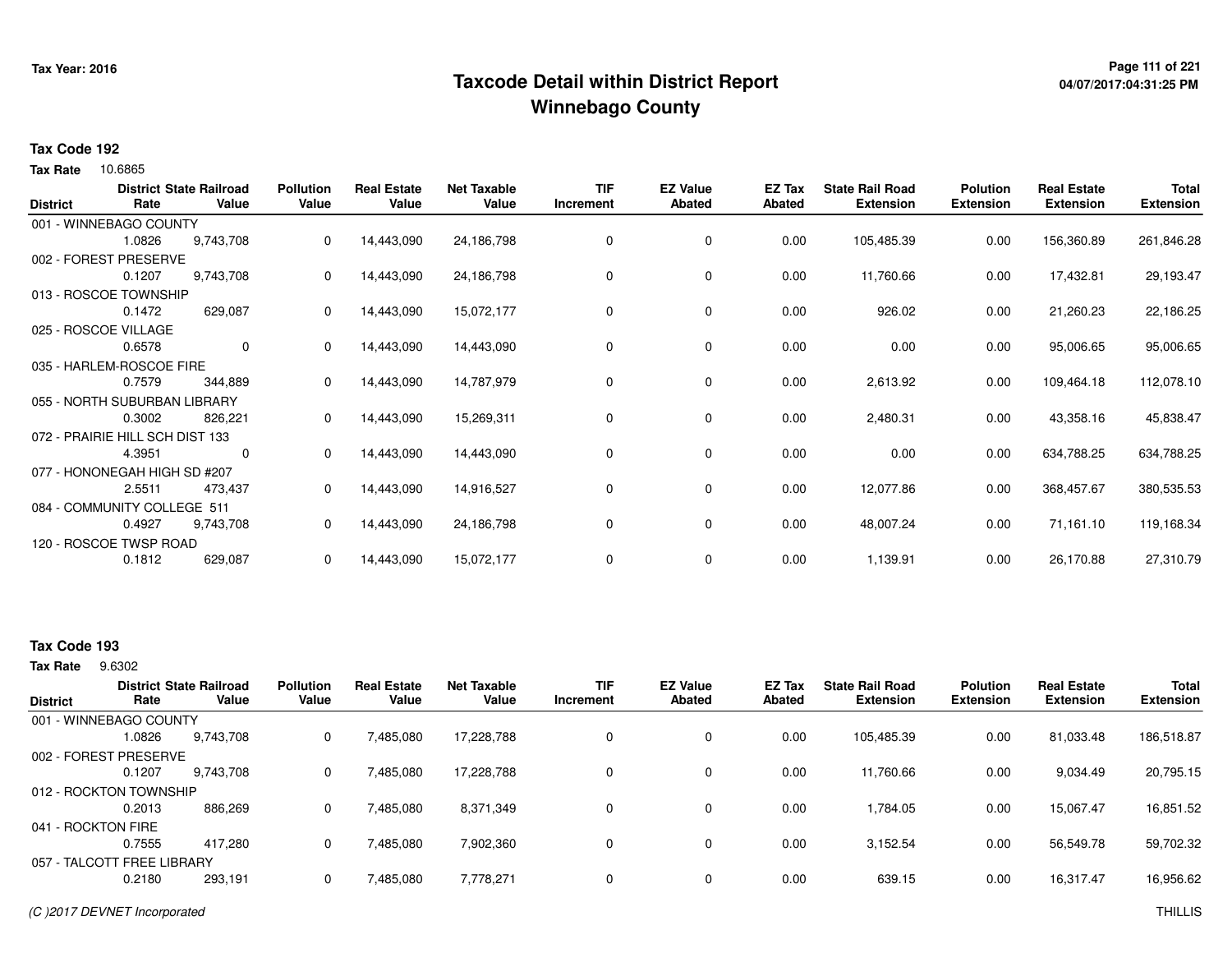# **Page 112 of 221 Taxcode Detail within District ReportWinnebago County**

## **Tax Code 193**

9.6302 **Tax Rate**

|                 |                                | <b>District State Railroad</b> | <b>Pollution</b> | <b>Real Estate</b> | Net Taxable | <b>TIF</b> | <b>EZ Value</b> | <b>EZ Tax</b> | <b>State Rail Road</b> | <b>Polution</b>  | <b>Real Estate</b> | <b>Total</b>     |
|-----------------|--------------------------------|--------------------------------|------------------|--------------------|-------------|------------|-----------------|---------------|------------------------|------------------|--------------------|------------------|
| <b>District</b> | Rate                           | Value                          | Value            | Value              | Value       | Increment  | <b>Abated</b>   | Abated        | <b>Extension</b>       | <b>Extension</b> | <b>Extension</b>   | <b>Extension</b> |
|                 | 073 - SHIRLAND SCHOOL DIST 134 |                                |                  |                    |             |            |                 |               |                        |                  |                    |                  |
|                 | 4.0489                         | $\Omega$                       |                  | 7,485,080          | 7,485,080   |            |                 | 0.00          | 0.00                   | 0.00             | 303.063.40         | 303.063.40       |
|                 | 077 - HONONEGAH HIGH SD #207   |                                |                  |                    |             |            |                 |               |                        |                  |                    |                  |
|                 | 2.5511                         | 473.437                        |                  | 7,485,080          | 7,958,517   |            |                 | 0.00          | 12.077.86              | 0.00             | 190,951.88         | 203,029.74       |
|                 | 084 - COMMUNITY COLLEGE 511    |                                |                  |                    |             |            |                 |               |                        |                  |                    |                  |
|                 | 0.4927                         | 9.743.708                      |                  | 7,485,080          | 17.228.788  |            | 0               | 0.00          | 48.007.24              | 0.00             | 36.878.99          | 84,886.23        |
|                 | 119 - ROCKTON TWSP ROAD        |                                |                  |                    |             |            |                 |               |                        |                  |                    |                  |
|                 | 0.1594                         | 886,269                        |                  | 7,485,080          | 8,371,349   |            |                 | 0.00          | 1.412.71               | 0.00             | 11,931.22          | 13,343.93        |
|                 |                                |                                |                  |                    |             |            |                 |               |                        |                  |                    |                  |

### **Tax Code 194**

| <b>District</b> | Rate                           | <b>District State Railroad</b><br>Value | <b>Pollution</b><br>Value | <b>Real Estate</b><br>Value | <b>Net Taxable</b><br>Value | <b>TIF</b><br>Increment | <b>EZ Value</b><br><b>Abated</b> | EZ Tax<br><b>Abated</b> | <b>State Rail Road</b><br><b>Extension</b> | <b>Polution</b><br><b>Extension</b> | <b>Real Estate</b><br><b>Extension</b> | Total<br><b>Extension</b> |
|-----------------|--------------------------------|-----------------------------------------|---------------------------|-----------------------------|-----------------------------|-------------------------|----------------------------------|-------------------------|--------------------------------------------|-------------------------------------|----------------------------------------|---------------------------|
|                 | 001 - WINNEBAGO COUNTY         |                                         |                           |                             |                             |                         |                                  |                         |                                            |                                     |                                        |                           |
|                 | 1.0826                         | 9,743,708                               | 0                         | 2,695,497                   | 12,439,205                  | 0                       | 0                                | 0.00                    | 105,485.39                                 | 0.00                                | 29,181.45                              | 134,666.84                |
|                 | 002 - FOREST PRESERVE          |                                         |                           |                             |                             |                         |                                  |                         |                                            |                                     |                                        |                           |
|                 | 0.1207                         | 9,743,708                               | 0                         | 2,695,497                   | 12,439,205                  | 0                       | 0                                | 0.00                    | 11,760.66                                  | 0.00                                | 3,253.46                               | 15,014.12                 |
|                 | 006 - HARLEM TOWNSHIP          |                                         |                           |                             |                             |                         |                                  |                         |                                            |                                     |                                        |                           |
|                 | 0.1116                         | 0                                       | 0                         | 2,695,497                   | 2,695,497                   | 0                       | 0                                | 0.00                    | 0.00                                       | 0.00                                | 3,008.17                               | 3,008.17                  |
|                 | 037 - NORTH PARK FIRE          |                                         |                           |                             |                             |                         |                                  |                         |                                            |                                     |                                        |                           |
|                 | 0.4541                         | 431,574                                 | 0                         | 2,695,497                   | 3,127,071                   | 0                       | 0                                | 0.00                    | 1,959.78                                   | 0.00                                | 12,240.25                              | 14,200.03                 |
|                 | 051 - ROCK RIVER WATER REC     |                                         |                           |                             |                             |                         |                                  |                         |                                            |                                     |                                        |                           |
|                 | 0.2082                         | 5,101,328                               | 0                         | 2,695,497                   | 7,796,825                   | 0                       | 0                                | 0.00                    | 10,620.96                                  | 0.00                                | 5,612.02                               | 16,232.98                 |
|                 | 055 - NORTH SUBURBAN LIBRARY   |                                         |                           |                             |                             |                         |                                  |                         |                                            |                                     |                                        |                           |
|                 | 0.3002                         | 826,221                                 | 0                         | 2,695,497                   | 3,521,718                   | 0                       | 0                                | 0.00                    | 2,480.31                                   | 0.00                                | 8,091.88                               | 10,572.19                 |
|                 | 060 - GREATER RKFD AIRPORT     |                                         |                           |                             |                             |                         |                                  |                         |                                            |                                     |                                        |                           |
|                 | 0.1103                         | 6,552,171                               | 0                         | 2,695,497                   | 9,247,668                   | 0                       | 0                                | 0.00                    | 7,227.04                                   | 0.00                                | 2,973.13                               | 10,200.17                 |
|                 | 076 - ROCKFORD SCHOOL DIST 205 |                                         |                           |                             |                             |                         |                                  |                         |                                            |                                     |                                        |                           |
|                 | 7.8031                         | 5,792,538                               | 0                         | 2,695,497                   | 8,488,035                   | 0                       | 0                                | 0.00                    | 451,997.53                                 | 0.00                                | 210,332.33                             | 662,329.86                |
|                 | 084 - COMMUNITY COLLEGE 511    |                                         |                           |                             |                             |                         |                                  |                         |                                            |                                     |                                        |                           |
|                 | 0.4927                         | 9,743,708                               | 0                         | 2,695,497                   | 12,439,205                  | 0                       | 0                                | 0.00                    | 48,007.24                                  | 0.00                                | 13,280.71                              | 61,287.95                 |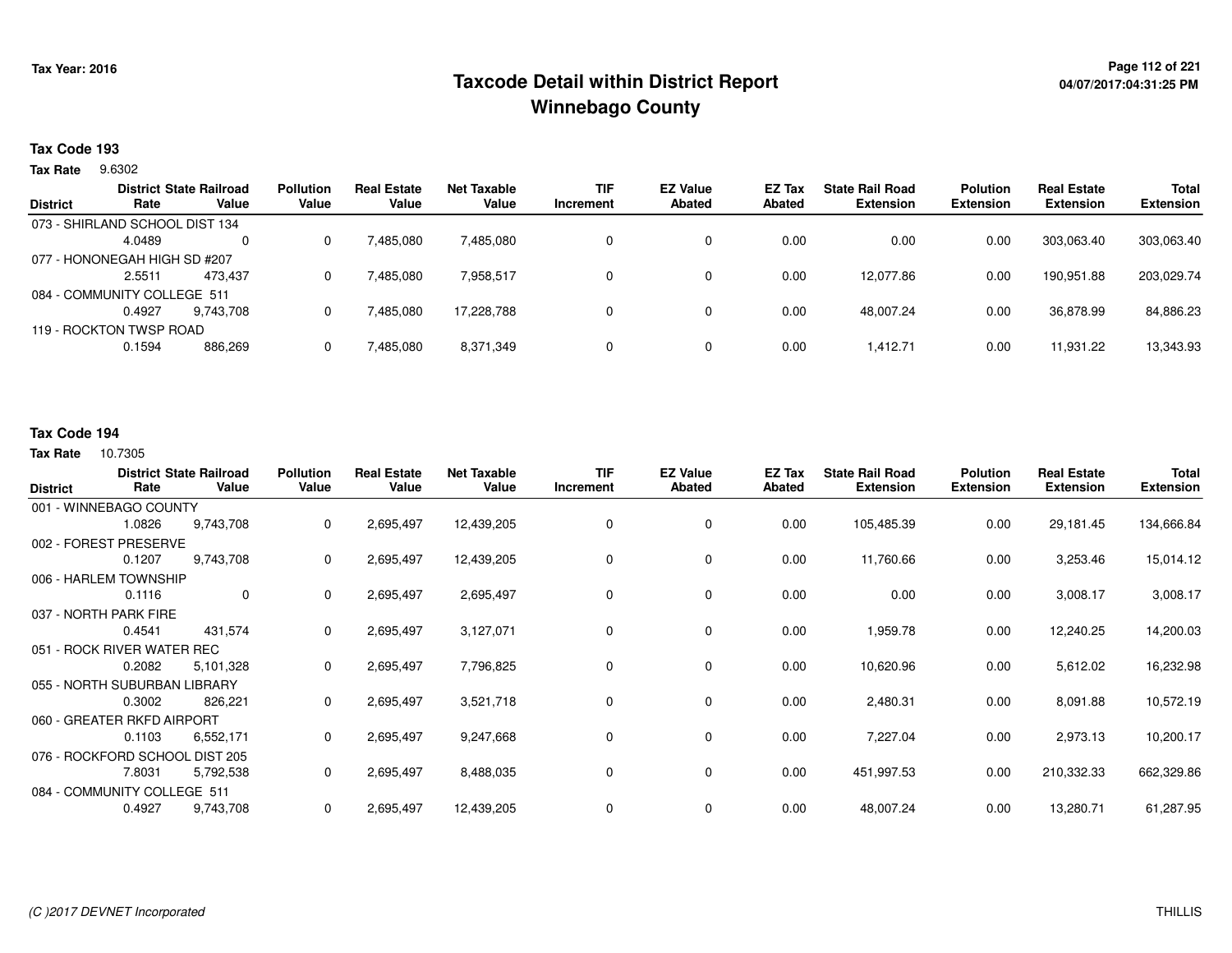# **Page 113 of 221 Taxcode Detail within District ReportWinnebago County**

### **Tax Code 194**

10.7305 **Tax Rate**

|                 | <b>District State Railroad</b> |       | <b>Pollution</b> | <b>Real Estate</b> | <b>Net Taxable</b> | TIF       | <b>EZ Value</b> | <b>EZ Tax</b> | <b>State Rail Road</b> | <b>Polution</b>  | <b>Real Estate</b> | <b>Total</b> |
|-----------------|--------------------------------|-------|------------------|--------------------|--------------------|-----------|-----------------|---------------|------------------------|------------------|--------------------|--------------|
| <b>District</b> | Rate                           | Value | Value            | Value              | Value              | Increment | <b>Abated</b>   | <b>Abated</b> | <b>Extension</b>       | <b>Extension</b> | <b>Extension</b>   | Extension    |
|                 | 113 - HARLEM TWSP ROAD         |       |                  |                    |                    |           |                 |               |                        |                  |                    |              |
|                 | 0.0470                         |       |                  | 2,695,497          | 2,695,497          |           |                 | 0.00          | 0.00                   | 0.00             | 1,266.88           | .266.88      |

#### **Tax Code 196**

9.3799 **Tax Rate**

| <b>District</b> | Rate                          | <b>District State Railroad</b><br>Value | <b>Pollution</b><br>Value | <b>Real Estate</b><br>Value | <b>Net Taxable</b><br>Value | <b>TIF</b><br>Increment | <b>EZ Value</b><br><b>Abated</b> | EZ Tax<br><b>Abated</b> | <b>State Rail Road</b><br><b>Extension</b> | <b>Polution</b><br><b>Extension</b> | <b>Real Estate</b><br><b>Extension</b> | Total<br><b>Extension</b> |
|-----------------|-------------------------------|-----------------------------------------|---------------------------|-----------------------------|-----------------------------|-------------------------|----------------------------------|-------------------------|--------------------------------------------|-------------------------------------|----------------------------------------|---------------------------|
|                 | 001 - WINNEBAGO COUNTY        |                                         |                           |                             |                             |                         |                                  |                         |                                            |                                     |                                        |                           |
|                 | 1.0826                        | 9,743,708                               | $\mathbf 0$               | 7,645                       | 9,751,353                   | 0                       | $\mathbf 0$                      | 0.00                    | 105,485.39                                 | 0.00                                | 82.76                                  | 105,568.15                |
|                 | 002 - FOREST PRESERVE         |                                         |                           |                             |                             |                         |                                  |                         |                                            |                                     |                                        |                           |
|                 | 0.1207                        | 9,743,708                               | 0                         | 7,645                       | 9,751,353                   | 0                       | 0                                | 0.00                    | 11,760.66                                  | 0.00                                | 9.23                                   | 11,769.89                 |
|                 | 013 - ROSCOE TOWNSHIP         |                                         |                           |                             |                             |                         |                                  |                         |                                            |                                     |                                        |                           |
|                 | 0.1472                        | 629,087                                 | 0                         | 7,645                       | 636,732                     | 0                       | 0                                | 0.00                    | 926.02                                     | 0.00                                | 11.25                                  | 937.27                    |
|                 | 035 - HARLEM-ROSCOE FIRE      |                                         |                           |                             |                             |                         |                                  |                         |                                            |                                     |                                        |                           |
|                 | 0.7579                        | 344,889                                 | $\mathbf 0$               | 7,645                       | 352,534                     | 0                       | 0                                | 0.00                    | 2,613.92                                   | 0.00                                | 57.94                                  | 2,671.86                  |
|                 | 051 - ROCK RIVER WATER REC    |                                         |                           |                             |                             |                         |                                  |                         |                                            |                                     |                                        |                           |
|                 | 0.2082                        | 5,101,328                               | $\mathbf 0$               | 7,645                       | 5,108,973                   | $\Omega$                | 0                                | 0.00                    | 10,620.96                                  | 0.00                                | 15.92                                  | 10,636.88                 |
|                 | 074 - ROCKTON SCHOOL DIST 140 |                                         |                           |                             |                             |                         |                                  |                         |                                            |                                     |                                        |                           |
|                 | 3.8383                        | 388,083                                 | 0                         | 7,645                       | 395,728                     | 0                       | $\mathbf 0$                      | 0.00                    | 14,895.79                                  | 0.00                                | 293.44                                 | 15,189.23                 |
|                 | 077 - HONONEGAH HIGH SD #207  |                                         |                           |                             |                             |                         |                                  |                         |                                            |                                     |                                        |                           |
|                 | 2.5511                        | 473,437                                 | $\mathbf 0$               | 7,645                       | 481,082                     | 0                       | $\mathbf 0$                      | 0.00                    | 12,077.86                                  | 0.00                                | 195.03                                 | 12,272.89                 |
|                 | 084 - COMMUNITY COLLEGE 511   |                                         |                           |                             |                             |                         |                                  |                         |                                            |                                     |                                        |                           |
|                 | 0.4927                        | 9,743,708                               | 0                         | 7,645                       | 9,751,353                   | 0                       | 0                                | 0.00                    | 48,007.24                                  | 0.00                                | 37.67                                  | 48,044.91                 |
|                 | 120 - ROSCOE TWSP ROAD        |                                         |                           |                             |                             |                         |                                  |                         |                                            |                                     |                                        |                           |
|                 | 0.1812                        | 629,087                                 | 0                         | 7,645                       | 636,732                     | 0                       | 0                                | 0.00                    | 1,139.91                                   | 0.00                                | 13.85                                  | 1,153.76                  |

### **Tax Code 197**

**State Railroad District ValueTIF IncrementEZ Value AbatedReal Estate ExtensionTotal ExtensionTax Rate** 10.0813 **DistrictPollution ValueReal Estate ValueNet Taxable Value Rate** 001 - WINNEBAGO COUNTY**Polution ExtensionState Rail Road ExtensionEZ Tax Abated**1,024,885.11 1,130,370.509,743,708 1.08266 9,743,708 0 94,668,863 104,412,571 0 0 0 0.00 105,485.39 0.00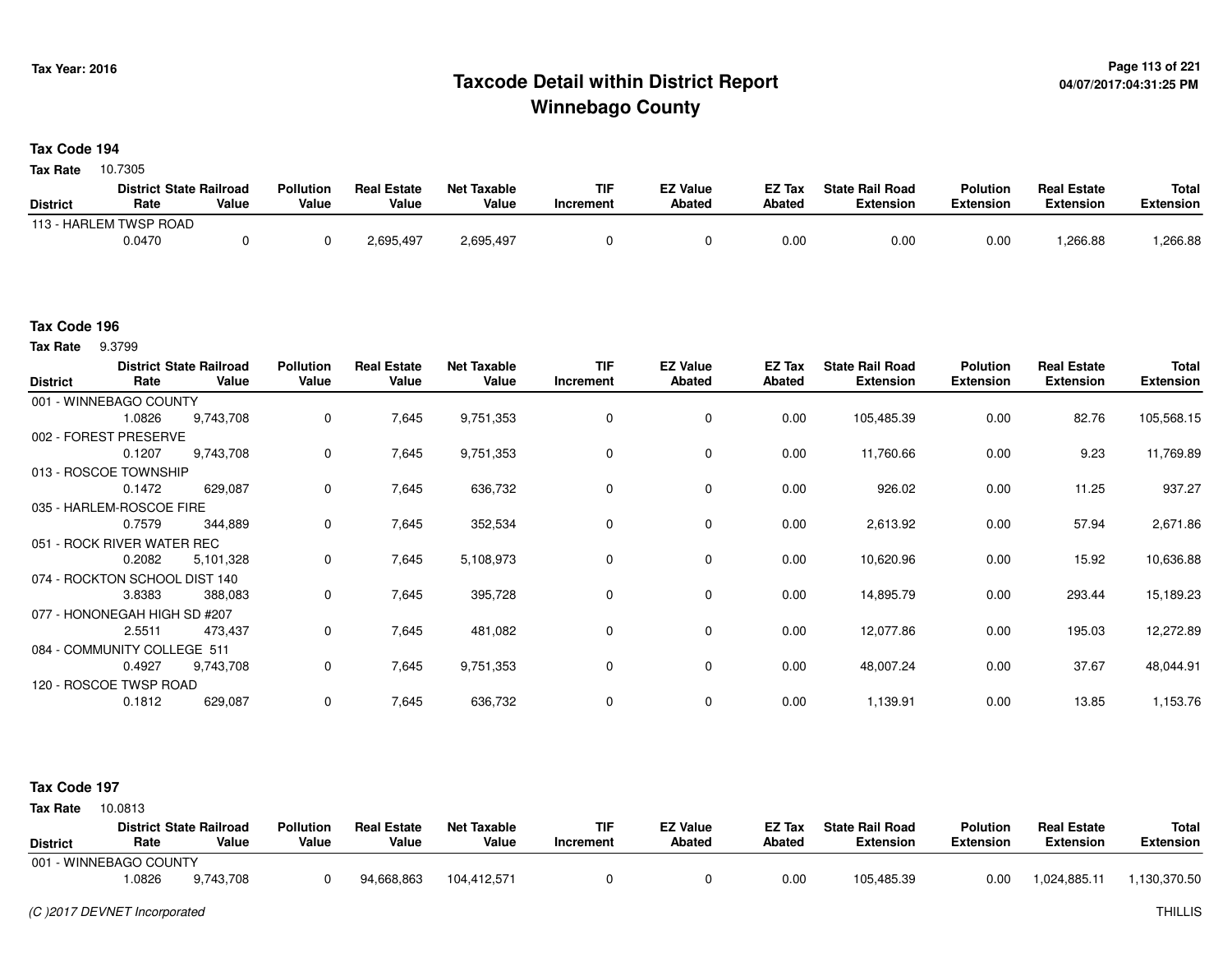# **Page 114 of 221 Taxcode Detail within District ReportWinnebago County**

# **04/07/2017:04:31:25 PM**

### **Tax Code 197**

**Tax Rate** 10.0813

| <b>District</b>    | Rate                          | <b>District State Railroad</b><br>Value | <b>Pollution</b><br>Value | <b>Real Estate</b><br>Value | <b>Net Taxable</b><br>Value | <b>TIF</b><br>Increment | <b>EZ Value</b><br>Abated | EZ Tax<br>Abated | <b>State Rail Road</b><br><b>Extension</b> | <b>Polution</b><br><b>Extension</b> | <b>Real Estate</b><br><b>Extension</b> | Total<br><b>Extension</b> |
|--------------------|-------------------------------|-----------------------------------------|---------------------------|-----------------------------|-----------------------------|-------------------------|---------------------------|------------------|--------------------------------------------|-------------------------------------|----------------------------------------|---------------------------|
|                    | 002 - FOREST PRESERVE         |                                         |                           |                             |                             |                         |                           |                  |                                            |                                     |                                        |                           |
|                    | 0.1207                        | 9,743,708                               | 0                         | 94,668,863                  | 104,412,571                 | 0                       | $\mathbf 0$               | 0.00             | 11,760.66                                  | 0.00                                | 114,265.32                             | 126,025.98                |
|                    | 012 - ROCKTON TOWNSHIP        |                                         |                           |                             |                             |                         |                           |                  |                                            |                                     |                                        |                           |
|                    | 0.2013                        | 886,269                                 | 0                         | 94,668,863                  | 95,555,132                  | 0                       | 0                         | 0.00             | 1,784.05                                   | 0.00                                | 190,568.42                             | 192,352.47                |
|                    | 024 - ROCKTON VILLAGE         |                                         |                           |                             |                             |                         |                           |                  |                                            |                                     |                                        |                           |
|                    | 0.6617                        | 102,799                                 | 0                         | 94,668,863                  | 94,771,662                  | 0                       | $\mathbf 0$               | 0.00             | 680.21                                     | 0.00                                | 626,423.87                             | 627,104.08                |
| 041 - ROCKTON FIRE |                               |                                         |                           |                             |                             |                         |                           |                  |                                            |                                     |                                        |                           |
|                    | 0.7555                        | 417,280                                 | 0                         | 94,668,863                  | 95,086,143                  | 0                       | $\mathbf 0$               | 0.00             | 3,152.54                                   | 0.00                                | 715,223.26                             | 718,375.80                |
|                    | 057 - TALCOTT FREE LIBRARY    |                                         |                           |                             |                             |                         |                           |                  |                                            |                                     |                                        |                           |
|                    | 0.2180                        | 293,191                                 | 0                         | 94,668,863                  | 94,962,054                  | 0                       | $\mathbf 0$               | 0.00             | 639.15                                     | 0.00                                | 206,378.12                             | 207,017.27                |
|                    | 074 - ROCKTON SCHOOL DIST 140 |                                         |                           |                             |                             |                         |                           |                  |                                            |                                     |                                        |                           |
|                    | 3.8383                        | 388,083                                 | 0                         | 94,668,863                  | 95,056,946                  | 0                       | $\mathbf 0$               | 0.00             | 14,895.79                                  | 0.00                                | 3,633,674.97                           | 3,648,570.76              |
|                    | 077 - HONONEGAH HIGH SD #207  |                                         |                           |                             |                             |                         |                           |                  |                                            |                                     |                                        |                           |
|                    | 2.5511                        | 473,437                                 | 0                         | 94,668,863                  | 95,142,300                  | 0                       | $\mathbf 0$               | 0.00             | 12,077.86                                  | 0.00                                | 2,415,097.36                           | 2,427,175.22              |
|                    | 084 - COMMUNITY COLLEGE 511   |                                         |                           |                             |                             |                         |                           |                  |                                            |                                     |                                        |                           |
|                    | 0.4927                        | 9,743,708                               | 0                         | 94,668,863                  | 104,412,571                 | 0                       | 0                         | 0.00             | 48,007.24                                  | 0.00                                | 466,433.49                             | 514,440.73                |
|                    | 119 - ROCKTON TWSP ROAD       |                                         |                           |                             |                             |                         |                           |                  |                                            |                                     |                                        |                           |
|                    | 0.1594                        | 886,269                                 | 0                         | 94,668,863                  | 95,555,132                  | 0                       | 0                         | 0.00             | 1,412.71                                   | 0.00                                | 150,902.17                             | 152,314.88                |
|                    |                               |                                         |                           |                             |                             |                         |                           |                  |                                            |                                     |                                        |                           |

## **Tax Code 198**

| <b>District</b>              | Rate   | <b>District State Railroad</b><br>Value | <b>Pollution</b><br>Value | <b>Real Estate</b><br>Value | <b>Net Taxable</b><br>Value | <b>TIF</b><br>Increment | <b>EZ Value</b><br><b>Abated</b> | <b>EZ Tax</b><br>Abated | <b>State Rail Road</b><br><b>Extension</b> | <b>Polution</b><br><b>Extension</b> | <b>Real Estate</b><br><b>Extension</b> | <b>Total</b><br><b>Extension</b> |
|------------------------------|--------|-----------------------------------------|---------------------------|-----------------------------|-----------------------------|-------------------------|----------------------------------|-------------------------|--------------------------------------------|-------------------------------------|----------------------------------------|----------------------------------|
| 001 - WINNEBAGO COUNTY       |        |                                         |                           |                             |                             |                         |                                  |                         |                                            |                                     |                                        |                                  |
|                              | 1.0826 | 9,743,708                               | 0                         | 4,985,453                   | 14,729,161                  | 0                       | 0                                | 0.00                    | 105,485.39                                 | 0.00                                | 53,972.51                              | 159,457.90                       |
| 002 - FOREST PRESERVE        |        |                                         |                           |                             |                             |                         |                                  |                         |                                            |                                     |                                        |                                  |
|                              | 0.1207 | 9.743.708                               | 0                         | 4,985,453                   | 14.729.161                  | 0                       | $\mathbf 0$                      | 0.00                    | 11.760.66                                  | 0.00                                | 6.017.44                               | 17,778.10                        |
| 013 - ROSCOE TOWNSHIP        |        |                                         |                           |                             |                             |                         |                                  |                         |                                            |                                     |                                        |                                  |
|                              | 0.1472 | 629,087                                 | 0                         | 4,985,453                   | 5,614,540                   | 0                       | $\mathbf 0$                      | 0.00                    | 926.02                                     | 0.00                                | 7,338.59                               | 8,264.61                         |
| 024 - ROCKTON VILLAGE        |        |                                         |                           |                             |                             |                         |                                  |                         |                                            |                                     |                                        |                                  |
|                              | 0.6617 | 102.799                                 | 0                         | 4,985,453                   | 5,088,252                   | 0                       | 0                                | 0.00                    | 680.21                                     | 0.00                                | 32,988.74                              | 33,668.95                        |
| 035 - HARLEM-ROSCOE FIRE     |        |                                         |                           |                             |                             |                         |                                  |                         |                                            |                                     |                                        |                                  |
|                              | 0.7579 | 344.889                                 | 0                         | 4,985,453                   | 5,330,342                   | 0                       | $\mathbf 0$                      | 0.00                    | 2,613.92                                   | 0.00                                | 37,784.75                              | 40,398.67                        |
| 055 - NORTH SUBURBAN LIBRARY |        |                                         |                           |                             |                             |                         |                                  |                         |                                            |                                     |                                        |                                  |
|                              | 0.3002 | 826,221                                 | 0                         | 4,985,453                   | 5,811,674                   | 0                       | $\mathbf 0$                      | 0.00                    | 2,480.31                                   | 0.00                                | 14,966.33                              | 17,446.64                        |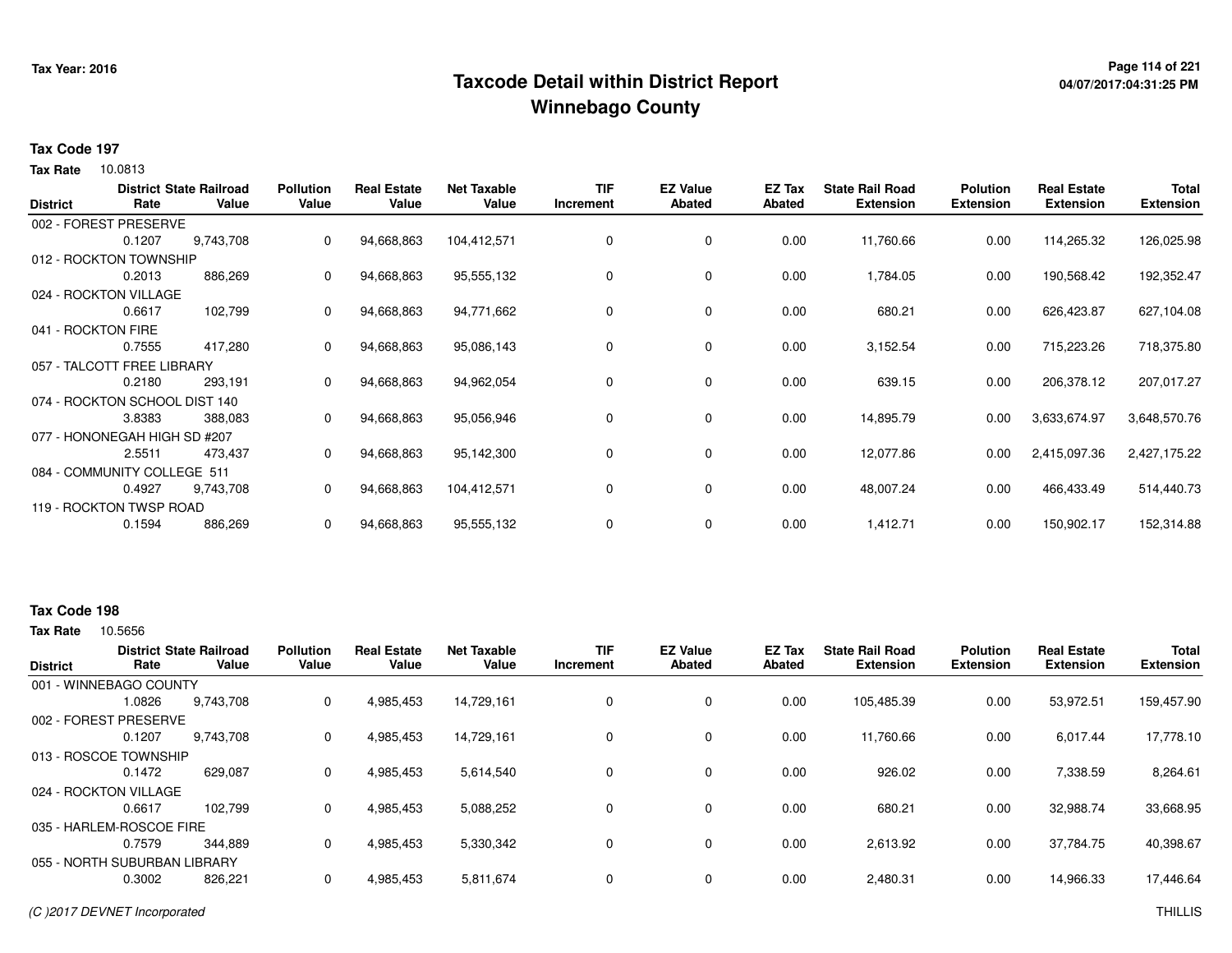# **Page 115 of 221 Taxcode Detail within District ReportWinnebago County**

## **Tax Code 198**

Tax Rate 10.5656

| <b>District</b> | Rate                         | <b>District State Railroad</b><br>Value | <b>Pollution</b><br>Value | <b>Real Estate</b><br>Value | Net Taxable<br>Value | <b>TIF</b><br>Increment | <b>EZ Value</b><br><b>Abated</b> | EZ Tax<br>Abated | <b>State Rail Road</b><br><b>Extension</b> | <b>Polution</b><br><b>Extension</b> | <b>Real Estate</b><br><b>Extension</b> | <b>Total</b><br><b>Extension</b> |
|-----------------|------------------------------|-----------------------------------------|---------------------------|-----------------------------|----------------------|-------------------------|----------------------------------|------------------|--------------------------------------------|-------------------------------------|----------------------------------------|----------------------------------|
|                 | 071 - KINNIKINNICK SD #131   |                                         |                           |                             |                      |                         |                                  |                  |                                            |                                     |                                        |                                  |
|                 | 4.2703                       | 85,354                                  | 0                         | 4,985,453                   | 5,070,807            |                         | 0                                | 0.00             | 3,644.88                                   | 0.00                                | 212,893.80                             | 216,538.68                       |
|                 | 077 - HONONEGAH HIGH SD #207 |                                         |                           |                             |                      |                         |                                  |                  |                                            |                                     |                                        |                                  |
|                 | 2.5511                       | 473.437                                 | 0                         | 4,985,453                   | 5,458,890            |                         | 0                                | 0.00             | 12,077.86                                  | 0.00                                | 127,183.89                             | 139,261.75                       |
|                 | 084 - COMMUNITY COLLEGE 511  |                                         |                           |                             |                      |                         |                                  |                  |                                            |                                     |                                        |                                  |
|                 | 0.4927                       | 9.743.708                               | 0                         | 4,985,453                   | 14.729.161           |                         | 0                                | 0.00             | 48.007.24                                  | 0.00                                | 24,563.33                              | 72,570.57                        |
|                 | 120 - ROSCOE TWSP ROAD       |                                         |                           |                             |                      |                         |                                  |                  |                                            |                                     |                                        |                                  |
|                 | 0.1812                       | 629,087                                 | 0                         | 4,985,453                   | 5,614,540            |                         | 0                                | 0.00             | 1.139.91                                   | 0.00                                | 9,033.64                               | 10,173.55                        |

## **Tax Code 199**

| <b>District</b> | Rate                         | <b>District State Railroad</b><br>Value | <b>Pollution</b><br>Value | <b>Real Estate</b><br>Value | <b>Net Taxable</b><br>Value | <b>TIF</b><br>Increment | <b>EZ Value</b><br><b>Abated</b> | EZ Tax<br>Abated | <b>State Rail Road</b><br><b>Extension</b> | <b>Polution</b><br><b>Extension</b> | <b>Real Estate</b><br><b>Extension</b> | Total<br><b>Extension</b> |
|-----------------|------------------------------|-----------------------------------------|---------------------------|-----------------------------|-----------------------------|-------------------------|----------------------------------|------------------|--------------------------------------------|-------------------------------------|----------------------------------------|---------------------------|
|                 | 001 - WINNEBAGO COUNTY       |                                         |                           |                             |                             |                         |                                  |                  |                                            |                                     |                                        |                           |
|                 | 1.0826                       | 9,743,708                               | 0                         | 38,481,989                  | 48,225,697                  | 0                       | 0                                | 0.00             | 105,485.39                                 | 0.00                                | 416,606.01                             | 522,091.40                |
|                 | 002 - FOREST PRESERVE        |                                         |                           |                             |                             |                         |                                  |                  |                                            |                                     |                                        |                           |
|                 | 0.1207                       | 9,743,708                               | 0                         | 38,481,989                  | 48,225,697                  | 0                       | 0                                | 0.00             | 11,760.66                                  | 0.00                                | 46,447.76                              | 58,208.42                 |
|                 | 013 - ROSCOE TOWNSHIP        |                                         |                           |                             |                             |                         |                                  |                  |                                            |                                     |                                        |                           |
|                 | 0.1472                       | 629,087                                 | 0                         | 38,481,989                  | 39,111,076                  | 0                       | $\mathbf 0$                      | 0.00             | 926.02                                     | 0.00                                | 56,645.49                              | 57,571.51                 |
|                 | 024 - ROCKTON VILLAGE        |                                         |                           |                             |                             |                         |                                  |                  |                                            |                                     |                                        |                           |
|                 | 0.6617                       | 102,799                                 | 0                         | 38,481,989                  | 38,584,788                  | 0                       | 0                                | 0.00             | 680.21                                     | 0.00                                | 254,635.32                             | 255,315.53                |
|                 | 035 - HARLEM-ROSCOE FIRE     |                                         |                           |                             |                             |                         |                                  |                  |                                            |                                     |                                        |                           |
|                 | 0.7579                       | 344,889                                 | 0                         | 38,481,989                  | 38,826,878                  | 0                       | 0                                | 0.00             | 2,613.92                                   | 0.00                                | 291,654.99                             | 294,268.91                |
|                 | 051 - ROCK RIVER WATER REC   |                                         |                           |                             |                             |                         |                                  |                  |                                            |                                     |                                        |                           |
|                 | 0.2082                       | 5,101,328                               | 0                         | 38,481,989                  | 43,583,317                  | 0                       | 0                                | 0.00             | 10,620.96                                  | 0.00                                | 80,119.50                              | 90,740.46                 |
|                 | 055 - NORTH SUBURBAN LIBRARY |                                         |                           |                             |                             |                         |                                  |                  |                                            |                                     |                                        |                           |
|                 | 0.3002                       | 826,221                                 | 0                         | 38,481,989                  | 39,308,210                  | 0                       | 0                                | 0.00             | 2,480.31                                   | 0.00                                | 115,522.93                             | 118,003.24                |
|                 | 071 - KINNIKINNICK SD #131   |                                         |                           |                             |                             |                         |                                  |                  |                                            |                                     |                                        |                           |
|                 | 4.2703                       | 85,354                                  | 0                         | 38,481,989                  | 38,567,343                  | 0                       | $\mathbf 0$                      | 0.00             | 3,644.88                                   | 0.00                                | 1,643,296.38                           | 1,646,941.26              |
|                 | 077 - HONONEGAH HIGH SD #207 |                                         |                           |                             |                             |                         |                                  |                  |                                            |                                     |                                        |                           |
|                 | 2.5511                       | 473,437                                 | 0                         | 38,481,989                  | 38,955,426                  | 0                       | 0                                | 0.00             | 12,077.86                                  | 0.00                                | 981,714.02                             | 993,791.88                |
|                 | 084 - COMMUNITY COLLEGE 511  |                                         |                           |                             |                             |                         |                                  |                  |                                            |                                     |                                        |                           |
|                 | 0.4927                       | 9,743,708                               | 0                         | 38,481,989                  | 48,225,697                  | 0                       | $\mathbf 0$                      | 0.00             | 48,007.24                                  | 0.00                                | 189,600.76                             | 237,608.00                |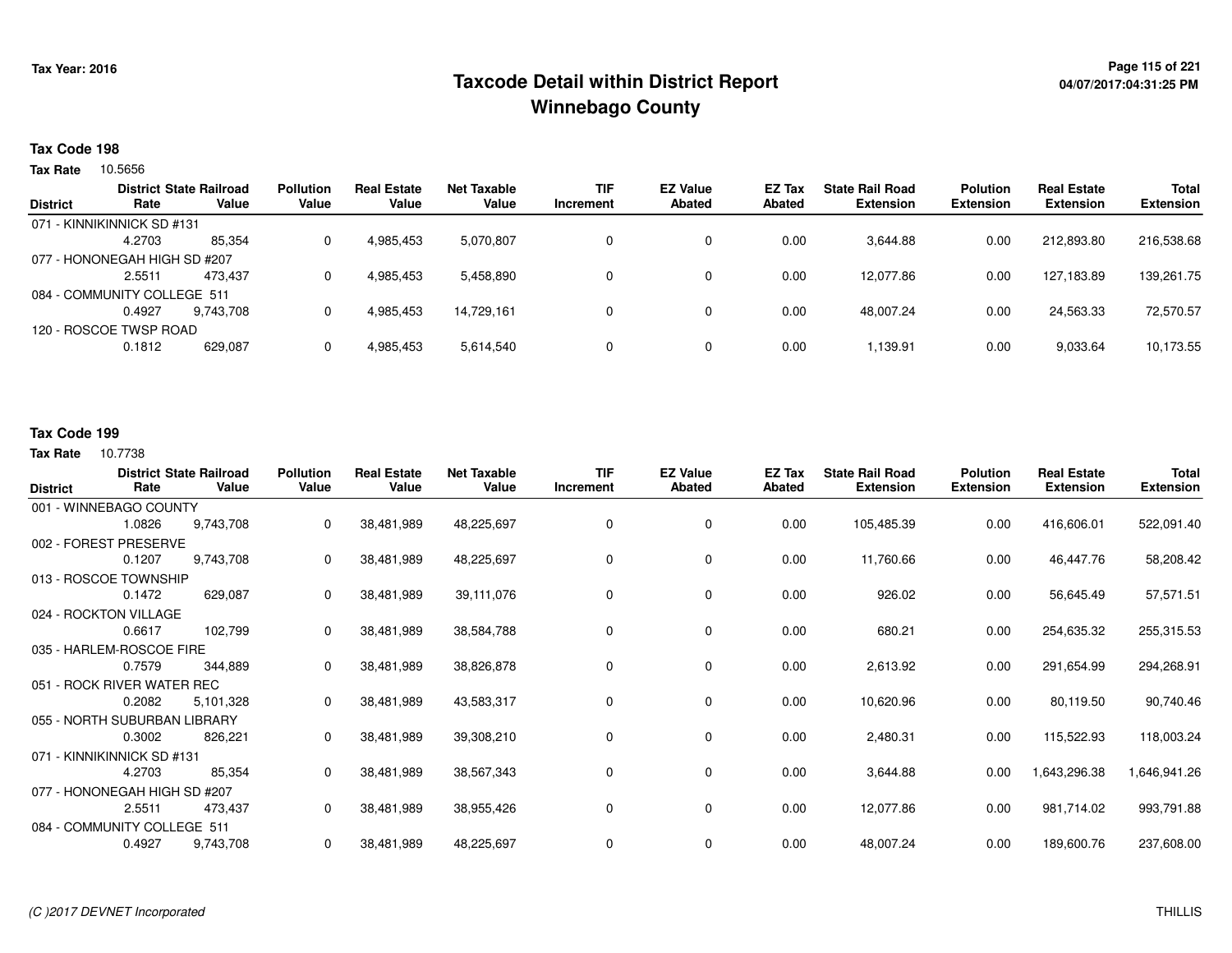# **Page 116 of 221 Taxcode Detail within District ReportWinnebago County**

# **Tax Code 199**

**Tax Rate** 10.7738

|                 | <b>District State Railroad</b> |         | <b>Pollution</b> | <b>Real Estate</b> | Net Taxable | <b>TIF</b> | <b>EZ Value</b> | <b>EZ Tax</b> | <b>State Rail Road</b> | <b>Polution</b>  | <b>Real Estate</b> | <b>Total</b> |
|-----------------|--------------------------------|---------|------------------|--------------------|-------------|------------|-----------------|---------------|------------------------|------------------|--------------------|--------------|
| <b>District</b> | Rate                           | Value   | Value            | Value              | Value       | Increment  | <b>Abated</b>   | Abated        | <b>Extension</b>       | <b>Extension</b> | <b>Extension</b>   | Extension    |
|                 | 120 - ROSCOE TWSP ROAD         |         |                  |                    |             |            |                 |               |                        |                  |                    |              |
|                 | 0.1812                         | 629,087 |                  | 38,481,989         | 39,111,076  |            |                 | 0.00          | ,139.91                | 0.00             | 69.729.36          | 70,869.27    |

## **Tax Code 200**

10.4687 **Tax Rate**

| <b>District</b>    | Rate                          | <b>District State Railroad</b><br>Value | <b>Pollution</b><br>Value | <b>Real Estate</b><br>Value | <b>Net Taxable</b><br>Value | <b>TIF</b><br>Increment | <b>EZ Value</b><br><b>Abated</b> | <b>EZ Tax</b><br>Abated | <b>State Rail Road</b><br><b>Extension</b> | <b>Polution</b><br><b>Extension</b> | <b>Real Estate</b><br><b>Extension</b> | <b>Total</b><br><b>Extension</b> |
|--------------------|-------------------------------|-----------------------------------------|---------------------------|-----------------------------|-----------------------------|-------------------------|----------------------------------|-------------------------|--------------------------------------------|-------------------------------------|----------------------------------------|----------------------------------|
|                    | 001 - WINNEBAGO COUNTY        |                                         |                           |                             |                             |                         |                                  |                         |                                            |                                     |                                        |                                  |
|                    | 1.0826                        | 9,743,708                               | $\mathbf{0}$              | 1,641,982                   | 11,385,690                  | 0                       | 0                                | 0.00                    | 105,485.39                                 | 0.00                                | 17,776.10                              | 123,261.49                       |
|                    | 002 - FOREST PRESERVE         |                                         |                           |                             |                             |                         |                                  |                         |                                            |                                     |                                        |                                  |
|                    | 0.1207                        | 9,743,708                               | 0                         | 1,641,982                   | 11,385,690                  | 0                       | 0                                | 0.00                    | 11,760.66                                  | 0.00                                | 1,981.87                               | 13,742.53                        |
|                    | 009 - OWEN TOWNSHIP           |                                         |                           |                             |                             |                         |                                  |                         |                                            |                                     |                                        |                                  |
|                    | 0.1460                        | 360,102                                 | $\mathbf{0}$              | 1,641,982                   | 2,002,084                   | 0                       | 0                                | 0.00                    | 525.74                                     | 0.00                                | 2,397.29                               | 2,923.03                         |
|                    | 025 - ROSCOE VILLAGE          |                                         |                           |                             |                             |                         |                                  |                         |                                            |                                     |                                        |                                  |
|                    | 0.6578                        | $\mathbf 0$                             | $\Omega$                  | 1,641,982                   | 1,641,982                   | 0                       | 0                                | 0.00                    | 0.00                                       | 0.00                                | 10,800.96                              | 10,800.96                        |
| 041 - ROCKTON FIRE |                               |                                         |                           |                             |                             |                         |                                  |                         |                                            |                                     |                                        |                                  |
|                    | 0.7555                        | 417,280                                 | $\mathbf 0$               | 1,641,982                   | 2,059,262                   | 0                       | 0                                | 0.00                    | 3,152.54                                   | 0.00                                | 12,405.17                              | 15,557.71                        |
|                    | 051 - ROCK RIVER WATER REC    |                                         |                           |                             |                             |                         |                                  |                         |                                            |                                     |                                        |                                  |
|                    | 0.2082                        | 5,101,328                               | 0                         | 1,641,982                   | 6,743,310                   | 0                       | 0                                | 0.00                    | 10,620.96                                  | 0.00                                | 3,418.61                               | 14,039.57                        |
|                    | 055 - NORTH SUBURBAN LIBRARY  |                                         |                           |                             |                             |                         |                                  |                         |                                            |                                     |                                        |                                  |
|                    | 0.3002                        | 826,221                                 | 0                         | 1,641,982                   | 2,468,203                   | 0                       | 0                                | 0.00                    | 2,480.31                                   | 0.00                                | 4,929.23                               | 7,409.54                         |
|                    | 060 - GREATER RKFD AIRPORT    |                                         |                           |                             |                             |                         |                                  |                         |                                            |                                     |                                        |                                  |
|                    | 0.1103                        | 6,552,171                               | 0                         | 1,641,982                   | 8,194,153                   | 0                       | 0                                | 0.00                    | 7,227.04                                   | 0.00                                | 1,811.11                               | 9,038.15                         |
|                    | 074 - ROCKTON SCHOOL DIST 140 |                                         |                           |                             |                             |                         |                                  |                         |                                            |                                     |                                        |                                  |
|                    | 3.8383                        | 388,083                                 | $\mathbf{0}$              | 1,641,982                   | 2,030,065                   | 0                       | 0                                | 0.00                    | 14,895.79                                  | 0.00                                | 63,024.20                              | 77,919.99                        |
|                    | 077 - HONONEGAH HIGH SD #207  |                                         |                           |                             |                             |                         |                                  |                         |                                            |                                     |                                        |                                  |
|                    | 2.5511                        | 473,437                                 | $\mathbf{0}$              | 1,641,982                   | 2,115,419                   | 0                       | 0                                | 0.00                    | 12,077.86                                  | 0.00                                | 41,888.60                              | 53,966.46                        |
|                    | 084 - COMMUNITY COLLEGE 511   |                                         |                           |                             |                             |                         |                                  |                         |                                            |                                     |                                        |                                  |
|                    | 0.4927                        | 9,743,708                               | $\mathbf{0}$              | 1,641,982                   | 11,385,690                  | 0                       | 0                                | 0.00                    | 48,007.24                                  | 0.00                                | 8,090.05                               | 56,097.29                        |
|                    | 116 - OWEN TWSP ROAD          |                                         |                           |                             |                             |                         |                                  |                         |                                            |                                     |                                        |                                  |
|                    | 0.2053                        | 360,102                                 | 0                         | 1,641,982                   | 2,002,084                   | 0                       | 0                                | 0.00                    | 739.29                                     | 0.00                                | 3,370.99                               | 4,110.28                         |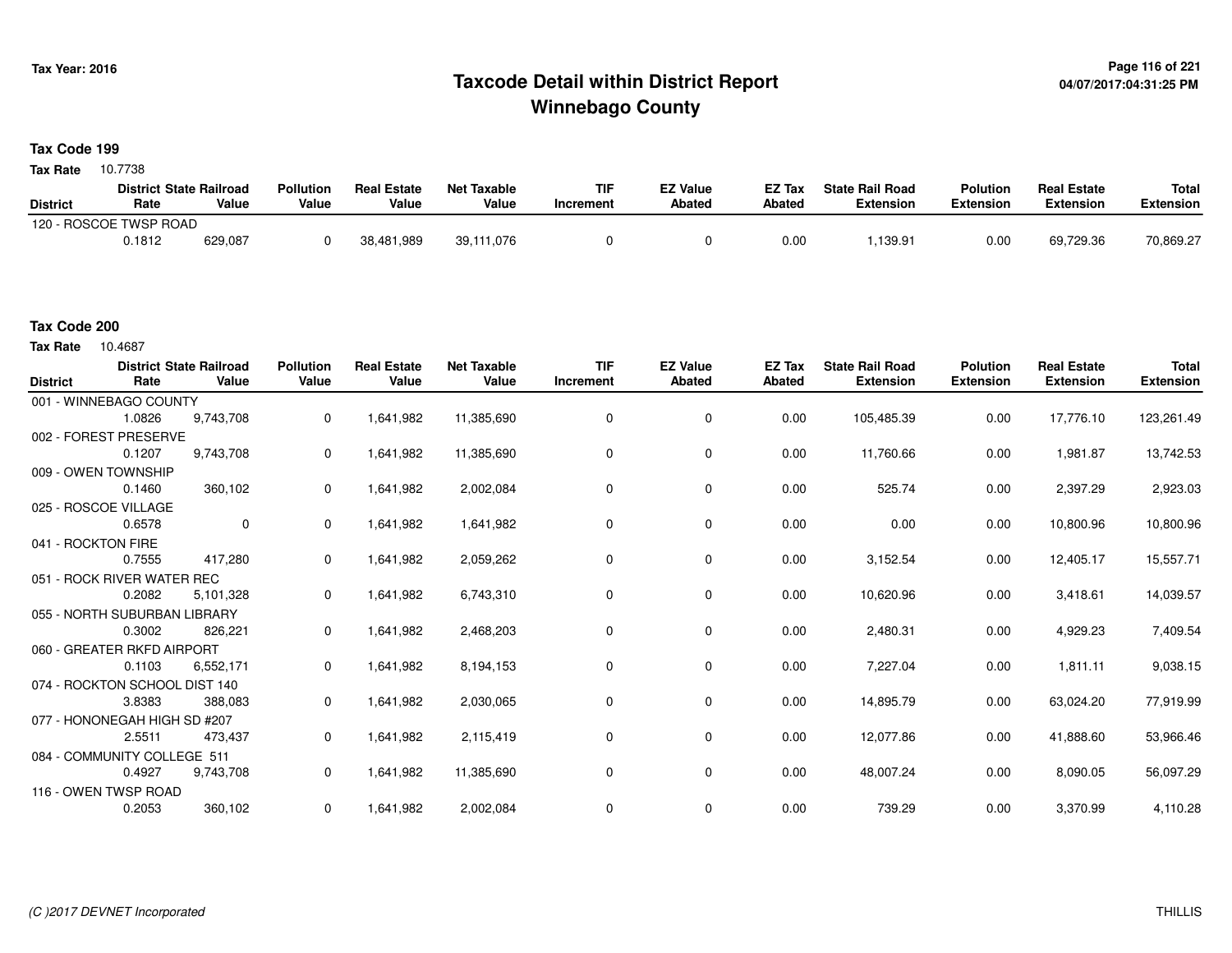# **Page 117 of 221 Taxcode Detail within District ReportWinnebago County**

# **04/07/2017:04:31:25 PM**

### **Tax Code 201**

9.8266 **Tax Rate**

| <b>District</b> | Rate                          | <b>District State Railroad</b><br>Value | <b>Pollution</b><br>Value | <b>Real Estate</b><br>Value | <b>Net Taxable</b><br>Value | <b>TIF</b><br>Increment | <b>EZ Value</b><br><b>Abated</b> | EZ Tax<br><b>Abated</b> | <b>State Rail Road</b><br><b>Extension</b> | <b>Polution</b><br><b>Extension</b> | <b>Real Estate</b><br><b>Extension</b> | <b>Total</b><br><b>Extension</b> |
|-----------------|-------------------------------|-----------------------------------------|---------------------------|-----------------------------|-----------------------------|-------------------------|----------------------------------|-------------------------|--------------------------------------------|-------------------------------------|----------------------------------------|----------------------------------|
|                 | 001 - WINNEBAGO COUNTY        |                                         |                           |                             |                             |                         |                                  |                         |                                            |                                     |                                        |                                  |
|                 | 1.0826                        | 9,743,708                               | 0                         | 15,704,925                  | 25,448,633                  | 0                       | 0                                | 0.00                    | 105,485.39                                 | 0.00                                | 170,021.52                             | 275,506.91                       |
|                 | 002 - FOREST PRESERVE         |                                         |                           |                             |                             |                         |                                  |                         |                                            |                                     |                                        |                                  |
|                 | 0.1207                        | 9,743,708                               | 0                         | 15,704,925                  | 25,448,633                  | 0                       | 0                                | 0.00                    | 11,760.66                                  | 0.00                                | 18,955.84                              | 30,716.50                        |
|                 | 012 - ROCKTON TOWNSHIP        |                                         |                           |                             |                             |                         |                                  |                         |                                            |                                     |                                        |                                  |
|                 | 0.2013                        | 886,269                                 | 0                         | 15,704,925                  | 16,591,194                  | 0                       | 0                                | 0.00                    | 1,784.05                                   | 0.00                                | 31,614.01                              | 33,398.06                        |
|                 | 026 - SOUTH BELOIT CITY       |                                         |                           |                             |                             |                         |                                  |                         |                                            |                                     |                                        |                                  |
|                 | 1.1690                        | 994,981                                 | 0                         | 15,704,925                  | 16,699,906                  | 0                       | 0                                | 0.00                    | 11,631.32                                  | 0.00                                | 183,590.57                             | 195,221.89                       |
|                 | 061 - SOUTH BELOIT CITY       | .IBRARY                                 |                           |                             |                             |                         |                                  |                         |                                            |                                     |                                        |                                  |
|                 | 0.2115                        | 994,981                                 | 0                         | 15,704,925                  | 16,699,906                  | 0                       | 0                                | 0.00                    | 2,104.38                                   | 0.00                                | 33,215.92                              | 35,320.30                        |
|                 | 074 - ROCKTON SCHOOL DIST 140 |                                         |                           |                             |                             |                         |                                  |                         |                                            |                                     |                                        |                                  |
|                 | 3.8383                        | 388,083                                 | 0                         | 15,704,925                  | 16,093,008                  | 0                       | 0                                | 0.00                    | 14,895.79                                  | 0.00                                | 602,802.14                             | 617,697.93                       |
|                 | 077 - HONONEGAH HIGH SD #207  |                                         |                           |                             |                             |                         |                                  |                         |                                            |                                     |                                        |                                  |
|                 | 2.5511                        | 473,437                                 | 0                         | 15,704,925                  | 16,178,362                  | 0                       | 0                                | 0.00                    | 12,077.86                                  | 0.00                                | 400,648.34                             | 412,726.20                       |
|                 | 084 - COMMUNITY COLLEGE 511   |                                         |                           |                             |                             |                         |                                  |                         |                                            |                                     |                                        |                                  |
|                 | 0.4927                        | 9,743,708                               | 0                         | 15,704,925                  | 25,448,633                  | 0                       | 0                                | 0.00                    | 48,007.24                                  | 0.00                                | 77,378.17                              | 125,385.41                       |
|                 | 119 - ROCKTON TWSP ROAD       |                                         |                           |                             |                             |                         |                                  |                         |                                            |                                     |                                        |                                  |
|                 | 0.1594                        | 886,269                                 | 0                         | 15,704,925                  | 16,591,194                  | 0                       | 0                                | 0.00                    | 1,412.71                                   | 0.00                                | 25,033.65                              | 26,446.36                        |

## **Tax Code 202**

**Tax Rate** 9.4196

| Rate               | Value     | <b>Pollution</b><br>Value                                                                                                                                                  | <b>Real Estate</b><br>Value | Net Taxable<br>Value | <b>TIF</b><br>Increment | <b>EZ Value</b><br><b>Abated</b> | <b>EZ Tax</b><br>Abated | <b>State Rail Road</b><br><b>Extension</b> | <b>Polution</b><br><b>Extension</b> | <b>Real Estate</b><br><b>Extension</b> | <b>Total</b><br><b>Extension</b> |
|--------------------|-----------|----------------------------------------------------------------------------------------------------------------------------------------------------------------------------|-----------------------------|----------------------|-------------------------|----------------------------------|-------------------------|--------------------------------------------|-------------------------------------|----------------------------------------|----------------------------------|
|                    |           |                                                                                                                                                                            |                             |                      |                         |                                  |                         |                                            |                                     |                                        |                                  |
| 1.0826             | 9.743.708 | 0                                                                                                                                                                          | 40,071,520                  | 49,815,228           | 0                       | 0                                | 0.00                    | 105,485.39                                 | 0.00                                | 433,814.28                             | 539,299.67                       |
|                    |           |                                                                                                                                                                            |                             |                      |                         |                                  |                         |                                            |                                     |                                        |                                  |
| 0.1207             | 9.743.708 | 0                                                                                                                                                                          | 40,071,520                  | 49,815,228           | 0                       | 0                                | 0.00                    | 11.760.66                                  | 0.00                                | 48,366.32                              | 60,126.98                        |
|                    |           |                                                                                                                                                                            |                             |                      |                         |                                  |                         |                                            |                                     |                                        |                                  |
| 0.2013             | 886,269   | 0                                                                                                                                                                          | 40,071,520                  | 40,957,789           |                         | 0                                | 0.00                    | 1,784.05                                   | 0.00                                | 80,663.97                              | 82,448.02                        |
| 041 - ROCKTON FIRE |           |                                                                                                                                                                            |                             |                      |                         |                                  |                         |                                            |                                     |                                        |                                  |
| 0.7555             | 417.280   | 0                                                                                                                                                                          | 40,071,520                  | 40.488.800           |                         | 0                                | 0.00                    | 3,152.54                                   | 0.00                                | 302,740.33                             | 305,892.87                       |
|                    |           |                                                                                                                                                                            |                             |                      |                         |                                  |                         |                                            |                                     |                                        |                                  |
| 0.2180             | 293,191   | 0                                                                                                                                                                          | 40,071,520                  | 40,364,711           |                         | 0                                | 0.00                    | 639.15                                     | 0.00                                | 87.355.91                              | 87,995.06                        |
|                    |           |                                                                                                                                                                            |                             |                      |                         |                                  |                         |                                            |                                     |                                        |                                  |
| 3.8383             | 388,083   | 0                                                                                                                                                                          | 40,071,520                  | 40,459,603           |                         | 0                                | 0.00                    | 14,895.79                                  | 0.00                                | .538,065.15                            | 1,552,960.94                     |
|                    |           | <b>District State Railroad</b><br>001 - WINNEBAGO COUNTY<br>002 - FOREST PRESERVE<br>012 - ROCKTON TOWNSHIP<br>057 - TALCOTT FREE LIBRARY<br>074 - ROCKTON SCHOOL DIST 140 |                             |                      |                         |                                  |                         |                                            |                                     |                                        |                                  |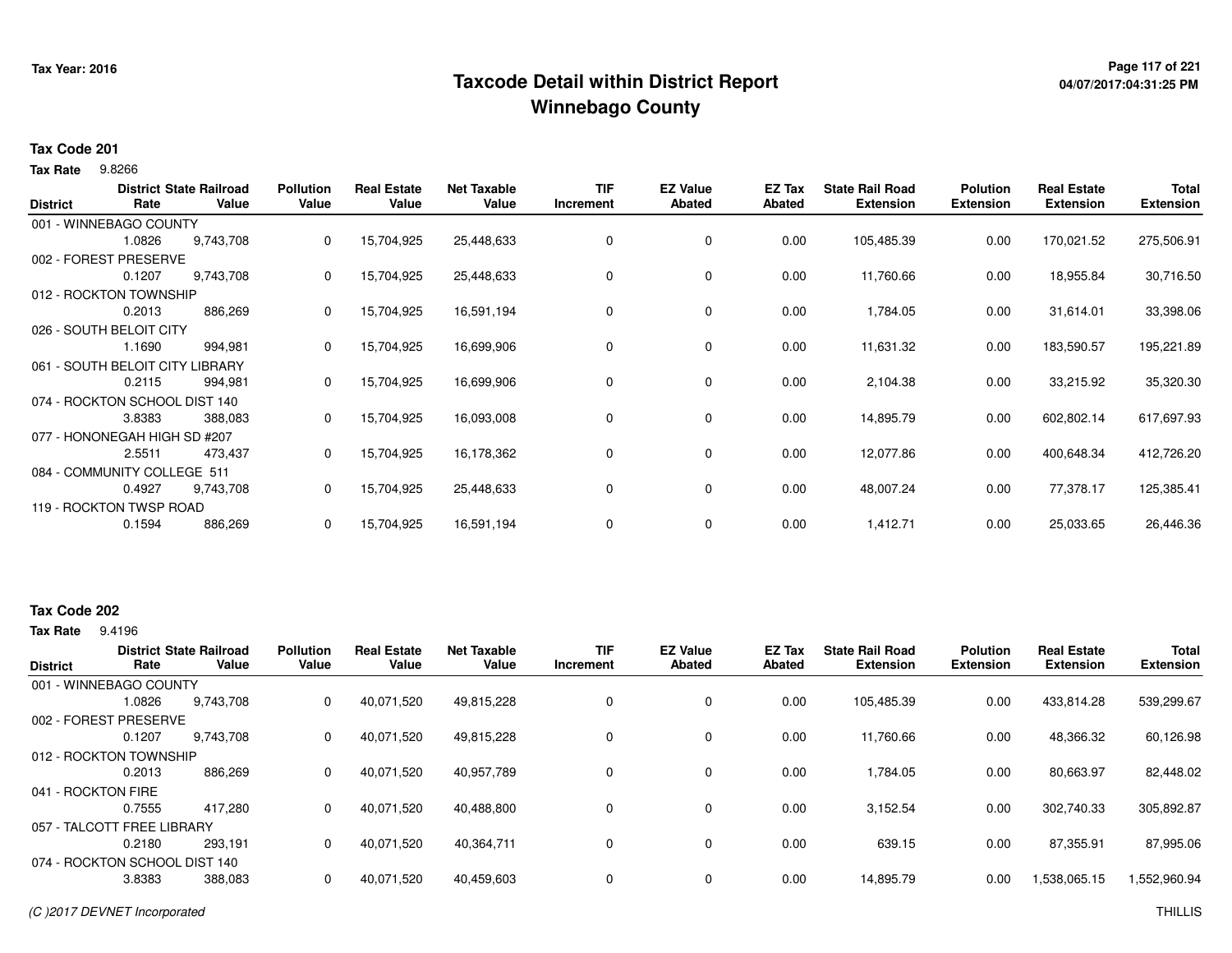# **Page 118 of 221 Taxcode Detail within District ReportWinnebago County**

# **04/07/2017:04:31:25 PM**

## **Tax Code 202**

**Tax Rate** 9.4196

| <b>District</b>             | Rate                         | <b>District State Railroad</b><br>Value | <b>Pollution</b><br>Value | <b>Real Estate</b><br>Value | Net Taxable<br>Value | <b>TIF</b><br>Increment | <b>EZ Value</b><br>Abated | <b>EZ Tax</b><br><b>Abated</b> | <b>State Rail Road</b><br><b>Extension</b> | <b>Polution</b><br><b>Extension</b> | <b>Real Estate</b><br><b>Extension</b> | <b>Total</b><br><b>Extension</b> |
|-----------------------------|------------------------------|-----------------------------------------|---------------------------|-----------------------------|----------------------|-------------------------|---------------------------|--------------------------------|--------------------------------------------|-------------------------------------|----------------------------------------|----------------------------------|
|                             | 077 - HONONEGAH HIGH SD #207 |                                         |                           |                             |                      |                         |                           |                                |                                            |                                     |                                        |                                  |
|                             | 2.5511                       | 473.437                                 |                           | 40.071.520                  | 40.544.957           |                         |                           | 0.00                           | 12.077.86                                  | 0.00                                | 1.022.264.55                           | 1,034,342.41                     |
| 084 - COMMUNITY COLLEGE 511 |                              |                                         |                           |                             |                      |                         |                           |                                |                                            |                                     |                                        |                                  |
|                             | 0.4927                       | 9.743.708                               |                           | 40.071.520                  | 49.815.228           |                         |                           | 0.00                           | 48.007.24                                  | 0.00                                | 197.432.38                             | 245.439.62                       |
|                             | 119 - ROCKTON TWSP ROAD      |                                         |                           |                             |                      |                         |                           |                                |                                            |                                     |                                        |                                  |
|                             | 0.1594                       | 886,269                                 |                           | 40,071,520                  | 40,957,789           |                         |                           | 0.00                           | 1,412.71                                   | 0.00                                | 63,874.00                              | 65,286.71                        |
|                             |                              |                                         |                           |                             |                      |                         |                           |                                |                                            |                                     |                                        |                                  |

#### **Tax Code 203**

**Tax Rate** 9.8516

| <b>District</b>              | Rate   | <b>District State Railroad</b><br>Value | <b>Pollution</b><br>Value | <b>Real Estate</b><br>Value | <b>Net Taxable</b><br>Value | <b>TIF</b><br>Increment | <b>EZ Value</b><br><b>Abated</b> | EZ Tax<br>Abated | <b>State Rail Road</b><br><b>Extension</b> | <b>Polution</b><br><b>Extension</b> | <b>Real Estate</b><br><b>Extension</b> | Total<br><b>Extension</b> |
|------------------------------|--------|-----------------------------------------|---------------------------|-----------------------------|-----------------------------|-------------------------|----------------------------------|------------------|--------------------------------------------|-------------------------------------|----------------------------------------|---------------------------|
| 001 - WINNEBAGO COUNTY       |        |                                         |                           |                             |                             |                         |                                  |                  |                                            |                                     |                                        |                           |
|                              | 1.0826 | 9,743,708                               | 0                         | 4,435,536                   | 14,179,244                  | 0                       | 0                                | 0.00             | 105,485.39                                 | 0.00                                | 48,019.11                              | 153,504.50                |
| 002 - FOREST PRESERVE        |        |                                         |                           |                             |                             |                         |                                  |                  |                                            |                                     |                                        |                           |
|                              | 0.1207 | 9,743,708                               | 0                         | 4,435,536                   | 14,179,244                  | 0                       | 0                                | 0.00             | 11,760.66                                  | 0.00                                | 5,353.69                               | 17,114.35                 |
| 012 - ROCKTON TOWNSHIP       |        |                                         |                           |                             |                             |                         |                                  |                  |                                            |                                     |                                        |                           |
|                              | 0.2013 | 886,269                                 | 0                         | 4,435,536                   | 5,321,805                   | 0                       | 0                                | 0.00             | 1,784.05                                   | 0.00                                | 8,928.73                               | 10,712.78                 |
| 041 - ROCKTON FIRE           |        |                                         |                           |                             |                             |                         |                                  |                  |                                            |                                     |                                        |                           |
|                              | 0.7555 | 417,280                                 | 0                         | 4,435,536                   | 4,852,816                   | 0                       | 0                                | 0.00             | 3,152.54                                   | 0.00                                | 33,510.47                              | 36,663.01                 |
| 057 - TALCOTT FREE LIBRARY   |        |                                         |                           |                             |                             |                         |                                  |                  |                                            |                                     |                                        |                           |
|                              | 0.2180 | 293,191                                 | 0                         | 4,435,536                   | 4,728,727                   | 0                       | 0                                | 0.00             | 639.15                                     | 0.00                                | 9,669.47                               | 10,308.62                 |
| 071 - KINNIKINNICK SD #131   |        |                                         |                           |                             |                             |                         |                                  |                  |                                            |                                     |                                        |                           |
|                              | 4.2703 | 85,354                                  | 0                         | 4,435,536                   | 4,520,890                   | 0                       | 0                                | 0.00             | 3,644.88                                   | 0.00                                | 189,410.69                             | 193,055.57                |
| 077 - HONONEGAH HIGH SD #207 |        |                                         |                           |                             |                             |                         |                                  |                  |                                            |                                     |                                        |                           |
|                              | 2.5511 | 473,437                                 | 0                         | 4,435,536                   | 4,908,973                   | 0                       | 0                                | 0.00             | 12,077.86                                  | 0.00                                | 113,154.96                             | 125,232.82                |
| 084 - COMMUNITY COLLEGE 511  |        |                                         |                           |                             |                             |                         |                                  |                  |                                            |                                     |                                        |                           |
|                              | 0.4927 | 9,743,708                               | 0                         | 4,435,536                   | 14,179,244                  | 0                       | 0                                | 0.00             | 48,007.24                                  | 0.00                                | 21,853.89                              | 69,861.13                 |
| 119 - ROCKTON TWSP ROAD      |        |                                         |                           |                             |                             |                         |                                  |                  |                                            |                                     |                                        |                           |
|                              | 0.1594 | 886,269                                 | 0                         | 4,435,536                   | 5,321,805                   | 0                       | 0                                | 0.00             | 1,412.71                                   | 0.00                                | 7,070.24                               | 8,482.95                  |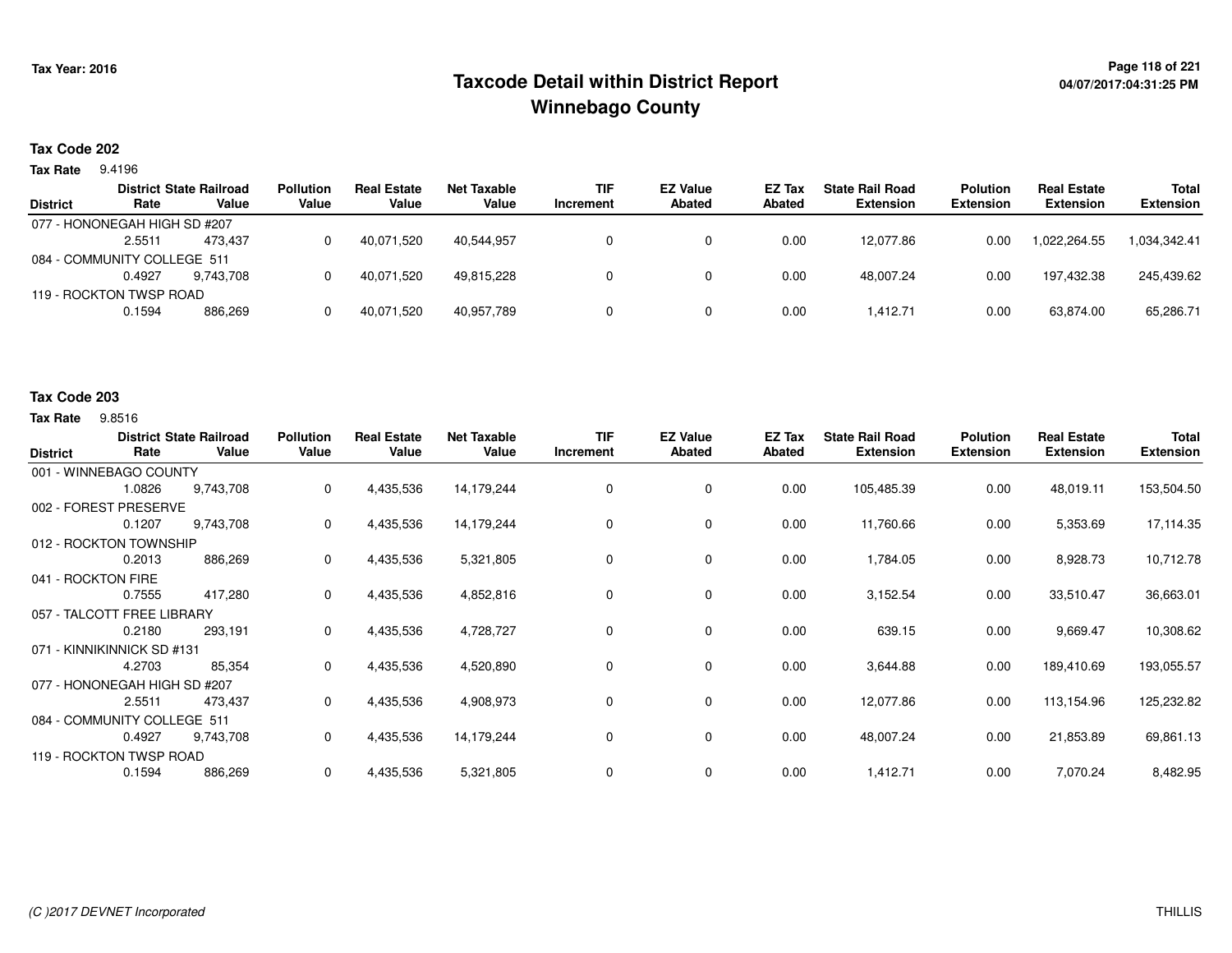# **Page 119 of 221 Taxcode Detail within District ReportWinnebago County**

# **04/07/2017:04:31:25 PM**

### **Tax Code 205**

10.5094 **Tax Rate**

| <b>District</b>    | Rate                         | <b>District State Railroad</b><br>Value | <b>Pollution</b><br>Value | <b>Real Estate</b><br>Value | <b>Net Taxable</b><br>Value | <b>TIF</b><br>Increment | <b>EZ Value</b><br><b>Abated</b> | EZ Tax<br><b>Abated</b> | <b>State Rail Road</b><br><b>Extension</b> | <b>Polution</b><br><b>Extension</b> | <b>Real Estate</b><br><b>Extension</b> | Total<br><b>Extension</b> |
|--------------------|------------------------------|-----------------------------------------|---------------------------|-----------------------------|-----------------------------|-------------------------|----------------------------------|-------------------------|--------------------------------------------|-------------------------------------|----------------------------------------|---------------------------|
|                    | 001 - WINNEBAGO COUNTY       |                                         |                           |                             |                             |                         |                                  |                         |                                            |                                     |                                        |                           |
|                    | 1.0826                       | 9,743,708                               | 0                         | 117,162                     | 9,860,870                   | 0                       | 0                                | 0.00                    | 105,485.39                                 | 0.00                                | 1,268.40                               | 106,753.79                |
|                    | 002 - FOREST PRESERVE        |                                         |                           |                             |                             |                         |                                  |                         |                                            |                                     |                                        |                           |
|                    | 0.1207                       | 9,743,708                               | 0                         | 117,162                     | 9,860,870                   | 0                       | 0                                | 0.00                    | 11,760.66                                  | 0.00                                | 141.41                                 | 11,902.07                 |
|                    | 012 - ROCKTON TOWNSHIP       |                                         |                           |                             |                             |                         |                                  |                         |                                            |                                     |                                        |                           |
|                    | 0.2013                       | 886,269                                 | 0                         | 117,162                     | 1,003,431                   | 0                       | 0                                | 0.00                    | 1,784.05                                   | 0.00                                | 235.85                                 | 2,019.90                  |
|                    | 025 - ROSCOE VILLAGE         |                                         |                           |                             |                             |                         |                                  |                         |                                            |                                     |                                        |                           |
|                    | 0.6578                       | $\mathbf{0}$                            | 0                         | 117,162                     | 117,162                     | 0                       | $\mathbf 0$                      | 0.00                    | 0.00                                       | 0.00                                | 770.69                                 | 770.69                    |
| 041 - ROCKTON FIRE |                              |                                         |                           |                             |                             |                         |                                  |                         |                                            |                                     |                                        |                           |
|                    | 0.7555                       | 417,280                                 | 0                         | 117,162                     | 534,442                     | 0                       | 0                                | 0.00                    | 3,152.54                                   | 0.00                                | 885.16                                 | 4,037.70                  |
|                    | 057 - TALCOTT FREE LIBRARY   |                                         |                           |                             |                             |                         |                                  |                         |                                            |                                     |                                        |                           |
|                    | 0.2180                       | 293,191                                 | 0                         | 117,162                     | 410,353                     | 0                       | 0                                | 0.00                    | 639.15                                     | 0.00                                | 255.41                                 | 894.56                    |
|                    | 071 - KINNIKINNICK SD #131   |                                         |                           |                             |                             |                         |                                  |                         |                                            |                                     |                                        |                           |
|                    | 4.2703                       | 85,354                                  | 0                         | 117,162                     | 202,516                     | 0                       | 0                                | 0.00                    | 3,644.88                                   | 0.00                                | 5,003.17                               | 8,648.05                  |
|                    | 077 - HONONEGAH HIGH SD #207 |                                         |                           |                             |                             |                         |                                  |                         |                                            |                                     |                                        |                           |
|                    | 2.5511                       | 473,437                                 | 0                         | 117,162                     | 590,599                     | 0                       | 0                                | 0.00                    | 12,077.86                                  | 0.00                                | 2,988.92                               | 15,066.78                 |
|                    | 084 - COMMUNITY COLLEGE 511  |                                         |                           |                             |                             |                         |                                  |                         |                                            |                                     |                                        |                           |
|                    | 0.4927                       | 9,743,708                               | 0                         | 117,162                     | 9,860,870                   | 0                       | $\mathbf 0$                      | 0.00                    | 48,007.24                                  | 0.00                                | 577.26                                 | 48,584.50                 |
|                    | 119 - ROCKTON TWSP ROAD      |                                         |                           |                             |                             |                         |                                  |                         |                                            |                                     |                                        |                           |
|                    | 0.1594                       | 886,269                                 | 0                         | 117,162                     | 1,003,431                   | 0                       | 0                                | 0.00                    | 1,412.71                                   | 0.00                                | 186.76                                 | 1,599.47                  |

# **Tax Code 206**

| <b>District</b>        | Rate   | <b>District State Railroad</b><br>Value | <b>Pollution</b><br>Value | <b>Real Estate</b><br>Value | <b>Net Taxable</b><br>Value | <b>TIF</b><br>Increment | <b>EZ Value</b><br><b>Abated</b> | <b>EZ Tax</b><br>Abated | <b>State Rail Road</b><br><b>Extension</b> | <b>Polution</b><br><b>Extension</b> | <b>Real Estate</b><br><b>Extension</b> | <b>Total</b><br><b>Extension</b> |
|------------------------|--------|-----------------------------------------|---------------------------|-----------------------------|-----------------------------|-------------------------|----------------------------------|-------------------------|--------------------------------------------|-------------------------------------|----------------------------------------|----------------------------------|
| 001 - WINNEBAGO COUNTY |        |                                         |                           |                             |                             |                         |                                  |                         |                                            |                                     |                                        |                                  |
|                        | 1.0826 | 9,743,708                               | 0                         | 18,473,891                  | 28,217,599                  | 0                       | 0                                | 0.00                    | 105,485.39                                 | 0.00                                | 199,998.34                             | 305,483.73                       |
| 002 - FOREST PRESERVE  |        |                                         |                           |                             |                             |                         |                                  |                         |                                            |                                     |                                        |                                  |
|                        | 0.1207 | 9,743,708                               | 0                         | 18,473,891                  | 28,217,599                  | 0                       | 0                                | 0.00                    | 11,760.66                                  | 0.00                                | 22,297.99                              | 34,058.65                        |
| 012 - ROCKTON TOWNSHIP |        |                                         |                           |                             |                             |                         |                                  |                         |                                            |                                     |                                        |                                  |
|                        | 0.2013 | 886.269                                 | 0                         | 18,473,891                  | 19,360,160                  | 0                       | 0                                | 0.00                    | 1.784.05                                   | 0.00                                | 37,187.94                              | 38,971.99                        |
| 025 - ROSCOE VILLAGE   |        |                                         |                           |                             |                             |                         |                                  |                         |                                            |                                     |                                        |                                  |
|                        | 0.6578 | 0                                       | 0                         | 18,473,891                  | 18,473,891                  | 0                       | $\Omega$                         | 0.00                    | 0.00                                       | 0.00                                | 121,521.25                             | 121,521.25                       |
| 041 - ROCKTON FIRE     |        |                                         |                           |                             |                             |                         |                                  |                         |                                            |                                     |                                        |                                  |
|                        | 0.7555 | 417.280                                 |                           | 18,473,891                  | 18,891,171                  |                         | 0                                | 0.00                    | 3,152.54                                   | 0.00                                | 139,570.25                             | 142,722.79                       |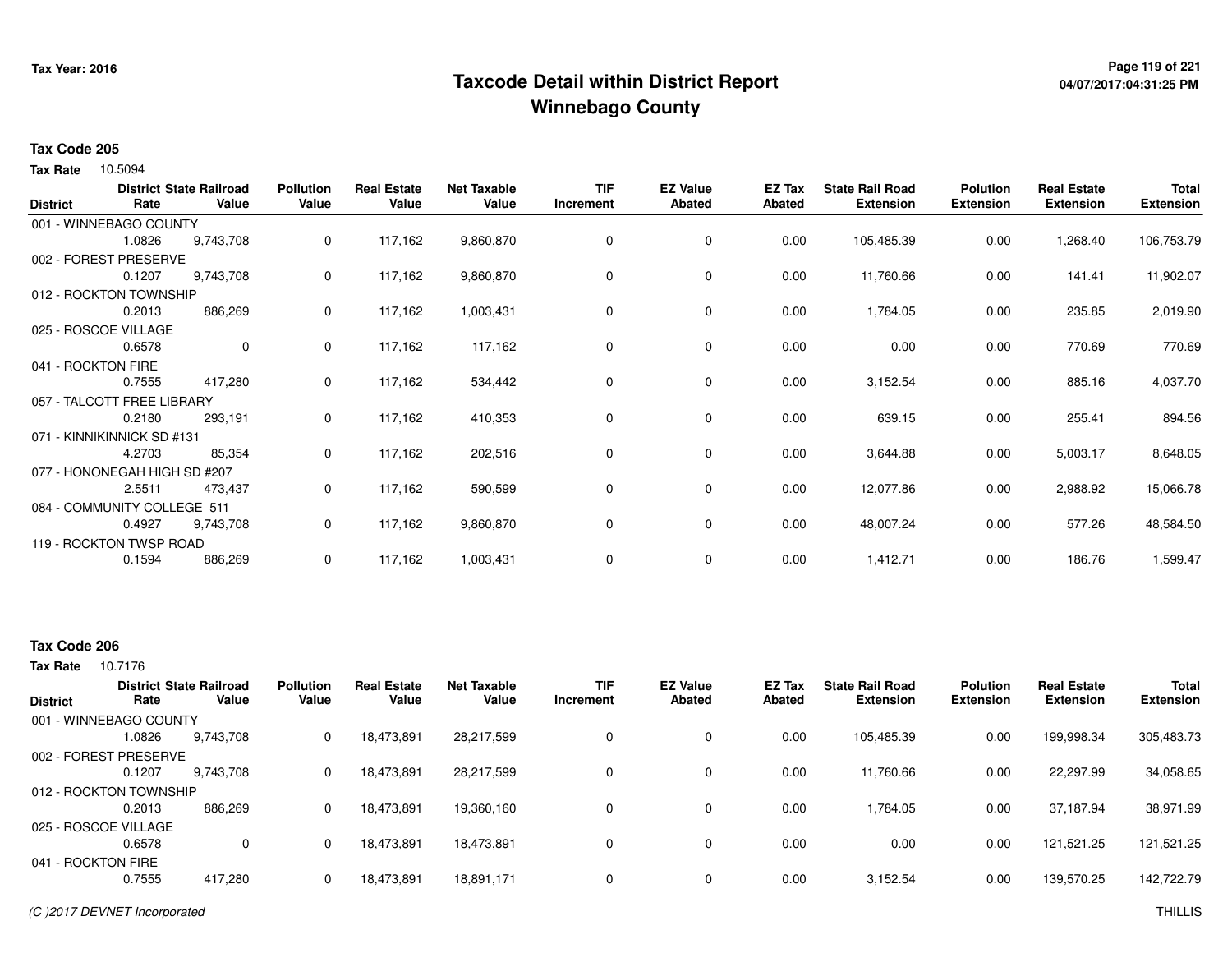# **Page 120 of 221 Taxcode Detail within District ReportWinnebago County**

# **04/07/2017:04:31:25 PM**

### **Tax Code 206**

**Tax Rate** 10.7176

| <b>District</b> | Rate                         | <b>District State Railroad</b><br>Value | <b>Pollution</b><br>Value | <b>Real Estate</b><br>Value | <b>Net Taxable</b><br>Value | <b>TIF</b><br>Increment | <b>EZ Value</b><br>Abated | <b>EZ Tax</b><br>Abated | <b>State Rail Road</b><br><b>Extension</b> | <b>Polution</b><br><b>Extension</b> | <b>Real Estate</b><br><b>Extension</b> | <b>Total</b><br><b>Extension</b> |
|-----------------|------------------------------|-----------------------------------------|---------------------------|-----------------------------|-----------------------------|-------------------------|---------------------------|-------------------------|--------------------------------------------|-------------------------------------|----------------------------------------|----------------------------------|
|                 | 051 - ROCK RIVER WATER REC   |                                         |                           |                             |                             |                         |                           |                         |                                            |                                     |                                        |                                  |
|                 | 0.2082                       | 5,101,328                               | 0                         | 18,473,891                  | 23,575,219                  | 0                       | 0                         | 0.00                    | 10,620.96                                  | 0.00                                | 38,462.64                              | 49,083.60                        |
|                 | 057 - TALCOTT FREE LIBRARY   |                                         |                           |                             |                             |                         |                           |                         |                                            |                                     |                                        |                                  |
|                 | 0.2180                       | 293,191                                 | 0                         | 18,473,891                  | 18,767,082                  | 0                       | $\mathbf{0}$              | 0.00                    | 639.15                                     | 0.00                                | 40,273.08                              | 40,912.23                        |
|                 | 071 - KINNIKINNICK SD #131   |                                         |                           |                             |                             |                         |                           |                         |                                            |                                     |                                        |                                  |
|                 | 4.2703                       | 85,354                                  | 0                         | 18,473,891                  | 18.559.245                  | 0                       | 0                         | 0.00                    | 3,644.88                                   | 0.00                                | 788.890.57                             | 792,535.45                       |
|                 | 077 - HONONEGAH HIGH SD #207 |                                         |                           |                             |                             |                         |                           |                         |                                            |                                     |                                        |                                  |
|                 | 2.5511                       | 473.437                                 | 0                         | 18.473.891                  | 18.947.328                  | 0                       | 0                         | 0.00                    | 12,077.86                                  | 0.00                                | 471.287.43                             | 483,365.29                       |
|                 | 084 - COMMUNITY COLLEGE 511  |                                         |                           |                             |                             |                         |                           |                         |                                            |                                     |                                        |                                  |
|                 | 0.4927                       | 9.743.708                               | 0                         | 18,473,891                  | 28.217.599                  | 0                       | 0                         | 0.00                    | 48.007.24                                  | 0.00                                | 91.020.86                              | 139,028.10                       |
|                 | 119 - ROCKTON TWSP ROAD      |                                         |                           |                             |                             |                         |                           |                         |                                            |                                     |                                        |                                  |
|                 | 0.1594                       | 886.269                                 | 0                         | 18,473,891                  | 19,360,160                  | 0                       | 0                         | 0.00                    | 1,412.71                                   | 0.00                                | 29,447.38                              | 30,860.09                        |

## **Tax Code 207**

10.0377 **Tax Rate**

|                 |                               | <b>District State Railroad</b> | <b>Pollution</b> | <b>Real Estate</b> | <b>Net Taxable</b> | <b>TIF</b> | <b>EZ Value</b> | EZ Tax        | <b>State Rail Road</b> | <b>Polution</b>  | <b>Real Estate</b> | <b>Total</b>     |
|-----------------|-------------------------------|--------------------------------|------------------|--------------------|--------------------|------------|-----------------|---------------|------------------------|------------------|--------------------|------------------|
| <b>District</b> | Rate                          | Value                          | Value            | Value              | Value              | Increment  | Abated          | <b>Abated</b> | <b>Extension</b>       | <b>Extension</b> | <b>Extension</b>   | <b>Extension</b> |
|                 | 001 - WINNEBAGO COUNTY        |                                |                  |                    |                    |            |                 |               |                        |                  |                    |                  |
|                 | 1.0826                        | 9,743,708                      | 0                | $\mathbf 0$        | 9,743,708          | 0          | 0               | 0.00          | 105,485.39             | 0.00             | 0.00               | 105,485.39       |
|                 | 002 - FOREST PRESERVE         |                                |                  |                    |                    |            |                 |               |                        |                  |                    |                  |
|                 | 0.1207                        | 9,743,708                      | 0                | $\mathbf 0$        | 9,743,708          | 0          | 0               | 0.00          | 11,760.66              | 0.00             | 0.00               | 11,760.66        |
|                 | 013 - ROSCOE TOWNSHIP         |                                |                  |                    |                    |            |                 |               |                        |                  |                    |                  |
|                 | 0.1472                        | 629,087                        | 0                | $\mathbf 0$        | 629,087            | $\Omega$   | 0               | 0.00          | 926.02                 | 0.00             | 0.00               | 926.02           |
|                 | 025 - ROSCOE VILLAGE          |                                |                  |                    |                    |            |                 |               |                        |                  |                    |                  |
|                 | 0.6578                        | $\mathbf 0$                    | $\Omega$         | $\mathbf 0$        | $\mathbf 0$        | $\Omega$   | $\mathbf 0$     | 0.00          | 0.00                   | 0.00             | 0.00               | 0.00             |
|                 | 035 - HARLEM-ROSCOE FIRE      |                                |                  |                    |                    |            |                 |               |                        |                  |                    |                  |
|                 | 0.7579                        | 344,889                        | 0                | $\mathbf{0}$       | 344,889            | $\Omega$   | 0               | 0.00          | 2,613.92               | 0.00             | 0.00               | 2,613.92         |
|                 | 051 - ROCK RIVER WATER REC    |                                |                  |                    |                    |            |                 |               |                        |                  |                    |                  |
|                 | 0.2082                        | 5,101,328                      | 0                | $\mathbf{0}$       | 5,101,328          | 0          | 0               | 0.00          | 10,620.96              | 0.00             | 0.00               | 10,620.96        |
|                 | 074 - ROCKTON SCHOOL DIST 140 |                                |                  |                    |                    |            |                 |               |                        |                  |                    |                  |
|                 | 3.8383                        | 388,083                        | 0                | $\mathbf{0}$       | 388,083            | $\Omega$   | 0               | 0.00          | 14,895.79              | 0.00             | 0.00               | 14,895.79        |
|                 | 077 - HONONEGAH HIGH SD #207  |                                |                  |                    |                    |            |                 |               |                        |                  |                    |                  |
|                 | 2.5511                        | 473,437                        | 0                | $\mathbf 0$        | 473,437            | 0          | 0               | 0.00          | 12,077.86              | 0.00             | 0.00               | 12,077.86        |
|                 | 084 - COMMUNITY COLLEGE 511   |                                |                  |                    |                    |            |                 |               |                        |                  |                    |                  |
|                 | 0.4927                        | 9,743,708                      | 0                | $\mathbf 0$        | 9,743,708          | 0          | 0               | 0.00          | 48,007.24              | 0.00             | 0.00               | 48,007.24        |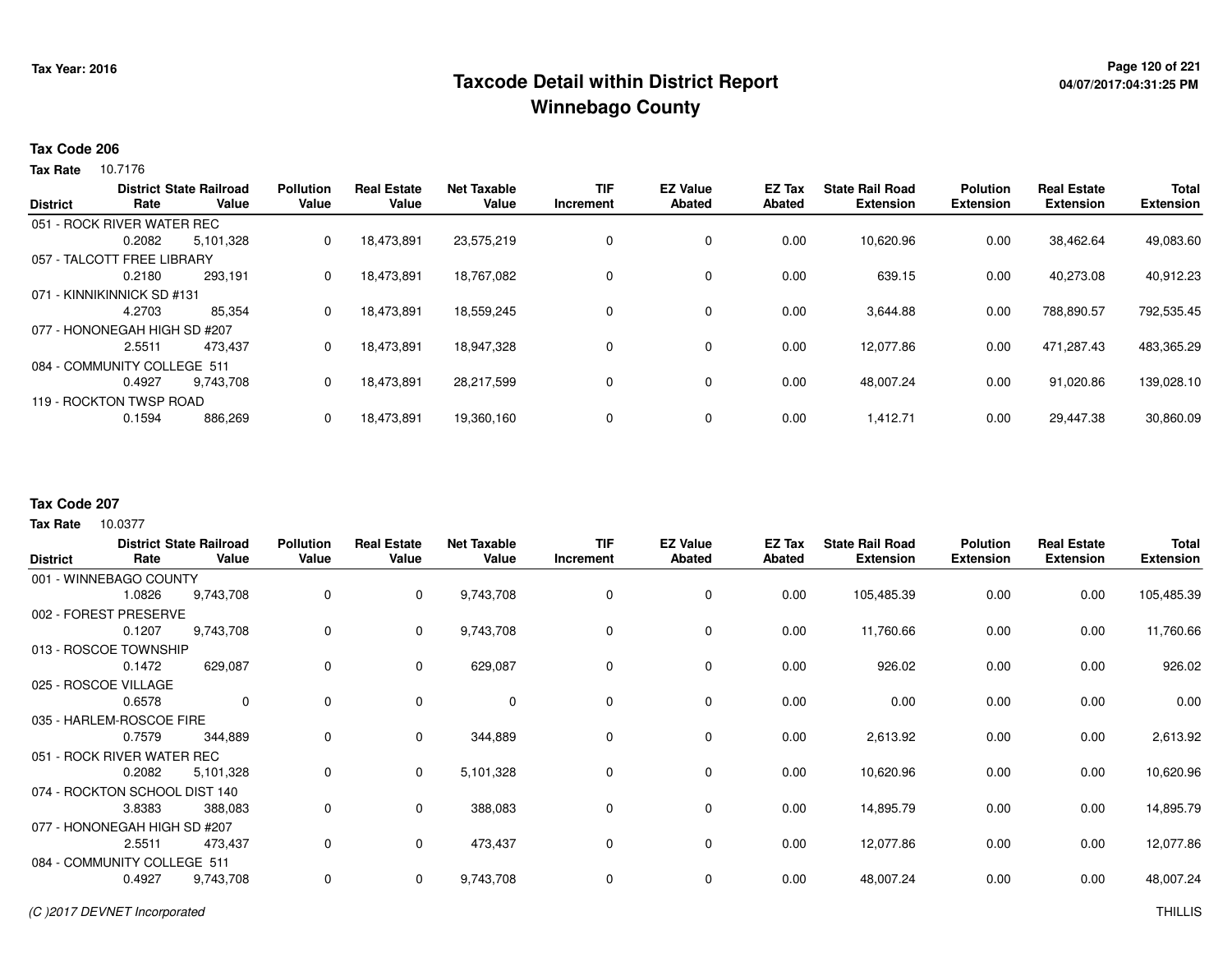# **Page 121 of 221 Taxcode Detail within District ReportWinnebago County**

# **Tax Code 207**

10.0377 **Tax Rate**

|                 | <b>District State Railroad</b> |         | <b>Pollution</b> | <b>Real Estate</b> | <b>Net Taxable</b> | TIF       | EZ Value      | EZ Tax | <b>State Rail Road</b> | <b>Polution</b> | <b>Real Estate</b> | <b>Total</b> |
|-----------------|--------------------------------|---------|------------------|--------------------|--------------------|-----------|---------------|--------|------------------------|-----------------|--------------------|--------------|
| <b>District</b> | Rate                           | Value   | Value            | Value              | Value              | Increment | <b>Abated</b> | Abated | <b>Extension</b>       | Extension       | <b>Extension</b>   | Extension    |
| 120 - F.        | - ROSCOE TWSP ROAD             |         |                  |                    |                    |           |               |        |                        |                 |                    |              |
|                 | 0.1812                         | 629,087 |                  |                    | 629,087            |           |               | 0.00   | .139.91                | 0.00            | 0.00               | .139.91      |

### **Tax Code 208**

**Tax Rate** 11.0343

| <b>District</b> | Rate                           | <b>District State Railroad</b><br>Value | <b>Pollution</b><br>Value | <b>Real Estate</b><br>Value | <b>Net Taxable</b><br>Value | <b>TIF</b><br>Increment | <b>EZ Value</b><br><b>Abated</b> | EZ Tax<br><b>Abated</b> | <b>State Rail Road</b><br><b>Extension</b> | <b>Polution</b><br><b>Extension</b> | <b>Real Estate</b><br><b>Extension</b> | <b>Total</b><br><b>Extension</b> |
|-----------------|--------------------------------|-----------------------------------------|---------------------------|-----------------------------|-----------------------------|-------------------------|----------------------------------|-------------------------|--------------------------------------------|-------------------------------------|----------------------------------------|----------------------------------|
|                 | 001 - WINNEBAGO COUNTY         |                                         |                           |                             |                             |                         |                                  |                         |                                            |                                     |                                        |                                  |
|                 | 1.0826                         | 9,743,708                               | 0                         | 43,094                      | 9,786,802                   | 0                       | 0                                | 0.00                    | 105,485.39                                 | 0.00                                | 466.54                                 | 105,951.93                       |
|                 | 002 - FOREST PRESERVE          |                                         |                           |                             |                             |                         |                                  |                         |                                            |                                     |                                        |                                  |
|                 | 0.1207                         | 9,743,708                               | 0                         | 43,094                      | 9,786,802                   | 0                       | 0                                | 0.00                    | 11,760.66                                  | 0.00                                | 52.01                                  | 11,812.67                        |
|                 | 006 - HARLEM TOWNSHIP          |                                         |                           |                             |                             |                         |                                  |                         |                                            |                                     |                                        |                                  |
|                 | 0.1116                         | $\mathbf 0$                             | 0                         | 43,094                      | 43,094                      | $\Omega$                | 0                                | 0.00                    | 0.00                                       | 0.00                                | 48.09                                  | 48.09                            |
|                 | 035 - HARLEM-ROSCOE FIRE       |                                         |                           |                             |                             |                         |                                  |                         |                                            |                                     |                                        |                                  |
|                 | 0.7579                         | 344,889                                 | 0                         | 43,094                      | 387,983                     | 0                       | 0                                | 0.00                    | 2,613.92                                   | 0.00                                | 326.61                                 | 2,940.53                         |
|                 | 051 - ROCK RIVER WATER REC     |                                         |                           |                             |                             |                         |                                  |                         |                                            |                                     |                                        |                                  |
|                 | 0.2082                         | 5,101,328                               | 0                         | 43,094                      | 5,144,422                   | 0                       | 0                                | 0.00                    | 10,620.96                                  | 0.00                                | 89.72                                  | 10,710.68                        |
|                 | 055 - NORTH SUBURBAN LIBRARY   |                                         |                           |                             |                             |                         |                                  |                         |                                            |                                     |                                        |                                  |
|                 | 0.3002                         | 826,221                                 | 0                         | 43,094                      | 869,315                     | 0                       | 0                                | 0.00                    | 2,480.31                                   | 0.00                                | 129.37                                 | 2,609.68                         |
|                 | 060 - GREATER RKFD AIRPORT     |                                         |                           |                             |                             |                         |                                  |                         |                                            |                                     |                                        |                                  |
|                 | 0.1103                         | 6,552,171                               | 0                         | 43,094                      | 6,595,265                   | 0                       | 0                                | 0.00                    | 7,227.04                                   | 0.00                                | 47.53                                  | 7,274.57                         |
|                 | 076 - ROCKFORD SCHOOL DIST 205 |                                         |                           |                             |                             |                         |                                  |                         |                                            |                                     |                                        |                                  |
|                 | 7.8031                         | 5,792,538                               | 0                         | 43,094                      | 5,835,632                   | 0                       | 0                                | 0.00                    | 451,997.53                                 | 0.00                                | 3,362.67                               | 455,360.20                       |
|                 | 084 - COMMUNITY COLLEGE 511    |                                         |                           |                             |                             |                         |                                  |                         |                                            |                                     |                                        |                                  |
|                 | 0.4927                         | 9,743,708                               | 0                         | 43,094                      | 9,786,802                   | 0                       | 0                                | 0.00                    | 48,007.24                                  | 0.00                                | 212.32                                 | 48,219.56                        |
|                 | 113 - HARLEM TWSP ROAD         |                                         |                           |                             |                             |                         |                                  |                         |                                            |                                     |                                        |                                  |
|                 | 0.0470                         | 0                                       | $\mathbf 0$               | 43,094                      | 43,094                      | 0                       | 0                                | 0.00                    | 0.00                                       | 0.00                                | 20.25                                  | 20.25                            |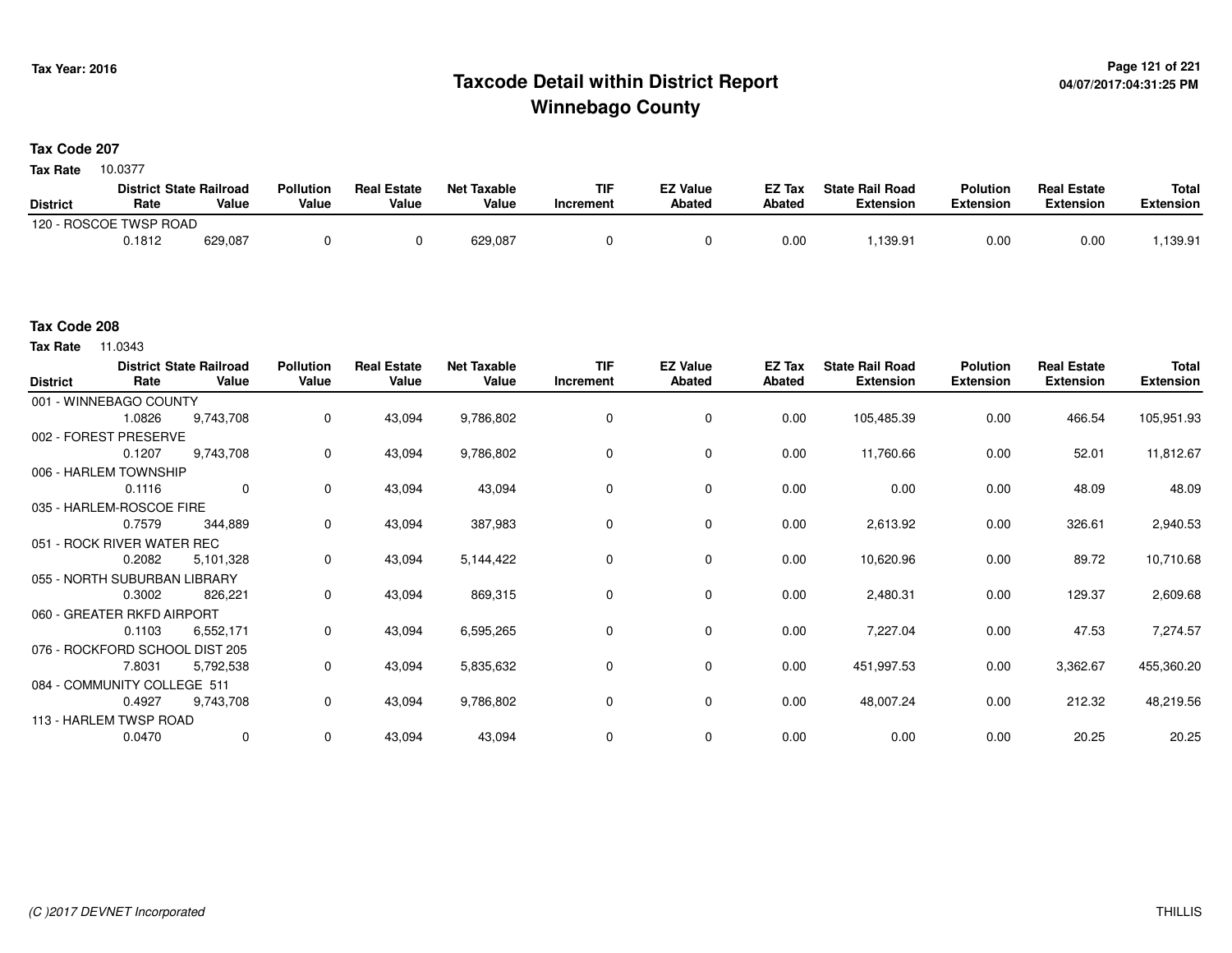# **Page 122 of 221 Taxcode Detail within District ReportWinnebago County**

# **04/07/2017:04:31:25 PM**

## **Tax Code 209**

**Tax Rate** 10.3379

| <b>District</b> | Rate                          | <b>District State Railroad</b><br>Value | <b>Pollution</b><br>Value | <b>Real Estate</b><br>Value | <b>Net Taxable</b><br>Value | <b>TIF</b><br>Increment | <b>EZ Value</b><br><b>Abated</b> | <b>EZ Tax</b><br><b>Abated</b> | <b>State Rail Road</b><br><b>Extension</b> | <b>Polution</b><br><b>Extension</b> | <b>Real Estate</b><br><b>Extension</b> | <b>Total</b><br><b>Extension</b> |
|-----------------|-------------------------------|-----------------------------------------|---------------------------|-----------------------------|-----------------------------|-------------------------|----------------------------------|--------------------------------|--------------------------------------------|-------------------------------------|----------------------------------------|----------------------------------|
|                 | 001 - WINNEBAGO COUNTY        |                                         |                           |                             |                             |                         |                                  |                                |                                            |                                     |                                        |                                  |
|                 | 1.0826                        | 9,743,708                               | 0                         | 35,362,215                  | 45,105,923                  | 0                       | 0                                | 0.00                           | 105,485.39                                 | 0.00                                | 382,831.34                             | 488,316.73                       |
|                 | 002 - FOREST PRESERVE         |                                         |                           |                             |                             |                         |                                  |                                |                                            |                                     |                                        |                                  |
|                 | 0.1207                        | 9,743,708                               | 0                         | 35,362,215                  | 45,105,923                  | 0                       | 0                                | 0.00                           | 11,760.66                                  | 0.00                                | 42,682.19                              | 54,442.85                        |
|                 | 013 - ROSCOE TOWNSHIP         |                                         |                           |                             |                             |                         |                                  |                                |                                            |                                     |                                        |                                  |
|                 | 0.1472                        | 629,087                                 | 0                         | 35,362,215                  | 35,991,302                  | 0                       | 0                                | 0.00                           | 926.02                                     | 0.00                                | 52,053.18                              | 52,979.20                        |
|                 | 025 - ROSCOE VILLAGE          |                                         |                           |                             |                             |                         |                                  |                                |                                            |                                     |                                        |                                  |
|                 | 0.6578                        | 0                                       | $\Omega$                  | 35,362,215                  | 35,362,215                  | 0                       | 0                                | 0.00                           | 0.00                                       | 0.00                                | 232,612.65                             | 232,612.65                       |
|                 | 035 - HARLEM-ROSCOE FIRE      |                                         |                           |                             |                             |                         |                                  |                                |                                            |                                     |                                        |                                  |
|                 | 0.7579                        | 344,889                                 | 0                         | 35,362,215                  | 35,707,104                  | 0                       | 0                                | 0.00                           | 2,613.92                                   | 0.00                                | 268,010.23                             | 270,624.15                       |
|                 | 051 - ROCK RIVER WATER REC    |                                         |                           |                             |                             |                         |                                  |                                |                                            |                                     |                                        |                                  |
|                 | 0.2082                        | 5,101,328                               | 0                         | 35,362,215                  | 40,463,543                  | 0                       | 0                                | 0.00                           | 10,620.96                                  | 0.00                                | 73,624.13                              | 84,245.09                        |
|                 | 055 - NORTH SUBURBAN LIBRARY  |                                         |                           |                             |                             |                         |                                  |                                |                                            |                                     |                                        |                                  |
|                 | 0.3002                        | 826,221                                 | 0                         | 35,362,215                  | 36,188,436                  | 0                       | 0                                | 0.00                           | 2,480.31                                   | 0.00                                | 106,157.37                             | 108,637.68                       |
|                 | 074 - ROCKTON SCHOOL DIST 140 |                                         |                           |                             |                             |                         |                                  |                                |                                            |                                     |                                        |                                  |
|                 | 3.8383                        | 388,083                                 | 0                         | 35,362,215                  | 35,750,298                  | 0                       | 0                                | 0.00                           | 14,895.79                                  | 0.00                                | 1,357,307.90                           | 1,372,203.69                     |
|                 | 077 - HONONEGAH HIGH SD #207  |                                         |                           |                             |                             |                         |                                  |                                |                                            |                                     |                                        |                                  |
|                 | 2.5511                        | 473,437                                 | 0                         | 35,362,215                  | 35,835,652                  | 0                       | 0                                | 0.00                           | 12,077.86                                  | 0.00                                | 902,125.47                             | 914,203.33                       |
|                 | 084 - COMMUNITY COLLEGE 511   |                                         |                           |                             |                             |                         |                                  |                                |                                            |                                     |                                        |                                  |
|                 | 0.4927                        | 9,743,708                               | $\Omega$                  | 35,362,215                  | 45,105,923                  | 0                       | 0                                | 0.00                           | 48,007.24                                  | 0.00                                | 174,229.63                             | 222,236.87                       |
|                 | 120 - ROSCOE TWSP ROAD        |                                         |                           |                             |                             |                         |                                  |                                |                                            |                                     |                                        |                                  |
|                 | 0.1812                        | 629,087                                 | 0                         | 35,362,215                  | 35,991,302                  | 0                       | 0                                | 0.00                           | 1,139.91                                   | 0.00                                | 64,076.33                              | 65,216.24                        |
|                 |                               |                                         |                           |                             |                             |                         |                                  |                                |                                            |                                     |                                        |                                  |

# **Tax Code 210**

**Tax Rate** 9.3912

|                    |                         | <b>District State Railroad</b> | <b>Pollution</b> | <b>Real Estate</b> | <b>Net Taxable</b> | <b>TIF</b>   | <b>EZ Value</b> | <b>EZ Tax</b> | <b>State Rail Road</b> | <b>Polution</b>  | <b>Real Estate</b> | <b>Total</b>     |
|--------------------|-------------------------|--------------------------------|------------------|--------------------|--------------------|--------------|-----------------|---------------|------------------------|------------------|--------------------|------------------|
| <b>District</b>    | Rate                    | Value                          | Value            | Value              | Value              | Increment    | <b>Abated</b>   | Abated        | <b>Extension</b>       | <b>Extension</b> | <b>Extension</b>   | <b>Extension</b> |
|                    | 001 - WINNEBAGO COUNTY  |                                |                  |                    |                    |              |                 |               |                        |                  |                    |                  |
|                    | 1.0826                  | 9,743,708                      |                  | 6,548,052          | 16,291,760         | $\mathbf{0}$ | 0               | 0.00          | 105,485.39             | 0.00             | 70,889.21          | 176,374.60       |
|                    | 002 - FOREST PRESERVE   |                                |                  |                    |                    |              |                 |               |                        |                  |                    |                  |
|                    | 0.1207                  | 9.743.708                      |                  | 6,548,052          | 16,291,760         | 0            | 0               | 0.00          | 11,760.66              | 0.00             | 7,903.50           | 19,664.16        |
|                    | 015 - SHIRLAND TOWNSHIP |                                |                  |                    |                    |              |                 |               |                        |                  |                    |                  |
|                    | 0.2196                  | $\mathbf 0$                    |                  | 6,548,052          | 6,548,052          | 0            |                 | 0.00          | 0.00                   | 0.00             | 14,379.53          | 14,379.53        |
| 041 - ROCKTON FIRE |                         |                                |                  |                    |                    |              |                 |               |                        |                  |                    |                  |
|                    | 0.7555                  | 417.280                        |                  | 6,548,052          | 6,965,332          | 0            | 0               | 0.00          | 3,152.54               | 0.00             | 49,470.53          | 52,623.07        |
|                    |                         |                                |                  |                    |                    |              |                 |               |                        |                  |                    |                  |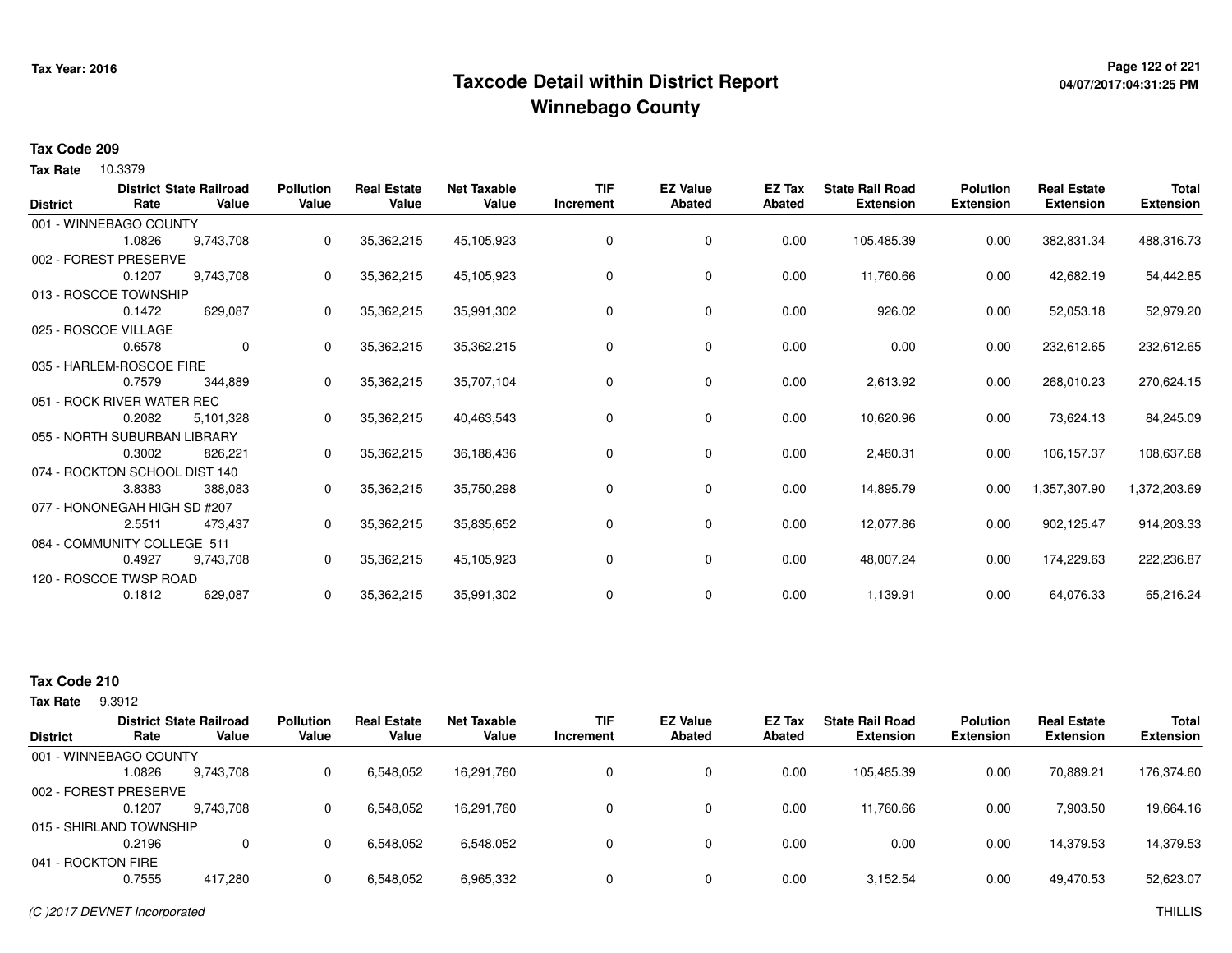# **Page 123 of 221 Taxcode Detail within District ReportWinnebago County**

## **Tax Code 210**

**Tax Rate** 9.3912

|                 |                                | <b>District State Railroad</b> | <b>Pollution</b> | <b>Real Estate</b> | Net Taxable | <b>TIF</b> | <b>EZ Value</b> | EZ Tax | <b>State Rail Road</b> | <b>Polution</b>  | <b>Real Estate</b> | <b>Total</b>     |
|-----------------|--------------------------------|--------------------------------|------------------|--------------------|-------------|------------|-----------------|--------|------------------------|------------------|--------------------|------------------|
| <b>District</b> | Rate                           | Value                          | Value            | Value              | Value       | Increment  | <b>Abated</b>   | Abated | <b>Extension</b>       | <b>Extension</b> | <b>Extension</b>   | <b>Extension</b> |
|                 | 073 - SHIRLAND SCHOOL DIST 134 |                                |                  |                    |             |            |                 |        |                        |                  |                    |                  |
|                 | 4.0489                         | $\Omega$                       |                  | 6,548,052          | 6,548,052   |            | 0               | 0.00   | 0.00                   | 0.00             | 265.124.08         | 265,124.08       |
|                 | 077 - HONONEGAH HIGH SD #207   |                                |                  |                    |             |            |                 |        |                        |                  |                    |                  |
|                 | 2.5511                         | 473.437                        |                  | 6,548,052          | 7.021.489   |            | 0               | 0.00   | 12.077.86              | 0.00             | 167.047.35         | 179,125.21       |
|                 | 084 - COMMUNITY COLLEGE 511    |                                |                  |                    |             |            |                 |        |                        |                  |                    |                  |
|                 | 0.4927                         | 9,743,708                      |                  | 6,548,052          | 16,291,760  |            | 0               | 0.00   | 48,007.24              | 0.00             | 32,262.25          | 80,269.49        |
|                 | 122 - SHIRLAND TWSP ROAD       |                                |                  |                    |             |            |                 |        |                        |                  |                    |                  |
|                 | 0.1201                         | 0                              |                  | 6,548,052          | 6,548,052   | 0          | 0               | 0.00   | 0.00                   | 0.00             | 7,864.21           | 7,864.21         |
|                 |                                |                                |                  |                    |             |            |                 |        |                        |                  |                    |                  |

# **Tax Code 211**

#### **Tax Rate** 9.4201

| <b>District</b>          | Rate                           | <b>District State Railroad</b><br>Value | <b>Pollution</b><br>Value | <b>Real Estate</b><br>Value | <b>Net Taxable</b><br>Value | <b>TIF</b><br>Increment | <b>EZ Value</b><br><b>Abated</b> | <b>EZ Tax</b><br><b>Abated</b> | <b>State Rail Road</b><br><b>Extension</b> | <b>Polution</b><br><b>Extension</b> | <b>Real Estate</b><br><b>Extension</b> | Total<br><b>Extension</b> |
|--------------------------|--------------------------------|-----------------------------------------|---------------------------|-----------------------------|-----------------------------|-------------------------|----------------------------------|--------------------------------|--------------------------------------------|-------------------------------------|----------------------------------------|---------------------------|
|                          | 001 - WINNEBAGO COUNTY         |                                         |                           |                             |                             |                         |                                  |                                |                                            |                                     |                                        |                           |
|                          | 1.0826                         | 9,743,708                               | 0                         | 15,024,346                  | 24,768,054                  | 0                       | 0                                | 0.00                           | 105,485.39                                 | 0.00                                | 162,653.57                             | 268,138.96                |
|                          | 002 - FOREST PRESERVE          |                                         |                           |                             |                             |                         |                                  |                                |                                            |                                     |                                        |                           |
|                          | 0.1207                         | 9,743,708                               | 0                         | 15,024,346                  | 24,768,054                  | 0                       | 0                                | 0.00                           | 11,760.66                                  | 0.00                                | 18,134.39                              | 29,895.05                 |
|                          | 015 - SHIRLAND TOWNSHIP        |                                         |                           |                             |                             |                         |                                  |                                |                                            |                                     |                                        |                           |
|                          | 0.2196                         | $\mathbf 0$                             | 0                         | 15,024,346                  | 15,024,346                  | 0                       | 0                                | 0.00                           | 0.00                                       | 0.00                                | 32,993.46                              | 32,993.46                 |
| 033 - FIRE 1             |                                |                                         |                           |                             |                             |                         |                                  |                                |                                            |                                     |                                        |                           |
|                          | 0.7844                         | 0                                       | 0                         | 15,024,346                  | 15,024,346                  | 0                       | 0                                | 0.00                           | 0.00                                       | 0.00                                | 117,850.97                             | 117,850.97                |
|                          | 073 - SHIRLAND SCHOOL DIST 134 |                                         |                           |                             |                             |                         |                                  |                                |                                            |                                     |                                        |                           |
|                          | 4.0489                         | 0                                       | 0                         | 15,024,346                  | 15,024,346                  | 0                       | 0                                | 0.00                           | 0.00                                       | 0.00                                | 608,320.75                             | 608,320.75                |
|                          | 077 - HONONEGAH HIGH SD #207   |                                         |                           |                             |                             |                         |                                  |                                |                                            |                                     |                                        |                           |
|                          | 2.5511                         | 473,437                                 | 0                         | 15,024,346                  | 15,497,783                  | 0                       | 0                                | 0.00                           | 12,077.86                                  | 0.00                                | 383,286.09                             | 395,363.95                |
|                          | 084 - COMMUNITY COLLEGE 511    |                                         |                           |                             |                             |                         |                                  |                                |                                            |                                     |                                        |                           |
|                          | 0.4927                         | 9,743,708                               | 0                         | 15,024,346                  | 24,768,054                  | 0                       | 0                                | 0.00                           | 48,007.24                                  | 0.00                                | 74,024.95                              | 122,032.19                |
| 122 - SHIRLAND TWSP ROAD |                                |                                         |                           |                             |                             |                         |                                  |                                |                                            |                                     |                                        |                           |
|                          | 0.1201                         | $\Omega$                                | 0                         | 15,024,346                  | 15,024,346                  | $\Omega$                | 0                                | 0.00                           | 0.00                                       | 0.00                                | 18,044.24                              | 18,044.24                 |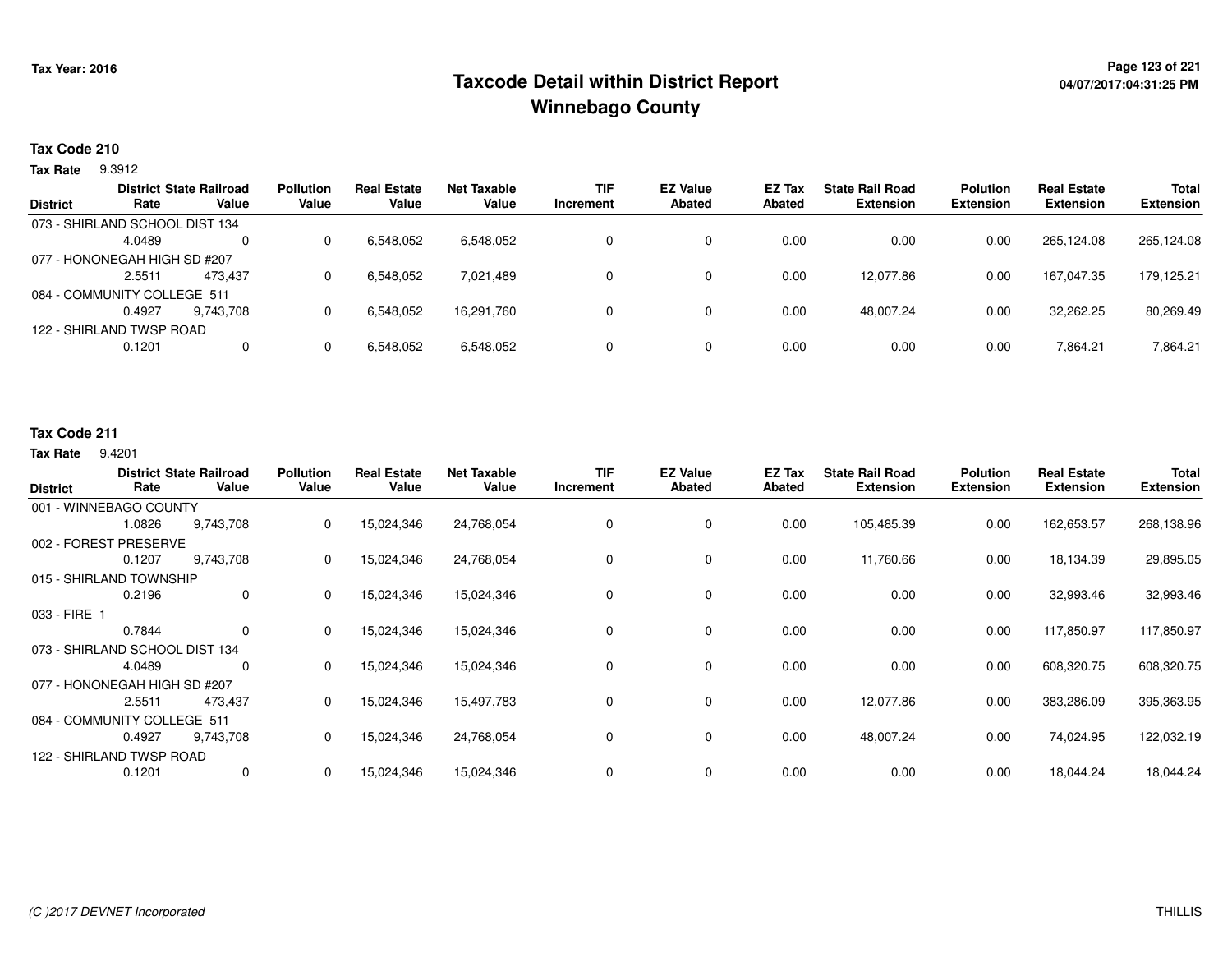# **Page 124 of 221 Taxcode Detail within District ReportWinnebago County**

# **04/07/2017:04:31:25 PM**

## **Tax Code 212**

**Tax Rate** 9.4107

| <b>District</b> | Rate                           | <b>District State Railroad</b><br>Value | <b>Pollution</b><br>Value | <b>Real Estate</b><br>Value | <b>Net Taxable</b><br>Value | <b>TIF</b><br>Increment | <b>EZ Value</b><br><b>Abated</b> | EZ Tax<br><b>Abated</b> | <b>State Rail Road</b><br><b>Extension</b> | <b>Polution</b><br><b>Extension</b> | <b>Real Estate</b><br><b>Extension</b> | Total<br><b>Extension</b> |
|-----------------|--------------------------------|-----------------------------------------|---------------------------|-----------------------------|-----------------------------|-------------------------|----------------------------------|-------------------------|--------------------------------------------|-------------------------------------|----------------------------------------|---------------------------|
|                 | 001 - WINNEBAGO COUNTY         |                                         |                           |                             |                             |                         |                                  |                         |                                            |                                     |                                        |                           |
|                 | 1.0826                         | 9,743,708                               | 0                         | 0                           | 9,743,708                   | 0                       | 0                                | 0.00                    | 105,485.39                                 | 0.00                                | 0.00                                   | 105,485.39                |
|                 | 002 - FOREST PRESERVE          |                                         |                           |                             |                             |                         |                                  |                         |                                            |                                     |                                        |                           |
|                 | 0.1207                         | 9,743,708                               | 0                         | 0                           | 9,743,708                   | 0                       | 0                                | 0.00                    | 11,760.66                                  | 0.00                                | 0.00                                   | 11,760.66                 |
|                 | 008 - LAONA TOWNSHIP           |                                         |                           |                             |                             |                         |                                  |                         |                                            |                                     |                                        |                           |
|                 | 0.1215                         | 0                                       | $\mathbf 0$               | $\mathbf 0$                 | $\mathbf 0$                 | 0                       | 0                                | 0.00                    | 0.00                                       | 0.00                                | 0.00                                   | 0.00                      |
| 033 - FIRE 1    |                                |                                         |                           |                             |                             |                         |                                  |                         |                                            |                                     |                                        |                           |
|                 | 0.7844                         | $\Omega$                                | $\mathbf 0$               | $\mathbf 0$                 | $\mathbf 0$                 | 0                       | $\mathbf 0$                      | 0.00                    | 0.00                                       | 0.00                                | 0.00                                   | 0.00                      |
|                 | 073 - SHIRLAND SCHOOL DIST 134 |                                         |                           |                             |                             |                         |                                  |                         |                                            |                                     |                                        |                           |
|                 | 4.0489                         | 0                                       | $\mathbf 0$               | 0                           | $\mathbf 0$                 | 0                       | $\mathbf 0$                      | 0.00                    | 0.00                                       | 0.00                                | 0.00                                   | 0.00                      |
|                 | 077 - HONONEGAH HIGH SD #207   |                                         |                           |                             |                             |                         |                                  |                         |                                            |                                     |                                        |                           |
|                 | 2.5511                         | 473,437                                 | 0                         | 0                           | 473,437                     | 0                       | $\mathbf 0$                      | 0.00                    | 12,077.86                                  | 0.00                                | 0.00                                   | 12,077.86                 |
|                 | 084 - COMMUNITY COLLEGE 511    |                                         |                           |                             |                             |                         |                                  |                         |                                            |                                     |                                        |                           |
|                 | 0.4927                         | 9,743,708                               | 0                         | $\mathbf{0}$                | 9,743,708                   | 0                       | 0                                | 0.00                    | 48,007.24                                  | 0.00                                | 0.00                                   | 48,007.24                 |
|                 | 115 - LAONA TWSP ROAD          |                                         |                           |                             |                             |                         |                                  |                         |                                            |                                     |                                        |                           |
|                 | 0.2088                         | $\mathbf 0$                             | $\mathbf 0$               | 0                           | 0                           | 0                       | 0                                | 0.00                    | 0.00                                       | 0.00                                | 0.00                                   | 0.00                      |
|                 |                                |                                         |                           |                             |                             |                         |                                  |                         |                                            |                                     |                                        |                           |

### **Tax Code 220**

|                 |                             | <b>District State Railroad</b> | <b>Pollution</b> | <b>Real Estate</b> | <b>Net Taxable</b> | <b>TIF</b> | <b>EZ Value</b> | EZ Tax | <b>State Rail Road</b> | <b>Polution</b>  | <b>Real Estate</b> | Total            |
|-----------------|-----------------------------|--------------------------------|------------------|--------------------|--------------------|------------|-----------------|--------|------------------------|------------------|--------------------|------------------|
| <b>District</b> | Rate                        | Value                          | Value            | Value              | Value              | Increment  | <b>Abated</b>   | Abated | <b>Extension</b>       | <b>Extension</b> | <b>Extension</b>   | <b>Extension</b> |
|                 | 001 - WINNEBAGO COUNTY      |                                |                  |                    |                    |            |                 |        |                        |                  |                    |                  |
|                 | 1.0826                      | 9,743,708                      | 0                | 32,407,747         | 42,151,455         | 0          | 0               | 0.00   | 105,485.39             | 0.00             | 350,846.27         | 456,331.66       |
| 002 - FOREST    | <b>PRESERVE</b>             |                                |                  |                    |                    |            |                 |        |                        |                  |                    |                  |
|                 | 0.1207                      | 9,743,708                      | 0                | 32,407,747         | 42,151,455         | 0          | 0               | 0.00   | 11,760.66              | 0.00             | 39,116.15          | 50,876.81        |
|                 | 008 - LAONA TOWNSHIP        |                                |                  |                    |                    |            |                 |        |                        |                  |                    |                  |
|                 | 0.1215                      | 0                              | 0                | 32,407,747         | 32,407,747         | 0          | $\mathbf 0$     | 0.00   | 0.00                   | 0.00             | 39,375.41          | 39,375.41        |
| 033 - FIRE 1    |                             |                                |                  |                    |                    |            |                 |        |                        |                  |                    |                  |
|                 | 0.7844                      | 0                              | 0                | 32,407,747         | 32,407,747         | 0          | 0               | 0.00   | 0.00                   | 0.00             | 254,206.37         | 254,206.37       |
|                 | 081 - DURAND UNIT SD #322   |                                |                  |                    |                    |            |                 |        |                        |                  |                    |                  |
|                 | 8.2845                      | 0                              | 0                | 32,407,747         | 32,407,747         | 0          | $\mathbf 0$     | 0.00   | 0.00                   | 0.00             | 2,684,819.81       | 2,684,819.81     |
|                 | 084 - COMMUNITY COLLEGE 511 |                                |                  |                    |                    |            |                 |        |                        |                  |                    |                  |
|                 | 0.4927                      | 9,743,708                      | 0                | 32,407,747         | 42,151,455         | 0          | 0               | 0.00   | 48,007.24              | 0.00             | 159,672.97         | 207,680.21       |
|                 | 102 - DU/LA MULTI TOWNSHIP  |                                |                  |                    |                    |            |                 |        |                        |                  |                    |                  |
|                 | 0.0404                      | 0                              | 0                | 32,407,747         | 32,407,747         | 0          | $\mathbf 0$     | 0.00   | 0.00                   | 0.00             | 13,092.73          | 13,092.73        |
|                 |                             |                                |                  |                    |                    |            |                 |        |                        |                  |                    |                  |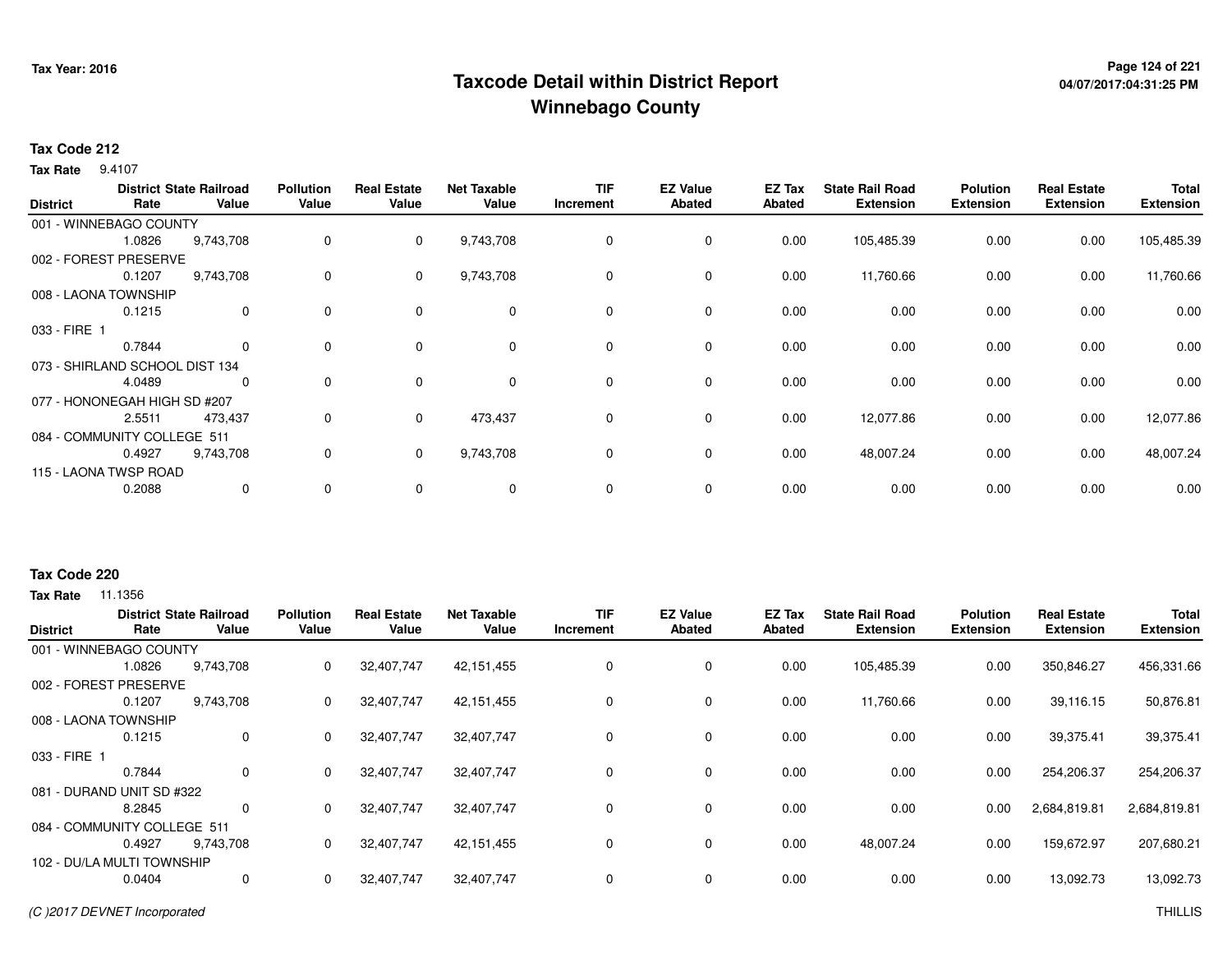# **Page 125 of 221 Taxcode Detail within District ReportWinnebago County**

# **Tax Code 220**

**Tax Rate** 11.1356

|                       | <b>District State Railroad</b> |       | <b>Pollution</b> | <b>Real Estate</b> | Net Taxable | <b>TIF</b> | <b>EZ Value</b> | <b>EZ Tax</b> | <b>State Rail Road</b> | <b>Polution</b>  | <b>Real Estate</b> | <b>Total</b> |
|-----------------------|--------------------------------|-------|------------------|--------------------|-------------|------------|-----------------|---------------|------------------------|------------------|--------------------|--------------|
| <b>District</b>       | Rate                           | Value | Value            | Value              | Value       | Increment  | <b>Abated</b>   | Abated        | <b>Extension</b>       | <b>Extension</b> | <b>Extension</b>   | Extension    |
| 115 - LAONA TWSP ROAD |                                |       |                  |                    |             |            |                 |               |                        |                  |                    |              |
|                       | 0.2088                         |       |                  | 32,407,747         | 32,407,747  |            |                 | 0.00          | 0.00                   | 0.00             | 67,667.38          | 67,667.38    |

### **Tax Code 223**

15.1059 **Tax Rate**

| <b>District</b> | Rate                           | <b>District State Railroad</b><br>Value | <b>Pollution</b><br>Value | <b>Real Estate</b><br>Value | <b>Net Taxable</b><br>Value | <b>TIF</b><br>Increment | <b>EZ Value</b><br><b>Abated</b> | <b>EZ Tax</b><br>Abated | <b>State Rail Road</b><br><b>Extension</b> | <b>Polution</b><br><b>Extension</b> | <b>Real Estate</b><br><b>Extension</b> | <b>Total</b><br><b>Extension</b> |
|-----------------|--------------------------------|-----------------------------------------|---------------------------|-----------------------------|-----------------------------|-------------------------|----------------------------------|-------------------------|--------------------------------------------|-------------------------------------|----------------------------------------|----------------------------------|
|                 | 001 - WINNEBAGO COUNTY         |                                         |                           |                             |                             |                         |                                  |                         |                                            |                                     |                                        |                                  |
|                 | 1.0826                         | 9,743,708                               | 0                         | 6,070,185                   | 15,813,893                  | 204,761                 | 0                                | 0.00                    | 105,485.39                                 | 0.00                                | 65,715.82                              | 171,201.21                       |
|                 | 002 - FOREST PRESERVE          |                                         |                           |                             |                             |                         |                                  |                         |                                            |                                     |                                        |                                  |
|                 | 0.1207                         | 9,743,708                               | 0                         | 6,070,185                   | 15,813,893                  | 204,761                 | 0                                | 0.00                    | 11,760.66                                  | 0.00                                | 7,326.71                               | 19,087.37                        |
|                 | 011 - ROCKFORD TOWNSHIP        |                                         |                           |                             |                             |                         |                                  |                         |                                            |                                     |                                        |                                  |
|                 | 0.1455                         | 4,541,778                               | 0                         | 6,070,185                   | 10,611,963                  | 204,761                 | 0                                | 0.00                    | 6,608.29                                   | 0.00                                | 8,832.12                               | 15,440.41                        |
|                 | 023 - ROCKFORD CITY            |                                         |                           |                             |                             |                         |                                  |                         |                                            |                                     |                                        |                                  |
|                 | 3.3207                         | 3,783,711                               | 0                         | 6,070,185                   | 9,853,896                   | 204,761                 | 0                                | 0.00                    | 125,645.72                                 | 0.00                                | 201,572.63                             | 327,218.35                       |
|                 | 046 - ROCKFORD PARK DISTRICT   |                                         |                           |                             |                             |                         |                                  |                         |                                            |                                     |                                        |                                  |
|                 | 1.1544                         | 4,783,591                               | 0                         | 6,070,185                   | 10,853,776                  | 204,761                 | 0                                | 0.00                    | 55,221.77                                  | 0.00                                | 70,074.22                              | 125,295.99                       |
|                 | 051 - ROCK RIVER WATER REC     |                                         |                           |                             |                             |                         |                                  |                         |                                            |                                     |                                        |                                  |
|                 | 0.2082                         | 5,101,328                               | 0                         | 6,070,185                   | 11,171,513                  | 204,761                 | 0                                | 0.00                    | 10,620.96                                  | 0.00                                | 12,638.13                              | 23,259.09                        |
|                 | 059 - ROCKFORD CITY LIBRARY    |                                         |                           |                             |                             |                         |                                  |                         |                                            |                                     |                                        |                                  |
|                 | 0.5190                         | 3,783,711                               | 0                         | 6,070,185                   | 9,853,896                   | 204,761                 | 0                                | 0.00                    | 19,637.46                                  | 0.00                                | 31,504.26                              | 51,141.72                        |
|                 | 060 - GREATER RKFD AIRPORT     |                                         |                           |                             |                             |                         |                                  |                         |                                            |                                     |                                        |                                  |
|                 | 0.1103                         | 6,552,171                               | 0                         | 6,070,185                   | 12,622,356                  | 204,761                 | 0                                | 0.00                    | 7,227.04                                   | 0.00                                | 6,695.41                               | 13,922.45                        |
|                 | 076 - ROCKFORD SCHOOL DIST 205 |                                         |                           |                             |                             |                         |                                  |                         |                                            |                                     |                                        |                                  |
|                 | 7.8031                         | 5,792,538                               | 0                         | 6,070,185                   | 11,862,723                  | 204,761                 | 0                                | 0.00                    | 451,997.53                                 | 0.00                                | 473,662.61                             | 925,660.14                       |
|                 | 084 - COMMUNITY COLLEGE 511    |                                         |                           |                             |                             |                         |                                  |                         |                                            |                                     |                                        |                                  |
|                 | 0.4927                         | 9,743,708                               | 0                         | 6,070,185                   | 15,813,893                  | 204,761                 | 0                                | 0.00                    | 48,007.24                                  | 0.00                                | 29,907.80                              | 77,915.04                        |
|                 | 089 - JACKSON SCHOOL TIF       |                                         |                           |                             |                             |                         |                                  |                         |                                            |                                     |                                        |                                  |
|                 | 0.0000                         | $\mathbf 0$                             | 0                         | 204.761                     | 204,761                     | 204,761                 | 0                                | 0.00                    | 0.00                                       | 0.00                                | 0.00                                   | 0.00                             |
|                 | 118 - ROCKFORD TWSP ROAD       |                                         |                           |                             |                             |                         |                                  |                         |                                            |                                     |                                        |                                  |
|                 | 0.1487                         | 4,541,778                               | 0                         | 6,070,185                   | 10,611,963                  | 204,761                 | 0                                | 0.00                    | 6,753.63                                   | 0.00                                | 9,026.37                               | 15,780.00                        |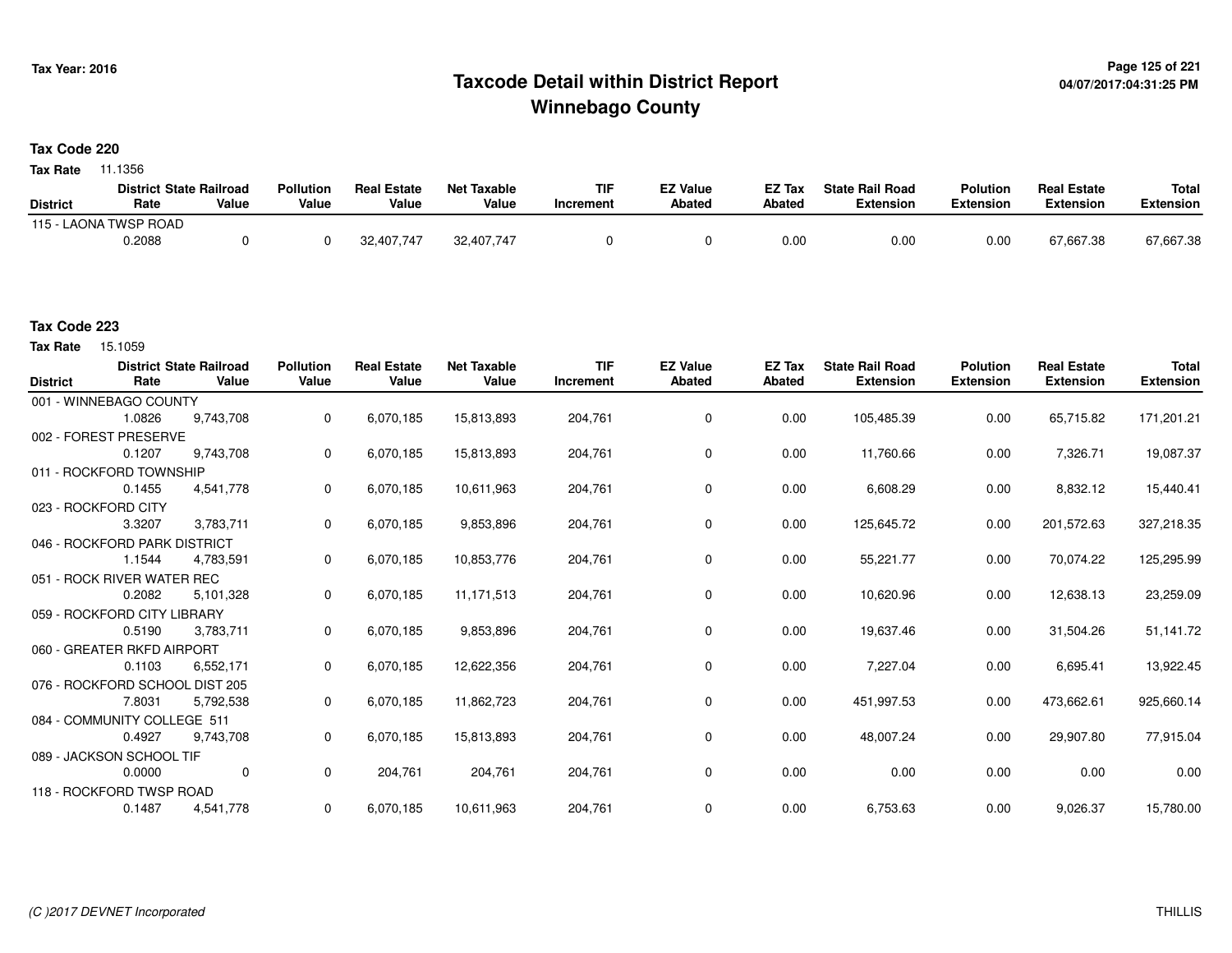# **Page 126 of 221 Taxcode Detail within District ReportWinnebago County**

# **04/07/2017:04:31:25 PM**

### **Tax Code 226**

15.1059 **Tax Rate**

|                 |                                | <b>District State Railroad</b> | <b>Pollution</b> | <b>Real Estate</b> | <b>Net Taxable</b> | <b>TIF</b> | <b>EZ Value</b> | <b>EZ Tax</b> | <b>State Rail Road</b> | <b>Polution</b>  | <b>Real Estate</b> | <b>Total</b>     |
|-----------------|--------------------------------|--------------------------------|------------------|--------------------|--------------------|------------|-----------------|---------------|------------------------|------------------|--------------------|------------------|
| <b>District</b> | Rate                           | Value                          | Value            | Value              | Value              | Increment  | <b>Abated</b>   | Abated        | <b>Extension</b>       | <b>Extension</b> | <b>Extension</b>   | <b>Extension</b> |
|                 | 001 - WINNEBAGO COUNTY         |                                |                  |                    |                    |            |                 |               |                        |                  |                    |                  |
|                 | 1.0826                         | 9,743,708                      | 0                | 694,157            | 10,437,865         | 118,169    | 0               | 0.00          | 105,485.39             | 0.00             | 7,514.94           | 113,000.33       |
|                 | 002 - FOREST PRESERVE          |                                |                  |                    |                    |            |                 |               |                        |                  |                    |                  |
|                 | 0.1207                         | 9,743,708                      | 0                | 694,157            | 10,437,865         | 118,169    | 0               | 0.00          | 11,760.66              | 0.00             | 837.85             | 12,598.51        |
|                 | 011 - ROCKFORD TOWNSHIP        |                                |                  |                    |                    |            |                 |               |                        |                  |                    |                  |
|                 | 0.1455                         | 4,541,778                      | 0                | 694,157            | 5,235,935          | 118,169    | 0               | 0.00          | 6,608.29               | 0.00             | 1,010.00           | 7,618.29         |
|                 | 023 - ROCKFORD CITY            |                                |                  |                    |                    |            |                 |               |                        |                  |                    |                  |
|                 | 3.3207                         | 3,783,711                      | 0                | 694,157            | 4,477,868          | 118,169    | 0               | 0.00          | 125,645.72             | 0.00             | 23,050.87          | 148,696.59       |
|                 | 046 - ROCKFORD PARK DISTRICT   |                                |                  |                    |                    |            |                 |               |                        |                  |                    |                  |
|                 | 1.1544                         | 4,783,591                      | 0                | 694,157            | 5,477,748          | 118,169    | 0               | 0.00          | 55,221.77              | 0.00             | 8,013.35           | 63,235.12        |
|                 | 051 - ROCK RIVER WATER REC     |                                |                  |                    |                    |            |                 |               |                        |                  |                    |                  |
|                 | 0.2082                         | 5,101,328                      | 0                | 694,157            | 5,795,485          | 118,169    | 0               | 0.00          | 10,620.96              | 0.00             | 1,445.23           | 12,066.19        |
|                 | 059 - ROCKFORD CITY LIBRARY    |                                |                  |                    |                    |            |                 |               |                        |                  |                    |                  |
|                 | 0.5190                         | 3,783,711                      | 0                | 694,157            | 4,477,868          | 118,169    | 0               | 0.00          | 19,637.46              | 0.00             | 3,602.67           | 23,240.13        |
|                 | 060 - GREATER RKFD AIRPORT     |                                |                  |                    |                    |            |                 |               |                        |                  |                    |                  |
|                 | 0.1103                         | 6,552,171                      | 0                | 694,157            | 7,246,328          | 118,169    | 0               | 0.00          | 7,227.04               | 0.00             | 765.66             | 7,992.70         |
|                 | 068 - WEST STATE & KILBURN TIF |                                |                  |                    |                    |            |                 |               |                        |                  |                    |                  |
|                 | 0.0000                         | 0                              | 0                | 118,169            | 118,169            | 118,169    | 0               | 0.00          | 0.00                   | 0.00             | 0.00               | 0.00             |
|                 | 076 - ROCKFORD SCHOOL DIST 205 |                                |                  |                    |                    |            |                 |               |                        |                  |                    |                  |
|                 | 7.8031                         | 5,792,538                      | 0                | 694,157            | 6,486,695          | 118,169    | 0               | 0.00          | 451,997.53             | 0.00             | 54,165.76          | 506,163.29       |
|                 | 084 - COMMUNITY COLLEGE 511    |                                |                  |                    |                    |            |                 |               |                        |                  |                    |                  |
|                 | 0.4927                         | 9,743,708                      | 0                | 694,157            | 10,437,865         | 118,169    | 0               | 0.00          | 48,007.24              | 0.00             | 3,420.11           | 51,427.35        |
|                 | 118 - ROCKFORD TWSP ROAD       |                                |                  |                    |                    |            |                 |               |                        |                  |                    |                  |
|                 | 0.1487                         | 4,541,778                      | 0                | 694,157            | 5,235,935          | 118,169    | 0               | 0.00          | 6,753.63               | 0.00             | 1,032.21           | 7,785.84         |
|                 |                                |                                |                  |                    |                    |            |                 |               |                        |                  |                    |                  |

## **Tax Code 228**

| Tax Rate        | 11.6458                |                                         |                           |                             |                             |                         |                                  |                  |                                            |                                     |                                        |                                  |
|-----------------|------------------------|-----------------------------------------|---------------------------|-----------------------------|-----------------------------|-------------------------|----------------------------------|------------------|--------------------------------------------|-------------------------------------|----------------------------------------|----------------------------------|
| <b>District</b> | Rate                   | <b>District State Railroad</b><br>Value | <b>Pollution</b><br>Value | <b>Real Estate</b><br>Value | <b>Net Taxable</b><br>Value | <b>TIF</b><br>Increment | <b>EZ Value</b><br><b>Abated</b> | EZ Tax<br>Abated | <b>State Rail Road</b><br><b>Extension</b> | <b>Polution</b><br><b>Extension</b> | <b>Real Estate</b><br><b>Extension</b> | <b>Total</b><br><b>Extension</b> |
|                 | 001 - WINNEBAGO COUNTY |                                         |                           |                             |                             |                         |                                  |                  |                                            |                                     |                                        |                                  |
|                 | 1.0826                 | 9,743,708                               |                           | 1.274.226                   | 11.017.934                  | 233,546                 |                                  | 0.00             | 105.485.39                                 | 0.00                                | 13.794.77                              | 119,280.16                       |
|                 | 002 - FOREST PRESERVE  |                                         |                           |                             |                             |                         |                                  |                  |                                            |                                     |                                        |                                  |
|                 | 0.1207                 | 9.743.708                               |                           | 1.274.226                   | 11.017.934                  | 233,546                 |                                  | 0.00             | 11.760.66                                  | 0.00                                | .537.99                                | 13,298.65                        |
|                 | 005 - DURAND TOWNSHIP  |                                         |                           |                             |                             |                         |                                  |                  |                                            |                                     |                                        |                                  |
|                 | 0.1786                 |                                         |                           | 1.274.226                   | 1,274,226                   | 233,546                 |                                  | 0.00             | 0.00                                       | 0.00                                | 2,275.77                               | 2,275.77                         |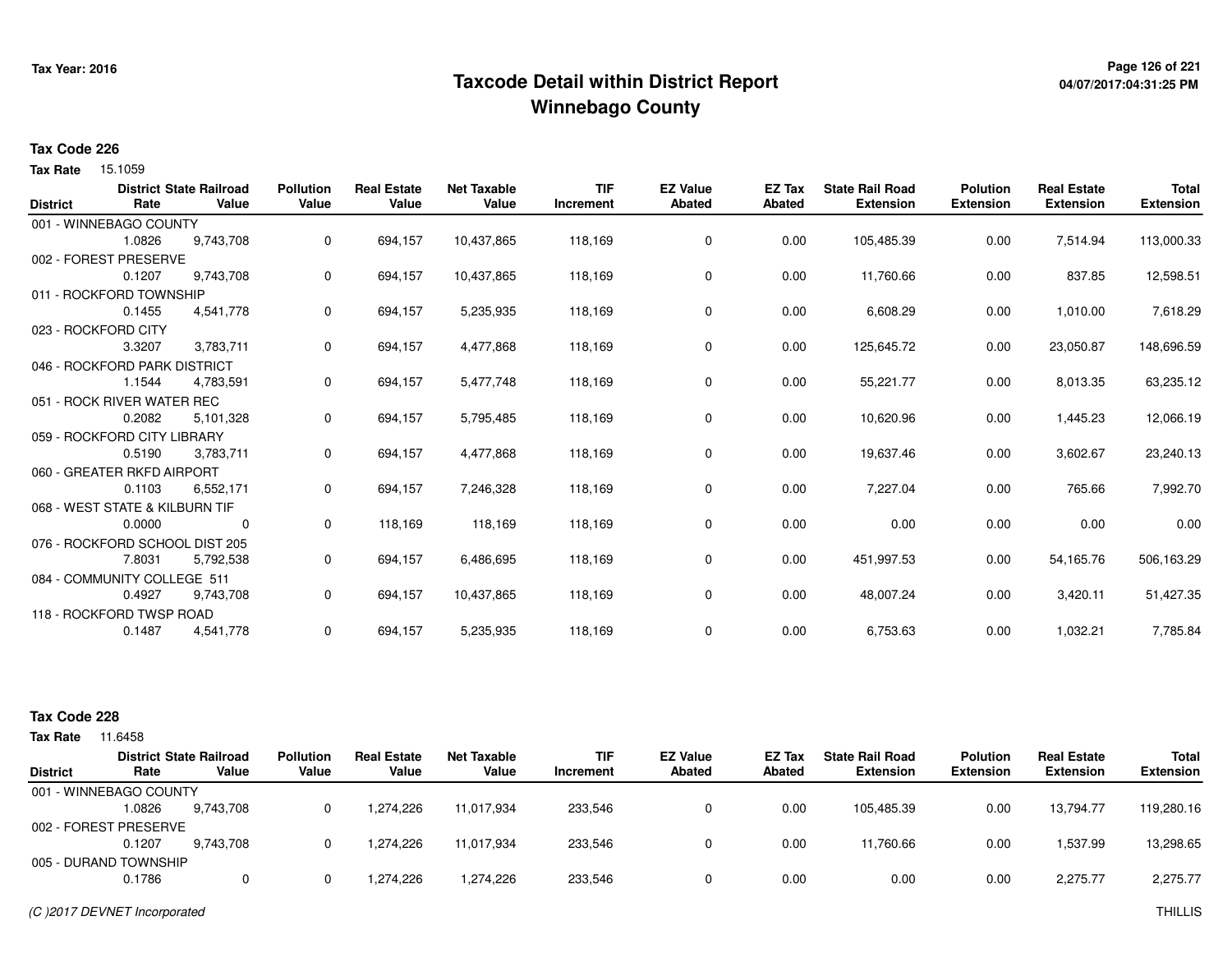# **Page 127 of 221 Taxcode Detail within District ReportWinnebago County**

## **Tax Code 228**

**Tax Rate** 11.6458

| <b>District</b> | Rate                        | <b>District State Railroad</b><br>Value | <b>Pollution</b><br>Value | <b>Real Estate</b><br>Value | <b>Net Taxable</b><br>Value | <b>TIF</b><br>Increment | <b>EZ Value</b><br><b>Abated</b> | EZ Tax<br>Abated | <b>State Rail Road</b><br><b>Extension</b> | <b>Polution</b><br><b>Extension</b> | <b>Real Estate</b><br><b>Extension</b> | <b>Total</b><br><b>Extension</b> |
|-----------------|-----------------------------|-----------------------------------------|---------------------------|-----------------------------|-----------------------------|-------------------------|----------------------------------|------------------|--------------------------------------------|-------------------------------------|----------------------------------------|----------------------------------|
|                 | 018 - DURAND VILLAGE        |                                         |                           |                             |                             |                         |                                  |                  |                                            |                                     |                                        |                                  |
|                 | 0.3326                      | 0                                       | 0                         | 1,274,226                   | 1,274,226                   | 233,546                 | 0                                | 0.00             | 0.00                                       | 0.00                                | 4,238.07                               | 4,238.07                         |
| 033 - FIRE 1    |                             |                                         |                           |                             |                             |                         |                                  |                  |                                            |                                     |                                        |                                  |
|                 | 0.7844                      | 0                                       | 0                         | 1,274,226                   | 1,274,226                   | 233,546                 | 0                                | 0.00             | 0.00                                       | 0.00                                | 9,995.03                               | 9,995.03                         |
|                 | 050 - DURAND SANITARY       |                                         |                           |                             |                             |                         |                                  |                  |                                            |                                     |                                        |                                  |
|                 | 0.0440                      | 0                                       | 0                         | 1,274,226                   | 1,274,226                   | 233,546                 | 0                                | 0.00             | 0.00                                       | 0.00                                | 560.65                                 | 560.65                           |
|                 | 081 - DURAND UNIT SD #322   |                                         |                           |                             |                             |                         |                                  |                  |                                            |                                     |                                        |                                  |
|                 | 8.2845                      | 0                                       | 0                         | 1,274,226                   | 1,274,226                   | 233,546                 | 0                                | 0.00             | 0.00                                       | 0.00                                | 105,563.25                             | 105,563.25                       |
|                 | 084 - COMMUNITY COLLEGE 511 |                                         |                           |                             |                             |                         |                                  |                  |                                            |                                     |                                        |                                  |
|                 | 0.4927                      | 9,743,708                               | 0                         | 1,274,226                   | 11,017,934                  | 233,546                 | 0                                | 0.00             | 48,007.24                                  | 0.00                                | 6,278.11                               | 54,285.35                        |
|                 | 102 - DU/LA MULTI TOWNSHIP  |                                         |                           |                             |                             |                         |                                  |                  |                                            |                                     |                                        |                                  |
|                 | 0.0404                      | 0                                       | 0                         | 1,274,226                   | 1,274,226                   | 233,546                 | 0                                | 0.00             | 0.00                                       | 0.00                                | 514.79                                 | 514.79                           |
|                 | 106 - DURAND VILLAGE TIF    |                                         |                           |                             |                             |                         |                                  |                  |                                            |                                     |                                        |                                  |
|                 | 0.0000                      | 0                                       | 0                         | 233,546                     | 233,546                     | 233,546                 | 0                                | 0.00             | 0.00                                       | 0.00                                | 0.00                                   | 0.00                             |
|                 | 112 - DURAND TWSP ROAD      |                                         |                           |                             |                             |                         |                                  |                  |                                            |                                     |                                        |                                  |
|                 | 0.2853                      | $\mathbf{0}$                            | 0                         | 1,274,226                   | 1,274,226                   | 233,546                 | 0                                | 0.00             | 0.00                                       | 0.00                                | 3,635.36                               | 3,635.36                         |

### **Tax Code 229**

**Tax Rate** 11,6018

| <b>District</b> | Rate                        | <b>District State Railroad</b><br>Value | <b>Pollution</b><br>Value | <b>Real Estate</b><br>Value | <b>Net Taxable</b><br>Value | <b>TIF</b><br>Increment | <b>EZ Value</b><br><b>Abated</b> | EZ Tax<br>Abated | <b>State Rail Road</b><br><b>Extension</b> | <b>Polution</b><br><b>Extension</b> | <b>Real Estate</b><br><b>Extension</b> | <b>Total</b><br><b>Extension</b> |
|-----------------|-----------------------------|-----------------------------------------|---------------------------|-----------------------------|-----------------------------|-------------------------|----------------------------------|------------------|--------------------------------------------|-------------------------------------|----------------------------------------|----------------------------------|
|                 | 001 - WINNEBAGO COUNTY      |                                         |                           |                             |                             |                         |                                  |                  |                                            |                                     |                                        |                                  |
|                 | 1.0826                      | 9,743,708                               | 0                         | 1,625,958                   | 11,369,666                  | 0                       | 0                                | 0.00             | 105,485.39                                 | 0.00                                | 17,602.62                              | 123,088.01                       |
|                 | 002 - FOREST PRESERVE       |                                         |                           |                             |                             |                         |                                  |                  |                                            |                                     |                                        |                                  |
|                 | 0.1207                      | 9,743,708                               | 0                         | 1,625,958                   | 11,369,666                  | 0                       | 0                                | 0.00             | 11,760.66                                  | 0.00                                | 1,962.53                               | 13,723.19                        |
|                 | 005 - DURAND TOWNSHIP       |                                         |                           |                             |                             |                         |                                  |                  |                                            |                                     |                                        |                                  |
|                 | 0.1786                      | $\Omega$                                | 0                         | 1,625,958                   | 1,625,958                   | 0                       | 0                                | 0.00             | 0.00                                       | 0.00                                | 2,903.96                               | 2,903.96                         |
|                 | 018 - DURAND VILLAGE        |                                         |                           |                             |                             |                         |                                  |                  |                                            |                                     |                                        |                                  |
|                 | 0.3326                      | 0                                       | 0                         | 1,625,958                   | 1,625,958                   | 0                       | 0                                | 0.00             | 0.00                                       | 0.00                                | 5,407.94                               | 5,407.94                         |
| 033 - FIRE 1    |                             |                                         |                           |                             |                             |                         |                                  |                  |                                            |                                     |                                        |                                  |
|                 | 0.7844                      | $\Omega$                                | 0                         | 1,625,958                   | 1,625,958                   | 0                       | $\mathbf 0$                      | 0.00             | 0.00                                       | 0.00                                | 12,754.01                              | 12,754.01                        |
|                 | 081 - DURAND UNIT SD #322   |                                         |                           |                             |                             |                         |                                  |                  |                                            |                                     |                                        |                                  |
|                 | 8.2845                      | $\Omega$                                | 0                         | 1,625,958                   | 1,625,958                   | 0                       | 0                                | 0.00             | 0.00                                       | 0.00                                | 134,702.49                             | 134,702.49                       |
|                 | 084 - COMMUNITY COLLEGE 511 |                                         |                           |                             |                             |                         |                                  |                  |                                            |                                     |                                        |                                  |
|                 | 0.4927                      | 9,743,708                               | 0                         | 1,625,958                   | 11,369,666                  | 0                       | 0                                | 0.00             | 48,007.24                                  | 0.00                                | 8,011.10                               | 56,018.34                        |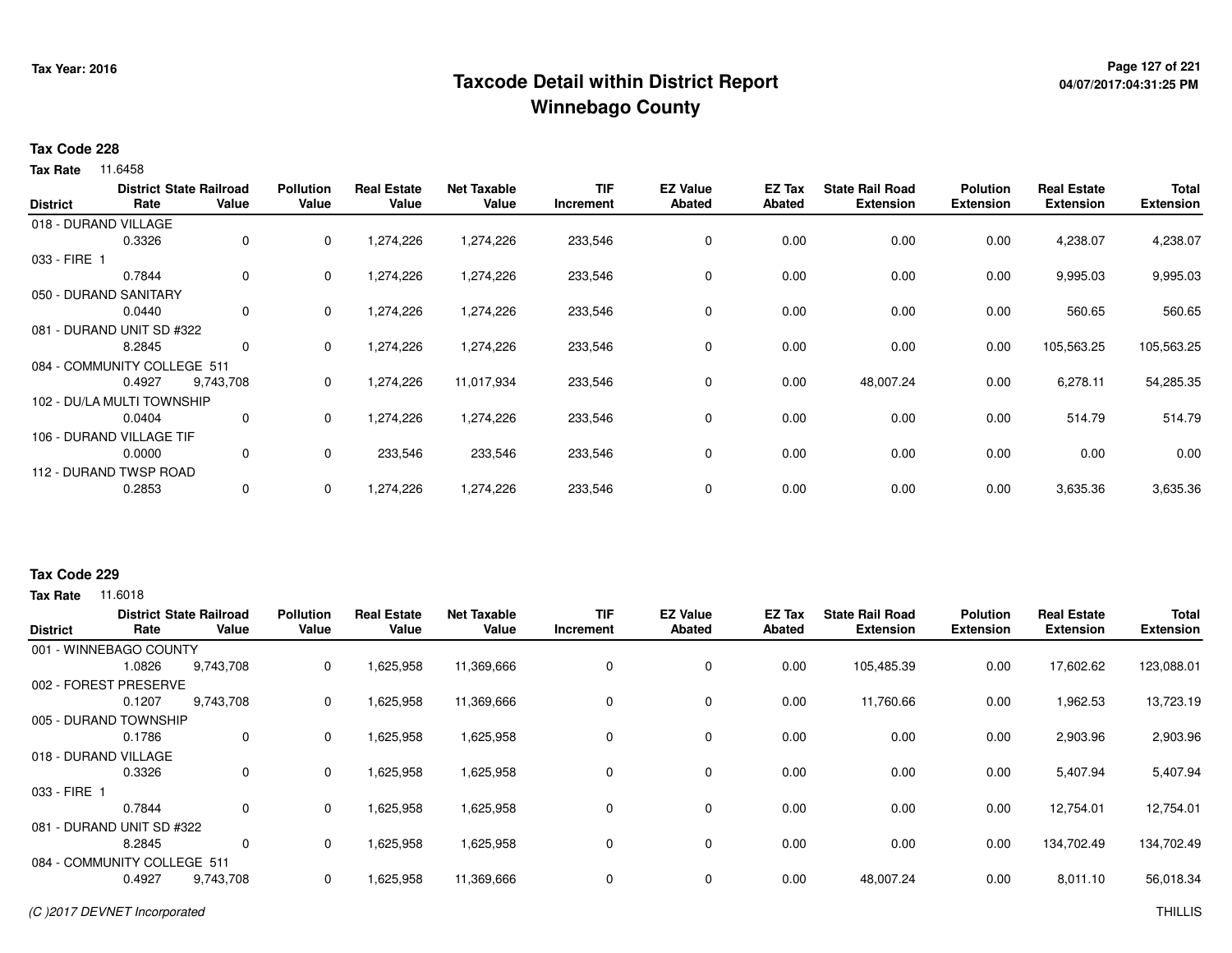# **Page 128 of 221 Taxcode Detail within District ReportWinnebago County**

#### **Tax Code 229**

**Tax Rate** 11.6018

|                 | <b>District State Railroad</b> |       | <b>Pollution</b> | <b>Real Estate</b> | Net Taxable | <b>TIF</b> | <b>EZ Value</b> | <b>EZ Tax</b> | <b>State Rail Road</b> | <b>Polution</b>  | <b>Real Estate</b> | <b>Total</b>     |
|-----------------|--------------------------------|-------|------------------|--------------------|-------------|------------|-----------------|---------------|------------------------|------------------|--------------------|------------------|
| <b>District</b> | Rate                           | Value | Value            | Value              | Value       | Increment  | Abated          | <b>Abated</b> | <b>Extension</b>       | <b>Extension</b> | <b>Extension</b>   | <b>Extension</b> |
|                 | 102 - DU/LA MULTI TOWNSHIP     |       |                  |                    |             |            |                 |               |                        |                  |                    |                  |
|                 | 0.0404                         |       |                  | .625.958           | 1,625,958   |            |                 | 0.00          | 0.00                   | 0.00             | 656.89             | 656.89           |
|                 | 112 - DURAND TWSP ROAD         |       |                  |                    |             |            |                 |               |                        |                  |                    |                  |
|                 | 0.2853                         |       |                  | 625,958            | 1,625,958   |            |                 | 0.00          | 0.00                   | 0.00             | 4,638.86           | 4,638.86         |

# **Tax Code 230**

**Tax Rate** 11.2692

| <b>District</b>             | Rate                       | <b>District State Railroad</b><br>Value | <b>Pollution</b><br>Value | <b>Real Estate</b><br>Value | <b>Net Taxable</b><br>Value | TIF<br>Increment | <b>EZ Value</b><br><b>Abated</b> | EZ Tax<br><b>Abated</b> | <b>State Rail Road</b><br><b>Extension</b> | <b>Polution</b><br><b>Extension</b> | <b>Real Estate</b><br><b>Extension</b> | Total<br><b>Extension</b> |
|-----------------------------|----------------------------|-----------------------------------------|---------------------------|-----------------------------|-----------------------------|------------------|----------------------------------|-------------------------|--------------------------------------------|-------------------------------------|----------------------------------------|---------------------------|
|                             | 001 - WINNEBAGO COUNTY     |                                         |                           |                             |                             |                  |                                  |                         |                                            |                                     |                                        |                           |
|                             | 1.0826                     | 9,743,708                               | 0                         | 19,027,333                  | 28,771,041                  | 0                | 0                                | 0.00                    | 105,485.39                                 | 0.00                                | 205,989.91                             | 311,475.30                |
| 002 - FOREST PRESERVE       |                            |                                         |                           |                             |                             |                  |                                  |                         |                                            |                                     |                                        |                           |
|                             | 0.1207                     | 9,743,708                               | 0                         | 19,027,333                  | 28,771,041                  |                  | 0                                | 0.00                    | 11,760.66                                  | 0.00                                | 22,965.99                              | 34,726.65                 |
| 005 - DURAND TOWNSHIP       |                            |                                         |                           |                             |                             |                  |                                  |                         |                                            |                                     |                                        |                           |
|                             | 0.1786                     | 0                                       | $\Omega$                  | 19,027,333                  | 19,027,333                  |                  | 0                                | 0.00                    | 0.00                                       | 0.00                                | 33,982.82                              | 33,982.82                 |
| 033 - FIRE 1                |                            |                                         |                           |                             |                             |                  |                                  |                         |                                            |                                     |                                        |                           |
|                             | 0.7844                     | 0                                       | 0                         | 19,027,333                  | 19,027,333                  |                  | 0                                | 0.00                    | 0.00                                       | 0.00                                | 149,250.40                             | 149,250.40                |
| 081 - DURAND UNIT SD #322   |                            |                                         |                           |                             |                             |                  |                                  |                         |                                            |                                     |                                        |                           |
|                             | 8.2845                     | 0                                       | 0                         | 19,027,333                  | 19,027,333                  |                  | 0                                | 0.00                    | 0.00                                       | 0.00                                | 1,576,319.40                           | 1,576,319.40              |
| 084 - COMMUNITY COLLEGE 511 |                            |                                         |                           |                             |                             |                  |                                  |                         |                                            |                                     |                                        |                           |
|                             | 0.4927                     | 9,743,708                               | 0                         | 19,027,333                  | 28,771,041                  | $\Omega$         | 0                                | 0.00                    | 48,007.24                                  | 0.00                                | 93,747.67                              | 141,754.91                |
|                             | 102 - DU/LA MULTI TOWNSHIP |                                         |                           |                             |                             |                  |                                  |                         |                                            |                                     |                                        |                           |
|                             | 0.0404                     | 0                                       | 0                         | 19,027,333                  | 19,027,333                  | 0                | 0                                | 0.00                    | 0.00                                       | 0.00                                | 7,687.04                               | 7,687.04                  |
|                             | 112 - DURAND TWSP ROAD     |                                         |                           |                             |                             |                  |                                  |                         |                                            |                                     |                                        |                           |
|                             | 0.2853                     | 0                                       | 0                         | 19,027,333                  | 19,027,333                  |                  | 0                                | 0.00                    | 0.00                                       | 0.00                                | 54,284.98                              | 54,284.98                 |

### **Tax Code 231**

| <b>District</b>        | Rate  | <b>District State Railroad</b><br>Value | <b>Pollution</b><br>Value | <b>Real Estate</b><br>Value | <b>Net Taxable</b><br>Value | <b>TIF</b><br>'ncrement | <b>EZ Value</b><br><b>Abated</b> | <b>EZ Tax</b><br><b>Abated</b> | <b>State Rail Road</b><br><b>Extension</b> | <b>Polution</b><br><b>Extension</b> | <b>Real Estate</b><br>Extension | <b>Total</b><br><b>Extension</b> |
|------------------------|-------|-----------------------------------------|---------------------------|-----------------------------|-----------------------------|-------------------------|----------------------------------|--------------------------------|--------------------------------------------|-------------------------------------|---------------------------------|----------------------------------|
| 001 - WINNEBAGO COUNTY |       |                                         |                           |                             |                             |                         |                                  |                                |                                            |                                     |                                 |                                  |
|                        | .0826 | 9,743,708                               |                           | 17,395                      | 9,861,103                   |                         |                                  | 0.00                           | 105,485.39                                 | 0.00                                | ,270.92                         | 106,756.31                       |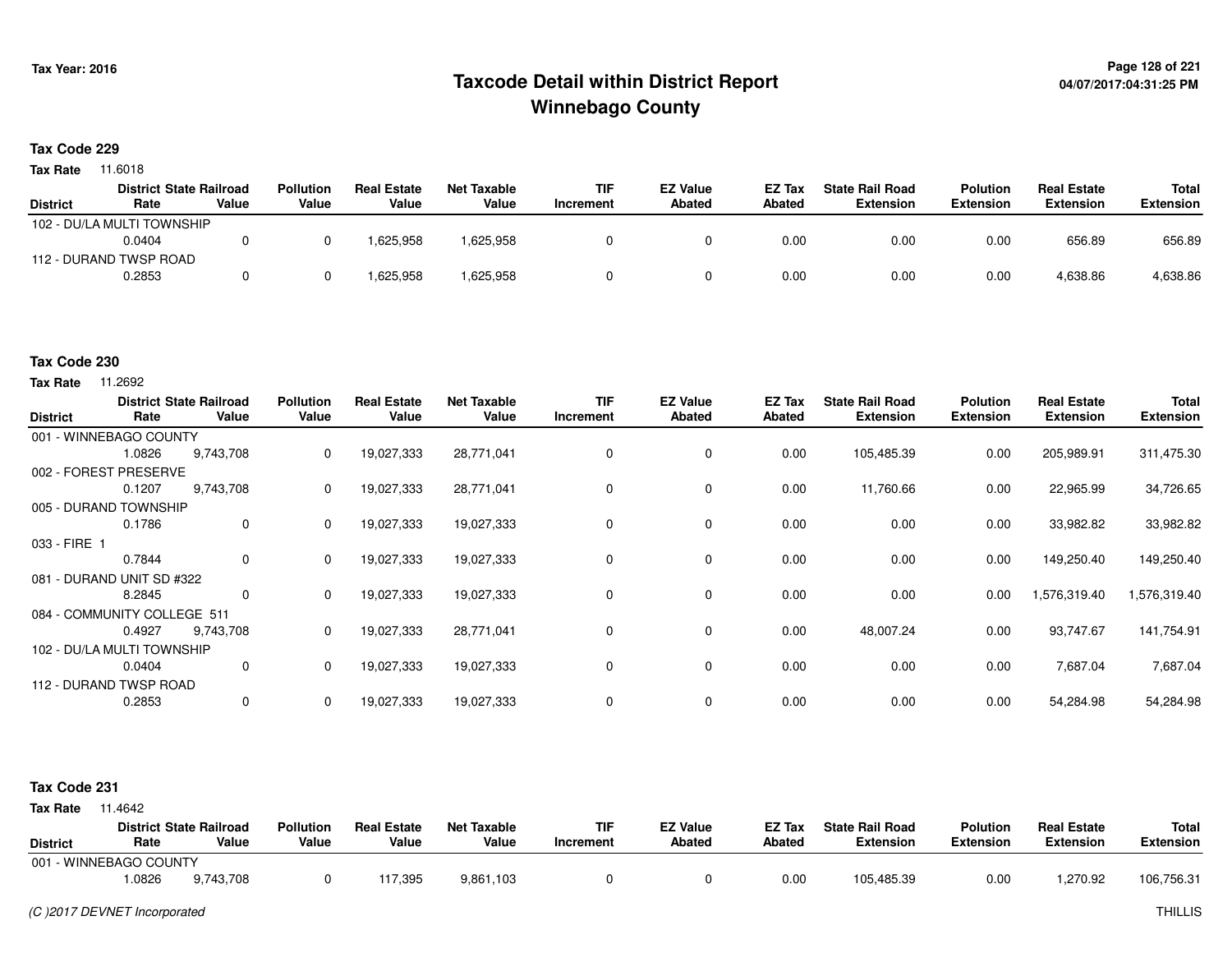# **Page 129 of 221 Taxcode Detail within District ReportWinnebago County**

# **04/07/2017:04:31:25 PM**

## **Tax Code 231**

**Tax Rate** 11.4642

| <b>District</b>             | Rate                   | <b>District State Railroad</b><br>Value | <b>Pollution</b><br>Value | <b>Real Estate</b><br>Value | Net Taxable<br>Value | <b>TIF</b><br>Increment | <b>EZ Value</b><br><b>Abated</b> | EZ Tax<br><b>Abated</b> | <b>State Rail Road</b><br><b>Extension</b> | <b>Polution</b><br><b>Extension</b> | <b>Real Estate</b><br><b>Extension</b> | <b>Total</b><br><b>Extension</b> |
|-----------------------------|------------------------|-----------------------------------------|---------------------------|-----------------------------|----------------------|-------------------------|----------------------------------|-------------------------|--------------------------------------------|-------------------------------------|----------------------------------------|----------------------------------|
|                             | 002 - FOREST PRESERVE  |                                         |                           |                             |                      |                         |                                  |                         |                                            |                                     |                                        |                                  |
|                             | 0.1207                 | 9,743,708                               | 0                         | 117,395                     | 9,861,103            | 0                       | 0                                | 0.00                    | 11,760.66                                  | 0.00                                | 141.70                                 | 11,902.36                        |
| 005 - DURAND TOWNSHIP       |                        |                                         |                           |                             |                      |                         |                                  |                         |                                            |                                     |                                        |                                  |
|                             | 0.1786                 | 0                                       | 0                         | 117,395                     | 117,395              | 0                       | 0                                | 0.00                    | 0.00                                       | 0.00                                | 209.67                                 | 209.67                           |
| 033 - FIRE 1                |                        |                                         |                           |                             |                      |                         |                                  |                         |                                            |                                     |                                        |                                  |
|                             | 0.7844                 | 0                                       | $\mathbf{0}$              | 117,395                     | 117,395              | 0                       | 0                                | 0.00                    | 0.00                                       | 0.00                                | 920.85                                 | 920.85                           |
| 056 - PECATONICA LIBRARY    |                        |                                         |                           |                             |                      |                         |                                  |                         |                                            |                                     |                                        |                                  |
|                             | 0.1950                 | 0                                       | 0                         | 117,395                     | 117,395              | 0                       | $\mathbf 0$                      | 0.00                    | 0.00                                       | 0.00                                | 228.95                                 | 228.95                           |
| 081 - DURAND UNIT SD #322   |                        |                                         |                           |                             |                      |                         |                                  |                         |                                            |                                     |                                        |                                  |
|                             | 8.2845                 | 0                                       | 0                         | 117,395                     | 117,395              | 0                       | $\mathbf 0$                      | 0.00                    | 0.00                                       | 0.00                                | 9,725.59                               | 9,725.59                         |
| 084 - COMMUNITY COLLEGE 511 |                        |                                         |                           |                             |                      |                         |                                  |                         |                                            |                                     |                                        |                                  |
|                             | 0.4927                 | 9,743,708                               | 0                         | 117,395                     | 9,861,103            | 0                       | $\mathbf 0$                      | 0.00                    | 48,007.24                                  | 0.00                                | 578.41                                 | 48,585.65                        |
| 102 - DU/LA MULTI TOWNSHIP  |                        |                                         |                           |                             |                      |                         |                                  |                         |                                            |                                     |                                        |                                  |
|                             | 0.0404                 | 0                                       | 0                         | 117,395                     | 117,395              | 0                       | 0                                | 0.00                    | 0.00                                       | 0.00                                | 47.43                                  | 47.43                            |
|                             | 112 - DURAND TWSP ROAD |                                         |                           |                             |                      |                         |                                  |                         |                                            |                                     |                                        |                                  |
|                             | 0.2853                 | 0                                       | 0                         | 117,395                     | 117,395              | 0                       | 0                                | 0.00                    | 0.00                                       | 0.00                                | 334.93                                 | 334.93                           |

# **Tax Code 232**

| <b>District</b> | Rate                          | <b>District State Railroad</b><br>Value | <b>Pollution</b><br>Value | <b>Real Estate</b><br>Value | <b>Net Taxable</b><br>Value | <b>TIF</b><br>Increment | <b>EZ Value</b><br><b>Abated</b> | EZ Tax<br>Abated | <b>State Rail Road</b><br><b>Extension</b> | <b>Polution</b><br><b>Extension</b> | <b>Real Estate</b><br><b>Extension</b> | <b>Total</b><br><b>Extension</b> |
|-----------------|-------------------------------|-----------------------------------------|---------------------------|-----------------------------|-----------------------------|-------------------------|----------------------------------|------------------|--------------------------------------------|-------------------------------------|----------------------------------------|----------------------------------|
|                 | 001 - WINNEBAGO COUNTY        |                                         |                           |                             |                             |                         |                                  |                  |                                            |                                     |                                        |                                  |
|                 | 1.0826                        | 9,743,708                               | 0                         | 854,788                     | 10,598,496                  | $\mathbf 0$             | 0                                | 0.00             | 105,485.39                                 | 0.00                                | 9,253.93                               | 114,739.32                       |
|                 | 002 - FOREST PRESERVE         |                                         |                           |                             |                             |                         |                                  |                  |                                            |                                     |                                        |                                  |
|                 | 0.1207                        | 9,743,708                               | 0                         | 854,788                     | 10,598,496                  | 0                       | $\mathbf 0$                      | 0.00             | 11,760.66                                  | 0.00                                | 1,031.73                               | 12,792.39                        |
|                 | 005 - DURAND TOWNSHIP         |                                         |                           |                             |                             |                         |                                  |                  |                                            |                                     |                                        |                                  |
|                 | 0.1786                        | 0                                       | 0                         | 854,788                     | 854,788                     | 0                       | $\mathbf 0$                      | 0.00             | 0.00                                       | 0.00                                | 1,526.65                               | 1,526.65                         |
| 033 - FIRE 1    |                               |                                         |                           |                             |                             |                         |                                  |                  |                                            |                                     |                                        |                                  |
|                 | 0.7844                        | 0                                       | 0                         | 854,788                     | 854,788                     | 0                       | 0                                | 0.00             | 0.00                                       | 0.00                                | 6,704.96                               | 6,704.96                         |
|                 | 056 - PECATONICA LIBRARY      |                                         |                           |                             |                             |                         |                                  |                  |                                            |                                     |                                        |                                  |
|                 | 0.1950                        | 0                                       | 0                         | 854,788                     | 854,788                     | 0                       | 0                                | 0.00             | 0.00                                       | 0.00                                | 1,666.84                               | 1,666.84                         |
|                 | 080 - PECATONICA UNIT SD #321 |                                         |                           |                             |                             |                         |                                  |                  |                                            |                                     |                                        |                                  |
|                 | 7.4935                        | 0                                       | 0                         | 854,788                     | 854,788                     | 0                       | 0                                | 0.00             | 0.00                                       | 0.00                                | 64,053.52                              | 64,053.52                        |
|                 | 084 - COMMUNITY COLLEGE 511   |                                         |                           |                             |                             |                         |                                  |                  |                                            |                                     |                                        |                                  |
|                 | 0.4927                        | 9,743,708                               | 0                         | 854,788                     | 10,598,496                  | $\mathbf 0$             | 0                                | 0.00             | 48,007.24                                  | 0.00                                | 4,211.54                               | 52,218.78                        |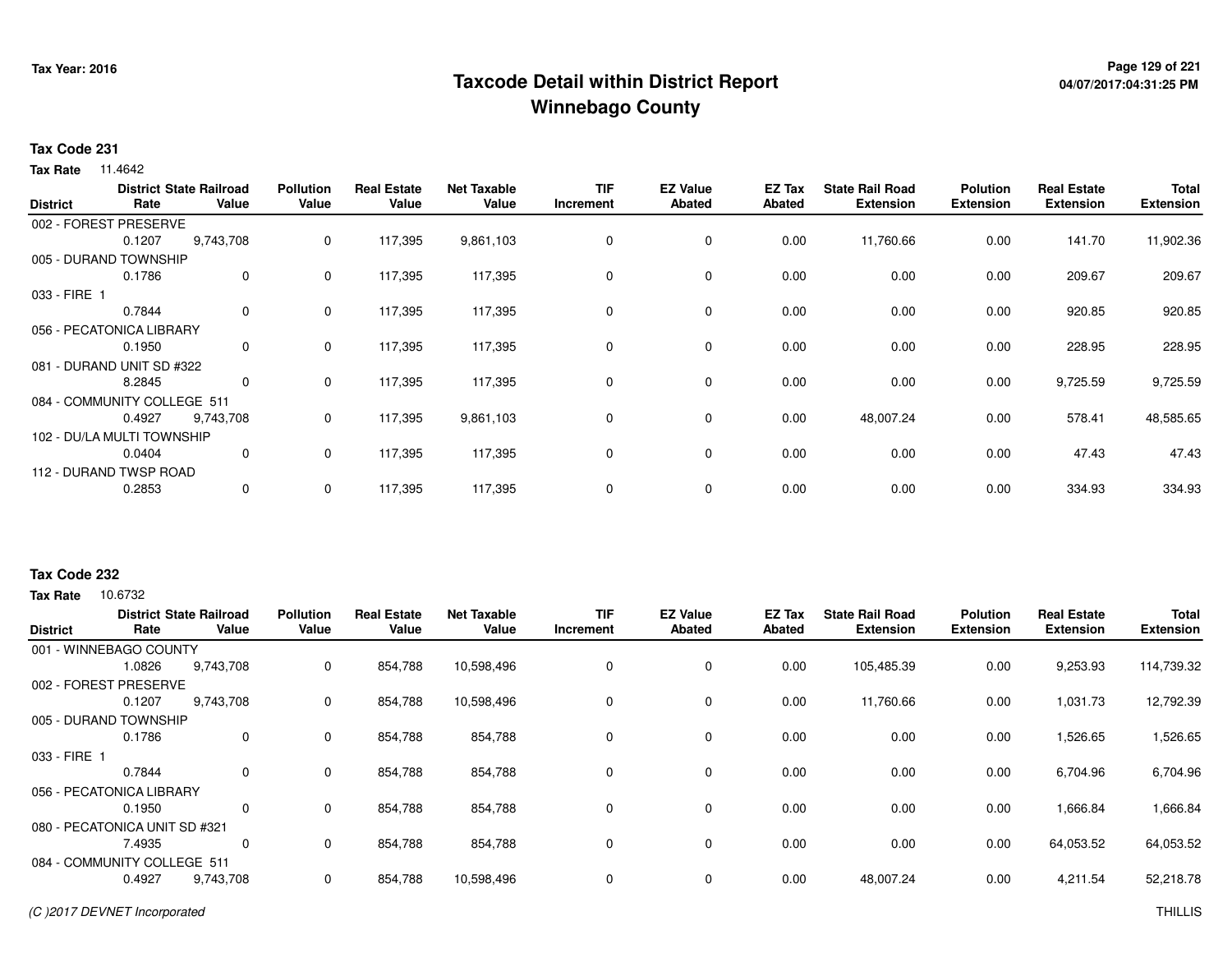# **Page 130 of 221 Taxcode Detail within District ReportWinnebago County**

## **Tax Code 232**

Tax Rate 10.6732

|                 | <b>District State Railroad</b> |       | <b>Pollution</b> | <b>Real Estate</b> | Net Taxable | TIF       | <b>EZ Value</b> | <b>EZ Tax</b> | <b>State Rail Road</b> | <b>Polution</b>  | <b>Real Estate</b> | <b>Total</b>     |
|-----------------|--------------------------------|-------|------------------|--------------------|-------------|-----------|-----------------|---------------|------------------------|------------------|--------------------|------------------|
| <b>District</b> | Rate                           | Value | Value            | Value              | Value       | Increment | <b>Abated</b>   | <b>Abated</b> | <b>Extension</b>       | <b>Extension</b> | <b>Extension</b>   | <b>Extension</b> |
|                 | 102 - DU/LA MULTI TOWNSHIP     |       |                  |                    |             |           |                 |               |                        |                  |                    |                  |
|                 | 0.0404                         |       |                  | 854.788            | 854.788     |           |                 | 0.00          | 0.00                   | 0.00             | 345.33             | 345.33           |
|                 | 112 - DURAND TWSP ROAD         |       |                  |                    |             |           |                 |               |                        |                  |                    |                  |
|                 | 0.2853                         |       |                  | 854,788            | 854,788     |           |                 | 0.00          | 0.00                   | 0.00             | 2,438.71           | 2,438.71         |

## **Tax Code 233**

| <b>District</b> | Rate                        | <b>District State Railroad</b><br>Value | <b>Pollution</b><br>Value | <b>Real Estate</b><br>Value | <b>Net Taxable</b><br>Value | <b>TIF</b><br>Increment | <b>EZ Value</b><br><b>Abated</b> | EZ Tax<br><b>Abated</b> | <b>State Rail Road</b><br><b>Extension</b> | <b>Polution</b><br><b>Extension</b> | <b>Real Estate</b><br><b>Extension</b> | <b>Total</b><br><b>Extension</b> |
|-----------------|-----------------------------|-----------------------------------------|---------------------------|-----------------------------|-----------------------------|-------------------------|----------------------------------|-------------------------|--------------------------------------------|-------------------------------------|----------------------------------------|----------------------------------|
|                 | 001 - WINNEBAGO COUNTY      |                                         |                           |                             |                             |                         |                                  |                         |                                            |                                     |                                        |                                  |
|                 | 1.0826                      | 9,743,708                               | 0                         | 13,154,560                  | 22,898,268                  | 0                       | 0                                | 0.00                    | 105,485.39                                 | 0.00                                | 142,411.27                             | 247,896.66                       |
|                 | 002 - FOREST PRESERVE       |                                         |                           |                             |                             |                         |                                  |                         |                                            |                                     |                                        |                                  |
|                 | 0.1207                      | 9,743,708                               | 0                         | 13,154,560                  | 22,898,268                  | 0                       | 0                                | 0.00                    | 11,760.66                                  | 0.00                                | 15,877.55                              | 27,638.21                        |
|                 | 005 - DURAND TOWNSHIP       |                                         |                           |                             |                             |                         |                                  |                         |                                            |                                     |                                        |                                  |
|                 | 0.1786                      | $\mathbf 0$                             | 0                         | 13,154,560                  | 13,154,560                  | 0                       | 0                                | 0.00                    | 0.00                                       | 0.00                                | 23,494.04                              | 23,494.04                        |
|                 | 018 - DURAND VILLAGE        |                                         |                           |                             |                             |                         |                                  |                         |                                            |                                     |                                        |                                  |
|                 | 0.3326                      | $\mathbf 0$                             | 0                         | 13,154,560                  | 13,154,560                  | 0                       | 0                                | 0.00                    | 0.00                                       | 0.00                                | 43,752.07                              | 43,752.07                        |
| 033 - FIRE 1    |                             |                                         |                           |                             |                             |                         |                                  |                         |                                            |                                     |                                        |                                  |
|                 | 0.7844                      | 0                                       | 0                         | 13,154,560                  | 13,154,560                  | 0                       | 0                                | 0.00                    | 0.00                                       | 0.00                                | 103,184.37                             | 103,184.37                       |
|                 | 050 - DURAND SANITARY       |                                         |                           |                             |                             |                         |                                  |                         |                                            |                                     |                                        |                                  |
|                 | 0.0440                      | 0                                       | 0                         | 13,154,560                  | 13,154,560                  | 0                       | 0                                | 0.00                    | 0.00                                       | 0.00                                | 5,788.01                               | 5,788.01                         |
|                 | 081 - DURAND UNIT SD #322   |                                         |                           |                             |                             |                         |                                  |                         |                                            |                                     |                                        |                                  |
|                 | 8.2845                      | 0                                       | $\mathbf{0}$              | 13,154,560                  | 13,154,560                  | 0                       | $\mathbf 0$                      | 0.00                    | 0.00                                       | 0.00                                | 1,089,789.52                           | 1,089,789.52                     |
|                 | 084 - COMMUNITY COLLEGE 511 |                                         |                           |                             |                             |                         |                                  |                         |                                            |                                     |                                        |                                  |
|                 | 0.4927                      | 9,743,708                               | 0                         | 13,154,560                  | 22,898,268                  | 0                       | 0                                | 0.00                    | 48,007.24                                  | 0.00                                | 64,812.52                              | 112,819.76                       |
|                 | 102 - DU/LA MULTI TOWNSHIP  |                                         |                           |                             |                             |                         |                                  |                         |                                            |                                     |                                        |                                  |
|                 | 0.0404                      | $\mathbf 0$                             | $\mathbf{0}$              | 13,154,560                  | 13,154,560                  | 0                       | 0                                | 0.00                    | 0.00                                       | 0.00                                | 5,314.44                               | 5,314.44                         |
|                 | 112 - DURAND TWSP ROAD      |                                         |                           |                             |                             |                         |                                  |                         |                                            |                                     |                                        |                                  |
|                 | 0.2853                      | 0                                       | 0                         | 13,154,560                  | 13,154,560                  | 0                       | 0                                | 0.00                    | 0.00                                       | 0.00                                | 37,529.96                              | 37,529.96                        |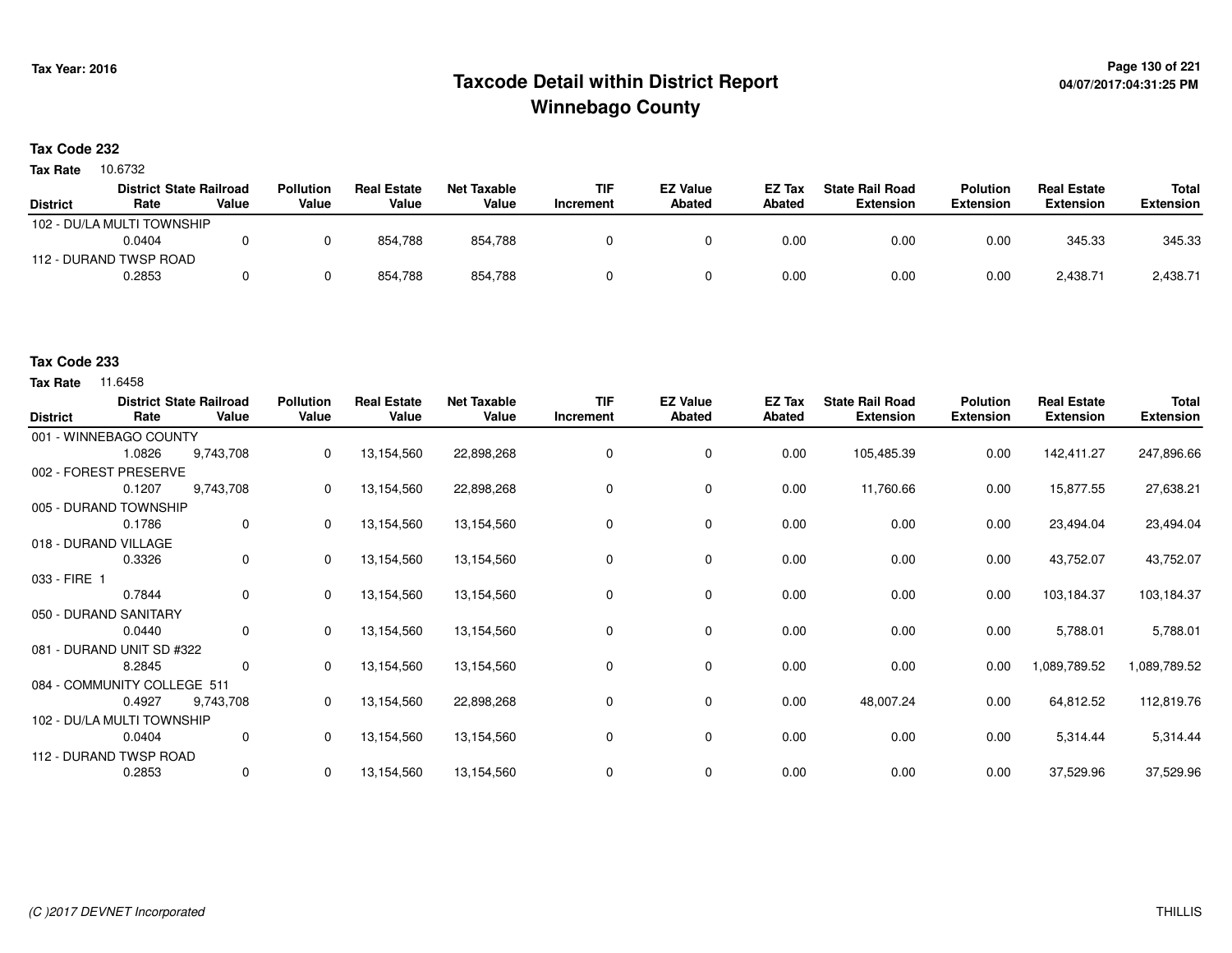# **Page 131 of 221 Taxcode Detail within District ReportWinnebago County**

# **04/07/2017:04:31:25 PM**

## **Tax Code 234**

**Tax Rate** 11.3132

| <b>District</b> | Rate                        | <b>District State Railroad</b><br>Value | <b>Pollution</b><br>Value | <b>Real Estate</b><br>Value | <b>Net Taxable</b><br>Value | <b>TIF</b><br>Increment | <b>EZ Value</b><br><b>Abated</b> | EZ Tax<br>Abated | <b>State Rail Road</b><br><b>Extension</b> | <b>Polution</b><br><b>Extension</b> | <b>Real Estate</b><br><b>Extension</b> | <b>Total</b><br><b>Extension</b> |
|-----------------|-----------------------------|-----------------------------------------|---------------------------|-----------------------------|-----------------------------|-------------------------|----------------------------------|------------------|--------------------------------------------|-------------------------------------|----------------------------------------|----------------------------------|
|                 | 001 - WINNEBAGO COUNTY      |                                         |                           |                             |                             |                         |                                  |                  |                                            |                                     |                                        |                                  |
|                 | 1.0826                      | 9,743,708                               | 0                         | 255,993                     | 9,999,701                   | 0                       | 0                                | 0.00             | 105,485.39                                 | 0.00                                | 2,771.38                               | 108,256.77                       |
|                 | 002 - FOREST PRESERVE       |                                         |                           |                             |                             |                         |                                  |                  |                                            |                                     |                                        |                                  |
|                 | 0.1207                      | 9,743,708                               | 0                         | 255,993                     | 9,999,701                   | 0                       | 0                                | 0.00             | 11,760.66                                  | 0.00                                | 308.98                                 | 12,069.64                        |
|                 | 005 - DURAND TOWNSHIP       |                                         |                           |                             |                             |                         |                                  |                  |                                            |                                     |                                        |                                  |
|                 | 0.1786                      | $\mathbf 0$                             | 0                         | 255,993                     | 255,993                     | 0                       | 0                                | 0.00             | 0.00                                       | 0.00                                | 457.20                                 | 457.20                           |
| 033 - FIRE 1    |                             |                                         |                           |                             |                             |                         |                                  |                  |                                            |                                     |                                        |                                  |
|                 | 0.7844                      | $\mathbf 0$                             | 0                         | 255,993                     | 255,993                     | 0                       | 0                                | 0.00             | 0.00                                       | 0.00                                | 2,008.01                               | 2,008.01                         |
|                 | 050 - DURAND SANITARY       |                                         |                           |                             |                             |                         |                                  |                  |                                            |                                     |                                        |                                  |
|                 | 0.0440                      | $\mathbf{0}$                            | 0                         | 255,993                     | 255,993                     | 0                       | 0                                | 0.00             | 0.00                                       | 0.00                                | 112.64                                 | 112.64                           |
|                 | 081 - DURAND UNIT SD #322   |                                         |                           |                             |                             |                         |                                  |                  |                                            |                                     |                                        |                                  |
|                 | 8.2845                      | 0                                       | 0                         | 255,993                     | 255,993                     | 0                       | 0                                | 0.00             | 0.00                                       | 0.00                                | 21,207.74                              | 21,207.74                        |
|                 | 084 - COMMUNITY COLLEGE 511 |                                         |                           |                             |                             |                         |                                  |                  |                                            |                                     |                                        |                                  |
|                 | 0.4927                      | 9,743,708                               | 0                         | 255,993                     | 9,999,701                   | 0                       | 0                                | 0.00             | 48,007.24                                  | 0.00                                | 1,261.28                               | 49,268.52                        |
|                 | 102 - DU/LA MULTI TOWNSHIP  |                                         |                           |                             |                             |                         |                                  |                  |                                            |                                     |                                        |                                  |
|                 | 0.0404                      | 0                                       | 0                         | 255,993                     | 255,993                     | 0                       | 0                                | 0.00             | 0.00                                       | 0.00                                | 103.42                                 | 103.42                           |
|                 | 112 - DURAND TWSP ROAD      |                                         |                           |                             |                             |                         |                                  |                  |                                            |                                     |                                        |                                  |
|                 | 0.2853                      | 0                                       | 0                         | 255,993                     | 255,993                     | 0                       | 0                                | 0.00             | 0.00                                       | 0.00                                | 730.35                                 | 730.35                           |

## **Tax Code 246**

| <b>District</b> | Rate                        | <b>District State Railroad</b><br>Value | <b>Pollution</b><br>Value | <b>Real Estate</b><br>Value | <b>Net Taxable</b><br>Value | <b>TIF</b><br>Increment | <b>EZ Value</b><br><b>Abated</b> | EZ Tax<br><b>Abated</b> | <b>State Rail Road</b><br><b>Extension</b> | <b>Polution</b><br><b>Extension</b> | <b>Real Estate</b><br><b>Extension</b> | <b>Total</b><br><b>Extension</b> |
|-----------------|-----------------------------|-----------------------------------------|---------------------------|-----------------------------|-----------------------------|-------------------------|----------------------------------|-------------------------|--------------------------------------------|-------------------------------------|----------------------------------------|----------------------------------|
|                 | 001 - WINNEBAGO COUNTY      |                                         |                           |                             |                             |                         |                                  |                         |                                            |                                     |                                        |                                  |
|                 | 1.0826                      | 9,743,708                               | 0                         | 7,366,315                   | 17,110,023                  | $\Omega$                | 0                                | 0.00                    | 105.485.39                                 | 0.00                                | 79,747.73                              | 185,233.12                       |
|                 | 002 - FOREST PRESERVE       |                                         |                           |                             |                             |                         |                                  |                         |                                            |                                     |                                        |                                  |
|                 | 0.1207                      | 9.743.708                               | 0                         | 7,366,315                   | 17.110.023                  |                         | $\mathbf 0$                      | 0.00                    | 11.760.66                                  | 0.00                                | 8,891.14                               | 20,651.80                        |
|                 | 007 - HARRISON TOWNSHIP     |                                         |                           |                             |                             |                         |                                  |                         |                                            |                                     |                                        |                                  |
|                 | 0.1305                      | $\mathbf{0}$                            | 0                         | 7,366,315                   | 7,366,315                   | 0                       | 0                                | 0.00                    | 0.00                                       | 0.00                                | 9,613.03                               | 9,613.03                         |
| 033 - FIRE 1    |                             |                                         |                           |                             |                             |                         |                                  |                         |                                            |                                     |                                        |                                  |
|                 | 0.7844                      | $\mathbf{0}$                            | 0                         | 7,366,315                   | 7,366,315                   |                         | 0                                | 0.00                    | 0.00                                       | 0.00                                | 57.781.37                              | 57,781.37                        |
|                 | 081 - DURAND UNIT SD #322   |                                         |                           |                             |                             |                         |                                  |                         |                                            |                                     |                                        |                                  |
|                 | 8.2845                      | $\Omega$                                | 0                         | 7,366,315                   | 7,366,315                   | $\Omega$                | 0                                | 0.00                    | 0.00                                       | 0.00                                | 610,262.37                             | 610,262.37                       |
|                 | 084 - COMMUNITY COLLEGE 511 |                                         |                           |                             |                             |                         |                                  |                         |                                            |                                     |                                        |                                  |
|                 | 0.4927                      | 9,743,708                               |                           | 7,366,315                   | 17,110,023                  |                         | $\mathbf 0$                      | 0.00                    | 48,007.24                                  | 0.00                                | 36,293.83                              | 84,301.07                        |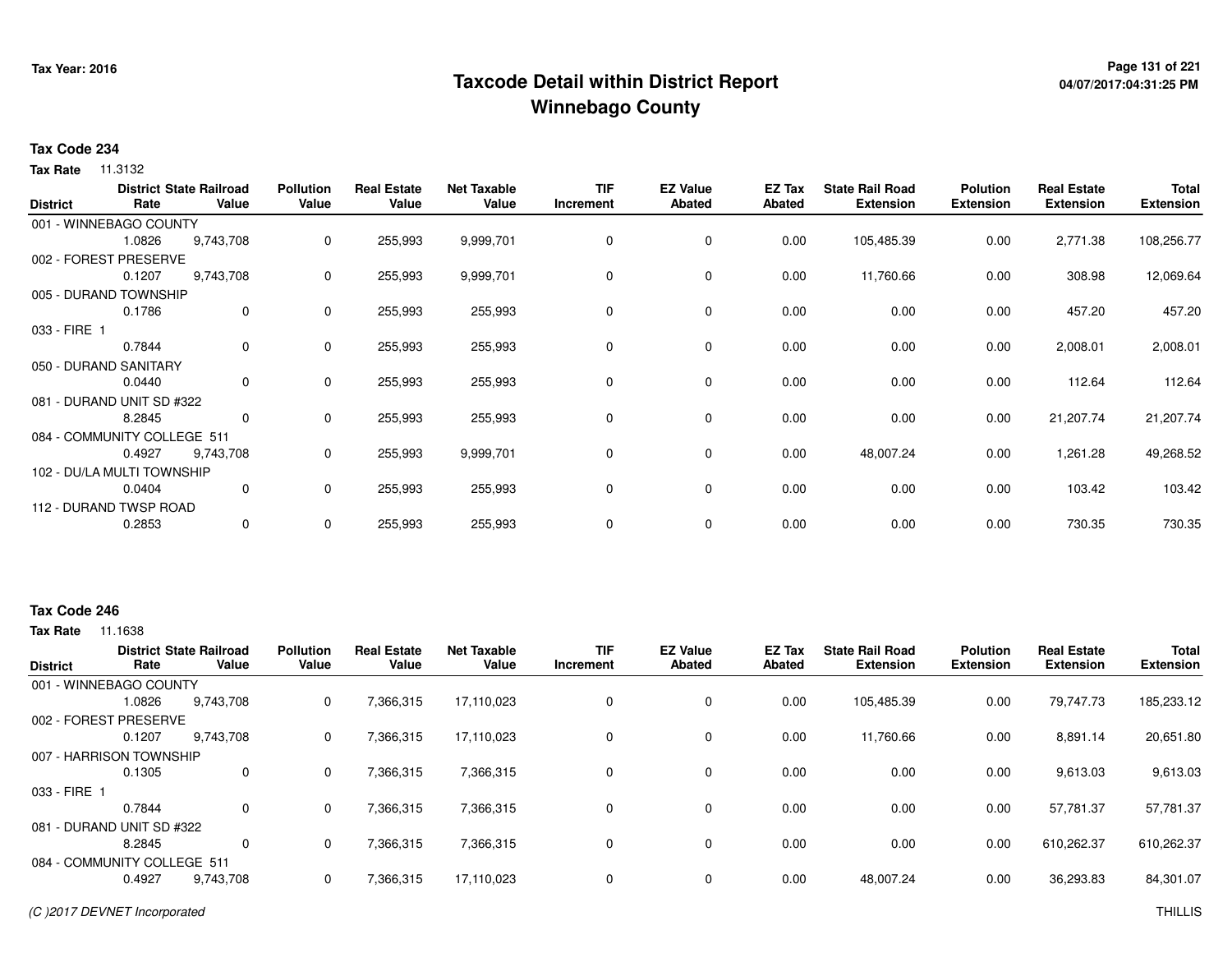# **Page 132 of 221 Taxcode Detail within District ReportWinnebago County**

### **Tax Code 246**

**Tax Rate** 11.1638

|                 | <b>District State Railroad</b> |       | <b>Pollution</b> | <b>Real Estate</b> | <b>Net Taxable</b> | <b>TIF</b> | <b>EZ Value</b> | EZ Tax | <b>State Rail Road</b> | <b>Polution</b>  | <b>Real Estate</b> | Total            |
|-----------------|--------------------------------|-------|------------------|--------------------|--------------------|------------|-----------------|--------|------------------------|------------------|--------------------|------------------|
| <b>District</b> | Rate                           | Value | Value            | Value              | Value              | Increment  | Abated          | Abated | Extension              | <b>Extension</b> | <b>Extension</b>   | <b>Extension</b> |
|                 | 101 - BU/HA MULTI TOWNSHIP     |       |                  |                    |                    |            |                 |        |                        |                  |                    |                  |
|                 | 0.0511                         |       |                  | 7,366,315          | 7,366,315          |            |                 | 0.00   | 0.00                   | 0.00             | 3.764.18           | 3,764.18         |
|                 | 114 - HARRISON TWSP ROAD       |       |                  |                    |                    |            |                 |        |                        |                  |                    |                  |
|                 | 0.2173                         |       |                  | 366,315            | 7,366,315          |            |                 | 0.00   | 0.00                   | 0.00             | 16,007.00          | 16,007.00        |

## **Tax Code 247**

**Tax Rate** 9.2687

| <b>District</b>               | Rate   | <b>District State Railroad</b><br>Value | <b>Pollution</b><br>Value | <b>Real Estate</b><br>Value | <b>Net Taxable</b><br>Value | TIF<br>Increment | <b>EZ Value</b><br><b>Abated</b> | EZ Tax<br>Abated | <b>State Rail Road</b><br><b>Extension</b> | <b>Polution</b><br><b>Extension</b> | <b>Real Estate</b><br><b>Extension</b> | <b>Total</b><br><b>Extension</b> |
|-------------------------------|--------|-----------------------------------------|---------------------------|-----------------------------|-----------------------------|------------------|----------------------------------|------------------|--------------------------------------------|-------------------------------------|----------------------------------------|----------------------------------|
| 001 - WINNEBAGO COUNTY        |        |                                         |                           |                             |                             |                  |                                  |                  |                                            |                                     |                                        |                                  |
|                               | 1.0826 | 9,743,708                               | 0                         | 5,874,679                   | 15,618,387                  | 0                | 0                                | 0.00             | 105,485.39                                 | 0.00                                | 63,599.27                              | 169,084.66                       |
| 002 - FOREST PRESERVE         |        |                                         |                           |                             |                             |                  |                                  |                  |                                            |                                     |                                        |                                  |
|                               | 0.1207 | 9,743,708                               | 0                         | 5,874,679                   | 15,618,387                  | $\Omega$         | 0                                | 0.00             | 11,760.66                                  | 0.00                                | 7,090.74                               | 18,851.40                        |
| 007 - HARRISON TOWNSHIP       |        |                                         |                           |                             |                             |                  |                                  |                  |                                            |                                     |                                        |                                  |
|                               | 0.1305 | 0                                       | 0                         | 5,874,679                   | 5,874,679                   | 0                | 0                                | 0.00             | 0.00                                       | 0.00                                | 7,666.46                               | 7,666.46                         |
| $033 - FIRE$                  |        |                                         |                           |                             |                             |                  |                                  |                  |                                            |                                     |                                        |                                  |
|                               | 0.7844 | $\mathbf 0$                             | 0                         | 5,874,679                   | 5,874,679                   | $\Omega$         | $\mathbf 0$                      | 0.00             | 0.00                                       | 0.00                                | 46,080.98                              | 46,080.98                        |
| 074 - ROCKTON SCHOOL DIST 140 |        |                                         |                           |                             |                             |                  |                                  |                  |                                            |                                     |                                        |                                  |
|                               | 3.8383 | 388,083                                 | 0                         | 5,874,679                   | 6,262,762                   | 0                | 0                                | 0.00             | 14,895.79                                  | 0.00                                | 225,487.80                             | 240,383.59                       |
| 077 - HONONEGAH HIGH SD #207  |        |                                         |                           |                             |                             |                  |                                  |                  |                                            |                                     |                                        |                                  |
|                               | 2.5511 | 473,437                                 | 0                         | 5,874,679                   | 6,348,116                   | $\Omega$         | 0                                | 0.00             | 12,077.86                                  | 0.00                                | 149,868.94                             | 161,946.80                       |
| 084 - COMMUNITY COLLEGE 511   |        |                                         |                           |                             |                             |                  |                                  |                  |                                            |                                     |                                        |                                  |
|                               | 0.4927 | 9,743,708                               | 0                         | 5,874,679                   | 15,618,387                  | 0                | 0                                | 0.00             | 48,007.24                                  | 0.00                                | 28,944.54                              | 76,951.78                        |
| 101 - BU/HA MULTI TOWNSHIP    |        |                                         |                           |                             |                             |                  |                                  |                  |                                            |                                     |                                        |                                  |
|                               | 0.0511 | 0                                       | 0                         | 5,874,679                   | 5,874,679                   | 0                | 0                                | 0.00             | 0.00                                       | 0.00                                | 3,001.96                               | 3,001.96                         |
| 114 - HARRISON TWSP ROAD      |        |                                         |                           |                             |                             |                  |                                  |                  |                                            |                                     |                                        |                                  |
|                               | 0.2173 | 0                                       | 0                         | 5,874,679                   | 5,874,679                   | 0                | 0                                | 0.00             | 0.00                                       | 0.00                                | 12,765.68                              | 12,765.68                        |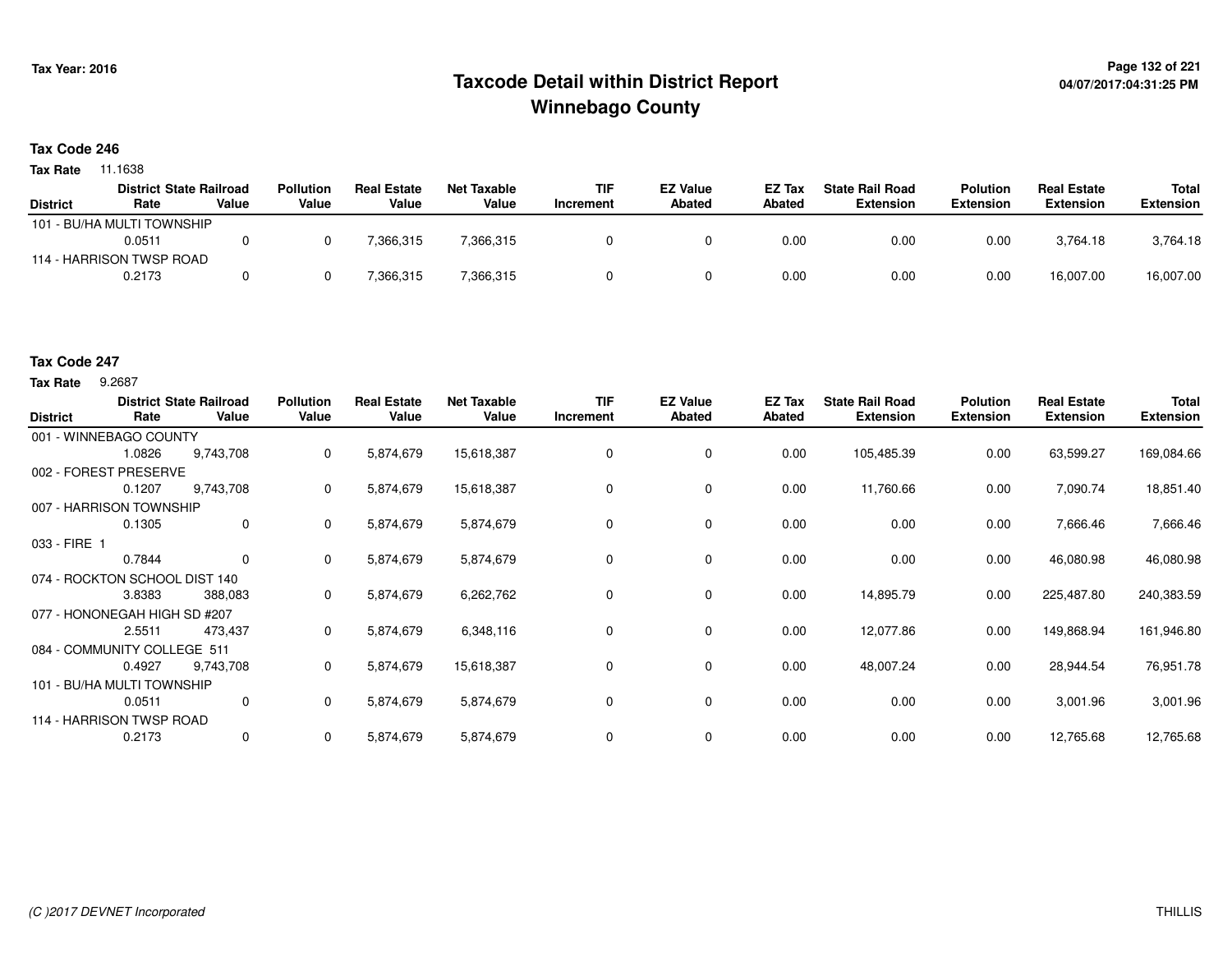# **Page 133 of 221 Taxcode Detail within District ReportWinnebago County**

# **04/07/2017:04:31:25 PM**

### **Tax Code 248**

**Tax Rate** 10.4790

| <b>District</b> | Rate                         | <b>District State Railroad</b><br>Value | <b>Pollution</b><br>Value | <b>Real Estate</b><br>Value | <b>Net Taxable</b><br>Value | <b>TIF</b><br>Increment | <b>EZ Value</b><br><b>Abated</b> | EZ Tax<br><b>Abated</b> | <b>State Rail Road</b><br><b>Extension</b> | <b>Polution</b><br><b>Extension</b> | <b>Real Estate</b><br><b>Extension</b> | <b>Total</b><br><b>Extension</b> |
|-----------------|------------------------------|-----------------------------------------|---------------------------|-----------------------------|-----------------------------|-------------------------|----------------------------------|-------------------------|--------------------------------------------|-------------------------------------|----------------------------------------|----------------------------------|
|                 | 001 - WINNEBAGO COUNTY       |                                         |                           |                             |                             |                         |                                  |                         |                                            |                                     |                                        |                                  |
|                 | 1.0826                       | 9,743,708                               | 0                         | 46,602                      | 9,790,310                   | 0                       | 0                                | 0.00                    | 105,485.39                                 | 0.00                                | 504.51                                 | 105,989.90                       |
|                 | 002 - FOREST PRESERVE        |                                         |                           |                             |                             |                         |                                  |                         |                                            |                                     |                                        |                                  |
|                 | 0.1207                       | 9,743,708                               | 0                         | 46,602                      | 9,790,310                   | 0                       | 0                                | 0.00                    | 11,760.66                                  | 0.00                                | 56.25                                  | 11,816.91                        |
|                 | 007 - HARRISON TOWNSHIP      |                                         |                           |                             |                             |                         |                                  |                         |                                            |                                     |                                        |                                  |
|                 | 0.1305                       | $\mathbf 0$                             | 0                         | 46,602                      | 46,602                      | 0                       | 0                                | 0.00                    | 0.00                                       | 0.00                                | 60.82                                  | 60.82                            |
| 033 - FIRE 1    |                              |                                         |                           |                             |                             |                         |                                  |                         |                                            |                                     |                                        |                                  |
|                 | 0.7844                       | 0                                       | 0                         | 46,602                      | 46,602                      | 0                       | 0                                | 0.00                    | 0.00                                       | 0.00                                | 365.55                                 | 365.55                           |
|                 | 058 - WINNEBAGO LIBRARY      |                                         |                           |                             |                             |                         |                                  |                         |                                            |                                     |                                        |                                  |
|                 | 0.2177                       | $\mathbf{0}$                            | 0                         | 46,602                      | 46,602                      | 0                       | 0                                | 0.00                    | 0.00                                       | 0.00                                | 101.45                                 | 101.45                           |
|                 | 082 - WINNEBAGO UNIT SD #323 |                                         |                           |                             |                             |                         |                                  |                         |                                            |                                     |                                        |                                  |
|                 | 7.3820                       | 1,880,267                               | 0                         | 46,602                      | 1,926,869                   | 0                       | 0                                | 0.00                    | 138,801.31                                 | 0.00                                | 3,440.16                               | 142,241.47                       |
|                 | 084 - COMMUNITY COLLEGE 511  |                                         |                           |                             |                             |                         |                                  |                         |                                            |                                     |                                        |                                  |
|                 | 0.4927                       | 9,743,708                               | 0                         | 46,602                      | 9,790,310                   | 0                       | 0                                | 0.00                    | 48,007.24                                  | 0.00                                | 229.61                                 | 48,236.85                        |
|                 | 101 - BU/HA MULTI TOWNSHIP   |                                         |                           |                             |                             |                         |                                  |                         |                                            |                                     |                                        |                                  |
|                 | 0.0511                       | 0                                       | 0                         | 46,602                      | 46,602                      | 0                       | $\mathbf 0$                      | 0.00                    | 0.00                                       | 0.00                                | 23.81                                  | 23.81                            |
|                 | 114 - HARRISON TWSP ROAD     |                                         |                           |                             |                             |                         |                                  |                         |                                            |                                     |                                        |                                  |
|                 | 0.2173                       | 0                                       | 0                         | 46,602                      | 46,602                      | 0                       | 0                                | 0.00                    | 0.00                                       | 0.00                                | 101.27                                 | 101.27                           |
|                 |                              |                                         |                           |                             |                             |                         |                                  |                         |                                            |                                     |                                        |                                  |

# **Tax Code 254**

| <b>District</b>            | Rate   | <b>District State Railroad</b><br>Value | <b>Pollution</b><br>Value | <b>Real Estate</b><br>Value | <b>Net Taxable</b><br>Value | TIF<br>Increment | <b>EZ Value</b><br><b>Abated</b> | EZ Tax<br><b>Abated</b> | <b>State Rail Road</b><br><b>Extension</b> | <b>Polution</b><br><b>Extension</b> | <b>Real Estate</b><br><b>Extension</b> | <b>Total</b><br><b>Extension</b> |
|----------------------------|--------|-----------------------------------------|---------------------------|-----------------------------|-----------------------------|------------------|----------------------------------|-------------------------|--------------------------------------------|-------------------------------------|----------------------------------------|----------------------------------|
| 001 - WINNEBAGO COUNTY     |        |                                         |                           |                             |                             |                  |                                  |                         |                                            |                                     |                                        |                                  |
|                            | 1.0826 | 9,743,708                               | 0                         | 170,056                     | 9,913,764                   |                  | $\mathbf 0$                      | 0.00                    | 105,485.39                                 | 0.00                                | 1,841.03                               | 107,326.42                       |
| 002 - FOREST PRESERVE      |        |                                         |                           |                             |                             |                  |                                  |                         |                                            |                                     |                                        |                                  |
|                            | 0.1207 | 9,743,708                               | 0                         | 170,056                     | 9,913,764                   |                  | 0                                | 0.00                    | 11,760.66                                  | 0.00                                | 205.26                                 | 11,965.92                        |
| 003 - BURRITT TOWNSHIP     |        |                                         |                           |                             |                             |                  |                                  |                         |                                            |                                     |                                        |                                  |
|                            | 0.1841 | $\mathbf 0$                             | 0                         | 170,056                     | 170,056                     |                  | $\mathbf 0$                      | 0.00                    | 0.00                                       | 0.00                                | 313.07                                 | 313.07                           |
| 044 - W B S FIRE           |        |                                         |                           |                             |                             |                  |                                  |                         |                                            |                                     |                                        |                                  |
|                            | 0.6873 | 898.709                                 | 0                         | 170,056                     | 1,068,765                   |                  | 0                                | 0.00                    | 6,176.84                                   | 0.00                                | 1,168.79                               | 7,345.63                         |
| 058 - WINNEBAGO LIBRARY    |        |                                         |                           |                             |                             |                  |                                  |                         |                                            |                                     |                                        |                                  |
|                            | 0.2177 | 0                                       | 0                         | 170.056                     | 170,056                     |                  | $\mathbf 0$                      | 0.00                    | 0.00                                       | 0.00                                | 370.21                                 | 370.21                           |
| 062 - RKFD - WINN DRAINAGE |        |                                         |                           |                             |                             |                  |                                  |                         |                                            |                                     |                                        |                                  |
|                            | 0.0000 | 0                                       | 0                         | 170.056                     | 170,056                     |                  | $\mathbf 0$                      | 0.00                    | 0.00                                       | 0.00                                | 0.00                                   | 0.00                             |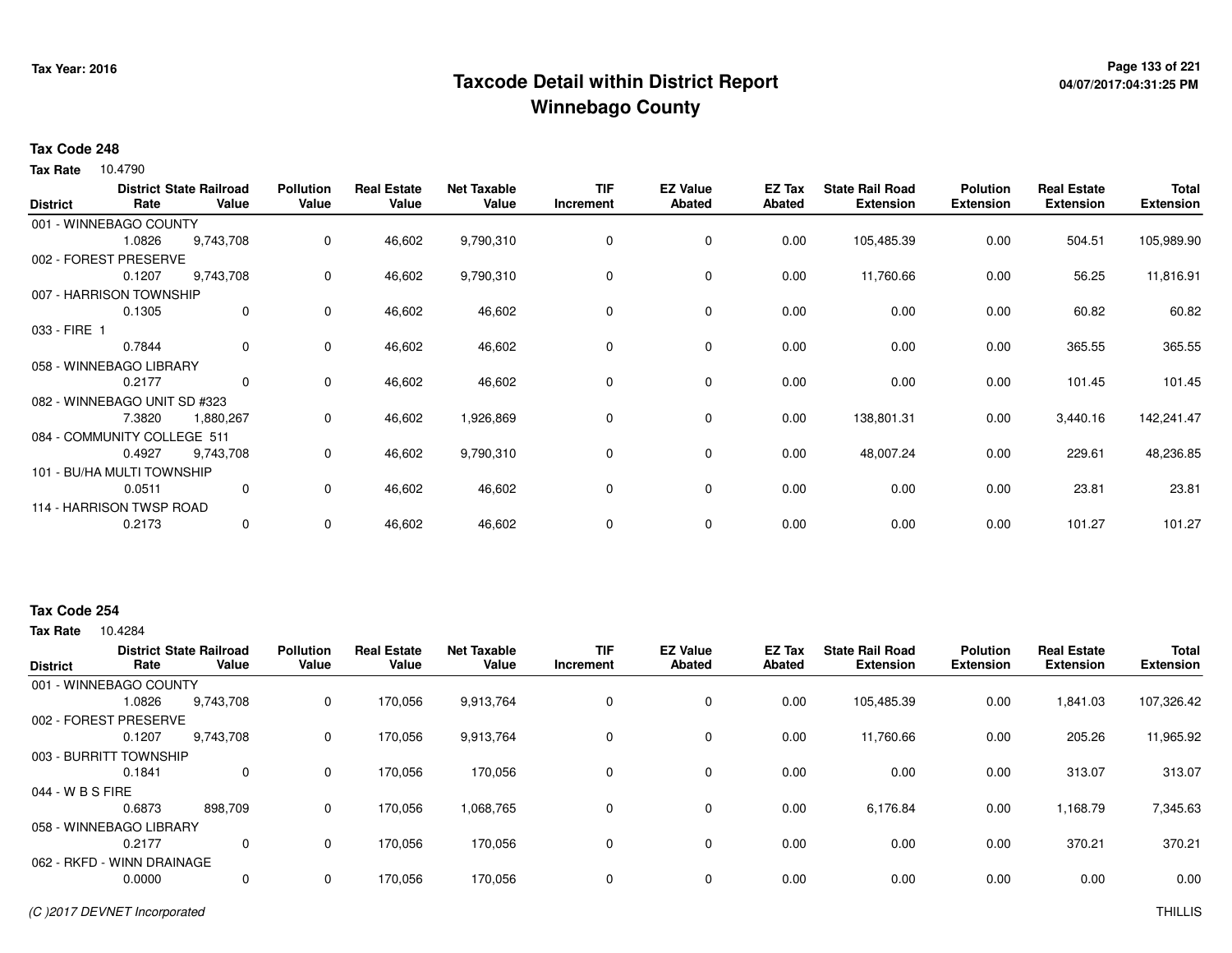# **Page 134 of 221 Taxcode Detail within District ReportWinnebago County**

## **Tax Code 254**

10.4284 **Tax Rate**

|                 |                              | <b>District State Railroad</b> | <b>Pollution</b> | <b>Real Estate</b> | <b>Net Taxable</b> | TIF       | <b>EZ Value</b> | <b>EZ Tax</b> | <b>State Rail Road</b> | <b>Polution</b>  | <b>Real Estate</b> | <b>Total</b>     |
|-----------------|------------------------------|--------------------------------|------------------|--------------------|--------------------|-----------|-----------------|---------------|------------------------|------------------|--------------------|------------------|
| <b>District</b> | Rate                         | Value                          | Value            | Value              | Value              | Increment | <b>Abated</b>   | Abated        | <b>Extension</b>       | <b>Extension</b> | <b>Extension</b>   | <b>Extension</b> |
|                 | 082 - WINNEBAGO UNIT SD #323 |                                |                  |                    |                    |           |                 |               |                        |                  |                    |                  |
|                 | 7.3820                       | 1,880,267                      | 0                | 170.056            | 2,050,323          |           | 0               | 0.00          | 138.801.31             | 0.00             | 12,553.53          | 151,354.84       |
|                 | 084 - COMMUNITY COLLEGE 511  |                                |                  |                    |                    |           |                 |               |                        |                  |                    |                  |
|                 | 0.4927                       | 9.743.708                      | 0                | 170.056            | 9.913.764          |           | 0               | 0.00          | 48.007.24              | 0.00             | 837.87             | 48,845.11        |
|                 | 101 - BU/HA MULTI TOWNSHIP   |                                |                  |                    |                    |           |                 |               |                        |                  |                    |                  |
|                 | 0.0511                       | 0                              | 0                | 170,056            | 170,056            |           | 0               | 0.00          | 0.00                   | 0.00             | 86.90              | 86.90            |
|                 | 110 - BURRITT TWSP ROAD      |                                |                  |                    |                    |           |                 |               |                        |                  |                    |                  |
|                 | 0.2102                       | 0                              | 0                | 170.056            | 170,056            |           | 0               | 0.00          | 0.00                   | 0.00             | 357.47             | 357.47           |
|                 |                              |                                |                  |                    |                    |           |                 |               |                        |                  |                    |                  |

## **Tax Code 258**

| <b>District</b>             | Rate                         | <b>District State Railroad</b><br>Value | <b>Pollution</b><br>Value | <b>Real Estate</b><br>Value | <b>Net Taxable</b><br>Value | <b>TIF</b><br>Increment | <b>EZ Value</b><br><b>Abated</b> | EZ Tax<br><b>Abated</b> | <b>State Rail Road</b><br><b>Extension</b> | <b>Polution</b><br><b>Extension</b> | <b>Real Estate</b><br><b>Extension</b> | <b>Total</b><br><b>Extension</b> |
|-----------------------------|------------------------------|-----------------------------------------|---------------------------|-----------------------------|-----------------------------|-------------------------|----------------------------------|-------------------------|--------------------------------------------|-------------------------------------|----------------------------------------|----------------------------------|
|                             | 001 - WINNEBAGO COUNTY       |                                         |                           |                             |                             |                         |                                  |                         |                                            |                                     |                                        |                                  |
|                             | 1.0826                       | 9,743,708                               | 0                         | $\mathbf{0}$                | 9,743,708                   | 0                       | $\mathbf 0$                      | 0.00                    | 105,485.39                                 | 0.00                                | 0.00                                   | 105,485.39                       |
|                             | 002 - FOREST PRESERVE        |                                         |                           |                             |                             |                         |                                  |                         |                                            |                                     |                                        |                                  |
|                             | 0.1207                       | 9,743,708                               | 0                         | $\mathbf{0}$                | 9,743,708                   | 0                       | 0                                | 0.00                    | 11,760.66                                  | 0.00                                | 0.00                                   | 11,760.66                        |
|                             | 003 - BURRITT TOWNSHIP       |                                         |                           |                             |                             |                         |                                  |                         |                                            |                                     |                                        |                                  |
|                             | 0.1841                       | $\mathbf{0}$                            | 0                         | 0                           | $\mathbf 0$                 | 0                       | 0                                | 0.00                    | 0.00                                       | 0.00                                | 0.00                                   | 0.00                             |
| 023 - ROCKFORD CITY         |                              |                                         |                           |                             |                             |                         |                                  |                         |                                            |                                     |                                        |                                  |
|                             | 3.3207                       | 3,783,711                               | 0                         | $\mathbf{0}$                | 3,783,711                   | 0                       | $\mathbf 0$                      | 0.00                    | 125,645.72                                 | 0.00                                | 0.00                                   | 125,645.72                       |
| 059 - ROCKFORD CITY LIBRARY |                              |                                         |                           |                             |                             |                         |                                  |                         |                                            |                                     |                                        |                                  |
|                             | 0.5190                       | 3,783,711                               | 0                         | $\mathbf 0$                 | 3,783,711                   | 0                       | 0                                | 0.00                    | 19,637.46                                  | 0.00                                | 0.00                                   | 19,637.46                        |
|                             | 082 - WINNEBAGO UNIT SD #323 |                                         |                           |                             |                             |                         |                                  |                         |                                            |                                     |                                        |                                  |
|                             | 7.3820                       | 1,880,267                               | 0                         | $\mathbf 0$                 | 1,880,267                   | 0                       | 0                                | 0.00                    | 138,801.31                                 | 0.00                                | 0.00                                   | 138,801.31                       |
|                             | 084 - COMMUNITY COLLEGE 511  |                                         |                           |                             |                             |                         |                                  |                         |                                            |                                     |                                        |                                  |
|                             | 0.4927                       | 9,743,708                               | 0                         | $\overline{0}$              | 9,743,708                   | 0                       | 0                                | 0.00                    | 48,007.24                                  | 0.00                                | 0.00                                   | 48,007.24                        |
|                             | 101 - BU/HA MULTI TOWNSHIP   |                                         |                           |                             |                             |                         |                                  |                         |                                            |                                     |                                        |                                  |
|                             | 0.0511                       | 0                                       | 0                         | $\mathbf 0$                 | $\mathbf 0$                 | $\Omega$                | $\mathbf 0$                      | 0.00                    | 0.00                                       | 0.00                                | 0.00                                   | 0.00                             |
| 110 - BURRITT TWSP ROAD     |                              |                                         |                           |                             |                             |                         |                                  |                         |                                            |                                     |                                        |                                  |
|                             | 0.2102                       | 0                                       | 0                         | 0                           | $\mathbf 0$                 | 0                       | $\mathbf 0$                      | 0.00                    | 0.00                                       | 0.00                                | 0.00                                   | 0.00                             |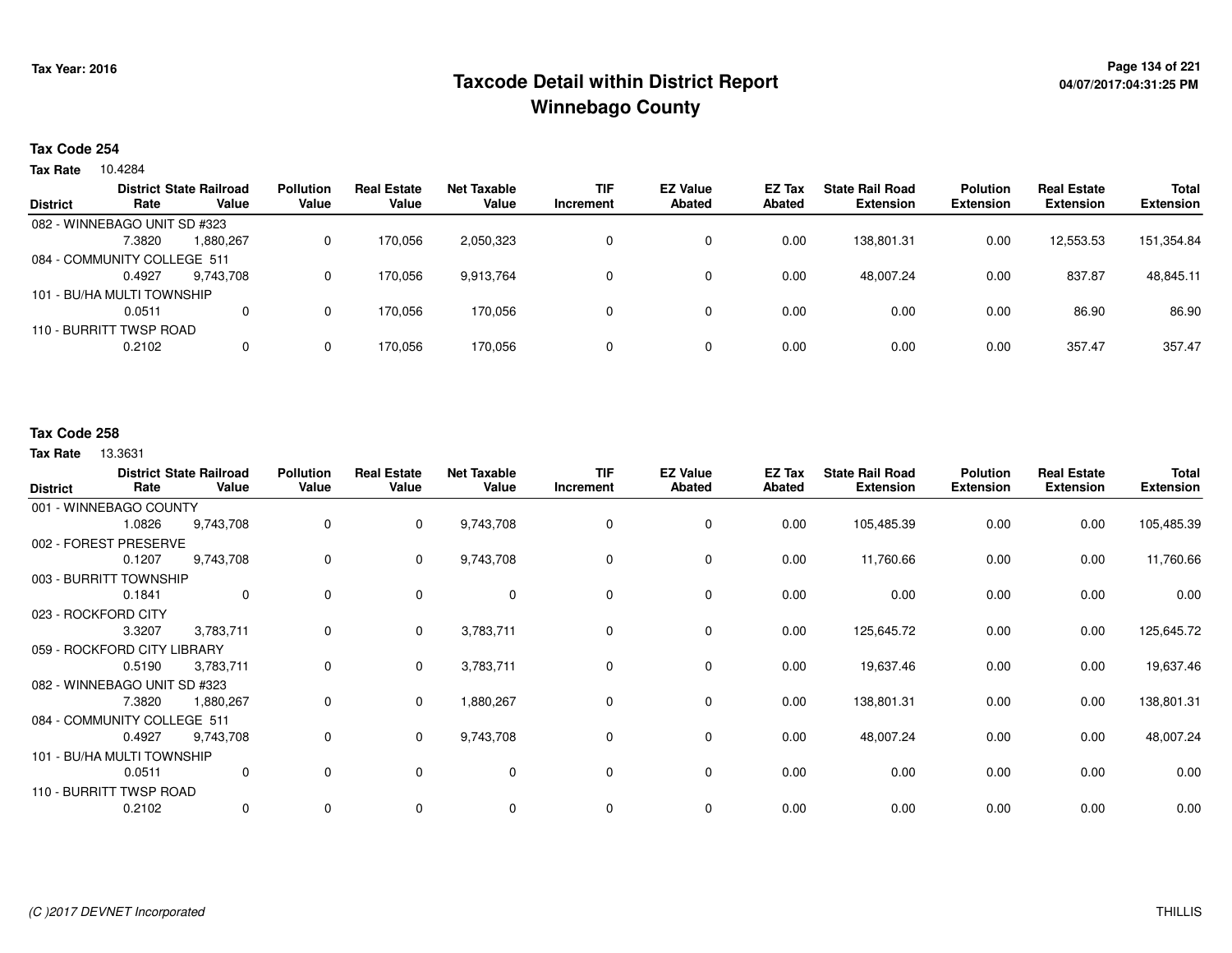# **Page 135 of 221 Taxcode Detail within District ReportWinnebago County**

# **04/07/2017:04:31:25 PM**

### **Tax Code 259**

**Tax Rate** 13.4746

| <b>District</b> | Rate                          | <b>District State Railroad</b><br>Value | <b>Pollution</b><br>Value | <b>Real Estate</b><br>Value | <b>Net Taxable</b><br>Value | <b>TIF</b><br>Increment | <b>EZ Value</b><br><b>Abated</b> | EZ Tax<br><b>Abated</b> | <b>State Rail Road</b><br><b>Extension</b> | <b>Polution</b><br><b>Extension</b> | <b>Real Estate</b><br><b>Extension</b> | <b>Total</b><br><b>Extension</b> |
|-----------------|-------------------------------|-----------------------------------------|---------------------------|-----------------------------|-----------------------------|-------------------------|----------------------------------|-------------------------|--------------------------------------------|-------------------------------------|----------------------------------------|----------------------------------|
|                 | 001 - WINNEBAGO COUNTY        |                                         |                           |                             |                             |                         |                                  |                         |                                            |                                     |                                        |                                  |
|                 | 1.0826                        | 9,743,708                               | 0                         | 0                           | 9,743,708                   | 0                       | 0                                | 0.00                    | 105,485.39                                 | 0.00                                | 0.00                                   | 105,485.39                       |
|                 | 002 - FOREST PRESERVE         |                                         |                           |                             |                             |                         |                                  |                         |                                            |                                     |                                        |                                  |
|                 | 0.1207                        | 9,743,708                               | 0                         | 0                           | 9,743,708                   | 0                       | 0                                | 0.00                    | 11,760.66                                  | 0.00                                | 0.00                                   | 11,760.66                        |
|                 | 003 - BURRITT TOWNSHIP        |                                         |                           |                             |                             |                         |                                  |                         |                                            |                                     |                                        |                                  |
|                 | 0.1841                        | $\mathbf{0}$                            | $\Omega$                  | $\Omega$                    | $\mathbf 0$                 | $\mathbf 0$             | $\mathbf 0$                      | 0.00                    | 0.00                                       | 0.00                                | 0.00                                   | 0.00                             |
|                 | 023 - ROCKFORD CITY           |                                         |                           |                             |                             |                         |                                  |                         |                                            |                                     |                                        |                                  |
|                 | 3.3207                        | 3,783,711                               | 0                         | 0                           | 3,783,711                   | 0                       | 0                                | 0.00                    | 125,645.72                                 | 0.00                                | 0.00                                   | 125,645.72                       |
|                 | 059 - ROCKFORD CITY LIBRARY   |                                         |                           |                             |                             |                         |                                  |                         |                                            |                                     |                                        |                                  |
|                 | 0.5190                        | 3,783,711                               | 0                         | $\mathbf{0}$                | 3,783,711                   | 0                       | 0                                | 0.00                    | 19,637.46                                  | 0.00                                | 0.00                                   | 19,637.46                        |
|                 | 080 - PECATONICA UNIT SD #321 |                                         |                           |                             |                             |                         |                                  |                         |                                            |                                     |                                        |                                  |
|                 | 7.4935                        | 0                                       | 0                         | 0                           | 0                           | 0                       | 0                                | 0.00                    | 0.00                                       | 0.00                                | 0.00                                   | 0.00                             |
|                 | 084 - COMMUNITY COLLEGE 511   |                                         |                           |                             |                             |                         |                                  |                         |                                            |                                     |                                        |                                  |
|                 | 0.4927                        | 9,743,708                               | 0                         | $\mathbf{0}$                | 9,743,708                   | 0                       | $\mathbf 0$                      | 0.00                    | 48,007.24                                  | 0.00                                | 0.00                                   | 48,007.24                        |
|                 | 101 - BU/HA MULTI TOWNSHIP    |                                         |                           |                             |                             |                         |                                  |                         |                                            |                                     |                                        |                                  |
|                 | 0.0511                        | 0                                       | 0                         | 0                           | $\mathbf 0$                 | 0                       | 0                                | 0.00                    | 0.00                                       | 0.00                                | 0.00                                   | 0.00                             |
|                 | 110 - BURRITT TWSP ROAD       |                                         |                           |                             |                             |                         |                                  |                         |                                            |                                     |                                        |                                  |
|                 | 0.2102                        | $\mathbf{0}$                            | 0                         | 0                           | 0                           | $\mathbf 0$             | 0                                | 0.00                    | 0.00                                       | 0.00                                | 0.00                                   | 0.00                             |

# **Tax Code 260**

| <b>District</b>  | Rate                         | <b>District State Railroad</b><br>Value | <b>Pollution</b><br>Value | <b>Real Estate</b><br>Value | <b>Net Taxable</b><br>Value | TIF<br>Increment | <b>EZ Value</b><br><b>Abated</b> | <b>EZ Tax</b><br><b>Abated</b> | <b>State Rail Road</b><br><b>Extension</b> | <b>Polution</b><br><b>Extension</b> | <b>Real Estate</b><br><b>Extension</b> | <b>Total</b><br><b>Extension</b> |
|------------------|------------------------------|-----------------------------------------|---------------------------|-----------------------------|-----------------------------|------------------|----------------------------------|--------------------------------|--------------------------------------------|-------------------------------------|----------------------------------------|----------------------------------|
|                  |                              |                                         |                           |                             |                             |                  |                                  |                                |                                            |                                     |                                        |                                  |
|                  | 001 - WINNEBAGO COUNTY       |                                         |                           |                             |                             |                  |                                  |                                |                                            |                                     |                                        |                                  |
|                  | 1.0826                       | 9,743,708                               | 0                         | 12,734,513                  | 22,478,221                  |                  | 0                                | 0.00                           | 105,485.39                                 | 0.00                                | 137,863.84                             | 243,349.23                       |
|                  | 002 - FOREST PRESERVE        |                                         |                           |                             |                             |                  |                                  |                                |                                            |                                     |                                        |                                  |
|                  | 0.1207                       | 9.743.708                               | 0                         | 12,734,513                  | 22,478,221                  |                  | 0                                | 0.00                           | 11.760.66                                  | 0.00                                | 15.370.56                              | 27,131.22                        |
|                  | 003 - BURRITT TOWNSHIP       |                                         |                           |                             |                             |                  |                                  |                                |                                            |                                     |                                        |                                  |
|                  | 0.1841                       | 0                                       | $\Omega$                  | 12,734,513                  | 12,734,513                  |                  | 0                                | 0.00                           | 0.00                                       | 0.00                                | 23.444.24                              | 23,444.24                        |
| 044 - W B S FIRE |                              |                                         |                           |                             |                             |                  |                                  |                                |                                            |                                     |                                        |                                  |
|                  | 0.6873                       | 898,709                                 | 0                         | 12,734,513                  | 13,633,222                  |                  | 0                                | 0.00                           | 6,176.84                                   | 0.00                                | 87,524.31                              | 93,701.15                        |
|                  | 058 - WINNEBAGO LIBRARY      |                                         |                           |                             |                             |                  |                                  |                                |                                            |                                     |                                        |                                  |
|                  | 0.2177                       | $\Omega$                                | $\Omega$                  | 12,734,513                  | 12,734,513                  |                  | 0                                | 0.00                           | 0.00                                       | 0.00                                | 27,723.03                              | 27,723.03                        |
|                  | 082 - WINNEBAGO UNIT SD #323 |                                         |                           |                             |                             |                  |                                  |                                |                                            |                                     |                                        |                                  |
|                  | 7.3820                       | 1,880,267                               | 0                         | 12,734,513                  | 14,614,780                  |                  | 0                                | 0.00                           | 138,801.31                                 | 0.00                                | 940,061.75                             | 1,078,863.06                     |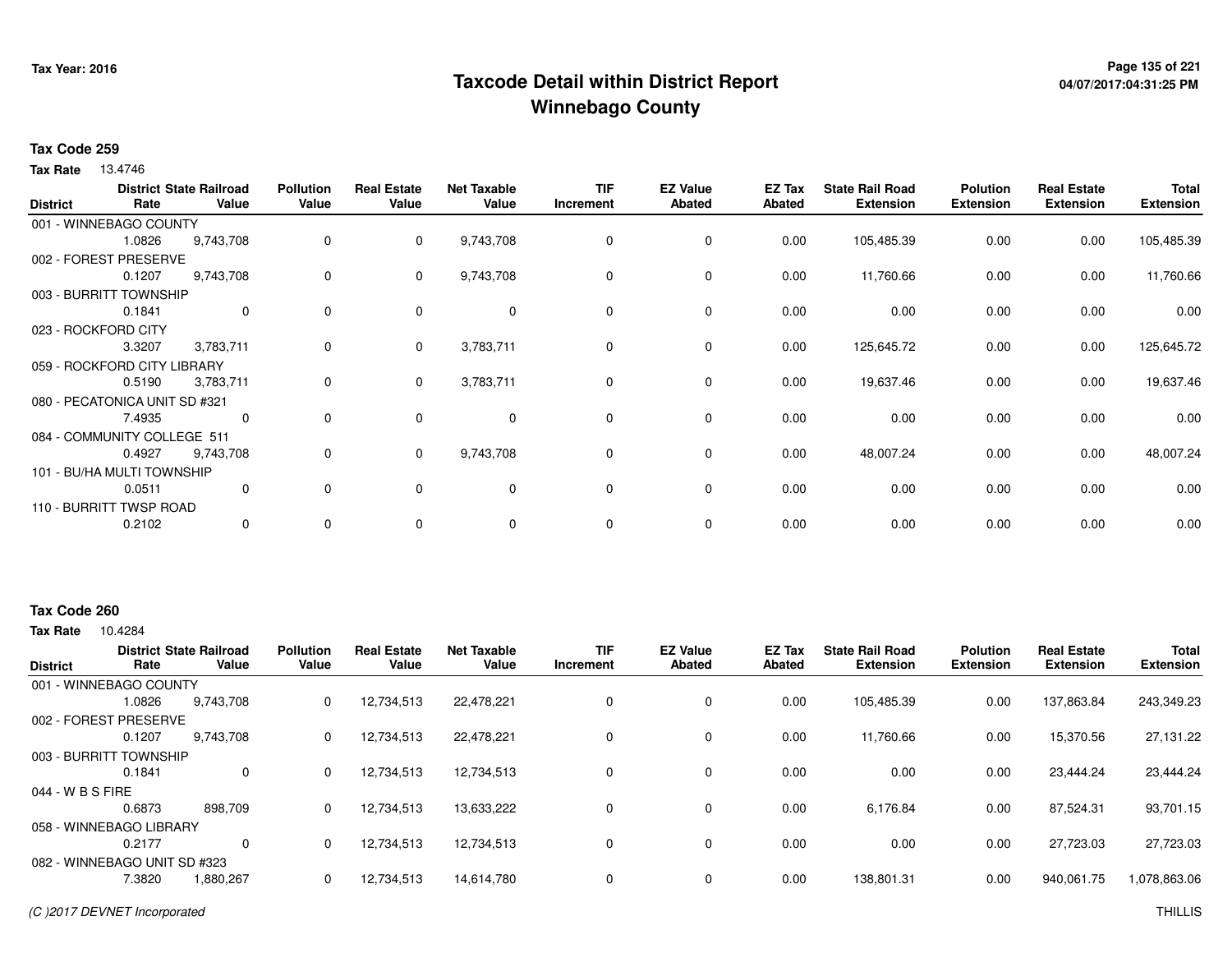# **Page 136 of 221 Taxcode Detail within District ReportWinnebago County**

## **Tax Code 260**

10.4284 **Tax Rate**

|                 |                             | <b>District State Railroad</b> | <b>Pollution</b> | <b>Real Estate</b> | Net Taxable | <b>TIF</b> | <b>EZ Value</b> | EZ Tax | <b>State Rail Road</b> | <b>Polution</b>  | <b>Real Estate</b> | <b>Total</b>     |
|-----------------|-----------------------------|--------------------------------|------------------|--------------------|-------------|------------|-----------------|--------|------------------------|------------------|--------------------|------------------|
| <b>District</b> | Rate                        | Value                          | Value            | Value              | Value       | Increment  | <b>Abated</b>   | Abated | <b>Extension</b>       | <b>Extension</b> | <b>Extension</b>   | <b>Extension</b> |
|                 | 084 - COMMUNITY COLLEGE 511 |                                |                  |                    |             |            |                 |        |                        |                  |                    |                  |
|                 | 0.4927                      | 9.743.708                      |                  | 12,734,513         | 22.478.221  |            |                 | 0.00   | 48.007.24              | 0.00             | 62.742.95          | 110,750.19       |
|                 | 101 - BU/HA MULTI TOWNSHIP  |                                |                  |                    |             |            |                 |        |                        |                  |                    |                  |
|                 | 0.0511                      |                                |                  | 12.734.513         | 12.734.513  |            |                 | 0.00   | 0.00                   | 0.00             | 6.507.34           | 6,507.34         |
|                 | 110 - BURRITT TWSP ROAD     |                                |                  |                    |             |            |                 |        |                        |                  |                    |                  |
|                 | 0.2102                      |                                |                  | 12,734,513         | 12,734,513  |            |                 | 0.00   | 0.00                   | 0.00             | 26,767.95          | 26,767.95        |
|                 |                             |                                |                  |                    |             |            |                 |        |                        |                  |                    |                  |

#### **Tax Code 262**

| <b>District</b>              | Rate                       | <b>District State Railroad</b><br>Value | <b>Pollution</b><br>Value | <b>Real Estate</b><br>Value | <b>Net Taxable</b><br>Value | <b>TIF</b><br>Increment | <b>EZ Value</b><br><b>Abated</b> | EZ Tax<br>Abated | <b>State Rail Road</b><br><b>Extension</b> | <b>Polution</b><br><b>Extension</b> | <b>Real Estate</b><br><b>Extension</b> | Total<br><b>Extension</b> |
|------------------------------|----------------------------|-----------------------------------------|---------------------------|-----------------------------|-----------------------------|-------------------------|----------------------------------|------------------|--------------------------------------------|-------------------------------------|----------------------------------------|---------------------------|
| 001 - WINNEBAGO COUNTY       |                            |                                         |                           |                             |                             |                         |                                  |                  |                                            |                                     |                                        |                           |
|                              | 1.0826                     | 9,743,708                               | 0                         | 170,038                     | 9,913,746                   |                         | 0                                | 0.00             | 105,485.39                                 | 0.00                                | 1,840.83                               | 107,326.22                |
| 002 - FOREST PRESERVE        |                            |                                         |                           |                             |                             |                         |                                  |                  |                                            |                                     |                                        |                           |
|                              | 0.1207                     | 9,743,708                               | 0                         | 170,038                     | 9,913,746                   | 0                       | 0                                | 0.00             | 11,760.66                                  | 0.00                                | 205.24                                 | 11,965.90                 |
| 003 - BURRITT TOWNSHIP       |                            |                                         |                           |                             |                             |                         |                                  |                  |                                            |                                     |                                        |                           |
|                              | 0.1841                     | 0                                       | 0                         | 170,038                     | 170,038                     | $\Omega$                | 0                                | 0.00             | 0.00                                       | 0.00                                | 313.04                                 | 313.04                    |
| 044 - W B S FIRE             |                            |                                         |                           |                             |                             |                         |                                  |                  |                                            |                                     |                                        |                           |
|                              | 0.6873                     | 898,709                                 | 0                         | 170,038                     | 1,068,747                   |                         | $\mathbf 0$                      | 0.00             | 6,176.84                                   | 0.00                                | 1,168.67                               | 7,345.51                  |
| 082 - WINNEBAGO UNIT SD #323 |                            |                                         |                           |                             |                             |                         |                                  |                  |                                            |                                     |                                        |                           |
|                              | 7.3820                     | 1,880,267                               | 0                         | 170,038                     | 2,050,305                   |                         | 0                                | 0.00             | 138,801.31                                 | 0.00                                | 12,552.21                              | 151,353.52                |
| 084 - COMMUNITY COLLEGE 511  |                            |                                         |                           |                             |                             |                         |                                  |                  |                                            |                                     |                                        |                           |
|                              | 0.4927                     | 9,743,708                               | 0                         | 170,038                     | 9,913,746                   |                         | 0                                | 0.00             | 48,007.24                                  | 0.00                                | 837.78                                 | 48,845.02                 |
|                              | 101 - BU/HA MULTI TOWNSHIP |                                         |                           |                             |                             |                         |                                  |                  |                                            |                                     |                                        |                           |
|                              | 0.0511                     | 0                                       | 0                         | 170,038                     | 170,038                     | 0                       | 0                                | 0.00             | 0.00                                       | 0.00                                | 86.89                                  | 86.89                     |
| 110 - BURRITT TWSP ROAD      |                            |                                         |                           |                             |                             |                         |                                  |                  |                                            |                                     |                                        |                           |
|                              | 0.2102                     | 0                                       | 0                         | 170,038                     | 170,038                     | 0                       | 0                                | 0.00             | 0.00                                       | 0.00                                | 357.42                                 | 357.42                    |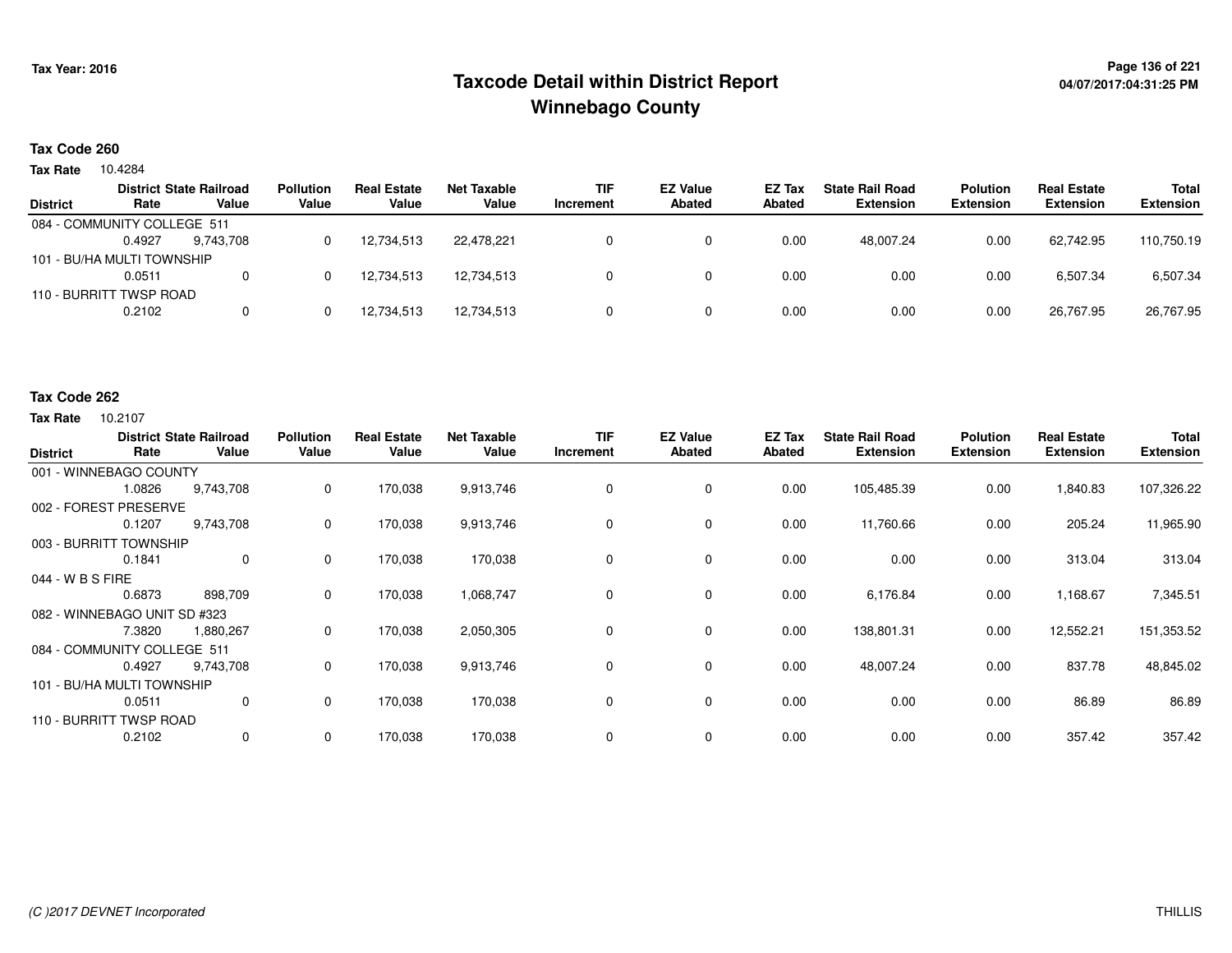# **Page 137 of 221 Taxcode Detail within District ReportWinnebago County**

# **04/07/2017:04:31:25 PM**

## **Tax Code 263**

**Tax Rate** 10.1823

| <b>District</b>       | Rate                         | <b>District State Railroad</b><br>Value | <b>Pollution</b><br>Value | <b>Real Estate</b><br>Value | <b>Net Taxable</b><br>Value | <b>TIF</b><br>Increment | <b>EZ Value</b><br><b>Abated</b> | EZ Tax<br><b>Abated</b> | <b>State Rail Road</b><br><b>Extension</b> | <b>Polution</b><br><b>Extension</b> | <b>Real Estate</b><br><b>Extension</b> | <b>Total</b><br><b>Extension</b> |
|-----------------------|------------------------------|-----------------------------------------|---------------------------|-----------------------------|-----------------------------|-------------------------|----------------------------------|-------------------------|--------------------------------------------|-------------------------------------|----------------------------------------|----------------------------------|
|                       | 001 - WINNEBAGO COUNTY       |                                         |                           |                             |                             |                         |                                  |                         |                                            |                                     |                                        |                                  |
|                       | 1.0826                       | 9,743,708                               | 0                         | 175,124                     | 9,918,832                   | 0                       | 0                                | 0.00                    | 105,485.39                                 | 0.00                                | 1,895.89                               | 107,381.28                       |
|                       | 002 - FOREST PRESERVE        |                                         |                           |                             |                             |                         |                                  |                         |                                            |                                     |                                        |                                  |
|                       | 0.1207                       | 9,743,708                               | 0                         | 175,124                     | 9,918,832                   | 0                       | 0                                | 0.00                    | 11,760.66                                  | 0.00                                | 211.37                                 | 11,972.03                        |
|                       | 003 - BURRITT TOWNSHIP       |                                         |                           |                             |                             |                         |                                  |                         |                                            |                                     |                                        |                                  |
|                       | 0.1841                       | $\mathbf 0$                             | 0                         | 175,124                     | 175,124                     | 0                       | 0                                | 0.00                    | 0.00                                       | 0.00                                | 322.40                                 | 322.40                           |
| 039 - PECATONICA FIRE |                              |                                         |                           |                             |                             |                         |                                  |                         |                                            |                                     |                                        |                                  |
|                       | 0.4412                       | 777,472                                 | 0                         | 175,124                     | 952,596                     | 0                       | 0                                | 0.00                    | 3,430.21                                   | 0.00                                | 772.63                                 | 4,202.84                         |
|                       | 058 - WINNEBAGO LIBRARY      |                                         |                           |                             |                             |                         |                                  |                         |                                            |                                     |                                        |                                  |
|                       | 0.2177                       | $\mathbf{0}$                            | 0                         | 175,124                     | 175,124                     | 0                       | 0                                | 0.00                    | 0.00                                       | 0.00                                | 381.24                                 | 381.24                           |
|                       | 082 - WINNEBAGO UNIT SD #323 |                                         |                           |                             |                             |                         |                                  |                         |                                            |                                     |                                        |                                  |
|                       | 7.3820                       | 1,880,267                               | 0                         | 175,124                     | 2,055,391                   | 0                       | 0                                | 0.00                    | 138,801.31                                 | 0.00                                | 12,927.65                              | 151,728.96                       |
|                       | 084 - COMMUNITY COLLEGE 511  |                                         |                           |                             |                             |                         |                                  |                         |                                            |                                     |                                        |                                  |
|                       | 0.4927                       | 9,743,708                               | 0                         | 175,124                     | 9,918,832                   | 0                       | 0                                | 0.00                    | 48,007.24                                  | 0.00                                | 862.84                                 | 48,870.08                        |
|                       | 101 - BU/HA MULTI TOWNSHIP   |                                         |                           |                             |                             |                         |                                  |                         |                                            |                                     |                                        |                                  |
|                       | 0.0511                       | 0                                       | 0                         | 175,124                     | 175,124                     | 0                       | $\mathbf 0$                      | 0.00                    | 0.00                                       | 0.00                                | 89.49                                  | 89.49                            |
|                       | 110 - BURRITT TWSP ROAD      |                                         |                           |                             |                             |                         |                                  |                         |                                            |                                     |                                        |                                  |
|                       | 0.2102                       | $\mathbf{0}$                            | 0                         | 175,124                     | 175,124                     | $\mathbf 0$             | 0                                | 0.00                    | 0.00                                       | 0.00                                | 368.11                                 | 368.11                           |

# **Tax Code 265**

| <b>District</b>              | Rate   | <b>District State Railroad</b><br>Value | <b>Pollution</b><br>Value | <b>Real Estate</b><br>Value | <b>Net Taxable</b><br>Value | <b>TIF</b><br>Increment | <b>EZ Value</b><br><b>Abated</b> | EZ Tax<br><b>Abated</b> | <b>State Rail Road</b><br><b>Extension</b> | <b>Polution</b><br><b>Extension</b> | <b>Real Estate</b><br><b>Extension</b> | <b>Total</b><br><b>Extension</b> |
|------------------------------|--------|-----------------------------------------|---------------------------|-----------------------------|-----------------------------|-------------------------|----------------------------------|-------------------------|--------------------------------------------|-------------------------------------|----------------------------------------|----------------------------------|
| 001 - WINNEBAGO COUNTY       |        |                                         |                           |                             |                             |                         |                                  |                         |                                            |                                     |                                        |                                  |
|                              | 1.0826 | 9,743,708                               | 0                         | 790,205                     | 10,533,913                  | $\Omega$                | 0                                | 0.00                    | 105,485.39                                 | 0.00                                | 8,554.76                               | 114,040.15                       |
| 002 - FOREST PRESERVE        |        |                                         |                           |                             |                             |                         |                                  |                         |                                            |                                     |                                        |                                  |
|                              | 0.1207 | 9.743.708                               | 0                         | 790,205                     | 10,533,913                  |                         | 0                                | 0.00                    | 11.760.66                                  | 0.00                                | 953.78                                 | 12,714.44                        |
| 003 - BURRITT TOWNSHIP       |        |                                         |                           |                             |                             |                         |                                  |                         |                                            |                                     |                                        |                                  |
|                              | 0.1841 | $\mathbf{0}$                            | 0                         | 790,205                     | 790,205                     |                         | 0                                | 0.00                    | 0.00                                       | 0.00                                | 1,454.77                               | 1,454.77                         |
| 044 - W B S FIRE             |        |                                         |                           |                             |                             |                         |                                  |                         |                                            |                                     |                                        |                                  |
|                              | 0.6873 | 898,709                                 | 0                         | 790,205                     | 1,688,914                   |                         | $\mathbf 0$                      | 0.00                    | 6,176.84                                   | 0.00                                | 5,431.08                               | 11,607.92                        |
| 056 - PECATONICA LIBRARY     |        |                                         |                           |                             |                             |                         |                                  |                         |                                            |                                     |                                        |                                  |
|                              | 0.1950 | $\Omega$                                | 0                         | 790,205                     | 790,205                     |                         | $\mathbf 0$                      | 0.00                    | 0.00                                       | 0.00                                | 1,540.90                               | 1,540.90                         |
| 082 - WINNEBAGO UNIT SD #323 |        |                                         |                           |                             |                             |                         |                                  |                         |                                            |                                     |                                        |                                  |
|                              | 7.3820 | 1,880,267                               | 0                         | 790,205                     | 2,670,472                   |                         | $\mathbf 0$                      | 0.00                    | 138,801.31                                 | 0.00                                | 58,332.93                              | 197,134.24                       |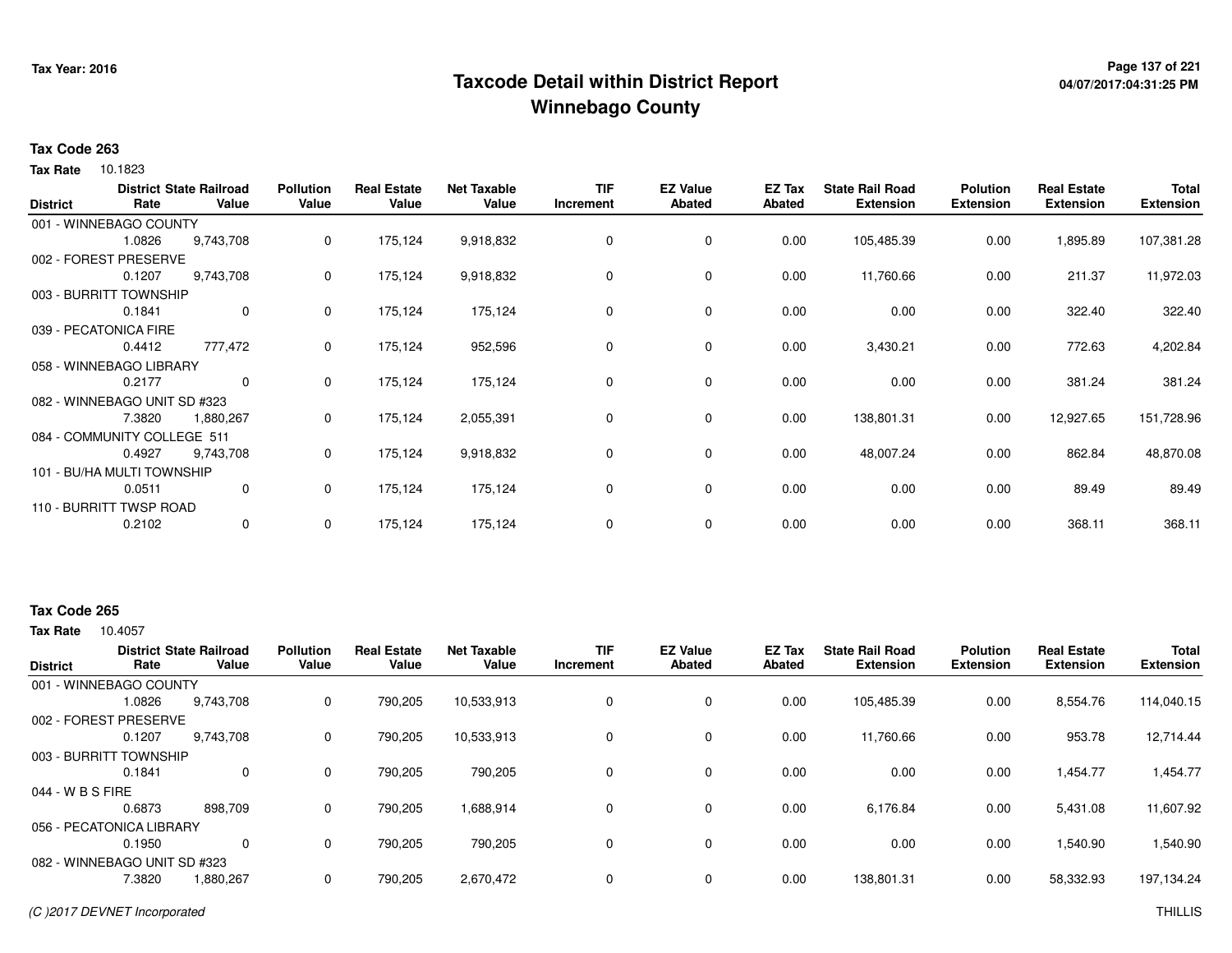# **Page 138 of 221 Taxcode Detail within District ReportWinnebago County**

## **Tax Code 265**

10.4057 **Tax Rate**

|                 |                             | <b>District State Railroad</b> | <b>Pollution</b> | <b>Real Estate</b> | Net Taxable | <b>TIF</b> | <b>EZ Value</b> | EZ Tax | <b>State Rail Road</b> | Polution         | <b>Real Estate</b> | Total            |
|-----------------|-----------------------------|--------------------------------|------------------|--------------------|-------------|------------|-----------------|--------|------------------------|------------------|--------------------|------------------|
| <b>District</b> | Rate                        | Value                          | Value            | Value              | Value       | Increment  | <b>Abated</b>   | Abated | <b>Extension</b>       | <b>Extension</b> | <b>Extension</b>   | <b>Extension</b> |
|                 | 084 - COMMUNITY COLLEGE 511 |                                |                  |                    |             |            |                 |        |                        |                  |                    |                  |
|                 | 0.4927                      | 9.743.708                      |                  | 790.205            | 10,533,913  |            |                 | 0.00   | 48.007.24              | 0.00             | 3,893.34           | 51,900.58        |
|                 | 101 - BU/HA MULTI TOWNSHIP  |                                |                  |                    |             |            |                 |        |                        |                  |                    |                  |
|                 | 0.0511                      | 0                              |                  | 790.205            | 790.205     |            |                 | 0.00   | 0.00                   | 0.00             | 403.79             | 403.79           |
|                 | 110 - BURRITT TWSP ROAD     |                                |                  |                    |             |            |                 |        |                        |                  |                    |                  |
|                 | 0.2102                      | 0                              |                  | 790.205            | 790,205     |            |                 | 0.00   | 0.00                   | 0.00             | 1,661.01           | 1,661.01         |
|                 |                             |                                |                  |                    |             |            |                 |        |                        |                  |                    |                  |

#### **Tax Code 266**

| <b>District</b>               | Rate   | <b>District State Railroad</b><br>Value | <b>Pollution</b><br>Value | <b>Real Estate</b><br>Value | <b>Net Taxable</b><br>Value | <b>TIF</b><br>Increment | <b>EZ Value</b><br><b>Abated</b> | EZ Tax<br><b>Abated</b> | <b>State Rail Road</b><br><b>Extension</b> | <b>Polution</b><br><b>Extension</b> | <b>Real Estate</b><br><b>Extension</b> | Total<br><b>Extension</b> |
|-------------------------------|--------|-----------------------------------------|---------------------------|-----------------------------|-----------------------------|-------------------------|----------------------------------|-------------------------|--------------------------------------------|-------------------------------------|----------------------------------------|---------------------------|
| 001 - WINNEBAGO COUNTY        |        |                                         |                           |                             |                             |                         |                                  |                         |                                            |                                     |                                        |                           |
|                               | 1.0826 | 9,743,708                               | 0                         | 5,485,263                   | 15,228,971                  | 0                       | 0                                | 0.00                    | 105,485.39                                 | 0.00                                | 59,383.46                              | 164,868.85                |
| 002 - FOREST PRESERVE         |        |                                         |                           |                             |                             |                         |                                  |                         |                                            |                                     |                                        |                           |
|                               | 0.1207 | 9,743,708                               | 0                         | 5,485,263                   | 15,228,971                  | 0                       | 0                                | 0.00                    | 11,760.66                                  | 0.00                                | 6,620.71                               | 18,381.37                 |
| 003 - BURRITT TOWNSHIP        |        |                                         |                           |                             |                             |                         |                                  |                         |                                            |                                     |                                        |                           |
|                               | 0.1841 | 0                                       | 0                         | 5,485,263                   | 5,485,263                   | 0                       | 0                                | 0.00                    | 0.00                                       | 0.00                                | 10,098.37                              | 10,098.37                 |
| 044 - W B S FIRE              |        |                                         |                           |                             |                             |                         |                                  |                         |                                            |                                     |                                        |                           |
|                               | 0.6873 | 898,709                                 | $\mathbf{0}$              | 5,485,263                   | 6,383,972                   | $\Omega$                | 0                                | 0.00                    | 6,176.84                                   | 0.00                                | 37,700.21                              | 43,877.05                 |
| 056 - PECATONICA LIBRARY      |        |                                         |                           |                             |                             |                         |                                  |                         |                                            |                                     |                                        |                           |
|                               | 0.1950 | 0                                       | 0                         | 5,485,263                   | 5,485,263                   | 0                       | $\mathbf 0$                      | 0.00                    | 0.00                                       | 0.00                                | 10,696.26                              | 10,696.26                 |
| 080 - PECATONICA UNIT SD #321 |        |                                         |                           |                             |                             |                         |                                  |                         |                                            |                                     |                                        |                           |
|                               | 7.4935 | $\mathbf 0$                             | $\mathbf{0}$              | 5,485,263                   | 5,485,263                   | 0                       | 0                                | 0.00                    | 0.00                                       | 0.00                                | 411,038.18                             | 411,038.18                |
| 084 - COMMUNITY COLLEGE 511   |        |                                         |                           |                             |                             |                         |                                  |                         |                                            |                                     |                                        |                           |
|                               | 0.4927 | 9,743,708                               | 0                         | 5,485,263                   | 15,228,971                  | 0                       | 0                                | 0.00                    | 48,007.24                                  | 0.00                                | 27,025.89                              | 75,033.13                 |
| 101 - BU/HA MULTI TOWNSHIP    |        |                                         |                           |                             |                             |                         |                                  |                         |                                            |                                     |                                        |                           |
|                               | 0.0511 | 0                                       | $\Omega$                  | 5,485,263                   | 5,485,263                   | 0                       | $\mathbf 0$                      | 0.00                    | 0.00                                       | 0.00                                | 2,802.97                               | 2,802.97                  |
| 110 - BURRITT TWSP ROAD       |        |                                         |                           |                             |                             |                         |                                  |                         |                                            |                                     |                                        |                           |
|                               | 0.2102 | $\mathbf 0$                             | 0                         | 5,485,263                   | 5,485,263                   | $\Omega$                | 0                                | 0.00                    | 0.00                                       | 0.00                                | 11,530.02                              | 11,530.02                 |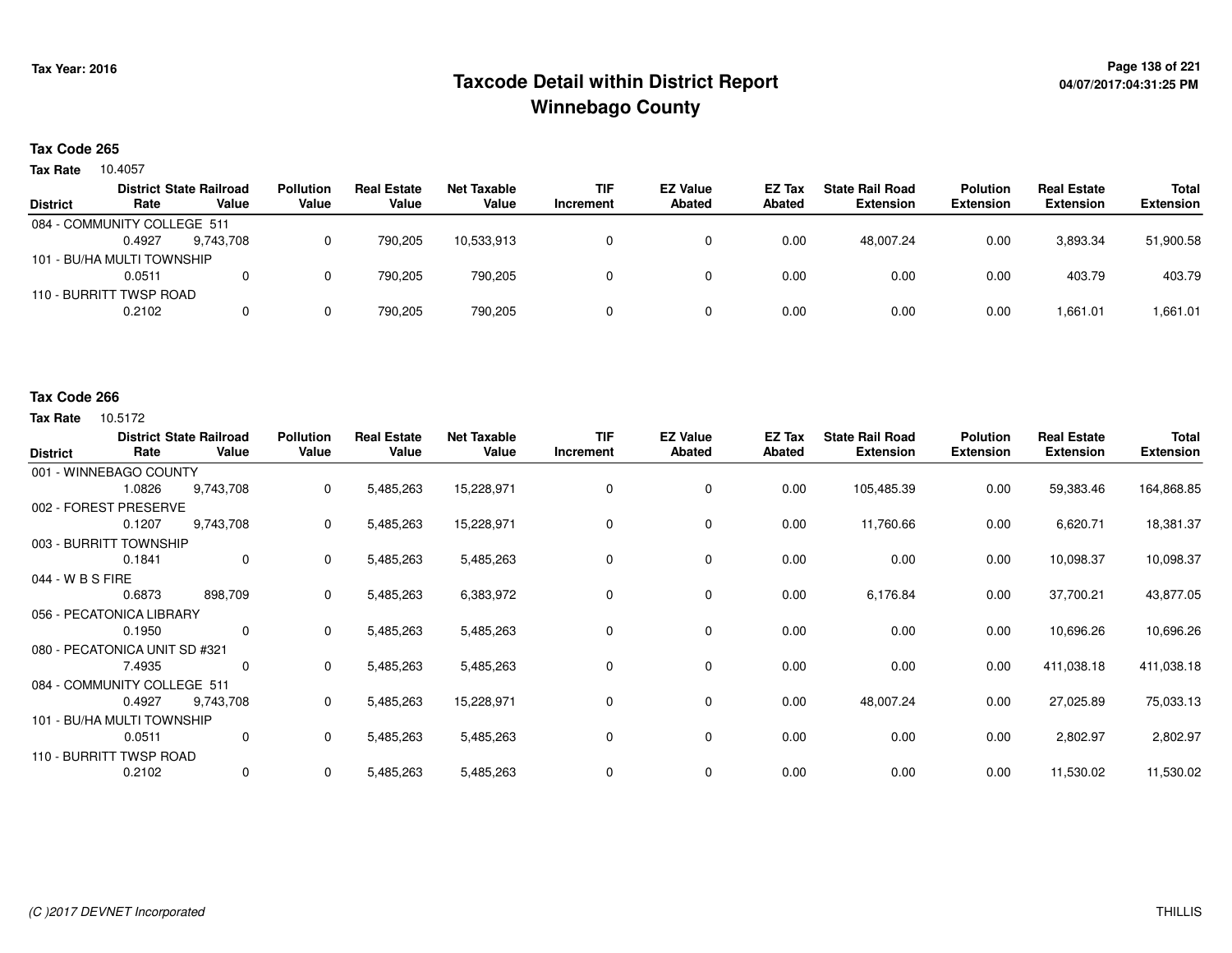# **Page 139 of 221 Taxcode Detail within District ReportWinnebago County**

# **04/07/2017:04:31:25 PM**

### **Tax Code 267**

**Tax Rate** 10.1596

| <b>District</b> | Rate                         | <b>District State Railroad</b><br>Value | <b>Pollution</b><br>Value | <b>Real Estate</b><br>Value | <b>Net Taxable</b><br>Value | <b>TIF</b><br>Increment | <b>EZ Value</b><br><b>Abated</b> | EZ Tax<br>Abated | <b>State Rail Road</b><br><b>Extension</b> | <b>Polution</b><br><b>Extension</b> | <b>Real Estate</b><br><b>Extension</b> | <b>Total</b><br><b>Extension</b> |
|-----------------|------------------------------|-----------------------------------------|---------------------------|-----------------------------|-----------------------------|-------------------------|----------------------------------|------------------|--------------------------------------------|-------------------------------------|----------------------------------------|----------------------------------|
|                 | 001 - WINNEBAGO COUNTY       |                                         |                           |                             |                             |                         |                                  |                  |                                            |                                     |                                        |                                  |
|                 | 1.0826                       | 9,743,708                               | 0                         | 1,167,923                   | 10,911,631                  | 0                       | 0                                | 0.00             | 105,485.39                                 | 0.00                                | 12,643.93                              | 118,129.32                       |
|                 | 002 - FOREST PRESERVE        |                                         |                           |                             |                             |                         |                                  |                  |                                            |                                     |                                        |                                  |
|                 | 0.1207                       | 9,743,708                               | 0                         | 1,167,923                   | 10,911,631                  | 0                       | 0                                | 0.00             | 11,760.66                                  | 0.00                                | 1,409.68                               | 13,170.34                        |
|                 | 003 - BURRITT TOWNSHIP       |                                         |                           |                             |                             |                         |                                  |                  |                                            |                                     |                                        |                                  |
|                 | 0.1841                       | $\mathbf 0$                             | 0                         | 1,167,923                   | 1,167,923                   | 0                       | 0                                | 0.00             | 0.00                                       | 0.00                                | 2,150.15                               | 2,150.15                         |
|                 | 039 - PECATONICA FIRE        |                                         |                           |                             |                             |                         |                                  |                  |                                            |                                     |                                        |                                  |
|                 | 0.4412                       | 777,472                                 | 0                         | 1,167,923                   | 1,945,395                   | 0                       | 0                                | 0.00             | 3,430.21                                   | 0.00                                | 5,152.88                               | 8,583.09                         |
|                 | 056 - PECATONICA LIBRARY     |                                         |                           |                             |                             |                         |                                  |                  |                                            |                                     |                                        |                                  |
|                 | 0.1950                       | $\mathbf{0}$                            | 0                         | 1,167,923                   | 1,167,923                   | 0                       | 0                                | 0.00             | 0.00                                       | 0.00                                | 2,277.45                               | 2,277.45                         |
|                 | 082 - WINNEBAGO UNIT SD #323 |                                         |                           |                             |                             |                         |                                  |                  |                                            |                                     |                                        |                                  |
|                 | 7.3820                       | 1,880,267                               | 0                         | 1,167,923                   | 3,048,190                   | 0                       | 0                                | 0.00             | 138,801.31                                 | 0.00                                | 86,216.08                              | 225,017.39                       |
|                 | 084 - COMMUNITY COLLEGE 511  |                                         |                           |                             |                             |                         |                                  |                  |                                            |                                     |                                        |                                  |
|                 | 0.4927                       | 9,743,708                               | 0                         | 1,167,923                   | 10,911,631                  | 0                       | 0                                | 0.00             | 48,007.24                                  | 0.00                                | 5,754.36                               | 53,761.60                        |
|                 | 101 - BU/HA MULTI TOWNSHIP   |                                         |                           |                             |                             |                         |                                  |                  |                                            |                                     |                                        |                                  |
|                 | 0.0511                       | 0                                       | 0                         | 1,167,923                   | 1,167,923                   | 0                       | 0                                | 0.00             | 0.00                                       | 0.00                                | 596.81                                 | 596.81                           |
|                 | 110 - BURRITT TWSP ROAD      |                                         |                           |                             |                             |                         |                                  |                  |                                            |                                     |                                        |                                  |
|                 | 0.2102                       | $\mathbf{0}$                            | 0                         | 1,167,923                   | 1,167,923                   | 0                       | 0                                | 0.00             | 0.00                                       | 0.00                                | 2,454.97                               | 2,454.97                         |

## **Tax Code 268**

| <b>District</b>       |                               | <b>District State Railroad</b> | <b>Pollution</b> | <b>Real Estate</b> | <b>Net Taxable</b> | TIF       | <b>EZ Value</b> | EZ Tax        | <b>State Rail Road</b> | <b>Polution</b>  | <b>Real Estate</b> | <b>Total</b>     |
|-----------------------|-------------------------------|--------------------------------|------------------|--------------------|--------------------|-----------|-----------------|---------------|------------------------|------------------|--------------------|------------------|
|                       | Rate                          | Value                          | Value            | Value              | Value              | Increment | <b>Abated</b>   | <b>Abated</b> | <b>Extension</b>       | <b>Extension</b> | <b>Extension</b>   | <b>Extension</b> |
|                       | 001 - WINNEBAGO COUNTY        |                                |                  |                    |                    |           |                 |               |                        |                  |                    |                  |
|                       | 1.0826                        | 9,743,708                      | 0                | 3,123,397          | 12,867,105         |           | $\mathbf 0$     | 0.00          | 105,485.39             | 0.00             | 33,813.90          | 139,299.29       |
|                       | 002 - FOREST PRESERVE         |                                |                  |                    |                    |           |                 |               |                        |                  |                    |                  |
|                       | 0.1207                        | 9,743,708                      | 0                | 3,123,397          | 12,867,105         |           | $\mathbf 0$     | 0.00          | 11.760.66              | 0.00             | 3,769.94           | 15,530.60        |
|                       | 003 - BURRITT TOWNSHIP        |                                |                  |                    |                    |           |                 |               |                        |                  |                    |                  |
|                       | 0.1841                        | 0                              | 0                | 3,123,397          | 3,123,397          |           | $\mathbf 0$     | 0.00          | 0.00                   | 0.00             | 5,750.17           | 5,750.17         |
| 039 - PECATONICA FIRE |                               |                                |                  |                    |                    |           |                 |               |                        |                  |                    |                  |
|                       | 0.4412                        | 777,472                        | 0                | 3,123,397          | 3,900,869          |           | $\mathbf 0$     | 0.00          | 3,430.21               | 0.00             | 13,780.43          | 17,210.64        |
|                       | 056 - PECATONICA LIBRARY      |                                |                  |                    |                    |           |                 |               |                        |                  |                    |                  |
|                       | 0.1950                        | 0                              | $\Omega$         | 3,123,397          | 3,123,397          |           | $\mathbf 0$     | 0.00          | 0.00                   | 0.00             | 6,090.62           | 6,090.62         |
|                       | 080 - PECATONICA UNIT SD #321 |                                |                  |                    |                    |           |                 |               |                        |                  |                    |                  |
|                       | 7.4935                        | 0                              | $\Omega$         | 3,123,397          | 3,123,397          |           | $\mathbf 0$     | 0.00          | 0.00                   | 0.00             | 234,051.75         | 234,051.75       |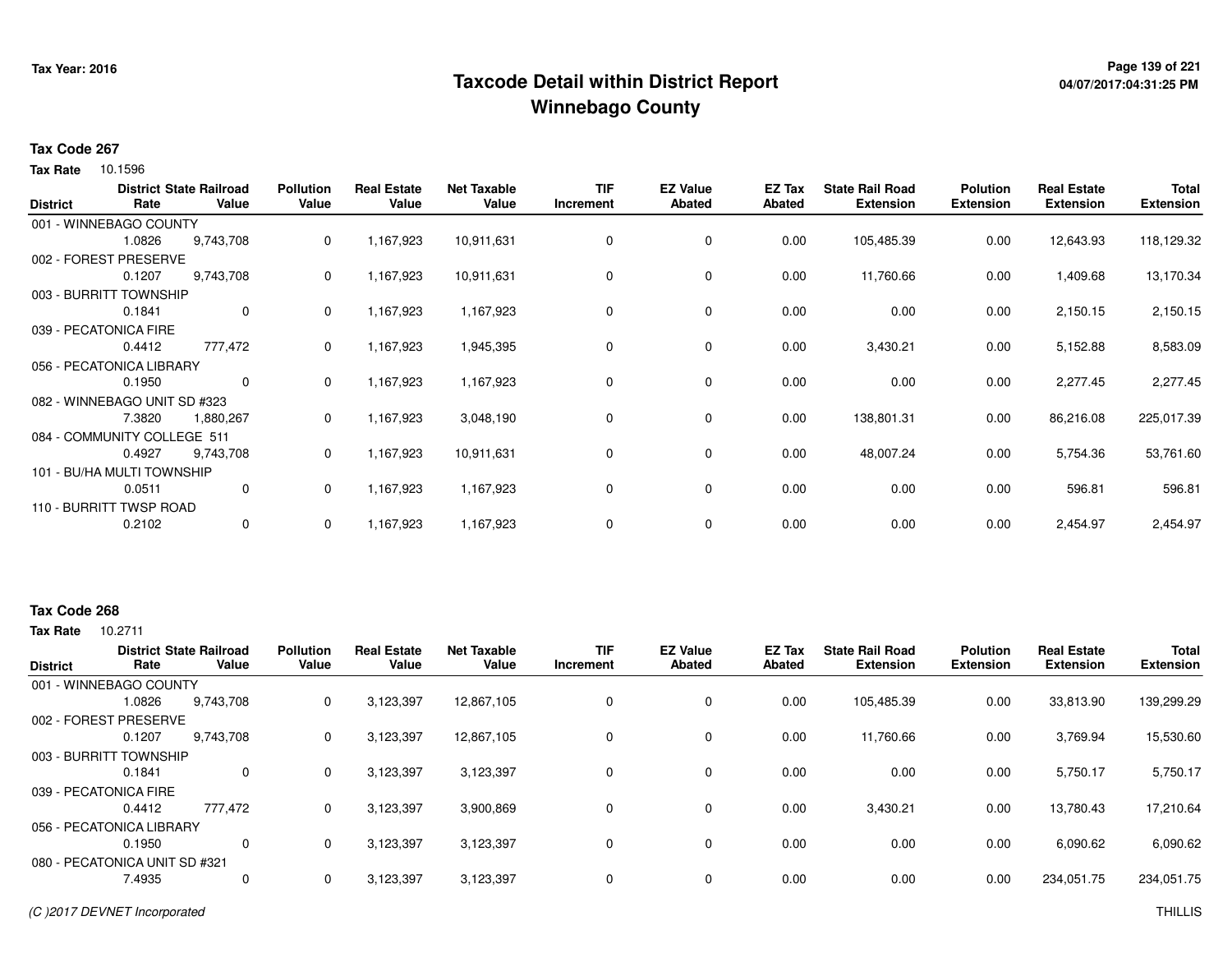# **Page 140 of 221 Taxcode Detail within District ReportWinnebago County**

# **04/07/2017:04:31:25 PM**

### **Tax Code 268**

10.2711 **Tax Rate**

|                 |                             | <b>District State Railroad</b> | <b>Pollution</b> | <b>Real Estate</b> | Net Taxable | <b>TIF</b> | <b>EZ Value</b> | EZ Tax | <b>State Rail Road</b> | <b>Polution</b>  | <b>Real Estate</b> | Total            |
|-----------------|-----------------------------|--------------------------------|------------------|--------------------|-------------|------------|-----------------|--------|------------------------|------------------|--------------------|------------------|
| <b>District</b> | Rate                        | Value                          | Value            | Value              | Value       | Increment  | <b>Abated</b>   | Abated | <b>Extension</b>       | <b>Extension</b> | <b>Extension</b>   | <b>Extension</b> |
|                 | 084 - COMMUNITY COLLEGE 511 |                                |                  |                    |             |            |                 |        |                        |                  |                    |                  |
|                 | 0.4927                      | 9.743.708                      |                  | 3.123.397          | 12,867,105  |            |                 | 0.00   | 48.007.24              | 0.00             | 15,388.98          | 63,396.22        |
|                 | 101 - BU/HA MULTI TOWNSHIP  |                                |                  |                    |             |            |                 |        |                        |                  |                    |                  |
|                 | 0.0511                      | 0                              |                  | 3.123.397          | 3,123,397   |            |                 | 0.00   | 0.00                   | 0.00             | 1,596.06           | 1,596.06         |
|                 | 110 - BURRITT TWSP ROAD     |                                |                  |                    |             |            |                 |        |                        |                  |                    |                  |
|                 | 0.2102                      | $\Omega$                       |                  | 3,123,397          | 3,123,397   |            |                 | 0.00   | 0.00                   | 0.00             | 6,565.38           | 6,565.38         |
|                 |                             |                                |                  |                    |             |            |                 |        |                        |                  |                    |                  |

#### **Tax Code 281**

| <b>District</b>   | Rate                          | <b>District State Railroad</b><br>Value | <b>Pollution</b><br>Value | <b>Real Estate</b><br>Value | <b>Net Taxable</b><br>Value | <b>TIF</b><br>Increment | <b>EZ Value</b><br><b>Abated</b> | EZ Tax<br><b>Abated</b> | <b>State Rail Road</b><br><b>Extension</b> | <b>Polution</b><br><b>Extension</b> | <b>Real Estate</b><br><b>Extension</b> | <b>Total</b><br><b>Extension</b> |
|-------------------|-------------------------------|-----------------------------------------|---------------------------|-----------------------------|-----------------------------|-------------------------|----------------------------------|-------------------------|--------------------------------------------|-------------------------------------|----------------------------------------|----------------------------------|
|                   | 001 - WINNEBAGO COUNTY        |                                         |                           |                             |                             |                         |                                  |                         |                                            |                                     |                                        |                                  |
|                   | 1.0826                        | 9,743,708                               | 0                         | 39,521,221                  | 49,264,929                  |                         | 0                                | 0.00                    | 105,485.39                                 | 0.00                                | 427,856.74                             | 533,342.13                       |
|                   | 002 - FOREST PRESERVE         |                                         |                           |                             |                             |                         |                                  |                         |                                            |                                     |                                        |                                  |
|                   | 0.1207                        | 9,743,708                               | 0                         | 39,521,221                  | 49,264,929                  |                         | 0                                | 0.00                    | 11,760.66                                  | 0.00                                | 47,702.11                              | 59,462.77                        |
|                   | 010 - PECATONICA TOWNSHIP     |                                         |                           |                             |                             |                         |                                  |                         |                                            |                                     |                                        |                                  |
|                   | 0.1821                        | 0                                       | 0                         | 39,521,221                  | 39,521,221                  | $\Omega$                | $\mathbf 0$                      | 0.00                    | 0.00                                       | 0.00                                | 71,968.14                              | 71,968.14                        |
|                   | 039 - PECATONICA FIRE         |                                         |                           |                             |                             |                         |                                  |                         |                                            |                                     |                                        |                                  |
|                   | 0.4412                        | 777,472                                 | 0                         | 39,521,221                  | 40,298,693                  | 0                       | 0                                | 0.00                    | 3,430.21                                   | 0.00                                | 174,367.63                             | 177,797.84                       |
| 047 - SUMNER PARK |                               |                                         |                           |                             |                             |                         |                                  |                         |                                            |                                     |                                        |                                  |
|                   | 0.1508                        | $\mathbf 0$                             | 0                         | 39,521,221                  | 39,521,221                  | 0                       | 0                                | 0.00                    | 0.00                                       | 0.00                                | 59,598.00                              | 59,598.00                        |
|                   | 056 - PECATONICA LIBRARY      |                                         |                           |                             |                             |                         |                                  |                         |                                            |                                     |                                        |                                  |
|                   | 0.1950                        | 0                                       | 0                         | 39,521,221                  | 39,521,221                  | 0                       | $\mathbf 0$                      | 0.00                    | 0.00                                       | 0.00                                | 77,066.38                              | 77,066.38                        |
|                   | 080 - PECATONICA UNIT SD #321 |                                         |                           |                             |                             |                         |                                  |                         |                                            |                                     |                                        |                                  |
|                   | 7.4935                        | $\mathbf 0$                             | $\mathbf{0}$              | 39,521,221                  | 39,521,221                  | $\Omega$                | 0                                | 0.00                    | 0.00                                       | 0.00                                | 2,961,522.70                           | 2,961,522.70                     |
|                   | 084 - COMMUNITY COLLEGE 511   |                                         |                           |                             |                             |                         |                                  |                         |                                            |                                     |                                        |                                  |
|                   | 0.4927                        | 9,743,708                               | 0                         | 39,521,221                  | 49,264,929                  | 0                       | 0                                | 0.00                    | 48,007.24                                  | 0.00                                | 194,721.06                             | 242,728.30                       |
|                   | 117 - PECATONICA TWSP ROAD    |                                         |                           |                             |                             |                         |                                  |                         |                                            |                                     |                                        |                                  |
|                   | 0.1866                        | 0                                       | 0                         | 39,521,221                  | 39,521,221                  | 0                       | $\mathbf 0$                      | 0.00                    | 0.00                                       | 0.00                                | 73,746.60                              | 73,746.60                        |
|                   | 124 - PE/SE MULTI TOWNSHIP    |                                         |                           |                             |                             |                         |                                  |                         |                                            |                                     |                                        |                                  |
|                   | 0.0541                        | 0                                       | 0                         | 39,521,221                  | 39,521,221                  | 0                       | 0                                | 0.00                    | 0.00                                       | 0.00                                | 21,380.98                              | 21,380.98                        |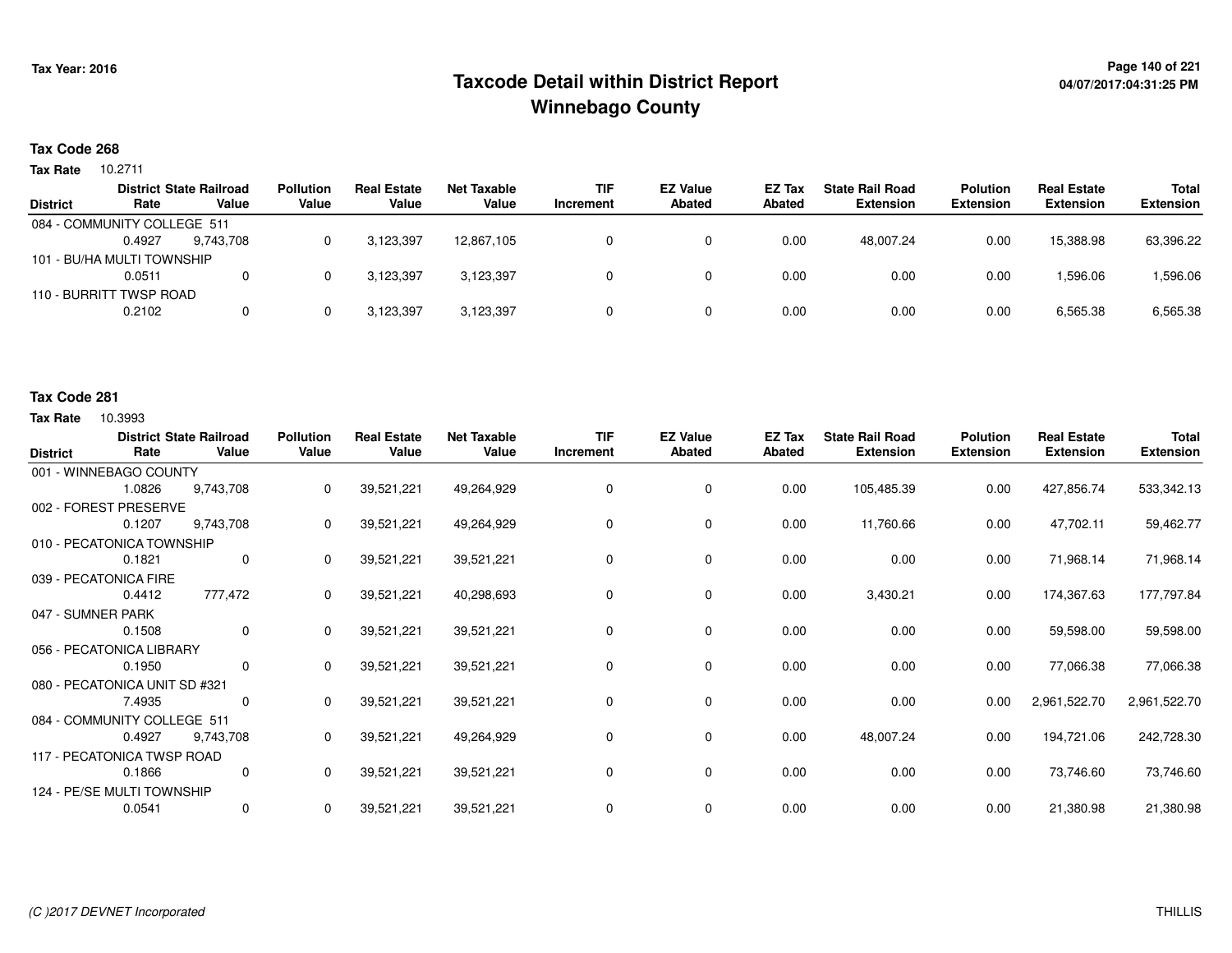# **Page 141 of 221 Taxcode Detail within District ReportWinnebago County**

# **04/07/2017:04:31:25 PM**

### **Tax Code 282**

Tax Rate 10.2878

| <b>District</b>   | Rate                         | <b>District State Railroad</b><br>Value | <b>Pollution</b><br>Value | <b>Real Estate</b><br>Value | <b>Net Taxable</b><br>Value | <b>TIF</b><br>Increment | <b>EZ Value</b><br><b>Abated</b> | EZ Tax<br><b>Abated</b> | <b>State Rail Road</b><br><b>Extension</b> | <b>Polution</b><br><b>Extension</b> | <b>Real Estate</b><br><b>Extension</b> | Total<br><b>Extension</b> |
|-------------------|------------------------------|-----------------------------------------|---------------------------|-----------------------------|-----------------------------|-------------------------|----------------------------------|-------------------------|--------------------------------------------|-------------------------------------|----------------------------------------|---------------------------|
|                   | 001 - WINNEBAGO COUNTY       |                                         |                           |                             |                             |                         |                                  |                         |                                            |                                     |                                        |                           |
|                   | 1.0826                       | 9,743,708                               | 0                         | 142,623                     | 9,886,331                   | 0                       | 0                                | 0.00                    | 105,485.39                                 | 0.00                                | 1,544.04                               | 107,029.43                |
|                   | 002 - FOREST PRESERVE        |                                         |                           |                             |                             |                         |                                  |                         |                                            |                                     |                                        |                           |
|                   | 0.1207                       | 9,743,708                               | 0                         | 142,623                     | 9,886,331                   | 0                       | 0                                | 0.00                    | 11,760.66                                  | 0.00                                | 172.15                                 | 11,932.81                 |
|                   | 010 - PECATONICA TOWNSHIP    |                                         |                           |                             |                             |                         |                                  |                         |                                            |                                     |                                        |                           |
|                   | 0.1821                       | 0                                       | 0                         | 142,623                     | 142,623                     | 0                       | 0                                | 0.00                    | 0.00                                       | 0.00                                | 259.72                                 | 259.72                    |
|                   | 039 - PECATONICA FIRE        |                                         |                           |                             |                             |                         |                                  |                         |                                            |                                     |                                        |                           |
|                   | 0.4412                       | 777,472                                 | 0                         | 142,623                     | 920,095                     | 0                       | $\mathbf 0$                      | 0.00                    | 3,430.21                                   | 0.00                                | 629.25                                 | 4,059.46                  |
| 047 - SUMNER PARK |                              |                                         |                           |                             |                             |                         |                                  |                         |                                            |                                     |                                        |                           |
|                   | 0.1508                       | $\mathbf 0$                             | 0                         | 142,623                     | 142,623                     | 0                       | 0                                | 0.00                    | 0.00                                       | 0.00                                | 215.08                                 | 215.08                    |
|                   | 056 - PECATONICA LIBRARY     |                                         |                           |                             |                             |                         |                                  |                         |                                            |                                     |                                        |                           |
|                   | 0.1950                       | $\mathbf{0}$                            | 0                         | 142,623                     | 142,623                     | 0                       | 0                                | 0.00                    | 0.00                                       | 0.00                                | 278.11                                 | 278.11                    |
|                   | 082 - WINNEBAGO UNIT SD #323 |                                         |                           |                             |                             |                         |                                  |                         |                                            |                                     |                                        |                           |
|                   | 7.3820                       | 1,880,267                               | 0                         | 142,623                     | 2,022,890                   | 0                       | 0                                | 0.00                    | 138,801.31                                 | 0.00                                | 10,528.43                              | 149,329.74                |
|                   | 084 - COMMUNITY COLLEGE 511  |                                         |                           |                             |                             |                         |                                  |                         |                                            |                                     |                                        |                           |
|                   | 0.4927                       | 9,743,708                               | 0                         | 142,623                     | 9,886,331                   | 0                       | 0                                | 0.00                    | 48,007.24                                  | 0.00                                | 702.70                                 | 48,709.94                 |
|                   | 117 - PECATONICA TWSP ROAD   |                                         |                           |                             |                             |                         |                                  |                         |                                            |                                     |                                        |                           |
|                   | 0.1866                       | 0                                       | 0                         | 142,623                     | 142,623                     | 0                       | 0                                | 0.00                    | 0.00                                       | 0.00                                | 266.13                                 | 266.13                    |
|                   | 124 - PE/SE MULTI TOWNSHIP   |                                         |                           |                             |                             |                         |                                  |                         |                                            |                                     |                                        |                           |
|                   | 0.0541                       | 0                                       | 0                         | 142,623                     | 142,623                     | 0                       | 0                                | 0.00                    | 0.00                                       | 0.00                                | 77.16                                  | 77.16                     |

## **Tax Code 283**

| <b>District</b>   | Rate                      | <b>District State Railroad</b><br>Value | <b>Pollution</b><br>Value | <b>Real Estate</b><br>Value | <b>Net Taxable</b><br>Value | TIF<br>Increment | <b>EZ Value</b><br><b>Abated</b> | EZ Tax<br>Abated | <b>State Rail Road</b><br><b>Extension</b> | <b>Polution</b><br><b>Extension</b> | <b>Real Estate</b><br><b>Extension</b> | <b>Total</b><br><b>Extension</b> |
|-------------------|---------------------------|-----------------------------------------|---------------------------|-----------------------------|-----------------------------|------------------|----------------------------------|------------------|--------------------------------------------|-------------------------------------|----------------------------------------|----------------------------------|
|                   | 001 - WINNEBAGO COUNTY    |                                         |                           |                             |                             |                  |                                  |                  |                                            |                                     |                                        |                                  |
|                   | 1.0826                    | 9,743,708                               | 0                         | 129,545                     | 9,873,253                   |                  | 0                                | 0.00             | 105,485.39                                 | 0.00                                | 402.45                                 | 106,887.84                       |
|                   | 002 - FOREST PRESERVE     |                                         |                           |                             |                             |                  |                                  |                  |                                            |                                     |                                        |                                  |
|                   | 0.1207                    | 9,743,708                               | 0                         | 129,545                     | 9,873,253                   |                  | $\mathbf 0$                      | 0.00             | 11,760.66                                  | 0.00                                | 156.36                                 | 11,917.02                        |
|                   | 010 - PECATONICA TOWNSHIP |                                         |                           |                             |                             |                  |                                  |                  |                                            |                                     |                                        |                                  |
|                   | 0.1821                    | 0                                       | 0                         | 129.545                     | 129.545                     |                  | $\mathbf 0$                      | 0.00             | 0.00                                       | 0.00                                | 235.90                                 | 235.90                           |
| 044 - W B S FIRE  |                           |                                         |                           |                             |                             |                  |                                  |                  |                                            |                                     |                                        |                                  |
|                   | 0.6873                    | 898.709                                 | 0                         | 129,545                     | 1,028,254                   |                  | $\mathbf 0$                      | 0.00             | 6.176.84                                   | 0.00                                | 890.36                                 | 7,067.20                         |
| 047 - SUMNER PARK |                           |                                         |                           |                             |                             |                  |                                  |                  |                                            |                                     |                                        |                                  |
|                   | 0.1508                    | 0                                       | $\mathbf 0$               | 129,545                     | 129,545                     |                  | 0                                | 0.00             | 0.00                                       | 0.00                                | 195.35                                 | 195.35                           |
|                   |                           |                                         |                           |                             |                             |                  |                                  |                  |                                            |                                     |                                        |                                  |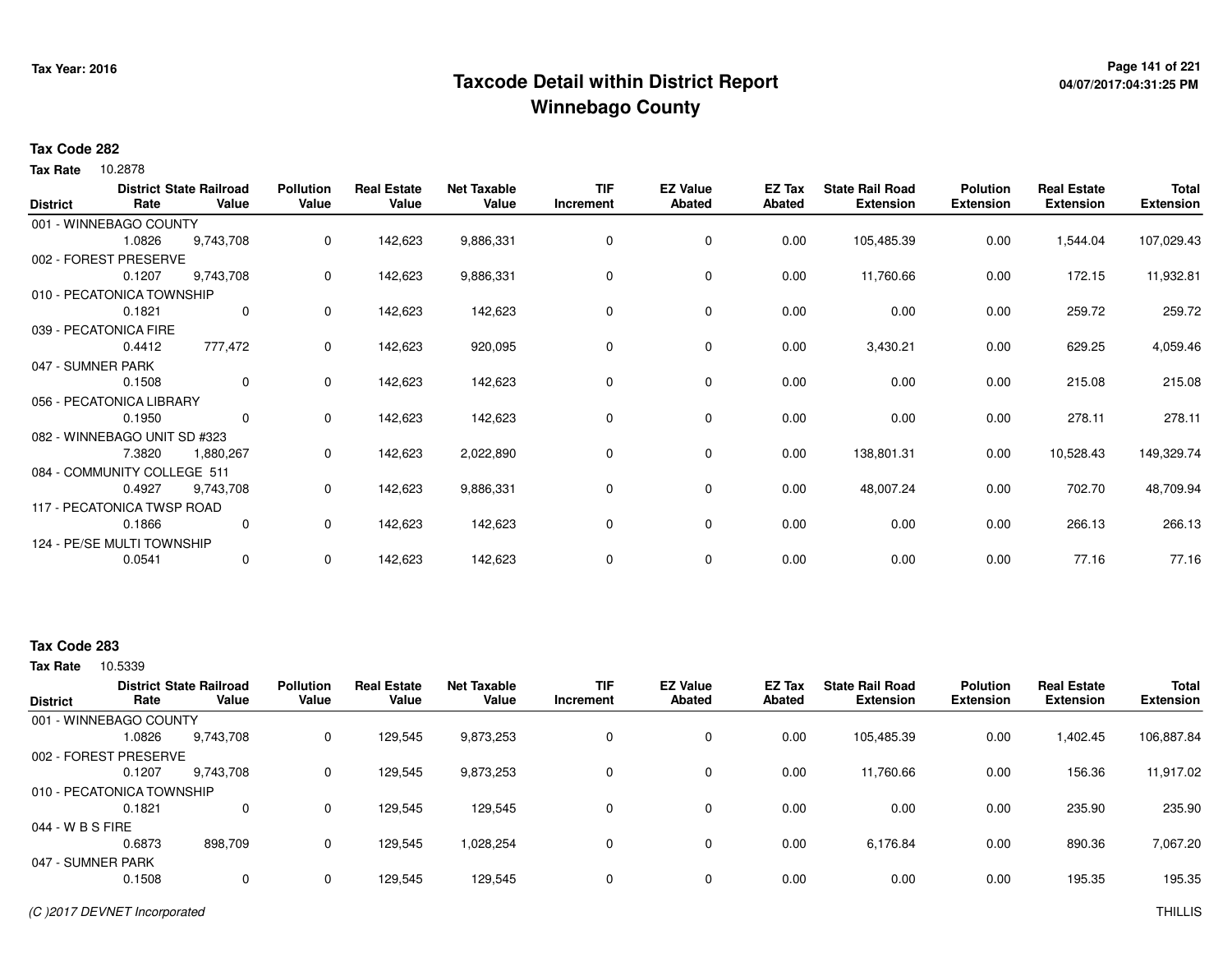# **Page 142 of 221 Taxcode Detail within District ReportWinnebago County**

## **Tax Code 283**

**Tax Rate** 10.5339

|                 |                              | <b>District State Railroad</b> | <b>Pollution</b> | <b>Real Estate</b> | <b>Net Taxable</b> | <b>TIF</b> | <b>EZ Value</b> | <b>EZ Tax</b> | <b>State Rail Road</b> | <b>Polution</b>  | <b>Real Estate</b> | <b>Total</b>     |
|-----------------|------------------------------|--------------------------------|------------------|--------------------|--------------------|------------|-----------------|---------------|------------------------|------------------|--------------------|------------------|
| <b>District</b> | Rate                         | Value                          | Value            | Value              | Value              | Increment  | Abated          | Abated        | <b>Extension</b>       | <b>Extension</b> | <b>Extension</b>   | <b>Extension</b> |
|                 | 056 - PECATONICA LIBRARY     |                                |                  |                    |                    |            |                 |               |                        |                  |                    |                  |
|                 | 0.1950                       | 0                              | 0                | 129,545            | 129,545            | 0          | 0               | 0.00          | 0.00                   | 0.00             | 252.61             | 252.61           |
|                 | 082 - WINNEBAGO UNIT SD #323 |                                |                  |                    |                    |            |                 |               |                        |                  |                    |                  |
|                 | 7.3820                       | 1.880.267                      | 0                | 129,545            | 2,009,812          | 0          | 0               | 0.00          | 138,801.31             | 0.00             | 9,563.01           | 148,364.32       |
|                 | 084 - COMMUNITY COLLEGE 511  |                                |                  |                    |                    |            |                 |               |                        |                  |                    |                  |
|                 | 0.4927                       | 9.743.708                      | 0                | 129.545            | 9,873,253          |            | 0               | 0.00          | 48.007.24              | 0.00             | 638.27             | 48,645.51        |
|                 | 117 - PECATONICA TWSP ROAD   |                                |                  |                    |                    |            |                 |               |                        |                  |                    |                  |
|                 | 0.1866                       | 0                              | 0                | 129,545            | 129,545            |            | 0               | 0.00          | 0.00                   | 0.00             | 241.73             | 241.73           |
|                 | 124 - PE/SE MULTI TOWNSHIP   |                                |                  |                    |                    |            |                 |               |                        |                  |                    |                  |
|                 | 0.0541                       | 0                              | 0                | 129,545            | 129,545            |            | 0               | 0.00          | 0.00                   | 0.00             | 70.08              | 70.08            |
|                 |                              |                                |                  |                    |                    |            |                 |               |                        |                  |                    |                  |

### **Tax Code 284**

|                               |        | <b>District State Railroad</b> | <b>Pollution</b> | <b>Real Estate</b> | <b>Net Taxable</b> | <b>TIF</b> | <b>EZ Value</b> | EZ Tax        | <b>State Rail Road</b> | <b>Polution</b>  | <b>Real Estate</b> | <b>Total</b>     |
|-------------------------------|--------|--------------------------------|------------------|--------------------|--------------------|------------|-----------------|---------------|------------------------|------------------|--------------------|------------------|
| <b>District</b>               | Rate   | Value                          | Value            | Value              | Value              | Increment  | <b>Abated</b>   | <b>Abated</b> | <b>Extension</b>       | <b>Extension</b> | <b>Extension</b>   | <b>Extension</b> |
| 001 - WINNEBAGO COUNTY        |        |                                |                  |                    |                    |            |                 |               |                        |                  |                    |                  |
|                               | 1.0826 | 9,743,708                      | 0                | 30,273             | 9,773,981          | 0          | 0               | 0.00          | 105,485.39             | 0.00             | 327.74             | 105,813.13       |
| 002 - FOREST PRESERVE         |        |                                |                  |                    |                    |            |                 |               |                        |                  |                    |                  |
|                               | 0.1207 | 9,743,708                      | 0                | 30,273             | 9,773,981          | 0          | 0               | 0.00          | 11,760.66              | 0.00             | 36.54              | 11,797.20        |
| 010 - PECATONICA TOWNSHIP     |        |                                |                  |                    |                    |            |                 |               |                        |                  |                    |                  |
|                               | 0.1821 | 0                              | 0                | 30,273             | 30,273             | 0          | 0               | 0.00          | 0.00                   | 0.00             | 55.13              | 55.13            |
| 044 - W B S FIRE              |        |                                |                  |                    |                    |            |                 |               |                        |                  |                    |                  |
|                               | 0.6873 | 898,709                        | 0                | 30,273             | 928,982            | 0          | $\mathbf 0$     | 0.00          | 6,176.84               | 0.00             | 208.07             | 6,384.91         |
| 047 - SUMNER PARK             |        |                                |                  |                    |                    |            |                 |               |                        |                  |                    |                  |
|                               | 0.1508 | $\mathbf 0$                    | 0                | 30,273             | 30,273             | $\Omega$   | $\mathbf 0$     | 0.00          | 0.00                   | 0.00             | 45.65              | 45.65            |
| 056 - PECATONICA LIBRARY      |        |                                |                  |                    |                    |            |                 |               |                        |                  |                    |                  |
|                               | 0.1950 | $\mathbf 0$                    | 0                | 30,273             | 30,273             | 0          | 0               | 0.00          | 0.00                   | 0.00             | 59.03              | 59.03            |
| 080 - PECATONICA UNIT SD #321 |        |                                |                  |                    |                    |            |                 |               |                        |                  |                    |                  |
|                               | 7.4935 | 0                              | 0                | 30,273             | 30,273             | $\Omega$   | 0               | 0.00          | 0.00                   | 0.00             | 2,268.51           | 2,268.51         |
| 084 - COMMUNITY COLLEGE 511   |        |                                |                  |                    |                    |            |                 |               |                        |                  |                    |                  |
|                               | 0.4927 | 9,743,708                      | 0                | 30,273             | 9,773,981          | 0          | $\mathbf 0$     | 0.00          | 48,007.24              | 0.00             | 149.16             | 48,156.40        |
| 117 - PECATONICA TWSP ROAD    |        |                                |                  |                    |                    |            |                 |               |                        |                  |                    |                  |
|                               | 0.1866 | 0                              | 0                | 30,273             | 30,273             | 0          | 0               | 0.00          | 0.00                   | 0.00             | 56.49              | 56.49            |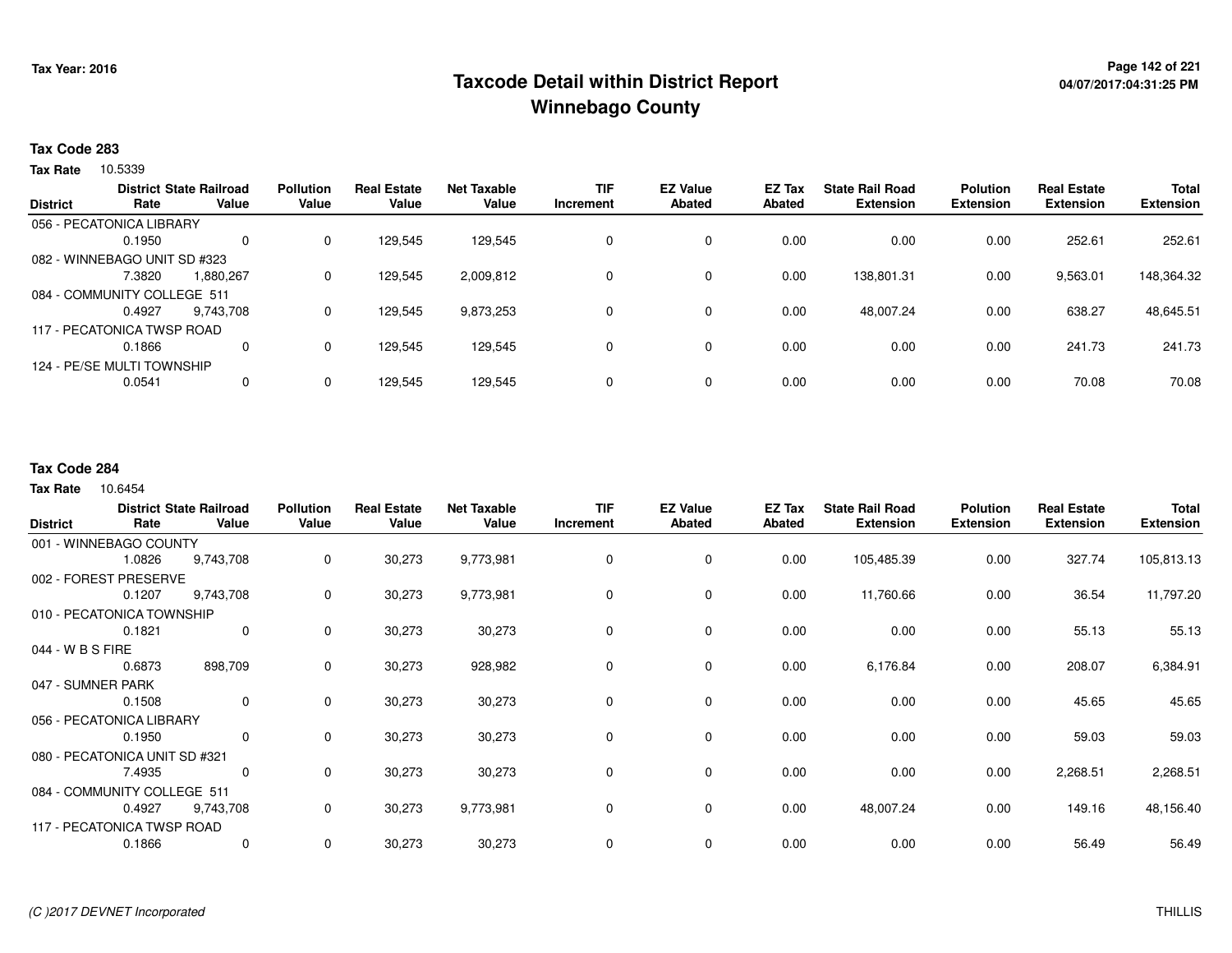# **Page 143 of 221 Taxcode Detail within District ReportWinnebago County**

# **Tax Code 284**

Tax Rate 10.6454

|                 | <b>District State Railroad</b> |       | Pollution | <b>Real Estate</b> | <b>Net Taxable</b> | TIF       | <b>EZ Value</b> | <b>EZ Tax</b> | <b>State Rail Road</b> | <b>Polution</b>  | <b>Real Estate</b> | <b>Total</b> |
|-----------------|--------------------------------|-------|-----------|--------------------|--------------------|-----------|-----------------|---------------|------------------------|------------------|--------------------|--------------|
| <b>District</b> | Rate                           | Value | Value     | Value              | Value              | Increment | <b>Abated</b>   | Abated        | <b>Extension</b>       | <b>Extension</b> | <b>Extension</b>   | Extension    |
|                 | 124 - PE/SE MULTI TOWNSHIP     |       |           |                    |                    |           |                 |               |                        |                  |                    |              |
|                 | 0.0541                         |       |           | 30.273             | 30,273             |           |                 | 0.00          | 0.00                   | 0.00             | 16.38              | 16.38        |

### **Tax Code 286**

Tax Rate 10.7762

| <b>District</b>   | Rate                          | <b>District State Railroad</b><br>Value | <b>Pollution</b><br>Value | <b>Real Estate</b><br>Value | <b>Net Taxable</b><br>Value | <b>TIF</b><br>Increment | <b>EZ Value</b><br>Abated | EZ Tax<br>Abated | <b>State Rail Road</b><br><b>Extension</b> | <b>Polution</b><br><b>Extension</b> | <b>Real Estate</b><br><b>Extension</b> | <b>Total</b><br><b>Extension</b> |
|-------------------|-------------------------------|-----------------------------------------|---------------------------|-----------------------------|-----------------------------|-------------------------|---------------------------|------------------|--------------------------------------------|-------------------------------------|----------------------------------------|----------------------------------|
|                   | 001 - WINNEBAGO COUNTY        |                                         |                           |                             |                             |                         |                           |                  |                                            |                                     |                                        |                                  |
|                   | 1.0826                        | 9,743,708                               | 0                         | 25,957,037                  | 35,700,745                  | 0                       | 0                         | 0.00             | 105,485.39                                 | 0.00                                | 281,010.88                             | 386,496.27                       |
|                   | 002 - FOREST PRESERVE         |                                         |                           |                             |                             |                         |                           |                  |                                            |                                     |                                        |                                  |
|                   | 0.1207                        | 9,743,708                               | 0                         | 25,957,037                  | 35,700,745                  | $\Omega$                | 0                         | 0.00             | 11,760.66                                  | 0.00                                | 31,330.14                              | 43,090.80                        |
|                   | 010 - PECATONICA TOWNSHIP     |                                         |                           |                             |                             |                         |                           |                  |                                            |                                     |                                        |                                  |
|                   | 0.1821                        | $\mathbf 0$                             | $\Omega$                  | 25,957,037                  | 25,957,037                  | $\Omega$                | 0                         | 0.00             | 0.00                                       | 0.00                                | 47,267.76                              | 47,267.76                        |
|                   | 022 - PECATONICA VILLAGE      |                                         |                           |                             |                             |                         |                           |                  |                                            |                                     |                                        |                                  |
|                   | 0.3769                        | 0                                       | 0                         | 25,957,037                  | 25,957,037                  | 0                       | 0                         | 0.00             | 0.00                                       | 0.00                                | 97,832.08                              | 97,832.08                        |
|                   | 039 - PECATONICA FIRE         |                                         |                           |                             |                             |                         |                           |                  |                                            |                                     |                                        |                                  |
|                   | 0.4412                        | 777,472                                 | 0                         | 25,957,037                  | 26,734,509                  | 0                       | 0                         | 0.00             | 3,430.21                                   | 0.00                                | 114,522.45                             | 117,952.66                       |
| 047 - SUMNER PARK |                               |                                         |                           |                             |                             |                         |                           |                  |                                            |                                     |                                        |                                  |
|                   | 0.1508                        | 0                                       | 0                         | 25,957,037                  | 25,957,037                  | 0                       | 0                         | 0.00             | 0.00                                       | 0.00                                | 39,143.21                              | 39,143.21                        |
|                   | 056 - PECATONICA LIBRARY      |                                         |                           |                             |                             |                         |                           |                  |                                            |                                     |                                        |                                  |
|                   | 0.1950                        | $\mathbf 0$                             | $\Omega$                  | 25,957,037                  | 25,957,037                  | $\Omega$                | 0                         | 0.00             | 0.00                                       | 0.00                                | 50,616.22                              | 50,616.22                        |
|                   | 080 - PECATONICA UNIT SD #321 |                                         |                           |                             |                             |                         |                           |                  |                                            |                                     |                                        |                                  |
|                   | 7.4935                        | 0                                       | $\Omega$                  | 25,957,037                  | 25,957,037                  | $\Omega$                | 0                         | 0.00             | 0.00                                       | 0.00                                | 1,945,090.57                           | 1,945,090.57                     |
|                   | 084 - COMMUNITY COLLEGE 511   |                                         |                           |                             |                             |                         |                           |                  |                                            |                                     |                                        |                                  |
|                   | 0.4927                        | 9,743,708                               | 0                         | 25,957,037                  | 35,700,745                  | 0                       | 0                         | 0.00             | 48,007.24                                  | 0.00                                | 127,890.32                             | 175,897.56                       |
|                   | 117 - PECATONICA TWSP ROAD    |                                         |                           |                             |                             |                         |                           |                  |                                            |                                     |                                        |                                  |
|                   | 0.1866                        | 0                                       | 0                         | 25,957,037                  | 25,957,037                  | 0                       | 0                         | 0.00             | 0.00                                       | 0.00                                | 48,435.83                              | 48,435.83                        |
|                   | 124 - PE/SE MULTI TOWNSHIP    |                                         |                           |                             |                             |                         |                           |                  |                                            |                                     |                                        |                                  |
|                   | 0.0541                        | $\mathbf 0$                             | 0                         | 25,957,037                  | 25,957,037                  | 0                       | 0                         | 0.00             | 0.00                                       | 0.00                                | 14,042.76                              | 14,042.76                        |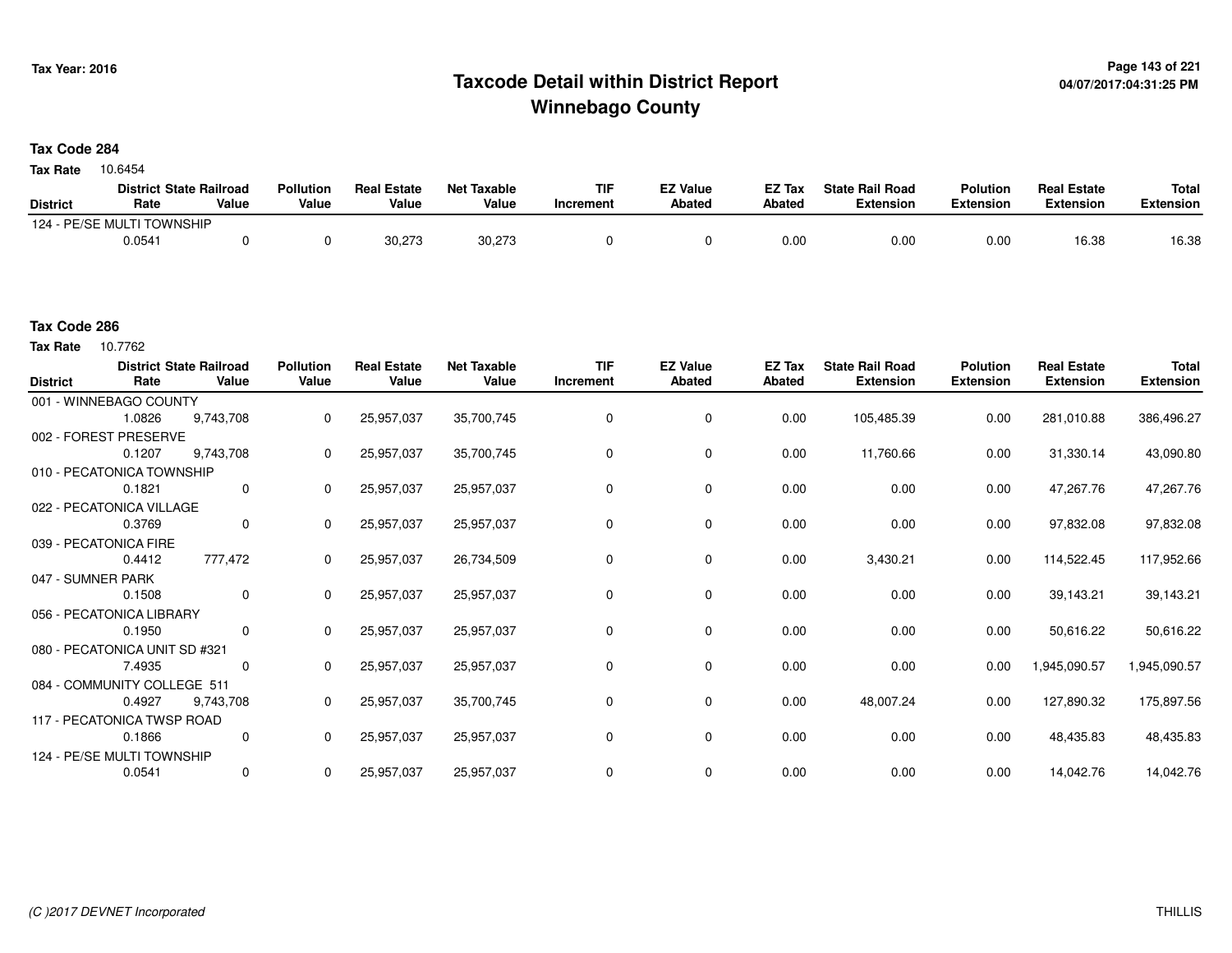# **Page 144 of 221 Taxcode Detail within District ReportWinnebago County**

# **04/07/2017:04:31:25 PM**

### **Tax Code 290**

**Tax Rate** 10.4163

| <b>District</b> | Rate                        | <b>District State Railroad</b><br>Value | <b>Pollution</b><br>Value | <b>Real Estate</b><br>Value | <b>Net Taxable</b><br>Value | <b>TIF</b><br>Increment | <b>EZ Value</b><br><b>Abated</b> | EZ Tax<br><b>Abated</b> | <b>State Rail Road</b><br><b>Extension</b> | <b>Polution</b><br><b>Extension</b> | <b>Real Estate</b><br><b>Extension</b> | <b>Total</b><br><b>Extension</b> |
|-----------------|-----------------------------|-----------------------------------------|---------------------------|-----------------------------|-----------------------------|-------------------------|----------------------------------|-------------------------|--------------------------------------------|-------------------------------------|----------------------------------------|----------------------------------|
|                 | 001 - WINNEBAGO COUNTY      |                                         |                           |                             |                             |                         |                                  |                         |                                            |                                     |                                        |                                  |
|                 | 1.0826                      | 9,743,708                               | 0                         | $\mathbf{0}$                | 9,743,708                   | 0                       | 0                                | 0.00                    | 105,485.39                                 | 0.00                                | 0.00                                   | 105,485.39                       |
|                 | 002 - FOREST PRESERVE       |                                         |                           |                             |                             |                         |                                  |                         |                                            |                                     |                                        |                                  |
|                 | 0.1207                      | 9,743,708                               | 0                         | 0                           | 9,743,708                   | 0                       | 0                                | 0.00                    | 11,760.66                                  | 0.00                                | 0.00                                   | 11,760.66                        |
|                 | 012 - ROCKTON TOWNSHIP      |                                         |                           |                             |                             |                         |                                  |                         |                                            |                                     |                                        |                                  |
|                 | 0.2013                      | 886,269                                 | 0                         | $\mathbf 0$                 | 886,269                     | 0                       | $\mathbf 0$                      | 0.00                    | 1,784.05                                   | 0.00                                | 0.00                                   | 1,784.05                         |
|                 | 026 - SOUTH BELOIT CITY     |                                         |                           |                             |                             |                         |                                  |                         |                                            |                                     |                                        |                                  |
|                 | 1.1690                      | 994,981                                 | 0                         | $\mathbf 0$                 | 994,981                     | 0                       | 0                                | 0.00                    | 11,631.32                                  | 0.00                                | 0.00                                   | 11,631.32                        |
|                 | 061 - SOUTH BELOIT CITY     | .IBRARY                                 |                           |                             |                             |                         |                                  |                         |                                            |                                     |                                        |                                  |
|                 | 0.2115                      | 994,981                                 | 0                         | $\mathbf 0$                 | 994,981                     | 0                       | 0                                | 0.00                    | 2,104.38                                   | 0.00                                | 0.00                                   | 2,104.38                         |
|                 | 079 - SOUTH BELOIT SD #320  |                                         |                           |                             |                             |                         |                                  |                         |                                            |                                     |                                        |                                  |
|                 | 6.9791                      | 1,080,849                               | 0                         | $\mathbf{0}$                | 1,080,849                   | $\mathbf 0$             | 0                                | 0.00                    | 75,433.54                                  | 0.00                                | 0.00                                   | 75,433.54                        |
|                 | 084 - COMMUNITY COLLEGE 511 |                                         |                           |                             |                             |                         |                                  |                         |                                            |                                     |                                        |                                  |
|                 | 0.4927                      | 9,743,708                               | 0                         | $\mathbf{0}$                | 9,743,708                   | 0                       | 0                                | 0.00                    | 48,007.24                                  | 0.00                                | 0.00                                   | 48,007.24                        |
|                 | 119 - ROCKTON TWSP ROAD     |                                         |                           |                             |                             |                         |                                  |                         |                                            |                                     |                                        |                                  |
|                 | 0.1594                      | 886,269                                 | 0                         | $\mathbf 0$                 | 886,269                     | 0                       | 0                                | 0.00                    | 1,412.71                                   | 0.00                                | 0.00                                   | 1,412.71                         |
|                 | 160 - SOUTH BELOIT SSA 1    |                                         |                           |                             |                             |                         |                                  |                         |                                            |                                     |                                        |                                  |
|                 | 0.0000                      | $\mathbf 0$                             | 0                         | 0                           | 0                           | 0                       | 0                                | 0.00                    | 0.00                                       | 0.00                                | 676.76                                 | 676.76                           |

# **Tax Code 305**

|                            | <b>District State Railroad</b> |           | <b>Pollution</b> | <b>Real Estate</b> | <b>Net Taxable</b> | TIF       | <b>EZ Value</b> | EZ Tax        | <b>State Rail Road</b> | <b>Polution</b>  | <b>Real Estate</b> | <b>Total</b>     |
|----------------------------|--------------------------------|-----------|------------------|--------------------|--------------------|-----------|-----------------|---------------|------------------------|------------------|--------------------|------------------|
| <b>District</b>            | Rate                           | Value     | Value            | Value              | Value              | Increment | <b>Abated</b>   | <b>Abated</b> | <b>Extension</b>       | <b>Extension</b> | <b>Extension</b>   | <b>Extension</b> |
| 001 - WINNEBAGO COUNTY     |                                |           |                  |                    |                    |           |                 |               |                        |                  |                    |                  |
|                            | 1.0826                         | 9,743,708 | 0                | 248,068            | 9,991,776          |           | $\mathbf 0$     | 0.00          | 105.485.39             | 0.00             | 2,685.58           | 108,170.97       |
| 002 - FOREST PRESERVE      |                                |           |                  |                    |                    |           |                 |               |                        |                  |                    |                  |
|                            | 0.1207                         | 9.743.708 | 0                | 248.068            | 9,991,776          |           | $\mathbf 0$     | 0.00          | 11.760.66              | 0.00             | 299.42             | 12,060.08        |
| 014 - SEWARD TOWNSHIP      |                                |           |                  |                    |                    |           |                 |               |                        |                  |                    |                  |
|                            | 0.4483                         | 901,139   | 0                | 248,068            | 1,149,207          |           | $\mathbf 0$     | 0.00          | 4,039.81               | 0.00             | 1,112.09           | 5,151.90         |
| 039 - PECATONICA FIRE      |                                |           |                  |                    |                    |           |                 |               |                        |                  |                    |                  |
|                            | 0.4412                         | 777,472   | 0                | 248,068            | 1,025,540          |           | 0               | 0.00          | 3,430.21               | 0.00             | 1,094.48           | 4,524.69         |
| 049 - SEWARD PARK DISTRICT |                                |           |                  |                    |                    |           |                 |               |                        |                  |                    |                  |
|                            | 0.1527                         | 901.139   | $\Omega$         | 248,068            | 1,149,207          |           | $\mathbf 0$     | 0.00          | 1,376.04               | 0.00             | 378.80             | 1,754.84         |
| 056 - PECATONICA LIBRARY   |                                |           |                  |                    |                    |           |                 |               |                        |                  |                    |                  |
|                            | 0.1950                         | 0         | 0                | 248,068            | 248,068            |           | $\mathbf 0$     | 0.00          | 0.00                   | 0.00             | 483.73             | 483.73           |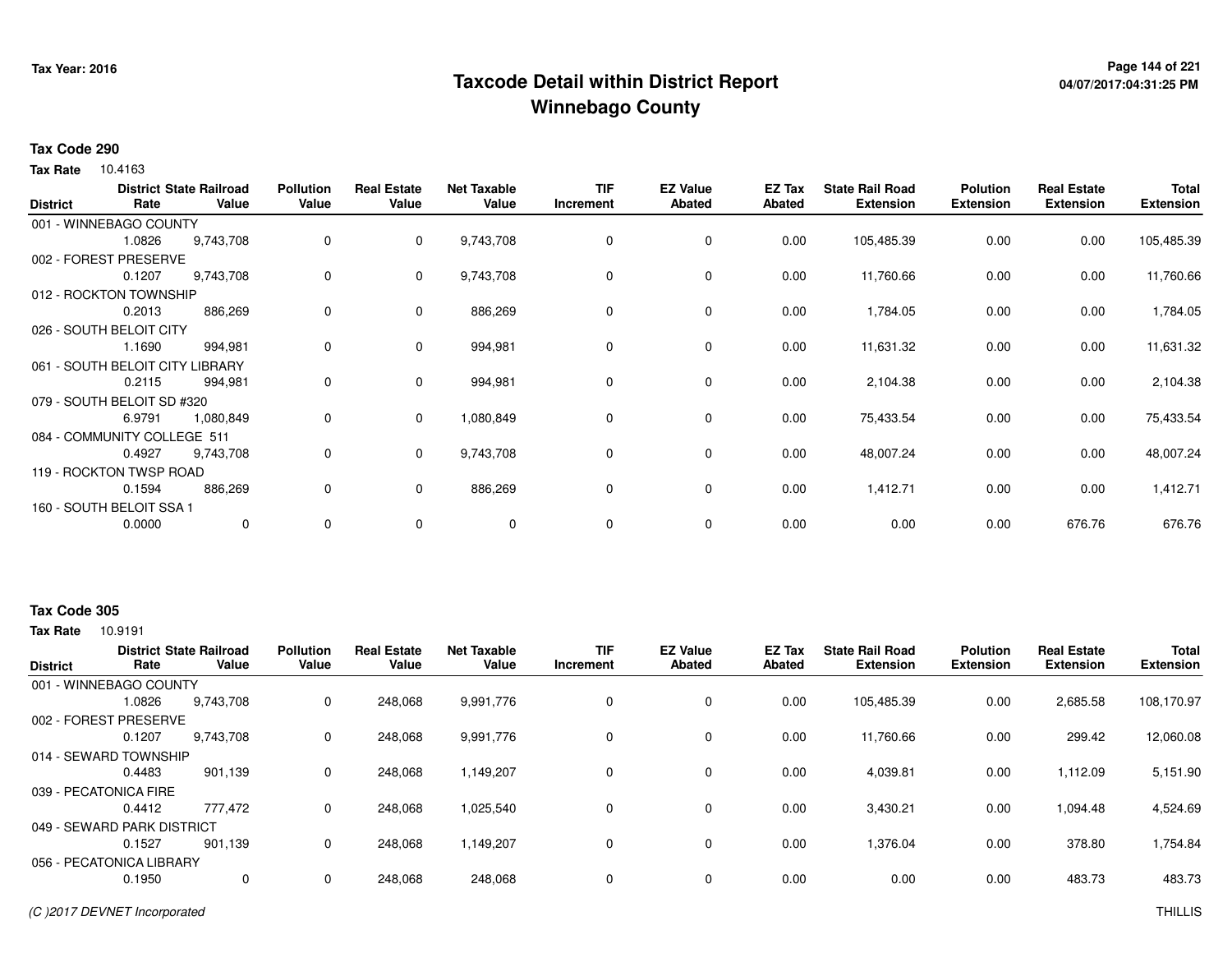## **Page 145 of 221 Taxcode Detail within District ReportWinnebago County**

#### **Tax Code 305**

**Tax Rate** 10.9191

|                 |                               | <b>District State Railroad</b> | <b>Pollution</b> | <b>Real Estate</b> | <b>Net Taxable</b> | <b>TIF</b> | <b>EZ Value</b> | <b>EZ Tax</b> | <b>State Rail Road</b> | <b>Polution</b>  | <b>Real Estate</b> | <b>Total</b>     |
|-----------------|-------------------------------|--------------------------------|------------------|--------------------|--------------------|------------|-----------------|---------------|------------------------|------------------|--------------------|------------------|
| <b>District</b> | Rate                          | Value                          | Value            | Value              | Value              | Increment  | <b>Abated</b>   | Abated        | <b>Extension</b>       | <b>Extension</b> | <b>Extension</b>   | <b>Extension</b> |
|                 | 080 - PECATONICA UNIT SD #321 |                                |                  |                    |                    |            |                 |               |                        |                  |                    |                  |
|                 | 7.4935                        | 0                              |                  | 248.068            | 248.068            |            | 0               | 0.00          | 0.00                   | 0.00             | 18,588.98          | 18,588.98        |
|                 | 084 - COMMUNITY COLLEGE 511   |                                |                  |                    |                    |            |                 |               |                        |                  |                    |                  |
|                 | 0.4927                        | 9.743.708                      |                  | 248.068            | 9,991,776          |            |                 | 0.00          | 48.007.24              | 0.00             | 1.222.23           | 49,229.47        |
|                 | 121 - SEWARD TWSP ROAD        |                                |                  |                    |                    |            |                 |               |                        |                  |                    |                  |
|                 | 0.4383                        | 901.139                        |                  | 248,068            | 1,149,207          |            |                 | 0.00          | 3,949.68               | 0.00             | 1,087.28           | 5,036.96         |
|                 | 124 - PE/SE MULTI TOWNSHIP    |                                |                  |                    |                    |            |                 |               |                        |                  |                    |                  |
|                 | 0.0541                        | 0                              |                  | 248,068            | 248,068            |            | 0               | 0.00          | 0.00                   | 0.00             | 134.20             | 134.20           |
|                 |                               |                                |                  |                    |                    |            |                 |               |                        |                  |                    |                  |

#### **Tax Code 306**

| <b>District</b>              | Rate   | <b>District State Railroad</b><br>Value | <b>Pollution</b><br>Value | <b>Real Estate</b><br>Value | <b>Net Taxable</b><br>Value | <b>TIF</b><br>Increment | <b>EZ Value</b><br><b>Abated</b> | EZ Tax<br><b>Abated</b> | <b>State Rail Road</b><br><b>Extension</b> | <b>Polution</b><br>Extension | <b>Real Estate</b><br><b>Extension</b> | Total<br><b>Extension</b> |
|------------------------------|--------|-----------------------------------------|---------------------------|-----------------------------|-----------------------------|-------------------------|----------------------------------|-------------------------|--------------------------------------------|------------------------------|----------------------------------------|---------------------------|
| 001 - WINNEBAGO COUNTY       |        |                                         |                           |                             |                             |                         |                                  |                         |                                            |                              |                                        |                           |
|                              | 1.0826 | 9,743,708                               | 0                         | 340,713                     | 10,084,421                  | 0                       | $\mathbf 0$                      | 0.00                    | 105,485.39                                 | 0.00                         | 3,688.56                               | 109,173.95                |
| 002 - FOREST PRESERVE        |        |                                         |                           |                             |                             |                         |                                  |                         |                                            |                              |                                        |                           |
|                              | 0.1207 | 9,743,708                               | 0                         | 340,713                     | 10,084,421                  | 0                       | 0                                | 0.00                    | 11,760.66                                  | 0.00                         | 411.24                                 | 12,171.90                 |
| 014 - SEWARD TOWNSHIP        |        |                                         |                           |                             |                             |                         |                                  |                         |                                            |                              |                                        |                           |
|                              | 0.4483 | 901,139                                 | 0                         | 340,713                     | 1,241,852                   | 0                       | 0                                | 0.00                    | 4,039.81                                   | 0.00                         | 1,527.42                               | 5,567.23                  |
| 044 - W B S FIRE             |        |                                         |                           |                             |                             |                         |                                  |                         |                                            |                              |                                        |                           |
|                              | 0.6873 | 898,709                                 | 0                         | 340,713                     | 1,239,422                   | 0                       | $\mathbf 0$                      | 0.00                    | 6,176.84                                   | 0.00                         | 2,341.72                               | 8,518.56                  |
| 047 - SUMNER PARK            |        |                                         |                           |                             |                             |                         |                                  |                         |                                            |                              |                                        |                           |
|                              | 0.1508 | 0                                       | 0                         | 340,713                     | 340,713                     | 0                       | $\mathbf 0$                      | 0.00                    | 0.00                                       | 0.00                         | 513.80                                 | 513.80                    |
| 058 - WINNEBAGO LIBRARY      |        |                                         |                           |                             |                             |                         |                                  |                         |                                            |                              |                                        |                           |
|                              | 0.2177 | 0                                       | 0                         | 340,713                     | 340,713                     | 0                       | 0                                | 0.00                    | 0.00                                       | 0.00                         | 741.73                                 | 741.73                    |
| 082 - WINNEBAGO UNIT SD #323 |        |                                         |                           |                             |                             |                         |                                  |                         |                                            |                              |                                        |                           |
|                              | 7.3820 | 1,880,267                               | 0                         | 340,713                     | 2,220,980                   | 0                       | 0                                | 0.00                    | 138,801.31                                 | 0.00                         | 25,151.43                              | 163,952.74                |
| 084 - COMMUNITY COLLEGE 511  |        |                                         |                           |                             |                             |                         |                                  |                         |                                            |                              |                                        |                           |
|                              | 0.4927 | 9,743,708                               | 0                         | 340,713                     | 10,084,421                  | 0                       | $\mathbf 0$                      | 0.00                    | 48,007.24                                  | 0.00                         | 1,678.69                               | 49,685.93                 |
| 121 - SEWARD TWSP ROAD       |        |                                         |                           |                             |                             |                         |                                  |                         |                                            |                              |                                        |                           |
|                              | 0.4383 | 901,139                                 | 0                         | 340,713                     | 1,241,852                   | 0                       | $\mathbf 0$                      | 0.00                    | 3,949.68                                   | 0.00                         | 1,493.35                               | 5,443.03                  |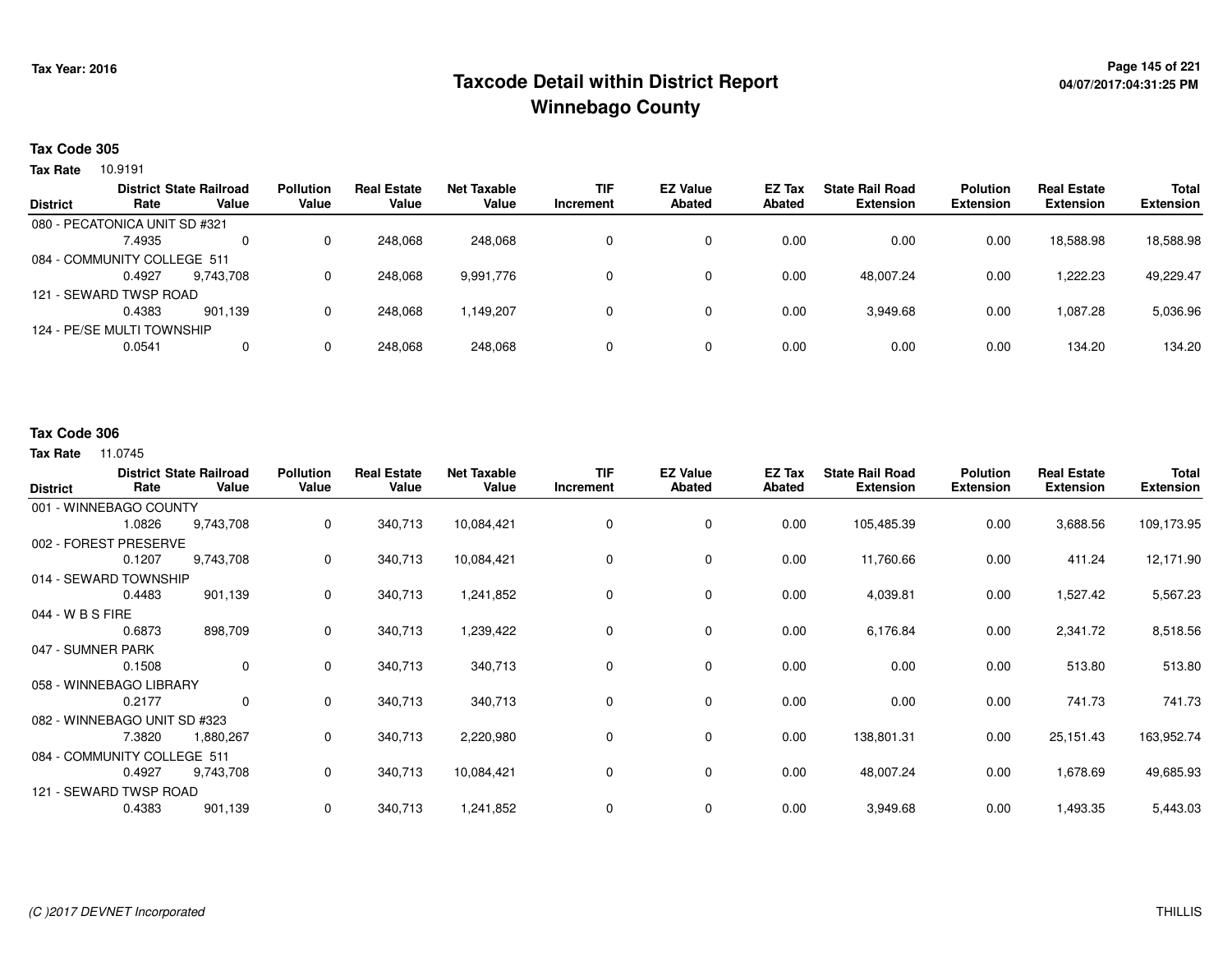## **Page 146 of 221 Taxcode Detail within District ReportWinnebago County**

#### **Tax Code 306**

11.0745 **Tax Rate**

|                 | <b>District State Railroad</b> |       | <b>Pollution</b> | <b>Real Estate</b> | <b>Net Taxable</b> | <b>TIF</b> | <b>EZ Value</b> | EZ Tax | <b>State Rail Road</b> | <b>Polution</b>  | <b>Real Estate</b> | <b>Total</b> |
|-----------------|--------------------------------|-------|------------------|--------------------|--------------------|------------|-----------------|--------|------------------------|------------------|--------------------|--------------|
| <b>District</b> | Rate                           | Value | Value            | Value              | Value              | Increment  | <b>Abated</b>   | Abated | <b>Extension</b>       | <b>Extension</b> | <b>Extension</b>   | Extension    |
|                 | 124 - PE/SE MULTI TOWNSHIP     |       |                  |                    |                    |            |                 |        |                        |                  |                    |              |
|                 | 0.0541                         |       |                  | 340.713            | 340,713            |            |                 | 0.00   | 0.00                   | 0.00             | 184.33             | 184.33       |

#### **Tax Code 308**

10.8284 **Tax Rate**

| <b>District</b>   | Rate                         | <b>District State Railroad</b><br>Value | <b>Pollution</b><br>Value | <b>Real Estate</b><br>Value | <b>Net Taxable</b><br>Value | <b>TIF</b><br>Increment | <b>EZ Value</b><br><b>Abated</b> | EZ Tax<br><b>Abated</b> | <b>State Rail Road</b><br><b>Extension</b> | <b>Polution</b><br><b>Extension</b> | <b>Real Estate</b><br><b>Extension</b> | <b>Total</b><br><b>Extension</b> |
|-------------------|------------------------------|-----------------------------------------|---------------------------|-----------------------------|-----------------------------|-------------------------|----------------------------------|-------------------------|--------------------------------------------|-------------------------------------|----------------------------------------|----------------------------------|
|                   | 001 - WINNEBAGO COUNTY       |                                         |                           |                             |                             |                         |                                  |                         |                                            |                                     |                                        |                                  |
|                   | 1.0826                       | 9,743,708                               | 0                         | 565,672                     | 10,309,380                  |                         | 0                                | 0.00                    | 105,485.39                                 | 0.00                                | 6,123.97                               | 111,609.36                       |
|                   | 002 - FOREST PRESERVE        |                                         |                           |                             |                             |                         |                                  |                         |                                            |                                     |                                        |                                  |
|                   | 0.1207                       | 9,743,708                               | 0                         | 565,672                     | 10,309,380                  | $\Omega$                | 0                                | 0.00                    | 11,760.66                                  | 0.00                                | 682.77                                 | 12,443.43                        |
|                   | 014 - SEWARD TOWNSHIP        |                                         |                           |                             |                             |                         |                                  |                         |                                            |                                     |                                        |                                  |
|                   | 0.4483                       | 901,139                                 | 0                         | 565,672                     | 1,466,811                   | $\Omega$                | 0                                | 0.00                    | 4,039.81                                   | 0.00                                | 2,535.91                               | 6,575.72                         |
|                   | 039 - PECATONICA FIRE        |                                         |                           |                             |                             |                         |                                  |                         |                                            |                                     |                                        |                                  |
|                   | 0.4412                       | 777,472                                 | 0                         | 565,672                     | 1,343,144                   | 0                       | 0                                | 0.00                    | 3,430.21                                   | 0.00                                | 2,495.74                               | 5,925.95                         |
| 047 - SUMNER PARK |                              |                                         |                           |                             |                             |                         |                                  |                         |                                            |                                     |                                        |                                  |
|                   | 0.1508                       | $\mathbf 0$                             | $\mathbf 0$               | 565,672                     | 565,672                     | 0                       | 0                                | 0.00                    | 0.00                                       | 0.00                                | 853.03                                 | 853.03                           |
|                   | 058 - WINNEBAGO LIBRARY      |                                         |                           |                             |                             |                         |                                  |                         |                                            |                                     |                                        |                                  |
|                   | 0.2177                       | 0                                       | 0                         | 565,672                     | 565,672                     | 0                       | 0                                | 0.00                    | 0.00                                       | 0.00                                | 1,231.47                               | 1,231.47                         |
|                   | 082 - WINNEBAGO UNIT SD #323 |                                         |                           |                             |                             |                         |                                  |                         |                                            |                                     |                                        |                                  |
|                   | 7.3820                       | 1,880,267                               | 0                         | 565,672                     | 2,445,939                   | $\Omega$                | 0                                | 0.00                    | 138,801.31                                 | 0.00                                | 41,757.91                              | 180,559.22                       |
|                   | 084 - COMMUNITY COLLEGE 511  |                                         |                           |                             |                             |                         |                                  |                         |                                            |                                     |                                        |                                  |
|                   | 0.4927                       | 9,743,708                               | 0                         | 565,672                     | 10,309,380                  | $\Omega$                | 0                                | 0.00                    | 48,007.24                                  | 0.00                                | 2,787.07                               | 50,794.31                        |
|                   | 121 - SEWARD TWSP ROAD       |                                         |                           |                             |                             |                         |                                  |                         |                                            |                                     |                                        |                                  |
|                   | 0.4383                       | 901,139                                 | 0                         | 565,672                     | 1,466,811                   | 0                       | 0                                | 0.00                    | 3,949.68                                   | 0.00                                | 2,479.34                               | 6,429.02                         |
|                   | 124 - PE/SE MULTI TOWNSHIP   |                                         |                           |                             |                             |                         |                                  |                         |                                            |                                     |                                        |                                  |
|                   | 0.0541                       | 0                                       | 0                         | 565,672                     | 565,672                     | $\mathbf 0$             | 0                                | 0.00                    | 0.00                                       | 0.00                                | 306.03                                 | 306.03                           |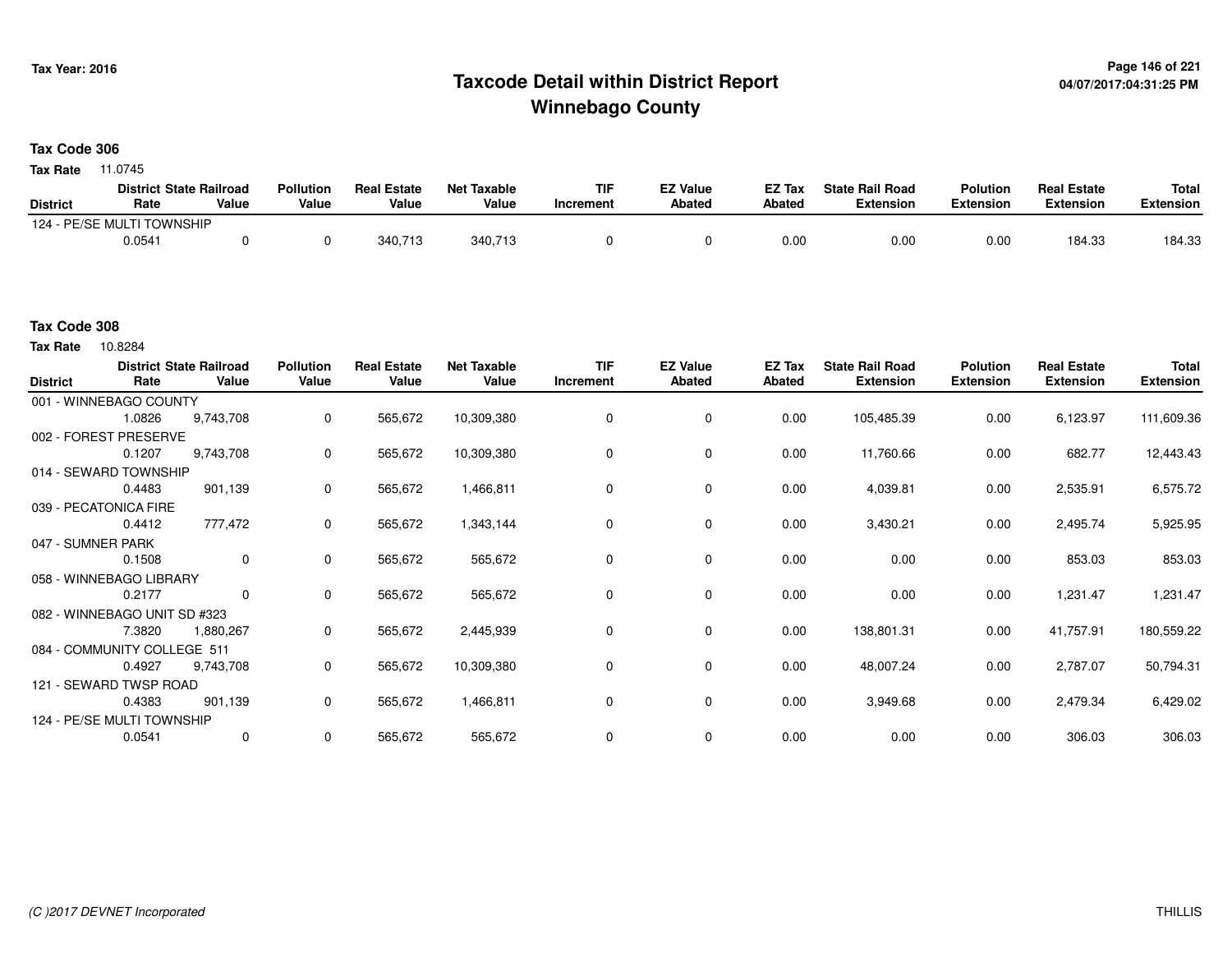## **Page 147 of 221 Taxcode Detail within District ReportWinnebago County**

# **04/07/2017:04:31:25 PM**

#### **Tax Code 309**

Tax Rate 10.9172

| <b>District</b>   | Rate                          | <b>District State Railroad</b><br>Value | <b>Pollution</b><br>Value | <b>Real Estate</b><br>Value | <b>Net Taxable</b><br>Value | <b>TIF</b><br>Increment | <b>EZ Value</b><br><b>Abated</b> | EZ Tax<br><b>Abated</b> | <b>State Rail Road</b><br><b>Extension</b> | <b>Polution</b><br><b>Extension</b> | <b>Real Estate</b><br><b>Extension</b> | <b>Total</b><br><b>Extension</b> |
|-------------------|-------------------------------|-----------------------------------------|---------------------------|-----------------------------|-----------------------------|-------------------------|----------------------------------|-------------------------|--------------------------------------------|-------------------------------------|----------------------------------------|----------------------------------|
|                   | 001 - WINNEBAGO COUNTY        |                                         |                           |                             |                             |                         |                                  |                         |                                            |                                     |                                        |                                  |
|                   | 1.0826                        | 9,743,708                               | 0                         | 4,981,371                   | 14,725,079                  | 0                       | 0                                | 0.00                    | 105,485.39                                 | 0.00                                | 53,928.32                              | 159,413.71                       |
|                   | 002 - FOREST PRESERVE         |                                         |                           |                             |                             |                         |                                  |                         |                                            |                                     |                                        |                                  |
|                   | 0.1207                        | 9,743,708                               | 0                         | 4,981,371                   | 14,725,079                  | 0                       | 0                                | 0.00                    | 11,760.66                                  | 0.00                                | 6,012.51                               | 17,773.17                        |
|                   | 014 - SEWARD TOWNSHIP         |                                         |                           |                             |                             |                         |                                  |                         |                                            |                                     |                                        |                                  |
|                   | 0.4483                        | 901,139                                 | 0                         | 4,981,371                   | 5,882,510                   | 0                       | 0                                | 0.00                    | 4,039.81                                   | 0.00                                | 22,331.49                              | 26,371.30                        |
|                   | 039 - PECATONICA FIRE         |                                         |                           |                             |                             |                         |                                  |                         |                                            |                                     |                                        |                                  |
|                   | 0.4412                        | 777,472                                 | 0                         | 4,981,371                   | 5,758,843                   | 0                       | 0                                | 0.00                    | 3,430.21                                   | 0.00                                | 21,977.81                              | 25,408.02                        |
| 047 - SUMNER PARK |                               |                                         |                           |                             |                             |                         |                                  |                         |                                            |                                     |                                        |                                  |
|                   | 0.1508                        | $\mathbf 0$                             | 0                         | 4,981,371                   | 4,981,371                   | 0                       | 0                                | 0.00                    | 0.00                                       | 0.00                                | 7,511.91                               | 7,511.91                         |
|                   | 056 - PECATONICA LIBRARY      |                                         |                           |                             |                             |                         |                                  |                         |                                            |                                     |                                        |                                  |
|                   | 0.1950                        | $\mathbf{0}$                            | 0                         | 4,981,371                   | 4,981,371                   | 0                       | 0                                | 0.00                    | 0.00                                       | 0.00                                | 9,713.67                               | 9,713.67                         |
|                   | 080 - PECATONICA UNIT SD #321 |                                         |                           |                             |                             |                         |                                  |                         |                                            |                                     |                                        |                                  |
|                   | 7.4935                        | 0                                       | 0                         | 4,981,371                   | 4,981,371                   | 0                       | 0                                | 0.00                    | 0.00                                       | 0.00                                | 373,279.04                             | 373,279.04                       |
|                   | 084 - COMMUNITY COLLEGE 511   |                                         |                           |                             |                             |                         |                                  |                         |                                            |                                     |                                        |                                  |
|                   | 0.4927                        | 9,743,708                               | 0                         | 4,981,371                   | 14,725,079                  | 0                       | 0                                | 0.00                    | 48,007.24                                  | 0.00                                | 24,543.21                              | 72,550.45                        |
|                   | 121 - SEWARD TWSP ROAD        |                                         |                           |                             |                             |                         |                                  |                         |                                            |                                     |                                        |                                  |
|                   | 0.4383                        | 901,139                                 | 0                         | 4,981,371                   | 5,882,510                   | 0                       | 0                                | 0.00                    | 3,949.68                                   | 0.00                                | 21,833.35                              | 25,783.03                        |
|                   | 124 - PE/SE MULTI TOWNSHIP    |                                         |                           |                             |                             |                         |                                  |                         |                                            |                                     |                                        |                                  |
|                   | 0.0541                        | $\mathbf 0$                             | 0                         | 4,981,371                   | 4,981,371                   | 0                       | 0                                | 0.00                    | 0.00                                       | 0.00                                | 2,694.92                               | 2,694.92                         |

#### **Tax Code 310**

| <b>District</b> | Rate                       | <b>District State Railroad</b><br>Value | <b>Pollution</b><br>Value | <b>Real Estate</b><br>Value | <b>Net Taxable</b><br>Value | <b>TIF</b><br>Increment | <b>EZ Value</b><br><b>Abated</b> | EZ Tax<br>Abated | <b>State Rail Road</b><br><b>Extension</b> | <b>Polution</b><br><b>Extension</b> | <b>Real Estate</b><br><b>Extension</b> | <b>Total</b><br><b>Extension</b> |
|-----------------|----------------------------|-----------------------------------------|---------------------------|-----------------------------|-----------------------------|-------------------------|----------------------------------|------------------|--------------------------------------------|-------------------------------------|----------------------------------------|----------------------------------|
|                 | 001 - WINNEBAGO COUNTY     |                                         |                           |                             |                             |                         |                                  |                  |                                            |                                     |                                        |                                  |
|                 | 1.0826                     | 9,743,708                               | 0                         | 6,644,153                   | 16,387,861                  |                         | 0                                | 0.00             | 105,485.39                                 | 0.00                                | 71,929.60                              | 177,414.99                       |
|                 | 002 - FOREST PRESERVE      |                                         |                           |                             |                             |                         |                                  |                  |                                            |                                     |                                        |                                  |
|                 | 0.1207                     | 9,743,708                               | 0                         | 6,644,153                   | 16,387,861                  |                         | 0                                | 0.00             | 11,760.66                                  | 0.00                                | 8,019.49                               | 19,780.15                        |
|                 | 014 - SEWARD TOWNSHIP      |                                         |                           |                             |                             |                         |                                  |                  |                                            |                                     |                                        |                                  |
|                 | 0.4483                     | 901.139                                 | 0                         | 6,644,153                   | 7,545,292                   |                         | 0                                | 0.00             | 4.039.81                                   | 0.00                                | 29,785.74                              | 33,825.55                        |
|                 | 039 - PECATONICA FIRE      |                                         |                           |                             |                             |                         |                                  |                  |                                            |                                     |                                        |                                  |
|                 | 0.4412                     | 777.472                                 | 0                         | 6,644,153                   | 7,421,625                   |                         | 0                                | 0.00             | 3,430.21                                   | 0.00                                | 29,314.00                              | 32,744.21                        |
|                 | 049 - SEWARD PARK DISTRICT |                                         |                           |                             |                             |                         |                                  |                  |                                            |                                     |                                        |                                  |
|                 | 0.1527                     | 901,139                                 | $\Omega$                  | 6,644,153                   | 7,545,292                   |                         | 0                                | 0.00             | 1,376.04                                   | 0.00                                | 10,145.62                              | 11,521.66                        |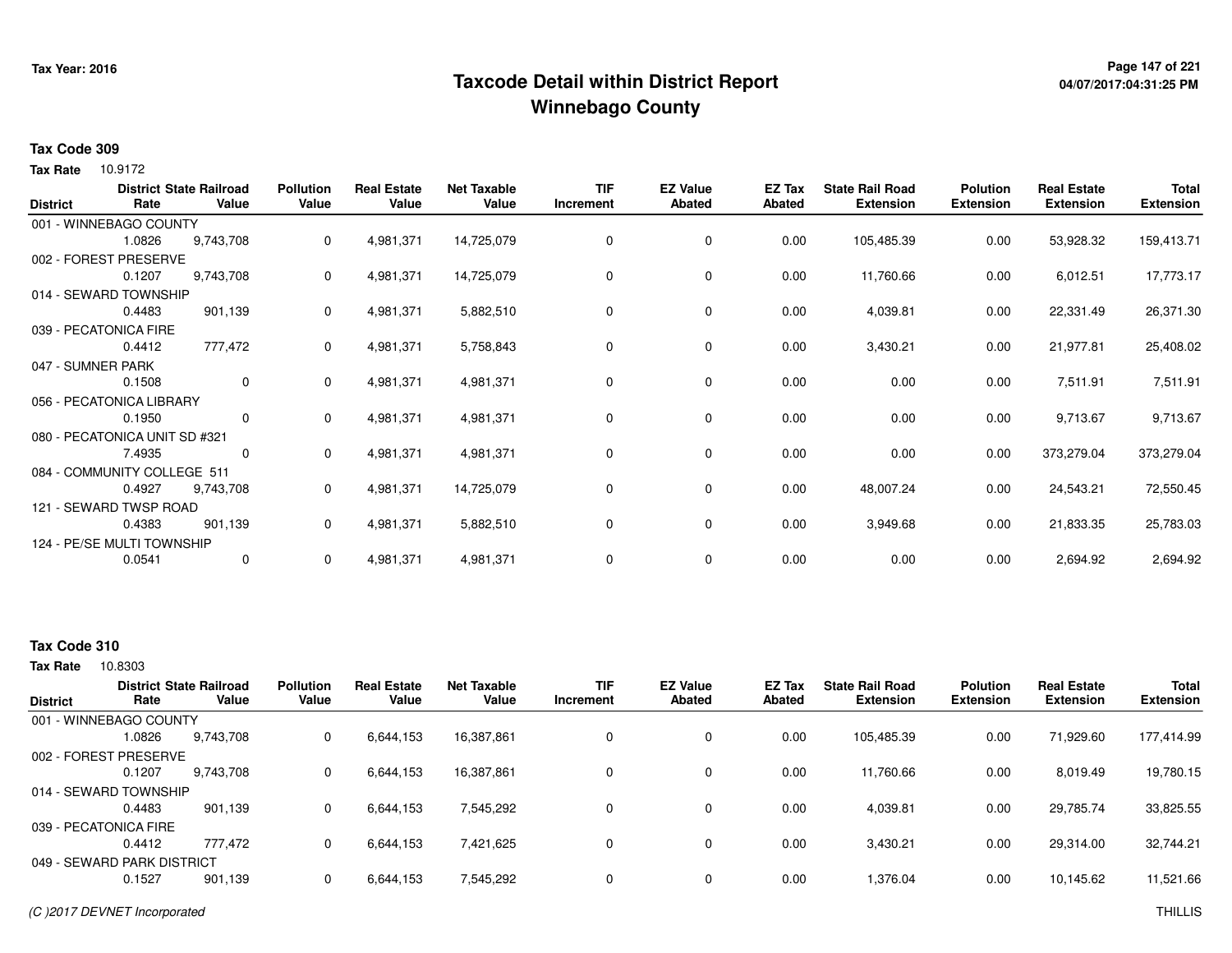## **Page 148 of 221 Taxcode Detail within District ReportWinnebago County**

#### **Tax Code 310**

**Tax Rate** 10.8303

| <b>District</b> | Rate                         | <b>District State Railroad</b><br>Value | <b>Pollution</b><br>Value | <b>Real Estate</b><br>Value | <b>Net Taxable</b><br>Value | <b>TIF</b><br>Increment | <b>EZ Value</b><br><b>Abated</b> | <b>EZ Tax</b><br>Abated | <b>State Rail Road</b><br><b>Extension</b> | <b>Polution</b><br><b>Extension</b> | <b>Real Estate</b><br><b>Extension</b> | <b>Total</b><br><b>Extension</b> |
|-----------------|------------------------------|-----------------------------------------|---------------------------|-----------------------------|-----------------------------|-------------------------|----------------------------------|-------------------------|--------------------------------------------|-------------------------------------|----------------------------------------|----------------------------------|
|                 | 058 - WINNEBAGO LIBRARY      |                                         |                           |                             |                             |                         |                                  |                         |                                            |                                     |                                        |                                  |
|                 |                              |                                         |                           |                             |                             |                         |                                  |                         |                                            |                                     |                                        |                                  |
|                 | 0.2177                       | 0                                       | 0                         | 6,644,153                   | 6,644,153                   | 0                       | 0                                | 0.00                    | 0.00                                       | 0.00                                | 14,464.32                              | 14,464.32                        |
|                 | 082 - WINNEBAGO UNIT SD #323 |                                         |                           |                             |                             |                         |                                  |                         |                                            |                                     |                                        |                                  |
|                 | 7.3820                       | 1,880,267                               | 0                         | 6,644,153                   | 8,524,420                   | 0                       | 0                                | 0.00                    | 138,801.31                                 | 0.00                                | 490,471.37                             | 629,272.68                       |
|                 | 084 - COMMUNITY COLLEGE 511  |                                         |                           |                             |                             |                         |                                  |                         |                                            |                                     |                                        |                                  |
|                 | 0.4927                       | 9.743.708                               | 0                         | 6,644,153                   | 16,387,861                  | 0                       | 0                                | 0.00                    | 48,007.24                                  | 0.00                                | 32,735.74                              | 80,742.98                        |
|                 | 121 - SEWARD TWSP ROAD       |                                         |                           |                             |                             |                         |                                  |                         |                                            |                                     |                                        |                                  |
|                 | 0.4383                       | 901.139                                 | 0                         | 6,644,153                   | 7,545,292                   | 0                       | 0                                | 0.00                    | 3,949.68                                   | 0.00                                | 29,121.32                              | 33,071.00                        |
|                 | 124 - PE/SE MULTI TOWNSHIP   |                                         |                           |                             |                             |                         |                                  |                         |                                            |                                     |                                        |                                  |
|                 | 0.0541                       | 0                                       | 0                         | 6,644,153                   | 6,644,153                   | 0                       | 0                                | 0.00                    | 0.00                                       | 0.00                                | 3,594.49                               | 3,594.49                         |
|                 |                              |                                         |                           |                             |                             |                         |                                  |                         |                                            |                                     |                                        |                                  |

#### **Tax Code 311**

11.0764 **Tax Rate**

| <b>District</b>  | Rate                         | <b>District State Railroad</b><br>Value | <b>Pollution</b><br>Value | <b>Real Estate</b><br>Value | <b>Net Taxable</b><br>Value | <b>TIF</b><br>Increment | <b>EZ Value</b><br><b>Abated</b> | EZ Tax<br><b>Abated</b> | <b>State Rail Road</b><br><b>Extension</b> | <b>Polution</b><br><b>Extension</b> | <b>Real Estate</b><br><b>Extension</b> | Total<br><b>Extension</b> |
|------------------|------------------------------|-----------------------------------------|---------------------------|-----------------------------|-----------------------------|-------------------------|----------------------------------|-------------------------|--------------------------------------------|-------------------------------------|----------------------------------------|---------------------------|
|                  | 001 - WINNEBAGO COUNTY       |                                         |                           |                             |                             |                         |                                  |                         |                                            |                                     |                                        |                           |
|                  | 1.0826                       | 9,743,708                               | $\mathbf 0$               | 3,446,609                   | 13,190,317                  | $\Omega$                | 0                                | 0.00                    | 105,485.39                                 | 0.00                                | 37,312.99                              | 142,798.38                |
|                  | 002 - FOREST PRESERVE        |                                         |                           |                             |                             |                         |                                  |                         |                                            |                                     |                                        |                           |
|                  | 0.1207                       | 9,743,708                               | $\mathbf 0$               | 3,446,609                   | 13,190,317                  | 0                       | 0                                | 0.00                    | 11,760.66                                  | 0.00                                | 4,160.06                               | 15,920.72                 |
|                  | 014 - SEWARD TOWNSHIP        |                                         |                           |                             |                             |                         |                                  |                         |                                            |                                     |                                        |                           |
|                  | 0.4483                       | 901,139                                 | 0                         | 3,446,609                   | 4,347,748                   | 0                       | 0                                | 0.00                    | 4,039.81                                   | 0.00                                | 15,451.15                              | 19,490.96                 |
| 044 - W B S FIRE |                              |                                         |                           |                             |                             |                         |                                  |                         |                                            |                                     |                                        |                           |
|                  | 0.6873                       | 898,709                                 | $\Omega$                  | 3,446,609                   | 4,345,318                   | $\Omega$                | 0                                | 0.00                    | 6,176.84                                   | 0.00                                | 23,688.54                              | 29,865.38                 |
|                  | 049 - SEWARD PARK DISTRICT   |                                         |                           |                             |                             |                         |                                  |                         |                                            |                                     |                                        |                           |
|                  | 0.1527                       | 901,139                                 | $\mathbf 0$               | 3,446,609                   | 4,347,748                   | 0                       | 0                                | 0.00                    | 1,376.04                                   | 0.00                                | 5,262.97                               | 6,639.01                  |
|                  | 058 - WINNEBAGO LIBRARY      |                                         |                           |                             |                             |                         |                                  |                         |                                            |                                     |                                        |                           |
|                  | 0.2177                       | 0                                       | $\mathbf{0}$              | 3,446,609                   | 3,446,609                   | 0                       | 0                                | 0.00                    | 0.00                                       | 0.00                                | 7,503.27                               | 7,503.27                  |
|                  | 082 - WINNEBAGO UNIT SD #323 |                                         |                           |                             |                             |                         |                                  |                         |                                            |                                     |                                        |                           |
|                  | 7.3820                       | 1,880,267                               | $\mathbf 0$               | 3,446,609                   | 5,326,876                   | 0                       | 0                                | 0.00                    | 138,801.31                                 | 0.00                                | 254,428.68                             | 393,229.99                |
|                  | 084 - COMMUNITY COLLEGE 511  |                                         |                           |                             |                             |                         |                                  |                         |                                            |                                     |                                        |                           |
|                  | 0.4927                       | 9,743,708                               | 0                         | 3,446,609                   | 13,190,317                  | 0                       | 0                                | 0.00                    | 48,007.24                                  | 0.00                                | 16,981.44                              | 64,988.68                 |
|                  | 121 - SEWARD TWSP ROAD       |                                         |                           |                             |                             |                         |                                  |                         |                                            |                                     |                                        |                           |
|                  | 0.4383                       | 901,139                                 | $\mathbf 0$               | 3,446,609                   | 4,347,748                   | $\mathbf 0$             | 0                                | 0.00                    | 3,949.68                                   | 0.00                                | 15,106.49                              | 19,056.17                 |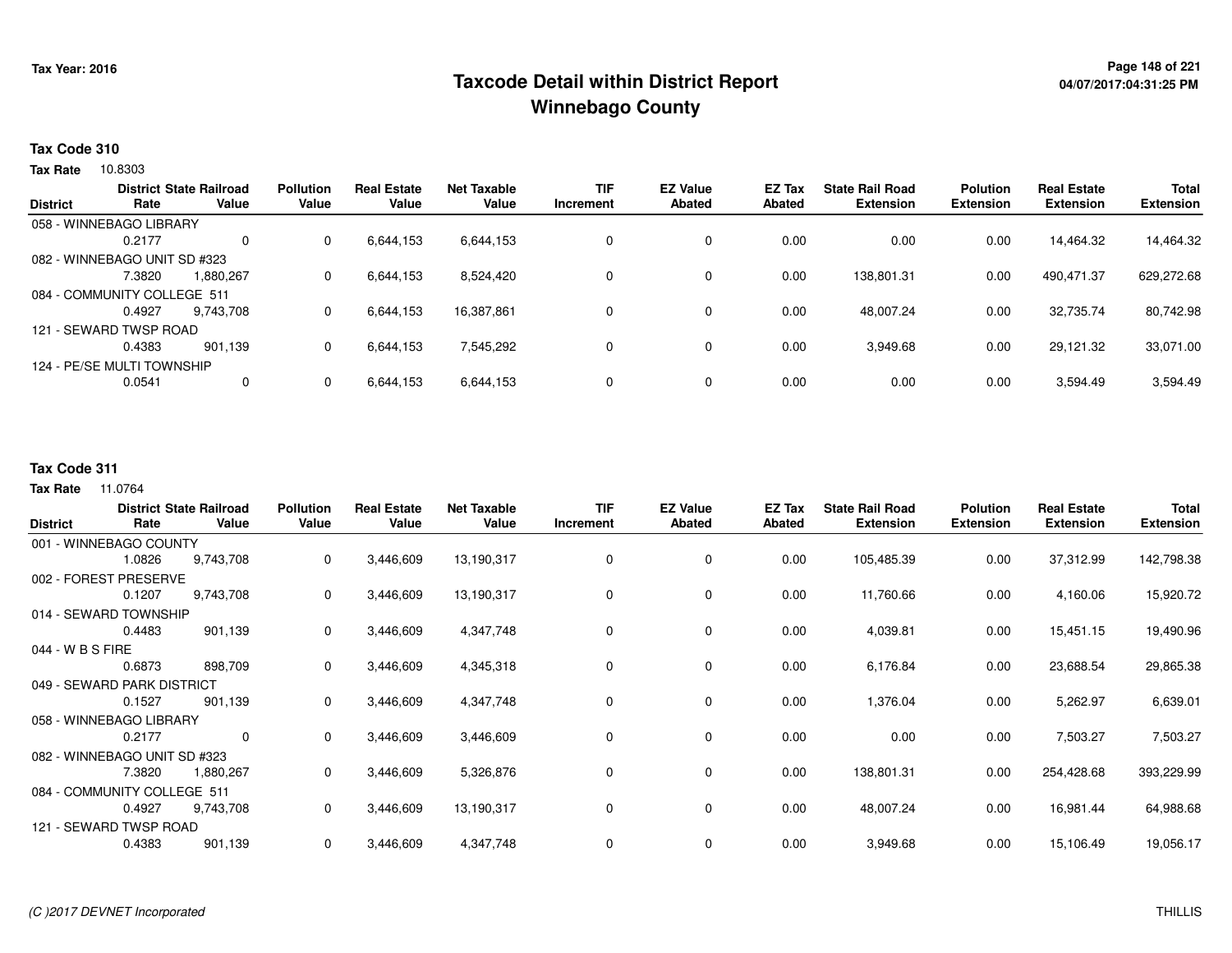## **Page 149 of 221 Taxcode Detail within District ReportWinnebago County**

#### **Tax Code 311**

11.0764 **Tax Rate**

|                 | <b>District State Railroad</b> |       | <b>Pollution</b> | <b>Real Estate</b> | Net Taxable | TIF       | <b>EZ Value</b> | <b>EZ Tax</b> | <b>State Rail Road</b> | <b>Polution</b>  | <b>Real Estate</b> | <b>Total</b> |
|-----------------|--------------------------------|-------|------------------|--------------------|-------------|-----------|-----------------|---------------|------------------------|------------------|--------------------|--------------|
| <b>District</b> | Rate                           | Value | Value            | Value              | Value       | Increment | <b>Abated</b>   | Abated        | <b>Extension</b>       | <b>Extension</b> | <b>Extension</b>   | Extension    |
|                 | 124 - PE/SE MULTI TOWNSHIP     |       |                  |                    |             |           |                 |               |                        |                  |                    |              |
|                 | 0.0541                         |       |                  | 3,446,609          | 3,446,609   |           |                 | 0.00          | 0.00                   | 0.00             | 0.864.62           | .864.62      |

#### **Tax Code 312**

10.8057 **Tax Rate**

| <b>District</b>   | Rate                         | <b>District State Railroad</b><br>Value | <b>Pollution</b><br>Value | <b>Real Estate</b><br>Value | <b>Net Taxable</b><br>Value | <b>TIF</b><br>Increment | <b>EZ Value</b><br>Abated | <b>EZ Tax</b><br>Abated | <b>State Rail Road</b><br><b>Extension</b> | <b>Polution</b><br><b>Extension</b> | <b>Real Estate</b><br><b>Extension</b> | <b>Total</b><br><b>Extension</b> |
|-------------------|------------------------------|-----------------------------------------|---------------------------|-----------------------------|-----------------------------|-------------------------|---------------------------|-------------------------|--------------------------------------------|-------------------------------------|----------------------------------------|----------------------------------|
|                   | 001 - WINNEBAGO COUNTY       |                                         |                           |                             |                             |                         |                           |                         |                                            |                                     |                                        |                                  |
|                   | 1.0826                       | 9,743,708                               | $\mathbf{0}$              | 1,367,623                   | 11, 111, 331                | 0                       | 0                         | 0.00                    | 105,485.39                                 | 0.00                                | 14,805.89                              | 120,291.28                       |
|                   | 002 - FOREST PRESERVE        |                                         |                           |                             |                             |                         |                           |                         |                                            |                                     |                                        |                                  |
|                   | 0.1207                       | 9,743,708                               | 0                         | 1,367,623                   | 11,111,331                  | $\Omega$                | 0                         | 0.00                    | 11,760.66                                  | 0.00                                | 1,650.72                               | 13,411.38                        |
|                   | 014 - SEWARD TOWNSHIP        |                                         |                           |                             |                             |                         |                           |                         |                                            |                                     |                                        |                                  |
|                   | 0.4483                       | 901,139                                 | $\mathbf{0}$              | 1,367,623                   | 2,268,762                   | 0                       | 0                         | 0.00                    | 4,039.81                                   | 0.00                                | 6,131.05                               | 10,170.86                        |
|                   | 039 - PECATONICA FIRE        |                                         |                           |                             |                             |                         |                           |                         |                                            |                                     |                                        |                                  |
|                   | 0.4412                       | 777,472                                 | 0                         | 1,367,623                   | 2,145,095                   | 0                       | 0                         | 0.00                    | 3,430.21                                   | 0.00                                | 6,033.95                               | 9,464.16                         |
| 047 - SUMNER PARK |                              |                                         |                           |                             |                             |                         |                           |                         |                                            |                                     |                                        |                                  |
|                   | 0.1508                       | 0                                       | $\mathbf{0}$              | 1,367,623                   | 1,367,623                   | 0                       | 0                         | 0.00                    | 0.00                                       | 0.00                                | 2,062.38                               | 2,062.38                         |
|                   | 056 - PECATONICA LIBRARY     |                                         |                           |                             |                             |                         |                           |                         |                                            |                                     |                                        |                                  |
|                   | 0.1950                       | 0                                       | $\mathbf{0}$              | 1,367,623                   | 1,367,623                   | 0                       | 0                         | 0.00                    | 0.00                                       | 0.00                                | 2,666.86                               | 2,666.86                         |
|                   | 082 - WINNEBAGO UNIT SD #323 |                                         |                           |                             |                             |                         |                           |                         |                                            |                                     |                                        |                                  |
|                   | 7.3820                       | 1,880,267                               | $\mathbf{0}$              | 1,367,623                   | 3,247,890                   | 0                       | 0                         | 0.00                    | 138,801.31                                 | 0.00                                | 100,957.93                             | 239,759.24                       |
|                   | 084 - COMMUNITY COLLEGE 511  |                                         |                           |                             |                             |                         |                           |                         |                                            |                                     |                                        |                                  |
|                   | 0.4927                       | 9,743,708                               | $\mathbf{0}$              | 1,367,623                   | 11,111,331                  | 0                       | 0                         | 0.00                    | 48,007.24                                  | 0.00                                | 6,738.28                               | 54,745.52                        |
|                   | 121 - SEWARD TWSP ROAD       |                                         |                           |                             |                             |                         |                           |                         |                                            |                                     |                                        |                                  |
|                   | 0.4383                       | 901,139                                 | $\mathbf{0}$              | 1,367,623                   | 2,268,762                   | 0                       | 0                         | 0.00                    | 3,949.68                                   | 0.00                                | 5,994.29                               | 9,943.97                         |
|                   | 124 - PE/SE MULTI TOWNSHIP   |                                         |                           |                             |                             |                         |                           |                         |                                            |                                     |                                        |                                  |
|                   | 0.0541                       | 0                                       | 0                         | 1,367,623                   | 1,367,623                   | 0                       | 0                         | 0.00                    | 0.00                                       | 0.00                                | 739.88                                 | 739.88                           |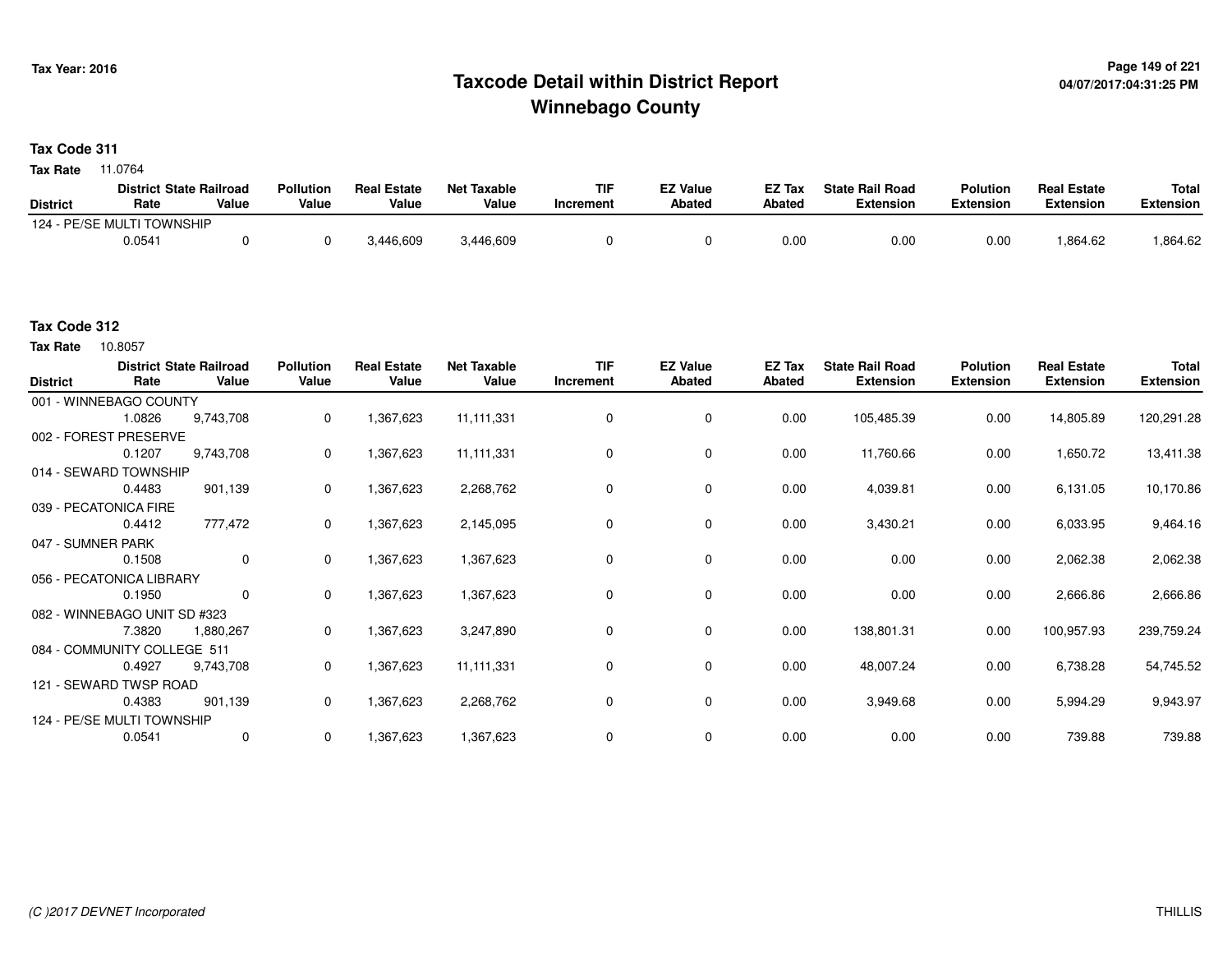## **Page 150 of 221 Taxcode Detail within District ReportWinnebago County**

# **04/07/2017:04:31:25 PM**

#### **Tax Code 313**

**Tax Rate** 11.1756

| <b>District</b> | Rate                         | <b>District State Railroad</b><br>Value | <b>Pollution</b><br>Value | <b>Real Estate</b><br>Value | <b>Net Taxable</b><br>Value | <b>TIF</b><br>Increment | <b>EZ Value</b><br><b>Abated</b> | EZ Tax<br>Abated | <b>State Rail Road</b><br><b>Extension</b> | <b>Polution</b><br><b>Extension</b> | <b>Real Estate</b><br><b>Extension</b> | <b>Total</b><br><b>Extension</b> |
|-----------------|------------------------------|-----------------------------------------|---------------------------|-----------------------------|-----------------------------|-------------------------|----------------------------------|------------------|--------------------------------------------|-------------------------------------|----------------------------------------|----------------------------------|
|                 | 001 - WINNEBAGO COUNTY       |                                         |                           |                             |                             |                         |                                  |                  |                                            |                                     |                                        |                                  |
|                 | 1.0826                       | 9,743,708                               | 0                         | 1,432,516                   | 11,176,224                  | $\Omega$                | $\mathbf 0$                      | 0.00             | 105,485.39                                 | 0.00                                | 15,508.42                              | 120,993.81                       |
|                 | 002 - FOREST PRESERVE        |                                         |                           |                             |                             |                         |                                  |                  |                                            |                                     |                                        |                                  |
|                 | 0.1207                       | 9,743,708                               | 0                         | 1,432,516                   | 11,176,224                  | 0                       | 0                                | 0.00             | 11,760.66                                  | 0.00                                | 1,729.05                               | 13,489.71                        |
|                 | 014 - SEWARD TOWNSHIP        |                                         |                           |                             |                             |                         |                                  |                  |                                            |                                     |                                        |                                  |
|                 | 0.4483                       | 901,139                                 | 0                         | 1,432,516                   | 2,333,655                   | 0                       | 0                                | 0.00             | 4,039.81                                   | 0.00                                | 6,421.97                               | 10,461.78                        |
|                 | 034 - GERMAN VALLEY FIRE     |                                         |                           |                             |                             |                         |                                  |                  |                                            |                                     |                                        |                                  |
|                 | 0.7865                       | 0                                       | 0                         | 1,432,516                   | 1,432,516                   | 0                       | $\mathbf 0$                      | 0.00             | 0.00                                       | 0.00                                | 11,266.74                              | 11,266.74                        |
|                 | 049 - SEWARD PARK DISTRICT   |                                         |                           |                             |                             |                         |                                  |                  |                                            |                                     |                                        |                                  |
|                 | 0.1527                       | 901,139                                 | 0                         | 1,432,516                   | 2,333,655                   | 0                       | 0                                | 0.00             | 1,376.04                                   | 0.00                                | 2,187.45                               | 3,563.49                         |
|                 | 058 - WINNEBAGO LIBRARY      |                                         |                           |                             |                             |                         |                                  |                  |                                            |                                     |                                        |                                  |
|                 | 0.2177                       | $\mathbf 0$                             | 0                         | 1,432,516                   | 1,432,516                   | 0                       | 0                                | 0.00             | 0.00                                       | 0.00                                | 3,118.59                               | 3,118.59                         |
|                 | 082 - WINNEBAGO UNIT SD #323 |                                         |                           |                             |                             |                         |                                  |                  |                                            |                                     |                                        |                                  |
|                 | 7.3820                       | 1,880,267                               | 0                         | 1,432,516                   | 3,312,783                   | 0                       | 0                                | 0.00             | 138,801.31                                 | 0.00                                | 105,748.33                             | 244,549.64                       |
|                 | 084 - COMMUNITY COLLEGE 511  |                                         |                           |                             |                             |                         |                                  |                  |                                            |                                     |                                        |                                  |
|                 | 0.4927                       | 9,743,708                               | $\Omega$                  | 1,432,516                   | 11,176,224                  | 0                       | 0                                | 0.00             | 48,007.24                                  | 0.00                                | 7,058.01                               | 55,065.25                        |
|                 | 121 - SEWARD TWSP ROAD       |                                         |                           |                             |                             |                         |                                  |                  |                                            |                                     |                                        |                                  |
|                 | 0.4383                       | 901,139                                 | 0                         | 1,432,516                   | 2,333,655                   | 0                       | 0                                | 0.00             | 3,949.68                                   | 0.00                                | 6,278.72                               | 10,228.40                        |
|                 | 124 - PE/SE MULTI TOWNSHIP   |                                         |                           |                             |                             |                         |                                  |                  |                                            |                                     |                                        |                                  |
|                 | 0.0541                       | 0                                       | 0                         | 1,432,516                   | 1,432,516                   | 0                       | 0                                | 0.00             | 0.00                                       | 0.00                                | 774.99                                 | 774.99                           |

#### **Tax Code 314**

|                         |      |            | Abated | <b>Abated</b> | Increment | Value      | Value     | Value | <b>District State Railroad</b><br>Value | Rate                       | <b>District</b> |
|-------------------------|------|------------|--------|---------------|-----------|------------|-----------|-------|-----------------------------------------|----------------------------|-----------------|
|                         |      |            |        |               |           |            |           |       |                                         | 001 - WINNEBAGO COUNTY     |                 |
| 44,056.63<br>149,542.02 | 0.00 | 105,485.39 | 0.00   | 0             | 0         | 13,813,229 | 4,069,521 | 0     | 9,743,708                               | 1.0826                     |                 |
|                         |      |            |        |               |           |            |           |       |                                         | 002 - FOREST PRESERVE      |                 |
| 16,672.57<br>4.911.91   | 0.00 | 11,760.66  | 0.00   | 0             | 0         | 13,813,229 | 4,069,521 | 0     | 9,743,708                               | 0.1207                     |                 |
|                         |      |            |        |               |           |            |           |       |                                         | 014 - SEWARD TOWNSHIP      |                 |
| 22,283.47<br>18.243.66  | 0.00 | 4,039.81   | 0.00   | 0             | 0         | 4,970,660  | 4,069,521 | 0     | 901.139                                 | 0.4483                     |                 |
|                         |      |            |        |               |           |            |           |       |                                         | 039 - PECATONICA FIRE      |                 |
| 17,954.73<br>21,384.94  | 0.00 | 3,430.21   | 0.00   | $\Omega$      | 0         | 4,846,993  | 4,069,521 | 0     | 777.472                                 | 0.4412                     |                 |
|                         |      |            |        |               |           |            |           |       |                                         | 049 - SEWARD PARK DISTRICT |                 |
| 7,590.20<br>6,214.16    | 0.00 | 1,376.04   | 0.00   | 0             | $\Omega$  | 4,970,660  | 4,069,521 | 0     | 901,139                                 | 0.1527                     |                 |
|                         |      |            |        |               |           |            |           |       |                                         |                            |                 |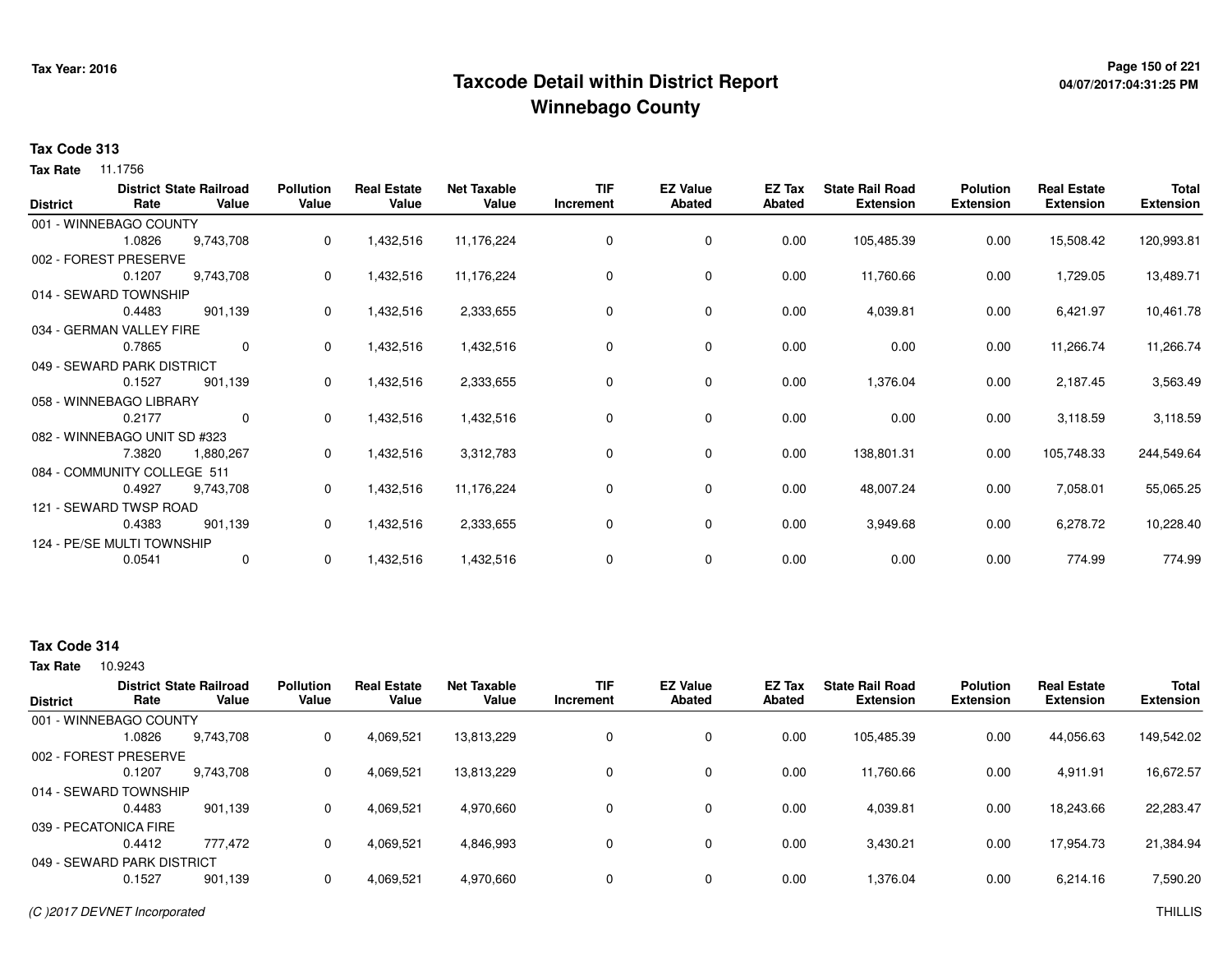## **Page 151 of 221 Taxcode Detail within District ReportWinnebago County**

#### **Tax Code 314**

**Tax Rate** 10.9243

|                 |                              | <b>District State Railroad</b> | <b>Pollution</b> | <b>Real Estate</b> | <b>Net Taxable</b> | <b>TIF</b> | <b>EZ Value</b> | <b>EZ Tax</b> | <b>State Rail Road</b> | <b>Polution</b>  | <b>Real Estate</b> | <b>Total</b>     |
|-----------------|------------------------------|--------------------------------|------------------|--------------------|--------------------|------------|-----------------|---------------|------------------------|------------------|--------------------|------------------|
| <b>District</b> | Rate                         | Value                          | Value            | Value              | Value              | Increment  | Abated          | <b>Abated</b> | <b>Extension</b>       | <b>Extension</b> | <b>Extension</b>   | <b>Extension</b> |
|                 | 053 - SEWARD SANITARY        |                                |                  |                    |                    |            |                 |               |                        |                  |                    |                  |
|                 | 0.0940                       | 80,177                         | 0                | 4,069,521          | 4,149,698          | 0          | 0               | 0.00          | 75.37                  | 0.00             | 3,825.35           | 3,900.72         |
|                 | 058 - WINNEBAGO LIBRARY      |                                |                  |                    |                    |            |                 |               |                        |                  |                    |                  |
|                 | 0.2177                       | $\Omega$                       | $\Omega$         | 4,069,521          | 4,069,521          | 0          | $\Omega$        | 0.00          | 0.00                   | 0.00             | 8,859.35           | 8,859.35         |
|                 | 082 - WINNEBAGO UNIT SD #323 |                                |                  |                    |                    |            |                 |               |                        |                  |                    |                  |
|                 | 7.3820                       | 1,880,267                      | $\Omega$         | 4.069.521          | 5,949,788          | 0          | 0               | 0.00          | 138.801.31             | 0.00             | 300.412.04         | 439,213.35       |
|                 | 084 - COMMUNITY COLLEGE 511  |                                |                  |                    |                    |            |                 |               |                        |                  |                    |                  |
|                 | 0.4927                       | 9.743.708                      | 0                | 4,069,521          | 13,813,229         | 0          | 0               | 0.00          | 48,007.24              | 0.00             | 20,050.53          | 68,057.77        |
|                 | 121 - SEWARD TWSP ROAD       |                                |                  |                    |                    |            |                 |               |                        |                  |                    |                  |
|                 | 0.4383                       | 901.139                        | $\Omega$         | 4,069,521          | 4,970,660          | 0          | 0               | 0.00          | 3,949.68               | 0.00             | 17,836.71          | 21,786.39        |
|                 | 124 - PE/SE MULTI TOWNSHIP   |                                |                  |                    |                    |            |                 |               |                        |                  |                    |                  |
|                 | 0.0541                       | 0                              | $\Omega$         | 4,069,521          | 4,069,521          | $\Omega$   | $\mathbf 0$     | 0.00          | 0.00                   | 0.00             | 2,201.61           | 2,201.61         |
|                 |                              |                                |                  |                    |                    |            |                 |               |                        |                  |                    |                  |

#### **Tax Code 315**

13.4215 **Tax Rate**

|                               |        | <b>District State Railroad</b> | <b>Pollution</b> | <b>Real Estate</b> | <b>Net Taxable</b> | TIF       | <b>EZ Value</b> | EZ Tax | <b>State Rail Road</b> | <b>Polution</b>  | <b>Real Estate</b> | <b>Total</b>     |
|-------------------------------|--------|--------------------------------|------------------|--------------------|--------------------|-----------|-----------------|--------|------------------------|------------------|--------------------|------------------|
| <b>District</b>               | Rate   | Value                          | Value            | Value              | Value              | Increment | <b>Abated</b>   | Abated | <b>Extension</b>       | <b>Extension</b> | <b>Extension</b>   | <b>Extension</b> |
| 001 - WINNEBAGO COUNTY        |        |                                |                  |                    |                    |           |                 |        |                        |                  |                    |                  |
|                               | 1.0826 | 9,743,708                      | 0                | 61,570             | 9,805,278          | 0         | 0               | 0.00   | 105,485.39             | 0.00             | 666.56             | 106,151.95       |
| 002 - FOREST PRESERVE         |        |                                |                  |                    |                    |           |                 |        |                        |                  |                    |                  |
|                               | 0.1207 | 9,743,708                      | 0                | 61,570             | 9,805,278          | 0         | 0               | 0.00   | 11,760.66              | 0.00             | 74.31              | 11,834.97        |
| 016 - WINNEBAGO TOWNSHIP      |        |                                |                  |                    |                    |           |                 |        |                        |                  |                    |                  |
|                               | 0.1709 | 775,042                        | 0                | 61,570             | 836,612            | $\Omega$  | 0               | 0.00   | 1,324.55               | 0.00             | 105.22             | 1,429.77         |
| 023 - ROCKFORD CITY           |        |                                |                  |                    |                    |           |                 |        |                        |                  |                    |                  |
|                               | 3.3207 | 3,783,711                      | 0                | 61,570             | 3,845,281          | $\Omega$  | $\mathbf 0$     | 0.00   | 125,645.72             | 0.00             | 2,044.55           | 127,690.27       |
| 048 - WINNEBAGO PARK DISTRICT |        |                                |                  |                    |                    |           |                 |        |                        |                  |                    |                  |
|                               | 0.1328 | 775,042                        | 0                | 61,570             | 836,612            |           | $\mathbf 0$     | 0.00   | 1,029.26               | 0.00             | 81.77              | 1,111.03         |
| 059 - ROCKFORD CITY LIBRARY   |        |                                |                  |                    |                    |           |                 |        |                        |                  |                    |                  |
|                               | 0.5190 | 3,783,711                      | 0                | 61,570             | 3,845,281          | 0         | $\mathbf 0$     | 0.00   | 19,637.46              | 0.00             | 319.55             | 19,957.01        |
| 062 - RKFD - WINN DRAINAGE    |        |                                |                  |                    |                    |           |                 |        |                        |                  |                    |                  |
|                               | 0.0000 | $\mathbf{0}$                   | 0                | 61,570             | 61,570             | 0         | $\mathbf 0$     | 0.00   | 0.00                   | 0.00             | 0.00               | 0.00             |
| 082 - WINNEBAGO UNIT SD #323  |        |                                |                  |                    |                    |           |                 |        |                        |                  |                    |                  |
|                               | 7.3820 | 1,880,267                      | 0                | 61,570             | 1,941,837          | 0         | 0               | 0.00   | 138,801.31             | 0.00             | 4,545.10           | 143,346.41       |
| 084 - COMMUNITY COLLEGE 511   |        |                                |                  |                    |                    |           |                 |        |                        |                  |                    |                  |
|                               | 0.4927 | 9,743,708                      | 0                | 61,570             | 9,805,278          | 0         | 0               | 0.00   | 48,007.24              | 0.00             | 303.36             | 48,310.60        |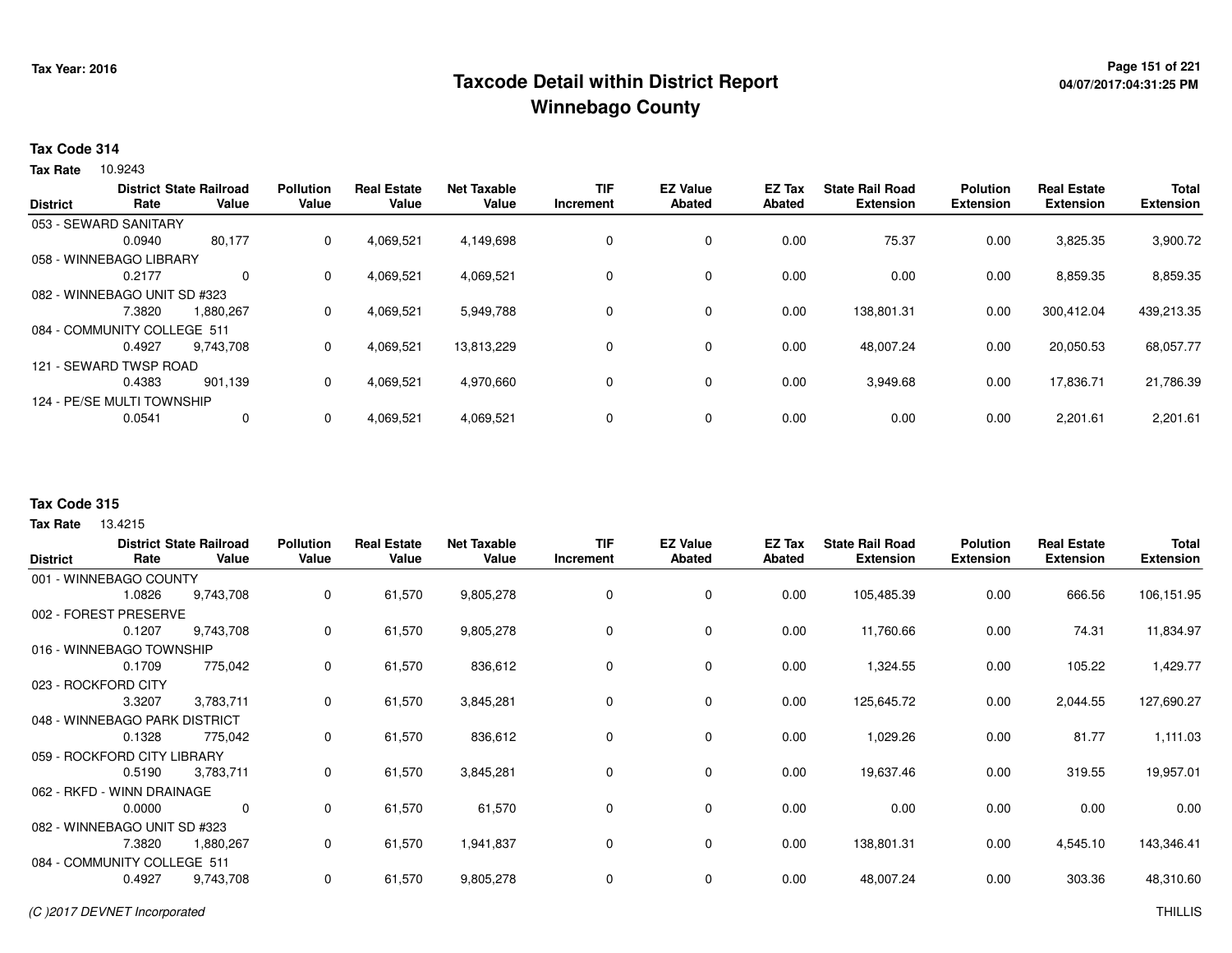## **Page 152 of 221 Taxcode Detail within District ReportWinnebago County**

#### **Tax Code 315**

13.4215 **Tax Rate**

|                 | <b>District State Railroad</b> |         | <b>Pollution</b> | <b>Real Estate</b> | <b>Net Taxable</b> | <b>TIF</b> | <b>EZ Value</b> | <b>EZ Tax</b> | <b>State Rail Road</b> | <b>Polution</b>  | <b>Real Estate</b> | <b>Total</b> |
|-----------------|--------------------------------|---------|------------------|--------------------|--------------------|------------|-----------------|---------------|------------------------|------------------|--------------------|--------------|
| <b>District</b> | Rate                           | Value   | Value            | Value              | Value              | Increment  | Abated          | Abated        | <b>Extension</b>       | <b>Extension</b> | Extension          | Extension    |
|                 | 123 - WINNEBAGO TWSP ROAD      |         |                  |                    |                    |            |                 |               |                        |                  |                    |              |
|                 | 0.2001                         | 775,042 |                  | 61,570             | 836,612            |            |                 | 0.00          | .550.86                | 0.00             | $123.2^{\circ}$    | .674.07      |

#### **Tax Code 324**

**Tax Rate** 10.4868

| <b>District</b>  | Rate                          | <b>District State Railroad</b><br>Value | <b>Pollution</b><br>Value | <b>Real Estate</b><br>Value | <b>Net Taxable</b><br>Value | <b>TIF</b><br>Increment | <b>EZ Value</b><br><b>Abated</b> | EZ Tax<br>Abated | <b>State Rail Road</b><br><b>Extension</b> | <b>Polution</b><br><b>Extension</b> | <b>Real Estate</b><br><b>Extension</b> | <b>Total</b><br><b>Extension</b> |
|------------------|-------------------------------|-----------------------------------------|---------------------------|-----------------------------|-----------------------------|-------------------------|----------------------------------|------------------|--------------------------------------------|-------------------------------------|----------------------------------------|----------------------------------|
|                  | 001 - WINNEBAGO COUNTY        |                                         |                           |                             |                             |                         |                                  |                  |                                            |                                     |                                        |                                  |
|                  | 1.0826                        | 9,743,708                               | 0                         | 1,633,557                   | 11,377,265                  | 0                       | 0                                | 0.00             | 105,485.39                                 | 0.00                                | 17,684.89                              | 123,170.28                       |
|                  | 002 - FOREST PRESERVE         |                                         |                           |                             |                             |                         |                                  |                  |                                            |                                     |                                        |                                  |
|                  | 0.1207                        | 9,743,708                               | 0                         | 1,633,557                   | 11,377,265                  | 0                       | 0                                | 0.00             | 11,760.66                                  | 0.00                                | 1,971.70                               | 13,732.36                        |
|                  | 016 - WINNEBAGO TOWNSHIP      |                                         |                           |                             |                             |                         |                                  |                  |                                            |                                     |                                        |                                  |
|                  | 0.1709                        | 775,042                                 | 0                         | 1,633,557                   | 2,408,599                   | 0                       | 0                                | 0.00             | 1,324.55                                   | 0.00                                | 2,791.75                               | 4,116.30                         |
| 044 - W B S FIRE |                               |                                         |                           |                             |                             |                         |                                  |                  |                                            |                                     |                                        |                                  |
|                  | 0.6873                        | 898,709                                 | 0                         | 1,633,557                   | 2,532,266                   | 0                       | 0                                | 0.00             | 6,176.84                                   | 0.00                                | 11,227.44                              | 17,404.28                        |
|                  | 048 - WINNEBAGO PARK DISTRICT |                                         |                           |                             |                             |                         |                                  |                  |                                            |                                     |                                        |                                  |
|                  | 0.1328                        | 775,042                                 | 0                         | 1,633,557                   | 2,408,599                   | 0                       | 0                                | 0.00             | 1,029.26                                   | 0.00                                | 2,169.36                               | 3,198.62                         |
|                  | 058 - WINNEBAGO LIBRARY       |                                         |                           |                             |                             |                         |                                  |                  |                                            |                                     |                                        |                                  |
|                  | 0.2177                        | $\mathbf 0$                             | 0                         | 1,633,557                   | 1,633,557                   | 0                       | 0                                | 0.00             | 0.00                                       | 0.00                                | 3,556.25                               | 3,556.25                         |
|                  | 062 - RKFD - WINN DRAINAGE    |                                         |                           |                             |                             |                         |                                  |                  |                                            |                                     |                                        |                                  |
|                  | 0.0000                        | $\mathbf 0$                             | 0                         | 1,633,557                   | 1,633,557                   | 0                       | 0                                | 0.00             | 0.00                                       | 0.00                                | 0.00                                   | 0.00                             |
|                  | 082 - WINNEBAGO UNIT SD #323  |                                         |                           |                             |                             |                         |                                  |                  |                                            |                                     |                                        |                                  |
|                  | 7.3820                        | 1,880,267                               | 0                         | 1,633,557                   | 3,513,824                   | 0                       | $\mathbf 0$                      | 0.00             | 138,801.31                                 | 0.00                                | 120,589.18                             | 259,390.49                       |
|                  | 084 - COMMUNITY COLLEGE 511   |                                         |                           |                             |                             |                         |                                  |                  |                                            |                                     |                                        |                                  |
|                  | 0.4927                        | 9,743,708                               | 0                         | 1,633,557                   | 11,377,265                  | 0                       | 0                                | 0.00             | 48,007.24                                  | 0.00                                | 8,048.54                               | 56,055.78                        |
|                  | 123 - WINNEBAGO TWSP ROAD     |                                         |                           |                             |                             |                         |                                  |                  |                                            |                                     |                                        |                                  |
|                  | 0.2001                        | 775,042                                 | 0                         | 1,633,557                   | 2,408,599                   | $\Omega$                | 0                                | 0.00             | 1,550.86                                   | 0.00                                | 3,268.75                               | 4,819.61                         |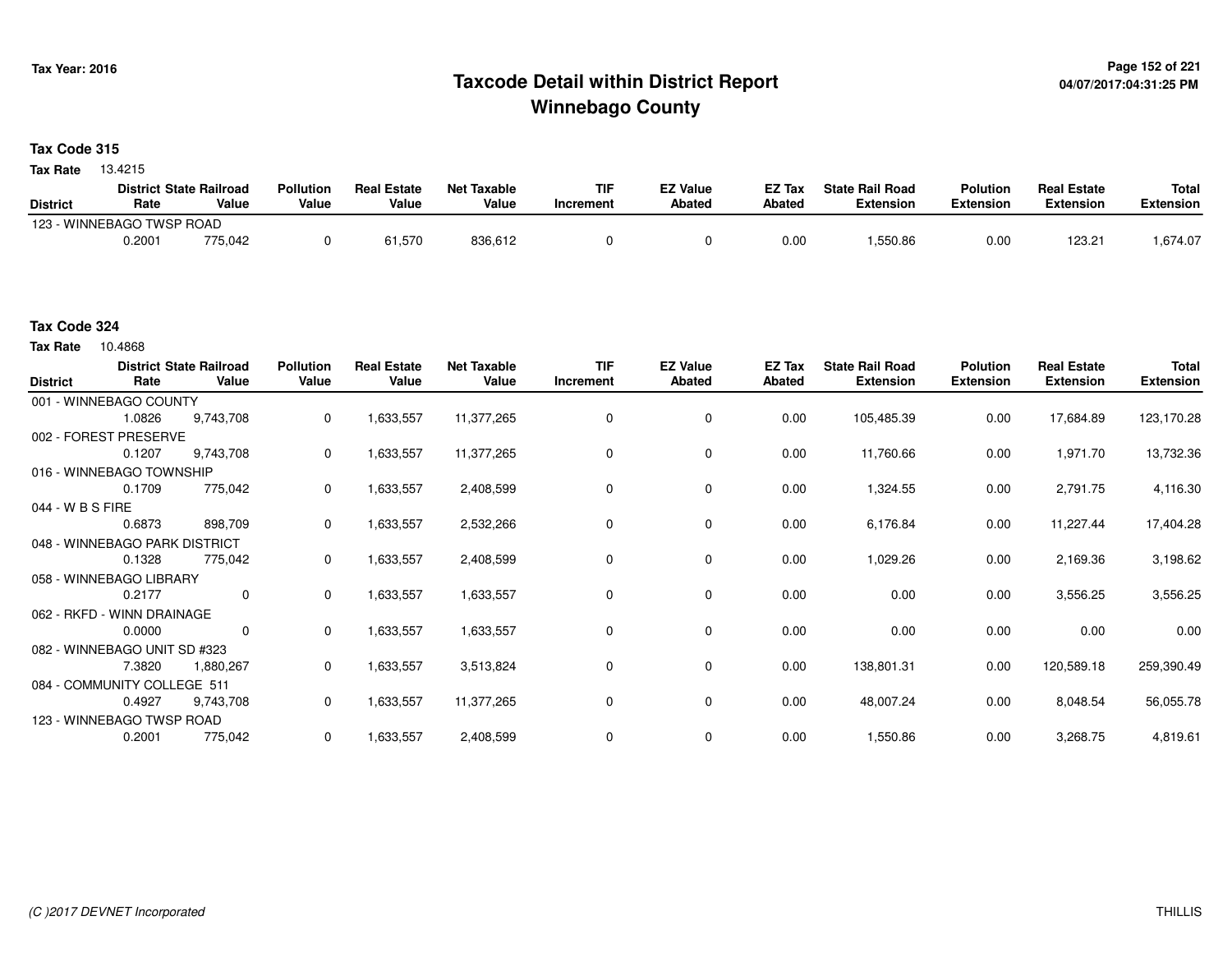## **Page 153 of 221 Taxcode Detail within District ReportWinnebago County**

# **04/07/2017:04:31:25 PM**

#### **Tax Code 325**

**Tax Rate** 11.4189

| <b>District</b>  | Rate                          | <b>District State Railroad</b><br>Value | <b>Pollution</b><br>Value | <b>Real Estate</b><br>Value | <b>Net Taxable</b><br>Value | <b>TIF</b><br>Increment | <b>EZ Value</b><br><b>Abated</b> | EZ Tax<br>Abated | <b>State Rail Road</b><br><b>Extension</b> | <b>Polution</b><br><b>Extension</b> | <b>Real Estate</b><br><b>Extension</b> | <b>Total</b><br><b>Extension</b> |
|------------------|-------------------------------|-----------------------------------------|---------------------------|-----------------------------|-----------------------------|-------------------------|----------------------------------|------------------|--------------------------------------------|-------------------------------------|----------------------------------------|----------------------------------|
|                  | 001 - WINNEBAGO COUNTY        |                                         |                           |                             |                             |                         |                                  |                  |                                            |                                     |                                        |                                  |
|                  | 1.0826                        | 9,743,708                               | 0                         | 44,384,130                  | 54,127,838                  | 0                       | $\mathbf 0$                      | 0.00             | 105,485.39                                 | 0.00                                | 480,502.59                             | 585,987.98                       |
|                  | 002 - FOREST PRESERVE         |                                         |                           |                             |                             |                         |                                  |                  |                                            |                                     |                                        |                                  |
|                  | 0.1207                        | 9,743,708                               | 0                         | 44,384,130                  | 54,127,838                  | 0                       | 0                                | 0.00             | 11,760.66                                  | 0.00                                | 53,571.64                              | 65,332.30                        |
|                  | 016 - WINNEBAGO TOWNSHIP      |                                         |                           |                             |                             |                         |                                  |                  |                                            |                                     |                                        |                                  |
|                  | 0.1709                        | 775,042                                 | 0                         | 44,384,130                  | 45,159,172                  | 0                       | 0                                | 0.00             | 1,324.55                                   | 0.00                                | 75,852.48                              | 77,177.03                        |
|                  | 027 - WINNEBAGO VILLAGE       |                                         |                           |                             |                             |                         |                                  |                  |                                            |                                     |                                        |                                  |
|                  | 0.9321                        | 0                                       | 0                         | 44,384,130                  | 44,384,130                  | 0                       | 0                                | 0.00             | 0.00                                       | 0.00                                | 413,704.48                             | 413,704.48                       |
| 044 - W B S FIRE |                               |                                         |                           |                             |                             |                         |                                  |                  |                                            |                                     |                                        |                                  |
|                  | 0.6873                        | 898,709                                 | 0                         | 44,384,130                  | 45,282,839                  | 0                       | 0                                | 0.00             | 6,176.84                                   | 0.00                                | 305,052.13                             | 311,228.97                       |
|                  | 048 - WINNEBAGO PARK DISTRICT |                                         |                           |                             |                             |                         |                                  |                  |                                            |                                     |                                        |                                  |
|                  | 0.1328                        | 775,042                                 | 0                         | 44,384,130                  | 45,159,172                  | 0                       | 0                                | 0.00             | 1,029.26                                   | 0.00                                | 58,942.12                              | 59,971.38                        |
|                  | 058 - WINNEBAGO LIBRARY       |                                         |                           |                             |                             |                         |                                  |                  |                                            |                                     |                                        |                                  |
|                  | 0.2177                        | 0                                       | 0                         | 44,384,130                  | 44,384,130                  | 0                       | 0                                | 0.00             | 0.00                                       | 0.00                                | 96,624.25                              | 96,624.25                        |
|                  | 082 - WINNEBAGO UNIT SD #323  |                                         |                           |                             |                             |                         |                                  |                  |                                            |                                     |                                        |                                  |
|                  | 7.3820                        | 1,880,267                               | 0                         | 44,384,130                  | 46,264,397                  | 0                       | 0                                | 0.00             | 138,801.31                                 | 0.00                                | 3,276,436.48                           | 3,415,237.79                     |
|                  | 084 - COMMUNITY COLLEGE 511   |                                         |                           |                             |                             |                         |                                  |                  |                                            |                                     |                                        |                                  |
|                  | 0.4927                        | 9,743,708                               | 0                         | 44,384,130                  | 54,127,838                  | 0                       | 0                                | 0.00             | 48,007.24                                  | 0.00                                | 218,680.61                             | 266,687.85                       |
|                  | 123 - WINNEBAGO TWSP ROAD     |                                         |                           |                             |                             |                         |                                  |                  |                                            |                                     |                                        |                                  |
|                  | 0.2001                        | 775,042                                 | 0                         | 44,384,130                  | 45,159,172                  | 0                       | 0                                | 0.00             | 1,550.86                                   | 0.00                                | 88,812.64                              | 90,363.50                        |

#### **Tax Code 326**

| <b>District</b>  | Rate                          | <b>District State Railroad</b><br>Value | <b>Pollution</b><br>Value | <b>Real Estate</b><br>Value | <b>Net Taxable</b><br>Value | TIF<br>Increment | <b>EZ Value</b><br><b>Abated</b> | <b>EZ Tax</b><br>Abated | <b>State Rail Road</b><br><b>Extension</b> | <b>Polution</b><br><b>Extension</b> | <b>Real Estate</b><br><b>Extension</b> | <b>Total</b><br><b>Extension</b> |
|------------------|-------------------------------|-----------------------------------------|---------------------------|-----------------------------|-----------------------------|------------------|----------------------------------|-------------------------|--------------------------------------------|-------------------------------------|----------------------------------------|----------------------------------|
|                  | 001 - WINNEBAGO COUNTY        |                                         |                           |                             |                             |                  |                                  |                         |                                            |                                     |                                        |                                  |
|                  | 1.0826                        | 9,743,708                               | 0                         | 43,201,281                  | 52,944,989                  | 0                | 0                                | 0.00                    | 105,485.39                                 | 0.00                                | 467,697.07                             | 573,182.46                       |
|                  | 002 - FOREST PRESERVE         |                                         |                           |                             |                             |                  |                                  |                         |                                            |                                     |                                        |                                  |
|                  | 0.1207                        | 9,743,708                               | 0                         | 43,201,281                  | 52,944,989                  | 0                | $\mathbf 0$                      | 0.00                    | 11,760.66                                  | 0.00                                | 52,143.95                              | 63,904.61                        |
|                  | 016 - WINNEBAGO TOWNSHIP      |                                         |                           |                             |                             |                  |                                  |                         |                                            |                                     |                                        |                                  |
|                  | 0.1709                        | 775.042                                 | 0                         | 43.201.281                  | 43,976,323                  | $\mathbf{0}$     | 0                                | 0.00                    | 1.324.55                                   | 0.00                                | 73.830.99                              | 75,155.54                        |
| 044 - W B S FIRE |                               |                                         |                           |                             |                             |                  |                                  |                         |                                            |                                     |                                        |                                  |
|                  | 0.6873                        | 898.709                                 | 0                         | 43,201,281                  | 44,099,990                  | $\Omega$         | 0                                | 0.00                    | 6,176.84                                   | 0.00                                | 296,922.40                             | 303,099.24                       |
|                  | 048 - WINNEBAGO PARK DISTRICT |                                         |                           |                             |                             |                  |                                  |                         |                                            |                                     |                                        |                                  |
|                  | 0.1328                        | 775,042                                 | 0                         | 43,201,281                  | 43,976,323                  | $\Omega$         | 0                                | 0.00                    | 1,029.26                                   | 0.00                                | 57,371.30                              | 58,400.56                        |
|                  |                               |                                         |                           |                             |                             |                  |                                  |                         |                                            |                                     |                                        |                                  |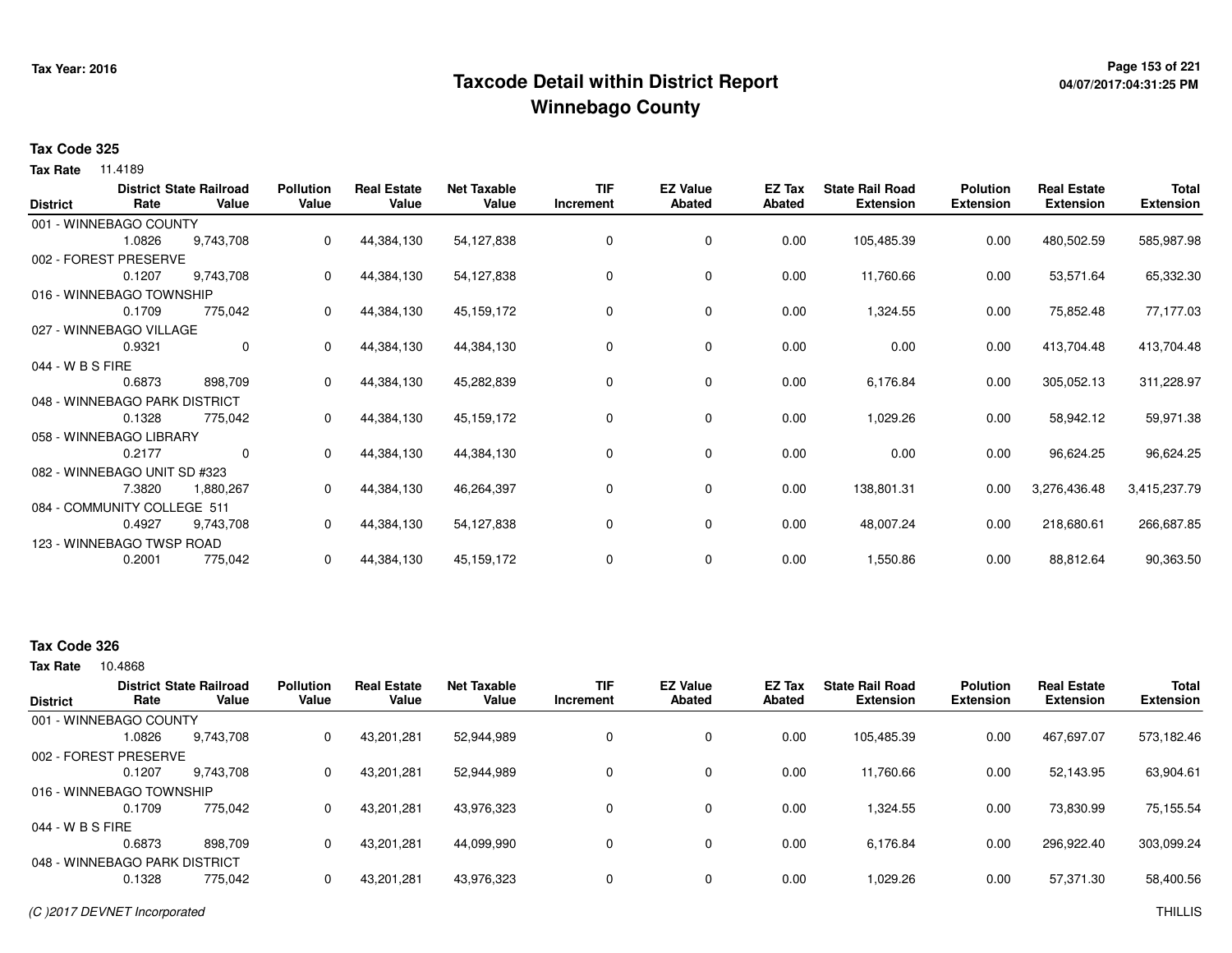## **Page 154 of 221 Taxcode Detail within District ReportWinnebago County**

#### **Tax Code 326**

**Tax Rate** 10.4868

|                 | Rate                         | <b>District State Railroad</b><br>Value | <b>Pollution</b><br>Value | <b>Real Estate</b><br>Value | Net Taxable<br>Value | <b>TIF</b> | <b>EZ Value</b><br><b>Abated</b> | <b>EZ Tax</b><br>Abated | <b>State Rail Road</b><br><b>Extension</b> | <b>Polution</b><br><b>Extension</b> | <b>Real Estate</b><br><b>Extension</b> | <b>Total</b><br><b>Extension</b> |
|-----------------|------------------------------|-----------------------------------------|---------------------------|-----------------------------|----------------------|------------|----------------------------------|-------------------------|--------------------------------------------|-------------------------------------|----------------------------------------|----------------------------------|
| <b>District</b> |                              |                                         |                           |                             |                      | Increment  |                                  |                         |                                            |                                     |                                        |                                  |
|                 | 058 - WINNEBAGO LIBRARY      |                                         |                           |                             |                      |            |                                  |                         |                                            |                                     |                                        |                                  |
|                 | 0.2177                       | $\Omega$                                |                           | 43,201,281                  | 43.201.281           |            |                                  | 0.00                    | 0.00                                       | 0.00                                | 94.049.19                              | 94,049.19                        |
|                 | 082 - WINNEBAGO UNIT SD #323 |                                         |                           |                             |                      |            |                                  |                         |                                            |                                     |                                        |                                  |
|                 | 7.3820                       | 1.880.267                               |                           | 43,201,281                  | 45.081.548           |            | 0                                | 0.00                    | 138.801.31                                 | 0.00                                | 3,189,118.56                           | 3,327,919.87                     |
|                 | 084 - COMMUNITY COLLEGE 511  |                                         |                           |                             |                      |            |                                  |                         |                                            |                                     |                                        |                                  |
|                 | 0.4927                       | 9.743.708                               |                           | 43.201.281                  | 52.944.989           |            |                                  | 0.00                    | 48.007.24                                  | 0.00                                | 212.852.71                             | 260.859.95                       |
|                 | 123 - WINNEBAGO TWSP ROAD    |                                         |                           |                             |                      |            |                                  |                         |                                            |                                     |                                        |                                  |
|                 | 0.2001                       | 775,042                                 |                           | 43,201,281                  | 43,976,323           |            |                                  | 0.00                    | 1,550.86                                   | 0.00                                | 86,445.76                              | 87,996.62                        |
|                 |                              |                                         |                           |                             |                      |            |                                  |                         |                                            |                                     |                                        |                                  |

#### **Tax Code 327**

| <b>District</b>               | Rate   | <b>District State Railroad</b><br>Value | <b>Pollution</b><br>Value | <b>Real Estate</b><br>Value | <b>Net Taxable</b><br>Value | <b>TIF</b><br>Increment | <b>EZ Value</b><br><b>Abated</b> | EZ Tax<br><b>Abated</b> | <b>State Rail Road</b><br><b>Extension</b> | <b>Polution</b><br><b>Extension</b> | <b>Real Estate</b><br><b>Extension</b> | Total<br><b>Extension</b> |
|-------------------------------|--------|-----------------------------------------|---------------------------|-----------------------------|-----------------------------|-------------------------|----------------------------------|-------------------------|--------------------------------------------|-------------------------------------|----------------------------------------|---------------------------|
| 001 - WINNEBAGO COUNTY        |        |                                         |                           |                             |                             |                         |                                  |                         |                                            |                                     |                                        |                           |
|                               | 1.0826 | 9,743,708                               | 0                         | 40,550                      | 9,784,258                   | 0                       | 0                                | 0.00                    | 105,485.39                                 | 0.00                                | 438.99                                 | 105,924.38                |
| 002 - FOREST PRESERVE         |        |                                         |                           |                             |                             |                         |                                  |                         |                                            |                                     |                                        |                           |
|                               | 0.1207 | 9,743,708                               | 0                         | 40,550                      | 9,784,258                   | 0                       | 0                                | 0.00                    | 11,760.66                                  | 0.00                                | 48.94                                  | 11,809.60                 |
| 016 - WINNEBAGO TOWNSHIP      |        |                                         |                           |                             |                             |                         |                                  |                         |                                            |                                     |                                        |                           |
|                               | 0.1709 | 775,042                                 | 0                         | 40,550                      | 815,592                     | 0                       | 0                                | 0.00                    | 1,324.55                                   | 0.00                                | 69.30                                  | 1,393.85                  |
| 023 - ROCKFORD CITY           |        |                                         |                           |                             |                             |                         |                                  |                         |                                            |                                     |                                        |                           |
|                               | 3.3207 | 3,783,711                               | 0                         | 40,550                      | 3,824,261                   | 0                       | 0                                | 0.00                    | 125,645.72                                 | 0.00                                | 1,346.54                               | 126,992.26                |
| 048 - WINNEBAGO PARK DISTRICT |        |                                         |                           |                             |                             |                         |                                  |                         |                                            |                                     |                                        |                           |
|                               | 0.1328 | 775,042                                 | 0                         | 40,550                      | 815,592                     | 0                       | 0                                | 0.00                    | 1,029.26                                   | 0.00                                | 53.85                                  | 1,083.11                  |
| 059 - ROCKFORD CITY LIBRARY   |        |                                         |                           |                             |                             |                         |                                  |                         |                                            |                                     |                                        |                           |
|                               | 0.5190 | 3,783,711                               | 0                         | 40,550                      | 3,824,261                   | 0                       | 0                                | 0.00                    | 19,637.46                                  | 0.00                                | 210.45                                 | 19,847.91                 |
| 082 - WINNEBAGO UNIT SD #323  |        |                                         |                           |                             |                             |                         |                                  |                         |                                            |                                     |                                        |                           |
|                               | 7.3820 | 1,880,267                               | 0                         | 40,550                      | 1,920,817                   | 0                       | 0                                | 0.00                    | 138,801.31                                 | 0.00                                | 2,993.40                               | 141,794.71                |
| 084 - COMMUNITY COLLEGE 511   |        |                                         |                           |                             |                             |                         |                                  |                         |                                            |                                     |                                        |                           |
|                               | 0.4927 | 9,743,708                               | 0                         | 40,550                      | 9,784,258                   | 0                       | 0                                | 0.00                    | 48,007.24                                  | 0.00                                | 199.79                                 | 48,207.03                 |
| 123 - WINNEBAGO TWSP ROAD     |        |                                         |                           |                             |                             |                         |                                  |                         |                                            |                                     |                                        |                           |
|                               | 0.2001 | 775,042                                 | 0                         | 40,550                      | 815,592                     | 0                       | 0                                | 0.00                    | 1,550.86                                   | 0.00                                | 81.14                                  | 1,632.00                  |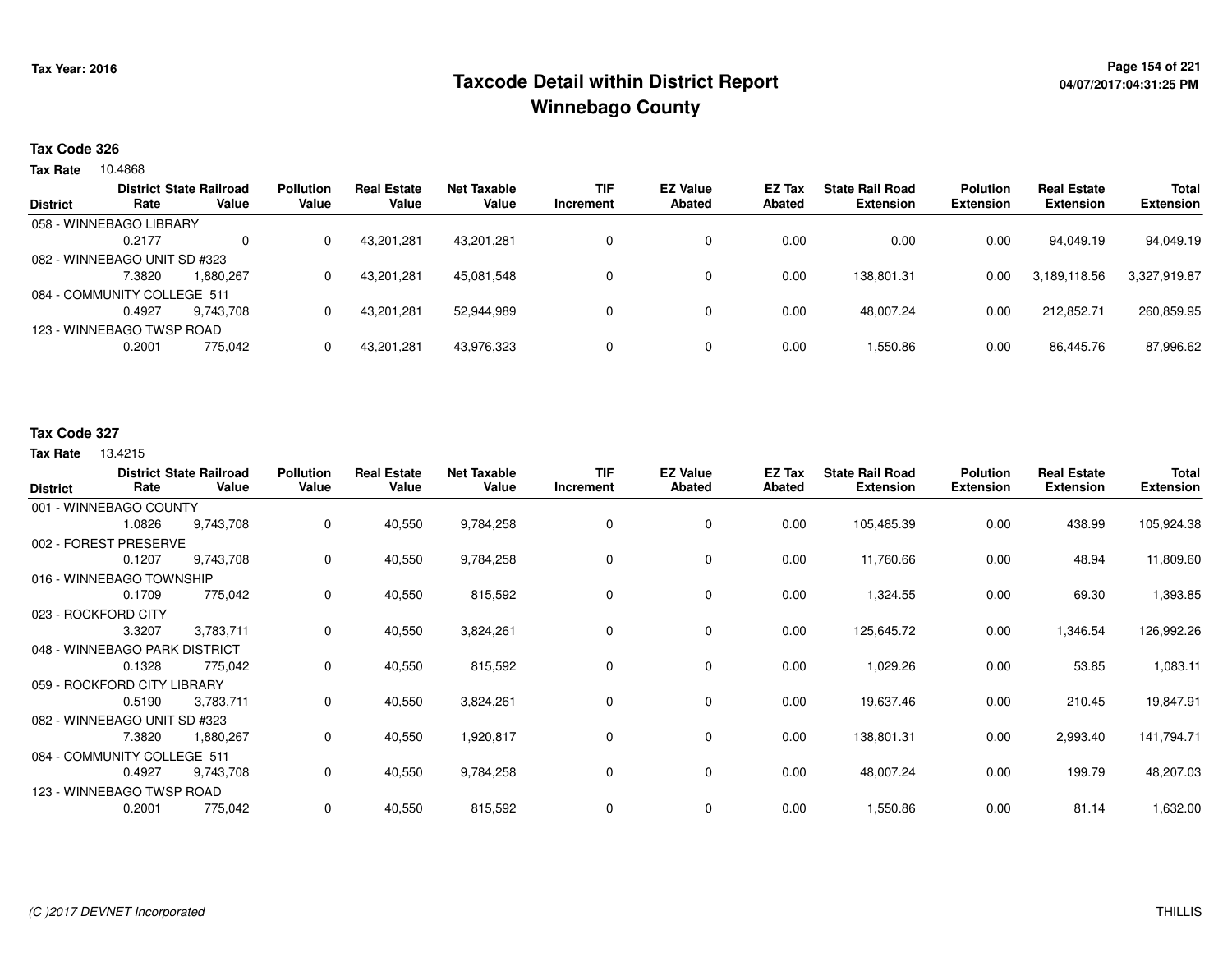## **Page 155 of 221 Taxcode Detail within District ReportWinnebago County**

# **04/07/2017:04:31:25 PM**

#### **Tax Code 343**

12.4035 **Tax Rate**

| <b>District</b> | Rate                           | <b>District State Railroad</b><br>Value | <b>Pollution</b><br>Value | <b>Real Estate</b><br>Value | <b>Net Taxable</b><br>Value | <b>TIF</b><br>Increment | <b>EZ Value</b><br><b>Abated</b> | EZ Tax<br><b>Abated</b> | <b>State Rail Road</b><br><b>Extension</b> | <b>Polution</b><br><b>Extension</b> | <b>Real Estate</b><br><b>Extension</b> | <b>Total</b><br><b>Extension</b> |
|-----------------|--------------------------------|-----------------------------------------|---------------------------|-----------------------------|-----------------------------|-------------------------|----------------------------------|-------------------------|--------------------------------------------|-------------------------------------|----------------------------------------|----------------------------------|
|                 | 001 - WINNEBAGO COUNTY         |                                         |                           |                             |                             |                         |                                  |                         |                                            |                                     |                                        |                                  |
|                 | 1.0826                         | 9,743,708                               | 0                         | 494,017                     | 10,237,725                  | 0                       | 0                                | 0.00                    | 105,485.39                                 | 0.00                                | 5,348.23                               | 110,833.62                       |
|                 | 002 - FOREST PRESERVE          |                                         |                           |                             |                             |                         |                                  |                         |                                            |                                     |                                        |                                  |
|                 | 0.1207                         | 9,743,708                               | 0                         | 494,017                     | 10,237,725                  | 0                       | 0                                | 0.00                    | 11,760.66                                  | 0.00                                | 596.28                                 | 12,356.94                        |
|                 | 004 - CHERRY VALLEY TOWNSHIP   |                                         |                           |                             |                             |                         |                                  |                         |                                            |                                     |                                        |                                  |
|                 | 0.1404                         | 1,650,291                               | 0                         | 494,017                     | 2,144,308                   | 0                       | 0                                | 0.00                    | 2,317.01                                   | 0.00                                | 693.60                                 | 3,010.61                         |
|                 | 031 - CHERRY VALLEY FIRE       |                                         |                           |                             |                             |                         |                                  |                         |                                            |                                     |                                        |                                  |
|                 | 1.0177                         | 985,287                                 | 0                         | 494,017                     | 1,479,304                   | 0                       | $\mathbf 0$                      | 0.00                    | 10,027.26                                  | 0.00                                | 5,027.61                               | 15,054.87                        |
|                 | 046 - ROCKFORD PARK DISTRICT   |                                         |                           |                             |                             |                         |                                  |                         |                                            |                                     |                                        |                                  |
|                 | 1.1544                         | 4,783,591                               | 0                         | 494,017                     | 5,277,608                   | 0                       | 0                                | 0.00                    | 55,221.77                                  | 0.00                                | 5,702.93                               | 60,924.70                        |
|                 | 051 - ROCK RIVER WATER REC     |                                         |                           |                             |                             |                         |                                  |                         |                                            |                                     |                                        |                                  |
|                 | 0.2082                         | 5,101,328                               | 0                         | 494,017                     | 5,595,345                   | 0                       | 0                                | 0.00                    | 10,620.96                                  | 0.00                                | 1,028.54                               | 11,649.50                        |
|                 | 060 - GREATER RKFD AIRPORT     |                                         |                           |                             |                             |                         |                                  |                         |                                            |                                     |                                        |                                  |
|                 | 0.1103                         | 6,552,171                               | 0                         | 494,017                     | 7,046,188                   | 0                       | 0                                | 0.00                    | 7,227.04                                   | 0.00                                | 544.90                                 | 7,771.94                         |
|                 | 076 - ROCKFORD SCHOOL DIST 205 |                                         |                           |                             |                             |                         |                                  |                         |                                            |                                     |                                        |                                  |
|                 | 7.8031                         | 5,792,538                               | 0                         | 494,017                     | 6,286,555                   | 0                       | $\mathbf 0$                      | 0.00                    | 451,997.53                                 | 0.00                                | 38,548.64                              | 490,546.17                       |
|                 | 084 - COMMUNITY COLLEGE 511    |                                         |                           |                             |                             |                         |                                  |                         |                                            |                                     |                                        |                                  |
|                 | 0.4927                         | 9,743,708                               | 0                         | 494,017                     | 10,237,725                  | 0                       | $\mathbf 0$                      | 0.00                    | 48,007.24                                  | 0.00                                | 2,434.02                               | 50,441.26                        |
|                 | 111 - CHERRY VALLEY TWSP ROAD  |                                         |                           |                             |                             |                         |                                  |                         |                                            |                                     |                                        |                                  |
|                 | 0.2734                         | 1,650,291                               | 0                         | 494,017                     | 2,144,308                   | 0                       | 0                                | 0.00                    | 4,511.90                                   | 0.00                                | 1,350.64                               | 5,862.54                         |

#### **Tax Code 351**

8.9316 **Tax Rate**

| <b>District</b>            | Rate   | <b>District State Railroad</b><br>Value | <b>Pollution</b><br>Value | <b>Real Estate</b><br>Value | <b>Net Taxable</b><br>Value | TIF<br>Increment | <b>EZ Value</b><br><b>Abated</b> | EZ Tax<br>Abated | <b>State Rail Road</b><br><b>Extension</b> | <b>Polution</b><br><b>Extension</b> | <b>Real Estate</b><br><b>Extension</b> | <b>Total</b><br><b>Extension</b> |
|----------------------------|--------|-----------------------------------------|---------------------------|-----------------------------|-----------------------------|------------------|----------------------------------|------------------|--------------------------------------------|-------------------------------------|----------------------------------------|----------------------------------|
| 001 - WINNEBAGO COUNTY     |        |                                         |                           |                             |                             |                  |                                  |                  |                                            |                                     |                                        |                                  |
|                            | 1.0826 | 9,743,708                               | 0                         | 743.448                     | 10,487,156                  |                  | 0                                | 0.00             | 105,485.39                                 | 0.00                                | 8.048.57                               | 113,533.96                       |
| 002 - FOREST PRESERVE      |        |                                         |                           |                             |                             |                  |                                  |                  |                                            |                                     |                                        |                                  |
|                            | 0.1207 | 9,743,708                               | 0                         | 743.448                     | 10,487,156                  |                  | 0                                | 0.00             | 11,760.66                                  | 0.00                                | 897.34                                 | 12,658.00                        |
| 011 - ROCKFORD TOWNSHIP    |        |                                         |                           |                             |                             |                  |                                  |                  |                                            |                                     |                                        |                                  |
|                            | 0.1455 | 4,541,778                               | 0                         | 743.448                     | 5,285,226                   |                  | 0                                | 0.00             | 6,608.29                                   | 0.00                                | 1.081.72                               | 7,690.01                         |
| 036 - NEW MILFORD FIRE     |        |                                         |                           |                             |                             |                  |                                  |                  |                                            |                                     |                                        |                                  |
|                            | 0.7996 | 43.474                                  | 0                         | 743.448                     | 786.922                     |                  | 0                                | 0.00             | 347.62                                     | 0.00                                | 5,944.61                               | 6,292.23                         |
| 060 - GREATER RKFD AIRPORT |        |                                         |                           |                             |                             |                  |                                  |                  |                                            |                                     |                                        |                                  |
|                            | 0.1103 | 6,552,171                               | 0                         | 743.448                     | 7,295,619                   |                  | 0                                | 0.00             | 7.227.04                                   | 0.00                                | 820.02                                 | 8,047.06                         |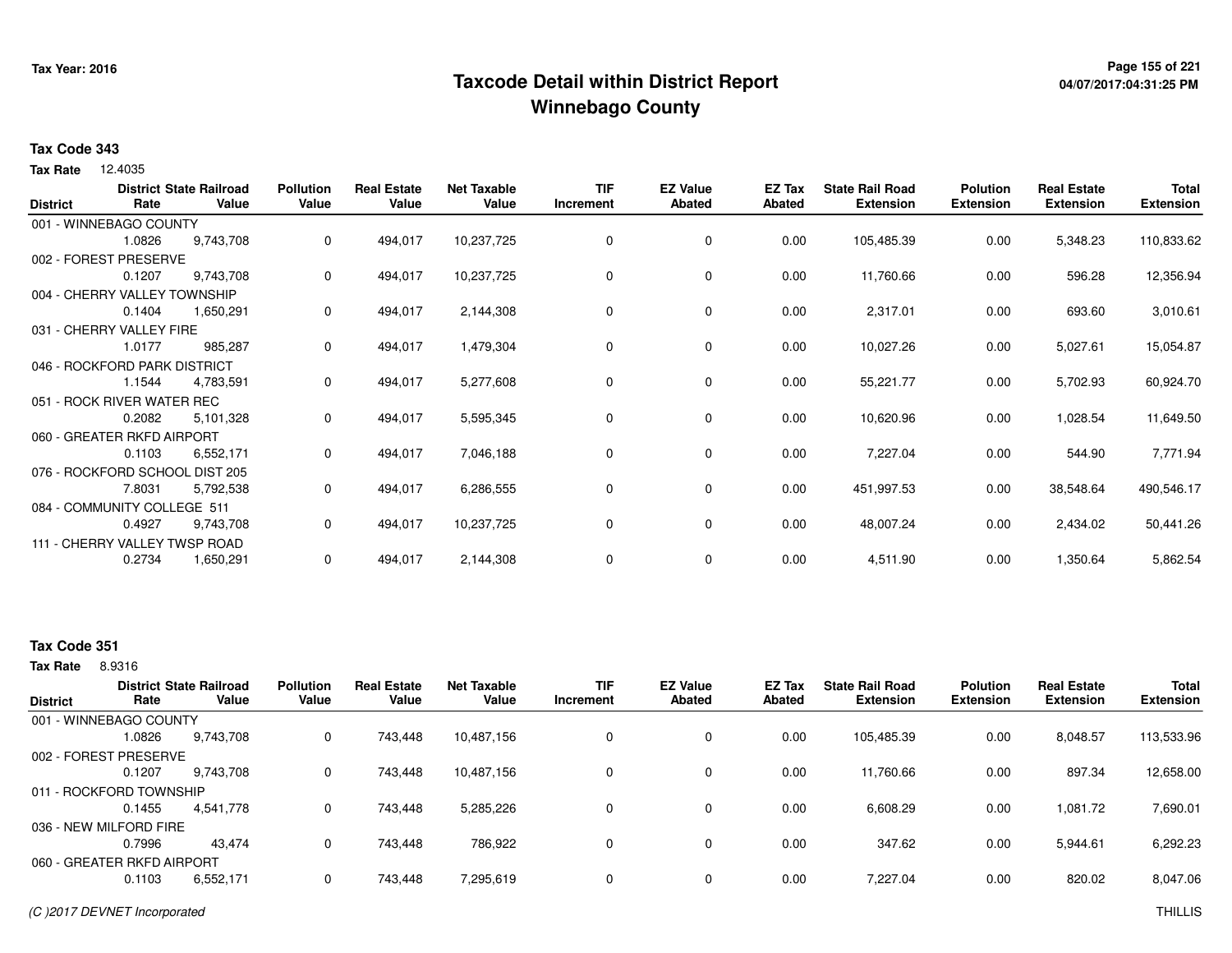## **Page 156 of 221 Taxcode Detail within District ReportWinnebago County**

#### **Tax Code 351**

8.9316 **Tax Rate**

|                 |                                | <b>District State Railroad</b> | <b>Pollution</b> | <b>Real Estate</b> | Net Taxable | <b>TIF</b> | <b>EZ Value</b> | <b>EZ Tax</b> | <b>State Rail Road</b> | <b>Polution</b>  | <b>Real Estate</b> | Total            |
|-----------------|--------------------------------|--------------------------------|------------------|--------------------|-------------|------------|-----------------|---------------|------------------------|------------------|--------------------|------------------|
| <b>District</b> | Rate                           | Value                          | Value            | Value              | Value       | Increment  | Abated          | Abated        | <b>Extension</b>       | <b>Extension</b> | <b>Extension</b>   | <b>Extension</b> |
|                 | 078 - MERIDIAN SCHOOL DIST 223 |                                |                  |                    |             |            |                 |               |                        |                  |                    |                  |
|                 | 6.0315                         | 11.758                         |                  | 743.448            | 755.206     |            |                 | 0.00          | 709.18                 | 0.00             | 44.841.07          | 45,550.25        |
|                 | 084 - COMMUNITY COLLEGE 511    |                                |                  |                    |             |            |                 |               |                        |                  |                    |                  |
|                 | 0.4927                         | 9.743.708                      |                  | 743.448            | 10,487,156  |            |                 | 0.00          | 48.007.24              | 0.00             | 3,662.97           | 51,670.21        |
|                 | 118 - ROCKFORD TWSP ROAD       |                                |                  |                    |             |            |                 |               |                        |                  |                    |                  |
|                 | 0.1487                         | 4,541,778                      |                  | 743.448            | 5,285,226   |            |                 | 0.00          | 6,753.63               | 0.00             | 1.105.51           | 7,859.14         |
|                 |                                |                                |                  |                    |             |            |                 |               |                        |                  |                    |                  |

#### **Tax Code 358**

| <b>District</b>      | Rate                           | <b>District State Railroad</b><br>Value | <b>Pollution</b><br>Value | <b>Real Estate</b><br>Value | <b>Net Taxable</b><br>Value | <b>TIF</b><br>Increment | <b>EZ Value</b><br><b>Abated</b> | EZ Tax<br>Abated | <b>State Rail Road</b><br><b>Extension</b> | <b>Polution</b><br><b>Extension</b> | <b>Real Estate</b><br><b>Extension</b> | <b>Total</b><br><b>Extension</b> |
|----------------------|--------------------------------|-----------------------------------------|---------------------------|-----------------------------|-----------------------------|-------------------------|----------------------------------|------------------|--------------------------------------------|-------------------------------------|----------------------------------------|----------------------------------|
|                      | 001 - WINNEBAGO COUNTY         |                                         |                           |                             |                             |                         |                                  |                  |                                            |                                     |                                        |                                  |
|                      | 1.0826                         | 9,743,708                               | 0                         | $\mathbf 0$                 | 9,743,708                   | 0                       | 0                                | 0.00             | 105,485.39                                 | 0.00                                | 0.00                                   | 105,485.39                       |
|                      | 002 - FOREST PRESERVE          |                                         |                           |                             |                             |                         |                                  |                  |                                            |                                     |                                        |                                  |
|                      | 0.1207                         | 9,743,708                               | 0                         | $\overline{0}$              | 9,743,708                   | 0                       | 0                                | 0.00             | 11,760.66                                  | 0.00                                | 0.00                                   | 11,760.66                        |
|                      | 009 - OWEN TOWNSHIP            |                                         |                           |                             |                             |                         |                                  |                  |                                            |                                     |                                        |                                  |
|                      | 0.1460                         | 360,102                                 | 0                         | $\mathbf{0}$                | 360,102                     | $\Omega$                | $\mathbf 0$                      | 0.00             | 525.74                                     | 0.00                                | 0.00                                   | 525.74                           |
|                      | 020 - MACHESNEY PARK VILLAGE   |                                         |                           |                             |                             |                         |                                  |                  |                                            |                                     |                                        |                                  |
|                      | 0.0000                         | $\mathbf 0$                             | 0                         | $\mathbf 0$                 | 0                           | 0                       | 0                                | 0.00             | 0.00                                       | 0.00                                | 0.00                                   | 0.00                             |
| 038 - NORTHWEST FIRE |                                |                                         |                           |                             |                             |                         |                                  |                  |                                            |                                     |                                        |                                  |
|                      | 0.5746                         | 279,809                                 | 0                         | $\mathbf{0}$                | 279,809                     | 0                       | $\mathbf 0$                      | 0.00             | 1,607.78                                   | 0.00                                | 0.00                                   | 1,607.78                         |
|                      | 055 - NORTH SUBURBAN LIBRARY   |                                         |                           |                             |                             |                         |                                  |                  |                                            |                                     |                                        |                                  |
|                      | 0.3002                         | 826,221                                 | 0                         | $\mathbf{0}$                | 826,221                     | 0                       | 0                                | 0.00             | 2,480.31                                   | 0.00                                | 0.00                                   | 2,480.31                         |
|                      | 060 - GREATER RKFD AIRPORT     |                                         |                           |                             |                             |                         |                                  |                  |                                            |                                     |                                        |                                  |
|                      | 0.1103                         | 6,552,171                               | 0                         | $\mathbf{0}$                | 6,552,171                   | 0                       | $\mathbf 0$                      | 0.00             | 7,227.04                                   | 0.00                                | 0.00                                   | 7,227.04                         |
|                      | 076 - ROCKFORD SCHOOL DIST 205 |                                         |                           |                             |                             |                         |                                  |                  |                                            |                                     |                                        |                                  |
|                      | 7.8031                         | 5,792,538                               | 0                         | $\mathbf{0}$                | 5,792,538                   | 0                       | 0                                | 0.00             | 451,997.53                                 | 0.00                                | 0.00                                   | 451,997.53                       |
|                      | 084 - COMMUNITY COLLEGE 511    |                                         |                           |                             |                             |                         |                                  |                  |                                            |                                     |                                        |                                  |
|                      | 0.4927                         | 9,743,708                               | 0                         | $\overline{0}$              | 9,743,708                   | 0                       | 0                                | 0.00             | 48,007.24                                  | 0.00                                | 0.00                                   | 48,007.24                        |
|                      | 116 - OWEN TWSP ROAD           |                                         |                           |                             |                             |                         |                                  |                  |                                            |                                     |                                        |                                  |
|                      | 0.2053                         | 360,102                                 | 0                         | 0                           | 360,102                     | 0                       | 0                                | 0.00             | 739.29                                     | 0.00                                | 0.00                                   | 739.29                           |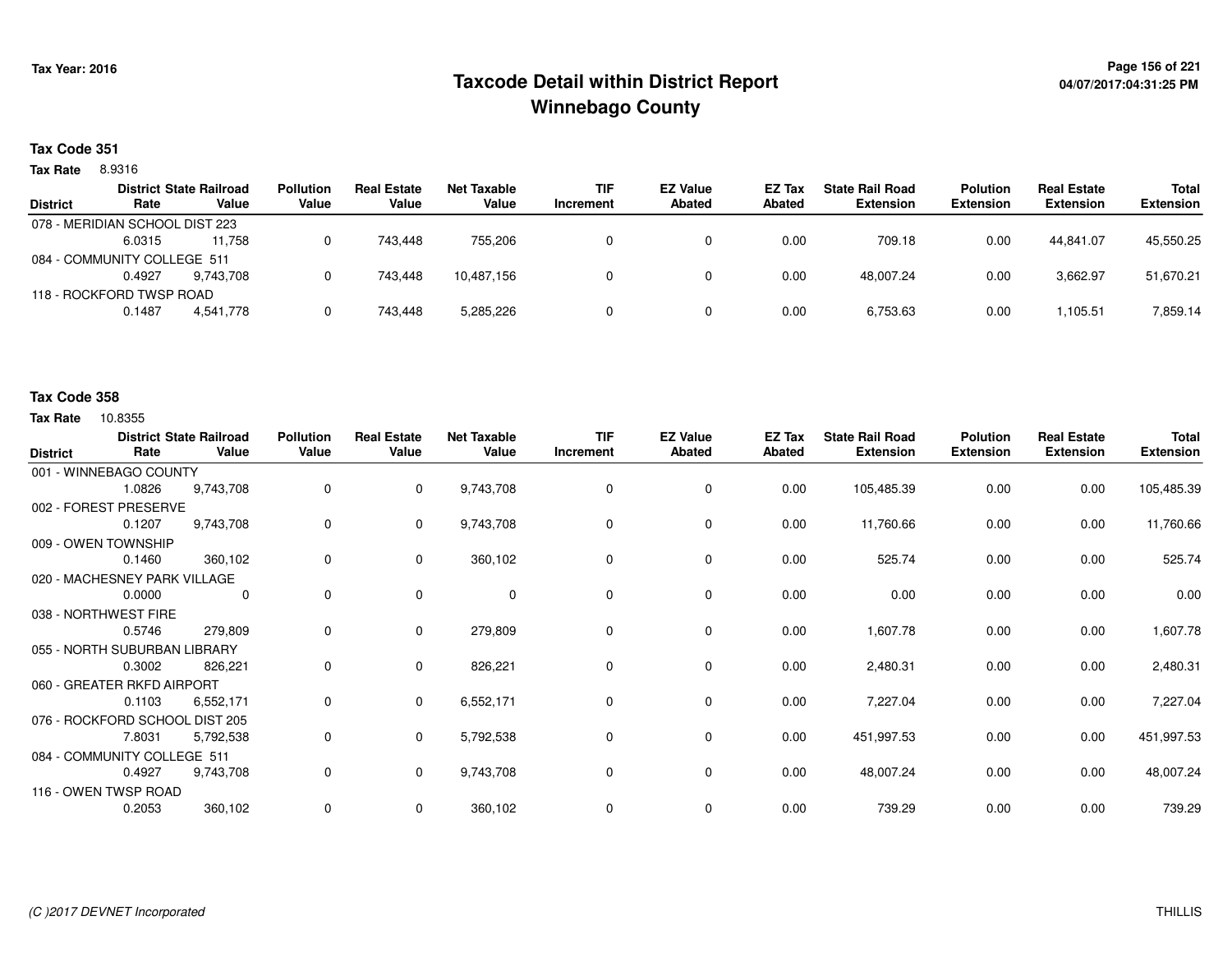## **Page 157 of 221 Taxcode Detail within District ReportWinnebago County**

**Tax Code 358**

Tax Rate 10.8355

|                 | <b>District State Railroad</b>    |       | <b>Pollution</b> | <b>Real Estate</b> | <b>Net Taxable</b> | TIF       | EZ Value | EZ Tax | <b>State Rail Road</b> | <b>Polution</b>  | <b>Real Estate</b> | <b>Total</b> |
|-----------------|-----------------------------------|-------|------------------|--------------------|--------------------|-----------|----------|--------|------------------------|------------------|--------------------|--------------|
| <b>District</b> | Rate                              | Value | Value            | Value              | Value              | Increment | Abated   | Abated | <b>Extension</b>       | <b>Extension</b> | <b>Extension</b>   | Extension    |
|                 | 156 - OLDE RIVER RIDGE PLAT 6 SSA |       |                  |                    |                    |           |          |        |                        |                  |                    |              |
|                 | 0.0000                            |       |                  |                    |                    |           |          | 0.00   | 0.00                   | 0.00             | 653.34             | 653.34       |

#### **Tax Code 359**

Tax Rate 10.8355

| <b>District</b> | Rate                           | <b>District State Railroad</b><br>Value | <b>Pollution</b><br>Value | <b>Real Estate</b><br>Value | <b>Net Taxable</b><br>Value | <b>TIF</b><br>Increment | <b>EZ Value</b><br><b>Abated</b> | EZ Tax<br>Abated | <b>State Rail Road</b><br><b>Extension</b> | <b>Polution</b><br><b>Extension</b> | <b>Real Estate</b><br><b>Extension</b> | <b>Total</b><br><b>Extension</b> |
|-----------------|--------------------------------|-----------------------------------------|---------------------------|-----------------------------|-----------------------------|-------------------------|----------------------------------|------------------|--------------------------------------------|-------------------------------------|----------------------------------------|----------------------------------|
|                 | 001 - WINNEBAGO COUNTY         |                                         |                           |                             |                             |                         |                                  |                  |                                            |                                     |                                        |                                  |
|                 | 1.0826                         | 9,743,708                               | 0                         | 3,365                       | 9,747,073                   | $\mathbf 0$             | $\mathbf 0$                      | 0.00             | 105,485.39                                 | 0.00                                | 36.43                                  | 105,521.82                       |
|                 | 002 - FOREST PRESERVE          |                                         |                           |                             |                             |                         |                                  |                  |                                            |                                     |                                        |                                  |
|                 | 0.1207                         | 9,743,708                               | 0                         | 3,365                       | 9,747,073                   | $\Omega$                | 0                                | 0.00             | 11,760.66                                  | 0.00                                | 4.06                                   | 11,764.72                        |
|                 | 009 - OWEN TOWNSHIP            |                                         |                           |                             |                             |                         |                                  |                  |                                            |                                     |                                        |                                  |
|                 | 0.1460                         | 360,102                                 | 0                         | 3,365                       | 363,467                     | $\Omega$                | $\mathbf 0$                      | 0.00             | 525.74                                     | 0.00                                | 4.91                                   | 530.65                           |
|                 | 020 - MACHESNEY PARK VILLAGE   |                                         |                           |                             |                             |                         |                                  |                  |                                            |                                     |                                        |                                  |
|                 | 0.0000                         | $\mathbf 0$                             | 0                         | 3,365                       | 3,365                       | $\Omega$                | $\mathbf 0$                      | 0.00             | 0.00                                       | 0.00                                | 0.00                                   | 0.00                             |
|                 | 038 - NORTHWEST FIRE           |                                         |                           |                             |                             |                         |                                  |                  |                                            |                                     |                                        |                                  |
|                 | 0.5746                         | 279,809                                 | $\mathbf 0$               | 3,365                       | 283,174                     | $\Omega$                | 0                                | 0.00             | 1,607.78                                   | 0.00                                | 19.34                                  | 1,627.12                         |
|                 | 055 - NORTH SUBURBAN LIBRARY   |                                         |                           |                             |                             |                         |                                  |                  |                                            |                                     |                                        |                                  |
|                 | 0.3002                         | 826,221                                 | 0                         | 3,365                       | 829,586                     | 0                       | 0                                | 0.00             | 2,480.31                                   | 0.00                                | 10.10                                  | 2,490.41                         |
|                 | 060 - GREATER RKFD AIRPORT     |                                         |                           |                             |                             |                         |                                  |                  |                                            |                                     |                                        |                                  |
|                 | 0.1103                         | 6,552,171                               | 0                         | 3,365                       | 6,555,536                   | 0                       | 0                                | 0.00             | 7,227.04                                   | 0.00                                | 3.71                                   | 7,230.75                         |
|                 | 076 - ROCKFORD SCHOOL DIST 205 |                                         |                           |                             |                             |                         |                                  |                  |                                            |                                     |                                        |                                  |
|                 | 7.8031                         | 5,792,538                               | 0                         | 3,365                       | 5,795,903                   | 0                       | 0                                | 0.00             | 451,997.53                                 | 0.00                                | 262.57                                 | 452,260.10                       |
|                 | 084 - COMMUNITY COLLEGE 511    |                                         |                           |                             |                             |                         |                                  |                  |                                            |                                     |                                        |                                  |
|                 | 0.4927                         | 9,743,708                               | 0                         | 3,365                       | 9,747,073                   | 0                       | 0                                | 0.00             | 48,007.24                                  | 0.00                                | 16.58                                  | 48,023.82                        |
|                 | 116 - OWEN TWSP ROAD           |                                         |                           |                             |                             |                         |                                  |                  |                                            |                                     |                                        |                                  |
|                 | 0.2053                         | 360,102                                 | 0                         | 3,365                       | 363,467                     | $\mathbf 0$             | $\mathbf 0$                      | 0.00             | 739.29                                     | 0.00                                | 6.91                                   | 746.20                           |
|                 |                                | 156 - OLDE RIVER RIDGE PLAT 6 SSA       |                           |                             |                             |                         |                                  |                  |                                            |                                     |                                        |                                  |
|                 | 0.0000                         | $\mathbf 0$                             | $\mathbf 0$               | 3,365                       | 3,365                       | $\mathbf 0$             | $\mathbf 0$                      | 0.00             | 0.00                                       | 0.00                                | 0.00                                   | 0.00                             |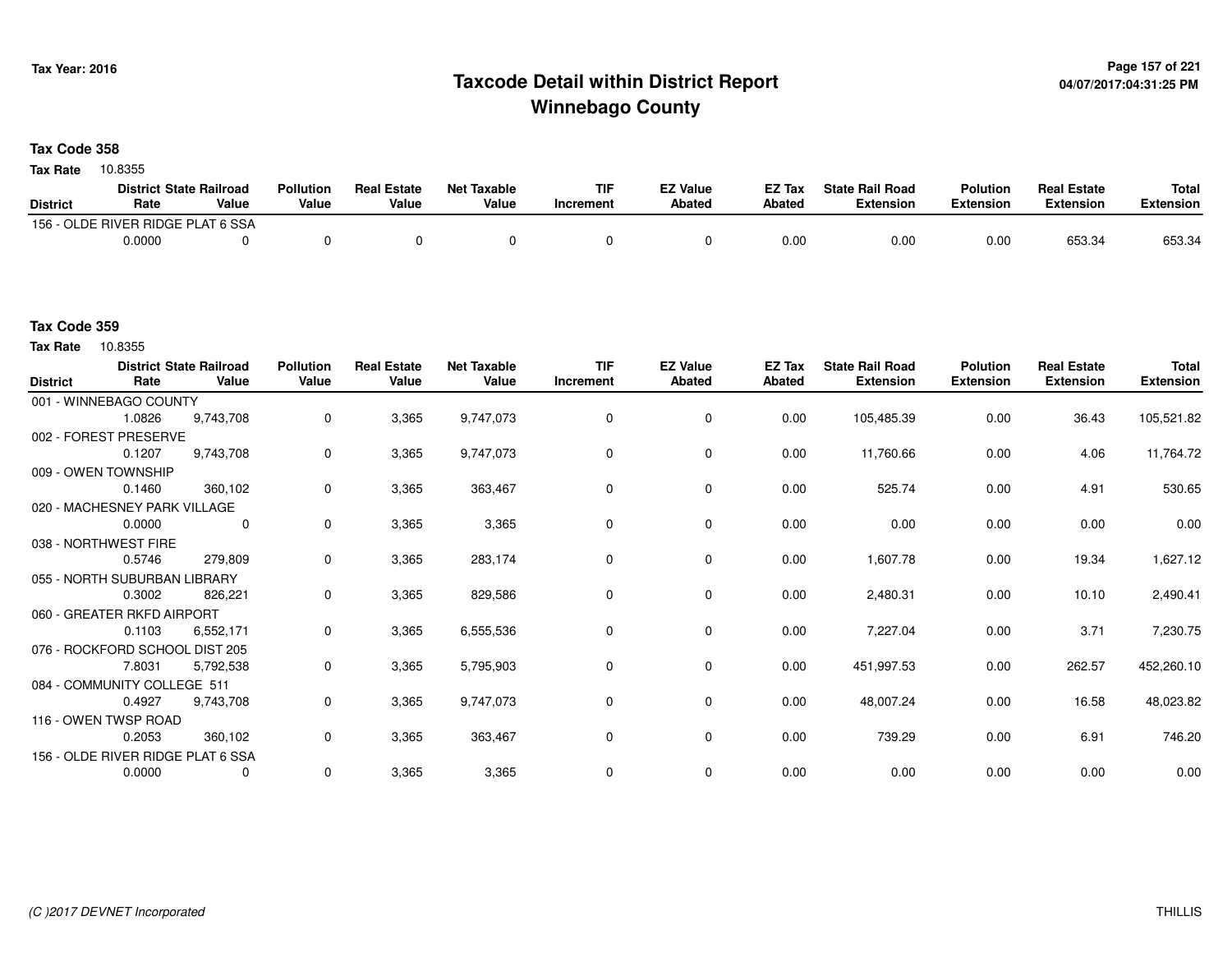## **Page 158 of 221 Taxcode Detail within District ReportWinnebago County**

# **04/07/2017:04:31:25 PM**

#### **Tax Code 360**

Tax Rate 10.4250

|                 |                                | <b>District State Railroad</b> | <b>Pollution</b> | <b>Real Estate</b> | <b>Net Taxable</b> | <b>TIF</b> | <b>EZ Value</b> | <b>EZ Tax</b> | <b>State Rail Road</b> | <b>Polution</b>  | <b>Real Estate</b> | <b>Total</b>     |
|-----------------|--------------------------------|--------------------------------|------------------|--------------------|--------------------|------------|-----------------|---------------|------------------------|------------------|--------------------|------------------|
| <b>District</b> | Rate                           | Value                          | Value            | Value              | Value              | Increment  | <b>Abated</b>   | Abated        | <b>Extension</b>       | <b>Extension</b> | <b>Extension</b>   | <b>Extension</b> |
|                 | 001 - WINNEBAGO COUNTY         |                                |                  |                    |                    |            |                 |               |                        |                  |                    |                  |
|                 | 1.0826                         | 9,743,708                      | 0                | 0                  | 9,743,708          | 0          | 0               | 0.00          | 105,485.39             | 0.00             | 0.00               | 105,485.39       |
|                 | 002 - FOREST PRESERVE          |                                |                  |                    |                    |            |                 |               |                        |                  |                    |                  |
|                 | 0.1207                         | 9,743,708                      | 0                | 0                  | 9,743,708          | 0          | 0               | 0.00          | 11,760.66              | 0.00             | 0.00               | 11,760.66        |
|                 | 009 - OWEN TOWNSHIP            |                                |                  |                    |                    |            |                 |               |                        |                  |                    |                  |
|                 | 0.1460                         | 360,102                        | 0                | 0                  | 360,102            | 0          | 0               | 0.00          | 525.74                 | 0.00             | 0.00               | 525.74           |
|                 | 038 - NORTHWEST FIRE           |                                |                  |                    |                    |            |                 |               |                        |                  |                    |                  |
|                 | 0.5746                         | 279,809                        | 0                | 0                  | 279,809            | 0          | 0               | 0.00          | 1,607.78               | 0.00             | 0.00               | 1,607.78         |
|                 | 076 - ROCKFORD SCHOOL DIST 205 |                                |                  |                    |                    |            |                 |               |                        |                  |                    |                  |
|                 | 7.8031                         | 5,792,538                      | 0                | 0                  | 5,792,538          | 0          | 0               | 0.00          | 451,997.53             | 0.00             | 0.00               | 451,997.53       |
|                 | 084 - COMMUNITY COLLEGE 511    |                                |                  |                    |                    |            |                 |               |                        |                  |                    |                  |
|                 | 0.4927                         | 9,743,708                      | 0                | 0                  | 9,743,708          | 0          | 0               | 0.00          | 48,007.24              | 0.00             | 0.00               | 48,007.24        |
|                 | 116 - OWEN TWSP ROAD           |                                |                  |                    |                    |            |                 |               |                        |                  |                    |                  |
|                 | 0.2053                         | 360,102                        | 0                |                    | 360,102            | 0          | 0               | 0.00          | 739.29                 | 0.00             | 0.00               | 739.29           |
|                 |                                |                                |                  |                    |                    |            |                 |               |                        |                  |                    |                  |

#### **Tax Code 361**

**Tax Rate** 14,0086

| <b>District</b> | Rate                           | <b>District State Railroad</b><br>Value | <b>Pollution</b><br>Value | <b>Real Estate</b><br>Value | <b>Net Taxable</b><br>Value | <b>TIF</b><br>Increment | <b>EZ Value</b><br><b>Abated</b> | EZ Tax<br>Abated | <b>State Rail Road</b><br><b>Extension</b> | <b>Polution</b><br><b>Extension</b> | <b>Real Estate</b><br><b>Extension</b> | <b>Total</b><br><b>Extension</b> |
|-----------------|--------------------------------|-----------------------------------------|---------------------------|-----------------------------|-----------------------------|-------------------------|----------------------------------|------------------|--------------------------------------------|-------------------------------------|----------------------------------------|----------------------------------|
|                 | 001 - WINNEBAGO COUNTY         |                                         |                           |                             |                             |                         |                                  |                  |                                            |                                     |                                        |                                  |
|                 | 1.0826                         | 9,743,708                               | 0                         | 3,166                       | 9,746,874                   | 0                       | 0                                | 0.00             | 105,485.39                                 | 0.00                                | 34.28                                  | 105,519.67                       |
| 002 - FOREST    | <b>PRESERVE</b>                |                                         |                           |                             |                             |                         |                                  |                  |                                            |                                     |                                        |                                  |
|                 | 0.1207                         | 9,743,708                               | 0                         | 3,166                       | 9,746,874                   | 0                       | 0                                | 0.00             | 11,760.66                                  | 0.00                                | 3.82                                   | 11,764.48                        |
|                 | 009 - OWEN TOWNSHIP            |                                         |                           |                             |                             |                         |                                  |                  |                                            |                                     |                                        |                                  |
|                 | 0.1460                         | 360,102                                 | 0                         | 3,166                       | 363,268                     | 0                       | 0                                | 0.00             | 525.74                                     | 0.00                                | 4.62                                   | 530.36                           |
|                 | 023 - ROCKFORD CITY            |                                         |                           |                             |                             |                         |                                  |                  |                                            |                                     |                                        |                                  |
|                 | 3.3207                         | 3,783,711                               | 0                         | 3,166                       | 3,786,877                   | 0                       | $\mathbf 0$                      | 0.00             | 125,645.72                                 | 0.00                                | 105.13                                 | 125,750.85                       |
|                 | 051 - ROCK RIVER WATER REC     |                                         |                           |                             |                             |                         |                                  |                  |                                            |                                     |                                        |                                  |
|                 | 0.2082                         | 5,101,328                               | 0                         | 3,166                       | 5,104,494                   | 0                       | $\mathbf 0$                      | 0.00             | 10,620.96                                  | 0.00                                | 6.59                                   | 10,627.55                        |
|                 | 059 - ROCKFORD CITY LIBRARY    |                                         |                           |                             |                             |                         |                                  |                  |                                            |                                     |                                        |                                  |
|                 | 0.5190                         | 3,783,711                               | 0                         | 3,166                       | 3,786,877                   | 0                       | $\mathbf 0$                      | 0.00             | 19,637.46                                  | 0.00                                | 16.43                                  | 19,653.89                        |
|                 | 060 - GREATER RKFD AIRPORT     |                                         |                           |                             |                             |                         |                                  |                  |                                            |                                     |                                        |                                  |
|                 | 0.1103                         | 6,552,171                               | 0                         | 3,166                       | 6,555,337                   | 0                       | $\mathbf 0$                      | 0.00             | 7,227.04                                   | 0.00                                | 3.49                                   | 7,230.53                         |
|                 | 076 - ROCKFORD SCHOOL DIST 205 |                                         |                           |                             |                             |                         |                                  |                  |                                            |                                     |                                        |                                  |
|                 | 7.8031                         | 5,792,538                               | 0                         | 3,166                       | 5,795,704                   | 0                       | 0                                | 0.00             | 451,997.53                                 | 0.00                                | 247.05                                 | 452,244.58                       |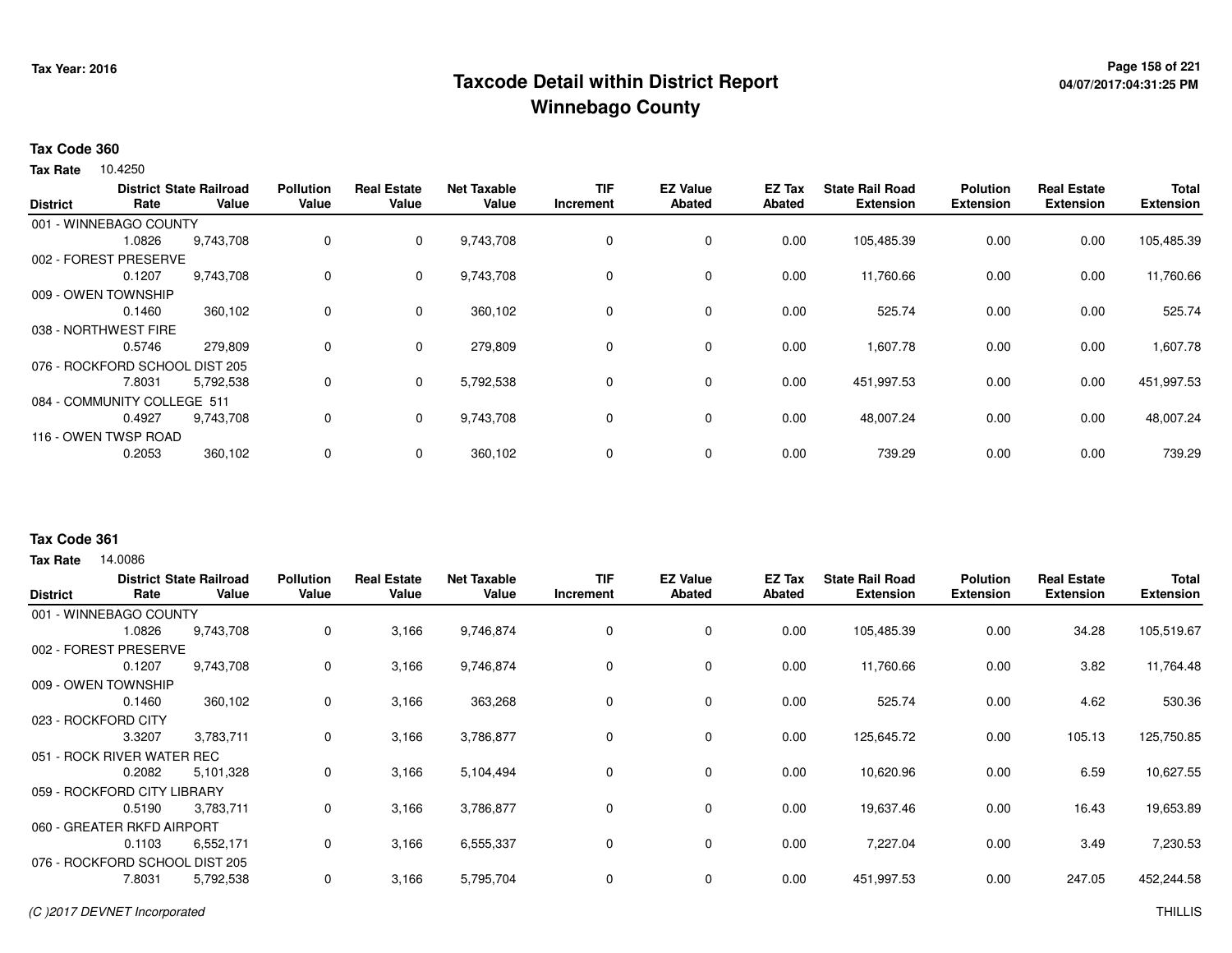### **Page 159 of 221 Taxcode Detail within District ReportWinnebago County**

#### **Tax Code 361**

**Tax Rate** 14.0086

|                 |                             | <b>District State Railroad</b> | <b>Pollution</b> | <b>Real Estate</b> | Net Taxable | <b>TIF</b> | <b>EZ Value</b> | EZ Tax | <b>State Rail Road</b> | <b>Polution</b>  | <b>Real Estate</b> | Total            |
|-----------------|-----------------------------|--------------------------------|------------------|--------------------|-------------|------------|-----------------|--------|------------------------|------------------|--------------------|------------------|
| <b>District</b> | Rate                        | Value                          | Value            | Value              | Value       | Increment  | <b>Abated</b>   | Abated | Extension              | <b>Extension</b> | <b>Extension</b>   | <b>Extension</b> |
|                 | 084 - COMMUNITY COLLEGE 511 |                                |                  |                    |             |            |                 |        |                        |                  |                    |                  |
|                 | 0.4927                      | 9.743.708                      |                  | 3,166              | 9.746.874   |            |                 | 0.00   | 48.007.24              | 0.00             | 15.60              | 48,022.84        |
|                 | 116 - OWEN TWSP ROAD        |                                |                  |                    |             |            |                 |        |                        |                  |                    |                  |
|                 | 0.2053                      | 360,102                        |                  | 3,166              | 363,268     |            |                 | 0.00   | 739.29                 | 0.00             | 6.50               | 745.79           |

#### **Tax Code 362**

**Tax Rate** 9.0113

| <b>District</b> | Rate                          | <b>District State Railroad</b><br>Value | <b>Pollution</b><br>Value | <b>Real Estate</b><br>Value | <b>Net Taxable</b><br>Value | <b>TIF</b><br>Increment | <b>EZ Value</b><br><b>Abated</b> | EZ Tax<br><b>Abated</b> | <b>State Rail Road</b><br><b>Extension</b> | <b>Polution</b><br><b>Extension</b> | <b>Real Estate</b><br><b>Extension</b> | Total<br><b>Extension</b> |
|-----------------|-------------------------------|-----------------------------------------|---------------------------|-----------------------------|-----------------------------|-------------------------|----------------------------------|-------------------------|--------------------------------------------|-------------------------------------|----------------------------------------|---------------------------|
|                 | 001 - WINNEBAGO COUNTY        |                                         |                           |                             |                             |                         |                                  |                         |                                            |                                     |                                        |                           |
|                 | 1.0826                        | 9,743,708                               | 0                         | 782,171                     | 10,525,879                  | 0                       | 0                                | 0.00                    | 105,485.39                                 | 0.00                                | 8,467.78                               | 113,953.17                |
|                 | 002 - FOREST PRESERVE         |                                         |                           |                             |                             |                         |                                  |                         |                                            |                                     |                                        |                           |
|                 | 0.1207                        | 9,743,708                               | 0                         | 782,171                     | 10,525,879                  | 0                       | 0                                | 0.00                    | 11,760.66                                  | 0.00                                | 944.08                                 | 12,704.74                 |
|                 | 009 - OWEN TOWNSHIP           |                                         |                           |                             |                             |                         |                                  |                         |                                            |                                     |                                        |                           |
|                 | 0.1460                        | 360,102                                 | 0                         | 782,171                     | 1,142,273                   | 0                       | 0                                | 0.00                    | 525.74                                     | 0.00                                | 1,141.97                               | 1,667.71                  |
|                 | 038 - NORTHWEST FIRE          |                                         |                           |                             |                             |                         |                                  |                         |                                            |                                     |                                        |                           |
|                 | 0.5746                        | 279,809                                 | 0                         | 782,171                     | 1,061,980                   | $\mathbf 0$             | $\mathbf 0$                      | 0.00                    | 1,607.78                                   | 0.00                                | 4,494.35                               | 6,102.13                  |
|                 | 074 - ROCKTON SCHOOL DIST 140 |                                         |                           |                             |                             |                         |                                  |                         |                                            |                                     |                                        |                           |
|                 | 3.8383                        | 388,083                                 | 0                         | 782,171                     | 1,170,254                   | 0                       | $\mathbf 0$                      | 0.00                    | 14,895.79                                  | 0.00                                | 30,022.07                              | 44,917.86                 |
|                 | 077 - HONONEGAH HIGH SD #207  |                                         |                           |                             |                             |                         |                                  |                         |                                            |                                     |                                        |                           |
|                 | 2.5511                        | 473,437                                 | 0                         | 782,171                     | 1,255,608                   | 0                       | 0                                | 0.00                    | 12,077.86                                  | 0.00                                | 19,953.96                              | 32,031.82                 |
|                 | 084 - COMMUNITY COLLEGE 511   |                                         |                           |                             |                             |                         |                                  |                         |                                            |                                     |                                        |                           |
|                 | 0.4927                        | 9,743,708                               | 0                         | 782,171                     | 10,525,879                  | 0                       | 0                                | 0.00                    | 48,007.24                                  | 0.00                                | 3,853.76                               | 51,861.00                 |
|                 | 116 - OWEN TWSP ROAD          |                                         |                           |                             |                             |                         |                                  |                         |                                            |                                     |                                        |                           |
|                 | 0.2053                        | 360,102                                 | 0                         | 782,171                     | 1,142,273                   | 0                       | $\mathbf 0$                      | 0.00                    | 739.29                                     | 0.00                                | 1,605.80                               | 2,345.09                  |

#### **Tax Code 363**

**State Railroad District ValueTIF IncrementEZ Value AbatedReal Estate ExtensionTotal ExtensionTax Rate** 10.2216 **DistrictPollution ValueReal Estate ValueNet Taxable Value Rate** 001 - WINNEBAGO COUNTY**Polution ExtensionState Rail Road ExtensionEZ Tax Abated**430.57 105,915.969,743,708 1.08266 9,743,708 0 39,772 9,783,480 0 0 0.00 105,485.39 0.00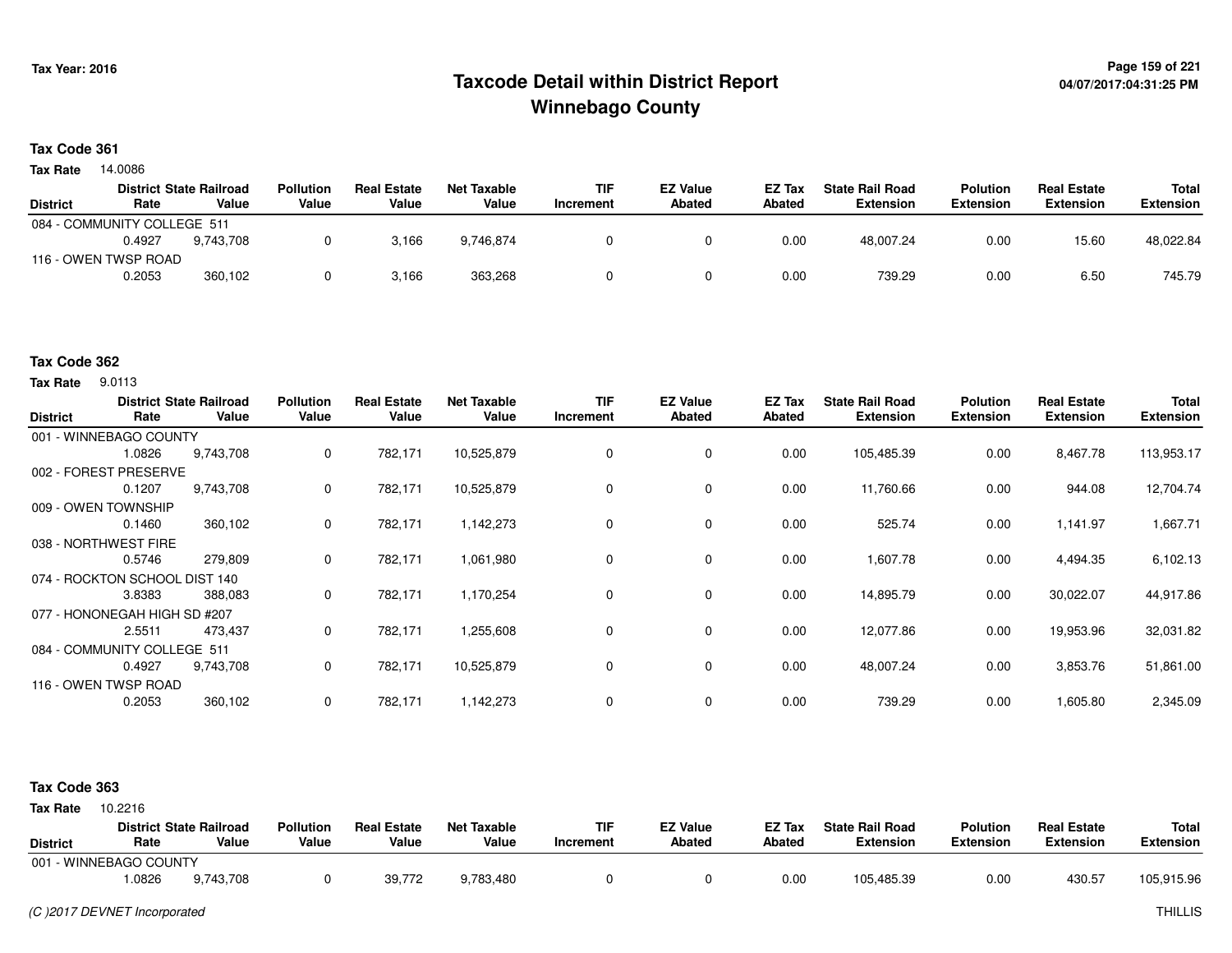## **Page 160 of 221 Taxcode Detail within District ReportWinnebago County**

#### **Tax Code 363**

**Tax Rate** 10.2216

|                 |                              | <b>District State Railroad</b> | <b>Pollution</b> | Real<br>Estate | <b>Net Taxable</b> | <b>TIF</b>  | <b>EZ Value</b> | <b>EZ Tax</b> | <b>State Rail Road</b> | <b>Polution</b>  | <b>Real Estate</b> | <b>Total</b>     |
|-----------------|------------------------------|--------------------------------|------------------|----------------|--------------------|-------------|-----------------|---------------|------------------------|------------------|--------------------|------------------|
| <b>District</b> | Rate                         | Value                          | Value            | Value          | Value              | Increment   | <b>Abated</b>   | <b>Abated</b> | <b>Extension</b>       | <b>Extension</b> | <b>Extension</b>   | <b>Extension</b> |
|                 | 002 - FOREST PRESERVE        |                                |                  |                |                    |             |                 |               |                        |                  |                    |                  |
|                 | 0.1207                       | 9,743,708                      | 0                | 39,772         | 9,783,480          | $\mathbf 0$ | 0               | 0.00          | 11,760.66              | 0.00             | 48.00              | 11,808.66        |
|                 | 009 - OWEN TOWNSHIP          |                                |                  |                |                    |             |                 |               |                        |                  |                    |                  |
|                 | 0.1460                       | 360,102                        | 0                | 39,772         | 399,874            | 0           | 0               | 0.00          | 525.74                 | 0.00             | 58.07              | 583.81           |
|                 | 038 - NORTHWEST FIRE         |                                |                  |                |                    |             |                 |               |                        |                  |                    |                  |
|                 | 0.5746                       | 279,809                        | 0                | 39,772         | 319,581            | 0           | 0               | 0.00          | 1,607.78               | 0.00             | 228.53             | 1,836.31         |
|                 | 058 - WINNEBAGO LIBRARY      |                                |                  |                |                    |             |                 |               |                        |                  |                    |                  |
|                 | 0.2177                       | $\mathbf{0}$                   | 0                | 39,772         | 39,772             | 0           | 0               | 0.00          | 0.00                   | 0.00             | 86.58              | 86.58            |
|                 | 082 - WINNEBAGO UNIT SD #323 |                                |                  |                |                    |             |                 |               |                        |                  |                    |                  |
|                 | 7.3820                       | 1,880,267                      | 0                | 39,772         | 1,920,039          | 0           | 0               | 0.00          | 138,801.31             | 0.00             | 2,935.97           | 141,737.28       |
|                 | 084 - COMMUNITY COLLEGE 511  |                                |                  |                |                    |             |                 |               |                        |                  |                    |                  |
|                 | 0.4927                       | 9,743,708                      | 0                | 39,772         | 9,783,480          | 0           | 0               | 0.00          | 48,007.24              | 0.00             | 195.96             | 48,203.20        |
|                 | 116 - OWEN TWSP ROAD         |                                |                  |                |                    |             |                 |               |                        |                  |                    |                  |
|                 | 0.2053                       | 360,102                        | 0                | 39,772         | 399,874            | $\mathbf 0$ | 0               | 0.00          | 739.29                 | 0.00             | 81.65              | 820.94           |
|                 |                              |                                |                  |                |                    |             |                 |               |                        |                  |                    |                  |

#### **Tax Code 364**

**Tax Rate** 9.1922

| <b>District</b>             | Rate                          | <b>District State Railroad</b><br>Value | <b>Pollution</b><br>Value | Estate<br>Real<br>Value | <b>Net Taxable</b><br>Value | <b>TIF</b><br><b>Increment</b> | <b>EZ Value</b><br><b>Abated</b> | EZ Tax<br><b>Abated</b> | <b>State Rail Road</b><br><b>Extension</b> | <b>Polution</b><br><b>Extension</b> | <b>Real Estate</b><br><b>Extension</b> | <b>Total</b><br><b>Extension</b> |
|-----------------------------|-------------------------------|-----------------------------------------|---------------------------|-------------------------|-----------------------------|--------------------------------|----------------------------------|-------------------------|--------------------------------------------|-------------------------------------|----------------------------------------|----------------------------------|
|                             | 001 - WINNEBAGO COUNTY        |                                         |                           |                         |                             |                                |                                  |                         |                                            |                                     |                                        |                                  |
|                             | 1.0826                        | 9,743,708                               | 0                         | 197,407                 | 9,941,115                   | 0                              | 0                                | 0.00                    | 105,485.39                                 | 0.00                                | 2,137.13                               | 107,622.52                       |
| 002 - FOREST                | PRESERVE                      |                                         |                           |                         |                             |                                |                                  |                         |                                            |                                     |                                        |                                  |
|                             | 0.1207                        | 9,743,708                               | 0                         | 197,407                 | 9,941,115                   | 0                              | 0                                | 0.00                    | 11,760.66                                  | 0.00                                | 238.27                                 | 11,998.93                        |
| 009 - OWEN TOWNSHIP         |                               |                                         |                           |                         |                             |                                |                                  |                         |                                            |                                     |                                        |                                  |
|                             | 0.1460                        | 360,102                                 | 0                         | 197,407                 | 557,509                     | 0                              | $\mathbf 0$                      | 0.00                    | 525.74                                     | 0.00                                | 288.21                                 | 813.95                           |
| 041 - ROCKTON FIRE          |                               |                                         |                           |                         |                             |                                |                                  |                         |                                            |                                     |                                        |                                  |
|                             | 0.7555                        | 417,280                                 | 0                         | 197,407                 | 614,687                     | 0                              | $\mathbf 0$                      | 0.00                    | 3,152.54                                   | 0.00                                | 1,491.41                               | 4,643.95                         |
|                             | 074 - ROCKTON SCHOOL DIST 140 |                                         |                           |                         |                             |                                |                                  |                         |                                            |                                     |                                        |                                  |
|                             | 3.8383                        | 388,083                                 | 0                         | 197,407                 | 585,490                     | 0                              | $\mathbf 0$                      | 0.00                    | 14,895.79                                  | 0.00                                | 7,577.07                               | 22,472.86                        |
|                             | 077 - HONONEGAH HIGH SD #207  |                                         |                           |                         |                             |                                |                                  |                         |                                            |                                     |                                        |                                  |
|                             | 2.5511                        | 473.437                                 | 0                         | 197,407                 | 670,844                     | 0                              | $\mathbf 0$                      | 0.00                    | 12,077.86                                  | 0.00                                | 5,036.05                               | 17,113.91                        |
| 084 - COMMUNITY COLLEGE 511 |                               |                                         |                           |                         |                             |                                |                                  |                         |                                            |                                     |                                        |                                  |
|                             | 0.4927                        | 9,743,708                               | 0                         | 197,407                 | 9,941,115                   | 0                              | 0                                | 0.00                    | 48,007.24                                  | 0.00                                | 972.62                                 | 48,979.86                        |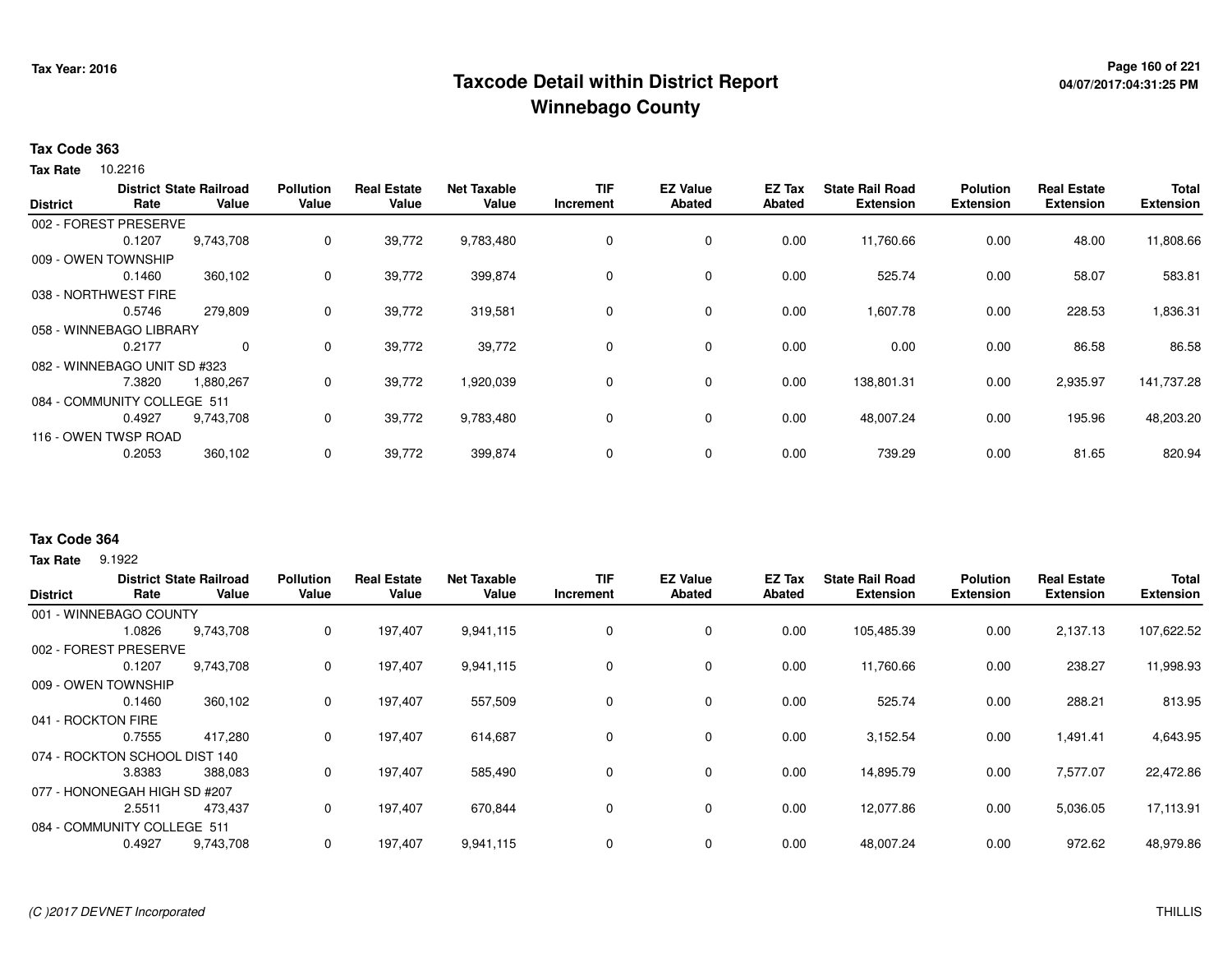## **Page 161 of 221 Taxcode Detail within District ReportWinnebago County**

#### **Tax Code 364**

**Tax Rate** 9.1922

|                 | <b>District State Railroad</b> |         | Pollution | <b>Real Estate</b> | <b>Net Taxable</b> | TIF       | <b>EZ Value</b> | <b>EZ Tax</b> | <b>State Rail Road</b> | <b>Polution</b>  | <b>Real Estate</b> | <b>Total</b> |
|-----------------|--------------------------------|---------|-----------|--------------------|--------------------|-----------|-----------------|---------------|------------------------|------------------|--------------------|--------------|
| <b>District</b> | Rate                           | Value   | Value     | Value              | Value              | Increment | Abated          | Abated        | <b>Extension</b>       | <b>Extension</b> | <b>Extension</b>   | Extension    |
| ے - 116         | OWEN TWSP ROAD                 |         |           |                    |                    |           |                 |               |                        |                  |                    |              |
|                 | 0.2053                         | 360,102 |           | 197,407            | 557,509            |           |                 | 0.00          | 739.29                 | 0.00             | 405.28             | .144.57      |

#### **Tax Code 365**

**Tax Rate** 11.0437

| <b>District</b> | Rate                           | <b>District State Railroad</b><br>Value | <b>Pollution</b><br>Value | <b>Real Estate</b><br>Value | <b>Net Taxable</b><br>Value | <b>TIF</b><br>Increment | <b>EZ Value</b><br><b>Abated</b> | EZ Tax<br>Abated | <b>State Rail Road</b><br><b>Extension</b> | <b>Polution</b><br><b>Extension</b> | <b>Real Estate</b><br><b>Extension</b> | <b>Total</b><br><b>Extension</b> |
|-----------------|--------------------------------|-----------------------------------------|---------------------------|-----------------------------|-----------------------------|-------------------------|----------------------------------|------------------|--------------------------------------------|-------------------------------------|----------------------------------------|----------------------------------|
|                 | 001 - WINNEBAGO COUNTY         |                                         |                           |                             |                             |                         |                                  |                  |                                            |                                     |                                        |                                  |
|                 | 1.0826                         | 9.743.708                               | $\mathbf 0$               | 9,866,414                   | 19,610,122                  | $\mathbf 0$             | $\mathbf 0$                      | 0.00             | 105,485.39                                 | 0.00                                | 106,813.80                             | 212,299.19                       |
|                 | 002 - FOREST PRESERVE          |                                         |                           |                             |                             |                         |                                  |                  |                                            |                                     |                                        |                                  |
|                 | 0.1207                         | 9,743,708                               | $\mathbf 0$               | 9,866,414                   | 19,610,122                  | $\Omega$                | 0                                | 0.00             | 11,760.66                                  | 0.00                                | 11,908.76                              | 23,669.42                        |
|                 | 009 - OWEN TOWNSHIP            |                                         |                           |                             |                             |                         |                                  |                  |                                            |                                     |                                        |                                  |
|                 | 0.1460                         | 360,102                                 | $\mathbf 0$               | 9,866,414                   | 10,226,516                  | $\Omega$                | 0                                | 0.00             | 525.74                                     | 0.00                                | 14,404.96                              | 14,930.70                        |
|                 | 020 - MACHESNEY PARK VILLAGE   |                                         |                           |                             |                             |                         |                                  |                  |                                            |                                     |                                        |                                  |
|                 | 0.0000                         | 0                                       | $\mathbf{0}$              | 9,866,414                   | 9,866,414                   | $\Omega$                | 0                                | 0.00             | 0.00                                       | 0.00                                | 0.00                                   | 0.00                             |
|                 | 038 - NORTHWEST FIRE           |                                         |                           |                             |                             |                         |                                  |                  |                                            |                                     |                                        |                                  |
|                 | 0.5746                         | 279,809                                 | $\mathbf 0$               | 9,866,414                   | 10,146,223                  | 0                       | 0                                | 0.00             | 1,607.78                                   | 0.00                                | 56,692.41                              | 58,300.19                        |
|                 | 051 - ROCK RIVER WATER REC     |                                         |                           |                             |                             |                         |                                  |                  |                                            |                                     |                                        |                                  |
|                 | 0.2082                         | 5,101,328                               | $\mathbf 0$               | 9,866,414                   | 14,967,742                  | 0                       | 0                                | 0.00             | 10,620.96                                  | 0.00                                | 20,541.87                              | 31,162.83                        |
|                 | 055 - NORTH SUBURBAN LIBRARY   |                                         |                           |                             |                             |                         |                                  |                  |                                            |                                     |                                        |                                  |
|                 | 0.3002                         | 826,221                                 | $\mathbf{0}$              | 9,866,414                   | 10,692,635                  | 0                       | 0                                | 0.00             | 2,480.31                                   | 0.00                                | 29,618.97                              | 32,099.28                        |
|                 | 060 - GREATER RKFD AIRPORT     |                                         |                           |                             |                             |                         |                                  |                  |                                            |                                     |                                        |                                  |
|                 | 0.1103                         | 6,552,171                               | $\mathbf 0$               | 9,866,414                   | 16,418,585                  | $\Omega$                | 0                                | 0.00             | 7,227.04                                   | 0.00                                | 10,882.65                              | 18,109.69                        |
|                 | 076 - ROCKFORD SCHOOL DIST 205 |                                         |                           |                             |                             |                         |                                  |                  |                                            |                                     |                                        |                                  |
|                 | 7.8031                         | 5,792,538                               | $\mathbf 0$               | 9,866,414                   | 15,658,952                  | 0                       | 0                                | 0.00             | 451,997.53                                 | 0.00                                | 769,886.15                             | 1,221,883.68                     |
|                 | 084 - COMMUNITY COLLEGE 511    |                                         |                           |                             |                             |                         |                                  |                  |                                            |                                     |                                        |                                  |
|                 | 0.4927                         | 9,743,708                               | 0                         | 9,866,414                   | 19,610,122                  | $\mathbf 0$             | 0                                | 0.00             | 48,007.24                                  | 0.00                                | 48,611.82                              | 96,619.06                        |
|                 | 116 - OWEN TWSP ROAD           |                                         |                           |                             |                             |                         |                                  |                  |                                            |                                     |                                        |                                  |
|                 | 0.2053                         | 360,102                                 | $\mathbf 0$               | 9,866,414                   | 10,226,516                  |                         | 0                                | 0.00             | 739.29                                     | 0.00                                | 20,255.75                              | 20,995.04                        |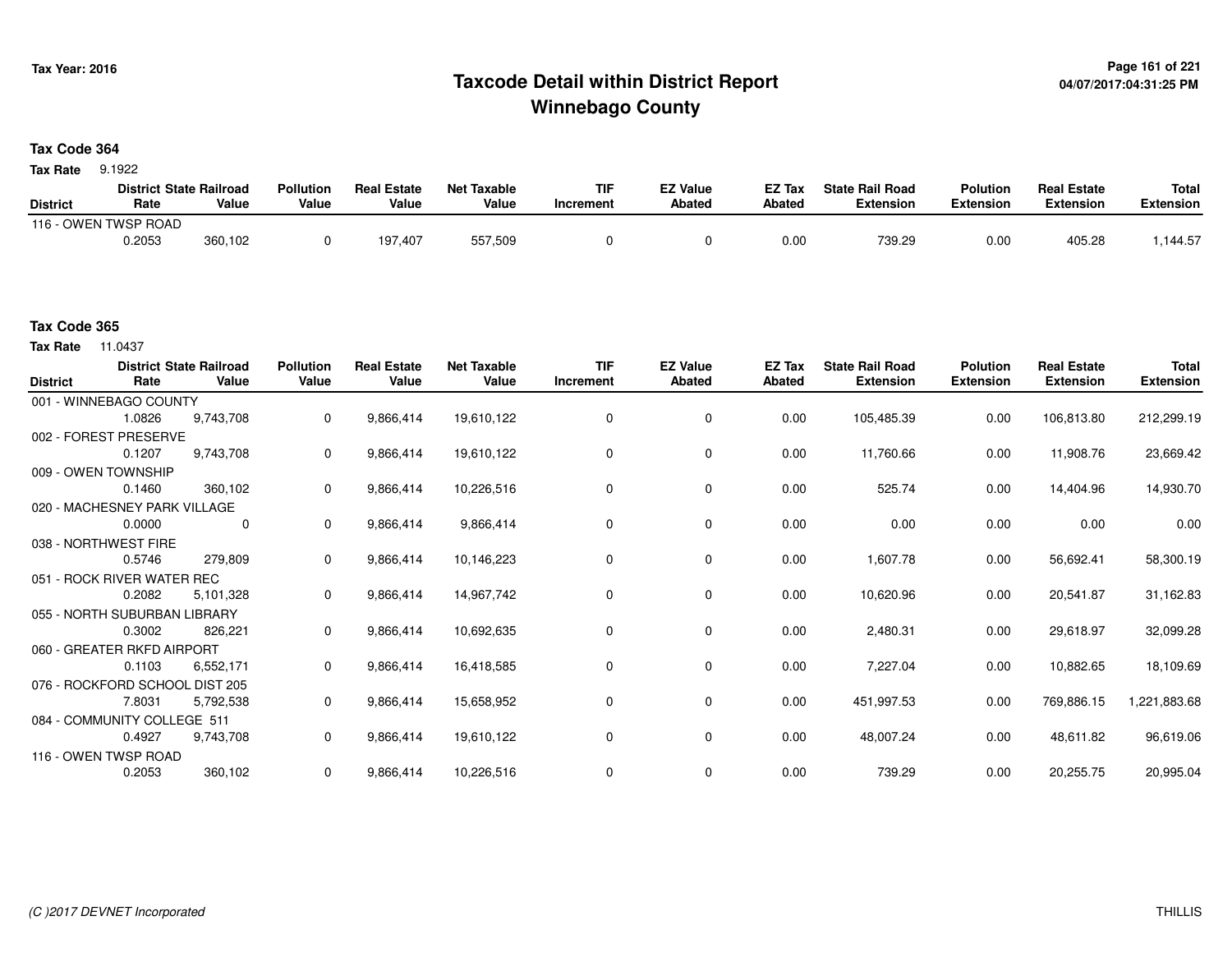## **Page 162 of 221 Taxcode Detail within District ReportWinnebago County**

# **04/07/2017:04:31:25 PM**

#### **Tax Code 366**

**Tax Rate** 11.3279

| <b>District</b> | Rate                           | <b>District State Railroad</b><br>Value | <b>Pollution</b><br>Value | <b>Real Estate</b><br>Value | <b>Net Taxable</b><br>Value | <b>TIF</b><br>Increment | <b>EZ Value</b><br><b>Abated</b> | EZ Tax<br>Abated | <b>State Rail Road</b><br><b>Extension</b> | <b>Polution</b><br><b>Extension</b> | <b>Real Estate</b><br><b>Extension</b> | <b>Total</b><br><b>Extension</b> |
|-----------------|--------------------------------|-----------------------------------------|---------------------------|-----------------------------|-----------------------------|-------------------------|----------------------------------|------------------|--------------------------------------------|-------------------------------------|----------------------------------------|----------------------------------|
|                 | 001 - WINNEBAGO COUNTY         |                                         |                           |                             |                             |                         |                                  |                  |                                            |                                     |                                        |                                  |
|                 | 1.0826                         | 9,743,708                               | 0                         | 615,908                     | 10,359,616                  | 0                       | 0                                | 0.00             | 105,485.39                                 | 0.00                                | 6,667.82                               | 112,153.21                       |
|                 | 002 - FOREST PRESERVE          |                                         |                           |                             |                             |                         |                                  |                  |                                            |                                     |                                        |                                  |
|                 | 0.1207                         | 9,743,708                               | 0                         | 615,908                     | 10,359,616                  | 0                       | 0                                | 0.00             | 11,760.66                                  | 0.00                                | 743.40                                 | 12,504.06                        |
|                 | 004 - CHERRY VALLEY TOWNSHIP   |                                         |                           |                             |                             |                         |                                  |                  |                                            |                                     |                                        |                                  |
|                 | 0.1404                         | 1,650,291                               | 0                         | 615,908                     | 2,266,199                   | 0                       | 0                                | 0.00             | 2,317.01                                   | 0.00                                | 864.73                                 | 3,181.74                         |
|                 | 031 - CHERRY VALLEY FIRE       |                                         |                           |                             |                             |                         |                                  |                  |                                            |                                     |                                        |                                  |
|                 | 1.0177                         | 985,287                                 | 0                         | 615,908                     | 1,601,195                   | 0                       | $\mathbf 0$                      | 0.00             | 10,027.26                                  | 0.00                                | 6,268.10                               | 16,295.36                        |
|                 | 054 - CHERRY VALLEY LIBRARY    |                                         |                           |                             |                             |                         |                                  |                  |                                            |                                     |                                        |                                  |
|                 | 0.3973                         | 1,049,309                               | 0                         | 615,908                     | 1,665,217                   | 0                       | $\mathbf 0$                      | 0.00             | 4,168.90                                   | 0.00                                | 2,447.00                               | 6,615.90                         |
|                 | 076 - ROCKFORD SCHOOL DIST 205 |                                         |                           |                             |                             |                         |                                  |                  |                                            |                                     |                                        |                                  |
|                 | 7.8031                         | 5,792,538                               | 0                         | 615,908                     | 6,408,446                   | 0                       | 0                                | 0.00             | 451,997.53                                 | 0.00                                | 48,059.92                              | 500,057.45                       |
|                 | 084 - COMMUNITY COLLEGE 511    |                                         |                           |                             |                             |                         |                                  |                  |                                            |                                     |                                        |                                  |
|                 | 0.4927                         | 9,743,708                               | 0                         | 615,908                     | 10,359,616                  | 0                       | 0                                | 0.00             | 48,007.24                                  | 0.00                                | 3,034.58                               | 51,041.82                        |
|                 | 111 - CHERRY VALLEY TWSP ROAD  |                                         |                           |                             |                             |                         |                                  |                  |                                            |                                     |                                        |                                  |
|                 | 0.2734                         | 1,650,291                               | 0                         | 615,908                     | 2,266,199                   | 0                       | 0                                | 0.00             | 4,511.90                                   | 0.00                                | 1,683.89                               | 6,195.79                         |

#### **Tax Code 367**

| Rate         | Value     | <b>Pollution</b><br>Value                                                                                                                                                                                                        | <b>Real Estate</b><br>Value | <b>Net Taxable</b><br>Value | <b>TIF</b><br>Increment | <b>EZ Value</b><br><b>Abated</b> | EZ Tax<br>Abated | <b>State Rail Road</b><br><b>Extension</b> | <b>Polution</b><br><b>Extension</b> | <b>Real Estate</b><br><b>Extension</b> | <b>Total</b><br><b>Extension</b> |
|--------------|-----------|----------------------------------------------------------------------------------------------------------------------------------------------------------------------------------------------------------------------------------|-----------------------------|-----------------------------|-------------------------|----------------------------------|------------------|--------------------------------------------|-------------------------------------|----------------------------------------|----------------------------------|
|              |           |                                                                                                                                                                                                                                  |                             |                             |                         |                                  |                  |                                            |                                     |                                        |                                  |
| 1.0826       | 9,743,708 | 0                                                                                                                                                                                                                                | 96,342                      | 9,840,050                   | 0                       | 0                                | 0.00             | 105,485.39                                 | 0.00                                | 1,043.00                               | 106,528.39                       |
| 002 - FOREST |           |                                                                                                                                                                                                                                  |                             |                             |                         |                                  |                  |                                            |                                     |                                        |                                  |
| 0.1207       | 9,743,708 | 0                                                                                                                                                                                                                                | 96,342                      | 9,840,050                   | 0                       | $\mathbf 0$                      | 0.00             | 11,760.66                                  | 0.00                                | 116.28                                 | 11,876.94                        |
|              |           |                                                                                                                                                                                                                                  |                             |                             |                         |                                  |                  |                                            |                                     |                                        |                                  |
| 0.1404       | 1,650,291 | 0                                                                                                                                                                                                                                | 96,342                      | 1,746,633                   | 0                       | $\mathbf 0$                      | 0.00             | 2,317.01                                   | 0.00                                | 135.26                                 | 2,452.27                         |
|              |           |                                                                                                                                                                                                                                  |                             |                             |                         |                                  |                  |                                            |                                     |                                        |                                  |
| 1.0177       | 985,287   | 0                                                                                                                                                                                                                                | 96,342                      | 1,081,629                   | 0                       | $\mathbf 0$                      | 0.00             | 10,027.26                                  | 0.00                                | 980.47                                 | 11,007.73                        |
|              |           |                                                                                                                                                                                                                                  |                             |                             |                         |                                  |                  |                                            |                                     |                                        |                                  |
| 0.3973       | 1,049,309 | 0                                                                                                                                                                                                                                | 96,342                      | 1,145,651                   | 0                       | $\mathbf 0$                      | 0.00             | 4,168.90                                   | 0.00                                | 382.77                                 | 4,551.67                         |
|              |           |                                                                                                                                                                                                                                  |                             |                             |                         |                                  |                  |                                            |                                     |                                        |                                  |
| 6.4312       | 0         | 0                                                                                                                                                                                                                                | 96,342                      | 96,342                      | 0                       | $\mathbf 0$                      | 0.00             | 0.00                                       | 0.00                                | 6,195.95                               | 6,195.95                         |
|              |           |                                                                                                                                                                                                                                  |                             |                             |                         |                                  |                  |                                            |                                     |                                        |                                  |
| 0.6686       | 0         | 0                                                                                                                                                                                                                                | 96,342                      | 96,342                      | 0                       | $\mathbf 0$                      | 0.00             | 0.00                                       | 0.00                                | 644.14                                 | 644.14                           |
|              |           | <b>District State Railroad</b><br>001 - WINNEBAGO COUNTY<br>PRESERVE<br>004 - CHERRY VALLEY TOWNSHIP<br>031 - CHERRY VALLEY FIRE<br>054 - CHERRY VALLEY LIBRARY<br>083 - HIAWATHA SCHOOL DIST 426<br>085 - COMMUNITY COLLEGE 523 |                             |                             |                         |                                  |                  |                                            |                                     |                                        |                                  |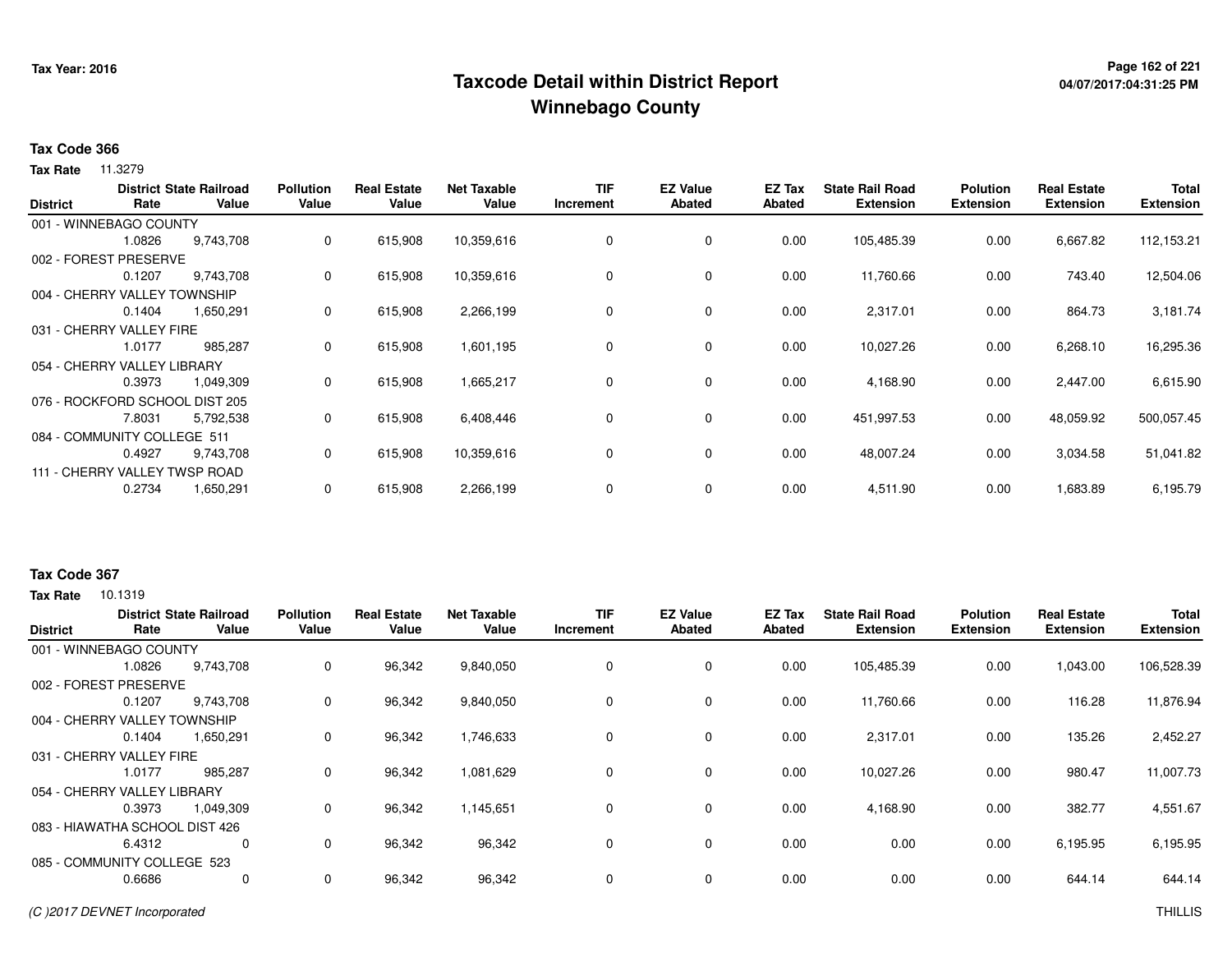## **Page 163 of 221 Taxcode Detail within District ReportWinnebago County**

#### **Tax Code 367**

**Tax Rate** 10.1319

|                               |        | <b>District State Railroad</b> | <b>Pollution</b> | <b>Real Estate</b> | Net Taxable | TIF       | <b>EZ Value</b> | <b>EZ Tax</b> | <b>State Rail Road</b> | <b>Polution</b>  | <b>Real Estate</b> | <b>Total</b> |
|-------------------------------|--------|--------------------------------|------------------|--------------------|-------------|-----------|-----------------|---------------|------------------------|------------------|--------------------|--------------|
| <b>District</b>               | Rate   | Value                          | Value            | Value              | Value       | Increment | <b>Abated</b>   | Abated        | <b>Extension</b>       | <b>Extension</b> | <b>Extension</b>   | Extension    |
| 111 - CHERRY VALLEY TWSP ROAD |        |                                |                  |                    |             |           |                 |               |                        |                  |                    |              |
|                               | 0.2734 | .650.291                       |                  | 96.342             | .746,633    |           |                 | 0.00          | 4,511.90               | 0.00             | 263.40             | 4,775.30     |

#### **Tax Code 368**

Tax Rate 10.8355

| <b>District</b> | Rate                           | <b>District State Railroad</b><br>Value | <b>Pollution</b><br>Value | <b>Real Estate</b><br>Value | <b>Net Taxable</b><br>Value | <b>TIF</b><br>Increment | <b>EZ Value</b><br><b>Abated</b> | EZ Tax<br>Abated | <b>State Rail Road</b><br><b>Extension</b> | <b>Polution</b><br><b>Extension</b> | <b>Real Estate</b><br><b>Extension</b> | Total<br><b>Extension</b> |
|-----------------|--------------------------------|-----------------------------------------|---------------------------|-----------------------------|-----------------------------|-------------------------|----------------------------------|------------------|--------------------------------------------|-------------------------------------|----------------------------------------|---------------------------|
|                 | 001 - WINNEBAGO COUNTY         |                                         |                           |                             |                             |                         |                                  |                  |                                            |                                     |                                        |                           |
|                 | 1.0826                         | 9,743,708                               | 0                         | $\mathbf{0}$                | 9,743,708                   | 0                       | 0                                | 0.00             | 105,485.39                                 | 0.00                                | 0.00                                   | 105,485.39                |
|                 | 002 - FOREST PRESERVE          |                                         |                           |                             |                             |                         |                                  |                  |                                            |                                     |                                        |                           |
|                 | 0.1207                         | 9,743,708                               | 0                         | 0                           | 9,743,708                   | 0                       | 0                                | 0.00             | 11,760.66                                  | 0.00                                | 0.00                                   | 11,760.66                 |
|                 | 009 - OWEN TOWNSHIP            |                                         |                           |                             |                             |                         |                                  |                  |                                            |                                     |                                        |                           |
|                 | 0.1460                         | 360,102                                 | 0                         | $\mathbf{0}$                | 360,102                     | $\Omega$                | 0                                | 0.00             | 525.74                                     | 0.00                                | 0.00                                   | 525.74                    |
|                 | 020 - MACHESNEY PARK VILLAGE   |                                         |                           |                             |                             |                         |                                  |                  |                                            |                                     |                                        |                           |
|                 | 0.0000                         | 0                                       | 0                         | $\mathbf 0$                 | $\mathbf 0$                 | 0                       | $\mathbf 0$                      | 0.00             | 0.00                                       | 0.00                                | 0.00                                   | 0.00                      |
|                 | 038 - NORTHWEST FIRE           |                                         |                           |                             |                             |                         |                                  |                  |                                            |                                     |                                        |                           |
|                 | 0.5746                         | 279,809                                 | 0                         | $\mathbf 0$                 | 279,809                     | $\Omega$                | $\mathbf 0$                      | 0.00             | 1,607.78                                   | 0.00                                | 0.00                                   | 1,607.78                  |
|                 | 055 - NORTH SUBURBAN LIBRARY   |                                         |                           |                             |                             |                         |                                  |                  |                                            |                                     |                                        |                           |
|                 | 0.3002                         | 826,221                                 | 0                         | $\mathbf 0$                 | 826,221                     | 0                       | 0                                | 0.00             | 2,480.31                                   | 0.00                                | 0.00                                   | 2,480.31                  |
|                 | 060 - GREATER RKFD AIRPORT     |                                         |                           |                             |                             |                         |                                  |                  |                                            |                                     |                                        |                           |
|                 | 0.1103                         | 6,552,171                               | 0                         | $\mathbf 0$                 | 6,552,171                   | $\Omega$                | 0                                | 0.00             | 7,227.04                                   | 0.00                                | 0.00                                   | 7,227.04                  |
|                 | 076 - ROCKFORD SCHOOL DIST 205 |                                         |                           |                             |                             |                         |                                  |                  |                                            |                                     |                                        |                           |
|                 | 7.8031                         | 5,792,538                               | 0                         | $\mathbf{0}$                | 5,792,538                   | 0                       | $\mathbf 0$                      | 0.00             | 451,997.53                                 | 0.00                                | 0.00                                   | 451,997.53                |
|                 | 084 - COMMUNITY COLLEGE 511    |                                         |                           |                             |                             |                         |                                  |                  |                                            |                                     |                                        |                           |
|                 | 0.4927                         | 9,743,708                               | 0                         | $\mathbf 0$                 | 9,743,708                   | 0                       | $\mathbf 0$                      | 0.00             | 48,007.24                                  | 0.00                                | 0.00                                   | 48,007.24                 |
|                 | 116 - OWEN TWSP ROAD           |                                         |                           |                             |                             |                         |                                  |                  |                                            |                                     |                                        |                           |
|                 | 0.2053                         | 360,102                                 | 0                         | 0                           | 360,102                     | 0                       | 0                                | 0.00             | 739.29                                     | 0.00                                | 0.00                                   | 739.29                    |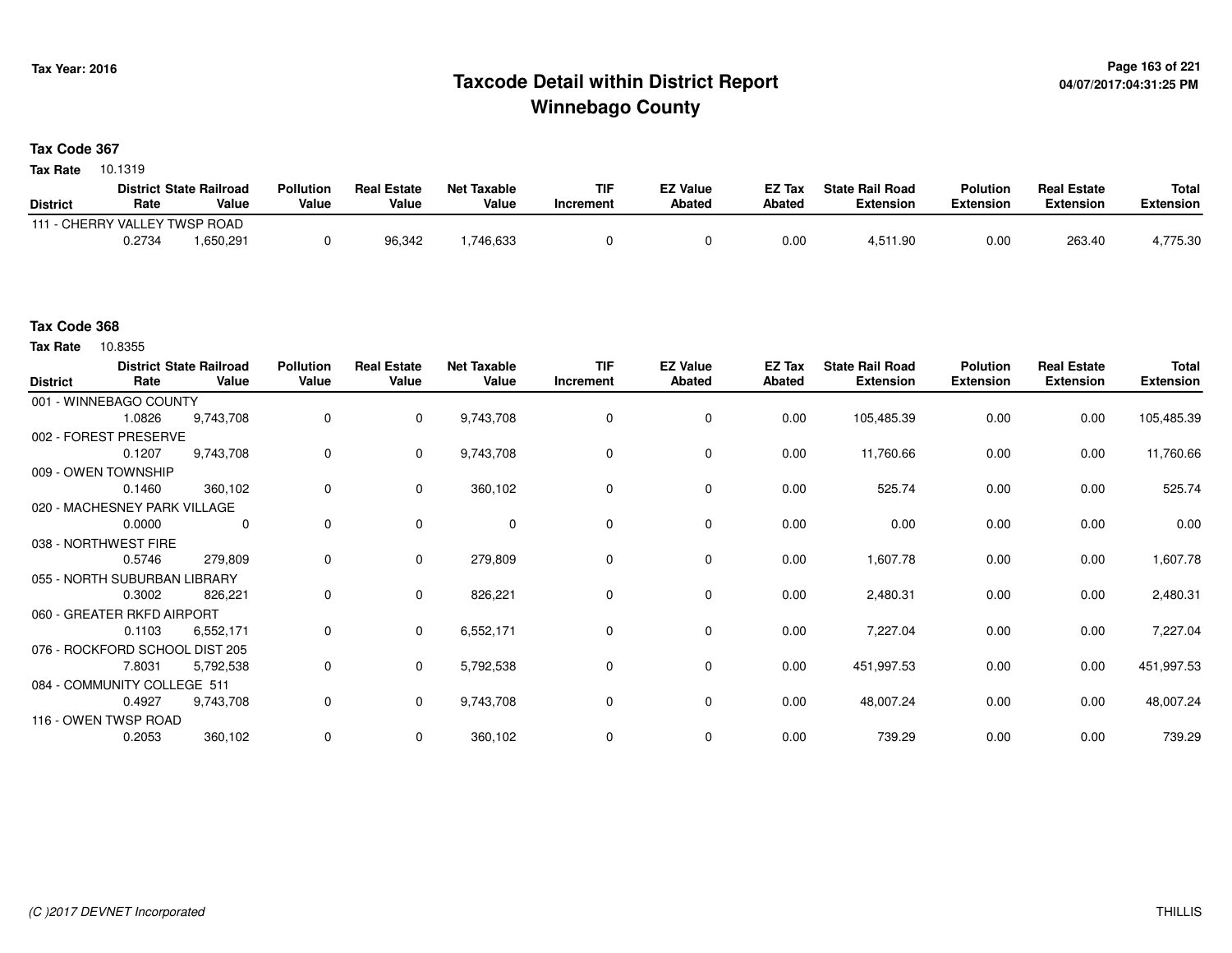## **Page 164 of 221 Taxcode Detail within District ReportWinnebago County**

# **04/07/2017:04:31:25 PM**

#### **Tax Code 369**

**Tax Rate** 11.0437

| <b>District</b> | Rate                           | <b>District State Railroad</b><br>Value | <b>Pollution</b><br>Value | <b>Real Estate</b><br>Value | <b>Net Taxable</b><br>Value | <b>TIF</b><br>Increment | <b>EZ Value</b><br><b>Abated</b> | EZ Tax<br><b>Abated</b> | <b>State Rail Road</b><br><b>Extension</b> | <b>Polution</b><br><b>Extension</b> | <b>Real Estate</b><br><b>Extension</b> | <b>Total</b><br><b>Extension</b> |
|-----------------|--------------------------------|-----------------------------------------|---------------------------|-----------------------------|-----------------------------|-------------------------|----------------------------------|-------------------------|--------------------------------------------|-------------------------------------|----------------------------------------|----------------------------------|
|                 | 001 - WINNEBAGO COUNTY         |                                         |                           |                             |                             |                         |                                  |                         |                                            |                                     |                                        |                                  |
|                 | 1.0826                         | 9,743,708                               | 0                         | 100,063                     | 9,843,771                   | 0                       | 0                                | 0.00                    | 105,485.39                                 | 0.00                                | 1,083.28                               | 106,568.67                       |
|                 | 002 - FOREST PRESERVE          |                                         |                           |                             |                             |                         |                                  |                         |                                            |                                     |                                        |                                  |
|                 | 0.1207                         | 9,743,708                               | 0                         | 100,063                     | 9,843,771                   | 0                       | 0                                | 0.00                    | 11,760.66                                  | 0.00                                | 120.78                                 | 11,881.44                        |
|                 | 009 - OWEN TOWNSHIP            |                                         |                           |                             |                             |                         |                                  |                         |                                            |                                     |                                        |                                  |
|                 | 0.1460                         | 360,102                                 | 0                         | 100,063                     | 460,165                     | 0                       | 0                                | 0.00                    | 525.74                                     | 0.00                                | 146.09                                 | 671.83                           |
|                 | 038 - NORTHWEST FIRE           |                                         |                           |                             |                             |                         |                                  |                         |                                            |                                     |                                        |                                  |
|                 | 0.5746                         | 279,809                                 | 0                         | 100,063                     | 379,872                     | 0                       | $\mathbf 0$                      | 0.00                    | 1,607.78                                   | 0.00                                | 574.96                                 | 2,182.74                         |
|                 | 051 - ROCK RIVER WATER REC     |                                         |                           |                             |                             |                         |                                  |                         |                                            |                                     |                                        |                                  |
|                 | 0.2082                         | 5,101,328                               | 0                         | 100,063                     | 5,201,391                   | 0                       | 0                                | 0.00                    | 10,620.96                                  | 0.00                                | 208.33                                 | 10,829.29                        |
|                 | 055 - NORTH SUBURBAN LIBRARY   |                                         |                           |                             |                             |                         |                                  |                         |                                            |                                     |                                        |                                  |
|                 | 0.3002                         | 826,221                                 | 0                         | 100,063                     | 926,284                     | 0                       | 0                                | 0.00                    | 2,480.31                                   | 0.00                                | 300.39                                 | 2,780.70                         |
|                 | 060 - GREATER RKFD AIRPORT     |                                         |                           |                             |                             |                         |                                  |                         |                                            |                                     |                                        |                                  |
|                 | 0.1103                         | 6,552,171                               | 0                         | 100,063                     | 6,652,234                   | 0                       | 0                                | 0.00                    | 7,227.04                                   | 0.00                                | 110.37                                 | 7,337.41                         |
|                 | 076 - ROCKFORD SCHOOL DIST 205 |                                         |                           |                             |                             |                         |                                  |                         |                                            |                                     |                                        |                                  |
|                 | 7.8031                         | 5,792,538                               | 0                         | 100,063                     | 5,892,601                   | 0                       | 0                                | 0.00                    | 451,997.53                                 | 0.00                                | 7,808.02                               | 459,805.55                       |
|                 | 084 - COMMUNITY COLLEGE 511    |                                         |                           |                             |                             |                         |                                  |                         |                                            |                                     |                                        |                                  |
|                 | 0.4927                         | 9,743,708                               | $\mathbf{0}$              | 100,063                     | 9,843,771                   | 0                       | $\mathbf 0$                      | 0.00                    | 48,007.24                                  | 0.00                                | 493.01                                 | 48,500.25                        |
|                 | 116 - OWEN TWSP ROAD           |                                         |                           |                             |                             |                         |                                  |                         |                                            |                                     |                                        |                                  |
|                 | 0.2053                         | 360,102                                 | 0                         | 100,063                     | 460,165                     | 0                       | 0                                | 0.00                    | 739.29                                     | 0.00                                | 205.43                                 | 944.72                           |

#### **Tax Code 370**

| <b>District</b> | Rate                      | <b>District State Railroad</b><br>Value | <b>Pollution</b><br>Value | <b>Real Estate</b><br>Value | <b>Net Taxable</b><br>Value | <b>TIF</b><br>Increment | <b>EZ Value</b><br><b>Abated</b> | <b>EZ Tax</b><br>Abated | <b>State Rail Road</b><br><b>Extension</b> | <b>Polution</b><br><b>Extension</b> | <b>Real Estate</b><br><b>Extension</b> | <b>Total</b><br><b>Extension</b> |
|-----------------|---------------------------|-----------------------------------------|---------------------------|-----------------------------|-----------------------------|-------------------------|----------------------------------|-------------------------|--------------------------------------------|-------------------------------------|----------------------------------------|----------------------------------|
|                 | 001 - WINNEBAGO COUNTY    |                                         |                           |                             |                             |                         |                                  |                         |                                            |                                     |                                        |                                  |
|                 | 1.0826                    | 9,743,708                               | 0                         | $\mathbf 0$                 | 9,743,708                   | 0                       | 0                                | 0.00                    | 105,485.39                                 | 0.00                                | 0.00                                   | 105,485.39                       |
|                 | 002 - FOREST PRESERVE     |                                         |                           |                             |                             |                         |                                  |                         |                                            |                                     |                                        |                                  |
|                 | 0.1207                    | 9.743.708                               | 0                         | $\mathbf{0}$                | 9,743,708                   | 0                       | 0                                | 0.00                    | 11,760.66                                  | 0.00                                | 0.00                                   | 11,760.66                        |
|                 | 011 - ROCKFORD TOWNSHIP   |                                         |                           |                             |                             |                         |                                  |                         |                                            |                                     |                                        |                                  |
|                 | 0.1455                    | 4.541.778                               | 0                         | $\mathbf{0}$                | 4,541,778                   | 0                       | 0                                | 0.00                    | 6,608.29                                   | 0.00                                | 0.00                                   | 6,608.29                         |
|                 | 021 - NEW MILFORD VILLAGE |                                         |                           |                             |                             |                         |                                  |                         |                                            |                                     |                                        |                                  |
|                 | 0.0000                    |                                         | 0                         | 0                           | 0                           | 0                       | 0                                | 0.00                    | 0.00                                       | 0.00                                | 0.00                                   | 0.00                             |
|                 | 036 - NEW MILFORD FIRE    |                                         |                           |                             |                             |                         |                                  |                         |                                            |                                     |                                        |                                  |
|                 | 0.7996                    | 43,474                                  | 0                         | 0                           | 43.474                      | $\Omega$                | $\Omega$                         | 0.00                    | 347.62                                     | 0.00                                | 0.00                                   | 347.62                           |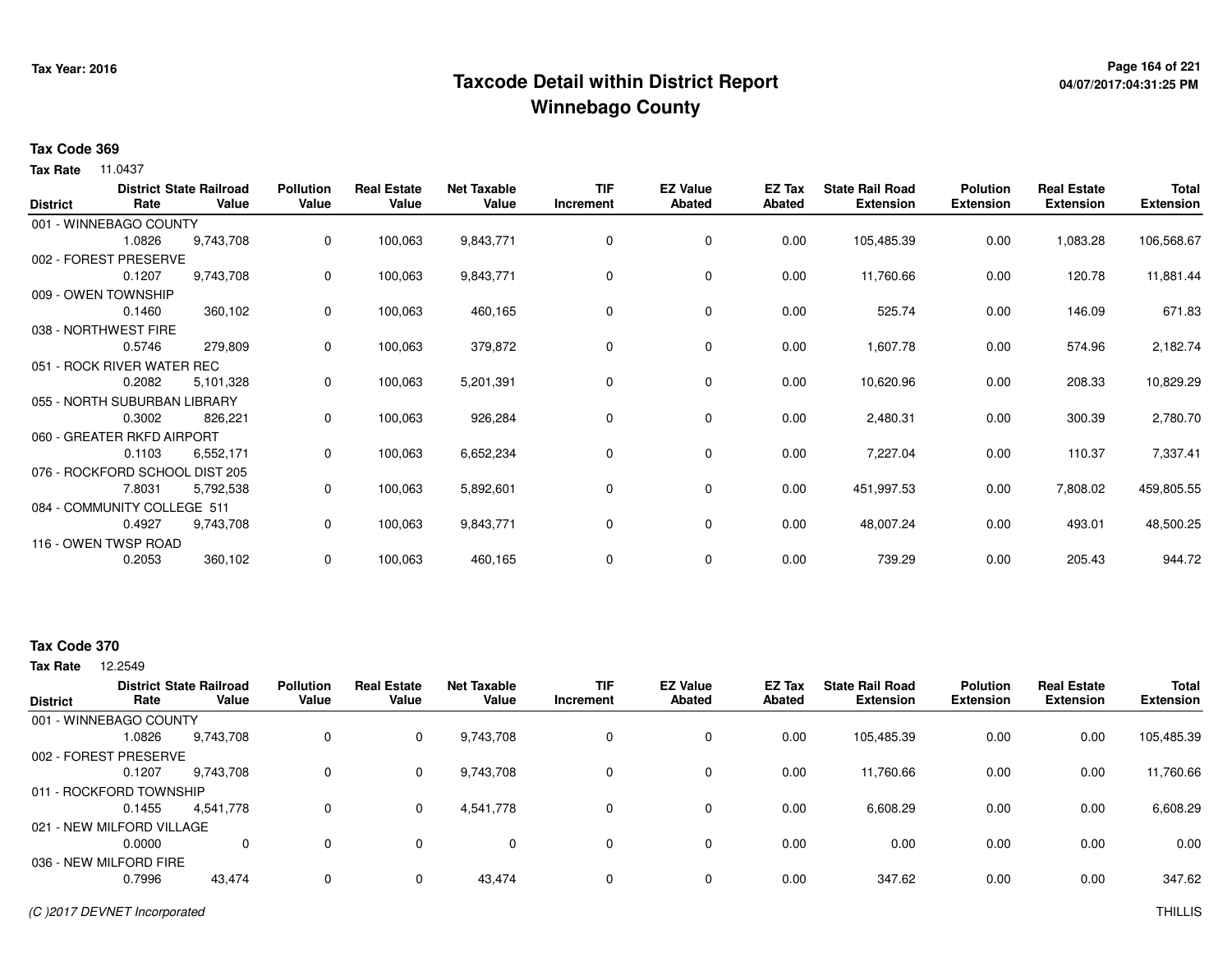## **Page 165 of 221 Taxcode Detail within District ReportWinnebago County**

#### **Tax Code 370**

**Tax Rate** 12.2549

| <b>District</b> | Rate                           | <b>District State Railroad</b><br>Value | <b>Pollution</b><br>Value | <b>Real Estate</b><br>Value | <b>Net Taxable</b><br>Value | <b>TIF</b><br>Increment | <b>EZ Value</b><br><b>Abated</b> | <b>EZ Tax</b><br><b>Abated</b> | <b>State Rail Road</b><br><b>Extension</b> | <b>Polution</b><br><b>Extension</b> | <b>Real Estate</b><br><b>Extension</b> | <b>Total</b><br><b>Extension</b> |
|-----------------|--------------------------------|-----------------------------------------|---------------------------|-----------------------------|-----------------------------|-------------------------|----------------------------------|--------------------------------|--------------------------------------------|-------------------------------------|----------------------------------------|----------------------------------|
|                 | 046 - ROCKFORD PARK DISTRICT   |                                         |                           |                             |                             |                         |                                  |                                |                                            |                                     |                                        |                                  |
|                 | 1.1544                         | 4,783,591                               | 0                         | 0                           | 4,783,591                   | 0                       | 0                                | 0.00                           | 55,221.77                                  | 0.00                                | 0.00                                   | 55,221.77                        |
|                 | 054 - CHERRY VALLEY LIBRARY    |                                         |                           |                             |                             |                         |                                  |                                |                                            |                                     |                                        |                                  |
|                 | 0.3973                         | 1,049,309                               | 0                         | $\Omega$                    | 1,049,309                   | 0                       | 0                                | 0.00                           | 4,168.90                                   | 0.00                                | 0.00                                   | 4,168.90                         |
|                 | 060 - GREATER RKFD AIRPORT     |                                         |                           |                             |                             |                         |                                  |                                |                                            |                                     |                                        |                                  |
|                 | 0.1103                         | 6.552.171                               | 0                         | $\Omega$                    | 6,552,171                   | 0                       | 0                                | 0.00                           | 7.227.04                                   | 0.00                                | 0.00                                   | 7,227.04                         |
|                 | 076 - ROCKFORD SCHOOL DIST 205 |                                         |                           |                             |                             |                         |                                  |                                |                                            |                                     |                                        |                                  |
|                 | 7.8031                         | 5.792.538                               | 0                         | 0                           | 5.792.538                   | 0                       | 0                                | 0.00                           | 451,997.53                                 | 0.00                                | 0.00                                   | 451,997.53                       |
|                 | 084 - COMMUNITY COLLEGE 511    |                                         |                           |                             |                             |                         |                                  |                                |                                            |                                     |                                        |                                  |
|                 | 0.4927                         | 9.743.708                               | 0                         | $\Omega$                    | 9,743,708                   | 0                       | 0                                | 0.00                           | 48,007.24                                  | 0.00                                | 0.00                                   | 48,007.24                        |
|                 | 118 - ROCKFORD TWSP ROAD       |                                         |                           |                             |                             |                         |                                  |                                |                                            |                                     |                                        |                                  |
|                 | 0.1487                         | 4,541,778                               | 0                         |                             | 4,541,778                   | 0                       | 0                                | 0.00                           | 6,753.63                                   | 0.00                                | 0.00                                   | 6,753.63                         |
|                 |                                |                                         |                           |                             |                             |                         |                                  |                                |                                            |                                     |                                        |                                  |

#### **Tax Code 372**

|                 |                              | <b>District State Railroad</b> | <b>Pollution</b> | <b>Real Estate</b> | <b>Net Taxable</b> | TIF       | <b>EZ Value</b> | EZ Tax        | <b>State Rail Road</b> | <b>Polution</b>  | <b>Real Estate</b> | <b>Total</b>     |
|-----------------|------------------------------|--------------------------------|------------------|--------------------|--------------------|-----------|-----------------|---------------|------------------------|------------------|--------------------|------------------|
| <b>District</b> | Rate                         | Value                          | Value            | Value              | Value              | Increment | Abated          | <b>Abated</b> | <b>Extension</b>       | <b>Extension</b> | <b>Extension</b>   | <b>Extension</b> |
|                 | 001 - WINNEBAGO COUNTY       |                                |                  |                    |                    |           |                 |               |                        |                  |                    |                  |
|                 | 1.0826                       | 9,743,708                      | 0                | 3,430,854          | 13,174,562         |           | 0               | 0.00          | 105,485.39             | 0.00             | 37,142.43          | 142,627.82       |
|                 | 002 - FOREST PRESERVE        |                                |                  |                    |                    |           |                 |               |                        |                  |                    |                  |
|                 | 0.1207                       | 9,743,708                      | 0                | 3,430,854          | 13,174,562         | 0         | 0               | 0.00          | 11,760.66              | 0.00             | 4,141.04           | 15,901.70        |
|                 | 011 - ROCKFORD TOWNSHIP      |                                |                  |                    |                    |           |                 |               |                        |                  |                    |                  |
|                 | 0.1455                       | 4,541,778                      | 0                | 3,430,854          | 7,972,632          | 0         | $\mathbf 0$     | 0.00          | 6,608.29               | 0.00             | 4,991.89           | 11,600.18        |
|                 | 021 - NEW MILFORD VILLAGE    |                                |                  |                    |                    |           |                 |               |                        |                  |                    |                  |
|                 | 0.0000                       | $\mathbf 0$                    | 0                | 3,430,854          | 3,430,854          | $\Omega$  | $\mathbf 0$     | 0.00          | 0.00                   | 0.00             | 0.00               | 0.00             |
|                 | 036 - NEW MILFORD FIRE       |                                |                  |                    |                    |           |                 |               |                        |                  |                    |                  |
|                 | 0.7996                       | 43,474                         | 0                | 3,430,854          | 3,474,328          |           | $\mathbf 0$     | 0.00          | 347.62                 | 0.00             | 27,433.11          | 27,780.73        |
|                 | 046 - ROCKFORD PARK DISTRICT |                                |                  |                    |                    |           |                 |               |                        |                  |                    |                  |
|                 | 1.1544                       | 4,783,591                      | 0                | 3,430,854          | 8,214,445          | 0         | 0               | 0.00          | 55,221.77              | 0.00             | 39,605.78          | 94,827.55        |
|                 | 051 - ROCK RIVER WATER REC   |                                |                  |                    |                    |           |                 |               |                        |                  |                    |                  |
|                 | 0.2082                       | 5,101,328                      | 0                | 3,430,854          | 8,532,182          | $\Omega$  | 0               | 0.00          | 10,620.96              | 0.00             | 7,143.04           | 17,764.00        |
|                 | 054 - CHERRY VALLEY LIBRARY  |                                |                  |                    |                    |           |                 |               |                        |                  |                    |                  |
|                 | 0.3973                       | 1,049,309                      | 0                | 3,430,854          | 4,480,163          | 0         | 0               | 0.00          | 4,168.90               | 0.00             | 13,630.78          | 17,799.68        |
|                 | 060 - GREATER RKFD AIRPORT   |                                |                  |                    |                    |           |                 |               |                        |                  |                    |                  |
|                 | 0.1103                       | 6,552,171                      | 0                | 3,430,854          | 9,983,025          | 0         | 0               | 0.00          | 7,227.04               | 0.00             | 3,784.23           | 11,011.27        |
|                 |                              |                                |                  |                    |                    |           |                 |               |                        |                  |                    |                  |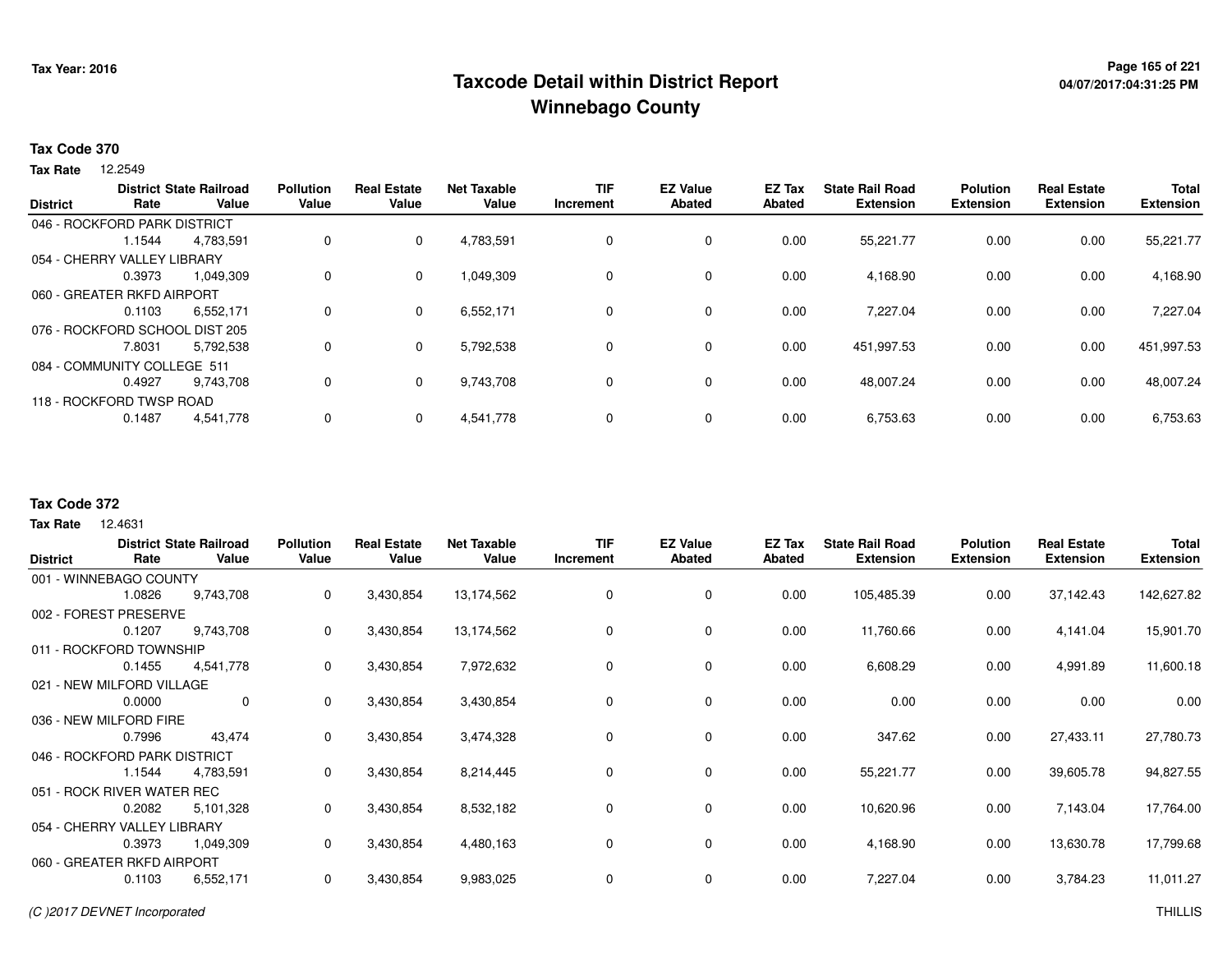## **Page 166 of 221 Taxcode Detail within District ReportWinnebago County**

## **04/07/2017:04:31:25 PM**

#### **Tax Code 372**

**Tax Rate** 12.4631

|                 |                                | <b>District State Railroad</b> | <b>Pollution</b> | <b>Real Estate</b> | Net Taxable | <b>TIF</b> | <b>EZ Value</b> | <b>EZ Tax</b> | <b>State Rail Road</b> | <b>Polution</b>  | <b>Real Estate</b> | <b>Total</b>     |
|-----------------|--------------------------------|--------------------------------|------------------|--------------------|-------------|------------|-----------------|---------------|------------------------|------------------|--------------------|------------------|
| <b>District</b> | Rate                           | Value                          | Value            | Value              | Value       | Increment  | <b>Abated</b>   | Abated        | <b>Extension</b>       | <b>Extension</b> | <b>Extension</b>   | <b>Extension</b> |
|                 | 076 - ROCKFORD SCHOOL DIST 205 |                                |                  |                    |             |            |                 |               |                        |                  |                    |                  |
|                 | 7.8031                         | 5.792.538                      |                  | 3,430,854          | 9,223,392   |            |                 | 0.00          | 451.997.53             | 0.00             | 267.712.97         | 719,710.50       |
|                 | 084 - COMMUNITY COLLEGE 511    |                                |                  |                    |             |            |                 |               |                        |                  |                    |                  |
|                 | 0.4927                         | 9.743.708                      |                  | 3,430,854          | 13.174.562  |            |                 | 0.00          | 48.007.24              | 0.00             | 16,903.82          | 64,911.06        |
|                 | 118 - ROCKFORD TWSP ROAD       |                                |                  |                    |             |            |                 |               |                        |                  |                    |                  |
|                 | 0.1487                         | 4.541.778                      |                  | 3,430,854          | 7,972,632   |            |                 | 0.00          | 6,753.63               | 0.00             | 5,101.68           | 11,855.31        |
|                 |                                |                                |                  |                    |             |            |                 |               |                        |                  |                    |                  |

#### **Tax Code 373**

| <b>District</b>             | Rate   | <b>District State Railroad</b><br>Value | <b>Pollution</b><br>Value | <b>Real Estate</b><br>Value | <b>Net Taxable</b><br>Value | <b>TIF</b><br>Increment | <b>EZ Value</b><br><b>Abated</b> | EZ Tax<br>Abated | <b>State Rail Road</b><br><b>Extension</b> | <b>Polution</b><br><b>Extension</b> | <b>Real Estate</b><br><b>Extension</b> | <b>Total</b><br><b>Extension</b> |
|-----------------------------|--------|-----------------------------------------|---------------------------|-----------------------------|-----------------------------|-------------------------|----------------------------------|------------------|--------------------------------------------|-------------------------------------|----------------------------------------|----------------------------------|
| 001 - WINNEBAGO COUNTY      |        |                                         |                           |                             |                             |                         |                                  |                  |                                            |                                     |                                        |                                  |
|                             | 1.0826 | 9,743,708                               | $\mathbf 0$               | 1,566,939                   | 11,310,647                  | 0                       | 0                                | 0.00             | 105,485.39                                 | 0.00                                | 16,963.68                              | 122,449.07                       |
| 002 - FOREST PRESERVE       |        |                                         |                           |                             |                             |                         |                                  |                  |                                            |                                     |                                        |                                  |
|                             | 0.1207 | 9,743,708                               | 0                         | 1,566,939                   | 11,310,647                  | 0                       | 0                                | 0.00             | 11,760.66                                  | 0.00                                | 1,891.30                               | 13,651.96                        |
| 011 - ROCKFORD TOWNSHIP     |        |                                         |                           |                             |                             |                         |                                  |                  |                                            |                                     |                                        |                                  |
|                             | 0.1455 | 4,541,778                               | 0                         | 1,566,939                   | 6,108,717                   | $\Omega$                | 0                                | 0.00             | 6,608.29                                   | 0.00                                | 2,279.90                               | 8,888.19                         |
| 021 - NEW MILFORD VILLAGE   |        |                                         |                           |                             |                             |                         |                                  |                  |                                            |                                     |                                        |                                  |
|                             | 0.0000 | $\mathbf 0$                             | 0                         | 1,566,939                   | 1,566,939                   | 0                       | 0                                | 0.00             | 0.00                                       | 0.00                                | 0.00                                   | 0.00                             |
| 036 - NEW MILFORD FIRE      |        |                                         |                           |                             |                             |                         |                                  |                  |                                            |                                     |                                        |                                  |
|                             | 0.7996 | 43,474                                  | 0                         | 1,566,939                   | 1,610,413                   | 0                       | 0                                | 0.00             | 347.62                                     | 0.00                                | 12,529.24                              | 12,876.86                        |
| 051 - ROCK RIVER WATER REC  |        |                                         |                           |                             |                             |                         |                                  |                  |                                            |                                     |                                        |                                  |
|                             | 0.2082 | 5,101,328                               | 0                         | 1,566,939                   | 6,668,267                   | $\Omega$                | $\mathbf 0$                      | 0.00             | 10,620.96                                  | 0.00                                | 3,262.37                               | 13,883.33                        |
| 060 - GREATER RKFD AIRPORT  |        |                                         |                           |                             |                             |                         |                                  |                  |                                            |                                     |                                        |                                  |
|                             | 0.1103 | 6,552,171                               | 0                         | 1,566,939                   | 8,119,110                   | 0                       | 0                                | 0.00             | 7,227.04                                   | 0.00                                | 1,728.33                               | 8,955.37                         |
|                             |        | 076 - ROCKFORD SCHOOL DIST 205          |                           |                             |                             |                         |                                  |                  |                                            |                                     |                                        |                                  |
|                             | 7.8031 | 5,792,538                               | 0                         | 1,566,939                   | 7,359,477                   | 0                       | 0                                | 0.00             | 451,997.53                                 | 0.00                                | 122,269.82                             | 574,267.35                       |
| 084 - COMMUNITY COLLEGE 511 |        |                                         |                           |                             |                             |                         |                                  |                  |                                            |                                     |                                        |                                  |
|                             | 0.4927 | 9,743,708                               | 0                         | 1,566,939                   | 11,310,647                  | 0                       | $\mathbf 0$                      | 0.00             | 48,007.24                                  | 0.00                                | 7,720.31                               | 55,727.55                        |
| 118 - ROCKFORD TWSP ROAD    |        |                                         |                           |                             |                             |                         |                                  |                  |                                            |                                     |                                        |                                  |
|                             | 0.1487 | 4,541,778                               | 0                         | 1,566,939                   | 6,108,717                   | 0                       | 0                                | 0.00             | 6,753.63                                   | 0.00                                | 2,330.04                               | 9,083.67                         |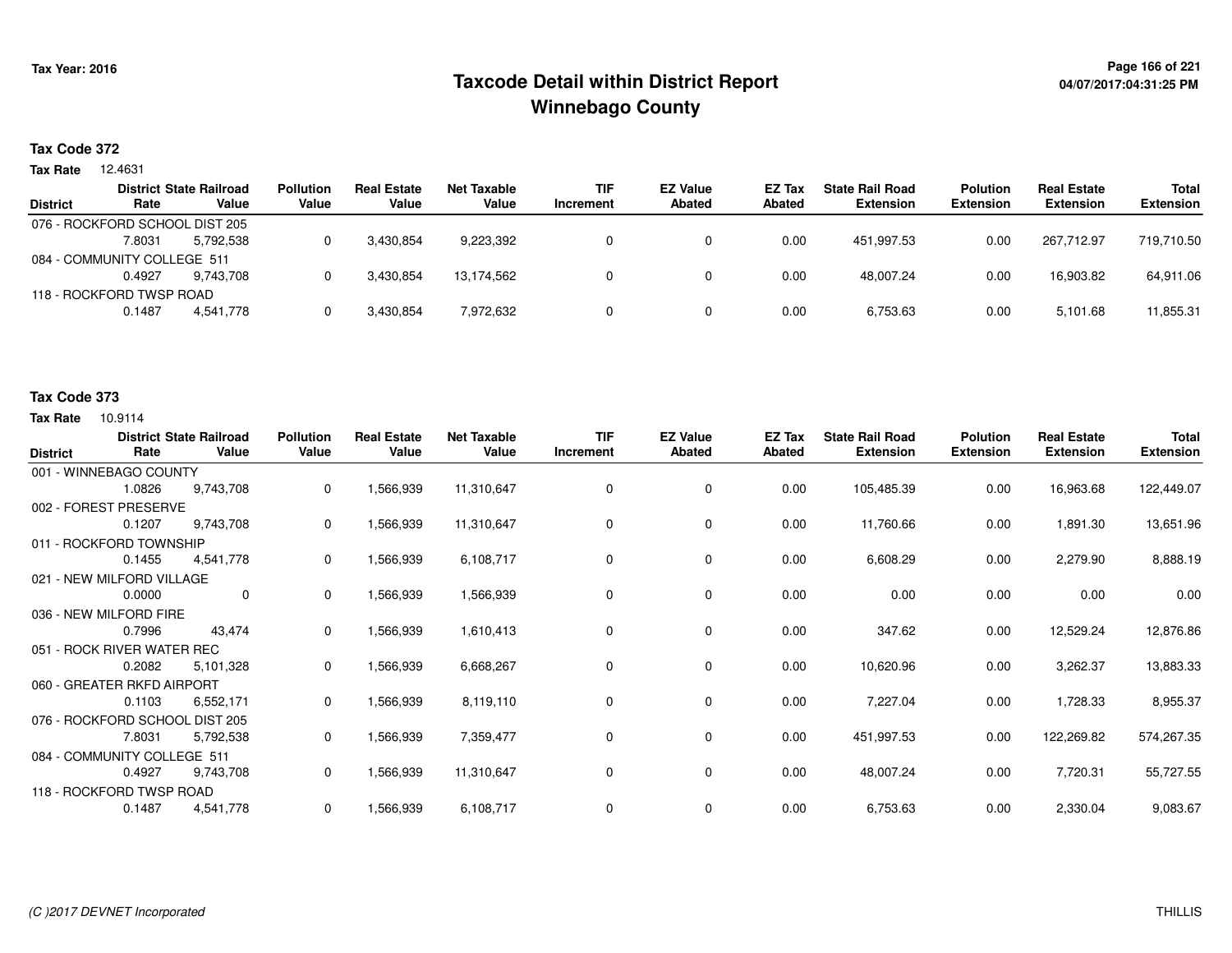## **Page 167 of 221 Taxcode Detail within District ReportWinnebago County**

# **04/07/2017:04:31:25 PM**

#### **Tax Code 374**

Tax Rate 12.4730

| <b>District</b> | Rate                           | <b>District State Railroad</b><br>Value | <b>Pollution</b><br>Value | <b>Real Estate</b><br>Value | <b>Net Taxable</b><br>Value | <b>TIF</b><br>Increment | <b>EZ Value</b><br><b>Abated</b> | <b>EZ Tax</b><br><b>Abated</b> | <b>State Rail Road</b><br><b>Extension</b> | <b>Polution</b><br><b>Extension</b> | <b>Real Estate</b><br><b>Extension</b> | <b>Total</b><br><b>Extension</b> |
|-----------------|--------------------------------|-----------------------------------------|---------------------------|-----------------------------|-----------------------------|-------------------------|----------------------------------|--------------------------------|--------------------------------------------|-------------------------------------|----------------------------------------|----------------------------------|
|                 | 001 - WINNEBAGO COUNTY         |                                         |                           |                             |                             |                         |                                  |                                |                                            |                                     |                                        |                                  |
|                 | 1.0826                         | 9,743,708                               | 0                         | 984,963                     | 10,728,671                  | 0                       | 0                                | 0.00                           | 105,485.39                                 | 0.00                                | 10,663.21                              | 116,148.60                       |
|                 | 002 - FOREST PRESERVE          |                                         |                           |                             |                             |                         |                                  |                                |                                            |                                     |                                        |                                  |
|                 | 0.1207                         | 9,743,708                               | 0                         | 984,963                     | 10,728,671                  | 0                       | 0                                | 0.00                           | 11,760.66                                  | 0.00                                | 1,188.85                               | 12,949.51                        |
|                 | 011 - ROCKFORD TOWNSHIP        |                                         |                           |                             |                             |                         |                                  |                                |                                            |                                     |                                        |                                  |
|                 | 0.1455                         | 4,541,778                               | 0                         | 984,963                     | 5,526,741                   | 0                       | 0                                | 0.00                           | 6,608.29                                   | 0.00                                | 1,433.12                               | 8,041.41                         |
|                 | 017 - CHERRY VALLEY VILLAGE    |                                         |                           |                             |                             |                         |                                  |                                |                                            |                                     |                                        |                                  |
|                 | 0.0000                         | 178,660                                 | 0                         | 984,963                     | 1,163,623                   | 0                       | 0                                | 0.00                           | 0.00                                       | 0.00                                | 0.00                                   | 0.00                             |
|                 | 031 - CHERRY VALLEY FIRE       |                                         |                           |                             |                             |                         |                                  |                                |                                            |                                     |                                        |                                  |
|                 | 1.0177                         | 985,287                                 | 0                         | 984,963                     | 1,970,250                   | $\Omega$                | 0                                | 0.00                           | 10,027.26                                  | 0.00                                | 10,023.97                              | 20,051.23                        |
|                 | 046 - ROCKFORD PARK DISTRICT   |                                         |                           |                             |                             |                         |                                  |                                |                                            |                                     |                                        |                                  |
|                 | 1.1544                         | 4,783,591                               | 0                         | 984,963                     | 5,768,554                   | 0                       | 0                                | 0.00                           | 55,221.77                                  | 0.00                                | 11,370.41                              | 66,592.18                        |
|                 | 054 - CHERRY VALLEY LIBRARY    |                                         |                           |                             |                             |                         |                                  |                                |                                            |                                     |                                        |                                  |
|                 | 0.3973                         | 1,049,309                               | 0                         | 984,963                     | 2,034,272                   | 0                       | 0                                | 0.00                           | 4,168.90                                   | 0.00                                | 3,913.26                               | 8,082.16                         |
|                 | 060 - GREATER RKFD AIRPORT     |                                         |                           |                             |                             |                         |                                  |                                |                                            |                                     |                                        |                                  |
|                 | 0.1103                         | 6,552,171                               | 0                         | 984,963                     | 7,537,134                   | 0                       | $\mathbf 0$                      | 0.00                           | 7,227.04                                   | 0.00                                | 1,086.41                               | 8,313.45                         |
|                 | 076 - ROCKFORD SCHOOL DIST 205 |                                         |                           |                             |                             |                         |                                  |                                |                                            |                                     |                                        |                                  |
|                 | 7.8031                         | 5,792,538                               | 0                         | 984,963                     | 6,777,501                   | $\mathbf 0$             | 0                                | 0.00                           | 451,997.53                                 | 0.00                                | 76,857.65                              | 528,855.18                       |
|                 | 084 - COMMUNITY COLLEGE 511    |                                         |                           |                             |                             |                         |                                  |                                |                                            |                                     |                                        |                                  |
|                 | 0.4927                         | 9,743,708                               | 0                         | 984,963                     | 10,728,671                  | 0                       | 0                                | 0.00                           | 48,007.24                                  | 0.00                                | 4,852.91                               | 52,860.15                        |
|                 | 118 - ROCKFORD TWSP ROAD       |                                         |                           |                             |                             |                         |                                  |                                |                                            |                                     |                                        |                                  |
|                 | 0.1487                         | 4,541,778                               | 0                         | 984,963                     | 5,526,741                   | $\mathbf 0$             | 0                                | 0.00                           | 6,753.63                                   | 0.00                                | 1,464.64                               | 8,218.27                         |

### **Tax Code 378**

12.6812 **Tax Rate**

|                 |                             | <b>District State Railroad</b> | <b>Pollution</b> | <b>Real Estate</b> | Net Taxable | <b>TIF</b> | <b>EZ Value</b> | EZ Tax | <b>State Rail Road</b> | <b>Polution</b>  | <b>Real Estate</b> | <b>Total</b>     |
|-----------------|-----------------------------|--------------------------------|------------------|--------------------|-------------|------------|-----------------|--------|------------------------|------------------|--------------------|------------------|
| <b>District</b> | Rate                        | Value                          | Value            | Value              | Value       | Increment  | <b>Abated</b>   | Abated | <b>Extension</b>       | <b>Extension</b> | <b>Extension</b>   | <b>Extension</b> |
|                 | 001 - WINNEBAGO COUNTY      |                                |                  |                    |             |            |                 |        |                        |                  |                    |                  |
|                 | 1.0826                      | 9,743,708                      | 0                | 43,453,511         | 53,197,219  |            |                 | 0.00   | 105.485.39             | 0.00             | 470.427.71         | 575,913.10       |
|                 | 002 - FOREST PRESERVE       |                                |                  |                    |             |            |                 |        |                        |                  |                    |                  |
|                 | 0.1207                      | 9.743.708                      | 0                | 43,453,511         | 53,197,219  |            |                 | 0.00   | 11,760.66              | 0.00             | 52,448.39          | 64,209.05        |
|                 | 011 - ROCKFORD TOWNSHIP     |                                |                  |                    |             |            |                 |        |                        |                  |                    |                  |
|                 | 0.1455                      | 4.541.778                      | 0                | 43,453,511         | 47,995,289  |            | 0               | 0.00   | 6,608.29               | 0.00             | 63.224.86          | 69,833.15        |
|                 | 017 - CHERRY VALLEY VILLAGE |                                |                  |                    |             |            |                 |        |                        |                  |                    |                  |
|                 | 0.0000                      | 178.660                        | 0                | 43,453,511         | 43,632,171  |            |                 | 0.00   | 0.00                   | 0.00             | 0.00               | 0.00             |
|                 |                             |                                |                  |                    |             |            |                 |        |                        |                  |                    |                  |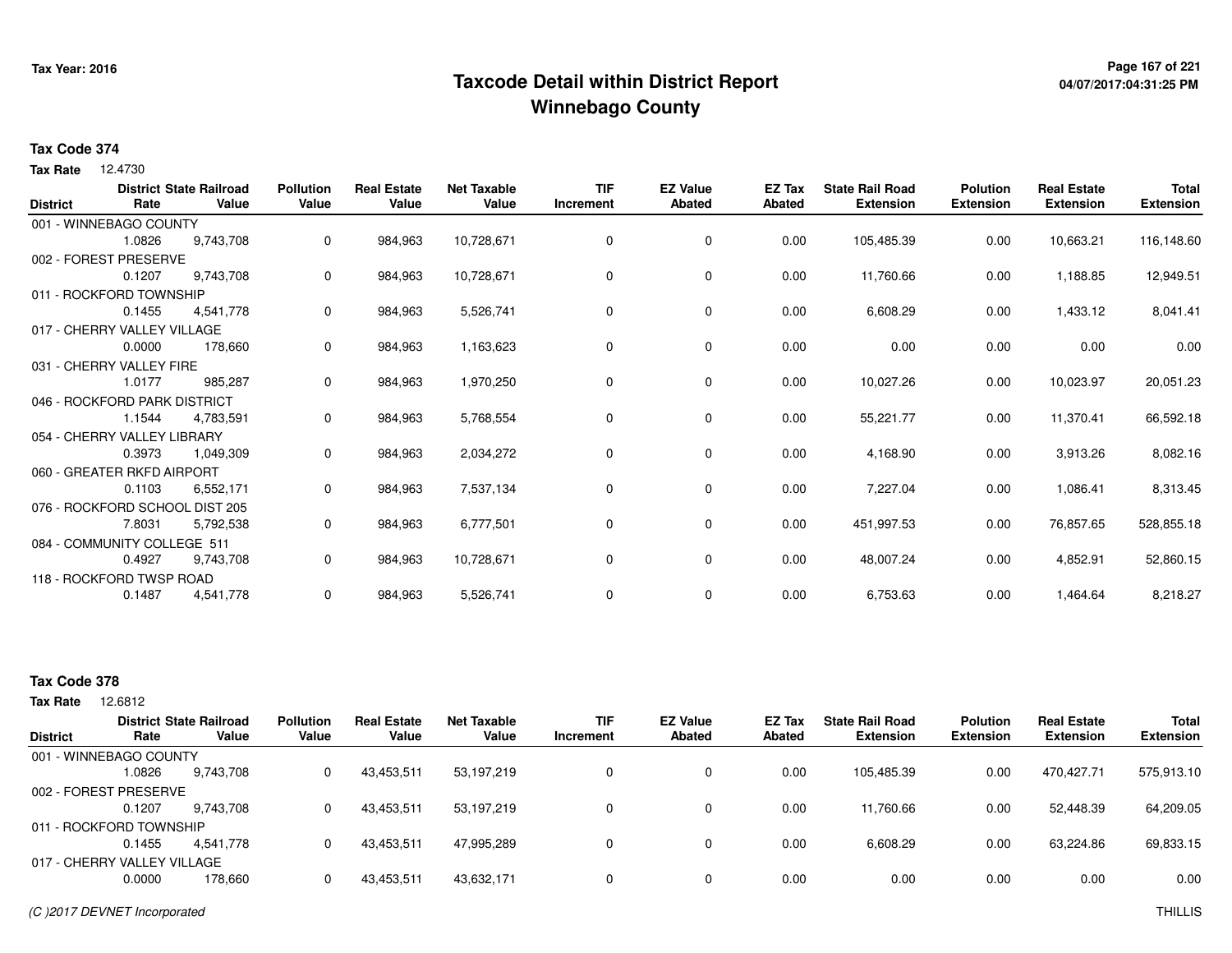## **Page 168 of 221 Taxcode Detail within District ReportWinnebago County**

# **04/07/2017:04:31:25 PM**

#### **Tax Code 378**

12.6812 **Tax Rate**

|                 |                                | <b>District State Railroad</b> | <b>Pollution</b> | <b>Real Estate</b> | <b>Net Taxable</b> | <b>TIF</b> | <b>EZ Value</b> | <b>EZ Tax</b> | <b>State Rail Road</b> | <b>Polution</b>  | <b>Real Estate</b> | Total            |
|-----------------|--------------------------------|--------------------------------|------------------|--------------------|--------------------|------------|-----------------|---------------|------------------------|------------------|--------------------|------------------|
| <b>District</b> | Rate                           | Value                          | Value            | Value              | Value              | Increment  | Abated          | Abated        | <b>Extension</b>       | <b>Extension</b> | <b>Extension</b>   | <b>Extension</b> |
|                 | 031 - CHERRY VALLEY FIRE       |                                |                  |                    |                    |            |                 |               |                        |                  |                    |                  |
|                 | 1.0177                         | 985,287                        | 0                | 43,453,511         | 44,438,798         | 0          | 0               | 0.00          | 10,027.26              | 0.00             | 442,226.38         | 452,253.64       |
|                 | 046 - ROCKFORD PARK DISTRICT   |                                |                  |                    |                    |            |                 |               |                        |                  |                    |                  |
|                 | 1.1544                         | 4,783,591                      | 0                | 43,453,511         | 48,237,102         | 0          | $\mathbf 0$     | 0.00          | 55,221.77              | 0.00             | 501,627.33         | 556,849.10       |
|                 | 051 - ROCK RIVER WATER REC     |                                |                  |                    |                    |            |                 |               |                        |                  |                    |                  |
|                 | 0.2082                         | 5,101,328                      | 0                | 43,453,511         | 48,554,839         | 0          | $\mathbf 0$     | 0.00          | 10,620.96              | 0.00             | 90,470.21          | 101,091.17       |
|                 | 054 - CHERRY VALLEY LIBRARY    |                                |                  |                    |                    |            |                 |               |                        |                  |                    |                  |
|                 | 0.3973                         | 1,049,309                      | 0                | 43,453,511         | 44,502,820         | 0          | $\mathbf 0$     | 0.00          | 4,168.90               | 0.00             | 172,640.80         | 176,809.70       |
|                 | 060 - GREATER RKFD AIRPORT     |                                |                  |                    |                    |            |                 |               |                        |                  |                    |                  |
|                 | 0.1103                         | 6,552,171                      | 0                | 43,453,511         | 50,005,682         | 0          | $\mathbf 0$     | 0.00          | 7,227.04               | 0.00             | 47,929.22          | 55,156.26        |
|                 | 076 - ROCKFORD SCHOOL DIST 205 |                                |                  |                    |                    |            |                 |               |                        |                  |                    |                  |
|                 | 7.8031                         | 5,792,538                      | 0                | 43,453,511         | 49,246,049         | 0          | $\mathbf 0$     | 0.00          | 451,997.53             | 0.00             | 3,390,720.92       | 3,842,718.45     |
|                 | 084 - COMMUNITY COLLEGE 511    |                                |                  |                    |                    |            |                 |               |                        |                  |                    |                  |
|                 | 0.4927                         | 9,743,708                      | 0                | 43,453,511         | 53,197,219         | 0          | $\mathbf 0$     | 0.00          | 48,007.24              | 0.00             | 214,095.45         | 262,102.69       |
|                 | 118 - ROCKFORD TWSP ROAD       |                                |                  |                    |                    |            |                 |               |                        |                  |                    |                  |
|                 | 0.1487                         | 4,541,778                      | 0                | 43,453,511         | 47,995,289         | 0          | $\mathbf 0$     | 0.00          | 6,753.63               | 0.00             | 64,615.37          | 71,369.00        |
|                 |                                |                                |                  |                    |                    |            |                 |               |                        |                  |                    |                  |

#### **Tax Code 379**

| <b>District</b> | Rate                       | <b>District State Railroad</b><br>Value | <b>Pollution</b><br>Value | <b>Real Estate</b><br>Value | <b>Net Taxable</b><br>Value | <b>TIF</b><br>Increment | <b>EZ Value</b><br>Abated | EZ Tax<br>Abated | <b>State Rail Road</b><br><b>Extension</b> | <b>Polution</b><br><b>Extension</b> | <b>Real Estate</b><br><b>Extension</b> | <b>Total</b><br><b>Extension</b> |
|-----------------|----------------------------|-----------------------------------------|---------------------------|-----------------------------|-----------------------------|-------------------------|---------------------------|------------------|--------------------------------------------|-------------------------------------|----------------------------------------|----------------------------------|
|                 | 001 - WINNEBAGO COUNTY     |                                         |                           |                             |                             |                         |                           |                  |                                            |                                     |                                        |                                  |
|                 | 1.0826                     | 9,743,708                               | 0                         | 631,305                     | 10,375,013                  | 0                       | $\mathbf 0$               | 0.00             | 105,485.39                                 | 0.00                                | 6,834.51                               | 112,319.90                       |
|                 | 002 - FOREST PRESERVE      |                                         |                           |                             |                             |                         |                           |                  |                                            |                                     |                                        |                                  |
|                 | 0.1207                     | 9,743,708                               | 0                         | 631,305                     | 10,375,013                  | 0                       | $\mathbf 0$               | 0.00             | 11,760.66                                  | 0.00                                | 761.99                                 | 12,522.65                        |
|                 | 011 - ROCKFORD TOWNSHIP    |                                         |                           |                             |                             |                         |                           |                  |                                            |                                     |                                        |                                  |
|                 | 0.1455                     | 4,541,778                               | 0                         | 631,305                     | 5,173,083                   | 0                       | $\mathbf 0$               | 0.00             | 6,608.29                                   | 0.00                                | 918.55                                 | 7,526.84                         |
|                 | 021 - NEW MILFORD VILLAGE  |                                         |                           |                             |                             |                         |                           |                  |                                            |                                     |                                        |                                  |
|                 | 0.0000                     | 0                                       | 0                         | 631,305                     | 631,305                     | 0                       | 0                         | 0.00             | 0.00                                       | 0.00                                | 0.00                                   | 0.00                             |
|                 | 036 - NEW MILFORD FIRE     |                                         |                           |                             |                             |                         |                           |                  |                                            |                                     |                                        |                                  |
|                 | 0.7996                     | 43.474                                  | 0                         | 631,305                     | 674,779                     | 0                       | $\mathbf 0$               | 0.00             | 347.62                                     | 0.00                                | 5,047.91                               | 5,395.53                         |
|                 | 060 - GREATER RKFD AIRPORT |                                         |                           |                             |                             |                         |                           |                  |                                            |                                     |                                        |                                  |
|                 | 0.1103                     | 6,552,171                               | 0                         | 631,305                     | 7,183,476                   | 0                       | 0                         | 0.00             | 7,227.04                                   | 0.00                                | 696.33                                 | 7,923.37                         |
|                 | 076 - ROCKFORD SCHOOL      | <sub>-</sub> DIST 205                   |                           |                             |                             |                         |                           |                  |                                            |                                     |                                        |                                  |
|                 | 7.8031                     | 5,792,538                               | 0                         | 631,305                     | 6,423,843                   | $\mathbf 0$             | $\mathbf 0$               | 0.00             | 451,997.53                                 | 0.00                                | 49,261.36                              | 501,258.89                       |
|                 |                            |                                         |                           |                             |                             |                         |                           |                  |                                            |                                     |                                        |                                  |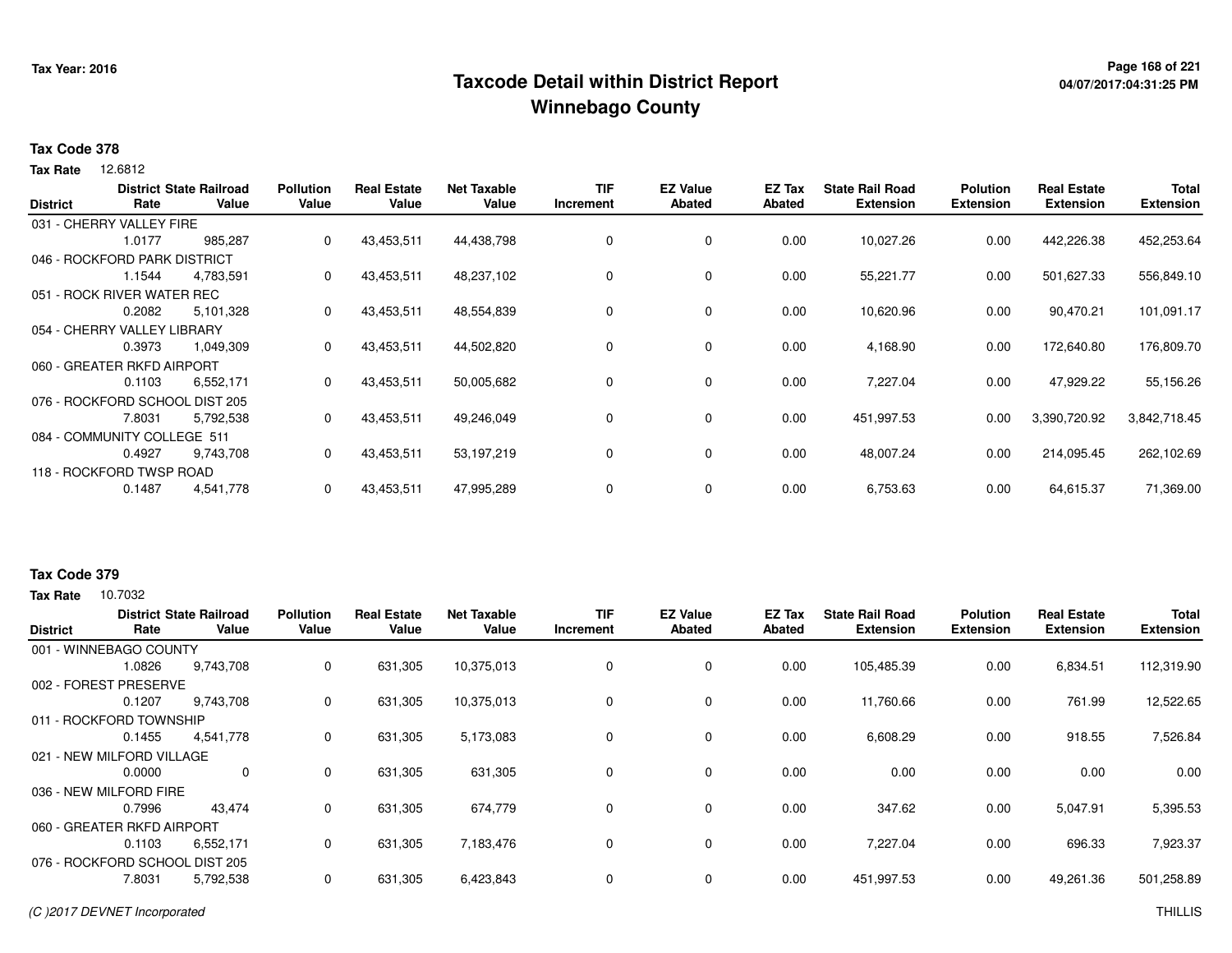## **Page 169 of 221 Taxcode Detail within District ReportWinnebago County**

#### **Tax Code 379**

Tax Rate 10.7032

|                             |        | <b>District State Railroad</b> | <b>Pollution</b> | <b>Real Estate</b> | Net Taxable | <b>TIF</b> | <b>EZ Value</b> | <b>EZ Tax</b> | <b>State Rail Road</b> | <b>Polution</b>  | <b>Real Estate</b> | Total            |
|-----------------------------|--------|--------------------------------|------------------|--------------------|-------------|------------|-----------------|---------------|------------------------|------------------|--------------------|------------------|
| <b>District</b>             | Rate   | Value                          | Value            | Value              | Value       | Increment  | Abated          | Abated        | Extension              | <b>Extension</b> | <b>Extension</b>   | <b>Extension</b> |
| 084 - COMMUNITY COLLEGE 511 |        |                                |                  |                    |             |            |                 |               |                        |                  |                    |                  |
|                             | 0.4927 | 9.743.708                      |                  | 631,305            | 10.375.013  |            |                 | 0.00          | 48.007.24              | 0.00             | 3.110.44           | 51,117.68        |
| 118 - ROCKFORD TWSP ROAD    |        |                                |                  |                    |             |            |                 |               |                        |                  |                    |                  |
|                             | 0.1487 | 4.541.778                      |                  | 631,305            | 5,173,083   |            |                 | 0.00          | 6,753.63               | 0.00             | 938.75             | 7,692.38         |

#### **Tax Code 380**

| <b>District</b> | Rate                           | <b>District State Railroad</b><br>Value | <b>Pollution</b><br>Value | <b>Real Estate</b><br>Value | <b>Net Taxable</b><br>Value | <b>TIF</b><br>Increment | <b>EZ Value</b><br><b>Abated</b> | EZ Tax<br>Abated | <b>State Rail Road</b><br><b>Extension</b> | <b>Polution</b><br><b>Extension</b> | <b>Real Estate</b><br><b>Extension</b> | Total<br><b>Extension</b> |
|-----------------|--------------------------------|-----------------------------------------|---------------------------|-----------------------------|-----------------------------|-------------------------|----------------------------------|------------------|--------------------------------------------|-------------------------------------|----------------------------------------|---------------------------|
|                 | 001 - WINNEBAGO COUNTY         |                                         |                           |                             |                             |                         |                                  |                  |                                            |                                     |                                        |                           |
|                 | 1.0826                         | 9,743,708                               | 0                         | 636,393                     | 10,380,101                  | 0                       | 0                                | 0.00             | 105,485.39                                 | 0.00                                | 6,889.59                               | 112,374.98                |
|                 | 002 - FOREST PRESERVE          |                                         |                           |                             |                             |                         |                                  |                  |                                            |                                     |                                        |                           |
|                 | 0.1207                         | 9,743,708                               | 0                         | 636,393                     | 10,380,101                  | 0                       | 0                                | 0.00             | 11,760.66                                  | 0.00                                | 768.13                                 | 12,528.79                 |
|                 | 011 - ROCKFORD TOWNSHIP        |                                         |                           |                             |                             |                         |                                  |                  |                                            |                                     |                                        |                           |
|                 | 0.1455                         | 4,541,778                               | 0                         | 636,393                     | 5,178,171                   | 0                       | 0                                | 0.00             | 6,608.29                                   | 0.00                                | 925.95                                 | 7,534.24                  |
|                 | 021 - NEW MILFORD VILLAGE      |                                         |                           |                             |                             |                         |                                  |                  |                                            |                                     |                                        |                           |
|                 | 0.0000                         | $\mathbf{0}$                            | 0                         | 636,393                     | 636,393                     | 0                       | 0                                | 0.00             | 0.00                                       | 0.00                                | 0.00                                   | 0.00                      |
|                 | 036 - NEW MILFORD FIRE         |                                         |                           |                             |                             |                         |                                  |                  |                                            |                                     |                                        |                           |
|                 | 0.7996                         | 43,474                                  | 0                         | 636,393                     | 679,867                     | 0                       | 0                                | 0.00             | 347.62                                     | 0.00                                | 5,088.60                               | 5,436.22                  |
|                 | 046 - ROCKFORD PARK DISTRICT   |                                         |                           |                             |                             |                         |                                  |                  |                                            |                                     |                                        |                           |
|                 | 1.1544                         | 4,783,591                               | 0                         | 636,393                     | 5,419,984                   | 0                       | 0                                | 0.00             | 55,221.77                                  | 0.00                                | 7,346.52                               | 62,568.29                 |
|                 | 060 - GREATER RKFD AIRPORT     |                                         |                           |                             |                             |                         |                                  |                  |                                            |                                     |                                        |                           |
|                 | 0.1103                         | 6,552,171                               | 0                         | 636,393                     | 7,188,564                   | 0                       | 0                                | 0.00             | 7,227.04                                   | 0.00                                | 701.94                                 | 7,928.98                  |
|                 | 076 - ROCKFORD SCHOOL DIST 205 |                                         |                           |                             |                             |                         |                                  |                  |                                            |                                     |                                        |                           |
|                 | 7.8031                         | 5,792,538                               | 0                         | 636,393                     | 6,428,931                   | 0                       | 0                                | 0.00             | 451,997.53                                 | 0.00                                | 49,658.38                              | 501,655.91                |
|                 | 084 - COMMUNITY COLLEGE 511    |                                         |                           |                             |                             |                         |                                  |                  |                                            |                                     |                                        |                           |
|                 | 0.4927                         | 9,743,708                               | 0                         | 636,393                     | 10,380,101                  | 0                       | 0                                | 0.00             | 48,007.24                                  | 0.00                                | 3,135.51                               | 51,142.75                 |
|                 | 118 - ROCKFORD TWSP ROAD       |                                         |                           |                             |                             |                         |                                  |                  |                                            |                                     |                                        |                           |
|                 | 0.1487                         | 4,541,778                               | 0                         | 636,393                     | 5,178,171                   | 0                       | 0                                | 0.00             | 6,753.63                                   | 0.00                                | 946.32                                 | 7,699.95                  |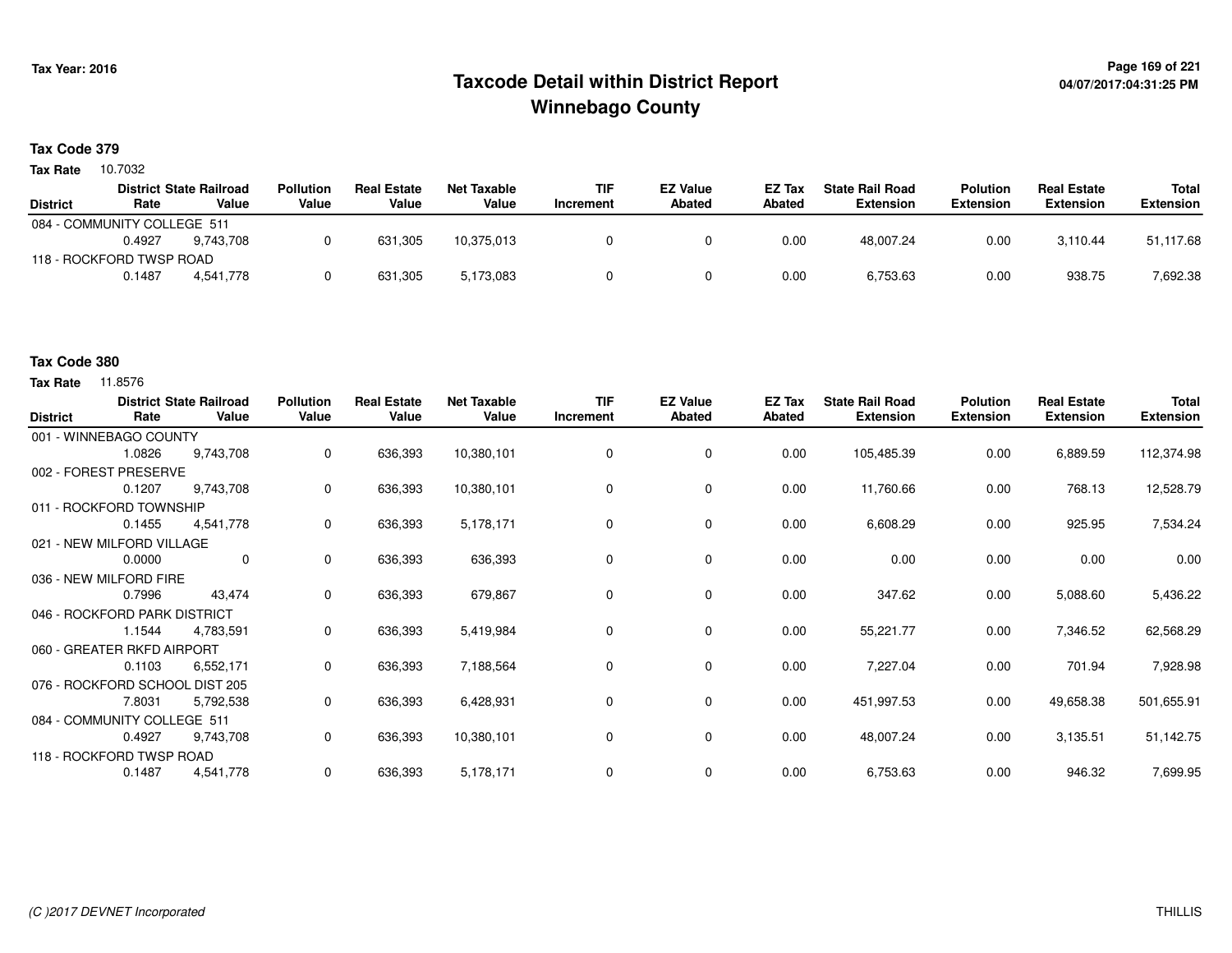## **Page 170 of 221 Taxcode Detail within District ReportWinnebago County**

## **04/07/2017:04:31:25 PM**

#### **Tax Code 381**

14.6848 **Tax Rate**

| <b>District</b> | Rate                         | <b>District State Railroad</b><br>Value | <b>Pollution</b><br>Value | <b>Real Estate</b><br>Value | <b>Net Taxable</b><br>Value | <b>TIF</b><br>Increment | <b>EZ Value</b><br><b>Abated</b> | EZ Tax<br><b>Abated</b> | <b>State Rail Road</b><br><b>Extension</b> | <b>Polution</b><br><b>Extension</b> | <b>Real Estate</b><br><b>Extension</b> | <b>Total</b><br><b>Extension</b> |
|-----------------|------------------------------|-----------------------------------------|---------------------------|-----------------------------|-----------------------------|-------------------------|----------------------------------|-------------------------|--------------------------------------------|-------------------------------------|----------------------------------------|----------------------------------|
|                 |                              |                                         |                           |                             |                             |                         |                                  |                         |                                            |                                     |                                        |                                  |
|                 | 001 - WINNEBAGO COUNTY       |                                         |                           |                             |                             |                         |                                  |                         |                                            |                                     |                                        |                                  |
|                 | 1.0826                       | 9,743,708                               | 0                         | 5,464,916                   | 15,208,624                  | 0                       | 0                                | 0.00                    | 105,485.39                                 | 0.00                                | 59,163.18                              | 164,648.57                       |
|                 | 002 - FOREST PRESERVE        |                                         |                           |                             |                             |                         |                                  |                         |                                            |                                     |                                        |                                  |
|                 | 0.1207                       | 9,743,708                               | 0                         | 5,464,916                   | 15,208,624                  | $\Omega$                | 0                                | 0.00                    | 11,760.66                                  | 0.00                                | 6,596.15                               | 18,356.81                        |
|                 | 011 - ROCKFORD TOWNSHIP      |                                         |                           |                             |                             |                         |                                  |                         |                                            |                                     |                                        |                                  |
|                 | 0.1455                       | 4,541,778                               | 0                         | 5,464,916                   | 10,006,694                  | 0                       | 0                                | 0.00                    | 6,608.29                                   | 0.00                                | 7,951.45                               | 14,559.74                        |
|                 | 023 - ROCKFORD CITY          |                                         |                           |                             |                             |                         |                                  |                         |                                            |                                     |                                        |                                  |
|                 | 3.3207                       | 3,783,711                               | 0                         | 5,464,916                   | 9,248,627                   | 0                       | 0                                | 0.00                    | 125,645.72                                 | 0.00                                | 181,473.47                             | 307,119.19                       |
|                 | 046 - ROCKFORD PARK DISTRICT |                                         |                           |                             |                             |                         |                                  |                         |                                            |                                     |                                        |                                  |
|                 | 1.1544                       | 4,783,591                               | 0                         | 5,464,916                   | 10,248,507                  | $\Omega$                | 0                                | 0.00                    | 55,221.77                                  | 0.00                                | 63,086.99                              | 118,308.76                       |
|                 | 051 - ROCK RIVER WATER REC   |                                         |                           |                             |                             |                         |                                  |                         |                                            |                                     |                                        |                                  |
|                 | 0.2082                       | 5,101,328                               | 0                         | 5,464,916                   | 10,566,244                  | 0                       | 0                                | 0.00                    | 10,620.96                                  | 0.00                                | 11,377.96                              | 21,998.92                        |
|                 | 059 - ROCKFORD CITY LIBRARY  |                                         |                           |                             |                             |                         |                                  |                         |                                            |                                     |                                        |                                  |
|                 | 0.5190                       | 3,783,711                               | 0                         | 5,464,916                   | 9,248,627                   | 0                       | 0                                | 0.00                    | 19,637.46                                  | 0.00                                | 28,362.91                              | 48,000.37                        |
|                 | 060 - GREATER RKFD AIRPORT   |                                         |                           |                             |                             |                         |                                  |                         |                                            |                                     |                                        |                                  |
|                 | 0.1103                       | 6,552,171                               | 0                         | 5,464,916                   | 12,017,087                  | 0                       | 0                                | 0.00                    | 7,227.04                                   | 0.00                                | 6,027.80                               | 13,254.84                        |
|                 | 082 - WINNEBAGO UNIT SD #323 |                                         |                           |                             |                             |                         |                                  |                         |                                            |                                     |                                        |                                  |
|                 | 7.3820                       | 1,880,267                               | 0                         | 5,464,916                   | 7,345,183                   | 0                       | 0                                | 0.00                    | 138,801.31                                 | 0.00                                | 403,420.10                             | 542,221.41                       |
|                 | 084 - COMMUNITY COLLEGE 511  |                                         |                           |                             |                             |                         |                                  |                         |                                            |                                     |                                        |                                  |
|                 | 0.4927                       | 9,743,708                               | 0                         | 5,464,916                   | 15,208,624                  | 0                       | 0                                | 0.00                    | 48,007.24                                  | 0.00                                | 26,925.64                              | 74,932.88                        |
|                 | 118 - ROCKFORD TWSP ROAD     |                                         |                           |                             |                             |                         |                                  |                         |                                            |                                     |                                        |                                  |
|                 | 0.1487                       | 4,541,778                               | 0                         | 5,464,916                   | 10,006,694                  | 0                       | 0                                | 0.00                    | 6,753.63                                   | 0.00                                | 8,126.33                               | 14,879.96                        |
|                 |                              |                                         |                           |                             |                             |                         |                                  |                         |                                            |                                     |                                        |                                  |

#### **Tax Code 382**

|                         |        | <b>District State Railroad</b> | <b>Pollution</b> | <b>Real Estate</b> | <b>Net Taxable</b> | <b>TIF</b>   | <b>EZ Value</b> | <b>EZ Tax</b> | <b>State Rail Road</b> | <b>Polution</b>  | <b>Real Estate</b> | <b>Total</b>     |
|-------------------------|--------|--------------------------------|------------------|--------------------|--------------------|--------------|-----------------|---------------|------------------------|------------------|--------------------|------------------|
| <b>District</b>         | Rate   | Value                          | Value            | Value              | Value              | Increment    | <b>Abated</b>   | Abated        | <b>Extension</b>       | <b>Extension</b> | <b>Extension</b>   | <b>Extension</b> |
| 001 - WINNEBAGO COUNTY  |        |                                |                  |                    |                    |              |                 |               |                        |                  |                    |                  |
|                         | .0826  | 9,743,708                      |                  | 142,677            | 9,886,385          | $\mathbf{0}$ | 0               | 0.00          | 105,485.39             | 0.00             | 1,544.62           | 107,030.01       |
| 002 - FOREST PRESERVE   |        |                                |                  |                    |                    |              |                 |               |                        |                  |                    |                  |
|                         | 0.1207 | 9.743.708                      |                  | 142.677            | 9,886,385          | 0            | 0               | 0.00          | 11,760.66              | 0.00             | 172.21             | 11,932.87        |
| 011 - ROCKFORD TOWNSHIP |        |                                |                  |                    |                    |              |                 |               |                        |                  |                    |                  |
|                         | 0.1455 | 4.541.778                      |                  | 142.677            | 4,684,455          | 0            | 0               | 0.00          | 6,608.29               | 0.00             | 207.60             | 6,815.89         |
| 023 - ROCKFORD CITY     |        |                                |                  |                    |                    |              |                 |               |                        |                  |                    |                  |
|                         | 3.3207 | 3,783,711                      |                  | 142.677            | 3,926,388          | 0            | 0               | 0.00          | 125,645.72             | 0.00             | 4,737.88           | 130,383.60       |
|                         |        |                                |                  |                    |                    |              |                 |               |                        |                  |                    |                  |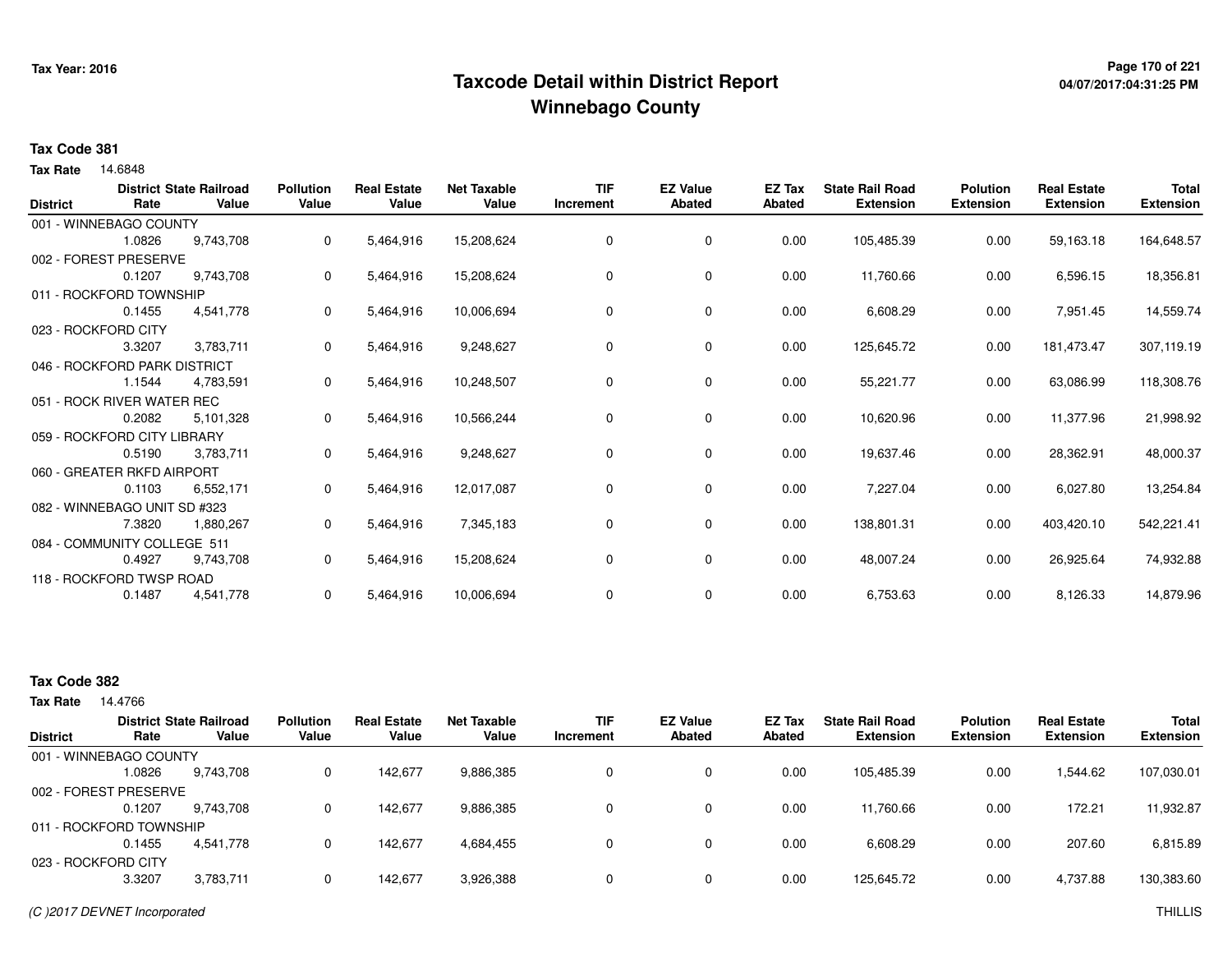## **Page 171 of 221 Taxcode Detail within District ReportWinnebago County**

#### **Tax Code 382**

**Tax Rate** 14.4766

| <b>District</b> | Rate                         | <b>District State Railroad</b><br>Value | <b>Pollution</b><br>Value | <b>Real Estate</b><br>Value | <b>Net Taxable</b><br>Value | TIF<br>Increment | <b>EZ Value</b><br><b>Abated</b> | EZ Tax<br><b>Abated</b> | <b>State Rail Road</b><br><b>Extension</b> | <b>Polution</b><br><b>Extension</b> | <b>Real Estate</b><br><b>Extension</b> | <b>Total</b><br><b>Extension</b> |
|-----------------|------------------------------|-----------------------------------------|---------------------------|-----------------------------|-----------------------------|------------------|----------------------------------|-------------------------|--------------------------------------------|-------------------------------------|----------------------------------------|----------------------------------|
|                 | 046 - ROCKFORD PARK DISTRICT |                                         |                           |                             |                             |                  |                                  |                         |                                            |                                     |                                        |                                  |
|                 | 1.1544                       | 4,783,591                               | 0                         | 142.677                     | 4,926,268                   |                  | 0                                | 0.00                    | 55,221.77                                  | 0.00                                | 1,647.06                               | 56,868.83                        |
|                 | 059 - ROCKFORD CITY LIBRARY  |                                         |                           |                             |                             |                  |                                  |                         |                                            |                                     |                                        |                                  |
|                 | 0.5190                       | 3.783.711                               | 0                         | 142,677                     | 3,926,388                   |                  | 0                                | 0.00                    | 19,637.46                                  | 0.00                                | 740.49                                 | 20,377.95                        |
|                 | 060 - GREATER RKFD AIRPORT   |                                         |                           |                             |                             |                  |                                  |                         |                                            |                                     |                                        |                                  |
|                 | 0.1103                       | 6,552,171                               | 0                         | 142,677                     | 6,694,848                   |                  | $\Omega$                         | 0.00                    | 7,227.04                                   | 0.00                                | 157.37                                 | 7,384.41                         |
|                 | 082 - WINNEBAGO UNIT SD #323 |                                         |                           |                             |                             |                  |                                  |                         |                                            |                                     |                                        |                                  |
|                 | 7.3820                       | 1,880,267                               | 0                         | 142.677                     | 2,022,944                   |                  | 0                                | 0.00                    | 138,801.31                                 | 0.00                                | 10,532.42                              | 149,333.73                       |
|                 | 084 - COMMUNITY COLLEGE 511  |                                         |                           |                             |                             |                  |                                  |                         |                                            |                                     |                                        |                                  |
|                 | 0.4927                       | 9.743.708                               | 0                         | 142,677                     | 9,886,385                   |                  | 0                                | 0.00                    | 48,007.24                                  | 0.00                                | 702.97                                 | 48,710.21                        |
|                 | 118 - ROCKFORD TWSP ROAD     |                                         |                           |                             |                             |                  |                                  |                         |                                            |                                     |                                        |                                  |
|                 | 0.1487                       | 4,541,778                               | 0                         | 142,677                     | 4,684,455                   |                  | 0                                | 0.00                    | 6,753.63                                   | 0.00                                | 212.16                                 | 6,965.79                         |

#### **Tax Code 383**

|                                |        | <b>District State Railroad</b> | <b>Pollution</b> | <b>Real Estate</b> | <b>Net Taxable</b> | <b>TIF</b>  | <b>EZ Value</b> | EZ Tax | <b>State Rail Road</b> | <b>Polution</b>  | <b>Real Estate</b> | Total            |
|--------------------------------|--------|--------------------------------|------------------|--------------------|--------------------|-------------|-----------------|--------|------------------------|------------------|--------------------|------------------|
| <b>District</b>                | Rate   | Value                          | Value            | Value              | Value              | Increment   | <b>Abated</b>   | Abated | <b>Extension</b>       | <b>Extension</b> | <b>Extension</b>   | <b>Extension</b> |
| 001 - WINNEBAGO COUNTY         |        |                                |                  |                    |                    |             |                 |        |                        |                  |                    |                  |
|                                | 1.0826 | 9,743,708                      | 0                | 1,227,567          | 10,971,275         | 0           | 0               | 0.00   | 105,485.39             | 0.00             | 13,289.64          | 118,775.03       |
| 002 - FOREST PRESERVE          |        |                                |                  |                    |                    |             |                 |        |                        |                  |                    |                  |
|                                | 0.1207 | 9,743,708                      | 0                | 1,227,567          | 10,971,275         | 0           | 0               | 0.00   | 11,760.66              | 0.00             | 1,481.67           | 13,242.33        |
| 004 - CHERRY VALLEY TOWNSHIP   |        |                                |                  |                    |                    |             |                 |        |                        |                  |                    |                  |
|                                | 0.1404 | 1,650,291                      | 0                | 1,227,567          | 2,877,858          | $\mathbf 0$ | 0               | 0.00   | 2,317.01               | 0.00             | 1,723.50           | 4,040.51         |
| 023 - ROCKFORD CITY            |        |                                |                  |                    |                    |             |                 |        |                        |                  |                    |                  |
|                                | 3.3207 | 3,783,711                      | 0                | 1,227,567          | 5,011,278          | $\mathbf 0$ | $\mathbf 0$     | 0.00   | 125,645.72             | 0.00             | 40,763.82          | 166,409.54       |
| 046 - ROCKFORD PARK DISTRICT   |        |                                |                  |                    |                    |             |                 |        |                        |                  |                    |                  |
|                                | 1.1544 | 4,783,591                      | 0                | 1,227,567          | 6,011,158          | 0           | 0               | 0.00   | 55,221.77              | 0.00             | 14,171.03          | 69,392.80        |
| 059 - ROCKFORD CITY LIBRARY    |        |                                |                  |                    |                    |             |                 |        |                        |                  |                    |                  |
|                                | 0.5190 | 3,783,711                      | 0                | 1,227,567          | 5,011,278          | 0           | 0               | 0.00   | 19,637.46              | 0.00             | 6,371.07           | 26,008.53        |
| 060 - GREATER RKFD AIRPORT     |        |                                |                  |                    |                    |             |                 |        |                        |                  |                    |                  |
|                                | 0.1103 | 6,552,171                      | 0                | 1,227,567          | 7,779,738          | 0           | 0               | 0.00   | 7,227.04               | 0.00             | 1,354.01           | 8,581.05         |
| 076 - ROCKFORD SCHOOL DIST 205 |        |                                |                  |                    |                    |             |                 |        |                        |                  |                    |                  |
|                                | 7.8031 | 5,792,538                      | 0                | 1,227,567          | 7,020,105          | 0           | 0               | 0.00   | 451,997.53             | 0.00             | 95,788.28          | 547,785.81       |
| 084 - COMMUNITY COLLEGE 511    |        |                                |                  |                    |                    |             |                 |        |                        |                  |                    |                  |
|                                | 0.4927 | 9,743,708                      | 0                | 1,227,567          | 10,971,275         | 0           | 0               | 0.00   | 48,007.24              | 0.00             | 6,048.22           | 54,055.46        |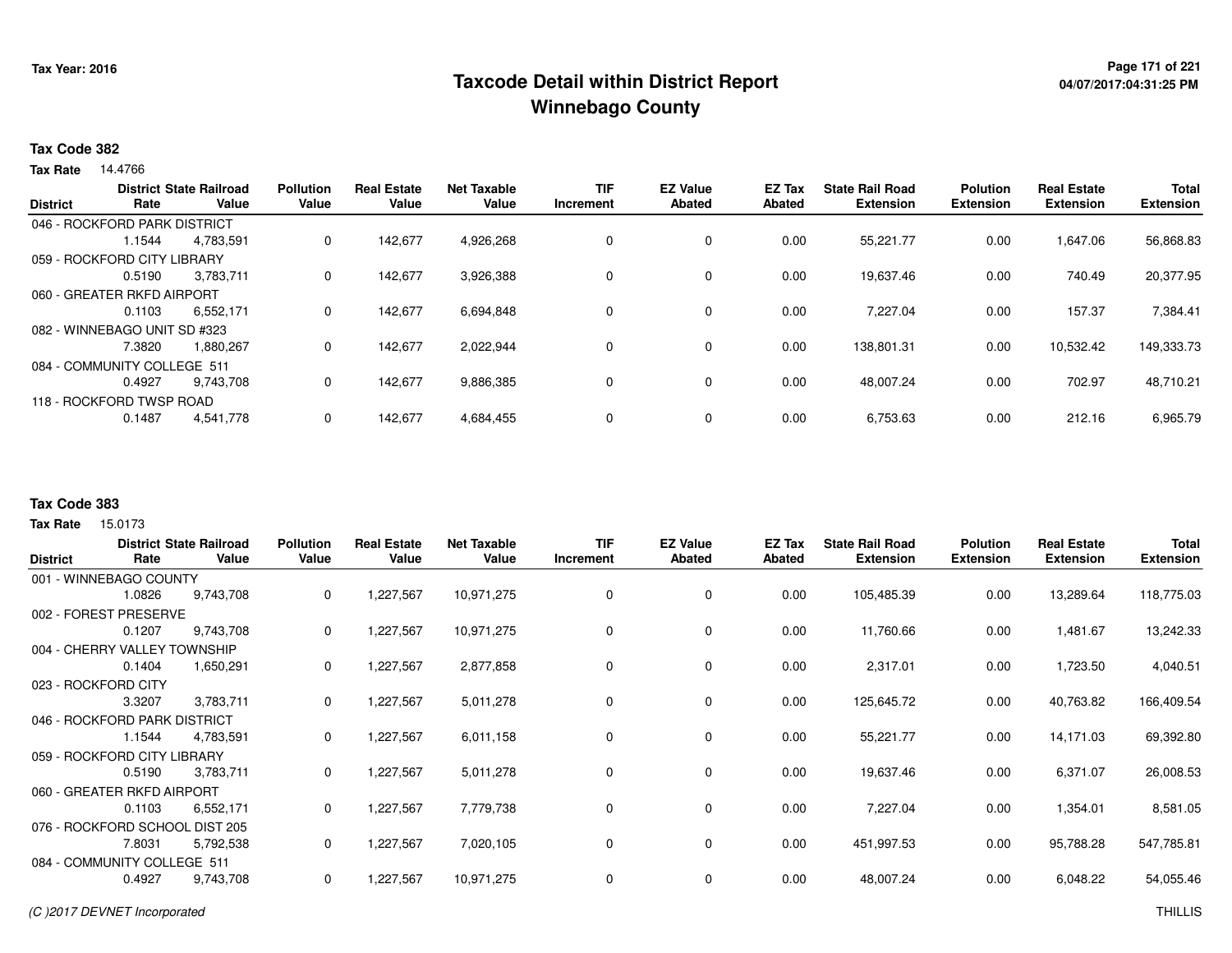## **Page 172 of 221 Taxcode Detail within District ReportWinnebago County**

### **Tax Code 383**

Tax Rate 15.0173

|                               |        | <b>District State Railroad</b> | <b>Pollution</b> | <b>Real Estate</b> | <b>Net Taxable</b> | TIF       | EZ Value      | EZ Tax | <b>State Rail Road</b> | <b>Polution</b> | <b>Real Estate</b> | <b>Total</b> |
|-------------------------------|--------|--------------------------------|------------------|--------------------|--------------------|-----------|---------------|--------|------------------------|-----------------|--------------------|--------------|
| <b>District</b>               | Rate   | Value                          | Value            | Value              | Value              | Increment | <b>Abated</b> | Abated | Extension              | Extension       | Extension          | Extension    |
| 111 - CHERRY VALLEY TWSP ROAD |        |                                |                  |                    |                    |           |               |        |                        |                 |                    |              |
|                               | 0.2734 | .650,291                       |                  | .227.567           | 2,877,858          |           |               | 0.00   | 4,511.90               | 0.00            | $3,356.1^{-}$      | 7,868.07     |

#### **Tax Code 385**

12.0658 **Tax Rate**

| <b>District</b> | Rate                         | <b>District State Railroad</b><br>Value | <b>Pollution</b><br>Value | <b>Real Estate</b><br>Value | <b>Net Taxable</b><br>Value | <b>TIF</b><br>Increment | <b>EZ Value</b><br>Abated | EZ Tax<br>Abated | <b>State Rail Road</b><br><b>Extension</b> | <b>Polution</b><br><b>Extension</b> | <b>Real Estate</b><br><b>Extension</b> | <b>Total</b><br><b>Extension</b> |
|-----------------|------------------------------|-----------------------------------------|---------------------------|-----------------------------|-----------------------------|-------------------------|---------------------------|------------------|--------------------------------------------|-------------------------------------|----------------------------------------|----------------------------------|
|                 | 001 - WINNEBAGO COUNTY       |                                         |                           |                             |                             |                         |                           |                  |                                            |                                     |                                        |                                  |
|                 | 1.0826                       | 9,743,708                               | 0                         | 743,734                     | 10,487,442                  | $\mathbf 0$             | 0                         | 0.00             | 105,485.39                                 | 0.00                                | 8,051.66                               | 113,537.05                       |
|                 | 002 - FOREST PRESERVE        |                                         |                           |                             |                             |                         |                           |                  |                                            |                                     |                                        |                                  |
|                 | 0.1207                       | 9,743,708                               | 0                         | 743,734                     | 10,487,442                  | 0                       | 0                         | 0.00             | 11,760.66                                  | 0.00                                | 897.69                                 | 12,658.35                        |
|                 | 011 - ROCKFORD TOWNSHIP      |                                         |                           |                             |                             |                         |                           |                  |                                            |                                     |                                        |                                  |
|                 | 0.1455                       | 4,541,778                               | 0                         | 743,734                     | 5,285,512                   | 0                       | $\mathbf 0$               | 0.00             | 6,608.29                                   | 0.00                                | 1,082.13                               | 7,690.42                         |
|                 | 021 - NEW MILFORD VILLAGE    |                                         |                           |                             |                             |                         |                           |                  |                                            |                                     |                                        |                                  |
|                 | 0.0000                       | $\mathbf 0$                             | $\mathbf{0}$              | 743,734                     | 743,734                     | 0                       | 0                         | 0.00             | 0.00                                       | 0.00                                | 0.00                                   | 0.00                             |
|                 | 036 - NEW MILFORD FIRE       |                                         |                           |                             |                             |                         |                           |                  |                                            |                                     |                                        |                                  |
|                 | 0.7996                       | 43,474                                  | $\mathbf{0}$              | 743,734                     | 787,208                     | 0                       | 0                         | 0.00             | 347.62                                     | 0.00                                | 5,946.90                               | 6,294.52                         |
|                 | 046 - ROCKFORD PARK DISTRICT |                                         |                           |                             |                             |                         |                           |                  |                                            |                                     |                                        |                                  |
|                 | 1.1544                       | 4,783,591                               | 0                         | 743,734                     | 5,527,325                   | 0                       | 0                         | 0.00             | 55,221.77                                  | 0.00                                | 8,585.67                               | 63,807.44                        |
|                 | 051 - ROCK RIVER WATER REC   |                                         |                           |                             |                             |                         |                           |                  |                                            |                                     |                                        |                                  |
|                 | 0.2082                       | 5,101,328                               | 0                         | 743,734                     | 5,845,062                   | 0                       | $\mathbf 0$               | 0.00             | 10,620.96                                  | 0.00                                | 1,548.45                               | 12,169.41                        |
|                 | 060 - GREATER RKFD AIRPORT   |                                         |                           |                             |                             |                         |                           |                  |                                            |                                     |                                        |                                  |
|                 | 0.1103                       | 6,552,171                               | 0                         | 743,734                     | 7,295,905                   | 0                       | $\mathbf 0$               | 0.00             | 7,227.04                                   | 0.00                                | 820.34                                 | 8,047.38                         |
|                 |                              | 076 - ROCKFORD SCHOOL DIST 205          |                           |                             |                             |                         |                           |                  |                                            |                                     |                                        |                                  |
|                 | 7.8031                       | 5,792,538                               | 0                         | 743,734                     | 6,536,272                   | 0                       | 0                         | 0.00             | 451,997.53                                 | 0.00                                | 58,034.31                              | 510,031.84                       |
|                 | 084 - COMMUNITY COLLEGE 511  |                                         |                           |                             |                             |                         |                           |                  |                                            |                                     |                                        |                                  |
|                 | 0.4927                       | 9,743,708                               | 0                         | 743,734                     | 10,487,442                  | 0                       | $\mathbf 0$               | 0.00             | 48,007.24                                  | 0.00                                | 3,664.38                               | 51,671.62                        |
|                 | 118 - ROCKFORD TWSP ROAD     |                                         |                           |                             |                             |                         |                           |                  |                                            |                                     |                                        |                                  |
|                 | 0.1487                       | 4,541,778                               | 0                         | 743,734                     | 5,285,512                   | 0                       | 0                         | 0.00             | 6,753.63                                   | 0.00                                | 1,105.93                               | 7,859.56                         |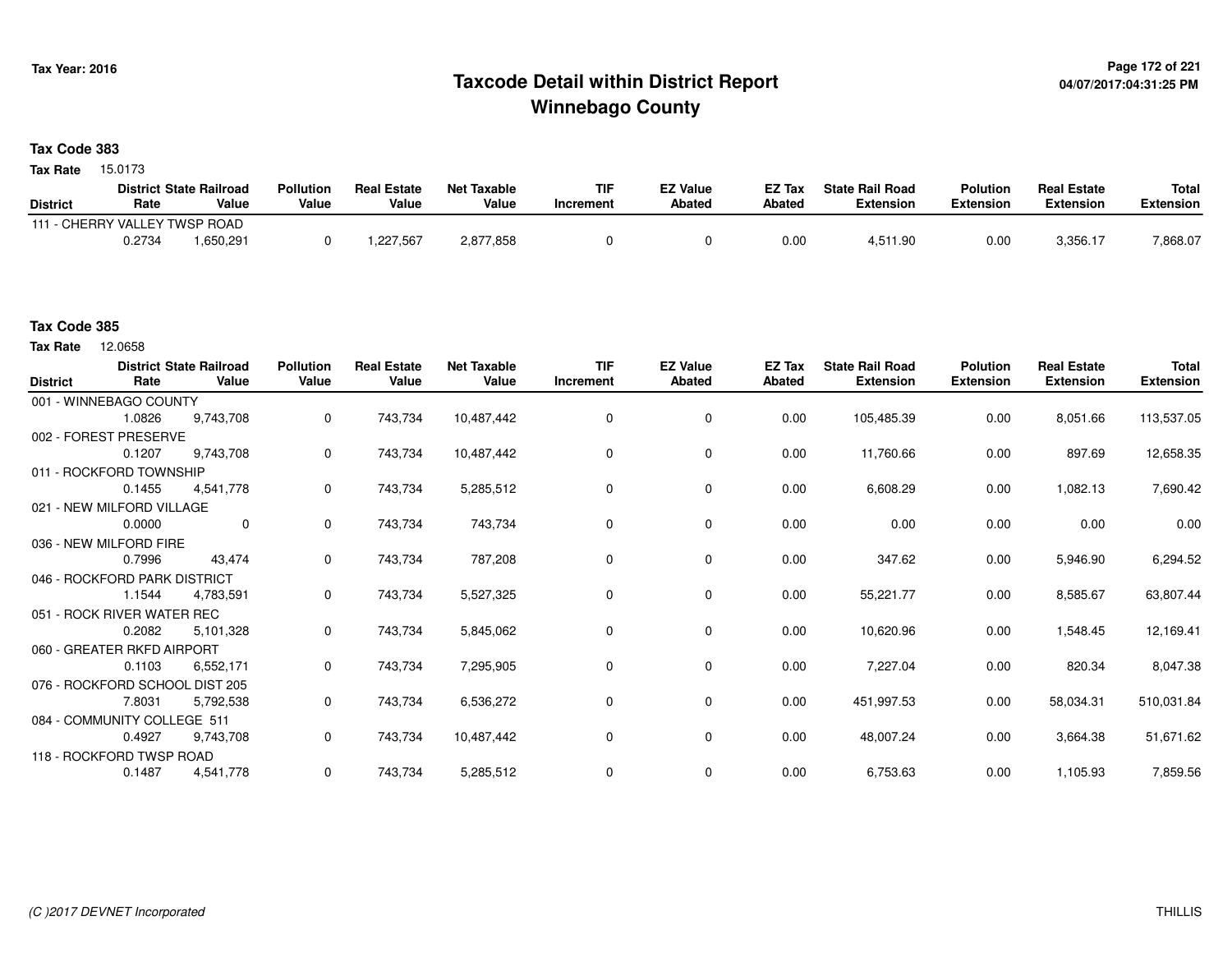## **Page 173 of 221 Taxcode Detail within District ReportWinnebago County**

# **04/07/2017:04:31:25 PM**

#### **Tax Code 386**

**Tax Rate** 12.5926

| <b>District</b> | Rate                           | <b>District State Railroad</b><br>Value | <b>Pollution</b><br>Value | <b>Real Estate</b><br>Value | <b>Net Taxable</b><br>Value | <b>TIF</b><br>Increment | <b>EZ Value</b><br><b>Abated</b> | EZ Tax<br>Abated | <b>State Rail Road</b><br><b>Extension</b> | <b>Polution</b><br><b>Extension</b> | <b>Real Estate</b><br><b>Extension</b> | <b>Total</b><br><b>Extension</b> |
|-----------------|--------------------------------|-----------------------------------------|---------------------------|-----------------------------|-----------------------------|-------------------------|----------------------------------|------------------|--------------------------------------------|-------------------------------------|----------------------------------------|----------------------------------|
|                 | 001 - WINNEBAGO COUNTY         |                                         |                           |                             |                             |                         |                                  |                  |                                            |                                     |                                        |                                  |
|                 | 1.0826                         | 9,743,708                               | 0                         | $\mathbf{0}$                | 9,743,708                   | 0                       | 0                                | 0.00             | 105,485.39                                 | 0.00                                | 0.00                                   | 105,485.39                       |
|                 | 002 - FOREST PRESERVE          |                                         |                           |                             |                             |                         |                                  |                  |                                            |                                     |                                        |                                  |
|                 | 0.1207                         | 9,743,708                               | 0                         | $\mathbf{0}$                | 9,743,708                   | 0                       | 0                                | 0.00             | 11,760.66                                  | 0.00                                | 0.00                                   | 11,760.66                        |
|                 | 004 - CHERRY VALLEY TOWNSHIP   |                                         |                           |                             |                             |                         |                                  |                  |                                            |                                     |                                        |                                  |
|                 | 0.1404                         | 1,650,291                               | 0                         | 0                           | 1,650,291                   | $\Omega$                | 0                                | 0.00             | 2,317.01                                   | 0.00                                | 0.00                                   | 2,317.01                         |
|                 | 021 - NEW MILFORD VILLAGE      |                                         |                           |                             |                             |                         |                                  |                  |                                            |                                     |                                        |                                  |
|                 | 0.0000                         | $\mathbf 0$                             | 0                         | $\mathbf 0$                 | $\mathbf 0$                 | 0                       | $\mathbf 0$                      | 0.00             | 0.00                                       | 0.00                                | 0.00                                   | 0.00                             |
|                 | 031 - CHERRY VALLEY FIRE       |                                         |                           |                             |                             |                         |                                  |                  |                                            |                                     |                                        |                                  |
|                 | 1.0177                         | 985,287                                 | 0                         | $\mathbf{0}$                | 985,287                     | $\Omega$                | 0                                | 0.00             | 10,027.26                                  | 0.00                                | 0.00                                   | 10,027.26                        |
|                 | 046 - ROCKFORD PARK DISTRICT   |                                         |                           |                             |                             |                         |                                  |                  |                                            |                                     |                                        |                                  |
|                 | 1.1544                         | 4,783,591                               | 0                         | $\mathbf{0}$                | 4,783,591                   | 0                       | $\mathbf 0$                      | 0.00             | 55,221.77                                  | 0.00                                | 0.00                                   | 55,221.77                        |
|                 | 054 - CHERRY VALLEY LIBRARY    |                                         |                           |                             |                             |                         |                                  |                  |                                            |                                     |                                        |                                  |
|                 | 0.3973                         | 1,049,309                               | 0                         | 0                           | 1,049,309                   | 0                       | 0                                | 0.00             | 4,168.90                                   | 0.00                                | 0.00                                   | 4,168.90                         |
|                 | 060 - GREATER RKFD AIRPORT     |                                         |                           |                             |                             |                         |                                  |                  |                                            |                                     |                                        |                                  |
|                 | 0.1103                         | 6,552,171                               | 0                         | $\mathbf{0}$                | 6,552,171                   | 0                       | $\mathbf 0$                      | 0.00             | 7,227.04                                   | 0.00                                | 0.00                                   | 7,227.04                         |
|                 | 076 - ROCKFORD SCHOOL DIST 205 |                                         |                           |                             |                             |                         |                                  |                  |                                            |                                     |                                        |                                  |
|                 | 7.8031                         | 5,792,538                               | 0                         | $\mathbf{0}$                | 5,792,538                   | 0                       | $\mathbf 0$                      | 0.00             | 451,997.53                                 | 0.00                                | 0.00                                   | 451,997.53                       |
|                 | 084 - COMMUNITY COLLEGE 511    |                                         |                           |                             |                             |                         |                                  |                  |                                            |                                     |                                        |                                  |
|                 | 0.4927                         | 9,743,708                               | 0                         | $\mathbf{0}$                | 9,743,708                   | 0                       | $\mathbf 0$                      | 0.00             | 48,007.24                                  | 0.00                                | 0.00                                   | 48,007.24                        |
|                 | 111 - CHERRY VALLEY TWSP ROAD  |                                         |                           |                             |                             |                         |                                  |                  |                                            |                                     |                                        |                                  |
|                 | 0.2734                         | 1,650,291                               | 0                         | 0                           | 1,650,291                   | 0                       | 0                                | 0.00             | 4,511.90                                   | 0.00                                | 0.00                                   | 4,511.90                         |
|                 |                                |                                         |                           |                             |                             |                         |                                  |                  |                                            |                                     |                                        |                                  |

### **Tax Code 391**

15.1059 **Tax Rate**

|                 |                         | <b>District State Railroad</b> | <b>Pollution</b> | <b>Real Estate</b> | <b>Net Taxable</b> | TIF       | <b>EZ Value</b> | EZ Tax | <b>State Rail Road</b> | <b>Polution</b>  | <b>Real Estate</b> | <b>Total</b>     |
|-----------------|-------------------------|--------------------------------|------------------|--------------------|--------------------|-----------|-----------------|--------|------------------------|------------------|--------------------|------------------|
| <b>District</b> | Rate                    | Value                          | Value            | Value              | Value              | Increment | <b>Abated</b>   | Abated | <b>Extension</b>       | <b>Extension</b> | <b>Extension</b>   | <b>Extension</b> |
|                 | 001 - WINNEBAGO COUNTY  |                                |                  |                    |                    |           |                 |        |                        |                  |                    |                  |
|                 | .0826                   | 9.743.708                      | 0                | 819.358            | 10,563,066         | 264,584   | 0               | 0.00   | 105.485.39             | 0.00             | 8,870.37           | 114,355.76       |
|                 | 002 - FOREST PRESERVE   |                                |                  |                    |                    |           |                 |        |                        |                  |                    |                  |
|                 | 0.1207                  | 9.743.708                      |                  | 819.358            | 10,563,066         | 264,584   | 0               | 0.00   | 11.760.66              | 0.00             | 988.97             | 12,749.63        |
|                 | 011 - ROCKFORD TOWNSHIP |                                |                  |                    |                    |           |                 |        |                        |                  |                    |                  |
|                 | 0.1455                  | 4,541,778                      |                  | 819.358            | 5,361,136          | 264,584   | 0               | 0.00   | 6,608.29               | 0.00             | 1.192.17           | 7,800.46         |
|                 | 023 - ROCKFORD CITY     |                                |                  |                    |                    |           |                 |        |                        |                  |                    |                  |
|                 | 3.3207                  | 3,783,711                      |                  | 819,358            | 4,603,069          | 264,584   | 0               | 0.00   | 125,645.72             | 0.00             | 27,208.42          | 152,854.14       |
|                 |                         |                                |                  |                    |                    |           |                 |        |                        |                  |                    |                  |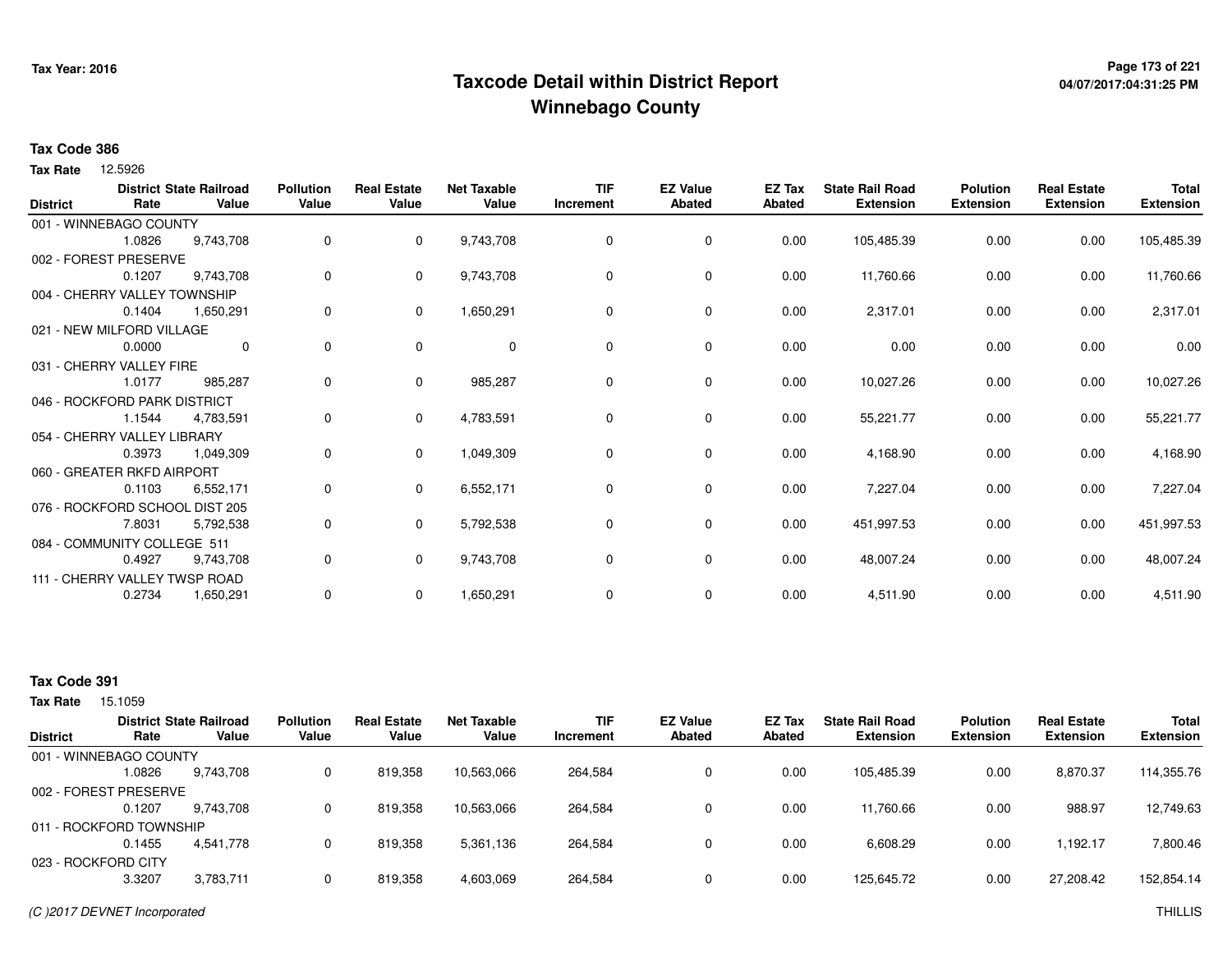## **Page 174 of 221 Taxcode Detail within District ReportWinnebago County**

# **04/07/2017:04:31:25 PM**

#### **Tax Code 391**

15.1059 **Tax Rate**

|                      |                                | <b>District State Railroad</b> | <b>Pollution</b> | <b>Real Estate</b> | <b>Net Taxable</b> | <b>TIF</b> | <b>EZ Value</b> | <b>EZ Tax</b> | <b>State Rail Road</b> | <b>Polution</b>  | <b>Real Estate</b> | <b>Total</b>     |
|----------------------|--------------------------------|--------------------------------|------------------|--------------------|--------------------|------------|-----------------|---------------|------------------------|------------------|--------------------|------------------|
| <b>District</b>      | Rate                           | Value                          | Value            | Value              | Value              | Increment  | <b>Abated</b>   | Abated        | <b>Extension</b>       | <b>Extension</b> | <b>Extension</b>   | <b>Extension</b> |
|                      | 046 - ROCKFORD PARK DISTRICT   |                                |                  |                    |                    |            |                 |               |                        |                  |                    |                  |
|                      | 1.1544                         | 4,783,591                      | 0                | 819,358            | 5,602,949          | 264,584    | 0               | 0.00          | 55,221.77              | 0.00             | 9,458.67           | 64,680.44        |
|                      | 051 - ROCK RIVER WATER REC     |                                |                  |                    |                    |            |                 |               |                        |                  |                    |                  |
|                      | 0.2082                         | 5,101,328                      | 0                | 819,358            | 5,920,686          | 264,584    | 0               | 0.00          | 10,620.96              | 0.00             | 1,705.90           | 12,326.86        |
|                      | 059 - ROCKFORD CITY LIBRARY    |                                |                  |                    |                    |            |                 |               |                        |                  |                    |                  |
|                      | 0.5190                         | 3,783,711                      | 0                | 819,358            | 4,603,069          | 264,584    | 0               | 0.00          | 19,637.46              | 0.00             | 4,252.47           | 23,889.93        |
|                      | 060 - GREATER RKFD AIRPORT     |                                |                  |                    |                    |            |                 |               |                        |                  |                    |                  |
|                      | 0.1103                         | 6,552,171                      | 0                | 819,358            | 7,371,529          | 264,584    | 0               | 0.00          | 7,227.04               | 0.00             | 903.75             | 8,130.79         |
|                      | 076 - ROCKFORD SCHOOL DIST 205 |                                |                  |                    |                    |            |                 |               |                        |                  |                    |                  |
|                      | 7.8031                         | 5,792,538                      | 0                | 819,358            | 6,611,896          | 264,584    | 0               | 0.00          | 451,997.53             | 0.00             | 63,935.32          | 515,932.85       |
|                      | 084 - COMMUNITY COLLEGE 511    |                                |                  |                    |                    |            |                 |               |                        |                  |                    |                  |
|                      | 0.4927                         | 9,743,708                      | 0                | 819,358            | 10,563,066         | 264,584    | $\mathbf 0$     | 0.00          | 48,007.24              | 0.00             | 4,036.98           | 52,044.22        |
| 093 - NORTH MAIN TIF |                                |                                |                  |                    |                    |            |                 |               |                        |                  |                    |                  |
|                      | 0.0000                         | 0                              | 0                | 264,584            | 264,584            | 264,584    | 0               | 0.00          | 0.00                   | 0.00             | 0.00               | 0.00             |
|                      | 118 - ROCKFORD TWSP ROAD       |                                |                  |                    |                    |            |                 |               |                        |                  |                    |                  |
|                      | 0.1487                         | 4,541,778                      | 0                | 819,358            | 5,361,136          | 264,584    | 0               | 0.00          | 6,753.63               | 0.00             | 1,218.39           | 7,972.02         |

#### **Tax Code 392**

| <b>District</b>     | Rate                         | <b>District State Railroad</b><br>Value | <b>Pollution</b><br>Value | <b>Real Estate</b><br>Value | <b>Net Taxable</b><br>Value | <b>TIF</b><br>Increment | <b>EZ Value</b><br><b>Abated</b> | <b>EZ Tax</b><br><b>Abated</b> | <b>State Rail Road</b><br><b>Extension</b> | <b>Polution</b><br><b>Extension</b> | <b>Real Estate</b><br><b>Extension</b> | <b>Total</b><br><b>Extension</b> |
|---------------------|------------------------------|-----------------------------------------|---------------------------|-----------------------------|-----------------------------|-------------------------|----------------------------------|--------------------------------|--------------------------------------------|-------------------------------------|----------------------------------------|----------------------------------|
|                     | 001 - WINNEBAGO COUNTY       |                                         |                           |                             |                             |                         |                                  |                                |                                            |                                     |                                        |                                  |
|                     | 1.0826                       | 9,743,708                               | 0                         | 22,063,810                  | 31,807,518                  | 5,570,335               | 0                                | 0.00                           | 105,485.39                                 | 0.00                                | 238,862.81                             | 344,348.20                       |
|                     | 002 - FOREST PRESERVE        |                                         |                           |                             |                             |                         |                                  |                                |                                            |                                     |                                        |                                  |
|                     | 0.1207                       | 9,743,708                               | 0                         | 22,063,810                  | 31,807,518                  | 5,570,335               | 0                                | 0.00                           | 11,760.66                                  | 0.00                                | 26,631.02                              | 38,391.68                        |
|                     | 011 - ROCKFORD TOWNSHIP      |                                         |                           |                             |                             |                         |                                  |                                |                                            |                                     |                                        |                                  |
|                     | 0.1455                       | 4,541,778                               | 0                         | 22,063,810                  | 26,605,588                  | 5,570,335               | $\mathbf 0$                      | 0.00                           | 6,608.29                                   | 0.00                                | 32.102.84                              | 38,711.13                        |
| 023 - ROCKFORD CITY |                              |                                         |                           |                             |                             |                         |                                  |                                |                                            |                                     |                                        |                                  |
|                     | 3.3207                       | 3.783.711                               | 0                         | 22,063,810                  | 25,847,521                  | 5,570,335               | 0                                | 0.00                           | 125,645.72                                 | 0.00                                | 732,672.94                             | 858,318.66                       |
|                     | 046 - ROCKFORD PARK DISTRICT |                                         |                           |                             |                             |                         |                                  |                                |                                            |                                     |                                        |                                  |
|                     | 1.1544                       | 4,783,591                               | $\Omega$                  | 22,063,810                  | 26,847,401                  | 5,570,335               | 0                                | 0.00                           | 55,221.77                                  | 0.00                                | 254,704.62                             | 309,926.39                       |
|                     | 051 - ROCK RIVER WATER REC   |                                         |                           |                             |                             |                         |                                  |                                |                                            |                                     |                                        |                                  |
|                     | 0.2082                       | 5,101,328                               | $\Omega$                  | 22,063,810                  | 27,165,138                  | 5,570,335               | 0                                | 0.00                           | 10,620.96                                  | 0.00                                | 45,936.85                              | 56,557.81                        |
|                     | 059 - ROCKFORD CITY LIBRARY  |                                         |                           |                             |                             |                         |                                  |                                |                                            |                                     |                                        |                                  |
|                     | 0.5190                       | 3,783,711                               | 0                         | 22,063,810                  | 25,847,521                  | 5,570,335               | 0                                | 0.00                           | 19,637.46                                  | 0.00                                | 114,511.17                             | 134,148.63                       |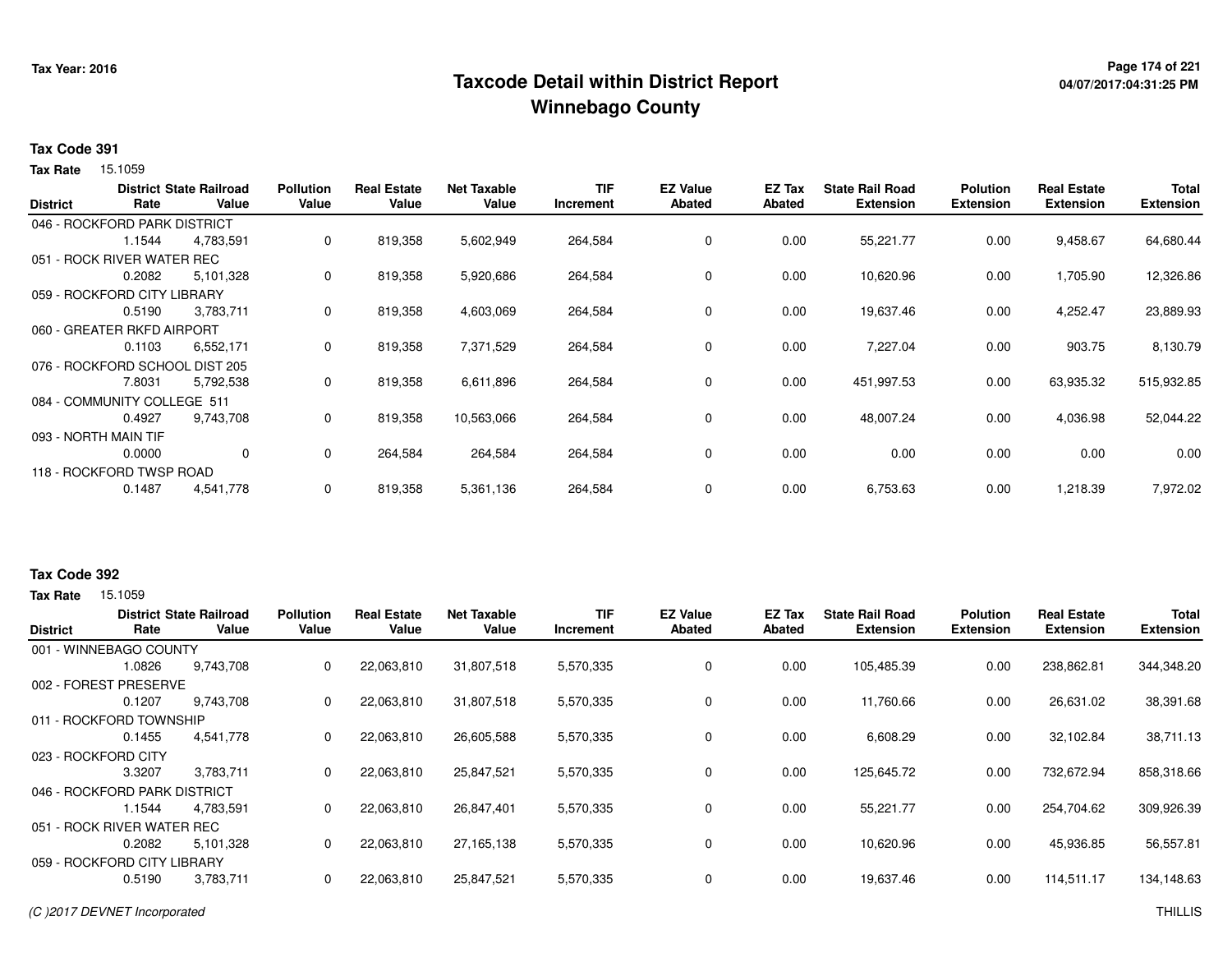## **Page 175 of 221 Taxcode Detail within District ReportWinnebago County**

#### **Tax Code 392**

15.1059 **Tax Rate**

|                             |                                | <b>District State Railroad</b> | <b>Pollution</b> | <b>Real Estate</b> | Net Taxable | <b>TIF</b> | <b>EZ Value</b> | EZ Tax | <b>State Rail Road</b> | <b>Polution</b>  | <b>Real Estate</b> | <b>Total</b>     |
|-----------------------------|--------------------------------|--------------------------------|------------------|--------------------|-------------|------------|-----------------|--------|------------------------|------------------|--------------------|------------------|
| <b>District</b>             | Rate                           | Value                          | Value            | Value              | Value       | Increment  | Abated          | Abated | <b>Extension</b>       | <b>Extension</b> | <b>Extension</b>   | <b>Extension</b> |
|                             | 060 - GREATER RKFD AIRPORT     |                                |                  |                    |             |            |                 |        |                        |                  |                    |                  |
|                             | 0.1103                         | 6,552,171                      | 0                | 22,063,810         | 28,615,981  | 5,570,335  | 0               | 0.00   | 7.227.04               | 0.00             | 24,336.38          | 31,563.42        |
|                             | 076 - ROCKFORD SCHOOL DIST 205 |                                |                  |                    |             |            |                 |        |                        |                  |                    |                  |
|                             | 7.8031                         | 5.792.538                      | 0                | 22,063,810         | 27,856,348  | 5,570,335  | 0               | 0.00   | 451,997.53             | 0.00             | 1,721,661.16       | 2,173,658.69     |
| 084 - COMMUNITY COLLEGE 511 |                                |                                |                  |                    |             |            |                 |        |                        |                  |                    |                  |
|                             | 0.4927                         | 9.743.708                      | 0                | 22,063,810         | 31,807,518  | 5,570,335  | 0               | 0.00   | 48,007.24              | 0.00             | 108,708.39         | 156,715.63       |
|                             | 094 - GLOBAL TRADE TIF #1      |                                |                  |                    |             |            |                 |        |                        |                  |                    |                  |
|                             | 0.0000                         | 0                              | $\Omega$         | 5,570,335          | 5,570,335   | 5,570,335  | 0               | 0.00   | 0.00                   | 0.00             | 0.00               | 0.00             |
| 118 - ROCKFORD TWSP ROAD    |                                |                                |                  |                    |             |            |                 |        |                        |                  |                    |                  |
|                             | 0.1487                         | 4,541,778                      | 0                | 22,063,810         | 26,605,588  | 5,570,335  | 0               | 0.00   | 6,753.63               | 0.00             | 32,808.89          | 39,562.52        |
|                             |                                |                                |                  |                    |             |            |                 |        |                        |                  |                    |                  |

#### **Tax Code 393**

| <b>District</b>                | Rate   | <b>District State Railroad</b><br>Value | <b>Pollution</b><br>Value | <b>Real Estate</b><br>Value | <b>Net Taxable</b><br>Value | <b>TIF</b><br>Increment | <b>EZ Value</b><br><b>Abated</b> | EZ Tax<br><b>Abated</b> | <b>State Rail Road</b><br><b>Extension</b> | <b>Polution</b><br><b>Extension</b> | <b>Real Estate</b><br><b>Extension</b> | <b>Total</b><br><b>Extension</b> |
|--------------------------------|--------|-----------------------------------------|---------------------------|-----------------------------|-----------------------------|-------------------------|----------------------------------|-------------------------|--------------------------------------------|-------------------------------------|----------------------------------------|----------------------------------|
| 001 - WINNEBAGO COUNTY         |        |                                         |                           |                             |                             |                         |                                  |                         |                                            |                                     |                                        |                                  |
|                                | 1.0826 | 9,743,708                               | 0                         | 216,416                     | 9,960,124                   | 0                       | 0                                | 0.00                    | 105,485.39                                 | 0.00                                | 2,342.92                               | 107,828.31                       |
| 002 - FOREST PRESERVE          |        |                                         |                           |                             |                             |                         |                                  |                         |                                            |                                     |                                        |                                  |
|                                | 0.1207 | 9,743,708                               | 0                         | 216,416                     | 9,960,124                   | 0                       | 0                                | 0.00                    | 11,760.66                                  | 0.00                                | 261.21                                 | 12,021.87                        |
| 011 - ROCKFORD TOWNSHIP        |        |                                         |                           |                             |                             |                         |                                  |                         |                                            |                                     |                                        |                                  |
|                                | 0.1455 | 4,541,778                               | 0                         | 216,416                     | 4,758,194                   | 0                       | 0                                | 0.00                    | 6,608.29                                   | 0.00                                | 314.89                                 | 6,923.18                         |
| 021 - NEW MILFORD VILLAGE      |        |                                         |                           |                             |                             |                         |                                  |                         |                                            |                                     |                                        |                                  |
|                                | 0.0000 | $\mathbf 0$                             | 0                         | 216,416                     | 216,416                     | $\Omega$                | $\mathbf 0$                      | 0.00                    | 0.00                                       | 0.00                                | 0.00                                   | 0.00                             |
| 036 - NEW MILFORD FIRE         |        |                                         |                           |                             |                             |                         |                                  |                         |                                            |                                     |                                        |                                  |
|                                | 0.7996 | 43,474                                  | 0                         | 216,416                     | 259,890                     | $\Omega$                | 0                                | 0.00                    | 347.62                                     | 0.00                                | 1,730.46                               | 2,078.08                         |
| 054 - CHERRY VALLEY LIBRARY    |        |                                         |                           |                             |                             |                         |                                  |                         |                                            |                                     |                                        |                                  |
|                                | 0.3973 | 1,049,309                               | 0                         | 216,416                     | 1,265,725                   | 0                       | 0                                | 0.00                    | 4,168.90                                   | 0.00                                | 859.82                                 | 5,028.72                         |
| 060 - GREATER RKFD AIRPORT     |        |                                         |                           |                             |                             |                         |                                  |                         |                                            |                                     |                                        |                                  |
|                                | 0.1103 | 6,552,171                               | 0                         | 216,416                     | 6,768,587                   | 0                       | 0                                | 0.00                    | 7,227.04                                   | 0.00                                | 238.71                                 | 7,465.75                         |
| 076 - ROCKFORD SCHOOL DIST 205 |        |                                         |                           |                             |                             |                         |                                  |                         |                                            |                                     |                                        |                                  |
|                                | 7.8031 | 5,792,538                               | 0                         | 216,416                     | 6,008,954                   | 0                       | 0                                | 0.00                    | 451,997.53                                 | 0.00                                | 16,887.16                              | 468,884.69                       |
| 084 - COMMUNITY COLLEGE 511    |        |                                         |                           |                             |                             |                         |                                  |                         |                                            |                                     |                                        |                                  |
|                                | 0.4927 | 9,743,708                               | 0                         | 216,416                     | 9,960,124                   | 0                       | 0                                | 0.00                    | 48,007.24                                  | 0.00                                | 1,066.28                               | 49,073.52                        |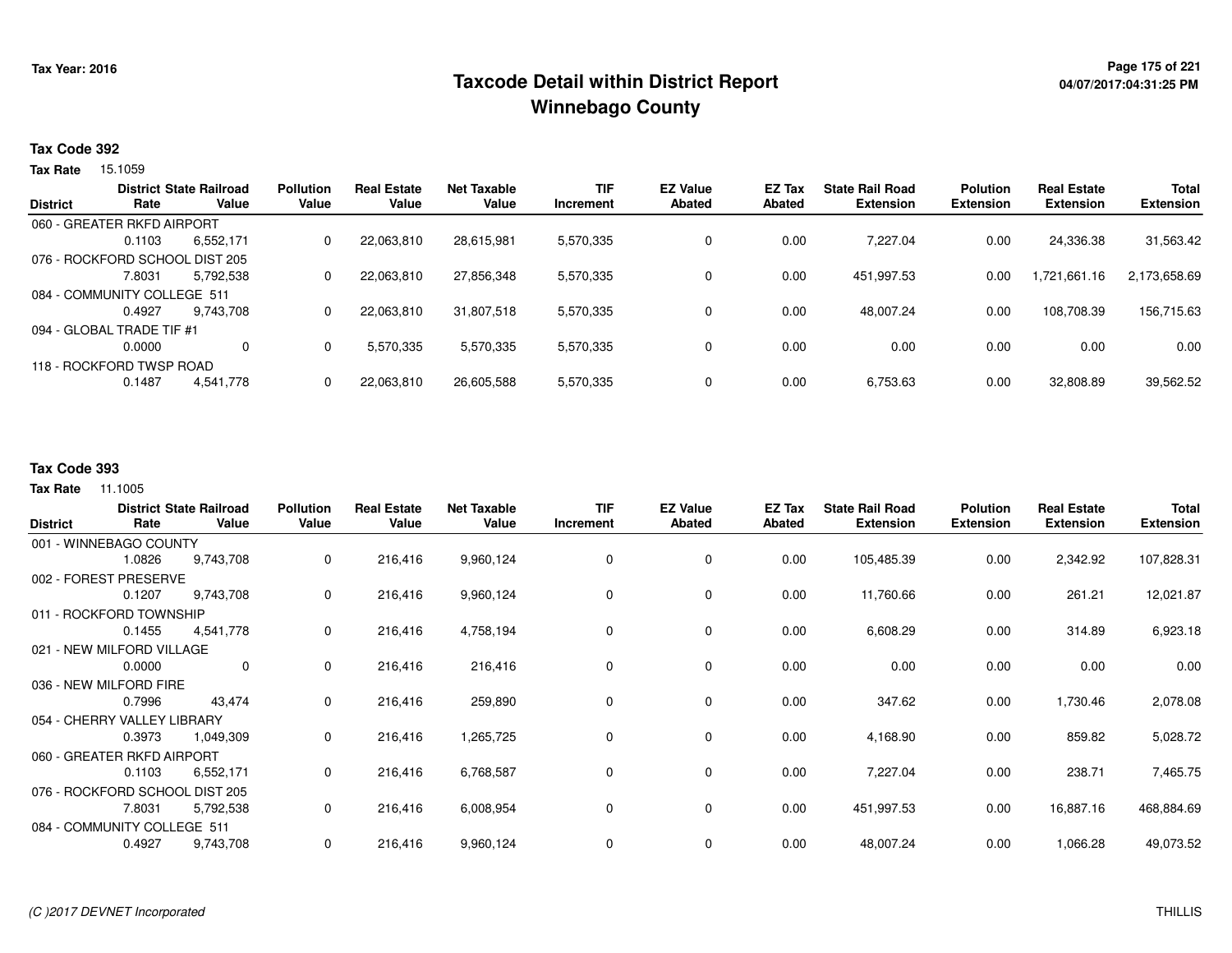## **Page 176 of 221 Taxcode Detail within District ReportWinnebago County**

#### **Tax Code 393**

**Tax Rate** 11.1005

|                          |        | <b>District State Railroad</b> | <b>Pollution</b> | <b>Real Estate</b> | Net Taxable | <b>TIF</b> | <b>EZ Value</b> | <b>EZ Tax</b> | <b>State Rail Road</b> | <b>Polution</b>  | <b>Real Estate</b> | <b>Total</b> |
|--------------------------|--------|--------------------------------|------------------|--------------------|-------------|------------|-----------------|---------------|------------------------|------------------|--------------------|--------------|
| <b>District</b>          | Rate   | Value                          | Value            | Value              | Value       | Increment  | <b>Abated</b>   | Abated        | <b>Extension</b>       | <b>Extension</b> | <b>Extension</b>   | Extension    |
| 118 - ROCKFORD TWSP ROAD |        |                                |                  |                    |             |            |                 |               |                        |                  |                    |              |
|                          | 0.1487 | 4.541.778                      |                  | 216.416            | +.758.194   |            |                 | 0.00          | 6,753.63               | 0.00             | 321.81             | 7,075.44     |

#### **Tax Code 394**

**Tax Rate** 11.1005

| <b>District</b>        | Rate                           | <b>District State Railroad</b><br>Value | <b>Pollution</b><br>Value | <b>Real Estate</b><br>Value | <b>Net Taxable</b><br>Value | <b>TIF</b><br>Increment | <b>EZ Value</b><br>Abated | EZ Tax<br>Abated | <b>State Rail Road</b><br><b>Extension</b> | <b>Polution</b><br><b>Extension</b> | <b>Real Estate</b><br><b>Extension</b> | <b>Total</b><br><b>Extension</b> |
|------------------------|--------------------------------|-----------------------------------------|---------------------------|-----------------------------|-----------------------------|-------------------------|---------------------------|------------------|--------------------------------------------|-------------------------------------|----------------------------------------|----------------------------------|
|                        | 001 - WINNEBAGO COUNTY         |                                         |                           |                             |                             |                         |                           |                  |                                            |                                     |                                        |                                  |
|                        | 1.0826                         | 9,743,708                               | 0                         | $\mathbf 0$                 | 9,743,708                   | 0                       | 0                         | 0.00             | 105,485.39                                 | 0.00                                | 0.00                                   | 105,485.39                       |
|                        | 002 - FOREST PRESERVE          |                                         |                           |                             |                             |                         |                           |                  |                                            |                                     |                                        |                                  |
|                        | 0.1207                         | 9,743,708                               | 0                         | $\mathbf 0$                 | 9,743,708                   | 0                       | 0                         | 0.00             | 11,760.66                                  | 0.00                                | 0.00                                   | 11,760.66                        |
|                        | 011 - ROCKFORD TOWNSHIP        |                                         |                           |                             |                             |                         |                           |                  |                                            |                                     |                                        |                                  |
|                        | 0.1455                         | 4,541,778                               | 0                         | $\mathbf{0}$                | 4,541,778                   | $\Omega$                | $\mathbf 0$               | 0.00             | 6,608.29                                   | 0.00                                | 0.00                                   | 6,608.29                         |
|                        | 017 - CHERRY VALLEY VILLAGE    |                                         |                           |                             |                             |                         |                           |                  |                                            |                                     |                                        |                                  |
|                        | 0.0000                         | 178,660                                 | 0                         | $\mathbf 0$                 | 178,660                     | 0                       | 0                         | 0.00             | 0.00                                       | 0.00                                | 0.00                                   | 0.00                             |
| 036 - NEW MILFORD FIRE |                                |                                         |                           |                             |                             |                         |                           |                  |                                            |                                     |                                        |                                  |
|                        | 0.7996                         | 43,474                                  | 0                         | $\mathbf 0$                 | 43,474                      | 0                       | $\mathbf 0$               | 0.00             | 347.62                                     | 0.00                                | 0.00                                   | 347.62                           |
|                        | 054 - CHERRY VALLEY LIBRARY    |                                         |                           |                             |                             |                         |                           |                  |                                            |                                     |                                        |                                  |
|                        | 0.3973                         | 1,049,309                               | 0                         | $\mathbf 0$                 | 1,049,309                   | 0                       | 0                         | 0.00             | 4,168.90                                   | 0.00                                | 0.00                                   | 4,168.90                         |
|                        | 060 - GREATER RKFD AIRPORT     |                                         |                           |                             |                             |                         |                           |                  |                                            |                                     |                                        |                                  |
|                        | 0.1103                         | 6,552,171                               | 0                         | $\mathbf{0}$                | 6,552,171                   | $\Omega$                | $\mathbf 0$               | 0.00             | 7,227.04                                   | 0.00                                | 0.00                                   | 7,227.04                         |
|                        | 076 - ROCKFORD SCHOOL DIST 205 |                                         |                           |                             |                             |                         |                           |                  |                                            |                                     |                                        |                                  |
|                        | 7.8031                         | 5,792,538                               | 0                         | $\mathbf 0$                 | 5,792,538                   | 0                       | 0                         | 0.00             | 451,997.53                                 | 0.00                                | 0.00                                   | 451,997.53                       |
|                        | 084 - COMMUNITY COLLEGE 511    |                                         |                           |                             |                             |                         |                           |                  |                                            |                                     |                                        |                                  |
|                        | 0.4927                         | 9,743,708                               | 0                         | $\mathbf 0$                 | 9,743,708                   | 0                       | 0                         | 0.00             | 48,007.24                                  | 0.00                                | 0.00                                   | 48,007.24                        |
|                        | 118 - ROCKFORD TWSP ROAD       |                                         |                           |                             |                             |                         |                           |                  |                                            |                                     |                                        |                                  |
|                        | 0.1487                         | 4,541,778                               | 0                         | $\mathbf 0$                 | 4,541,778                   | 0                       | 0                         | 0.00             | 6,753.63                                   | 0.00                                | 0.00                                   | 6,753.63                         |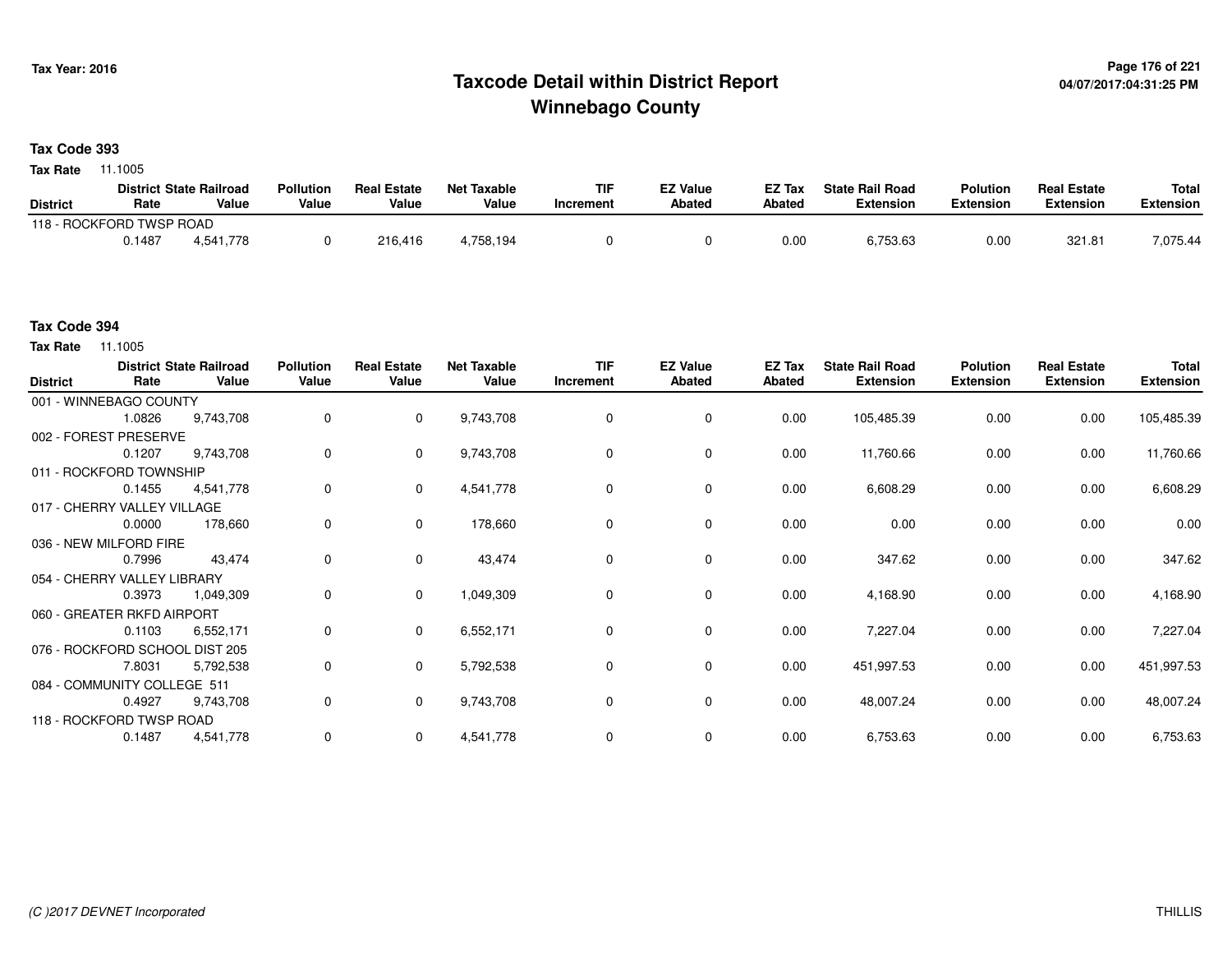## **Page 177 of 221 Taxcode Detail within District ReportWinnebago County**

# **04/07/2017:04:31:25 PM**

#### **Tax Code 396**

**Tax Rate** 11.3279

| <b>District</b> | Rate                           | <b>District State Railroad</b><br>Value | <b>Pollution</b><br>Value | <b>Real Estate</b><br>Value | <b>Net Taxable</b><br>Value | <b>TIF</b><br>Increment | <b>EZ Value</b><br><b>Abated</b> | EZ Tax<br>Abated | <b>State Rail Road</b><br><b>Extension</b> | <b>Polution</b><br><b>Extension</b> | <b>Real Estate</b><br><b>Extension</b> | <b>Total</b><br><b>Extension</b> |
|-----------------|--------------------------------|-----------------------------------------|---------------------------|-----------------------------|-----------------------------|-------------------------|----------------------------------|------------------|--------------------------------------------|-------------------------------------|----------------------------------------|----------------------------------|
|                 | 001 - WINNEBAGO COUNTY         |                                         |                           |                             |                             |                         |                                  |                  |                                            |                                     |                                        |                                  |
|                 | 1.0826                         | 9,743,708                               | 0                         | $\mathbf{0}$                | 9,743,708                   | 0                       | 0                                | 0.00             | 105,485.39                                 | 0.00                                | 0.00                                   | 105,485.39                       |
|                 | 002 - FOREST PRESERVE          |                                         |                           |                             |                             |                         |                                  |                  |                                            |                                     |                                        |                                  |
|                 | 0.1207                         | 9,743,708                               | 0                         | $\mathbf{0}$                | 9,743,708                   | 0                       | 0                                | 0.00             | 11,760.66                                  | 0.00                                | 0.00                                   | 11,760.66                        |
|                 | 004 - CHERRY VALLEY TOWNSHIP   |                                         |                           |                             |                             |                         |                                  |                  |                                            |                                     |                                        |                                  |
|                 | 0.1404                         | 1,650,291                               | 0                         | $\mathbf 0$                 | 1,650,291                   | 0                       | $\mathbf 0$                      | 0.00             | 2,317.01                                   | 0.00                                | 0.00                                   | 2,317.01                         |
|                 | 017 - CHERRY VALLEY VILLAGE    |                                         |                           |                             |                             |                         |                                  |                  |                                            |                                     |                                        |                                  |
|                 | 0.0000                         | 178,660                                 | 0                         | $\mathbf 0$                 | 178,660                     | 0                       | $\mathbf 0$                      | 0.00             | 0.00                                       | 0.00                                | 0.00                                   | 0.00                             |
|                 | 031 - CHERRY VALLEY FIRE       |                                         |                           |                             |                             |                         |                                  |                  |                                            |                                     |                                        |                                  |
|                 | 1.0177                         | 985,287                                 | 0                         | $\mathbf 0$                 | 985,287                     | 0                       | 0                                | 0.00             | 10,027.26                                  | 0.00                                | 0.00                                   | 10,027.26                        |
|                 | 054 - CHERRY VALLEY LIBRARY    |                                         |                           |                             |                             |                         |                                  |                  |                                            |                                     |                                        |                                  |
|                 | 0.3973                         | 1,049,309                               | 0                         | $\mathbf{0}$                | 1,049,309                   | 0                       | $\mathbf 0$                      | 0.00             | 4,168.90                                   | 0.00                                | 0.00                                   | 4,168.90                         |
|                 | 076 - ROCKFORD SCHOOL DIST 205 |                                         |                           |                             |                             |                         |                                  |                  |                                            |                                     |                                        |                                  |
|                 | 7.8031                         | 5,792,538                               | 0                         | $\mathbf 0$                 | 5,792,538                   | 0                       | $\mathbf 0$                      | 0.00             | 451,997.53                                 | 0.00                                | 0.00                                   | 451,997.53                       |
|                 | 084 - COMMUNITY COLLEGE 511    |                                         |                           |                             |                             |                         |                                  |                  |                                            |                                     |                                        |                                  |
|                 | 0.4927                         | 9,743,708                               | 0                         | $\Omega$                    | 9,743,708                   | 0                       | $\mathbf 0$                      | 0.00             | 48,007.24                                  | 0.00                                | 0.00                                   | 48,007.24                        |
|                 | 111 - CHERRY VALLEY TWSP ROAD  |                                         |                           |                             |                             |                         |                                  |                  |                                            |                                     |                                        |                                  |
|                 | 0.2734                         | 1,650,291                               | 0                         | 0                           | 1,650,291                   | 0                       | 0                                | 0.00             | 4,511.90                                   | 0.00                                | 0.00                                   | 4,511.90                         |

#### **Tax Code 397**

| <b>District</b>            | Rate                        | <b>District State Railroad</b><br>Value | <b>Pollution</b><br>Value | <b>Real Estate</b><br>Value | <b>Net Taxable</b><br>Value | <b>TIF</b><br>Increment | <b>EZ Value</b><br>Abated | EZ Tax<br>Abated | <b>State Rail Road</b><br><b>Extension</b> | <b>Polution</b><br><b>Extension</b> | <b>Real Estate</b><br><b>Extension</b> | <b>Total</b><br><b>Extension</b> |
|----------------------------|-----------------------------|-----------------------------------------|---------------------------|-----------------------------|-----------------------------|-------------------------|---------------------------|------------------|--------------------------------------------|-------------------------------------|----------------------------------------|----------------------------------|
| 001 - WINNEBAGO COUNTY     |                             |                                         |                           |                             |                             |                         |                           |                  |                                            |                                     |                                        |                                  |
|                            | 1.0826                      | 9,743,708                               | 0                         | 0                           | 9,743,708                   | 0                       | 0                         | 0.00             | 105,485.39                                 | 0.00                                | 0.00                                   | 105,485.39                       |
| 002 - FOREST PRESERVE      |                             |                                         |                           |                             |                             |                         |                           |                  |                                            |                                     |                                        |                                  |
|                            | 0.1207                      | 9.743.708                               | 0                         | 0                           | 9,743,708                   | 0                       | $\mathbf 0$               | 0.00             | 11,760.66                                  | 0.00                                | 0.00                                   | 11,760.66                        |
| 011 - ROCKFORD TOWNSHIP    |                             |                                         |                           |                             |                             |                         |                           |                  |                                            |                                     |                                        |                                  |
|                            | 0.1455                      | 4,541,778                               | 0                         | 0                           | 4,541,778                   | $\Omega$                | $\mathbf 0$               | 0.00             | 6,608.29                                   | 0.00                                | 0.00                                   | 6,608.29                         |
|                            | 017 - CHERRY VALLEY VILLAGE |                                         |                           |                             |                             |                         |                           |                  |                                            |                                     |                                        |                                  |
|                            | 0.0000                      | 178,660                                 | 0                         | $\mathbf 0$                 | 178,660                     | 0                       | $\mathbf 0$               | 0.00             | 0.00                                       | 0.00                                | 0.00                                   | 0.00                             |
| 031 - CHERRY VALLEY FIRE   |                             |                                         |                           |                             |                             |                         |                           |                  |                                            |                                     |                                        |                                  |
|                            | 1.0177                      | 985.287                                 | 0                         | 0                           | 985,287                     | $\Omega$                | 0                         | 0.00             | 10,027.26                                  | 0.00                                | 0.00                                   | 10,027.26                        |
| 060 - GREATER RKFD AIRPORT |                             |                                         |                           |                             |                             |                         |                           |                  |                                            |                                     |                                        |                                  |
|                            | 0.1103                      | 6,552,171                               | 0                         | 0                           | 6,552,171                   | 0                       | $\mathbf 0$               | 0.00             | 7,227.04                                   | 0.00                                | 0.00                                   | 7,227.04                         |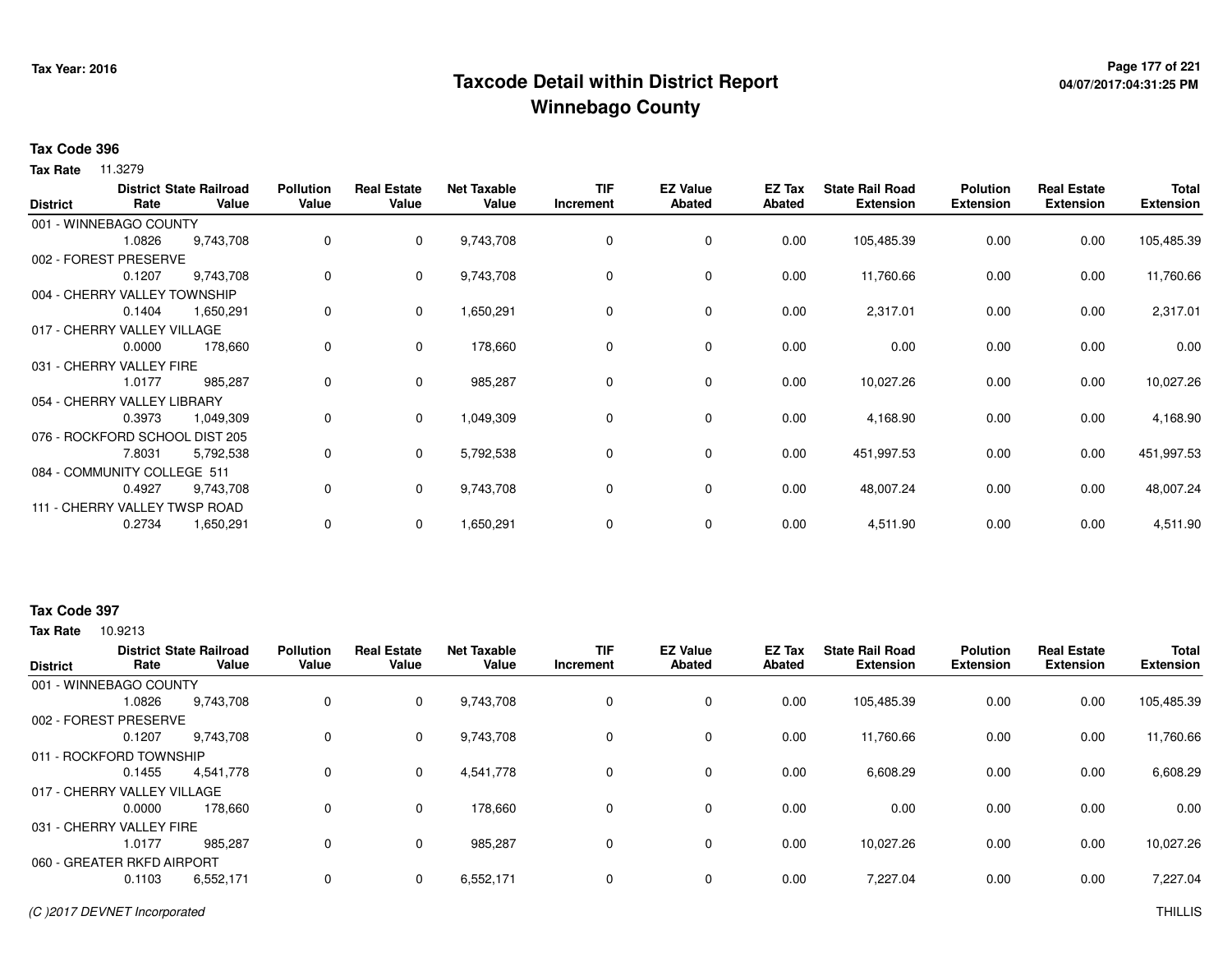## **Page 178 of 221 Taxcode Detail within District ReportWinnebago County**

#### **Tax Code 397**

**Tax Rate** 10.9213

|                 |                                | <b>District State Railroad</b> | <b>Pollution</b> | <b>Real Estate</b> | Net Taxable | <b>TIF</b> | <b>EZ Value</b> | <b>EZ Tax</b> | <b>State Rail Road</b> | Polution         | <b>Real Estate</b> | <b>Total</b>     |
|-----------------|--------------------------------|--------------------------------|------------------|--------------------|-------------|------------|-----------------|---------------|------------------------|------------------|--------------------|------------------|
| <b>District</b> | Rate                           | Value                          | Value            | Value              | Value       | Increment  | <b>Abated</b>   | Abated        | <b>Extension</b>       | <b>Extension</b> | <b>Extension</b>   | <b>Extension</b> |
|                 | 076 - ROCKFORD SCHOOL DIST 205 |                                |                  |                    |             |            |                 |               |                        |                  |                    |                  |
|                 | 7.8031                         | 5.792.538                      |                  |                    | 5.792.538   |            |                 | 0.00          | 451.997.53             | 0.00             | 0.00               | 451,997.53       |
|                 | 084 - COMMUNITY COLLEGE 511    |                                |                  |                    |             |            |                 |               |                        |                  |                    |                  |
|                 | 0.4927                         | 9.743.708                      |                  |                    | 9.743.708   |            |                 | 0.00          | 48.007.24              | 0.00             | 0.00               | 48.007.24        |
|                 | 118 - ROCKFORD TWSP ROAD       |                                |                  |                    |             |            |                 |               |                        |                  |                    |                  |
|                 | 0.1487                         | 4.541.778                      |                  |                    | 4,541,778   |            |                 | 0.00          | 6,753.63               | 0.00             | 0.00               | 6,753.63         |
|                 |                                |                                |                  |                    |             |            |                 |               |                        |                  |                    |                  |

#### **Tax Code 400**

| <b>District</b>     | Rate                           | <b>District State Railroad</b><br>Value | <b>Pollution</b><br>Value | <b>Real Estate</b><br>Value | <b>Net Taxable</b><br>Value | <b>TIF</b><br>Increment | <b>EZ Value</b><br><b>Abated</b> | EZ Tax<br><b>Abated</b> | <b>State Rail Road</b><br><b>Extension</b> | <b>Polution</b><br><b>Extension</b> | <b>Real Estate</b><br><b>Extension</b> | <b>Total</b><br><b>Extension</b> |
|---------------------|--------------------------------|-----------------------------------------|---------------------------|-----------------------------|-----------------------------|-------------------------|----------------------------------|-------------------------|--------------------------------------------|-------------------------------------|----------------------------------------|----------------------------------|
|                     | 001 - WINNEBAGO COUNTY         |                                         |                           |                             |                             |                         |                                  |                         |                                            |                                     |                                        |                                  |
|                     | 1.0826                         | 9,743,708                               | 0                         | 40,501                      | 9,784,209                   | 0                       | 0                                | 0.00                    | 105,485.39                                 | 0.00                                | 438.46                                 | 105,923.85                       |
|                     | 002 - FOREST PRESERVE          |                                         |                           |                             |                             |                         |                                  |                         |                                            |                                     |                                        |                                  |
|                     | 0.1207                         | 9,743,708                               | 0                         | 40,501                      | 9,784,209                   | 0                       | 0                                | 0.00                    | 11,760.66                                  | 0.00                                | 48.88                                  | 11,809.54                        |
|                     | 011 - ROCKFORD TOWNSHIP        |                                         |                           |                             |                             |                         |                                  |                         |                                            |                                     |                                        |                                  |
|                     | 0.1455                         | 4,541,778                               | 0                         | 40,501                      | 4,582,279                   | 0                       | $\mathbf 0$                      | 0.00                    | 6,608.29                                   | 0.00                                | 58.93                                  | 6,667.22                         |
| 023 - ROCKFORD CITY |                                |                                         |                           |                             |                             |                         |                                  |                         |                                            |                                     |                                        |                                  |
|                     | 3.3207                         | 3,783,711                               | 0                         | 40,501                      | 3,824,212                   | 0                       | 0                                | 0.00                    | 125,645.72                                 | 0.00                                | 1,344.92                               | 126,990.64                       |
|                     | 046 - ROCKFORD PARK DISTRICT   |                                         |                           |                             |                             |                         |                                  |                         |                                            |                                     |                                        |                                  |
|                     | 1.1544                         | 4,783,591                               | 0                         | 40,501                      | 4,824,092                   | 0                       | 0                                | 0.00                    | 55,221.77                                  | 0.00                                | 467.54                                 | 55,689.31                        |
|                     | 051 - ROCK RIVER WATER REC     |                                         |                           |                             |                             |                         |                                  |                         |                                            |                                     |                                        |                                  |
|                     | 0.2082                         | 5,101,328                               | 0                         | 40,501                      | 5,141,829                   | 0                       | 0                                | 0.00                    | 10,620.96                                  | 0.00                                | 84.32                                  | 10,705.28                        |
|                     | 059 - ROCKFORD CITY LIBRARY    |                                         |                           |                             |                             |                         |                                  |                         |                                            |                                     |                                        |                                  |
|                     | 0.5190                         | 3,783,711                               | 0                         | 40,501                      | 3,824,212                   | 0                       | 0                                | 0.00                    | 19,637.46                                  | 0.00                                | 210.20                                 | 19,847.66                        |
|                     | 060 - GREATER RKFD AIRPORT     |                                         |                           |                             |                             |                         |                                  |                         |                                            |                                     |                                        |                                  |
|                     | 0.1103                         | 6,552,171                               | 0                         | 40,501                      | 6,592,672                   | 0                       | $\mathbf 0$                      | 0.00                    | 7,227.04                                   | 0.00                                | 44.67                                  | 7,271.71                         |
|                     | 076 - ROCKFORD SCHOOL DIST 205 |                                         |                           |                             |                             |                         |                                  |                         |                                            |                                     |                                        |                                  |
|                     | 7.8031                         | 5,792,538                               | 0                         | 40,501                      | 5,833,039                   | 0                       | 0                                | 0.00                    | 451,997.53                                 | 0.00                                | 3,160.33                               | 455,157.86                       |
|                     | 084 - COMMUNITY COLLEGE 511    |                                         |                           |                             |                             |                         |                                  |                         |                                            |                                     |                                        |                                  |
|                     | 0.4927                         | 9,743,708                               | 0                         | 40,501                      | 9,784,209                   | 0                       | 0                                | 0.00                    | 48,007.24                                  | 0.00                                | 199.55                                 | 48,206.79                        |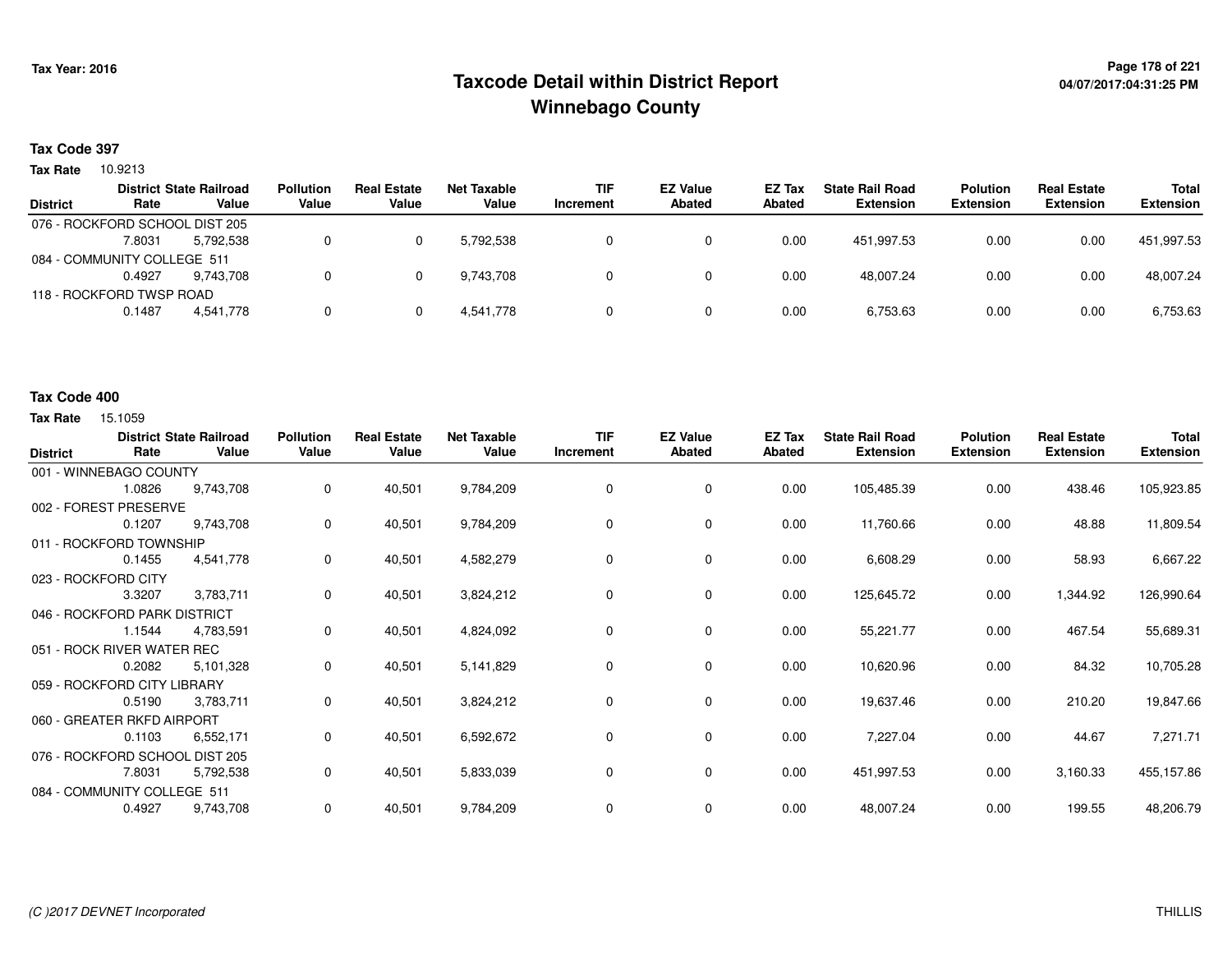## **Page 179 of 221 Taxcode Detail within District ReportWinnebago County**

#### **Tax Code 400**

15.1059 **Tax Rate**

|                          |        | <b>District State Railroad</b> | <b>Pollution</b> | <b>Real Estate</b> | <b>Net Taxable</b> | TIF       | EZ Value      | EZ Tax | <b>State Rail Road</b> | <b>Polution</b> | <b>Real Estate</b> | <b>Total</b> |
|--------------------------|--------|--------------------------------|------------------|--------------------|--------------------|-----------|---------------|--------|------------------------|-----------------|--------------------|--------------|
| <b>District</b>          | Rate   | Value                          | Value            | Value              | Value              | Increment | <b>Abated</b> | Abated | Extension              | Extension       | Extension          | Extension    |
| 118 - ROCKFORD TWSP ROAD |        |                                |                  |                    |                    |           |               |        |                        |                 |                    |              |
|                          | Ა.1487 | 4.541.778                      |                  | 40,501             | 582,279.           |           |               | 0.00   | 6,753.63               | 0.00            | 60.22              | 6,813.85     |

#### **Tax Code 401**

| <b>District</b>    | Rate                          | <b>District State Railroad</b><br>Value | <b>Pollution</b><br>Value | <b>Real Estate</b><br>Value | <b>Net Taxable</b><br>Value | <b>TIF</b><br>Increment | <b>EZ Value</b><br>Abated | <b>EZ Tax</b><br>Abated | <b>State Rail Road</b><br><b>Extension</b> | <b>Polution</b><br><b>Extension</b> | <b>Real Estate</b><br><b>Extension</b> | <b>Total</b><br><b>Extension</b> |
|--------------------|-------------------------------|-----------------------------------------|---------------------------|-----------------------------|-----------------------------|-------------------------|---------------------------|-------------------------|--------------------------------------------|-------------------------------------|----------------------------------------|----------------------------------|
|                    | 001 - WINNEBAGO COUNTY        |                                         |                           |                             |                             |                         |                           |                         |                                            |                                     |                                        |                                  |
|                    | 1.0826                        | 9,743,708                               | 0                         | 4,189,798                   | 13,933,506                  | 149,490                 | 0                         | 0.00                    | 105,485.39                                 | 0.00                                | 45,358.75                              | 150,844.14                       |
|                    | 002 - FOREST PRESERVE         |                                         |                           |                             |                             |                         |                           |                         |                                            |                                     |                                        |                                  |
|                    | 0.1207                        | 9,743,708                               | 0                         | 4,189,798                   | 13,933,506                  | 149,490                 | 0                         | 0.00                    | 11,760.66                                  | 0.00                                | 5,057.09                               | 16,817.75                        |
|                    | 012 - ROCKTON TOWNSHIP        |                                         |                           |                             |                             |                         |                           |                         |                                            |                                     |                                        |                                  |
|                    | 0.2013                        | 886,269                                 | 0                         | 4,189,798                   | 5,076,067                   | 149,490                 | 0                         | 0.00                    | 1,784.05                                   | 0.00                                | 8,434.06                               | 10,218.11                        |
|                    | 024 - ROCKTON VILLAGE         |                                         |                           |                             |                             |                         |                           |                         |                                            |                                     |                                        |                                  |
|                    | 0.6617                        | 102,799                                 | 0                         | 4,189,798                   | 4,292,597                   | 149,490                 | 0                         | 0.00                    | 680.21                                     | 0.00                                | 27,723.89                              | 28,404.10                        |
| 041 - ROCKTON FIRE |                               |                                         |                           |                             |                             |                         |                           |                         |                                            |                                     |                                        |                                  |
|                    | 0.7555                        | 417,280                                 | 0                         | 4,189,798                   | 4,607,078                   | 149,490                 | 0                         | 0.00                    | 3,152.54                                   | 0.00                                | 31,653.92                              | 34,806.46                        |
|                    | 057 - TALCOTT FREE LIBRARY    |                                         |                           |                             |                             |                         |                           |                         |                                            |                                     |                                        |                                  |
|                    | 0.2180                        | 293,191                                 | 0                         | 4,189,798                   | 4,482,989                   | 149,490                 | 0                         | 0.00                    | 639.15                                     | 0.00                                | 9,133.76                               | 9,772.91                         |
|                    | 074 - ROCKTON SCHOOL DIST 140 |                                         |                           |                             |                             |                         |                           |                         |                                            |                                     |                                        |                                  |
|                    | 3.8383                        | 388,083                                 | 0                         | 4,189,798                   | 4,577,881                   | 149,490                 | 0                         | 0.00                    | 14,895.79                                  | 0.00                                | 160,817.02                             | 175,712.81                       |
|                    | 077 - HONONEGAH HIGH SD #207  |                                         |                           |                             |                             |                         |                           |                         |                                            |                                     |                                        |                                  |
|                    | 2.5511                        | 473,437                                 | 0                         | 4,189,798                   | 4,663,235                   | 149,490                 | 0                         | 0.00                    | 12,077.86                                  | 0.00                                | 106,885.94                             | 118,963.80                       |
|                    | 084 - COMMUNITY COLLEGE 511   |                                         |                           |                             |                             |                         |                           |                         |                                            |                                     |                                        |                                  |
|                    | 0.4927                        | 9,743,708                               | 0                         | 4,189,798                   | 13,933,506                  | 149,490                 | 0                         | 0.00                    | 48,007.24                                  | 0.00                                | 20,643.13                              | 68,650.37                        |
|                    | 119 - ROCKTON TWSP ROAD       |                                         |                           |                             |                             |                         |                           |                         |                                            |                                     |                                        |                                  |
|                    | 0.1594                        | 886,269                                 | $\mathbf 0$               | 4,189,798                   | 5,076,067                   | 149,490                 | 0                         | 0.00                    | 1,412.71                                   | 0.00                                | 6,678.54                               | 8,091.25                         |
|                    |                               | 167 - VILLAGE OF ROCKTON DOWNTOWN TIF   |                           |                             |                             |                         |                           |                         |                                            |                                     |                                        |                                  |
|                    | 0.0000                        | 0                                       | $\mathbf 0$               | 149,490                     | 149,490                     | 149,490                 | $\mathbf 0$               | 0.00                    | 0.00                                       | 0.00                                | 0.00                                   | 0.00                             |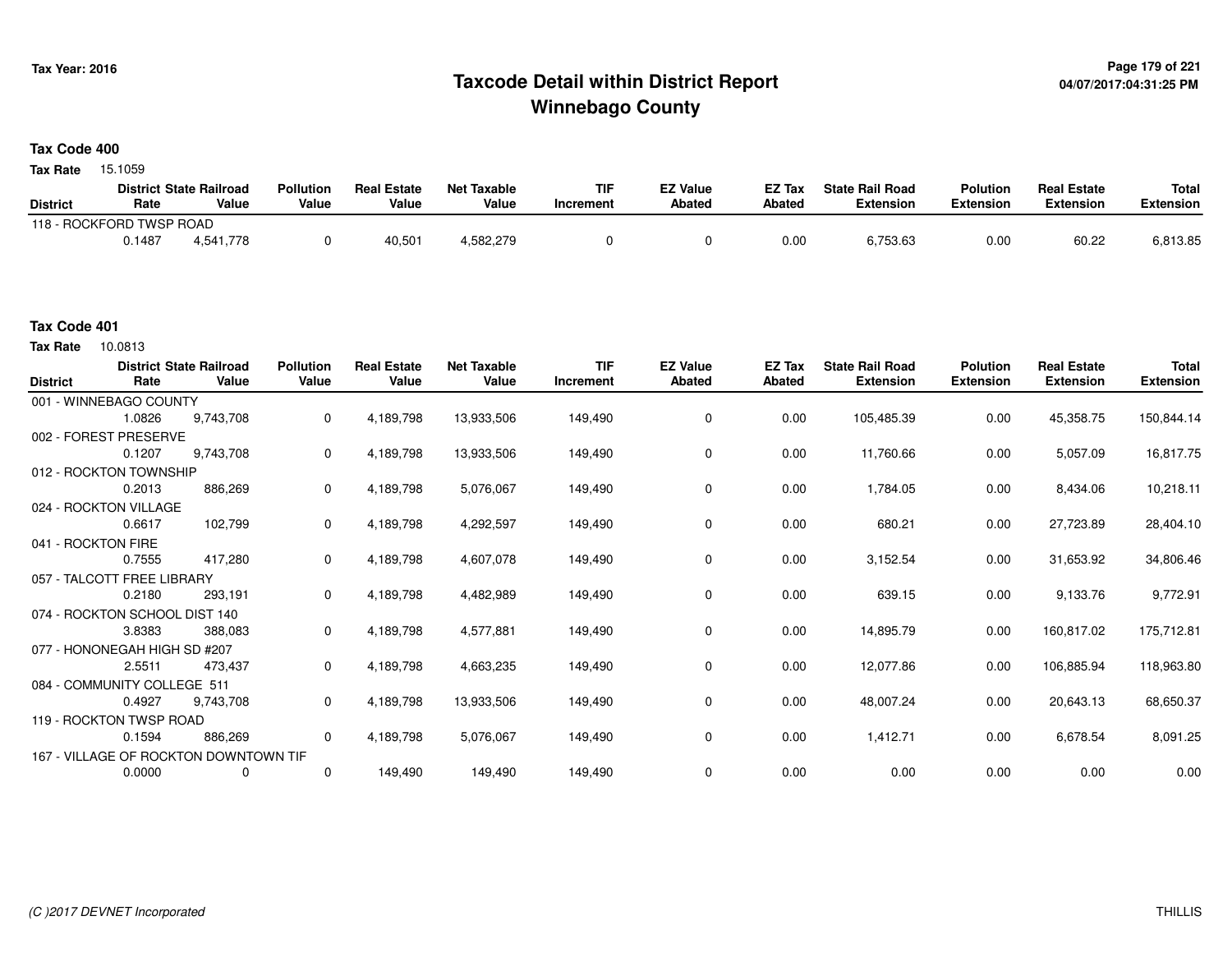## **Page 180 of 221 Taxcode Detail within District ReportWinnebago County**

# **04/07/2017:04:31:25 PM**

#### **Tax Code 402**

**Tax Rate** 10.0813

| <b>District</b>    | Rate                          | <b>District State Railroad</b><br>Value | <b>Pollution</b><br>Value | <b>Real Estate</b><br>Value | <b>Net Taxable</b><br>Value | TIF<br>Increment | <b>EZ Value</b><br><b>Abated</b> | EZ Tax<br><b>Abated</b> | <b>State Rail Road</b><br><b>Extension</b> | <b>Polution</b><br><b>Extension</b> | <b>Real Estate</b><br><b>Extension</b> | <b>Total</b><br><b>Extension</b> |
|--------------------|-------------------------------|-----------------------------------------|---------------------------|-----------------------------|-----------------------------|------------------|----------------------------------|-------------------------|--------------------------------------------|-------------------------------------|----------------------------------------|----------------------------------|
|                    | 001 - WINNEBAGO COUNTY        |                                         |                           |                             |                             |                  |                                  |                         |                                            |                                     |                                        |                                  |
|                    | 1.0826                        | 9,743,708                               | 0                         | 515,962                     | 10,259,670                  | 1,045,085        | 0                                | 0.00                    | 105,485.39                                 | 0.00                                | 5,585.80                               | 111,071.19                       |
|                    | 002 - FOREST PRESERVE         |                                         |                           |                             |                             |                  |                                  |                         |                                            |                                     |                                        |                                  |
|                    | 0.1207                        | 9,743,708                               | 0                         | 515,962                     | 10,259,670                  | 1,045,085        | 0                                | 0.00                    | 11,760.66                                  | 0.00                                | 622.77                                 | 12,383.43                        |
|                    | 012 - ROCKTON TOWNSHIP        |                                         |                           |                             |                             |                  |                                  |                         |                                            |                                     |                                        |                                  |
|                    | 0.2013                        | 886,269                                 | 0                         | 515,962                     | 1,402,231                   | 1,045,085        | 0                                | 0.00                    | 1,784.05                                   | 0.00                                | 1,038.63                               | 2,822.68                         |
|                    | 024 - ROCKTON VILLAGE         |                                         |                           |                             |                             |                  |                                  |                         |                                            |                                     |                                        |                                  |
|                    | 0.6617                        | 102,799                                 | 0                         | 515,962                     | 618,761                     | 1,045,085        | 0                                | 0.00                    | 680.21                                     | 0.00                                | 3,414.12                               | 4,094.33                         |
| 041 - ROCKTON FIRE |                               |                                         |                           |                             |                             |                  |                                  |                         |                                            |                                     |                                        |                                  |
|                    | 0.7555                        | 417,280                                 | 0                         | 515,962                     | 933,242                     | 1,045,085        | $\mathbf 0$                      | 0.00                    | 3,152.54                                   | 0.00                                | 3,898.09                               | 7,050.63                         |
|                    | 057 - TALCOTT FREE LIBRARY    |                                         |                           |                             |                             |                  |                                  |                         |                                            |                                     |                                        |                                  |
|                    | 0.2180                        | 293,191                                 | 0                         | 515,962                     | 809,153                     | 1,045,085        | 0                                | 0.00                    | 639.15                                     | 0.00                                | 1,124.80                               | 1,763.95                         |
|                    | 074 - ROCKTON SCHOOL DIST 140 |                                         |                           |                             |                             |                  |                                  |                         |                                            |                                     |                                        |                                  |
|                    | 3.8383                        | 388,083                                 | 0                         | 515,962                     | 904,045                     | 1,045,085        | 0                                | 0.00                    | 14,895.79                                  | 0.00                                | 19,804.17                              | 34,699.96                        |
|                    | 077 - HONONEGAH HIGH SD #207  |                                         |                           |                             |                             |                  |                                  |                         |                                            |                                     |                                        |                                  |
|                    | 2.5511                        | 473,437                                 | 0                         | 515,962                     | 989,399                     | 1,045,085        | 0                                | 0.00                    | 12,077.86                                  | 0.00                                | 13,162.71                              | 25,240.57                        |
|                    | 084 - COMMUNITY COLLEGE 511   |                                         |                           |                             |                             |                  |                                  |                         |                                            |                                     |                                        |                                  |
|                    | 0.4927                        | 9,743,708                               | 0                         | 515,962                     | 10,259,670                  | 1,045,085        | $\mathbf 0$                      | 0.00                    | 48,007.24                                  | 0.00                                | 2,542.14                               | 50,549.38                        |
|                    | 119 - ROCKTON TWSP ROAD       |                                         |                           |                             |                             |                  |                                  |                         |                                            |                                     |                                        |                                  |
|                    | 0.1594                        | 886,269                                 | 0                         | 515,962                     | 1,402,231                   | 1,045,085        | 0                                | 0.00                    | 1,412.71                                   | 0.00                                | 822.44                                 | 2,235.15                         |
|                    | 125 - WAGON WHEEL TIF         |                                         |                           |                             |                             |                  |                                  |                         |                                            |                                     |                                        |                                  |
|                    | 0.0000                        | $\mathbf{0}$                            | 0                         | 1,045,085                   | 1,045,085                   | 1,045,085        | 0                                | 0.00                    | 0.00                                       | 0.00                                | 0.00                                   | 0.00                             |

### **Tax Code 403**

15.1059 **Tax Rate**

|                         |        | <b>District State Railroad</b> | <b>Pollution</b> | <b>Real Estate</b> | Net Taxable | <b>TIF</b> | <b>EZ Value</b> | <b>EZ Tax</b> | <b>State Rail Road</b> | <b>Polution</b>  | <b>Real Estate</b> | <b>Total</b>     |
|-------------------------|--------|--------------------------------|------------------|--------------------|-------------|------------|-----------------|---------------|------------------------|------------------|--------------------|------------------|
| <b>District</b>         | Rate   | Value                          | Value            | Value              | Value       | Increment  | <b>Abated</b>   | Abated        | <b>Extension</b>       | <b>Extension</b> | <b>Extension</b>   | <b>Extension</b> |
| 001 - WINNEBAGO COUNTY  |        |                                |                  |                    |             |            |                 |               |                        |                  |                    |                  |
|                         | 1.0826 | 9,743,708                      |                  | 69,387             | 9,813,095   | 155,361    | 0               | 0.00          | 105,485.39             | 0.00             | 751.18             | 106,236.57       |
| 002 - FOREST PRESERVE   |        |                                |                  |                    |             |            |                 |               |                        |                  |                    |                  |
|                         | 0.1207 | 9.743.708                      |                  | 69,387             | 9,813,095   | 155,361    |                 | 0.00          | 11,760.66              | 0.00             | 83.75              | 11,844.41        |
| 011 - ROCKFORD TOWNSHIP |        |                                |                  |                    |             |            |                 |               |                        |                  |                    |                  |
|                         | 0.1455 | 4,541,778                      |                  | 69,387             | 4,611,165   | 155,361    |                 | 0.00          | 6,608.29               | 0.00             | 100.96             | 6,709.25         |
| 023 - ROCKFORD CITY     |        |                                |                  |                    |             |            |                 |               |                        |                  |                    |                  |
|                         | 3.3207 | 3,783,711                      |                  | 69,387             | 3,853,098   | 155,361    | $\Omega$        | 0.00          | 125,645.72             | 0.00             | 2,304.13           | 127,949.85       |
|                         |        |                                |                  |                    |             |            |                 |               |                        |                  |                    |                  |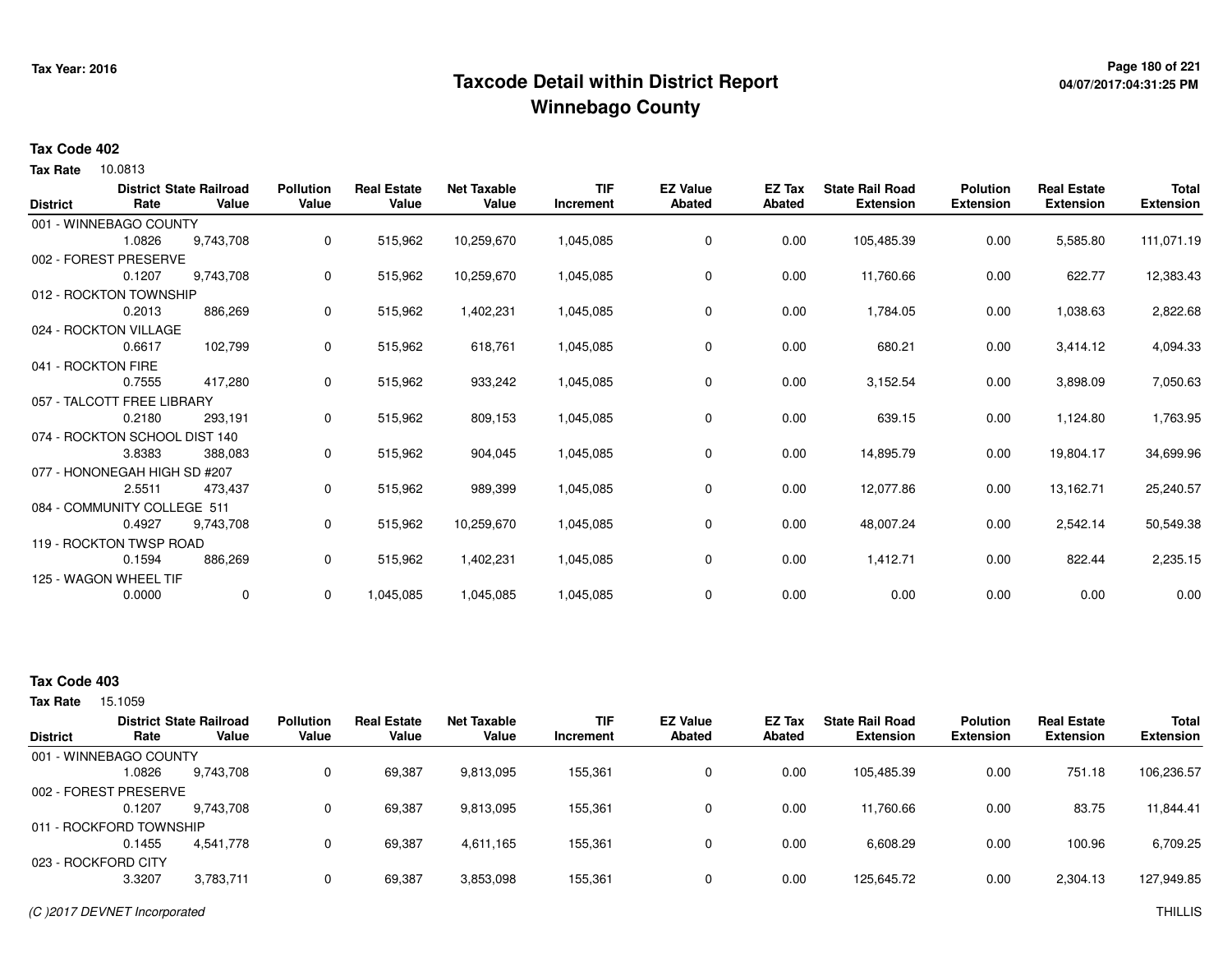### **Page 181 of 221 Taxcode Detail within District ReportWinnebago County**

# **04/07/2017:04:31:25 PM**

#### **Tax Code 403**

**Tax Rate** 15.1059

| <b>District</b> | Rate                           | <b>District State Railroad</b><br>Value | <b>Pollution</b><br>Value | <b>Real Estate</b><br>Value | <b>Net Taxable</b><br>Value | <b>TIF</b><br>Increment | <b>EZ Value</b><br><b>Abated</b> | EZ Tax<br><b>Abated</b> | <b>State Rail Road</b><br><b>Extension</b> | <b>Polution</b><br><b>Extension</b> | <b>Real Estate</b><br><b>Extension</b> | <b>Total</b><br><b>Extension</b> |
|-----------------|--------------------------------|-----------------------------------------|---------------------------|-----------------------------|-----------------------------|-------------------------|----------------------------------|-------------------------|--------------------------------------------|-------------------------------------|----------------------------------------|----------------------------------|
|                 |                                |                                         |                           |                             |                             |                         |                                  |                         |                                            |                                     |                                        |                                  |
|                 | 046 - ROCKFORD PARK DISTRICT   |                                         |                           |                             |                             |                         |                                  |                         |                                            |                                     |                                        |                                  |
|                 | 1.1544                         | 4,783,591                               | 0                         | 69,387                      | 4,852,978                   | 155,361                 | 0                                | 0.00                    | 55,221.77                                  | 0.00                                | 801.00                                 | 56,022.77                        |
|                 | 051 - ROCK RIVER WATER REC     |                                         |                           |                             |                             |                         |                                  |                         |                                            |                                     |                                        |                                  |
|                 | 0.2082                         | 5,101,328                               | 0                         | 69,387                      | 5,170,715                   | 155,361                 | 0                                | 0.00                    | 10,620.96                                  | 0.00                                | 144.46                                 | 10,765.42                        |
|                 | 059 - ROCKFORD CITY LIBRARY    |                                         |                           |                             |                             |                         |                                  |                         |                                            |                                     |                                        |                                  |
|                 | 0.5190                         | 3,783,711                               | 0                         | 69,387                      | 3,853,098                   | 155,361                 | $\mathbf 0$                      | 0.00                    | 19,637.46                                  | 0.00                                | 360.12                                 | 19,997.58                        |
|                 | 060 - GREATER RKFD AIRPORT     |                                         |                           |                             |                             |                         |                                  |                         |                                            |                                     |                                        |                                  |
|                 | 0.1103                         | 6,552,171                               | 0                         | 69,387                      | 6,621,558                   | 155,361                 | 0                                | 0.00                    | 7,227.04                                   | 0.00                                | 76.53                                  | 7,303.57                         |
|                 | 076 - ROCKFORD SCHOOL DIST 205 |                                         |                           |                             |                             |                         |                                  |                         |                                            |                                     |                                        |                                  |
|                 | 7.8031                         | 5,792,538                               | 0                         | 69,387                      | 5,861,925                   | 155,361                 | 0                                | 0.00                    | 451,997.53                                 | 0.00                                | 5,414.34                               | 457,411.87                       |
|                 | 084 - COMMUNITY COLLEGE 511    |                                         |                           |                             |                             |                         |                                  |                         |                                            |                                     |                                        |                                  |
|                 | 0.4927                         | 9,743,708                               | 0                         | 69,387                      | 9,813,095                   | 155,361                 | 0                                | 0.00                    | 48,007.24                                  | 0.00                                | 341.87                                 | 48,349.11                        |
|                 | 118 - ROCKFORD TWSP ROAD       |                                         |                           |                             |                             |                         |                                  |                         |                                            |                                     |                                        |                                  |
|                 | 0.1487                         | 4,541,778                               | 0                         | 69,387                      | 4,611,165                   | 155,361                 | 0                                | 0.00                    | 6,753.63                                   | 0.00                                | 103.18                                 | 6,856.81                         |
|                 | 126 - RIVER OAKS TIF           |                                         |                           |                             |                             |                         |                                  |                         |                                            |                                     |                                        |                                  |
|                 | 0.0000                         | $\mathbf 0$                             | 0                         | 155,361                     | 155,361                     | 155,361                 | $\mathbf 0$                      | 0.00                    | 0.00                                       | 0.00                                | 0.00                                   | 0.00                             |
|                 |                                |                                         |                           |                             |                             |                         |                                  |                         |                                            |                                     |                                        |                                  |

#### **Tax Code 404**

**State Railroad District ValueTIF IncrementEZ Value AbatedReal Estate ExtensionTotal ExtensionTax Rate** 15.1059 **DistrictPollution ValueReal Estate ValueNet Taxable Value Rate** 001 - WINNEBAGO COUNTY**Polution ExtensionState Rail Road ExtensionEZ Tax Abated**10,833.76 116,319.159,743,708 1.0826 9,743,708 <sup>0</sup> 1,000,717 10,744,425 698,392 <sup>0</sup> 0.00 105,485.39 0.00 1,207.87 12,968.53002 - FOREST PRESERVE0.1207 9,743,708 <sup>0</sup> 1,000,717 10,744,425 698,392 <sup>0</sup> 0.00 11,760.66 0.00 1,456.04 8,064.33011 - ROCKFORD TOWNSHIP4,541,778 0.1455 4,541,778 <sup>0</sup> 1,000,717 5,542,495 698,392 <sup>0</sup> 0.00 6,608.29 0.00 33,230.81 158,876.53023 - ROCKFORD CITY 3.3207 3,783,711 <sup>0</sup> 1,000,717 4,784,428 698,392 <sup>0</sup> 0.00 125,645.72 0.00 11,552.28 66,774.05046 - ROCKFORD PARK DISTRICT4,783,591 1.1544 4,783,591 <sup>0</sup> 1,000,717 5,784,308 698,392 <sup>0</sup> 0.00 55,221.77 0.00 2,083.49 12,704.45051 - ROCK RIVER WATER REC5,101,328 0.2082 5,101,328 <sup>0</sup> 1,000,717 6,102,045 698,392 <sup>0</sup> 0.00 10,620.96 0.00 5,193.72 24,831.18059 - ROCKFORD CITY LIBRARY3,783,711 0.51903,783,711 <sup>0</sup> 1,000,717 4,784,428 698,392 <sup>0</sup> 0.00 19,637.46 0.00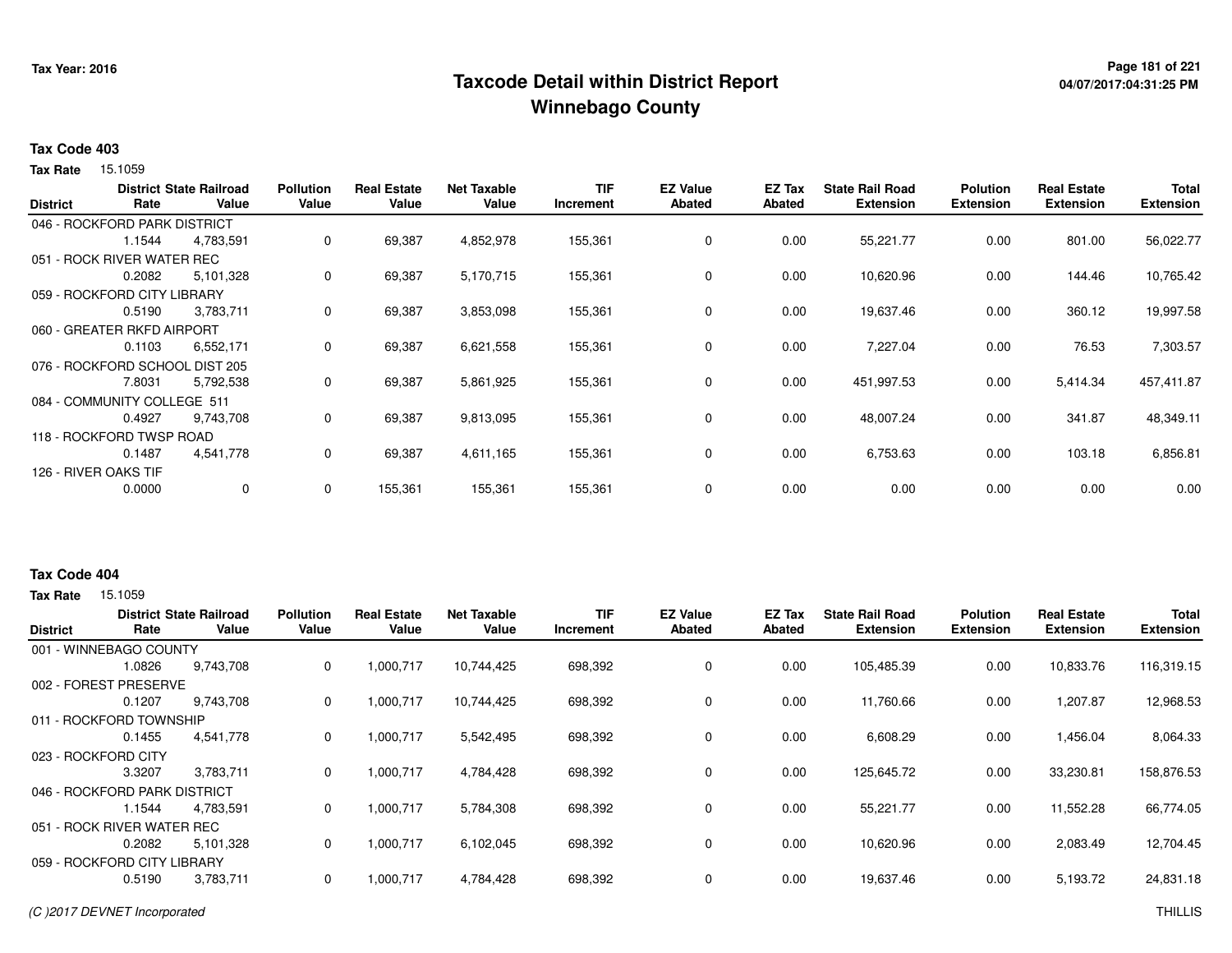# **Page 182 of 221 Taxcode Detail within District ReportWinnebago County**

### **Tax Code 404**

**Tax Rate** 15.1059

|                 |                                | <b>District State Railroad</b> | <b>Pollution</b> | <b>Real Estate</b> | Net Taxable | <b>TIF</b> | <b>EZ Value</b> | EZ Tax | <b>State Rail Road</b> | <b>Polution</b>  | <b>Real Estate</b> | <b>Total</b>     |
|-----------------|--------------------------------|--------------------------------|------------------|--------------------|-------------|------------|-----------------|--------|------------------------|------------------|--------------------|------------------|
| <b>District</b> | Rate                           | Value                          | Value            | Value              | Value       | Increment  | <b>Abated</b>   | Abated | <b>Extension</b>       | <b>Extension</b> | <b>Extension</b>   | <b>Extension</b> |
|                 | 060 - GREATER RKFD AIRPORT     |                                |                  |                    |             |            |                 |        |                        |                  |                    |                  |
|                 | 0.1103                         | 6,552,171                      | 0                | 1,000,717          | 7.552.888   | 698,392    | 0               | 0.00   | 7.227.04               | 0.00             | 1,103.79           | 8,330.83         |
|                 | 076 - ROCKFORD SCHOOL DIST 205 |                                |                  |                    |             |            |                 |        |                        |                  |                    |                  |
|                 | 7.8031                         | 5,792,538                      | 0                | 1.000.717          | 6,793,255   | 698,392    | 0               | 0.00   | 451.997.53             | 0.00             | 78,086.95          | 530,084.48       |
|                 | 084 - COMMUNITY COLLEGE 511    |                                |                  |                    |             |            |                 |        |                        |                  |                    |                  |
|                 | 0.4927                         | 9.743.708                      | 0                | 1,000,717          | 10.744.425  | 698,392    | 0               | 0.00   | 48,007.24              | 0.00             | 4,930.53           | 52,937.77        |
|                 | 118 - ROCKFORD TWSP ROAD       |                                |                  |                    |             |            |                 |        |                        |                  |                    |                  |
|                 | 0.1487                         | 4.541.778                      | 0                | 1,000,717          | 5,542,495   | 698,392    | 0               | 0.00   | 6,753.63               | 0.00             | 1,488.07           | 8,241.70         |
|                 | 127 - GARRISON SCHOOL TIF      |                                |                  |                    |             |            |                 |        |                        |                  |                    |                  |
|                 | 0.0000                         | 0                              | 0                | 698,392            | 698,392     | 698,392    | 0               | 0.00   | 0.00                   | 0.00             | 0.00               | 0.00             |
|                 |                                |                                |                  |                    |             |            |                 |        |                        |                  |                    |                  |

#### **Tax Code 405**

| <b>District</b> | Rate                           | <b>District State Railroad</b><br>Value | <b>Pollution</b><br>Value | <b>Real Estate</b><br>Value | <b>Net Taxable</b><br>Value | <b>TIF</b><br>Increment | <b>EZ Value</b><br>Abated | EZ Tax<br>Abated | <b>State Rail Road</b><br><b>Extension</b> | <b>Polution</b><br><b>Extension</b> | <b>Real Estate</b><br><b>Extension</b> | <b>Total</b><br><b>Extension</b> |
|-----------------|--------------------------------|-----------------------------------------|---------------------------|-----------------------------|-----------------------------|-------------------------|---------------------------|------------------|--------------------------------------------|-------------------------------------|----------------------------------------|----------------------------------|
|                 | 001 - WINNEBAGO COUNTY         |                                         |                           |                             |                             |                         |                           |                  |                                            |                                     |                                        |                                  |
|                 | 1.0826                         | 9,743,708                               | 0                         | 1,389,929                   | 11,133,637                  | 264,257                 | 0                         | 0.00             | 105,485.39                                 | 0.00                                | 15,047.37                              | 120,532.76                       |
|                 | 002 - FOREST PRESERVE          |                                         |                           |                             |                             |                         |                           |                  |                                            |                                     |                                        |                                  |
|                 | 0.1207                         | 9,743,708                               | 0                         | 1,389,929                   | 11,133,637                  | 264,257                 | 0                         | 0.00             | 11,760.66                                  | 0.00                                | 1,677.64                               | 13,438.30                        |
|                 | 011 - ROCKFORD TOWNSHIP        |                                         |                           |                             |                             |                         |                           |                  |                                            |                                     |                                        |                                  |
|                 | 0.1455                         | 4,541,778                               | 0                         | 1,389,929                   | 5,931,707                   | 264,257                 | $\mathbf 0$               | 0.00             | 6,608.29                                   | 0.00                                | 2,022.35                               | 8,630.64                         |
|                 | 023 - ROCKFORD CITY            |                                         |                           |                             |                             |                         |                           |                  |                                            |                                     |                                        |                                  |
|                 | 3.3207                         | 3,783,711                               | 0                         | 1,389,929                   | 5,173,640                   | 264,257                 | 0                         | 0.00             | 125,645.72                                 | 0.00                                | 46,155.37                              | 171,801.09                       |
|                 | 046 - ROCKFORD PARK DISTRICT   |                                         |                           |                             |                             |                         |                           |                  |                                            |                                     |                                        |                                  |
|                 | 1.1544                         | 4,783,591                               | 0                         | 1,389,929                   | 6,173,520                   | 264,257                 | 0                         | 0.00             | 55,221.77                                  | 0.00                                | 16,045.34                              | 71,267.11                        |
|                 | 051 - ROCK RIVER WATER REC     |                                         |                           |                             |                             |                         |                           |                  |                                            |                                     |                                        |                                  |
|                 | 0.2082                         | 5,101,328                               | 0                         | 1,389,929                   | 6,491,257                   | 264,257                 | 0                         | 0.00             | 10,620.96                                  | 0.00                                | 2,893.83                               | 13,514.79                        |
|                 | 059 - ROCKFORD CITY LIBRARY    |                                         |                           |                             |                             |                         |                           |                  |                                            |                                     |                                        |                                  |
|                 | 0.5190                         | 3,783,711                               | 0                         | 1,389,929                   | 5,173,640                   | 264,257                 | 0                         | 0.00             | 19,637.46                                  | 0.00                                | 7,213.73                               | 26,851.19                        |
|                 | 060 - GREATER RKFD AIRPORT     |                                         |                           |                             |                             |                         |                           |                  |                                            |                                     |                                        |                                  |
|                 | 0.1103                         | 6,552,171                               | 0                         | 1,389,929                   | 7,942,100                   | 264,257                 | $\mathbf 0$               | 0.00             | 7,227.04                                   | 0.00                                | 1,533.09                               | 8,760.13                         |
|                 | 076 - ROCKFORD SCHOOL DIST 205 |                                         |                           |                             |                             |                         |                           |                  |                                            |                                     |                                        |                                  |
|                 | 7.8031                         | 5,792,538                               | 0                         | 1,389,929                   | 7,182,467                   | 264,257                 | 0                         | 0.00             | 451,997.53                                 | 0.00                                | 108,457.55                             | 560,455.08                       |
|                 | 084 - COMMUNITY COLLEGE 511    |                                         |                           |                             |                             |                         |                           |                  |                                            |                                     |                                        |                                  |
|                 | 0.4927                         | 9,743,708                               | 0                         | 1,389,929                   | 11,133,637                  | 264,257                 | 0                         | 0.00             | 48,007.24                                  | 0.00                                | 6,848.18                               | 54,855.42                        |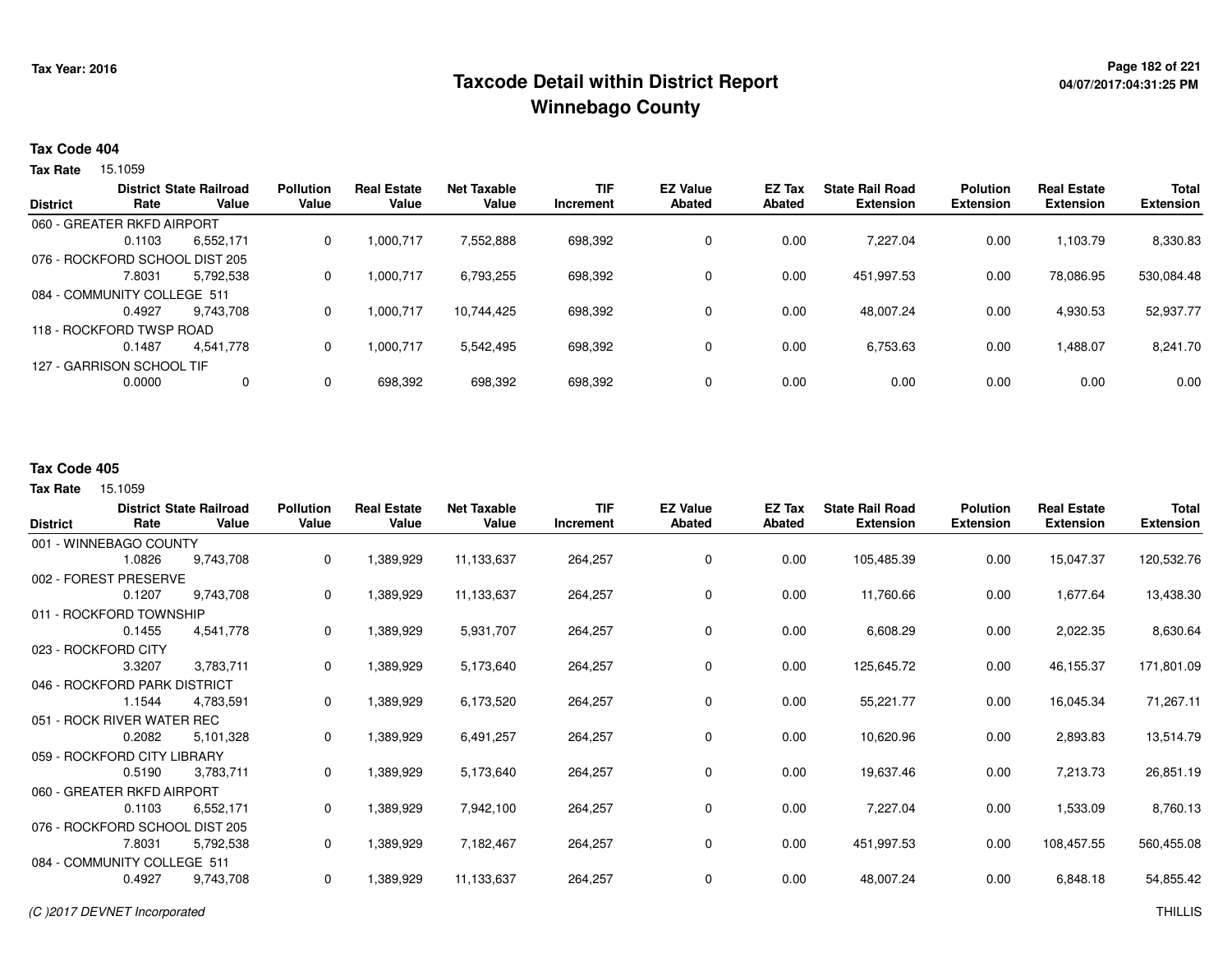# **Page 183 of 221 Taxcode Detail within District ReportWinnebago County**

### **Tax Code 405**

**Tax Rate** 15.1059

|                 |                          | <b>District State Railroad</b>  | Pollution | <b>Real Estate</b> | Net Taxable | <b>TIF</b> | <b>EZ Value</b> | <b>EZ Tax</b> | <b>State Rail Road</b> | <b>Polution</b>  | <b>Real Estate</b> | Total            |
|-----------------|--------------------------|---------------------------------|-----------|--------------------|-------------|------------|-----------------|---------------|------------------------|------------------|--------------------|------------------|
| <b>District</b> | Rate                     | Value                           | Value     | Value              | Value       | Increment  | <b>Abated</b>   | Abated        | <b>Extension</b>       | <b>Extension</b> | <b>Extension</b>   | <b>Extension</b> |
|                 | 118 - ROCKFORD TWSP ROAD |                                 |           |                    |             |            |                 |               |                        |                  |                    |                  |
|                 | 0.1487                   | 4.541.778                       |           | .389.929           | 5,931,707   | 264,257    |                 | 0.00          | 6,753.63               | 0.00             | 2,066.82           | 8,820.45         |
|                 |                          | 128 - KISHWAUKEE & HARRISON TIF |           |                    |             |            |                 |               |                        |                  |                    |                  |
|                 | 0.0000                   |                                 |           | 264.257            | 264,257     | 264,257    |                 | 0.00          | 0.00                   | 0.00             | 0.00               | 0.00             |

### **Tax Code 406**

| <b>District</b> | Rate                           | <b>District State Railroad</b><br>Value | <b>Pollution</b><br>Value | <b>Real Estate</b><br>Value | <b>Net Taxable</b><br>Value | <b>TIF</b><br>Increment | <b>EZ Value</b><br>Abated | EZ Tax<br>Abated | <b>State Rail Road</b><br><b>Extension</b> | <b>Polution</b><br><b>Extension</b> | <b>Real Estate</b><br><b>Extension</b> | <b>Total</b><br><b>Extension</b> |
|-----------------|--------------------------------|-----------------------------------------|---------------------------|-----------------------------|-----------------------------|-------------------------|---------------------------|------------------|--------------------------------------------|-------------------------------------|----------------------------------------|----------------------------------|
|                 | 001 - WINNEBAGO COUNTY         |                                         |                           |                             |                             |                         |                           |                  |                                            |                                     |                                        |                                  |
|                 | 1.0826                         | 9,743,708                               | 0                         | 10,548                      | 9,754,256                   | 268,699                 | 0                         | 0.00             | 105,485.39                                 | 0.00                                | 114.19                                 | 105,599.58                       |
|                 | 002 - FOREST PRESERVE          |                                         |                           |                             |                             |                         |                           |                  |                                            |                                     |                                        |                                  |
|                 | 0.1207                         | 9,743,708                               | 0                         | 10,548                      | 9,754,256                   | 268,699                 | 0                         | 0.00             | 11,760.66                                  | 0.00                                | 12.73                                  | 11,773.39                        |
|                 | 011 - ROCKFORD TOWNSHIP        |                                         |                           |                             |                             |                         |                           |                  |                                            |                                     |                                        |                                  |
|                 | 0.1455                         | 4,541,778                               | 0                         | 10,548                      | 4,552,326                   | 268,699                 | 0                         | 0.00             | 6,608.29                                   | 0.00                                | 15.35                                  | 6,623.64                         |
|                 | 023 - ROCKFORD CITY            |                                         |                           |                             |                             |                         |                           |                  |                                            |                                     |                                        |                                  |
|                 | 3.3207                         | 3,783,711                               | 0                         | 10,548                      | 3,794,259                   | 268,699                 | 0                         | 0.00             | 125,645.72                                 | 0.00                                | 350.27                                 | 125,995.99                       |
|                 | 046 - ROCKFORD PARK DISTRICT   |                                         |                           |                             |                             |                         |                           |                  |                                            |                                     |                                        |                                  |
|                 | 1.1544                         | 4,783,591                               | 0                         | 10,548                      | 4,794,139                   | 268,699                 | 0                         | 0.00             | 55,221.77                                  | 0.00                                | 121.77                                 | 55,343.54                        |
|                 | 051 - ROCK RIVER WATER REC     |                                         |                           |                             |                             |                         |                           |                  |                                            |                                     |                                        |                                  |
|                 | 0.2082                         | 5,101,328                               | 0                         | 10,548                      | 5,111,876                   | 268,699                 | 0                         | 0.00             | 10,620.96                                  | 0.00                                | 21.96                                  | 10,642.92                        |
|                 | 059 - ROCKFORD CITY LIBRARY    |                                         |                           |                             |                             |                         |                           |                  |                                            |                                     |                                        |                                  |
|                 | 0.5190                         | 3,783,711                               | 0                         | 10,548                      | 3,794,259                   | 268,699                 | 0                         | 0.00             | 19,637.46                                  | 0.00                                | 54.74                                  | 19,692.20                        |
|                 | 060 - GREATER RKFD AIRPORT     |                                         |                           |                             |                             |                         |                           |                  |                                            |                                     |                                        |                                  |
|                 | 0.1103                         | 6,552,171                               | 0                         | 10,548                      | 6,562,719                   | 268,699                 | 0                         | 0.00             | 7,227.04                                   | 0.00                                | 11.63                                  | 7,238.67                         |
|                 | 076 - ROCKFORD SCHOOL DIST 205 |                                         |                           |                             |                             |                         |                           |                  |                                            |                                     |                                        |                                  |
|                 | 7.8031                         | 5,792,538                               | 0                         | 10,548                      | 5,803,086                   | 268,699                 | 0                         | 0.00             | 451,997.53                                 | 0.00                                | 823.07                                 | 452,820.60                       |
|                 | 084 - COMMUNITY COLLEGE 511    |                                         |                           |                             |                             |                         |                           |                  |                                            |                                     |                                        |                                  |
|                 | 0.4927                         | 9,743,708                               | 0                         | 10,548                      | 9,754,256                   | 268,699                 | 0                         | 0.00             | 48,007.24                                  | 0.00                                | 51.97                                  | 48,059.21                        |
|                 | 118 - ROCKFORD TWSP ROAD       |                                         |                           |                             |                             |                         |                           |                  |                                            |                                     |                                        |                                  |
|                 | 0.1487                         | 4,541,778                               | 0                         | 10,548                      | 4,552,326                   | 268,699                 | 0                         | 0.00             | 6,753.63                                   | 0.00                                | 15.68                                  | 6,769.31                         |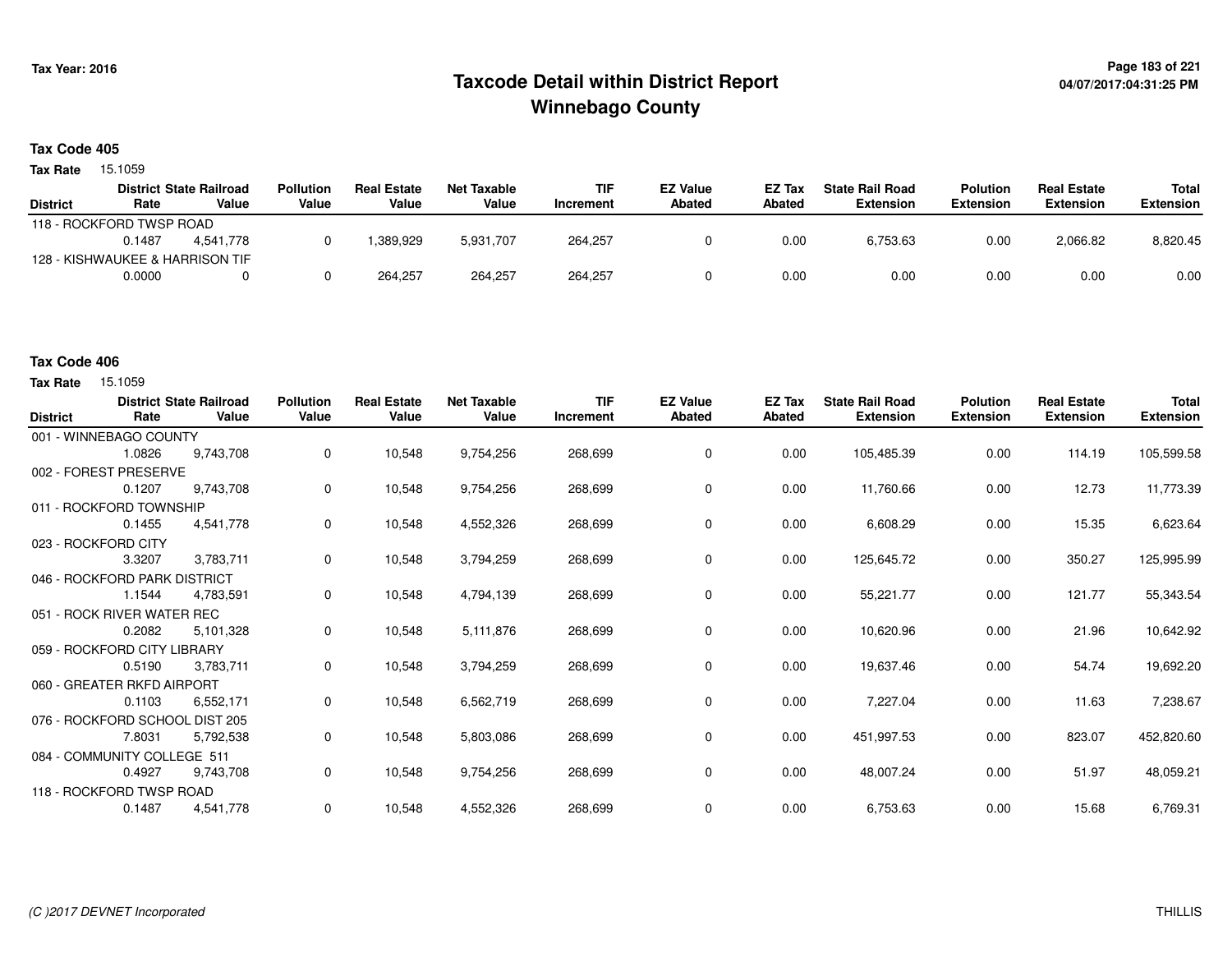# **Page 184 of 221 Taxcode Detail within District ReportWinnebago County**

#### **Tax Code 406**

**Tax Rate** 15.1059

|                 | <b>District State Railroad</b> |       | <b>Pollution</b> | <b>Real Estate</b> | Net Taxable | <b>TIF</b> | <b>EZ Value</b> | <b>EZ Tax</b> | <b>State Rail Road</b> | <b>Polution</b>  | <b>Real Estate</b> | <b>Total</b> |
|-----------------|--------------------------------|-------|------------------|--------------------|-------------|------------|-----------------|---------------|------------------------|------------------|--------------------|--------------|
| <b>District</b> | Rate                           | Value | Value            | Value              | Value       | Increment  | <b>Abated</b>   | Abated        | <b>Extension</b>       | <b>Extension</b> | <b>Extension</b>   | Extension    |
|                 | 129 - LINCOLNWOOD TIF #2       |       |                  |                    |             |            |                 |               |                        |                  |                    |              |
|                 | 0.0000                         |       |                  | 268,699            | 268,699     | 268,699    |                 | 0.00          | 0.00                   | 0.00             | 0.00               | 0.00         |

**Tax Rate** 15.1059

| <b>District</b>   | Rate                           | <b>District State Railroad</b><br>Value | <b>Pollution</b><br>Value | <b>Real Estate</b><br>Value | <b>Net Taxable</b><br>Value | <b>TIF</b><br>Increment | <b>EZ Value</b><br><b>Abated</b> | <b>EZ Tax</b><br>Abated | <b>State Rail Road</b><br><b>Extension</b> | <b>Polution</b><br><b>Extension</b> | <b>Real Estate</b><br><b>Extension</b> | <b>Total</b><br><b>Extension</b> |
|-------------------|--------------------------------|-----------------------------------------|---------------------------|-----------------------------|-----------------------------|-------------------------|----------------------------------|-------------------------|--------------------------------------------|-------------------------------------|----------------------------------------|----------------------------------|
|                   | 001 - WINNEBAGO COUNTY         |                                         |                           |                             |                             |                         |                                  |                         |                                            |                                     |                                        |                                  |
|                   | 1.0826                         | 9,743,708                               | $\mathbf{0}$              | 692,077                     | 10,435,785                  | 926,965                 | 0                                | 0.00                    | 105,485.39                                 | 0.00                                | 7,492.43                               | 112,977.82                       |
|                   | 002 - FOREST PRESERVE          |                                         |                           |                             |                             |                         |                                  |                         |                                            |                                     |                                        |                                  |
|                   | 0.1207                         | 9,743,708                               | 0                         | 692,077                     | 10,435,785                  | 926,965                 | 0                                | 0.00                    | 11,760.66                                  | 0.00                                | 835.34                                 | 12,596.00                        |
|                   | 011 - ROCKFORD TOWNSHIP        |                                         |                           |                             |                             |                         |                                  |                         |                                            |                                     |                                        |                                  |
|                   | 0.1455                         | 4,541,778                               | 0                         | 692,077                     | 5,233,855                   | 926,965                 | 0                                | 0.00                    | 6,608.29                                   | 0.00                                | 1,006.97                               | 7,615.26                         |
|                   | 023 - ROCKFORD CITY            |                                         |                           |                             |                             |                         |                                  |                         |                                            |                                     |                                        |                                  |
|                   | 3.3207                         | 3,783,711                               | 0                         | 692,077                     | 4,475,788                   | 926,965                 | 0                                | 0.00                    | 125,645.72                                 | 0.00                                | 22,981.80                              | 148,627.52                       |
|                   | 046 - ROCKFORD PARK DISTRICT   |                                         |                           |                             |                             |                         |                                  |                         |                                            |                                     |                                        |                                  |
|                   | 1.1544                         | 4,783,591                               | $\mathbf 0$               | 692,077                     | 5,475,668                   | 926,965                 | 0                                | 0.00                    | 55,221.77                                  | 0.00                                | 7,989.34                               | 63,211.11                        |
|                   | 051 - ROCK RIVER WATER REC     |                                         |                           |                             |                             |                         |                                  |                         |                                            |                                     |                                        |                                  |
|                   | 0.2082                         | 5.101.328                               | $\mathbf 0$               | 692,077                     | 5,793,405                   | 926,965                 | 0                                | 0.00                    | 10,620.96                                  | 0.00                                | 1,440.90                               | 12,061.86                        |
|                   | 059 - ROCKFORD CITY LIBRARY    |                                         |                           |                             |                             |                         |                                  |                         |                                            |                                     |                                        |                                  |
|                   | 0.5190                         | 3,783,711                               | $\mathbf 0$               | 692,077                     | 4,475,788                   | 926,965                 | 0                                | 0.00                    | 19,637.46                                  | 0.00                                | 3,591.88                               | 23,229.34                        |
|                   | 060 - GREATER RKFD AIRPORT     |                                         |                           |                             |                             |                         |                                  |                         |                                            |                                     |                                        |                                  |
|                   | 0.1103                         | 6,552,171                               | 0                         | 692,077                     | 7,244,248                   | 926,965                 | 0                                | 0.00                    | 7,227.04                                   | 0.00                                | 763.36                                 | 7,990.40                         |
|                   | 076 - ROCKFORD SCHOOL DIST 205 |                                         |                           |                             |                             |                         |                                  |                         |                                            |                                     |                                        |                                  |
|                   | 7.8031                         | 5,792,538                               | 0                         | 692,077                     | 6,484,615                   | 926,965                 | 0                                | 0.00                    | 451,997.53                                 | 0.00                                | 54,003.46                              | 506,000.99                       |
|                   | 084 - COMMUNITY COLLEGE 511    |                                         |                           |                             |                             |                         |                                  |                         |                                            |                                     |                                        |                                  |
|                   | 0.4927                         | 9,743,708                               | 0                         | 692,077                     | 10,435,785                  | 926,965                 | 0                                | 0.00                    | 48,007.24                                  | 0.00                                | 3,409.86                               | 51,417.10                        |
|                   | 118 - ROCKFORD TWSP ROAD       |                                         |                           |                             |                             |                         |                                  |                         |                                            |                                     |                                        |                                  |
|                   | 0.1487                         | 4,541,778                               | 0                         | 692,077                     | 5,233,855                   | 926,965                 | 0                                | 0.00                    | 6,753.63                                   | 0.00                                | 1,029.12                               | 7,782.75                         |
| 130 - HOPE VI TIF |                                |                                         |                           |                             |                             |                         |                                  |                         |                                            |                                     |                                        |                                  |
|                   | 0.0000                         | 0                                       | 0                         | 926,965                     | 926,965                     | 926,965                 | 0                                | 0.00                    | 0.00                                       | 0.00                                | 0.00                                   | 0.00                             |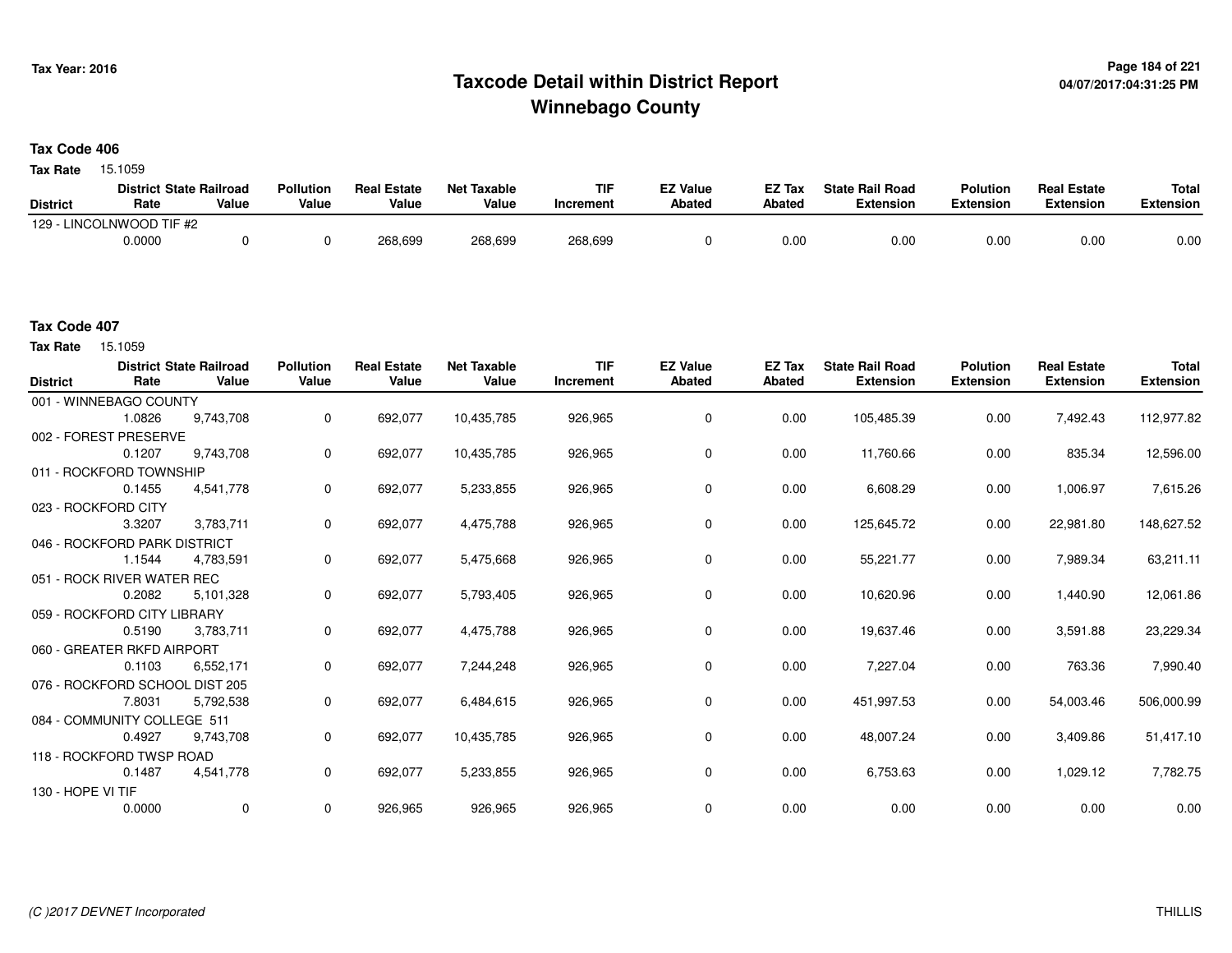# **Page 185 of 221 Taxcode Detail within District ReportWinnebago County**

# **04/07/2017:04:31:25 PM**

### **Tax Code 409**

12.0281 **Tax Rate**

|        |           |                                                                                                                                                                                                                                                                                                                                                                                                         |                           |                             |                             |            |                           |                         |                                            |                                     | <b>Total</b>                           |
|--------|-----------|---------------------------------------------------------------------------------------------------------------------------------------------------------------------------------------------------------------------------------------------------------------------------------------------------------------------------------------------------------------------------------------------------------|---------------------------|-----------------------------|-----------------------------|------------|---------------------------|-------------------------|--------------------------------------------|-------------------------------------|----------------------------------------|
|        |           |                                                                                                                                                                                                                                                                                                                                                                                                         |                           |                             | Increment                   |            |                           |                         |                                            |                                     | <b>Extension</b>                       |
|        |           |                                                                                                                                                                                                                                                                                                                                                                                                         |                           |                             |                             |            |                           |                         |                                            |                                     |                                        |
| 1.0826 | 9,743,708 | 0                                                                                                                                                                                                                                                                                                                                                                                                       | 10,145,245                | 19,888,953                  | 834,190                     | 0          | 0.00                      | 105,485.39              | 0.00                                       | 109,832.42                          | 215,317.81                             |
|        |           |                                                                                                                                                                                                                                                                                                                                                                                                         |                           |                             |                             |            |                           |                         |                                            |                                     |                                        |
| 0.1207 | 9,743,708 | 0                                                                                                                                                                                                                                                                                                                                                                                                       | 10,145,245                | 19,888,953                  | 834,190                     | 0          | 0.00                      | 11,760.66               | 0.00                                       | 12,245.31                           | 24,005.97                              |
|        |           |                                                                                                                                                                                                                                                                                                                                                                                                         |                           |                             |                             |            |                           |                         |                                            |                                     |                                        |
| 0.1455 | 4,541,778 | 0                                                                                                                                                                                                                                                                                                                                                                                                       | 10,145,245                | 14,687,023                  | 834,190                     | 0          | 0.00                      | 6,608.29                | 0.00                                       | 14,761.33                           | 21,369.62                              |
|        |           |                                                                                                                                                                                                                                                                                                                                                                                                         |                           |                             |                             |            |                           |                         |                                            |                                     |                                        |
| 0.0000 | 0         | 0                                                                                                                                                                                                                                                                                                                                                                                                       | 10,145,245                | 10,145,245                  | 834,190                     | 0          | 0.00                      | 0.00                    | 0.00                                       | 0.00                                | 0.00                                   |
|        |           |                                                                                                                                                                                                                                                                                                                                                                                                         |                           |                             |                             |            |                           |                         |                                            |                                     |                                        |
| 1.1544 | 4,783,591 | 0                                                                                                                                                                                                                                                                                                                                                                                                       | 10,145,245                | 14,928,836                  | 834,190                     | 0          | 0.00                      | 55,221.77               | 0.00                                       | 117,116.71                          | 172,338.48                             |
|        |           |                                                                                                                                                                                                                                                                                                                                                                                                         |                           |                             |                             |            |                           |                         |                                            |                                     |                                        |
| 0.2082 | 5,101,328 | 0                                                                                                                                                                                                                                                                                                                                                                                                       | 10,145,245                | 15,246,573                  | 834,190                     | 0          | 0.00                      | 10,620.96               | 0.00                                       | 21,122.40                           | 31,743.36                              |
|        |           |                                                                                                                                                                                                                                                                                                                                                                                                         |                           |                             |                             |            |                           |                         |                                            |                                     |                                        |
| 0.3002 | 826,221   | 0                                                                                                                                                                                                                                                                                                                                                                                                       | 10,145,245                | 10,971,466                  | 834,190                     | 0          | 0.00                      | 2,480.31                | 0.00                                       | 30,456.03                           | 32,936.34                              |
|        |           |                                                                                                                                                                                                                                                                                                                                                                                                         |                           |                             |                             |            |                           |                         |                                            |                                     |                                        |
| 0.1103 | 6,552,171 | 0                                                                                                                                                                                                                                                                                                                                                                                                       | 10,145,245                | 16,697,416                  | 834,190                     | 0          | 0.00                      | 7,227.04                | 0.00                                       | 11,190.21                           | 18,417.25                              |
|        |           |                                                                                                                                                                                                                                                                                                                                                                                                         |                           |                             |                             |            |                           |                         |                                            |                                     |                                        |
| 8.2648 | 504,859   | 0                                                                                                                                                                                                                                                                                                                                                                                                       | 10,145,245                | 10,650,104                  | 834,190                     | 0          | 0.00                      | 41,725.59               | 0.00                                       | 838,484.21                          | 880,209.80                             |
|        |           |                                                                                                                                                                                                                                                                                                                                                                                                         |                           |                             |                             |            |                           |                         |                                            |                                     |                                        |
| 0.4927 | 9,743,708 | 0                                                                                                                                                                                                                                                                                                                                                                                                       | 10,145,245                | 19,888,953                  | 834,190                     | 0          | 0.00                      | 48,007.24               | 0.00                                       | 49,985.62                           | 97,992.86                              |
|        |           |                                                                                                                                                                                                                                                                                                                                                                                                         |                           |                             |                             |            |                           |                         |                                            |                                     |                                        |
| 0.1487 | 4,541,778 | 0                                                                                                                                                                                                                                                                                                                                                                                                       | 10,145,245                | 14,687,023                  | 834,190                     | 0          | 0.00                      | 6,753.63                | 0.00                                       | 15,085.98                           | 21,839.61                              |
|        |           |                                                                                                                                                                                                                                                                                                                                                                                                         |                           |                             |                             |            |                           |                         |                                            |                                     |                                        |
| 0.0000 | 0         | 0                                                                                                                                                                                                                                                                                                                                                                                                       | 834,190                   | 834,190                     | 834,190                     | 0          | 0.00                      | 0.00                    | 0.00                                       | 0.00                                | 0.00                                   |
|        | Rate      | <b>District State Railroad</b><br>Value<br>001 - WINNEBAGO COUNTY<br>002 - FOREST PRESERVE<br>011 - ROCKFORD TOWNSHIP<br>019 - LOVES PARK CITY<br>046 - ROCKFORD PARK DISTRICT<br>051 - ROCK RIVER WATER REC<br>055 - NORTH SUBURBAN LIBRARY<br>060 - GREATER RKFD AIRPORT<br>070 - HARLEM SCHOOL DIST 122<br>084 - COMMUNITY COLLEGE 511<br>118 - ROCKFORD TWSP ROAD<br>132 - NORTH 2ND TIF LOVES PARK | <b>Pollution</b><br>Value | <b>Real Estate</b><br>Value | <b>Net Taxable</b><br>Value | <b>TIF</b> | <b>EZ Value</b><br>Abated | EZ Tax<br><b>Abated</b> | <b>State Rail Road</b><br><b>Extension</b> | <b>Polution</b><br><b>Extension</b> | <b>Real Estate</b><br><b>Extension</b> |

| <b>Tax Rate</b> | 15.1059                 |                                         |                           |                             |                      |                  |                                  |                         |                                            |                                     |                                        |                                  |
|-----------------|-------------------------|-----------------------------------------|---------------------------|-----------------------------|----------------------|------------------|----------------------------------|-------------------------|--------------------------------------------|-------------------------------------|----------------------------------------|----------------------------------|
| <b>District</b> | Rate                    | <b>District State Railroad</b><br>Value | <b>Pollution</b><br>Value | <b>Real Estate</b><br>Value | Net Taxable<br>Value | TIF<br>Increment | <b>EZ Value</b><br><b>Abated</b> | <b>EZ Tax</b><br>Abated | <b>State Rail Road</b><br><b>Extension</b> | <b>Polution</b><br><b>Extension</b> | <b>Real Estate</b><br><b>Extension</b> | <b>Total</b><br><b>Extension</b> |
|                 | 001 - WINNEBAGO COUNTY  |                                         |                           |                             |                      |                  |                                  |                         |                                            |                                     |                                        |                                  |
|                 | 1.0826                  | 9.743.708                               | 0                         | 6,613,034                   | 16.356.742           | 1,587,757        |                                  | 0.00                    | 105.485.39                                 | 0.00                                | 71.592.71                              | 177,078.10                       |
|                 | 002 - FOREST PRESERVE   |                                         |                           |                             |                      |                  |                                  |                         |                                            |                                     |                                        |                                  |
|                 | 0.1207                  | 9.743.708                               | 0                         | 6,613,034                   | 16.356.742           | 1,587,757        |                                  | 0.00                    | 11.760.66                                  | 0.00                                | 7.981.93                               | 19,742.59                        |
|                 | 011 - ROCKFORD TOWNSHIP |                                         |                           |                             |                      |                  |                                  |                         |                                            |                                     |                                        |                                  |
|                 | 0.1455                  | 4,541,778                               | 0                         | 6,613,034                   | 11,154,812           | 1,587,757        |                                  | 0.00                    | 6,608.29                                   | 0.00                                | 9,621.96                               | 16,230.25                        |
|                 |                         |                                         |                           |                             |                      |                  |                                  |                         |                                            |                                     |                                        |                                  |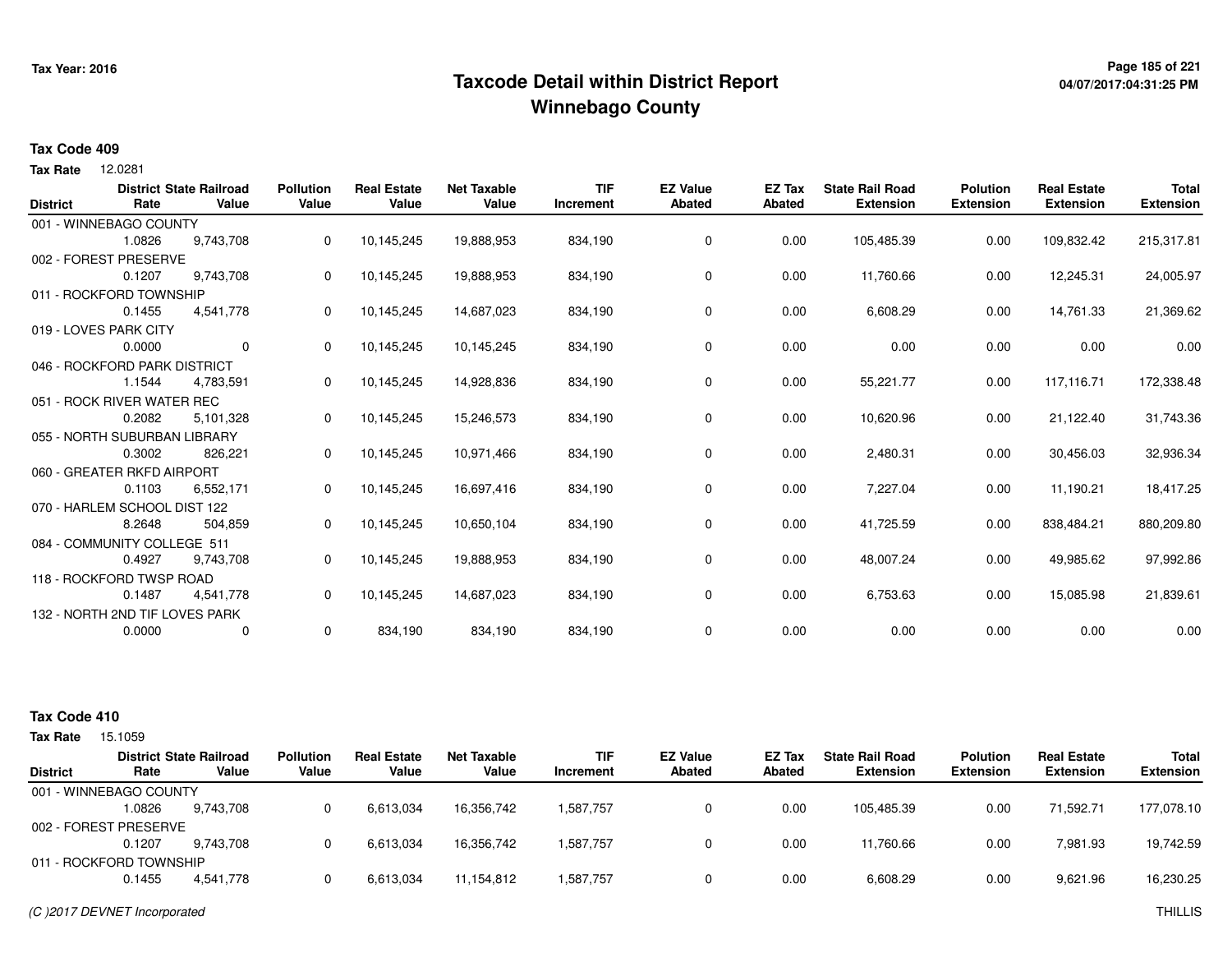# **Page 186 of 221 Taxcode Detail within District ReportWinnebago County**

# **04/07/2017:04:31:25 PM**

#### **Tax Code 410**

**Tax Rate** 15.1059

| <b>District</b> | Rate                           | <b>District State Railroad</b><br>Value | <b>Pollution</b><br>Value | <b>Real Estate</b><br>Value | <b>Net Taxable</b><br>Value | <b>TIF</b><br>Increment | <b>EZ Value</b><br><b>Abated</b> | EZ Tax<br><b>Abated</b> | <b>State Rail Road</b><br><b>Extension</b> | <b>Polution</b><br><b>Extension</b> | <b>Real Estate</b><br><b>Extension</b> | <b>Total</b><br><b>Extension</b> |
|-----------------|--------------------------------|-----------------------------------------|---------------------------|-----------------------------|-----------------------------|-------------------------|----------------------------------|-------------------------|--------------------------------------------|-------------------------------------|----------------------------------------|----------------------------------|
|                 | 023 - ROCKFORD CITY            |                                         |                           |                             |                             |                         |                                  |                         |                                            |                                     |                                        |                                  |
|                 | 3.3207                         | 3,783,711                               | $\mathbf{0}$              | 6,613,034                   | 10,396,745                  | 1,587,757               | $\mathbf 0$                      | 0.00                    | 125,645.72                                 | 0.00                                | 219,599.02                             | 345,244.74                       |
|                 | 046 - ROCKFORD PARK DISTRICT   |                                         |                           |                             |                             |                         |                                  |                         |                                            |                                     |                                        |                                  |
|                 | 1.1544                         | 4,783,591                               | 0                         | 6,613,034                   | 11,396,625                  | 1,587,757               | 0                                | 0.00                    | 55,221.77                                  | 0.00                                | 76,340.86                              | 131,562.63                       |
|                 | 051 - ROCK RIVER WATER REC     |                                         |                           |                             |                             |                         |                                  |                         |                                            |                                     |                                        |                                  |
|                 | 0.2082                         | 5,101,328                               | 0                         | 6,613,034                   | 11,714,362                  | 1,587,757               | 0                                | 0.00                    | 10,620.96                                  | 0.00                                | 13,768.34                              | 24,389.30                        |
|                 | 059 - ROCKFORD CITY LIBRARY    |                                         |                           |                             |                             |                         |                                  |                         |                                            |                                     |                                        |                                  |
|                 | 0.5190                         | 3,783,711                               | 0                         | 6,613,034                   | 10,396,745                  | 1,587,757               | 0                                | 0.00                    | 19,637.46                                  | 0.00                                | 34,321.65                              | 53,959.11                        |
|                 | 060 - GREATER RKFD AIRPORT     |                                         |                           |                             |                             |                         |                                  |                         |                                            |                                     |                                        |                                  |
|                 | 0.1103                         | 6,552,171                               | 0                         | 6,613,034                   | 13,165,205                  | 1,587,757               | $\mathbf 0$                      | 0.00                    | 7,227.04                                   | 0.00                                | 7,294.18                               | 14,521.22                        |
|                 | 076 - ROCKFORD SCHOOL DIST 205 |                                         |                           |                             |                             |                         |                                  |                         |                                            |                                     |                                        |                                  |
|                 | 7.8031                         | 5,792,538                               | 0                         | 6,613,034                   | 12,405,572                  | 1,587,757               | 0                                | 0.00                    | 451,997.53                                 | 0.00                                | 516,021.66                             | 968,019.19                       |
|                 | 084 - COMMUNITY COLLEGE 511    |                                         |                           |                             |                             |                         |                                  |                         |                                            |                                     |                                        |                                  |
|                 | 0.4927                         | 9,743,708                               | 0                         | 6,613,034                   | 16,356,742                  | 1,587,757               | $\mathbf 0$                      | 0.00                    | 48,007.24                                  | 0.00                                | 32,582.42                              | 80,589.66                        |
|                 | 118 - ROCKFORD TWSP ROAD       |                                         |                           |                             |                             |                         |                                  |                         |                                            |                                     |                                        |                                  |
|                 | 0.1487                         | 4,541,778                               | 0                         | 6,613,034                   | 11,154,812                  | 1,587,757               | 0                                | 0.00                    | 6,753.63                                   | 0.00                                | 9,833.58                               | 16,587.21                        |
|                 | 133 - GLOBAL TRADE TIF #2      |                                         |                           |                             |                             |                         |                                  |                         |                                            |                                     |                                        |                                  |
|                 | 0.0000                         | 0                                       | 0                         | 1,587,757                   | 1,587,757                   | 1,587,757               | 0                                | 0.00                    | 0.00                                       | 0.00                                | 0.00                                   | 0.00                             |

### **Tax Code 411**

|                              |        | <b>District State Railroad</b> | <b>Pollution</b> | <b>Real Estate</b> | <b>Net Taxable</b> | <b>TIF</b> | <b>EZ Value</b> | EZ Tax | <b>State Rail Road</b> | <b>Polution</b>  | <b>Real Estate</b> | <b>Total</b>     |
|------------------------------|--------|--------------------------------|------------------|--------------------|--------------------|------------|-----------------|--------|------------------------|------------------|--------------------|------------------|
| <b>District</b>              | Rate   | Value                          | Value            | Value              | Value              | Increment  | <b>Abated</b>   | Abated | <b>Extension</b>       | <b>Extension</b> | <b>Extension</b>   | <b>Extension</b> |
| 001 - WINNEBAGO COUNTY       |        |                                |                  |                    |                    |            |                 |        |                        |                  |                    |                  |
|                              | 1.0826 | 9,743,708                      | 0                | 391                | 9,744,099          | 0          | $\Omega$        | 0.00   | 105,485.39             | 0.00             | 4.23               | 105,489.62       |
| 002 - FOREST PRESERVE        |        |                                |                  |                    |                    |            |                 |        |                        |                  |                    |                  |
|                              | 0.1207 | 9,743,708                      | 0                | 391                | 9,744,099          | 0          | $\Omega$        | 0.00   | 11,760.66              | 0.00             | 0.47               | 11,761.13        |
| 011 - ROCKFORD TOWNSHIP      |        |                                |                  |                    |                    |            |                 |        |                        |                  |                    |                  |
|                              | 0.1455 | 4,541,778                      | 0                | 391                | 4,542,169          | $\Omega$   | $\Omega$        | 0.00   | 6,608.29               | 0.00             | 0.57               | 6,608.86         |
| 023 - ROCKFORD CITY          |        |                                |                  |                    |                    |            |                 |        |                        |                  |                    |                  |
|                              | 3.3207 | 3.783.711                      | 0                | 391                | 3,784,102          | 0          | 0               | 0.00   | 125,645.72             | 0.00             | 12.98              | 125,658.70       |
| 046 - ROCKFORD PARK DISTRICT |        |                                |                  |                    |                    |            |                 |        |                        |                  |                    |                  |
|                              | 1.1544 | 4.783.591                      | $\Omega$         | 391                | 4,783,982          | $\Omega$   | $\Omega$        | 0.00   | 55,221.77              | 0.00             | 4.51               | 55,226.28        |
| 059 - ROCKFORD CITY LIBRARY  |        |                                |                  |                    |                    |            |                 |        |                        |                  |                    |                  |
|                              | 0.5190 | 3,783,711                      | 0                | 391                | 3,784,102          | 0          | $\Omega$        | 0.00   | 19,637.46              | 0.00             | 2.03               | 19,639.49        |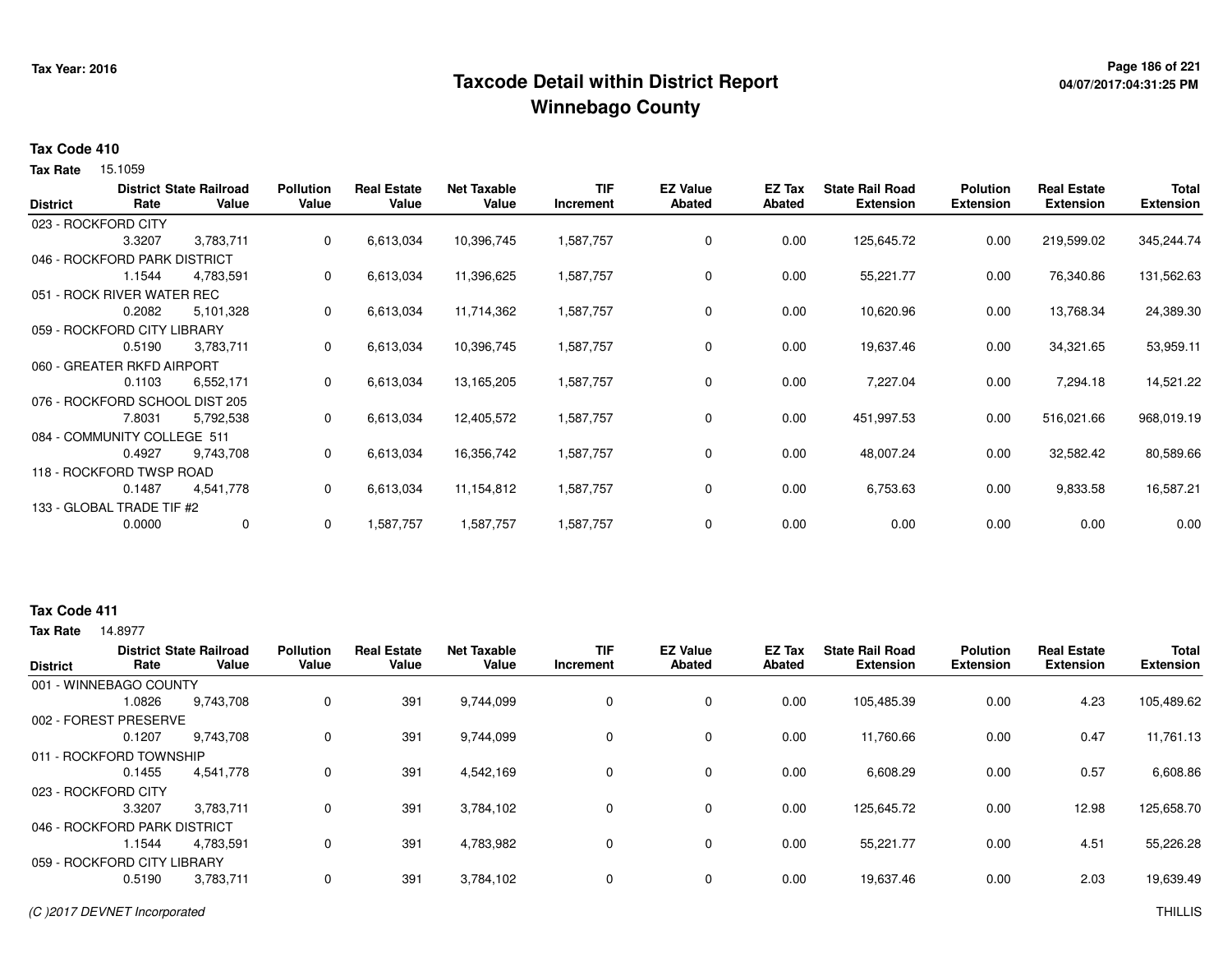# **Page 187 of 221 Taxcode Detail within District ReportWinnebago County**

### **Tax Code 411**

14.8977 **Tax Rate**

| <b>District</b> |                                | <b>District State Railroad</b> | <b>Pollution</b> | <b>Real Estate</b> | <b>Net Taxable</b> | <b>TIF</b> | <b>EZ Value</b> | <b>EZ Tax</b> | <b>State Rail Road</b> | <b>Polution</b>  | <b>Real Estate</b> | <b>Total</b>     |
|-----------------|--------------------------------|--------------------------------|------------------|--------------------|--------------------|------------|-----------------|---------------|------------------------|------------------|--------------------|------------------|
|                 | Rate                           | Value                          | Value            | Value              | Value              | Increment  | <b>Abated</b>   | <b>Abated</b> | <b>Extension</b>       | <b>Extension</b> | <b>Extension</b>   | <b>Extension</b> |
|                 | 060 - GREATER RKFD AIRPORT     |                                |                  |                    |                    |            |                 |               |                        |                  |                    |                  |
|                 | 0.1103                         | 6,552,171                      | $\Omega$         | 391                | 6,552,562          | 0          | 0               | 0.00          | 7.227.04               | 0.00             | 0.43               | 7,227.47         |
|                 | 076 - ROCKFORD SCHOOL DIST 205 |                                |                  |                    |                    |            |                 |               |                        |                  |                    |                  |
|                 | 7.8031                         | 5,792,538                      | 0                | 391                | 5,792,929          | 0          | 0               | 0.00          | 451,997.53             | 0.00             | 30.51              | 452,028.04       |
|                 | 084 - COMMUNITY COLLEGE 511    |                                |                  |                    |                    |            |                 |               |                        |                  |                    |                  |
|                 | 0.4927                         | 9.743.708                      | 0                | 391                | 9,744,099          | 0          | 0               | 0.00          | 48.007.24              | 0.00             | 1.93               | 48,009.17        |
|                 | 118 - ROCKFORD TWSP ROAD       |                                |                  |                    |                    |            |                 |               |                        |                  |                    |                  |
|                 | 0.1487                         | 4,541,778                      | 0                | 391                | 4,542,169          | 0          | 0               | 0.00          | 6,753.63               | 0.00             | 0.58               | 6,754.21         |
|                 | 133 - GLOBAL TRADE TIF #2      |                                |                  |                    |                    |            |                 |               |                        |                  |                    |                  |
|                 | 0.0000                         | $\mathbf{0}$                   | 0                | $\mathbf{0}$       | $\Omega$           | 0          | 0               | 0.00          | 0.00                   | 0.00             | 0.00               | 0.00             |
|                 |                                |                                |                  |                    |                    |            |                 |               |                        |                  |                    |                  |

### **Tax Code 412**

| <b>District</b> | Rate                           | <b>District State Railroad</b><br>Value | <b>Pollution</b><br>Value | <b>Real Estate</b><br>Value | <b>Net Taxable</b><br>Value | <b>TIF</b><br>Increment | <b>EZ Value</b><br><b>Abated</b> | EZ Tax<br><b>Abated</b> | <b>State Rail Road</b><br><b>Extension</b> | <b>Polution</b><br><b>Extension</b> | <b>Real Estate</b><br><b>Extension</b> | Total<br><b>Extension</b> |
|-----------------|--------------------------------|-----------------------------------------|---------------------------|-----------------------------|-----------------------------|-------------------------|----------------------------------|-------------------------|--------------------------------------------|-------------------------------------|----------------------------------------|---------------------------|
|                 | 001 - WINNEBAGO COUNTY         |                                         |                           |                             |                             |                         |                                  |                         |                                            |                                     |                                        |                           |
|                 | 1.0826                         | 9,743,708                               | 0                         | 82,435                      | 9,826,143                   | 0                       | 0                                | 0.00                    | 105,485.39                                 | 0.00                                | 892.44                                 | 106,377.83                |
|                 | 002 - FOREST PRESERVE          |                                         |                           |                             |                             |                         |                                  |                         |                                            |                                     |                                        |                           |
|                 | 0.1207                         | 9,743,708                               | 0                         | 82,435                      | 9,826,143                   | 0                       | 0                                | 0.00                    | 11,760.66                                  | 0.00                                | 99.50                                  | 11,860.16                 |
|                 | 011 - ROCKFORD TOWNSHIP        |                                         |                           |                             |                             |                         |                                  |                         |                                            |                                     |                                        |                           |
|                 | 0.1455                         | 4,541,778                               | 0                         | 82,435                      | 4,624,213                   | 0                       | $\mathbf 0$                      | 0.00                    | 6,608.29                                   | 0.00                                | 119.94                                 | 6,728.23                  |
|                 | 023 - ROCKFORD CITY            |                                         |                           |                             |                             |                         |                                  |                         |                                            |                                     |                                        |                           |
|                 | 3.3207                         | 3,783,711                               | 0                         | 82,435                      | 3,866,146                   | 0                       | 0                                | 0.00                    | 125,645.72                                 | 0.00                                | 2,737.42                               | 128,383.14                |
|                 | 046 - ROCKFORD PARK DISTRICT   |                                         |                           |                             |                             |                         |                                  |                         |                                            |                                     |                                        |                           |
|                 | 1.1544                         | 4,783,591                               | 0                         | 82,435                      | 4,866,026                   | 0                       | 0                                | 0.00                    | 55,221.77                                  | 0.00                                | 951.63                                 | 56,173.40                 |
|                 | 051 - ROCK RIVER WATER REC     |                                         |                           |                             |                             |                         |                                  |                         |                                            |                                     |                                        |                           |
|                 | 0.2082                         | 5,101,328                               | 0                         | 82,435                      | 5,183,763                   | 0                       | 0                                | 0.00                    | 10,620.96                                  | 0.00                                | 171.63                                 | 10,792.59                 |
|                 | 059 - ROCKFORD CITY LIBRARY    |                                         |                           |                             |                             |                         |                                  |                         |                                            |                                     |                                        |                           |
|                 | 0.5190                         | 3,783,711                               | 0                         | 82,435                      | 3,866,146                   | 0                       | 0                                | 0.00                    | 19,637.46                                  | 0.00                                | 427.84                                 | 20,065.30                 |
|                 | 060 - GREATER RKFD AIRPORT     |                                         |                           |                             |                             |                         |                                  |                         |                                            |                                     |                                        |                           |
|                 | 0.1103                         | 6,552,171                               | 0                         | 82,435                      | 6,634,606                   | 0                       | $\mathbf 0$                      | 0.00                    | 7,227.04                                   | 0.00                                | 90.93                                  | 7,317.97                  |
|                 | 076 - ROCKFORD SCHOOL DIST 205 |                                         |                           |                             |                             |                         |                                  |                         |                                            |                                     |                                        |                           |
|                 | 7.8031                         | 5,792,538                               | 0                         | 82,435                      | 5,874,973                   | 0                       | 0                                | 0.00                    | 451,997.53                                 | 0.00                                | 6,432.49                               | 458,430.02                |
|                 | 084 - COMMUNITY COLLEGE 511    |                                         |                           |                             |                             |                         |                                  |                         |                                            |                                     |                                        |                           |
|                 | 0.4927                         | 9,743,708                               | 0                         | 82,435                      | 9,826,143                   | 0                       | 0                                | 0.00                    | 48,007.24                                  | 0.00                                | 406.16                                 | 48,413.40                 |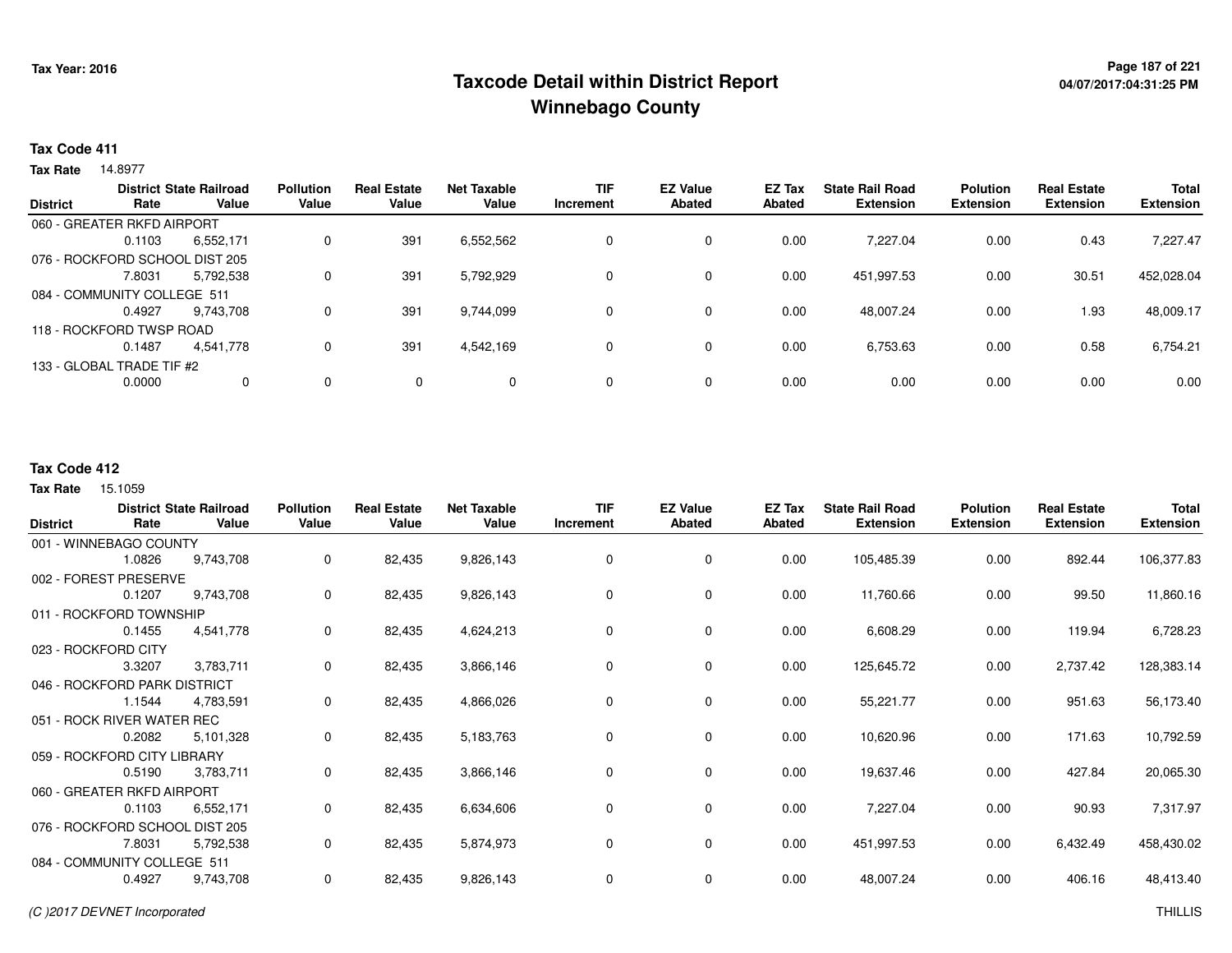# **Page 188 of 221 Taxcode Detail within District ReportWinnebago County**

### **Tax Code 412**

**Tax Rate** 15.1059

|                          |        | <b>District State Railroad</b>           | <b>Pollution</b> | <b>Real Estate</b> | Net Taxable | <b>TIF</b> | <b>EZ Value</b> | <b>EZ Tax</b> | <b>State Rail Road</b> | <b>Polution</b>  | <b>Real Estate</b> | Total            |
|--------------------------|--------|------------------------------------------|------------------|--------------------|-------------|------------|-----------------|---------------|------------------------|------------------|--------------------|------------------|
| <b>District</b>          | Rate   | Value                                    | Value            | Value              | Value       | Increment  | Abated          | Abated        | Extension              | <b>Extension</b> | <b>Extension</b>   | <b>Extension</b> |
| 118 - ROCKFORD TWSP ROAD |        |                                          |                  |                    |             |            |                 |               |                        |                  |                    |                  |
|                          | 0.1487 | 4.541.778                                |                  | 82.435             | 4,624,213   |            |                 | 0.00          | 6.753.63               | 0.00             | 122.58             | 6,876.21         |
|                          |        | 134 - ASSISTED LIVING/ RIVER HOUSING TIF |                  |                    |             |            |                 |               |                        |                  |                    |                  |
|                          | 0.0000 |                                          |                  |                    |             |            |                 | 0.00          | 0.00                   | 0.00             | 0.00               | 0.00             |

### **Tax Code 413**

| <b>District</b> | Rate                         | <b>District State Railroad</b><br>Value | <b>Pollution</b><br>Value | <b>Real Estate</b><br>Value | <b>Net Taxable</b><br>Value | <b>TIF</b><br>Increment | <b>EZ Value</b><br>Abated | <b>EZ Tax</b><br>Abated | <b>State Rail Road</b><br><b>Extension</b> | <b>Polution</b><br><b>Extension</b> | <b>Real Estate</b><br><b>Extension</b> | <b>Total</b><br><b>Extension</b> |
|-----------------|------------------------------|-----------------------------------------|---------------------------|-----------------------------|-----------------------------|-------------------------|---------------------------|-------------------------|--------------------------------------------|-------------------------------------|----------------------------------------|----------------------------------|
|                 | 001 - WINNEBAGO COUNTY       |                                         |                           |                             |                             |                         |                           |                         |                                            |                                     |                                        |                                  |
|                 | 1.0826                       | 9.743.708                               | 0                         | 463,138                     | 10,206,846                  | 169,262                 | 0                         | 0.00                    | 105,485.39                                 | 0.00                                | 5,013.93                               | 110,499.32                       |
|                 | 002 - FOREST PRESERVE        |                                         |                           |                             |                             |                         |                           |                         |                                            |                                     |                                        |                                  |
|                 | 0.1207                       | 9,743,708                               | 0                         | 463,138                     | 10,206,846                  | 169,262                 | 0                         | 0.00                    | 11,760.66                                  | 0.00                                | 559.01                                 | 12,319.67                        |
|                 | 006 - HARLEM TOWNSHIP        |                                         |                           |                             |                             |                         |                           |                         |                                            |                                     |                                        |                                  |
|                 | 0.1116                       | $\mathbf 0$                             | $\mathbf 0$               | 463,138                     | 463,138                     | 169,262                 | $\mathbf 0$               | 0.00                    | 0.00                                       | 0.00                                | 516.86                                 | 516.86                           |
|                 | 020 - MACHESNEY PARK VILLAGE |                                         |                           |                             |                             |                         |                           |                         |                                            |                                     |                                        |                                  |
|                 | 0.0000                       | 0                                       | 0                         | 463,138                     | 463,138                     | 169,262                 | 0                         | 0.00                    | 0.00                                       | 0.00                                | 0.00                                   | 0.00                             |
|                 | 035 - HARLEM-ROSCOE FIRE     |                                         |                           |                             |                             |                         |                           |                         |                                            |                                     |                                        |                                  |
|                 | 0.7579                       | 344,889                                 | 0                         | 463,138                     | 808,027                     | 169,262                 | 0                         | 0.00                    | 2,613.92                                   | 0.00                                | 3,510.12                               | 6,124.04                         |
|                 | 055 - NORTH SUBURBAN LIBRARY |                                         |                           |                             |                             |                         |                           |                         |                                            |                                     |                                        |                                  |
|                 | 0.3002                       | 826,221                                 | 0                         | 463,138                     | 1,289,359                   | 169,262                 | 0                         | 0.00                    | 2,480.31                                   | 0.00                                | 1,390.34                               | 3,870.65                         |
|                 | 060 - GREATER RKFD AIRPORT   |                                         |                           |                             |                             |                         |                           |                         |                                            |                                     |                                        |                                  |
|                 | 0.1103                       | 6,552,171                               | 0                         | 463,138                     | 7,015,309                   | 169,262                 | 0                         | 0.00                    | 7,227.04                                   | 0.00                                | 510.84                                 | 7,737.88                         |
|                 | 070 - HARLEM SCHOOL DIST 122 |                                         |                           |                             |                             |                         |                           |                         |                                            |                                     |                                        |                                  |
|                 | 8.2648                       | 504,859                                 | 0                         | 463,138                     | 967,997                     | 169,262                 | $\mathbf 0$               | 0.00                    | 41,725.59                                  | 0.00                                | 38,277.43                              | 80,003.02                        |
|                 | 084 - COMMUNITY COLLEGE 511  |                                         |                           |                             |                             |                         |                           |                         |                                            |                                     |                                        |                                  |
|                 | 0.4927                       | 9,743,708                               | 0                         | 463,138                     | 10,206,846                  | 169,262                 | 0                         | 0.00                    | 48,007.24                                  | 0.00                                | 2,281.88                               | 50,289.12                        |
|                 | 113 - HARLEM TWSP ROAD       |                                         |                           |                             |                             |                         |                           |                         |                                            |                                     |                                        |                                  |
|                 | 0.0470                       | $\mathbf 0$                             | 0                         | 463,138                     | 463,138                     | 169,262                 | 0                         | 0.00                    | 0.00                                       | 0.00                                | 217.67                                 | 217.67                           |
|                 |                              | 135 - NORTH 2ND TIF MACHESNEY PARK      |                           |                             |                             |                         |                           |                         |                                            |                                     |                                        |                                  |
|                 | 0.0000                       | 0                                       | 0                         | 169,262                     | 169,262                     | 169,262                 | 0                         | 0.00                    | 0.00                                       | 0.00                                | 0.00                                   | 0.00                             |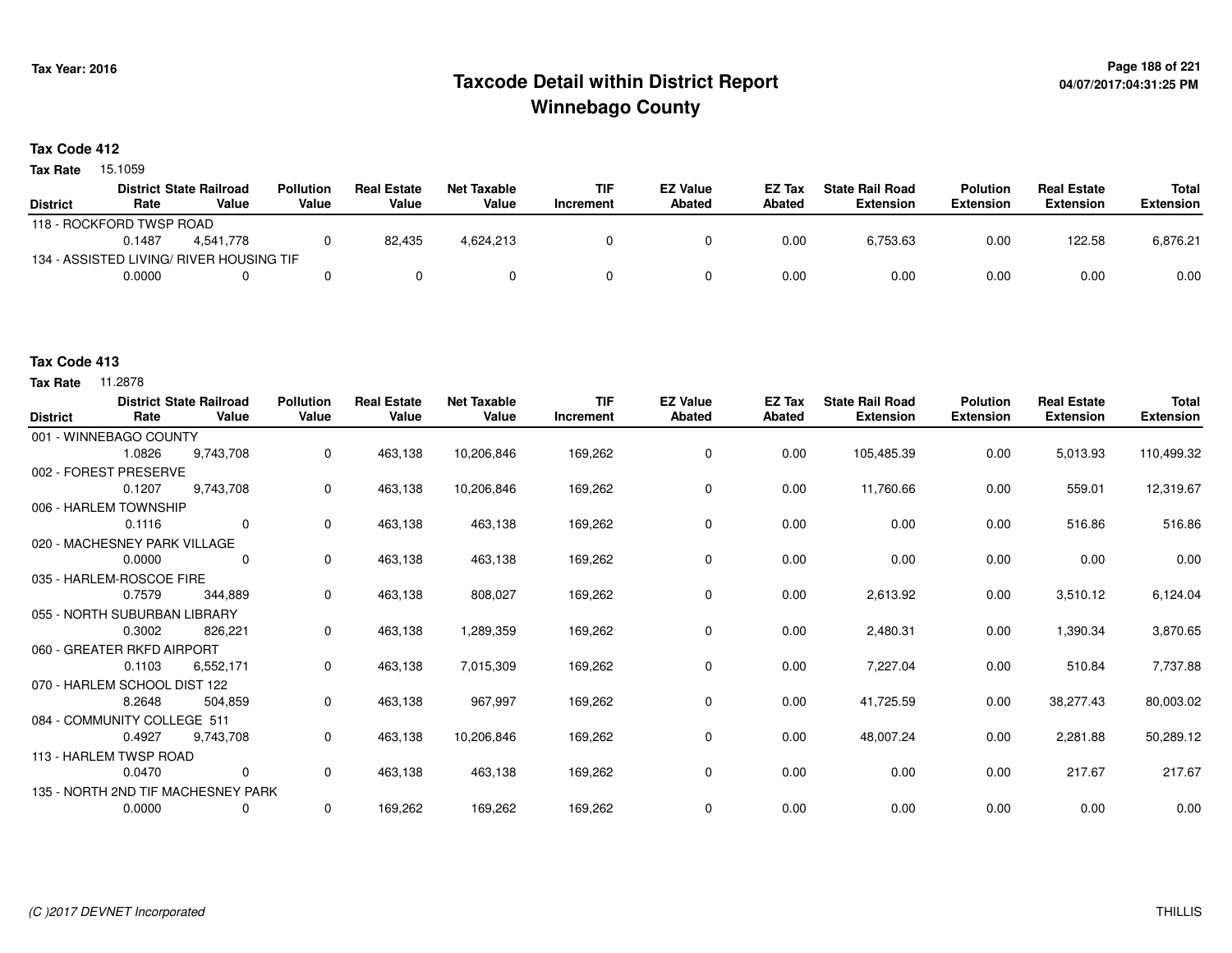# **Page 189 of 221 Taxcode Detail within District ReportWinnebago County**

# **04/07/2017:04:31:25 PM**

#### **Tax Code 414**

**Tax Rate** 11.4960

| <b>District</b> | Rate                         | <b>District State Railroad</b><br>Value | <b>Pollution</b><br>Value | <b>Real Estate</b><br>Value | <b>Net Taxable</b><br>Value | <b>TIF</b><br>Increment | <b>EZ Value</b><br><b>Abated</b> | <b>EZ Tax</b><br><b>Abated</b> | <b>State Rail Road</b><br><b>Extension</b> | <b>Polution</b><br><b>Extension</b> | <b>Real Estate</b><br><b>Extension</b> | <b>Total</b><br><b>Extension</b> |
|-----------------|------------------------------|-----------------------------------------|---------------------------|-----------------------------|-----------------------------|-------------------------|----------------------------------|--------------------------------|--------------------------------------------|-------------------------------------|----------------------------------------|----------------------------------|
|                 | 001 - WINNEBAGO COUNTY       |                                         |                           |                             |                             |                         |                                  |                                |                                            |                                     |                                        |                                  |
|                 | 1.0826                       | 9,743,708                               | 0                         | 994,215                     | 10,737,923                  | 43,172                  | 0                                | 0.00                           | 105,485.39                                 | 0.00                                | 10,763.37                              | 116,248.76                       |
|                 | 002 - FOREST PRESERVE        |                                         |                           |                             |                             |                         |                                  |                                |                                            |                                     |                                        |                                  |
|                 | 0.1207                       |                                         |                           |                             |                             |                         | $\mathbf 0$                      |                                |                                            |                                     |                                        |                                  |
|                 |                              | 9,743,708                               | 0                         | 994,215                     | 10,737,923                  | 43,172                  |                                  | 0.00                           | 11,760.66                                  | 0.00                                | 1,200.02                               | 12,960.68                        |
|                 | 006 - HARLEM TOWNSHIP        |                                         |                           |                             |                             |                         |                                  |                                |                                            |                                     |                                        |                                  |
|                 | 0.1116                       | 0                                       | 0                         | 994,215                     | 994,215                     | 43,172                  | 0                                | 0.00                           | 0.00                                       | 0.00                                | 1,109.54                               | 1,109.54                         |
|                 | 020 - MACHESNEY PARK VILLAGE |                                         |                           |                             |                             |                         |                                  |                                |                                            |                                     |                                        |                                  |
|                 | 0.0000                       | $\Omega$                                | 0                         | 994,215                     | 994,215                     | 43,172                  | 0                                | 0.00                           | 0.00                                       | 0.00                                | 0.00                                   | 0.00                             |
|                 | 035 - HARLEM-ROSCOE FIRE     |                                         |                           |                             |                             |                         |                                  |                                |                                            |                                     |                                        |                                  |
|                 | 0.7579                       | 344,889                                 | 0                         | 994,215                     | 1,339,104                   | 43,172                  | 0                                | 0.00                           | 2,613.92                                   | 0.00                                | 7,535.16                               | 10,149.08                        |
|                 | 051 - ROCK RIVER WATER REC   |                                         |                           |                             |                             |                         |                                  |                                |                                            |                                     |                                        |                                  |
|                 | 0.2082                       | 5,101,328                               | 0                         | 994,215                     | 6,095,543                   | 43,172                  | 0                                | 0.00                           | 10,620.96                                  | 0.00                                | 2,069.96                               | 12,690.92                        |
|                 | 055 - NORTH SUBURBAN LIBRARY |                                         |                           |                             |                             |                         |                                  |                                |                                            |                                     |                                        |                                  |
|                 | 0.3002                       | 826,221                                 | 0                         | 994,215                     | 1,820,436                   | 43,172                  | $\mathbf 0$                      | 0.00                           | 2,480.31                                   | 0.00                                | 2,984.63                               | 5,464.94                         |
|                 | 060 - GREATER RKFD AIRPORT   |                                         |                           |                             |                             |                         |                                  |                                |                                            |                                     |                                        |                                  |
|                 | 0.1103                       | 6,552,171                               | 0                         | 994,215                     | 7,546,386                   | 43,172                  | 0                                | 0.00                           | 7,227.04                                   | 0.00                                | 1,096.62                               | 8,323.66                         |
|                 | 070 - HARLEM SCHOOL DIST 122 |                                         |                           |                             |                             |                         |                                  |                                |                                            |                                     |                                        |                                  |
|                 | 8.2648                       | 504,859                                 | 0                         | 994,215                     | 1,499,074                   | 43,172                  | 0                                | 0.00                           | 41,725.59                                  | 0.00                                | 82,169.88                              | 123,895.47                       |
|                 | 084 - COMMUNITY COLLEGE 511  |                                         |                           |                             |                             |                         |                                  |                                |                                            |                                     |                                        |                                  |
|                 | 0.4927                       | 9,743,708                               | 0                         | 994,215                     | 10,737,923                  | 43,172                  | 0                                | 0.00                           | 48,007.24                                  | 0.00                                | 4,898.50                               | 52,905.74                        |
|                 | 113 - HARLEM TWSP ROAD       |                                         |                           |                             |                             |                         |                                  |                                |                                            |                                     |                                        |                                  |
|                 | 0.0470                       | $\mathbf{0}$                            | 0                         | 994,215                     | 994,215                     | 43,172                  | 0                                | 0.00                           | 0.00                                       | 0.00                                | 467.28                                 | 467.28                           |
|                 |                              | 135 - NORTH 2ND TIF MACHESNEY PARK      |                           |                             |                             |                         |                                  |                                |                                            |                                     |                                        |                                  |
|                 | 0.0000                       |                                         | 0                         | 43,172                      | 43,172                      | 43,172                  | $\mathbf 0$                      | 0.00                           | 0.00                                       | 0.00                                | 0.00                                   | 0.00                             |
|                 |                              | 0                                       |                           |                             |                             |                         |                                  |                                |                                            |                                     |                                        |                                  |

| <b>Tax Rate</b> | 1.1922                 |                                         |                           |                             |                      |                         |                           |                  |                                            |                                     |                                        |                                  |
|-----------------|------------------------|-----------------------------------------|---------------------------|-----------------------------|----------------------|-------------------------|---------------------------|------------------|--------------------------------------------|-------------------------------------|----------------------------------------|----------------------------------|
| <b>District</b> | Rate                   | <b>District State Railroad</b><br>Value | <b>Pollution</b><br>Value | <b>Real Estate</b><br>Value | Net Taxable<br>Value | <b>TIF</b><br>Increment | <b>EZ Value</b><br>Abated | EZ Tax<br>Abated | <b>State Rail Road</b><br><b>Extension</b> | <b>Polution</b><br><b>Extension</b> | <b>Real Estate</b><br><b>Extension</b> | <b>Total</b><br><b>Extension</b> |
|                 | 001 - WINNEBAGO COUNTY |                                         |                           |                             |                      |                         |                           |                  |                                            |                                     |                                        |                                  |
|                 | .0826                  | 9.743.708                               |                           | 5.596.616                   | 15.340.324           | 2,611,552               |                           | 0.00             | 105.485.39                                 | 0.00                                | 60.588.96                              | 166,074.35                       |
|                 | 002 - FOREST PRESERVE  |                                         |                           |                             |                      |                         |                           |                  |                                            |                                     |                                        |                                  |
|                 | 0.1207                 | 9.743.708                               |                           | 5.596.616                   | 15.340.324           | 2,611,552               |                           | 0.00             | 11.760.66                                  | 0.00                                | 6,755.12                               | 18,515.78                        |
|                 | 006 - HARLEM TOWNSHIP  |                                         |                           |                             |                      |                         |                           |                  |                                            |                                     |                                        |                                  |
|                 | 0.1116                 |                                         |                           | 5,596,616                   | 5,596,616            | 2,611,552               |                           | 0.00             | 0.00                                       | 0.00                                | 6,245.82                               | 6,245.82                         |
|                 |                        |                                         |                           |                             |                      |                         |                           |                  |                                            |                                     |                                        |                                  |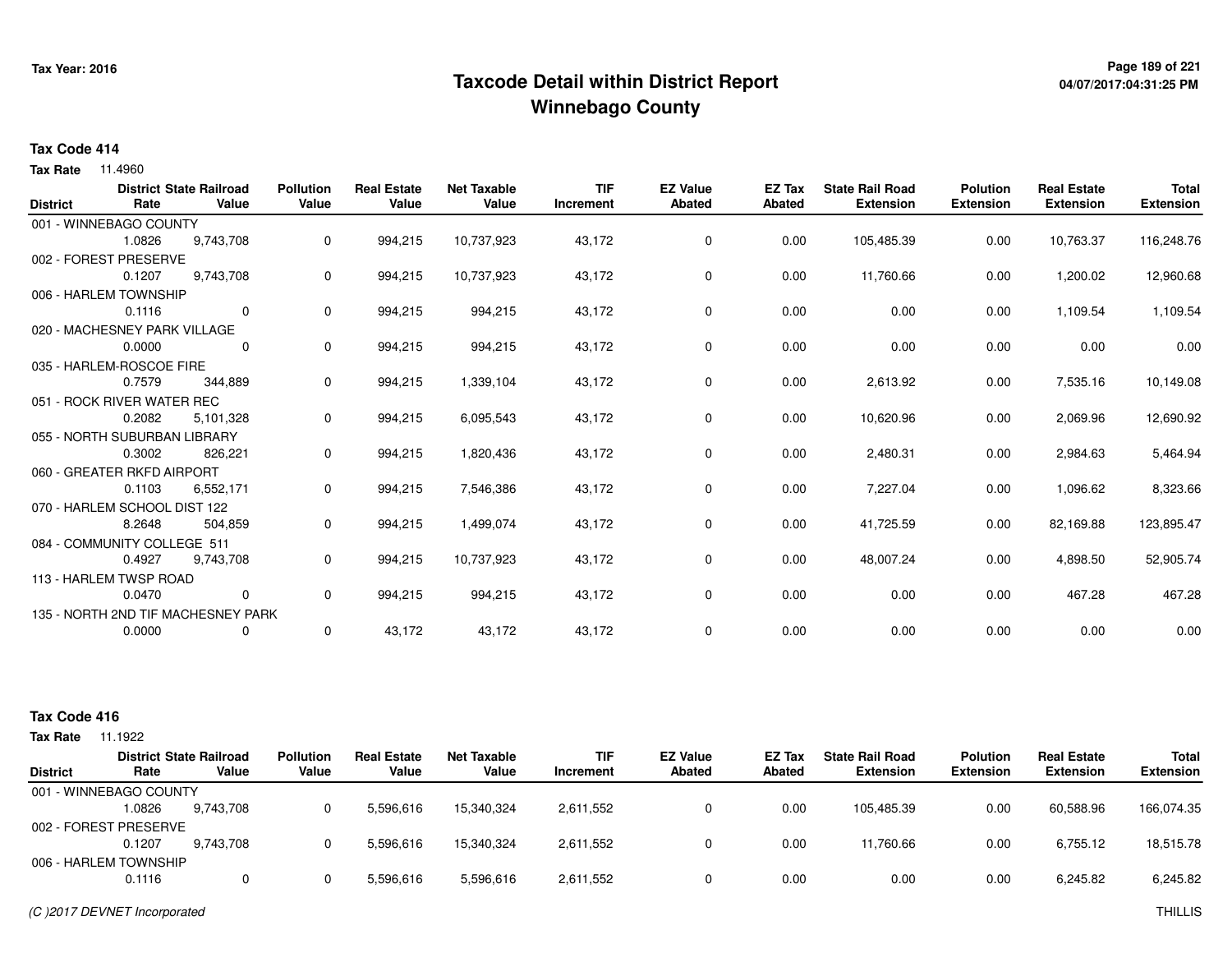# **Page 190 of 221 Taxcode Detail within District ReportWinnebago County**

# **04/07/2017:04:31:25 PM**

#### **Tax Code 416**

**Tax Rate** 11.1922

| <b>District</b>              | Rate                         | <b>District State Railroad</b><br>Value | <b>Pollution</b><br>Value | <b>Real Estate</b><br>Value | <b>Net Taxable</b><br>Value | <b>TIF</b><br>Increment | <b>EZ Value</b><br><b>Abated</b> | EZ Tax<br><b>Abated</b> | <b>State Rail Road</b><br><b>Extension</b> | <b>Polution</b><br><b>Extension</b> | <b>Real Estate</b><br><b>Extension</b> | <b>Total</b><br><b>Extension</b> |
|------------------------------|------------------------------|-----------------------------------------|---------------------------|-----------------------------|-----------------------------|-------------------------|----------------------------------|-------------------------|--------------------------------------------|-------------------------------------|----------------------------------------|----------------------------------|
|                              | 020 - MACHESNEY PARK VILLAGE |                                         |                           |                             |                             |                         |                                  |                         |                                            |                                     |                                        |                                  |
|                              | 0.0000                       | 0                                       | 0                         | 5,596,616                   | 5,596,616                   | 2,611,552               | 0                                | 0.00                    | 0.00                                       | 0.00                                | 0.00                                   | 0.00                             |
|                              | 037 - NORTH PARK FIRE        |                                         |                           |                             |                             |                         |                                  |                         |                                            |                                     |                                        |                                  |
|                              | 0.4541                       | 431,574                                 | 0                         | 5,596,616                   | 6,028,190                   | 2,611,552               | 0                                | 0.00                    | 1,959.78                                   | 0.00                                | 25,414.23                              | 27,374.01                        |
|                              | 051 - ROCK RIVER WATER REC   |                                         |                           |                             |                             |                         |                                  |                         |                                            |                                     |                                        |                                  |
|                              | 0.2082                       | 5,101,328                               | 0                         | 5,596,616                   | 10,697,944                  | 2,611,552               | $\mathbf 0$                      | 0.00                    | 10,620.96                                  | 0.00                                | 11,652.15                              | 22,273.11                        |
| 055 - NORTH SUBURBAN LIBRARY |                              |                                         |                           |                             |                             |                         |                                  |                         |                                            |                                     |                                        |                                  |
|                              | 0.3002                       | 826,221                                 | 0                         | 5,596,616                   | 6,422,837                   | 2,611,552               | 0                                | 0.00                    | 2,480.31                                   | 0.00                                | 16,801.04                              | 19,281.35                        |
|                              | 060 - GREATER RKFD AIRPORT   |                                         |                           |                             |                             |                         |                                  |                         |                                            |                                     |                                        |                                  |
|                              | 0.1103                       | 6,552,171                               | 0                         | 5,596,616                   | 12,148,787                  | 2,611,552               | 0                                | 0.00                    | 7,227.04                                   | 0.00                                | 6,173.07                               | 13,400.11                        |
|                              | 070 - HARLEM SCHOOL DIST 122 |                                         |                           |                             |                             |                         |                                  |                         |                                            |                                     |                                        |                                  |
|                              | 8.2648                       | 504,859                                 | 0                         | 5,596,616                   | 6,101,475                   | 2,611,552               | 0                                | 0.00                    | 41,725.59                                  | 0.00                                | 462,549.12                             | 504,274.71                       |
|                              | 084 - COMMUNITY COLLEGE 511  |                                         |                           |                             |                             |                         |                                  |                         |                                            |                                     |                                        |                                  |
|                              | 0.4927                       | 9,743,708                               | 0                         | 5,596,616                   | 15,340,324                  | 2,611,552               | $\mathbf 0$                      | 0.00                    | 48,007.24                                  | 0.00                                | 27,574.53                              | 75,581.77                        |
|                              | 113 - HARLEM TWSP ROAD       |                                         |                           |                             |                             |                         |                                  |                         |                                            |                                     |                                        |                                  |
|                              | 0.0470                       | $\mathbf 0$                             | 0                         | 5,596,616                   | 5,596,616                   | 2,611,552               | 0                                | 0.00                    | 0.00                                       | 0.00                                | 2,630.41                               | 2,630.41                         |
|                              |                              | 135 - NORTH 2ND TIF MACHESNEY PARK      |                           |                             |                             |                         |                                  |                         |                                            |                                     |                                        |                                  |
|                              | 0.0000                       | 0                                       | 0                         | 2,611,552                   | 2,611,552                   | 2,611,552               | 0                                | 0.00                    | 0.00                                       | 0.00                                | 0.00                                   | 0.00                             |

### **Tax Code 417**

| <b>District</b>              |        | <b>District State Railroad</b> | <b>Pollution</b> | <b>Real Estate</b> | <b>Net Taxable</b> | TIF       | <b>EZ Value</b> | EZ Tax | <b>State Rail Road</b> | <b>Polution</b>  | <b>Real Estate</b> | <b>Total</b>     |
|------------------------------|--------|--------------------------------|------------------|--------------------|--------------------|-----------|-----------------|--------|------------------------|------------------|--------------------|------------------|
|                              | Rate   | Value                          | Value            | Value              | Value              | Increment | <b>Abated</b>   | Abated | <b>Extension</b>       | <b>Extension</b> | <b>Extension</b>   | <b>Extension</b> |
| 001 - WINNEBAGO COUNTY       |        |                                |                  |                    |                    |           |                 |        |                        |                  |                    |                  |
|                              | 1.0826 | 9,743,708                      | 0                | 890,661            | 10,634,369         | 910,830   | 0               | 0.00   | 105,485.39             | 0.00             | 9,642.30           | 115,127.69       |
| 002 - FOREST PRESERVE        |        |                                |                  |                    |                    |           |                 |        |                        |                  |                    |                  |
|                              | 0.1207 | 9.743.708                      | 0                | 890,661            | 10,634,369         | 910,830   | 0               | 0.00   | 11,760.66              | 0.00             | 1,075.03           | 12,835.69        |
| 011 - ROCKFORD TOWNSHIP      |        |                                |                  |                    |                    |           |                 |        |                        |                  |                    |                  |
|                              | 0.1455 | 4,541,778                      | 0                | 890,661            | 5,432,439          | 910,830   | 0               | 0.00   | 6,608.29               | 0.00             | 1,295.91           | 7,904.20         |
| 023 - ROCKFORD CITY          |        |                                |                  |                    |                    |           |                 |        |                        |                  |                    |                  |
|                              | 3.3207 | 3.783.711                      | 0                | 890,661            | 4,674,372          | 910,830   | 0               | 0.00   | 125,645.72             | 0.00             | 29,576.18          | 155,221.90       |
| 046 - ROCKFORD PARK DISTRICT |        |                                |                  |                    |                    |           |                 |        |                        |                  |                    |                  |
|                              | l.1544 | 4.783.591                      | 0                | 890,661            | 5,674,252          | 910,830   | $\Omega$        | 0.00   | 55,221.77              | 0.00             | 10,281.79          | 65,503.56        |
| 051 - ROCK RIVER WATER REC   |        |                                |                  |                    |                    |           |                 |        |                        |                  |                    |                  |
|                              | 0.2082 | 5,101,328                      |                  | 890,661            | 5,991,989          | 910,830   | 0               | 0.00   | 10,620.96              | 0.00             | 1,854.36           | 12,475.32        |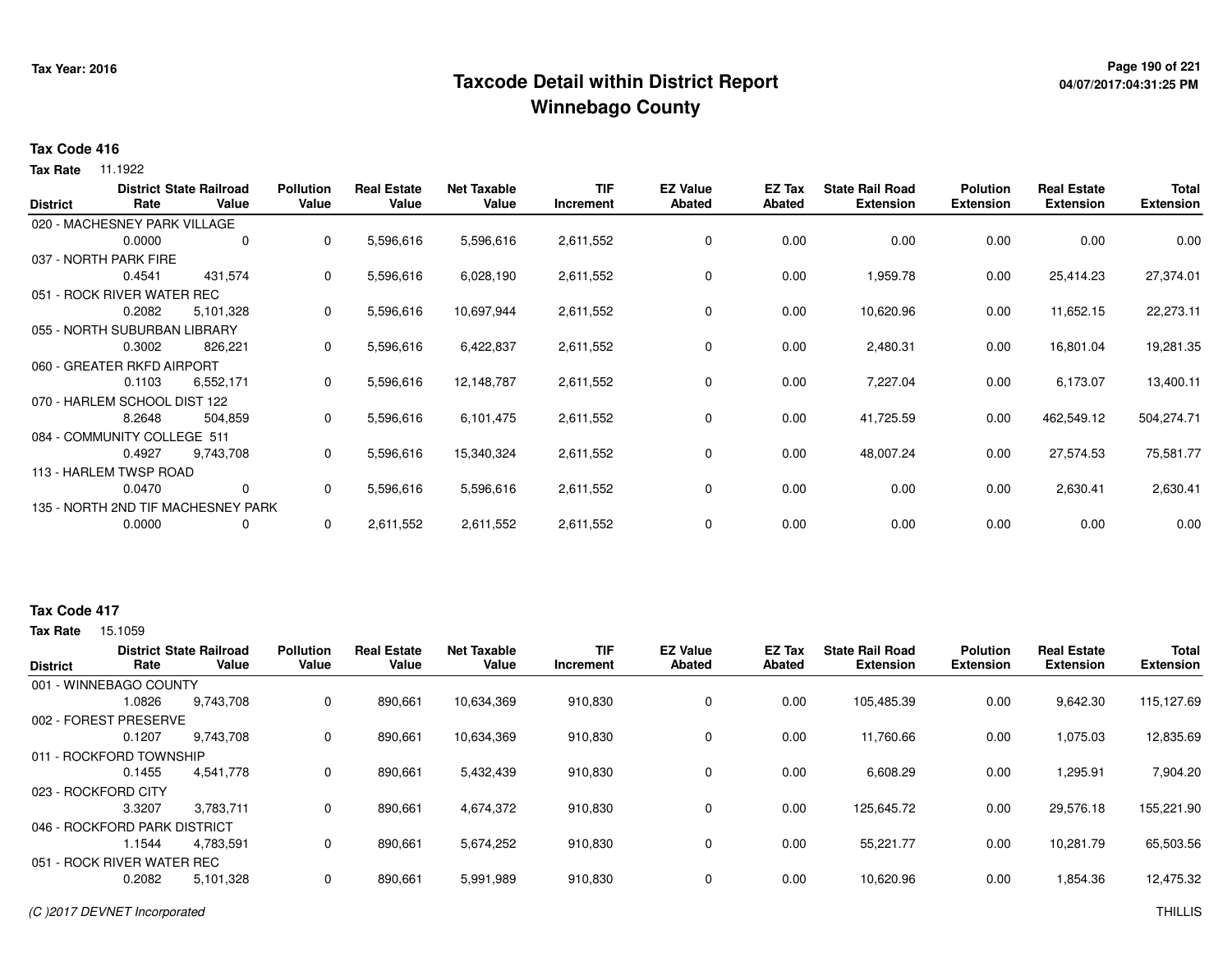# **Page 191 of 221 Taxcode Detail within District ReportWinnebago County**

# **04/07/2017:04:31:25 PM**

#### **Tax Code 417**

**Tax Rate** 15.1059

| <b>District</b> | Rate                           | <b>District State Railroad</b><br>Value | <b>Pollution</b><br>Value | <b>Real Estate</b><br>Value | <b>Net Taxable</b><br>Value | TIF<br>Increment | <b>EZ Value</b><br><b>Abated</b> | EZ Tax<br>Abated | <b>State Rail Road</b><br><b>Extension</b> | <b>Polution</b><br><b>Extension</b> | <b>Real Estate</b><br><b>Extension</b> | <b>Total</b><br><b>Extension</b> |
|-----------------|--------------------------------|-----------------------------------------|---------------------------|-----------------------------|-----------------------------|------------------|----------------------------------|------------------|--------------------------------------------|-------------------------------------|----------------------------------------|----------------------------------|
|                 | 059 - ROCKFORD CITY LIBRARY    |                                         |                           |                             |                             |                  |                                  |                  |                                            |                                     |                                        |                                  |
|                 | 0.5190                         | 3,783,711                               | 0                         | 890,661                     | 4,674,372                   | 910,830          | 0                                | 0.00             | 19,637.46                                  | 0.00                                | 4,622.53                               | 24,259.99                        |
|                 | 060 - GREATER RKFD AIRPORT     |                                         |                           |                             |                             |                  |                                  |                  |                                            |                                     |                                        |                                  |
|                 | 0.1103                         | 6,552,171                               | 0                         | 890,661                     | 7,442,832                   | 910,830          | 0                                | 0.00             | 7.227.04                                   | 0.00                                | 982.40                                 | 8,209.44                         |
|                 | 076 - ROCKFORD SCHOOL DIST 205 |                                         |                           |                             |                             |                  |                                  |                  |                                            |                                     |                                        |                                  |
|                 | 7.8031                         | 5,792,538                               | 0                         | 890,661                     | 6,683,199                   | 910,830          | $\Omega$                         | 0.00             | 451,997.53                                 | 0.00                                | 69,499.17                              | 521,496.70                       |
|                 | 084 - COMMUNITY COLLEGE 511    |                                         |                           |                             |                             |                  |                                  |                  |                                            |                                     |                                        |                                  |
|                 | 0.4927                         | 9.743.708                               | $\mathbf{0}$              | 890,661                     | 10,634,369                  | 910,830          | 0                                | 0.00             | 48,007.24                                  | 0.00                                | 4,388.29                               | 52,395.53                        |
|                 | 118 - ROCKFORD TWSP ROAD       |                                         |                           |                             |                             |                  |                                  |                  |                                            |                                     |                                        |                                  |
|                 | 0.1487                         | 4,541,778                               | 0                         | 890,661                     | 5,432,439                   | 910,830          | $\Omega$                         | 0.00             | 6,753.63                                   | 0.00                                | 1,324.41                               | 8,078.04                         |
|                 | 137 - MAIN & WHITMAN TIF       |                                         |                           |                             |                             |                  |                                  |                  |                                            |                                     |                                        |                                  |
|                 | 0.0000                         | 0                                       | 0                         | 910,830                     | 910,830                     | 910,830          | 0                                | 0.00             | 0.00                                       | 0.00                                | 0.00                                   | 0.00                             |

### **Tax Code 418**

|                                |                 | <b>District State Railroad</b> | <b>Pollution</b> | <b>Real Estate</b> | <b>Net Taxable</b> | <b>TIF</b> | <b>EZ Value</b> | <b>EZ Tax</b> | <b>State Rail Road</b> | <b>Polution</b>  | <b>Real Estate</b> | <b>Total</b>     |
|--------------------------------|-----------------|--------------------------------|------------------|--------------------|--------------------|------------|-----------------|---------------|------------------------|------------------|--------------------|------------------|
| <b>District</b>                | Rate            | Value                          | Value            | Value              | Value              | Increment  | <b>Abated</b>   | Abated        | <b>Extension</b>       | <b>Extension</b> | <b>Extension</b>   | <b>Extension</b> |
| 001 - WINNEBAGO COUNTY         |                 |                                |                  |                    |                    |            |                 |               |                        |                  |                    |                  |
|                                | 1.0826          | 9,743,708                      | 0                | 5,399,863          | 15,143,571         | 110,644    | 0               | 0.00          | 105,485.39             | 0.00             | 58,458.92          | 163,944.31       |
| 002 - FOREST                   | <b>PRESERVE</b> |                                |                  |                    |                    |            |                 |               |                        |                  |                    |                  |
|                                | 0.1207          | 9,743,708                      | $\mathbf{0}$     | 5,399,863          | 15,143,571         | 110,644    | 0               | 0.00          | 11,760.66              | 0.00             | 6,517.63           | 18,278.29        |
| 011 - ROCKFORD TOWNSHIP        |                 |                                |                  |                    |                    |            |                 |               |                        |                  |                    |                  |
|                                | 0.1455          | 4,541,778                      | 0                | 5,399,863          | 9,941,641          | 110,644    | 0               | 0.00          | 6,608.29               | 0.00             | 7,856.80           | 14,465.09        |
| 023 - ROCKFORD CITY            |                 |                                |                  |                    |                    |            |                 |               |                        |                  |                    |                  |
|                                | 3.3207          | 3,783,711                      | 0                | 5,399,863          | 9,183,574          | 110,644    | 0               | 0.00          | 125,645.72             | 0.00             | 179,313.25         | 304,958.97       |
| 046 - ROCKFORD PARK DISTRICT   |                 |                                |                  |                    |                    |            |                 |               |                        |                  |                    |                  |
|                                | 1.1544          | 4,783,591                      | 0                | 5,399,863          | 10,183,454         | 110,644    | 0               | 0.00          | 55,221.77              | 0.00             | 62,336.02          | 117,557.79       |
| 051 - ROCK RIVER WATER REC     |                 |                                |                  |                    |                    |            |                 |               |                        |                  |                    |                  |
|                                | 0.2082          | 5,101,328                      | $\mathbf{0}$     | 5,399,863          | 10,501,191         | 110,644    | 0               | 0.00          | 10,620.96              | 0.00             | 11,242.51          | 21,863.47        |
| 059 - ROCKFORD CITY LIBRARY    |                 |                                |                  |                    |                    |            |                 |               |                        |                  |                    |                  |
|                                | 0.5190          | 3,783,711                      | $\mathbf{0}$     | 5,399,863          | 9,183,574          | 110,644    | 0               | 0.00          | 19,637.46              | 0.00             | 28,025.29          | 47,662.75        |
| 060 - GREATER RKFD AIRPORT     |                 |                                |                  |                    |                    |            |                 |               |                        |                  |                    |                  |
|                                | 0.1103          | 6,552,171                      | 0                | 5,399,863          | 11,952,034         | 110,644    | 0               | 0.00          | 7,227.04               | 0.00             | 5,956.05           | 13,183.09        |
| 076 - ROCKFORD SCHOOL DIST 205 |                 |                                |                  |                    |                    |            |                 |               |                        |                  |                    |                  |
|                                | 7.8031          | 5,792,538                      | 0                | 5,399,863          | 11,192,401         | 110,644    | 0               | 0.00          | 451,997.53             | 0.00             | 421,356.71         | 873,354.24       |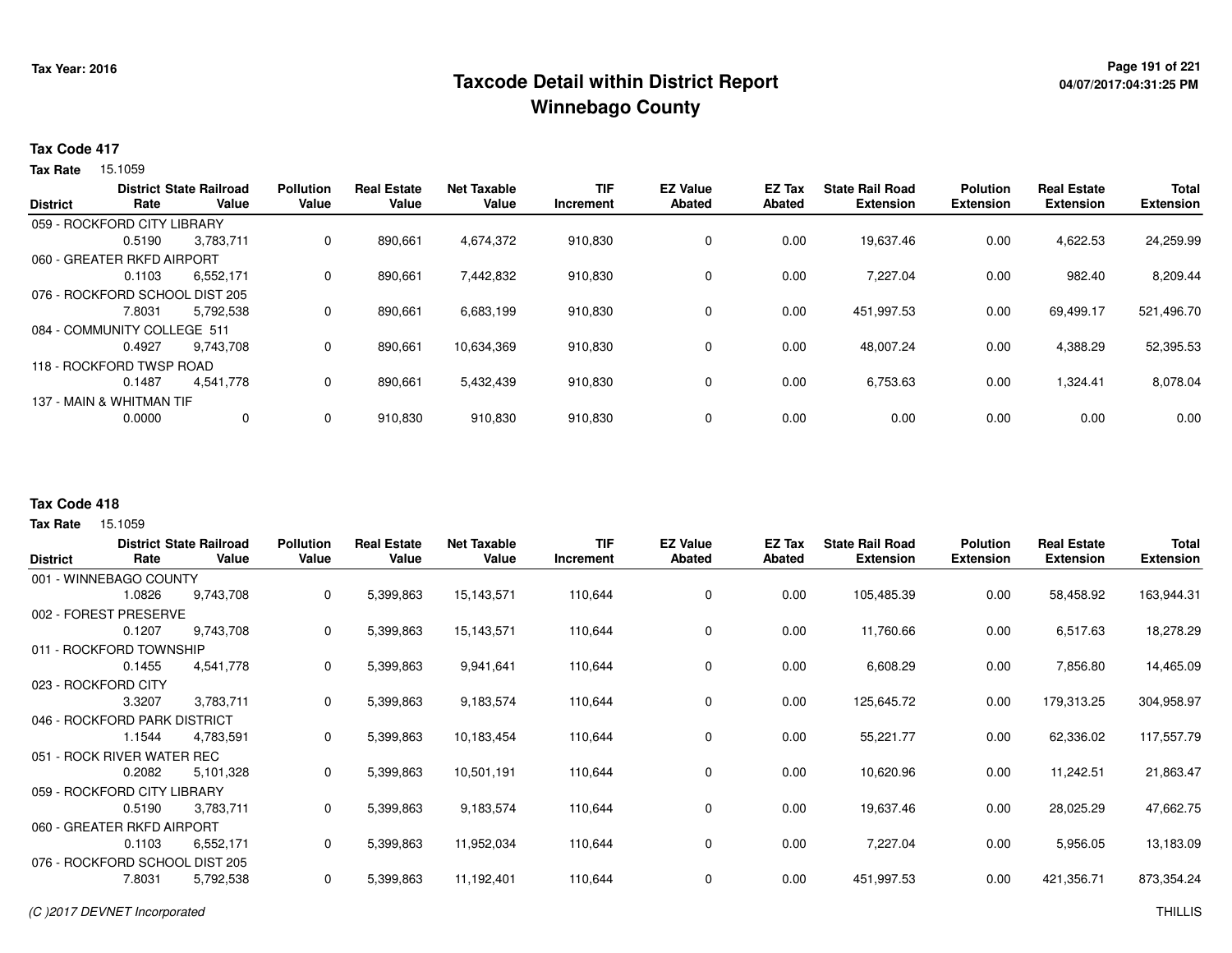# **Page 192 of 221 Taxcode Detail within District ReportWinnebago County**

# **04/07/2017:04:31:25 PM**

### **Tax Code 418**

**Tax Rate** 15.1059

| <b>Extension</b>                                  |
|---------------------------------------------------|
|                                                   |
|                                                   |
| 74,612.37                                         |
|                                                   |
| 14,783.23                                         |
|                                                   |
| 0.00                                              |
| <b>Extension</b><br>26.605.13<br>8.029.60<br>0.00 |

#### **Tax Code 419**

| <b>District</b>                | Rate   | <b>District State Railroad</b><br>Value | <b>Pollution</b><br>Value | <b>Real Estate</b><br>Value | <b>Net Taxable</b><br>Value | <b>TIF</b><br>Increment | <b>EZ Value</b><br><b>Abated</b> | <b>EZ Tax</b><br>Abated | <b>State Rail Road</b><br><b>Extension</b> | <b>Polution</b><br><b>Extension</b> | <b>Real Estate</b><br><b>Extension</b> | <b>Total</b><br><b>Extension</b> |
|--------------------------------|--------|-----------------------------------------|---------------------------|-----------------------------|-----------------------------|-------------------------|----------------------------------|-------------------------|--------------------------------------------|-------------------------------------|----------------------------------------|----------------------------------|
| 001 - WINNEBAGO COUNTY         |        |                                         |                           |                             |                             |                         |                                  |                         |                                            |                                     |                                        |                                  |
|                                | 1.0826 | 9.743.708                               | 0                         | 386,217                     | 10,129,925                  | $\mathbf 0$             | 0                                | 0.00                    | 105,485.39                                 | 0.00                                | 4,181.19                               | 109,666.58                       |
| 002 - FOREST PRESERVE          |        |                                         |                           |                             |                             |                         |                                  |                         |                                            |                                     |                                        |                                  |
|                                | 0.1207 | 9,743,708                               | 0                         | 386,217                     | 10,129,925                  | 0                       | 0                                | 0.00                    | 11,760.66                                  | 0.00                                | 466.16                                 | 12,226.82                        |
| 011 - ROCKFORD TOWNSHIP        |        |                                         |                           |                             |                             |                         |                                  |                         |                                            |                                     |                                        |                                  |
|                                | 0.1455 | 4,541,778                               | 0                         | 386,217                     | 4,927,995                   | 0                       | 0                                | 0.00                    | 6,608.29                                   | 0.00                                | 561.95                                 | 7,170.24                         |
| 023 - ROCKFORD CITY            |        |                                         |                           |                             |                             |                         |                                  |                         |                                            |                                     |                                        |                                  |
|                                | 3.3207 | 3,783,711                               | 0                         | 386,217                     | 4,169,928                   | $\mathbf 0$             | 0                                | 0.00                    | 125,645.72                                 | 0.00                                | 12,825.11                              | 138,470.83                       |
| 046 - ROCKFORD PARK DISTRICT   |        |                                         |                           |                             |                             |                         |                                  |                         |                                            |                                     |                                        |                                  |
|                                | 1.1544 | 4,783,591                               | 0                         | 386,217                     | 5,169,808                   | 0                       | 0                                | 0.00                    | 55,221.77                                  | 0.00                                | 4,458.49                               | 59,680.26                        |
| 051 - ROCK RIVER WATER REC     |        |                                         |                           |                             |                             |                         |                                  |                         |                                            |                                     |                                        |                                  |
|                                | 0.2082 | 5,101,328                               | 0                         | 386,217                     | 5,487,545                   | 0                       | 0                                | 0.00                    | 10,620.96                                  | 0.00                                | 804.10                                 | 11,425.06                        |
| 059 - ROCKFORD CITY LIBRARY    |        |                                         |                           |                             |                             |                         |                                  |                         |                                            |                                     |                                        |                                  |
|                                | 0.5190 | 3,783,711                               | 0                         | 386,217                     | 4,169,928                   | 0                       | 0                                | 0.00                    | 19,637.46                                  | 0.00                                | 2,004.47                               | 21,641.93                        |
| 060 - GREATER RKFD AIRPORT     |        |                                         |                           |                             |                             |                         |                                  |                         |                                            |                                     |                                        |                                  |
|                                | 0.1103 | 6,552,171                               | 0                         | 386,217                     | 6,938,388                   | 0                       | 0                                | 0.00                    | 7,227.04                                   | 0.00                                | 426.00                                 | 7,653.04                         |
| 076 - ROCKFORD SCHOOL DIST 205 |        |                                         |                           |                             |                             |                         |                                  |                         |                                            |                                     |                                        |                                  |
|                                | 7.8031 | 5,792,538                               | 0                         | 386,217                     | 6,178,755                   | 0                       | $\mathbf 0$                      | 0.00                    | 451,997.53                                 | 0.00                                | 30,136.90                              | 482,134.43                       |
| 084 - COMMUNITY COLLEGE 511    |        |                                         |                           |                             |                             |                         |                                  |                         |                                            |                                     |                                        |                                  |
|                                | 0.4927 | 9,743,708                               | 0                         | 386,217                     | 10,129,925                  | 0                       | $\mathbf 0$                      | 0.00                    | 48,007.24                                  | 0.00                                | 1,902.89                               | 49,910.13                        |
| 118 - ROCKFORD TWSP ROAD       |        |                                         |                           |                             |                             |                         |                                  |                         |                                            |                                     |                                        |                                  |
|                                | 0.1487 | 4,541,778                               | 0                         | 386,217                     | 4,927,995                   | 0                       | 0                                | 0.00                    | 6,753.63                                   | 0.00                                | 574.30                                 | 7,327.93                         |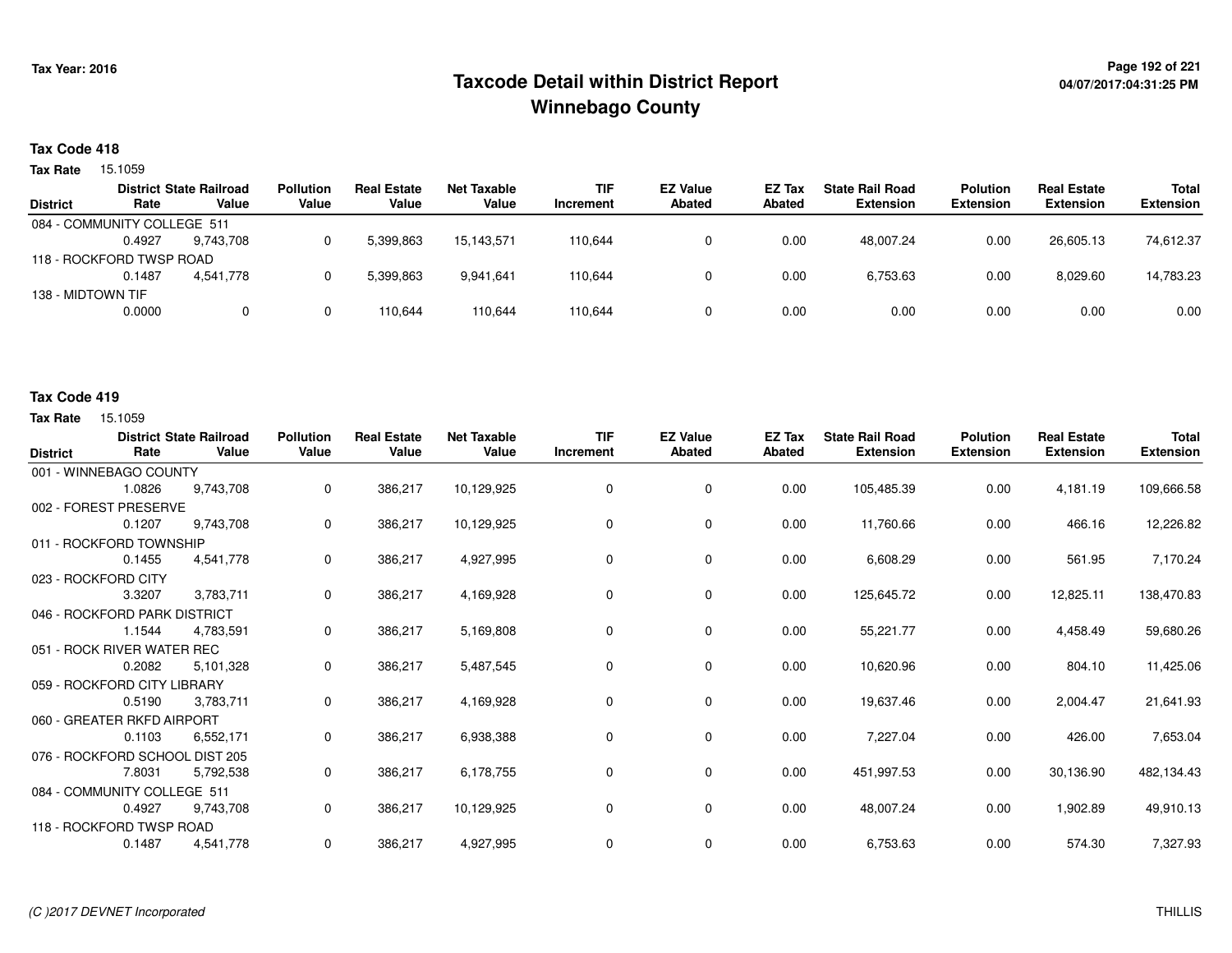# **Page 193 of 221 Taxcode Detail within District ReportWinnebago County**

**Tax Code 419**

**Tax Rate** 15.1059

|                 | <b>District State Railroad</b>     |       | <b>Pollution</b> | <b>Real Estate</b> | <b>Net Taxable</b> | <b>TIF</b> | <b>EZ Value</b> | <b>EZ Tax</b> | <b>State Rail Road</b> | <b>Polution</b> | <b>Real Estate</b> | <b>Total</b> |
|-----------------|------------------------------------|-------|------------------|--------------------|--------------------|------------|-----------------|---------------|------------------------|-----------------|--------------------|--------------|
| <b>District</b> | Rate                               | Value | Value            | Value              | Value              | Increment  | Abated          | Abated        | Extension              | Extension       | Extension          | Extension    |
|                 | 139 - KISHWAUKEE & HARRISON TIF #2 |       |                  |                    |                    |            |                 |               |                        |                 |                    |              |
|                 | 0.0000                             |       |                  |                    |                    |            |                 | 0.00          | 0.00                   | 0.00            | 0.00               | 0.00         |

**Tax Rate** 10.0813

| <b>District</b>    | Rate                          | <b>District State Railroad</b><br>Value | <b>Pollution</b><br>Value | <b>Real Estate</b><br>Value | <b>Net Taxable</b><br>Value | <b>TIF</b><br>Increment | <b>EZ Value</b><br><b>Abated</b> | <b>EZ Tax</b><br>Abated | <b>State Rail Road</b><br><b>Extension</b> | <b>Polution</b><br><b>Extension</b> | <b>Real Estate</b><br><b>Extension</b> | <b>Total</b><br><b>Extension</b> |
|--------------------|-------------------------------|-----------------------------------------|---------------------------|-----------------------------|-----------------------------|-------------------------|----------------------------------|-------------------------|--------------------------------------------|-------------------------------------|----------------------------------------|----------------------------------|
|                    | 001 - WINNEBAGO COUNTY        |                                         |                           |                             |                             |                         |                                  |                         |                                            |                                     |                                        |                                  |
|                    | 1.0826                        | 9,743,708                               | 0                         | 1,762,787                   | 11,506,495                  | 3,289,469               | 0                                | 0.00                    | 105,485.39                                 | 0.00                                | 19,083.93                              | 124,569.32                       |
|                    | 002 - FOREST PRESERVE         |                                         |                           |                             |                             |                         |                                  |                         |                                            |                                     |                                        |                                  |
|                    | 0.1207                        | 9,743,708                               | 0                         | 1,762,787                   | 11,506,495                  | 3,289,469               | 0                                | 0.00                    | 11,760.66                                  | 0.00                                | 2,127.68                               | 13,888.34                        |
|                    | 012 - ROCKTON TOWNSHIP        |                                         |                           |                             |                             |                         |                                  |                         |                                            |                                     |                                        |                                  |
|                    | 0.2013                        | 886,269                                 | 0                         | 1,762,787                   | 2,649,056                   | 3,289,469               | 0                                | 0.00                    | 1,784.05                                   | 0.00                                | 3,548.49                               | 5,332.54                         |
|                    | 024 - ROCKTON VILLAGE         |                                         |                           |                             |                             |                         |                                  |                         |                                            |                                     |                                        |                                  |
|                    | 0.6617                        | 102,799                                 | 0                         | 1,762,787                   | 1,865,586                   | 3,289,469               | 0                                | 0.00                    | 680.21                                     | 0.00                                | 11,664.36                              | 12,344.57                        |
| 041 - ROCKTON FIRE |                               |                                         |                           |                             |                             |                         |                                  |                         |                                            |                                     |                                        |                                  |
|                    | 0.7555                        | 417,280                                 | 0                         | 1,762,787                   | 2,180,067                   | 3,289,469               | 0                                | 0.00                    | 3,152.54                                   | 0.00                                | 13,317.86                              | 16,470.40                        |
|                    | 057 - TALCOTT FREE LIBRARY    |                                         |                           |                             |                             |                         |                                  |                         |                                            |                                     |                                        |                                  |
|                    | 0.2180                        | 293,191                                 | 0                         | 1,762,787                   | 2,055,978                   | 3,289,469               | 0                                | 0.00                    | 639.15                                     | 0.00                                | 3,842.88                               | 4,482.03                         |
|                    | 074 - ROCKTON SCHOOL DIST 140 |                                         |                           |                             |                             |                         |                                  |                         |                                            |                                     |                                        |                                  |
|                    | 3.8383                        | 388,083                                 | 0                         | 1,762,787                   | 2,150,870                   | 3,289,469               | 0                                | 0.00                    | 14,895.79                                  | 0.00                                | 67,661.05                              | 82,556.84                        |
|                    | 077 - HONONEGAH HIGH SD #207  |                                         |                           |                             |                             |                         |                                  |                         |                                            |                                     |                                        |                                  |
|                    | 2.5511                        | 473,437                                 | 0                         | 1,762,787                   | 2,236,224                   | 3,289,469               | 0                                | 0.00                    | 12,077.86                                  | 0.00                                | 44,970.46                              | 57,048.32                        |
|                    | 084 - COMMUNITY COLLEGE 511   |                                         |                           |                             |                             |                         |                                  |                         |                                            |                                     |                                        |                                  |
|                    | 0.4927                        | 9,743,708                               | 0                         | 1,762,787                   | 11,506,495                  | 3,289,469               | 0                                | 0.00                    | 48,007.24                                  | 0.00                                | 8,685.25                               | 56,692.49                        |
|                    | 119 - ROCKTON TWSP ROAD       |                                         |                           |                             |                             |                         |                                  |                         |                                            |                                     |                                        |                                  |
|                    | 0.1594                        | 886,269                                 | 0                         | 1,762,787                   | 2,649,056                   | 3,289,469               | 0                                | 0.00                    | 1,412.71                                   | 0.00                                | 2,809.88                               | 4,222.59                         |
|                    | 140 - FORMER BELOIT CORP TIF  |                                         |                           |                             |                             |                         |                                  |                         |                                            |                                     |                                        |                                  |
|                    | 0.0000                        | $\mathbf 0$                             | 0                         | 3,289,469                   | 3,289,469                   | 3,289,469               | 0                                | 0.00                    | 0.00                                       | 0.00                                | 0.00                                   | 0.00                             |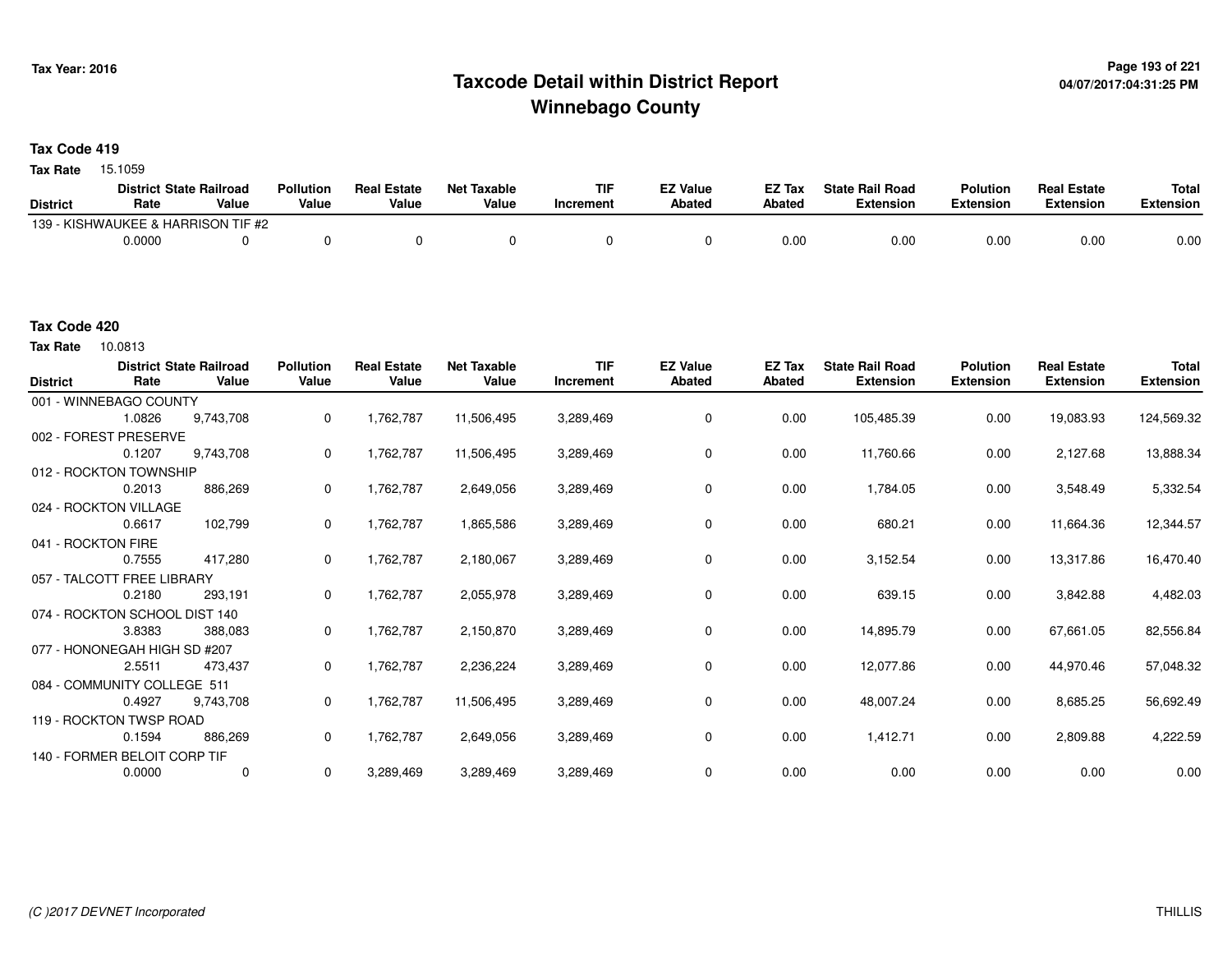# **Page 194 of 221 Taxcode Detail within District ReportWinnebago County**

# **04/07/2017:04:31:25 PM**

### **Tax Code 421**

**Tax Rate** 15.1059

|                 |                                | <b>District State Railroad</b> | <b>Pollution</b> | <b>Real Estate</b> | <b>Net Taxable</b> | <b>TIF</b> | <b>EZ Value</b> | EZ Tax | <b>State Rail Road</b> | <b>Polution</b>  | <b>Real Estate</b> | <b>Total</b>     |
|-----------------|--------------------------------|--------------------------------|------------------|--------------------|--------------------|------------|-----------------|--------|------------------------|------------------|--------------------|------------------|
| <b>District</b> | Rate                           | Value                          | Value            | Value              | Value              | Increment  | <b>Abated</b>   | Abated | <b>Extension</b>       | <b>Extension</b> | <b>Extension</b>   | <b>Extension</b> |
|                 | 001 - WINNEBAGO COUNTY         |                                |                  |                    |                    |            |                 |        |                        |                  |                    |                  |
|                 | 1.0826                         | 9,743,708                      | 0                | 13,077,000         | 22,820,708         | 197,896    | 0               | 0.00   | 105,485.39             | 0.00             | 141,571.60         | 247,056.99       |
|                 | 002 - FOREST PRESERVE          |                                |                  |                    |                    |            |                 |        |                        |                  |                    |                  |
|                 | 0.1207                         | 9,743,708                      | 0                | 13,077,000         | 22,820,708         | 197,896    | 0               | 0.00   | 11,760.66              | 0.00             | 15,783.94          | 27,544.60        |
|                 | 011 - ROCKFORD TOWNSHIP        |                                |                  |                    |                    |            |                 |        |                        |                  |                    |                  |
|                 | 0.1455                         | 4,541,778                      | 0                | 13,077,000         | 17,618,778         | 197,896    | 0               | 0.00   | 6,608.29               | 0.00             | 19,027.04          | 25,635.33        |
|                 | 023 - ROCKFORD CITY            |                                |                  |                    |                    |            |                 |        |                        |                  |                    |                  |
|                 | 3.3207                         | 3,783,711                      | 0                | 13,077,000         | 16,860,711         | 197,896    | 0               | 0.00   | 125,645.72             | 0.00             | 434,247.94         | 559,893.66       |
|                 | 046 - ROCKFORD PARK DISTRICT   |                                |                  |                    |                    |            |                 |        |                        |                  |                    |                  |
|                 | 1.1544                         | 4,783,591                      | 0                | 13,077,000         | 17,860,591         | 197,896    | 0               | 0.00   | 55,221.77              | 0.00             | 150,960.89         | 206,182.66       |
|                 | 051 - ROCK RIVER WATER REC     |                                |                  |                    |                    |            |                 |        |                        |                  |                    |                  |
|                 | 0.2082                         | 5,101,328                      | 0                | 13,077,000         | 18,178,328         | 197,896    | 0               | 0.00   | 10,620.96              | 0.00             | 27,226.31          | 37,847.27        |
|                 | 059 - ROCKFORD CITY LIBRARY    |                                |                  |                    |                    |            |                 |        |                        |                  |                    |                  |
|                 | 0.5190                         | 3,783,711                      | 0                | 13,077,000         | 16,860,711         | 197,896    | 0               | 0.00   | 19,637.46              | 0.00             | 67,869.63          | 87,507.09        |
|                 | 060 - GREATER RKFD AIRPORT     |                                |                  |                    |                    |            |                 |        |                        |                  |                    |                  |
|                 | 0.1103                         | 6,552,171                      | 0                | 13,077,000         | 19,629,171         | 197,896    | 0               | 0.00   | 7,227.04               | 0.00             | 14,423.93          | 21,650.97        |
|                 | 076 - ROCKFORD SCHOOL DIST 205 |                                |                  |                    |                    |            |                 |        |                        |                  |                    |                  |
|                 | 7.8031                         | 5,792,538                      | 0                | 13,077,000         | 18,869,538         | 197,896    | 0               | 0.00   | 451,997.53             | 0.00             | 1,020,411.39       | 1,472,408.92     |
|                 | 084 - COMMUNITY COLLEGE 511    |                                |                  |                    |                    |            |                 |        |                        |                  |                    |                  |
|                 | 0.4927                         | 9,743,708                      | 0                | 13,077,000         | 22,820,708         | 197,896    | 0               | 0.00   | 48,007.24              | 0.00             | 64,430.38          | 112,437.62       |
|                 | 118 - ROCKFORD TWSP ROAD       |                                |                  |                    |                    |            |                 |        |                        |                  |                    |                  |
|                 | 0.1487                         | 4,541,778                      | 0                | 13,077,000         | 17,618,778         | 197,896    | 0               | 0.00   | 6,753.63               | 0.00             | 19,445.50          | 26,199.13        |
|                 | 141 - GLOBAL TRADE TIF #3      |                                |                  |                    |                    |            |                 |        |                        |                  |                    |                  |
|                 | 0.0000                         | 0                              | 0                | 197,896            | 197,896            | 197,896    | 0               | 0.00   | 0.00                   | 0.00             | 0.00               | 0.00             |
|                 |                                |                                |                  |                    |                    |            |                 |        |                        |                  |                    |                  |

| <b>Tax Rate</b> | 15.1059                 |                                         |                           |                             |                      |                  |                           |                  |                                            |                                     |                                        |                                  |
|-----------------|-------------------------|-----------------------------------------|---------------------------|-----------------------------|----------------------|------------------|---------------------------|------------------|--------------------------------------------|-------------------------------------|----------------------------------------|----------------------------------|
| <b>District</b> | Rate                    | <b>District State Railroad</b><br>Value | <b>Pollution</b><br>Value | <b>Real Estate</b><br>Value | Net Taxable<br>Value | TIF<br>Increment | <b>EZ Value</b><br>Abated | EZ Tax<br>Abated | <b>State Rail Road</b><br><b>Extension</b> | <b>Polution</b><br><b>Extension</b> | <b>Real Estate</b><br><b>Extension</b> | <b>Total</b><br><b>Extension</b> |
|                 | 001 - WINNEBAGO COUNTY  |                                         |                           |                             |                      |                  |                           |                  |                                            |                                     |                                        |                                  |
|                 | .0826                   | 9.743.708                               |                           | 8,298,205                   | 18.041.913           | 750,534          |                           | 0.00             | 105.485.39                                 | 0.00                                | 89,836.37                              | 195,321.76                       |
|                 | 002 - FOREST PRESERVE   |                                         |                           |                             |                      |                  |                           |                  |                                            |                                     |                                        |                                  |
|                 | 0.1207                  | 9.743.708                               |                           | 8,298,205                   | 18.041.913           | 750,534          |                           | 0.00             | 11.760.66                                  | 0.00                                | 10.015.93                              | 21,776.59                        |
|                 | 011 - ROCKFORD TOWNSHIP |                                         |                           |                             |                      |                  |                           |                  |                                            |                                     |                                        |                                  |
|                 | 0.1455                  | 4.541.778                               |                           | 8,298,205                   | 12,839,983           | 750,534          |                           | 0.00             | 6,608.29                                   | 0.00                                | 12,073.89                              | 18,682.18                        |
|                 |                         |                                         |                           |                             |                      |                  |                           |                  |                                            |                                     |                                        |                                  |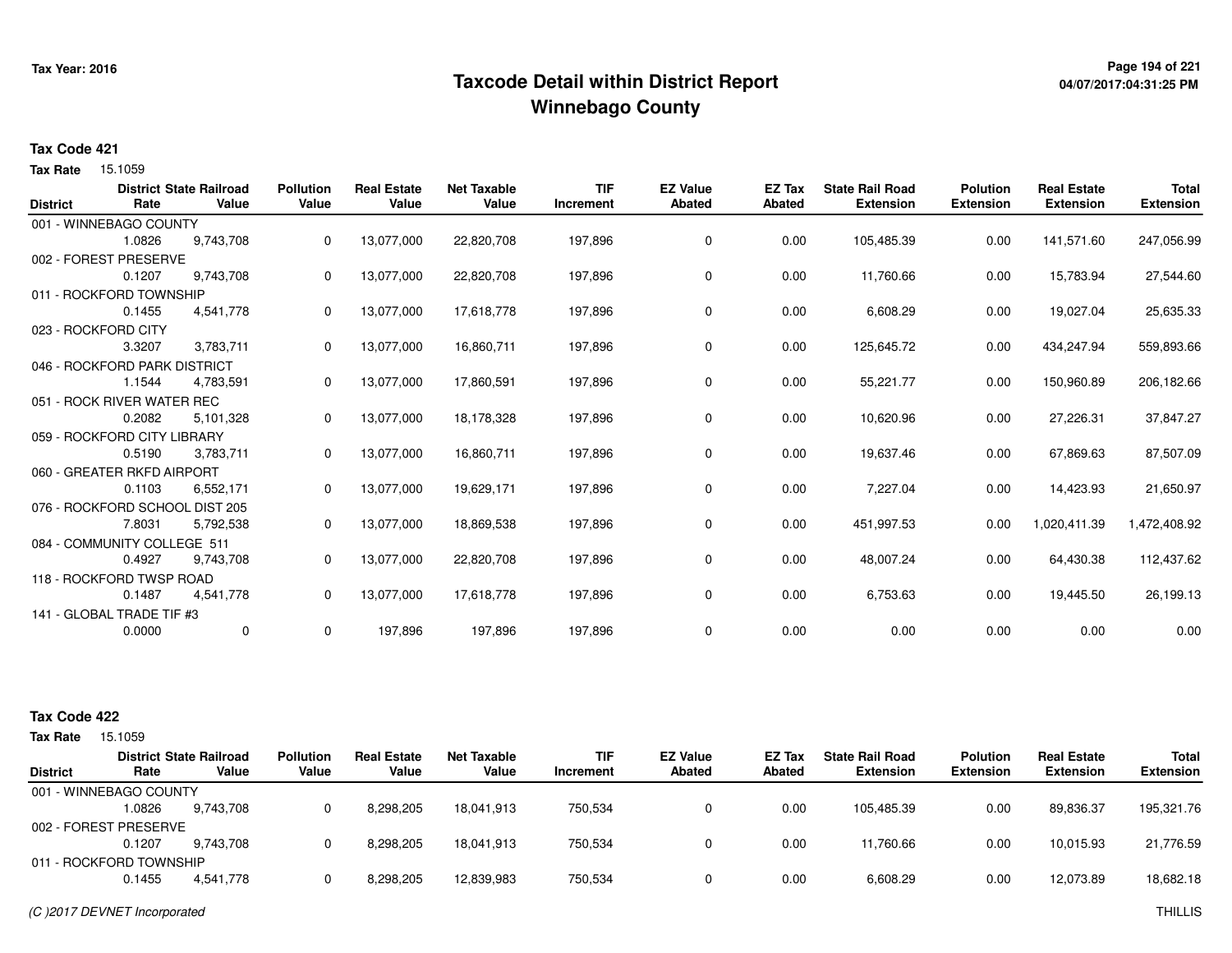# **Page 195 of 221 Taxcode Detail within District ReportWinnebago County**

# **04/07/2017:04:31:25 PM**

### **Tax Code 422**

**Tax Rate** 15.1059

| <b>District</b> | Rate                           | <b>District State Railroad</b><br>Value | <b>Pollution</b><br>Value | <b>Real Estate</b><br>Value | <b>Net Taxable</b><br>Value | <b>TIF</b><br>Increment | <b>EZ Value</b><br><b>Abated</b> | EZ Tax<br><b>Abated</b> | <b>State Rail Road</b><br><b>Extension</b> | <b>Polution</b><br><b>Extension</b> | <b>Real Estate</b><br><b>Extension</b> | <b>Total</b><br><b>Extension</b> |
|-----------------|--------------------------------|-----------------------------------------|---------------------------|-----------------------------|-----------------------------|-------------------------|----------------------------------|-------------------------|--------------------------------------------|-------------------------------------|----------------------------------------|----------------------------------|
|                 | 023 - ROCKFORD CITY            |                                         |                           |                             |                             |                         |                                  |                         |                                            |                                     |                                        |                                  |
|                 | 3.3207                         | 3,783,711                               | 0                         | 8,298,205                   | 12,081,916                  | 750,534                 | 0                                | 0.00                    | 125,645.72                                 | 0.00                                | 275,558.49                             | 401,204.21                       |
|                 | 046 - ROCKFORD PARK DISTRICT   |                                         |                           |                             |                             |                         |                                  |                         |                                            |                                     |                                        |                                  |
|                 | 1.1544                         | 4,783,591                               | 0                         | 8,298,205                   | 13,081,796                  | 750,534                 | 0                                | 0.00                    | 55,221.77                                  | 0.00                                | 95,794.48                              | 151,016.25                       |
|                 | 051 - ROCK RIVER WATER REC     |                                         |                           |                             |                             |                         |                                  |                         |                                            |                                     |                                        |                                  |
|                 | 0.2082                         | 5,101,328                               | 0                         | 8,298,205                   | 13,399,533                  | 750,534                 | 0                                | 0.00                    | 10,620.96                                  | 0.00                                | 17,276.86                              | 27,897.82                        |
|                 | 059 - ROCKFORD CITY LIBRARY    |                                         |                           |                             |                             |                         |                                  |                         |                                            |                                     |                                        |                                  |
|                 | 0.5190                         | 3,783,711                               | 0                         | 8,298,205                   | 12,081,916                  | 750,534                 | 0                                | 0.00                    | 19,637.46                                  | 0.00                                | 43,067.68                              | 62,705.14                        |
|                 | 060 - GREATER RKFD AIRPORT     |                                         |                           |                             |                             |                         |                                  |                         |                                            |                                     |                                        |                                  |
|                 | 0.1103                         | 6,552,171                               | 0                         | 8,298,205                   | 14,850,376                  | 750,534                 | 0                                | 0.00                    | 7,227.04                                   | 0.00                                | 9,152.92                               | 16,379.96                        |
|                 | 076 - ROCKFORD SCHOOL DIST 205 |                                         |                           |                             |                             |                         |                                  |                         |                                            |                                     |                                        |                                  |
|                 | 7.8031                         | 5,792,538                               | 0                         | 8,298,205                   | 14,090,743                  | 750,534                 | 0                                | 0.00                    | 451,997.53                                 | 0.00                                | 647,517.23                             | 1,099,514.76                     |
|                 | 084 - COMMUNITY COLLEGE 511    |                                         |                           |                             |                             |                         |                                  |                         |                                            |                                     |                                        |                                  |
|                 | 0.4927                         | 9,743,708                               | 0                         | 8,298,205                   | 18,041,913                  | 750,534                 | 0                                | 0.00                    | 48,007.24                                  | 0.00                                | 40,885.26                              | 88,892.50                        |
|                 | 118 - ROCKFORD TWSP ROAD       |                                         |                           |                             |                             |                         |                                  |                         |                                            |                                     |                                        |                                  |
|                 | 0.1487                         | 4,541,778                               | 0                         | 8,298,205                   | 12,839,983                  | 750,534                 | 0                                | 0.00                    | 6,753.63                                   | 0.00                                | 12,339.43                              | 19,093.06                        |
|                 | 142 - RIVER DISTRICT NORTH TIF |                                         |                           |                             |                             |                         |                                  |                         |                                            |                                     |                                        |                                  |
|                 | 0.0000                         | 0                                       | 0                         | 750,534                     | 750,534                     | 750,534                 | 0                                | 0.00                    | 0.00                                       | 0.00                                | 0.00                                   | 0.00                             |

### **Tax Code 423**

|                              |        | <b>District State Railroad</b> | <b>Pollution</b> | <b>Real Estate</b> | <b>Net Taxable</b> | <b>TIF</b> | <b>EZ Value</b> | EZ Tax | <b>State Rail Road</b> | <b>Polution</b>  | <b>Real Estate</b> | <b>Total</b>     |
|------------------------------|--------|--------------------------------|------------------|--------------------|--------------------|------------|-----------------|--------|------------------------|------------------|--------------------|------------------|
| <b>District</b>              | Rate   | Value                          | Value            | Value              | Value              | Increment  | <b>Abated</b>   | Abated | <b>Extension</b>       | <b>Extension</b> | <b>Extension</b>   | <b>Extension</b> |
| 001 - WINNEBAGO COUNTY       |        |                                |                  |                    |                    |            |                 |        |                        |                  |                    |                  |
|                              | 1.0826 | 9.743.708                      | 0                | 11.103.723         | 20,847,431         | 322,059    | $\mathbf 0$     | 0.00   | 105.485.39             | 0.00             | 120,208.91         | 225,694.30       |
| 002 - FOREST PRESERVE        |        |                                |                  |                    |                    |            |                 |        |                        |                  |                    |                  |
|                              | 0.1207 | 9.743.708                      | 0                | 11.103.723         | 20,847,431         | 322,059    | 0               | 0.00   | 11.760.66              | 0.00             | 13.402.19          | 25,162.85        |
| 011 - ROCKFORD TOWNSHIP      |        |                                |                  |                    |                    |            |                 |        |                        |                  |                    |                  |
|                              | 0.1455 | 4,541,778                      | 0                | 11,103,723         | 15,645,501         | 322,059    | 0               | 0.00   | 6,608.29               | 0.00             | 16.155.92          | 22,764.21        |
| 023 - ROCKFORD CITY          |        |                                |                  |                    |                    |            |                 |        |                        |                  |                    |                  |
|                              | 3.3207 | 3,783,711                      | 0                | 11,103,723         | 14,887,434         | 322,059    | $\mathbf 0$     | 0.00   | 125,645.72             | 0.00             | 368,721.33         | 494,367.05       |
| 046 - ROCKFORD PARK DISTRICT |        |                                |                  |                    |                    |            |                 |        |                        |                  |                    |                  |
|                              | 1.1544 | 4.783.591                      | 0                | 11.103.723         | 15,887,314         | 322,059    | 0               | 0.00   | 55.221.77              | 0.00             | 128,181.38         | 183,403.15       |
| 051 - ROCK RIVER WATER REC   |        |                                |                  |                    |                    |            |                 |        |                        |                  |                    |                  |
|                              | 0.2082 | 5,101,328                      | 0                | 11,103,723         | 16,205,051         | 322,059    | 0               | 0.00   | 10,620.96              | 0.00             | 23,117.95          | 33,738.91        |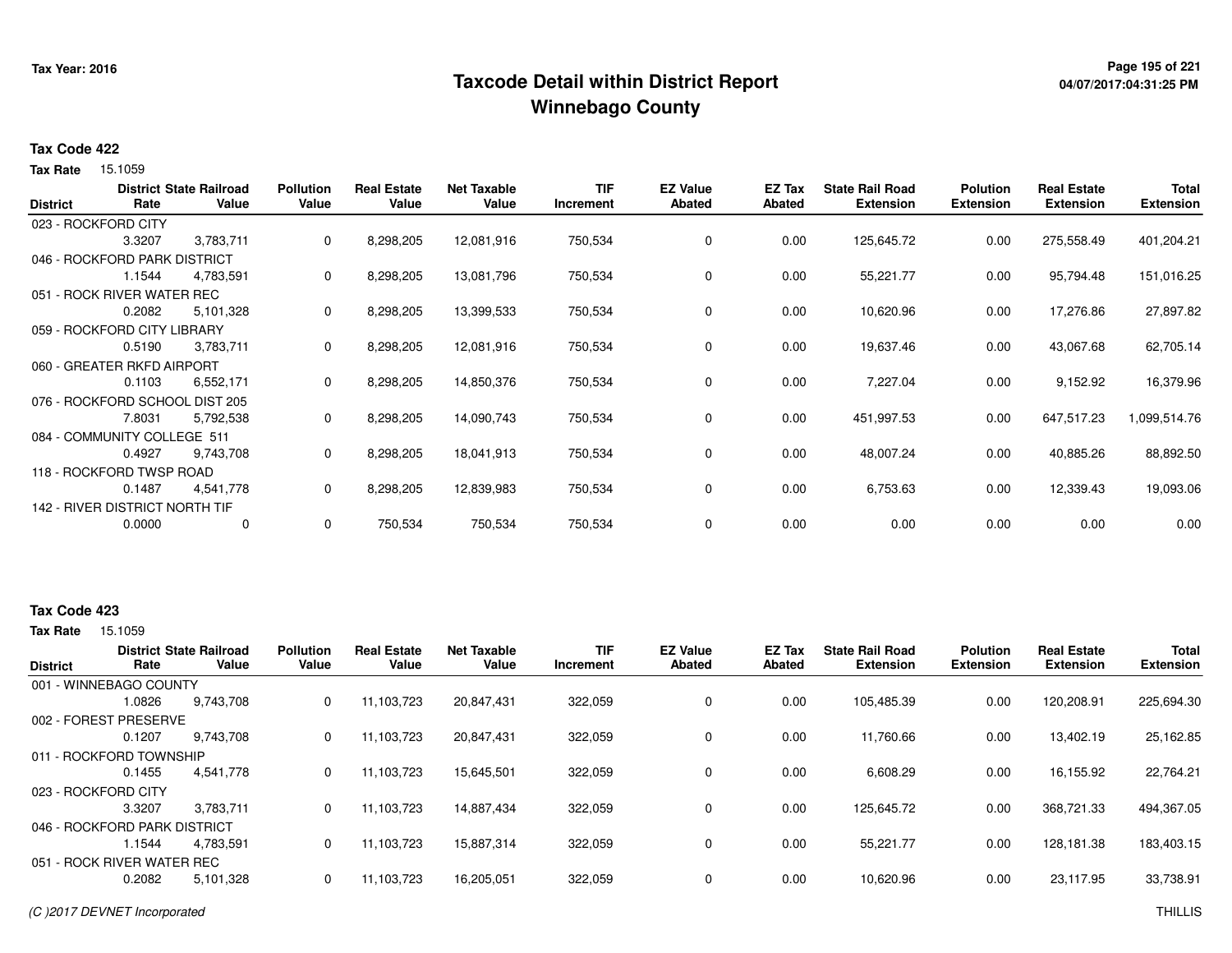# **Page 196 of 221 Taxcode Detail within District ReportWinnebago County**

### **Tax Code 423**

**Tax Rate** 15.1059

|        |                            | <b>Pollution</b>                                                                                                                                                                                  | <b>Real Estate</b> | <b>Net Taxable</b> | <b>TIF</b> | <b>EZ Value</b> | EZ Tax        | <b>State Rail Road</b> | <b>Polution</b>  | <b>Real Estate</b> | <b>Total</b>     |
|--------|----------------------------|---------------------------------------------------------------------------------------------------------------------------------------------------------------------------------------------------|--------------------|--------------------|------------|-----------------|---------------|------------------------|------------------|--------------------|------------------|
|        |                            |                                                                                                                                                                                                   |                    |                    |            |                 |               |                        |                  |                    | <b>Extension</b> |
|        |                            |                                                                                                                                                                                                   |                    |                    |            |                 |               |                        |                  |                    |                  |
| 0.5190 | 3.783.711                  | 0                                                                                                                                                                                                 | 11.103.723         | 14.887.434         | 322,059    | 0               | 0.00          | 19,637.46              | 0.00             | 57.628.32          | 77,265.78        |
|        |                            |                                                                                                                                                                                                   |                    |                    |            |                 |               |                        |                  |                    |                  |
| 0.1103 | 6.552.171                  | 0                                                                                                                                                                                                 | 11.103.723         | 17.655.894         | 322,059    | 0               | 0.00          | 7.227.04               | 0.00             | 12.247.41          | 19.474.45        |
|        |                            |                                                                                                                                                                                                   |                    |                    |            |                 |               |                        |                  |                    |                  |
| 7.8031 | 5,792,538                  | 0                                                                                                                                                                                                 | 11,103,723         | 16,896,261         | 322,059    | 0               | 0.00          | 451,997.53             | 0.00             | 866,434.61         | 1,318,432.14     |
|        |                            |                                                                                                                                                                                                   |                    |                    |            |                 |               |                        |                  |                    |                  |
| 0.4927 | 9.743.708                  | 0                                                                                                                                                                                                 | 11,103,723         | 20.847.431         | 322,059    | 0               | 0.00          | 48,007.24              | 0.00             | 54,708.04          | 102,715.28       |
|        |                            |                                                                                                                                                                                                   |                    |                    |            |                 |               |                        |                  |                    |                  |
| 0.1487 | 4,541,778                  | 0                                                                                                                                                                                                 | 11.103.723         | 15.645.501         | 322.059    | $\mathbf 0$     | 0.00          | 6,753.63               | 0.00             | 16.511.24          | 23,264.87        |
|        |                            |                                                                                                                                                                                                   |                    |                    |            |                 |               |                        |                  |                    |                  |
| 0.0000 | 0                          | 0                                                                                                                                                                                                 | 322,059            | 322,059            | 322,059    | $\mathbf 0$     | 0.00          | 0.00                   | 0.00             | 0.00               | 0.00             |
|        | Rate<br>143 - BROADWAY TIF | <b>District State Railroad</b><br>Value<br>059 - ROCKFORD CITY LIBRARY<br>060 - GREATER RKFD AIRPORT<br>076 - ROCKFORD SCHOOL DIST 205<br>084 - COMMUNITY COLLEGE 511<br>118 - ROCKFORD TWSP ROAD | Value              | Value              | Value      | Increment       | <b>Abated</b> | <b>Abated</b>          | <b>Extension</b> | <b>Extension</b>   | <b>Extension</b> |

#### **Tax Code 424**

|                     |                                | <b>District State Railroad</b> | <b>Pollution</b> | <b>Real Estate</b> | <b>Net Taxable</b> | <b>TIF</b> | <b>EZ Value</b> | <b>EZ Tax</b> | <b>State Rail Road</b> | <b>Polution</b>  | <b>Real Estate</b> | <b>Total</b>     |
|---------------------|--------------------------------|--------------------------------|------------------|--------------------|--------------------|------------|-----------------|---------------|------------------------|------------------|--------------------|------------------|
| <b>District</b>     | Rate                           | Value                          | Value            | Value              | Value              | Increment  | <b>Abated</b>   | Abated        | <b>Extension</b>       | <b>Extension</b> | <b>Extension</b>   | <b>Extension</b> |
|                     | 001 - WINNEBAGO COUNTY         |                                |                  |                    |                    |            |                 |               |                        |                  |                    |                  |
|                     | 1.0826                         | 9,743,708                      | 0                | 8,397,223          | 18,140,931         | 2,249,212  | 0               | 0.00          | 105,485.39             | 0.00             | 90,908.34          | 196,393.73       |
|                     | 002 - FOREST PRESERVE          |                                |                  |                    |                    |            |                 |               |                        |                  |                    |                  |
|                     | 0.1207                         | 9,743,708                      | 0                | 8,397,223          | 18,140,931         | 2,249,212  | 0               | 0.00          | 11,760.66              | 0.00             | 10,135.45          | 21,896.11        |
|                     | 011 - ROCKFORD TOWNSHIP        |                                |                  |                    |                    |            |                 |               |                        |                  |                    |                  |
|                     | 0.1455                         | 4,541,778                      | 0                | 8,397,223          | 12,939,001         | 2,249,212  | 0               | 0.00          | 6,608.29               | 0.00             | 12,217.96          | 18,826.25        |
| 023 - ROCKFORD CITY |                                |                                |                  |                    |                    |            |                 |               |                        |                  |                    |                  |
|                     | 3.3207                         | 3,783,711                      | 0                | 8,397,223          | 12,180,934         | 2,249,212  | 0               | 0.00          | 125,645.72             | 0.00             | 278,846.58         | 404,492.30       |
|                     | 046 - ROCKFORD PARK DISTRICT   |                                |                  |                    |                    |            |                 |               |                        |                  |                    |                  |
|                     | 1.1544                         | 4,783,591                      | 0                | 8,397,223          | 13,180,814         | 2,249,212  | 0               | 0.00          | 55,221.77              | 0.00             | 96,937.54          | 152,159.31       |
|                     | 051 - ROCK RIVER WATER REC     |                                |                  |                    |                    |            |                 |               |                        |                  |                    |                  |
|                     | 0.2082                         | 5,101,328                      | 0                | 8,397,223          | 13,498,551         | 2,249,212  | 0               | 0.00          | 10,620.96              | 0.00             | 17,483.02          | 28,103.98        |
|                     | 059 - ROCKFORD CITY LIBRARY    |                                |                  |                    |                    |            |                 |               |                        |                  |                    |                  |
|                     | 0.5190                         | 3,783,711                      | 0                | 8,397,223          | 12,180,934         | 2,249,212  | 0               | 0.00          | 19,637.46              | 0.00             | 43,581.59          | 63,219.05        |
|                     | 060 - GREATER RKFD AIRPORT     |                                |                  |                    |                    |            |                 |               |                        |                  |                    |                  |
|                     | 0.1103                         | 6,552,171                      | 0                | 8,397,223          | 14,949,394         | 2,249,212  | 0               | 0.00          | 7,227.04               | 0.00             | 9,262.14           | 16,489.18        |
|                     | 076 - ROCKFORD SCHOOL DIST 205 |                                |                  |                    |                    |            |                 |               |                        |                  |                    |                  |
|                     | 7.8031                         | 5,792,538                      | 0                | 8,397,223          | 14,189,761         | 2,249,212  | 0               | 0.00          | 451,997.53             | 0.00             | 655,243.71         | 1,107,241.24     |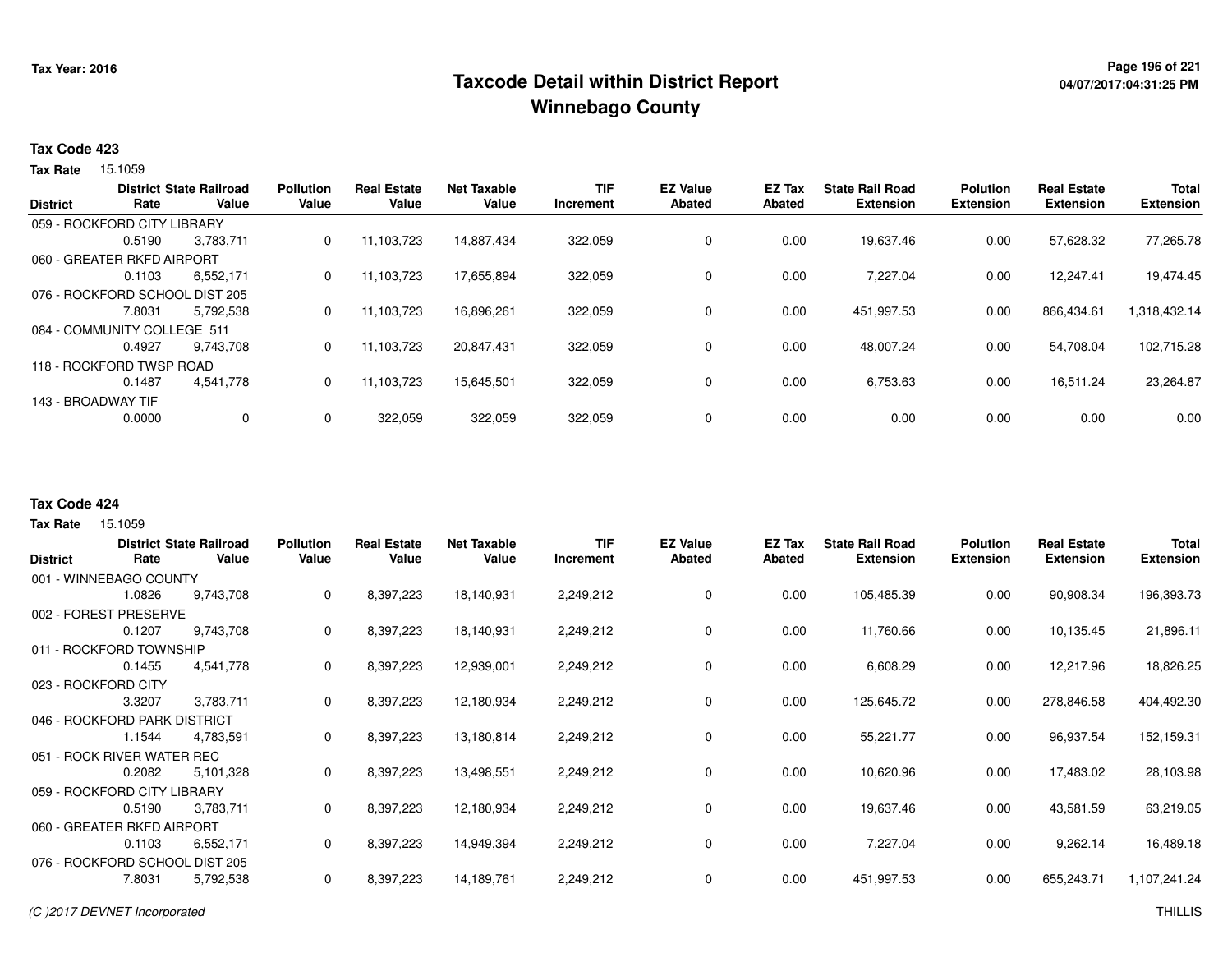# **Page 197 of 221 Taxcode Detail within District ReportWinnebago County**

# **04/07/2017:04:31:25 PM**

### **Tax Code 424**

**Tax Rate** 15.1059

|                      |           | <b>Pollution</b>                                                                          | <b>Real Estate</b> | Net Taxable | <b>TIF</b> | <b>EZ Value</b> | EZ Tax | <b>State Rail Road</b> | <b>Polution</b>  | <b>Real Estate</b> | <b>Total</b>     |
|----------------------|-----------|-------------------------------------------------------------------------------------------|--------------------|-------------|------------|-----------------|--------|------------------------|------------------|--------------------|------------------|
| Rate                 | Value     | Value                                                                                     | Value              | Value       | Increment  | Abated          | Abated | <b>Extension</b>       | <b>Extension</b> | <b>Extension</b>   | <b>Extension</b> |
|                      |           |                                                                                           |                    |             |            |                 |        |                        |                  |                    |                  |
| 0.4927               | 9.743.708 |                                                                                           | 8,397,223          | 18.140.931  | 2,249,212  |                 | 0.00   | 48.007.24              | 0.00             | 41.373.12          | 89,380.36        |
|                      |           |                                                                                           |                    |             |            |                 |        |                        |                  |                    |                  |
| 0.1487               | 4.541.778 |                                                                                           | 8.397.223          | 12.939.001  | 2.249.212  |                 | 0.00   | 6.753.63               | 0.00             | 12.486.67          | 19,240.30        |
| 144 - EAST RIVER TIF |           |                                                                                           |                    |             |            |                 |        |                        |                  |                    |                  |
| 0.0000               | 0         |                                                                                           | 2,249,212          | 2,249,212   | 2,249,212  |                 | 0.00   | 0.00                   | 0.00             | 0.00               | 0.00             |
|                      |           | <b>District State Railroad</b><br>084 - COMMUNITY COLLEGE 511<br>118 - ROCKFORD TWSP ROAD |                    |             |            |                 |        |                        |                  |                    |                  |

#### **Tax Code 425**

| <b>District</b>   | Rate                          | <b>District State Railroad</b><br>Value | <b>Pollution</b><br>Value | <b>Real Estate</b><br>Value | <b>Net Taxable</b><br>Value | <b>TIF</b><br>Increment | <b>EZ Value</b><br><b>Abated</b> | <b>EZ Tax</b><br>Abated | <b>State Rail Road</b><br><b>Extension</b> | <b>Polution</b><br><b>Extension</b> | <b>Real Estate</b><br><b>Extension</b> | <b>Total</b><br><b>Extension</b> |
|-------------------|-------------------------------|-----------------------------------------|---------------------------|-----------------------------|-----------------------------|-------------------------|----------------------------------|-------------------------|--------------------------------------------|-------------------------------------|----------------------------------------|----------------------------------|
|                   | 001 - WINNEBAGO COUNTY        |                                         |                           |                             |                             |                         |                                  |                         |                                            |                                     |                                        |                                  |
|                   | 1.0826                        | 9,743,708                               | 0                         | 57,841                      | 9,801,549                   | 0                       | $\mathbf 0$                      | 0.00                    | 105,485.39                                 | 0.00                                | 626.19                                 | 106,111.58                       |
|                   | 002 - FOREST PRESERVE         |                                         |                           |                             |                             |                         |                                  |                         |                                            |                                     |                                        |                                  |
|                   | 0.1207                        | 9,743,708                               | 0                         | 57,841                      | 9,801,549                   | 0                       | 0                                | 0.00                    | 11,760.66                                  | 0.00                                | 69.81                                  | 11,830.47                        |
|                   | 010 - PECATONICA TOWNSHIP     |                                         |                           |                             |                             |                         |                                  |                         |                                            |                                     |                                        |                                  |
|                   | 0.1821                        | 0                                       | 0                         | 57,841                      | 57,841                      | $\Omega$                | $\mathbf 0$                      | 0.00                    | 0.00                                       | 0.00                                | 105.33                                 | 105.33                           |
|                   | 022 - PECATONICA VILLAGE      |                                         |                           |                             |                             |                         |                                  |                         |                                            |                                     |                                        |                                  |
|                   | 0.3769                        | $\mathbf{0}$                            | $\mathbf 0$               | 57,841                      | 57,841                      | $\Omega$                | $\mathbf 0$                      | 0.00                    | 0.00                                       | 0.00                                | 218.00                                 | 218.00                           |
|                   | 039 - PECATONICA FIRE         |                                         |                           |                             |                             |                         |                                  |                         |                                            |                                     |                                        |                                  |
|                   | 0.4412                        | 777,472                                 | 0                         | 57,841                      | 835,313                     | 0                       | $\mathbf 0$                      | 0.00                    | 3,430.21                                   | 0.00                                | 255.19                                 | 3,685.40                         |
| 047 - SUMNER PARK |                               |                                         |                           |                             |                             |                         |                                  |                         |                                            |                                     |                                        |                                  |
|                   | 0.1508                        | $\mathbf 0$                             | 0                         | 57,841                      | 57,841                      | 0                       | $\mathbf 0$                      | 0.00                    | 0.00                                       | 0.00                                | 87.22                                  | 87.22                            |
|                   | 056 - PECATONICA LIBRARY      |                                         |                           |                             |                             |                         |                                  |                         |                                            |                                     |                                        |                                  |
|                   | 0.1950                        | $\mathbf 0$                             | 0                         | 57,841                      | 57,841                      | 0                       | 0                                | 0.00                    | 0.00                                       | 0.00                                | 112.79                                 | 112.79                           |
|                   | 080 - PECATONICA UNIT SD #321 |                                         |                           |                             |                             |                         |                                  |                         |                                            |                                     |                                        |                                  |
|                   | 7.4935                        | 0                                       | 0                         | 57,841                      | 57,841                      | 0                       | 0                                | 0.00                    | 0.00                                       | 0.00                                | 4,334.32                               | 4,334.32                         |
|                   | 084 - COMMUNITY COLLEGE 511   |                                         |                           |                             |                             |                         |                                  |                         |                                            |                                     |                                        |                                  |
|                   | 0.4927                        | 9,743,708                               | 0                         | 57,841                      | 9,801,549                   | 0                       | 0                                | 0.00                    | 48,007.24                                  | 0.00                                | 284.98                                 | 48,292.22                        |
|                   | 117 - PECATONICA TWSP ROAD    |                                         |                           |                             |                             |                         |                                  |                         |                                            |                                     |                                        |                                  |
|                   | 0.1866                        | $\mathbf 0$                             | $\mathbf{0}$              | 57,841                      | 57,841                      | $\mathbf 0$             | $\mathbf 0$                      | 0.00                    | 0.00                                       | 0.00                                | 107.93                                 | 107.93                           |
|                   | 124 - PE/SE MULTI TOWNSHIP    |                                         |                           |                             |                             |                         |                                  |                         |                                            |                                     |                                        |                                  |
|                   | 0.0541                        | 0                                       | 0                         | 57,841                      | 57,841                      | 0                       | 0                                | 0.00                    | 0.00                                       | 0.00                                | 31.29                                  | 31.29                            |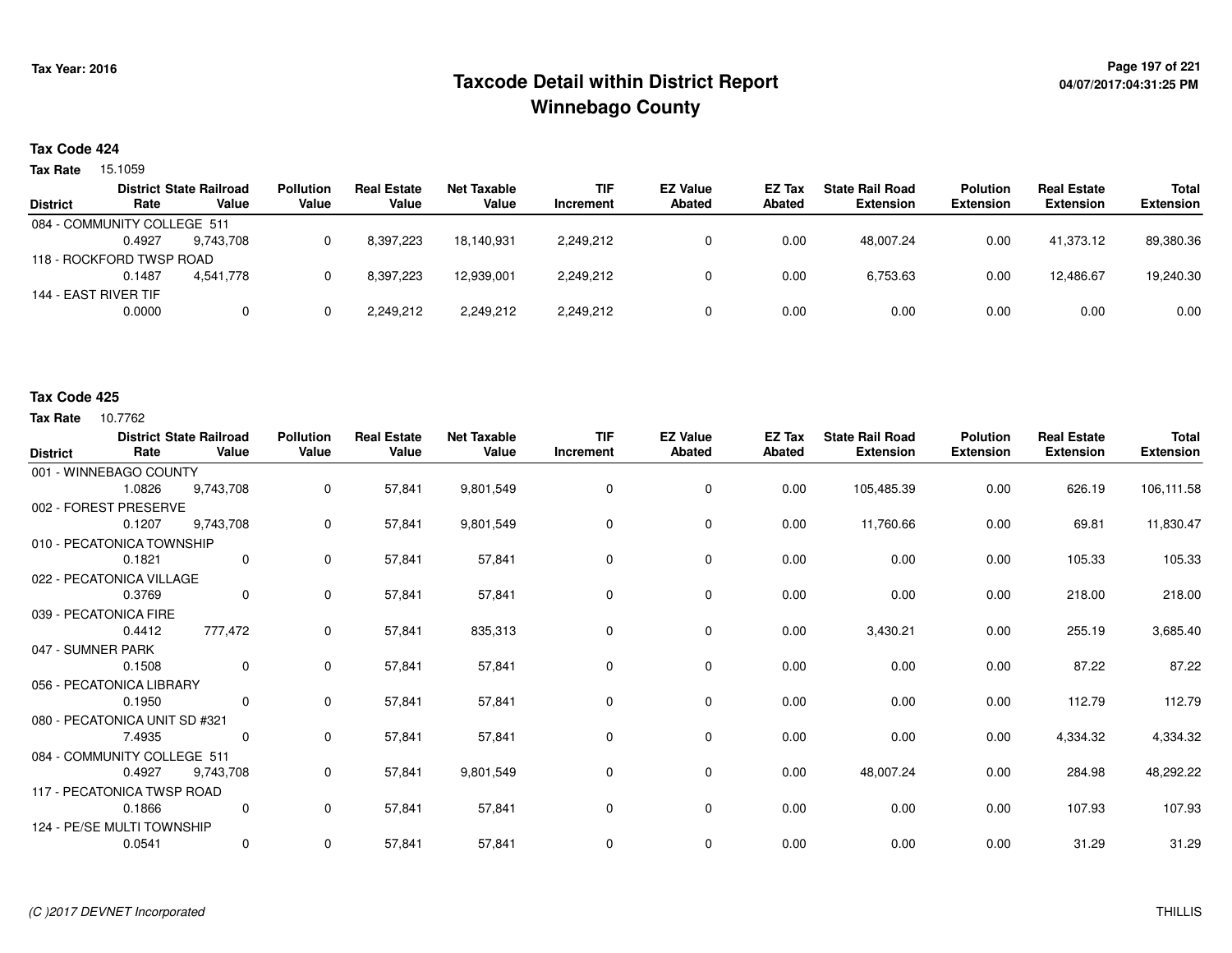# **Page 198 of 221 Taxcode Detail within District ReportWinnebago County**

**Tax Code 425**

Tax Rate 10.7762

|                 | <b>District State Railroad</b>   |       | <b>Pollution</b> | <b>Real Estate</b> | Net Taxable | <b>TIF</b> | <b>EZ Value</b> | <b>EZ Tax</b> | <b>State Rail Road</b> | <b>Polution</b>  | <b>Real Estate</b> | <b>Total</b> |
|-----------------|----------------------------------|-------|------------------|--------------------|-------------|------------|-----------------|---------------|------------------------|------------------|--------------------|--------------|
| <b>District</b> | Rate                             | Value | Value            | Value              | Value       | Increment  | Abated          | <b>Abated</b> | Extension              | <b>Extension</b> | Extension          | Extension    |
|                 | 145 - SUMNER ROAD / GROVE ST TIF |       |                  |                    |             |            |                 |               |                        |                  |                    |              |
|                 | 0.0000                           |       |                  |                    |             |            |                 | 0.00          | 0.00                   | 0.00             | 0.00               | 0.00         |

**Tax Rate** 11.5664

| <b>District</b> | Rate                           | <b>District State Railroad</b><br>Value | <b>Pollution</b><br>Value | <b>Real Estate</b><br>Value | <b>Net Taxable</b><br>Value | <b>TIF</b><br>Increment | <b>EZ Value</b><br><b>Abated</b> | <b>EZ Tax</b><br><b>Abated</b> | <b>State Rail Road</b><br><b>Extension</b> | <b>Polution</b><br><b>Extension</b> | <b>Real Estate</b><br><b>Extension</b> | <b>Total</b><br><b>Extension</b> |
|-----------------|--------------------------------|-----------------------------------------|---------------------------|-----------------------------|-----------------------------|-------------------------|----------------------------------|--------------------------------|--------------------------------------------|-------------------------------------|----------------------------------------|----------------------------------|
|                 | 001 - WINNEBAGO COUNTY         |                                         |                           |                             |                             |                         |                                  |                                |                                            |                                     |                                        |                                  |
|                 | 1.0826                         | 9,743,708                               | 0                         | 2,254,918                   | 11,998,626                  | 19,850                  | $\mathbf 0$                      | 0.00                           | 105,485.39                                 | 0.00                                | 24,411.74                              | 129,897.13                       |
|                 | 002 - FOREST PRESERVE          |                                         |                           |                             |                             |                         |                                  |                                |                                            |                                     |                                        |                                  |
|                 | 0.1207                         | 9,743,708                               | 0                         | 2,254,918                   | 11,998,626                  | 19,850                  | 0                                | 0.00                           | 11,760.66                                  | 0.00                                | 2,721.69                               | 14,482.35                        |
|                 | 011 - ROCKFORD TOWNSHIP        |                                         |                           |                             |                             |                         |                                  |                                |                                            |                                     |                                        |                                  |
|                 | 0.1455                         | 4,541,778                               | 0                         | 2,254,918                   | 6,796,696                   | 19,850                  | 0                                | 0.00                           | 6,608.29                                   | 0.00                                | 3,280.91                               | 9,889.20                         |
|                 | 019 - LOVES PARK CITY          |                                         |                           |                             |                             |                         |                                  |                                |                                            |                                     |                                        |                                  |
|                 | 0.0000                         | $\Omega$                                | 0                         | 2,254,918                   | 2,254,918                   | 19,850                  | $\mathbf 0$                      | 0.00                           | 0.00                                       | 0.00                                | 0.00                                   | 0.00                             |
|                 | 046 - ROCKFORD PARK DISTRICT   |                                         |                           |                             |                             |                         |                                  |                                |                                            |                                     |                                        |                                  |
|                 | 1.1544                         | 4,783,591                               | 0                         | 2,254,918                   | 7,038,509                   | 19,850                  | 0                                | 0.00                           | 55,221.77                                  | 0.00                                | 26,030.77                              | 81,252.54                        |
|                 | 051 - ROCK RIVER WATER REC     |                                         |                           |                             |                             |                         |                                  |                                |                                            |                                     |                                        |                                  |
|                 | 0.2082                         | 5.101,328                               | 0                         | 2,254,918                   | 7,356,246                   | 19,850                  | 0                                | 0.00                           | 10,620.96                                  | 0.00                                | 4,694.74                               | 15,315.70                        |
|                 | 055 - NORTH SUBURBAN LIBRARY   |                                         |                           |                             |                             |                         |                                  |                                |                                            |                                     |                                        |                                  |
|                 | 0.3002                         | 826,221                                 | 0                         | 2,254,918                   | 3,081,139                   | 19,850                  | 0                                | 0.00                           | 2,480.31                                   | 0.00                                | 6,769.26                               | 9,249.57                         |
|                 | 060 - GREATER RKFD AIRPORT     |                                         |                           |                             |                             |                         |                                  |                                |                                            |                                     |                                        |                                  |
|                 | 0.1103                         | 6,552,171                               | 0                         | 2,254,918                   | 8,807,089                   | 19,850                  | $\mathbf 0$                      | 0.00                           | 7,227.04                                   | 0.00                                | 2,487.17                               | 9,714.21                         |
|                 | 076 - ROCKFORD SCHOOL DIST 205 |                                         |                           |                             |                             |                         |                                  |                                |                                            |                                     |                                        |                                  |
|                 | 7.8031                         | 5,792,538                               | 0                         | 2,254,918                   | 8,047,456                   | 19,850                  | 0                                | 0.00                           | 451,997.53                                 | 0.00                                | 175,953.51                             | 627,951.04                       |
|                 | 084 - COMMUNITY COLLEGE 511    |                                         |                           |                             |                             |                         |                                  |                                |                                            |                                     |                                        |                                  |
|                 | 0.4927                         | 9,743,708                               | 0                         | 2,254,918                   | 11,998,626                  | 19,850                  | 0                                | 0.00                           | 48,007.24                                  | 0.00                                | 11,109.98                              | 59,117.22                        |
|                 | 118 - ROCKFORD TWSP ROAD       |                                         |                           |                             |                             |                         |                                  |                                |                                            |                                     |                                        |                                  |
|                 | 0.1487                         | 4,541,778                               | 0                         | 2,254,918                   | 6,796,696                   | 19,850                  | $\mathbf 0$                      | 0.00                           | 6,753.63                                   | 0.00                                | 3,353.06                               | 10,106.69                        |
|                 |                                | 146 - LOVES PARK CORP CENTER TIF        |                           |                             |                             |                         |                                  |                                |                                            |                                     |                                        |                                  |
|                 | 0.0000                         | 0                                       | 0                         | 19,850                      | 19,850                      | 19,850                  | $\mathbf 0$                      | 0.00                           | 0.00                                       | 0.00                                | 0.00                                   | 0.00                             |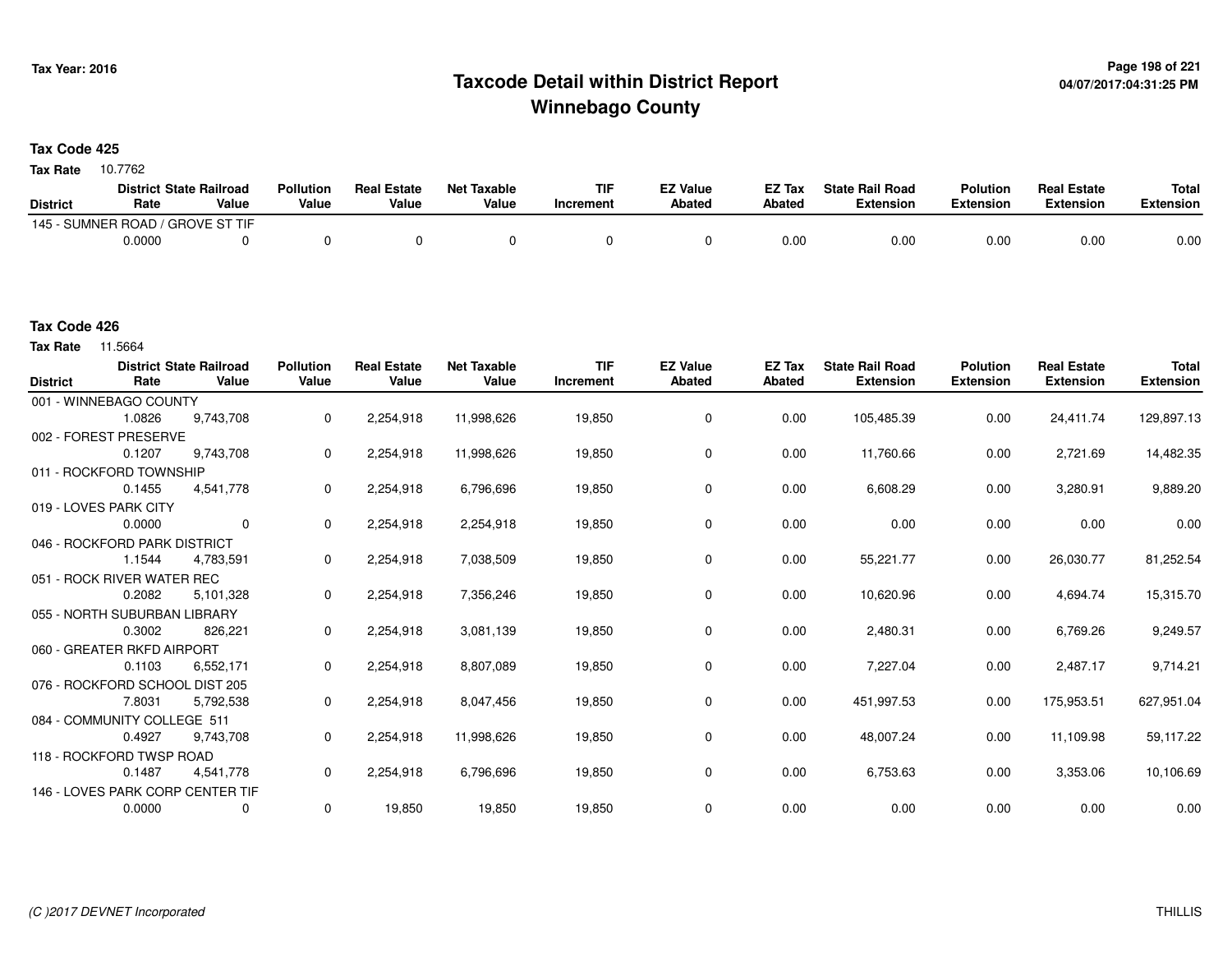# **Page 199 of 221 Taxcode Detail within District ReportWinnebago County**

# **04/07/2017:04:31:25 PM**

#### **Tax Code 427**

**Tax Rate** 11.2226

| <b>District</b> | Rate                           | <b>District State Railroad</b><br>Value | <b>Pollution</b><br>Value | <b>Real Estate</b><br>Value | <b>Net Taxable</b><br>Value | <b>TIF</b><br>Increment | <b>EZ Value</b><br><b>Abated</b> | EZ Tax<br><b>Abated</b> | <b>State Rail Road</b><br><b>Extension</b> | <b>Polution</b><br><b>Extension</b> | <b>Real Estate</b><br><b>Extension</b> | <b>Total</b><br><b>Extension</b> |
|-----------------|--------------------------------|-----------------------------------------|---------------------------|-----------------------------|-----------------------------|-------------------------|----------------------------------|-------------------------|--------------------------------------------|-------------------------------------|----------------------------------------|----------------------------------|
|                 | 001 - WINNEBAGO COUNTY         |                                         |                           |                             |                             |                         |                                  |                         |                                            |                                     |                                        |                                  |
|                 | 1.0826                         | 9,743,708                               | 0                         | 9,928                       | 9,753,636                   | 2,383                   | 0                                | 0.00                    | 105,485.39                                 | 0.00                                | 107.48                                 | 105,592.87                       |
|                 | 002 - FOREST PRESERVE          |                                         |                           |                             |                             |                         |                                  |                         |                                            |                                     |                                        |                                  |
|                 | 0.1207                         | 9,743,708                               | 0                         | 9,928                       | 9,753,636                   | 2,383                   | 0                                | 0.00                    | 11,760.66                                  | 0.00                                | 11.98                                  | 11,772.64                        |
|                 | 006 - HARLEM TOWNSHIP          |                                         |                           |                             |                             |                         |                                  |                         |                                            |                                     |                                        |                                  |
|                 | 0.1116                         | $\overline{0}$                          | 0                         | 9,928                       | 9,928                       | 2,383                   | 0                                | 0.00                    | 0.00                                       | 0.00                                | 11.08                                  | 11.08                            |
|                 | 019 - LOVES PARK CITY          |                                         |                           |                             |                             |                         |                                  |                         |                                            |                                     |                                        |                                  |
|                 | 0.0000                         | $\mathbf{0}$                            | 0                         | 9,928                       | 9,928                       | 2,383                   | 0                                | 0.00                    | 0.00                                       | 0.00                                | 0.00                                   | 0.00                             |
|                 | 046 - ROCKFORD PARK DISTRICT   |                                         |                           |                             |                             |                         |                                  |                         |                                            |                                     |                                        |                                  |
|                 | 1.1544                         | 4,783,591                               | 0                         | 9,928                       | 4,793,519                   | 2,383                   | 0                                | 0.00                    | 55,221.77                                  | 0.00                                | 114.61                                 | 55,336.38                        |
|                 | 055 - NORTH SUBURBAN LIBRARY   |                                         |                           |                             |                             |                         |                                  |                         |                                            |                                     |                                        |                                  |
|                 | 0.3002                         | 826,221                                 | 0                         | 9,928                       | 836,149                     | 2,383                   | $\mathbf 0$                      | 0.00                    | 2,480.31                                   | 0.00                                | 29.80                                  | 2,510.11                         |
|                 | 060 - GREATER RKFD AIRPORT     |                                         |                           |                             |                             |                         |                                  |                         |                                            |                                     |                                        |                                  |
|                 | 0.1103                         | 6,552,171                               | 0                         | 9,928                       | 6,562,099                   | 2,383                   | 0                                | 0.00                    | 7,227.04                                   | 0.00                                | 10.95                                  | 7,237.99                         |
|                 | 076 - ROCKFORD SCHOOL DIST 205 |                                         |                           |                             |                             |                         |                                  |                         |                                            |                                     |                                        |                                  |
|                 | 7.8031                         | 5,792,538                               | 0                         | 9,928                       | 5,802,466                   | 2,383                   | 0                                | 0.00                    | 451,997.53                                 | 0.00                                | 774.69                                 | 452,772.22                       |
|                 | 084 - COMMUNITY COLLEGE 511    |                                         |                           |                             |                             |                         |                                  |                         |                                            |                                     |                                        |                                  |
|                 | 0.4927                         | 9,743,708                               | 0                         | 9,928                       | 9,753,636                   | 2,383                   | $\mathbf 0$                      | 0.00                    | 48,007.24                                  | 0.00                                | 48.92                                  | 48,056.16                        |
|                 | 113 - HARLEM TWSP ROAD         |                                         |                           |                             |                             |                         |                                  |                         |                                            |                                     |                                        |                                  |
|                 | 0.0470                         | $\mathbf{0}$                            | 0                         | 9,928                       | 9,928                       | 2,383                   | $\mathbf 0$                      | 0.00                    | 0.00                                       | 0.00                                | 4.67                                   | 4.67                             |
|                 |                                | 146 - LOVES PARK CORP CENTER TIF        |                           |                             |                             |                         |                                  |                         |                                            |                                     |                                        |                                  |
|                 | 0.0000                         | 0                                       | 0                         | 2,383                       | 2,383                       | 2,383                   | 0                                | 0.00                    | 0.00                                       | 0.00                                | 0.00                                   | 0.00                             |

### **Tax Code 428**

|                        |        | <b>District State Railroad</b> | <b>Pollution</b> | <b>Real Estate</b> | Net Taxable | <b>TIF</b> | <b>EZ Value</b> | <b>EZ Tax</b> | <b>State Rail Road</b> | <b>Polution</b>  | <b>Real Estate</b> | <b>Total</b>     |
|------------------------|--------|--------------------------------|------------------|--------------------|-------------|------------|-----------------|---------------|------------------------|------------------|--------------------|------------------|
| <b>District</b>        | Rate   | Value                          | Value            | Value              | Value       | Increment  | <b>Abated</b>   | Abated        | <b>Extension</b>       | <b>Extension</b> | <b>Extension</b>   | <b>Extension</b> |
| 001 - WINNEBAGO COUNTY |        |                                |                  |                    |             |            |                 |               |                        |                  |                    |                  |
|                        | 1.0826 | 9,743,708                      |                  | 1,731,753          | 11,475,461  | 1,574,389  | 0               | 0.00          | 105,485.39             | 0.00             | 18,747.96          | 124,233.35       |
| 002 - FOREST PRESERVE  |        |                                |                  |                    |             |            |                 |               |                        |                  |                    |                  |
|                        | 0.1207 | 9.743.708                      |                  | 1.731.753          | 11.475.461  | 1,574,389  |                 | 0.00          | 11,760.66              | 0.00             | 2,090.23           | 13,850.89        |
| 006 - HARLEM TOWNSHIP  |        |                                |                  |                    |             |            |                 |               |                        |                  |                    |                  |
|                        | 0.1116 | 0                              |                  | 1.731.753          | 1,731,753   | 1,574,389  | 0               | 0.00          | 0.00                   | 0.00             | 1,932.64           | 1,932.64         |
| 019 - LOVES PARK CITY  |        |                                |                  |                    |             |            |                 |               |                        |                  |                    |                  |
|                        | 0.0000 | 0                              |                  | 1,731,753          | 1,731,753   | 1,574,389  | $\Omega$        | 0.00          | 0.00                   | 0.00             | 0.00               | 0.00             |
|                        |        |                                |                  |                    |             |            |                 |               |                        |                  |                    |                  |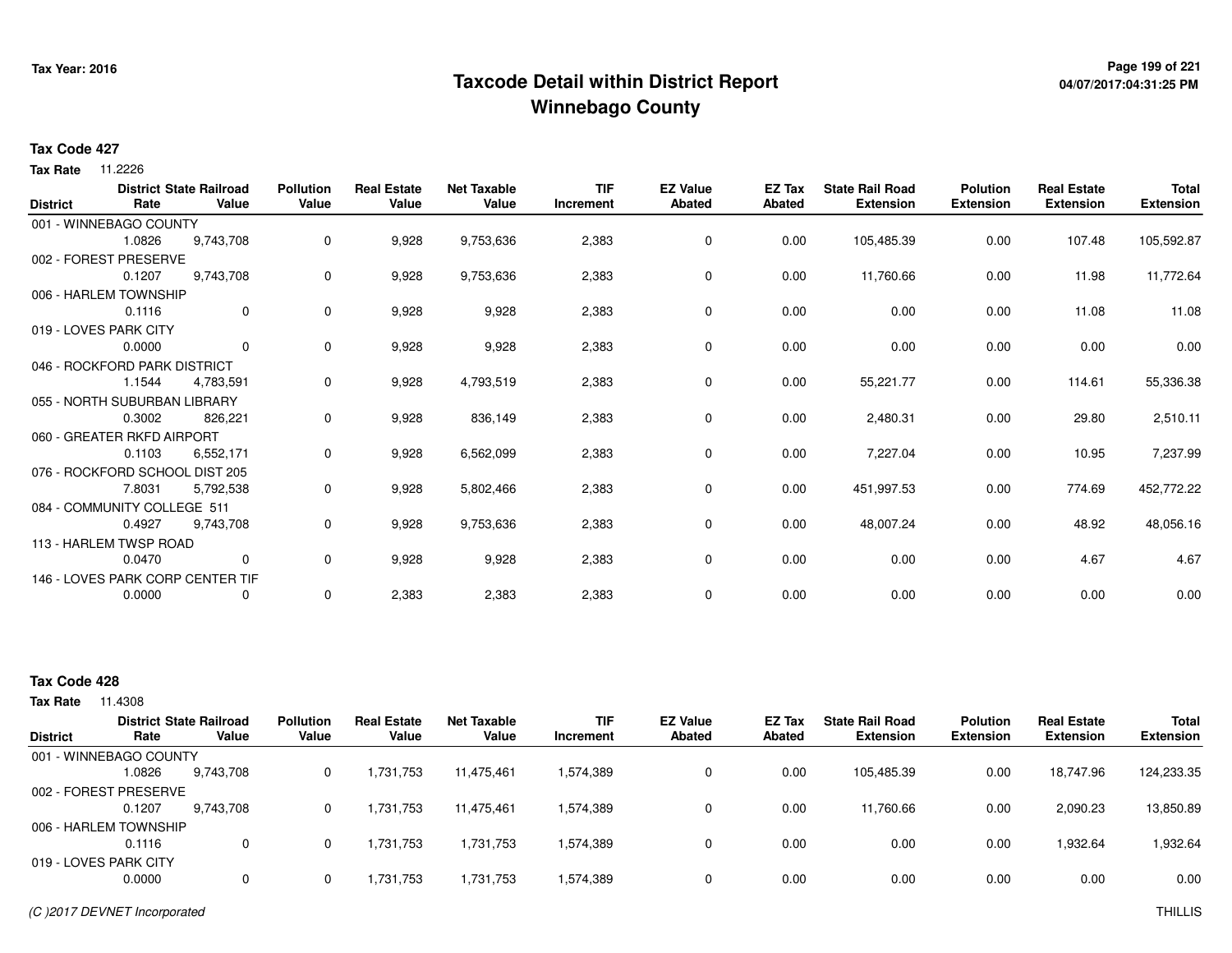# **Page 200 of 221 Taxcode Detail within District ReportWinnebago County**

# **04/07/2017:04:31:25 PM**

#### **Tax Code 428**

**Tax Rate** 11.4308

| <b>District</b> | Rate                           | <b>District State Railroad</b><br>Value | <b>Pollution</b><br>Value | <b>Real Estate</b><br>Value | <b>Net Taxable</b><br>Value | TIF<br>Increment | <b>EZ Value</b><br><b>Abated</b> | EZ Tax<br><b>Abated</b> | <b>State Rail Road</b><br><b>Extension</b> | <b>Polution</b><br><b>Extension</b> | <b>Real Estate</b><br><b>Extension</b> | <b>Total</b><br><b>Extension</b> |
|-----------------|--------------------------------|-----------------------------------------|---------------------------|-----------------------------|-----------------------------|------------------|----------------------------------|-------------------------|--------------------------------------------|-------------------------------------|----------------------------------------|----------------------------------|
|                 | 046 - ROCKFORD PARK DISTRICT   |                                         |                           |                             |                             |                  |                                  |                         |                                            |                                     |                                        |                                  |
|                 | 1.1544                         | 4,783,591                               | 0                         | 1,731,753                   | 6,515,344                   | 1,574,389        | 0                                | 0.00                    | 55,221.77                                  | 0.00                                | 19,991.36                              | 75,213.13                        |
|                 | 051 - ROCK RIVER WATER REC     |                                         |                           |                             |                             |                  |                                  |                         |                                            |                                     |                                        |                                  |
|                 | 0.2082                         | 5,101,328                               | 0                         | 1,731,753                   | 6,833,081                   | 1,574,389        | 0                                | 0.00                    | 10,620.96                                  | 0.00                                | 3,605.51                               | 14,226.47                        |
|                 | 055 - NORTH SUBURBAN LIBRARY   |                                         |                           |                             |                             |                  |                                  |                         |                                            |                                     |                                        |                                  |
|                 | 0.3002                         | 826,221                                 | 0                         | 1,731,753                   | 2,557,974                   | 1,574,389        | 0                                | 0.00                    | 2,480.31                                   | 0.00                                | 5,198.72                               | 7,679.03                         |
|                 | 060 - GREATER RKFD AIRPORT     |                                         |                           |                             |                             |                  |                                  |                         |                                            |                                     |                                        |                                  |
|                 | 0.1103                         | 6,552,171                               | 0                         | 1,731,753                   | 8,283,924                   | 1,574,389        | 0                                | 0.00                    | 7,227.04                                   | 0.00                                | 1,910.12                               | 9,137.16                         |
|                 | 076 - ROCKFORD SCHOOL DIST 205 |                                         |                           |                             |                             |                  |                                  |                         |                                            |                                     |                                        |                                  |
|                 | 7.8031                         | 5,792,538                               | 0                         | 1,731,753                   | 7,524,291                   | 1,574,389        | 0                                | 0.00                    | 451,997.53                                 | 0.00                                | 135,130.42                             | 587,127.95                       |
|                 | 084 - COMMUNITY COLLEGE 511    |                                         |                           |                             |                             |                  |                                  |                         |                                            |                                     |                                        |                                  |
|                 | 0.4927                         | 9,743,708                               | 0                         | 1,731,753                   | 11,475,461                  | 1,574,389        | $\mathbf 0$                      | 0.00                    | 48,007.24                                  | 0.00                                | 8,532.35                               | 56,539.59                        |
|                 | 113 - HARLEM TWSP ROAD         |                                         |                           |                             |                             |                  |                                  |                         |                                            |                                     |                                        |                                  |
|                 | 0.0470                         | 0                                       | 0                         | 1,731,753                   | 1,731,753                   | 1,574,389        | 0                                | 0.00                    | 0.00                                       | 0.00                                | 813.92                                 | 813.92                           |
|                 |                                | 146 - LOVES PARK CORP CENTER TIF        |                           |                             |                             |                  |                                  |                         |                                            |                                     |                                        |                                  |
|                 | 0.0000                         | 0                                       | 0                         | 1,574,389                   | 1,574,389                   | 1,574,389        | 0                                | 0.00                    | 0.00                                       | 0.00                                | 0.00                                   | 0.00                             |

### **Tax Code 429**

| <b>District</b> | Rate                         | <b>District State Railroad</b><br>Value | <b>Pollution</b><br>Value | <b>Real Estate</b><br>Value | <b>Net Taxable</b><br>Value | TIF<br>Increment | <b>EZ Value</b><br><b>Abated</b> | EZ Tax<br>Abated | <b>State Rail Road</b><br><b>Extension</b> | <b>Polution</b><br><b>Extension</b> | <b>Real Estate</b><br><b>Extension</b> | <b>Total</b><br><b>Extension</b> |
|-----------------|------------------------------|-----------------------------------------|---------------------------|-----------------------------|-----------------------------|------------------|----------------------------------|------------------|--------------------------------------------|-------------------------------------|----------------------------------------|----------------------------------|
|                 | 001 - WINNEBAGO COUNTY       |                                         |                           |                             |                             |                  |                                  |                  |                                            |                                     |                                        |                                  |
|                 | 1.0826                       | 9,743,708                               | 0                         | 3,334                       | 9,747,042                   | 4,353            | $\mathbf 0$                      | 0.00             | 105,485.39                                 | 0.00                                | 36.09                                  | 105,521.48                       |
|                 | 002 - FOREST PRESERVE        |                                         |                           |                             |                             |                  |                                  |                  |                                            |                                     |                                        |                                  |
|                 | 0.1207                       | 9,743,708                               | 0                         | 3,334                       | 9,747,042                   | 4,353            | 0                                | 0.00             | 11,760.66                                  | 0.00                                | 4.02                                   | 11,764.68                        |
|                 | 006 - HARLEM TOWNSHIP        |                                         |                           |                             |                             |                  |                                  |                  |                                            |                                     |                                        |                                  |
|                 | 0.1116                       | $\mathbf 0$                             | 0                         | 3,334                       | 3,334                       | 4,353            | 0                                | 0.00             | 0.00                                       | 0.00                                | 3.72                                   | 3.72                             |
|                 | 020 - MACHESNEY PARK VILLAGE |                                         |                           |                             |                             |                  |                                  |                  |                                            |                                     |                                        |                                  |
|                 | 0.0000                       | $\mathbf 0$                             | 0                         | 3,334                       | 3,334                       | 4,353            | 0                                | 0.00             | 0.00                                       | 0.00                                | 0.00                                   | 0.00                             |
|                 | 035 - HARLEM-ROSCOE FIRE     |                                         |                           |                             |                             |                  |                                  |                  |                                            |                                     |                                        |                                  |
|                 | 0.7579                       | 344,889                                 | 0                         | 3,334                       | 348,223                     | 4,353            | 0                                | 0.00             | 2,613.92                                   | 0.00                                | 25.27                                  | 2,639.19                         |
|                 | 055 - NORTH SUBURBAN LIBRARY |                                         |                           |                             |                             |                  |                                  |                  |                                            |                                     |                                        |                                  |
|                 | 0.3002                       | 826,221                                 | 0                         | 3,334                       | 829,555                     | 4,353            | 0                                | 0.00             | 2,480.31                                   | 0.00                                | 10.01                                  | 2,490.32                         |
|                 | 060 - GREATER RKFD AIRPORT   |                                         |                           |                             |                             |                  |                                  |                  |                                            |                                     |                                        |                                  |
|                 | 0.1103                       | 6,552,171                               | 0                         | 3,334                       | 6,555,505                   | 4,353            | 0                                | 0.00             | 7,227.04                                   | 0.00                                | 3.68                                   | 7,230.72                         |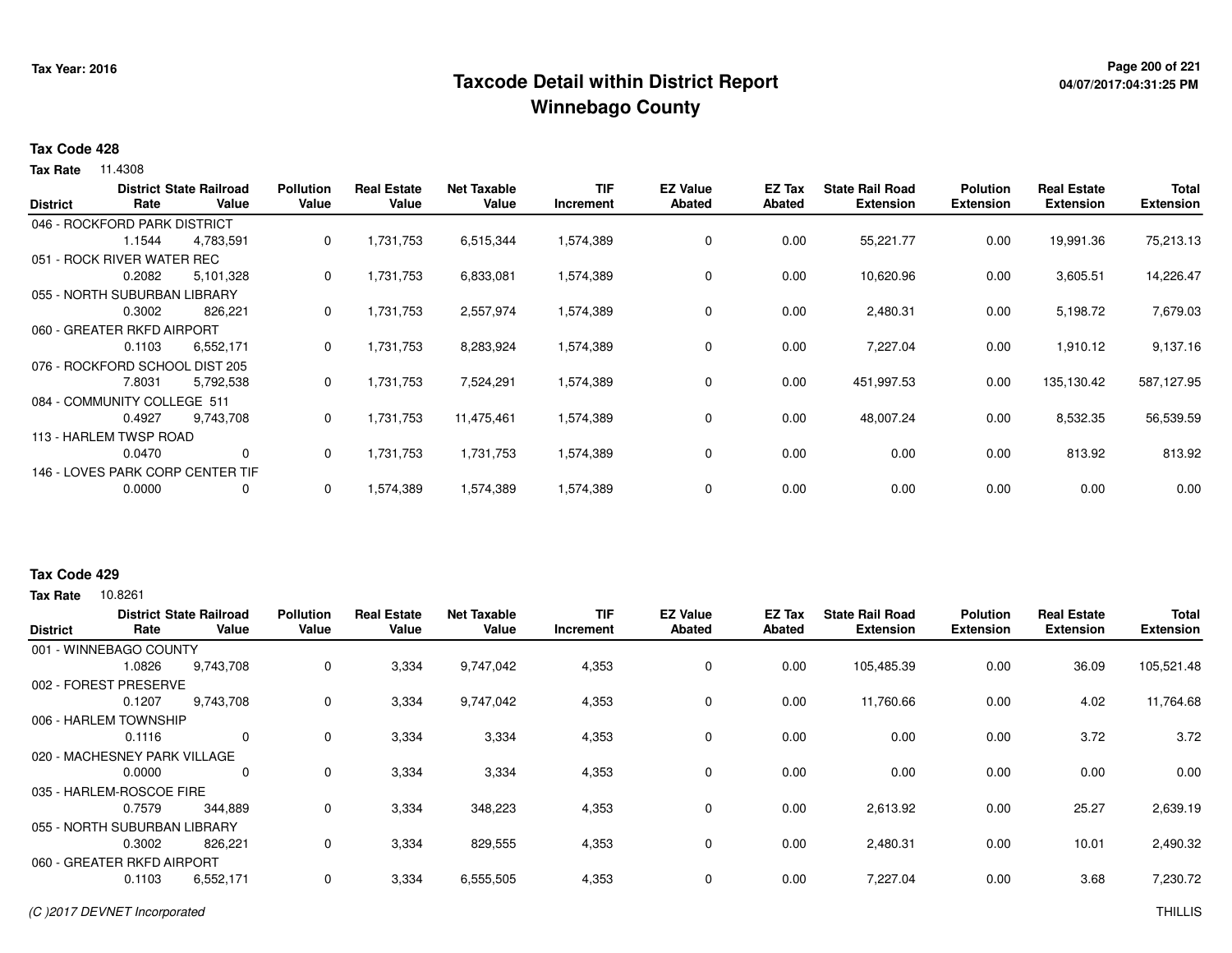# **Page 201 of 221 Taxcode Detail within District ReportWinnebago County**

# **04/07/2017:04:31:25 PM**

### **Tax Code 429**

10.8261 **Tax Rate**

|                 |                                | <b>District State Railroad</b> | <b>Pollution</b> | <b>Real Estate</b> | Net Taxable | <b>TIF</b> | <b>EZ Value</b> | <b>EZ Tax</b> | <b>State Rail Road</b> | <b>Polution</b>  | <b>Real Estate</b> | <b>Total</b>     |
|-----------------|--------------------------------|--------------------------------|------------------|--------------------|-------------|------------|-----------------|---------------|------------------------|------------------|--------------------|------------------|
| <b>District</b> | Rate                           | Value                          | Value            | Value              | Value       | Increment  | <b>Abated</b>   | Abated        | <b>Extension</b>       | <b>Extension</b> | <b>Extension</b>   | <b>Extension</b> |
|                 | 076 - ROCKFORD SCHOOL DIST 205 |                                |                  |                    |             |            |                 |               |                        |                  |                    |                  |
|                 | 7.8031                         | 5,792,538                      | 0                | 3,334              | 5,795,872   | 4,353      | 0               | 0.00          | 451,997.53             | 0.00             | 260.16             | 452,257.69       |
|                 | 084 - COMMUNITY COLLEGE 511    |                                |                  |                    |             |            |                 |               |                        |                  |                    |                  |
|                 | 0.4927                         | 9.743.708                      | 0                | 3,334              | 9,747,042   | 4,353      | 0               | 0.00          | 48.007.24              | 0.00             | 16.43              | 48,023.67        |
|                 | 113 - HARLEM TWSP ROAD         |                                |                  |                    |             |            |                 |               |                        |                  |                    |                  |
|                 | 0.0470                         |                                | 0                | 3,334              | 3,334       | 4,353      | 0               | 0.00          | 0.00                   | 0.00             | 1.57               | 1.57             |
|                 | 147 - WESTSTONE TIF            |                                |                  |                    |             |            |                 |               |                        |                  |                    |                  |
|                 | 0.0000                         |                                | 0                | 4,353              | 4,353       | 4,353      | 0               | 0.00          | 0.00                   | 0.00             | 0.00               | 0.00             |
|                 |                                |                                |                  |                    |             |            |                 |               |                        |                  |                    |                  |

### **Tax Code 430**

| <b>District</b>                | Rate                         | <b>District State Railroad</b><br>Value | <b>Pollution</b><br>Value | <b>Real Estate</b><br>Value | <b>Net Taxable</b><br>Value | <b>TIF</b><br>Increment | <b>EZ Value</b><br>Abated | <b>EZ Tax</b><br>Abated | <b>State Rail Road</b><br><b>Extension</b> | <b>Polution</b><br><b>Extension</b> | <b>Real Estate</b><br><b>Extension</b> | <b>Total</b><br><b>Extension</b> |
|--------------------------------|------------------------------|-----------------------------------------|---------------------------|-----------------------------|-----------------------------|-------------------------|---------------------------|-------------------------|--------------------------------------------|-------------------------------------|----------------------------------------|----------------------------------|
|                                | 001 - WINNEBAGO COUNTY       |                                         |                           |                             |                             |                         |                           |                         |                                            |                                     |                                        |                                  |
|                                | 1.0826                       | 9,743,708                               | 0                         | 137,697                     | 9,881,405                   | 4,128,850               | 0                         | 0.00                    | 105,485.39                                 | 0.00                                | 1,490.71                               | 106,976.10                       |
| 002 - FOREST PRESERVE          |                              |                                         |                           |                             |                             |                         |                           |                         |                                            |                                     |                                        |                                  |
|                                | 0.1207                       | 9,743,708                               | 0                         | 137,697                     | 9,881,405                   | 4,128,850               | 0                         | 0.00                    | 11,760.66                                  | 0.00                                | 166.20                                 | 11,926.86                        |
|                                | 006 - HARLEM TOWNSHIP        |                                         |                           |                             |                             |                         |                           |                         |                                            |                                     |                                        |                                  |
|                                | 0.1116                       | $\Omega$                                | $\mathbf 0$               | 137,697                     | 137,697                     | 4,128,850               | 0                         | 0.00                    | 0.00                                       | 0.00                                | 153.67                                 | 153.67                           |
|                                | 020 - MACHESNEY PARK VILLAGE |                                         |                           |                             |                             |                         |                           |                         |                                            |                                     |                                        |                                  |
|                                | 0.0000                       | 0                                       | $\mathbf 0$               | 137,697                     | 137,697                     | 4,128,850               | 0                         | 0.00                    | 0.00                                       | 0.00                                | 0.00                                   | 0.00                             |
|                                | 035 - HARLEM-ROSCOE FIRE     |                                         |                           |                             |                             |                         |                           |                         |                                            |                                     |                                        |                                  |
|                                | 0.7579                       | 344,889                                 | 0                         | 137,697                     | 482,586                     | 4,128,850               | 0                         | 0.00                    | 2,613.92                                   | 0.00                                | 1,043.61                               | 3,657.53                         |
|                                | 051 - ROCK RIVER WATER REC   |                                         |                           |                             |                             |                         |                           |                         |                                            |                                     |                                        |                                  |
|                                | 0.2082                       | 5,101,328                               | 0                         | 137,697                     | 5,239,025                   | 4,128,850               | 0                         | 0.00                    | 10,620.96                                  | 0.00                                | 286.69                                 | 10,907.65                        |
|                                | 055 - NORTH SUBURBAN LIBRARY |                                         |                           |                             |                             |                         |                           |                         |                                            |                                     |                                        |                                  |
|                                | 0.3002                       | 826,221                                 | 0                         | 137,697                     | 963,918                     | 4,128,850               | 0                         | 0.00                    | 2,480.31                                   | 0.00                                | 413.37                                 | 2,893.68                         |
| 060 - GREATER RKFD AIRPORT     |                              |                                         |                           |                             |                             |                         |                           |                         |                                            |                                     |                                        |                                  |
|                                | 0.1103                       | 6.552.171                               | 0                         | 137.697                     | 6,689,868                   | 4,128,850               | 0                         | 0.00                    | 7,227.04                                   | 0.00                                | 151.88                                 | 7,378.92                         |
| 076 - ROCKFORD SCHOOL DIST 205 |                              |                                         |                           |                             |                             |                         |                           |                         |                                            |                                     |                                        |                                  |
|                                | 7.8031                       | 5,792,538                               | 0                         | 137,697                     | 5,930,235                   | 4,128,850               | 0                         | 0.00                    | 451,997.53                                 | 0.00                                | 10,744.63                              | 462,742.16                       |
| 084 - COMMUNITY COLLEGE 511    |                              |                                         |                           |                             |                             |                         |                           |                         |                                            |                                     |                                        |                                  |
|                                | 0.4927                       | 9,743,708                               | 0                         | 137,697                     | 9,881,405                   | 4,128,850               | 0                         | 0.00                    | 48,007.24                                  | 0.00                                | 678.43                                 | 48,685.67                        |
|                                | 113 - HARLEM TWSP ROAD       |                                         |                           |                             |                             |                         |                           |                         |                                            |                                     |                                        |                                  |
|                                | 0.0470                       | $\mathbf 0$                             | 0                         | 137,697                     | 137,697                     | 4,128,850               | 0                         | 0.00                    | 0.00                                       | 0.00                                | 64.72                                  | 64.72                            |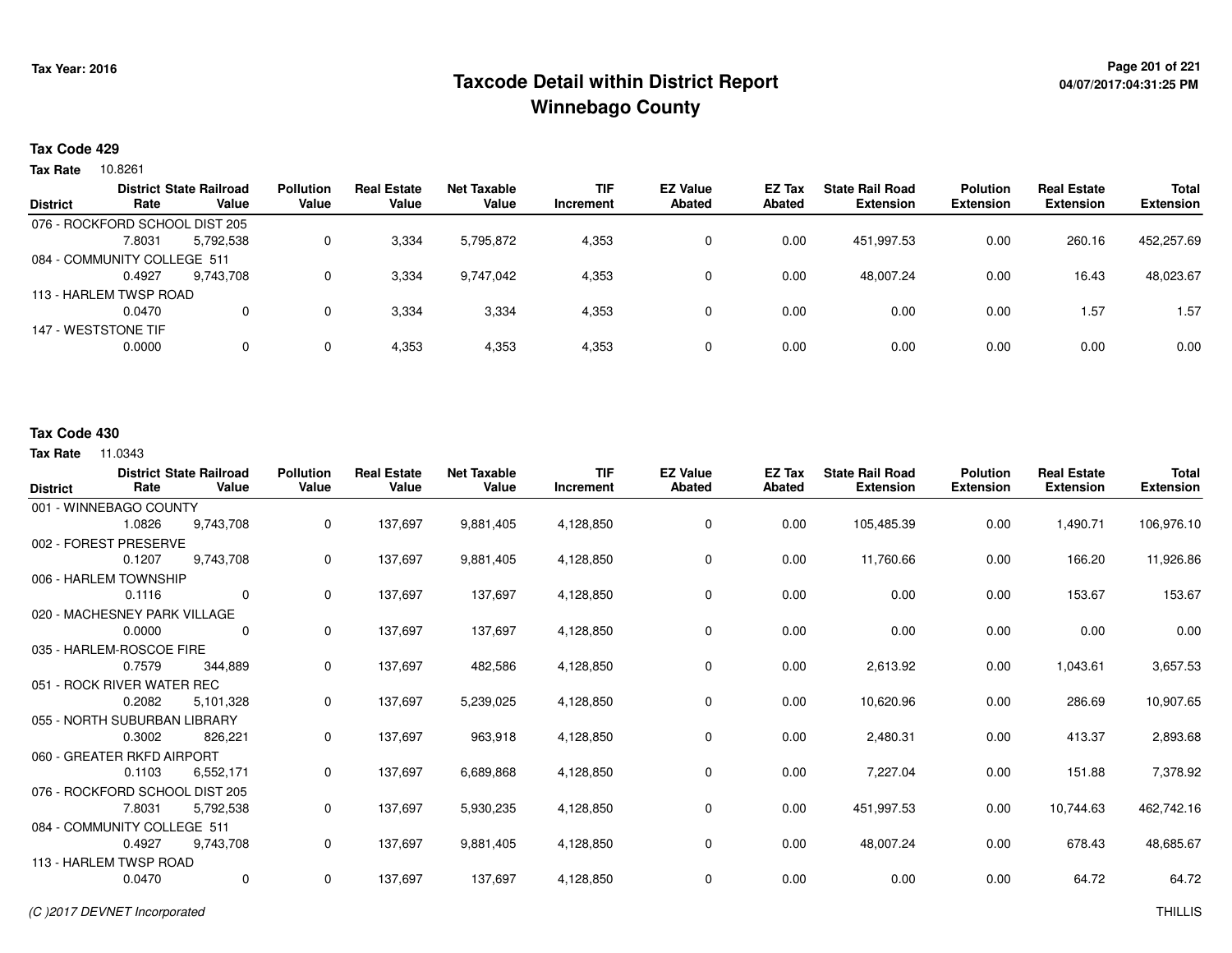# **Page 202 of 221 Taxcode Detail within District ReportWinnebago County**

**Tax Code 430**

**Tax Rate** 11.0343

|                     | <b>District State Railroad</b> |       | <b>Pollution</b> | <b>Real Estate</b> | Net Taxable | <b>TIF</b> | <b>EZ Value</b> | <b>EZ Tax</b> | <b>State Rail Road</b> | <b>Polution</b>  | <b>Real Estate</b> | <b>Total</b> |
|---------------------|--------------------------------|-------|------------------|--------------------|-------------|------------|-----------------|---------------|------------------------|------------------|--------------------|--------------|
| <b>District</b>     | Rate                           | Value | Value            | Value              | Value       | Increment  | <b>Abated</b>   | <b>Abated</b> | <b>Extension</b>       | <b>Extension</b> | <b>Extension</b>   | Extension    |
| 147 - WESTSTONE TIF |                                |       |                  |                    |             |            |                 |               |                        |                  |                    |              |
|                     | 0.0000                         |       |                  | 4,128,850          | 1.128.850   | .128.850   |                 | 0.00          | 0.00                   | 0.00             | 0.00               | 0.00         |

**Tax Rate** 11.0343

| <b>District</b>     | Rate                         | <b>District State Railroad</b><br>Value | <b>Pollution</b><br>Value | <b>Real Estate</b><br>Value | <b>Net Taxable</b><br>Value | <b>TIF</b><br>Increment | <b>EZ Value</b><br><b>Abated</b> | <b>EZ Tax</b><br>Abated | <b>State Rail Road</b><br><b>Extension</b> | <b>Polution</b><br><b>Extension</b> | <b>Real Estate</b><br><b>Extension</b> | <b>Total</b><br><b>Extension</b> |
|---------------------|------------------------------|-----------------------------------------|---------------------------|-----------------------------|-----------------------------|-------------------------|----------------------------------|-------------------------|--------------------------------------------|-------------------------------------|----------------------------------------|----------------------------------|
|                     | 001 - WINNEBAGO COUNTY       |                                         |                           |                             |                             |                         |                                  |                         |                                            |                                     |                                        |                                  |
|                     | 1.0826                       | 9,743,708                               | $\mathbf 0$               | 2,135                       | 9,745,843                   | 1,531                   | 0                                | 0.00                    | 105,485.39                                 | 0.00                                | 23.11                                  | 105,508.50                       |
|                     | 002 - FOREST PRESERVE        |                                         |                           |                             |                             |                         |                                  |                         |                                            |                                     |                                        |                                  |
|                     | 0.1207                       | 9,743,708                               | 0                         | 2,135                       | 9,745,843                   | 1,531                   | 0                                | 0.00                    | 11,760.66                                  | 0.00                                | 2.58                                   | 11,763.24                        |
|                     | 006 - HARLEM TOWNSHIP        |                                         |                           |                             |                             |                         |                                  |                         |                                            |                                     |                                        |                                  |
|                     | 0.1116                       | $\Omega$                                | 0                         | 2,135                       | 2,135                       | 1,531                   | 0                                | 0.00                    | 0.00                                       | 0.00                                | 2.38                                   | 2.38                             |
|                     | 035 - HARLEM-ROSCOE FIRE     |                                         |                           |                             |                             |                         |                                  |                         |                                            |                                     |                                        |                                  |
|                     | 0.7579                       | 344,889                                 | 0                         | 2,135                       | 347,024                     | 1,531                   | 0                                | 0.00                    | 2,613.92                                   | 0.00                                | 16.18                                  | 2,630.10                         |
|                     | 051 - ROCK RIVER WATER REC   |                                         |                           |                             |                             |                         |                                  |                         |                                            |                                     |                                        |                                  |
|                     | 0.2082                       | 5,101,328                               | 0                         | 2,135                       | 5,103,463                   | 1,531                   | 0                                | 0.00                    | 10,620.96                                  | 0.00                                | 4.45                                   | 10,625.41                        |
|                     | 055 - NORTH SUBURBAN LIBRARY |                                         |                           |                             |                             |                         |                                  |                         |                                            |                                     |                                        |                                  |
|                     | 0.3002                       | 826,221                                 | 0                         | 2,135                       | 828,356                     | 1,531                   | 0                                | 0.00                    | 2,480.31                                   | 0.00                                | 6.41                                   | 2,486.72                         |
|                     | 060 - GREATER RKFD AIRPORT   |                                         |                           |                             |                             |                         |                                  |                         |                                            |                                     |                                        |                                  |
|                     | 0.1103                       | 6,552,171                               | $\mathbf{0}$              | 2,135                       | 6,554,306                   | 1,531                   | 0                                | 0.00                    | 7,227.04                                   | 0.00                                | 2.35                                   | 7,229.39                         |
|                     |                              | 076 - ROCKFORD SCHOOL DIST 205          |                           |                             |                             |                         |                                  |                         |                                            |                                     |                                        |                                  |
|                     | 7.8031                       | 5,792,538                               | $\mathbf 0$               | 2,135                       | 5,794,673                   | 1,531                   | 0                                | 0.00                    | 451,997.53                                 | 0.00                                | 166.60                                 | 452,164.13                       |
|                     | 084 - COMMUNITY COLLEGE 511  |                                         |                           |                             |                             |                         |                                  |                         |                                            |                                     |                                        |                                  |
|                     | 0.4927                       | 9,743,708                               | 0                         | 2,135                       | 9,745,843                   | 1,531                   | 0                                | 0.00                    | 48,007.24                                  | 0.00                                | 10.52                                  | 48,017.76                        |
|                     | 113 - HARLEM TWSP ROAD       |                                         |                           |                             |                             |                         |                                  |                         |                                            |                                     |                                        |                                  |
|                     | 0.0470                       | $\mathbf 0$                             | $\mathbf 0$               | 2,135                       | 2,135                       | 1,531                   | 0                                | 0.00                    | 0.00                                       | 0.00                                | 1.00                                   | 1.00                             |
| 147 - WESTSTONE TIF |                              |                                         |                           |                             |                             |                         |                                  |                         |                                            |                                     |                                        |                                  |
|                     | 0.0000                       | $\mathbf 0$                             | 0                         | 1,531                       | 1,531                       | 1,531                   | 0                                | 0.00                    | 0.00                                       | 0.00                                | 0.00                                   | 0.00                             |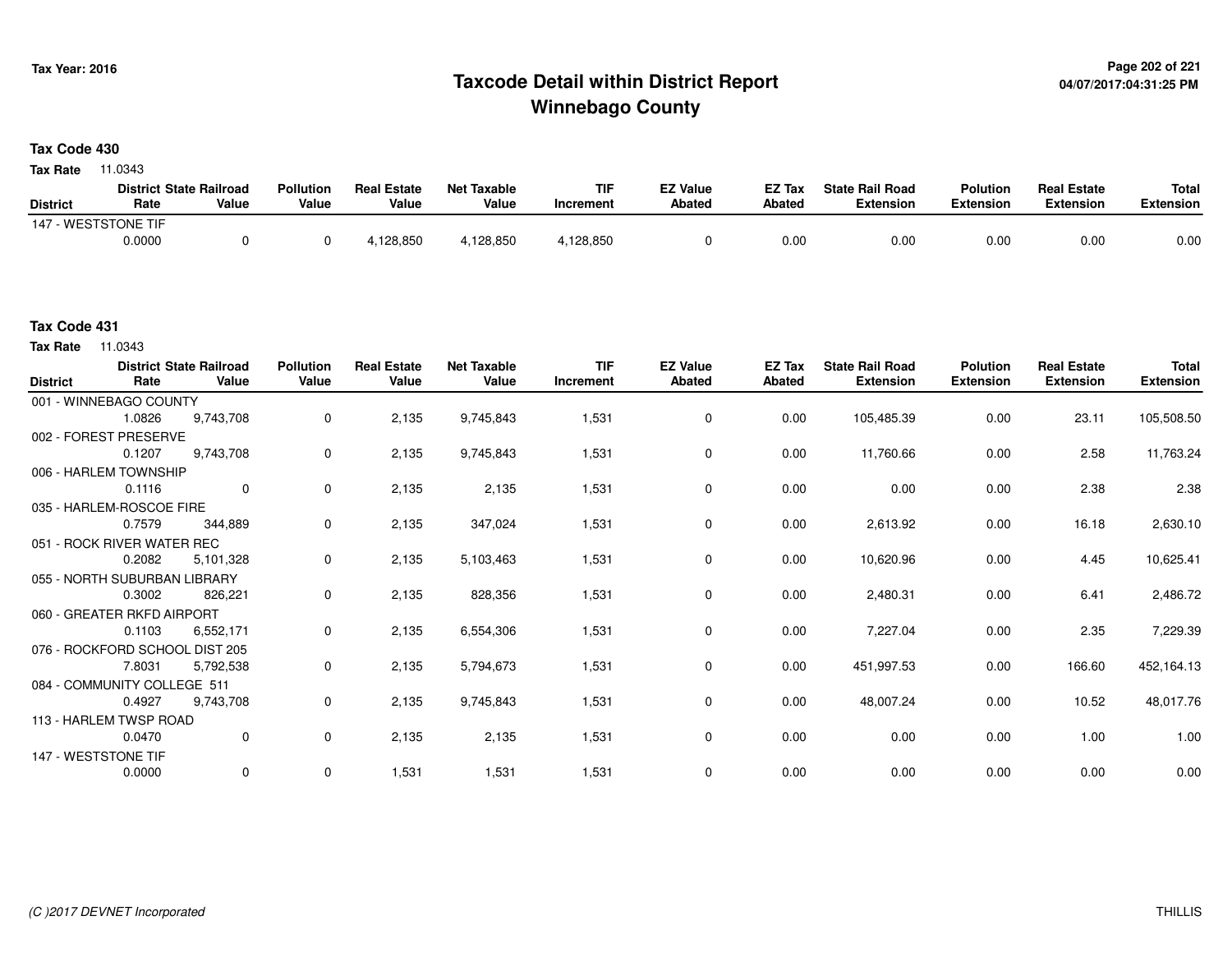# **Page 203 of 221 Taxcode Detail within District ReportWinnebago County**

# **04/07/2017:04:31:25 PM**

#### **Tax Code 432**

10.8261 **Tax Rate**

| <b>District</b> | Rate                           | <b>District State Railroad</b><br>Value | <b>Pollution</b><br>Value | <b>Real Estate</b><br>Value | <b>Net Taxable</b><br>Value | <b>TIF</b><br>Increment | <b>EZ Value</b><br><b>Abated</b> | EZ Tax<br><b>Abated</b> | <b>State Rail Road</b><br><b>Extension</b> | <b>Polution</b><br><b>Extension</b> | <b>Real Estate</b><br><b>Extension</b> | <b>Total</b><br><b>Extension</b> |
|-----------------|--------------------------------|-----------------------------------------|---------------------------|-----------------------------|-----------------------------|-------------------------|----------------------------------|-------------------------|--------------------------------------------|-------------------------------------|----------------------------------------|----------------------------------|
|                 | 001 - WINNEBAGO COUNTY         |                                         |                           |                             |                             |                         |                                  |                         |                                            |                                     |                                        |                                  |
|                 | 1.0826                         | 9,743,708                               | $\mathbf 0$               | 1,279                       | 9,744,987                   | 1,147                   | $\mathbf 0$                      | 0.00                    | 105,485.39                                 | 0.00                                | 13.85                                  | 105,499.24                       |
|                 | 002 - FOREST PRESERVE          |                                         |                           |                             |                             |                         |                                  |                         |                                            |                                     |                                        |                                  |
|                 | 0.1207                         | 9,743,708                               | 0                         | 1,279                       | 9,744,987                   | 1,147                   | 0                                | 0.00                    | 11,760.66                                  | 0.00                                | 1.54                                   | 11,762.20                        |
|                 | 006 - HARLEM TOWNSHIP          |                                         |                           |                             |                             |                         |                                  |                         |                                            |                                     |                                        |                                  |
|                 | 0.1116                         | $\mathbf 0$                             | 0                         | 1,279                       | 1,279                       | 1,147                   | 0                                | 0.00                    | 0.00                                       | 0.00                                | 1.43                                   | 1.43                             |
|                 | 035 - HARLEM-ROSCOE FIRE       |                                         |                           |                             |                             |                         |                                  |                         |                                            |                                     |                                        |                                  |
|                 | 0.7579                         | 344,889                                 | 0                         | 1,279                       | 346,168                     | 1,147                   | 0                                | 0.00                    | 2,613.92                                   | 0.00                                | 9.69                                   | 2,623.61                         |
|                 | 055 - NORTH SUBURBAN LIBRARY   |                                         |                           |                             |                             |                         |                                  |                         |                                            |                                     |                                        |                                  |
|                 | 0.3002                         | 826,221                                 | 0                         | 1,279                       | 827,500                     | 1,147                   | 0                                | 0.00                    | 2,480.31                                   | 0.00                                | 3.84                                   | 2,484.15                         |
|                 | 060 - GREATER RKFD AIRPORT     |                                         |                           |                             |                             |                         |                                  |                         |                                            |                                     |                                        |                                  |
|                 | 0.1103                         | 6,552,171                               | 0                         | 1,279                       | 6,553,450                   | 1,147                   | 0                                | 0.00                    | 7,227.04                                   | 0.00                                | 1.41                                   | 7,228.45                         |
|                 | 076 - ROCKFORD SCHOOL DIST 205 |                                         |                           |                             |                             |                         |                                  |                         |                                            |                                     |                                        |                                  |
|                 | 7.8031                         | 5,792,538                               | 0                         | 1,279                       | 5,793,817                   | 1,147                   | 0                                | 0.00                    | 451,997.53                                 | 0.00                                | 99.80                                  | 452,097.33                       |
|                 | 084 - COMMUNITY COLLEGE 511    |                                         |                           |                             |                             |                         |                                  |                         |                                            |                                     |                                        |                                  |
|                 | 0.4927                         | 9,743,708                               | 0                         | 1,279                       | 9,744,987                   | 1,147                   | $\mathbf 0$                      | 0.00                    | 48,007.24                                  | 0.00                                | 6.30                                   | 48,013.54                        |
|                 | 113 - HARLEM TWSP ROAD         |                                         |                           |                             |                             |                         |                                  |                         |                                            |                                     |                                        |                                  |
|                 | 0.0470                         | 0                                       | 0                         | 1,279                       | 1,279                       | 1,147                   | 0                                | 0.00                    | 0.00                                       | 0.00                                | 0.60                                   | 0.60                             |
|                 | 147 - WESTSTONE TIF            |                                         |                           |                             |                             |                         |                                  |                         |                                            |                                     |                                        |                                  |
|                 | 0.0000                         | 0                                       | 0                         | 1,147                       | 1,147                       | 1,147                   | 0                                | 0.00                    | 0.00                                       | 0.00                                | 0.00                                   | 0.00                             |

### **Tax Code 433**

| <b>District</b>              | Rate   | <b>District State Railroad</b><br>Value | <b>Pollution</b><br>Value | <b>Real Estate</b><br>Value | <b>Net Taxable</b><br>Value | TIF<br>Increment | <b>EZ Value</b><br><b>Abated</b> | <b>EZ Tax</b><br>Abated | <b>State Rail Road</b><br><b>Extension</b> | <b>Polution</b><br><b>Extension</b> | <b>Real Estate</b><br><b>Extension</b> | <b>Total</b><br><b>Extension</b> |
|------------------------------|--------|-----------------------------------------|---------------------------|-----------------------------|-----------------------------|------------------|----------------------------------|-------------------------|--------------------------------------------|-------------------------------------|----------------------------------------|----------------------------------|
| 001 - WINNEBAGO COUNTY       |        |                                         |                           |                             |                             |                  |                                  |                         |                                            |                                     |                                        |                                  |
|                              | 1.0826 | 9,743,708                               | 0                         | 1,324,524                   | 11,068,232                  | 127.482          | 0                                | 0.00                    | 105,485.39                                 | 0.00                                | 14,339.30                              | 119,824.69                       |
| 002 - FOREST PRESERVE        |        |                                         |                           |                             |                             |                  |                                  |                         |                                            |                                     |                                        |                                  |
|                              | 0.1207 | 9,743,708                               | 0                         | 1,324,524                   | 11,068,232                  | 127,482          | 0                                | 0.00                    | 11,760.66                                  | 0.00                                | 1,598.70                               | 13,359.36                        |
| 006 - HARLEM TOWNSHIP        |        |                                         |                           |                             |                             |                  |                                  |                         |                                            |                                     |                                        |                                  |
|                              | 0.1116 | $\Omega$                                | 0                         | 1.324.524                   | 1.324.524                   | 127.482          | 0                                | 0.00                    | 0.00                                       | 0.00                                | 1.478.17                               | 1.478.17                         |
| 020 - MACHESNEY PARK VILLAGE |        |                                         |                           |                             |                             |                  |                                  |                         |                                            |                                     |                                        |                                  |
|                              | 0.0000 | $\Omega$                                | 0                         | 1,324,524                   | 1,324,524                   | 127.482          | 0                                | 0.00                    | 0.00                                       | 0.00                                | 0.00                                   | 0.00                             |
| 035 - HARLEM-ROSCOE FIRE     |        |                                         |                           |                             |                             |                  |                                  |                         |                                            |                                     |                                        |                                  |
|                              | 0.7579 | 344,889                                 | 0                         | 1,324,524                   | 1,669,413                   | 127,482          | 0                                | 0.00                    | 2,613.92                                   | 0.00                                | 10,038.57                              | 12,652.49                        |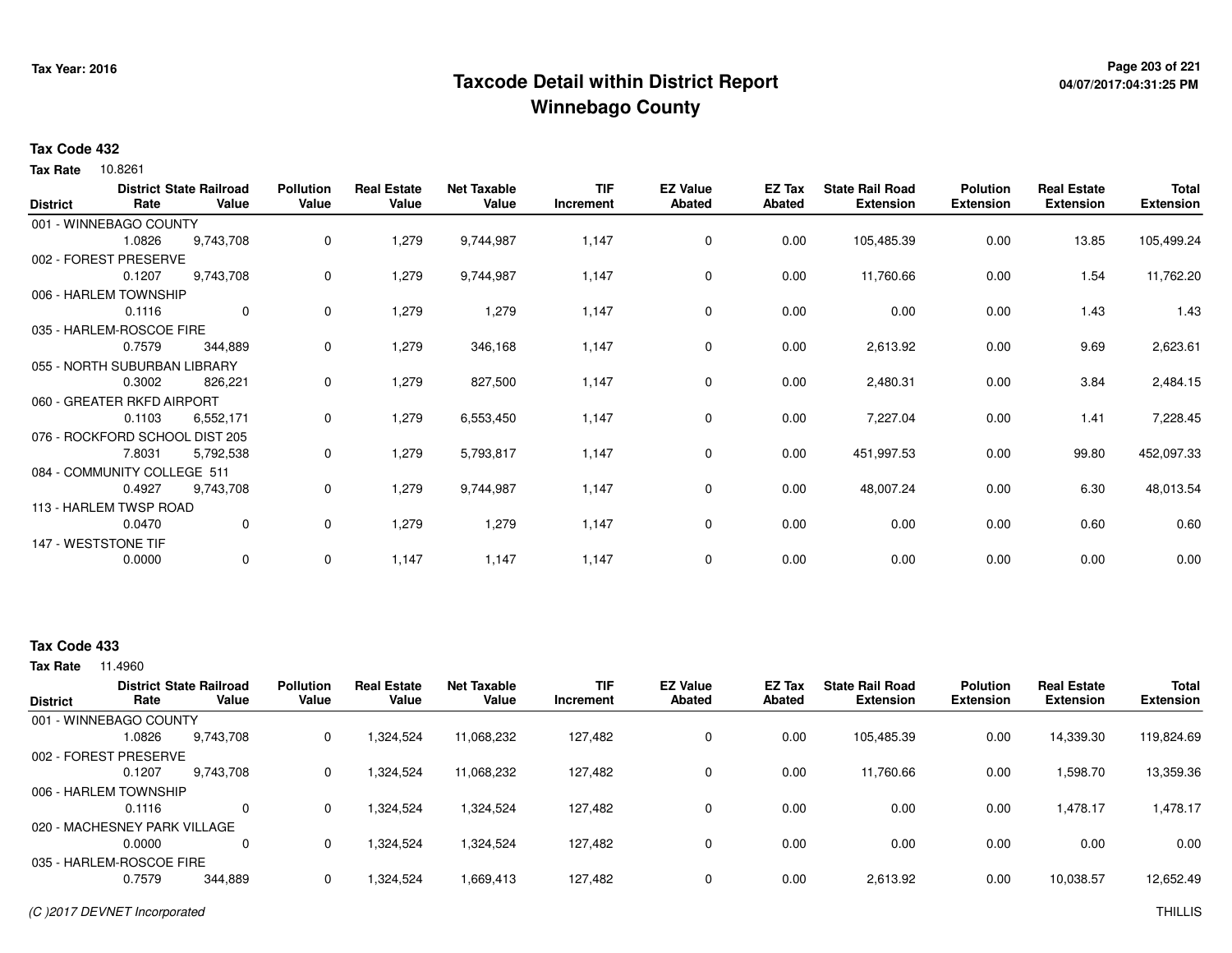# **Page 204 of 221 Taxcode Detail within District ReportWinnebago County**

# **04/07/2017:04:31:25 PM**

#### **Tax Code 433**

**Tax Rate** 11.4960

|                 |                              | <b>District State Railroad</b> | <b>Pollution</b> | <b>Real Estate</b> | <b>Net Taxable</b> | <b>TIF</b> | <b>EZ Value</b> | <b>EZ Tax</b> | <b>State Rail Road</b> | <b>Polution</b>  | <b>Real Estate</b> | <b>Total</b>     |
|-----------------|------------------------------|--------------------------------|------------------|--------------------|--------------------|------------|-----------------|---------------|------------------------|------------------|--------------------|------------------|
| <b>District</b> | Rate                         | Value                          | Value            | Value              | Value              | Increment  | <b>Abated</b>   | Abated        | <b>Extension</b>       | <b>Extension</b> | <b>Extension</b>   | <b>Extension</b> |
|                 | 051 - ROCK RIVER WATER REC   |                                |                  |                    |                    |            |                 |               |                        |                  |                    |                  |
|                 | 0.2082                       | 5,101,328                      | 0                | 1,324,524          | 6,425,852          | 127,482    | 0               | 0.00          | 10,620.96              | 0.00             | 2,757.66           | 13,378.62        |
|                 | 055 - NORTH SUBURBAN LIBRARY |                                |                  |                    |                    |            |                 |               |                        |                  |                    |                  |
|                 | 0.3002                       | 826.221                        | 0                | 1,324,524          | 2,150,745          | 127,482    | 0               | 0.00          | 2,480.31               | 0.00             | 3,976.22           | 6,456.53         |
|                 | 060 - GREATER RKFD AIRPORT   |                                |                  |                    |                    |            |                 |               |                        |                  |                    |                  |
|                 | 0.1103                       | 6,552,171                      | 0                | 1,324,524          | 7,876,695          | 127,482    | 0               | 0.00          | 7,227.04               | 0.00             | 1,460.95           | 8,687.99         |
|                 | 070 - HARLEM SCHOOL DIST 122 |                                |                  |                    |                    |            |                 |               |                        |                  |                    |                  |
|                 | 8.2648                       | 504,859                        | 0                | 1,324,524          | 1,829,383          | 127,482    | $\mathbf 0$     | 0.00          | 41,725.59              | 0.00             | 109,469.26         | 151,194.85       |
|                 | 084 - COMMUNITY COLLEGE 511  |                                |                  |                    |                    |            |                 |               |                        |                  |                    |                  |
|                 | 0.4927                       | 9,743,708                      | 0                | 1,324,524          | 11,068,232         | 127,482    | 0               | 0.00          | 48,007.24              | 0.00             | 6,525.93           | 54,533.17        |
|                 | 113 - HARLEM TWSP ROAD       |                                |                  |                    |                    |            |                 |               |                        |                  |                    |                  |
|                 | 0.0470                       | 0                              | 0                | 1,324,524          | 1,324,524          | 127,482    | 0               | 0.00          | 0.00                   | 0.00             | 622.53             | 622.53           |
|                 | 148 - NORTH WILLOW CREEK TIF |                                |                  |                    |                    |            |                 |               |                        |                  |                    |                  |
|                 | 0.0000                       | 0                              | 0                | 127,482            | 127,482            | 127,482    | 0               | 0.00          | 0.00                   | 0.00             | 0.00               | 0.00             |
|                 |                              |                                |                  |                    |                    |            |                 |               |                        |                  |                    |                  |

### **Tax Code 434**

| <b>District</b>          | Rate                         | <b>District State Railroad</b><br>Value | <b>Pollution</b><br>Value | <b>Real Estate</b><br>Value | <b>Net Taxable</b><br>Value | <b>TIF</b><br>Increment | <b>EZ Value</b><br><b>Abated</b> | EZ Tax<br>Abated | <b>State Rail Road</b><br><b>Extension</b> | <b>Polution</b><br><b>Extension</b> | <b>Real Estate</b><br><b>Extension</b> | <b>Total</b><br><b>Extension</b> |
|--------------------------|------------------------------|-----------------------------------------|---------------------------|-----------------------------|-----------------------------|-------------------------|----------------------------------|------------------|--------------------------------------------|-------------------------------------|----------------------------------------|----------------------------------|
|                          | 001 - WINNEBAGO COUNTY       |                                         |                           |                             |                             |                         |                                  |                  |                                            |                                     |                                        |                                  |
|                          | 1.0826                       | 9,743,708                               | 0                         | 190,578                     | 9,934,286                   | 0                       | 0                                | 0.00             | 105,485.39                                 | 0.00                                | 2,063.20                               | 107,548.59                       |
| 002 - FOREST             | <b>PRESERVE</b>              |                                         |                           |                             |                             |                         |                                  |                  |                                            |                                     |                                        |                                  |
|                          | 0.1207                       | 9,743,708                               | 0                         | 190,578                     | 9,934,286                   | 0                       | 0                                | 0.00             | 11,760.66                                  | 0.00                                | 230.03                                 | 11,990.69                        |
|                          | 006 - HARLEM TOWNSHIP        |                                         |                           |                             |                             |                         |                                  |                  |                                            |                                     |                                        |                                  |
|                          | 0.1116                       | $\mathbf 0$                             | 0                         | 190,578                     | 190,578                     | 0                       | 0                                | 0.00             | 0.00                                       | 0.00                                | 212.69                                 | 212.69                           |
| 035 - HARLEM-ROSCOE FIRE |                              |                                         |                           |                             |                             |                         |                                  |                  |                                            |                                     |                                        |                                  |
|                          | 0.7579                       | 344,889                                 | 0                         | 190,578                     | 535,467                     | 0                       | $\mathbf 0$                      | 0.00             | 2,613.92                                   | 0.00                                | 1,444.39                               | 4,058.31                         |
|                          | 051 - ROCK RIVER WATER REC   |                                         |                           |                             |                             |                         |                                  |                  |                                            |                                     |                                        |                                  |
|                          | 0.2082                       | 5,101,328                               | 0                         | 190,578                     | 5,291,906                   | 0                       | 0                                | 0.00             | 10,620.96                                  | 0.00                                | 396.78                                 | 11,017.74                        |
|                          | 055 - NORTH SUBURBAN LIBRARY |                                         |                           |                             |                             |                         |                                  |                  |                                            |                                     |                                        |                                  |
|                          | 0.3002                       | 826,221                                 | 0                         | 190,578                     | 1,016,799                   | 0                       | 0                                | 0.00             | 2,480.31                                   | 0.00                                | 572.12                                 | 3,052.43                         |
|                          | 060 - GREATER RKFD AIRPORT   |                                         |                           |                             |                             |                         |                                  |                  |                                            |                                     |                                        |                                  |
|                          | 0.1103                       | 6,552,171                               | 0                         | 190,578                     | 6,742,749                   | 0                       | 0                                | 0.00             | 7,227.04                                   | 0.00                                | 210.21                                 | 7,437.25                         |
|                          | 070 - HARLEM SCHOOL DIST 122 |                                         |                           |                             |                             |                         |                                  |                  |                                            |                                     |                                        |                                  |
|                          | 8.2648                       | 504,859                                 | 0                         | 190,578                     | 695,437                     | 0                       | 0                                | 0.00             | 41,725.59                                  | 0.00                                | 15,750.89                              | 57,476.48                        |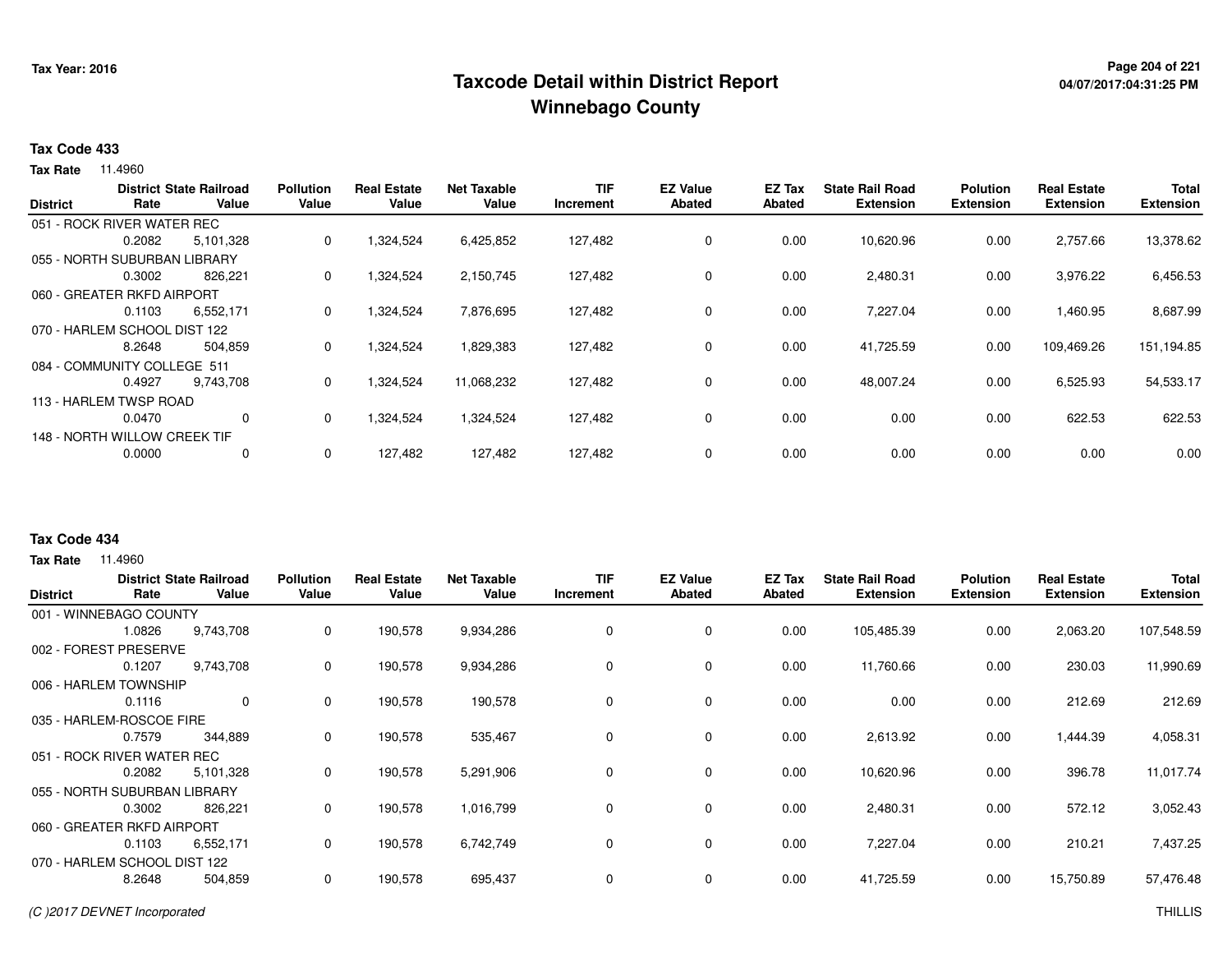# **Page 205 of 221 Taxcode Detail within District ReportWinnebago County**

# **04/07/2017:04:31:25 PM**

### **Tax Code 434**

**Tax Rate** 11.4960

|                 |                              | <b>District State Railroad</b> | <b>Pollution</b> | <b>Real Estate</b> | <b>Net Taxable</b> | <b>TIF</b> | <b>EZ Value</b> | EZ Tax | <b>State Rail Road</b> | <b>Polution</b>  | <b>Real Estate</b> | <b>Total</b>     |
|-----------------|------------------------------|--------------------------------|------------------|--------------------|--------------------|------------|-----------------|--------|------------------------|------------------|--------------------|------------------|
| <b>District</b> | Rate                         | Value                          | Value            | Value              | Value              | Increment  | <b>Abated</b>   | Abated | <b>Extension</b>       | <b>Extension</b> | <b>Extension</b>   | <b>Extension</b> |
|                 | 084 - COMMUNITY COLLEGE 511  |                                |                  |                    |                    |            |                 |        |                        |                  |                    |                  |
|                 | 0.4927                       | 9.743.708                      |                  | 190.578            | 9,934,286          |            |                 | 0.00   | 48.007.24              | 0.00             | 938.98             | 48,946.22        |
|                 | 113 - HARLEM TWSP ROAD       |                                |                  |                    |                    |            |                 |        |                        |                  |                    |                  |
|                 | 0.0470                       |                                |                  | 190.578            | 190.578            |            |                 | 0.00   | 0.00                   | 0.00             | 89.57              | 89.57            |
|                 | 149 - SOUTH WILLOW CREEK TIF |                                |                  |                    |                    |            |                 |        |                        |                  |                    |                  |
|                 | 0.0000                       |                                | 0.               | $\Omega$           |                    |            |                 | 0.00   | 0.00                   | 0.00             | 0.00               | 0.00             |
|                 |                              |                                |                  |                    |                    |            |                 |        |                        |                  |                    |                  |

#### **Tax Code 435**

| <b>District</b>        | Rate                         | <b>District State Railroad</b><br>Value | <b>Pollution</b><br>Value | <b>Real Estate</b><br>Value | <b>Net Taxable</b><br>Value | <b>TIF</b><br>Increment | <b>EZ Value</b><br><b>Abated</b> | <b>EZ Tax</b><br>Abated | <b>State Rail Road</b><br><b>Extension</b> | <b>Polution</b><br><b>Extension</b> | <b>Real Estate</b><br><b>Extension</b> | <b>Total</b><br><b>Extension</b> |
|------------------------|------------------------------|-----------------------------------------|---------------------------|-----------------------------|-----------------------------|-------------------------|----------------------------------|-------------------------|--------------------------------------------|-------------------------------------|----------------------------------------|----------------------------------|
|                        | 001 - WINNEBAGO COUNTY       |                                         |                           |                             |                             |                         |                                  |                         |                                            |                                     |                                        |                                  |
|                        | 1.0826                       | 9,743,708                               | 0                         | 5,775,192                   | 15,518,900                  | 2,096,510               | 0                                | 0.00                    | 105,485.39                                 | 0.00                                | 62,522.23                              | 168,007.62                       |
|                        | 002 - FOREST PRESERVE        |                                         |                           |                             |                             |                         |                                  |                         |                                            |                                     |                                        |                                  |
|                        | 0.1207                       | 9,743,708                               | 0                         | 5,775,192                   | 15,518,900                  | 2,096,510               | 0                                | 0.00                    | 11,760.66                                  | 0.00                                | 6,970.66                               | 18,731.32                        |
|                        | 006 - HARLEM TOWNSHIP        |                                         |                           |                             |                             |                         |                                  |                         |                                            |                                     |                                        |                                  |
|                        | 0.1116                       | $\mathbf 0$                             | 0                         | 5,775,192                   | 5,775,192                   | 2,096,510               | 0                                | 0.00                    | 0.00                                       | 0.00                                | 6,445.11                               | 6,445.11                         |
|                        | 020 - MACHESNEY PARK VILLAGE |                                         |                           |                             |                             |                         |                                  |                         |                                            |                                     |                                        |                                  |
|                        | 0.0000                       | 0                                       | 0                         | 5,775,192                   | 5,775,192                   | 2,096,510               | 0                                | 0.00                    | 0.00                                       | 0.00                                | 0.00                                   | 0.00                             |
|                        | 035 - HARLEM-ROSCOE FIRE     |                                         |                           |                             |                             |                         |                                  |                         |                                            |                                     |                                        |                                  |
|                        | 0.7579                       | 344,889                                 | 0                         | 5,775,192                   | 6,120,081                   | 2,096,510               | 0                                | 0.00                    | 2,613.92                                   | 0.00                                | 43,770.18                              | 46,384.10                        |
|                        | 051 - ROCK RIVER WATER REC   |                                         |                           |                             |                             |                         |                                  |                         |                                            |                                     |                                        |                                  |
|                        | 0.2082                       | 5,101,328                               | 0                         | 5,775,192                   | 10,876,520                  | 2,096,510               | 0                                | 0.00                    | 10,620.96                                  | 0.00                                | 12,023.95                              | 22,644.91                        |
|                        | 055 - NORTH SUBURBAN LIBRARY |                                         |                           |                             |                             |                         |                                  |                         |                                            |                                     |                                        |                                  |
|                        | 0.3002                       | 826,221                                 | 0                         | 5,775,192                   | 6,601,413                   | 2,096,510               | 0                                | 0.00                    | 2,480.31                                   | 0.00                                | 17,337.13                              | 19,817.44                        |
|                        | 060 - GREATER RKFD AIRPORT   |                                         |                           |                             |                             |                         |                                  |                         |                                            |                                     |                                        |                                  |
|                        | 0.1103                       | 6,552,171                               | 0                         | 5,775,192                   | 12,327,363                  | 2,096,510               | 0                                | 0.00                    | 7,227.04                                   | 0.00                                | 6,370.04                               | 13,597.08                        |
|                        | 070 - HARLEM SCHOOL DIST 122 |                                         |                           |                             |                             |                         |                                  |                         |                                            |                                     |                                        |                                  |
|                        | 8.2648                       | 504,859                                 | 0                         | 5,775,192                   | 6,280,051                   | 2,096,510               | 0                                | 0.00                    | 41,725.59                                  | 0.00                                | 477,308.07                             | 519,033.66                       |
|                        | 084 - COMMUNITY COLLEGE 511  |                                         |                           |                             |                             |                         |                                  |                         |                                            |                                     |                                        |                                  |
|                        | 0.4927                       | 9,743,708                               | $\mathbf{0}$              | 5,775,192                   | 15,518,900                  | 2,096,510               | 0                                | 0.00                    | 48,007.24                                  | 0.00                                | 28,454.37                              | 76,461.61                        |
| 113 - HARLEM TWSP ROAD |                              |                                         |                           |                             |                             |                         |                                  |                         |                                            |                                     |                                        |                                  |
|                        | 0.0470                       | 0                                       | $\mathbf{0}$              | 5,775,192                   | 5,775,192                   | 2,096,510               | 0                                | 0.00                    | 0.00                                       | 0.00                                | 2,714.34                               | 2,714.34                         |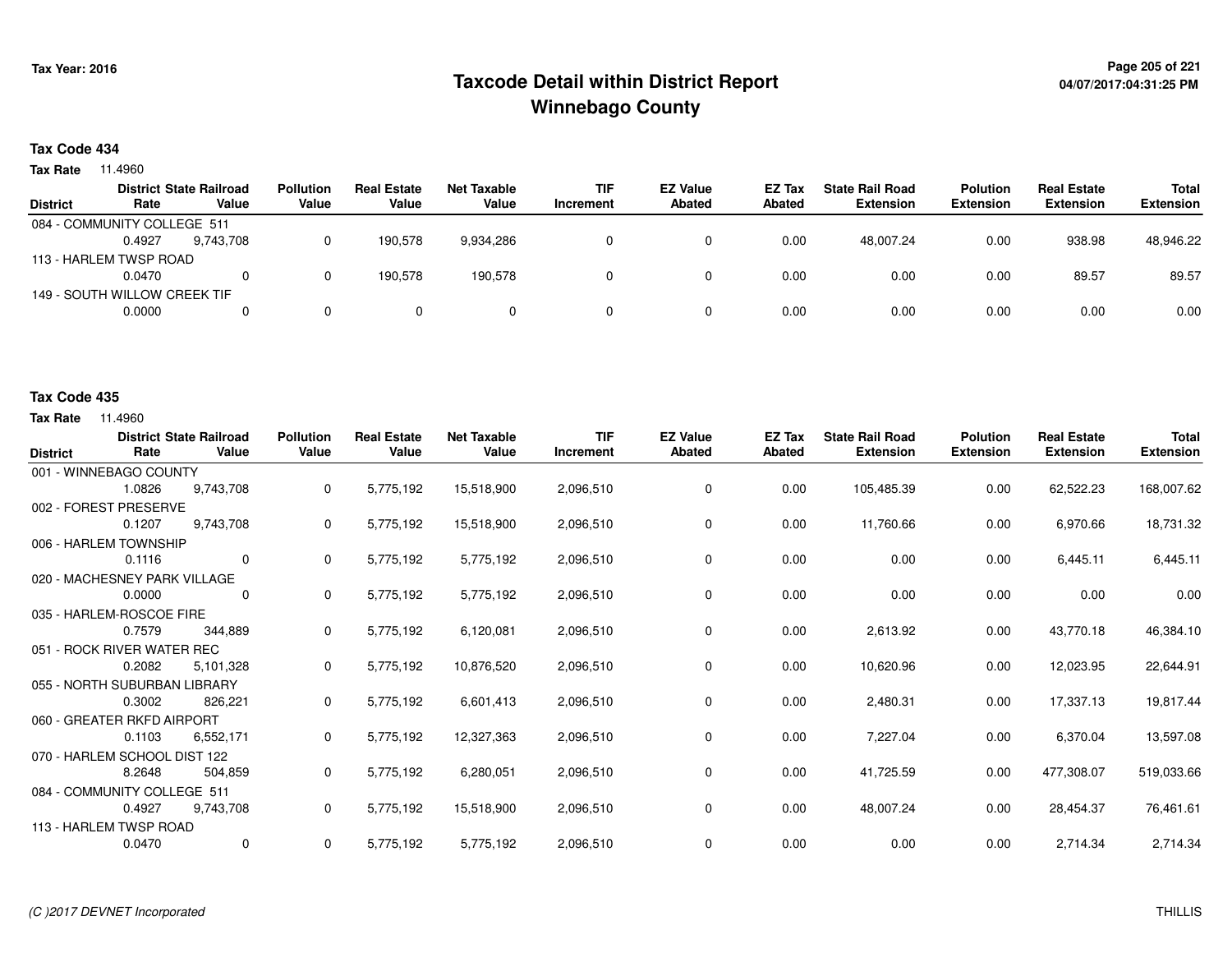# **Page 206 of 221 Taxcode Detail within District ReportWinnebago County**

### **Tax Code 435**

**Tax Rate** 11.4960

|                 | <b>District State Railroad</b> |       | <b>Pollution</b> | <b>Real Estate</b> | Net Taxable | TIF       | <b>EZ Value</b> | <b>EZ Tax</b> | <b>State Rail Road</b> | <b>Polution</b>  | <b>Real Estate</b> | <b>Total</b> |
|-----------------|--------------------------------|-------|------------------|--------------------|-------------|-----------|-----------------|---------------|------------------------|------------------|--------------------|--------------|
| <b>District</b> | Rate                           | Value | Value            | Value              | Value       | Increment | <b>Abated</b>   | Abated        | <b>Extension</b>       | <b>Extension</b> | <b>Extension</b>   | Extension    |
|                 | 149 - SOUTH WILLOW CREEK TIF   |       |                  |                    |             |           |                 |               |                        |                  |                    |              |
|                 | 0.0000                         |       |                  | 2,096,510          | 2,096,510   | 2,096,510 |                 | 0.00          | 0.00                   | 0.00             | 0.00               | 0.00         |

**Tax Rate** 11.1005

| <b>District</b> | Rate                           | <b>District State Railroad</b><br>Value | <b>Pollution</b><br>Value | <b>Real Estate</b><br>Value | <b>Net Taxable</b><br>Value | <b>TIF</b><br>Increment | <b>EZ Value</b><br><b>Abated</b> | EZ Tax<br>Abated | <b>State Rail Road</b><br><b>Extension</b> | <b>Polution</b><br><b>Extension</b> | <b>Real Estate</b><br><b>Extension</b> | <b>Total</b><br><b>Extension</b> |
|-----------------|--------------------------------|-----------------------------------------|---------------------------|-----------------------------|-----------------------------|-------------------------|----------------------------------|------------------|--------------------------------------------|-------------------------------------|----------------------------------------|----------------------------------|
|                 | 001 - WINNEBAGO COUNTY         |                                         |                           |                             |                             |                         |                                  |                  |                                            |                                     |                                        |                                  |
|                 | 1.0826                         | 9,743,708                               | 0                         | 476,606                     | 10,220,314                  | 40,349                  | 0                                | 0.00             | 105,485.39                                 | 0.00                                | 5,159.74                               | 110,645.13                       |
|                 | 002 - FOREST PRESERVE          |                                         |                           |                             |                             |                         |                                  |                  |                                            |                                     |                                        |                                  |
|                 | 0.1207                         | 9,743,708                               | 0                         | 476,606                     | 10,220,314                  | 40,349                  | 0                                | 0.00             | 11,760.66                                  | 0.00                                | 575.26                                 | 12,335.92                        |
|                 | 011 - ROCKFORD TOWNSHIP        |                                         |                           |                             |                             |                         |                                  |                  |                                            |                                     |                                        |                                  |
|                 | 0.1455                         | 4,541,778                               | $\mathbf 0$               | 476,606                     | 5,018,384                   | 40,349                  | 0                                | 0.00             | 6,608.29                                   | 0.00                                | 693.46                                 | 7,301.75                         |
|                 | 036 - NEW MILFORD FIRE         |                                         |                           |                             |                             |                         |                                  |                  |                                            |                                     |                                        |                                  |
|                 | 0.7996                         | 43,474                                  | $\mathbf 0$               | 476,606                     | 520,080                     | 40,349                  | 0                                | 0.00             | 347.62                                     | 0.00                                | 3,810.94                               | 4,158.56                         |
|                 | 054 - CHERRY VALLEY LIBRARY    |                                         |                           |                             |                             |                         |                                  |                  |                                            |                                     |                                        |                                  |
|                 | 0.3973                         | 1,049,309                               | $\mathbf 0$               | 476,606                     | 1,525,915                   | 40,349                  | 0                                | 0.00             | 4,168.90                                   | 0.00                                | 1,893.56                               | 6,062.46                         |
|                 | 060 - GREATER RKFD AIRPORT     |                                         |                           |                             |                             |                         |                                  |                  |                                            |                                     |                                        |                                  |
|                 | 0.1103                         | 6,552,171                               | $\mathbf 0$               | 476,606                     | 7,028,777                   | 40,349                  | 0                                | 0.00             | 7,227.04                                   | 0.00                                | 525.70                                 | 7,752.74                         |
|                 | 076 - ROCKFORD SCHOOL DIST 205 |                                         |                           |                             |                             |                         |                                  |                  |                                            |                                     |                                        |                                  |
|                 | 7.8031                         | 5,792,538                               | $\mathbf 0$               | 476,606                     | 6,269,144                   | 40,349                  | 0                                | 0.00             | 451,997.53                                 | 0.00                                | 37,190.04                              | 489,187.57                       |
|                 | 084 - COMMUNITY COLLEGE 511    |                                         |                           |                             |                             |                         |                                  |                  |                                            |                                     |                                        |                                  |
|                 | 0.4927                         | 9,743,708                               | $\mathbf 0$               | 476,606                     | 10,220,314                  | 40,349                  | 0                                | 0.00             | 48,007.24                                  | 0.00                                | 2,348.24                               | 50,355.48                        |
|                 | 118 - ROCKFORD TWSP ROAD       |                                         |                           |                             |                             |                         |                                  |                  |                                            |                                     |                                        |                                  |
|                 | 0.1487                         | 4,541,778                               | 0                         | 476,606                     | 5,018,384                   | 40,349                  | 0                                | 0.00             | 6,753.63                                   | 0.00                                | 708.71                                 | 7,462.34                         |
|                 | 151 - I-39 / BAXTER ROAD TIF   |                                         |                           |                             |                             |                         |                                  |                  |                                            |                                     |                                        |                                  |
|                 | 0.0000                         | 0                                       | $\mathbf 0$               | 40,349                      | 40,349                      | 40,349                  | 0                                | 0.00             | 0.00                                       | 0.00                                | 0.00                                   | 0.00                             |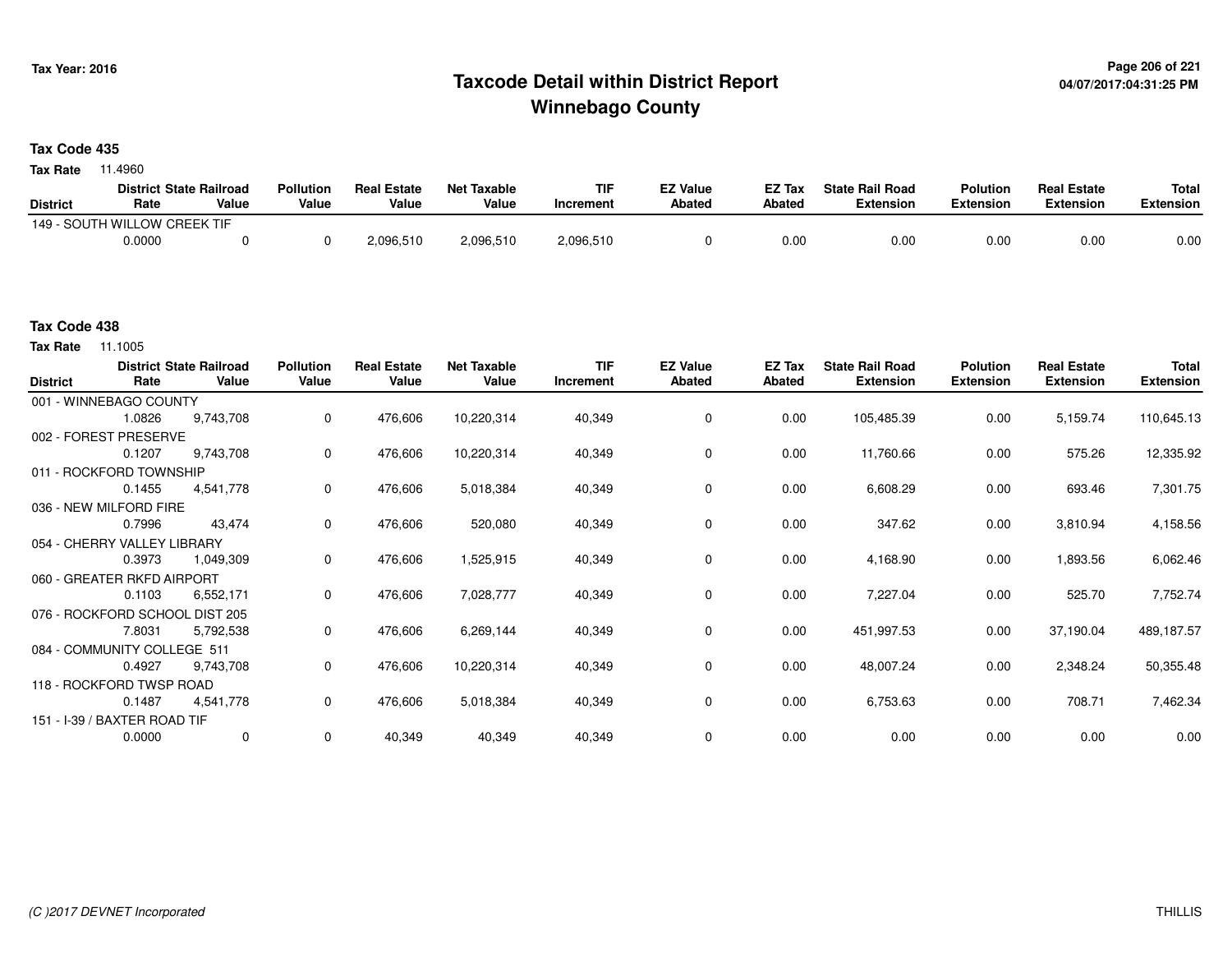# **Page 207 of 221 Taxcode Detail within District ReportWinnebago County**

# **04/07/2017:04:31:25 PM**

### **Tax Code 439**

**Tax Rate** 11.3186

| <b>District</b> | Rate                           | <b>District State Railroad</b><br>Value | <b>Pollution</b><br>Value | <b>Real Estate</b><br>Value | <b>Net Taxable</b><br>Value | <b>TIF</b><br>Increment | <b>EZ Value</b><br><b>Abated</b> | EZ Tax<br><b>Abated</b> | <b>State Rail Road</b><br><b>Extension</b> | <b>Polution</b><br><b>Extension</b> | <b>Real Estate</b><br><b>Extension</b> | <b>Total</b><br><b>Extension</b> |
|-----------------|--------------------------------|-----------------------------------------|---------------------------|-----------------------------|-----------------------------|-------------------------|----------------------------------|-------------------------|--------------------------------------------|-------------------------------------|----------------------------------------|----------------------------------|
|                 | 001 - WINNEBAGO COUNTY         |                                         |                           |                             |                             |                         |                                  |                         |                                            |                                     |                                        |                                  |
|                 | 1.0826                         | 9,743,708                               | 0                         | 414,312                     | 10,158,020                  | 22,937                  | 0                                | 0.00                    | 105,485.39                                 | 0.00                                | 4,485.34                               | 109,970.73                       |
|                 | 002 - FOREST PRESERVE          |                                         |                           |                             |                             |                         |                                  |                         |                                            |                                     |                                        |                                  |
|                 | 0.1207                         | 9,743,708                               | 0                         | 414,312                     | 10,158,020                  | 22,937                  | 0                                | 0.00                    | 11,760.66                                  | 0.00                                | 500.07                                 | 12,260.73                        |
|                 | 011 - ROCKFORD TOWNSHIP        |                                         |                           |                             |                             |                         |                                  |                         |                                            |                                     |                                        |                                  |
|                 | 0.1455                         | 4,541,778                               | 0                         | 414,312                     | 4,956,090                   | 22,937                  | 0                                | 0.00                    | 6,608.29                                   | 0.00                                | 602.82                                 | 7,211.11                         |
|                 | 017 - CHERRY VALLEY VILLAGE    |                                         |                           |                             |                             |                         |                                  |                         |                                            |                                     |                                        |                                  |
|                 | 0.0000                         | 178,660                                 | 0                         | 414,312                     | 592,972                     | 22,937                  | 0                                | 0.00                    | 0.00                                       | 0.00                                | 0.00                                   | 0.00                             |
|                 | 031 - CHERRY VALLEY FIRE       |                                         |                           |                             |                             |                         |                                  |                         |                                            |                                     |                                        |                                  |
|                 | 1.0177                         | 985,287                                 | 0                         | 414,312                     | 1,399,599                   | 22,937                  | 0                                | 0.00                    | 10,027.26                                  | 0.00                                | 4,216.45                               | 14,243.71                        |
|                 | 054 - CHERRY VALLEY LIBRARY    |                                         |                           |                             |                             |                         |                                  |                         |                                            |                                     |                                        |                                  |
|                 | 0.3973                         | 1,049,309                               | 0                         | 414,312                     | 1,463,621                   | 22,937                  | 0                                | 0.00                    | 4,168.90                                   | 0.00                                | 1,646.06                               | 5,814.96                         |
|                 | 060 - GREATER RKFD AIRPORT     |                                         |                           |                             |                             |                         |                                  |                         |                                            |                                     |                                        |                                  |
|                 | 0.1103                         | 6,552,171                               | 0                         | 414,312                     | 6,966,483                   | 22,937                  | 0                                | 0.00                    | 7,227.04                                   | 0.00                                | 456.99                                 | 7,684.03                         |
|                 | 076 - ROCKFORD SCHOOL DIST 205 |                                         |                           |                             |                             |                         |                                  |                         |                                            |                                     |                                        |                                  |
|                 | 7.8031                         | 5,792,538                               | 0                         | 414,312                     | 6,206,850                   | 22,937                  | 0                                | 0.00                    | 451,997.53                                 | 0.00                                | 32,329.18                              | 484,326.71                       |
|                 | 084 - COMMUNITY COLLEGE 511    |                                         |                           |                             |                             |                         |                                  |                         |                                            |                                     |                                        |                                  |
|                 | 0.4927                         | 9,743,708                               | 0                         | 414,312                     | 10,158,020                  | 22,937                  | 0                                | 0.00                    | 48,007.24                                  | 0.00                                | 2,041.32                               | 50,048.56                        |
|                 | 118 - ROCKFORD TWSP ROAD       |                                         |                           |                             |                             |                         |                                  |                         |                                            |                                     |                                        |                                  |
|                 | 0.1487                         | 4,541,778                               | 0                         | 414,312                     | 4,956,090                   | 22,937                  | 0                                | 0.00                    | 6,753.63                                   | 0.00                                | 616.08                                 | 7,369.71                         |
|                 | 151 - I-39 / BAXTER ROAD TIF   |                                         |                           |                             |                             |                         |                                  |                         |                                            |                                     |                                        |                                  |
|                 | 0.0000                         | 0                                       | 0                         | 22,937                      | 22,937                      | 22,937                  | 0                                | 0.00                    | 0.00                                       | 0.00                                | 0.00                                   | 0.00                             |

### **Tax Code 440**

|                 |                              | <b>District State Railroad</b> | <b>Pollution</b> | <b>Real Estate</b> | Net Taxable | <b>TIF</b> | <b>EZ Value</b> | <b>EZ Tax</b> | <b>State Rail Road</b> | <b>Polution</b>  | <b>Real Estate</b> | <b>Total</b>     |
|-----------------|------------------------------|--------------------------------|------------------|--------------------|-------------|------------|-----------------|---------------|------------------------|------------------|--------------------|------------------|
| <b>District</b> | Rate                         | Value                          | Value            | Value              | Value       | Increment  | <b>Abated</b>   | Abated        | <b>Extension</b>       | <b>Extension</b> | <b>Extension</b>   | <b>Extension</b> |
|                 | 001 - WINNEBAGO COUNTY       |                                |                  |                    |             |            |                 |               |                        |                  |                    |                  |
|                 | 1.0826                       | 9,743,708                      |                  | 26,046             | 9,769,754   | 2,505,500  | 0               | 0.00          | 105,485.39             | 0.00             | 281.97             | 105,767.36       |
|                 | 002 - FOREST PRESERVE        |                                |                  |                    |             |            |                 |               |                        |                  |                    |                  |
|                 | 0.1207                       | 9.743.708                      |                  | 26.046             | 9,769,754   | 2,505,500  |                 | 0.00          | 11.760.66              | 0.00             | 31.44              | 11,792.10        |
|                 | 004 - CHERRY VALLEY TOWNSHIP |                                |                  |                    |             |            |                 |               |                        |                  |                    |                  |
|                 | 0.1404                       | 1.650.291                      |                  | 26.046             | 1,676,337   | 2,505,500  |                 | 0.00          | 2.317.01               | 0.00             | 36.57              | 2,353.58         |
|                 | 017 - CHERRY VALLEY VILLAGE  |                                |                  |                    |             |            |                 |               |                        |                  |                    |                  |
|                 | 0.0000                       | 178.660                        |                  | 26.046             | 204,706     | 2,505,500  |                 | 0.00          | 0.00                   | 0.00             | 0.00               | 0.00             |
|                 |                              |                                |                  |                    |             |            |                 |               |                        |                  |                    |                  |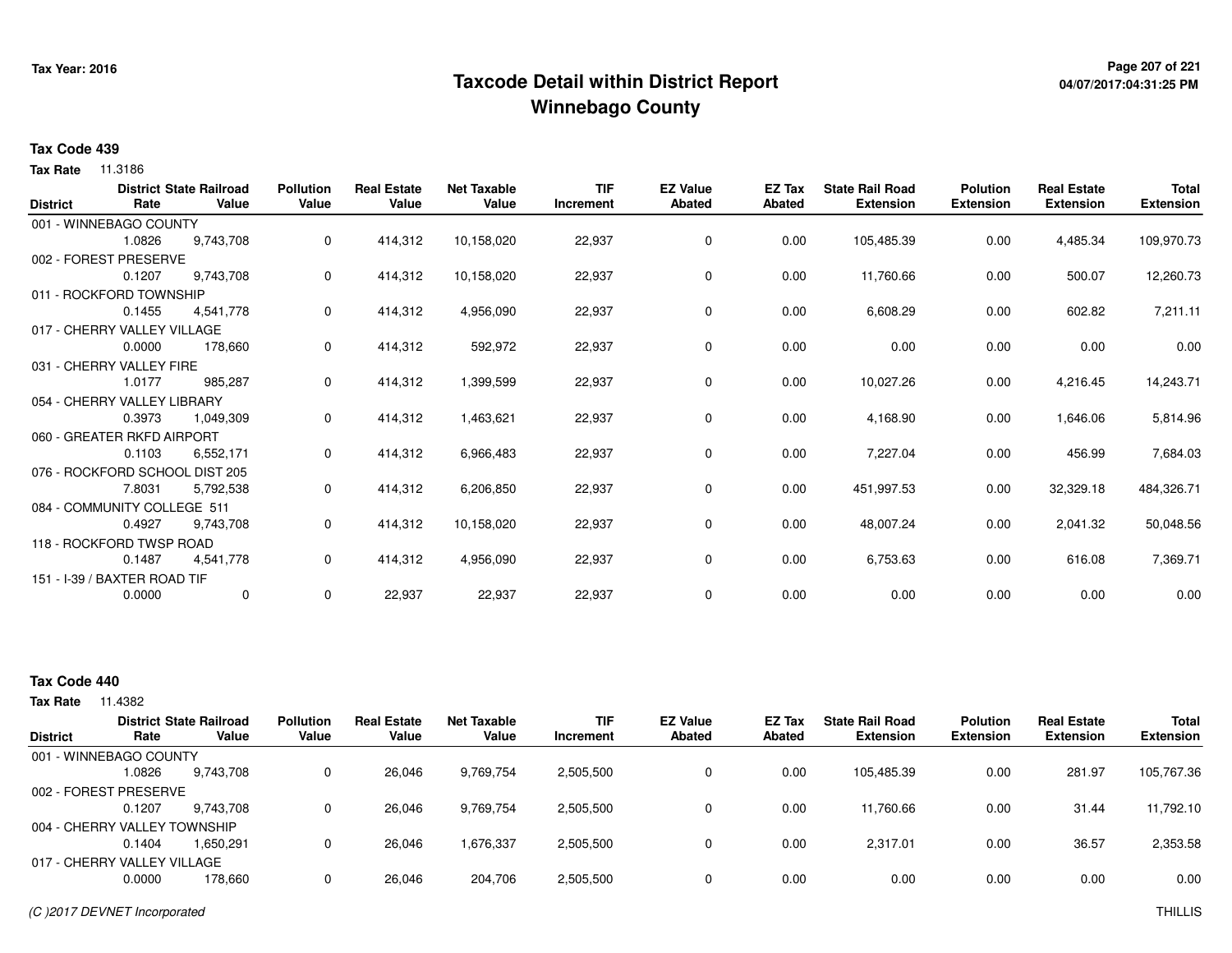# **Page 208 of 221 Taxcode Detail within District ReportWinnebago County**

# **04/07/2017:04:31:25 PM**

#### **Tax Code 440**

**Tax Rate** 11.4382

|                 |                                | <b>District State Railroad</b> | <b>Pollution</b> | <b>Real Estate</b> | <b>Net Taxable</b> | <b>TIF</b>       | <b>EZ Value</b> | <b>EZ Tax</b> | <b>State Rail Road</b> | <b>Polution</b>  | <b>Real Estate</b> | <b>Total</b>     |
|-----------------|--------------------------------|--------------------------------|------------------|--------------------|--------------------|------------------|-----------------|---------------|------------------------|------------------|--------------------|------------------|
| <b>District</b> | Rate                           | Value                          | Value            | Value              | Value              | <b>Increment</b> | <b>Abated</b>   | Abated        | <b>Extension</b>       | <b>Extension</b> | <b>Extension</b>   | <b>Extension</b> |
|                 | 031 - CHERRY VALLEY FIRE       |                                |                  |                    |                    |                  |                 |               |                        |                  |                    |                  |
|                 | 1.0177                         | 985,287                        | 0                | 26,046             | 1,011,333          | 2,505,500        | 0               | 0.00          | 10,027.26              | 0.00             | 265.07             | 10,292.33        |
|                 | 054 - CHERRY VALLEY LIBRARY    |                                |                  |                    |                    |                  |                 |               |                        |                  |                    |                  |
|                 | 0.3973                         | 1,049,309                      | 0                | 26,046             | 1,075,355          | 2,505,500        | $\mathbf 0$     | 0.00          | 4,168.90               | 0.00             | 103.48             | 4,272.38         |
|                 | 060 - GREATER RKFD AIRPORT     |                                |                  |                    |                    |                  |                 |               |                        |                  |                    |                  |
|                 | 0.1103                         | 6,552,171                      | 0                | 26,046             | 6,578,217          | 2,505,500        | 0               | 0.00          | 7,227.04               | 0.00             | 28.73              | 7,255.77         |
|                 | 076 - ROCKFORD SCHOOL DIST 205 |                                |                  |                    |                    |                  |                 |               |                        |                  |                    |                  |
|                 | 7.8031                         | 5,792,538                      | $\Omega$         | 26,046             | 5,818,584          | 2,505,500        | $\mathbf 0$     | 0.00          | 451,997.53             | 0.00             | 2,032.40           | 454,029.93       |
|                 | 084 - COMMUNITY COLLEGE 511    |                                |                  |                    |                    |                  |                 |               |                        |                  |                    |                  |
|                 | 0.4927                         | 9,743,708                      | 0                | 26,046             | 9,769,754          | 2,505,500        | 0               | 0.00          | 48,007.24              | 0.00             | 128.33             | 48,135.57        |
|                 | 111 - CHERRY VALLEY TWSP ROAD  |                                |                  |                    |                    |                  |                 |               |                        |                  |                    |                  |
|                 | 0.2734                         | 1,650,291                      | 0                | 26,046             | 1,676,337          | 2,505,500        | 0               | 0.00          | 4,511.90               | 0.00             | 71.21              | 4,583.11         |
|                 | 151 - I-39 / BAXTER ROAD TIF   |                                |                  |                    |                    |                  |                 |               |                        |                  |                    |                  |
|                 | 0.0000                         | 0                              | $\Omega$         | 2,505,500          | 2,505,500          | 2,505,500        | $\mathbf 0$     | 0.00          | 0.00                   | 0.00             | 0.00               | 0.00             |
|                 |                                |                                |                  |                    |                    |                  |                 |               |                        |                  |                    |                  |

### **Tax Code 441**

| <b>District</b>           | Rate                        | <b>District State Railroad</b><br>Value | <b>Pollution</b><br>Value | <b>Real Estate</b><br>Value | <b>Net Taxable</b><br>Value | <b>TIF</b><br>Increment | <b>EZ Value</b><br><b>Abated</b> | <b>EZ Tax</b><br><b>Abated</b> | <b>State Rail Road</b><br><b>Extension</b> | <b>Polution</b><br><b>Extension</b> | <b>Real Estate</b><br><b>Extension</b> | <b>Total</b><br><b>Extension</b> |
|---------------------------|-----------------------------|-----------------------------------------|---------------------------|-----------------------------|-----------------------------|-------------------------|----------------------------------|--------------------------------|--------------------------------------------|-------------------------------------|----------------------------------------|----------------------------------|
|                           | 001 - WINNEBAGO COUNTY      |                                         |                           |                             |                             |                         |                                  |                                |                                            |                                     |                                        |                                  |
|                           | 1.0826                      | 9,743,708                               | 0                         | 371,955                     | 10,115,663                  | 18,081                  | 0                                | 0.00                           | 105,485.39                                 | 0.00                                | 4,026.78                               | 109,512.17                       |
|                           | 002 - FOREST PRESERVE       |                                         |                           |                             |                             |                         |                                  |                                |                                            |                                     |                                        |                                  |
|                           | 0.1207                      | 9,743,708                               | 0                         | 371,955                     | 10,115,663                  | 18,081                  | 0                                | 0.00                           | 11,760.66                                  | 0.00                                | 448.95                                 | 12,209.61                        |
|                           | 011 - ROCKFORD TOWNSHIP     |                                         |                           |                             |                             |                         |                                  |                                |                                            |                                     |                                        |                                  |
|                           | 0.1455                      | 4,541,778                               | 0                         | 371,955                     | 4,913,733                   | 18,081                  | 0                                | 0.00                           | 6,608.29                                   | 0.00                                | 541.19                                 | 7,149.48                         |
| 021 - NEW MILFORD VILLAGE |                             |                                         |                           |                             |                             |                         |                                  |                                |                                            |                                     |                                        |                                  |
|                           | 0.0000                      | $\mathbf 0$                             | 0                         | 371,955                     | 371,955                     | 18,081                  | 0                                | 0.00                           | 0.00                                       | 0.00                                | 0.00                                   | 0.00                             |
|                           | 036 - NEW MILFORD FIRE      |                                         |                           |                             |                             |                         |                                  |                                |                                            |                                     |                                        |                                  |
|                           | 0.7996                      | 43,474                                  | 0                         | 371,955                     | 415,429                     | 18,081                  | 0                                | 0.00                           | 347.62                                     | 0.00                                | 2,974.15                               | 3,321.77                         |
|                           | 054 - CHERRY VALLEY LIBRARY |                                         |                           |                             |                             |                         |                                  |                                |                                            |                                     |                                        |                                  |
|                           | 0.3973                      | 1,049,309                               | 0                         | 371,955                     | 1,421,264                   | 18,081                  | 0                                | 0.00                           | 4,168.90                                   | 0.00                                | 1,477.78                               | 5,646.68                         |
|                           | 060 - GREATER RKFD AIRPORT  |                                         |                           |                             |                             |                         |                                  |                                |                                            |                                     |                                        |                                  |
|                           | 0.1103                      | 6,552,171                               | 0                         | 371,955                     | 6,924,126                   | 18,081                  | 0                                | 0.00                           | 7,227.04                                   | 0.00                                | 410.27                                 | 7,637.31                         |
|                           |                             | 076 - ROCKFORD SCHOOL DIST 205          |                           |                             |                             |                         |                                  |                                |                                            |                                     |                                        |                                  |
|                           | 7.8031                      | 5,792,538                               | 0                         | 371,955                     | 6,164,493                   | 18,081                  | 0                                | 0.00                           | 451,997.53                                 | 0.00                                | 29,024.02                              | 481,021.55                       |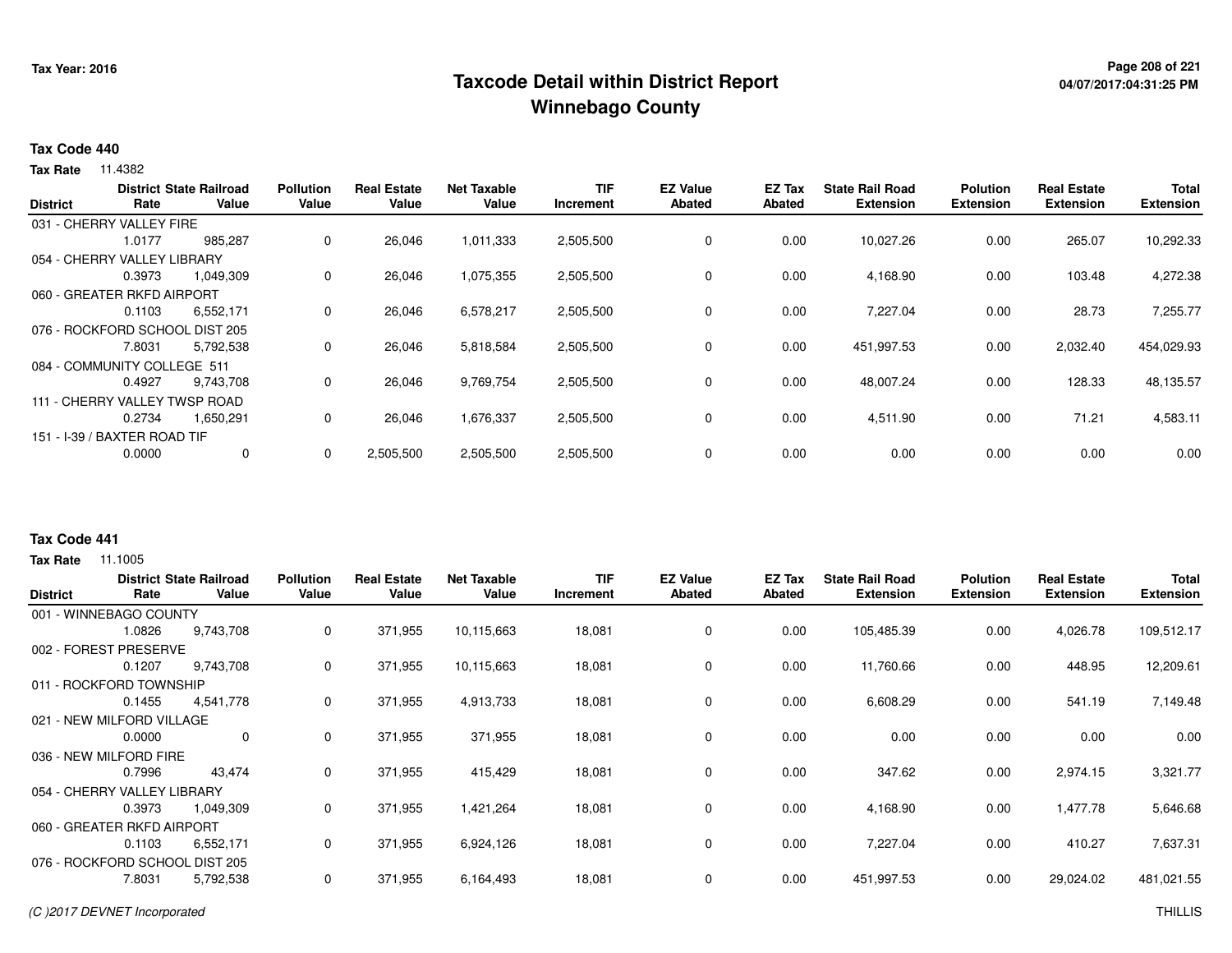# **Page 209 of 221 Taxcode Detail within District ReportWinnebago County**

# **04/07/2017:04:31:25 PM**

### **Tax Code 441**

**Tax Rate** 11.1005

|        |           | <b>Pollution</b>                                                                                                          | <b>Real Estate</b> | Net Taxable | <b>TIF</b> | <b>EZ Value</b> | <b>EZ Tax</b> | <b>State Rail Road</b> | <b>Polution</b>  | <b>Real Estate</b> | Total            |
|--------|-----------|---------------------------------------------------------------------------------------------------------------------------|--------------------|-------------|------------|-----------------|---------------|------------------------|------------------|--------------------|------------------|
| Rate   | Value     | Value                                                                                                                     | Value              | Value       | Increment  | Abated          | Abated        | <b>Extension</b>       | <b>Extension</b> | <b>Extension</b>   | <b>Extension</b> |
|        |           |                                                                                                                           |                    |             |            |                 |               |                        |                  |                    |                  |
| 0.4927 | 9.743.708 |                                                                                                                           | 371.955            | 10.115.663  | 18,081     |                 | 0.00          | 48.007.24              | 0.00             | 832.62.            | 49,839.86        |
|        |           |                                                                                                                           |                    |             |            |                 |               |                        |                  |                    |                  |
| 0.1487 | 4.541.778 |                                                                                                                           | 371.955            | 4.913.733   | 18,081     |                 | 0.00          | 6,753.63               | 0.00             | 553.10             | 7,306.73         |
|        |           |                                                                                                                           |                    |             |            |                 |               |                        |                  |                    |                  |
| 0.0000 |           |                                                                                                                           | 18,081             | 18,081      | 18,081     |                 | 0.00          | 0.00                   | 0.00             | 0.00               | 0.00             |
|        |           | <b>District State Railroad</b><br>084 - COMMUNITY COLLEGE 511<br>118 - ROCKFORD TWSP ROAD<br>151 - I-39 / BAXTER ROAD TIF |                    |             |            |                 |               |                        |                  |                    |                  |

### **Tax Code 442**

| <b>District</b>              | Rate   | <b>District State Railroad</b><br>Value | <b>Pollution</b><br>Value | <b>Real Estate</b><br>Value | <b>Net Taxable</b><br>Value | <b>TIF</b><br>Increment | <b>EZ Value</b><br><b>Abated</b> | <b>EZ Tax</b><br><b>Abated</b> | <b>State Rail Road</b><br><b>Extension</b> | <b>Polution</b><br><b>Extension</b> | <b>Real Estate</b><br><b>Extension</b> | <b>Total</b><br><b>Extension</b> |
|------------------------------|--------|-----------------------------------------|---------------------------|-----------------------------|-----------------------------|-------------------------|----------------------------------|--------------------------------|--------------------------------------------|-------------------------------------|----------------------------------------|----------------------------------|
| 001 - WINNEBAGO COUNTY       |        |                                         |                           |                             |                             |                         |                                  |                                |                                            |                                     |                                        |                                  |
|                              | 1.0826 | 9.743.708                               | 0                         | 971,120                     | 10,714,828                  | 9,633,508               | 0                                | 0.00                           | 105,485.39                                 | 0.00                                | 10,513.35                              | 115,998.74                       |
| 002 - FOREST PRESERVE        |        |                                         |                           |                             |                             |                         |                                  |                                |                                            |                                     |                                        |                                  |
|                              | 0.1207 | 9,743,708                               | 0                         | 971,120                     | 10,714,828                  | 9,633,508               | 0                                | 0.00                           | 11,760.66                                  | 0.00                                | 1,172.14                               | 12,932.80                        |
| 006 - HARLEM TOWNSHIP        |        |                                         |                           |                             |                             |                         |                                  |                                |                                            |                                     |                                        |                                  |
|                              | 0.1116 | $\mathbf{0}$                            | 0                         | 971,120                     | 971,120                     | 9,633,508               | 0                                | 0.00                           | 0.00                                       | 0.00                                | 1,083.77                               | 1,083.77                         |
| 019 - LOVES PARK CITY        |        |                                         |                           |                             |                             |                         |                                  |                                |                                            |                                     |                                        |                                  |
|                              | 0.0000 | $\mathbf{0}$                            | 0                         | 971,120                     | 971,120                     | 9,633,508               | 0                                | 0.00                           | 0.00                                       | 0.00                                | 0.00                                   | 0.00                             |
| 046 - ROCKFORD PARK DISTRICT |        |                                         |                           |                             |                             |                         |                                  |                                |                                            |                                     |                                        |                                  |
|                              | 1.1544 | 4,783,591                               | 0                         | 971,120                     | 5,754,711                   | 9,633,508               | 0                                | 0.00                           | 55,221.77                                  | 0.00                                | 11,210.61                              | 66,432.38                        |
| 051 - ROCK RIVER WATER REC   |        |                                         |                           |                             |                             |                         |                                  |                                |                                            |                                     |                                        |                                  |
|                              | 0.2082 | 5,101,328                               | 0                         | 971,120                     | 6,072,448                   | 9,633,508               | 0                                | 0.00                           | 10,620.96                                  | 0.00                                | 2,021.87                               | 12,642.83                        |
| 055 - NORTH SUBURBAN LIBRARY |        |                                         |                           |                             |                             |                         |                                  |                                |                                            |                                     |                                        |                                  |
|                              | 0.3002 | 826,221                                 | 0                         | 971,120                     | 1,797,341                   | 9,633,508               | 0                                | 0.00                           | 2,480.31                                   | 0.00                                | 2,915.30                               | 5,395.61                         |
| 060 - GREATER RKFD AIRPORT   |        |                                         |                           |                             |                             |                         |                                  |                                |                                            |                                     |                                        |                                  |
|                              | 0.1103 | 6,552,171                               | 0                         | 971,120                     | 7,523,291                   | 9,633,508               | 0                                | 0.00                           | 7,227.04                                   | 0.00                                | 1,071.15                               | 8,298.19                         |
| 070 - HARLEM SCHOOL DIST 122 |        |                                         |                           |                             |                             |                         |                                  |                                |                                            |                                     |                                        |                                  |
|                              | 8.2648 | 504,859                                 | 0                         | 971,120                     | 1,475,979                   | 9,633,508               | 0                                | 0.00                           | 41,725.59                                  | 0.00                                | 80,261.13                              | 121,986.72                       |
| 084 - COMMUNITY COLLEGE 511  |        |                                         |                           |                             |                             |                         |                                  |                                |                                            |                                     |                                        |                                  |
|                              | 0.4927 | 9,743,708                               | 0                         | 971,120                     | 10,714,828                  | 9,633,508               | 0                                | 0.00                           | 48,007.24                                  | 0.00                                | 4,784.71                               | 52,791.95                        |
| 113 - HARLEM TWSP ROAD       |        |                                         |                           |                             |                             |                         |                                  |                                |                                            |                                     |                                        |                                  |
|                              | 0.0470 | $\mathbf{0}$                            | 0                         | 971,120                     | 971,120                     | 9,633,508               | 0                                | 0.00                           | 0.00                                       | 0.00                                | 456.43                                 | 456.43                           |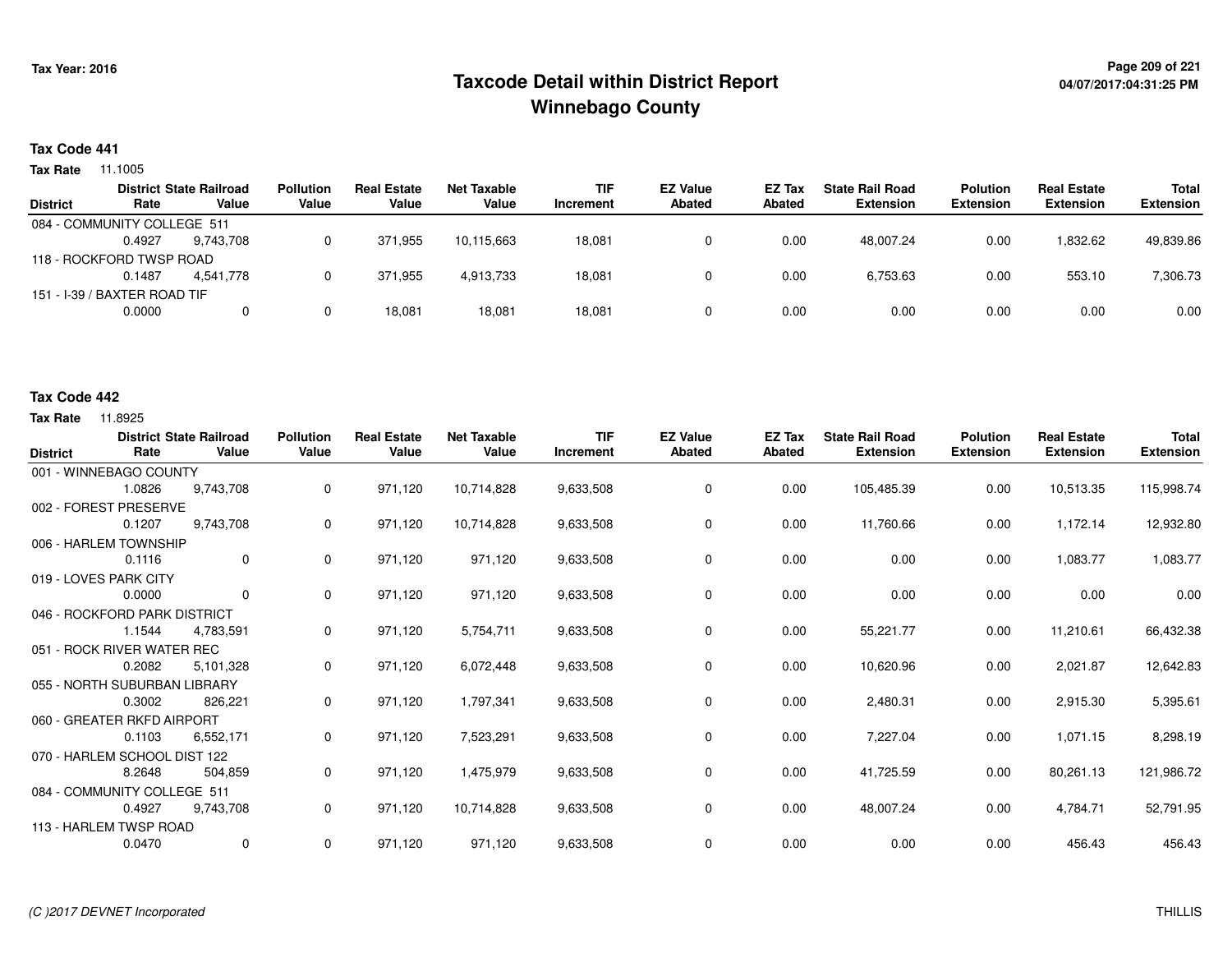# **Page 210 of 221 Taxcode Detail within District ReportWinnebago County**

**Tax Code 442**

**Tax Rate** 11.8925

|                 | <b>District State Railroad</b> |       | <b>Pollution</b> | <b>Real Estate</b> | Net Taxable | TIF       | <b>EZ Value</b> | <b>EZ Tax</b> | <b>State Rail Road</b> | <b>Polution</b>  | <b>Real Estate</b> | <b>Total</b> |
|-----------------|--------------------------------|-------|------------------|--------------------|-------------|-----------|-----------------|---------------|------------------------|------------------|--------------------|--------------|
| <b>District</b> | Rate                           | Value | Value            | Value              | Value       | Increment | <b>Abated</b>   | Abated        | <b>Extension</b>       | <b>Extension</b> | <b>Extension</b>   | Extension    |
|                 | 152 - ZENITH CUTTER TIF        |       |                  |                    |             |           |                 |               |                        |                  |                    |              |
|                 | 0.0000                         |       |                  | 9,633,508          | 9,633,508   | 9,633,508 |                 | 0.00          | 0.00                   | 0.00             | 0.00               | 0.00         |

10.0682 **Tax Rate**

| <b>District</b> | Rate                           | <b>District State Railroad</b><br>Value | <b>Pollution</b><br>Value | <b>Real Estate</b><br>Value | <b>Net Taxable</b><br>Value | <b>TIF</b><br>Increment | <b>EZ Value</b><br>Abated | <b>EZ Tax</b><br><b>Abated</b> | <b>State Rail Road</b><br><b>Extension</b> | <b>Polution</b><br><b>Extension</b> | <b>Real Estate</b><br><b>Extension</b> | <b>Total</b><br><b>Extension</b> |
|-----------------|--------------------------------|-----------------------------------------|---------------------------|-----------------------------|-----------------------------|-------------------------|---------------------------|--------------------------------|--------------------------------------------|-------------------------------------|----------------------------------------|----------------------------------|
|                 | 001 - WINNEBAGO COUNTY         |                                         |                           |                             |                             |                         |                           |                                |                                            |                                     |                                        |                                  |
|                 | 1.0826                         | 9,743,708                               | $\mathbf{0}$              | 53,848                      | 9,797,556                   | 35,049                  | 0                         | 0.00                           | 105,485.39                                 | 0.00                                | 582.96                                 | 106,068.35                       |
|                 | 002 - FOREST PRESERVE          |                                         |                           |                             |                             |                         |                           |                                |                                            |                                     |                                        |                                  |
|                 | 0.1207                         | 9,743,708                               | 0                         | 53,848                      | 9,797,556                   | 35,049                  | 0                         | 0.00                           | 11,760.66                                  | 0.00                                | 64.99                                  | 11,825.65                        |
|                 | 006 - HARLEM TOWNSHIP          |                                         |                           |                             |                             |                         |                           |                                |                                            |                                     |                                        |                                  |
|                 | 0.1116                         | $\mathbf 0$                             | $\mathbf 0$               | 53,848                      | 53,848                      | 35,049                  | 0                         | 0.00                           | 0.00                                       | 0.00                                | 60.09                                  | 60.09                            |
|                 | 019 - LOVES PARK CITY          |                                         |                           |                             |                             |                         |                           |                                |                                            |                                     |                                        |                                  |
|                 | 0.0000                         | $\mathbf 0$                             | 0                         | 53,848                      | 53,848                      | 35,049                  | 0                         | 0.00                           | 0.00                                       | 0.00                                | 0.00                                   | 0.00                             |
|                 | 055 - NORTH SUBURBAN LIBRARY   |                                         |                           |                             |                             |                         |                           |                                |                                            |                                     |                                        |                                  |
|                 | 0.3002                         | 826,221                                 | 0                         | 53,848                      | 880,069                     | 35,049                  | 0                         | 0.00                           | 2,480.31                                   | 0.00                                | 161.65                                 | 2,641.96                         |
|                 | 060 - GREATER RKFD AIRPORT     |                                         |                           |                             |                             |                         |                           |                                |                                            |                                     |                                        |                                  |
|                 | 0.1103                         | 6,552,171                               | 0                         | 53,848                      | 6,606,019                   | 35,049                  | 0                         | 0.00                           | 7,227.04                                   | 0.00                                | 59.39                                  | 7,286.43                         |
|                 | 076 - ROCKFORD SCHOOL DIST 205 |                                         |                           |                             |                             |                         |                           |                                |                                            |                                     |                                        |                                  |
|                 | 7.8031                         | 5,792,538                               | 0                         | 53,848                      | 5,846,386                   | 35,049                  | 0                         | 0.00                           | 451,997.53                                 | 0.00                                | 4,201.81                               | 456,199.34                       |
|                 | 084 - COMMUNITY COLLEGE 511    |                                         |                           |                             |                             |                         |                           |                                |                                            |                                     |                                        |                                  |
|                 | 0.4927                         | 9,743,708                               | 0                         | 53,848                      | 9,797,556                   | 35,049                  | 0                         | 0.00                           | 48,007.24                                  | 0.00                                | 265.31                                 | 48,272.55                        |
|                 | 113 - HARLEM TWSP ROAD         |                                         |                           |                             |                             |                         |                           |                                |                                            |                                     |                                        |                                  |
|                 | 0.0470                         | $\mathbf 0$                             | 0                         | 53,848                      | 53,848                      | 35,049                  | 0                         | 0.00                           | 0.00                                       | 0.00                                | 25.31                                  | 25.31                            |
|                 | 153 - SPRING CREEK LAKES TIF   |                                         |                           |                             |                             |                         |                           |                                |                                            |                                     |                                        |                                  |
|                 | 0.0000                         | 0                                       | 0                         | 35,049                      | 35,049                      | 35,049                  | 0                         | 0.00                           | 0.00                                       | 0.00                                | 0.00                                   | 0.00                             |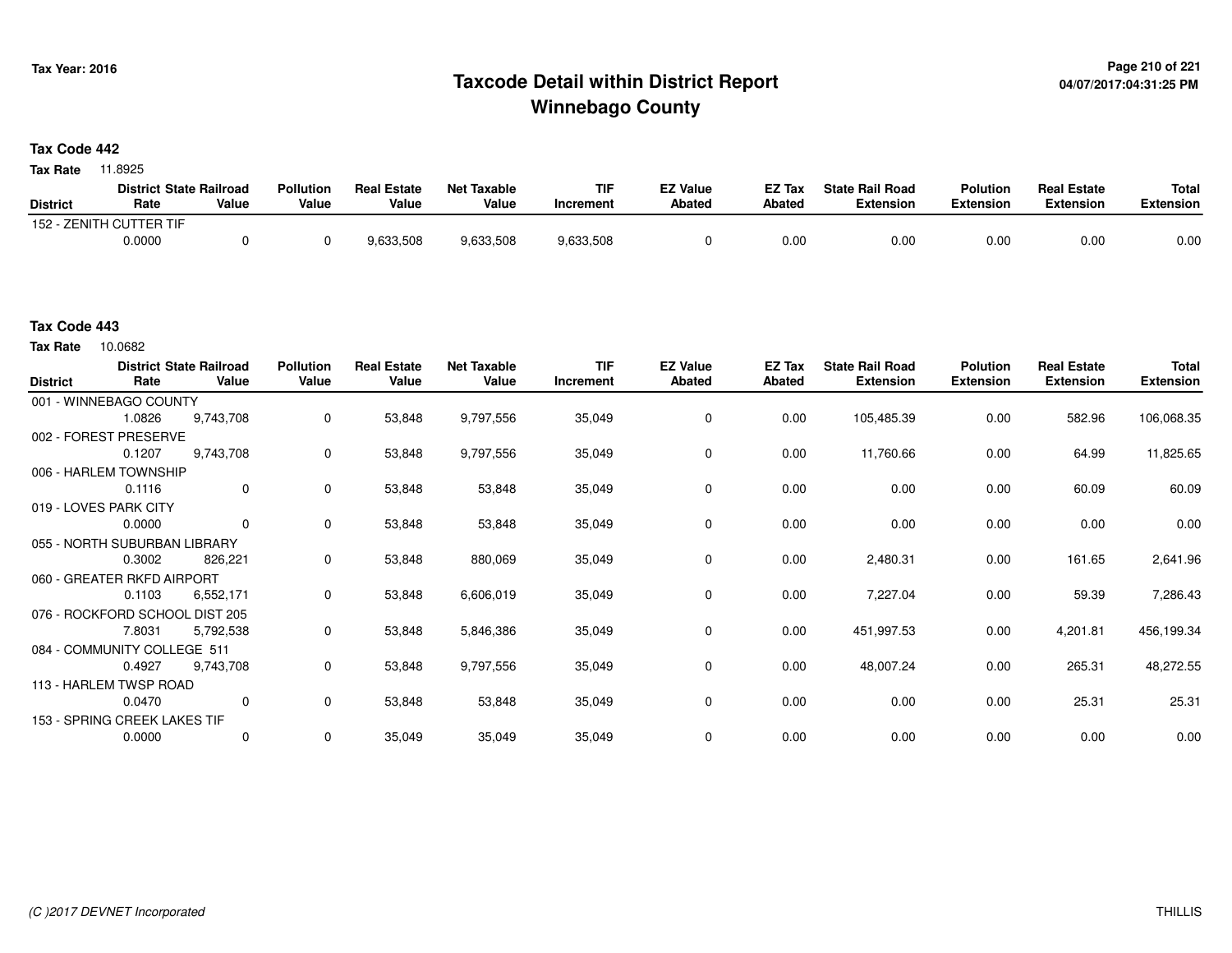# **Page 211 of 221 Taxcode Detail within District ReportWinnebago County**

# **04/07/2017:04:31:25 PM**

#### **Tax Code 444**

**Tax Rate** 11.4308

|                 |                                | <b>District State Railroad</b> | Pollution | <b>Real Estate</b> | <b>Net Taxable</b> | <b>TIF</b> | <b>EZ Value</b> | EZ Tax        | <b>State Rail Road</b> | <b>Polution</b>  | <b>Real Estate</b> | <b>Total</b>     |
|-----------------|--------------------------------|--------------------------------|-----------|--------------------|--------------------|------------|-----------------|---------------|------------------------|------------------|--------------------|------------------|
| <b>District</b> | Rate                           | Value                          | Value     | Value              | Value              | Increment  | <b>Abated</b>   | <b>Abated</b> | <b>Extension</b>       | <b>Extension</b> | <b>Extension</b>   | <b>Extension</b> |
|                 | 001 - WINNEBAGO COUNTY         |                                |           |                    |                    |            |                 |               |                        |                  |                    |                  |
|                 | 1.0826                         | 9,743,708                      | 0         | 13,449             | 9,757,157          | 53,658     | 0               | 0.00          | 105,485.39             | 0.00             | 145.60             | 105,630.99       |
|                 | 002 - FOREST PRESERVE          |                                |           |                    |                    |            |                 |               |                        |                  |                    |                  |
|                 | 0.1207                         | 9,743,708                      | 0         | 13,449             | 9,757,157          | 53,658     | 0               | 0.00          | 11,760.66              | 0.00             | 16.23              | 11,776.89        |
|                 | 006 - HARLEM TOWNSHIP          |                                |           |                    |                    |            |                 |               |                        |                  |                    |                  |
|                 | 0.1116                         | 0                              | 0         | 13,449             | 13,449             | 53,658     | 0               | 0.00          | 0.00                   | 0.00             | 15.01              | 15.01            |
|                 | 019 - LOVES PARK CITY          |                                |           |                    |                    |            |                 |               |                        |                  |                    |                  |
|                 | 0.0000                         | 0                              | 0         | 13,449             | 13,449             | 53,658     | 0               | 0.00          | 0.00                   | 0.00             | 0.00               | 0.00             |
|                 | 046 - ROCKFORD PARK DISTRICT   |                                |           |                    |                    |            |                 |               |                        |                  |                    |                  |
|                 | 1.1544                         | 4,783,591                      | 0         | 13,449             | 4,797,040          | 53,658     | 0               | 0.00          | 55,221.77              | 0.00             | 155.26             | 55,377.03        |
|                 | 051 - ROCK RIVER WATER REC     |                                |           |                    |                    |            |                 |               |                        |                  |                    |                  |
|                 | 0.2082                         | 5,101,328                      | 0         | 13,449             | 5,114,777          | 53,658     | 0               | 0.00          | 10,620.96              | 0.00             | 28.00              | 10,648.96        |
|                 | 055 - NORTH SUBURBAN LIBRARY   |                                |           |                    |                    |            |                 |               |                        |                  |                    |                  |
|                 | 0.3002                         | 826,221                        | 0         | 13,449             | 839,670            | 53,658     | 0               | 0.00          | 2,480.31               | 0.00             | 40.37              | 2,520.68         |
|                 | 060 - GREATER RKFD AIRPORT     |                                |           |                    |                    |            |                 |               |                        |                  |                    |                  |
|                 | 0.1103                         | 6,552,171                      | 0         | 13,449             | 6,565,620          | 53,658     | 0               | 0.00          | 7,227.04               | 0.00             | 14.83              | 7,241.87         |
|                 | 076 - ROCKFORD SCHOOL DIST 205 |                                |           |                    |                    |            |                 |               |                        |                  |                    |                  |
|                 | 7.8031                         | 5,792,538                      | 0         | 13,449             | 5,805,987          | 53,658     | 0               | 0.00          | 451,997.53             | 0.00             | 1,049.44           | 453,046.97       |
|                 | 084 - COMMUNITY COLLEGE 511    |                                |           |                    |                    |            |                 |               |                        |                  |                    |                  |
|                 | 0.4927                         | 9,743,708                      | 0         | 13,449             | 9,757,157          | 53,658     | 0               | 0.00          | 48,007.24              | 0.00             | 66.26              | 48,073.50        |
|                 | 113 - HARLEM TWSP ROAD         |                                |           |                    |                    |            |                 |               |                        |                  |                    |                  |
|                 | 0.0470                         | 0                              | 0         | 13,449             | 13,449             | 53,658     | 0               | 0.00          | 0.00                   | 0.00             | 6.32               | 6.32             |
|                 | 153 - SPRING CREEK LAKES TIF   |                                |           |                    |                    |            |                 |               |                        |                  |                    |                  |
|                 | 0.0000                         | 0                              | 0         | 53,658             | 53,658             | 53,658     | 0               | 0.00          | 0.00                   | 0.00             | 0.00               | 0.00             |
|                 |                                |                                |           |                    |                    |            |                 |               |                        |                  |                    |                  |

#### **Tax Code 447**

| 10.5617 |           |                                                                                                            |                             |                      |                         |                                  |                  |                                            |                                     |                                        |                                  |
|---------|-----------|------------------------------------------------------------------------------------------------------------|-----------------------------|----------------------|-------------------------|----------------------------------|------------------|--------------------------------------------|-------------------------------------|----------------------------------------|----------------------------------|
| Rate    | Value     | <b>Pollution</b><br>Value                                                                                  | <b>Real Estate</b><br>Value | Net Taxable<br>Value | <b>TIF</b><br>Increment | <b>EZ Value</b><br><b>Abated</b> | EZ Tax<br>Abated | <b>State Rail Road</b><br><b>Extension</b> | <b>Polution</b><br><b>Extension</b> | <b>Real Estate</b><br><b>Extension</b> | <b>Total</b><br><b>Extension</b> |
|         |           |                                                                                                            |                             |                      |                         |                                  |                  |                                            |                                     |                                        |                                  |
| .0826   | 9.743.708 | 0                                                                                                          | 390.181                     | 10,133,889           | 70.160                  | 0                                | 0.00             | 105.485.39                                 | 0.00                                | 4.224.10                               | 109,709.49                       |
|         |           |                                                                                                            |                             |                      |                         |                                  |                  |                                            |                                     |                                        |                                  |
| 0.1207  | 9.743.708 | 0                                                                                                          | 390.181                     | 10,133,889           | 70,160                  | 0                                | 0.00             | 11,760.66                                  | 0.00                                | 470.95                                 | 12,231.61                        |
|         |           |                                                                                                            |                             |                      |                         |                                  |                  |                                            |                                     |                                        |                                  |
| 0.1472  | 629,087   | 0                                                                                                          | 390,181                     | 1,019,268            | 70,160                  | 0                                | 0.00             | 926.02                                     | 0.00                                | 574.35                                 | 1,500.37                         |
|         |           | <b>District State Railroad</b><br>001 - WINNEBAGO COUNTY<br>002 - FOREST PRESERVE<br>013 - ROSCOE TOWNSHIP |                             |                      |                         |                                  |                  |                                            |                                     |                                        |                                  |

(C )2017 DEVNET Incorporated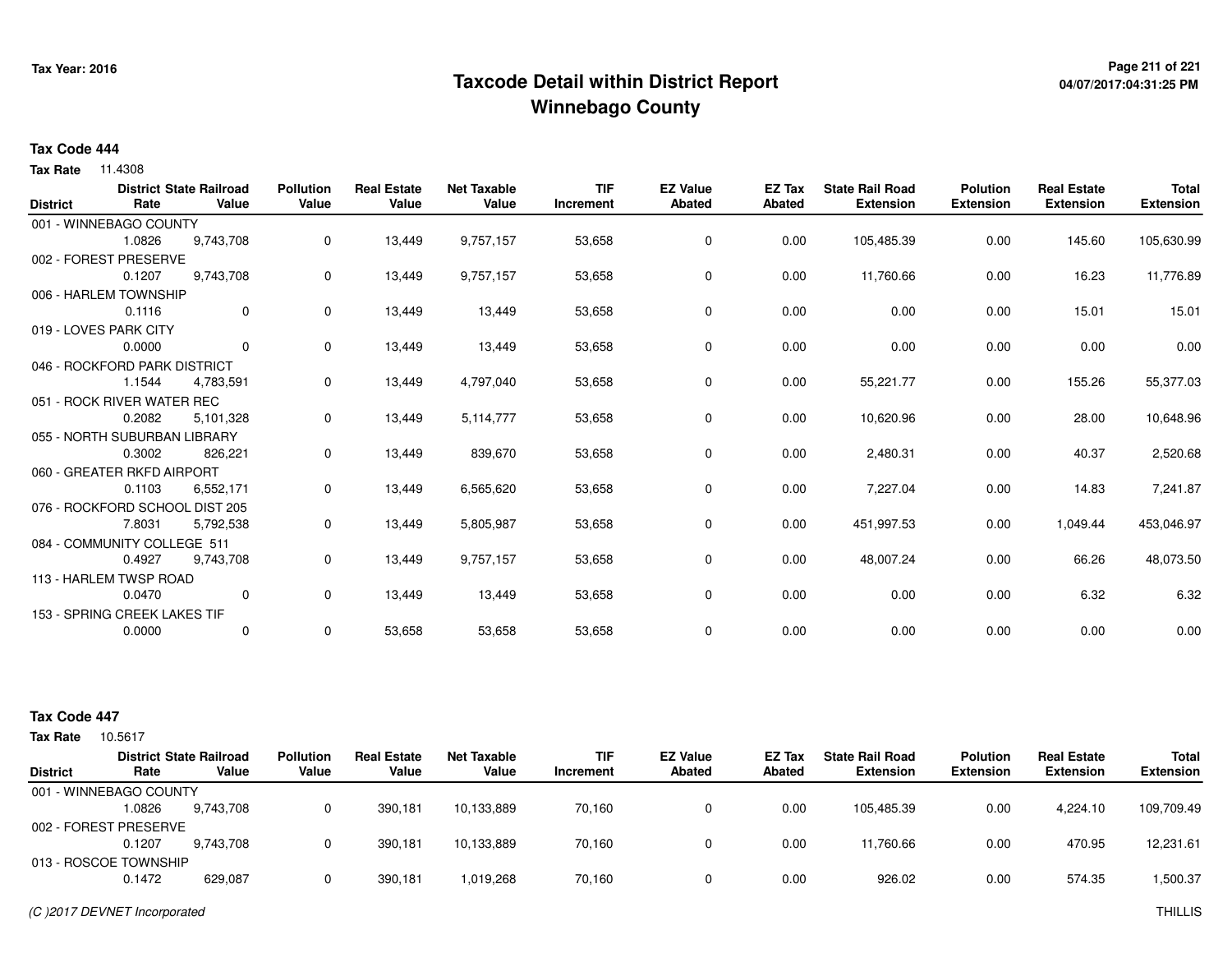# **Page 212 of 221 Taxcode Detail within District ReportWinnebago County**

# **04/07/2017:04:31:25 PM**

#### **Tax Code 447**

10.5617 **Tax Rate**

|                 |                              | <b>District State Railroad</b>   | <b>Pollution</b> | <b>Real Estate</b> | <b>Net Taxable</b> | <b>TIF</b> | <b>EZ Value</b> | EZ Tax        | <b>State Rail Road</b> | <b>Polution</b>  | <b>Real Estate</b> | <b>Total</b>     |
|-----------------|------------------------------|----------------------------------|------------------|--------------------|--------------------|------------|-----------------|---------------|------------------------|------------------|--------------------|------------------|
| <b>District</b> | Rate                         | Value                            | Value            | Value              | Value              | Increment  | <b>Abated</b>   | <b>Abated</b> | <b>Extension</b>       | <b>Extension</b> | <b>Extension</b>   | <b>Extension</b> |
|                 | 025 - ROSCOE VILLAGE         |                                  |                  |                    |                    |            |                 |               |                        |                  |                    |                  |
|                 | 0.6578                       | 0                                | 0                | 390,181            | 390,181            | 70,160     | 0               | 0.00          | 0.00                   | 0.00             | 2,566.61           | 2,566.61         |
|                 | 035 - HARLEM-ROSCOE FIRE     |                                  |                  |                    |                    |            |                 |               |                        |                  |                    |                  |
|                 | 0.7579                       | 344,889                          | 0                | 390,181            | 735,070            | 70,160     | 0               | 0.00          | 2,613.92               | 0.00             | 2,957.18           | 5,571.10         |
|                 | 055 - NORTH SUBURBAN LIBRARY |                                  |                  |                    |                    |            |                 |               |                        |                  |                    |                  |
|                 | 0.3002                       | 826,221                          | 0                | 390,181            | 1,216,402          | 70,160     | 0               | 0.00          | 2,480.31               | 0.00             | 1,171.32           | 3,651.63         |
|                 | 071 - KINNIKINNICK SD #131   |                                  |                  |                    |                    |            |                 |               |                        |                  |                    |                  |
|                 | 4.2703                       | 85,354                           | 0                | 390,181            | 475,535            | 70,160     | 0               | 0.00          | 3,644.88               | 0.00             | 16,661.90          | 20,306.78        |
|                 | 077 - HONONEGAH HIGH SD #207 |                                  |                  |                    |                    |            |                 |               |                        |                  |                    |                  |
|                 | 2.5511                       | 473,437                          | 0                | 390,181            | 863,618            | 70,160     | 0               | 0.00          | 12,077.86              | 0.00             | 9,953.91           | 22,031.77        |
|                 | 084 - COMMUNITY COLLEGE 511  |                                  |                  |                    |                    |            |                 |               |                        |                  |                    |                  |
|                 | 0.4927                       | 9,743,708                        | 0                | 390,181            | 10,133,889         | 70,160     | 0               | 0.00          | 48,007.24              | 0.00             | 1,922.42           | 49,929.66        |
|                 | 120 - ROSCOE TWSP ROAD       |                                  |                  |                    |                    |            |                 |               |                        |                  |                    |                  |
|                 | 0.1812                       | 629,087                          | 0                | 390,181            | 1,019,268          | 70,160     | 0               | 0.00          | 1,139.91               | 0.00             | 707.01             | 1,846.92         |
|                 |                              | 154 - FORMER WARNER ELECTRIC TIF |                  |                    |                    |            |                 |               |                        |                  |                    |                  |
|                 | 0.0000                       | 0                                | 0                | 70,160             | 70,160             | 70,160     | 0               | 0.00          | 0.00                   | 0.00             | 0.00               | 0.00             |

#### **Tax Code 448**

| <b>District</b> | Rate                         | <b>District State Railroad</b><br>Value | <b>Pollution</b><br>Value | <b>Real Estate</b><br>Value | <b>Net Taxable</b><br>Value | <b>TIF</b><br>Increment | <b>EZ Value</b><br><b>Abated</b> | EZ Tax<br>Abated | <b>State Rail Road</b><br><b>Extension</b> | <b>Polution</b><br><b>Extension</b> | <b>Real Estate</b><br><b>Extension</b> | <b>Total</b><br><b>Extension</b> |
|-----------------|------------------------------|-----------------------------------------|---------------------------|-----------------------------|-----------------------------|-------------------------|----------------------------------|------------------|--------------------------------------------|-------------------------------------|----------------------------------------|----------------------------------|
|                 | 001 - WINNEBAGO COUNTY       |                                         |                           |                             |                             |                         |                                  |                  |                                            |                                     |                                        |                                  |
|                 | 1.0826                       | 9,743,708                               | 0                         | 11,686                      | 9,755,394                   | 107,190                 | 0                                | 0.00             | 105,485.39                                 | 0.00                                | 126.51                                 | 105,611.90                       |
|                 | 002 - FOREST PRESERVE        |                                         |                           |                             |                             |                         |                                  |                  |                                            |                                     |                                        |                                  |
|                 | 0.1207                       | 9,743,708                               | 0                         | 11,686                      | 9,755,394                   | 107,190                 | $\mathbf 0$                      | 0.00             | 11,760.66                                  | 0.00                                | 14.11                                  | 11,774.77                        |
|                 | 011 - ROCKFORD TOWNSHIP      |                                         |                           |                             |                             |                         |                                  |                  |                                            |                                     |                                        |                                  |
|                 | 0.1455                       | 4,541,778                               | 0                         | 11,686                      | 4,553,464                   | 107,190                 | 0                                | 0.00             | 6,608.29                                   | 0.00                                | 17.00                                  | 6,625.29                         |
|                 | 019 - LOVES PARK CITY        |                                         |                           |                             |                             |                         |                                  |                  |                                            |                                     |                                        |                                  |
|                 | 0.0000                       | 0                                       | 0                         | 11,686                      | 11,686                      | 107,190                 | 0                                | 0.00             | 0.00                                       | 0.00                                | 0.00                                   | 0.00                             |
|                 | 046 - ROCKFORD PARK DISTRICT |                                         |                           |                             |                             |                         |                                  |                  |                                            |                                     |                                        |                                  |
|                 | 1.1544                       | 4,783,591                               | 0                         | 11,686                      | 4,795,277                   | 107,190                 | 0                                | 0.00             | 55,221.77                                  | 0.00                                | 134.90                                 | 55,356.67                        |
|                 | 051 - ROCK RIVER WATER REC   |                                         |                           |                             |                             |                         |                                  |                  |                                            |                                     |                                        |                                  |
|                 | 0.2082                       | 5,101,328                               | 0                         | 11,686                      | 5,113,014                   | 107,190                 | 0                                | 0.00             | 10,620.96                                  | 0.00                                | 24.33                                  | 10,645.29                        |
|                 | 055 - NORTH SUBURBAN LIBRARY |                                         |                           |                             |                             |                         |                                  |                  |                                            |                                     |                                        |                                  |
|                 | 0.3002                       | 826,221                                 | 0                         | 11,686                      | 837,907                     | 107,190                 | $\mathbf 0$                      | 0.00             | 2,480.31                                   | 0.00                                | 35.08                                  | 2,515.39                         |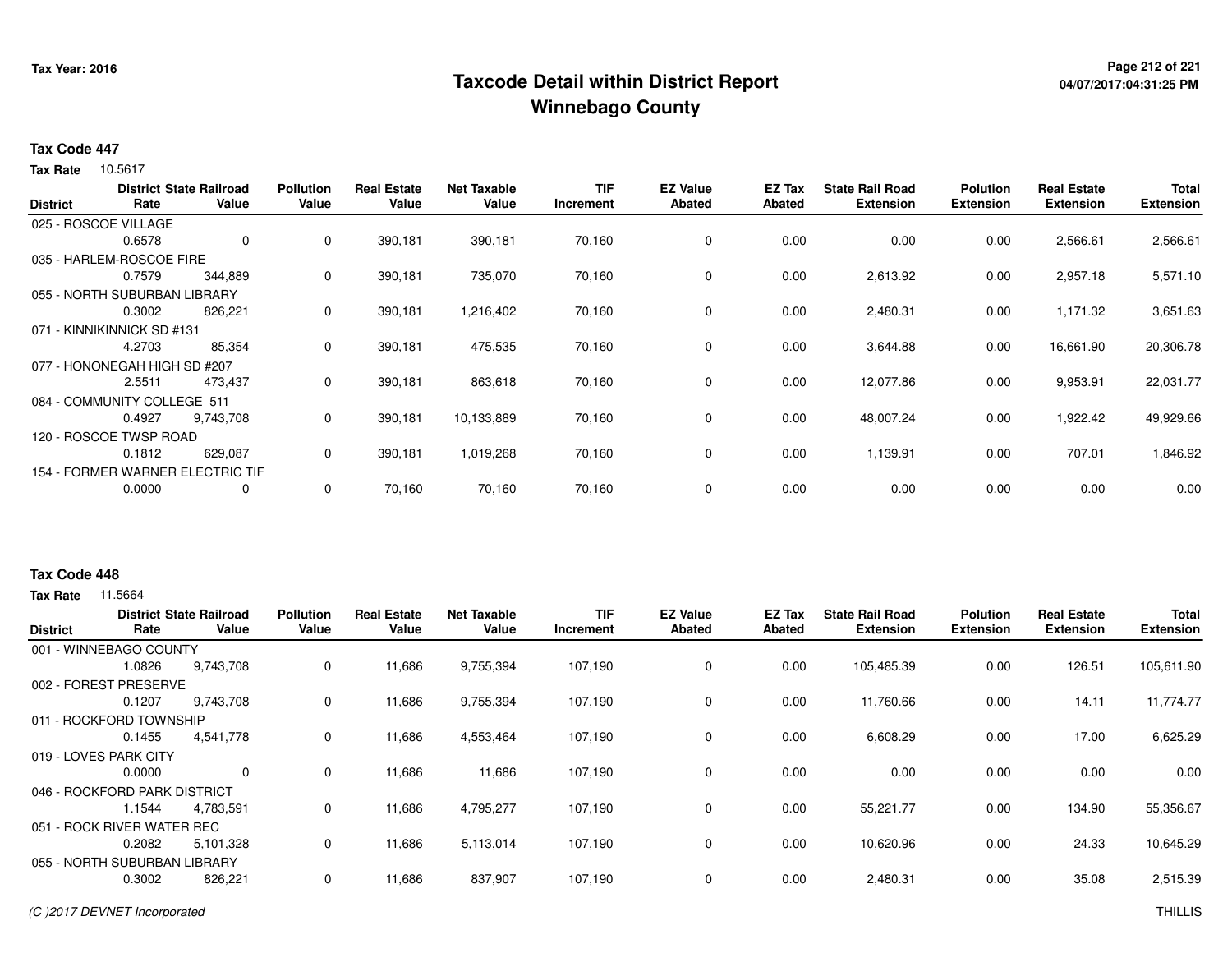# **Page 213 of 221 Taxcode Detail within District ReportWinnebago County**

# **04/07/2017:04:31:25 PM**

#### **Tax Code 448**

**Tax Rate** 11.5664

|                 |                                | <b>District State Railroad</b> | <b>Pollution</b> | <b>Real Estate</b> | Net Taxable | <b>TIF</b> | <b>EZ Value</b> | EZ Tax | <b>State Rail Road</b> | <b>Polution</b>  | <b>Real Estate</b> | <b>Total</b>     |
|-----------------|--------------------------------|--------------------------------|------------------|--------------------|-------------|------------|-----------------|--------|------------------------|------------------|--------------------|------------------|
| <b>District</b> | Rate                           | Value                          | Value            | Value              | Value       | Increment  | <b>Abated</b>   | Abated | <b>Extension</b>       | <b>Extension</b> | <b>Extension</b>   | <b>Extension</b> |
|                 | 060 - GREATER RKFD AIRPORT     |                                |                  |                    |             |            |                 |        |                        |                  |                    |                  |
|                 | 0.1103                         | 6,552,171                      | 0                | 11,686             | 6,563,857   | 107.190    | 0               | 0.00   | 7.227.04               | 0.00             | 12.89              | 7,239.93         |
|                 | 076 - ROCKFORD SCHOOL DIST 205 |                                |                  |                    |             |            |                 |        |                        |                  |                    |                  |
|                 | 7.8031                         | 5,792,538                      | 0                | 11,686             | 5,804,224   | 107,190    | 0               | 0.00   | 451.997.53             | 0.00             | 911.87             | 452,909.40       |
|                 | 084 - COMMUNITY COLLEGE 511    |                                |                  |                    |             |            |                 |        |                        |                  |                    |                  |
|                 | 0.4927                         | 9.743.708                      | 0                | 11,686             | 9,755,394   | 107,190    | 0               | 0.00   | 48,007.24              | 0.00             | 57.58              | 48,064.82        |
|                 | 118 - ROCKFORD TWSP ROAD       |                                |                  |                    |             |            |                 |        |                        |                  |                    |                  |
|                 | 0.1487                         | 4.541.778                      | 0                | 11,686             | 4,553,464   | 107.190    | 0               | 0.00   | 6,753.63               | 0.00             | 17.38              | 6,771.01         |
|                 | 153 - SPRING CREEK LAKES TIF   |                                |                  |                    |             |            |                 |        |                        |                  |                    |                  |
|                 | 0.0000                         | 0                              | 0                | 107,190            | 107,190     | 107.190    | 0               | 0.00   | 0.00                   | 0.00             | 0.00               | 0.00             |
|                 |                                |                                |                  |                    |             |            |                 |        |                        |                  |                    |                  |

#### **Tax Code 450**

15.1059 **Tax Rate**

| <b>District</b> | Rate                           | <b>District State Railroad</b><br>Value | <b>Pollution</b><br>Value | <b>Real Estate</b><br>Value | <b>Net Taxable</b><br>Value | <b>TIF</b><br>Increment | <b>EZ Value</b><br><b>Abated</b> | EZ Tax<br>Abated | <b>State Rail Road</b><br><b>Extension</b> | <b>Polution</b><br><b>Extension</b> | <b>Real Estate</b><br><b>Extension</b> | Total<br><b>Extension</b> |
|-----------------|--------------------------------|-----------------------------------------|---------------------------|-----------------------------|-----------------------------|-------------------------|----------------------------------|------------------|--------------------------------------------|-------------------------------------|----------------------------------------|---------------------------|
|                 | 001 - WINNEBAGO COUNTY         |                                         |                           |                             |                             |                         |                                  |                  |                                            |                                     |                                        |                           |
|                 | 1.0826                         | 9,743,708                               | 0                         | 194,318                     | 9,938,026                   | 104,817                 | 0                                | 0.00             | 105,485.39                                 | 0.00                                | 2,103.69                               | 107,589.08                |
|                 | 002 - FOREST PRESERVE          |                                         |                           |                             |                             |                         |                                  |                  |                                            |                                     |                                        |                           |
|                 | 0.1207                         | 9,743,708                               | 0                         | 194,318                     | 9,938,026                   | 104,817                 | 0                                | 0.00             | 11,760.66                                  | 0.00                                | 234.54                                 | 11,995.20                 |
|                 | 011 - ROCKFORD TOWNSHIP        |                                         |                           |                             |                             |                         |                                  |                  |                                            |                                     |                                        |                           |
|                 | 0.1455                         | 4,541,778                               | 0                         | 194,318                     | 4,736,096                   | 104,817                 | 0                                | 0.00             | 6,608.29                                   | 0.00                                | 282.73                                 | 6,891.02                  |
|                 | 023 - ROCKFORD CITY            |                                         |                           |                             |                             |                         |                                  |                  |                                            |                                     |                                        |                           |
|                 | 3.3207                         | 3,783,711                               | 0                         | 194,318                     | 3,978,029                   | 104,817                 | 0                                | 0.00             | 125,645.72                                 | 0.00                                | 6,452.72                               | 132,098.44                |
|                 | 046 - ROCKFORD PARK DISTRICT   |                                         |                           |                             |                             |                         |                                  |                  |                                            |                                     |                                        |                           |
|                 | 1.1544                         | 4,783,591                               | 0                         | 194,318                     | 4,977,909                   | 104,817                 | $\mathbf 0$                      | 0.00             | 55,221.77                                  | 0.00                                | 2,243.21                               | 57,464.98                 |
|                 | 051 - ROCK RIVER WATER REC     |                                         |                           |                             |                             |                         |                                  |                  |                                            |                                     |                                        |                           |
|                 | 0.2082                         | 5,101,328                               | 0                         | 194,318                     | 5,295,646                   | 104,817                 | $\mathbf 0$                      | 0.00             | 10,620.96                                  | 0.00                                | 404.57                                 | 11,025.53                 |
|                 | 059 - ROCKFORD CITY LIBRARY    |                                         |                           |                             |                             |                         |                                  |                  |                                            |                                     |                                        |                           |
|                 | 0.5190                         | 3,783,711                               | 0                         | 194,318                     | 3,978,029                   | 104,817                 | 0                                | 0.00             | 19,637.46                                  | 0.00                                | 1,008.51                               | 20,645.97                 |
|                 | 060 - GREATER RKFD AIRPORT     |                                         |                           |                             |                             |                         |                                  |                  |                                            |                                     |                                        |                           |
|                 | 0.1103                         | 6,552,171                               | 0                         | 194,318                     | 6,746,489                   | 104,817                 | 0                                | 0.00             | 7,227.04                                   | 0.00                                | 214.33                                 | 7,441.37                  |
|                 | 076 - ROCKFORD SCHOOL DIST 205 |                                         |                           |                             |                             |                         |                                  |                  |                                            |                                     |                                        |                           |
|                 | 7.8031                         | 5,792,538                               | 0                         | 194,318                     | 5,986,856                   | 104,817                 | 0                                | 0.00             | 451,997.53                                 | 0.00                                | 15,162.83                              | 467,160.36                |
|                 | 084 - COMMUNITY COLLEGE 511    |                                         |                           |                             |                             |                         |                                  |                  |                                            |                                     |                                        |                           |
|                 | 0.4927                         | 9,743,708                               | 0                         | 194,318                     | 9,938,026                   | 104,817                 | 0                                | 0.00             | 48,007.24                                  | 0.00                                | 957.40                                 | 48,964.64                 |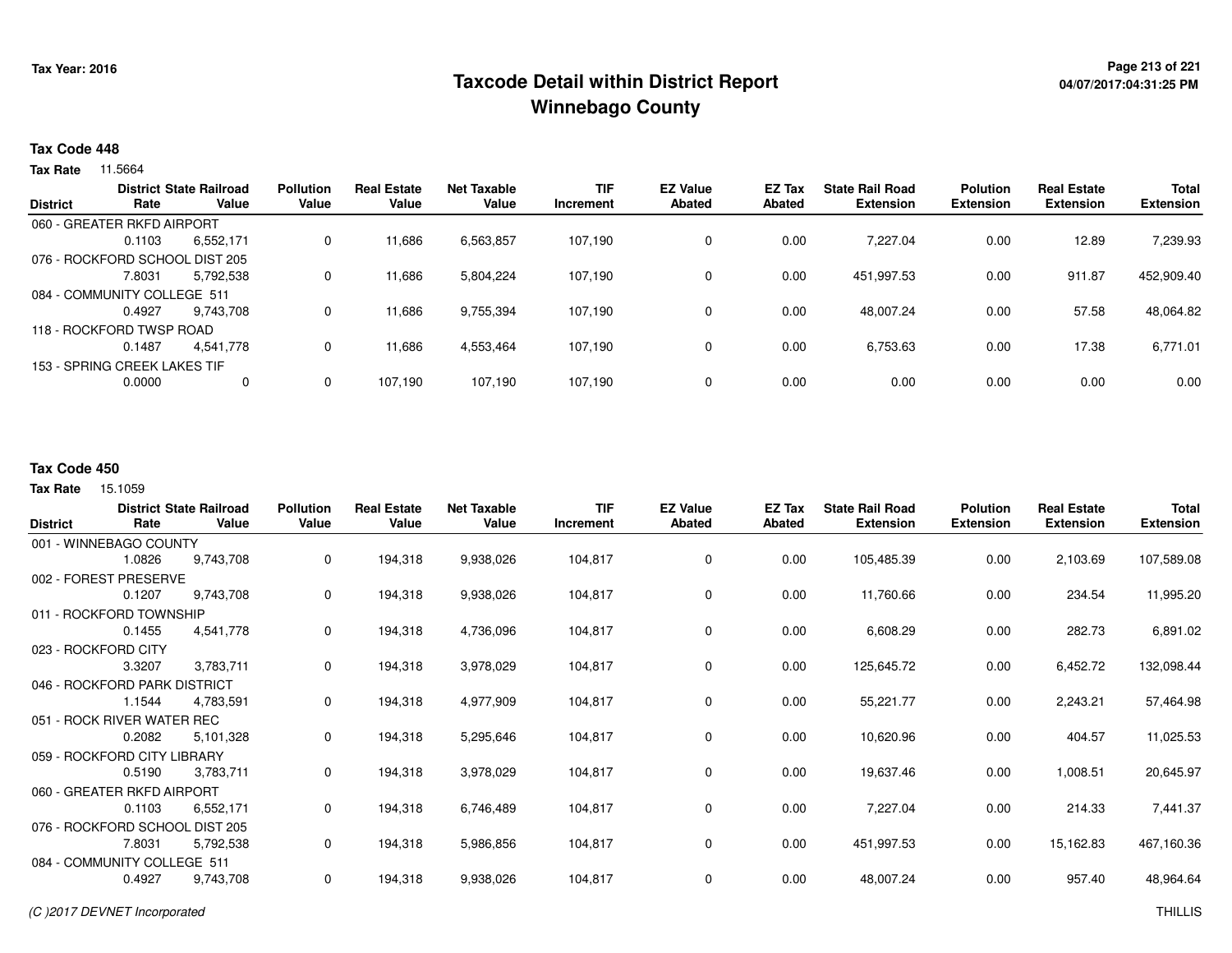# **Page 214 of 221 Taxcode Detail within District ReportWinnebago County**

### **Tax Code 450**

15.1059 **Tax Rate**

| <b>District State Railroad</b> |           | <b>Pollution</b>         | <b>Real Estate</b>                 | Net Taxable | <b>TIF</b> | <b>EZ Value</b> | EZ Tax | <b>State Rail Road</b> | <b>Polution</b>  | <b>Real Estate</b> | Total            |
|--------------------------------|-----------|--------------------------|------------------------------------|-------------|------------|-----------------|--------|------------------------|------------------|--------------------|------------------|
| Rate                           | Value     | Value                    | Value                              | Value       | Increment  | Abated          | Abated | Extension              | <b>Extension</b> | <b>Extension</b>   | <b>Extension</b> |
|                                |           |                          |                                    |             |            |                 |        |                        |                  |                    |                  |
| 0.1487                         | 4.541.778 |                          | 194.318                            | 4,736,096   | 104,817    |                 | 0.00   | 6,753.63               | 0.00             | 288.95             | 7,042.58         |
|                                |           |                          |                                    |             |            |                 |        |                        |                  |                    |                  |
| 0.0000                         |           |                          | 104.817                            | 104.817     | 104,817    |                 | 0.00   | 0.00                   | 0.00             | 0.00               | 0.00             |
|                                |           | 118 - ROCKFORD TWSP ROAD | 157 - JEFFERSON / NORTH 3RD ST TIF |             |            |                 |        |                        |                  |                    |                  |

### **Tax Code 451**

| <b>District</b>                | Rate                         | <b>District State Railroad</b><br>Value | <b>Pollution</b><br>Value | <b>Real Estate</b><br>Value | <b>Net Taxable</b><br>Value | <b>TIF</b><br>Increment | <b>EZ Value</b><br>Abated | <b>EZ Tax</b><br>Abated | <b>State Rail Road</b><br><b>Extension</b> | <b>Polution</b><br><b>Extension</b> | <b>Real Estate</b><br><b>Extension</b> | <b>Total</b><br><b>Extension</b> |
|--------------------------------|------------------------------|-----------------------------------------|---------------------------|-----------------------------|-----------------------------|-------------------------|---------------------------|-------------------------|--------------------------------------------|-------------------------------------|----------------------------------------|----------------------------------|
| 001 - WINNEBAGO COUNTY         |                              |                                         |                           |                             |                             |                         |                           |                         |                                            |                                     |                                        |                                  |
|                                | 1.0826                       | 9.743.708                               | 0                         | 37,067,532                  | 46,811,240                  | 1,574,102               | 0                         | 0.00                    | 105,485.39                                 | 0.00                                | 401,293.10                             | 506,778.49                       |
| 002 - FOREST PRESERVE          |                              |                                         |                           |                             |                             |                         |                           |                         |                                            |                                     |                                        |                                  |
|                                | 0.1207                       | 9,743,708                               | 0                         | 37,067,532                  | 46,811,240                  | 1,574,102               | 0                         | 0.00                    | 11,760.66                                  | 0.00                                | 44,740.51                              | 56,501.17                        |
| 011 - ROCKFORD TOWNSHIP        |                              |                                         |                           |                             |                             |                         |                           |                         |                                            |                                     |                                        |                                  |
|                                | 0.1455                       | 4,541,778                               | 0                         | 37,067,532                  | 41,609,310                  | 1,574,102               | 0                         | 0.00                    | 6,608.29                                   | 0.00                                | 53,933.26                              | 60,541.55                        |
| 023 - ROCKFORD CITY            |                              |                                         |                           |                             |                             |                         |                           |                         |                                            |                                     |                                        |                                  |
|                                | 3.3207                       | 3,783,711                               | $\Omega$                  | 37,067,532                  | 40,851,243                  | 1,574,102               | $\mathbf 0$               | 0.00                    | 125,645.72                                 | 0.00                                | 1,230,901.54                           | 1,356,547.26                     |
|                                | 046 - ROCKFORD PARK DISTRICT |                                         |                           |                             |                             |                         |                           |                         |                                            |                                     |                                        |                                  |
|                                | 1.1544                       | 4,783,591                               | 0                         | 37,067,532                  | 41,851,123                  | 1,574,102               | 0                         | 0.00                    | 55,221.77                                  | 0.00                                | 427,907.59                             | 483,129.36                       |
|                                | 051 - ROCK RIVER WATER REC   |                                         |                           |                             |                             |                         |                           |                         |                                            |                                     |                                        |                                  |
|                                | 0.2082                       | 5,101,328                               | 0                         | 37,067,532                  | 42,168,860                  | 1,574,102               | 0                         | 0.00                    | 10,620.96                                  | 0.00                                | 77,174.60                              | 87,795.56                        |
| 059 - ROCKFORD CITY LIBRARY    |                              |                                         |                           |                             |                             |                         |                           |                         |                                            |                                     |                                        |                                  |
|                                | 0.5190                       | 3,783,711                               | 0                         | 37,067,532                  | 40,851,243                  | 1,574,102               | 0                         | 0.00                    | 19,637.46                                  | 0.00                                | 192,380.49                             | 212,017.95                       |
| 060 - GREATER RKFD AIRPORT     |                              |                                         |                           |                             |                             |                         |                           |                         |                                            |                                     |                                        |                                  |
|                                | 0.1103                       | 6,552,171                               | 0                         | 37,067,532                  | 43,619,703                  | 1,574,102               | $\mathbf 0$               | 0.00                    | 7,227.04                                   | 0.00                                | 40,885.49                              | 48,112.53                        |
| 076 - ROCKFORD SCHOOL DIST 205 |                              |                                         |                           |                             |                             |                         |                           |                         |                                            |                                     |                                        |                                  |
|                                | 7.8031                       | 5,792,538                               | 0                         | 37,067,532                  | 42,860,070                  | 1,574,102               | 0                         | 0.00                    | 451,997.53                                 | 0.00                                | 2,892,416.59                           | 3,344,414.12                     |
| 084 - COMMUNITY COLLEGE 511    |                              |                                         |                           |                             |                             |                         |                           |                         |                                            |                                     |                                        |                                  |
|                                | 0.4927                       | 9,743,708                               | 0                         | 37,067,532                  | 46,811,240                  | 1,574,102               | 0                         | 0.00                    | 48,007.24                                  | 0.00                                | 182,631.73                             | 230,638.97                       |
| 118 - ROCKFORD TWSP ROAD       |                              |                                         |                           |                             |                             |                         |                           |                         |                                            |                                     |                                        |                                  |
|                                | 0.1487                       | 4,541,778                               | 0                         | 37,067,532                  | 41,609,310                  | 1,574,102               | 0                         | 0.00                    | 6,753.63                                   | 0.00                                | 55,119.42                              | 61,873.05                        |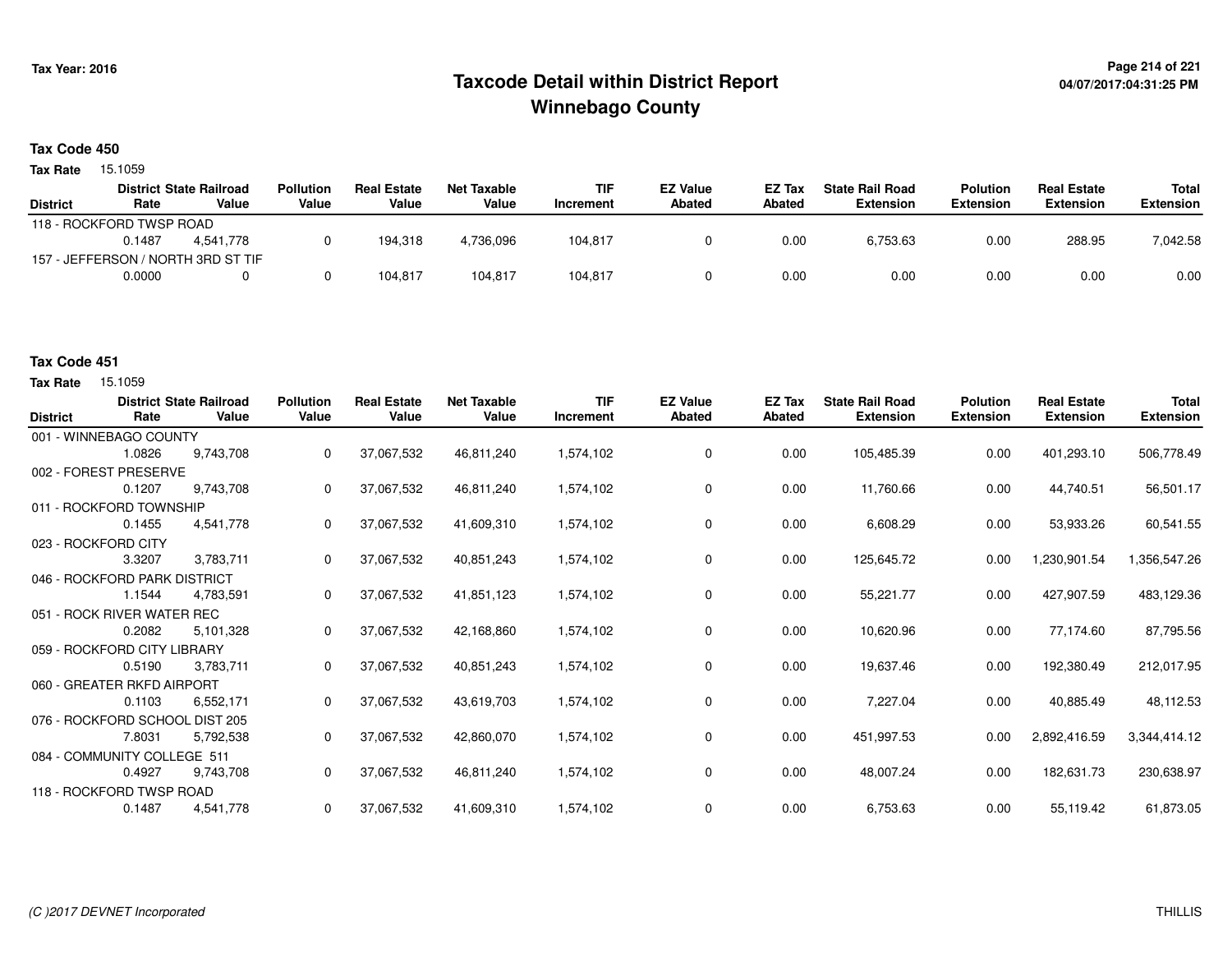# **Page 215 of 221 Taxcode Detail within District ReportWinnebago County**

### **Tax Code 451**

15.1059 **Tax Rate**

|                 | <b>District State Railroad</b>        |       | <b>Pollution</b> | <b>Real Estate</b> | Net Taxable | <b>TIF</b> | <b>EZ Value</b> | <b>EZ Tax</b> | <b>State Rail Road</b> | <b>Polution</b>  | <b>Real Estate</b> | <b>Total</b> |
|-----------------|---------------------------------------|-------|------------------|--------------------|-------------|------------|-----------------|---------------|------------------------|------------------|--------------------|--------------|
| <b>District</b> | Rate                                  | Value | Value            | Value              | Value       | Increment  | <b>Abated</b>   | Abated        | <b>Extension</b>       | <b>Extension</b> | <b>Extension</b>   | Extension    |
|                 | 159 - MULFORD & EAST STATE STREET TIF |       |                  |                    |             |            |                 |               |                        |                  |                    |              |
|                 | 0.0000                                |       |                  | 1,574,102          | .574,102    | .574.102   |                 | 0.00          | 0.00                   | 0.00             | 0.00               | 0.00         |

**Tax Rate** 11.1005

| <b>District</b>             | Rate                         | <b>District State Railroad</b><br>Value | <b>Pollution</b><br>Value | <b>Real Estate</b><br>Value | <b>Net Taxable</b><br>Value | <b>TIF</b><br>Increment | <b>EZ Value</b><br>Abated | EZ Tax<br>Abated | <b>State Rail Road</b><br><b>Extension</b> | <b>Polution</b><br><b>Extension</b> | <b>Real Estate</b><br><b>Extension</b>                                                      | <b>Total</b><br><b>Extension</b> |
|-----------------------------|------------------------------|-----------------------------------------|---------------------------|-----------------------------|-----------------------------|-------------------------|---------------------------|------------------|--------------------------------------------|-------------------------------------|---------------------------------------------------------------------------------------------|----------------------------------|
|                             | 001 - WINNEBAGO COUNTY       |                                         |                           |                             |                             |                         |                           |                  |                                            |                                     | 258.73<br>28.85<br>34.77<br>0.00<br>191.10<br>94.95<br>26.36<br>1,864.86<br>117.75<br>35.54 |                                  |
|                             | 1.0826                       | 9.743.708                               | 0                         | 23,899                      | 9,767,607                   | 2,893                   | 0                         | 0.00             | 105,485.39                                 | 0.00                                |                                                                                             | 105,744.12                       |
| 002 - FOREST PRESERVE       |                              |                                         |                           |                             |                             |                         |                           |                  |                                            |                                     |                                                                                             |                                  |
|                             | 0.1207                       | 9,743,708                               | 0                         | 23,899                      | 9,767,607                   | 2,893                   | 0                         | 0.00             | 11,760.66                                  | 0.00                                |                                                                                             | 11,789.51                        |
| 011 - ROCKFORD TOWNSHIP     |                              |                                         |                           |                             |                             |                         |                           |                  |                                            |                                     |                                                                                             |                                  |
|                             | 0.1455                       | 4,541,778                               | 0                         | 23,899                      | 4,565,677                   | 2,893                   | $\mathbf 0$               | 0.00             | 6,608.29                                   | 0.00                                |                                                                                             | 6,643.06                         |
| 017 - CHERRY VALLEY VILLAGE |                              |                                         |                           |                             |                             |                         |                           |                  |                                            |                                     |                                                                                             |                                  |
|                             | 0.0000                       | 178,660                                 | 0                         | 23,899                      | 202,559                     | 2,893                   | 0                         | 0.00             | 0.00                                       | 0.00                                |                                                                                             | 0.00                             |
| 036 - NEW MILFORD FIRE      |                              |                                         |                           |                             |                             |                         |                           |                  |                                            |                                     |                                                                                             |                                  |
|                             | 0.7996                       | 43.474                                  | 0                         | 23,899                      | 67,373                      | 2,893                   | 0                         | 0.00             | 347.62                                     | 0.00                                |                                                                                             | 538.72                           |
| 054 - CHERRY VALLEY LIBRARY |                              |                                         |                           |                             |                             |                         |                           |                  |                                            |                                     |                                                                                             |                                  |
|                             | 0.3973                       | 1,049,309                               | 0                         | 23,899                      | 1,073,208                   | 2,893                   | 0                         | 0.00             | 4,168.90                                   | 0.00                                |                                                                                             | 4,263.85                         |
| 060 - GREATER RKFD AIRPORT  |                              |                                         |                           |                             |                             |                         |                           |                  |                                            |                                     |                                                                                             |                                  |
|                             | 0.1103                       | 6,552,171                               | 0                         | 23,899                      | 6,576,070                   | 2,893                   | $\mathbf 0$               | 0.00             | 7,227.04                                   | 0.00                                |                                                                                             | 7,253.40                         |
|                             |                              | 076 - ROCKFORD SCHOOL DIST 205          |                           |                             |                             |                         |                           |                  |                                            |                                     |                                                                                             |                                  |
|                             | 7.8031                       | 5,792,538                               | 0                         | 23,899                      | 5,816,437                   | 2,893                   | $\mathbf 0$               | 0.00             | 451,997.53                                 | 0.00                                |                                                                                             | 453,862.39                       |
|                             | 084 - COMMUNITY COLLEGE 511  |                                         |                           |                             |                             |                         |                           |                  |                                            |                                     |                                                                                             |                                  |
|                             | 0.4927                       | 9,743,708                               | 0                         | 23,899                      | 9,767,607                   | 2,893                   | 0                         | 0.00             | 48,007.24                                  | 0.00                                |                                                                                             | 48,124.99                        |
|                             | 118 - ROCKFORD TWSP ROAD     |                                         |                           |                             |                             |                         |                           |                  |                                            |                                     |                                                                                             |                                  |
|                             | 0.1487                       | 4,541,778                               | 0                         | 23,899                      | 4,565,677                   | 2,893                   | $\mathbf 0$               | 0.00             | 6,753.63                                   | 0.00                                |                                                                                             | 6,789.17                         |
|                             | 151 - I-39 / BAXTER ROAD TIF |                                         |                           |                             |                             |                         |                           |                  |                                            |                                     |                                                                                             |                                  |
|                             | 0.0000                       | $\mathbf 0$                             | 0                         | 2,893                       | 2,893                       | 2,893                   | 0                         | 0.00             | 0.00                                       | 0.00                                | 0.00                                                                                        | 0.00                             |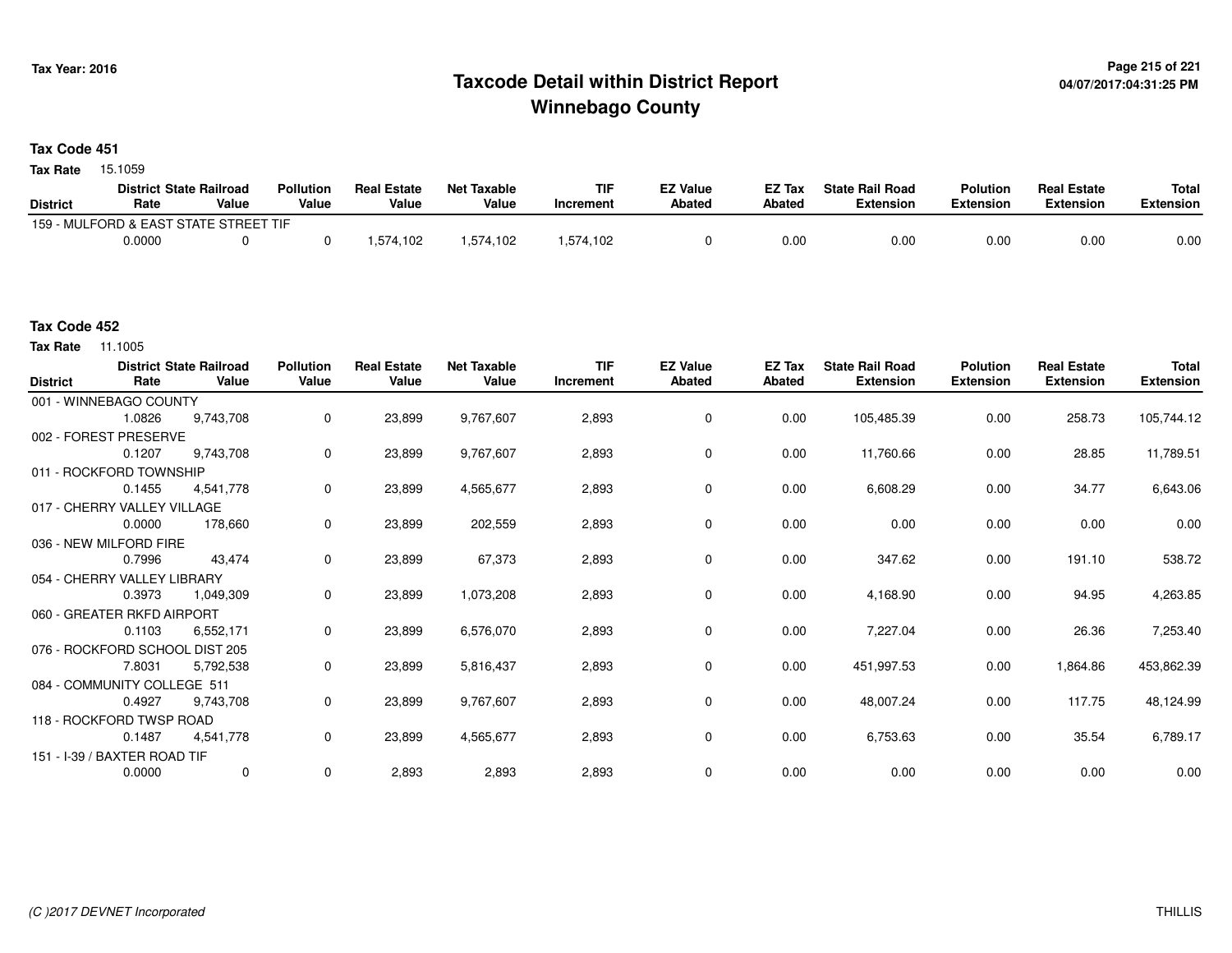# **Page 216 of 221 Taxcode Detail within District ReportWinnebago County**

# **04/07/2017:04:31:25 PM**

#### **Tax Code 453**

13.1261 **Tax Rate**

| <b>District</b> | Rate                           | <b>District State Railroad</b><br>Value | <b>Pollution</b><br>Value | <b>Real Estate</b><br>Value | <b>Net Taxable</b><br>Value | <b>TIF</b><br>Increment | <b>EZ Value</b><br><b>Abated</b> | EZ Tax<br><b>Abated</b> | <b>State Rail Road</b><br><b>Extension</b> | <b>Polution</b><br><b>Extension</b> | <b>Real Estate</b><br><b>Extension</b> | <b>Total</b><br><b>Extension</b> |
|-----------------|--------------------------------|-----------------------------------------|---------------------------|-----------------------------|-----------------------------|-------------------------|----------------------------------|-------------------------|--------------------------------------------|-------------------------------------|----------------------------------------|----------------------------------|
|                 | 001 - WINNEBAGO COUNTY         |                                         |                           |                             |                             |                         |                                  |                         |                                            |                                     |                                        |                                  |
|                 | 1.0826                         | 9,743,708                               | 0                         | 179,841                     | 9,923,549                   | 129,763                 | 0                                | 0.00                    | 105,485.39                                 | 0.00                                | 1,946.96                               | 107,432.35                       |
|                 | 002 - FOREST PRESERVE          |                                         |                           |                             |                             |                         |                                  |                         |                                            |                                     |                                        |                                  |
|                 | 0.1207                         | 9,743,708                               | 0                         | 179,841                     | 9,923,549                   | 129,763                 | 0                                | 0.00                    | 11,760.66                                  | 0.00                                | 217.07                                 | 11,977.73                        |
|                 | 011 - ROCKFORD TOWNSHIP        |                                         |                           |                             |                             |                         |                                  |                         |                                            |                                     |                                        |                                  |
|                 | 0.1455                         | 4,541,778                               | 0                         | 179,841                     | 4,721,619                   | 129,763                 | 0                                | 0.00                    | 6,608.29                                   | 0.00                                | 261.67                                 | 6,869.96                         |
|                 | 023 - ROCKFORD CITY            |                                         |                           |                             |                             |                         |                                  |                         |                                            |                                     |                                        |                                  |
|                 | 3.3207                         | 3,783,711                               | 0                         | 179,841                     | 3,963,552                   | 129,763                 | 0                                | 0.00                    | 125,645.72                                 | 0.00                                | 5,971.98                               | 131,617.70                       |
|                 |                                |                                         |                           |                             |                             |                         |                                  |                         |                                            |                                     |                                        |                                  |
|                 | 046 - ROCKFORD PARK DISTRICT   |                                         |                           |                             |                             |                         |                                  |                         |                                            |                                     |                                        |                                  |
|                 | 1.1544                         | 4,783,591                               | 0                         | 179,841                     | 4,963,432                   | 129,763                 | 0                                | 0.00                    | 55,221.77                                  | 0.00                                | 2,076.08                               | 57,297.85                        |
|                 | 059 - ROCKFORD CITY LIBRARY    |                                         |                           |                             |                             |                         |                                  |                         |                                            |                                     |                                        |                                  |
|                 | 0.5190                         | 3,783,711                               | 0                         | 179,841                     | 3,963,552                   | 129,763                 | 0                                | 0.00                    | 19,637.46                                  | 0.00                                | 933.37                                 | 20,570.83                        |
|                 | 060 - GREATER RKFD AIRPORT     |                                         |                           |                             |                             |                         |                                  |                         |                                            |                                     |                                        |                                  |
|                 | 0.1103                         | 6,552,171                               | 0                         | 179,841                     | 6,732,012                   | 129,763                 | 0                                | 0.00                    | 7,227.04                                   | 0.00                                | 198.36                                 | 7,425.40                         |
|                 | 078 - MERIDIAN SCHOOL DIST 223 |                                         |                           |                             |                             |                         |                                  |                         |                                            |                                     |                                        |                                  |
|                 | 6.0315                         | 11,758                                  | 0                         | 179,841                     | 191,599                     | 129,763                 | 0                                | 0.00                    | 709.18                                     | 0.00                                | 10,847.11                              | 11,556.29                        |
|                 | 084 - COMMUNITY COLLEGE 511    |                                         |                           |                             |                             |                         |                                  |                         |                                            |                                     |                                        |                                  |
|                 | 0.4927                         | 9,743,708                               | 0                         | 179,841                     | 9,923,549                   | 129,763                 | 0                                | 0.00                    | 48,007.24                                  | 0.00                                | 886.08                                 | 48,893.32                        |
|                 | 118 - ROCKFORD TWSP ROAD       |                                         |                           |                             |                             |                         |                                  |                         |                                            |                                     |                                        |                                  |
|                 | 0.1487                         | 4,541,778                               | 0                         | 179,841                     | 4,721,619                   | 129,763                 | $\mathbf 0$                      | 0.00                    | 6,753.63                                   | 0.00                                | 267.42                                 | 7,021.05                         |
|                 |                                | 150 - GLOBAL TRADEPARK SOUTH TIF        |                           |                             |                             |                         |                                  |                         |                                            |                                     |                                        |                                  |
|                 | 0.0000                         | $\mathbf 0$                             | 0                         | 129,763                     | 129,763                     | 129,763                 | 0                                | 0.00                    | 0.00                                       | 0.00                                | 0.00                                   | 0.00                             |
|                 |                                |                                         |                           |                             |                             |                         |                                  |                         |                                            |                                     |                                        |                                  |

| Tax Rate | 11.2226 |
|----------|---------|
|----------|---------|

|                        |        | <b>District State Railroad</b> | <b>Pollution</b> | <b>Real Estate</b> | <b>Net Taxable</b> | <b>TIF</b> | <b>EZ Value</b> | <b>EZ Tax</b> | <b>State Rail Road</b> | <b>Polution</b>  | <b>Real Estate</b> | <b>Total</b>     |
|------------------------|--------|--------------------------------|------------------|--------------------|--------------------|------------|-----------------|---------------|------------------------|------------------|--------------------|------------------|
| <b>District</b>        | Rate   | Value                          | Value            | Value              | Value              | Increment  | <b>Abated</b>   | Abated        | <b>Extension</b>       | <b>Extension</b> | <b>Extension</b>   | <b>Extension</b> |
| 001 - WINNEBAGO COUNTY |        |                                |                  |                    |                    |            |                 |               |                        |                  |                    |                  |
|                        | 1.0826 | 9.743.708                      |                  | 30,306             | 9,774,014          | 2,147,677  | $\mathbf{0}$    | 0.00          | 105.485.39             | 0.00             | 328.09             | 105,813.48       |
| 002 - FOREST PRESERVE  |        |                                |                  |                    |                    |            |                 |               |                        |                  |                    |                  |
|                        | 0.1207 | 9,743,708                      |                  | 30,306             | 9,774,014          | 2,147,677  | 0               | 0.00          | 11.760.66              | 0.00             | 36.58              | 11,797.24        |
| 006 - HARLEM TOWNSHIP  |        |                                |                  |                    |                    |            |                 |               |                        |                  |                    |                  |
|                        | 0.1116 |                                |                  | 30.306             | 30,306             | 2,147,677  | 0               | 0.00          | 0.00                   | 0.00             | 33.82              | 33.82            |
| 019 - LOVES PARK CITY  |        |                                |                  |                    |                    |            |                 |               |                        |                  |                    |                  |
|                        | 0.0000 |                                |                  | 30,306             | 30,306             | 2,147,677  | 0               | 0.00          | 0.00                   | 0.00             | 0.00               | 0.00             |
|                        |        |                                |                  |                    |                    |            |                 |               |                        |                  |                    |                  |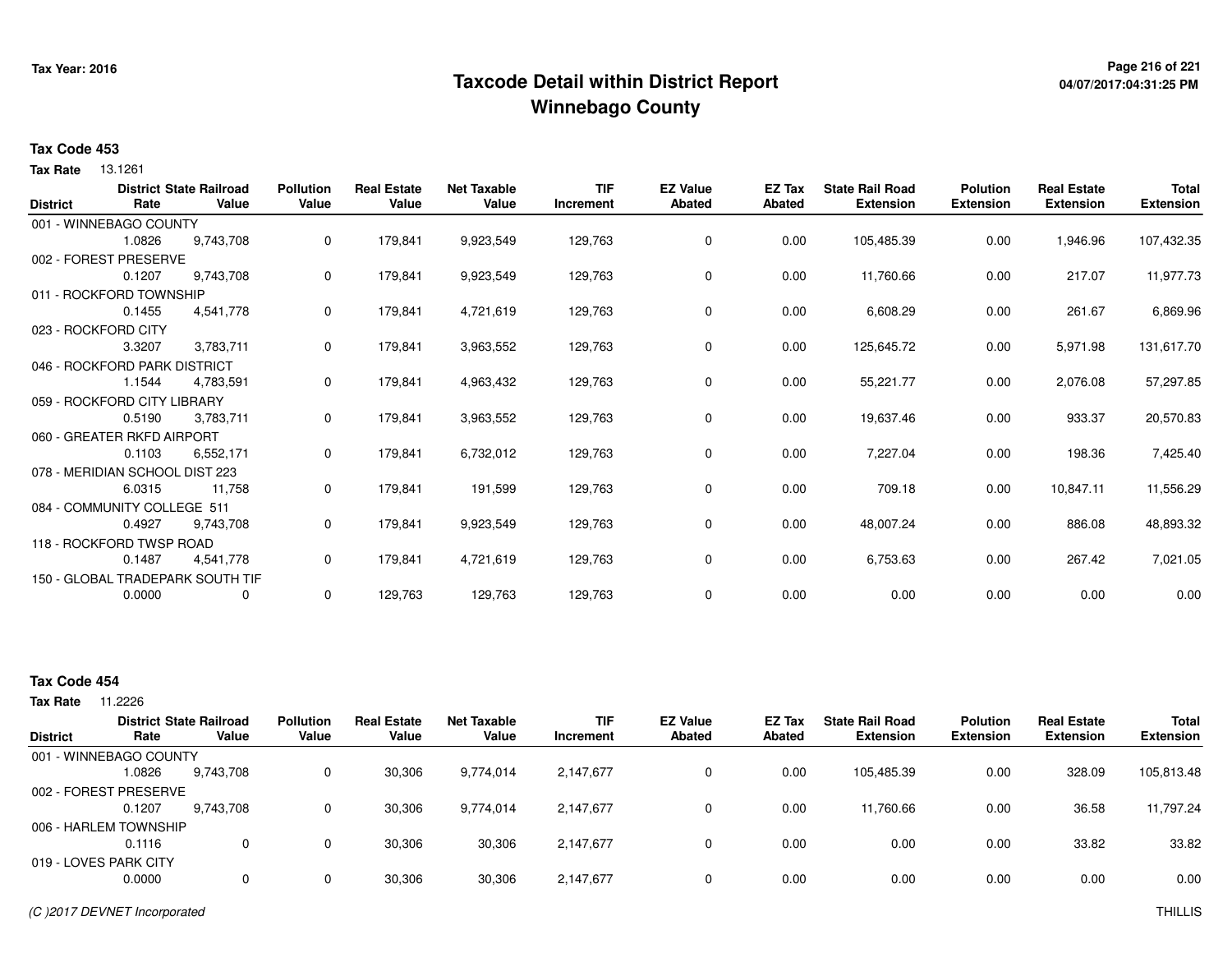## **Page 217 of 221 Taxcode Detail within District ReportWinnebago County**

# **04/07/2017:04:31:25 PM**

#### **Tax Code 454**

**Tax Rate** 11.2226

|                 |                                | <b>District State Railroad</b><br>Value | <b>Pollution</b> | <b>Real Estate</b> | <b>Net Taxable</b><br>Value | TIF       | <b>EZ Value</b> | EZ Tax        | <b>State Rail Road</b> | <b>Polution</b>  | <b>Real Estate</b> | <b>Total</b>     |
|-----------------|--------------------------------|-----------------------------------------|------------------|--------------------|-----------------------------|-----------|-----------------|---------------|------------------------|------------------|--------------------|------------------|
| <b>District</b> | Rate                           |                                         | Value            | Value              |                             | Increment | <b>Abated</b>   | <b>Abated</b> | <b>Extension</b>       | <b>Extension</b> | <b>Extension</b>   | <b>Extension</b> |
|                 | 046 - ROCKFORD PARK DISTRICT   |                                         |                  |                    |                             |           |                 |               |                        |                  |                    |                  |
|                 | 1.1544                         | 4,783,591                               | 0                | 30,306             | 4,813,897                   | 2,147,677 | 0               | 0.00          | 55,221.77              | 0.00             | 349.85             | 55,571.62        |
|                 | 055 - NORTH SUBURBAN LIBRARY   |                                         |                  |                    |                             |           |                 |               |                        |                  |                    |                  |
|                 | 0.3002                         | 826.221                                 | 0                | 30,306             | 856,527                     | 2,147,677 | 0               | 0.00          | 2,480.31               | 0.00             | 90.98              | 2,571.29         |
|                 | 060 - GREATER RKFD AIRPORT     |                                         |                  |                    |                             |           |                 |               |                        |                  |                    |                  |
|                 | 0.1103                         | 6,552,171                               | 0                | 30,306             | 6,582,477                   | 2,147,677 | 0               | 0.00          | 7,227.04               | 0.00             | 33.43              | 7,260.47         |
|                 | 076 - ROCKFORD SCHOOL DIST 205 |                                         |                  |                    |                             |           |                 |               |                        |                  |                    |                  |
|                 | 7.8031                         | 5,792,538                               | 0                | 30,306             | 5,822,844                   | 2,147,677 | 0               | 0.00          | 451,997.53             | 0.00             | 2,364.81           | 454,362.34       |
|                 | 084 - COMMUNITY COLLEGE 511    |                                         |                  |                    |                             |           |                 |               |                        |                  |                    |                  |
|                 | 0.4927                         | 9.743.708                               | 0                | 30,306             | 9,774,014                   | 2,147,677 | 0               | 0.00          | 48,007.24              | 0.00             | 149.32             | 48,156.56        |
|                 | 113 - HARLEM TWSP ROAD         |                                         |                  |                    |                             |           |                 |               |                        |                  |                    |                  |
|                 | 0.0470                         | 0                                       | 0                | 30,306             | 30,306                      | 2,147,677 | 0               | 0.00          | 0.00                   | 0.00             | 14.24              | 14.24            |
|                 | 153 - SPRING CREEK LAKES TIF   |                                         |                  |                    |                             |           |                 |               |                        |                  |                    |                  |
|                 | 0.0000                         | 0                                       | 0                | 2,147,677          | 2,147,677                   | 2,147,677 | 0               | 0.00          | 0.00                   | 0.00             | 0.00               | 0.00             |
|                 |                                |                                         |                  |                    |                             |           |                 |               |                        |                  |                    |                  |

### **Tax Code 455**

**Tax Rate** 15.1059

| <b>District</b> | Rate                         | <b>District State Railroad</b><br>Value | <b>Pollution</b><br>Value | <b>Real Estate</b><br>Value | <b>Net Taxable</b><br>Value | <b>TIF</b><br>Increment | <b>EZ Value</b><br><b>Abated</b> | <b>EZ Tax</b><br>Abated | <b>State Rail Road</b><br><b>Extension</b> | <b>Polution</b><br><b>Extension</b> | <b>Real Estate</b><br><b>Extension</b> | <b>Total</b><br><b>Extension</b> |
|-----------------|------------------------------|-----------------------------------------|---------------------------|-----------------------------|-----------------------------|-------------------------|----------------------------------|-------------------------|--------------------------------------------|-------------------------------------|----------------------------------------|----------------------------------|
|                 | 001 - WINNEBAGO COUNTY       |                                         |                           |                             |                             |                         |                                  |                         |                                            |                                     |                                        |                                  |
|                 | 1.0826                       | 9,743,708                               | 0                         | 6,343,386                   | 16,087,094                  | 132,851                 | 0                                | 0.00                    | 105,485.39                                 | 0.00                                | 68,673.50                              | 174,158.89                       |
|                 | 002 - FOREST PRESERVE        |                                         |                           |                             |                             |                         |                                  |                         |                                            |                                     |                                        |                                  |
|                 | 0.1207                       | 9,743,708                               | 0                         | 6,343,386                   | 16,087,094                  | 132,851                 | 0                                | 0.00                    | 11,760.66                                  | 0.00                                | 7,656.47                               | 19,417.13                        |
|                 | 011 - ROCKFORD TOWNSHIP      |                                         |                           |                             |                             |                         |                                  |                         |                                            |                                     |                                        |                                  |
|                 | 0.1455                       | 4,541,778                               | 0                         | 6,343,386                   | 10,885,164                  | 132,851                 | 0                                | 0.00                    | 6,608.29                                   | 0.00                                | 9,229.63                               | 15,837.92                        |
|                 | 023 - ROCKFORD CITY          |                                         |                           |                             |                             |                         |                                  |                         |                                            |                                     |                                        |                                  |
|                 | 3.3207                       | 3,783,711                               | 0                         | 6,343,386                   | 10,127,097                  | 132,851                 | 0                                | 0.00                    | 125,645.72                                 | 0.00                                | 210,644.82                             | 336,290.54                       |
|                 | 046 - ROCKFORD PARK DISTRICT |                                         |                           |                             |                             |                         |                                  |                         |                                            |                                     |                                        |                                  |
|                 | 1.1544                       | 4,783,591                               | 0                         | 6,343,386                   | 11,126,977                  | 132,851                 | $\mathbf 0$                      | 0.00                    | 55,221.77                                  | 0.00                                | 73,228.05                              | 128,449.82                       |
|                 | 051 - ROCK RIVER WATER REC   |                                         |                           |                             |                             |                         |                                  |                         |                                            |                                     |                                        |                                  |
|                 | 0.2082                       | 5,101,328                               | 0                         | 6,343,386                   | 11,444,714                  | 132,851                 | 0                                | 0.00                    | 10,620.96                                  | 0.00                                | 13,206.93                              | 23,827.89                        |
|                 | 059 - ROCKFORD CITY LIBRARY  |                                         |                           |                             |                             |                         |                                  |                         |                                            |                                     |                                        |                                  |
|                 | 0.5190                       | 3,783,711                               | 0                         | 6,343,386                   | 10,127,097                  | 132,851                 | 0                                | 0.00                    | 19,637.46                                  | 0.00                                | 32,922.17                              | 52,559.63                        |
|                 | 060 - GREATER RKFD AIRPORT   |                                         |                           |                             |                             |                         |                                  |                         |                                            |                                     |                                        |                                  |
|                 | 0.1103                       | 6,552,171                               | 0                         | 6,343,386                   | 12,895,557                  | 132,851                 | 0                                | 0.00                    | 7,227.04                                   | 0.00                                | 6,996.75                               | 14,223.79                        |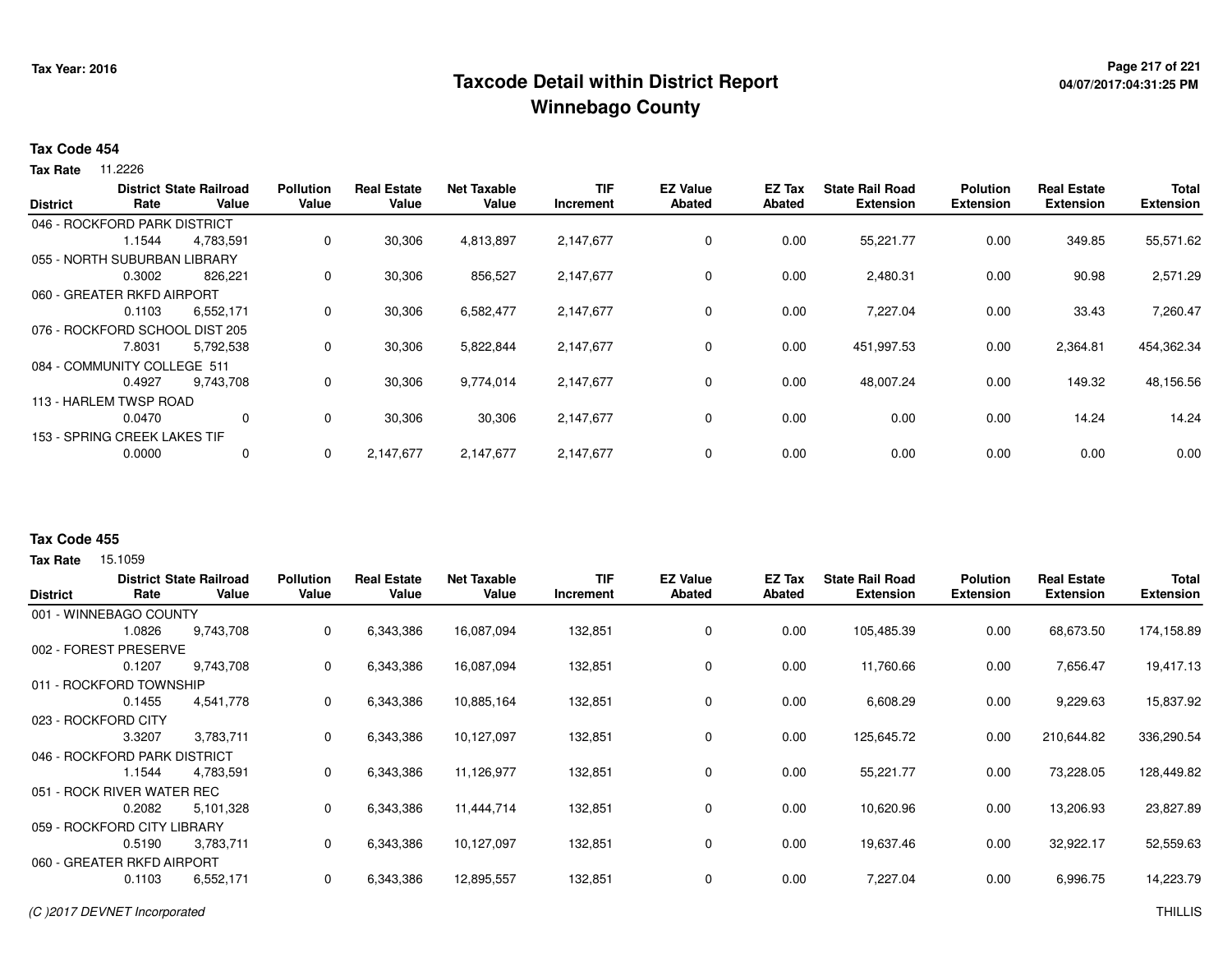## **Page 218 of 221 Taxcode Detail within District ReportWinnebago County**

## **04/07/2017:04:31:25 PM**

### **Tax Code 455**

**Tax Rate** 15.1059

|                 | <b>District State Railroad</b> |           | <b>Pollution</b> | <b>Real Estate</b> | Net Taxable | <b>TIF</b> | <b>EZ Value</b> | EZ Tax | <b>State Rail Road</b> | <b>Polution</b>  | <b>Real Estate</b> | <b>Total</b>     |
|-----------------|--------------------------------|-----------|------------------|--------------------|-------------|------------|-----------------|--------|------------------------|------------------|--------------------|------------------|
| <b>District</b> | Rate                           | Value     | Value            | Value              | Value       | Increment  | Abated          | Abated | <b>Extension</b>       | <b>Extension</b> | <b>Extension</b>   | <b>Extension</b> |
|                 | 076 - ROCKFORD SCHOOL DIST 205 |           |                  |                    |             |            |                 |        |                        |                  |                    |                  |
|                 | 7.8031                         | 5.792.538 | 0                | 6,343,386          | 12.135.924  | 132.851    | 0               | 0.00   | 451.997.53             | 0.00             | 494.980.75         | 946,978.28       |
|                 | 084 - COMMUNITY COLLEGE 511    |           |                  |                    |             |            |                 |        |                        |                  |                    |                  |
|                 | 0.4927                         | 9.743.708 | 0                | 6,343,386          | 16.087.094  | 132.851    | 0               | 0.00   | 48.007.24              | 0.00             | 31.253.86          | 79,261.10        |
|                 | 118 - ROCKFORD TWSP ROAD       |           |                  |                    |             |            |                 |        |                        |                  |                    |                  |
|                 | 0.1487                         | 4.541.778 | 0                | 6,343,386          | 10,885,164  | 132,851    | 0               | 0.00   | 6,753.63               | 0.00             | 9,432.61           | 16,186.24        |
|                 | 164 - AUBURN STREET TIF        |           |                  |                    |             |            |                 |        |                        |                  |                    |                  |
|                 | 0.0000                         | 0         | 0                | 132.851            | 132,851     | 132,851    | 0               | 0.00   | 0.00                   | 0.00             | 0.00               | 0.00             |
|                 |                                |           |                  |                    |             |            |                 |        |                        |                  |                    |                  |

#### **Tax Code 456**

**Tax Rate** 12.0281

| <b>District</b> | Rate                         | <b>District State Railroad</b><br>Value | <b>Pollution</b><br>Value | <b>Real Estate</b><br>Value | <b>Net Taxable</b><br>Value | <b>TIF</b><br>Increment | <b>EZ Value</b><br><b>Abated</b> | EZ Tax<br><b>Abated</b> | <b>State Rail Road</b><br><b>Extension</b> | <b>Polution</b><br><b>Extension</b> | <b>Real Estate</b><br><b>Extension</b> | <b>Total</b><br><b>Extension</b> |
|-----------------|------------------------------|-----------------------------------------|---------------------------|-----------------------------|-----------------------------|-------------------------|----------------------------------|-------------------------|--------------------------------------------|-------------------------------------|----------------------------------------|----------------------------------|
|                 | 001 - WINNEBAGO COUNTY       |                                         |                           |                             |                             |                         |                                  |                         |                                            |                                     |                                        |                                  |
|                 | 1.0826                       | 9,743,708                               | 0                         | 4,211,474                   | 13,955,182                  | 20,057                  | 0                                | 0.00                    | 105,485.39                                 | 0.00                                | 45,593.42                              | 151,078.81                       |
|                 | 002 - FOREST PRESERVE        |                                         |                           |                             |                             |                         |                                  |                         |                                            |                                     |                                        |                                  |
|                 | 0.1207                       | 9,743,708                               | 0                         | 4,211,474                   | 13,955,182                  | 20,057                  | $\mathbf 0$                      | 0.00                    | 11,760.66                                  | 0.00                                | 5,083.25                               | 16,843.91                        |
|                 | 011 - ROCKFORD TOWNSHIP      |                                         |                           |                             |                             |                         |                                  |                         |                                            |                                     |                                        |                                  |
|                 | 0.1455                       | 4,541,778                               | 0                         | 4,211,474                   | 8,753,252                   | 20,057                  | $\mathbf 0$                      | 0.00                    | 6,608.29                                   | 0.00                                | 6,127.69                               | 12,735.98                        |
|                 | 019 - LOVES PARK CITY        |                                         |                           |                             |                             |                         |                                  |                         |                                            |                                     |                                        |                                  |
|                 | 0.0000                       | $\mathbf 0$                             | 0                         | 4,211,474                   | 4,211,474                   | 20,057                  | $\mathbf 0$                      | 0.00                    | 0.00                                       | 0.00                                | 0.00                                   | 0.00                             |
|                 | 046 - ROCKFORD PARK DISTRICT |                                         |                           |                             |                             |                         |                                  |                         |                                            |                                     |                                        |                                  |
|                 | 1.1544                       | 4,783,591                               | 0                         | 4,211,474                   | 8,995,065                   | 20,057                  | $\mathbf 0$                      | 0.00                    | 55,221.77                                  | 0.00                                | 48,617.26                              | 103,839.03                       |
|                 | 051 - ROCK RIVER WATER REC   |                                         |                           |                             |                             |                         |                                  |                         |                                            |                                     |                                        |                                  |
|                 | 0.2082                       | 5,101,328                               | 0                         | 4,211,474                   | 9,312,802                   | 20,057                  | $\mathbf 0$                      | 0.00                    | 10,620.96                                  | 0.00                                | 8,768.29                               | 19,389.25                        |
|                 | 055 - NORTH SUBURBAN LIBRARY |                                         |                           |                             |                             |                         |                                  |                         |                                            |                                     |                                        |                                  |
|                 | 0.3002                       | 826,221                                 | 0                         | 4,211,474                   | 5,037,695                   | 20,057                  | $\mathbf 0$                      | 0.00                    | 2,480.31                                   | 0.00                                | 12,642.84                              | 15,123.15                        |
|                 | 060 - GREATER RKFD AIRPORT   |                                         |                           |                             |                             |                         |                                  |                         |                                            |                                     |                                        |                                  |
|                 | 0.1103                       | 6,552,171                               | 0                         | 4,211,474                   | 10,763,645                  | 20,057                  | $\mathbf 0$                      | 0.00                    | 7,227.04                                   | 0.00                                | 4,645.26                               | 11,872.30                        |
|                 | 070 - HARLEM SCHOOL DIST 122 |                                         |                           |                             |                             |                         |                                  |                         |                                            |                                     |                                        |                                  |
|                 | 8.2648                       | 504,859                                 | 0                         | 4,211,474                   | 4,716,333                   | 20,057                  | 0                                | 0.00                    | 41,725.59                                  | 0.00                                | 348,069.90                             | 389,795.49                       |
|                 | 084 - COMMUNITY COLLEGE 511  |                                         |                           |                             |                             |                         |                                  |                         |                                            |                                     |                                        |                                  |
|                 | 0.4927                       | 9,743,708                               | 0                         | 4,211,474                   | 13,955,182                  | 20,057                  | $\mathbf 0$                      | 0.00                    | 48,007.24                                  | 0.00                                | 20,749.93                              | 68,757.17                        |
|                 | 118 - ROCKFORD TWSP ROAD     |                                         |                           |                             |                             |                         |                                  |                         |                                            |                                     |                                        |                                  |
|                 | 0.1487                       | 4,541,778                               | 0                         | 4,211,474                   | 8,753,252                   | 20,057                  | $\mathbf 0$                      | 0.00                    | 6,753.63                                   | 0.00                                | 6,262.46                               | 13,016.09                        |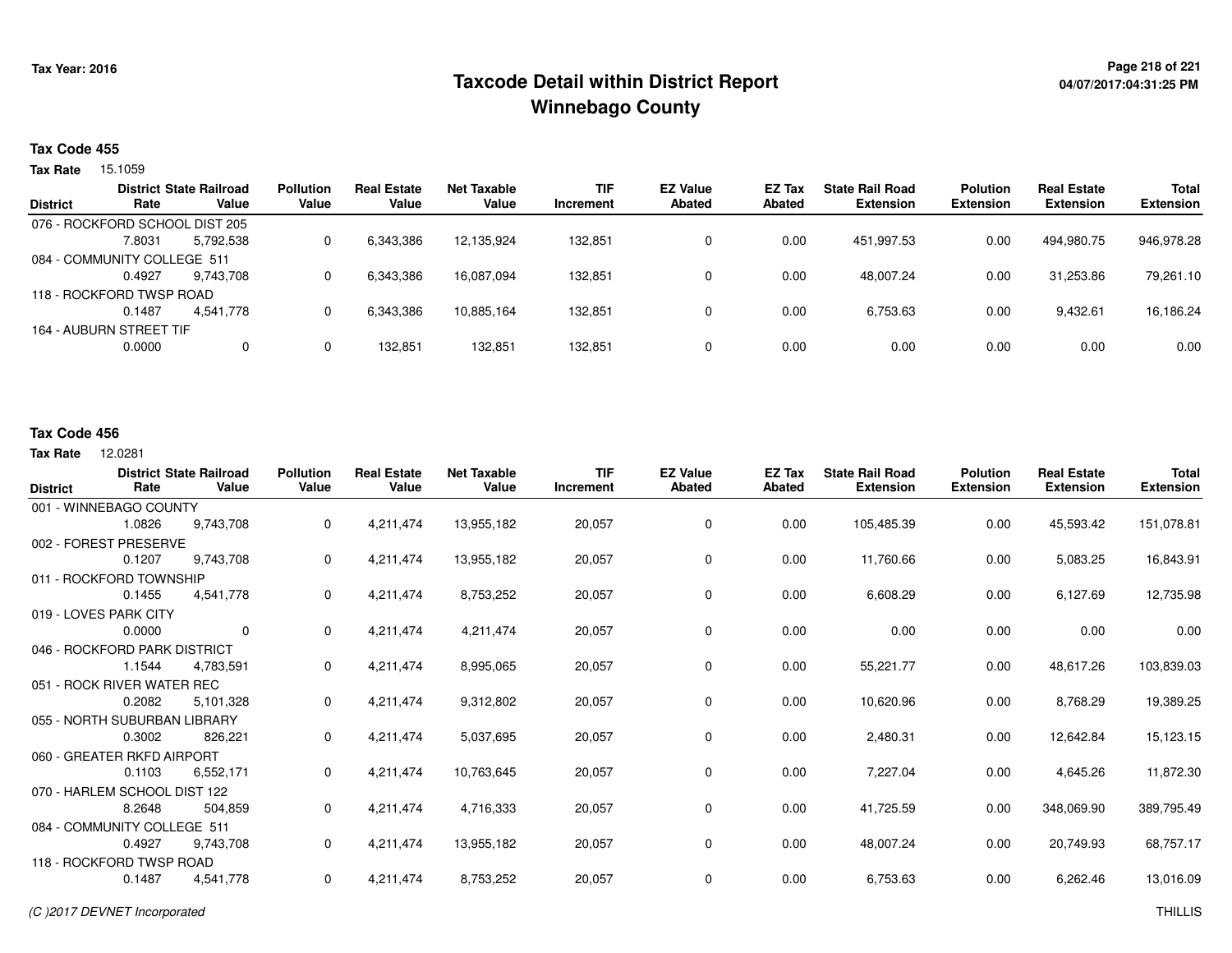### **Page 219 of 221 Taxcode Detail within District ReportWinnebago County**

#### **Tax Code 456**

12.0281 **Tax Rate**

|                 | <b>District State Railroad</b> |       | <b>Pollution</b> | <b>Real Estate</b> | <b>Net Taxable</b> | TIF       | <b>EZ Value</b> | <b>EZ Tax</b> | <b>State Rail Road</b> | <b>Polution</b>  | <b>Real Estate</b> | <b>Total</b> |
|-----------------|--------------------------------|-------|------------------|--------------------|--------------------|-----------|-----------------|---------------|------------------------|------------------|--------------------|--------------|
| <b>District</b> | Rate                           | Value | Value            | Value              | Value              | Increment | <b>Abated</b>   | <b>Abated</b> | <b>Extension</b>       | <b>Extension</b> | <b>Extension</b>   | Extension    |
| 165 - FOREST    | <b>FHILLS ROAD TIF</b>         |       |                  |                    |                    |           |                 |               |                        |                  |                    |              |
|                 | 0.0000                         |       |                  | 20,057             | 20,057             | 20,057    |                 | 0.00          | 0.00                   | 0.00             | 0.00               | 0.00         |

#### **Tax Code 457**

10.3840 **Tax Rate**

| <b>District</b> | Rate                          | <b>District State Railroad</b><br>Value | <b>Pollution</b><br>Value | <b>Real Estate</b><br>Value | <b>Net Taxable</b><br>Value | <b>TIF</b><br>Increment | <b>EZ Value</b><br><b>Abated</b> | EZ Tax<br>Abated | <b>State Rail Road</b><br><b>Extension</b> | <b>Polution</b><br><b>Extension</b> | <b>Real Estate</b><br><b>Extension</b> | <b>Total</b><br><b>Extension</b> |
|-----------------|-------------------------------|-----------------------------------------|---------------------------|-----------------------------|-----------------------------|-------------------------|----------------------------------|------------------|--------------------------------------------|-------------------------------------|----------------------------------------|----------------------------------|
|                 | 001 - WINNEBAGO COUNTY        |                                         |                           |                             |                             |                         |                                  |                  |                                            |                                     |                                        |                                  |
|                 | 1.0826                        | 9,743,708                               | 0                         | 1,964,659                   | 11,708,367                  | 174,345                 | 0                                | 0.00             | 105,485.39                                 | 0.00                                | 21,269.40                              | 126,754.79                       |
|                 | 002 - FOREST PRESERVE         |                                         |                           |                             |                             |                         |                                  |                  |                                            |                                     |                                        |                                  |
|                 | 0.1207                        | 9,743,708                               | 0                         | 1,964,659                   | 11,708,367                  | 174,345                 | 0                                | 0.00             | 11,760.66                                  | 0.00                                | 2,371.34                               | 14,132.00                        |
|                 | 013 - ROSCOE TOWNSHIP         |                                         |                           |                             |                             |                         |                                  |                  |                                            |                                     |                                        |                                  |
|                 | 0.1472                        | 629,087                                 | 0                         | 1,964,659                   | 2,593,746                   | 174,345                 | 0                                | 0.00             | 926.02                                     | 0.00                                | 2,891.98                               | 3,818.00                         |
|                 | 026 - SOUTH BELOIT CITY       |                                         |                           |                             |                             |                         |                                  |                  |                                            |                                     |                                        |                                  |
|                 | 1.1690                        | 994,981                                 | 0                         | 1,964,659                   | 2,959,640                   | 174,345                 | $\mathbf 0$                      | 0.00             | 11,631.32                                  | 0.00                                | 22,966.86                              | 34,598.18                        |
|                 | 061 - SOUTH BELOIT CITY I     | LIBRARY                                 |                           |                             |                             |                         |                                  |                  |                                            |                                     |                                        |                                  |
|                 | 0.2115                        | 994,981                                 | 0                         | 964,659.                    | 2,959,640                   | 174,345                 | 0                                | 0.00             | 2,104.38                                   | 0.00                                | 4,155.25                               | 6,259.63                         |
|                 | 079 - SOUTH BELOIT SD #320    |                                         |                           |                             |                             |                         |                                  |                  |                                            |                                     |                                        |                                  |
|                 | 6.9791                        | 1,080,849                               | 0                         | 1,964,659                   | 3,045,508                   | 174,345                 | $\mathbf 0$                      | 0.00             | 75,433.54                                  | 0.00                                | 137, 115.52                            | 212,549.06                       |
|                 | 084 - COMMUNITY COLLEGE 511   |                                         |                           |                             |                             |                         |                                  |                  |                                            |                                     |                                        |                                  |
|                 | 0.4927                        | 9,743,708                               | 0                         | 1,964,659                   | 11,708,367                  | 174,345                 | 0                                | 0.00             | 48,007.24                                  | 0.00                                | 9,679.87                               | 57,687.11                        |
|                 | 120 - ROSCOE TWSP ROAD        |                                         |                           |                             |                             |                         |                                  |                  |                                            |                                     |                                        |                                  |
|                 | 0.1812                        | 629,087                                 | 0                         | 1,964,659                   | 2,593,746                   | 174,345                 | 0                                | 0.00             | 1,139.91                                   | 0.00                                | 3,559.96                               | 4,699.87                         |
|                 | 166 - GARDNER / BLACKHAWK TIF |                                         |                           |                             |                             |                         |                                  |                  |                                            |                                     |                                        |                                  |
|                 | 0.0000                        | 0                                       | $\mathbf 0$               | 174,345                     | 174,345                     | 174,345                 | 0                                | 0.00             | 0.00                                       | 0.00                                | 0.00                                   | 0.00                             |

#### **Tax Code 458**

**State Railroad District ValueTIF IncrementEZ Value AbatedReal Estate ExtensionTotal ExtensionTax Rate** 10.4163 **DistrictPollution ValueReal Estate ValueNet Taxable Value Rate** 001 - WINNEBAGO COUNTY**Polution ExtensionState Rail Road ExtensionEZ Tax Abated**57,197.11 162,682.509,743,708 1.08269,743,708 <sup>0</sup> 5,283,310 15,027,018 215,041 <sup>0</sup> 0.00 105,485.39 0.00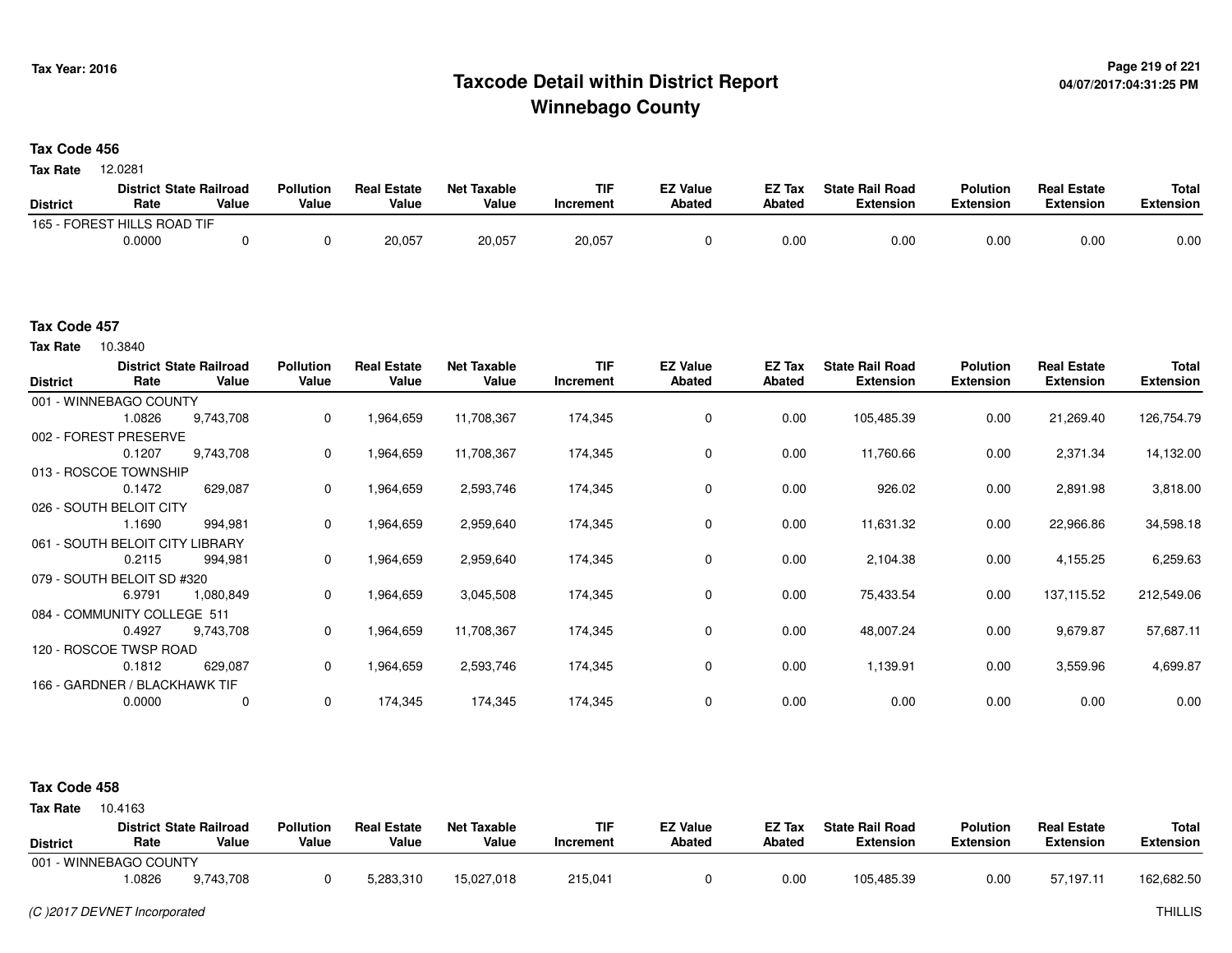## **Page 220 of 221 Taxcode Detail within District ReportWinnebago County**

# **04/07/2017:04:31:25 PM**

#### **Tax Code 458**

**Tax Rate** 10.4163

| <b>District</b> | Rate                          | <b>District State Railroad</b><br>Value | <b>Pollution</b><br>Value | <b>Real Estate</b><br>Value | <b>Net Taxable</b><br>Value | <b>TIF</b><br>Increment | <b>EZ Value</b><br><b>Abated</b> | EZ Tax<br>Abated | <b>State Rail Road</b><br><b>Extension</b> | <b>Polution</b><br><b>Extension</b> | <b>Real Estate</b><br><b>Extension</b> | <b>Total</b><br><b>Extension</b> |
|-----------------|-------------------------------|-----------------------------------------|---------------------------|-----------------------------|-----------------------------|-------------------------|----------------------------------|------------------|--------------------------------------------|-------------------------------------|----------------------------------------|----------------------------------|
|                 | 002 - FOREST PRESERVE         |                                         |                           |                             |                             |                         |                                  |                  |                                            |                                     |                                        |                                  |
|                 | 0.1207                        | 9,743,708                               | 0                         | 5,283,310                   | 15,027,018                  | 215,041                 | 0                                | 0.00             | 11,760.66                                  | 0.00                                | 6,376.96                               | 18,137.62                        |
|                 | 012 - ROCKTON TOWNSHIP        |                                         |                           |                             |                             |                         |                                  |                  |                                            |                                     |                                        |                                  |
|                 | 0.2013                        | 886,269                                 | $\mathbf{0}$              | 5,283,310                   | 6,169,579                   | 215,041                 | 0                                | 0.00             | 1,784.05                                   | 0.00                                | 10,635.30                              | 12,419.35                        |
|                 | 026 - SOUTH BELOIT CITY       |                                         |                           |                             |                             |                         |                                  |                  |                                            |                                     |                                        |                                  |
|                 | 1.1690                        | 994,981                                 | $\mathbf{0}$              | 5,283,310                   | 6,278,291                   | 215,041                 | $\mathbf 0$                      | 0.00             | 11,631.32                                  | 0.00                                | 61,761.89                              | 73,393.21                        |
|                 | 061 - SOUTH BELOIT CITY       | LIBRARY                                 |                           |                             |                             |                         |                                  |                  |                                            |                                     |                                        |                                  |
|                 | 0.2115                        | 994,981                                 | 0                         | 5,283,310                   | 6,278,291                   | 215,041                 | $\mathbf 0$                      | 0.00             | 2,104.38                                   | 0.00                                | 11.174.20                              | 13,278.58                        |
|                 | 079 - SOUTH BELOIT SD #320    |                                         |                           |                             |                             |                         |                                  |                  |                                            |                                     |                                        |                                  |
|                 | 6.9791                        | 1,080,849                               | 0                         | 5,283,310                   | 6,364,159                   | 215,041                 | $\mathbf 0$                      | 0.00             | 75,433.54                                  | 0.00                                | 368,727.49                             | 444,161.03                       |
|                 | 084 - COMMUNITY COLLEGE 511   |                                         |                           |                             |                             |                         |                                  |                  |                                            |                                     |                                        |                                  |
|                 | 0.4927                        | 9,743,708                               | $\mathbf{0}$              | 5,283,310                   | 15,027,018                  | 215,041                 | 0                                | 0.00             | 48,007.24                                  | 0.00                                | 26,030.87                              | 74,038.11                        |
|                 | 119 - ROCKTON TWSP ROAD       |                                         |                           |                             |                             |                         |                                  |                  |                                            |                                     |                                        |                                  |
|                 | 0.1594                        | 886,269                                 | $\mathbf{0}$              | 5,283,310                   | 6,169,579                   | 215,041                 | 0                                | 0.00             | 1,412.71                                   | 0.00                                | 8,421.60                               | 9,834.31                         |
|                 | 166 - GARDNER / BLACKHAWK TIF |                                         |                           |                             |                             |                         |                                  |                  |                                            |                                     |                                        |                                  |
|                 | 0.0000                        | 0                                       | 0                         | 215,041                     | 215,041                     | 215,041                 | 0                                | 0.00             | 0.00                                       | 0.00                                | 0.00                                   | 0.00                             |

#### **Tax Code 459**

**Tax Rate** 10.4163

| <b>District</b> | Rate                        | <b>District State Railroad</b><br>Value | <b>Pollution</b><br>Value | <b>Real Estate</b><br>Value | <b>Net Taxable</b><br>Value | <b>TIF</b><br>Increment | <b>EZ Value</b><br>Abated | EZ Tax<br>Abated | <b>State Rail Road</b><br><b>Extension</b> | <b>Polution</b><br><b>Extension</b> | <b>Real Estate</b><br><b>Extension</b> | <b>Total</b><br><b>Extension</b> |
|-----------------|-----------------------------|-----------------------------------------|---------------------------|-----------------------------|-----------------------------|-------------------------|---------------------------|------------------|--------------------------------------------|-------------------------------------|----------------------------------------|----------------------------------|
|                 | 001 - WINNEBAGO COUNTY      |                                         |                           |                             |                             |                         |                           |                  |                                            |                                     |                                        |                                  |
|                 | 1.0826                      | 9,743,708                               | $\mathbf 0$               | 11,080                      | 9,754,788                   | 0                       | 0                         | 0.00             | 105,485.39                                 | 0.00                                | 119.95                                 | 105,605.34                       |
| 002 - FOREST    | <b>PRESERVE</b>             |                                         |                           |                             |                             |                         |                           |                  |                                            |                                     |                                        |                                  |
|                 | 0.1207                      | 9,743,708                               | 0                         | 11,080                      | 9,754,788                   | 0                       | 0                         | 0.00             | 11,760.66                                  | 0.00                                | 13.37                                  | 11,774.03                        |
|                 | 012 - ROCKTON TOWNSHIP      |                                         |                           |                             |                             |                         |                           |                  |                                            |                                     |                                        |                                  |
|                 | 0.2013                      | 886,269                                 | 0                         | 11,080                      | 897,349                     | 0                       | 0                         | 0.00             | 1,784.05                                   | 0.00                                | 22.30                                  | 1,806.35                         |
|                 | 026 - SOUTH BELOIT CITY     |                                         |                           |                             |                             |                         |                           |                  |                                            |                                     |                                        |                                  |
|                 | 1.1690                      | 994,981                                 | 0                         | 11,080                      | 1,006,061                   | 0                       | 0                         | 0.00             | 11,631.32                                  | 0.00                                | 129.53                                 | 11,760.85                        |
|                 | 061 - SOUTH BELOIT CITY     | <b>LIBRARY</b>                          |                           |                             |                             |                         |                           |                  |                                            |                                     |                                        |                                  |
|                 | 0.2115                      | 994.981                                 | 0                         | 11.080                      | 1,006,061                   | 0                       | $\mathbf 0$               | 0.00             | 2,104.38                                   | 0.00                                | 23.43                                  | 2,127.81                         |
|                 | 079 - SOUTH BELOIT SD #320  |                                         |                           |                             |                             |                         |                           |                  |                                            |                                     |                                        |                                  |
|                 | 6.9791                      | 1,080,849                               | 0                         | 11,080                      | 1,091,929                   | 0                       | 0                         | 0.00             | 75,433.54                                  | 0.00                                | 773.28                                 | 76,206.82                        |
|                 | 084 - COMMUNITY COLLEGE 511 |                                         |                           |                             |                             |                         |                           |                  |                                            |                                     |                                        |                                  |
|                 | 0.4927                      | 9,743,708                               | 0                         | 11,080                      | 9,754,788                   | $\mathbf 0$             | $\mathbf 0$               | 0.00             | 48,007.24                                  | 0.00                                | 54.59                                  | 48,061.83                        |
|                 |                             |                                         |                           |                             |                             |                         |                           |                  |                                            |                                     |                                        |                                  |